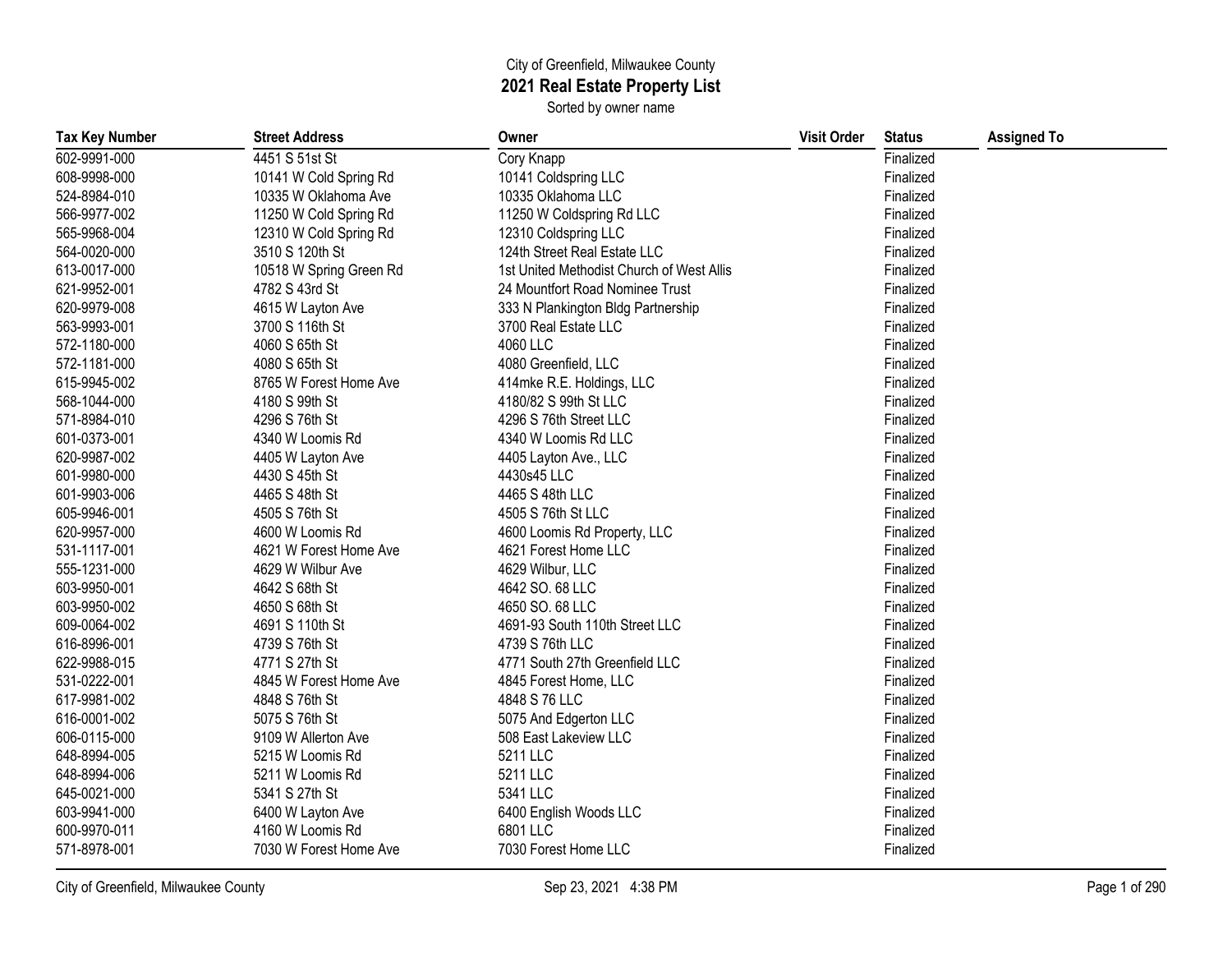| <b>Tax Key Number</b> | <b>Street Address</b>  | Owner                                      | <b>Visit Order</b> | <b>Status</b> | <b>Assigned To</b> |
|-----------------------|------------------------|--------------------------------------------|--------------------|---------------|--------------------|
| 617-0099-000          | 7343 W Layton Ave      | 7343 Layton LLC                            |                    | Finalized     |                    |
| 617-0098-000          | 7331 W Layton Ave      | 74 Layton LLC                              |                    | Finalized     |                    |
| 617-9975-021          | 7425 W Holmes Ave      | 7425 W. Holmes LLC                         |                    | Finalized     |                    |
| 616-9000-000          | 7601 W Layton Ave      | 7601 West Layton Avenue LLC                |                    | Finalized     |                    |
| 616-8999-001          | 7631 W Layton Ave      | 7631 West Layton LLC                       |                    | Finalized     |                    |
| 605-9944-011          | 7740 W Layton Ave      | 7740 West Layton, LLC                      |                    | Finalized     |                    |
| 605-9971-001          | 7800 W Forest Home Ave | 7800 W Forest Home LLC                     |                    | Finalized     |                    |
| 613-8995-000          | 4710 S 108th St        | 7810 LLC                                   |                    | Finalized     |                    |
| 606-9980-014          | 8900 Sura Ln           | 84 South Fitness, LLC                      |                    | Finalized     |                    |
| 606-0053-008          | 8415 Sura Ln           | 84 South Restaurants, LLC                  |                    | Finalized     |                    |
| 606-9980-011          | 8750 Sura Ln           | 84 South Retail Center LLC, A Delaware LLC |                    | Finalized     |                    |
| 606-9980-012          | 8700 Sura Ln           | 84 South Retail Center LLC, A Delaware LLC |                    | Finalized     |                    |
| 606-9980-003          | 8410 Sura Ln           | 84 South Retail Center LLC, A Delaware LLC |                    | Finalized     |                    |
| 606-0053-009          | 8925 Sura Ln           | 84 South Small Shops, LLC                  |                    | Finalized     |                    |
| 606-0053-010          | 8775 Sura Ln           | 84 South Small Shops, LLC                  |                    | Finalized     |                    |
| 606-0053-007          | 8625 Sura Ln           | 84 South Steaks, LLC                       |                    | Finalized     |                    |
| 615-9997-001          | 8455 W Layton Ave      | 8455 Layton LLC                            |                    | Finalized     |                    |
| 606-0105-000          | 8948 W Allerton Ave    | 8948-8950 W Allerton Ave LLC               |                    | Finalized     |                    |
| 599-9997-001          | 4433 S 27th St         | <b>AAA Michigan</b>                        |                    | Finalized     |                    |
| 606-0100-000          | 9038 W Allerton Ave    | Roger R. Aasterud                          |                    | Finalized     |                    |
| 618-9996-004          | 6121 W Layton Ave      | AB King Real Estate LLC                    |                    | Finalized     |                    |
| 568-8938-001          | 9310 W Cold Spring Rd  | Darren S. Abad                             |                    | Finalized     |                    |
| 604-0113-000          | 7116 W Armour Ave      | Zen Abbey                                  |                    | Finalized     |                    |
| 616-0039-000          | 7840 W Barnard Ave     | Abbey Investments LLC                      |                    | Finalized     |                    |
| 606-0200-000          | 8629 W Whitaker Ave    | Douglas C. Abbott                          |                    | Finalized     |                    |
| 618-9966-000          | 4929 S 67th Ct         | Jason D. Abbott                            |                    | Finalized     |                    |
| 602-0038-000          | 4460 S 60th St         | Wael R. Abdalla                            |                    | Finalized     |                    |
| 692-1197-000          | 4122 W Alvina Ave      | Mohammed Bashir Abdellatif                 |                    | Finalized     |                    |
| 609-9967-003          | 4433 S 112th St        | Tahir Abdelmawla                           |                    | Finalized     |                    |
| 531-0629-003          | 3460 S 44th St         | Mohammed Abdul-Jalil                       |                    | Finalized     |                    |
| 555-1210-000          | 3642 S 47th St         | Humzah Abdullah                            |                    | Finalized     |                    |
| 610-0121-000          | 11624 W Layton Ave     | Richard K. Abel                            |                    | Finalized     |                    |
| 618-0279-000          | 4975 S Imperial Cir    | Roger W. Abel                              |                    | Finalized     |                    |
| 617-0096-000          | 7241 W Layton Ave      | Francisco R. Aberin                        |                    | Finalized     |                    |
| 602-1001-000          | Cold Spring Rd         | Nicholas E. Abild                          |                    | Finalized     |                    |
| 611-1061-001          | 12355 W Barnard Ave    | Jeffrey R. Abramczyk                       |                    | Finalized     |                    |
| 610-0030-000          | 12200 W Layton Ave     | Anne M. Abt                                |                    | Finalized     |                    |
| 571-8966-001          | 7127 W Forest Home Ave | Suleiman S. Abu Qdairi                     |                    | Finalized     |                    |
| 648-1086-000          | 5440 W Abbott Ave      | Mohammad Abuain                            |                    | Finalized     |                    |
| 692-1210-000          | 4220 W Mangold Ave     | Khaled Abukhamireh                         |                    | Finalized     |                    |
| 573-8994-006          | 5300 W Cold Spring Rd  | Milorad Acamovic                           |                    | Finalized     |                    |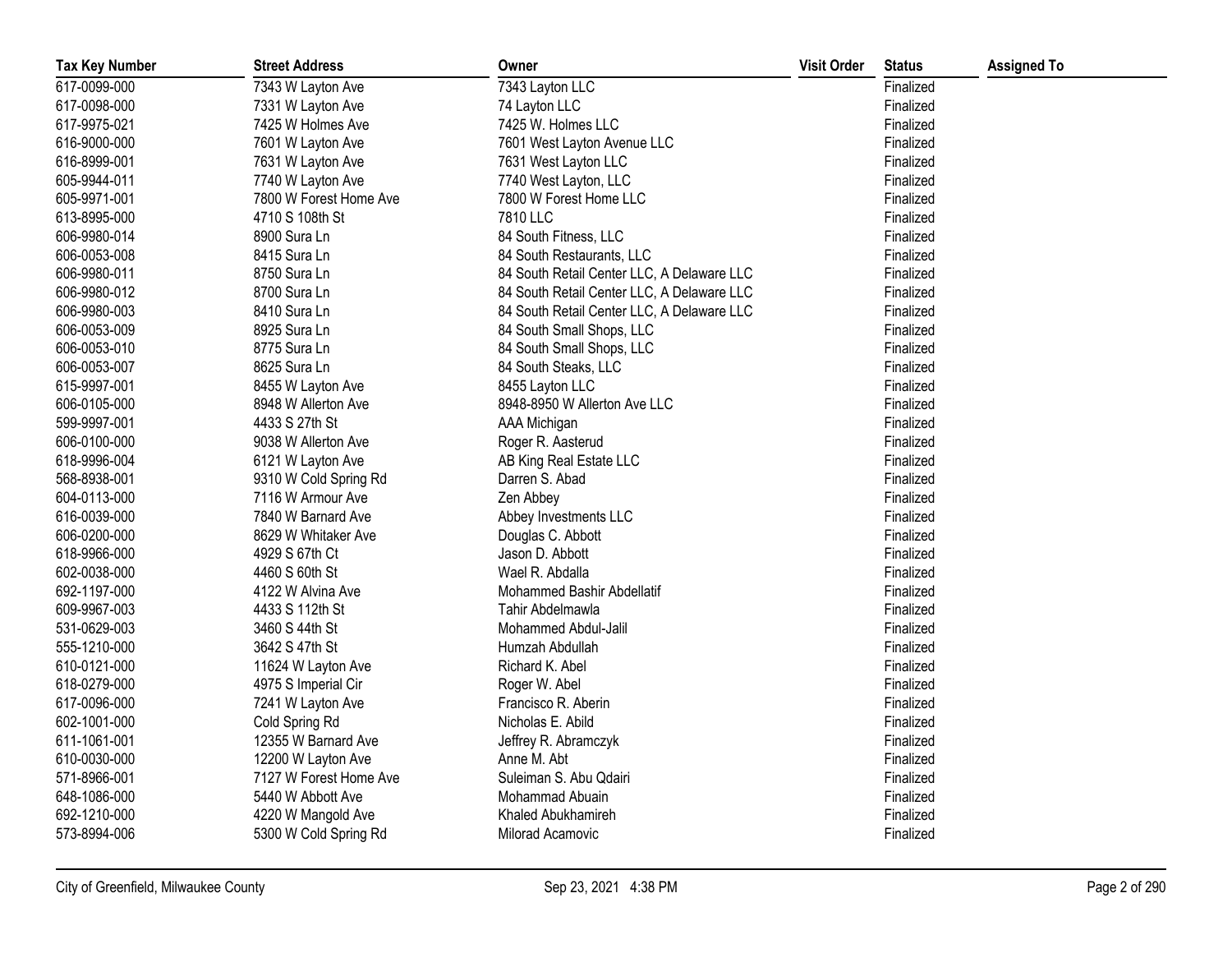| <b>Tax Key Number</b> | <b>Street Address</b>           | Owner                              | <b>Visit Order</b> | <b>Status</b> | <b>Assigned To</b> |
|-----------------------|---------------------------------|------------------------------------|--------------------|---------------|--------------------|
| 618-0001-002          | 5020 S 68th St                  | Daniel Acevedo                     |                    | Finalized     |                    |
| 606-0215-000          | 8522 W Whitaker Ave             | Herman J. Acevedo                  |                    | Finalized     |                    |
| 615-1010-000          | 4850 S Woodlawn Pl              | Stefanie Acevedo                   |                    | Finalized     |                    |
| 607-9974-002          | W Layton Ave                    | ACG Acquisitions #8, LLC           |                    | Finalized     |                    |
| 618-9954-000          | 6310 W Edgerton Ave             | Kurt Achterkirch                   |                    | Finalized     |                    |
| 619-9988-002          | 5830 W Edgerton Ave             | Peter Acimovich                    |                    | Finalized     |                    |
| 653-1013-000          | 5165 S Root River Pkwy Unit 6   | Melanie Acker                      |                    | Finalized     |                    |
| 622-0159-000          | 3021 W Vogel Ave                | <b>Acker Trust</b>                 |                    | Finalized     |                    |
| 562-0022-000          | 3808 S 104th St                 | Ackmann Revocable Trust            |                    | Finalized     |                    |
| 569-1510-000          | 4065 S 84th St Unit 7           | Alfred C. Acra                     |                    | Finalized     |                    |
| 568-8936-002          | 9220 W Cold Spring Rd           | Kenneth A. Adam                    |                    | Finalized     |                    |
| 611-1070-000          | 12111 W Barnard Ave             | Adam L. Vander Sanden 2005 Trust   |                    | Finalized     |                    |
| 617-0023-000          | 4956 S 69th St                  | Jennifer D. Adamczak               |                    | Finalized     |                    |
| 531-0213-000          | 4901 W Forest Home Ave          | Michael Adamczyk                   |                    | Finalized     |                    |
| 572-1040-001          | 4242 S 64th St                  | Sheila Adameak                     |                    | Finalized     |                    |
| 602-9960-005          | 5318 W Bottsford Ave            | Paul Robert Adamec                 |                    | Finalized     |                    |
| 601-9904-001          | 4454 S 48th St                  | Daniel Adamonis                    |                    | Finalized     |                    |
| 565-0030-000          | 12021 W Plainfield Ave          | Alan D. Adams                      |                    | Finalized     |                    |
| 569-1379-000          | 8505 W Waterford Ave Unit 4     | Brian A. Adams                     |                    | Finalized     |                    |
| 574-1334-000          | 4975 W Maple Leaf Cir           | Cindy L. Adams                     |                    | Finalized     |                    |
| 574-1441-000          | 4799 W Maple Leaf Cir           | Daniel P. Adams                    |                    | Finalized     |                    |
| 569-1614-000          | 3960 S Prairie Hill Ln Unit 206 | David A. Adams                     |                    | Finalized     |                    |
| 601-0322-000          | 4628 W Layton Ave               | David L. Adams                     |                    | Finalized     |                    |
| 604-0190-000          | 4457 S Greenridge Cir           | Kristine Adams                     |                    | Finalized     |                    |
| 531-0259-000          | 4823 W Anthony Dr               | Linda M. Adams                     |                    | Finalized     |                    |
| 621-9888-001          | 3626 W Edgerton Ave             | Roxane E. Adams                    |                    | Finalized     |                    |
| 645-0485-000          | 5333 S Somerset Ln              | Sandra J. Adams                    |                    | Finalized     |                    |
| 568-8951-000          | 9412 W Cold Spring Rd           | Anthony J. Adamski                 |                    | Finalized     |                    |
| 692-1099-000          | 6101 S 37th St                  | Robert J. Adamus                   |                    | Finalized     |                    |
| 555-1215-000          | 3718 S 47th St                  | Jason C. Addy                      |                    | Finalized     |                    |
| 555-1162-000          | 4831 W St Francis Ave           | Karl Addy                          |                    | Finalized     |                    |
| 555-1005-000          | 3509 S 48th St                  | Adeline A Adams Life Estate        |                    | Finalized     |                    |
| 602-0096-000          | 5404 W Whitaker Ave             | James Aderman                      |                    | Finalized     |                    |
| 667-8927-000          | 5535 S 42nd St                  | <b>Adler Family Trust</b>          |                    | Finalized     |                    |
| 569-1505-000          | 4065 S 84th St Unit 2           | Bonaventure S. Adogamhe            |                    | Finalized     |                    |
| 621-9903-001          | 3840 W Edgerton Ave             | Adoration Evan Lutheran Church     |                    | Finalized     |                    |
| 568-1080-000          | 9310 W Waterford Ave            | Leon H. Adraktas                   |                    | Finalized     |                    |
| 564-0050-000          | 12193 W Morgan Oak Dr           | Adrian E. Warnier Living Trust     |                    | Finalized     |                    |
| 601-9885-004          | 4321 S 48th St                  | Adriana G. Walters Revocable Trust |                    | Finalized     |                    |
| 622-0011-000          | 4916 S 28th St                  | Karol A. Afaneh                    |                    | Finalized     |                    |
| 600-9973-001          | 4360 S 43rd St                  | <b>AFC Tool</b>                    |                    | Finalized     |                    |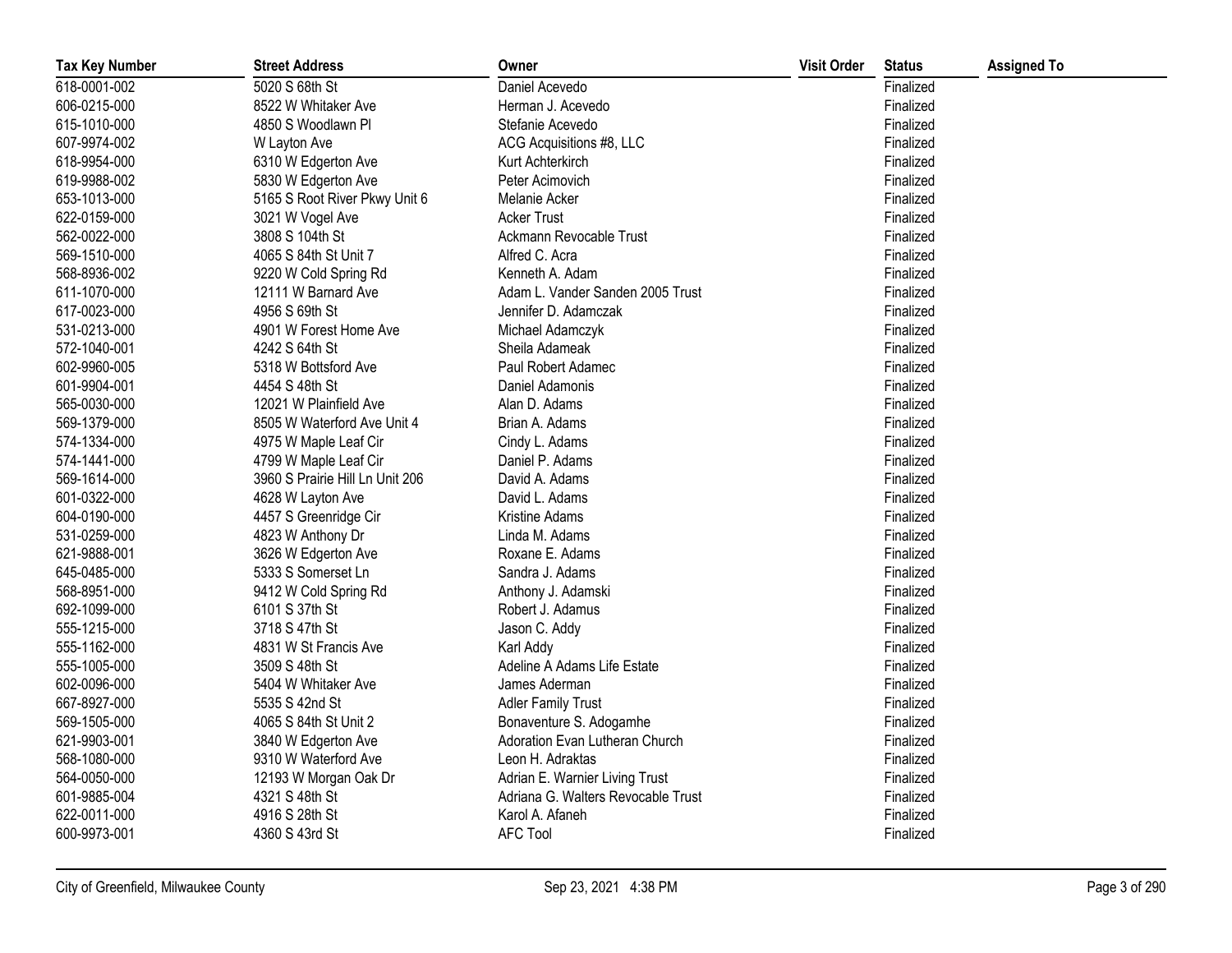| <b>Tax Key Number</b> | <b>Street Address</b>         | Owner                                            | <b>Visit Order</b> | <b>Status</b> | <b>Assigned To</b> |
|-----------------------|-------------------------------|--------------------------------------------------|--------------------|---------------|--------------------|
| 601-0291-000          | 4672 S 48th St                | Rehana Afzal                                     |                    | Finalized     |                    |
| 601-0288-000          | 4726 W Layton Ave             | Fawzia Agayby                                    |                    | Finalized     |                    |
| 615-9972-003          | 4775 S 90th St                | Philip Agnew                                     |                    | Finalized     |                    |
| 574-1007-000          | 4406 W Van Beck Ave           | Folajimi Agoro                                   |                    | Finalized     |                    |
| 619-9988-003          | 5930 W Edgerton Ave           | Arthur A. Agostini Jr                            |                    | Finalized     |                    |
| 619-9987-000          | 5930 W Edgerton Ave           | Arthur A. Agostini Jr                            |                    | Finalized     |                    |
| 531-1080-000          | 3360 S 46th St                | Alfonso Aguilar                                  |                    | Finalized     |                    |
| 647-9960-004          | S 49th St                     | Francisco G. Aguilar                             |                    | Finalized     |                    |
| 647-1098-000          | 5381 S 48th St                | Francisco G. Aguilar                             |                    | Finalized     |                    |
| 647-9959-005          | S 49th St                     | Francisco G. Aguilar                             |                    | Finalized     |                    |
| 647-9963-003          | W Clayton Crest Ave           | Francisco G. Aguilar                             |                    | Finalized     |                    |
| 562-9967-000          | 10202 W Beloit Rd             | Gabriel Aguilera                                 |                    | Finalized     |                    |
| 691-9985-000          | 5920 S 28th St                | Nataly Aguirre                                   |                    | Finalized     |                    |
| 621-0028-000          | 3744 W Holmes Ave             | Randall S. Ahlborn                               |                    | Finalized     |                    |
| 599-8958-001          | 4360 S 31st St                | Harold E. Ahles                                  |                    | Finalized     |                    |
| 601-0341-000          | 4625 S 45th St                | Harold E. Ahles                                  |                    | Finalized     |                    |
| 621-9923-002          | 4122 W Edgerton Ave           | Chohan S. Ahmad                                  |                    | Finalized     |                    |
| 531-1048-000          | 4441 W Anthony Dr             | Mujeeb Ahmad                                     |                    | Finalized     |                    |
| 553-0485-000          | 3128 W Loomis Rd              | Sakina Bint Hafiz Ahmad                          |                    | Finalized     |                    |
| 570-1067-000          | 4252 S 82nd St                | <b>Ilyas Ahmed</b>                               |                    | Finalized     |                    |
| 618-9975-000          | 4952 S 68th St                | John Ailant                                      |                    | Finalized     |                    |
| 555-1198-000          | 3661 S 46th St                | Anne M. Ajack                                    |                    | Finalized     |                    |
| 572-8992-006          | 6401 W Forest Home Ave        | AJM Enterprises LLC                              |                    | Finalized     |                    |
| 666-8931-001          | 5601 S 44th St                | Martha V. Akers                                  |                    | Finalized     |                    |
| 601-0217-000          | 4920 W Layton Ave             | Pamela Akers                                     |                    | Finalized     |                    |
| 610-0094-000          | 4517 S 117th St               | Curtis J. Akre                                   |                    | Finalized     |                    |
| 604-9996-001          | 7411 W Cold Spring Rd         | Al Ulma Revocable Living Trust                   |                    | Finalized     |                    |
| 610-0310-000          | 4557 S Foxwood Blvd           | Gilbert P. Alaimo                                |                    | Finalized     |                    |
| 622-0082-000          | 5094 S 35th St                | Amer G. Alam                                     |                    | Finalized     |                    |
| 647-1136-000          | 5354 S 45th St                | Alan R & Lynn C Smolen Revocable Trust Dated 7/2 |                    | Finalized     |                    |
| 622-9984-001          | 2745 W Layton Ave             | Alan's Property Management LLC                   |                    | Finalized     |                    |
| 555-8983-000          | 4400 W Howard Ave             | Miguel Angel Alanis                              |                    | Finalized     |                    |
| 566-9956-009          | 11430 W Cold Spring Rd        | Laura M. Alar                                    |                    | Finalized     |                    |
| 618-0207-000          | 6100 W Stonehedge Dr Unit 362 | James Alario                                     |                    | Finalized     |                    |
| 603-9960-007          | 4446 S 68th St                | Arturo M. Alatriste                              |                    | Finalized     |                    |
| 666-8944-000          | 5540 S 44th St                | Gregory J. Alba                                  |                    | Finalized     |                    |
| 604-0124-000          | 6909 W Armour Ave             | Leon Alba Jr                                     |                    | Finalized     |                    |
| 622-9952-000          | 5030 S 28th St                | Anthony P. Albanese                              |                    | Finalized     |                    |
| 622-9948-000          | 5033 S 27th St                | John T. Albanese                                 |                    | Finalized     |                    |
| 566-9991-000          | 11344 W Holly Ln              | Tricia A. Albers                                 |                    | Finalized     |                    |
| 605-0079-000          | 8114 W Whitaker Ave           | Mark S. Albert                                   |                    | Finalized     |                    |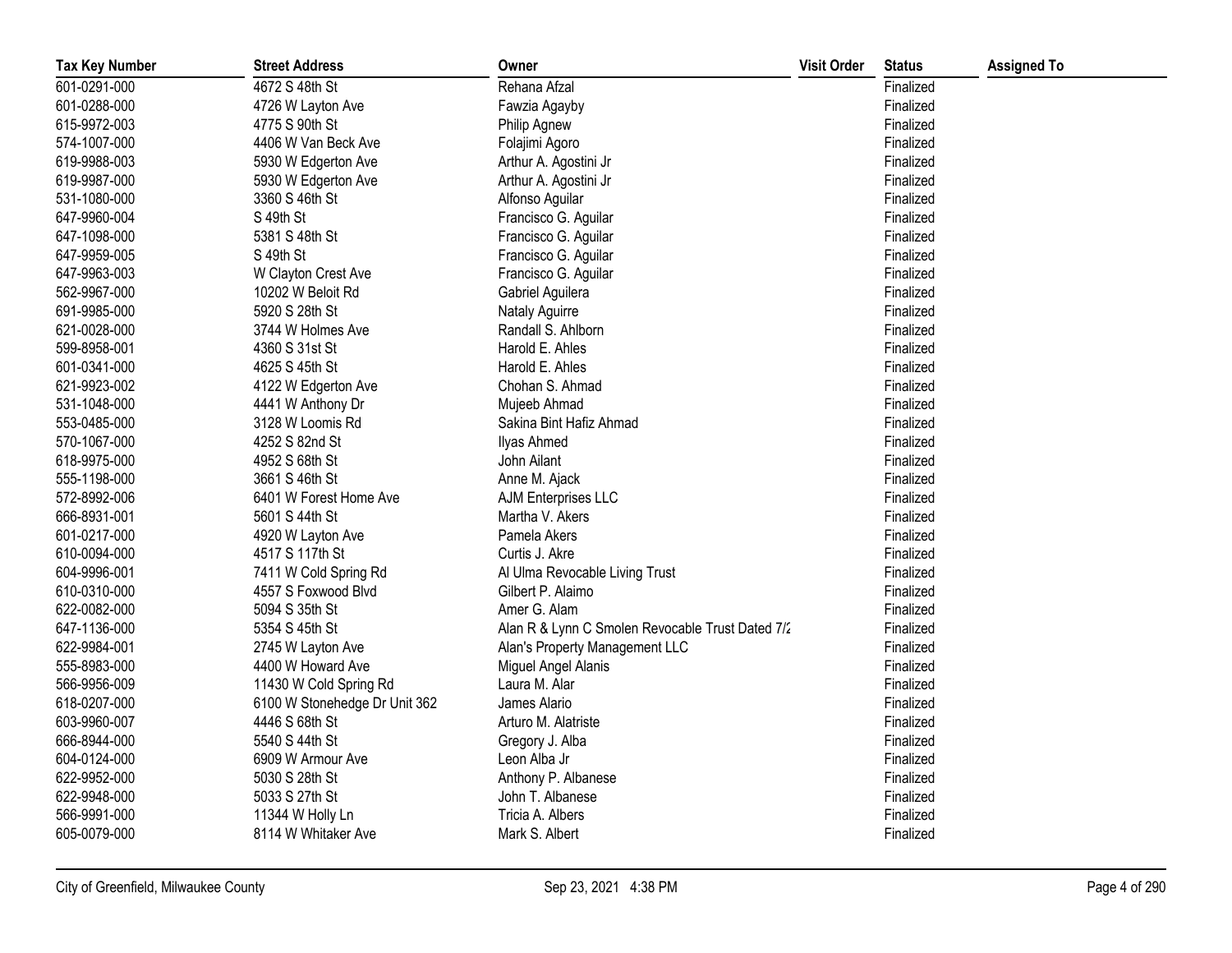| <b>Tax Key Number</b> | <b>Street Address</b>         | Owner                               | <b>Visit Order</b> | <b>Status</b> | <b>Assigned To</b> |
|-----------------------|-------------------------------|-------------------------------------|--------------------|---------------|--------------------|
| 647-1165-000          | 5404 S 46th St                | Albert A. Yaccarino Revocable Trust |                    | Finalized     |                    |
| 565-0182-000          | 11955 W Rebecca Ct            | Albert R. Melbard The Melbard Trust |                    | Finalized     |                    |
| 646-0207-000          | 5397 S Hidden Dr              | Regina L. Alberti                   |                    | Finalized     |                    |
| 570-0317-000          | 8120 W Waterford Ave          | Andrew J. Albrecht                  |                    | Finalized     |                    |
| 569-1138-000          | 4234 S 91st St                | Jane Albrecht                       |                    | Finalized     |                    |
| 574-1033-000          | 4521 W Van Beck Ave           | Jean A. Albrecht                    |                    | Finalized     |                    |
| 553-0451-000          | 3335 W Lynndale Ave           | Anita E. Albright                   |                    | Finalized     |                    |
| 531-1028-000          | 3347 S 43rd St                | Brett G. Albright                   |                    | Finalized     |                    |
| 645-0171-000          | 5147 S Camelot Ln             | Emily M. Alcorn                     |                    | Finalized     |                    |
| 614-9979-000          | 9221 W Barnard Ave            | Shelby O. Alcott                    |                    | Finalized     |                    |
| 568-1101-000          | 3985 S 97th St                | Juan Aldape                         |                    | Finalized     |                    |
| 566-9962-002          | 4225 S 108th St               | Aldi Inc                            |                    | Finalized     |                    |
| 692-1218-000          | 6155 S 42nd St                | Roberto Alegria Jardim              |                    | Finalized     |                    |
| 569-1499-000          | 4035 S 84th St Unit 4         | Jelena Aleksic                      |                    | Finalized     |                    |
| 554-1010-000          | 3626 W Howard Ave             | David G. Alexander                  |                    | Finalized     |                    |
| 571-1005-001          | 4229 S 68th St                | John D. Alexander                   |                    | Finalized     |                    |
| 645-0381-000          | 5200 S Tuckaway Blvd Unit 327 | Nancy N N. Alexander                |                    | Finalized     |                    |
| 606-0139-000          | 8878 W Bottsford Ave          | John L. Alexandria                  |                    | Finalized     |                    |
| 609-9969-002          | 4404 S 113th St               | Arshak R. Alexanian                 |                    | Finalized     |                    |
| 531-1194-000          | 3327 S 46th St                | Aimee Alexoff                       |                    | Finalized     |                    |
| 569-1442-000          | 3925 S 84th St Unit 3         | Heather G. Alford                   |                    | Finalized     |                    |
| 647-1114-000          | 4788 W Grange Ave             | Raed Alhajahmad                     |                    | Finalized     |                    |
| 609-9956-001          | 4603 S 113th St               | Abrar Ali                           |                    | Finalized     |                    |
| 610-0175-000          | 4509 S 119th St               | Arshad Ali                          |                    | Finalized     |                    |
| 691-9871-000          | 3323 W Ramsey Ave             | Shaukhat K. Ali                     |                    | Finalized     |                    |
| 599-8905-001          | 2924 W Layton Ave             | Abdelrahman Ali Hamdan              |                    | Finalized     |                    |
| 616-8987-004          | 8333 W Layton Ave             | Ali's Group Inc.                    |                    | Finalized     |                    |
| 691-9999-002          | 5909 S 27th St                | Ali's Oil Co Inc                    |                    | Finalized     |                    |
| 569-1482-000          | 4015 S 84th St Unit 3         | Alice T Calkins Life Estate         |                    | Finalized     |                    |
| 569-1344-000          | 8530 W Waterford Ave Unit 1   | Haris Alihodzic                     |                    | Finalized     |                    |
| 571-8948-000          | 4240 S 70th St                | Smail Alihodzic                     |                    | Finalized     |                    |
| 618-0273-000          | 4963 S Imperial Cir           | George A. Allam                     |                    | Finalized     |                    |
| 553-0376-000          | 3715 S 34th St                | Janis B. Allan                      |                    | Finalized     |                    |
| 573-0753-000          | 4021 S 55th St                | Daniel A. Allen                     |                    | Finalized     |                    |
| 601-9859-001          | 4374 S 51st St                | Elizabeth A. Allen                  |                    | Finalized     |                    |
| 601-0328-000          | 4654 S 47th St                | Jack B. Allen                       |                    | Finalized     |                    |
| 646-0032-000          | 3850 W Honey Creek Cir        | Justin D. Allen                     |                    | Finalized     |                    |
| 647-1034-000          | 4610 W Abbott Ave             | Logan Allen                         |                    | Finalized     |                    |
| 646-0306-000          | 5215 S 37th St                | Michele A. Allen                    |                    | Finalized     |                    |
| 602-0089-000          | 5415 W Whitaker Ave           | Allen F. Marifke Revocable Trust    |                    | Finalized     |                    |
| 575-8966-000          | 4008 S 41st St                | Allen J. Schultz Revocable Trust    |                    | Finalized     |                    |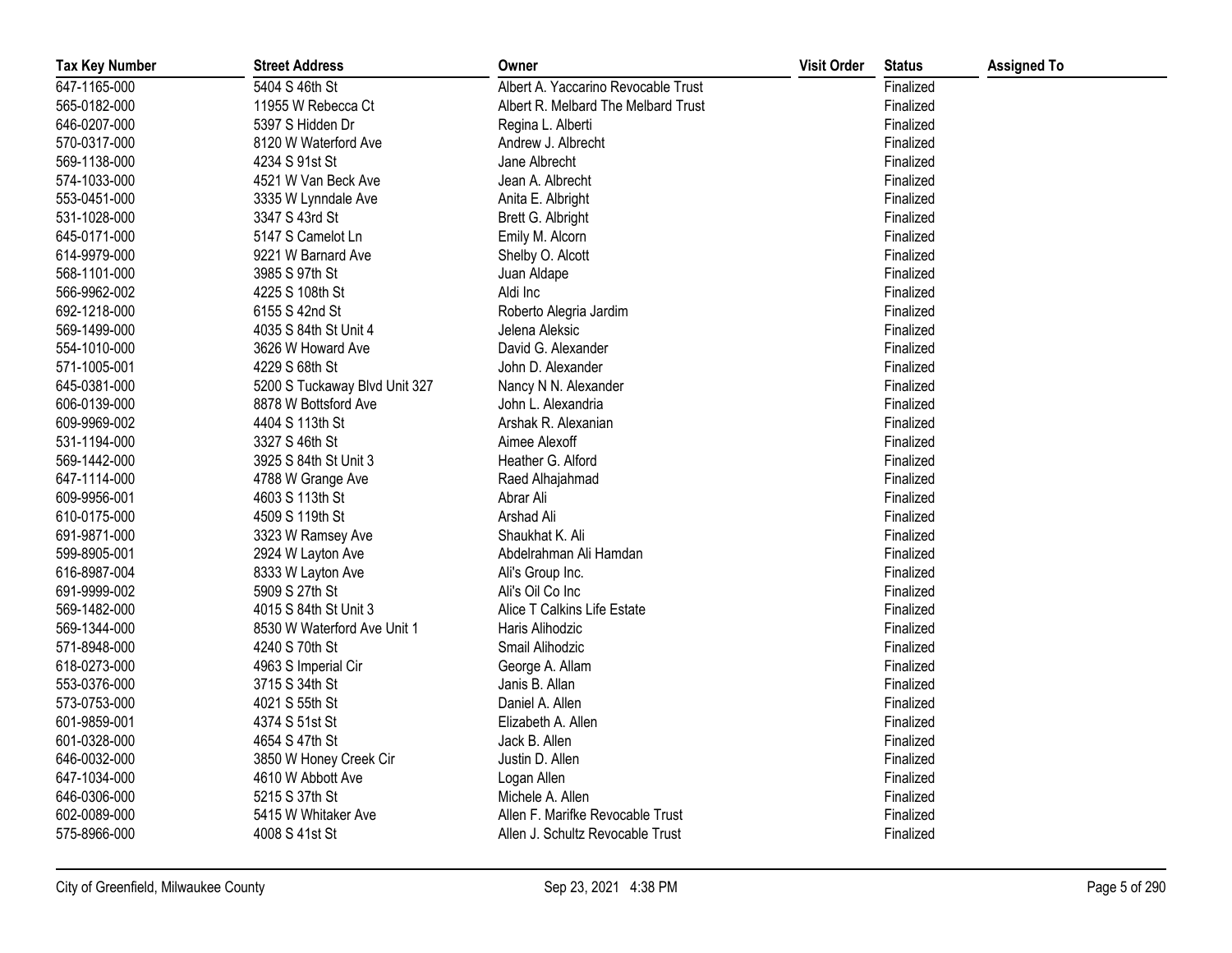| <b>Tax Key Number</b> | <b>Street Address</b>         | Owner                                             | <b>Visit Order</b> | <b>Status</b> | <b>Assigned To</b> |
|-----------------------|-------------------------------|---------------------------------------------------|--------------------|---------------|--------------------|
| 572-1032-000          | 6401 W Plainfield Ave         | Allen R & Diane K Zdrojewski 2015 Revocable Trust |                    | Finalized     |                    |
| 565-9984-001          | 12225 W Howard Ave            | Christopher L. Allessi                            |                    | Finalized     |                    |
| 645-0540-000          | 5362 S Cambridge Ln           | Catherine A. Allison                              |                    | Finalized     |                    |
| 692-8986-006          | 4022 W College Ave            | Lula B. Allison                                   |                    | Finalized     |                    |
| 691-0013-000          | 3374 W Kimberly Ave           | Cheryl Allmann                                    |                    | Finalized     |                    |
| 531-1176-000          | 4647 W Midland Dr             | Timothy C. Alloway Jr                             |                    | Finalized     |                    |
| 645-0322-000          | 5200 S Tuckaway Blvd Unit 208 | Hashem Almashakibeh                               |                    | Finalized     |                    |
| 570-1043-000          | 4216 S 79th St                | David D. Almquist                                 |                    | Finalized     |                    |
| 604-9931-002          | 7023 W Chapman Ave            | Amanda N. Almquist Shrubb                         |                    | Finalized     |                    |
| 569-1224-000          | 4216 S 90th St                | Alois J Braun & Janis E Braun Revocable Trust     |                    | Finalized     |                    |
| 570-1110-000          | 8311 W Plainfield Ave         | Nicholas A. Alonge                                |                    | Finalized     |                    |
| 603-0149-000          | 4412 S 68th St                | Catarina Dorobilski Alonso                        |                    | Finalized     |                    |
| 618-0318-000          | 6088 W Woodview Ct            | Stephanie Alpaugh                                 |                    | Finalized     |                    |
| 621-9900-010          | 4920 S 36th St                | Alton Porter Revocable Living Trust               |                    | Finalized     |                    |
| 600-0134-000          | 4373 S 38th St                | Michael Matthew Altschwager                       |                    | Finalized     |                    |
| 601-0238-000          | 4619 S 48th St                | Elvis Alvarado                                    |                    | Finalized     |                    |
| 604-9960-001          | 7240 W Layton Ave             | Lily Alvardo                                      |                    | Finalized     |                    |
| 602-9982-005          | 4585 S 51st St                | Janina Alvarez                                    |                    | Finalized     |                    |
| 691-0025-000          | 6084 S 34th St                | Mathew Alvarez                                    |                    | Finalized     |                    |
| 618-0123-000          | 6100 W Stonehedge Dr Unit 202 | Nancy L. Alvarez                                  |                    | Finalized     |                    |
| 569-1027-002          | 4216 S 92nd St                | Jesus Alvarez Avila                               |                    | Finalized     |                    |
| 691-9851-000          | 5936 S 35th St                | Alvin R & Gale M Moe Irrevocable Trust            |                    | Finalized     |                    |
| 648-8995-001          | 5225 S 51st St                | Mohammed M. Alyaqoobi                             |                    | Finalized     |                    |
| 618-0295-000          | 5047 S Stonehedge Dr          | Becky A. Amann                                    |                    | Finalized     |                    |
| 692-8968-000          | 3641 W Mangold Ave            | Bonnie M. Amann                                   |                    | Finalized     |                    |
| 555-9000-000          | 3556 S 44th St                | Rito Amaro Jr                                     |                    | Finalized     |                    |
| 574-1400-000          | 4798 W Maple Leaf Cir         | Victor Amaya                                      |                    | Finalized     |                    |
| 568-8995-002          | 9900 W Cold Spring Rd         | Dean M. Ambroch                                   |                    | Finalized     |                    |
| 553-8999-000          | 3320 W Howard Ave             | Dominic Ambroselli                                |                    | Finalized     |                    |
| 606-0187-000          | 8532 W Bottsford Ave          | Eric Ameen                                        |                    | Finalized     |                    |
| 611-8975-016          | 12008 W Carpenter Ave         | Christopher T. Ament                              |                    | Finalized     |                    |
| 599-8922-004          | 3001 W Colony Dr              | American Colony Apartments Ltd                    |                    | Finalized     |                    |
| 615-9949-005          | 4965 S Woodlawn Pl            | American Homes 4 Rent Properties Three LLC        |                    | Finalized     |                    |
| 618-0157-000          | 6100 W Stonehedge Dr Unit 260 | Ann J. Ames                                       |                    | Finalized     |                    |
| 568-8992-010          | 4265 S 98th St                | Aulik Rashmikant Amin                             |                    | Finalized     |                    |
| 621-9999-001          | 3517 W Layton Ave             | Todd A. Ammerman                                  |                    | Finalized     |                    |
| 556-8963-000          | 3722 S 56th St                | AMP Investments, LLC                              |                    | Finalized     |                    |
| 620-0030-000          | 4868 S Waterview Ct           | Leigh E. Amrhein                                  |                    | Finalized     |                    |
| 617-0094-000          | 7211 W Layton Ave             | Amy J. Valdovinos Irrevocable Trust               |                    | Finalized     |                    |
| 691-9887-000          | 5923 S 33rd St                | Carol L. Anadell                                  |                    | Finalized     |                    |
| 645-0585-000          | 5110 S Hidden Dr              | Faye E. Analla                                    |                    | Finalized     |                    |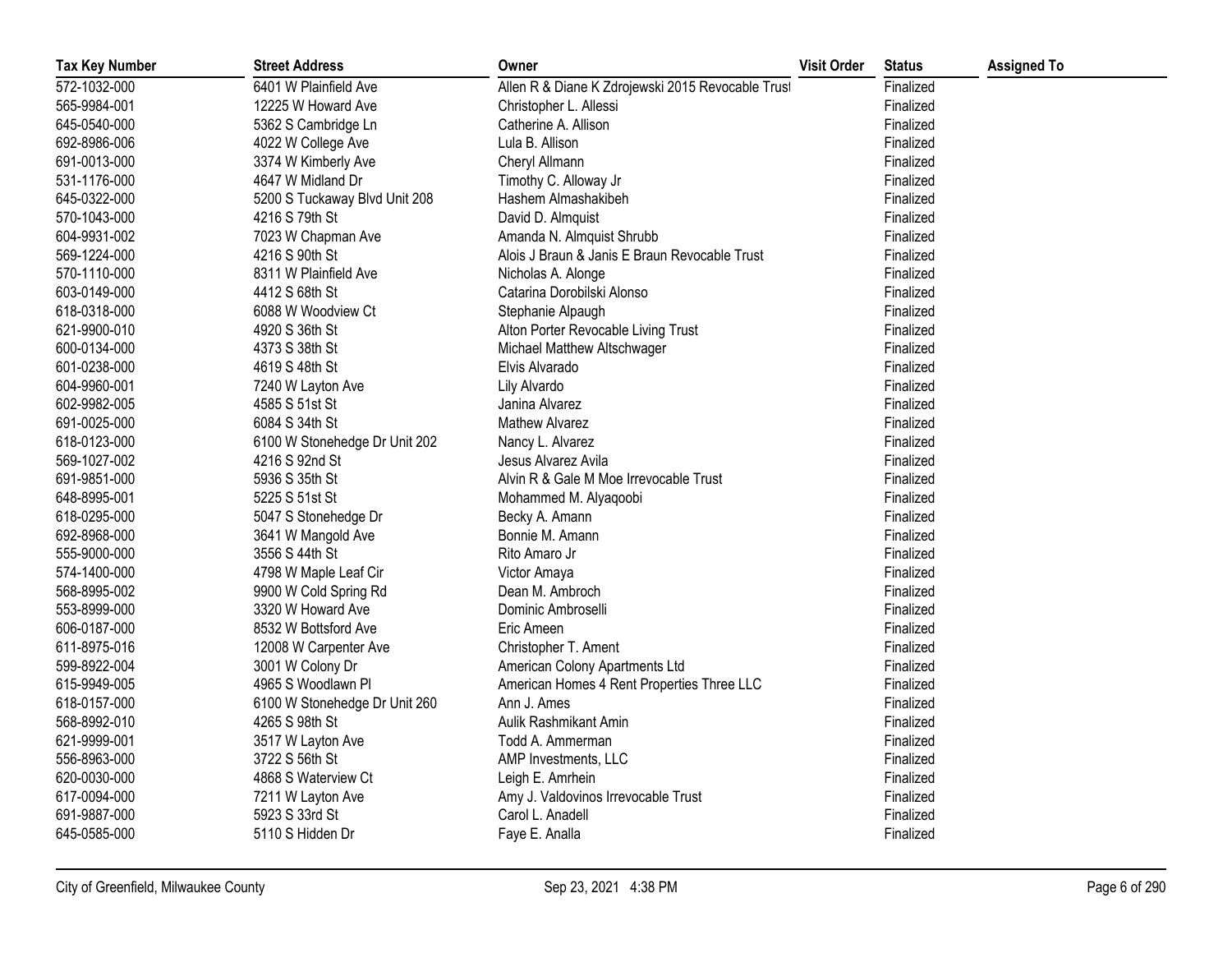| <b>Tax Key Number</b> | <b>Street Address</b>         | Owner                                           | <b>Visit Order</b> | <b>Status</b> | <b>Assigned To</b> |
|-----------------------|-------------------------------|-------------------------------------------------|--------------------|---------------|--------------------|
| 573-0757-000          | 4061 S 55th St                | Ronald Ancher                                   |                    | Finalized     |                    |
| 646-0102-000          | 5441 S Morningside Ln         | Audrey L. Andersen                              |                    | Finalized     |                    |
| 601-0329-000          | 4650 S 47th St                | Angela R. Anderson                              |                    | Finalized     |                    |
| 645-0428-000          | 5243 S Somerset Ln            | Chad J. Anderson                                |                    | Finalized     |                    |
| 572-1054-000          | 4167 S 63rd St                | Connie J. Anderson                              |                    | Finalized     |                    |
| 555-1163-000          | 4605 W St Francis Ave         | Cynthia D. Anderson                             |                    | Finalized     |                    |
| 574-1064-000          | 4621 W Norwich Ave            | Douglas H. Anderson                             |                    | Finalized     |                    |
| 556-8922-000          | 3703 S 56th St                | Elizabeth S. Anderson                           |                    | Finalized     |                    |
| 555-1217-000          | 3736 S 47th St                | Erica E. Anderson                               |                    | Finalized     |                    |
| 653-1049-000          | 9310 W Forest Home Ave Unit 2 | Evadna M. Anderson                              |                    | Finalized     |                    |
| 606-0096-001          | 9110 W Allerton Ave           | Jackie R. Anderson                              |                    | Finalized     |                    |
| 562-0045-000          | 3808 S 102nd St               | Jared C. Anderson                               |                    | Finalized     |                    |
| 613-8984-016          | 4980 S 106th St               | Jed R. Anderson                                 |                    | Finalized     |                    |
| 555-1011-000          | 4719 W Morgan Ave             | Jeff Anderson                                   |                    | Finalized     |                    |
| 566-9990-000          | 11350 W Holly Ln              | Jeffrey T. Anderson                             |                    | Finalized     |                    |
| 610-0018-000          | 12238 W Chapman Ave           | John R. Anderson                                |                    | Finalized     |                    |
| 653-1020-000          | 9340 W Forest Home Ave Unit 1 | Karen K. Anderson                               |                    | Finalized     |                    |
| 567-0093-000          | 4201 S 104th St               | Kenneth L. Anderson                             |                    | Finalized     |                    |
| 556-8924-002          | 3713 S 56th St                | Lawrence D. Anderson                            |                    | Finalized     |                    |
| 562-9933-000          | 3825 S 104th St               | Lindsey A. Anderson                             |                    | Finalized     |                    |
| 646-0019-000          | 3519 W Abbott Ave             | Luke Anderson                                   |                    | Finalized     |                    |
| 611-1051-000          | 12220 W Barnard Ave           | Maria A. Anderson                               |                    | Finalized     |                    |
| 569-1429-000          | 8545 W Waterford Ave Unit 6   | Marianne Anderson                               |                    | Finalized     |                    |
| 646-0057-000          | 3723 W Honey Tree Ln          | Mary G. Anderson                                |                    | Finalized     |                    |
| 620-9943-003          | 4534 W Holmes Ave             | Michael G. Anderson                             |                    | Finalized     |                    |
| 555-1296-000          | 4923 W Colonial Ct            | Rebecca Anderson                                |                    | Finalized     |                    |
| 569-1201-000          | 4209 S 89th St                | Royal Dolph Anderson                            |                    | Finalized     |                    |
| 615-1013-000          | 8808 W Melody Ln              | Russell A. Anderson                             |                    | Finalized     |                    |
| 620-9920-003          | 4540 W Edgerton Ave           | Sharon E. Anderson                              |                    | Finalized     |                    |
| 645-0208-000          | 5273 S Woodbridge Ln          | Steven E. Anderson                              |                    | Finalized     |                    |
| 603-0190-000          | 6145 W Armour Ave             | Terry L. Anderson                               |                    | Finalized     |                    |
| 666-8996-002          | 5537 S 43rd St                | William Anderson                                |                    | Finalized     |                    |
| 571-1015-000          | 7034 W Cold Spring Rd         | Anderson Revocable Living Trust Dated 6/14/2006 |                    | Finalized     |                    |
| 647-9986-002          | 4552 W Abbott Ave             | Jessica I. Andino                               |                    | Finalized     |                    |
| 609-0090-000          | 11011 W Sunset Ln             | Daniel Andrade                                  |                    | Finalized     |                    |
| 555-1160-000          | 4811 W St Francis Ave         | Gary E. Andrade                                 |                    | Finalized     |                    |
| 613-0020-000          | 10540 W Spring Green Rd       | Jennifer Andrae                                 |                    | Finalized     |                    |
| 617-9975-023          | 5030 S 74th St                | Andreas Bouraxis Irrevocable Trust of 2008      |                    | Finalized     |                    |
| 567-9978-000          | 4045 S 104th St               | Patricia Andrejat                               |                    | Finalized     |                    |
| 609-9992-000          | 11106 W Armour Ave            | Steven G. Andrejat                              |                    | Finalized     |                    |
| 604-0097-000          | 7101 W Van Norman Ave         | Dale T. Andrejczak                              |                    | Finalized     |                    |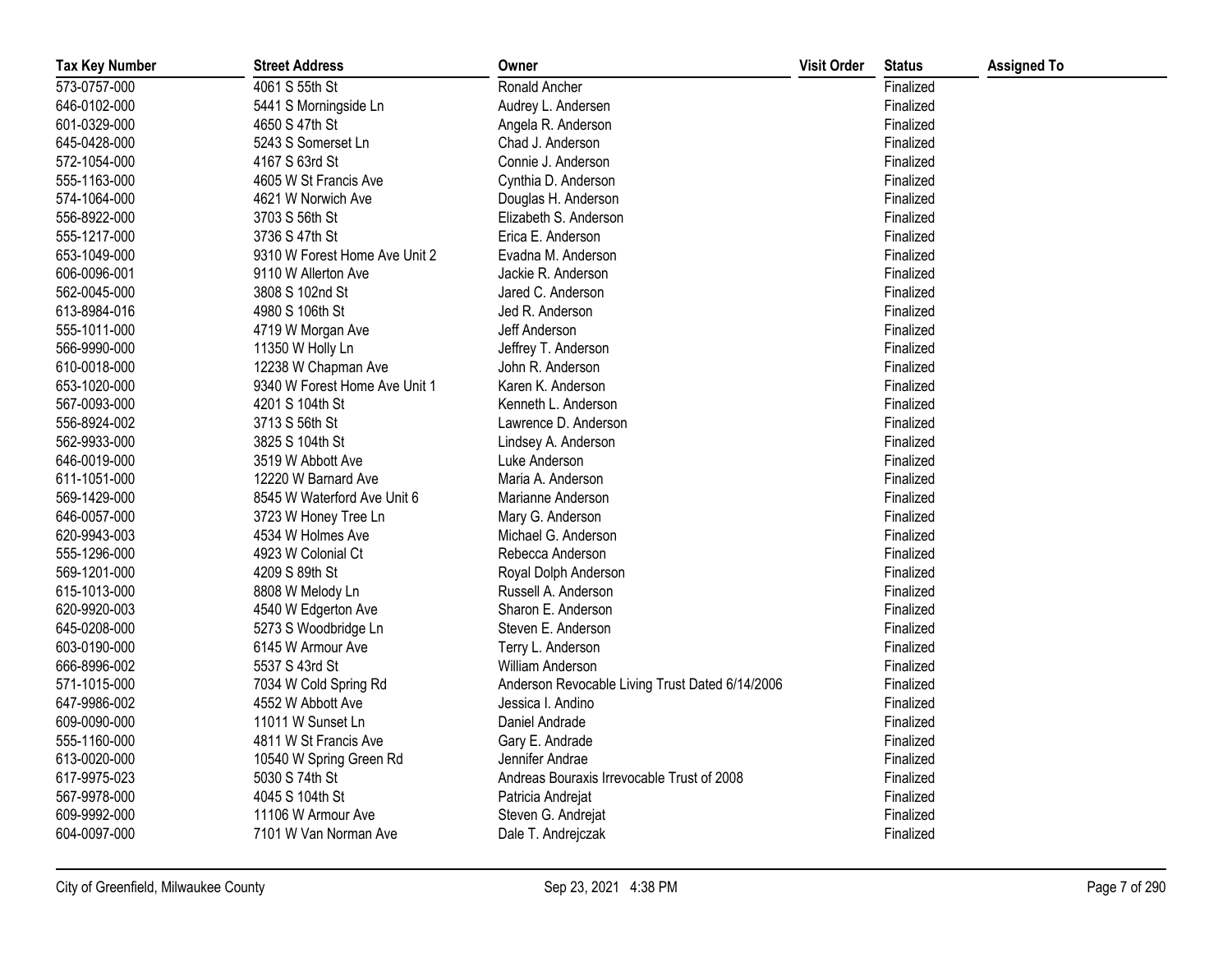| <b>Tax Key Number</b> | <b>Street Address</b>  | Owner                                             | <b>Visit Order</b> | <b>Status</b> | <b>Assigned To</b> |
|-----------------------|------------------------|---------------------------------------------------|--------------------|---------------|--------------------|
| 554-1069-000          | 3840 S 40th St         | Thomas M. Andrejczak                              |                    | Finalized     |                    |
| 601-0400-000          | 4628 S 45th St         | Robert James Andres                               |                    | Finalized     |                    |
| 666-8958-005          | 5655 S 44th St         | Mark Andresen                                     |                    | Finalized     |                    |
| 666-8958-011          | 5692 S 44th St         | Richard P. Andresen                               |                    | Finalized     |                    |
| 531-0278-000          | 3441 S 50th PI         | Aaron L. Andrew                                   |                    | Finalized     |                    |
| 666-8981-004          | 5643 S 43rd St         | Andrew A and Jessica J Preske Revocable Trust Da  |                    | Finalized     |                    |
| 667-1049-000          | 5820 S 40th St         | Andrew J. Burzynski and Kathleen J. Burzynski Rev |                    | Finalized     |                    |
| 564-0070-000          | 3571 S 120th St        | Andrew V & Vasiliki A Vehmas Rev Trust Dtd 6/25/1 |                    | Finalized     |                    |
| 614-9995-000          | 9325 W Layton Ave      | Kari Andrews                                      |                    | Finalized     |                    |
| 692-1068-000          | 6185 S 38th St         | Richard A. Andrews                                |                    | Finalized     |                    |
| 568-1011-000          | 4073 S Shady Lane Ct   | George Andritsos Jr                               |                    | Finalized     |                    |
| 614-9957-000          | 4830 S Root River Pkwy | Thomas M. Andritsos                               |                    | Finalized     |                    |
| 646-0165-000          | 5240 S Acorn Ln        | Dominic Deo Androga                               |                    | Finalized     |                    |
| 553-0339-000          | 3730 S 34th St         | John D. Andryczak                                 |                    | Finalized     |                    |
| 618-9968-000          | 6605 W Carpenter Ave   | Wanda L. Andrzejewski                             |                    | Finalized     |                    |
| 616-8974-003          | 4965 S 76th St         | ANE LLC                                           |                    | Finalized     |                    |
| 599-8958-002          | 4370 S 31st St         | Efren Angel                                       |                    | Finalized     |                    |
| 667-8965-000          | 5824 S 42nd St         | <b>Richard Angeles</b>                            |                    | Finalized     |                    |
| 565-0100-000          | 4040 S 118th St        | Thomas R. Angerer                                 |                    | Finalized     |                    |
| 572-1147-000          | 4170 S 67th St         | Gualberto Anguiano                                |                    | Finalized     |                    |
| 568-1085-000          | 9528 W Van Beck Ave    | James R. Anick                                    |                    | Finalized     |                    |
| 617-0027-003          | 6836 W Edgerton Ave    | Anick Revocable Trust                             |                    | Finalized     |                    |
| 611-8968-000          | S 122nd St             | Anita E. Heffernan Rev Living Trust Et Al         |                    | Finalized     |                    |
| 611-8972-001          | S 124th St             | Anita E. Heffernan Rev Living Trust Et Al         |                    | Finalized     |                    |
| 610-0075-000          | 11730 W Whitaker Ave   | Marc A. Annacchino                                |                    | Finalized     |                    |
| 564-0009-000          | 12300 W White Oak Dr   | Anne F. Dettlaff-Gombus Revocable Trust           |                    | Finalized     |                    |
| 647-1164-000          | 5406 S 46th St         | Anne M. Fagan Trust                               |                    | Finalized     |                    |
| 647-1099-000          | 5392 S 48th St         | James B. Antczak                                  |                    | Finalized     |                    |
| 602-0060-000          | 5811 W Allerton Ave    | Mark G. Antczak                                   |                    | Finalized     |                    |
| 646-0275-000          | 5349 S Butterfield Way | Paul Antczak                                      |                    | Finalized     |                    |
| 646-0212-000          | 5364 S Hidden Dr       | Anthony & Barbara J. Lupo Revocable Living Trust  |                    | Finalized     |                    |
| 648-1090-000          | 5310 W Abbott Ave      | Anthony P & Ann M Maas Living Trust               |                    | Finalized     |                    |
| 691-0022-000          | 6157 S 33rd St         | Myron E. Anton                                    |                    | Finalized     |                    |
| 568-8972-001          | 4269 S 96th St         | Anton F. Dazer Revocable Trust                    |                    | Finalized     |                    |
| 666-8896-003          | 5635 S 45th St         | Darryl A. Antoniak                                |                    | Finalized     |                    |
| 601-9967-000          | 4330 S 45th St         | Rebecca A. Antonicci                              |                    | Finalized     |                    |
| 692-1195-000          | 4153 W Granada St      | Nancy E. Anuszewski                               |                    | Finalized     |                    |
| 604-0138-000          | 4434 S Greenridge Cir  | Steven R. Apel                                    |                    | Finalized     |                    |
| 646-0090-000          | 5465 S Amberwood Ln    | Jacqueline R. Apkarian                            |                    | Finalized     |                    |
| 610-0024-000          | 12301 W Chapman Ave    | Gregory A. Apollo                                 |                    | Finalized     |                    |
| 531-8989-000          | 3155 S 46th St         | Laura Aponte                                      |                    | Finalized     |                    |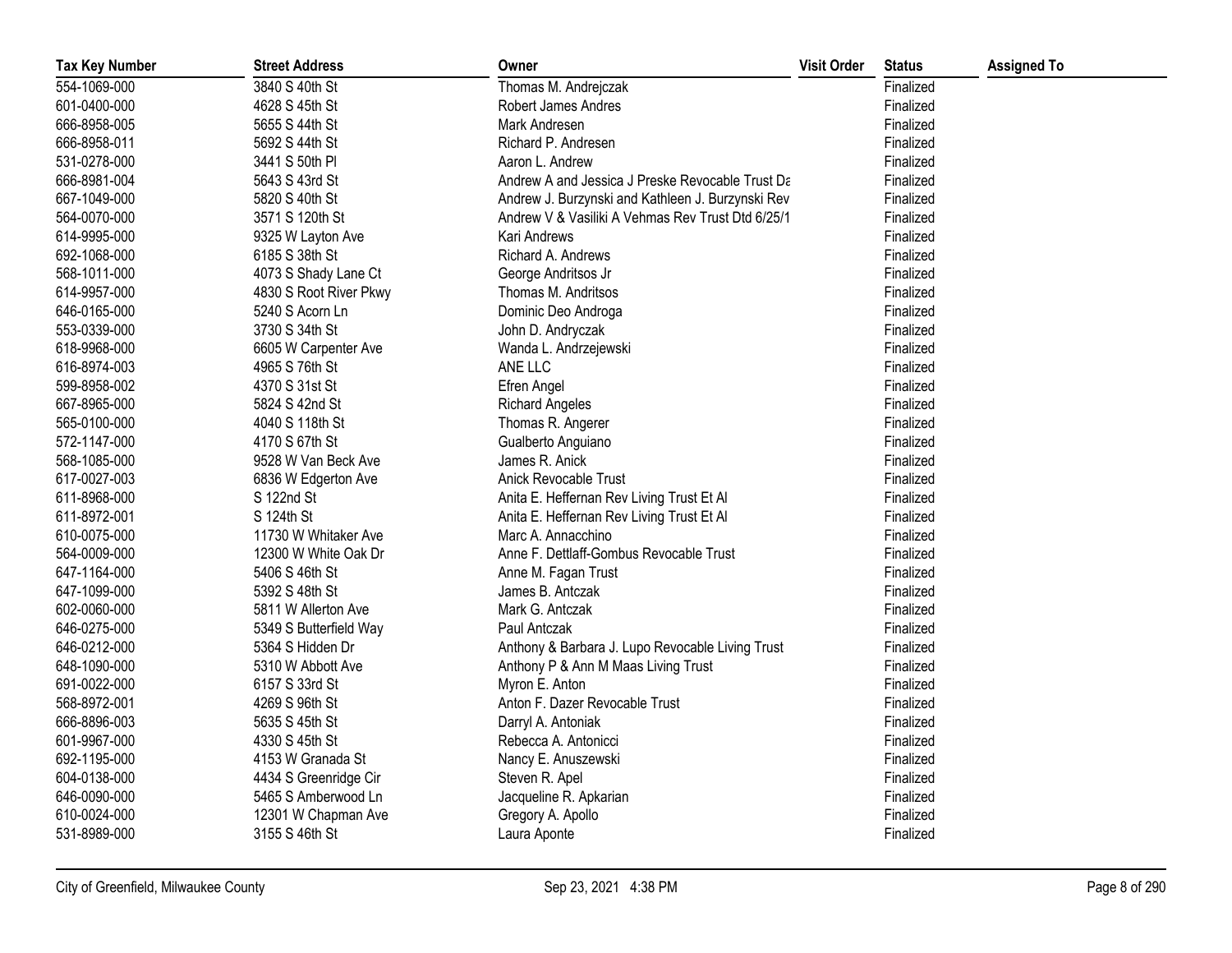| <b>Tax Key Number</b> | <b>Street Address</b>         | Owner                                       | <b>Visit Order</b> | <b>Status</b> | <b>Assigned To</b> |
|-----------------------|-------------------------------|---------------------------------------------|--------------------|---------------|--------------------|
| 648-1018-000          | 5229 W Edgerton Ave           | Apple Tower Development, Inc.               |                    | Finalized     |                    |
| 691-0149-000          | 3155 W Kimberly Ave           | Apple Tower Development, Inc.               |                    | Finalized     |                    |
| 531-1231-000          | 4530 W Morgan Ave             | Apple Tower Development, Inc.               |                    | Finalized     |                    |
| 611-8964-000          | 11940 W Edgerton Ave          | Apple-Hales Corners, LLC                    |                    | Finalized     |                    |
| 606-0159-000          | 9081 W Bottsford Ave          | Salvador Aranda                             |                    | Finalized     |                    |
| 555-8995-005          | 3577 S 43rd St                | Gregory A. Arbinger                         |                    | Finalized     |                    |
| 616-8998-000          | 7707 W Layton Ave             | ARC CafeUSA001                              |                    | Finalized     |                    |
| 691-0069-000          | 3423 W Alvina Ave             | Slobodan Arcaba                             |                    | Finalized     |                    |
| 645-0099-000          | 5336 S 31st St                | Roldan Arce                                 |                    | Finalized     |                    |
| 553-0164-001          | 3634 S 34th St                | Elizabeth A. Archibald                      |                    | Finalized     |                    |
| 621-9987-002          | 3617 W Layton Ave             | Dennis L. Arciszewski                       |                    | Finalized     |                    |
| 603-0057-000          | 4468 S 63rd St                | Kristie M. Arciszewski                      |                    | Finalized     |                    |
| 570-1051-000          | 8228 W Cold Spring Rd         | Ardeth J. Thomas Revocable Trust            |                    | Finalized     |                    |
| 605-0151-000          | 4406 S 84th St                | Aree Properties                             |                    | Finalized     |                    |
| 524-8965-001          | 3269 S 100th St               | Lance C. Arendt                             |                    | Finalized     |                    |
| 555-8999-000          | 3562 S 44th St                | Eric J. Arenz                               |                    | Finalized     |                    |
| 600-1001-000          | 4131 W Loomis Rd              | ARHC LMGFDWI101 LLC                         |                    | Finalized     |                    |
| 620-9979-005          | 4448 W Loomis Rd              | ARHC WIGNFWI01, LLC                         |                    | Finalized     |                    |
| 648-0027-005          | 5495 W Edgerton Ave           | Cynthia G. Arias                            |                    | Finalized     |                    |
| 574-1029-000          | 4415 W Van Beck Ave           | Monroe J. Ariens                            |                    | Finalized     |                    |
| 602-0091-000          | 4366 S Honey Creek Dr         | Arlene A. Cich Irrevocable Trust            |                    | Finalized     |                    |
| 568-8998-000          | 3985 S 99th St                | Arlene R. Klaczynski Revocable Living Trust |                    | Finalized     |                    |
| 648-1037-000          | 5620 W Upham Ave              | Jane D. Arloszynski                         |                    | Finalized     |                    |
| 646-0099-000          | 5411 S Morningside Ln         | Doris M. Armatowski                         |                    | Finalized     |                    |
| 612-8978-005          | 11450 W Edgerton Ave          | Armeli Trust                                |                    | Finalized     |                    |
| 569-1464-000          | 3975 S 84th St Unit 1         | Benjamin P. Armenta                         |                    | Finalized     |                    |
| 645-0244-000          | 5288 S Woodbridge Ln          | Cynthia A. Armstrong                        |                    | Finalized     |                    |
| 604-9952-006          | 4595 S 72nd St                | John J. Arndt                               |                    | Finalized     |                    |
| 555-1047-000          | 3527 S 44th St                | James H. Arneson                            |                    | Finalized     |                    |
| 610-0022-000          | 4621 S 123rd St               | Timothy E. Arneson                          |                    | Finalized     |                    |
| 604-9997-000          | 7330 W Forest Home Ave        | <b>Cameron Arnett</b>                       |                    | Finalized     |                    |
| 692-1229-000          | 6119 S 40th St                | Brian W. Arney                              |                    | Finalized     |                    |
| 569-1465-000          | 3975 S 84th St Unit 2         | <b>Holker Arnhold</b>                       |                    | Finalized     |                    |
| 618-0200-000          | 6100 W Stonehedge Dr Unit 347 | Gloria S. Arnold                            |                    | Finalized     |                    |
| 567-9987-009          | 3951 S 104th St               | <b>Tracy Arnold</b>                         |                    | Finalized     |                    |
| 575-8916-000          | 4122 W Cold Spring Rd         | Arnold E Werner Life Estate                 |                    | Finalized     |                    |
| 601-9872-002          | 4455 S 49th St                | Brian E. Arnott                             |                    | Finalized     |                    |
| 555-8979-000          | 4312 W Howard Ave             | Arora Properties LLC                        |                    | Finalized     |                    |
| 615-9937-001          | 4847 S 84th St                | Yevgeny Arov                                |                    | Finalized     |                    |
| 668-8987-006          | 3206 W Wanda Ave              | Rizwan Arshad                               |                    | Finalized     |                    |
| 692-1240-000          | 3920 W Kimberly Ave           | Zubair Arshad                               |                    | Finalized     |                    |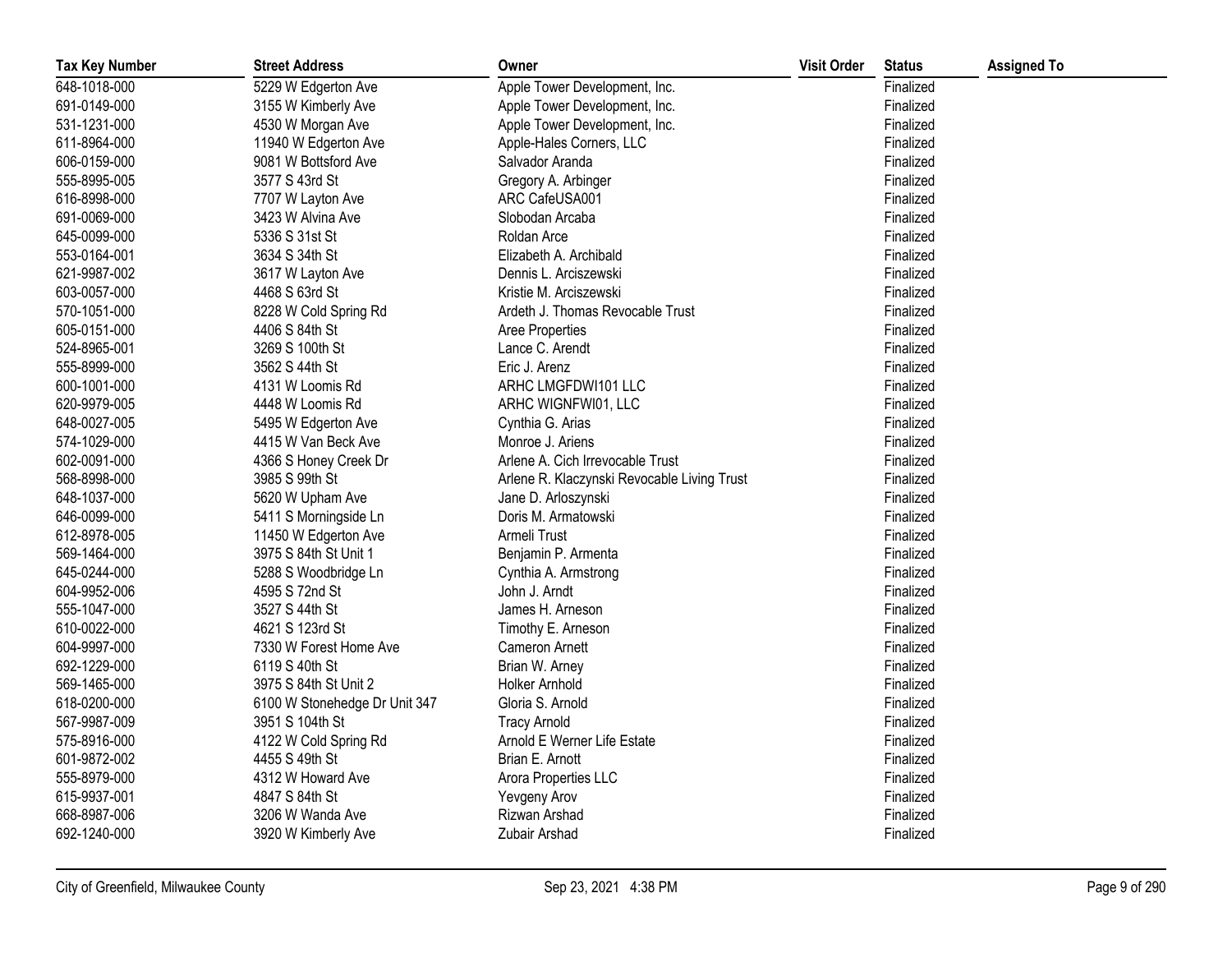| <b>Tax Key Number</b> | <b>Street Address</b>           | Owner                                           | <b>Visit Order</b> | <b>Status</b> | <b>Assigned To</b> |
|-----------------------|---------------------------------|-------------------------------------------------|--------------------|---------------|--------------------|
| 569-1500-000          | 4035 S 84th St Unit 5           | Elisa Arsiniega-Giza                            |                    | Finalized     |                    |
| 569-1377-000          | 8505 W Waterford Ave Unit 2     | Jordan Arsnow                                   |                    | Finalized     |                    |
| 653-0081-000          | 9554 W Upham Ave                | Art and Nan Erlinger Revocable Trust            |                    | Finalized     |                    |
| 555-1067-000          | 3548 S 45th St                  | America Arteaga                                 |                    | Finalized     |                    |
| 610-0319-000          | 4595 S 123rd St                 | Dagoberto Arteaga                               |                    | Finalized     |                    |
| 609-9966-004          | 4449 S 112th St                 | Ernesto M. Arteaga                              |                    | Finalized     |                    |
| 569-1509-000          | 4065 S 84th St Unit 6           | Geraldine L. Arteaga                            |                    | Finalized     |                    |
| 531-0629-004          | 3474 S 44th St                  | Jaime Arteaga                                   |                    | Finalized     |                    |
| 600-9932-001          | 3821 W Cold Spring Rd           | Maria Arteaga                                   |                    | Finalized     |                    |
| 692-8971-003          | 3521 W Mangold Ave              | Ramon Arteaga                                   |                    | Finalized     |                    |
| 562-9975-002          | 10431 W St Francis Ave          | Ricardo D. Arteaga                              |                    | Finalized     |                    |
| 569-1603-000          | 3960 S Prairie Hill Ln Unit 103 | Arthur A. Weber and Kathleen E. Weber Revocable |                    | Finalized     |                    |
| 610-0125-000          | 11757 W Chapman Ave             | Naziha L. Asad                                  |                    | Finalized     |                    |
| 555-1028-000          | 4531 W Morgan Ave               | Wisam Asad                                      |                    | Finalized     |                    |
| 609-9972-002          | 4340 S 116th St                 | <b>ASB Properties LLC</b>                       |                    | Finalized     |                    |
| 611-8960-008          | 11688 W Edgerton Ave            | Virginia L. Asche                               |                    | Finalized     |                    |
| 607-9994-000          | 9275 W Cold Spring Rd           | Gregory S. Aschenbrenner                        |                    | Finalized     |                    |
| 599-8979-000          | 3215 W Cold Spring Rd           | Marilyn M. Ashland                              |                    | Finalized     |                    |
| 646-0211-000          | 5390 S Hidden Dr                | Eric Ashley                                     |                    | Finalized     |                    |
| 570-0323-000          | 8232 W Waterford Ave            | Todd L. Ashworth                                |                    | Finalized     |                    |
| 645-0023-000          | 5371 S 27th St                  | Rajeh Assad                                     |                    | Finalized     |                    |
| 531-1042-000          | 3354 S 44th St                  | Justin M. Asselin                               |                    | Finalized     |                    |
| 602-9960-008          | 5311 W Bottsford Ave            | Roger A. Astbury Jr                             |                    | Finalized     |                    |
| 573-8995-000          | 5400 W Cold Spring Rd           | Steven Astemborski                              |                    | Finalized     |                    |
| 599-8922-005          | 4595 S 27th St                  | At Home Stores, LLC                             |                    | Finalized     |                    |
| 570-0023-000          | 8136 W Norwich Ave              | Zoraida D. Atido                                |                    | Finalized     |                    |
| 618-0009-001          | 5063 S 67th St                  | Hazel A. Audas                                  |                    | Finalized     |                    |
| 653-1066-000          | 9320 W Forest Home Ave Unit 5   | Maha J. Audi                                    |                    | Finalized     |                    |
| 648-1024-000          | 5777 W Upham Ave                | Robert S. Auer                                  |                    | Finalized     |                    |
| 620-9951-001          | 4935 W Loomis Rd                | Augustino's Service Station                     |                    | Finalized     |                    |
| 618-0217-000          | 5044 S Stonehedge Dr            | Joanne Augustynowicz                            |                    | Finalized     |                    |
| 619-9988-006          | 5980 W Edgerton Ave             | Jeffrey J. Aumann                               |                    | Finalized     |                    |
| 605-0068-001          | 8011 W Cold Spring Rd           | Tamara L. Ausloos                               |                    | Finalized     |                    |
| 610-0003-000          | 12311 W Cold Spring Rd          | <b>Brandon Austin</b>                           |                    | Finalized     |                    |
| 601-9884-006          | 4310 S 49th St                  | Michael Austin                                  |                    | Finalized     |                    |
| 617-0124-000          | 7043 W Squire Ave               | Paula Austin                                    |                    | Finalized     |                    |
| 616-8985-006          | 4930 S 82nd St                  | Brian S. Austing                                |                    | Finalized     |                    |
| 622-0047-001          | 5029 S 27th St                  | Auto Zone Inc                                   |                    | Finalized     |                    |
| 692-1064-000          | 6149 S 38th St                  | Miguel Avalos Villafuerte                       |                    | Finalized     |                    |
| 620-0009-002          | 4710 S 47th St                  | Javier S. Avila                                 |                    | Finalized     |                    |
| 618-0141-000          | 6100 W Stonehedge Dr Unit 228   | Jose Avila                                      |                    | Finalized     |                    |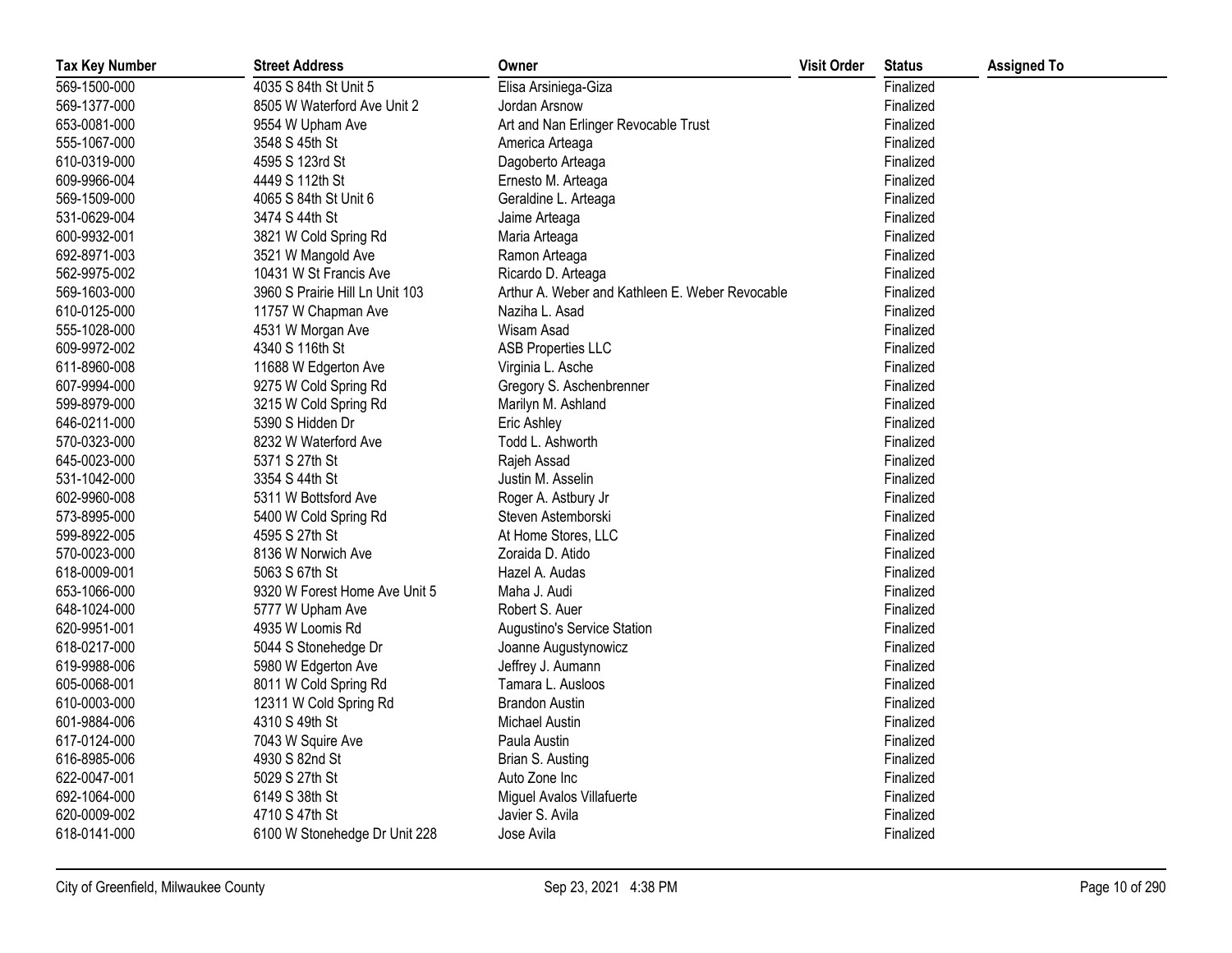| <b>Tax Key Number</b> | <b>Street Address</b>   | Owner                           | <b>Visit Order</b> | <b>Status</b> | <b>Assigned To</b> |
|-----------------------|-------------------------|---------------------------------|--------------------|---------------|--------------------|
| 531-0272-000          | 3445 S Crandon Pl       | Maria J. Avila                  |                    | Finalized     |                    |
| 621-9987-001          | 3629 W Layton Ave       | Refugio E. Avila                |                    | Finalized     |                    |
| 555-1068-000          | 3556 S 45th St          | Edwin Aviles Jr                 |                    | Finalized     |                    |
| 570-1041-000          | 7850 W Plainfield Ave   | Ala W. Awadallah                |                    | Finalized     |                    |
| 603-0128-000          | 4404 S 67th St          | Elizabeth Awe                   |                    | Finalized     |                    |
| 692-1198-000          | 4154 W Alvina Ave       | Robert W. Axtell                |                    | Finalized     |                    |
| 572-1175-000          | 6531 W Leroy Ave        | Qudrat Ullah Ayaz               |                    | Finalized     |                    |
| 615-9944-001          | 8711 W Forest Home Ave  | Azmani Holdings, LLC            |                    | Finalized     |                    |
| 618-0007-000          | 5089 S 67th St          | Joseph A. Azzolina              |                    | Finalized     |                    |
| 524-8978-003          | 3450 S 108th St         | B & M Leasing                   |                    | Finalized     |                    |
| 605-0164-000          | 4640 S 84th St          | B&A Investments, LLC            |                    | Finalized     |                    |
| 605-0163-000          | 4630 S 84th St          | <b>B&amp;A Investments, LLC</b> |                    | Finalized     |                    |
| 605-0165-003          | 8380 W Layton Ave       | B&A Investments, LLC            |                    | Finalized     |                    |
| 606-0171-000          | 4366 S 86th St          | Maria Babic                     |                    | Finalized     |                    |
| 609-9971-020          | 4442 S 116th St         | Mirjana Babic                   |                    | Finalized     |                    |
| 691-9868-000          | 3413 W Ramsey Ave       | Kalvir Babrah                   |                    | Finalized     |                    |
| 614-9997-000          | 9237 W Layton Ave       | Peter L. Bacalzo                |                    | Finalized     |                    |
| 692-1131-000          | 5992 S 37th St          | Gregory J. Bach                 |                    | Finalized     |                    |
| 531-1030-000          | 3363 S 43rd St          | F Timothy Bacha                 |                    | Finalized     |                    |
| 647-1085-000          | 5321 S 48th St          | L Gregory Bachinski             |                    | Finalized     |                    |
| 692-8987-000          | 4031 W Ramsey Ave       | Thomas C. Bachmann              |                    | Finalized     |                    |
| 602-0033-000          | 4418 S Placid Dr        | Joseph A. Bacich                |                    | Finalized     |                    |
| 575-8949-004          | 3929 S 41st St          | Brian D. Backe                  |                    | Finalized     |                    |
| 564-9985-000          | 11823 W Morgan Ave      | James E. Badem                  |                    | Finalized     |                    |
| 602-0066-000          | 5705 W Allerton Ave     | Carol J. Badora                 |                    | Finalized     |                    |
| 606-0217-002          | 8460 W Whitaker Ave     | Michael D. Badora               |                    | Finalized     |                    |
| 569-1093-000          | 4235 S 91st St          | Joel K. Badura                  |                    | Finalized     |                    |
| 531-1138-000          | 4800 W Midland Dr       | Pamela M. Badura                |                    | Finalized     |                    |
| 667-1050-000          | 5828 S 40th St          | Darryl E. Badzinski             |                    | Finalized     |                    |
| 621-0012-000          | 3742 W Vogel Ave        | Charles H. Bae                  |                    | Finalized     |                    |
| 569-1534-000          | 3920 S 92nd St          | Malisa A. Baecker               |                    | Finalized     |                    |
| 553-0475-000          | 3235 W Lynndale Ave     | Richard A. Baehring             |                    | Finalized     |                    |
| 602-9961-000          | 5315 W Cold Spring Rd   | Benjamin J. Baenen              |                    | Finalized     |                    |
| 621-9961-001          | 4201 W Layton Ave       | Thomas A. Baer                  |                    | Finalized     |                    |
| 621-0042-000          | 3718 W Carpenter Ave    | Anna K. Bagstad                 |                    | Finalized     |                    |
| 613-0027-000          | 10531 W Spring Green Rd | Nickolas Bagurdes               |                    | Finalized     |                    |
| 603-9988-000          | 6301 W Cold Spring Rd   | Alexis Bahena                   |                    | Finalized     |                    |
| 565-0180-000          | 11975 W Rebecca Ct      | Nancy P. Bahling                |                    | Finalized     |                    |
| 618-0047-000          | 4935 S 65th Ct          | Timothy J. Bahowick             |                    | Finalized     |                    |
| 646-0159-000          | 3581 W Old Oak Dr       | Kona Bahr                       |                    | Finalized     |                    |
| 524-1002-000          | 3441 S 104th St         | Steven C. Bahr                  |                    | Finalized     |                    |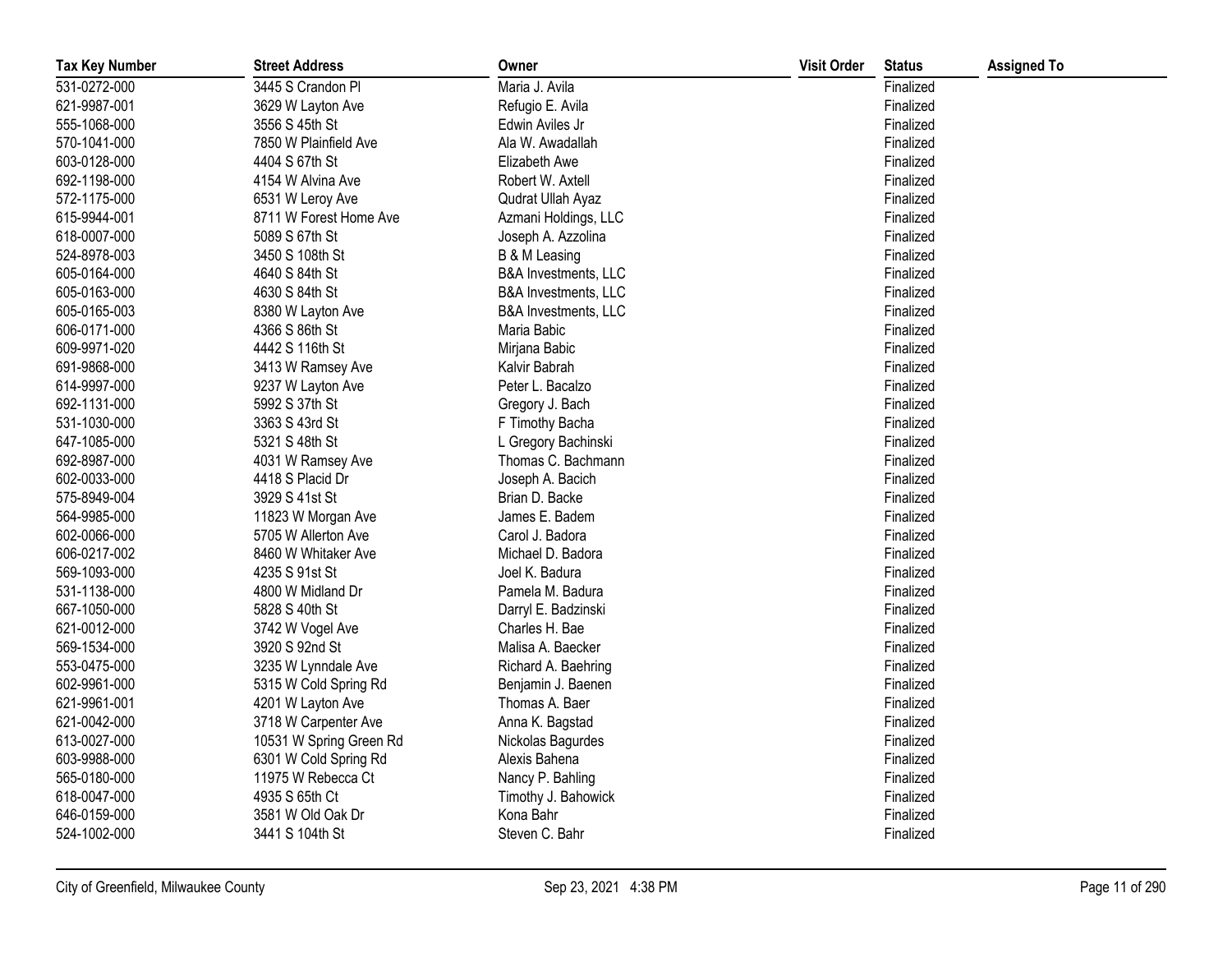| <b>Tax Key Number</b> | <b>Street Address</b>         | Owner                                  | <b>Visit Order</b> | <b>Status</b> | <b>Assigned To</b> |
|-----------------------|-------------------------------|----------------------------------------|--------------------|---------------|--------------------|
| 570-1074-000          | 4281 S 81st St                | Bruce R. Bailey                        |                    | Finalized     |                    |
| 564-9976-000          | 3810 S 124th St               | Madelyn E. Bailey                      |                    | Finalized     |                    |
| 618-0172-000          | 6100 W Stonehedge Dr Unit 303 | Stephen R. Bailey                      |                    | Finalized     |                    |
| 555-1120-000          | 4700 W St Francis Ave         | Vicki Lynn Bailey                      |                    | Finalized     |                    |
| 622-0077-000          | 3435 W Holmes Ave             | Bailey Jt Revoc Living Trust           |                    | Finalized     |                    |
| 568-8954-000          | 4211 S 94th St                | Jay D. Baillargeon                     |                    | Finalized     |                    |
| 622-0030-000          | 4975 S 30th St                | Jay D. Baillargeon                     |                    | Finalized     |                    |
| 653-0066-001          | 5139 S Root River Pkwy        | James M. Bain                          |                    | Finalized     |                    |
| 556-8934-000          | 3785 S 56th St                | Jonathon D. Bainer                     |                    | Finalized     |                    |
| 553-0022-000          | 3548 S 32nd St                | Kathryn J. Baisley                     |                    | Finalized     |                    |
| 615-1001-000          | 8812 W Dosie Ave              | Ronald H. Baitinger                    |                    | Finalized     |                    |
| 600-0113-000          | 4655 S 38th St                | Bajabar, LLC                           |                    | Finalized     |                    |
| 603-0157-000          | 4421 S 67th St                | Ramiz Bajramovic                       |                    | Finalized     |                    |
| 602-0172-000          | 4357 S 51st St                | Sanel Bajramovic                       |                    | Finalized     |                    |
| 610-0106-000          | 11777 W Armour Ct             | Gurpreet S. Bajwa                      |                    | Finalized     |                    |
| 616-1055-000          | 4801 S 82nd St                | Thomas S. Bakalarski                   |                    | Finalized     |                    |
| 553-0388-001          | 3746 S 35th St                | Steven N. Bakazan                      |                    | Finalized     |                    |
| 646-9960-007          | 5211 S Honey Creek Dr         | Steven N. Bakazan                      |                    | Finalized     |                    |
| 601-9879-000          | 4369 S 49th St                | Brian C. Baker                         |                    | Finalized     |                    |
| 609-0081-000          | 4560 S 116th St               | Charles C. Baker                       |                    | Finalized     |                    |
| 568-1009-000          | 4020 S 99th St                | Gregory C. Baker                       |                    | Finalized     |                    |
| 691-0045-000          | 6142 S 33rd St                | Nancy J. Baker                         |                    | Finalized     |                    |
| 610-9976-001          | 4626 S 124th St               | Richard L. Baker II                    |                    | Finalized     |                    |
| 567-0118-000          | 3907 S 106th St               | Ronald L. Baker                        |                    | Finalized     |                    |
| 602-0034-000          | 4410 S Placid Dr              | Timothy J. Bakke                       |                    | Finalized     |                    |
| 603-0217-000          | 4613 S 61st St                | Brian J. Bakken                        |                    | Finalized     |                    |
| 601-9886-004          | 4347 S 48th St                | Bruce M. Bakken                        |                    | Finalized     |                    |
| 569-1452-000          | 3935 S 84th St Unit 5         | Richard F. Balaka                      |                    | Finalized     |                    |
| 569-1367-000          | 8550 W Waterford Ave Unit 8   | Katrina P. Balasko                     |                    | Finalized     |                    |
| 645-0425-000          | 5235 S Woodbridge Ln          | Michael A. Balcerowski                 |                    | Finalized     |                    |
| 618-0270-000          | 4957 S Imperial Cir           | Anthony C. Balcerzak                   |                    | Finalized     |                    |
| 599-8903-002          | W Layton Ave                  | Daniel Balderas                        |                    | Finalized     |                    |
| 599-8902-001          | 2910 W Layton Ave             | Daniel Balderas                        |                    | Finalized     |                    |
| 531-0632-000          | 4519 W Anthony Dr             | Juan Nathaniel Balderas                |                    | Finalized     |                    |
| 621-9955-000          | 4740 S 43rd St                | Donald A. Baldwin                      |                    | Finalized     |                    |
| 645-0377-000          | 5200 S Tuckaway Blvd Unit 323 | Dorothy J. Baldwin                     |                    | Finalized     |                    |
| 612-8997-005          | 4757 S 108th St               | <b>Balestrieri Land Management LLC</b> |                    | Finalized     |                    |
| 572-1249-000          | 6151 W Howard Ave Unit 29     | Alexander Balian                       |                    | Finalized     |                    |
| 601-9904-003          | 4459 S 47th St                | Holly C. Balinski                      |                    | Finalized     |                    |
| 570-0044-000          | 8133 W Norwich Ave            | April M. Balisteri                     |                    | Finalized     |                    |
| 604-0034-000          | 7019 W Bottsford Ave          | Anthony Balistreri                     |                    | Finalized     |                    |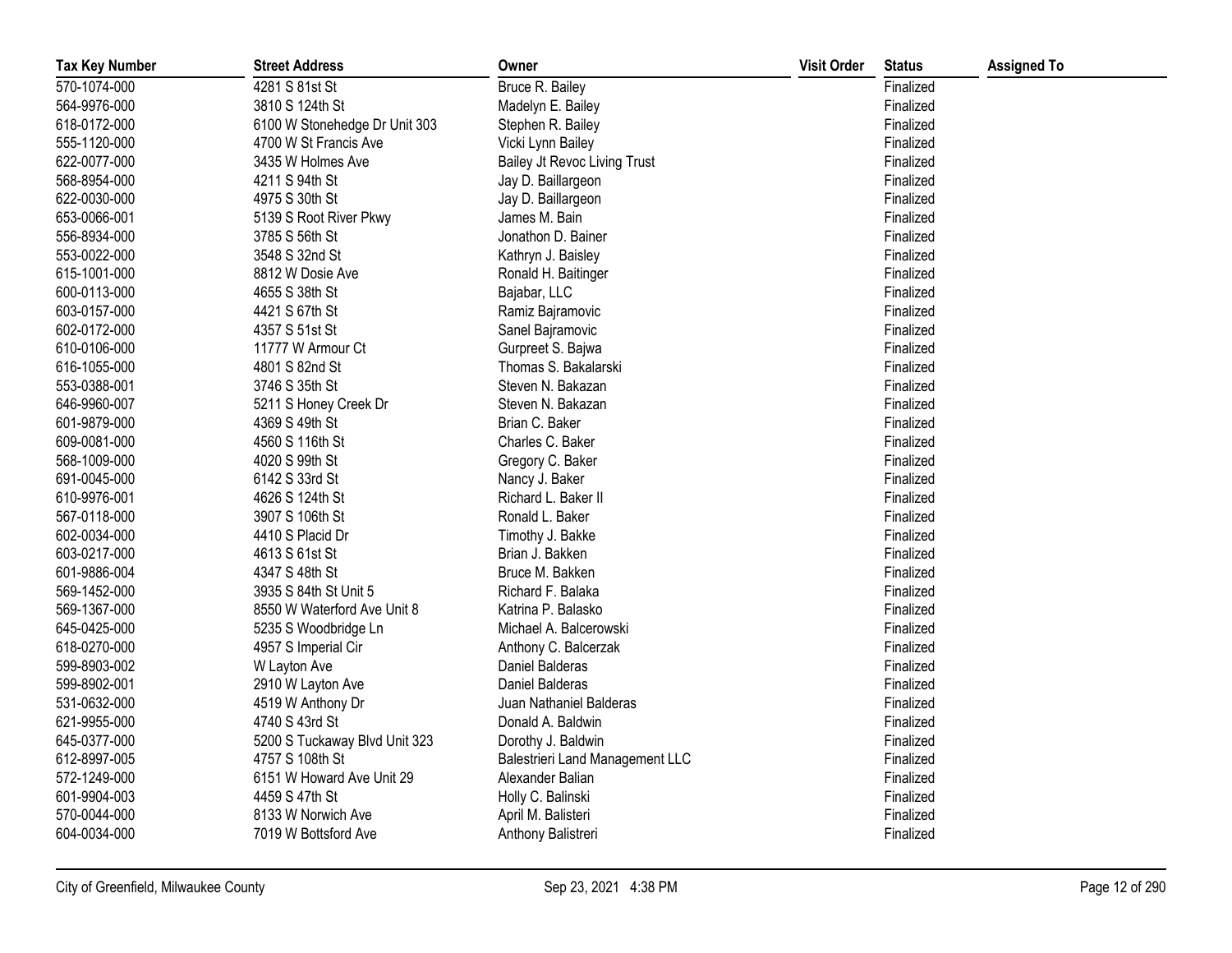| <b>Tax Key Number</b> | <b>Street Address</b>  | Owner                                        | <b>Visit Order</b> | <b>Status</b> | <b>Assigned To</b> |
|-----------------------|------------------------|----------------------------------------------|--------------------|---------------|--------------------|
| 601-0182-000          | 5022 W Layton Ave      | Antonio Balistreri                           |                    | Finalized     |                    |
| 601-0234-000          | 4600 S 50th St         | Dean P. Balistreri                           |                    | Finalized     |                    |
| 565-0109-000          | 11758 W Van Beck Ave   | Dominic Balistreri                           |                    | Finalized     |                    |
| 568-1064-000          | 9448 W Plainfield Ave  | Keith J. Balistreri                          |                    | Finalized     |                    |
| 601-0133-000          | 4560 S 50th St         | Kyle D. Balistreri                           |                    | Finalized     |                    |
| 573-0754-000          | 4031 S 55th St         | Michael S. Balistreri                        |                    | Finalized     |                    |
| 567-9999-001          | 10413 W Howard Ave     | Gregory L. Ball                              |                    | Finalized     |                    |
| 568-8992-007          | 4245 S 98th St         | Adam M. Ballbach                             |                    | Finalized     |                    |
| 531-1199-000          | 4615 W Anthony Dr      | Kerry L. Balthazor                           |                    | Finalized     |                    |
| 603-0245-000          | 6251 W Van Norman Ave  | Liana Balzer                                 |                    | Finalized     |                    |
| 646-0069-000          | 3451 W Honey Tree Ln   | Jeffrey Bambrough                            |                    | Finalized     |                    |
| 609-0005-000          | 4674 S 114th St        | David Banach                                 |                    | Finalized     |                    |
| 602-9960-013          | 5315 W Allerton Ave    | Gary A. Banach                               |                    | Finalized     |                    |
| 564-0085-000          | 12240 W Scarlet Oak Ct | Kathleen I. Banach                           |                    | Finalized     |                    |
| 610-0033-000          | 12237 W Chapman Ave    | Michael Banach                               |                    | Finalized     |                    |
| 601-9886-002          | 4346 S 49th St         | Yevhen Banakh                                |                    | Finalized     |                    |
| 572-8984-000          | 6541 W Forest Home Ave | Michael L. Bananszynski                      |                    | Finalized     |                    |
| 601-0226-000          | 4644 S 50th St         | Michael Banaszak                             |                    | Finalized     |                    |
| 616-1030-000          | 4840 S 84th St         | Sandra M. Banaszak                           |                    | Finalized     |                    |
| 647-9952-009          | 5470 S 45th St         | Mitchell Vaughn Bandalan                     |                    | Finalized     |                    |
| 691-9949-000          | 5980 S Phillips St     | Branden W. Bande                             |                    | Finalized     |                    |
| 611-1067-000          | 12112 W Barnard Ave    | Jay Banez                                    |                    | Finalized     |                    |
| 611-1047-000          | 12310 W Barnard Ave    | Kum Sok Bang                                 |                    | Finalized     |                    |
| 599-8959-003          | 4375 S 31st St         | Amita Banger                                 |                    | Finalized     |                    |
| 562-0096-000          | 3879 S Oakbrook Dr     | Rudolph M. Banyai                            |                    | Finalized     |                    |
| 622-0017-000          | 4955 S 28th St         | Attila Barabas                               |                    | Finalized     |                    |
| 567-0080-000          | 4131 S 103rd St        | Robert P. Barak                              |                    | Finalized     |                    |
| 667-1071-000          | 5550 S Melinda St      | Lona D. Barakat                              |                    | Finalized     |                    |
| 604-0222-000          | 4511 S Greenridge Cir  | Steven M. Baran                              |                    | Finalized     |                    |
| 692-1070-000          | 6197 S 38th St         | Stephen J. Baraniak                          |                    | Finalized     |                    |
| 569-1494-000          | 4025 S 84th St Unit 7  | Christopher Baranowski                       |                    | Finalized     |                    |
| 555-1285-000          | 4910 W Colonial Ct     | David J. Baranowski                          |                    | Finalized     |                    |
| 606-0205-000          | 8833 W Bottsford Ave   | Barbara a Collins Revocable Trust            |                    | Finalized     |                    |
| 555-1157-000          | 4725 W St Francis Ave  | Barbara A Steele Revocable Living Trust      |                    | Finalized     |                    |
| 604-9988-000          | 4328 S 76th St         | Barbara A. Burkard Living Trust              |                    | Finalized     |                    |
| 604-9989-000          | 4320 S 76th St         | Barbara A. Burkard Living Trust              |                    | Finalized     |                    |
| 569-9990-007          | 9075 W Howard Ave      | Barbara C. Hendrickson                       |                    | Finalized     |                    |
| 569-9990-005          | 8975 W Howard Ave      | Barbara C. Hendrickson                       |                    | Finalized     |                    |
| 569-9990-006          | 9025 W Howard Ave      | Barbara C. Hendrickson                       |                    | Finalized     |                    |
| 691-9850-000          | 5926 S 35th St         | Barbara D. Jensen Revocable Living Trust     |                    | Finalized     |                    |
| 614-1079-000          | 5061 S Brookdale Dr    | Barbara J Kmiecik Revocable Trust Dtd 2/5/16 |                    | Finalized     |                    |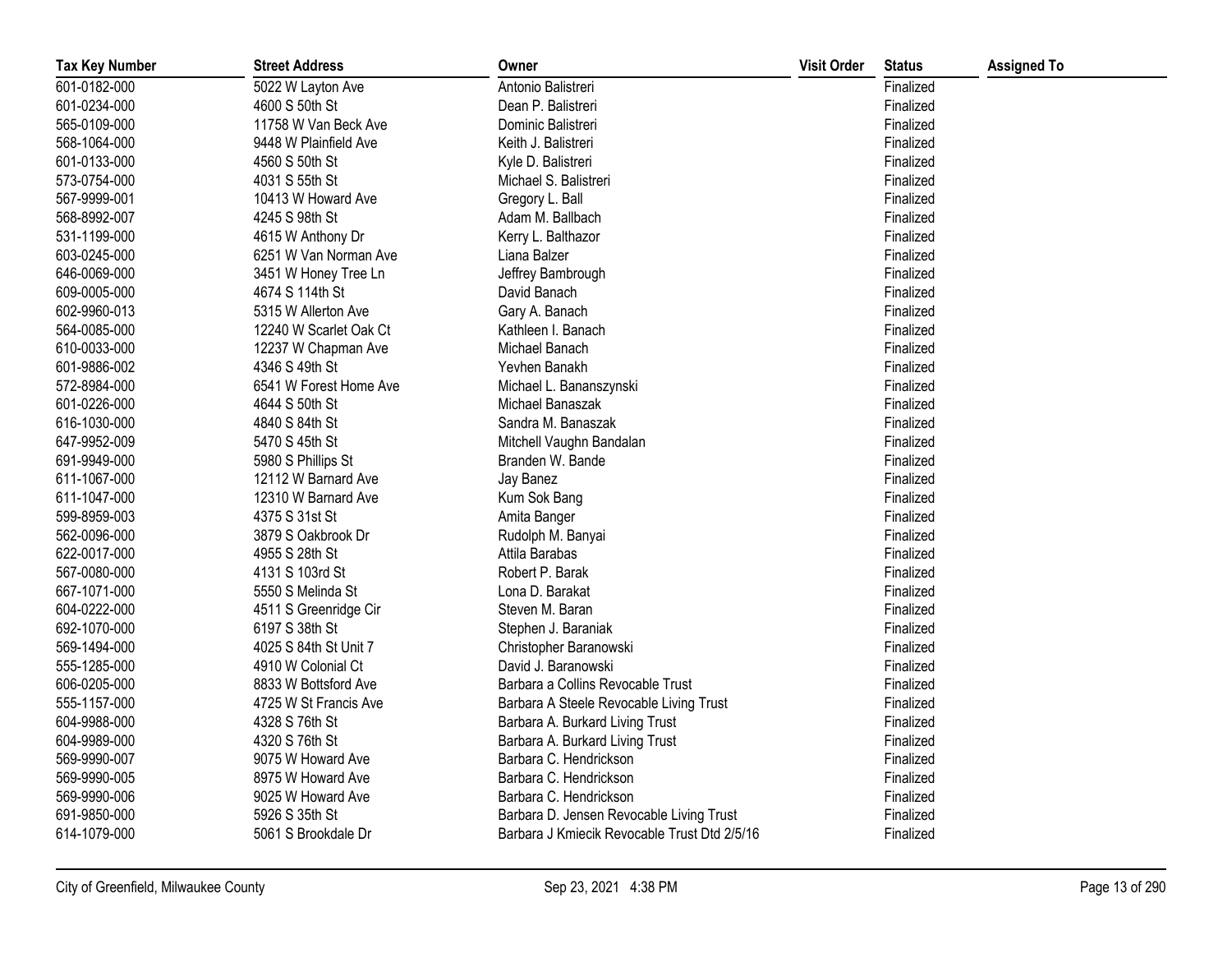| <b>Tax Key Number</b> | <b>Street Address</b>         | Owner                                              | <b>Visit Order</b> | <b>Status</b> | <b>Assigned To</b> |
|-----------------------|-------------------------------|----------------------------------------------------|--------------------|---------------|--------------------|
| 647-1110-000          | 5412 S 48th St                | Barbara L. Hawk Revocable Trust                    |                    | Finalized     |                    |
| 645-0247-000          | 5294 S Woodbridge Ln          | Barbara R. Miller Revocable Trust Dated January 15 |                    | Finalized     |                    |
| 568-1123-000          | 4080 S 97th St                | James L. Barber                                    |                    | Finalized     |                    |
| 666-8945-002          | 5560 S 44th St                | Ronald S. Barber                                   |                    | Finalized     |                    |
| 564-0093-000          | 12195 W Black Oak Dr          | Timothy R. Barber                                  |                    | Finalized     |                    |
| 648-1084-000          | W Edgerton Ave                | Timothy R. Barber                                  |                    | Finalized     |                    |
| 606-0175-000          | 4339 S 86th St                | Christopher D. Barbian                             |                    | Finalized     |                    |
| 691-0088-000          | 3215 W Mangold Ave Unit B     | Russell J. Barbian                                 |                    | Finalized     |                    |
| 555-1211-000          | 3648 S 47th St                | Melissa Barborich                                  |                    | Finalized     |                    |
| 667-8995-002          | 3930 W Denis Ave              | Jamie T. Barchus                                   |                    | Finalized     |                    |
| 618-0037-000          | 5083 S 65th St                | Susan J. Barchus                                   |                    | Finalized     |                    |
| 648-0029-002          | 5130 W Loomis Rd              | Lee R. Barczak                                     |                    | Finalized     |                    |
| 614-1077-000          | 5035 S Brookdale Dr           | William R. Barczak                                 |                    | Finalized     |                    |
| 606-9991-002          | 9006 W Whitaker Ave           | Wayne R. Barczynski                                |                    | Finalized     |                    |
| 614-1017-000          | 4878 S 96th St                | Christopher S. Barger                              |                    | Finalized     |                    |
| 622-0117-000          | 3350 W Vogel Ave              | <b>Barillas Joint Revocable Trust</b>              |                    | Finalized     |                    |
| 618-0169-000          | 6100 W Stonehedge Dr Unit 300 | Allen F. Bark                                      |                    | Finalized     |                    |
| 621-9900-009          | 4919 S 35th St                | Mark H. Barker                                     |                    | Finalized     |                    |
| 667-1066-000          | 3710 W Wanda Ave              | <b>Thomas Barker</b>                               |                    | Finalized     |                    |
| 601-0212-000          | 4671 S 49th St                | Joshua Kenneth Barkstrom                           |                    | Finalized     |                    |
| 604-0236-000          | 4578 S Greenridge Cir         | Ruth A. Barnard                                    |                    | Finalized     |                    |
| 622-0079-000          | 5025 S 34th St                | Joseph R. Barnes                                   |                    | Finalized     |                    |
| 568-8941-001          | 4245 S 93rd St                | Richard S. Barnes                                  |                    | Finalized     |                    |
| 605-0010-000          | 7821 W Whitaker Ave           | Melissa A. Barnett                                 |                    | Finalized     |                    |
| 575-8941-000          | 3967 S 41st St                | Paul S. Barnett                                    |                    | Finalized     |                    |
| 555-1282-000          | 4920 W Colonial Ct            | Janis G. Barnier                                   |                    | Finalized     |                    |
| 611-1022-000          | 12007 W Carpenter Ave         | Brian K. Barnstable                                |                    | Finalized     |                    |
| 611-1024-000          | 12020 W Holmes Ave            | Robert K. Barnstable                               |                    | Finalized     |                    |
| 555-1290-000          | 4917 W Colonial Ct            | Andrea M. Baron                                    |                    | Finalized     |                    |
| 569-1276-001          | 4145 S 88th St                | David Barot                                        |                    | Finalized     |                    |
| 605-9981-000          | 4355 S 76th St                | Mary R. Barr                                       |                    | Finalized     |                    |
| 574-1411-000          | 4744 W Maple Leaf Cir         | Elvira Barraza                                     |                    | Finalized     |                    |
| 622-0024-000          | 4900 S 30th St                | Manuel Barrera                                     |                    | Finalized     |                    |
| 646-0208-000          | 5391 S Hidden Dr              | Ann M. Barrett                                     |                    | Finalized     |                    |
| 692-1094-000          | 3753 W Mangold Ave            | <b>Eric Barrett</b>                                |                    | Finalized     |                    |
| 645-0531-000          | 5337 S Cambridge Ln           | Joan Barrett                                       |                    | Finalized     |                    |
| 574-1341-000          | 4931 W Maple Leaf Cir         | Mollye M. Barrett                                  |                    | Finalized     |                    |
| 666-8936-000          | 5539 S 44th St                | Monica L. Barrett                                  |                    | Finalized     |                    |
| 574-1062-000          | 4612 W Norwich Ave            | Tamara A. Barrett                                  |                    | Finalized     |                    |
| 553-0452-000          | 3339 W Lynndale Ave           | Laura Barron Cabriales                             |                    | Finalized     |                    |
| 691-9964-004          | 5923 S Honey Creek Dr         | Alejandro Barroso                                  |                    | Finalized     |                    |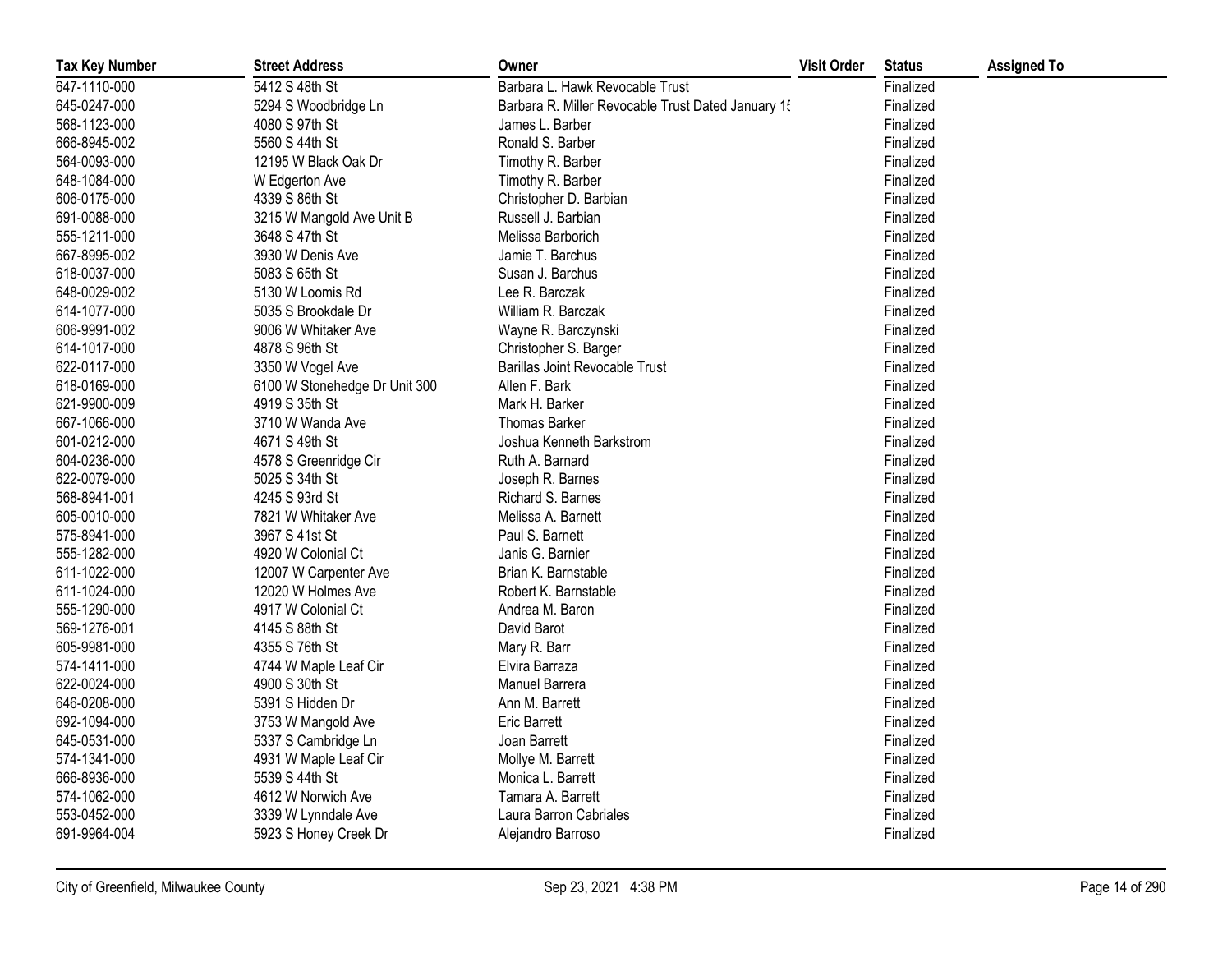| <b>Tax Key Number</b> | <b>Street Address</b>       | Owner                          | <b>Visit Order</b> | <b>Status</b> | <b>Assigned To</b> |
|-----------------------|-----------------------------|--------------------------------|--------------------|---------------|--------------------|
| 574-1333-000          | 4971 W Maple Leaf Cir       | Shadwick Alex Barry Jr         |                    | Finalized     |                    |
| 564-0005-000          | 3597 S 123rd St             | Barry Revocable Trust          |                    | Finalized     |                    |
| 569-1425-000          | 8545 W Waterford Ave Unit 2 | Gary S. Barsch                 |                    | Finalized     |                    |
| 602-0137-000          | 4364 S Placid Dr            | Leah M. Barsch                 |                    | Finalized     |                    |
| 647-1018-000          | 5200 S 46th St              | Robert L. Bartelak             |                    | Finalized     |                    |
| 605-0077-001          | 8126 W Whitaker Ave         | Heather R. Bartell             |                    | Finalized     |                    |
| 667-8977-003          | 5656 S 42nd St              | James Bartell                  |                    | Finalized     |                    |
| 567-0107-000          | 4063 S 106th St             | Gregory M. Bartels             |                    | Finalized     |                    |
| 599-8955-000          | 2832 W Bottsford Ave        | Shannon D. Bartes              |                    | Finalized     |                    |
| 616-1008-000          | 4808 S 81st St              | Karl E. Barthel                |                    | Finalized     |                    |
| 565-0190-000          | 12376 W Waterford Ave       | David J. Bartholomew           |                    | Finalized     |                    |
| 565-0193-000          | 12364 W Waterford Ave       | Jennifer K. Bartholomew        |                    | Finalized     |                    |
| 601-0222-000          | 4666 S 50th St              | Laurie Bartholomew             |                    | Finalized     |                    |
| 562-0017-000          | 10315 W Dreyer Pl           | Patrick Bartkowiak             |                    | Finalized     |                    |
| 645-0533-000          | 5341 S Cambridge Ln         | <b>Arthur Bartle</b>           |                    | Finalized     |                    |
| 602-0090-000          | 5427 W Whitaker Ave         | <b>Bartley Revocable Trust</b> |                    | Finalized     |                    |
| 692-8995-000          | 3705 W Ramsey Ave           | Greg Bartolutti                |                    | Finalized     |                    |
| 605-0056-000          | 7722 W Allerton Ave         | Keith M. Barton                |                    | Finalized     |                    |
| 603-0154-000          | 4447 S 67th St              | Marina Bartoshevich            |                    | Finalized     |                    |
| 555-1006-000          | 3513 S 48th St              | Alyaa Bartti                   |                    | Finalized     |                    |
| 604-0264-000          | 4569 S Greenridge Cir       | Frederick C. Bartz             |                    | Finalized     |                    |
| 646-0085-000          | 5415 S Amberwood Ln         | Maureen A. Bartz               |                    | Finalized     |                    |
| 615-1037-000          | 8700 W Forest Home Ave      | Richard A. Bartz               |                    | Finalized     |                    |
| 615-1025-000          | 8805 W Melody Ln            | Richard A. Bartz Jr            |                    | Finalized     |                    |
| 618-0249-000          | 4932 S Imperial Cir         | Sylvia L. Bartz                |                    | Finalized     |                    |
| 531-0215-000          | 4910 W Midland Dr           | Terry G. Bartz                 |                    | Finalized     |                    |
| 553-0488-000          | 3118 W Loomis Rd            | Clark G. Barutha               |                    | Finalized     |                    |
| 553-0490-000          | 3118 W Loomis Rd            | Clark G. Barutha               |                    | Finalized     |                    |
| 553-0489-000          | 3118 W Loomis Rd            | Ronald J. Barutha              |                    | Finalized     |                    |
| 553-0470-000          | 3209 W Lynndale Ave         | Ronald J. Barutha              |                    | Finalized     |                    |
| 599-8959-001          | W Whitaker Ave              | Ronald J. Barutha              |                    | Finalized     |                    |
| 553-0486-000          | 3124 W Loomis Rd            | Ronald J. Barutha Sr           |                    | Finalized     |                    |
| 553-0487-000          | 3124 W Loomis Rd            | Ronald J. Barutha Sr           |                    | Finalized     |                    |
| 647-9968-000          | 5252 S 51st St              | Ryan J. Barutha                |                    | Finalized     |                    |
| 599-8923-001          | 3269 W Allerton Ave         | Megan K. Barwick               |                    | Finalized     |                    |
| 691-0119-000          | 3027 W Bridge St            | William S. Barwig              |                    | Finalized     |                    |
| 648-1064-000          | 5726 W Abbott Ave           | Linda Bashell                  |                    | Finalized     |                    |
| 609-0064-001          | 4681 S 110th St             | Verica Basic                   |                    | Finalized     |                    |
| 622-0160-000          | 3031 W Vogel Ave            | James A. Basinger              |                    | Finalized     |                    |
| 600-9977-002          | 4314 S 43rd St              | Aaron J. Baska                 |                    | Finalized     |                    |
| 604-0337-000          | 4614 S Woodland Dr          | Stephanie L. Bass              |                    | Finalized     |                    |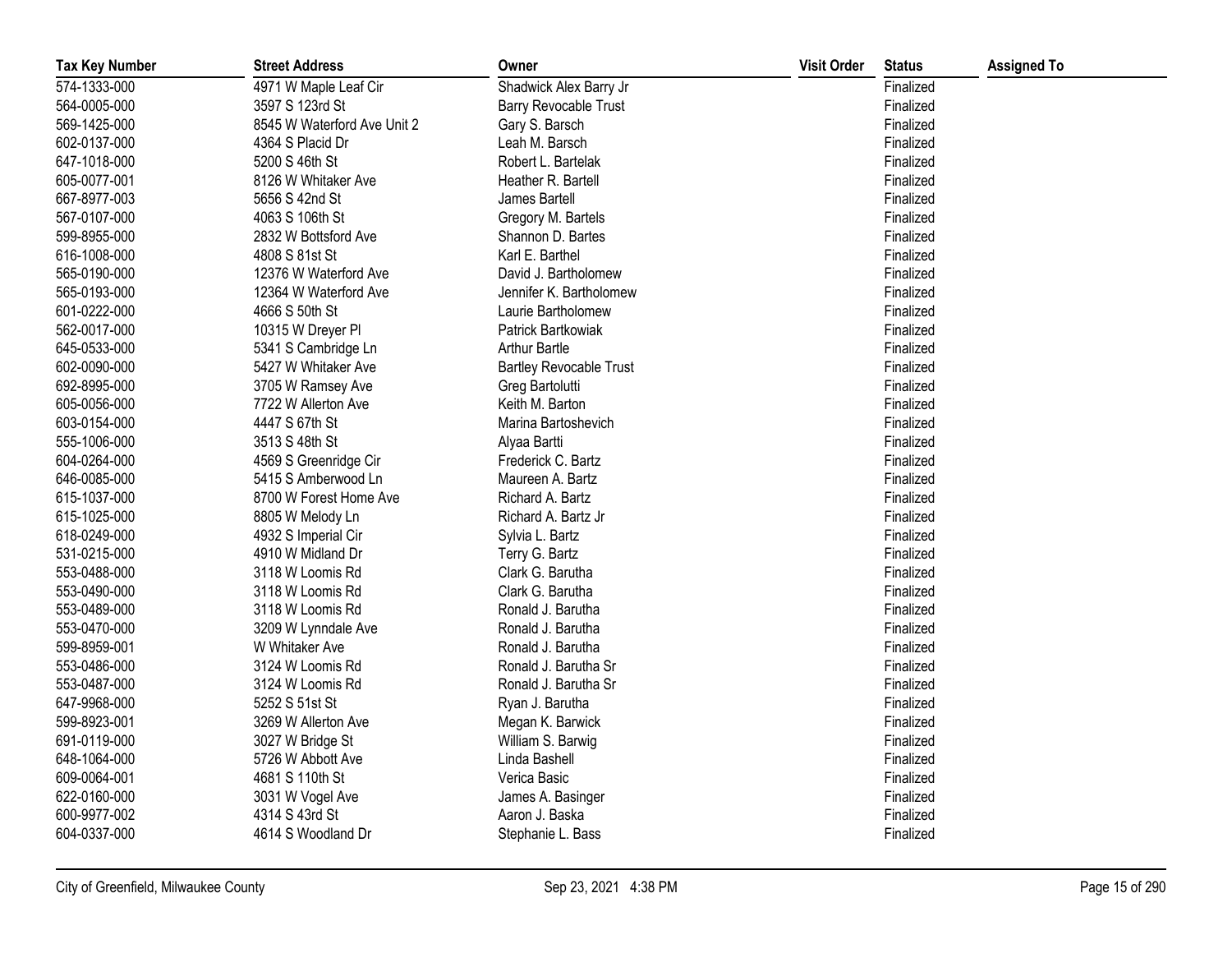| <b>Tax Key Number</b> | <b>Street Address</b>         | Owner                                              | <b>Visit Order</b> | <b>Status</b> | <b>Assigned To</b> |
|-----------------------|-------------------------------|----------------------------------------------------|--------------------|---------------|--------------------|
| 645-0307-000          | 5200 S Tuckaway Blvd Unit 165 | Robert J. Bassett                                  |                    | Finalized     |                    |
| 570-8971-003          | 8128 W Cold Spring Rd         | Adrianna R. Bast                                   |                    | Finalized     |                    |
| 645-0314-000          | 5200 S Tuckaway Blvd Unit 200 | Jonathan R. Bast                                   |                    | Finalized     |                    |
| 622-0080-000          | 5016 S 34th St                | Kyle J. Bast                                       |                    | Finalized     |                    |
| 555-1113-000          | 3565 S 48th St                | Dane Basta                                         |                    | Finalized     |                    |
| 568-1008-000          | 3971 S 99th St                | Corey D. Basterash                                 |                    | Finalized     |                    |
| 601-0279-001          | 4655 S 47th St                | Eric S. Bath                                       |                    | Finalized     |                    |
| 570-0039-000          | 8233 W Norwich Ave            | <b>Bath Revocable Trust</b>                        |                    | Finalized     |                    |
| 614-1005-000          | 4836 S 95th St                | Michael R. Bathke                                  |                    | Finalized     |                    |
| 572-1001-000          | 6500 W Plainfield Ave         | Richard W. Bathke                                  |                    | Finalized     |                    |
| 531-1106-000          | 3425 S 45th St                | John M. Battikha                                   |                    | Finalized     |                    |
| 572-1152-000          | 4210 S 68th St                | <b>Kristine Baty</b>                               |                    | Finalized     |                    |
| 621-0054-000          | 5004 S 41st St                | Charles P. Bauch                                   |                    | Finalized     |                    |
| 555-1245-000          | 5086 W Colonial Ct            | Eryn M. Baudo                                      |                    | Finalized     |                    |
| 645-0406-000          | 5200 S Tuckaway Blvd Unit 368 | Angela Bauer                                       |                    | Finalized     |                    |
| 572-1083-000          | 6242 W Plainfield Ave         | Ernest R. Bauer                                    |                    | Finalized     |                    |
| 602-9983-001          | 4551 S 51st St                | Jeffrey J. Bauer                                   |                    | Finalized     |                    |
| 570-0331-000          | 8125 W Waterford Ave          | Kendal Marie Bauer                                 |                    | Finalized     |                    |
| 570-1036-000          | 7935 W Plainfield Ave         | Nathan Bauer                                       |                    | Finalized     |                    |
| 607-9991-000          | 9325 W Cold Spring Rd         | Ryan R. Bauer                                      |                    | Finalized     |                    |
| 668-8993-003          | 5535 S 31st St                | Stephen Bauer                                      |                    | Finalized     |                    |
| 612-1001-000          | 11303 W Layton Ave            | Susan M. Bauer                                     |                    | Finalized     |                    |
| 646-0175-000          | 4034 W Abbott Ave             | Theresa A. Bauer                                   |                    | Finalized     |                    |
| 555-1150-000          | 4401 W St Francis Ave         | <b>Bauer Revocable Trust</b>                       |                    | Finalized     |                    |
| 609-9976-001          | 11355 W Cold Spring Rd        | Nicholas A. Bauman                                 |                    | Finalized     |                    |
| 604-0304-000          | 4638 S Woodland Dr            | Nicholas P. Baumann                                |                    | Finalized     |                    |
| 653-9000-005          | 9555 W Heather Dr             | Reese Baumann                                      |                    | Finalized     |                    |
| 531-1071-000          | 3337 S 45th St                | Andrew J. Baumgart                                 |                    | Finalized     |                    |
| 563-0004-000          | 10906 W Pallottine Dr         | Keith E. Baumgart                                  |                    | Finalized     |                    |
| 569-1485-000          | 4015 S 84th St Unit 6         | Nedeljka Baumhak                                   |                    | Finalized     |                    |
| 569-1495-000          | 4025 S 84th St Unit 8         | Joshua Baumhardt                                   |                    | Finalized     |                    |
| 569-9990-012          | 9121 W Howard Ave             | Erica L. Bautch                                    |                    | Finalized     |                    |
| 564-9981-000          | 3700 S 124th St               | Matthew S. Bautch                                  |                    | Finalized     |                    |
| 645-0298-000          | 5200 S Tuckaway Blvd Unit 148 | Kent L. Bavery                                     |                    | Finalized     |                    |
| 604-9924-003          | 6912 W Layton Ave             | Timothy J. Baxter                                  |                    | Finalized     |                    |
| 565-9997-002          | 11941 W Howard Ave            | Kathleen J. Bayer                                  |                    | Finalized     |                    |
| 568-1050-000          | 9826 W Cold Spring Rd         | Stephen A. Bayevich                                |                    | Finalized     |                    |
| 562-9945-006          | 3870 S 108th St               | <b>BCN Properties LLC</b>                          |                    | Finalized     |                    |
| 602-9970-002          | 5404 W Layton Ave             | <b>BDR</b> Inc                                     |                    | Finalized     |                    |
| 601-9881-001          | 4339 S 49th St                | Curtis C. Beatovic                                 |                    | Finalized     |                    |
| 604-0339-000          | 4601 S Woodland Dr            | Beatrice Hepfner Irrevocable Trust Dated 12/28/201 |                    | Finalized     |                    |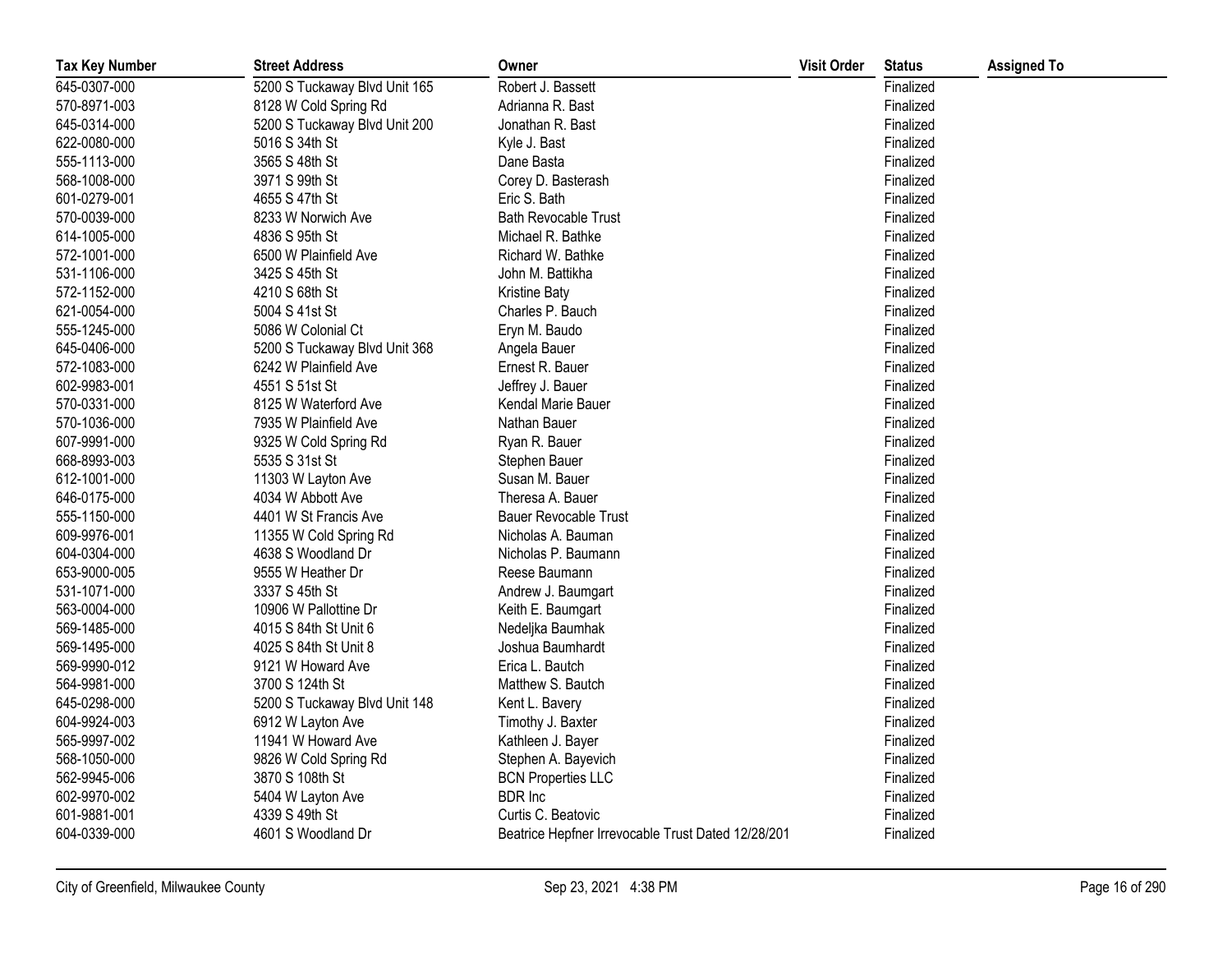| <b>Tax Key Number</b> | <b>Street Address</b>         | Owner                      | <b>Visit Order</b> | <b>Status</b> | <b>Assigned To</b> |
|-----------------------|-------------------------------|----------------------------|--------------------|---------------|--------------------|
| 691-9957-000          | 5975 S Honey Creek Dr         | Beau Buys LLC              |                    | Finalized     |                    |
| 607-9998-000          | 4315 S 92nd St                | Steven B. Beauchamp        |                    | Finalized     |                    |
| 574-8985-001          | 4001 S 43rd St                | Todd R. Beauchamp          |                    | Finalized     |                    |
| 653-1034-000          | 9340 W Forest Home Ave Unit 7 | Beauchamp Living Trust     |                    | Finalized     |                    |
| 531-1038-000          | 3400 S 44th St                | Traci L. Beaudot           |                    | Finalized     |                    |
| 619-0008-000          | 5040 S 58th St                | Patricia Beaumont          |                    | Finalized     |                    |
| 565-0243-000          | 11787 W Wooded Ct             | Roger W. Beaumont          |                    | Finalized     |                    |
| 566-9994-001          | 11303 W Beloit Rd             | Agustin Becerra            |                    | Finalized     |                    |
| 600-0131-000          | 4390 S 38th St                | Ernesto Becerra-Sainz      |                    | Finalized     |                    |
| 605-9967-000          | 7917 W Allerton Ave           | Mark Bechteler             |                    | Finalized     |                    |
| 605-9968-000          | 7915 W Allerton Ave           | Mark Bechteler             |                    | Finalized     |                    |
| 565-0055-000          | 12016 W Plainfield Ave        | Michael A. Beck            |                    | Finalized     |                    |
| 609-0059-000          | 4664 S 110th St               | Michael J. Beckemeier      |                    | Finalized     |                    |
| 601-0243-000          | 4645 S 48th St                | Don C. Becker              |                    | Finalized     |                    |
| 605-9989-000          | 7839 W Cold Spring Rd         | Edouard C. Becker          |                    | Finalized     |                    |
| 617-9991-005          | 4878 S 69th St                | Katherine A. Becker        |                    | Finalized     |                    |
| 609-9950-005          | 4676 S 113th St               | Kurt T. Becker             |                    | Finalized     |                    |
| 565-0056-000          | 12000 W Plainfield Ave        | Neal W. Becker             |                    | Finalized     |                    |
| 609-9978-012          | 11313 W Whitaker Ave          | Peggy L. Becker            |                    | Finalized     |                    |
| 531-1203-000          | 4709 W Anthony Dr             | Richard T. Becker          |                    | Finalized     |                    |
| 611-1009-000          | 4906 S 123rd St               | <b>Becker Living Trust</b> |                    | Finalized     |                    |
| 568-1130-000          | 4021 S 96th St                | Wayne J. Beckman           |                    | Finalized     |                    |
| 609-9969-001          | 4405 S 113th St               | Kathleen R. Beckmann       |                    | Finalized     |                    |
| 575-0087-000          | 3736 W Cold Spring Rd         | Jadwiga K. Bedlechowicz    |                    | Finalized     |                    |
| 692-8964-003          | 6233 S 35th St                | Frank A. Bednar Jr         |                    | Finalized     |                    |
| 553-0006-000          | 3529 S 31st St                | John J. Bednarski          |                    | Finalized     |                    |
| 570-0032-000          | 4024 S 84th St                | Eugene F. Bednarz          |                    | Finalized     |                    |
| 602-0018-000          | 5615 W Bottsford Ave          | Kathleen C. Beebe          |                    | Finalized     |                    |
| 565-0226-000          | 11685 W Willow Ct             | Joan Beeferman             |                    | Finalized     |                    |
| 604-0293-000          | 4653 S Woodland Dr            | Valerie R. Beeler          |                    | Finalized     |                    |
| 572-1007-000          | 6342 W Plainfield Ave         | Kyle D. Beesley            |                    | Finalized     |                    |
| 605-0042-000          | 4404 S 80th St                | Steven F. Beeson           |                    | Finalized     |                    |
| 569-1012-000          | 4285 S 91st PI                | Joel Befus                 |                    | Finalized     |                    |
| 553-0337-001          | 3718 S 34th St                | Joel Befus                 |                    | Finalized     |                    |
| 569-1481-000          | 4015 S 84th St Unit 2         | Megan Joy Befus            |                    | Finalized     |                    |
| 603-0152-000          | 4465 S 67th St                | Gary J. Behl               |                    | Finalized     |                    |
| 610-0239-000          | 4415 S 121st St               | Gerald R. Behling          |                    | Finalized     |                    |
| 621-0004-000          | 5034 S 37th St                | Keith A. Behling           |                    | Finalized     |                    |
| 570-0310-000          | 8141 W Tesch Ave              | Martin A. Behling          |                    | Finalized     |                    |
| 553-0194-000          | 3632 S 32nd St                | Norman A. Behling          |                    | Finalized     |                    |
| 617-0101-000          | 7116 W Squire Ave             | Joseph J. Behmke           |                    | Finalized     |                    |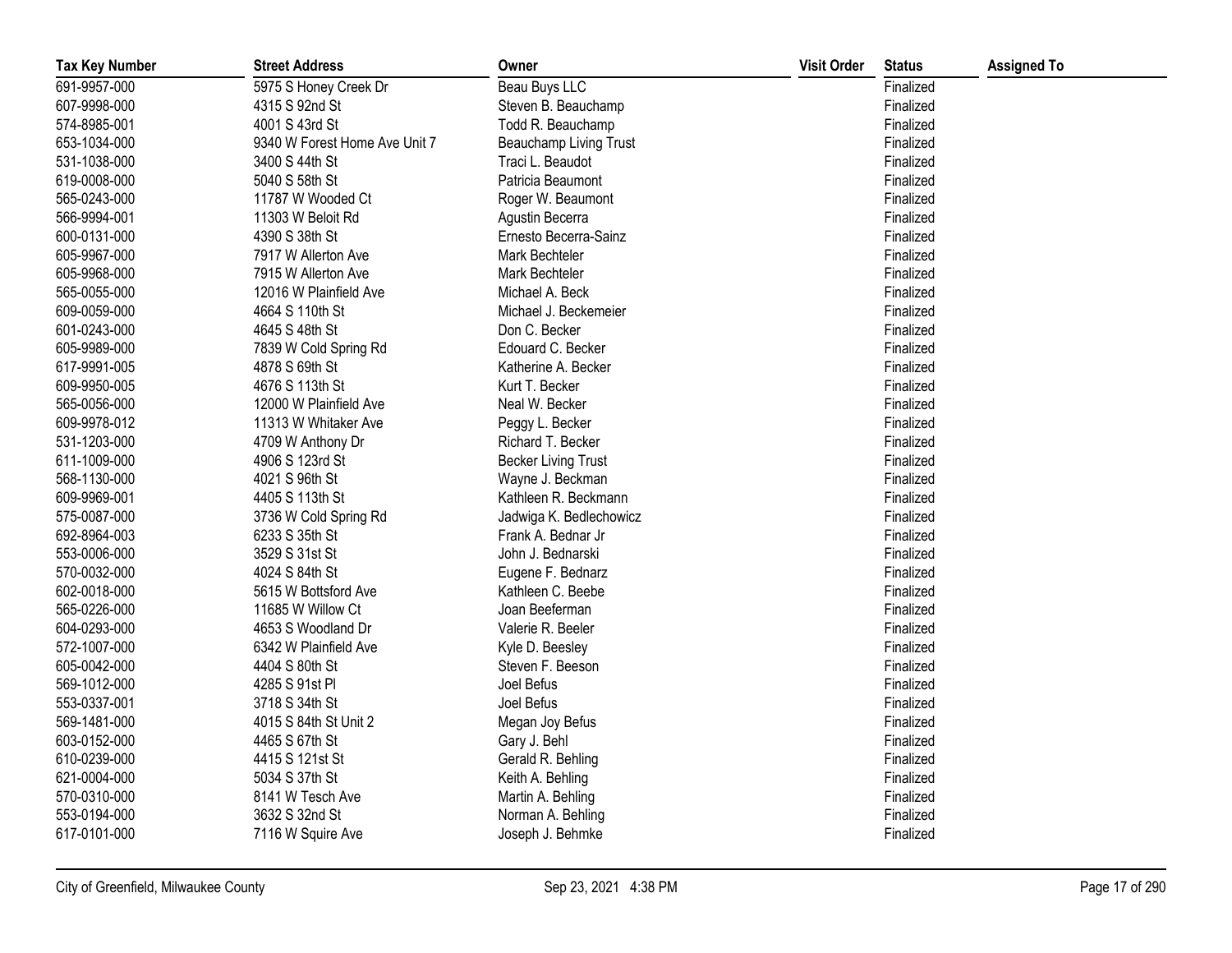| <b>Tax Key Number</b> | <b>Street Address</b>         | Owner                     | <b>Visit Order</b> | <b>Status</b> | <b>Assigned To</b> |
|-----------------------|-------------------------------|---------------------------|--------------------|---------------|--------------------|
| 601-0286-000          | 4714 W Layton Ave             | Craig Behrendt            |                    | Finalized     |                    |
| 553-0460-000          | 3427 W Lynndale Ave           | Ronald Behrendt           |                    | Finalized     |                    |
| 572-1165-000          | 6538 W Plainfield Ave         | Julie A. Behrman          |                    | Finalized     |                    |
| 614-9977-002          | 9304 W Dosie Ave              | Gerald G. Behrs           |                    | Finalized     |                    |
| 691-0036-000          | 3444 W Mangold Ave            | Brian G. Beidatsch        |                    | Finalized     |                    |
| 565-9983-001          | 12241 W Howard Ave            | James J. Beier            |                    | Finalized     |                    |
| 553-0405-000          | 3344 W Lynndale Ave           | Diana E. Beierle          |                    | Finalized     |                    |
| 570-1107-000          | 8232 W Plainfield Ave         | Russell G. Beierle        |                    | Finalized     |                    |
| 645-0500-000          | 5393 S Somerset Ln            | Denise Beilke             |                    | Finalized     |                    |
| 618-0223-000          | 5026 S Stonehedge Dr          | <b>Heather Beilke</b>     |                    | Finalized     |                    |
| 611-1021-000          | 12025 W Carpenter Ave         | Andrew Beimel             |                    | Finalized     |                    |
| 604-0243-000          | 4541 S Greenridge Cir         | Cynthia J. Beisenstein    |                    | Finalized     |                    |
| 600-0005-000          | 4352 S 36th St                | Paul J. Beitzel           |                    | Finalized     |                    |
| 647-1042-000          | 5255 S 46th St                | Samantha Lynn Bekeris     |                    | Finalized     |                    |
| 692-1085-000          | 3743 W Alvina Ct              | Joseph J. Bekkers         |                    | Finalized     |                    |
| 622-0070-000          | 4900 S 35th St                | Ramadan Bektesi           |                    | Finalized     |                    |
| 668-9000-003          | 5530 S 30th St                | James F. Belcher          |                    | Finalized     |                    |
| 574-1043-000          | 4422 W Norwich Ave            | Scott Belhumeur           |                    | Finalized     |                    |
| 556-8999-000          | 5110 W Midland Dr             | John D. Bell              |                    | Finalized     |                    |
| 602-9963-009          | 5236 W Allerton Ave           | Lucas Bell                |                    | Finalized     |                    |
| 692-8992-003          | 3910 W Bridge St              | Thomas J. Bell            |                    | Finalized     |                    |
| 531-1188-000          | 4604 W Anthony Dr             | U Bell                    |                    | Finalized     |                    |
| 572-8967-001          | 4270 S 68th St                | Victoria A. Bell          |                    | Finalized     |                    |
| 556-0446-000          | 5311 W Wilbur Ave             | Justin Francis Beller     |                    | Finalized     |                    |
| 571-1000-000          | 4275 S 68th St                | Laura Belling             |                    | Finalized     |                    |
| 618-0135-000          | 6100 W Stonehedge Dr Unit 222 | Alexander Belmarez        |                    | Finalized     |                    |
| 574-1381-000          | 4830 W Maple Leaf Cir         | Yuliya Belova-Pachefsky   |                    | Finalized     |                    |
| 604-0030-000          | 7125 W Bottsford Ave          | James A. Belsha           |                    | Finalized     |                    |
| 564-0067-000          | 3552 S 121st Ct               | Rocky A. Belveal          |                    | Finalized     |                    |
| 565-9982-001          | 12315 W Howard Ave            | Brian J. Bembenek         |                    | Finalized     |                    |
| 603-0203-000          | 6219 W Armour Ave             | Roberto Benavides         |                    | Finalized     |                    |
| 616-0027-000          | 4975 S 78th St                | Jeffrey P. Bender         |                    | Finalized     |                    |
| 567-0081-000          | 4141 S 103rd St               | Lefonzia F. Bender        |                    | Finalized     |                    |
| 691-9835-003          | 3108 W Alvina Ave             | <b>Benfield North LLC</b> |                    | Finalized     |                    |
| 691-9835-002          | 3107 W Alvina Ave             | <b>Benfield South LLC</b> |                    | Finalized     |                    |
| 615-9952-000          | 4972 S 92nd St                | Barbara E. Beniak         |                    | Finalized     |                    |
| 646-0191-000          | 5307 S Hidden Dr              | Genaro Benitez            |                    | Finalized     |                    |
| 555-1009-000          | 3506 S 48th St                | Sonia Hernandez Benitez   |                    | Finalized     |                    |
| 568-8945-003          | 4226 S 94th St                | Jeff Benjamin             |                    | Finalized     |                    |
| 564-1006-000          | 11760 W Glen Way              | Jennifer M. Benjamin      |                    | Finalized     |                    |
| 646-0244-000          | 5205 S Acorn Ln               | Joyce T. Benn             |                    | Finalized     |                    |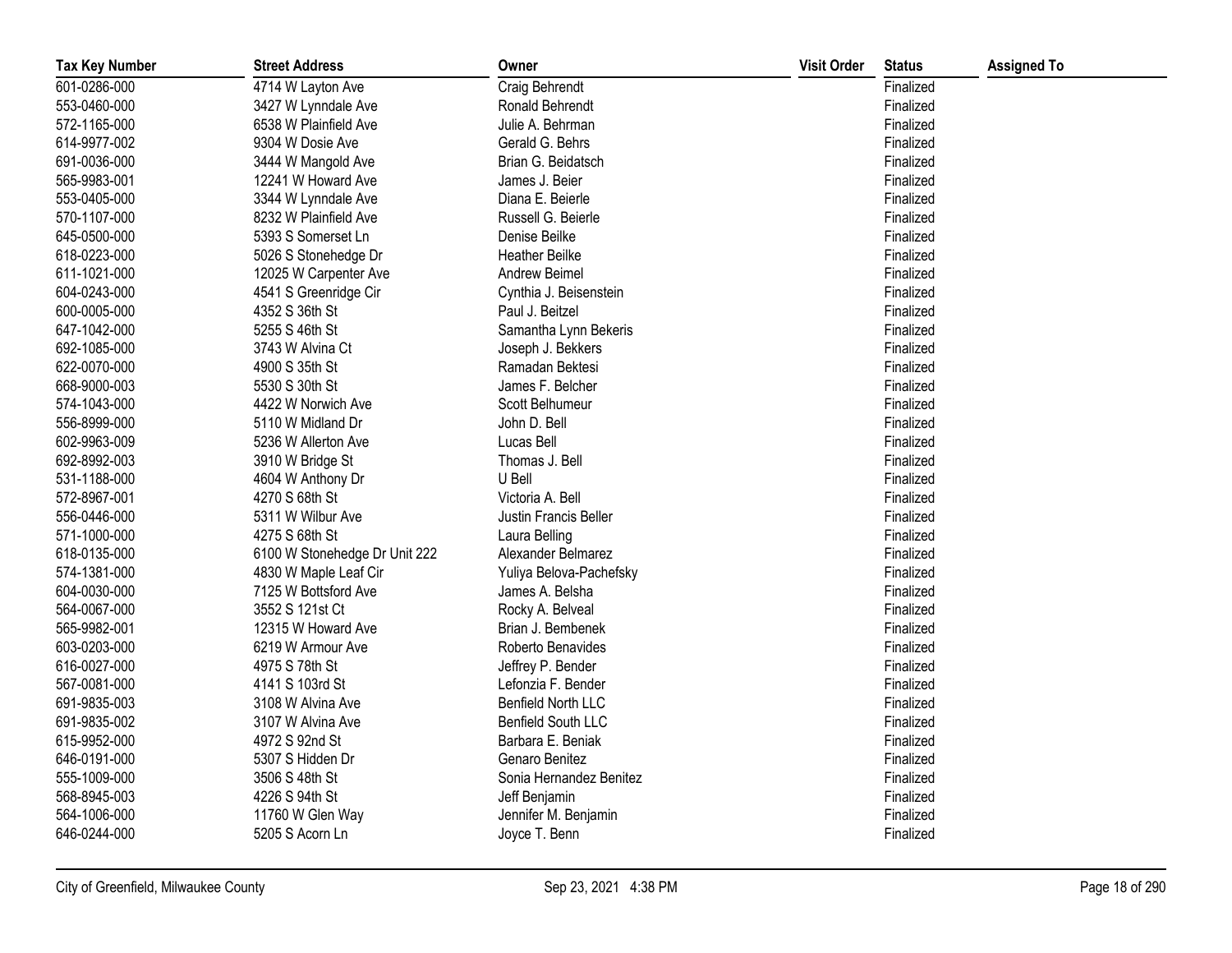| <b>Tax Key Number</b> | <b>Street Address</b>         | Owner                     | <b>Visit Order</b> | <b>Status</b> | <b>Assigned To</b> |
|-----------------------|-------------------------------|---------------------------|--------------------|---------------|--------------------|
| 618-0128-000          | 6100 W Stonehedge Dr Unit 207 | Anthony R. Benner         |                    | Finalized     |                    |
| 565-0027-000          | 4205 S 121st St               | Ashley Bennett            |                    | Finalized     |                    |
| 618-0219-000          | 5038 S Stonehedge Dr          | Cheryl M. Bennett         |                    | Finalized     |                    |
| 645-0496-000          | 5351 S Sutton PI              | Gregory J. Bennett        |                    | Finalized     |                    |
| 570-1000-000          | 7820 W Cold Spring Rd         | Grover Lamont Bennett III |                    | Finalized     |                    |
| 614-9968-001          | 9725 W Layton Ave             | Richard E. Bennett        |                    | Finalized     |                    |
| 565-0090-000          | 11700 W Waterford Ave         | <b>Scott Bennett</b>      |                    | Finalized     |                    |
| 618-0069-000          | 6500 W Carpenter Ave          | Dean R. Benning           |                    | Finalized     |                    |
| 565-0086-000          | 11748 W Waterford Ave         | Adam R. Benoit            |                    | Finalized     |                    |
| 667-8916-000          | 5510 S 43rd St                | Charles W. Benson         |                    | Finalized     |                    |
| 572-1123-000          | 4269 S 61st St                | Mark J. Benson            |                    | Finalized     |                    |
| 599-1018-001          | 4420 S 34th St                | Peter J. Benson           |                    | Finalized     |                    |
| 554-1028-000          | 3726 W Howard Ave             | John A. Bentley           |                    | Finalized     |                    |
| 610-9981-000          | 4400 S 124th St               | Jameson Bentrup           |                    | Finalized     |                    |
| 601-9876-002          | 4400 S 50th St                | William E. Bentrup        |                    | Finalized     |                    |
| 555-1111-000          | 3545 S 48th St                | Keith E. Bentti           |                    | Finalized     |                    |
| 567-0015-000          | 10120 W Norwich Ave           | Derek Benz                |                    | Finalized     |                    |
| 621-0057-000          | 4991 S 41st St                | Emily Mae Benz            |                    | Finalized     |                    |
| 567-0042-000          | 4031 S 101st St               | Joseph W. Benzinger       |                    | Finalized     |                    |
| 621-9929-006          | 5020 S 43rd St                | Patricia J. Berczyk       |                    | Finalized     |                    |
| 569-1082-000          | 4030 S 91st PI                | David L. Beres            |                    | Finalized     |                    |
| 604-9946-000          | 4415 S 72nd St                | Janet M. Beres            |                    | Finalized     |                    |
| 647-1060-000          | 5235 S 49th St                | Megan Berezowitz          |                    | Finalized     |                    |
| 646-0199-000          | 5321 S Hidden Dr              | Jennifer L. Berg          |                    | Finalized     |                    |
| 603-0132-000          | 4436 S 67th St                | Kenneth A. Berg           |                    | Finalized     |                    |
| 602-9960-007          | 5317 W Bottsford Ave          | Steven L. Berg            |                    | Finalized     |                    |
| 555-1076-000          | 3540 S 46th St                | <b>Rielly Berge</b>       |                    | Finalized     |                    |
| 574-1013-000          | 3961 S 43rd St                | <b>Travis Berge</b>       |                    | Finalized     |                    |
| 618-0016-001          | 6648 W Edgerton Ave           | Allen Bergemann           |                    | Finalized     |                    |
| 565-9953-000          | 11610 W Cold Spring Rd        | Daniel Bergen             |                    | Finalized     |                    |
| 569-1389-000          | 8515 W Waterford Ave Unit 6   | Christin Tara Berges      |                    | Finalized     |                    |
| 646-0152-000          | 3525 W Old Oak Dr             | Randy A. Bergholz         |                    | Finalized     |                    |
| 567-0077-000          | 4075 S 103rd St               | George M. Bergin          |                    | Finalized     |                    |
| 572-1166-000          | 6526 W Plainfield Ave         | Mark H. Bergmann          |                    | Finalized     |                    |
| 692-1072-000          | 6215 S 38th St                | Jeremiah A. Bergum        |                    | Finalized     |                    |
| 610-0112-000          | 4520 S 117th St               | Radovan Beric             |                    | Finalized     |                    |
| 603-0252-000          | 6003 W Bottsford Ave          | Snjezana Beric            |                    | Finalized     |                    |
| 568-8988-002          | 4237 S 97th St                | David D. Beringer         |                    | Finalized     |                    |
| 647-9973-000          | 5049 W Loomis Rd              | Naser Berisha             |                    | Finalized     |                    |
| 692-1272-000          | 6153 S 40th St                | Naser Berisha             |                    | Finalized     |                    |
| 667-1021-001          | 5828 S 41st St                | Chad Berka                |                    | Finalized     |                    |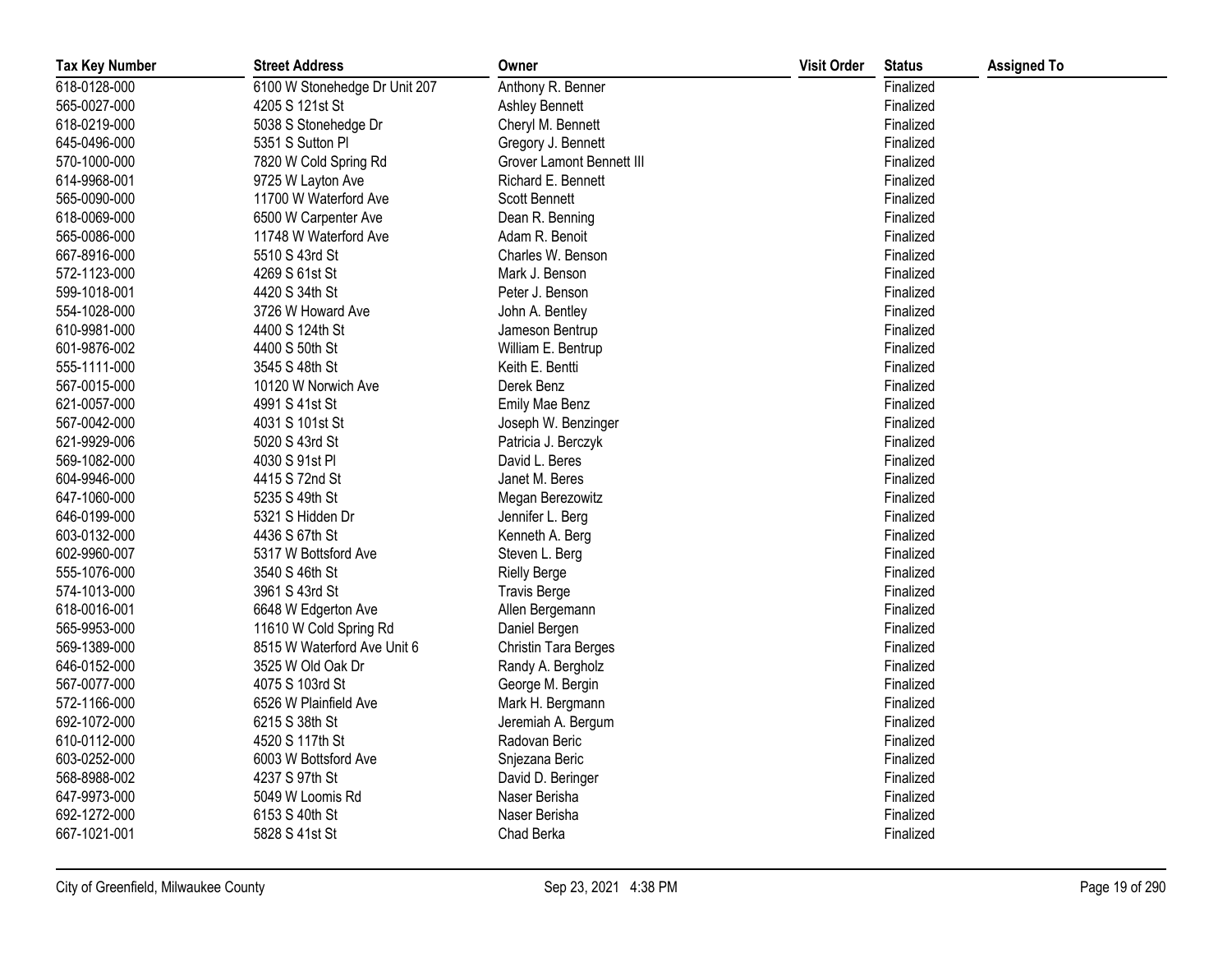| <b>Tax Key Number</b> | <b>Street Address</b>         | Owner                           | <b>Visit Order</b> | <b>Status</b> | <b>Assigned To</b> |
|-----------------------|-------------------------------|---------------------------------|--------------------|---------------|--------------------|
| 531-0519-000          | 3245 S 44th St                | Gerald M. Berka                 |                    | Finalized     |                    |
| 531-1010-000          | 3275 S 44th St                | Tim A. Berlik                   |                    | Finalized     |                    |
| 569-1057-005          | 4000 S 92nd St                | Donald W. Berlin                |                    | Finalized     |                    |
| 600-0098-000          | 4635 S 35th St                | Marshall T. Berlin              |                    | Finalized     |                    |
| 691-0059-000          | 6210 S 35th St                | Pranvera Bermema                |                    | Finalized     |                    |
| 691-9911-000          | 5928 S 32nd St                | Erin L. Bermingham              |                    | Finalized     |                    |
| 555-1195-000          | 4608 W Wilbur Ave             | Maria R. Berna                  |                    | Finalized     |                    |
| 601-0195-000          | 4618 S 51st St                | Amanda Bernal                   |                    | Finalized     |                    |
| 568-8961-002          | 4255 S 95th St                | Joann L. Bernal                 |                    | Finalized     |                    |
| 622-0075-000          | 4905 S 34th St                | Keith E. Bernam                 |                    | Finalized     |                    |
| 574-1434-000          | 4837 W Maple Leaf Cir         | Barry A. Berndsen               |                    | Finalized     |                    |
| 569-1212-000          | 4281 S 89th St                | Donald D. Berndt                |                    | Finalized     |                    |
| 645-0354-000          | 5200 S Tuckaway Blvd Unit 264 | Herbert J. Bernet               |                    | Finalized     |                    |
| 668-9000-007          | 3009 W Grange Ave             | Andrew L. Bernhard              |                    | Finalized     |                    |
| 618-0287-000          | 5023 S Stonehedge Dr          | Kathleen Bernier                |                    | Finalized     |                    |
| 691-9917-000          | 5994 S 32nd St                | Austin A. Berns                 |                    | Finalized     |                    |
| 618-9950-000          | 5025 S 60th St                | James Beronja                   |                    | Finalized     |                    |
| 603-0002-000          | 6440 W Bottsford Ave          | Paul S. Berres                  |                    | Finalized     |                    |
| 569-1526-000          | 4085 S 84th St Unit 7         | Timothy R. Berres               |                    | Finalized     |                    |
| 553-0047-000          | 3553 S 32nd St                | Salvador Berrocales-Ramos Jr    |                    | Finalized     |                    |
| 531-1222-000          | 4618 W Morgan Ave             | Eileen Berry                    |                    | Finalized     |                    |
| 620-9995-002          | 4835 S 43rd St                | Patrick G. Berry                |                    | Finalized     |                    |
| 564-0068-000          | 12040 W Morgan Oak Dr         | <b>Berther Revocable Trust</b>  |                    | Finalized     |                    |
| 604-0265-000          | 4571 S Greenridge Cir         | Linda Bertino                   |                    | Finalized     |                    |
| 604-0170-000          | 4504 S Greenridge Cir         | William A. Bertolas             |                    | Finalized     |                    |
| 614-9977-001          | 9309 W Barnard Ave            | Kathleen A. Bertrandt           |                    | Finalized     |                    |
| 609-0060-000          | 4678 S 110th St               | Dolores R. Berube               |                    | Finalized     |                    |
| 553-0382-000          | 3667 S 34th St                | Enes Besic                      |                    | Finalized     |                    |
| 622-0091-000          | 5055 S 34th St                | Steven J. Beske                 |                    | Finalized     |                    |
| 568-9000-013          | 9785 W Norwich Ave            | Dean M. Besler                  |                    | Finalized     |                    |
| 568-1037-000          | 4119 S 99th St                | Jay C. Bessey                   |                    | Finalized     |                    |
| 610-0069-000          | 11810 W Whitaker Ave          | Stephanie A. Besson             |                    | Finalized     |                    |
| 568-1019-000          | 4086 S Shady Lane Ct          | John E. Bessy Sr                |                    | Finalized     |                    |
| 653-1045-000          | 9300 W Forest Home Ave Unit 2 | Joann M. Best                   |                    | Finalized     |                    |
| 618-0266-000          | 4949 S Imperial Cir           | Kari L. Best                    |                    | Finalized     |                    |
| 604-9965-000          | 7424 W Layton Ave             | Best Buy Stores LP              |                    | Finalized     |                    |
| 574-1399-000          | 4796 W Maple Leaf Cir         | Beth E. Koehler Revocable Trust |                    | Finalized     |                    |
| 604-0338-000          | 4616 S Woodland Dr            | Laurie J. Betla                 |                    | Finalized     |                    |
| 617-0031-000          | 7015 W Vogel Ave              | Kathleen M. Bett                |                    | Finalized     |                    |
| 653-1027-000          | 9350 W Forest Home Ave Unit 4 | <b>Michael Bett</b>             |                    | Finalized     |                    |
| 646-0264-000          | 5371 S Butterfield Way        | Joseph C. Bettin                |                    | Finalized     |                    |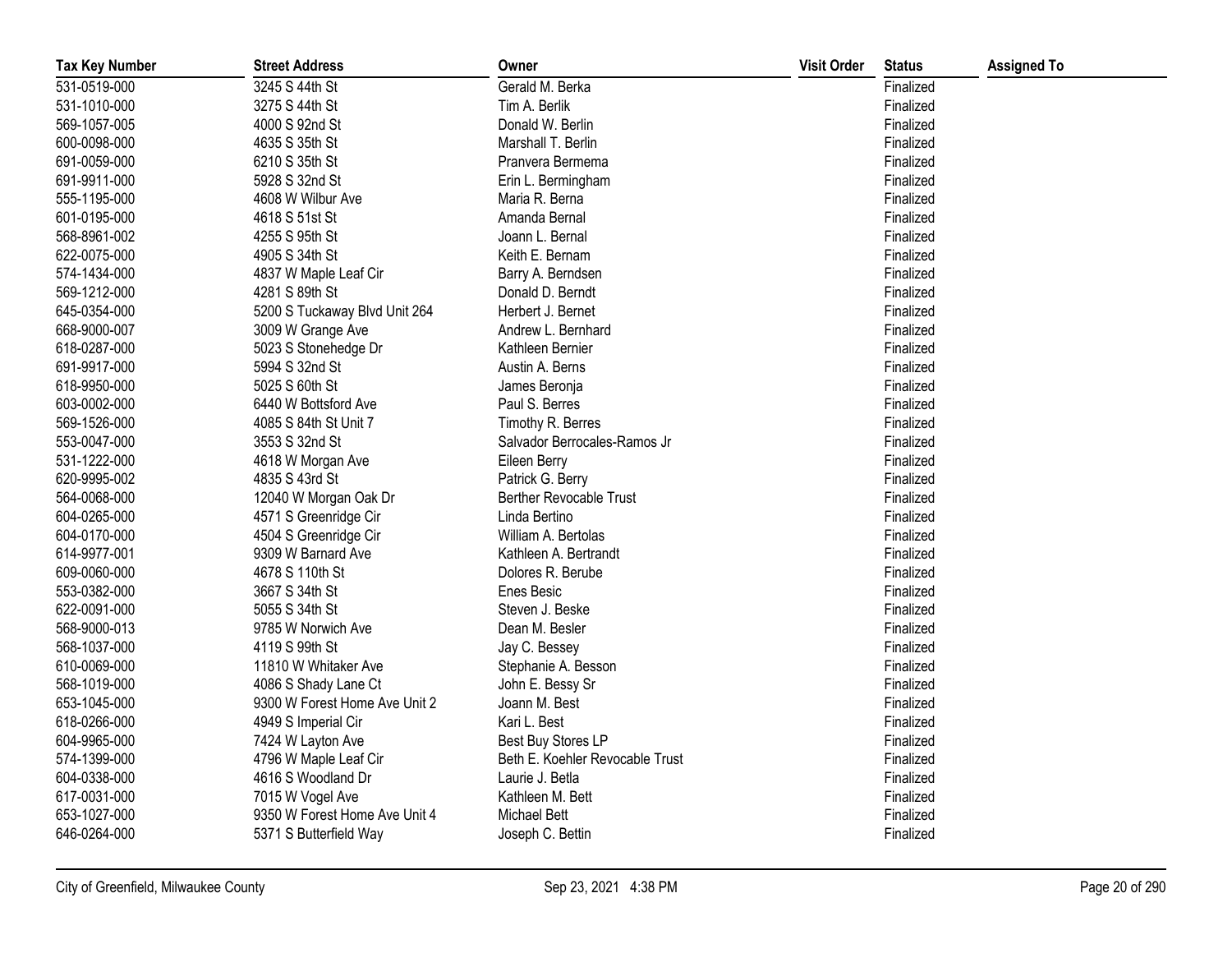| <b>Tax Key Number</b> | <b>Street Address</b>           | Owner                                  | <b>Visit Order</b> | <b>Status</b> | <b>Assigned To</b> |
|-----------------------|---------------------------------|----------------------------------------|--------------------|---------------|--------------------|
| 531-1126-000          | 4737 W Forest Home Ave          | Gary C. Beuth                          |                    | Finalized     |                    |
| 569-1142-000          | 4208 S 91st St                  | Mark A. Beuth                          |                    | Finalized     |                    |
| 570-8982-001          | 4218 S 84th St                  | John A. Beutler                        |                    | Finalized     |                    |
| 616-1058-000          | 4825 S 82nd St                  | Beverly J Beucher 2004 Trust           |                    | Finalized     |                    |
| 564-1017-000          | 3865 S Clubhouse Dr             | David G. Beyer                         |                    | Finalized     |                    |
| 666-8935-000          | 5551 S 44th St                  | Marcus Beyer                           |                    | Finalized     |                    |
| 574-1008-000          | 4400 W Van Beck Ave             | Mark A. Beyer                          |                    | Finalized     |                    |
| 562-0070-000          | 3735 S Oakbrook Dr              | <b>Beyer Trust</b>                     |                    | Finalized     |                    |
| 617-9975-004          | 5080 S 76th St                  | BFS Retail & Commercial Operations LLC |                    | Finalized     |                    |
| 691-9837-013          | 3202 W Alvina Ave               | Nikhilesh Bhaduri                      |                    | Finalized     |                    |
| 617-0054-000          | 7118 W Holmes Ave               | Shiraz Bhathena                        |                    | Finalized     |                    |
| 610-0276-000          | 4546 S 122nd St                 | Tarlok Bhatia                          |                    | Finalized     |                    |
| 572-1221-000          | 6135 W Howard Ave Unit 1        | Kashif A. Bhatti                       |                    | Finalized     |                    |
| 553-0196-000          | 3616 S 32nd St                  | BHD, LLC                               |                    | Finalized     |                    |
| 553-0371-000          | 3718 S 35th St                  | BHD, LLC                               |                    | Finalized     |                    |
| 600-0116-000          | 4608 S 38th St                  | BHD, LLC                               |                    | Finalized     |                    |
| 601-9882-004          | 4324 S 50th St                  | BHD, LLC                               |                    | Finalized     |                    |
| 572-8972-000          | 4150 S 68th St                  | BHD, LLC                               |                    | Finalized     |                    |
| 562-9972-003          | 10324 W Beloit Rd               | <b>Balvir Bhela</b>                    |                    | Finalized     |                    |
| 574-1393-000          | 4788 W Maple Leaf Cir           | <b>Beverly Bialas</b>                  |                    | Finalized     |                    |
| 667-1013-000          | 5807 S 41st St                  | Lawrence J. Bialcik                    |                    | Finalized     |                    |
| 647-9962-001          | 5384 S 51st St                  | James W. Biba                          |                    | Finalized     |                    |
| 555-1025-001          | 3524 S 47th St                  | Janet I. Bickel                        |                    | Finalized     |                    |
| 646-0055-000          | 3759 W Honey Tree Ln            | Arden L. Bickelhaupt                   |                    | Finalized     |                    |
| 691-0117-000          | 2969 W Bridge St                | David Bickler                          |                    | Finalized     |                    |
| 648-1025-000          | 5755 W Upham Ave                | Kian J. Bidanjiri                      |                    | Finalized     |                    |
| 569-1608-000          | 3960 S Prairie Hill Ln Unit 200 | Marcia C. Biedrzycki                   |                    | Finalized     |                    |
| 606-0169-002          | 9033 W Whitaker Ave             | Richard G. Biedrzycki                  |                    | Finalized     |                    |
| 609-9959-001          | 4543 S 113th St                 | James D. Bieganski                     |                    | Finalized     |                    |
| 566-9965-002          | 10906 W Cold Spring Rd          | Kent R. Bieganski                      |                    | Finalized     |                    |
| 570-8987-000          | 4122 S 84th St                  | Tammy L. Biehn-Gorski                  |                    | Finalized     |                    |
| 569-1247-000          | 4264 S 89th St                  | Kathryn Bielinski                      |                    | Finalized     |                    |
| 645-0197-000          | 5218 S Woodbridge Ln            | Pamela A. Bielmeier                    |                    | Finalized     |                    |
| 691-0034-000          | 6119 S 34th St                  | Mark A. Bielski                        |                    | Finalized     |                    |
| 569-1370-000          | 8560 W Waterford Ave Unit 3     | Scot A. Bierman                        |                    | Finalized     |                    |
| 606-0002-000          | 4327 S 84th St                  | <b>Gregory Biernat</b>                 |                    | Finalized     |                    |
| 603-0027-000          | 4456 S 61st St                  | Lawrence J. Biersack                   |                    | Finalized     |                    |
| 567-9998-001          | 3925 S 104th St                 | Paul S. Bierwagen                      |                    | Finalized     |                    |
| 647-9955-010          | 4600 W Clayton Crest Ave        | Dawn Biesiada                          |                    | Finalized     |                    |
| 570-8988-001          | 4105 S 83rd St                  | Micah J. Biesterfeld                   |                    | Finalized     |                    |
| 569-1100-002          | 9100 W Cold Spring Rd           | Anthony Bieszk                         |                    | Finalized     |                    |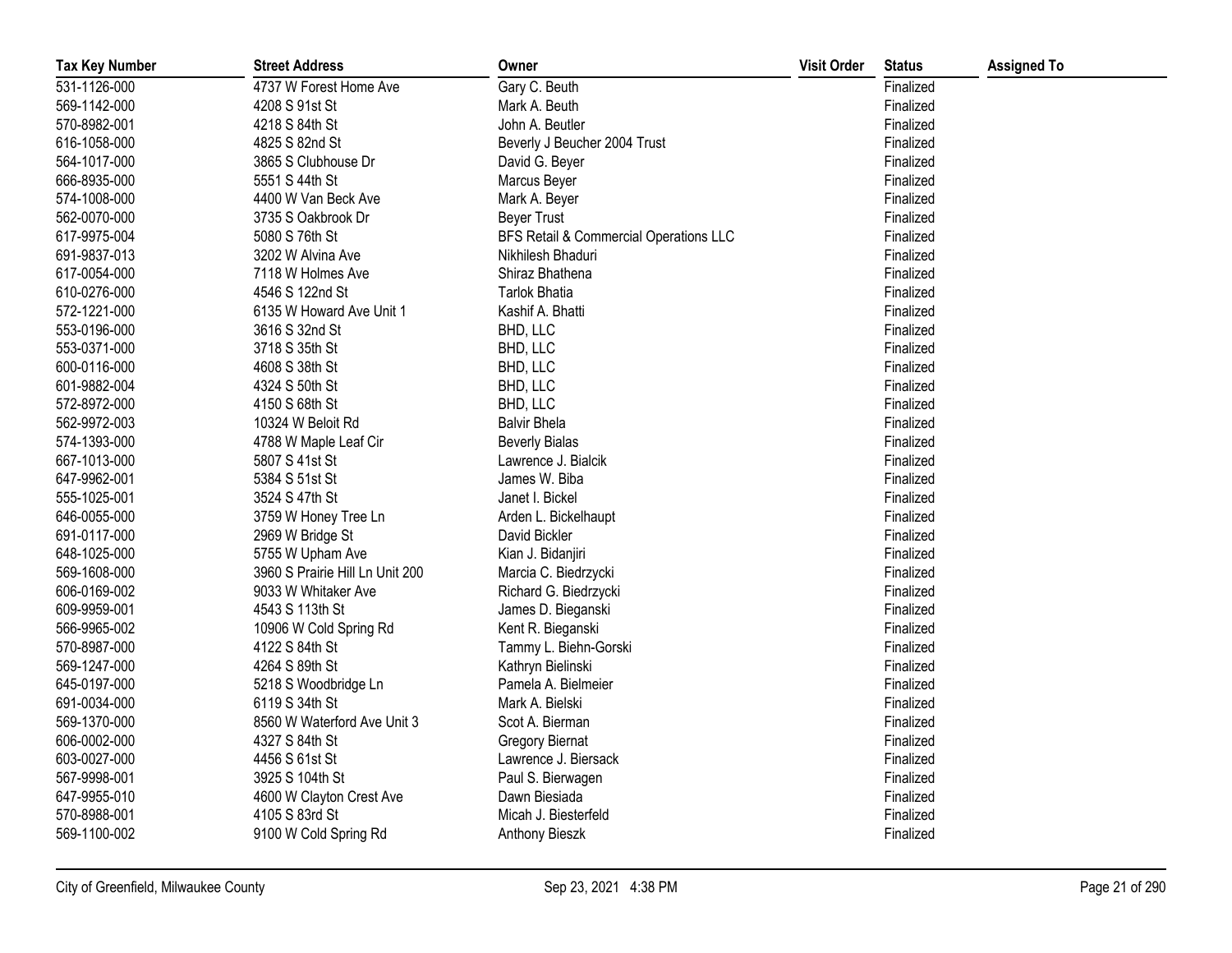| <b>Tax Key Number</b> | <b>Street Address</b>         | Owner                         | <b>Visit Order</b> | <b>Status</b> | <b>Assigned To</b> |
|-----------------------|-------------------------------|-------------------------------|--------------------|---------------|--------------------|
| 568-8987-002          | 4253 S 97th St                | Russell J. Bigalke            |                    | Finalized     |                    |
| 601-0343-002          | 4641 S 45th St                | Brandon C. Biggs              |                    | Finalized     |                    |
| 604-0108-000          | 7000 W Armour Ave             | James F. Bikowski             |                    | Finalized     |                    |
| 601-9988-001          | 4375 S 43rd St                | David H. Bilicki              |                    | Finalized     |                    |
| 622-0153-000          | 3030 W Edgerton Ave           | Dwayne M. Bilicki             |                    | Finalized     |                    |
| 556-0448-000          | 3719 S 53rd St                | Gary L. Bilke                 |                    | Finalized     |                    |
| 667-8960-000          | 5852 S 42nd St                | Robert J. Billman             |                    | Finalized     |                    |
| 618-0151-000          | 6100 W Stonehedge Dr Unit 246 | Beth Ann Billo                |                    | Finalized     |                    |
| 568-8977-001          | 4224 S 97th St                | Dennis Billyard               |                    | Finalized     |                    |
| 614-1034-000          | 4824 S Brookdale Dr           | <b>Bilodeau Trust</b>         |                    | Finalized     |                    |
| 611-1066-000          | 12122 W Barnard Ave           | James R. Biloff               |                    | Finalized     |                    |
| 603-0158-000          | 4413 S 67th St                | Jon L. Biloff                 |                    | Finalized     |                    |
| 691-0048-000          | 6180 S 34th St                | Ronald J. Bilski              |                    | Finalized     |                    |
| 617-0073-003          | 7011 W Carpenter Ave          | Norman J. Bilty               |                    | Finalized     |                    |
| 648-1044-000          | 5772 W Upham Ave              | <b>Binelas Jt Revoc Trust</b> |                    | Finalized     |                    |
| 574-1060-000          | 4630 W Norwich Ave            | Luke E. Bingen                |                    | Finalized     |                    |
| 604-0321-000          | 4618 S Woodland Dr            | Sebastian C. Bingenheimer     |                    | Finalized     |                    |
| 613-1012-000          | 10121 W Meadow Dr             | Richard H. Bins               |                    | Finalized     |                    |
| 531-1154-000          | 3467 S Strothmann Dr          | John H. Bintliff              |                    | Finalized     |                    |
| 646-0059-000          | 3653 W Honey Tree Ln          | David Birk                    |                    | Finalized     |                    |
| 621-9886-002          | 3530 W Edgerton Ave           | <b>Travis Bischoff</b>        |                    | Finalized     |                    |
| 606-0095-000          | 9128 W Allerton Ave           | Bryan A. Bishop               |                    | Finalized     |                    |
| 646-9980-001          | 5165 S Mallard Cir            | Patsy A. Bishop               |                    | Finalized     |                    |
| 604-0247-000          | 4549 S Greenridge Cir         | Richard A. Bishop             |                    | Finalized     |                    |
| 599-8964-000          | 3238 W Bottsford Ave          | <b>Biskup Life Estate</b>     |                    | Finalized     |                    |
| 601-0224-000          | 4656 S 50th St                | Rebecca R. Biskupski          |                    | Finalized     |                    |
| 618-0276-000          | 4969 S Imperial Cir           | Danielle Bissell              |                    | Finalized     |                    |
| 572-1200-000          | 6183 W Howard Ave Unit 12     | <b>Tadeusz Bista</b>          |                    | Finalized     |                    |
| 606-0201-000          | 8661 W Whitaker Ave           | Erwin Bittner                 |                    | Finalized     |                    |
| 601-0005-000          | 4360 S 46th St                | <b>Tyler Bittner</b>          |                    | Finalized     |                    |
| 645-0192-000          | 5208 S Woodbridge Ln          | Brian T. Bitzer               |                    | Finalized     |                    |
| 613-8984-002          | 4940 S 106th St               | <b>Martin Biwer</b>           |                    | Finalized     |                    |
| 615-9992-000          | 8611 W Layton Ave             | James M. Bizub Sr             |                    | Finalized     |                    |
| 646-9933-001          | 5465 S Honey Creek Dr         | Jerrold Bizub                 |                    | Finalized     |                    |
| 565-0222-000          | 11665 W Willow Ct             | Nancy Lee R Black             |                    | Finalized     |                    |
| 555-1158-000          | 4733 W St Francis Ave         | Derrell W. Blada              |                    | Finalized     |                    |
| 574-1314-000          | 4944 W Maple Leaf Cir         | Joseph C. Blahnik             |                    | Finalized     |                    |
| 645-0438-000          | 5260 S Somerset Ln            | Jill D. Blake                 |                    | Finalized     |                    |
| 603-0080-000          | 4461 S 63rd St                | Daniel D. Blanchard Jr        |                    | Finalized     |                    |
| 614-1076-000          | 5025 S Brookdale Dr           | John O. Blanchet              |                    | Finalized     |                    |
| 616-1018-000          | 8100 W Holmes Ave             | Carlos Blandin                |                    | Finalized     |                    |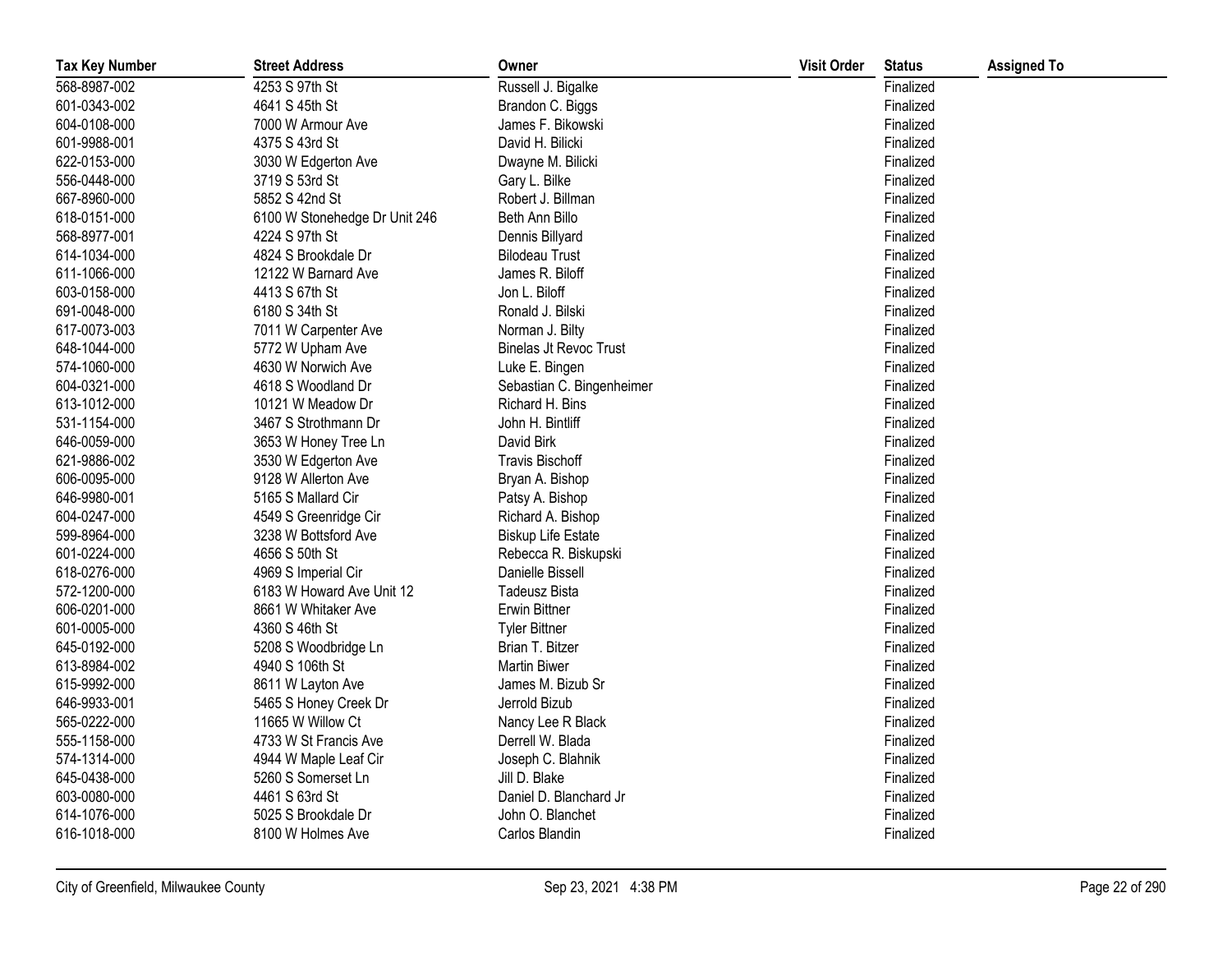| <b>Tax Key Number</b> | <b>Street Address</b>         | Owner                                 | <b>Visit Order</b> | <b>Status</b> | <b>Assigned To</b> |
|-----------------------|-------------------------------|---------------------------------------|--------------------|---------------|--------------------|
| 555-1132-000          | 3584 S 47th St                | John T. Blandino                      |                    | Finalized     |                    |
| 563-0015-000          | 3586 S 109th St               | Janice J. Blaney                      |                    | Finalized     |                    |
| 604-9939-001          | 4545 S 68th St                | Raymond G. Blankenheim Jr             |                    | Finalized     |                    |
| 645-0388-000          | 5200 S Tuckaway Blvd Unit 342 | Robert D. Blask                       |                    | Finalized     |                    |
| 570-8997-008          | 8235 W Howard Ave             | Robert L. Blask                       |                    | Finalized     |                    |
| 555-1205-000          | 3602 S 47th St                | Gerald F. Blaski                      |                    | Finalized     |                    |
| 555-1216-000          | 3726 S 47th St                | Gerald F. Blaski                      |                    | Finalized     |                    |
| 555-1206-000          | 3610 S 47th St                | Gerald F. Blaski                      |                    | Finalized     |                    |
| 574-1090-000          | 4500 W Tesch Ave              | Susan R. Blaski                       |                    | Finalized     |                    |
| 645-0357-000          | 5200 S Tuckaway Blvd Unit 267 | Adam Blattner                         |                    | Finalized     |                    |
| 568-1057-000          | 9610 W Plainfield Ave         | Bernard J. Blattner                   |                    | Finalized     |                    |
| 562-0113-000          | 3846 S Oakridge Ct            | Darlene J. Blattner                   |                    | Finalized     |                    |
| 555-1173-000          | 3702 S 46th St                | Wayne J. Blaubach                     |                    | Finalized     |                    |
| 573-0610-000          | 3943 S 55th St                | Gordon T. Blawat                      |                    | Finalized     |                    |
| 692-1086-000          | 3733 W Alvina Ct              | Joseph Blazekovic                     |                    | Finalized     |                    |
| 610-0313-000          | 4507 S Foxwood Blvd           | Nasseim K. Bleibel                    |                    | Finalized     |                    |
| 531-1210-000          | 4601 W Holt Ave               | Roman R. Blenski Jr                   |                    | Finalized     |                    |
| 613-1051-000          | 10410 W Spring Green Rd       | Kelly C. Blish                        |                    | Finalized     |                    |
| 691-0110-000          | 3242 W Mangold Ave Unit H     | James R. Blochowicz                   |                    | Finalized     |                    |
| 572-8973-000          | 4140 S 68th St                | Roger D. Block                        |                    | Finalized     |                    |
| 617-9975-003          | 5090 S 76th St                | <b>Block Holdings LLC</b>             |                    | Finalized     |                    |
| 601-0134-000          | 4554 S 50th St                | Robert J. Blockwitz                   |                    | Finalized     |                    |
| 691-0118-000          | 3001 W Bridge St              | George J. Bloechl                     |                    | Finalized     |                    |
| 692-9000-000          | 3511 W Ramsey Ave             | John D. Bloechl                       |                    | Finalized     |                    |
| 574-1068-000          | 4706 W Van Beck Ave           | MaLisa Bloechl                        |                    | Finalized     |                    |
| 568-8988-001          | 4227 S 97th St                | Mikelle Bloechl                       |                    | Finalized     |                    |
| 614-9973-002          | 4871 S 92nd St                | Robert Edward R. Bloechl              |                    | Finalized     |                    |
| 554-1024-000          | 3700 W Howard Ave             | Thomas L. Blohm                       |                    | Finalized     |                    |
| 667-1009-000          | 5631 S 41st St                | Alex J. Blom                          |                    | Finalized     |                    |
| 604-0210-000          | 4536 S Greenridge Cir         | Jennifer K. Blomberg                  |                    | Finalized     |                    |
| 622-0037-000          | 4901 S 31st St                | Leonard L. Blomberg                   |                    | Finalized     |                    |
| 562-9930-000          | 10610 W Howard Ave            | Corey C. Blomdahl                     |                    | Finalized     |                    |
| 568-1068-000          | 9211 W Waterford Ave          | William Blomquist                     |                    | Finalized     |                    |
| 618-0173-000          | 6100 W Stonehedge Dr Unit 304 | Valerie Blonski                       |                    | Finalized     |                    |
| 610-0064-000          | 4303 S 118th St               | Daniel B. Blonsky                     |                    | Finalized     |                    |
| 617-0017-001          | 7210 W Edgerton Ave           | Bloodcenter Of Wisconsin Inc          |                    | Finalized     |                    |
| 645-0528-000          | 5331 S Cambridge Ln           | Janice Blooming                       |                    | Finalized     |                    |
| 691-9984-001          | 2755 W Ramsey Ave             | Blue Island Investment LLC            |                    | Finalized     |                    |
| 603-0148-000          | 4402 S 68th St                | Blue Light Properties, LLC            |                    | Finalized     |                    |
| 617-0084-000          | 4736 S 76th St                | Blue Water Investment Properties, LLC |                    | Finalized     |                    |
| 568-1038-000          | 4120 S 99th St                | Bradley M. Blum                       |                    | Finalized     |                    |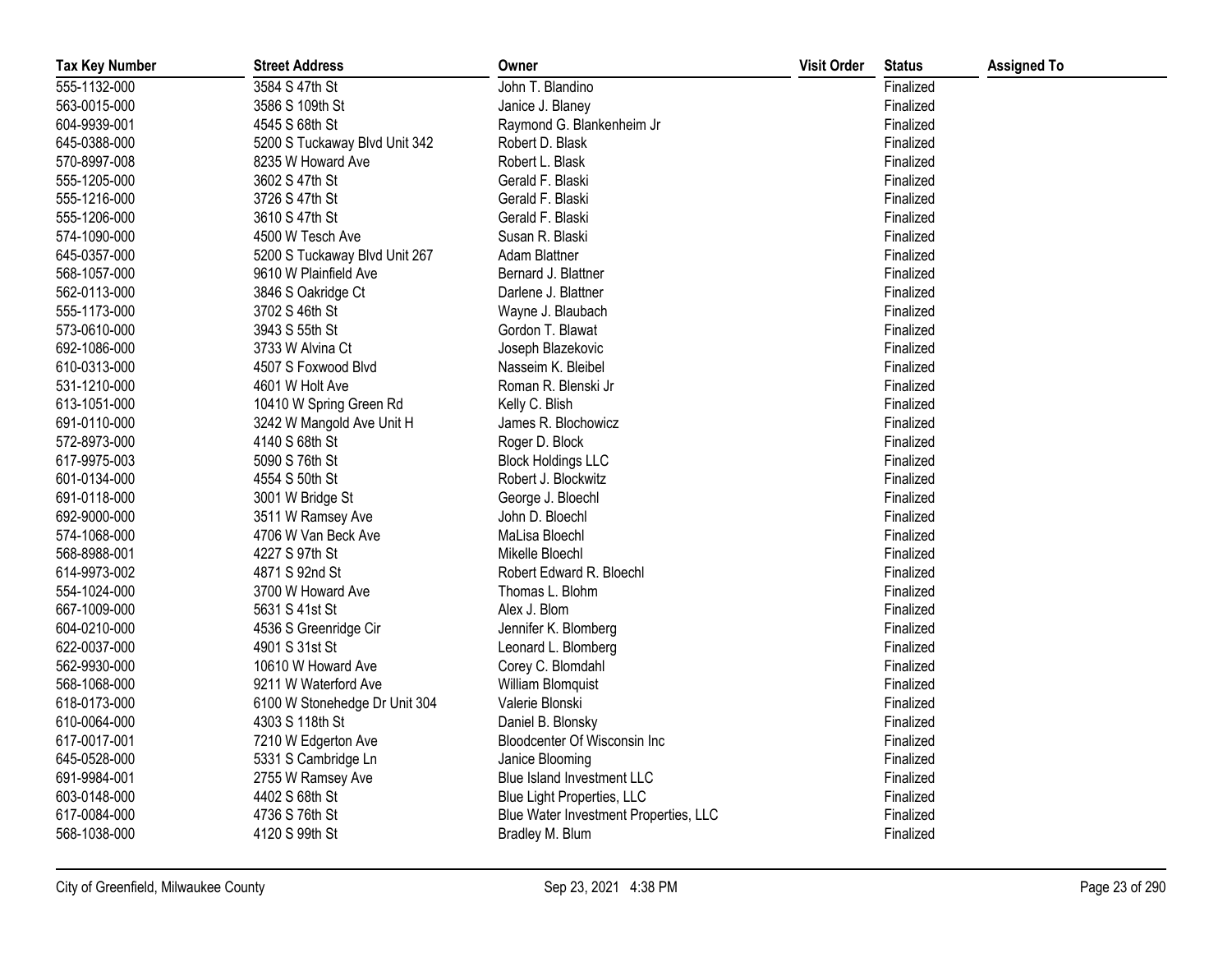| <b>Tax Key Number</b> | <b>Street Address</b>        | Owner                 | <b>Visit Order</b> | <b>Status</b> | <b>Assigned To</b> |
|-----------------------|------------------------------|-----------------------|--------------------|---------------|--------------------|
| 647-9976-001          | 5030 W Loomis Rd             | <b>BNR</b> Inc        |                    | Finalized     |                    |
| 570-0328-000          | 8209 W Waterford Ave         | Linda K. Boardman     |                    | Finalized     |                    |
| 601-9860-000          | 4400 S 51st St               | Nicholas K. Bobinger  |                    | Finalized     |                    |
| 611-8980-009          | 4737 S 123rd St              | Robert K. Bocek       |                    | Finalized     |                    |
| 613-8980-000          | 10400 W Edgerton Ave         | Diana L. Bock         |                    | Finalized     |                    |
| 569-1248-000          | 4256 S 89th St               | Michele M. Bock       |                    | Finalized     |                    |
| 647-1179-000          | 4300 W Grange Ave Unit 1     | Raelene M. Bock       |                    | Finalized     |                    |
| 621-9925-001          | 5070 S 43rd St               | Clint Bodanske        |                    | Finalized     |                    |
| 566-9975-001          | 4200 S 112th St              | James Dean Bodoh      |                    | Finalized     |                    |
| 566-9995-000          | 11236 W Holly Ln             | Brian J. Boduch       |                    | Finalized     |                    |
| 569-1352-000          | 8540 W Waterford Ave Unit 1  | Robert J. Bodus       |                    | Finalized     |                    |
| 601-9993-006          | 4345 S 43rd St               | Joseph M. Boeck       |                    | Finalized     |                    |
| 569-1444-000          | 3925 S 84th St Unit 5        | Karl J. Boeder        |                    | Finalized     |                    |
| 603-0117-000          | 4476 S 66th St               | Sandra Lynn Boegh     |                    | Finalized     |                    |
| 648-1057-000          | 5233 W Loomis Rd             | Bruce H. Boehlen      |                    | Finalized     |                    |
| 609-9963-006          | 4516 S 113th St              | Donald D. Boehm       |                    | Finalized     |                    |
| 603-0043-000          | 4449 S 61st St               | Jerry Boelter         |                    | Finalized     |                    |
| 575-0133-000          | 3711 W Loomis Rd             | Robert E. Boerner     |                    | Finalized     |                    |
| 569-1467-000          | 3975 S 84th St Unit 4        | Mark A. Boerschinger  |                    | Finalized     |                    |
| 604-0180-000          | 4419 S Greenridge Cir Unit F | Michael Boerschinger  |                    | Finalized     |                    |
| 599-8941-001          | 2911 W Bottsford Ave         | Nancy J. Boerschinger |                    | Finalized     |                    |
| 575-0086-000          | 3734 W Cold Spring Rd        | Amy E. Boerst         |                    | Finalized     |                    |
| 615-1018-000          | 8850 W Melody Ln             | Sandra L. Boeshaar    |                    | Finalized     |                    |
| 645-0044-000          | 5350 S Tuckaway Dr           | Aubrey J. Boetcher    |                    | Finalized     |                    |
| 609-0028-000          | 11515 W Sunset Ln            | Erich O. Boettcher    |                    | Finalized     |                    |
| 556-8950-000          | 3836 S 56th St               | Ronald H. Boettcher   |                    | Finalized     |                    |
| 611-1035-000          | 12001 W Holmes Ave           | Steven P. Boettcher   |                    | Finalized     |                    |
| 647-1058-000          | 5211 S 49th St               | Lynn Boettiger        |                    | Finalized     |                    |
| 620-0010-000          | 4718 S 47th St               | James G. Bofiles      |                    | Finalized     |                    |
| 565-0026-000          | 4223 S 121st St              | Robert G. Bogart      |                    | Finalized     |                    |
| 604-0160-000          | 4417 S Greenridge Cir Unit F | Felicia A. Bogdanski  |                    | Finalized     |                    |
| 615-9980-001          | 8917 W Layton Ave            | Helen T. Bohdan       |                    | Finalized     |                    |
| 570-1115-000          | 8085 W Leroy Ave             | Ronald R. Bohdan      |                    | Finalized     |                    |
| 602-9994-002          | 4401 S 51st St               | Thomas J. Bohlman     |                    | Finalized     |                    |
| 531-1081-000          | 3350 S 46th St               | Michael S. Bohman     |                    | Finalized     |                    |
| 602-0004-000          | 5920 W Bottsford Ave         | Robert A. Bohme       |                    | Finalized     |                    |
| 691-0095-000          | 3233 W Mangold Ave Unit A    | David L. Bohn         |                    | Finalized     |                    |
| 565-0032-000          | 12034 W Beloit Rd            | Catherine A. Bohte    |                    | Finalized     |                    |
| 645-0174-000          | 5205 S Camelot Ln            | Gregory D. Boicourt   |                    | Finalized     |                    |
| 553-0183-000          | 3600 S 33rd St               | Andrew G. Boisvert    |                    | Finalized     |                    |
| 613-0031-000          | 10441 W Spring Green Rd      | Robert A. Bojar       |                    | Finalized     |                    |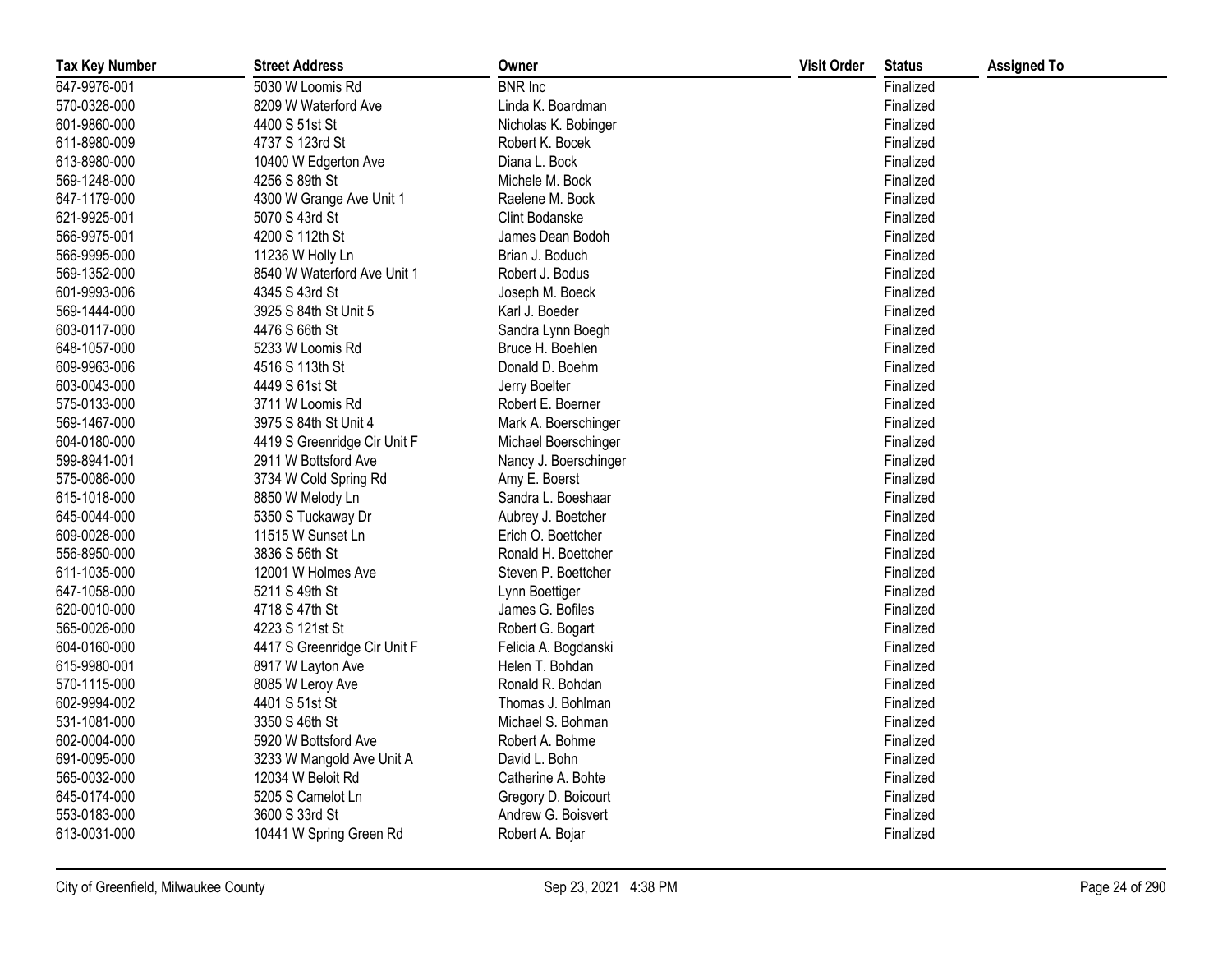| <b>Tax Key Number</b> | <b>Street Address</b>         | Owner                                | <b>Visit Order</b> | <b>Status</b> | <b>Assigned To</b> |
|-----------------------|-------------------------------|--------------------------------------|--------------------|---------------|--------------------|
| 645-0313-000          | 5200 S Tuckaway Blvd Unit 171 | Marie E. Boknevitz                   |                    | Finalized     |                    |
| 610-0116-000          | 4560 S 117th St               | Timothy J. Boknevitz                 |                    | Finalized     |                    |
| 556-0422-000          | 3728 S 53rd St                | Andrew J. Bolger                     |                    | Finalized     |                    |
| 609-9942-013          | 4666 S 111th St               | Mark H. Bomberg                      |                    | Finalized     |                    |
| 553-0369-000          | 3708 S 35th St                | Joyce M. Boncher                     |                    | Finalized     |                    |
| 645-0352-000          | 5200 S Tuckaway Blvd Unit 262 | Audrey R. Bond                       |                    | Finalized     |                    |
| 574-1448-000          | 4789 W Maple Leaf Cir         | Christina E. Bond                    |                    | Finalized     |                    |
| 618-0133-000          | 6100 W Stonehedge Dr Unit 220 | Paula S. Bond                        |                    | Finalized     |                    |
| 553-0338-000          | 3724 S 34th St                | Paul J. Bondar                       |                    | Finalized     |                    |
| 666-8903-000          | 5525 S 45th St                | John E. Bong                         |                    | Finalized     |                    |
| 610-0169-000          | 4554 S River Ridge Blvd       | Christopher J. Bonin                 |                    | Finalized     |                    |
| 645-0552-000          | 5392 S Cambridge Ln           | Bonnie K. Court Living Trust         |                    | Finalized     |                    |
| 617-9975-024          | 7240 W Edgerton Ave           | <b>Bonnie Management Corporation</b> |                    | Finalized     |                    |
| 617-9975-020          | 7420 W Holmes Ave             | <b>Bonnie Management Corporation</b> |                    | Finalized     |                    |
| 574-1032-000          | 4511 W Van Beck Ave           | Kathleen M. Books                    |                    | Finalized     |                    |
| 646-9940-000          | 4130 W Grange Ave             | Lauren B. Boos                       |                    | Finalized     |                    |
| 572-1171-000          | 6625 W Leroy Ave              | Charles R. Bootz                     |                    | Finalized     |                    |
| 622-0076-000          | 5024 S 35th St                | Jodie T. Borak                       |                    | Finalized     |                    |
| 555-1267-000          | 4953 W Colonial Ct            | Amanda Borchardt                     |                    | Finalized     |                    |
| 645-0537-000          | 5353 S Cambridge Ln           | Bill D. Borchardt                    |                    | Finalized     |                    |
| 691-0116-000          | 2951 W Bridge St              | Michael F. Borchardt                 |                    | Finalized     |                    |
| 691-9842-000          | 6101 S 27th St                | Michael G. Borchardt                 |                    | Finalized     |                    |
| 691-9844-005          | 6101 S 27th St                | Michael G. Borchardt                 |                    | Finalized     |                    |
| 555-1074-000          | 3565 S 44th St                | Korrine E. Borck                     |                    | Finalized     |                    |
| 569-1004-000          | 4229 S 91st PI                | Michael S. Borden                    |                    | Finalized     |                    |
| 667-8949-000          | 5825 S 42nd St                | Julie A. Borgealt                    |                    | Finalized     |                    |
| 531-1003-000          | 3275 S 45th St                | Mark J. Borkenhagen                  |                    | Finalized     |                    |
| 604-0278-000          | 4659 S Woodland Dr            | Cody Borkowicz                       |                    | Finalized     |                    |
| 568-8961-003          | 4259 S 95th St                | Erin A. Borkowsky                    |                    | Finalized     |                    |
| 610-0016-000          | 12212 W Chapman Ave           | James L. Borneman                    |                    | Finalized     |                    |
| 692-1202-000          | 4270 W Granada St             | <b>Bornshlegel Family Trust</b>      |                    | Finalized     |                    |
| 667-8952-002          | 5865 S 42nd St                | Ryszard Borowik                      |                    | Finalized     |                    |
| 555-1303-000          | 4945 W Colonial Ct            | Judith A. Borowski                   |                    | Finalized     |                    |
| 621-9992-002          | S 35th St                     | Mary Borowski                        |                    | Finalized     |                    |
| 621-9992-005          | S 35th St                     | Mary Borowski                        |                    | Finalized     |                    |
| 571-1028-000          | 7130 W Plainfield Ave         | Nicholas M. Borth                    |                    | Finalized     |                    |
| 555-1258-000          | 5060 W Colonial Ct            | William C. Borth                     |                    | Finalized     |                    |
| 568-8970-000          | 9600 W Cold Spring Rd         | Robert T. Bortman                    |                    | Finalized     |                    |
| 603-0124-000          | 4429 S 65th St                | Chelsey N. Bortmann                  |                    | Finalized     |                    |
| 614-9962-000          | 4755 S 99th St                | Jamie T. Borts                       |                    | Finalized     |                    |
| 603-0147-000          | 4405 S 66th St                | Todd M. Borts                        |                    | Finalized     |                    |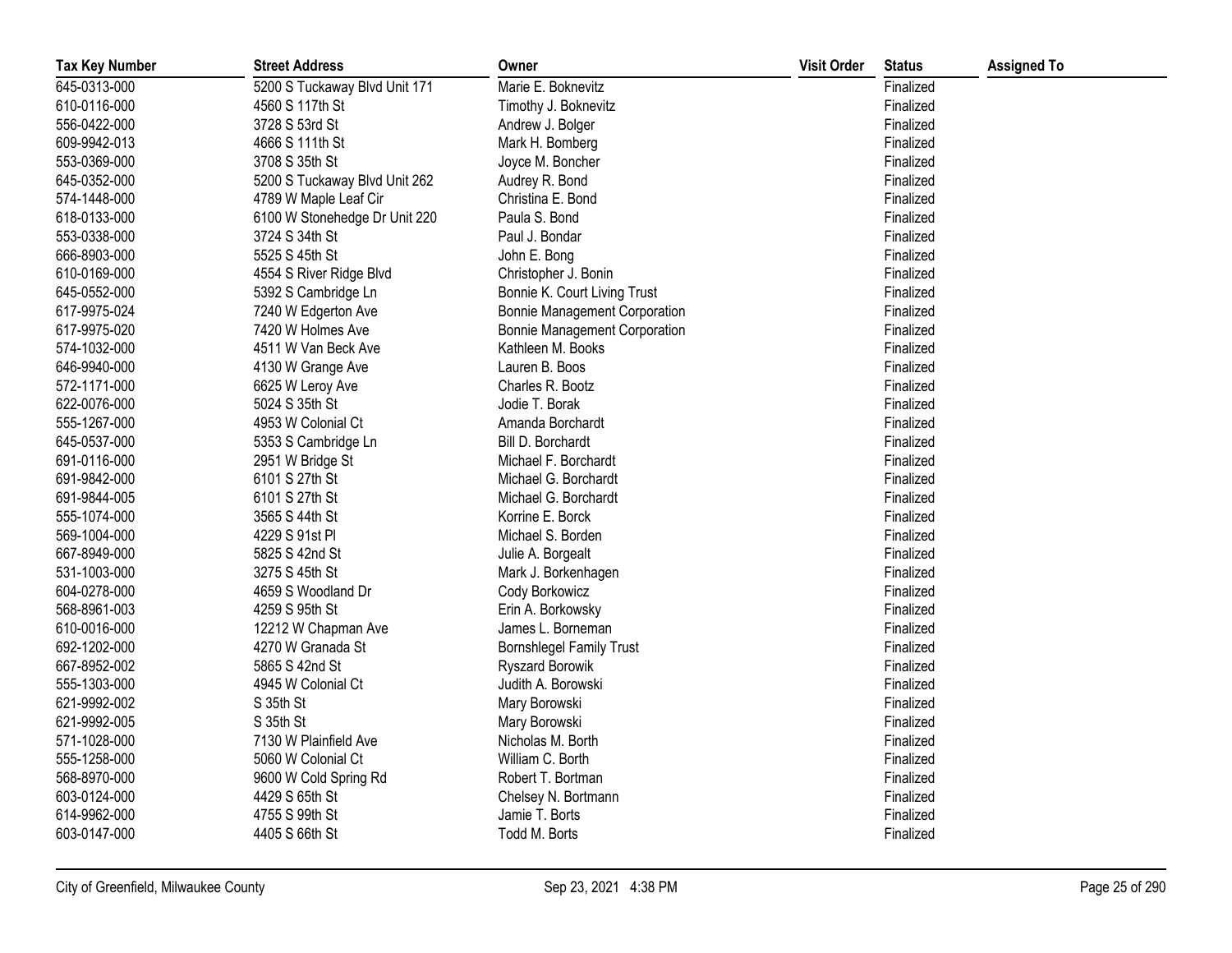| <b>Tax Key Number</b> | <b>Street Address</b>        | Owner                             | <b>Visit Order</b> | <b>Status</b> | <b>Assigned To</b> |
|-----------------------|------------------------------|-----------------------------------|--------------------|---------------|--------------------|
| 610-0221-000          | 4565 S 116th St              | Mark K. Borucki                   |                    | Finalized     |                    |
| 601-0110-000          | 4545 S 48th St               | Philip L. Borucki                 |                    | Finalized     |                    |
| 565-0096-000          | 3970 S 118th St              | Eugene Borysenko                  |                    | Finalized     |                    |
| 667-1026-001          | 5810 S 41st St               | Kenneth N. Borzick                |                    | Finalized     |                    |
| 574-1463-000          | 4716 W Maple Leaf Cir        | Donald A. Borzych                 |                    | Finalized     |                    |
| 621-9906-000          | 5030 S 40th St               | Jerome E. Borzymowski             |                    | Finalized     |                    |
| 606-0141-000          | 8951 W Bottsford Ave         | Dean P. Bosanko                   |                    | Finalized     |                    |
| 524-8980-001          | 3370 S 108th St              | Boschi Investments                |                    | Finalized     |                    |
| 603-0005-000          | 6326 W Bottsford Ave         | Anthony J. Bosetti                |                    | Finalized     |                    |
| 569-1359-000          | 8540 W Waterford Ave Unit 8  | Danko Boskovic                    |                    | Finalized     |                    |
| 572-1151-000          | 4204 S 68th St               | Gregory E. Bosl                   |                    | Finalized     |                    |
| 600-9989-000          | 3705 W Cold Spring Rd        | William L. Bosmans                |                    | Finalized     |                    |
| 646-0202-000          | 5367 S Hidden Dr             | Kathie S. Boss                    |                    | Finalized     |                    |
| 611-1045-000          | 12350 W Barnard Ave          | Teri A. Bossert                   |                    | Finalized     |                    |
| 574-1408-000          | 4778 W Maple Leaf Cir        | Staci Both                        |                    | Finalized     |                    |
| 553-0403-000          | 3354 W Lynndale Ave          | Shafik Botros                     |                    | Finalized     |                    |
| 569-1517-000          | 4075 S 84th St Unit 6        | Maria Bottoni                     |                    | Finalized     |                    |
| 647-1170-000          | 5332 S 46th St               | Patricia C. Bouchard              |                    | Finalized     |                    |
| 568-1073-000          | 9413 W Waterford Ave         | Herbert N. Boucher                |                    | Finalized     |                    |
| 621-9885-000          | 5075 S 35th St               | Kevin J. Boucher                  |                    | Finalized     |                    |
| 566-9960-002          | 4141 S 108th St              | Boucher Holdings LLC              |                    | Finalized     |                    |
| 605-0031-000          | 7825 W Bottsford Ave         | Carter Boughen                    |                    | Finalized     |                    |
| 570-0311-000          | 8133 W Tesch Ave             | Nicholas Bourantas                |                    | Finalized     |                    |
| 617-9975-030          | 5005 S 74th St               | Bouraxis Properties (Budget S108) |                    | Finalized     |                    |
| 555-1302-000          | 4931 W Colonial Ct           | Diane M. Bourquin                 |                    | Finalized     |                    |
| 574-1450-000          | 4726 W Maple Leaf Cir        | Michael Boushon                   |                    | Finalized     |                    |
| 570-8980-001          | 4236 S 84th St               | Salem M. Boussoufi                |                    | Finalized     |                    |
| 601-0267-000          | 4610 S 49th St               | Donald A. Bouzek                  |                    | Finalized     |                    |
| 609-9971-030          | 4350 S 116th St              | Birinder Robert Boveja            |                    | Finalized     |                    |
| 572-1222-000          | 6135 W Howard Ave Unit 2     | Cynthia A. Boville                |                    | Finalized     |                    |
| 646-0299-000          | 5305 S Butterfield Way       | Rosalind Boville                  |                    | Finalized     |                    |
| 569-1328-000          | 8510 W Waterford Ave Unit 1  | Judy K. Bowen                     |                    | Finalized     |                    |
| 604-0177-000          | 4419 S Greenridge Cir Unit C | Mary A. Bowen                     |                    | Finalized     |                    |
| 614-1000-000          | 4800 S 94th St               | Cory R. Bowers                    |                    | Finalized     |                    |
| 568-8949-000          | 9332 W Cold Spring Rd        | Kristy L. Bowlin                  |                    | Finalized     |                    |
| 606-0004-000          | 4359 S 84th St               | Thomas A. Bowlin                  |                    | Finalized     |                    |
| 603-0079-000          | 4469 S 63rd St               | Barbara A. Bowman                 |                    | Finalized     |                    |
| 565-0166-000          | 11715 W Howard Ave           | James J. Bowman                   |                    | Finalized     |                    |
| 574-1409-000          | 4748 W Maple Leaf Cir        | Ronald W. Bowser                  |                    | Finalized     |                    |
| 646-0239-000          | 5388 S Hidden Dr             | Thomas M. Boyce                   |                    | Finalized     |                    |
| 601-0334-000          | 4618 S 47th St               | Amy L. Boyd                       |                    | Finalized     |                    |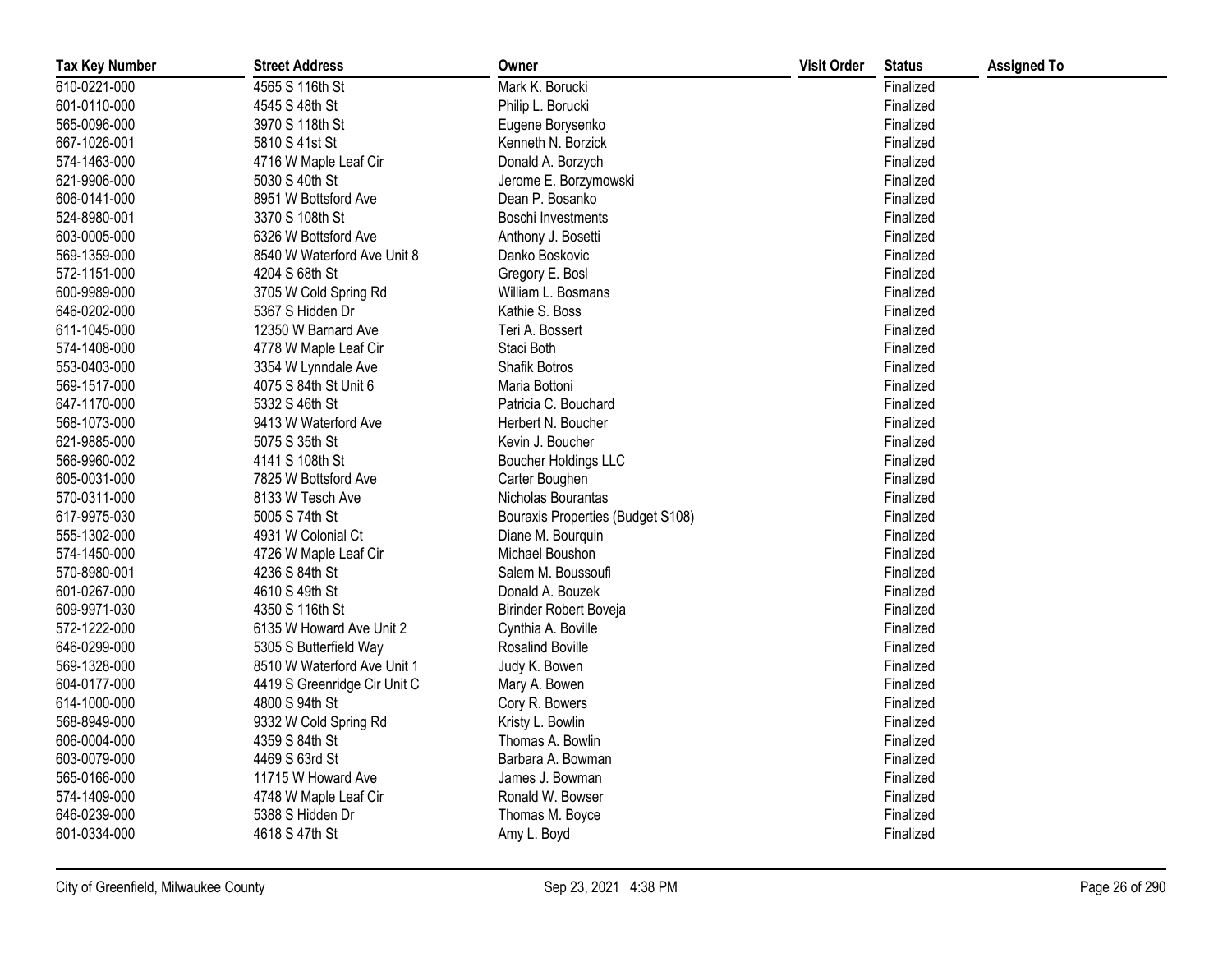| <b>Tax Key Number</b> | <b>Street Address</b>         | Owner                                           | <b>Visit Order</b> | <b>Status</b> | <b>Assigned To</b> |
|-----------------------|-------------------------------|-------------------------------------------------|--------------------|---------------|--------------------|
| 647-9949-003          | 5319 S 43rd St                | Margaret Boyd                                   |                    | Finalized     |                    |
| 600-9966-001          | 4145 W Loomis Rd              | Timothy S. Boyea                                |                    | Finalized     |                    |
| 572-1220-000          | 6167 W Howard Ave Unit 16     | Marlys E. Boyer                                 |                    | Finalized     |                    |
| 648-1019-000          | 5215 W Edgerton Ave           | Andriy Boyko                                    |                    | Finalized     |                    |
| 691-9841-014          | 6141 S 27th St                | <b>Boyland Properties Greenfield LLC</b>        |                    | Finalized     |                    |
| 653-1051-000          | 9310 W Forest Home Ave Unit 4 | Edmund L. Boyle                                 |                    | Finalized     |                    |
| 555-1104-000          | 3532 S 49th St                | Patricia A. Boyle                               |                    | Finalized     |                    |
| 553-0017-000          | 3576 S 32nd St                | Henry A. Boynton                                |                    | Finalized     |                    |
| 650-8998-009          | 5170 S 76th St                | BR Of Wisconsin LLC                             |                    | Finalized     |                    |
| 621-9898-002          | 4951 S 35th St                | James D. Braatz                                 |                    | Finalized     |                    |
| 602-9980-000          | 4611 S 51st St                | Nicholas Brace                                  |                    | Finalized     |                    |
| 618-0252-000          | 4938 S Imperial Cir           | Allen F. Brack                                  |                    | Finalized     |                    |
| 599-8928-001          | 3317 W Bottsford Ave          | Kathleen Ann Brackett                           |                    | Finalized     |                    |
| 569-1349-000          | 8530 W Waterford Ave Unit 6   | Brad Gollman Trust Dated June 15th, 2017        |                    | Finalized     |                    |
| 553-0373-000          | 3733 S 34th St                | Mark H. Bradford                                |                    | Finalized     |                    |
| 569-1054-000          | 4030 S 92nd St                | Donald E. Bradish                               |                    | Finalized     |                    |
| 568-1095-000          | 9623 W Van Beck Ave           | Adrian M. Bradley                               |                    | Finalized     |                    |
| 612-8976-000          | 11510 W Edgerton Ave          | Artis A. Bradley                                |                    | Finalized     |                    |
| 603-9986-000          | 6333 W Cold Spring Rd         | Gregory J. Bradley                              |                    | Finalized     |                    |
| 531-1177-000          | 3326 S 47th St                | Joseph C. Bradley                               |                    | Finalized     |                    |
| 567-0054-000          | 10205 W Plainfield Ave        | Brady J and Kimberly R Aderman Revocable Living |                    | Finalized     |                    |
| 563-0010-000          | 3560 S 111th St               | Ryan E. Bragg                                   |                    | Finalized     |                    |
| 645-0333-000          | 5200 S Tuckaway Blvd Unit 227 | Jeanine J. Bragstad                             |                    | Finalized     |                    |
| 645-0484-000          | 5332 S Sutton Pl              | Laurel L. Bragstad                              |                    | Finalized     |                    |
| 646-0064-000          | 3559 W Honey Tree Ln          | Barbara J. Brahm                                |                    | Finalized     |                    |
| 566-9992-000          | 11324 W Holly Ln              | Nikola Brajkovic                                |                    | Finalized     |                    |
| 570-1080-001          | 8115 W Plainfield Ave         | Vidan Brajkovic                                 |                    | Finalized     |                    |
| 569-1006-000          | 4243 S 91st PI                | Richard A. Braman                               |                    | Finalized     |                    |
| 565-0228-000          | 11695 W Willow Ct             | Joseph Branda                                   |                    | Finalized     |                    |
| 610-9993-000          | 12001 W Cold Spring Rd        | Patricia A. Brandenburg                         |                    | Finalized     |                    |
| 606-0030-001          | 8621 W Allerton Ave           | Kathleen M. Brandon                             |                    | Finalized     |                    |
| 645-0120-000          | 3122 W King Arthurs Ct        | Anthony M. Brandt                               |                    | Finalized     |                    |
| 667-1032-000          | 4010 W Wanda Ave              | Evona A. Brandt                                 |                    | Finalized     |                    |
| 555-1032-000          | 4509 W Morgan Ave             | Maria T. Brandt                                 |                    | Finalized     |                    |
| 573-0609-000          | 3937 S 55th St                | Michael A. Brandt                               |                    | Finalized     |                    |
| 647-1133-000          | 5414 S 45th St                | Robert W. Brandt                                |                    | Finalized     |                    |
| 618-0032-000          | 5023 S 65th St                | Timothy P. Brandt                               |                    | Finalized     |                    |
| 603-0115-000          | 4460 S 66th St                | William P. Brandt Jr                            |                    | Finalized     |                    |
| 603-0016-000          | 4361 S 61st St                | Branko B. Nikolic Rev Trust                     |                    | Finalized     |                    |
| 647-1130-000          | 5442 S 45th St                | Borivoj Brankov                                 |                    | Finalized     |                    |
| 646-9934-002          | 5471 S Honey Creek Dr         | Branislav Brankov                               |                    | Finalized     |                    |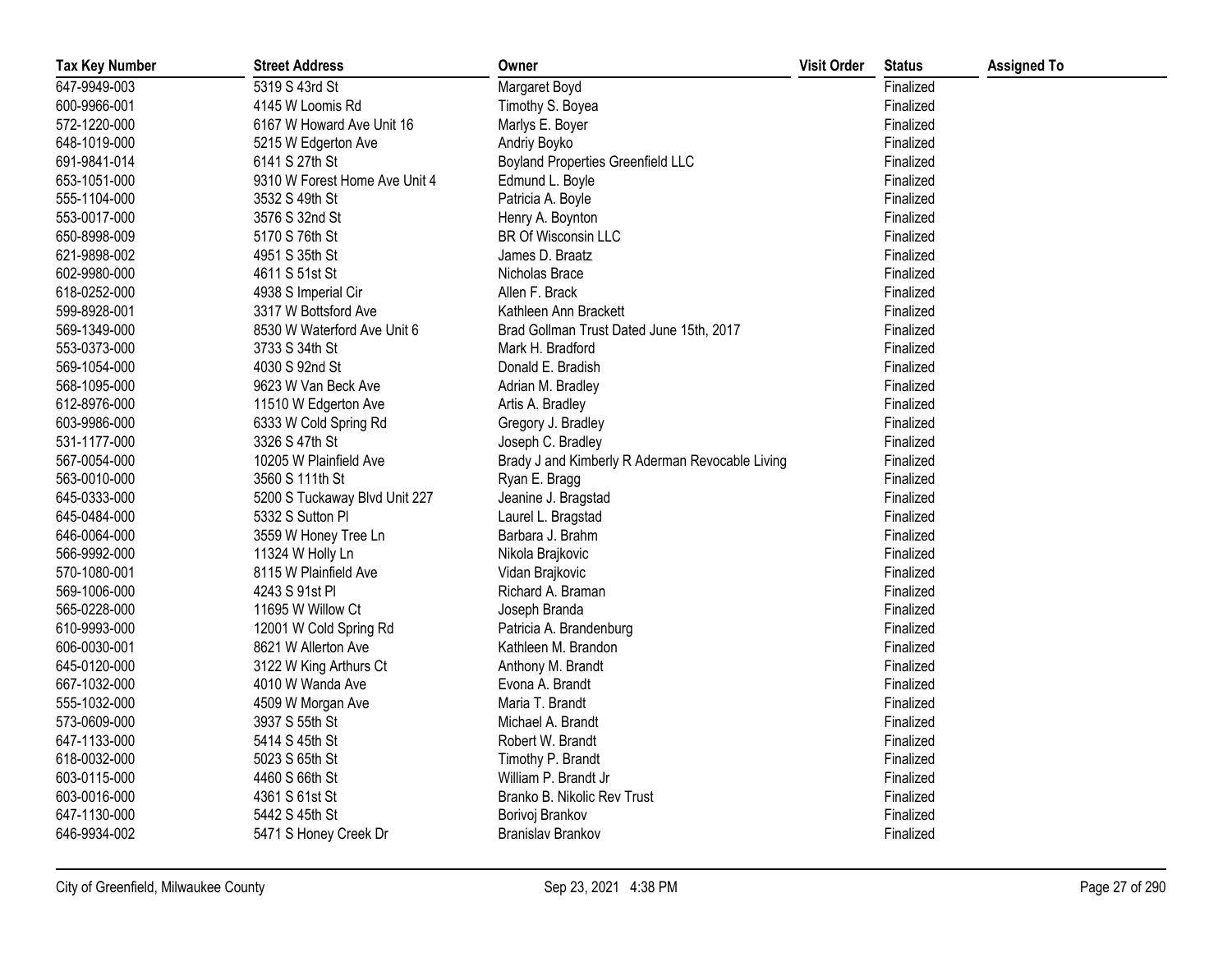| <b>Tax Key Number</b> | <b>Street Address</b>         | Owner                           | <b>Visit Order</b> | <b>Status</b> | <b>Assigned To</b> |
|-----------------------|-------------------------------|---------------------------------|--------------------|---------------|--------------------|
| 691-0050-000          | 6179 S 34th St                | Patricia K. Brannin             |                    | Finalized     |                    |
| 599-8942-003          | 2909 W Bottsford Ave          | Dennis James Branski            |                    | Finalized     |                    |
| 567-0002-000          | 10321 W Howard Ave            | Wayne L. Branski                |                    | Finalized     |                    |
| 603-0101-000          | 4453 S 64th St                | William Eugene Branson Jr       |                    | Finalized     |                    |
| 567-0128-000          | 10456 W Norwich Ave           | Daniel Brantner                 |                    | Finalized     |                    |
| 605-9970-000          | 7837 W Allerton Ave           | Lorraine G. Branzolewski        |                    | Finalized     |                    |
| 602-0173-000          | 4349 S 51st St                | Michael L. Braswell             |                    | Finalized     |                    |
| 602-0006-000          | 5951 W Bottsford Ave          | Nolan R. Bratt                  |                    | Finalized     |                    |
| 565-0224-000          | 11675 W Willow Ct             | Jane M. Bratz                   |                    | Finalized     |                    |
| 603-0113-000          | 4444 S 66th St                | Austin W. Braun                 |                    | Finalized     |                    |
| 562-9982-002          | 10580 W Pallottine Dr         | Brian C. Braun                  |                    | Finalized     |                    |
| 618-0180-000          | 6100 W Stonehedge Dr Unit 311 | James M. Braun                  |                    | Finalized     |                    |
| 572-1125-000          | 6124 W Cold Spring Rd         | Juan R. Braun                   |                    | Finalized     |                    |
| 553-0375-000          | 3721 S 34th St                | Maria A. Braun                  |                    | Finalized     |                    |
| 620-9942-002          | 4615 W Loomis Rd              | Megan L. Braun                  |                    | Finalized     |                    |
| 572-1010-000          | 4159 S 65th St                | Valeska Brautigam               |                    | Finalized     |                    |
| 556-0309-000          | 3666 S 52nd St                | Nancy L. Bravo-Rios             |                    | Finalized     |                    |
| 601-0077-001          | 4550 S 47th St                | Anthony J. Bray                 |                    | Finalized     |                    |
| 667-8997-009          | 3715 W Grange Ave             | Paul Brazgel Jr                 |                    | Finalized     |                    |
| 569-1222-000          | 4234 S 90th St                | Mevledin Brdarevic              |                    | Finalized     |                    |
| 576-9995-001          | 4201 S 27th St                | BRE 1 LLC                       |                    | Finalized     |                    |
| 576-9995-002          | 4241 S 27th St                | BRE 2 LLC                       |                    | Finalized     |                    |
| 648-0018-009          | W Loomis Rd                   | Bre Rook Sh Harbour Village LLC |                    | Finalized     |                    |
| 602-9962-008          | 5265 W Allerton Ave           | Gerald Breber                   |                    | Finalized     |                    |
| 554-1022-000          | 3853 S 37th St                | Ronald J. Breckler              |                    | Finalized     |                    |
| 645-0353-000          | 5200 S Tuckaway Blvd Unit 263 | Lisa Bredeson                   |                    | Finalized     |                    |
| 667-8982-000          | 5600 S 42nd St                | Randolph A. Bredeson            |                    | Finalized     |                    |
| 646-0242-000          | 5387 S Hidden Dr              | <b>Breeden Family Trust</b>     |                    | Finalized     |                    |
| 653-1064-000          | 9310 W Forest Home Ave Unit 7 | Bonnie Breimon                  |                    | Finalized     |                    |
| 646-0056-000          | 3743 W Honey Tree Ln          | Garth Breit                     |                    | Finalized     |                    |
| 606-0127-000          | 8934 W Whitaker Ave           | Scott M. Brendemihl             |                    | Finalized     |                    |
| 602-0015-000          | 5641 W Bottsford Ave          | Steven Brendemihl               |                    | Finalized     |                    |
| 646-0163-000          | 5230 S Acorn Ln               | William J. Brennan              |                    | Finalized     |                    |
| 553-0370-000          | 3714 S 35th St                | Jim Brensinger                  |                    | Finalized     |                    |
| 562-0091-000          | 3864 S Oakbrook Dr            | Carmeen M. Brent                |                    | Finalized     |                    |
| 572-8950-002          | 6421 W Leroy Ave              | Randel G. Bressler              |                    | Finalized     |                    |
| 614-9973-003          | 4901 S 92nd St                | Philip J. Breunig               |                    | Finalized     |                    |
| 645-0440-000          | 5264 S Somerset Ln            | David A. Breutzmann             |                    | Finalized     |                    |
| 609-0017-000          | 4481 S 114th St               | Richard T. Breutzmann           |                    | Finalized     |                    |
| 553-0179-000          | 3632 S 33rd St                | Brew City Holdings, LLC         |                    | Finalized     |                    |
| 555-1182-000          | 4502 W Crawford Ave           | <b>Bruce Brewer</b>             |                    | Finalized     |                    |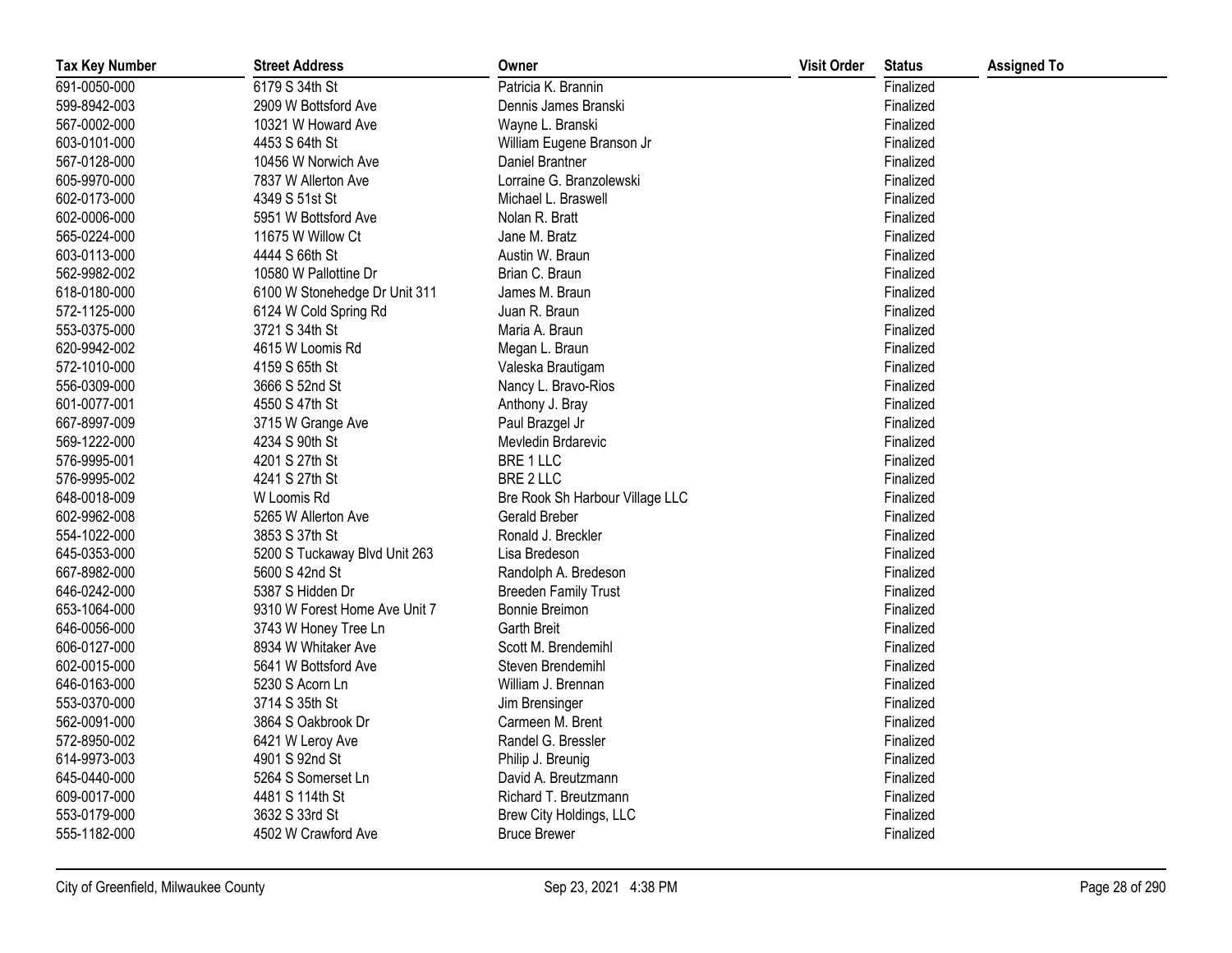| <b>Tax Key Number</b> | <b>Street Address</b>  | Owner                                   | <b>Visit Order</b> | <b>Status</b> | <b>Assigned To</b> |
|-----------------------|------------------------|-----------------------------------------|--------------------|---------------|--------------------|
| 607-9975-000          | 4366 S 99th St         | Dennis E. Brewer                        |                    | Finalized     |                    |
| 691-9878-000          | 5992 S 34th St         | Travis M. Brewer                        |                    | Finalized     |                    |
| 606-0013-001          | 4493 S 85th St         | <b>Brian Risberg Living Trust</b>       |                    | Finalized     |                    |
| 569-9989-006          | 8801 W Waterford Sq    | <b>Briarwick Apartments, LLC</b>        |                    | Finalized     |                    |
| 569-9989-007          | 9164 W Waterford Sq    | <b>Briarwick Apartments, LLC</b>        |                    | Finalized     |                    |
| 569-9989-003          | 9049 W Waterford Sq    | <b>Briarwick Apartments, LLC</b>        |                    | Finalized     |                    |
| 569-9989-005          | 8800 W Waterford Sq    | <b>Briarwick Apartments, LLC</b>        |                    | Finalized     |                    |
| 609-9971-017          | 4370 S 114th St        | <b>Robert Briedis</b>                   |                    | Finalized     |                    |
| 570-0304-000          | 4061 S 83rd St         | Joseph A. Brielmaier III                |                    | Finalized     |                    |
| 691-0054-000          | 3447 W Mangold Ave     | Joseph C. Brielmaier IV                 |                    | Finalized     |                    |
| 574-1115-000          | 4375 W Tesch Ave       | Karl J. Brien                           |                    | Finalized     |                    |
| 565-0078-000          | 3916 S 117th St        | <b>Brienzo Trust</b>                    |                    | Finalized     |                    |
| 568-8963-005          | 9507 W Plainfield Ave  | John R. Briggs                          |                    | Finalized     |                    |
| 553-0435-001          | 3340 W Loomis Rd       | <b>Bright Rainbow LLC</b>               |                    | Finalized     |                    |
| 574-1039-000          | 4536 W Norwich Ave     | Ana Lisa Briley                         |                    | Finalized     |                    |
| 667-8939-000          | 5637 S 42nd St         | Patricia L. Brillowski                  |                    | Finalized     |                    |
| 645-0255-000          | 5310 S Woodbridge Ln   | Katie Brindowski                        |                    | Finalized     |                    |
| 600-0024-000          | 4357 S 36th St         | Georgiann M. Brinkman                   |                    | Finalized     |                    |
| 572-8954-000          | 6434 W Cold Spring Rd  | Robbie J. Brinkman                      |                    | Finalized     |                    |
| 667-8974-000          | 5730 S 42nd St         | Patrick M. Brinton                      |                    | Finalized     |                    |
| 648-1079-000          | 5691 W Abbott Ave      | Robert O. Brissette                     |                    | Finalized     |                    |
| 571-8984-009          | 4200 S 76th St         | Brixmor Spring Mall Limited Partnership |                    | Finalized     |                    |
| 609-9994-012          | 4455 S 108th St        | Broadstone MCW Wisconsin, LLC           |                    | Finalized     |                    |
| 604-0219-000          | 4505 S Greenridge Cir  | Janice Brochhausen                      |                    | Finalized     |                    |
| 645-0138-000          | 5160 S King Arthurs Ct | Susan M. Brocker                        |                    | Finalized     |                    |
| 531-1134-000          | 4805 W Forest Home Ave | Richard Brodhagen                       |                    | Finalized     |                    |
| 555-1131-000          | 4650 W St Francis Ave  | <b>Brodzik Revocable Trust</b>          |                    | Finalized     |                    |
| 565-0097-000          | 3984 S 118th St        | Elroy Broeckel                          |                    | Finalized     |                    |
| 563-9997-004          | 3510 S 111th St        | John Bromberek                          |                    | Finalized     |                    |
| 647-1094-000          | 5343 S 48th St         | Thomas L. Bronson                       |                    | Finalized     |                    |
| 646-0250-000          | 5283 S Acorn Ln        | Ruth Brook                              |                    | Finalized     |                    |
| 562-9945-004          | 10777 W Beloit Rd      | <b>Brook Vestments LLC</b>              |                    | Finalized     |                    |
| 611-1011-000          | 4930 S 123rd St        | Jerry C. Brooks                         |                    | Finalized     |                    |
| 553-0327-000          | 3650 S 34th St         | Katrice Brooks                          |                    | Finalized     |                    |
| 647-1131-000          | 5424 S 45th St         | Pamilla D. Brophey                      |                    | Finalized     |                    |
| 601-0281-000          | 4667 S 47th St         | <b>Emily Brossette</b>                  |                    | Finalized     |                    |
| 621-0060-000          | 4171 W Carpenter Ave   | Jason J. Brost                          |                    | Finalized     |                    |
| 615-9947-002          | 5054 S 92nd St         | <b>Brott-Sandin Living Trust</b>        |                    | Finalized     |                    |
| 572-1159-000          | 6700 W Plainfield Ave  | Bradley A. Brown                        |                    | Finalized     |                    |
| 553-0303-001          | 3650 S 32nd St         | Colleen H. Brown                        |                    | Finalized     |                    |
| 610-0139-000          | 11959 W Chapman Ave    | David A. Brown                          |                    | Finalized     |                    |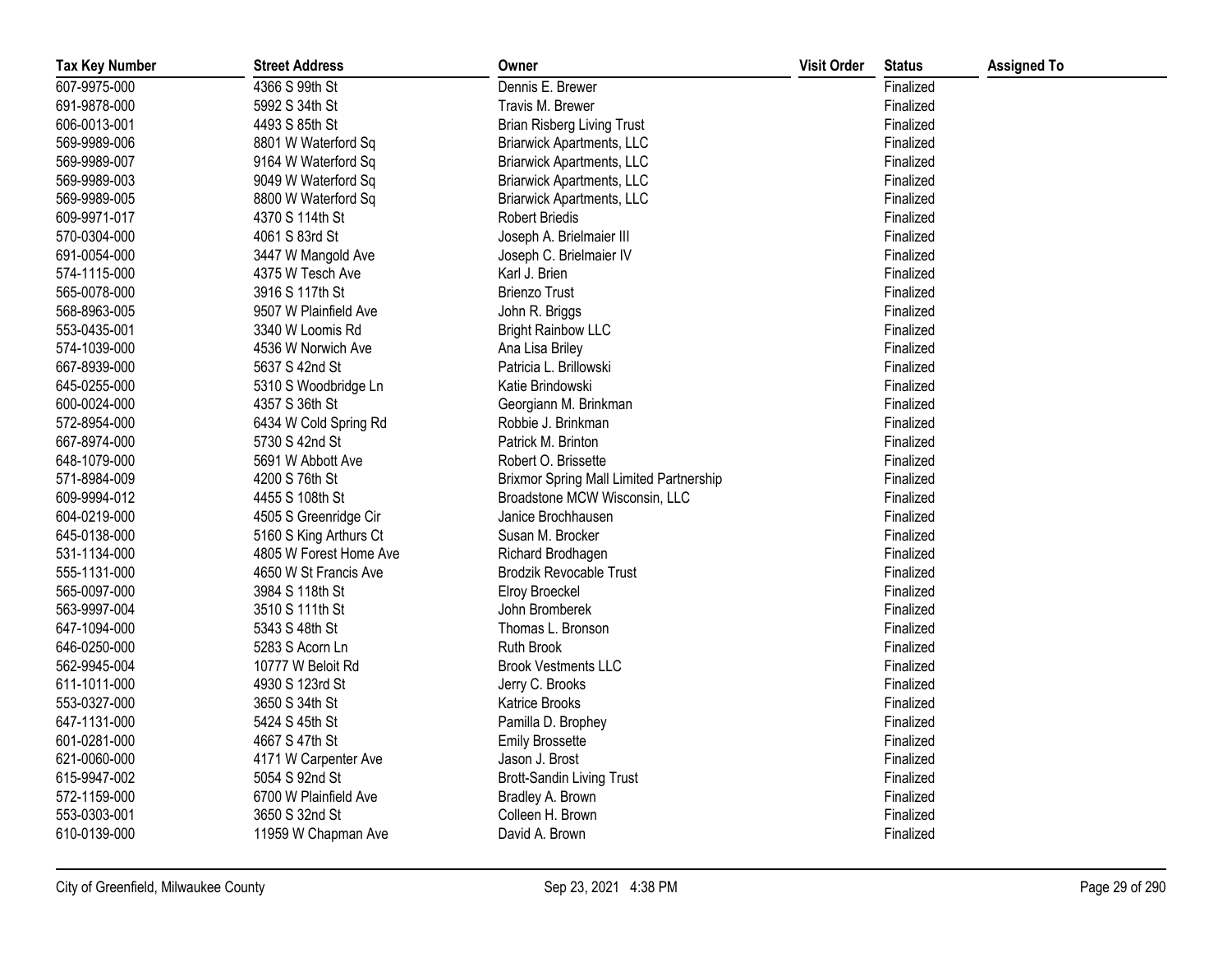| <b>Tax Key Number</b> | <b>Street Address</b>         | Owner                                    | <b>Visit Order</b> | <b>Status</b> | <b>Assigned To</b> |
|-----------------------|-------------------------------|------------------------------------------|--------------------|---------------|--------------------|
| 647-9988-001          | 4617 W Edgerton Ave           | David M. Brown                           |                    | Finalized     |                    |
| 567-0016-000          | 10130 W Norwich Ave           | Dennis M. Brown                          |                    | Finalized     |                    |
| 565-0225-000          | 11679 W Willow Ct             | Dennis W. Brown                          |                    | Finalized     |                    |
| 565-0203-000          | 12314 W Waterford Ave         | Jan A. Brown                             |                    | Finalized     |                    |
| 568-8964-002          | 4230 S 96th St                | John S. Brown                            |                    | Finalized     |                    |
| 570-8991-003          | 4008 S 84th St                | Joseph D. Brown                          |                    | Finalized     |                    |
| 604-0307-000          | 4644 S Woodland Dr            | Karen Brown                              |                    | Finalized     |                    |
| 691-9901-000          | 5971 S 32nd St                | Linda Brown                              |                    | Finalized     |                    |
| 569-1233-001          | 4243 S 88th St                | Margaret Brown                           |                    | Finalized     |                    |
| 599-8936-001          | 4400 S 31st St                | Patricia M. Brown                        |                    | Finalized     |                    |
| 610-0095-000          | 11685 W Sunset Ln             | Randolf S. Brown                         |                    | Finalized     |                    |
| 569-1094-000          | 4243 S 91st St                | Raymond G. Brown                         |                    | Finalized     |                    |
| 531-0626-000          | 3449 S 43rd St                | Stephan A. Brown                         |                    | Finalized     |                    |
| 618-0188-000          | 6100 W Stonehedge Dr Unit 327 | Steve R. Brown                           |                    | Finalized     |                    |
| 646-0237-000          | 5347 S Hidden Dr              | Temu K. Brown                            |                    | Finalized     |                    |
| 600-9982-000          | 4039 W Cold Spring Rd         | Thomas C. Brown                          |                    | Finalized     |                    |
| 572-1013-000          | 4183 S 65th St                | <b>Timothy Brown</b>                     |                    | Finalized     |                    |
| 570-0022-000          | 8128 W Norwich Ave            | William Brown                            |                    | Finalized     |                    |
| 601-9895-000          | 4414 S 49th St                | Sandra S. Broyles                        |                    | Finalized     |                    |
| 569-1032-000          | 4015 S 91st Pl                | Russell P. Brozoski                      |                    | Finalized     |                    |
| 562-0039-001          | 3700 S 102nd St               | Daniel Bruce                             |                    | Finalized     |                    |
| 553-0469-000          | 3203 W Lynndale Ave           | Jamie Shawn Bruce                        |                    | Finalized     |                    |
| 574-1096-000          | 4619 W Tesch Ave              | Nathan Y. Bruce                          |                    | Finalized     |                    |
| 562-9968-000          | 10210 W Beloit Rd             | Ryan W. Bruce                            |                    | Finalized     |                    |
| 614-1080-000          | 5041 S 92nd St                | Bruce A. & Debra L. Paul Revocable Trust |                    | Finalized     |                    |
| 562-9927-001          | 10514 W Howard Ave            | Thomas G. Bruchs                         |                    | Finalized     |                    |
| 606-0147-000          | 4357 S 90th St                | Richard J. Bruckbauer                    |                    | Finalized     |                    |
| 601-0166-000          | 4613 S 50th St                | Jeff T. Bruckner                         |                    | Finalized     |                    |
| 572-1144-000          | 4204 S 67th St                | Jenna Marie Bruckner                     |                    | Finalized     |                    |
| 553-0342-000          | 3719 S 33rd St                | David W. Brueckner                       |                    | Finalized     |                    |
| 618-0092-000          | 6100 W Stonehedge Dr Unit 127 | Roman B. Bruening                        |                    | Finalized     |                    |
| 531-1088-000          | 4527 W Ohio Ave               | Mark E. Bruesewitz                       |                    | Finalized     |                    |
| 601-9923-002          | 4312 S 47th St                | Scott P. Bruhn                           |                    | Finalized     |                    |
| 666-8987-001          | 5575 S 43rd St                | Scott F. Brunelli                        |                    | Finalized     |                    |
| 564-0095-000          | 12255 W Black Oak Dr          | Quin Brunette                            |                    | Finalized     |                    |
| 610-0028-000          | 12230 W Layton Ave            | Robin K. Brunette                        |                    | Finalized     |                    |
| 691-9852-000          | 5944 S 35th St                | Holly J. Brunke                          |                    | Finalized     |                    |
| 645-0085-000          | 5234 S 31st St                | Michele M. Brunlinger                    |                    | Finalized     |                    |
| 621-9965-002          | 3930 W Barnard Ave            | <b>Walter Brunlinger</b>                 |                    | Finalized     |                    |
| 621-9890-002          | 3700 W Edgerton Ave           | Brian D. Brunner                         |                    | Finalized     |                    |
| 565-0045-001          | 11945 W Waterford Ave         | Jeffrey A. Brunner                       |                    | Finalized     |                    |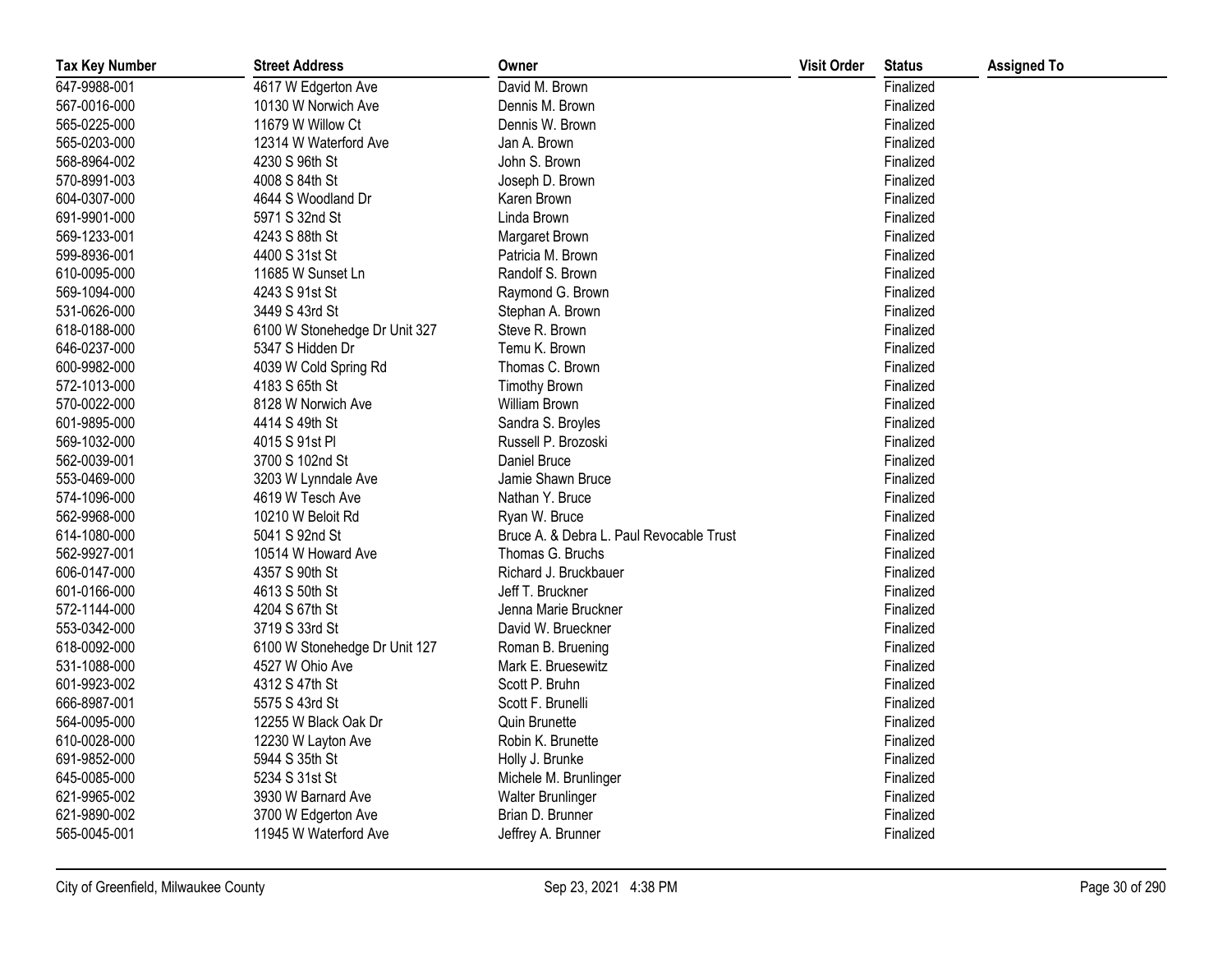| <b>Tax Key Number</b> | <b>Street Address</b>    | Owner                                           | <b>Visit Order</b> | <b>Status</b> | <b>Assigned To</b> |
|-----------------------|--------------------------|-------------------------------------------------|--------------------|---------------|--------------------|
| 601-9968-004          | 4346 S 45th St           | Jeffrey M. Brunner                              |                    | Finalized     |                    |
| 601-9881-004          | 4334 S 50th St           | Michael D. Brunner                              |                    | Finalized     |                    |
| 647-1071-000          | 5286 S 49th St           | Susan Brunner Opichka                           |                    | Finalized     |                    |
| 646-0098-000          | 5406 S Somerset Ln       | David P. Bruno                                  |                    | Finalized     |                    |
| 556-8977-000          | 5600 W Forest Home Ave   | Bruno & Rozalia Wroblewski Family Trust         |                    | Finalized     |                    |
| 606-0007-000          | 4415 S 84th St           | Mark A. Bruns                                   |                    | Finalized     |                    |
| 646-0217-000          | 5336 S Hidden Dr         | Gerald J. Brusewitz                             |                    | Finalized     |                    |
| 605-0097-000          | 8220 W Bottsford Ave     | Jacob V. Brushafer                              |                    | Finalized     |                    |
| 600-9990-000          | 4451 S 35th St           | William S. Brushwood                            |                    | Finalized     |                    |
| 567-9982-004          | 4055 S 103rd St          | Janet E. Brusky                                 |                    | Finalized     |                    |
| 621-9898-007          | 4953 S 36th St           | Dale P. Bruss                                   |                    | Finalized     |                    |
| 621-9898-003          | 4980 S 36th St           | Amy A. Bruzan                                   |                    | Finalized     |                    |
| 667-8908-000          | 5560 S 43rd St           | Victoria A. Bryan                               |                    | Finalized     |                    |
| 603-0235-000          | 4612 S 61st St           | Wendy K. Bryan                                  |                    | Finalized     |                    |
| 564-0106-000          | 3770 S River Ridge Blvd  | Bryan C Davido and Marilou F Davido Revoc Trust |                    | Finalized     |                    |
| 601-0233-000          | 4606 S 50th St           | Derek L. Bryant                                 |                    | Finalized     |                    |
| 603-0009-000          | 6224 W Bottsford Ave     | Patricia Brychell                               |                    | Finalized     |                    |
| 603-9969-000          | 6624 W Bottsford Ave     | Richard A. Bryl                                 |                    | Finalized     |                    |
| 556-8939-000          | 3833 S 56th St           | Darren M. Brylow                                |                    | Finalized     |                    |
| 647-1168-000          | 4557 W Clayton Crest Ave | Elaine S. Brylow                                |                    | Finalized     |                    |
| 603-0165-000          | 6605 W Allerton Ave      | <b>Brynildson Revoc Living Trust</b>            |                    | Finalized     |                    |
| 555-1002-000          | 3520 S 49th St           | Matthew J. Brzeski                              |                    | Finalized     |                    |
| 603-0104-000          | 4429 S 64th St           | Brian P. Brzinski                               |                    | Finalized     |                    |
| 603-0196-000          | 6041 W Armour Ave        | Donald G. Brzinski                              |                    | Finalized     |                    |
| 646-0222-000          | 5300 S Hidden Dr         | Robert H. Brzycki                               |                    | Finalized     |                    |
| 607-9974-003          | 9910 W Layton Ave        | BT Layton LLC                                   |                    | Finalized     |                    |
| 603-9991-004          | 6167 W Cold Spring Rd    | <b>BTS6 LLC</b>                                 |                    | Finalized     |                    |
| 603-9991-005          | 6143 W Cold Spring Rd    | <b>BTS6 LLC</b>                                 |                    | Finalized     |                    |
| 574-1431-000          | 4894 W Maple Leaf Cir    | David L. Bublitz                                |                    | Finalized     |                    |
| 606-0103-000          | 4436 S 90th St           | Gregory F. Bublitz                              |                    | Finalized     |                    |
| 610-0138-000          | 4614 S River Ridge Blvd  | Gregory F. Bublitz                              |                    | Finalized     |                    |
| 555-1029-000          | 4527 W Morgan Ave        | Jaime Janis Bublitz                             |                    | Finalized     |                    |
| 555-8980-000          | 3865 S 43rd St           | Anthony Bucek                                   |                    | Finalized     |                    |
| 647-1055-000          | 4880 W Abbott Ave        | Amanda L. Buch                                  |                    | Finalized     |                    |
| 574-1330-000          | 4967 W Maple Leaf Cir    | Steven A. Bucher                                |                    | Finalized     |                    |
| 553-0198-000          | 3604 S 32nd St           | Robert Buchholz III                             |                    | Finalized     |                    |
| 564-9979-000          | 3740 S 124th St          | William R. Buchholz                             |                    | Finalized     |                    |
| 562-0090-000          | 3863 S Oakbrook Dr       | Mary Buchkowski                                 |                    | Finalized     |                    |
| 622-0145-000          | 2900 W Edgerton Ave      | Ronnie Buchmann                                 |                    | Finalized     |                    |
| 602-0136-000          | 4360 S Placid Dr         | Darryl Bucholtz                                 |                    | Finalized     |                    |
| 565-0134-000          | 11729 W Waterford Ave    | Marcia R. Bucholtz                              |                    | Finalized     |                    |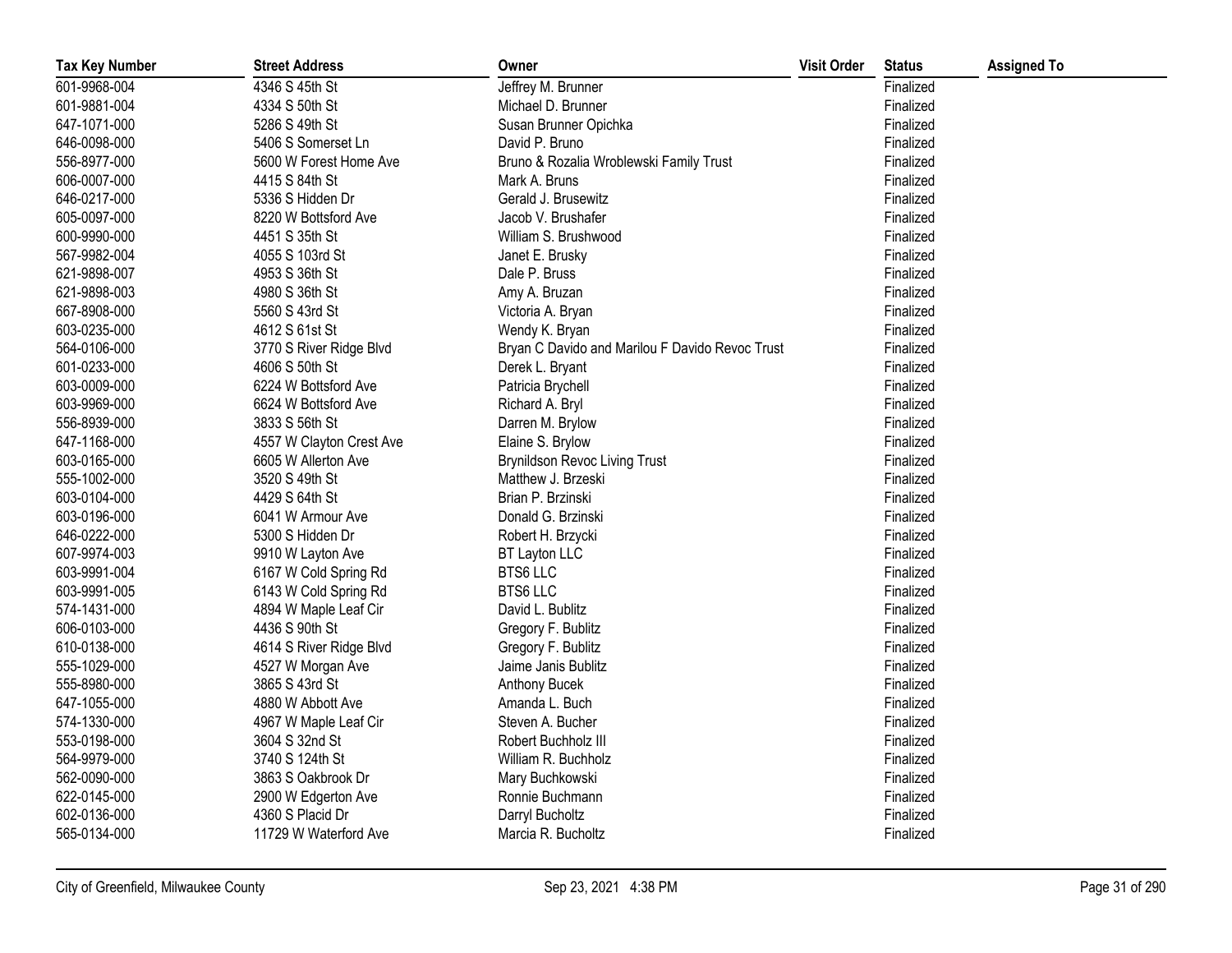| <b>Tax Key Number</b> | <b>Street Address</b>         | Owner                    | <b>Visit Order</b> | <b>Status</b> | <b>Assigned To</b> |
|-----------------------|-------------------------------|--------------------------|--------------------|---------------|--------------------|
| 618-0059-000          | 5000 S 65th St                | <b>Emily Buck</b>        |                    | Finalized     |                    |
| 645-0194-000          | 5212 S Woodbridge Ln          | Perry E. Buck            |                    | Finalized     |                    |
| 553-0048-000          | 3559 S 32nd St                | <b>Taylor Bucki</b>      |                    | Finalized     |                    |
| 555-1308-000          | 5005 W Colonial Ct            | Karen R. Buckingham      |                    | Finalized     |                    |
| 601-0293-000          | 4660 S 48th St                | Jacob M. Bucko           |                    | Finalized     |                    |
| 603-0127-000          | 4405 S 65th St                | Sydney Buday             |                    | Finalized     |                    |
| 653-1069-000          | 9320 W Forest Home Ave Unit 8 | Stanimir Budesa          |                    | Finalized     |                    |
| 621-9990-000          | 4849 S 35th St                | Ellen A. Budny           |                    | Finalized     |                    |
| 568-1020-000          | 4031 S 99th St                | Patricia M. Budny        |                    | Finalized     |                    |
| 569-1051-000          | 4044 S 92nd St                | <b>Richard Budny</b>     |                    | Finalized     |                    |
| 647-9991-004          | 4531 W Edgerton Ave           | Dennis A. Budzien        |                    | Finalized     |                    |
| 605-0152-000          | 4376 S 84th St                | Christina M. Budzisz     |                    | Finalized     |                    |
| 667-8935-001          | 5615 S 42nd St                | Paul D. Budzisz          |                    | Finalized     |                    |
| 691-0001-000          | 3447 W Bridge St              | David Budziszewski       |                    | Finalized     |                    |
| 555-1328-000          | 4949 W Colonial Ct            | Lucille R. Buege         |                    | Finalized     |                    |
| 621-9899-000          | 4905 S 35th St                | Robert D. Buege          |                    | Finalized     |                    |
| 564-0064-000          | 3553 S 121st Ct               | Stan M. Buehrer          |                    | Finalized     |                    |
| 614-1075-000          | 4945 S 92nd St                | Marilyn J. Buer          |                    | Finalized     |                    |
| 566-9988-001          | 11323 W Holly Ln              | Nicholas Buerger         |                    | Finalized     |                    |
| 601-0242-000          | 4639 S 48th St                | Todd A. Buerosse         |                    | Finalized     |                    |
| 691-0039-000          | 6050 S 33rd St                | Jodie L. Buetow          |                    | Finalized     |                    |
| 575-8918-001          | 4216 W Cold Spring Rd         | Darrell J. Buffington    |                    | Finalized     |                    |
| 600-0013-000          | 4422 S 36th St                | Brittany R. Buford       |                    | Finalized     |                    |
| 575-8945-000          | 3951 S 41st St                | Mitchell E. Buhler       |                    | Finalized     |                    |
| 621-9999-003          | 4701 S 35th St                | Dep T. Bui               |                    | Finalized     |                    |
| 575-0143-000          | 3991 S 40th St                | Loi Bui                  |                    | Finalized     |                    |
| 531-1162-000          | 4712 W Anthony Dr             | Joseph C. Buichl III     |                    | Finalized     |                    |
| 531-1123-000          | 4717 W Forest Home Ave        | Building 4717 LLC        |                    | Finalized     |                    |
| 603-0048-000          | 4405 S 61st St                | Jeffrey Bukowiecki       |                    | Finalized     |                    |
| 570-1004-000          | 4249 S 78th St                | Dennis M. Bulowicz       |                    | Finalized     |                    |
| 621-0006-000          | 5005 S 36th St                | Lisa M. Bulowicz         |                    | Finalized     |                    |
| 603-9973-000          | 6604 W Bottsford Ave          | Sandra L. Bulski         |                    | Finalized     |                    |
| 572-1093-000          | 6219 W Plainfield Ave         | Jason T. Bungert         |                    | Finalized     |                    |
| 572-1014-000          | 4201 S 65th St                | Thomas Bungert           |                    | Finalized     |                    |
| 602-0045-000          | 5718 W Allerton Ave           | Lisa Bunnow              |                    | Finalized     |                    |
| 562-9951-003          | 3679 S Wollmer Rd             | David Bunzel             |                    | Finalized     |                    |
| 601-0131-002          | 4545 S 49th St                | Steven S. Bunzel         |                    | Finalized     |                    |
| 618-0211-000          | 6100 W Stonehedge Dr Unit 366 | Scott Burac              |                    | Finalized     |                    |
| 618-0159-000          | 6100 W Stonehedge Dr Unit 262 | Rosanne T. Burac-Englert |                    | Finalized     |                    |
| 622-0111-000          | 3227 W Vogel Ave              | Maria I. Burany          |                    | Finalized     |                    |
| 606-0177-000          | 4367 S 86th St                | Charles Burbach          |                    | Finalized     |                    |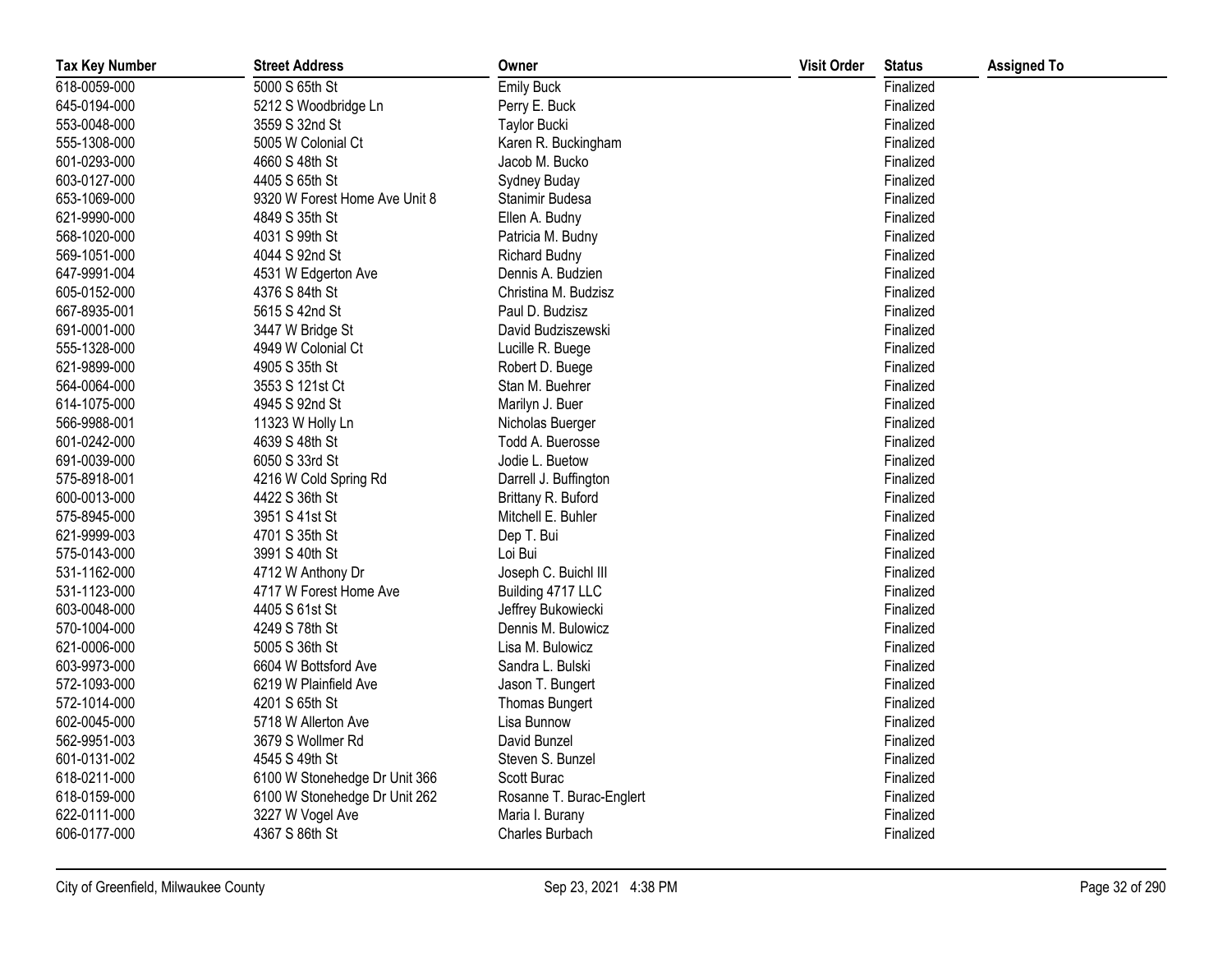| <b>Tax Key Number</b> | <b>Street Address</b>       | Owner                                 | <b>Visit Order</b> | <b>Status</b> | <b>Assigned To</b> |
|-----------------------|-----------------------------|---------------------------------------|--------------------|---------------|--------------------|
| 605-0062-001          | 7737 W Allerton Ave         | Kevin J. Burdick                      |                    | Finalized     |                    |
| 603-0192-000          | 6101 W Armour Ave           | Mark S. Burdick                       |                    | Finalized     |                    |
| 621-9953-000          | 4211 W Layton Ave           | Zachary Burdsal                       |                    | Finalized     |                    |
| 572-8961-000          | 6600 W Cold Spring Rd       | <b>Bradley Burgard</b>                |                    | Finalized     |                    |
| 618-0034-000          | 5047 S 65th St              | <b>Burger Irrevocable Asset Trust</b> |                    | Finalized     |                    |
| 617-9976-000          | 4980 S 76th St              | Burger King Corp #3792                |                    | Finalized     |                    |
| 604-0017-000          | 4335 S 71st St              | <b>Burger Trust</b>                   |                    | Finalized     |                    |
| 610-0317-000          | 4415 S Foxwood Blvd         | Spring Burgess-Ashley                 |                    | Finalized     |                    |
| 555-1201-000          | 3641 S 46th St              | Heidi Burgos                          |                    | Finalized     |                    |
| 601-0283-000          | 4677 S 47th St              | Joyce Burgos                          |                    | Finalized     |                    |
| 569-1419-000          | 8555 W Waterford Ave Unit 4 | Ruhi S. Burhani                       |                    | Finalized     |                    |
| 602-9963-008          | 5235 W Bottsford Ave        | Frances Burke                         |                    | Finalized     |                    |
| 612-8980-005          | 11415 W Layton Ave          | Martin P. Burke                       |                    | Finalized     |                    |
| 572-1071-000          | 6204 W Leroy Ave            | Mary Anne Burke                       |                    | Finalized     |                    |
| 611-1055-000          | 12195 W Barnard Ave         | Thomas T. Burke                       |                    | Finalized     |                    |
| 603-0102-000          | 4445 S 64th St              | Kiel Burkhammer                       |                    | Finalized     |                    |
| 570-8985-001          | 8350 W Plainfield Ave       | Steven M. Burlingame                  |                    | Finalized     |                    |
| 604-0251-000          | 4577 S Greenridge Cir       | Amy Burmeister                        |                    | Finalized     |                    |
| 601-0364-000          | 4624 S 46th St              | Charlene A. Burmeister                |                    | Finalized     |                    |
| 605-0020-000          | 7926 W Bottsford Ave        | Daryl Burmeister                      |                    | Finalized     |                    |
| 691-9836-013          | 3114 W Alvina Ave           | Carol Ann Burmester                   |                    | Finalized     |                    |
| 604-0261-000          | 4563 S Greenridge Cir       | James K. Burnham                      |                    | Finalized     |                    |
| 569-1015-000          | 4296 S 92nd St              | James E. Burns                        |                    | Finalized     |                    |
| 616-1025-000          | 4841 S 81st St              | Samuel P. Burns                       |                    | Finalized     |                    |
| 692-1033-000          | 3817 W Henry Ct             | Jason H. Burr                         |                    | Finalized     |                    |
| 606-0244-000          | 9171 W Cold Spring Rd       | Gretchen C. Burt                      |                    | Finalized     |                    |
| 604-0332-000          | 4604 S Woodland Dr          | Karen E. Burt                         |                    | Finalized     |                    |
| 691-9877-001          | 5970 S 34th St              | Arlene E. Burton                      |                    | Finalized     |                    |
| 621-9908-001          | 4956 S 40th St              | Barbara A. Bury                       |                    | Finalized     |                    |
| 556-2008-000          | 3581 S 52nd St              | Ronald R. Burzlaff                    |                    | Finalized     |                    |
| 556-8927-000          | 3737 S 56th St              | Elena Busalacchi                      |                    | Finalized     |                    |
| 601-9925-004          | 4329 S 46th St              | Frank J. Busalacchi                   |                    | Finalized     |                    |
| 570-8977-000          | 4286 S 84th St              | Thomas F. Busalacchi                  |                    | Finalized     |                    |
| 603-0201-000          | 6285 W Armour Ave           | Daniel J. Buscher                     |                    | Finalized     |                    |
| 602-0160-000          | 5224 W Bottsford Ave        | Michael J. Buscher                    |                    | Finalized     |                    |
| 603-0161-000          | 6713 W Allerton Ave         | Patricia M. Buscher                   |                    | Finalized     |                    |
| 564-1004-000          | 11730 W Glen Way            | Robert G. Bushman                     |                    | Finalized     |                    |
| 574-1024-000          | 4542 W Van Beck Ave         | Nicole R. Buske                       |                    | Finalized     |                    |
| 611-8975-017          | 4880 S 122nd St             | Daniel J. Buss                        |                    | Finalized     |                    |
| 611-1049-000          | 12260 W Barnard Ave         | Kevin T. Buss                         |                    | Finalized     |                    |
| 609-0085-000          | 4480 S 112th St             | Wanda Bussey                          |                    | Finalized     |                    |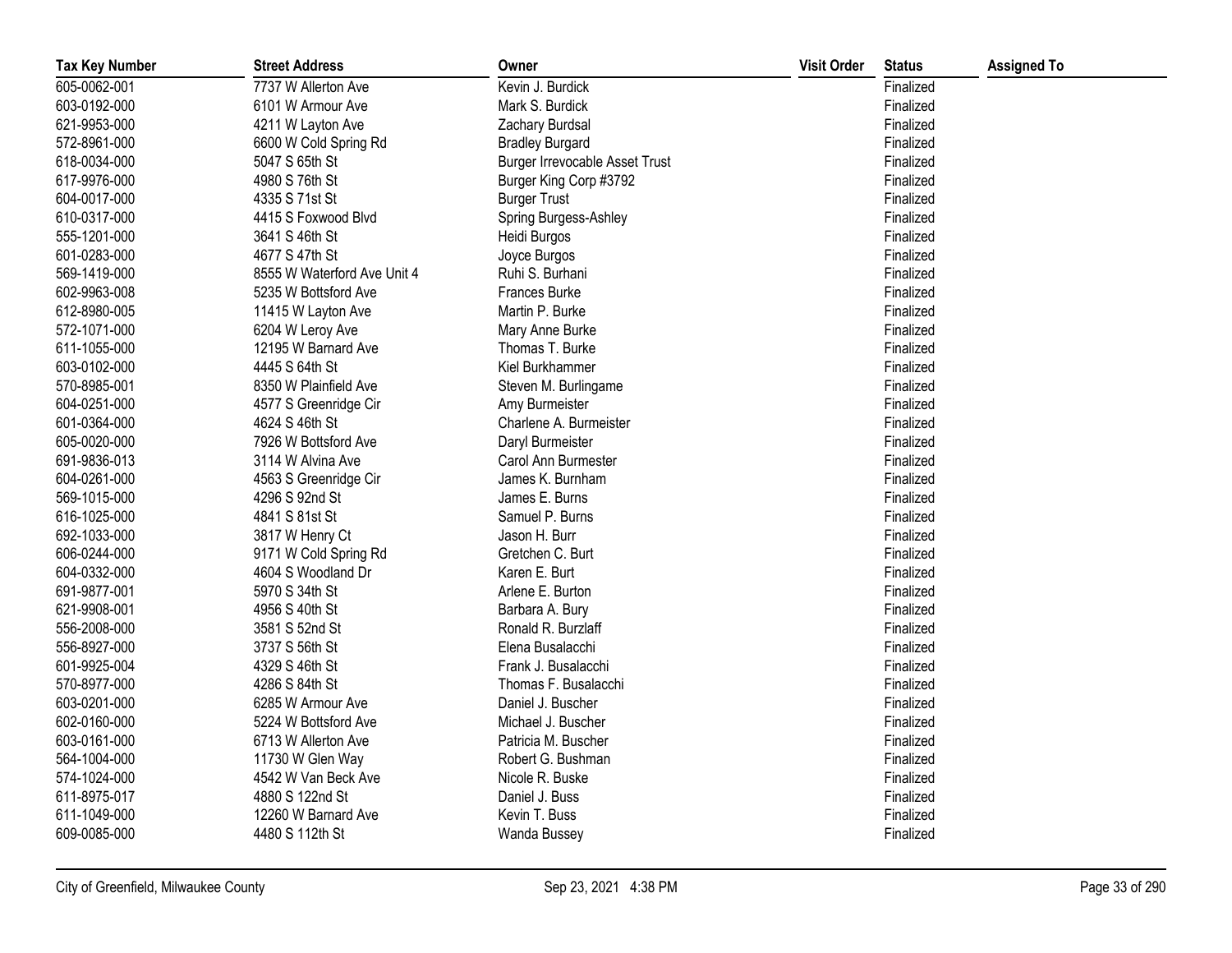| <b>Tax Key Number</b> | <b>Street Address</b>        | Owner                     | <b>Visit Order</b> | <b>Status</b> | <b>Assigned To</b> |
|-----------------------|------------------------------|---------------------------|--------------------|---------------|--------------------|
| 601-0345-000          | 4655 S 45th St               | Jose J. Bustos            |                    | Finalized     |                    |
| 600-0138-000          | 4303 S 38th St               | Manonton Butargabe        |                    | Finalized     |                    |
| 562-0029-002          | 10226 W Howard Ave           | Gloriann K. Butcher       |                    | Finalized     |                    |
| 531-0264-000          | 5015 W Midland Dr            | Terry A. Buth             |                    | Finalized     |                    |
| 564-0008-000          | 3537 S 123rd St              | Kenneth S. Butler         |                    | Finalized     |                    |
| 604-0094-000          | 6914 W Van Norman Ave        | Lisa Butler               |                    | Finalized     |                    |
| 606-0183-000          | 4404 S 86th St               | John M. Butschli Sr       |                    | Finalized     |                    |
| 575-0105-000          | 4229 S Ridgewood Ln          | Clare-Mae Butt            |                    | Finalized     |                    |
| 646-0308-000          | 5235 S 37th St               | Brent J. Butterfield      |                    | Finalized     |                    |
| 648-1077-000          | 5659 W Abbott Ave            | Gregory L. Butts          |                    | Finalized     |                    |
| 610-0216-000          | 4375 S 116th St              | Frederick H. Butz         |                    | Finalized     |                    |
| 618-0030-000          | 6515 W Holmes Ave            | Jacob A. Butz             |                    | Finalized     |                    |
| 618-0021-000          | 5094 S 66th St               | Steven C. Butz            |                    | Finalized     |                    |
| 610-0215-000          | 4385 S 116th St              | Steven F. Butz            |                    | Finalized     |                    |
| 569-1497-000          | 4035 S 84th St Unit 2        | Bonnie M. Butzlaff        |                    | Finalized     |                    |
| 604-0161-000          | 4417 S Greenridge Cir Unit G | Gregory A. Buxa           |                    | Finalized     |                    |
| 692-1018-002          | 3600 W Mangold Ave           | Lawrence A. Buyan         |                    | Finalized     |                    |
| 667-1044-000          | 5632 S 40th St               | Jeffrey A. Buzzell        |                    | Finalized     |                    |
| 562-0018-004          | 3890 S 104th St              | Kevin R. Bye              |                    | Finalized     |                    |
| 613-1017-000          | 5050 S 101st St              | Lorin J. Byers            |                    | Finalized     |                    |
| 604-0069-000          | 7127 W Allerton Ave          | Mallory C. Byington       |                    | Finalized     |                    |
| 562-9998-004          | 10301 W Morgan Ave           | Dawn M. Bykowski          |                    | Finalized     |                    |
| 531-0246-000          | 3419 S Schauer Ave           | Carolyn S. Byrd           |                    | Finalized     |                    |
| 601-9864-002          | 4431 S 50th St               | Justin Byrd               |                    | Finalized     |                    |
| 574-1358-000          | 4875 W Maple Leaf Cir        | Edward J. Byrnes          |                    | Finalized     |                    |
| 605-0035-001          | 7721 W Whitaker Ave          | Michael J. Bystra         |                    | Finalized     |                    |
| 605-0133-000          | 4375 S 83rd St               | William Bywater           |                    | Finalized     |                    |
| 601-9858-006          | 4363 S 50th St               | Mieczyslaw W. Bzdula      |                    | Finalized     |                    |
| 692-1266-000          | 3875 W Kimberly Ave          | Fabian Caballero          |                    | Finalized     |                    |
| 599-8889-000          | 2720 W Layton Ave            | Jose Fabian Caballero     |                    | Finalized     |                    |
| 599-8890-000          | 2730 W Layton Ave            | Jose Fabian Caballero     |                    | Finalized     |                    |
| 569-1008-000          | 4257 S 91st Pl               | Michael Rene L. Caballero |                    | Finalized     |                    |
| 574-1348-000          | 4841 W Maple Leaf Cir        | Priyan Cabraal            |                    | Finalized     |                    |
| 602-0062-000          | 5741 W Allerton Ave          | Lluvia S. Cabral          |                    | Finalized     |                    |
| 609-0092-000          | W Armour Ave                 | Cade Home Builders LLC    |                    | Finalized     |                    |
| 609-0093-000          | W Sunset Ln                  | Cade Home Builders LLC    |                    | Finalized     |                    |
| 555-1179-000          | 3742 S 46th St               | Juan Cruz Cadena          |                    | Finalized     |                    |
| 692-1268-000          | 6193 S 40th St               | Jennifer L. Cadman        |                    | Finalized     |                    |
| 645-0165-000          | 5111 S Camelot Ln            | Sheelah Cady              |                    | Finalized     |                    |
| 668-8992-000          | 3137 W Grange Ave            | Donald P. Cahala          |                    | Finalized     |                    |
| 574-1026-000          | 4520 W Van Beck Ave          | Austin Caira              |                    | Finalized     |                    |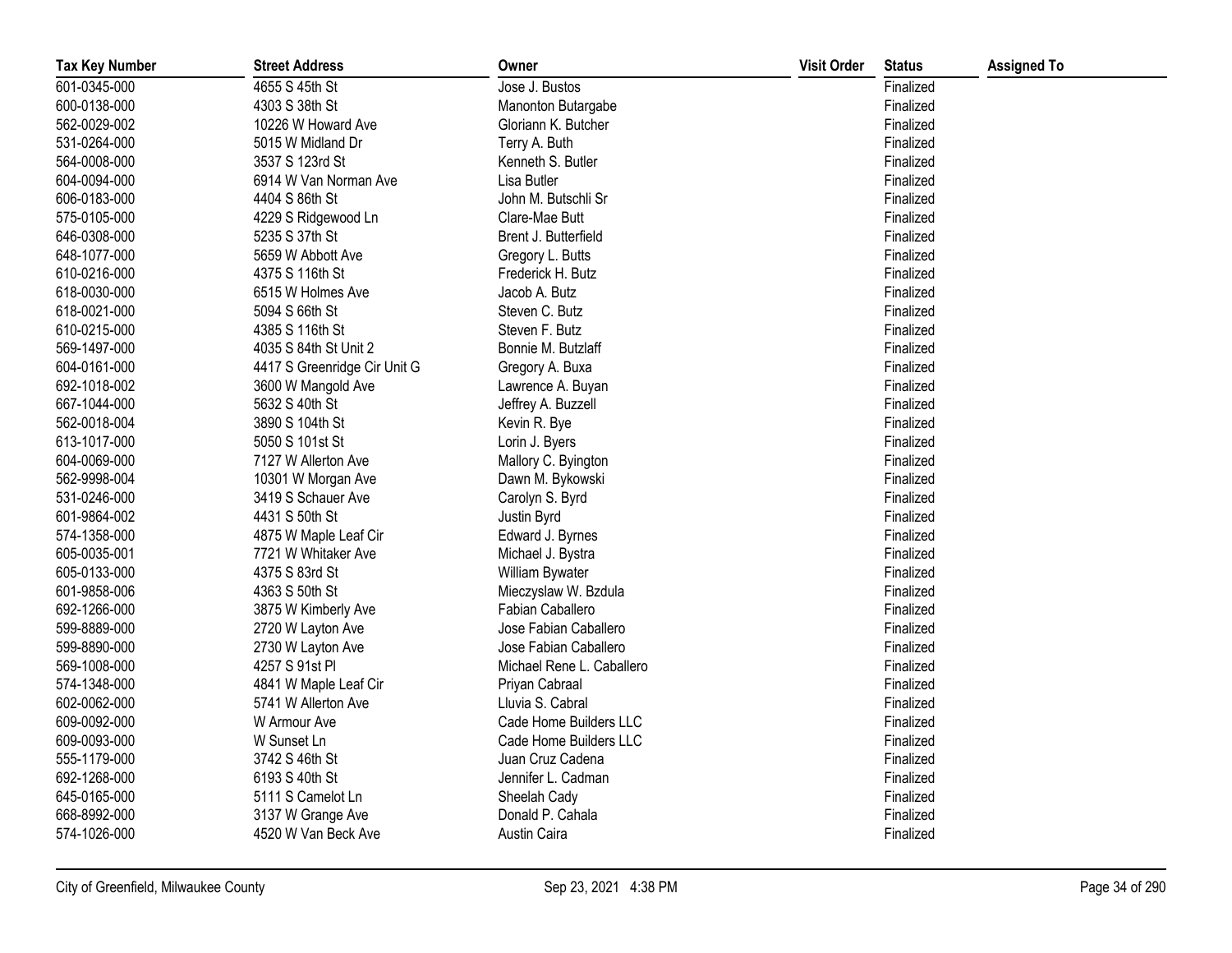| <b>Tax Key Number</b> | <b>Street Address</b>         | Owner                             | <b>Visit Order</b> | <b>Status</b> | <b>Assigned To</b> |
|-----------------------|-------------------------------|-----------------------------------|--------------------|---------------|--------------------|
| 622-0090-000          | 5045 S 34th St                | Pamela L. Caldwell                |                    | Finalized     |                    |
| 645-0178-000          | 5180 S Woodbridge Ln          | Ronald L. Calewarts               |                    | Finalized     |                    |
| 572-1059-000          | 6227 W Marcy Ln               | Mary Caliva                       |                    | Finalized     |                    |
| 576-9998-000          | 3400 W Loomis Rd              | Calk and Calk Real Estate LLC     |                    | Finalized     |                    |
| 565-0060-000          | 12020 W Waterford Ave         | Cory Callahan                     |                    | Finalized     |                    |
| 645-0117-000          | 3131 W King Arthurs Ct        | Elizabeth Ann Callahan            |                    | Finalized     |                    |
| 645-0474-000          | 5313 S Somerset Ln            | <b>Rita Callies</b>               |                    | Finalized     |                    |
| 564-0100-000          | 3890 S River Ridge Blvd       | Deborah A. Calloway               |                    | Finalized     |                    |
| 531-1012-000          | 3276 S 45th St                | Jerry Calmes                      |                    | Finalized     |                    |
| 617-0104-000          | 7012 W Squire Ave             | Michael R. Calteux                |                    | Finalized     |                    |
| 613-0011-001          | 10525 W Pine Ridge Rd         | Richard F. Calvert Jr             |                    | Finalized     |                    |
| 621-9960-000          | 4217 W Layton Ave             | Cam's Real Estate Company, Inc.   |                    | Finalized     |                    |
| 621-9957-001          | 4263 W Layton Ave             | Cam's Real Estate Company, Inc.   |                    | Finalized     |                    |
| 621-9959-000          | 4233 W Layton Ave             | Cam's Real Estate Company, Inc.   |                    | Finalized     |                    |
| 691-9906-001          | 5921 S 32nd St                | Gene S. Camarillo                 |                    | Finalized     |                    |
| 554-8987-001          | 3520 W Howard Ave             | Valentin Camarillo                |                    | Finalized     |                    |
| 610-0006-000          | 12198 W Beloit Rd             | Ronald Cammack                    |                    | Finalized     |                    |
| 646-9930-003          | 5391 S Honey Creek Dr         | Darin Campagna                    |                    | Finalized     |                    |
| 606-0238-000          | 9125 W Cold Spring Rd         | Campanelli Family Revocable Trust |                    | Finalized     |                    |
| 619-9988-001          | 5920 W Edgerton Ave           | Brian G. Campbell                 |                    | Finalized     |                    |
| 569-1424-000          | 8545 W Waterford Ave Unit 1   | Brian T. Campbell                 |                    | Finalized     |                    |
| 556-0444-000          | 5304 W Wilbur Ave             | James A. Campbell                 |                    | Finalized     |                    |
| 610-0267-000          | 4512 S 121st St               | James M. Campbell                 |                    | Finalized     |                    |
| 645-0069-000          | 5125 S 30th St                | John R. Campbell                  |                    | Finalized     |                    |
| 567-0116-000          | 3931 S 106th St               | Joseph Campion                    |                    | Finalized     |                    |
| 645-0383-000          | 5200 S Tuckaway Blvd Unit 329 | Natalie C. Canadeo                |                    | Finalized     |                    |
| 601-9901-000          | 4437 S 48th St                | Joseph J. Cancilla                |                    | Finalized     |                    |
| 564-0108-000          | 3740 S River Ridge Blvd       | Cannestra Living Trust            |                    | Finalized     |                    |
| 601-9964-001          | 4421 W Cold Spring Rd         | Michael J. Canney                 |                    | Finalized     |                    |
| 569-1127-000          | 4271 S 90th St                | Michael J. Cannistra              |                    | Finalized     |                    |
| 569-1126-000          | 4271 S 90th St                | Michael J. Cannistra              |                    | Finalized     |                    |
| 569-8989-001          | 8740 W Cold Spring Rd         | Steven M. Cannistra               |                    | Finalized     |                    |
| 692-1207-000          | 4090 W Granada St             | Joey J. Cantwell                  |                    | Finalized     |                    |
| 692-1233-000          | 6055 S 40th St                | Alfonzo M. Canzoneri              |                    | Finalized     |                    |
| 645-0064-000          | 5122 S 30th St                | Jonathan T. Capasso               |                    | Finalized     |                    |
| 602-9998-003          | 5125 W Cold Spring Rd         | Luis R. Capetillo                 |                    | Finalized     |                    |
| 646-0119-000          | 3574 W Cottonwood Ct          | Richard M. Capizzi                |                    | Finalized     |                    |
| 568-1048-000          | 4252 S 99th St                | Earl L. Capps                     |                    | Finalized     |                    |
| 562-9931-000          | 3873 S 104th St               | Michael B. Capps                  |                    | Finalized     |                    |
| 602-0118-001          | 5341 W Allerton Ave           | Carmello C. Caputa                |                    | Finalized     |                    |
| 531-0235-000          | 4755 W Anthony Dr             | Alan R. Caravello                 |                    | Finalized     |                    |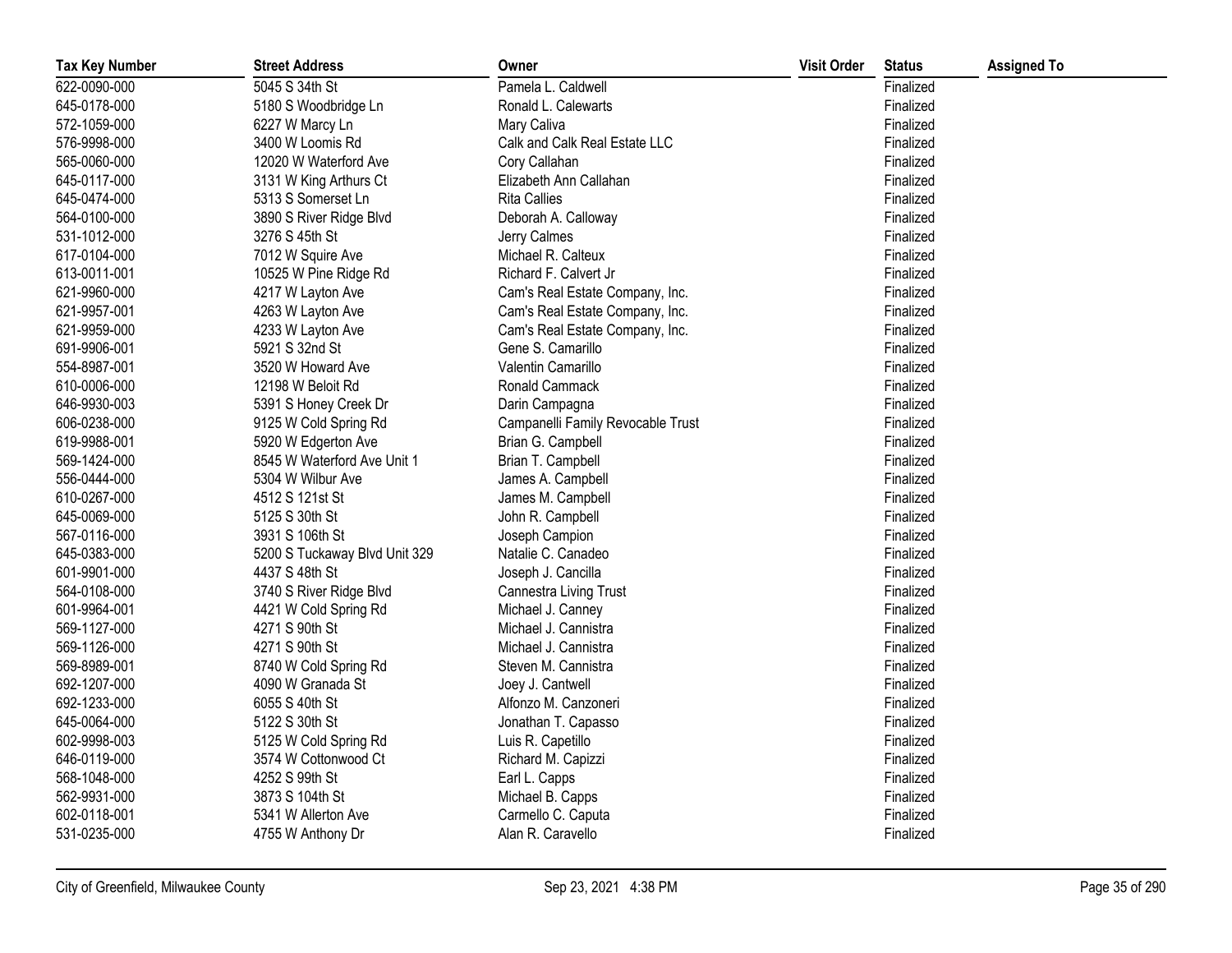| <b>Tax Key Number</b> | <b>Street Address</b>         | Owner                                            | <b>Visit Order</b> | <b>Status</b> | <b>Assigned To</b> |
|-----------------------|-------------------------------|--------------------------------------------------|--------------------|---------------|--------------------|
| 600-0130-000          | 4380 S 38th St                | Paul J. Caravello                                |                    | Finalized     |                    |
| 564-0107-000          | 3750 S River Ridge Blvd       | <b>Efren Cardenas</b>                            |                    | Finalized     |                    |
| 611-1013-000          | 4939 S 122nd St               | Steven J. Cardenas                               |                    | Finalized     |                    |
| 599-8973-001          | 3431 W Cold Spring Rd         | Vanessa M. Cardinal                              |                    | Finalized     |                    |
| 601-0001-000          | 4353 S 45th St                | Sean H. Carerros                                 |                    | Finalized     |                    |
| 645-0497-000          | 5352 S Sutton Pl              | James M. Carey                                   |                    | Finalized     |                    |
| 602-0122-000          | 4351 S Placid Dr              | Kevin M. Carey                                   |                    | Finalized     |                    |
| 645-0462-000          | 5289 S Somerset Ln            | Caridad B Asiddao Revoc Trust                    |                    | Finalized     |                    |
| 599-8973-005          | 4333 S 34th St                | Marco Carini                                     |                    | Finalized     |                    |
| 572-1075-000          | 6238 W Leroy Ave              | Salvatore Carini                                 |                    | Finalized     |                    |
| 621-9897-006          | 5000 S 36th St                | Stefano Carini                                   |                    | Finalized     |                    |
| 571-8984-007          | 4280 S 76th St                | Carisch Brothers LP                              |                    | Finalized     |                    |
| 622-9988-014          | 4841 S 27th St                | Carisch Brothers LP                              |                    | Finalized     |                    |
| 568-1107-000          | 9710 W Waterford Ave          | Gjergj Carka                                     |                    | Finalized     |                    |
| 618-0261-000          | 4939 S Imperial Cir           | Carl A & Maria Gobel Trust                       |                    | Finalized     |                    |
| 618-0213-000          | 6100 W Stonehedge Dr Unit 368 | Carl E. Sandoval Revocable Living Trust          |                    | Finalized     |                    |
| 571-8946-000          | 6914 W Cold Spring Rd         | Thomas R. Carlin                                 |                    | Finalized     |                    |
| 646-9991-001          | 5140 S Mallard Cir            | Donald Carlson                                   |                    | Finalized     |                    |
| 555-1247-000          | 5082 W Colonial Ct            | Donald L. Carlson                                |                    | Finalized     |                    |
| 565-0062-000          | 11946 W Waterford Ave         | Frances M. Carlson                               |                    | Finalized     |                    |
| 569-1001-000          | 4213 S 91st PI                | Loretta G. Carlson                               |                    | Finalized     |                    |
| 562-0058-000          | 3722 S Bayberry Ln            | Pamela J. Carlson                                |                    | Finalized     |                    |
| 571-8947-000          | 4270 S 70th St                | Nicholas J. Carman                               |                    | Finalized     |                    |
| 599-8980-001          | 3207 W Cold Spring Rd         | Carmello J & Margaret E Albanese Rev Trust Dated |                    | Finalized     |                    |
| 599-8980-003          | 3207 W Cold Spring Rd         | Carmello J. Albanese Revocable Trust             |                    | Finalized     |                    |
| 604-0043-000          | 6815 W Bottsford Ave          | Nicholas Carmona                                 |                    | Finalized     |                    |
| 615-9967-000          | 4760 S 92nd St                | Sandra Carney                                    |                    | Finalized     |                    |
| 604-0149-000          | 4440 S Greenridge Cir         | Carol A. Fatia Revocable Trust Dtd May 27, 2016  |                    | Finalized     |                    |
| 601-9857-003          | 4330 S 51st St                | Carol J Arcuri Rev Trust                         |                    | Finalized     |                    |
| 645-0468-000          | 5304 S Sutton Pl              | Carol L White Revocable Trust                    |                    | Finalized     |                    |
| 618-0039-000          | 6550 W Holmes Ave             | Carol R. Dobra Irrevocable Trust                 |                    | Finalized     |                    |
| 555-1265-000          | 4957 W Colonial Ct            | Carol R. Posada 2014 Revocable Trust             |                    | Finalized     |                    |
| 564-9993-002          | 11630 W Howard Ave            | Carol Ruplinger Revocable Trust                  |                    | Finalized     |                    |
| 570-8962-001          | W Cold Spring Rd              | Carolino C Casiano Revocable Trust               |                    | Finalized     |                    |
| 609-0046-000          | 10900 W Layton Ave            | Allen T. Carpenter                               |                    | Finalized     |                    |
| 562-9992-003          | 10440 W Pallottine Dr         | Ryan E. Carpenter                                |                    | Finalized     |                    |
| 572-1161-000          | 6624 W Plainfield Ave         | Eugene Matthew Carr                              |                    | Finalized     |                    |
| 604-0154-000          | 4450 S Greenridge Cir         | Terry R. Carr                                    |                    | Finalized     |                    |
| 601-9913-001          | 4375 S 47th St                | Oscar Carranza                                   |                    | Finalized     |                    |
| 575-8959-000          | 3940 S 41st St                | Jose Montenegro C. Carrasco                      |                    | Finalized     |                    |
| 620-0006-000          | 4701 W Loomis Rd              | Leopoldo Mario Vazqu Carrasco                    |                    | Finalized     |                    |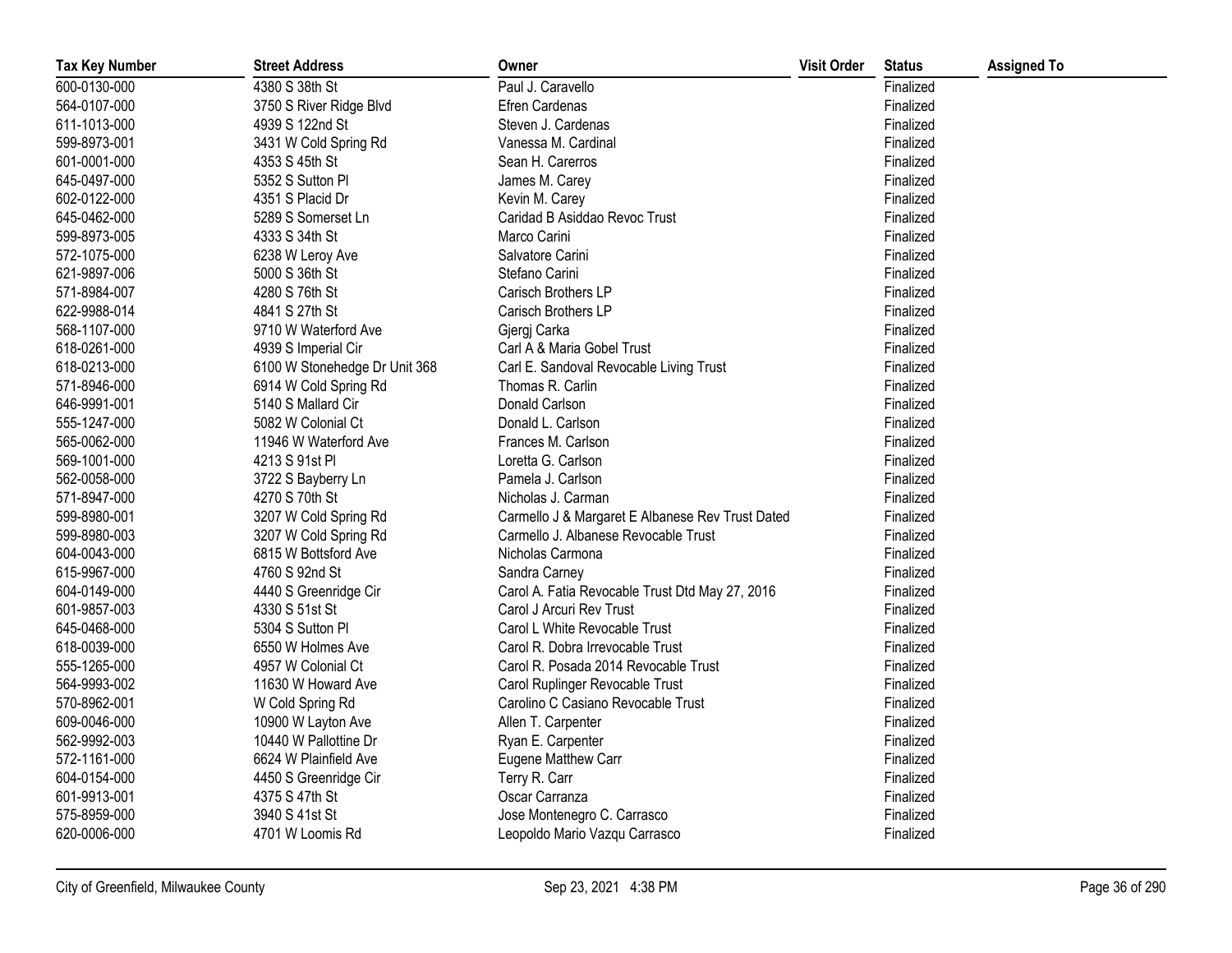| <b>Tax Key Number</b> | <b>Street Address</b>         | Owner                                | <b>Visit Order</b> | <b>Status</b> | <b>Assigned To</b> |
|-----------------------|-------------------------------|--------------------------------------|--------------------|---------------|--------------------|
| 603-0116-000          | 4468 S 66th St                | Maria J. Carrasco                    |                    | Finalized     |                    |
| 613-1022-000          | 5060 S 104th St               | Juan M. Carrasquillo                 |                    | Finalized     |                    |
| 604-0139-000          | 4436 S Greenridge Cir         | Camille G. Carreon                   |                    | Finalized     |                    |
| 575-0101-000          | 4221 S Ridgewood Ln           | Jason Gabriana Carreon               |                    | Finalized     |                    |
| 603-0097-000          | 4476 S 65th St                | <b>Gerard Carrillo</b>               |                    | Finalized     |                    |
| 569-1255-000          | 4216 S 89th St                | Cora Graceffa Carriveau              |                    | Finalized     |                    |
| 569-1491-000          | 4025 S 84th St Unit 4         | Diane Carroll                        |                    | Finalized     |                    |
| 574-1104-000          | 4507 W Tesch Ave              | Edward J. Carroll                    |                    | Finalized     |                    |
| 618-0075-000          | 6100 W Stonehedge Dr Unit 102 | Robert W. Carroll                    |                    | Finalized     |                    |
| 565-0196-000          | 4020 S Wildcat Ct             | Carroll D. Blackford Revocable Trust |                    | Finalized     |                    |
| 600-0008-000          | 4376 S 36th St                | Claire Erin Carter                   |                    | Finalized     |                    |
| 569-9000-002          | 3901 S 85th St                | Jimmie L. Carter III                 |                    | Finalized     |                    |
| 615-1003-000          | 8836 W Dosie Ave              | John J. Carter                       |                    | Finalized     |                    |
| 572-1216-000          | 6167 W Howard Ave Unit 12     | Kathleen Carter                      |                    | Finalized     |                    |
| 667-1079-000          | 4215 W Grange Ave             | Laura C. Carter                      |                    | Finalized     |                    |
| 606-0169-003          | 9025 W Whitaker Ave           | Paul A. Carter                       |                    | Finalized     |                    |
| 555-1091-000          | 3547 S 46th St                | Thomas A. Carter                     |                    | Finalized     |                    |
| 648-1003-000          | 5865 W Edgerton Ave           | William R. Caruso                    |                    | Finalized     |                    |
| 604-0291-000          | 4649 S Woodland Dr            | <b>Thomas Carver</b>                 |                    | Finalized     |                    |
| 575-8907-004          | 3904 W Plainfield Ave         | Sherry Casady                        |                    | Finalized     |                    |
| 604-0235-000          | 4576 S Greenridge Cir         | Lisa J. Cascio                       |                    | Finalized     |                    |
| 555-1013-000          | 4701 W Morgan Ave             | Timothy M. Case                      |                    | Finalized     |                    |
| 599-9995-001          | 2737 W Bottsford Ave          | Lisa Case Burgos                     |                    | Finalized     |                    |
| 574-1306-000          | 4947 W Maple Leaf Cir         | Kathleen Casey                       |                    | Finalized     |                    |
| 564-0036-000          | 12224 W Black Oak Dr          | Fred J. Cashmore                     |                    | Finalized     |                    |
| 618-0093-000          | 6100 W Stonehedge Dr Unit 128 | Patricia J. Cashmore                 |                    | Finalized     |                    |
| 575-8904-000          | 3810 W Plainfield Ave         | Jesus Casillas                       |                    | Finalized     |                    |
| 571-1034-000          | 4159 S 72nd St                | Casimir C Adyniec Et Al              |                    | Finalized     |                    |
| 601-9937-002          | 4436 S 47th St                | Jeffrey J. Casper                    |                    | Finalized     |                    |
| 565-0085-000          | 11760 W Waterford Ave         | Joseph Casper Sr                     |                    | Finalized     |                    |
| 574-1346-000          | 4847 W Maple Leaf Cir         | Steven R. Cassity                    |                    | Finalized     |                    |
| 620-9994-003          | 4406 W Barnard Ave            | Yolanda Casso                        |                    | Finalized     |                    |
| 531-1046-000          | 4345 W Anthony Dr             | Jose M. Castanon                     |                    | Finalized     |                    |
| 603-0215-000          | 4583 S 61st St                | Benjamin Caster                      |                    | Finalized     |                    |
| 556-2012-000          | 3600 S 53rd St                | Cheryl L. Castillo                   |                    | Finalized     |                    |
| 601-9875-003          | 4420 S 50th St                | David Castillo                       |                    | Finalized     |                    |
| 692-8970-000          | 3553 W Mangold Ave            | Elizabeth Castillo                   |                    | Finalized     |                    |
| 691-0003-000          | 3411 W Bridge St              | Mike Castillo II                     |                    | Finalized     |                    |
| 553-0163-000          | 3635 S 33rd St                | Peggy L. Castillo                    |                    | Finalized     |                    |
| 602-0021-000          | 5730 W Bottsford Ave          | Gregory J. Castren                   |                    | Finalized     |                    |
| 601-0192-000          | 4634 S 51st St                | Gregorio Castro                      |                    | Finalized     |                    |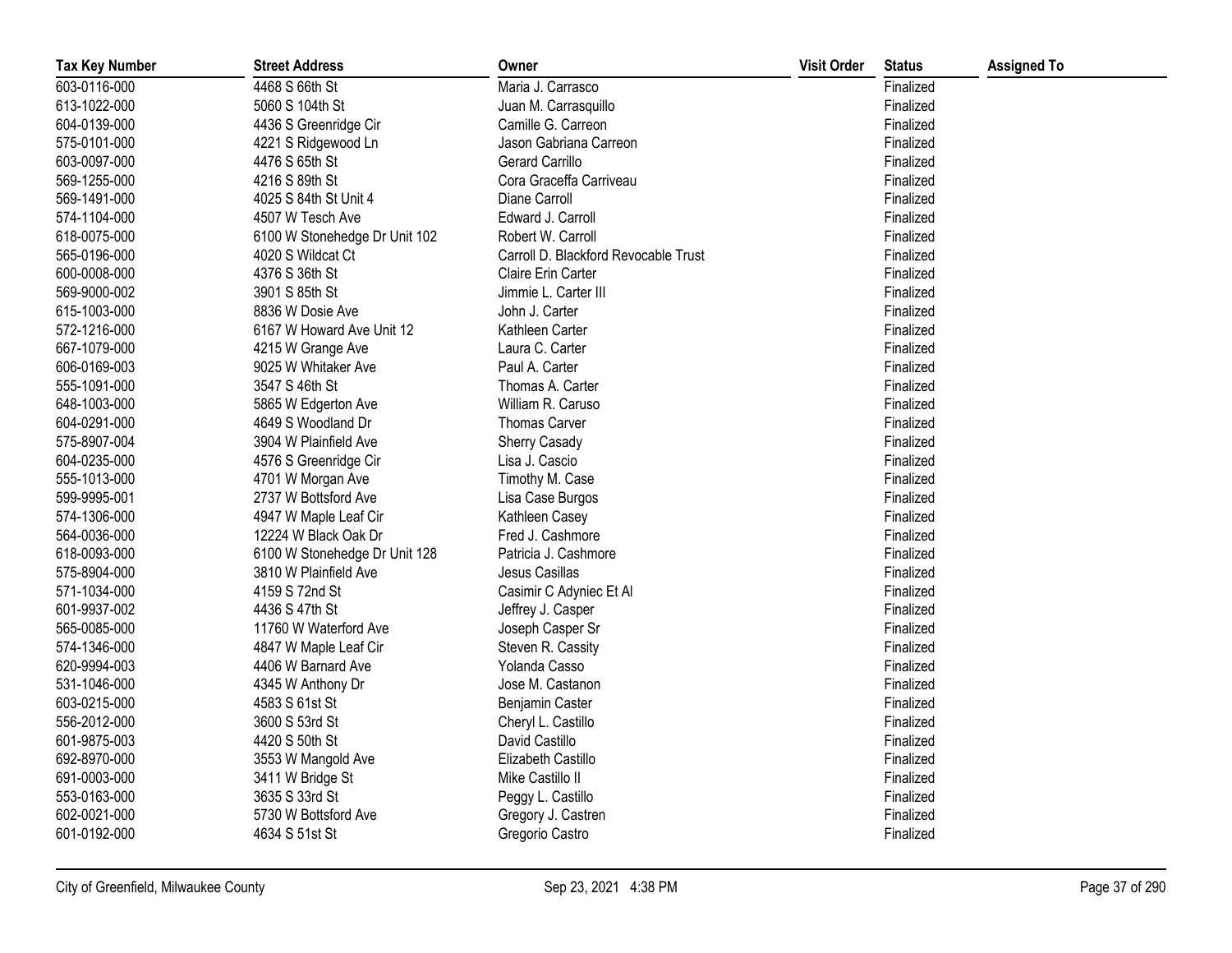| <b>Tax Key Number</b> | <b>Street Address</b>         | Owner                                             | <b>Visit Order</b> | <b>Status</b> | <b>Assigned To</b> |
|-----------------------|-------------------------------|---------------------------------------------------|--------------------|---------------|--------------------|
| 531-0279-000          | 3447 S 50th PI                | Jose Castro                                       |                    | Finalized     |                    |
| 607-9979-003          | S 99th St                     | St. Sava Serbian Ort Cathedaral                   |                    | Finalized     |                    |
| 607-9979-004          | S 99th St                     | St. Sava Serbian Ort Cathedaral                   |                    | Finalized     |                    |
| 607-9979-005          | S 99th St                     | St. Sava Serbian Ort Cathedaral                   |                    | Finalized     |                    |
| 574-1037-000          | 4603 W Van Beck Ave           | Catherine Hejdak 2019 Revocable Trust             |                    | Finalized     |                    |
| 603-0024-000          | 4432 S 61st St                | Catherine Kearn Trust                             |                    | Finalized     |                    |
| 610-0311-000          | 4547 S Foxwood Blvd           | Pamela T. Cathlina                                |                    | Finalized     |                    |
| 645-0557-000          | 5222 S Hidden Dr              | Thelma I. Caturia                                 |                    | Finalized     |                    |
| 618-0010-002          | 5039 S 67th St                | Gary R. Caughlin                                  |                    | Finalized     |                    |
| 646-9979-000          | 5205 S Mallard Cir            | Aleksandar Causevic                               |                    | Finalized     |                    |
| 647-9985-001          | 4717 W Edgerton Ave           | Joseph T. Cauwels                                 |                    | Finalized     |                    |
| 569-1238-000          | 4275 S 88th St                | Aaron M. Cavanna                                  |                    | Finalized     |                    |
| 645-0281-000          | 5200 S Tuckaway Blvd Unit 123 | Thomas J. Caveney                                 |                    | Finalized     |                    |
| 692-1130-000          | 5984 S 37th St                | Jeffrey E. Cavett                                 |                    | Finalized     |                    |
| 604-0220-000          | 4507 S Greenridge Cir         | Candace Ann Caylor                                |                    | Finalized     |                    |
| 604-0318-000          | 4631 S Woodland Dr            | Marjorie A. Cayton                                |                    | Finalized     |                    |
| 610-0025-000          | 12320 W Layton Ave            | <b>CCLS Real Estate Sub LLC</b>                   |                    | Finalized     |                    |
| 606-9990-002          | 8921 W Cold Spring Rd         | <b>Andrew Ceballos</b>                            |                    | Finalized     |                    |
| 562-9998-005          | 10200 W Beloit Rd             | Ruben Ceballos                                    |                    | Finalized     |                    |
| 667-8945-000          | 5801 S 42nd St                | Robert D. Ceccato                                 |                    | Finalized     |                    |
| 620-0015-000          | 4810 S 47th St                | Dusan Celebicanin                                 |                    | Finalized     |                    |
| 531-1209-000          | 4600 W Holt Ave               | Mary L. Celi                                      |                    | Finalized     |                    |
| 531-1041-000          | 3362 S 44th St                | Celia G Chramega Revocable Living Trust Dtd 11/1. |                    | Finalized     |                    |
| 603-0020-000          | 4344 S 61st St                | Emine Celik                                       |                    | Finalized     |                    |
| 531-0227-000          | 3352 S Schauer Ave            | Paul C. Celley                                    |                    | Finalized     |                    |
| 574-8983-007          | 4101 S 43rd St                | Good Hope Cemetery                                |                    | Finalized     |                    |
| 618-9983-010          | 4775 S 60th St                | <b>Polish National Cemetery</b>                   |                    | Finalized     |                    |
| 524-8967-001          | 3317 S 100th St               | <b>Century Court Apartments LLC</b>               |                    | Finalized     |                    |
| 562-9941-001          | 10455 W Beloit Rd             | Kenneth J. Cerar                                  |                    | Finalized     |                    |
| 573-8992-001          | 5210 W Cold Spring Rd         | David Cerda                                       |                    | Finalized     |                    |
| 599-8908-000          | 3016 W Layton Ave             | Sylvia Cerda                                      |                    | Finalized     |                    |
| 646-0003-000          | 3540 W Abbott Ave             | Kyla Cereceres                                    |                    | Finalized     |                    |
| 610-0108-000          | 11700 W Chapman Ave           | Arthur B. Cernohous                               |                    | Finalized     |                    |
| 622-0120-000          | 3308 W Vogel Ave              | David C. Cerny                                    |                    | Finalized     |                    |
| 553-0319-000          | 3679 S 32nd St                | Kate M. Cerra                                     |                    | Finalized     |                    |
| 613-1003-000          | 10100 W Meadow Dr             | Edmundo J. Cervera                                |                    | Finalized     |                    |
| 574-1084-000          | 4606 W Tesch Ave              | Conrad S. Cesarz                                  |                    | Finalized     |                    |
| 610-0057-000          | 4305 S Todd Dr                | Joshua F. Cesarz                                  |                    | Finalized     |                    |
| 614-9978-002          | 9236 W Dosie Ave              | Dennis L. Cetnarowski                             |                    | Finalized     |                    |
| 555-1151-000          | 4411 W St Francis Ave         | Mang Ceu                                          |                    | Finalized     |                    |
| 691-9982-001          | 2901 W Ramsey Ave             | <b>CEW Apartments Ltd</b>                         |                    | Finalized     |                    |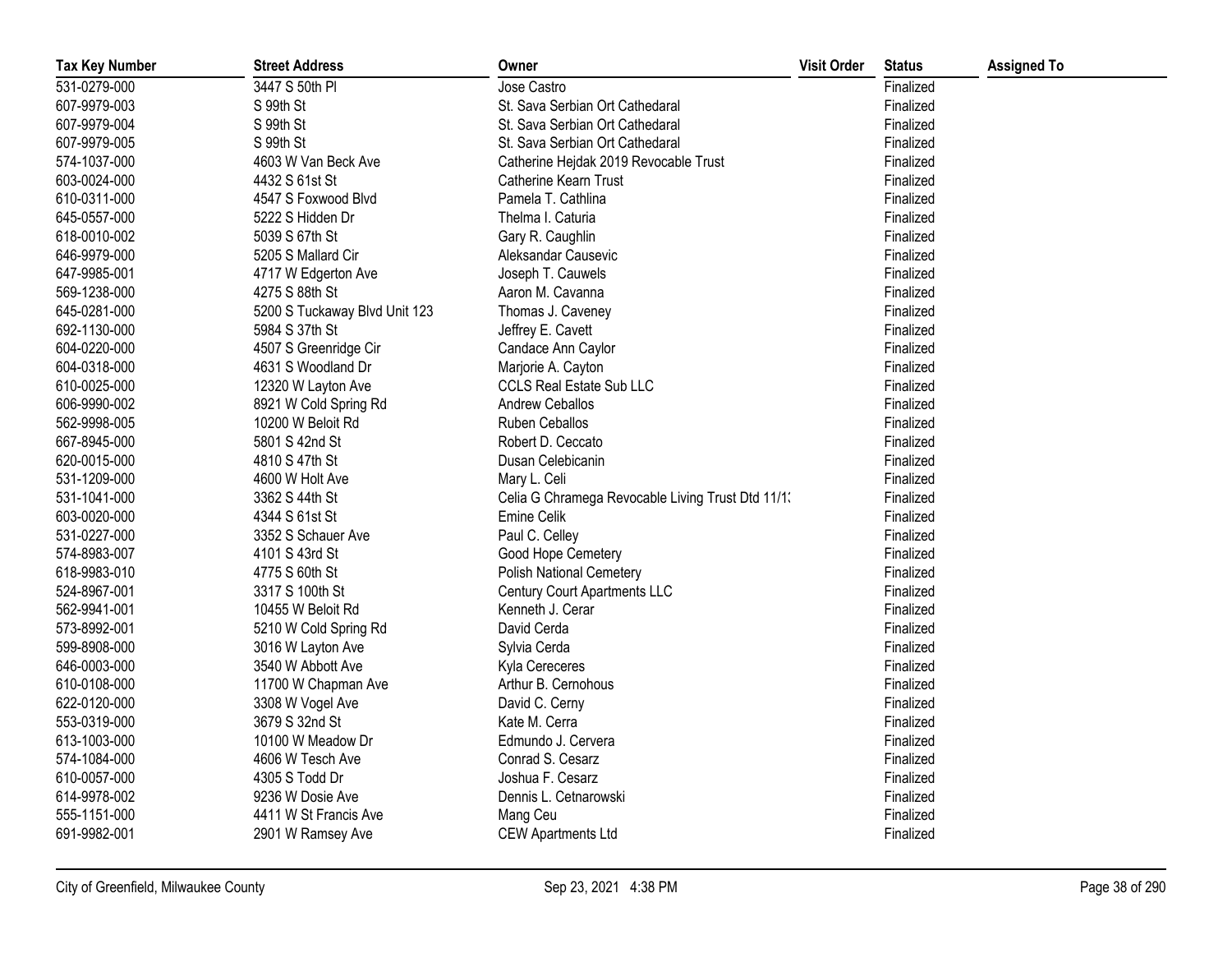| <b>Tax Key Number</b> | <b>Street Address</b>         | Owner                                              | <b>Visit Order</b> | <b>Status</b> | <b>Assigned To</b> |
|-----------------------|-------------------------------|----------------------------------------------------|--------------------|---------------|--------------------|
| 691-9982-002          | 2801 W Ramsey Ave             | <b>CEW Apartments Ltd</b>                          |                    | Finalized     |                    |
| 569-1117-000          | 4203 S 90th St                | Cgk Real Estate, LLC                               |                    | Finalized     |                    |
| 647-1061-000          | 5247 S 49th St                | Julian Chairez                                     |                    | Finalized     |                    |
| 574-1374-000          | 4895 W Maple Leaf Cir         | Warren E. Chamness                                 |                    | Finalized     |                    |
| 692-8971-005          | 6225 S 35th St                | Brian J. Champagne                                 |                    | Finalized     |                    |
| 602-0085-000          | 4426 S Honey Creek Dr         | Christopher P. Champagne                           |                    | Finalized     |                    |
| 692-1015-000          | 6103 S 36th St                | James M. Champagne                                 |                    | Finalized     |                    |
| 601-9926-001          | 4336 S 47th St                | Tracy L. Champagne                                 |                    | Finalized     |                    |
| 556-2013-000          | 3574 S 53rd St                | Larry A. Champeau                                  |                    | Finalized     |                    |
| 574-1385-000          | 4808 W Maple Leaf Cir         | Kamala Chand                                       |                    | Finalized     |                    |
| 600-0096-000          | 4659 S 35th St                | Kamlesh Chand                                      |                    | Finalized     |                    |
| 569-1168-000          | 4030 S 91st St                | Geoffrey J. Chaparas                               |                    | Finalized     |                    |
| 565-9969-004          | S 123rd St                    | Scott A. Chapko                                    |                    | Finalized     |                    |
| 648-1014-000          | 5285 W Edgerton Ave           | Linda Rae Chapman                                  |                    | Finalized     |                    |
| 562-9935-000          | 3755 S 104th St               | Robert J. Charland                                 |                    | Finalized     |                    |
| 562-0100-000          | 3893 S Oakbrook Dr            | Charland, Inc.                                     |                    | Finalized     |                    |
| 618-0176-000          | 6100 W Stonehedge Dr Unit 307 | Nancy E. Charles                                   |                    | Finalized     |                    |
| 617-9987-001          | 7000 W Southridge Dr          | Charles A & Marilyn J Perry Living Trust           |                    | Finalized     |                    |
| 565-9960-000          | 11903 W Beloit Rd             | Charles T. Howe Revocable Living Trust             |                    | Finalized     |                    |
| 616-0019-000          | 5033 S 78th St                | Charlie And Janet Salbashian Trust Dated Dec 1, 20 |                    | Finalized     |                    |
| 604-0256-000          | 4587 S Greenridge Cir         | Robert D. Charney                                  |                    | Finalized     |                    |
| 565-0116-000          | 11848 W Tesch Ave             | Chars Revoc Trust                                  |                    | Finalized     |                    |
| 572-1016-000          | 4219 S 65th St                | Malissa Y. Chartier                                |                    | Finalized     |                    |
| 603-0186-001          | 6123 W Allerton Ave           | Renee A. Chartrand                                 |                    | Finalized     |                    |
| 692-1129-000          | 5976 S 37th St                | Paul N. Chase                                      |                    | Finalized     |                    |
| 645-0245-000          | 5290 S Woodbridge Ln          | Rebecca A. Chase                                   |                    | Finalized     |                    |
| 691-9882-000          | 5971 S 33rd St                | Nghia Chau                                         |                    | Finalized     |                    |
| 622-9969-000          | 3227 W Layton Ave             | Chau Duc Usa Corp.                                 |                    | Finalized     |                    |
| 604-0091-000          | 7002 W Van Norman Ave         | Adelfino Chavez Jr                                 |                    | Finalized     |                    |
| 667-8946-000          | 5807 S 42nd St                | Antonio Chavez                                     |                    | Finalized     |                    |
| 568-8986-000          | 4257 S 97th St                | Ashley M. Chavez                                   |                    | Finalized     |                    |
| 606-0191-000          | 8585 W Bottsford Ave          | Jorge Chavez                                       |                    | Finalized     |                    |
| 599-8989-000          | 2915 W Cold Spring Rd         | Jose A. Chavez                                     |                    | Finalized     |                    |
| 645-0075-000          | 5104 S 31st St                | Wendy A. Cheever                                   |                    | Finalized     |                    |
| 555-1180-000          | 3752 S 46th St                | George Chelig                                      |                    | Finalized     |                    |
| 565-0019-000          | 4224 S 122nd St               | Michael A. Chellman                                |                    | Finalized     |                    |
| 646-9966-002          | 5161 S Honey Creek Dr         | Dale L. Chelminiak                                 |                    | Finalized     |                    |
| 653-1071-000          | 9330 W Forest Home Ave Unit 4 | Emily J. Chelstowski                               |                    | Finalized     |                    |
| 617-0088-000          | 7342 W Squire Ave             | Fen Chen                                           |                    | Finalized     |                    |
| 645-0337-000          | 5200 S Tuckaway Blvd Unit 231 | Heang Chee Chen                                    |                    | Finalized     |                    |
| 553-0185-000          | 3605 S 31st St                | Meng Chen                                          |                    | Finalized     |                    |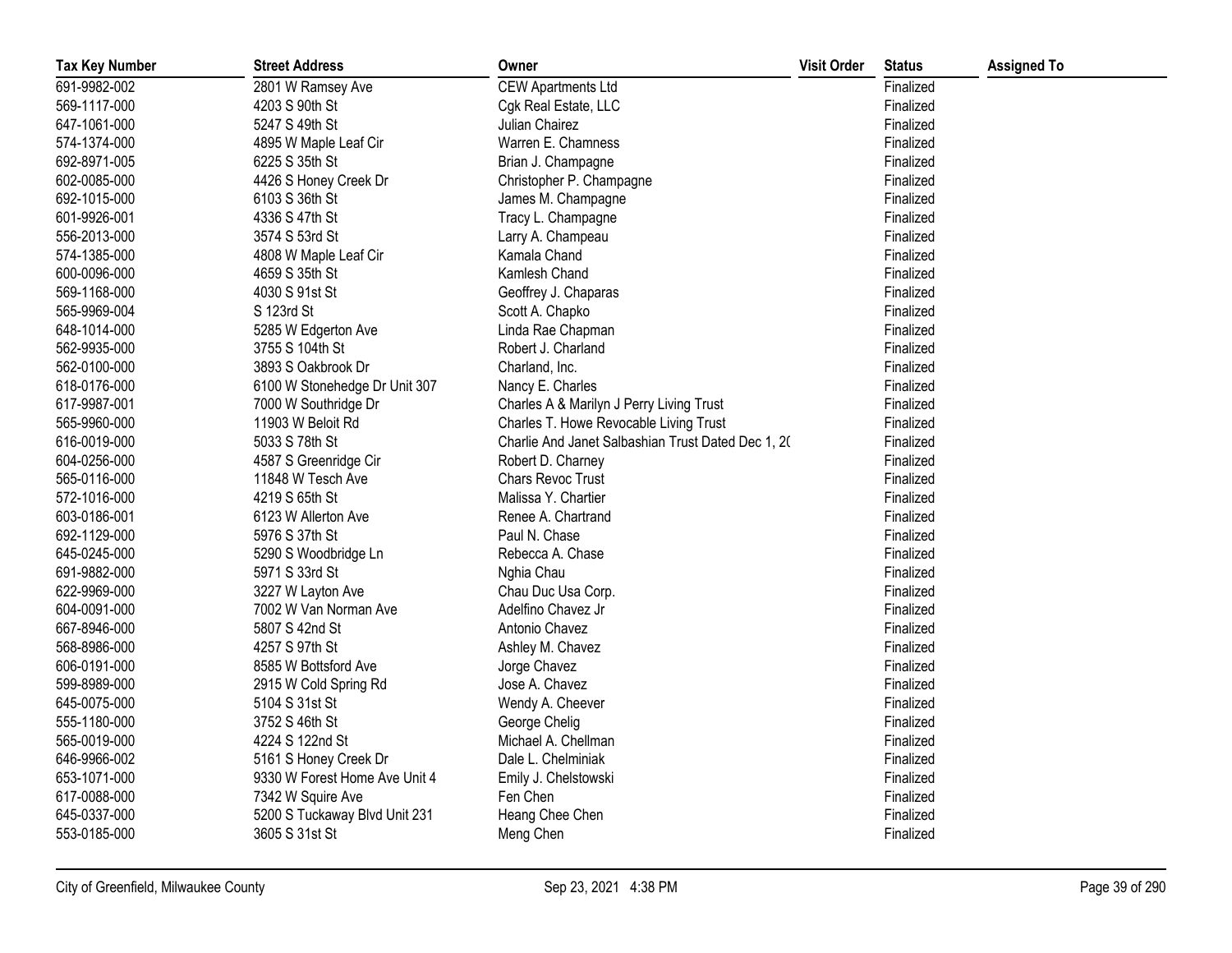| <b>Tax Key Number</b> | <b>Street Address</b>         | Owner                                 | <b>Visit Order</b> | <b>Status</b> | <b>Assigned To</b> |
|-----------------------|-------------------------------|---------------------------------------|--------------------|---------------|--------------------|
| 646-0270-000          | 5355 S Butterfield Way        | Dennis Cherek                         |                    | Finalized     |                    |
| 621-0022-000          | 3795 W Holmes Ave             | Kenneth A. Cherek                     |                    | Finalized     |                    |
| 575-0001-001          | 4052 S 43rd St                | Cherokee Villa Apartments LLC         |                    | Finalized     |                    |
| 601-9997-000          | 4315 S 43rd St                | David A. Cherone                      |                    | Finalized     |                    |
| 604-0077-000          | 7001 W Allerton Ave           | Cherry Midwest Homes LLC              |                    | Finalized     |                    |
| 562-0119-000          | 3858 S Oakridge Ct            | Mary A. Cherweznik                    |                    | Finalized     |                    |
| 606-0179-000          | 4407 S 86th St                | Cheryl A. Komisarek Revocable Trust   |                    | Finalized     |                    |
| 603-0125-000          | 4421 S 65th St                | Cheryl L. Anderson Living Trust       |                    | Finalized     |                    |
| 601-9873-002          | 4454 S 50th St                | Kenneth G. Cheske                     |                    | Finalized     |                    |
| 604-0300-000          | 4666 S Woodland Dr            | Marla Chesnik                         |                    | Finalized     |                    |
| 611-8975-026          | 4882 S 123rd St               | Chester A. Zurawik Family Trust       |                    | Finalized     |                    |
| 647-1067-000          | 5325 S 49th St                | Chester J. Skreczko Revocable Trust   |                    | Finalized     |                    |
| 606-9999-002          | 8505 W Cold Spring Rd         | Randall L. Chezem Jr                  |                    | Finalized     |                    |
| 646-0185-000          | 5255 S 41st St                | Amardeep Chhina                       |                    | Finalized     |                    |
| 601-0332-000          | 4622 S 47th St                | Mark S. Chiappetta                    |                    | Finalized     |                    |
| 599-1004-001          | 3406 W Bottsford Ave          | Elvira Chicantek                      |                    | Finalized     |                    |
| 572-1044-000          | 6317 W Leroy Ave              | Leandro Chico                         |                    | Finalized     |                    |
| 553-0093-000          | 3552 S 34th St                | Mark A. Chidester                     |                    | Finalized     |                    |
| 611-1016-000          | 4893 S 122nd St               | Bonnie J. Chiesa                      |                    | Finalized     |                    |
| 562-0094-000          | 3877 S Oakbrook Dr            | Richard L. Childers                   |                    | Finalized     |                    |
| 562-0072-000          | 3748 S Oakbrook Dr            | Andrea K. Chiroff                     |                    | Finalized     |                    |
| 554-1070-000          | S 40th St                     | Daniel G. Chirpke                     |                    | Finalized     |                    |
| 554-1071-000          | 3828 S 40th St                | Daniel G. Chirpke                     |                    | Finalized     |                    |
| 562-0080-000          | 3822 S Oakbrook Dr            | <b>CHMF Transition Trust</b>          |                    | Finalized     |                    |
| 574-1425-000          | 4880 W Maple Leaf Cir         | Maryann T. Chmiel                     |                    | Finalized     |                    |
| 667-1046-000          | 5720 S 40th St                | Katherine S. Chmielewski              |                    | Finalized     |                    |
| 692-1098-000          | 3709 W Mangold Ave            | Michael K. Chobanoff                  |                    | Finalized     |                    |
| 621-9923-001          | 5065 S 41st St                | Adil Chohan                           |                    | Finalized     |                    |
| 647-9989-001          | 4601 W Edgerton Ave           | Bilal Sakhi Chohan                    |                    | Finalized     |                    |
| 648-8997-001          | 5160 S 60th St                | Chang Ho Choi                         |                    | Finalized     |                    |
| 614-1065-000          | 4955 S Brookdale Dr           | Elisabel Chojnacki                    |                    | Finalized     |                    |
| 574-1419-000          | 4926 W Maple Leaf Cir         | Erika A. Chojnacki                    |                    | Finalized     |                    |
| 610-0109-000          | 11750 W Chapman Ave           | Cu San Chong                          |                    | Finalized     |                    |
| 610-0149-000          | 4510 S 119th St               | Catherine M. Choppa                   |                    | Finalized     |                    |
| 691-9995-001          | 5945 S 27th St                | Muhammad N. Choudry                   |                    | Finalized     |                    |
| 646-0036-000          | 5420 S Honey Creek Dr         | Troy J. Chowanec                      |                    | Finalized     |                    |
| 609-9985-000          | 11021 W Cold Spring Rd        | Brian M. Christ                       |                    | Finalized     |                    |
| 569-1009-000          | 4263 S 91st Pl                | <b>Bryon Christ</b>                   |                    | Finalized     |                    |
| 647-9980-012          | 5200 S 48th St                | <b>Christ United Methodist Church</b> |                    | Finalized     |                    |
| 653-1024-000          | 9350 W Forest Home Ave Unit 1 | Jessica M. Christensen                |                    | Finalized     |                    |
| 618-0118-000          | 6100 W Stonehedge Dr Unit 169 | Janet Kay Christiansen                |                    | Finalized     |                    |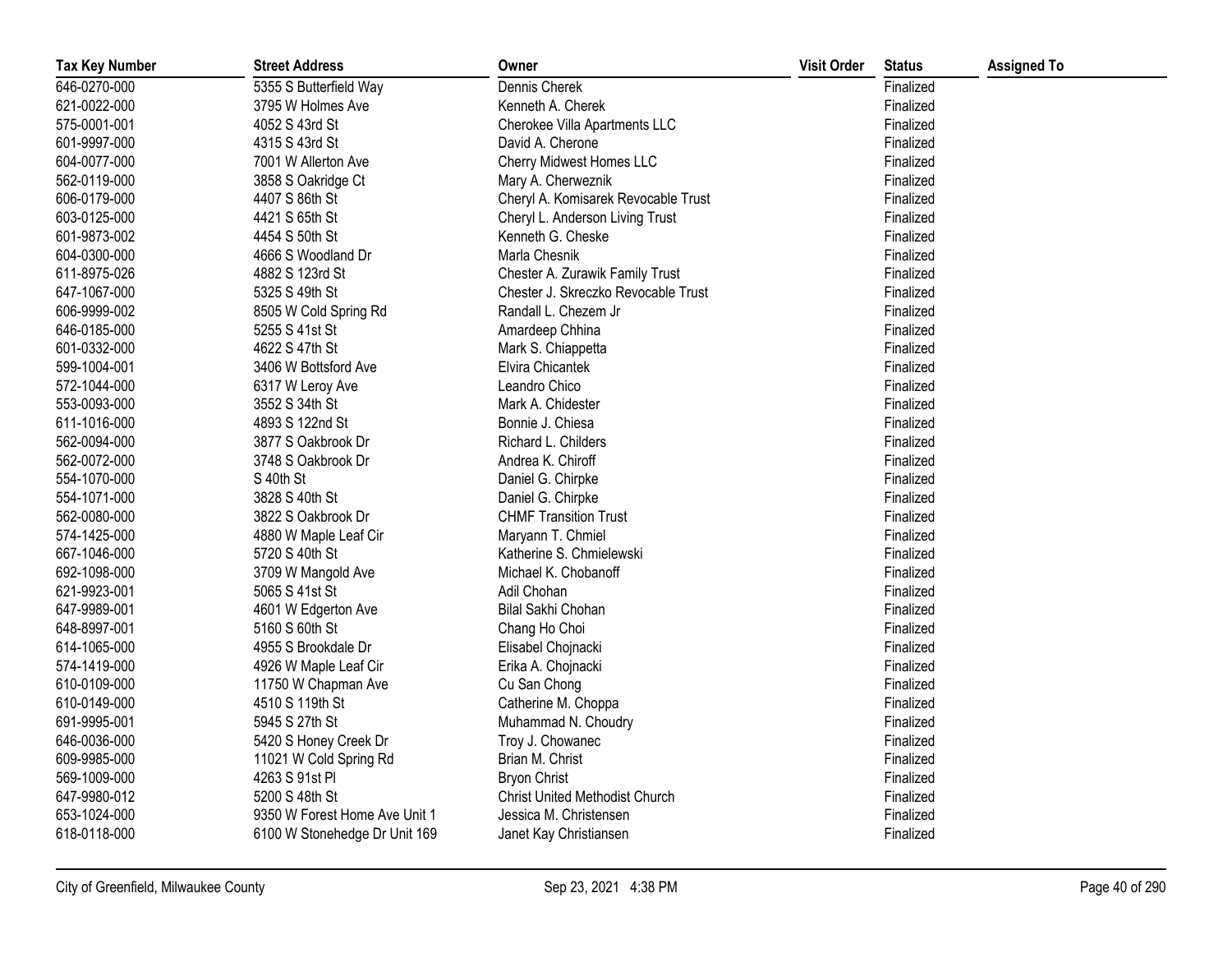| <b>Tax Key Number</b> | <b>Street Address</b>         | Owner                                       | <b>Visit Order</b> | <b>Status</b> | <b>Assigned To</b> |
|-----------------------|-------------------------------|---------------------------------------------|--------------------|---------------|--------------------|
| 613-8985-000          | 4924 S 106th St               | Jason D. Christiansen                       |                    | Finalized     |                    |
| 645-0526-000          | 5321 S Cambridge Ln           | Christine A Krueger Revocable Trust         |                    | Finalized     |                    |
| 647-1183-000          | 4300 W Grange Ave Unit 5      | Yvette Chromy                               |                    | Finalized     |                    |
| 556-0432-001          | 3653 S 52nd St                | William J. Chronis                          |                    | Finalized     |                    |
| 574-1418-000          | 4924 W Maple Leaf Cir         | Richard Chu                                 |                    | Finalized     |                    |
| 572-1160-000          | 6640 W Plainfield Ave         | Donna M. Chucka                             |                    | Finalized     |                    |
| 565-0111-000          | 3957 S 118th St               | Frederick C. Chudy                          |                    | Finalized     |                    |
| 555-1135-000          | 3573 S 45th St                | Monika Chudzik                              |                    | Finalized     |                    |
| 647-1044-000          | 5301 S 46th St                | Robert Chung                                |                    | Finalized     |                    |
| 576-9999-004          | W Howard Ave                  | Church of Jesus Christ Of Latter Day Saints |                    | Finalized     |                    |
| 572-1120-000          | 6123 W Leroy Ave              | Kenneth Churchich                           |                    | Finalized     |                    |
| 572-1224-000          | 6135 W Howard Ave Unit 4      | Sheila J. Churoff                           |                    | Finalized     |                    |
| 610-0194-000          | 4505 S River Ridge Blvd       | Roberta L. Chwalek                          |                    | Finalized     |                    |
| 645-0373-000          | 5200 S Tuckaway Blvd Unit 311 | Virginia R. Chybowski                       |                    | Finalized     |                    |
| 645-0032-000          | 2920 W Grange Ave             | Phillip A. Cianciola                        |                    | Finalized     |                    |
| 616-0037-000          | 7800 W Barnard Ave            | Joseph S. Ciardo III                        |                    | Finalized     |                    |
| 564-0113-000          | 3700 S River Ridge Blvd       | Jeffrey A. Ciche                            |                    | Finalized     |                    |
| 564-0080-000          | 12231 W White Oak Dr          | Daniel F. Cichon                            |                    | Finalized     |                    |
| 555-1062-000          | 3543 S 43rd St                | Ivan A. Cicla                               |                    | Finalized     |                    |
| 616-1032-000          | 4870 S 84th St                | John Cieciwa                                |                    | Finalized     |                    |
| 565-0076-000          | 3944 S 117th St               | Robert W. Ciepluch                          |                    | Finalized     |                    |
| 601-0155-000          | 4550 S 51st St                | Mary Ann J. Ciepluck                        |                    | Finalized     |                    |
| 569-1243-000          | 8822 W Cold Spring Rd         | Robert A. Ciesielczyk                       |                    | Finalized     |                    |
| 600-0026-000          | 4373 S 36th St                | Zachary Ciesielczyk                         |                    | Finalized     |                    |
| 601-9877-002          | 4925 W Bottsford Ave          | Brian J. Cieslak                            |                    | Finalized     |                    |
| 692-1007-000          | 5992 S 36th St                | James B. Cieslik                            |                    | Finalized     |                    |
| 606-0010-001          | 8406 W Allerton Ave           | Michael P. Cieslinski                       |                    | Finalized     |                    |
| 605-9961-000          | 7940 W Layton Ave             | Cigno Commercial Properties LLC             |                    | Finalized     |                    |
| 562-0114-000          | 3847 S Oakridge Ct            | Carol A. Cinkosky                           |                    | Finalized     |                    |
| 571-8972-000          | W Forest Home Ave             | Leroy W. Ciombor                            |                    | Finalized     |                    |
| 571-8969-000          | 7141 W Forest Home Ave        | Leroy W. Ciombor                            |                    | Finalized     |                    |
| 692-1080-000          | 3720 W College Ave            | Ramiro Maldonado Cisneros                   |                    | Finalized     |                    |
| 691-9921-000          | 5963 S 31st St                | Santiago Cisneros                           |                    | Finalized     |                    |
| 601-0312-000          | 4641 S 46th St                | Brian C. Ciszewski                          |                    | Finalized     |                    |
| 606-9997-002          | 4338 S 86th St                | Judith A. Citta                             |                    | Finalized     |                    |
| 570-8998-002          | Vacant Land                   | City of Greenfield                          |                    | Finalized     |                    |
| 565-9955-010          | 11700 W Cold Spring Rd        | City of Greenfield                          |                    | Finalized     |                    |
| 602-9975-002          | 5300 W Layton Ave             | City of Greenfield                          |                    | Finalized     |                    |
| 602-9943-002          | W Layton Ave                  | City of Greenfield                          |                    | Finalized     |                    |
| 575-8967-000          | S 41st St                     | City of Greenfield                          |                    | Finalized     |                    |
| 600-9957-002          | 4253 W Loomis Rd              | City of Greenfield                          |                    | Finalized     |                    |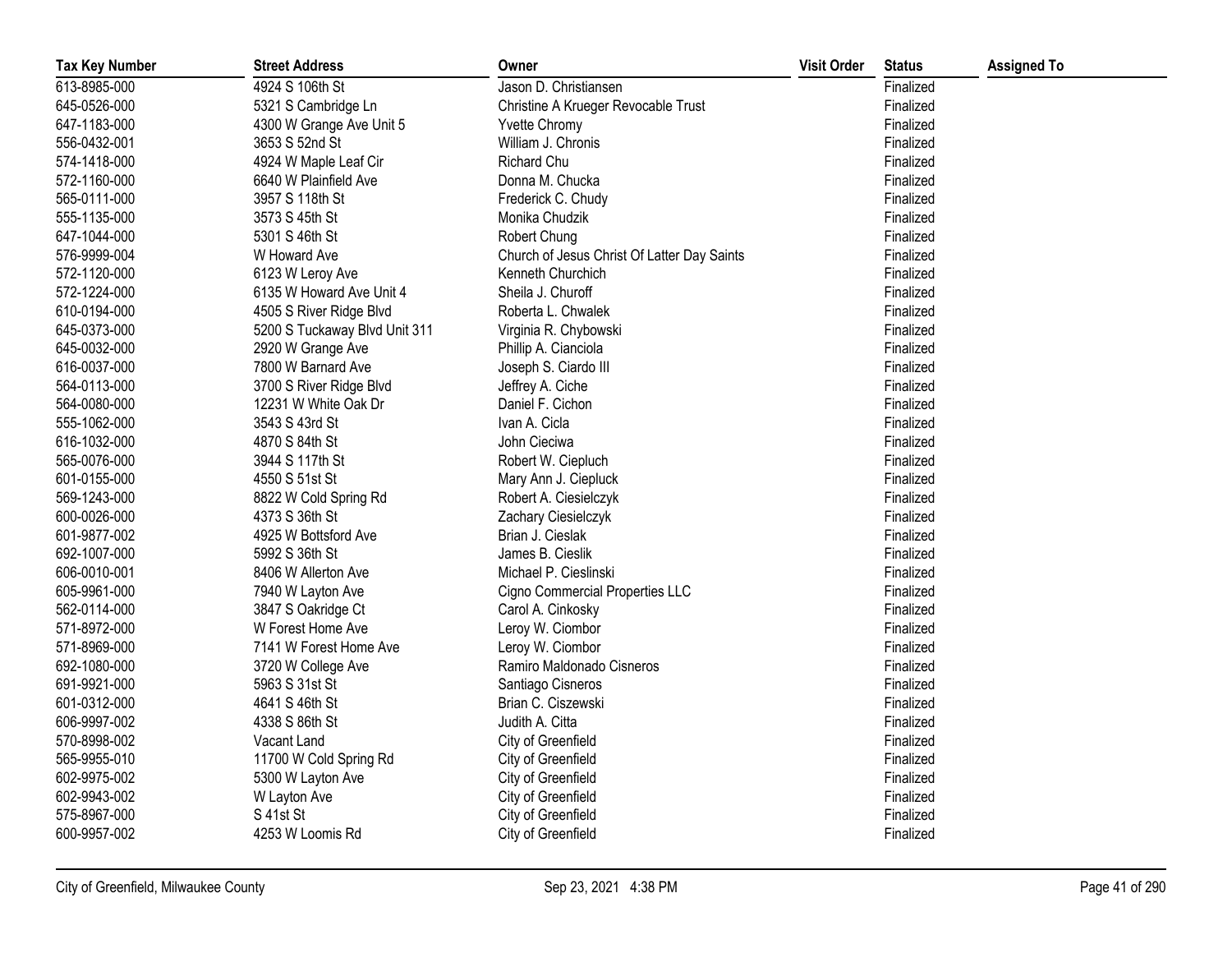| <b>Tax Key Number</b> | <b>Street Address</b>  | Owner              | <b>Visit Order</b> | <b>Status</b> | <b>Assigned To</b> |
|-----------------------|------------------------|--------------------|--------------------|---------------|--------------------|
| 600-0020-000          | S 36th St              | City of Greenfield |                    | Finalized     |                    |
| 622-9982-000          | 2813 W Layton Ave      | City of Greenfield |                    | Finalized     |                    |
| 614-0017-001          | 4901 S Root River Pkwy | City of Greenfield |                    | Finalized     |                    |
| 569-8994-004          | 8601 W Howard Ave      | City of Greenfield |                    | Finalized     |                    |
| 651-9000-006          | S 76th St              | City of Greenfield |                    | Finalized     |                    |
| 571-8973-001          | W Forest Home Ave      | City of Greenfield |                    | Finalized     |                    |
| 576-9994-009          | S 35th St              | City of Greenfield |                    | Finalized     |                    |
| 620-9975-002          | 4900 S 51st St         | City of Greenfield |                    | Finalized     |                    |
| 565-0066-000          | W Plainfield Ave       | City of Greenfield |                    | Finalized     |                    |
| 604-9944-000          | 7325 W Forest Home Ave | City of Greenfield |                    | Finalized     |                    |
| 646-9954-000          | S Honey Creek Dr       | City of Greenfield |                    | Finalized     |                    |
| 604-9952-008          | 4587 S 72nd St         | City of Greenfield |                    | Finalized     |                    |
| 564-9972-000          | S 124th St             | City of Greenfield |                    | Finalized     |                    |
| 565-0129-002          | W Beloit Rd            | City of Greenfield |                    | Finalized     |                    |
| 653-0064-000          | 5121 S Root River Pkwy | City of Greenfield |                    | Finalized     |                    |
| 609-0091-000          | W Sunset Ln            | City of Greenfield |                    | Finalized     |                    |
| 617-9985-000          | S 74th St              | City of Greenfield |                    | Finalized     |                    |
| 602-0080-001          | S Honey Creek Dr       | City of Greenfield |                    | Finalized     |                    |
| 565-0068-000          | W Waterford Ave        | City of Greenfield |                    | Finalized     |                    |
| 531-1234-001          | 3460 S 45th St         | City of Greenfield |                    | Finalized     |                    |
| 602-0102-001          | W Cold Spring Rd       | City of Greenfield |                    | Finalized     |                    |
| 600-0051-000          | 3730 W Bottsford Ave   | City of Greenfield |                    | Finalized     |                    |
| 600-0050-000          | W Bottsford Ave        | City of Greenfield |                    | Finalized     |                    |
| 564-9996-000          | S 116th St             | City of Greenfield |                    | Finalized     |                    |
| 600-9960-004          | 4001 W Loomis Rd       | City of Greenfield |                    | Finalized     |                    |
| 565-0137-000          | W Beloit Rd            | City of Greenfield |                    | Finalized     |                    |
| 603-0223-001          | S 62nd St              | City of Greenfield |                    | Finalized     |                    |
| 620-9975-004          | 4900 S 51st St         | City of Greenfield |                    | Finalized     |                    |
| 576-9995-005          | 4210 S 35th St         | City of Greenfield |                    | Finalized     |                    |
| 568-8907-000          | S 96th St              | City of Greenfield |                    | Finalized     |                    |
| 568-8912-000          | S 93rd St              | City of Greenfield |                    | Finalized     |                    |
| 619-9999-003          | W Layton Ave           | City of Greenfield |                    | Finalized     |                    |
| 619-9998-002          | 4905 S Greenbrook Ter  | City of Greenfield |                    | Finalized     |                    |
| 619-9999-002          | 5201 W Layton Ave      | City of Greenfield |                    | Finalized     |                    |
| 604-9998-000          | 7325 W Forest Home Ave | City of Greenfield |                    | Finalized     |                    |
| 619-9997-015          | 4800 S Katelyn Cir     | City of Greenfield |                    | Finalized     |                    |
| 571-8965-002          | W Cold Spring Rd       | City of Greenfield |                    | Finalized     |                    |
| 607-9982-009          | 4333 S 92nd St         | City of Greenfield |                    | Finalized     |                    |
| 564-9998-000          | 11701 W Morgan Ave     | City of Greenfield |                    | Finalized     |                    |
| 602-9975-003          | 5320 W Layton Ave      | City of Greenfield |                    | Finalized     |                    |
| 620-9927-005          | 5065 S 43rd St         | City of Greenfield |                    | Finalized     |                    |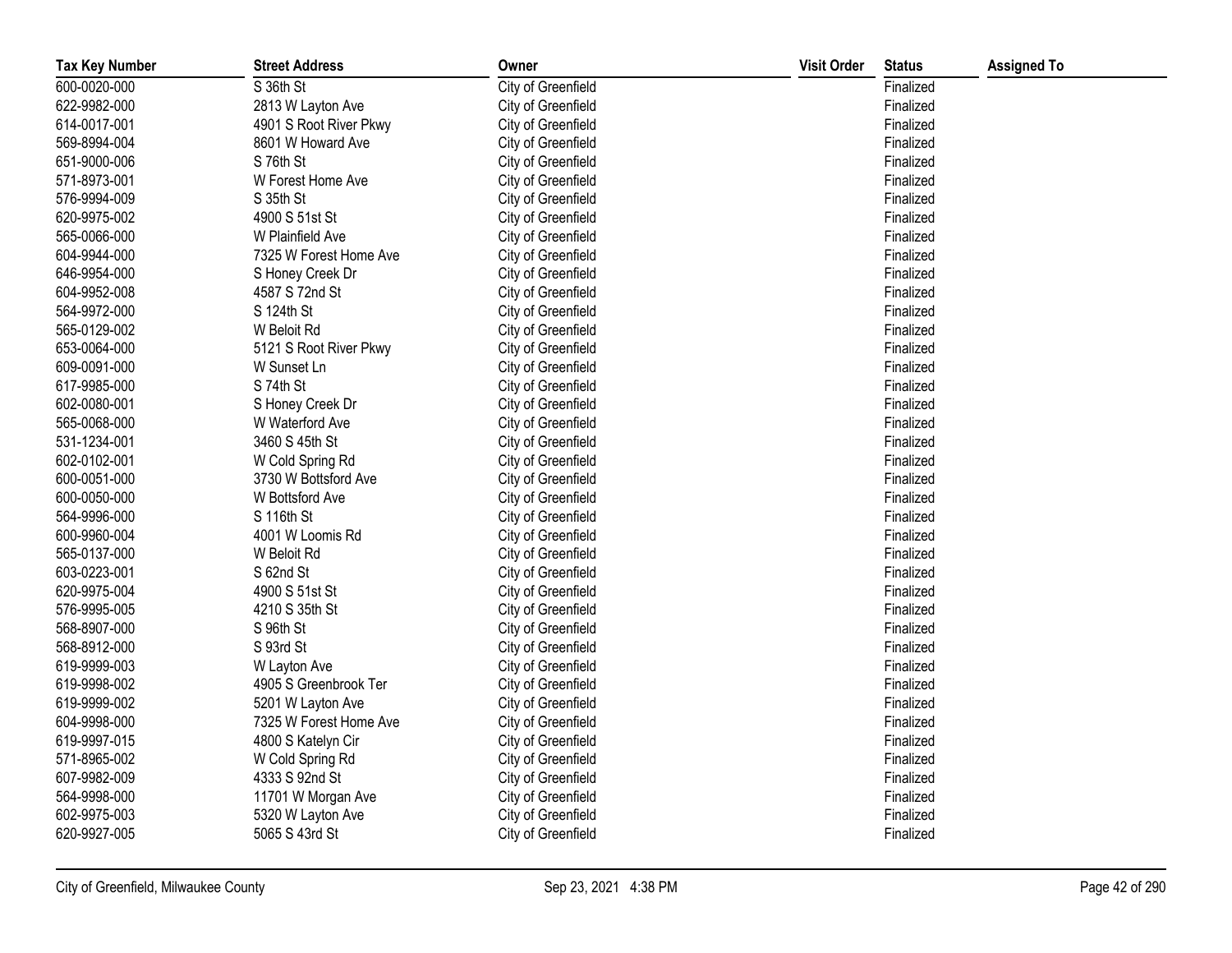| <b>Tax Key Number</b> | <b>Street Address</b>         | Owner                                             | <b>Visit Order</b> | <b>Status</b> | <b>Assigned To</b> |
|-----------------------|-------------------------------|---------------------------------------------------|--------------------|---------------|--------------------|
| 620-9939-001          | W Loomis Rd                   | City of Greenfield                                |                    | Finalized     |                    |
| 567-0096-002          | S 104th St                    | City of Greenfield                                |                    | Finalized     |                    |
| 565-0067-000          | W Plainfield Ave              | City of Greenfield                                |                    | Finalized     |                    |
| 614-0017-002          | 9500 W Brookside Dr           | City of Greenfield                                |                    | Finalized     |                    |
| 620-9977-003          | 5151 W Layton Ave             | City of Greenfield                                |                    | Finalized     |                    |
| 692-1258-000          | 6130 S 40th St                | City of Greenfield                                |                    | Finalized     |                    |
| 570-8998-003          | Vacant Land                   | City of Greenfield                                |                    | Finalized     |                    |
| 565-9977-005          | W Waterford Ave               | City of Greenfield                                |                    | Finalized     |                    |
| 565-9990-005          | W Waterford Ave               | City of Greenfield                                |                    | Finalized     |                    |
| 600-9955-008          | W Loomis Rd                   | City of Greenfield                                |                    | Finalized     |                    |
| 600-9956-007          | W Loomis Rd                   | City of Greenfield                                |                    | Finalized     |                    |
| 600-9955-005          | W Loomis Rd                   | City of Greenfield                                |                    | Finalized     |                    |
| 600-9955-007          | W Loomis Rd                   | City of Greenfield                                |                    | Finalized     |                    |
| 600-9958-001          | 4239 W Loomis Rd              | City of Greenfield                                |                    | Finalized     |                    |
| 565-9977-003          | W Waterford Ave               | City of Greenfield                                |                    | Finalized     |                    |
| 620-9918-000          | W Edgerton Ave                | City of Greenfield                                |                    | Finalized     |                    |
| 647-9946-001          | 5353 S 43rd St                | City Of Milwaukee                                 |                    | Finalized     |                    |
| 569-8994-002          | S 88th St                     | City Of Milwaukee                                 |                    | Finalized     |                    |
| 618-0179-000          | 6100 W Stonehedge Dr Unit 310 | Thomas J. Cizmas                                  |                    | Finalized     |                    |
| 555-1317-000          | 5083 W Colonial Ct            | Kristine T. Claffey                               |                    | Finalized     |                    |
| 647-1178-000          | 4544 W Maplewood Dr           | David K. Claflin                                  |                    | Finalized     |                    |
| 622-0150-000          | 2825 W Vogel Ave              | Kenneth A. Clapp                                  |                    | Finalized     |                    |
| 618-0117-000          | 6100 W Stonehedge Dr Unit 168 | Joyce M. Clapps                                   |                    | Finalized     |                    |
| 692-8999-002          | 5941 S 35th St                | Clarence E & Janice M Schwark Trust               |                    | Finalized     |                    |
| 602-0087-000          | 4442 S Honey Creek Dr         | Steven J. Clarey                                  |                    | Finalized     |                    |
| 610-0180-000          | 4559 S 119th St               | Michael Clarizio                                  |                    | Finalized     |                    |
| 645-0043-000          | 5370 S Tuckaway Dr            | Alan R. Clark                                     |                    | Finalized     |                    |
| 573-0759-002          | 4066 S 56th St                | Allie Clark                                       |                    | Finalized     |                    |
| 567-0106-001          | 4062 S 106th St               | Burt J. Clark                                     |                    | Finalized     |                    |
| 618-0202-000          | 6100 W Stonehedge Dr Unit 349 | Cameron A. Clark                                  |                    | Finalized     |                    |
| 604-0120-000          | 7013 W Armour Ave             | Christine A. Clark                                |                    | Finalized     |                    |
| 609-0043-000          | 4676 S 109th St               | Dennis A. Clark                                   |                    | Finalized     |                    |
| 569-1132-000          | 9070 W Cold Spring Rd         | Jeffrey L. Clark                                  |                    | Finalized     |                    |
| 567-0001-000          | 10333 W Howard Ave            | Kevin R. Clark                                    |                    | Finalized     |                    |
| 621-9904-001          | 3920 W Edgerton Ave           | Lyle J. Clark                                     |                    | Finalized     |                    |
| 570-0043-000          | 8141 W Norwich Ave            | Shawn Clark                                       |                    | Finalized     |                    |
| 609-9981-001          | 4340 S 112th St               | Thomas J. Clark                                   |                    | Finalized     |                    |
| 569-1524-000          | 4085 S 84th St Unit 5         | Linda Clasen                                      |                    | Finalized     |                    |
| 645-0402-000          | 5200 S Tuckaway Blvd Unit 364 | Claudia Perkovich Trust, Dated January 15th, 2018 |                    | Finalized     |                    |
| 621-0046-000          | 4160 W Carpenter Ave          | Clayton F & Karren B Kramer Family Trust          |                    | Finalized     |                    |
| 564-9982-001          | 12100 W Howard Ave            | Clear Channel                                     |                    | Finalized     |                    |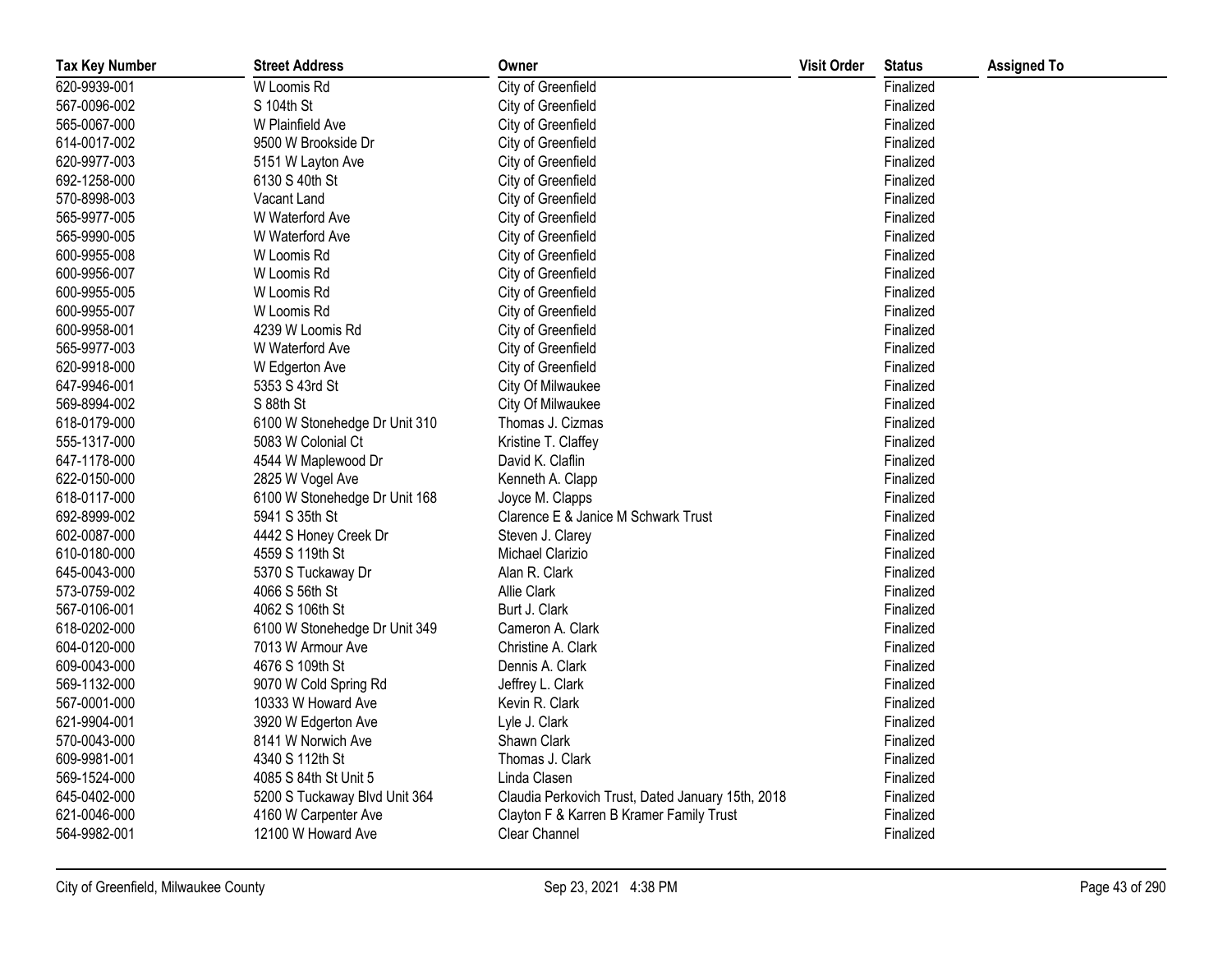| <b>Tax Key Number</b> | <b>Street Address</b>         | Owner                                        | <b>Visit Order</b> | <b>Status</b> | <b>Assigned To</b> |
|-----------------------|-------------------------------|----------------------------------------------|--------------------|---------------|--------------------|
| 571-9000-001          | W Forest Home Ave             | Clear Channel Outdoor Inc                    |                    | Finalized     |                    |
| 618-0332-000          | 6159 W Woodview Ct            | Alvin L. Cleek                               |                    | Finalized     |                    |
| 604-0073-000          | 7033 W Allerton Ave           | Cari L. Clemence                             |                    | Finalized     |                    |
| 609-9942-006          | 4688 S 112th St               | Brandon M. Clement                           |                    | Finalized     |                    |
| 568-9999-009          | 3939 S 92nd St                | Clement Manor, Inc.                          |                    | Finalized     |                    |
| 568-9999-004          | 3971 S 92nd St                | Clement Manor, Inc., A Wisconsin Corporation |                    | Finalized     |                    |
| 610-0171-000          | 4534 S River Ridge Blvd       | Steven J. Clementi                           |                    | Finalized     |                    |
| 567-0004-000          | 10301 W Howard Ave            | Darcy Clements                               |                    | Finalized     |                    |
| 568-8993-003          | 9820 W Plainfield Ave         | Dwayne G. Clements                           |                    | Finalized     |                    |
| 646-0010-000          | 3700 W Abbott Ave             | Jane E. Clements                             |                    | Finalized     |                    |
| 618-0170-000          | 6100 W Stonehedge Dr Unit 301 | Charlotte D. Cleve                           |                    | Finalized     |                    |
| 618-0290-000          | 5031 S Stonehedge Dr          | Roxanne Cliff                                |                    | Finalized     |                    |
| 622-9960-002          | 4760 S 35th St                | Shawn A. Clifton                             |                    | Finalized     |                    |
| 692-1147-000          | 3700 W Mangold Ave            | Jack T. Cline                                |                    | Finalized     |                    |
| 569-1239-001          | 4283 S 88th St                | Warner L. Cline                              |                    | Finalized     |                    |
| 618-0134-000          | 6100 W Stonehedge Dr Unit 221 | Cloisters Condo LLC                          |                    | Finalized     |                    |
| 568-8934-001          | 4236 S 93rd St                | Alan E. Close                                |                    | Finalized     |                    |
| 645-0121-000          | 3128 W King Arthurs Ct        | <b>Heather Close</b>                         |                    | Finalized     |                    |
| 622-9971-002          | 3131 W Layton Ave             | James D. Cloud                               |                    | Finalized     |                    |
| 622-9971-003          | 3131 W Layton Ave             | James D. Cloud                               |                    | Finalized     |                    |
| 599-8992-002          | 2815 W Cold Spring Rd         | Ann E. Cloyd                                 |                    | Finalized     |                    |
| 599-8994-002          | 2743 W Cold Spring Rd         | Ann E. Cloyd                                 |                    | Finalized     |                    |
| 606-9980-015          | 9100 Sura Ln                  | CM Greenfield-1, LLC                         |                    | Finalized     |                    |
| 602-9963-006          | 5234 W Whitaker Ave           | Deborah S. Cmelak                            |                    | Finalized     |                    |
| 613-1006-000          | 10172 W Meadow Dr             | James J. Cmelak Jr                           |                    | Finalized     |                    |
| 606-0113-000          | 9073 W Allerton Ave           | Timothy P. Cmeyla                            |                    | Finalized     |                    |
| 606-9989-002          | 9030 W Whitaker Ave           | Timothy P. Cmeyla                            |                    | Finalized     |                    |
| 602-0158-000          | 5215 W Whitaker Ave           | William H. Coakley                           |                    | Finalized     |                    |
| 601-9854-001          | 4365 W Loomis Rd              | <b>Cobalt Development Holdings LLC</b>       |                    | Finalized     |                    |
| 600-9960-003          | 4047 W Loomis Rd              | Cobalt Loomis, LLC                           |                    | Finalized     |                    |
| 600-9948-000          | 4676 S 43rd St                | Cobalt Loomis, LLC                           |                    | Finalized     |                    |
| 601-9853-001          | 4377 W Loomis Rd              | Cobalt Loomis, LLC                           |                    | Finalized     |                    |
| 600-9946-000          | 4200 W Layton Ave             | Cobalt Loomis, LLC                           |                    | Finalized     |                    |
| 600-9950-000          | 4658 S 43rd St                | Cobalt Loomis, LLC                           |                    | Finalized     |                    |
| 600-9951-001          | 4650 S 43rd St                | Cobalt Loomis, LLC                           |                    | Finalized     |                    |
| 600-9967-001          | 4205 W Loomis Rd              | Cobalt Loomis, LLC                           |                    | Finalized     |                    |
| 600-9962-001          | 4061 W Loomis Rd              | Cobalt Loomis, LLC                           |                    | Finalized     |                    |
| 572-1197-000          | 6183 W Howard Ave Unit 9      | Nancy M. Cobb                                |                    | Finalized     |                    |
| 667-8926-000          | 5529 S 42nd St                | Ana L. Cochrane                              |                    | Finalized     |                    |
| 647-9977-003          | 5011 W Loomis Rd              | Cody Properties, LLC                         |                    | Finalized     |                    |
| 565-0041-000          | 11929 W Plainfield Ave        | Peter P. Coenen                              |                    | Finalized     |                    |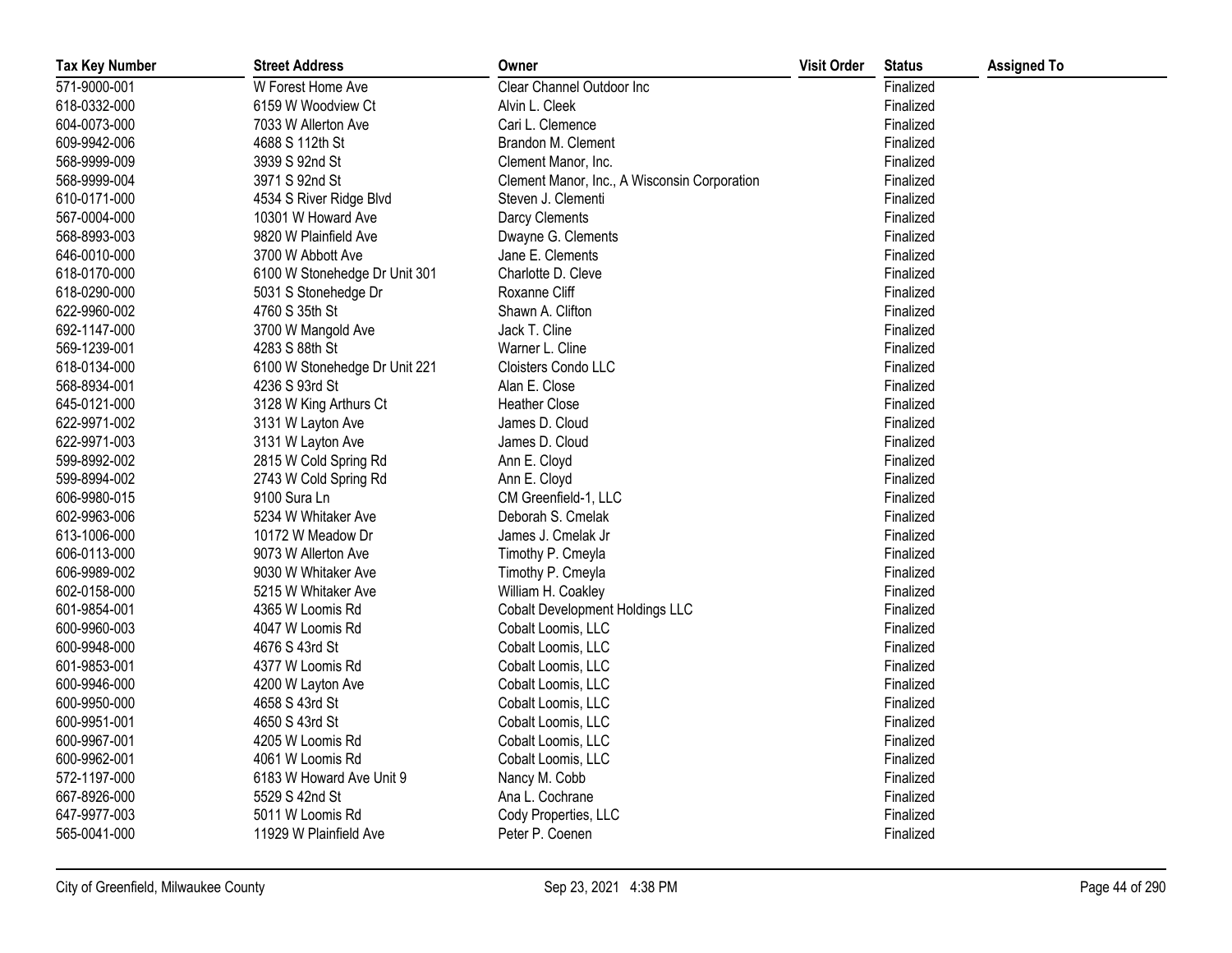| <b>Tax Key Number</b> | <b>Street Address</b>         | Owner                                 | <b>Visit Order</b> | <b>Status</b> | <b>Assigned To</b> |
|-----------------------|-------------------------------|---------------------------------------|--------------------|---------------|--------------------|
| 648-1087-000          | 5380 W Abbott Ave             | Dennis L. Coffey                      |                    | Finalized     |                    |
| 600-9992-000          | 4421 S 35th St                | Curtis Coffin                         |                    | Finalized     |                    |
| 620-9943-004          | 4544 W Holmes Ave             | Wayne E. Coffin                       |                    | Finalized     |                    |
| 555-1277-000          | 4902 W Colonial Ct            | <b>Richard Coffren</b>                |                    | Finalized     |                    |
| 617-9991-003          | 4914 S 69th St                | Michael L. Coggins                    |                    | Finalized     |                    |
| 610-0050-000          | 4322 S Todd Dr                | Mary Jo Coggon                        |                    | Finalized     |                    |
| 604-0250-000          | 4555 S Greenridge Cir         | Gerry A. Cohen                        |                    | Finalized     |                    |
| 556-8992-000          | 3627 S 51st St                | Stacey A. Cohen                       |                    | Finalized     |                    |
| 605-0058-001          | 7811 W Allerton Ave           | Kevin Cokain                          |                    | Finalized     |                    |
| 620-0032-000          | 4878 S Waterview Ct           | Michael A. Cokes Sr                   |                    | Finalized     |                    |
| 605-0029-000          | 7704 W Whitaker Ave           | Dean W. Colbo                         |                    | Finalized     |                    |
| 604-0062-000          | 7124 W Allerton Ave           | Tyler A. Colburn                      |                    | Finalized     |                    |
| 574-8983-004          | 4900 W Cold Spring Rd         | <b>Coldspring Road Apartments LLC</b> |                    | Finalized     |                    |
| 531-1216-000          | 3458 S Strothmann Dr          | <b>Bradley Cole</b>                   |                    | Finalized     |                    |
| 692-1095-000          | 3743 W Mangold Ave            | Bruce R. Cole                         |                    | Finalized     |                    |
| 565-0044-000          | 11923 W Waterford Ave         | Lynne P. Cole                         |                    | Finalized     |                    |
| 614-1016-000          | 4866 S 96th St                | Kellie L. Coleman                     |                    | Finalized     |                    |
| 562-0061-000          | 3736 S Bayberry Ln            | Bruce W. Coley                        |                    | Finalized     |                    |
| 573-8990-003          | 5126 W Cold Spring Rd         | Kristina Colgan                       |                    | Finalized     |                    |
| 599-8994-003          | 2749 W Cold Spring Rd         | Ivan Mejia Colin                      |                    | Finalized     |                    |
| 614-1039-000          | 4845 S Brookdale Dr           | Peter L. Colla                        |                    | Finalized     |                    |
| 647-1001-000          | 5236 S 44th St                | Robert P. Colla                       |                    | Finalized     |                    |
| 574-1335-000          | 4977 W Maple Leaf Cir         | Scott R. Collard Sr                   |                    | Finalized     |                    |
| 691-9841-016          | 6205 S 27th St                | College Venture JV, LLC               |                    | Finalized     |                    |
| 691-9841-017          | 27th St                       | College Venture JV, LLC               |                    | Finalized     |                    |
| 645-0304-000          | 5200 S Tuckaway Blvd Unit 162 | Marlene P. Collenburg                 |                    | Finalized     |                    |
| 610-0249-000          | 12340 W Whitaker Ave          | Barbara Collier                       |                    | Finalized     |                    |
| 531-1092-000          | 3443 S 43rd St                | Justin Collins                        |                    | Finalized     |                    |
| 555-1320-000          | 5089 W Colonial Ct            | Marcia M. Collins                     |                    | Finalized     |                    |
| 600-0057-000          | 4439 S 38th St                | Michael P. Collins                    |                    | Finalized     |                    |
| 648-1055-000          | 5229 W Loomis Rd              | Patricia K. Collins                   |                    | Finalized     |                    |
| 606-0155-000          | 9019 W Bottsford Ave          | Michael A. Colombo                    |                    | Finalized     |                    |
| 692-1252-000          | 6090 S 40th St                | Angel A. Colon                        |                    | Finalized     |                    |
| 605-0060-001          | 7757 W Allerton Ave           | Jody B. Colton                        |                    | Finalized     |                    |
| 646-9989-001          | 5170 S Mallard Cir            | Stephanie S. Conard                   |                    | Finalized     |                    |
| 553-0390-000          | 3754 S 35th St                | Elvia Conchi                          |                    | Finalized     |                    |
| 604-0342-000          | 4607 S Woodland Dr            | Joan T. Condon                        |                    | Finalized     |                    |
| 562-9987-000          | 10451 W Pallottine Dr         | Lorenzo F. Conigliaro Jr              |                    | Finalized     |                    |
| 616-8986-005          | 4820 S 84th St                | Kathleen M. Conigliero                |                    | Finalized     |                    |
| 645-0426-000          | 5239 S Woodbridge Ln          | James Conley                          |                    | Finalized     |                    |
| 645-0410-000          | 3351 W Canterbury Rd          | Bonita M. Conn                        |                    | Finalized     |                    |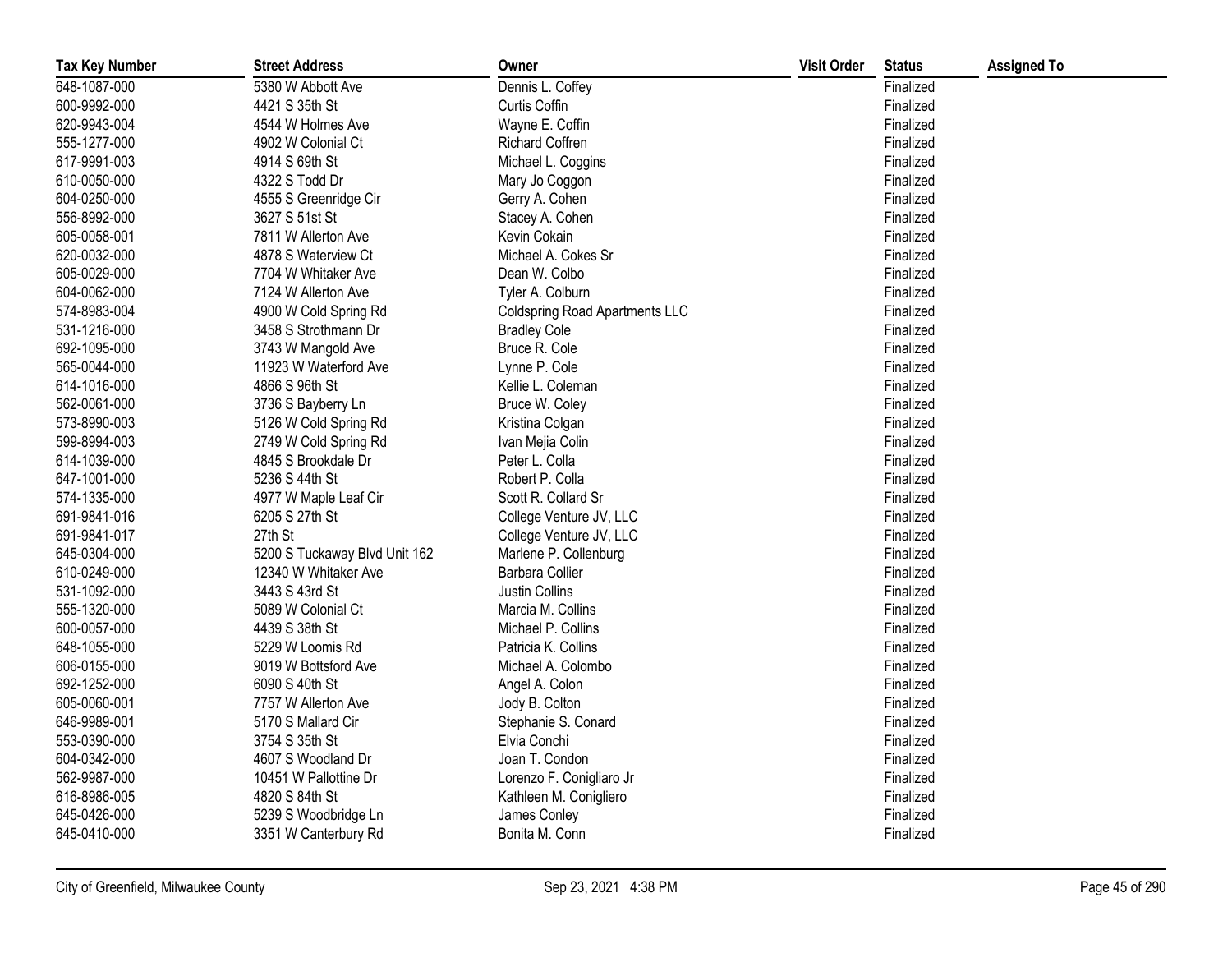| <b>Tax Key Number</b> | <b>Street Address</b>         | Owner                       | <b>Visit Order</b> | <b>Status</b> | <b>Assigned To</b> |
|-----------------------|-------------------------------|-----------------------------|--------------------|---------------|--------------------|
| 612-8986-001          | 11241 W Layton Ave            | Michael J. Connell          |                    | Finalized     |                    |
| 611-8996-002          | 11911 W Layton Ave            | Patrick D. Connell          |                    | Finalized     |                    |
| 601-0271-000          | 4613 S 47th St                | Joshua L. Connelly          |                    | Finalized     |                    |
| 555-1093-000          | 3565 S 46th St                | David Conner II             |                    | Finalized     |                    |
| 616-1013-000          | 4920 S 81st St                | Anita R. Connolly           |                    | Finalized     |                    |
| 647-9955-007          | 4739 W Clayton Crest Ave      | Constance M Churchill Trust |                    | Finalized     |                    |
| 570-0045-000          | 8123 W Norwich Ave            | Gary R. Conti               |                    | Finalized     |                    |
| 603-0167-000          | 6529 W Allerton Ave           | Jose Contreras              |                    | Finalized     |                    |
| 692-1183-000          | 4241 W Alvina Ave             | Jose J Martinez Contreras   |                    | Finalized     |                    |
| 553-0321-001          | 3657 S 32nd St                | Juan C. Contreras           |                    | Finalized     |                    |
| 601-9984-004          | 4460 S 44th St                | Mary Conway                 |                    | Finalized     |                    |
| 620-9982-000          | 4510 W Loomis Rd              | Conway Properties, LLC      |                    | Finalized     |                    |
| 621-9891-005          | 5042 S 36th St                | Bryan J. Cook               |                    | Finalized     |                    |
| 622-0043-000          | 4944 S 33rd St                | Edward J. Cook              |                    | Finalized     |                    |
| 646-0227-000          | 5312 S Hidden Dr              | Frances R. Cook             |                    | Finalized     |                    |
| 602-0065-000          | 5717 W Allerton Ave           | James R. Cook               |                    | Finalized     |                    |
| 602-9998-004          | 5202 W Whitaker Ave           | Jonathan Cook               |                    | Finalized     |                    |
| 569-1025-000          | 4230 S 92nd St                | Robert Cook                 |                    | Finalized     |                    |
| 572-1247-000          | 6151 W Howard Ave Unit 27     | Willie Cook Jr              |                    | Finalized     |                    |
| 620-9928-000          | 4985 S 43rd St                | David A. Cookle             |                    | Finalized     |                    |
| 569-1381-000          | 8505 W Waterford Ave Unit 6   | Michael E. Cooley           |                    | Finalized     |                    |
| 618-0127-000          | 6100 W Stonehedge Dr Unit 206 | <b>Fredrick Cooper</b>      |                    | Finalized     |                    |
| 618-0142-000          | 6100 W Stonehedge Dr Unit 229 | Heidi Cooper                |                    | Finalized     |                    |
| 574-1421-000          | 4938 W Maple Leaf Cir         | Katherine Cooper            |                    | Finalized     |                    |
| 568-1093-000          | 9645 W Van Beck Ave           | Neil G. Cooper              |                    | Finalized     |                    |
| 667-1033-000          | 3940 W Wanda Ave              | Patrick W. Cooper           |                    | Finalized     |                    |
| 556-8968-000          | 3666 S 56th St                | Robert D. Cooper            |                    | Finalized     |                    |
| 555-1244-000          | 5088 W Colonial Ct            | Sara B. Cooper              |                    | Finalized     |                    |
| 568-8960-000          | 9500 W Cold Spring Rd         | Clifford H. Copass          |                    | Finalized     |                    |
| 622-0144-000          | 5070 S 30th St                | William Cope                |                    | Finalized     |                    |
| 599-8983-000          | 3131 W Cold Spring Rd         | Stojan Coralic              |                    | Finalized     |                    |
| 599-8984-000          | 3101 W Cold Spring Rd         | Stojan Coralic              |                    | Finalized     |                    |
| 569-1218-002          | 4262 S 90th St                | Kenneth Michael Corbeg      |                    | Finalized     |                    |
| 562-9974-000          | 10405 W St Francis Ave        | Lawrence R. Corbin          |                    | Finalized     |                    |
| 611-8996-003          | 11891 W Layton Ave            | Douglas T. Corcoran         |                    | Finalized     |                    |
| 610-0096-000          | 11665 W Sunset Ln             | Angel Cordero Sr            |                    | Finalized     |                    |
| 565-0200-000          | 4060 S Wildcat Ct             | Mark A. Corey               |                    | Finalized     |                    |
| 555-1253-000          | 5026 W Colonial Ct            | Samantha N. Corey           |                    | Finalized     |                    |
| 621-9927-002          | 5037 S 41st St                | Daniel R. Cork              |                    | Finalized     |                    |
| 646-0186-003          | 4140 W Upham Ave              | Michael K. Cormia           |                    | Finalized     |                    |
| 603-0082-000          | 4445 S 63rd St                | Carlos M. Cornejo           |                    | Finalized     |                    |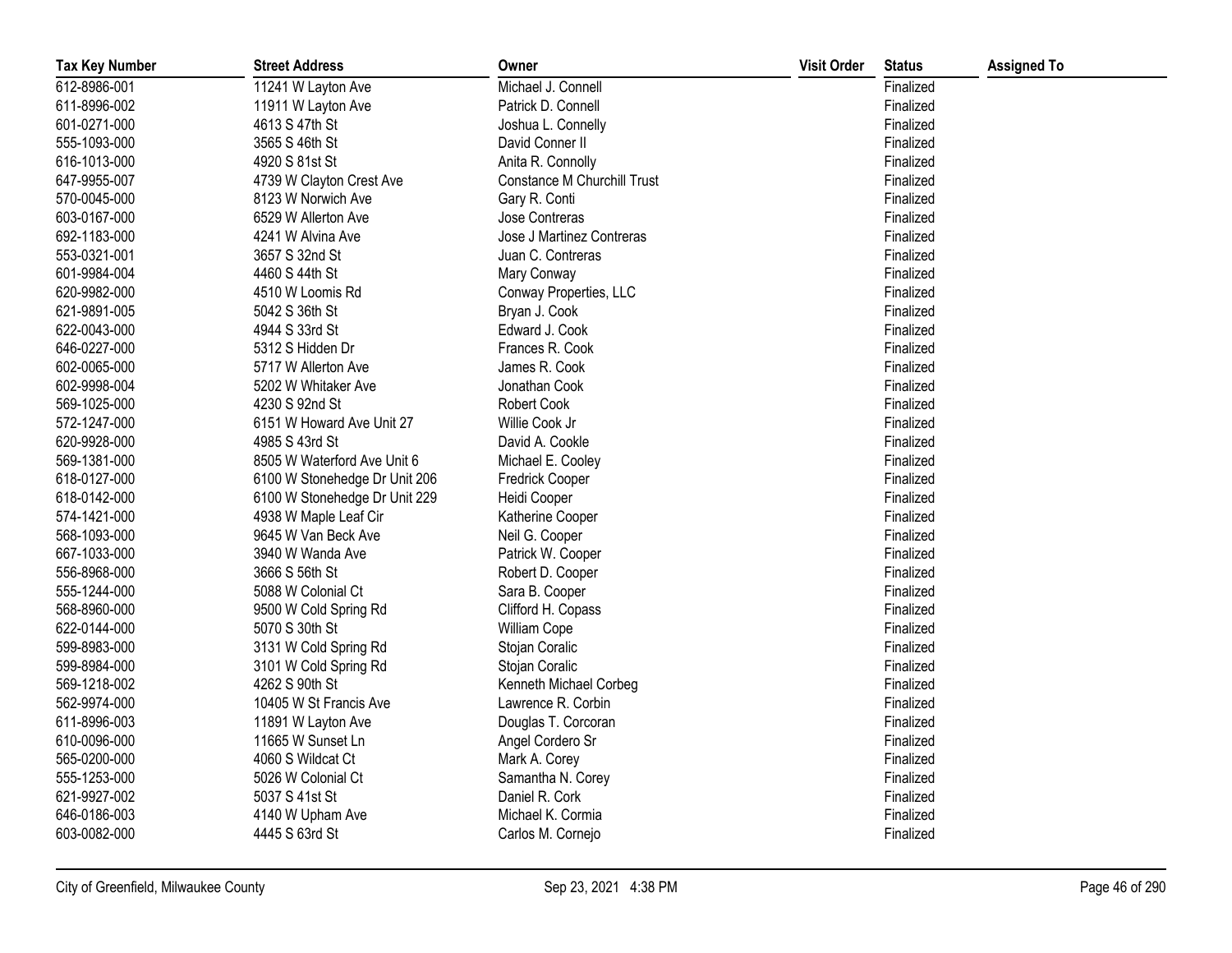| <b>Tax Key Number</b> | <b>Street Address</b> | Owner                                              | <b>Visit Order</b> | <b>Status</b> | <b>Assigned To</b> |
|-----------------------|-----------------------|----------------------------------------------------|--------------------|---------------|--------------------|
| 646-9966-001          | 5180 S 43rd St        | Salvatore Corrao                                   |                    | Finalized     |                    |
| 606-0237-000          | 9123 W Cold Spring Rd | Salvatore Corrao                                   |                    | Finalized     |                    |
| 647-1003-000          | 4312 W Upham Ave      | Steven S. Corrao                                   |                    | Finalized     |                    |
| 567-0070-000          | 4200 S 104th St       | William T. Corrao Jr                               |                    | Finalized     |                    |
| 617-0047-000          | 7014 W Vogel Ave      | Corrine J. Mayer Living Trust                      |                    | Finalized     |                    |
| 604-0167-000          | 4460 S Greenridge Cir | Corrine M Klaus Revocable Trust                    |                    | Finalized     |                    |
| 645-0082-000          | 5280 S 31st St        | Dominic J. Corso                                   |                    | Finalized     |                    |
| 531-0242-002          | 4931 W Midland Dr     | <b>Angel Cortes</b>                                |                    | Finalized     |                    |
| 556-9000-012          | 5201 W Morgan Ave     | Carmelo Cortes                                     |                    | Finalized     |                    |
| 554-1053-000          | 3828 S 39th St        | Carmelo Cortes                                     |                    | Finalized     |                    |
| 668-8984-000          | 3337 W Grange Ave     | Luis Alejandro Cortes                              |                    | Finalized     |                    |
| 604-0208-000          | 4532 S Greenridge Cir | Emerita M. Cortez                                  |                    | Finalized     |                    |
| 565-0172-000          | 4005 S 120th St       | Kim R. Cory                                        |                    | Finalized     |                    |
| 555-1324-000          | 5071 W Colonial Ct    | Carrie L. Cosgrove                                 |                    | Finalized     |                    |
| 610-0272-000          | 4592 S 121st St       | Nada Cosic                                         |                    | Finalized     |                    |
| 619-9992-001          | 4950 S 60th St        | David D. Cosseboom                                 |                    | Finalized     |                    |
| 531-0249-000          | 3375 S Schauer Ave    | Stephanie M. Coste                                 |                    | Finalized     |                    |
| 569-1519-000          | 4075 S 84th St Unit 8 | Megan L. Cota                                      |                    | Finalized     |                    |
| 645-0084-000          | 5250 S 31st St        | Timothy T. Cotton                                  |                    | Finalized     |                    |
| 569-1268-000          | 4047 S 88th St        | Frank D. Cottonaro                                 |                    | Finalized     |                    |
| 645-0163-000          | 3247 W Canterbury Rd  | Jennifer J. Cottreau                               |                    | Finalized     |                    |
| 609-9951-003          | 4664 S 113th St       | James A. Cottrill                                  |                    | Finalized     |                    |
| 646-0167-000          | 5258 S Acorn Ln       | Sandra C. Couillard                                |                    | Finalized     |                    |
| 531-1186-000          | 4618 W Anthony Dr     | George E. Counterman                               |                    | Finalized     |                    |
| 531-1001-000          | 3263 S 45th St        | <b>Trevor Cournia</b>                              |                    | Finalized     |                    |
| 691-9945-000          | 5910 S Phillips St    | Timothy A. Covey II                                |                    | Finalized     |                    |
| 556-9000-002          | 5212 W Midland Dr     | Dearl L. Cox                                       |                    | Finalized     |                    |
| 645-0448-000          | 5280 S Somerset Ln    | James F. Cox                                       |                    | Finalized     |                    |
| 601-9872-003          | 4461 S 49th St        | Shannon L. Coyle                                   |                    | Finalized     |                    |
| 570-1009-000          | 7764 W Cold Spring Rd | James P. Craig Sr                                  |                    | Finalized     |                    |
| 574-1017-000          | 3931 S 43rd St        | Jeffrey Craig                                      |                    | Finalized     |                    |
| 691-0015-000          | 3430 W Kimberly Ave   | Craig L. Graybar and Helen A. Graybar Rev Living T |                    | Finalized     |                    |
| 555-1130-000          | 4640 W St Francis Ave | Craig W Moore & Sonia V Moore Revocable Trust      |                    | Finalized     |                    |
| 562-0021-000          | 3820 S 104th St       | John C. Cram                                       |                    | Finalized     |                    |
| 562-9972-001          | 10320 W Pallottine Dr | <b>Bruce Cramer</b>                                |                    | Finalized     |                    |
| 617-9993-000          | 4901 S 68th St        | Scott C. Cramer                                    |                    | Finalized     |                    |
| 617-0123-000          | 7115 W Squire Ave     | Dale W. Crass                                      |                    | Finalized     |                    |
| 565-0210-000          | 12361 W Waterford Ave | Jacqueline Crawford                                |                    | Finalized     |                    |
| 531-0240-000          | 4911 W Midland Dr     | Jordan Crawford                                    |                    | Finalized     |                    |
| 562-9932-000          | 3855 S 104th St       | Martha R. Crawford                                 |                    | Finalized     |                    |
| 564-0030-000          | 3670 S 120th St       | Nancy Crawford                                     |                    | Finalized     |                    |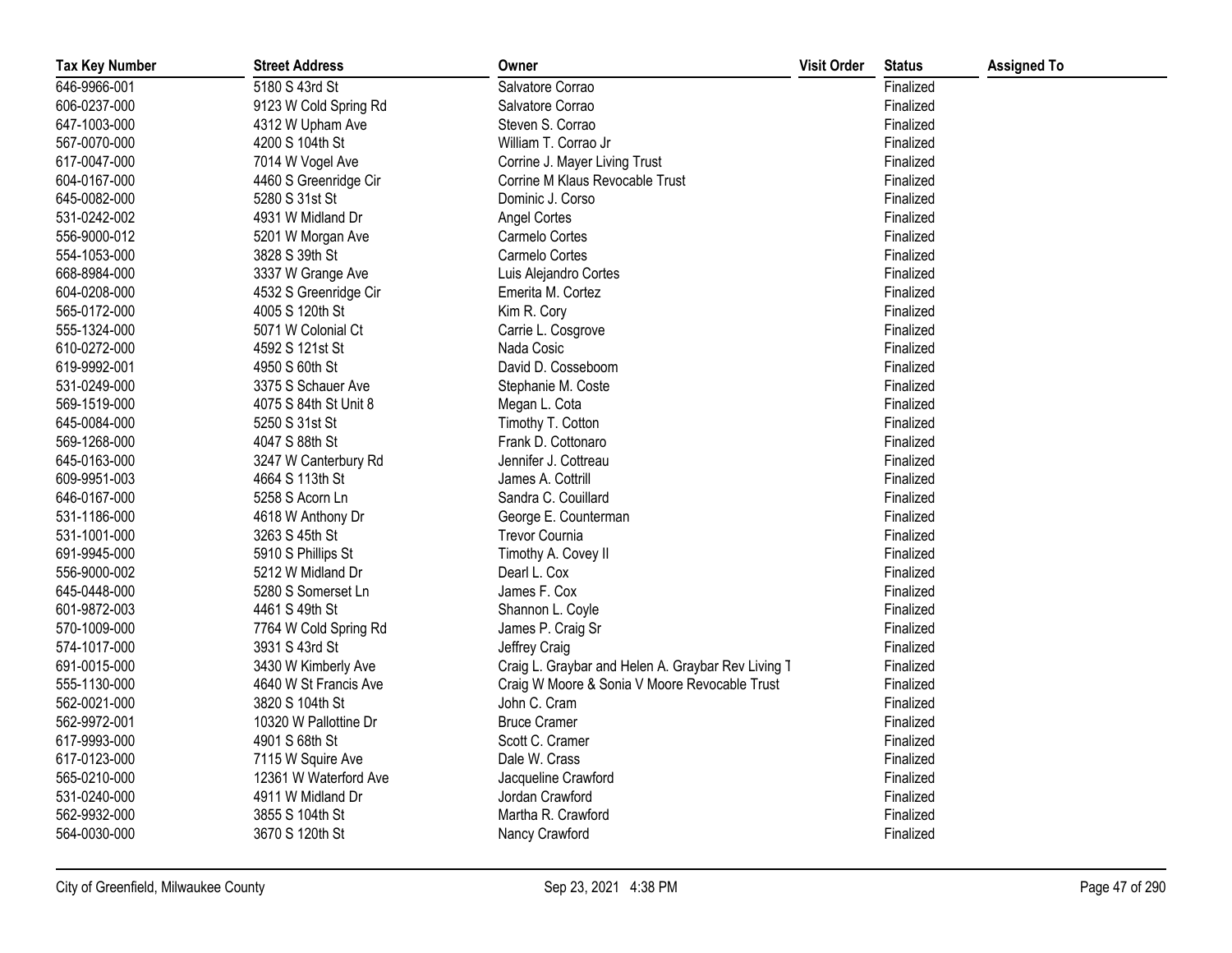| <b>Tax Key Number</b> | <b>Street Address</b>         | Owner                          | <b>Visit Order</b> | <b>Status</b> | <b>Assigned To</b> |
|-----------------------|-------------------------------|--------------------------------|--------------------|---------------|--------------------|
| 570-1039-000          | 7914 W Plainfield Ave         | Terry J. Crawford              |                    | Finalized     |                    |
| 565-0095-000          | 11723 W Van Beck Ave          | Patrick H. Crawley             |                    | Finalized     |                    |
| 565-0070-000          | 4048 S 117th St               | Patrick H. Crawley             |                    | Finalized     |                    |
| 570-0031-000          | 4014 S 84th St                | Creative Development, LLC      |                    | Finalized     |                    |
| 568-8935-001          | 4270 S 93rd St                | Cregg D. Kuri Trust            |                    | Finalized     |                    |
| 646-0170-000          | 5278 S Acorn Ln               | <b>Edward Wayne Creggett</b>   |                    | Finalized     |                    |
| 622-0023-000          | 4914 S 30th St                | Bradley D. Cress               |                    | Finalized     |                    |
| 618-0114-000          | 6100 W Stonehedge Dr Unit 165 | James E. Cribb                 |                    | Finalized     |                    |
| 606-0134-000          | 8949 W Whitaker Ave           | Daryl J. Crisci                |                    | Finalized     |                    |
| 601-0259-000          | 4660 S 49th St                | Chad Crivello                  |                    | Finalized     |                    |
| 692-1208-000          | 4068 W Granada St             | Michael S. Crivello            |                    | Finalized     |                    |
| 645-0421-000          | 3327 W Canterbury Rd          | Jennifer M. Crnkovich          |                    | Finalized     |                    |
| 647-9997-003          | 5180 S 44th St                | Milorad Crnogorac              |                    | Finalized     |                    |
| 564-0054-000          | 12272 W Morgan Oak Dr         | <b>Michael Crockett</b>        |                    | Finalized     |                    |
| 691-0047-000          | 6166 S 34th St                | Adam Croft                     |                    | Finalized     |                    |
| 620-9949-000          | 4843 W Loomis Rd              | Daniel Crogan                  |                    | Finalized     |                    |
| 604-0148-000          | 4415 S Greenridge Cir Unit H  | Mary L. Croke                  |                    | Finalized     |                    |
| 692-1151-000          | 6250 S 39th St                | Benjamin H. Crosby             |                    | Finalized     |                    |
| 606-0178-000          | 4401 S 86th St                | Kenneth F. Crous               |                    | Finalized     |                    |
| 621-9931-001          | 4970 S 43rd St                | Marc A. Crowbridge             |                    | Finalized     |                    |
| 531-1221-000          | 4622 W Morgan Ave             | <b>Curt Crowdis</b>            |                    | Finalized     |                    |
| 572-1230-000          | 6143 W Howard Ave Unit 10     | James A. Crowe                 |                    | Finalized     |                    |
| 569-1150-001          | 4055 S 90th St                | Sue A. Crowley                 |                    | Finalized     |                    |
| 611-8975-029          | 4870 S 122nd St               | Robert Crozier                 |                    | Finalized     |                    |
| 692-1104-000          | 6153 S 37th St                | Benjamin Cruz                  |                    | Finalized     |                    |
| 616-1020-000          | 4941 S 81st St                | Benjamin W. Cruz               |                    | Finalized     |                    |
| 601-9911-000          | 4401 S 47th St                | Daniel Cruz                    |                    | Finalized     |                    |
| 569-9994-000          | 8801 W Howard Ave             | James Cruz                     |                    | Finalized     |                    |
| 565-9955-011          | W Cold Spring Rd              | James Cruz                     |                    | Finalized     |                    |
| 601-0113-000          | 4561 S 48th St                | Jamie Cruz                     |                    | Finalized     |                    |
| 692-8981-004          | 6235 S 39th St                | Jorge L. Cruz                  |                    | Finalized     |                    |
| 616-1033-000          | 4900 S 84th St                | Jose A. Cruz                   |                    | Finalized     |                    |
| 692-1112-000          | 6184 S 38th St                | Jose F. Cruz                   |                    | Finalized     |                    |
| 553-0383-000          | 3665 S 34th St                | Luz Adriana Cruz               |                    | Finalized     |                    |
| 621-9950-003          | 4222 W Barnard Ave            | Miguel A. Cruz                 |                    | Finalized     |                    |
| 553-0328-000          | 3656 S 34th St                | Miguel Angel Sanchez Cruz      |                    | Finalized     |                    |
| 555-1082-000          | 3557 S 45th St                | Werner Cruz-Alvarado           |                    | Finalized     |                    |
| 604-9972-000          | 4638 S 76th St                | <b>CSM Family Holdings LLC</b> |                    | Finalized     |                    |
| 604-9973-000          | 4610 S 76th St                | <b>CSM Family Holdings LLC</b> |                    | Finalized     |                    |
| 604-0111-000          | 7032 W Armour Ave             | <b>CSMF Transition Trust</b>   |                    | Finalized     |                    |
| 615-9978-001          | 8931 W Layton Ave             | Lawrence Cudzewicz             |                    | Finalized     |                    |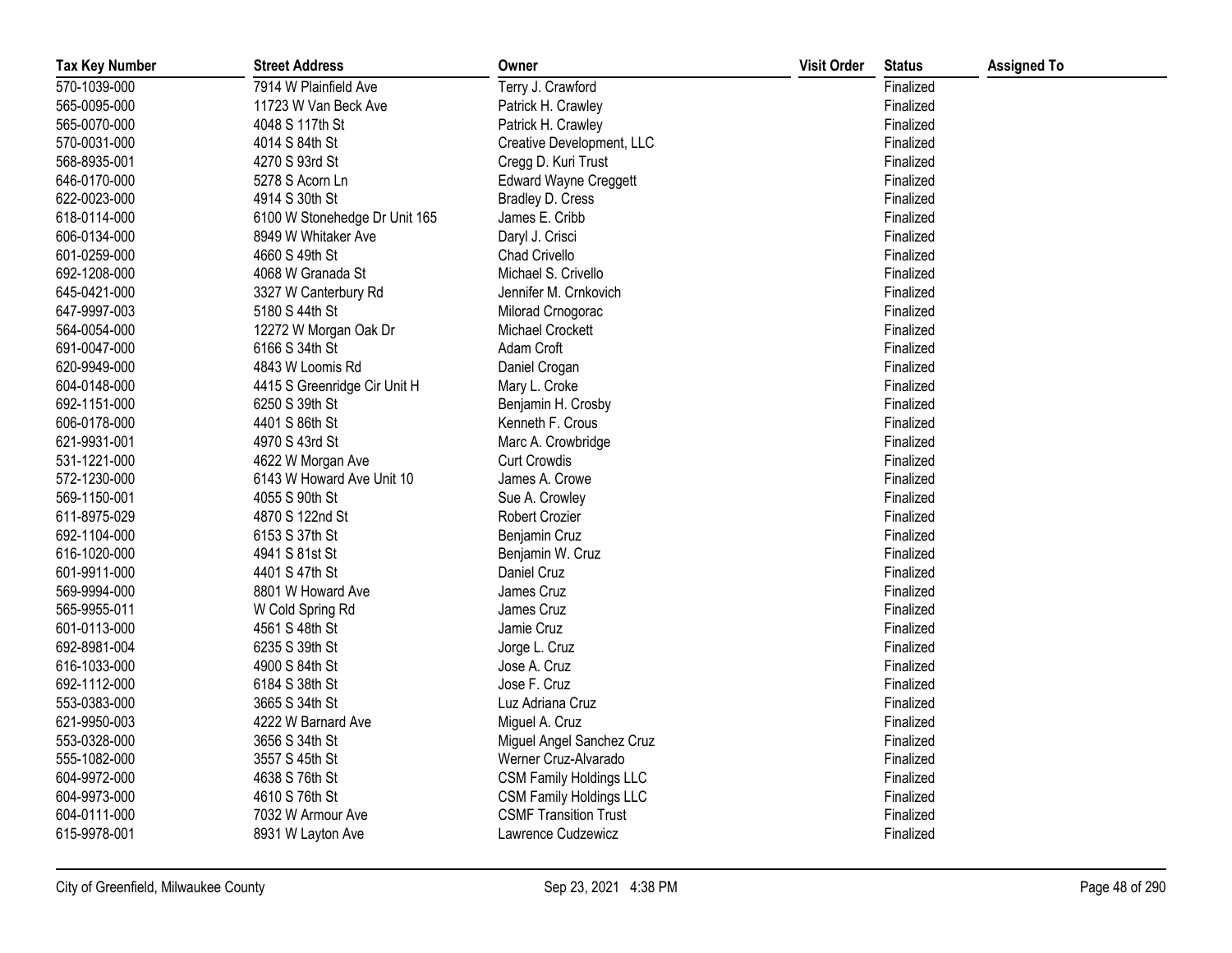| <b>Tax Key Number</b> | <b>Street Address</b>         | Owner                                              | <b>Visit Order</b> | <b>Status</b> | <b>Assigned To</b> |
|-----------------------|-------------------------------|----------------------------------------------------|--------------------|---------------|--------------------|
| 647-1147-000          | 5405 S 45th St                | Cudzinovic Irrevocable Trust of 2020               |                    | Finalized     |                    |
| 569-1475-000          | 3985 S 84th St Unit 4         | Drago Cuk                                          |                    | Finalized     |                    |
| 569-1396-000          | 8525 W Waterford Ave Unit 5   | Iva Cuko                                           |                    | Finalized     |                    |
| 569-1018-000          | 4276 S 92nd St                | Randolph S. Cullinan                               |                    | Finalized     |                    |
| 610-0271-000          | 4582 S 121st St               | Dale R. Culver                                     |                    | Finalized     |                    |
| 568-1043-000          | 4170 S 99th St                | John R. Culver                                     |                    | Finalized     |                    |
| 574-1057-000          | 4611 W Van Beck Ave           | Mang Cung                                          |                    | Finalized     |                    |
| 601-0216-000          | 4914 W Layton Ave             | Gerald M. Cunningham                               |                    | Finalized     |                    |
| 610-0268-000          | 4542 S 121st St               | Paul A. Cunningham                                 |                    | Finalized     |                    |
| 618-0203-000          | 6100 W Stonehedge Dr Unit 350 | James P. Cunz                                      |                    | Finalized     |                    |
| 567-0065-000          | 4175 S 101st St               | Alejandro Curbelo                                  |                    | Finalized     |                    |
| 618-0182-000          | 6100 W Stonehedge Dr Unit 321 | Judith A. Curley                                   |                    | Finalized     |                    |
| 568-8922-000          | 4235 S 92nd St                | Leland J. Curley Jr                                |                    | Finalized     |                    |
| 691-9837-034          | 3216 W College Ave            | Sheri Curran                                       |                    | Finalized     |                    |
| 618-0016-002          | 6630 W Edgerton Ave           | Audrey A. Curry                                    |                    | Finalized     |                    |
| 601-0004-000          | 4366 S 46th St                | Jess W. Curry                                      |                    | Finalized     |                    |
| 568-8984-000          | 4271 S 97th St                | Raymond E. Curry Jr                                |                    | Finalized     |                    |
| 554-1068-000          | 3846 S 40th St                | Samantha L. Curry                                  |                    | Finalized     |                    |
| 620-9921-000          | 4620 W Edgerton Ave           | Gary E. Curtis                                     |                    | Finalized     |                    |
| 645-0420-000          | 3329 W Canterbury Rd          | <b>Sidney Curtis</b>                               |                    | Finalized     |                    |
| 666-8909-000          | 5534 S 45th St                | <b>Margaret Curtiss</b>                            |                    | Finalized     |                    |
| 645-0177-000          | 5211 S Camelot Ln             | Curuba, LLC                                        |                    | Finalized     |                    |
| 614-1015-000          | 4848 S 96th St                | Barbara A. Cusack                                  |                    | Finalized     |                    |
| 572-1196-000          | 6175 W Howard Ave Unit 8      | Anthony Cusimano                                   |                    | Finalized     |                    |
| 604-0295-000          | 4656 S Woodland Dr            | Marie I. Custer                                    |                    | Finalized     |                    |
| 653-0080-000          | 9538 W Heather Dr             | Radomir Cutilo                                     |                    | Finalized     |                    |
| 602-0141-000          | 4380 S Placid Dr              | Robert A. Cutting                                  |                    | Finalized     |                    |
| 605-0022-000          | 7904 W Bottsford Ave          | Joseph Cvikel III                                  |                    | Finalized     |                    |
| 565-9995-000          | 12021 W Howard Ave            | Jacqueline M. Cvikota                              |                    | Finalized     |                    |
| 621-9894-000          | 5027 S 35th St                | Richard Cwiklinski Jr                              |                    | Finalized     |                    |
| 567-0083-000          | 4130 S 104th St               | Scott A. Cychosz                                   |                    | Finalized     |                    |
| 646-0114-000          | 5433 S Tami Ln                | Thomas M. Cyganek                                  |                    | Finalized     |                    |
| 610-0286-000          | 12240 W Van Norman Ct         | Steven J. Cyra                                     |                    | Finalized     |                    |
| 692-1173-000          | 6149 S 39th St                | Cyrill S. and Sharon L. Hoffmann Irrevocable Trust |                    | Finalized     |                    |
| 646-0198-000          | 5325 S Hidden Dr              | Chet L. Cyrus                                      |                    | Finalized     |                    |
| 610-0241-000          | 12225 W Whitaker Ave          | Andrew Czachowski                                  |                    | Finalized     |                    |
| 692-1014-001          | 6045 S 36th St                | Alan T. Czajczynski LE                             |                    | Finalized     |                    |
| 617-0062-000          | 5047 S 72nd St                | Carol A. Czaplewski                                |                    | Finalized     |                    |
| 570-1033-000          | 7912 W Leroy Ave              | Stephen Czaplewski                                 |                    | Finalized     |                    |
| 645-0510-000          | 5415 S Somerset Ln            | Renee D. Czarapata                                 |                    | Finalized     |                    |
| 621-9912-002          | 4927 S 40th St                | Thomas E. Czarapata                                |                    | Finalized     |                    |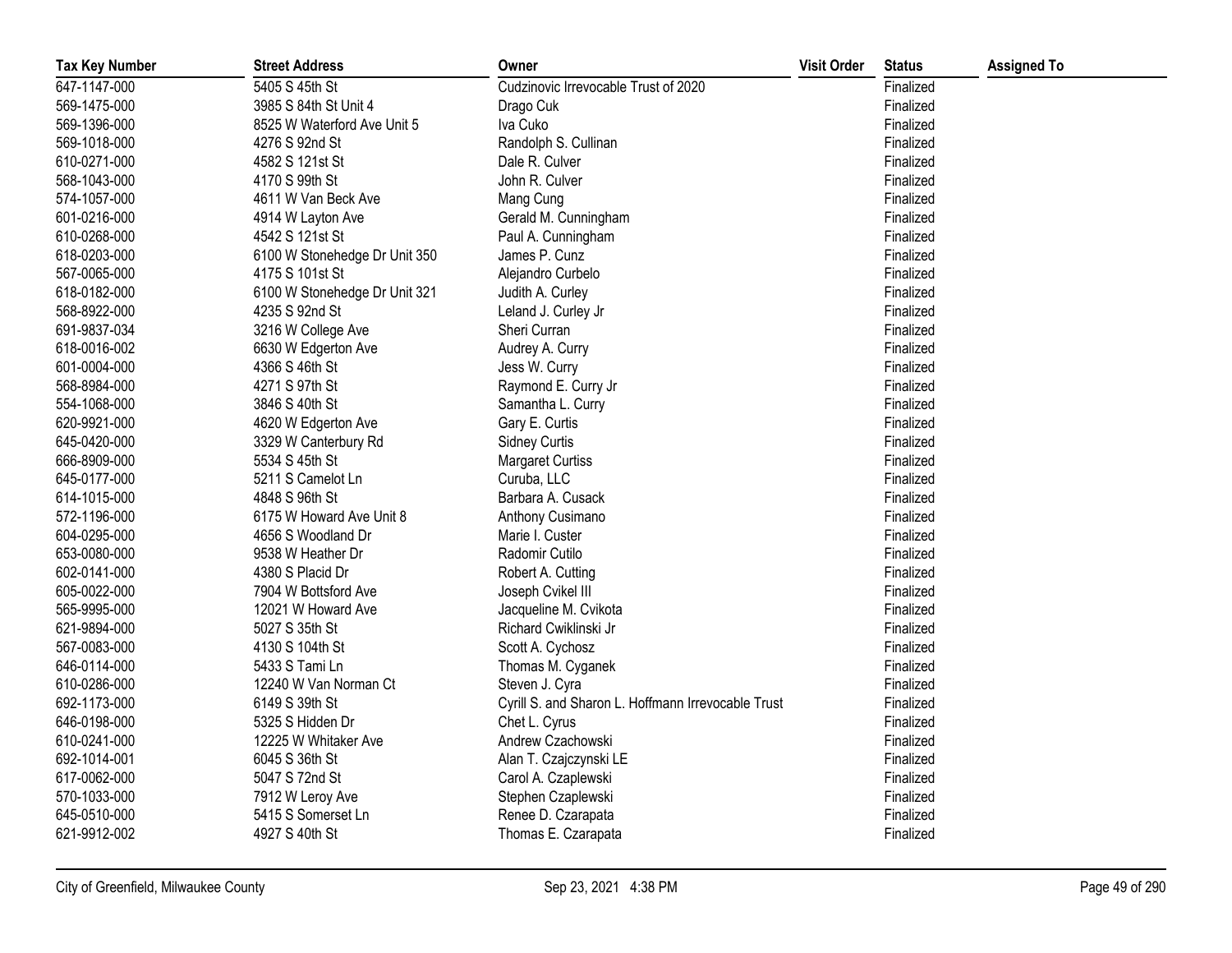| <b>Tax Key Number</b> | <b>Street Address</b>       | Owner                  | <b>Visit Order</b> | <b>Status</b> | <b>Assigned To</b> |
|-----------------------|-----------------------------|------------------------|--------------------|---------------|--------------------|
| 553-0343-000          | 3715 S 33rd St              | Andrew B. Czarnecki    |                    | Finalized     |                    |
| 604-0125-000          | 6910 W Chapman Ave          | Grace N. Czarnecki     |                    | Finalized     |                    |
| 692-1116-000          | 6144 S 38th St              | James A. Czarnecki     |                    | Finalized     |                    |
| 601-9881-002          | 4347 S 49th St              | Joseph J. Czarnecki    |                    | Finalized     |                    |
| 569-1133-001          | 4280 S 91st St              | Lynette H. Czarnecki   |                    | Finalized     |                    |
| 621-9892-005          | 5038 S 37th St              | Marc S. Czarnecki      |                    | Finalized     |                    |
| 555-1252-000          | 5028 W Colonial Ct          | Tanya M. Czarnecki     |                    | Finalized     |                    |
| 553-9000-004          | 3301 W Loomis Rd            | Czarnecki Family LLC   |                    | Finalized     |                    |
| 616-1034-000          | 4920 S 84th St              | Daniel D. Czech        |                    | Finalized     |                    |
| 570-1005-000          | 4237 S 78th St              | Jan Czeczot            |                    | Finalized     |                    |
| 572-1068-000          | 6114 W Leroy Ave            | Brian D. Czerwinski    |                    | Finalized     |                    |
| 611-8975-007          | 4883 S 123rd St             | David J. Czerwinski    |                    | Finalized     |                    |
| 653-0085-000          | 9559 W Upham Ave            | James Czerwinski       |                    | Finalized     |                    |
| 622-0125-000          | 3210 W Vogel Ave            | Kevin Czerwinski       |                    | Finalized     |                    |
| 569-1340-000          | 8520 W Waterford Ave Unit 5 | Robert M. Czerwinski   |                    | Finalized     |                    |
| 610-0123-000          | 11704 W Layton Ave          | Shawn R. Czerwinski    |                    | Finalized     |                    |
| 601-9945-003          | 4437 S 45th St              | Theresa E. Czerwinski  |                    | Finalized     |                    |
| 614-9996-000          | 9307 W Layton Ave           | <b>Brian Czisny</b>    |                    | Finalized     |                    |
| 568-8934-002          | 4250 S 93rd St              | Stephen G. Czisz       |                    | Finalized     |                    |
| 562-0088-000          | 3851 S Oakbrook Dr          | Patricia R. Czubkowski |                    | Finalized     |                    |
| 621-9937-002          | 4041 W Barnard Ave          | Scott T. Czubkowski    |                    | Finalized     |                    |
| 600-0095-000          | 3544 W Layton Ave           | Dennis M. Czysz        |                    | Finalized     |                    |
| 574-8983-002          | 4660 W Cold Spring Rd       | D & D Team 2 LLC       |                    | Finalized     |                    |
| 574-8983-003          | 4800 W Cold Spring Rd       | D & D Team 2 LLC       |                    | Finalized     |                    |
| 605-0159-004          | 4550 S 84th St              | D and D Team 3 LLC     |                    | Finalized     |                    |
| 605-9963-003          | 8100 W Forest Garden Ct     | D and D Team 5 LLC     |                    | Finalized     |                    |
| 605-9963-004          | 8150 W Forest Home Ave      | D and D Team 5 LLC     |                    | Finalized     |                    |
| 571-8979-000          | 7100 W Forest Home Ave      | D and D Team 8, LLC    |                    | Finalized     |                    |
| 615-9946-006          | 8950 W Forest Home Ave      | D B Investments        |                    | Finalized     |                    |
| 567-9972-001          | 4140 S 108th St             | D F Investments        |                    | Finalized     |                    |
| 608-9986-000          | 10340 W Layton Ave          | D&G Golf Center LLC    |                    | Finalized     |                    |
| 605-0019-000          | 7940 W Bottsford Ave        | Jeff D'Agostino        |                    | Finalized     |                    |
| 692-1126-000          | 5944 S 37th St              | Victoria D'Amato       |                    | Finalized     |                    |
| 554-1009-000          | 3620 W Howard Ave           | D.V.N., LLC            |                    | Finalized     |                    |
| 571-1023-000          | 7014 W Plainfield Ave       | Mark S. Dachowski      |                    | Finalized     |                    |
| 622-0110-000          | 3221 W Vogel Ave            | Kathleen M. Dagelen    |                    | Finalized     |                    |
| 647-1153-000          | 4545 W Maplewood Dr         | Gayle M. Dahl          |                    | Finalized     |                    |
| 645-0265-000          | 5330 S Woodbridge Ln        | Joel R. Dahl           |                    | Finalized     |                    |
| 553-8998-001          | 3300 W Howard Ave           | John H. Dahl           |                    | Finalized     |                    |
| 667-1017-000          | 5871 S 41st St              | Keith Dahl             |                    | Finalized     |                    |
| 691-0077-000          | 3195 W Mangold Ave Unit G   | Linda S. Dahle         |                    | Finalized     |                    |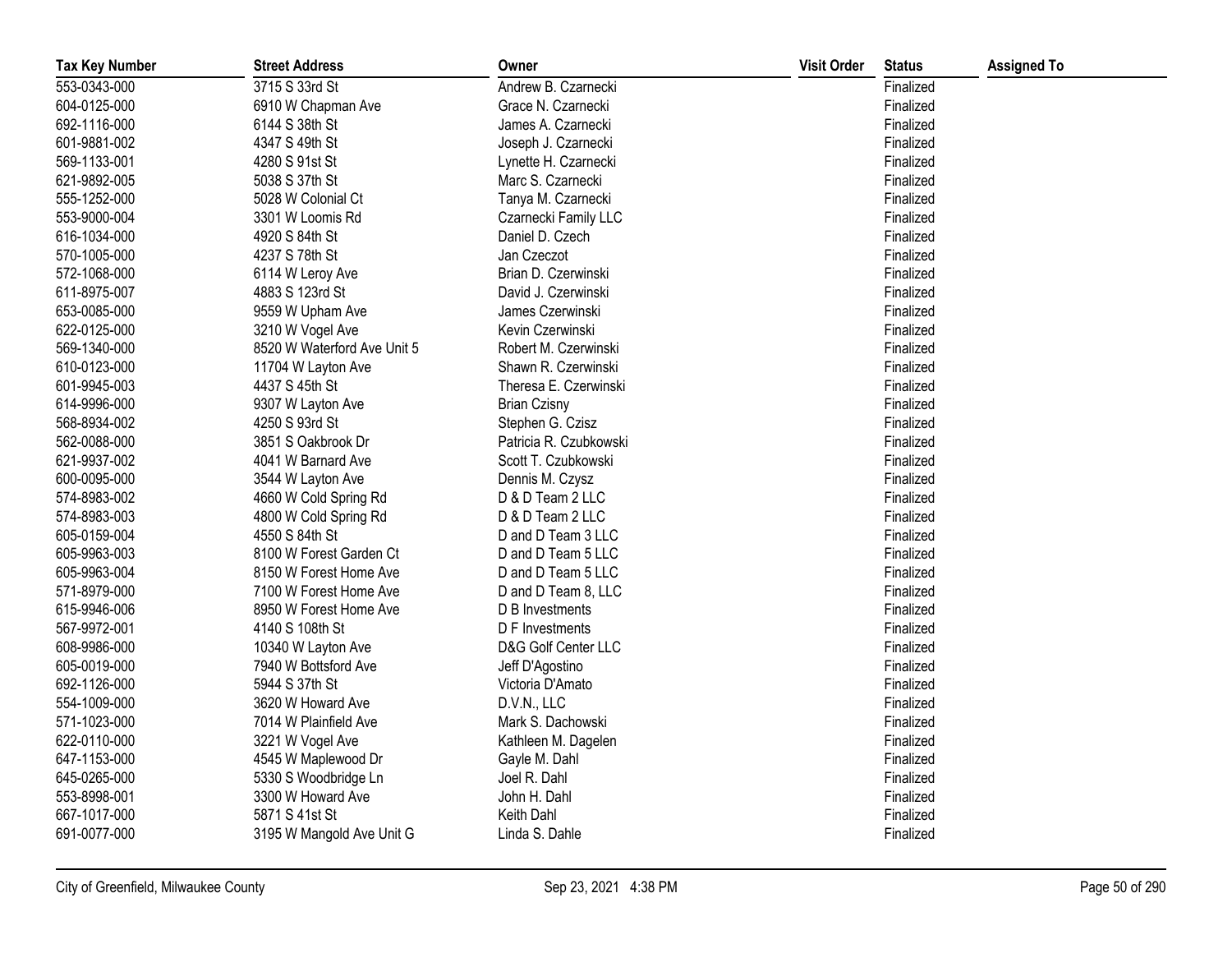| <b>Tax Key Number</b> | <b>Street Address</b>       | Owner                                           | <b>Visit Order</b> | <b>Status</b> | <b>Assigned To</b> |
|-----------------------|-----------------------------|-------------------------------------------------|--------------------|---------------|--------------------|
| 621-9902-000          | 3800 W Edgerton Ave         | Harvey E. Dahlke Jr                             |                    | Finalized     |                    |
| 603-0023-000          | 4424 S 61st St              | Dane C. Dahlman                                 |                    | Finalized     |                    |
| 621-9981-002          | 4764 S 39th St              | Ralph M. Dahlman                                |                    | Finalized     |                    |
| 645-0222-000          | 5244 S Woodbridge Ln        | Earle H. Dahlmann                               |                    | Finalized     |                    |
| 569-1466-000          | 3975 S 84th St Unit 3       | Bryan L. Dahm                                   |                    | Finalized     |                    |
| 572-1178-000          | 4020 S 65th St              | Dak Properties VII                              |                    | Finalized     |                    |
| 572-1179-000          | 4040 S 65th St              | DAK Properties VIII LLC                         |                    | Finalized     |                    |
| 568-8957-006          | 4204 S 95th St              | Omar Mohammad Dakwar                            |                    | Finalized     |                    |
| 605-0134-000          | 4385 S 83rd St              | Dale E & Cathy M Harmeyer Revoc Liv Trust       |                    | Finalized     |                    |
| 622-0085-000          | 5064 S 35th St              | Dale G & Corinne A Herold Survivor's Trust      |                    | Finalized     |                    |
| 648-1068-000          | 5654 W Abbott Ave           | Dale M. and Linda A. Peterson Revocable Trust   |                    | Finalized     |                    |
| 646-0034-000          | 3930 W Honey Creek Cir      | Claudette Dallman                               |                    | Finalized     |                    |
| 570-8971-002          | 8210 W Cold Spring Rd       | Cheryl Dallmann                                 |                    | Finalized     |                    |
| 622-0054-000          | 5016 S 31st St              | Paul Dallmann                                   |                    | Finalized     |                    |
| 609-0080-000          | 4550 S 116th St             | Daniel A. Dalton                                |                    | Finalized     |                    |
| 562-0126-000          | 3883 S Oakridge Ct          | Vickie L. Daly                                  |                    | Finalized     |                    |
| 555-1219-000          | 4668 W Crawford Ave         | Donald Damask                                   |                    | Finalized     |                    |
| 607-9979-006          | 4310 S 99th St              | Craig A. Damaske                                |                    | Finalized     |                    |
| 568-1035-000          | 4143 S 99th St              | Craig A. Damaske                                |                    | Finalized     |                    |
| 568-1032-000          | 4179 S 99th St              | Craig A. Damaske                                |                    | Finalized     |                    |
| 568-1077-000          | 9420 W Waterford Ave        | Frank D. Damijan                                |                    | Finalized     |                    |
| 567-0059-000          | 4101 S 101st St             | Janet L. Damm                                   |                    | Finalized     |                    |
| 647-1184-000          | 4300 W Grange Ave Unit 6    | Manjula Dammanna                                |                    | Finalized     |                    |
| 531-1112-000          | 3449 S 44th St              | Panayiotis Damouni                              |                    | Finalized     |                    |
| 610-0077-000          | 4420 S 117th St             | Charles R. Damro                                |                    | Finalized     |                    |
| 572-1141-000          | 4211 S 66th St              | Robert J. Dams Jr                               |                    | Finalized     |                    |
| 564-0122-000          | 12055 W Crawford Ct         | Imre J. Dancs                                   |                    | Finalized     |                    |
| 599-8925-000          | 4456 S 35th St              | Richard E. Dane                                 |                    | Finalized     |                    |
| 667-1001-000          | 4101 W Grange Ave           | Mark J. Daneau                                  |                    | Finalized     |                    |
| 600-0128-000          | 4350 S 38th St              | John E. Danes                                   |                    | Finalized     |                    |
| 646-0100-000          | 5421 S Morningside Ln       | Judith A. Daniel                                |                    | Finalized     |                    |
| 569-1423-000          | 8555 W Waterford Ave Unit 8 | Marguerite Daniel                               |                    | Finalized     |                    |
| 568-8965-002          | 4240 S 96th St              | Daniel & Barbara Brylow Living Trust            |                    | Finalized     |                    |
| 568-8971-002          | 9620 W Cold Spring Rd       | Daniel A. Davidson Living Trust                 |                    | Finalized     |                    |
| 568-1023-000          | 4073 S 99th St              | Daniel C. Surges Revocable Living Trust         |                    | Finalized     |                    |
| 569-1401-000          | 8535 W Waterford Ave Unit 2 | Daniel J. Kwiatkowski Trust                     |                    | Finalized     |                    |
| 564-0056-000          | 12232 W Morgan Oak Dr       | Daniel J. Zagrodnik Living Trust                |                    | Finalized     |                    |
| 553-0312-000          | 3672 S 33rd St              | Daniel P Schwalbach 1997 Revocable Trust        |                    | Finalized     |                    |
| 600-0016-000          | 4446 S 36th St              | Daniel W Ewert and Nadine M Ewert Revocable Tru |                    | Finalized     |                    |
| 613-1004-000          | 10124 W Meadow Dr           | Craig S. Danielewski                            |                    | Finalized     |                    |
| 554-1036-000          | 3829 S 38th St              | Aaron Quinn Daniels                             |                    | Finalized     |                    |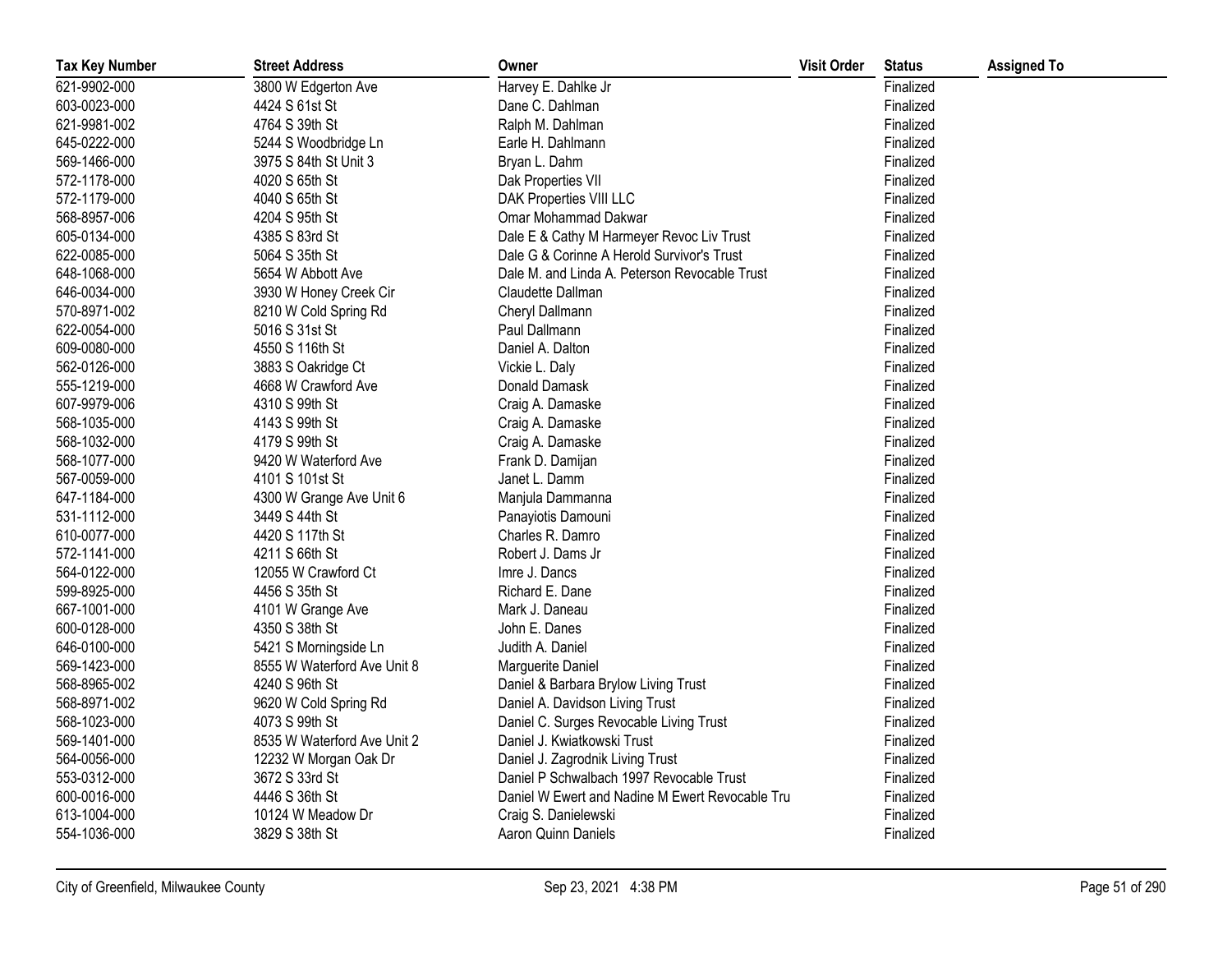| <b>Tax Key Number</b> | <b>Street Address</b>       | Owner                                              | <b>Visit Order</b> | <b>Status</b> | <b>Assigned To</b> |
|-----------------------|-----------------------------|----------------------------------------------------|--------------------|---------------|--------------------|
| 647-1104-000          | 4800 W Grange Ave           | Angela C. Daniels                                  |                    | Finalized     |                    |
| 601-0154-000          | 4554 S 51st St              | Mark S. Daniels                                    |                    | Finalized     |                    |
| 691-9914-000          | 5960 S 32nd St              | Minnie Daniels                                     |                    | Finalized     |                    |
| 691-9913-000          | 5960 S 32nd St              | Minnie Daniels                                     |                    | Finalized     |                    |
| 553-0088-001          | 3572 S 34th St              | Pattie Kay A. Daniels                              |                    | Finalized     |                    |
| 616-1046-000          | 4830 S 82nd St              | Victoria Daniels                                   |                    | Finalized     |                    |
| 645-0565-000          | 5210 S Hidden Dr            | Douglas H. Danielson                               |                    | Finalized     |                    |
| 574-1305-000          | 4949 W Maple Leaf Cir       | Danny M & Janet R Metz Joint Revocable Living Tru  |                    | Finalized     |                    |
| 575-8954-001          | 4053 W Howard Ave           | Jacob D. Danowski                                  |                    | Finalized     |                    |
| 568-1075-000          | 9437 W Waterford Ave        | <b>Brian Dantinne</b>                              |                    | Finalized     |                    |
| 569-9990-013          | 9105 W Howard Ave           | Brian T. Dantinne                                  |                    | Finalized     |                    |
| 565-0161-000          | 3920 S 119th St             | Glenn A. Danz                                      |                    | Finalized     |                    |
| 610-0052-000          | 4311 S Todd Dr              | Karen L. Darby                                     |                    | Finalized     |                    |
| 645-0231-000          | 5262 S Woodbridge Ln        | Colleen A. Dardis                                  |                    | Finalized     |                    |
| 645-0148-000          | 5208 S King Arthurs Ct      | Amanda L. Darga                                    |                    | Finalized     |                    |
| 569-1342-000          | 8520 W Waterford Ave Unit 7 | Jeffrey K. A. Darko                                |                    | Finalized     |                    |
| 618-0286-000          | 5019 S Stonehedge Dr        | Diane M. Darling                                   |                    | Finalized     |                    |
| 617-9988-002          | 4813 S 69th St              | <b>Noel Darling</b>                                |                    | Finalized     |                    |
| 609-9942-011          | 4665 S 111th St             | Noel A. Darling                                    |                    | Finalized     |                    |
| 556-9000-003          | 5200 W Midland Dr           | Darnell Czaplicki Living Trust                     |                    | Finalized     |                    |
| 575-8999-000          | 4011 W Howard Ave           | Darold N. Peters Jt Revocable Living Trust         |                    | Finalized     |                    |
| 621-0062-000          | 4200 W Squire Ave           | Gary T. Daroszewski                                |                    | Finalized     |                    |
| 609-9965-003          | 4485 S 113th St             | Daryl J. Kleser Revocable Living Trust             |                    | Finalized     |                    |
| 574-1021-000          | 4541 W Howard Ave           | David M. Datka                                     |                    | Finalized     |                    |
| 614-9999-000          | 4715 S 92nd St              | Gary A. Datka                                      |                    | Finalized     |                    |
| 609-9959-002          | S 113th St                  | Sandra I. Daubner                                  |                    | Finalized     |                    |
| 609-9960-000          | 4545 S 112th St             | Sandra I. Daubner                                  |                    | Finalized     |                    |
| 609-9957-000          | 4601 S 112th St             | Shannon Daubner                                    |                    | Finalized     |                    |
| 621-9937-001          | 4101 W Barnard Ave          | <b>Amber Daugherty</b>                             |                    | Finalized     |                    |
| 602-9955-001          | 5425 W Cold Spring Rd       | Imeida Davalos                                     |                    | Finalized     |                    |
| 648-1032-000          | 5649 W Upham Ave            | Kirit N. Dave                                      |                    | Finalized     |                    |
| 572-1206-000          | 6159 W Howard Ave Unit 2    | Kevin Davenport                                    |                    | Finalized     |                    |
| 645-0486-000          | 5335 S Sutton Pl            | Jerry L. Davey                                     |                    | Finalized     |                    |
| 565-9972-000          | 4170 S 124th St             | William B. Davey                                   |                    | Finalized     |                    |
| 613-1036-000          | 10210 W Spring Green Rd     | David and MI Suk Krukowski Revocable Living Trust  |                    | Finalized     |                    |
| 570-0306-000          | 8233 W Tesch Ave            | David D. Becker Revocable Trust                    |                    | Finalized     |                    |
| 562-9939-002          | 3680 S 104th St             | David Hecker Irrevocable Trust                     |                    | Finalized     |                    |
| 621-9962-001          | 4133 W Layton Ave           | David J. & Susan J. Torum Joint Revoc Living Trust |                    | Finalized     |                    |
| 645-0450-000          | 5272 S Somerset Ln          | David J. Yopps & Debra A. Smitka 2019 Revocable    |                    | Finalized     |                    |
| 615-9949-002          | 4945 S Woodlawn Pl          | David M and Kathleen M Ciganek Rev Trust Dated 3   |                    | Finalized     |                    |
| 692-1114-000          | 6164 S 38th St              | David M. Klein Revocable Trust                     |                    | Finalized     |                    |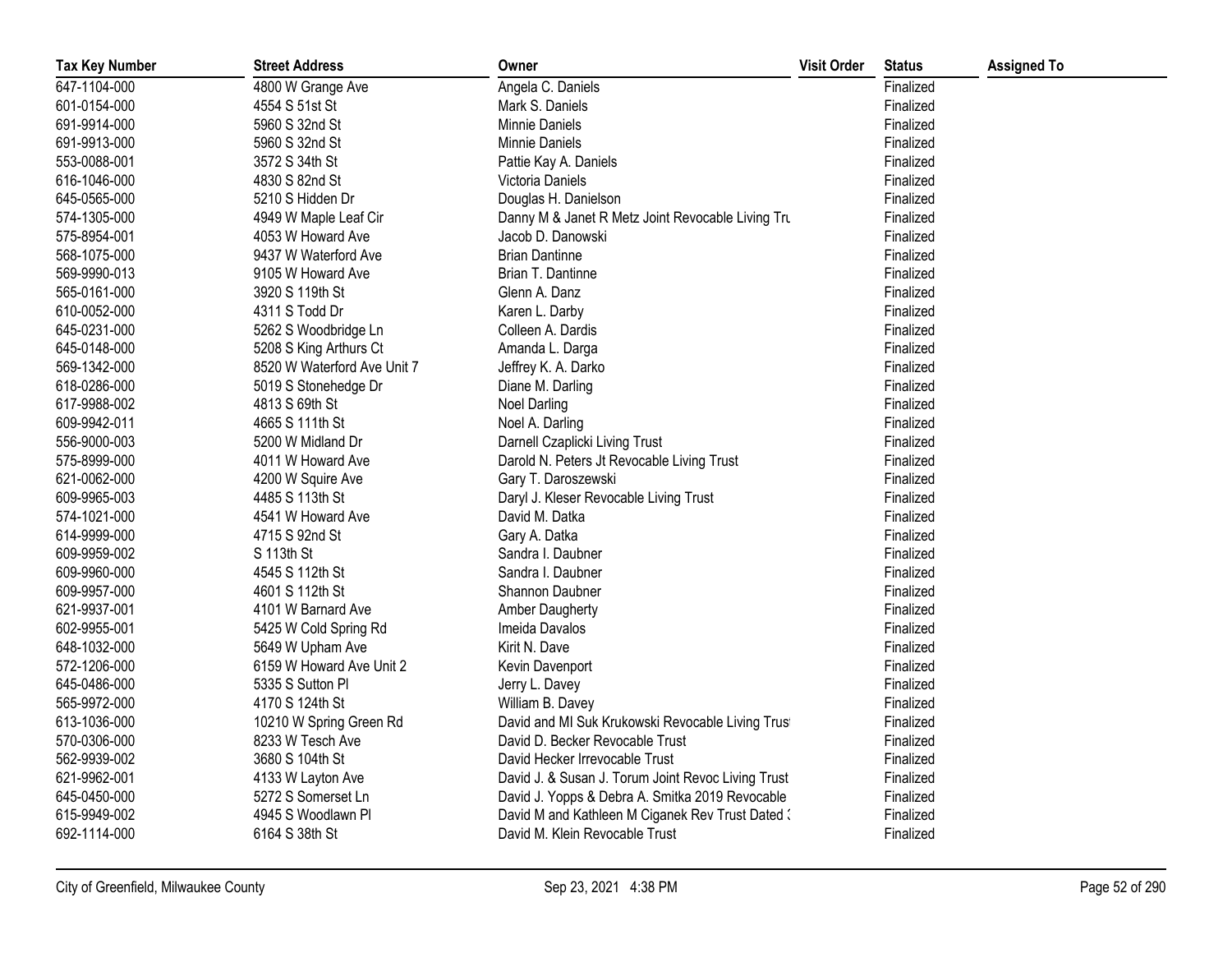| <b>Tax Key Number</b> | <b>Street Address</b>  | Owner                                              | <b>Visit Order</b> | <b>Status</b> | <b>Assigned To</b> |
|-----------------------|------------------------|----------------------------------------------------|--------------------|---------------|--------------------|
| 574-1051-000          | 4523 W Norwich Ave     | David M. White and Karen A. White Irrevocable Inco |                    | Finalized     |                    |
| 646-0134-000          | 3546 W Old Oak Dr      | David P. Ruege Revocable Trust                     |                    | Finalized     |                    |
| 564-0042-000          | 12060 W Black Oak Dr   | David V. Tranchita Revocable Living Trust          |                    | Finalized     |                    |
| 667-8907-000          | 5562 S 43rd St         | Elizabeth A. DAVIDS                                |                    | Finalized     |                    |
| 605-0067-000          | 8001 W Cold Spring Rd  | Andrew S. Davidson                                 |                    | Finalized     |                    |
| 609-9981-002          | 4360 S 112th St        | Marcis Davidson                                    |                    | Finalized     |                    |
| 601-9883-005          | 4919 W Cold Spring Rd  | Amy Davidsz                                        |                    | Finalized     |                    |
| 603-0130-000          | 4420 S 67th St         | Elaine P. Davies                                   |                    | Finalized     |                    |
| 553-0320-002          | 3673 S 32nd St         | Nicole L. Davies                                   |                    | Finalized     |                    |
| 569-1147-000          | 4019 S 90th St         | Bradley J. Davis                                   |                    | Finalized     |                    |
| 609-9952-005          | 4631 S 112th St        | <b>Eddie Davis</b>                                 |                    | Finalized     |                    |
| 618-0244-000          | 4922 S Imperial Cir    | Jennifer M. Davis                                  |                    | Finalized     |                    |
| 603-0030-000          | 4484 S 61st St         | Mark Davis                                         |                    | Finalized     |                    |
| 603-0031-000          | 4484 S 61st St         | <b>Mark Davis</b>                                  |                    | Finalized     |                    |
| 572-1062-000          | 6203 W Marcy Ln        | Michael J. Davis Sr                                |                    | Finalized     |                    |
| 605-0055-000          | 7734 W Allerton Ave    | Paul Robert Davis                                  |                    | Finalized     |                    |
| 562-0036-000          | 3763 S 102nd St        | <b>Scott Davis</b>                                 |                    | Finalized     |                    |
| 617-0078-000          | 4773 S 74th St         | Elizabeth M. Davison                               |                    | Finalized     |                    |
| 691-0016-000          | 3448 W Kimberly Ave    | Moiz S. Dawoodbhai                                 |                    | Finalized     |                    |
| 603-9960-004          | 4434 S 68th St         | Irene Dawydiuk                                     |                    | Finalized     |                    |
| 604-0245-000          | 4545 S Greenridge Cir  | Barbara J. Day                                     |                    | Finalized     |                    |
| 565-9962-000          | 11929 W Beloit Rd      | Gayle F. Dayton                                    |                    | Finalized     |                    |
| 611-1010-000          | 4920 S 123rd St        | Gerard F. Dayton                                   |                    | Finalized     |                    |
| 568-8965-001          | 4250 S 96th St         | Anton Dazer II                                     |                    | Finalized     |                    |
| 553-0197-000          | 3610 S 32nd St         | Oscar D. De Anda                                   |                    | Finalized     |                    |
| 646-0254-000          | 5396 S Butterfield Way | Levens De Back                                     |                    | Finalized     |                    |
| 568-1007-000          | 3961 S 99th St         | Enrico J. De Conno                                 |                    | Finalized     |                    |
| 645-0427-000          | 5241 S Somerset Ln     | Maria De DeusFeitoza De Rocha Noonan               |                    | Finalized     |                    |
| 567-0082-000          | 4151 S 103rd St        | Salvatore R. De lanni                              |                    | Finalized     |                    |
| 555-1226-000          | 4606 W Crawford Ave    | Robert De La Garza                                 |                    | Finalized     |                    |
| 555-1102-000          | 3555 S 47th St         | Tina De La Luz                                     |                    | Finalized     |                    |
| 572-8966-000          | 6710 W Cold Spring Rd  | Oscar De La Rosa                                   |                    | Finalized     |                    |
| 575-8952-000          | 4121 W Howard Ave      | Martin De La Torre                                 |                    | Finalized     |                    |
| 691-0145-000          | 3268 W Kimberly Ave    | Raul De Leon                                       |                    | Finalized     |                    |
| 648-1078-000          | 5675 W Abbott Ave      | David S. De Witt                                   |                    | Finalized     |                    |
| 600-9935-000          | 3710 W Layton Ave      | Dana De Zur                                        |                    | Finalized     |                    |
| 666-8937-000          | 5521 S 44th St         | Douglas C. De Zur                                  |                    | Finalized     |                    |
| 622-0099-000          | 3306 W Edgerton Ave    | Kenneth B. De-Kelaita                              |                    | Finalized     |                    |
| 531-1043-000          | 4365 W Anthony Dr      | Judith Dean                                        |                    | Finalized     |                    |
| 599-8913-000          | 3140 W Layton Ave      | Jose R. Deanda                                     |                    | Finalized     |                    |
| 569-1473-000          | 3985 S 84th St Unit 2  | Dearles Yvonne Bloomfield Revocable Living Trust   |                    | Finalized     |                    |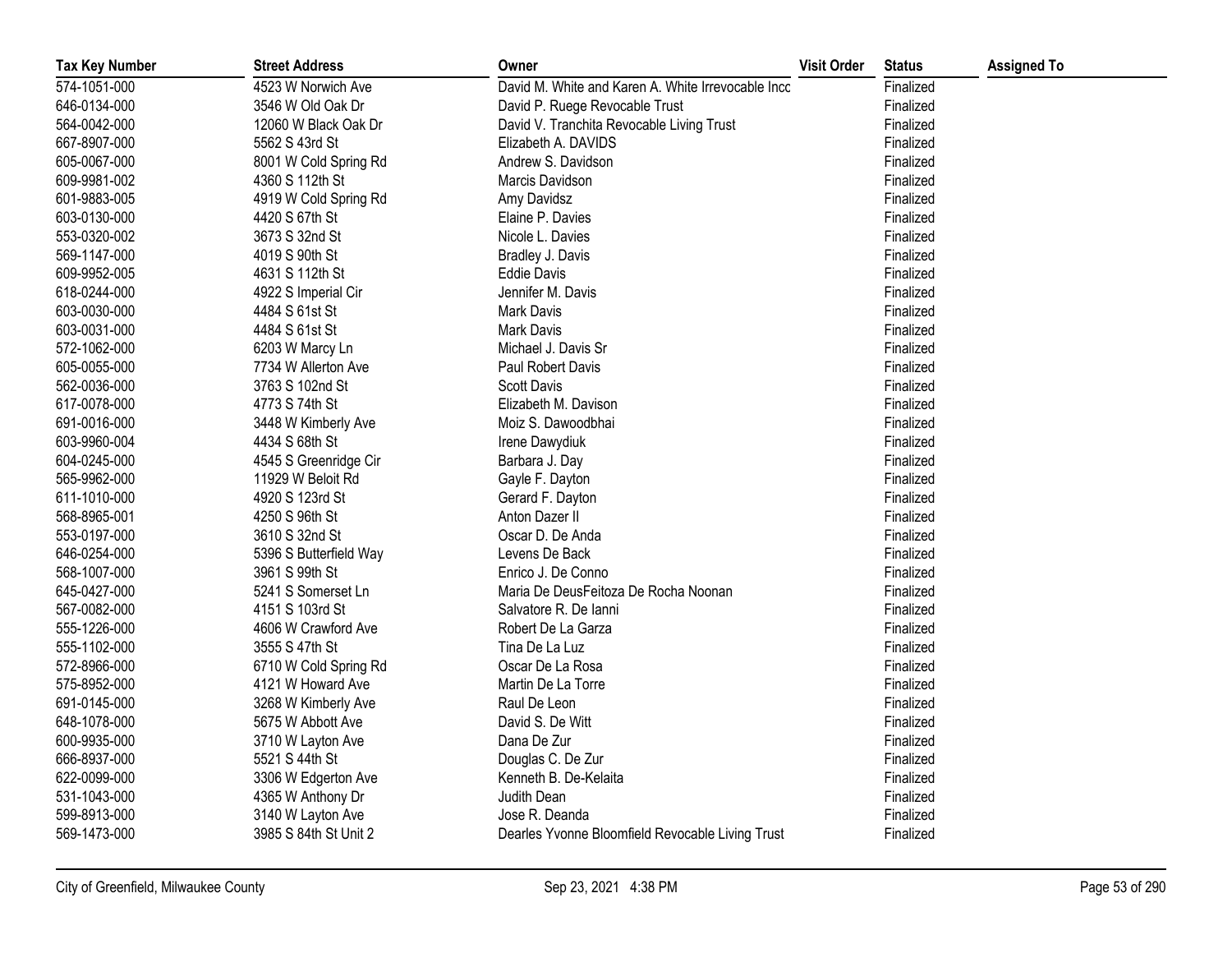| <b>Tax Key Number</b> | <b>Street Address</b>         | Owner                                             | <b>Visit Order</b> | <b>Status</b> | <b>Assigned To</b> |
|-----------------------|-------------------------------|---------------------------------------------------|--------------------|---------------|--------------------|
| 611-1069-000          | 12121 W Barnard Ave           | Joseph DeBaker                                    |                    | Finalized     |                    |
| 613-1024-000          | 5055 S 104th St               | Deborah A. Steffens Family Trust                  |                    | Finalized     |                    |
| 604-9927-001          | 6931 W Chapman Ave            | Deborah Kwasniewski Revocable Living Trust        |                    | Finalized     |                    |
| 567-0052-000          | 10119 W Plainfield Ave        | Deborah Strande Revocable Trust, U/A Dated 3/30/. |                    | Finalized     |                    |
| 646-0280-000          | 5314 S Butterfield Way        | Debra A. Olson Revocable Trust                    |                    | Finalized     |                    |
| 604-0216-000          | 4566 S Greenridge Cir         | Debra J. Dobs Revocable Living Trust              |                    | Finalized     |                    |
| 618-0317-000          | 6078 W Woodview Ct            | Debra Mueller Revocable Trust                     |                    | Finalized     |                    |
| 566-9977-001          | 11266 W Cold Spring Rd        | Merritte L. DeBuhr                                |                    | Finalized     |                    |
| 603-0098-000          | 4477 S 64th St                | John E. Decaire Jr                                |                    | Finalized     |                    |
| 618-0125-000          | 6100 W Stonehedge Dr Unit 204 | Jill Decker                                       |                    | Finalized     |                    |
| 666-8901-000          | 5547 S 45th St                | William B. Decker                                 |                    | Finalized     |                    |
| 691-0049-000          | 6191 S 34th St                | Michael W. Deckow                                 |                    | Finalized     |                    |
| 601-9938-000          | 4454 S 47th St                | Steven P. Dederich                                |                    | Finalized     |                    |
| 618-0230-000          | 5008 S Stonehedge Dr          | Robin K. Dedynski                                 |                    | Finalized     |                    |
| 645-0292-000          | 5200 S Tuckaway Blvd Unit 142 | Andrea Dee                                        |                    | Finalized     |                    |
| 645-0499-000          | 5391 S Somerset Ln            | David B. Deemer                                   |                    | Finalized     |                    |
| 615-9965-000          | 9106 W Dosie Ave              | James T. Deering                                  |                    | Finalized     |                    |
| 646-0221-000          | 5326 S Hidden Dr              | Joseph M. Defalco                                 |                    | Finalized     |                    |
| 570-0327-000          | 8217 W Waterford Ave          | John P. Degaro                                    |                    | Finalized     |                    |
| 601-0268-000          | 4604 S 49th St                | Brandon P. Degenhardt                             |                    | Finalized     |                    |
| 667-8915-000          | 5518 S 43rd St                | Orlando Deibert                                   |                    | Finalized     |                    |
| 647-9955-011          | 5331 S 46th St                | Ruben Deida Jr                                    |                    | Finalized     |                    |
| 610-0091-000          | 4485 S 117th St               | Thomas J. Deisinger                               |                    | Finalized     |                    |
| 618-0061-000          | 4984 S 65th St                | Susan M. Dejna                                    |                    | Finalized     |                    |
| 555-1083-000          | 3563 S 45th St                | Garry A. Dekeyser                                 |                    | Finalized     |                    |
| 617-0060-000          | 5015 S 72nd St                | Ronald A. DeKeyser                                |                    | Finalized     |                    |
| 645-0566-000          | 5201 S Tuckaway Blvd          | Donna Del Angel                                   |                    | Finalized     |                    |
| 604-0137-000          | 4432 S Greenridge Cir         | Jennifer M. Dela Cruz                             |                    | Finalized     |                    |
| 605-0046-000          | 7930 W Allerton Ave           | Sandra J. Delaney                                 |                    | Finalized     |                    |
| 569-1022-000          | 4246 S 92nd St                | Alberto Deleon                                    |                    | Finalized     |                    |
| 620-9920-005          | 4535 W Holmes Ave             | Gabriel Deleon                                    |                    | Finalized     |                    |
| 620-9919-001          | W Holmes Ave                  | Gabriel Deleon                                    |                    | Finalized     |                    |
| 603-0237-001          | 6354 W Van Norman Ave         | Joshua DeLeon                                     |                    | Finalized     |                    |
| 667-1069-000          | 3610 W Wanda Ave              | Fernando DeLeon-Ramczyk                           |                    | Finalized     |                    |
| 555-8995-006          | 3590 S 44th St                | David M. Delfiore                                 |                    | Finalized     |                    |
| 599-8962-003          | W Whitaker Ave                | Jose J. Delgado                                   |                    | Finalized     |                    |
| 554-1037-000          | 3835 S 38th St                | Melissa J. Delgado                                |                    | Finalized     |                    |
| 570-0064-000          | 8128 W Tesch Ave              | Michelle R. Delgado                               |                    | Finalized     |                    |
| 607-0009-000          | 9414 W Layton Ave             | Gesue Delia                                       |                    | Finalized     |                    |
| 645-0327-000          | 5200 S Tuckaway Blvd Unit 221 | Denise M. Delie                                   |                    | Finalized     |                    |
| 569-1325-000          | 8500 W Waterford Ave Unit 6   | Jolanta Delimat                                   |                    | Finalized     |                    |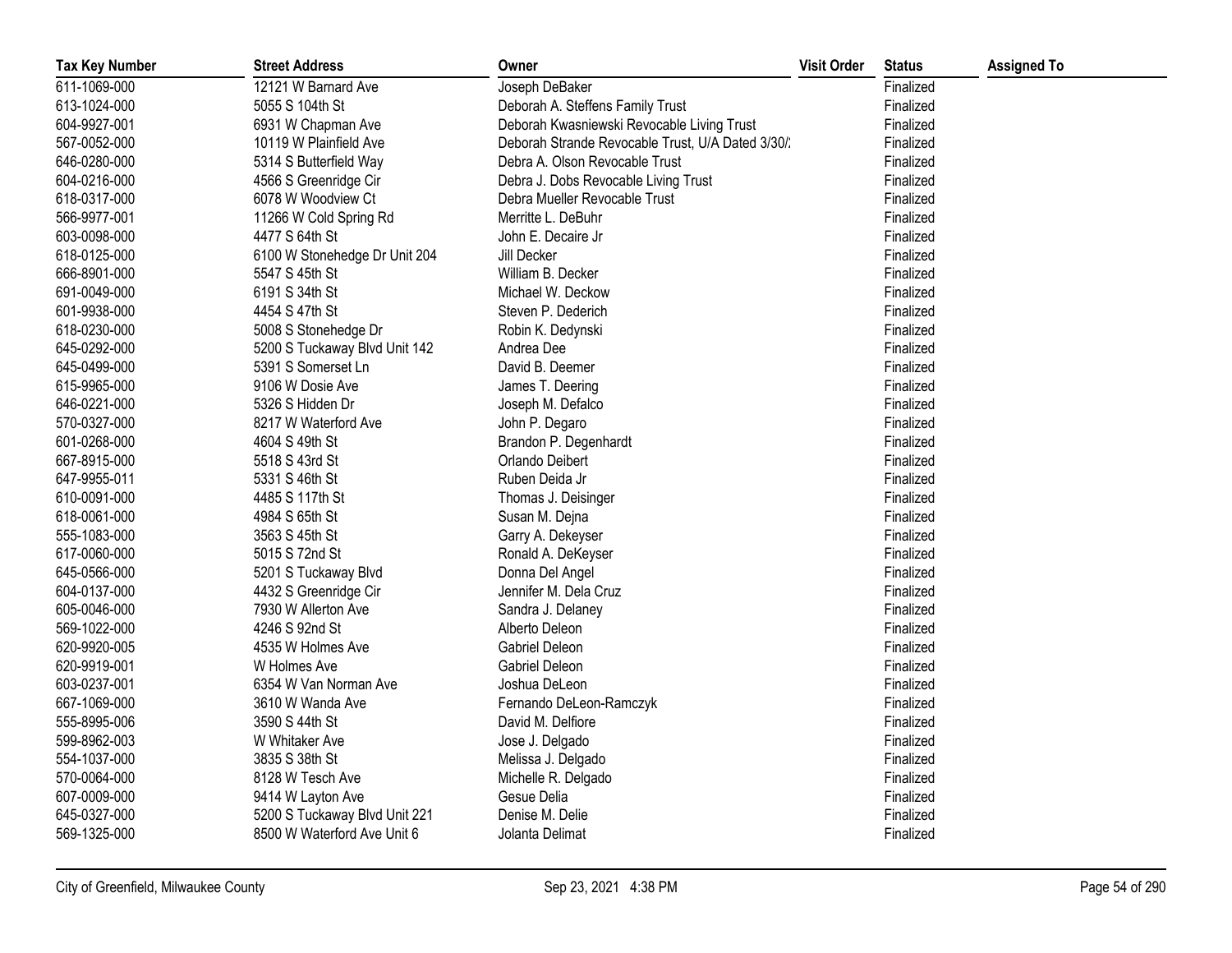| <b>Tax Key Number</b> | <b>Street Address</b>         | Owner                                               | <b>Visit Order</b> | <b>Status</b> | <b>Assigned To</b> |
|-----------------------|-------------------------------|-----------------------------------------------------|--------------------|---------------|--------------------|
| 572-1203-000          | 6183 W Howard Ave Unit 15     | Joseph Delimat                                      |                    | Finalized     |                    |
| 562-9972-002          | 10310 W Pallottine Dr         | Mladenko Delipara                                   |                    | Finalized     |                    |
| 573-0716-000          | 4077 S 57th St                | Julie Dellenbach                                    |                    | Finalized     |                    |
| 617-0069-001          | 7116 W Carpenter Ave          | Alexander Dellis                                    |                    | Finalized     |                    |
| 646-9984-001          | 5130 S Mallard Cir            | Susan Delonge                                       |                    | Finalized     |                    |
| 562-9958-000          | 3636 S 108th St               | Delta Partners, Inc.                                |                    | Finalized     |                    |
| 615-9974-000          | 4730 S Woodlawn Pl            | Ann Dembinski                                       |                    | Finalized     |                    |
| 616-0026-000          | 4955 S 78th St                | Casey Dembowiak                                     |                    | Finalized     |                    |
| 601-9996-000          | 4308 S 44th St                | Daniel M. Dembowiak                                 |                    | Finalized     |                    |
| 555-1149-000          | 4515 W St Francis Ave         | Laura E. Demos                                      |                    | Finalized     |                    |
| 565-0136-000          | 11705 W Waterford Ave         | Lawrence Demotto                                    |                    | Finalized     |                    |
| 618-0296-000          | 5049 S Stonehedge Dr          | Ann Dempsey                                         |                    | Finalized     |                    |
| 691-9873-000          | 5936 S 34th St                | Jerald A. Dempsey                                   |                    | Finalized     |                    |
| 605-0053-000          | 7760 W Allerton Ave           | Eileen Demski                                       |                    | Finalized     |                    |
| 610-0013-000          | 12126 W Chapman Ave           | Erik Gregory Demtschenko                            |                    | Finalized     |                    |
| 604-9996-002          | 7420 W Forest Home Ave        | Den-Tech Investments                                |                    | Finalized     |                    |
| 691-0097-000          | 3233 W Mangold Ave Unit C     | Michael DeNicola                                    |                    | Finalized     |                    |
| 692-8975-004          | 6154 S 36th St                | Joshua J. Denk                                      |                    | Finalized     |                    |
| 556-8951-000          | 3830 S 56th St                | Lawrence P. Denk                                    |                    | Finalized     |                    |
| 562-9991-000          | 10414 W Pallottine Dr         | Mark B. Denlinger                                   |                    | Finalized     |                    |
| 572-8981-000          | 6607 W Forest Home Ave        | Chad M. Dennis                                      |                    | Finalized     |                    |
| 567-0131-000          | 10420 W Norwich Ave           | Dennis J Schmidt & Cynthia M Schmidt Revocable 1    |                    | Finalized     |                    |
| 646-0126-000          | 5448 S Somerset Ln            | Dennis K & Jane Priest Joint Revocable Living Trust |                    | Finalized     |                    |
| 618-0136-000          | 6100 W Stonehedge Dr Unit 223 | Dennis K. Beining Irrevocable Trust                 |                    | Finalized     |                    |
| 575-8981-000          | 4019 S 40th St                | Dennis R Doro & Mary Kay Doro Revoc Tr              |                    | Finalized     |                    |
| 691-9837-020          | 3234 W Alvina Ave             | Dennis R Doro & Mary Kay Doro Revoc Tr              |                    | Finalized     |                    |
| 609-0016-000          | 4545 S 114th St               | Dennis W. Iding Revocable Trust                     |                    | Finalized     |                    |
| 621-0067-000          | 4033 W Squire Ave             | Gregory A. Denomme                                  |                    | Finalized     |                    |
| 531-1155-000          | 3477 S Strothmann Dr          | Janet M. Dent                                       |                    | Finalized     |                    |
| 647-1192-000          | 4375 W Mallory Ave            | Joseph Dent                                         |                    | Finalized     |                    |
| 576-9984-000          | 3100 W Cold Spring Rd         | Robert A. Dentice                                   |                    | Finalized     |                    |
| 605-9944-013          | 4585 S 76th St                | Dentici Family Ltd Partnership                      |                    | Finalized     |                    |
| 602-0099-000          | 5428 W Whitaker Ave           | Nathan P. Denton                                    |                    | Finalized     |                    |
| 667-8994-005          | 4001 W Grange Ave             | Jason Denzer                                        |                    | Finalized     |                    |
| 601-0321-000          | 4612 W Layton Ave             | Justin Denzer                                       |                    | Finalized     |                    |
| 530-1199-600          | 5147 W Forest Home Ave        | <b>DEPS Enterprice LLC</b>                          |                    | Finalized     |                    |
| 599-8938-000          | 2935 W Bottsford Ave          | Andrew John Deptula                                 |                    | Finalized     |                    |
| 618-0208-000          | 6100 W Stonehedge Dr Unit 363 | Eugene J. Deptula                                   |                    | Finalized     |                    |
| 646-0248-000          | 5249 S Acorn Ln               | Sandra A. Deptula                                   |                    | Finalized     |                    |
| 647-9997-002          | 5175 S 43rd St                | Ronald T. Derdowski                                 |                    | Finalized     |                    |
| 646-0294-000          | 5315 S Butterfield Way        | William T. Derfus                                   |                    | Finalized     |                    |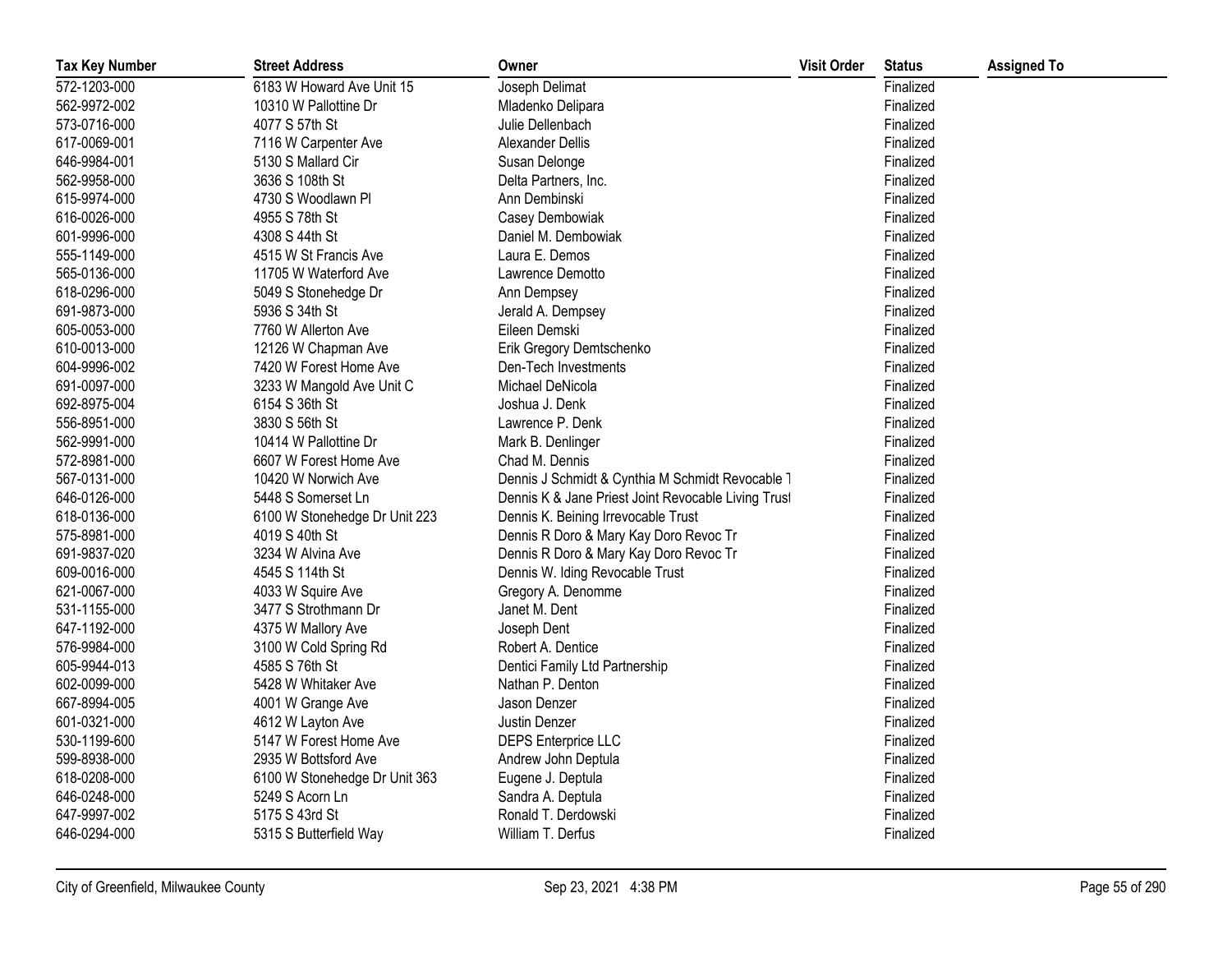| <b>Tax Key Number</b> | <b>Street Address</b>         | Owner                                            | <b>Visit Order</b> | <b>Status</b> | <b>Assigned To</b> |
|-----------------------|-------------------------------|--------------------------------------------------|--------------------|---------------|--------------------|
| 617-0097-000          | 7311 W Layton Ave             | George K. Derlein                                |                    | Finalized     |                    |
| 606-0206-000          | 8751 W Bottsford Ave          | Diane P. Dermody                                 |                    | Finalized     |                    |
| 610-0314-000          | 4495 S Foxwood Blvd           | Daniel DeRocco                                   |                    | Finalized     |                    |
| 564-0078-000          | 12191 W White Oak Dr          | Gina M. DeRosso                                  |                    | Finalized     |                    |
| 617-0008-000          | 6800 W Edgerton Ave           | <b>Braden Derrow</b>                             |                    | Finalized     |                    |
| 691-9864-000          | 5945 S 34th St                | James R. Derwae                                  |                    | Finalized     |                    |
| 568-1025-000          | 9833 W Waterford Ave          | John E. Derzay                                   |                    | Finalized     |                    |
| 572-1190-000          | 6175 W Howard Ave Unit 2      | Traci M. Derzay                                  |                    | Finalized     |                    |
| 646-0169-000          | 5270 S Acorn Ln               | Desmet Revocable Living Trust                    |                    | Finalized     |                    |
| 601-9994-000          | 4329 S 43rd St                | Nancy A. Desonia                                 |                    | Finalized     |                    |
| 617-0012-000          | 7000 W Edgerton Ave           | Jason Dess                                       |                    | Finalized     |                    |
| 692-1082-000          | 3740 W College Ave            | Eugene E. Detert                                 |                    | Finalized     |                    |
| 645-0110-000          | 5416 S 31st St                | Paul D. Detrie                                   |                    | Finalized     |                    |
| 524-1004-000          | 3406 S 104th St               | Dettlaff Revoc Marital Trust                     |                    | Finalized     |                    |
| 619-9988-004          | 5040 S 60th St                | Richard H. Dettman                               |                    | Finalized     |                    |
| 645-0031-000          | 2900 W Grange Ave             | Kyle J. Dettmann                                 |                    | Finalized     |                    |
| 667-8901-000          | 5630 S 43rd St                | Michael J. Dettmann                              |                    | Finalized     |                    |
| 570-1040-000          | 7880 W Plainfield Ave         | Robert P. Deubig                                 |                    | Finalized     |                    |
| 604-0213-000          | 4560 S Greenridge Cir         | Jeffrey J. Deuchler                              |                    | Finalized     |                    |
| 571-8963-000          | 7011 W Forest Home Ave        | Gregory M. Deuel                                 |                    | Finalized     |                    |
| 616-0038-000          | 7820 W Barnard Ave            | Devin M. Deuter                                  |                    | Finalized     |                    |
| 691-9832-012          | 3030 W College Ave            | Deutsche Bank Trust Company Americas, As Truste  |                    | Finalized     |                    |
| 645-0040-000          | 5333 S 28th St                | Joseph F. Devcich                                |                    | Finalized     |                    |
| 647-1188-000          | 5413 S 44th Ct                | Samantha Devcich                                 |                    | Finalized     |                    |
| 602-9962-005          | 5252 W Bottsford Ave          | Jhun Jhun M. Devera                              |                    | Finalized     |                    |
| 616-8989-003          | 7901 W Layton Ave             | Devo Greenfield LLC                              |                    | Finalized     |                    |
| 555-1129-000          | 4620 W St Francis Ave         | <b>Caleb Dewall</b>                              |                    | Finalized     |                    |
| 601-9947-000          | 4425 S 45th St                | Ernest L. Dex                                    |                    | Finalized     |                    |
| 646-0135-000          | 3548 W Old Oak Dr             | Christopher J. Dey                               |                    | Finalized     |                    |
| 667-8890-001          | 5808 S 43rd St                | Jeffrey S. Deyoung                               |                    | Finalized     |                    |
| 604-9986-000          | 4350 S 76th St                | DG76th LLC                                       |                    | Finalized     |                    |
| 604-9987-001          | 4340 S 76th St                | DG76TH2, LLC                                     |                    | Finalized     |                    |
| 691-0112-000          | 3159 W Bridge St              | Gurinderpal Kaur Dhillon                         |                    | Finalized     |                    |
| 621-0009-000          | 5053 S 37th St                | Harry Diament                                    |                    | Finalized     |                    |
| 575-8893-009          | 3620 W Cold Spring Rd         | Corey R. Diamond                                 |                    | Finalized     |                    |
| 645-0390-000          | 5200 S Tuckaway Blvd Unit 344 | Jessica Diamond                                  |                    | Finalized     |                    |
| 570-1084-000          | 8172 W Leroy Ave              | Diane A. Prom Revocable Trust Dtd 12/22/16 As An |                    | Finalized     |                    |
| 615-1004-000          | 8740 W Melody Ln              | Diane Konieczny Living Trust                     |                    | Finalized     |                    |
| 569-1375-000          | 8560 W Waterford Ave Unit 8   | Diane M Mclean Family Trust                      |                    | Finalized     |                    |
| 572-8989-002          | 6437 W Forest Home Ave        | Diane M. Kollenbroich Trust                      |                    | Finalized     |                    |
| 620-9968-000          | 5050 S 51st St                | Antonio Diaz                                     |                    | Finalized     |                    |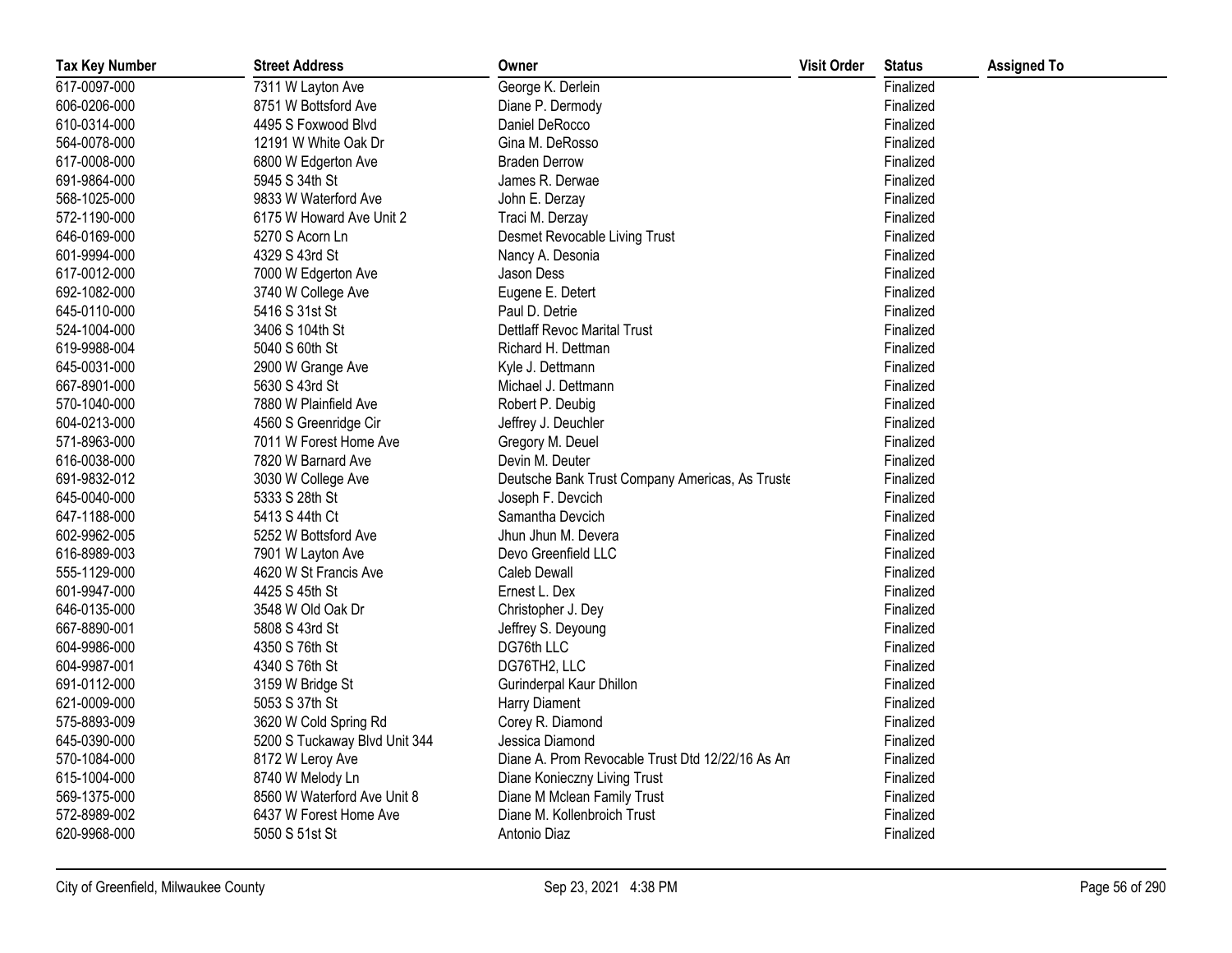| <b>Tax Key Number</b> | <b>Street Address</b>   | Owner                                             | <b>Visit Order</b> | <b>Status</b> | <b>Assigned To</b> |
|-----------------------|-------------------------|---------------------------------------------------|--------------------|---------------|--------------------|
| 618-0003-000          | 5040 S 68th St          | Antonio Diaz Jr                                   |                    | Finalized     |                    |
| 647-9987-002          | 4635 W Edgerton Ave     | Erika D. Diaz                                     |                    | Finalized     |                    |
| 647-1009-000          | 4438 W Upham Ave        | Federico Diaz                                     |                    | Finalized     |                    |
| 691-9951-000          | 5990 S Phillips St      | Mayra Cantun Diaz                                 |                    | Finalized     |                    |
| 620-9931-001          | 4925 S 43rd St          | Santo D. Diaz                                     |                    | Finalized     |                    |
| 555-1088-000          | 3564 S 47th St          | Jack T. Dibb                                      |                    | Finalized     |                    |
| 603-0189-000          | 6169 W Armour Ave       | Julie Dickerson                                   |                    | Finalized     |                    |
| 617-0005-000          | 5039 S 68th St          | Deanna C. Dickinson                               |                    | Finalized     |                    |
| 564-1008-000          | 11790 W Glen Way        | Nancy L. Dickinson                                |                    | Finalized     |                    |
| 604-0199-000          | 4544 S Greenridge Cir   | Mary J. Dickson                                   |                    | Finalized     |                    |
| 531-0506-000          | 3245 S 43rd St          | Nathaniel S. Dickson                              |                    | Finalized     |                    |
| 570-8976-003          | 4292 S 84th St          | Ronda K. Didier                                   |                    | Finalized     |                    |
| 621-0036-000          | 3759 W Carpenter Ave    | Deborah L. Didur                                  |                    | Finalized     |                    |
| 645-0538-000          | 5360 S Cambridge Ln     | Donald Diedrich                                   |                    | Finalized     |                    |
| 609-0074-001          | 4626 S 111th St         | Nicholas T. Diedrich                              |                    | Finalized     |                    |
| 601-0351-001          | 4520 W Layton Ave       | Karen Diehl                                       |                    | Finalized     |                    |
| 607-9973-006          | 9830 W Layton Ave       | James A. Diehn                                    |                    | Finalized     |                    |
| 567-0007-003          | 10101 W Howard Ave      | Dean Diessner                                     |                    | Finalized     |                    |
| 609-0009-000          | 4610 S 114th St         | Joan M. Diestler                                  |                    | Finalized     |                    |
| 646-0043-000          | 5421 S Butterfield Way  | Dieter K. & Janet E. Tesch Revocable Living Trust |                    | Finalized     |                    |
| 569-8997-003          | 8534 W Van Beck Ave     | Brandyn Dietman                                   |                    | Finalized     |                    |
| 601-0326-000          | 4666 S 47th St          | Jason C. Dietrich                                 |                    | Finalized     |                    |
| 646-9945-000          | 5418 S 43rd St          | Gregory P. Dietz                                  |                    | Finalized     |                    |
| 531-0248-000          | 3385 S Schauer Ave      | Gregory P. Dietz                                  |                    | Finalized     |                    |
| 622-0142-000          | 5025 S 28th St          | Joseph H. Dietz                                   |                    | Finalized     |                    |
| 613-0034-000          | 10400 W Spring Green Rd | Leslie A. Dietz                                   |                    | Finalized     |                    |
| 610-0059-000          | 4313 S Todd Dr          | Paula L. Dietz                                    |                    | Finalized     |                    |
| 601-9949-000          | 4537 W Bottsford Ave    | Sibinka Diklic                                    |                    | Finalized     |                    |
| 553-0459-000          | 3423 W Lynndale Ave     | Elizabeth Rodriguez Dilan                         |                    | Finalized     |                    |
| 645-0088-000          | 3001 W Abbott Ave       | Kurt Dillman                                      |                    | Finalized     |                    |
| 599-8991-001          | 2829 W Cold Spring Rd   | Thomas M. Dillon                                  |                    | Finalized     |                    |
| 604-0308-000          | 4646 S Woodland Dr      | Derrick J. Dilts                                  |                    | Finalized     |                    |
| 607-9965-002          | W Layton Ave            | Michael H. Dilworth                               |                    | Finalized     |                    |
| 607-0004-002          | 9405 W Chapman Ave      | Michael H. Dilworth                               |                    | Finalized     |                    |
| 607-0001-002          | 9410 W Chapman Ave      | Michael H. Dilworth                               |                    | Finalized     |                    |
| 607-0001-003          | 9400 W Chapman Ave      | Michael H. Dilworth                               |                    | Finalized     |                    |
| 607-9967-002          | Layton Ave              | Michael H. Dilworth                               |                    | Finalized     |                    |
| 607-0004-003          | 9415 W Chapman Ave      | Michael H. Dilworth                               |                    | Finalized     |                    |
| 645-0263-000          | 5326 S Woodbridge Ln    | Vernon Dimmick                                    |                    | Finalized     |                    |
| 606-0108-000          | 8983 W Allerton Ave     | Terrance J. Dimoff                                |                    | Finalized     |                    |
| 565-0114-000          | 11818 W Tesch Ave       | Philip M. Dindinger                               |                    | Finalized     |                    |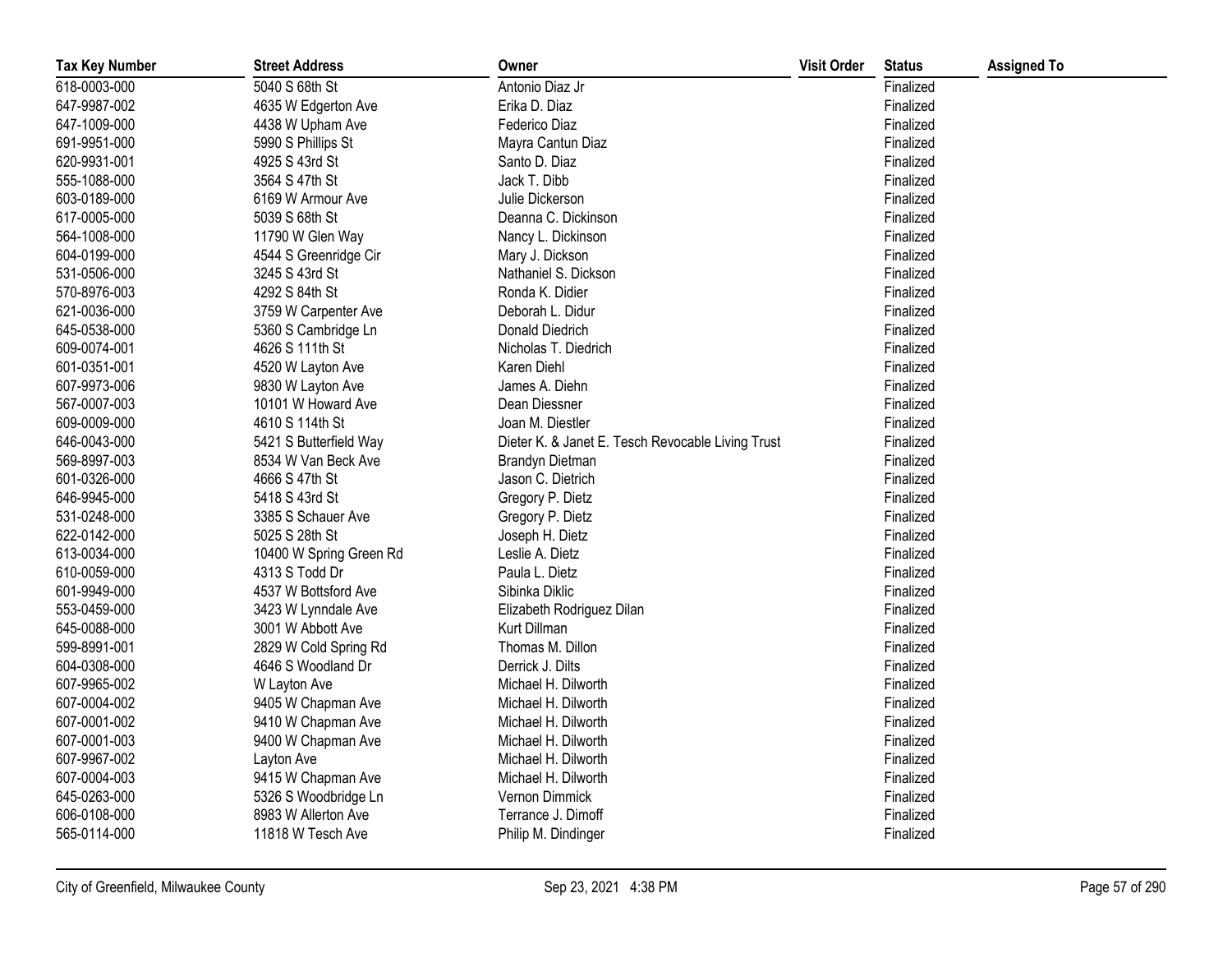| <b>Tax Key Number</b> | <b>Street Address</b>       | Owner                                     | <b>Visit Order</b> | <b>Status</b> | <b>Assigned To</b> |
|-----------------------|-----------------------------|-------------------------------------------|--------------------|---------------|--------------------|
| 692-1166-000          | 6205 S 39th St              | John A. Dingel                            |                    | Finalized     |                    |
| 620-0045-000          | 4801 S Waterview Ct         | John Dinh                                 |                    | Finalized     |                    |
| 614-1030-001          | 9701 W Barnard Ave          | Christine E. DiPiazza                     |                    | Finalized     |                    |
| 602-0111-000          | 5340 W Bottsford Ave        | Jill L. Discher                           |                    | Finalized     |                    |
| 609-0072-000          | 11025 W Armour Ave          | Timothy R. Dittloff                       |                    | Finalized     |                    |
| 576-9983-001          | 3030 W Cold Spring Rd       | Keith R. Dixon                            |                    | Finalized     |                    |
| 618-0260-000          | 4937 S Imperial Cir         | Annette M. Dizinno                        |                    | Finalized     |                    |
| 602-0147-000          | 4347 S Honey Creek Dr       | Dennis Djilas                             |                    | Finalized     |                    |
| 692-1189-000          | 4210 W College Ave          | Mladen Djogo                              |                    | Finalized     |                    |
| 569-1323-000          | 8500 W Waterford Ave Unit 4 | Dragica Djosanovic                        |                    | Finalized     |                    |
| 615-9951-000          | 4986 S 92nd St              | Dejan Djuric                              |                    | Finalized     |                    |
| 606-0210-000          | 8647 W Cold Spring Rd       | Branko Djurica                            |                    | Finalized     |                    |
| 691-9961-000          | 5931 S Honey Creek Dr       | Andrew Dlapa                              |                    | Finalized     |                    |
| 609-0069-000          | 4631 S 110th St             | Oanh TK Do                                |                    | Finalized     |                    |
| 565-9971-000          | 4186 S 124th St             | Thu-Phuong Thi Do                         |                    | Finalized     |                    |
| 667-1040-000          | 5809 S 40th St              | Patricia A. Dobersek                      |                    | Finalized     |                    |
| 647-1002-000          | 5231 S 43rd St              | Lloyd R. Dobrinska                        |                    | Finalized     |                    |
| 603-0220-000          | 4582 S 62nd St              | Lois Dobrinska                            |                    | Finalized     |                    |
| 622-0039-000          | 4931 S 31st St              | Patricia A. Dobrinska                     |                    | Finalized     |                    |
| 555-1059-000          | 3540 S 44th St              | Jack E. Dobrovolny                        |                    | Finalized     |                    |
| 611-1077-000          | 4877 S 119th St             | Brian S. Dobrzynski                       |                    | Finalized     |                    |
| 565-9969-001          | 4242 S 124th St             | Gary Dobrzynski                           |                    | Finalized     |                    |
| 531-0252-000          | 3416 S Crandon Pl           | Jason G. Dobson                           |                    | Finalized     |                    |
| 605-0108-000          | 8101 W Bottsford Ave        | Donald G H. Doepke                        |                    | Finalized     |                    |
| 601-9948-002          | 4430 S 46th St              | Lanice M. Doernbach                       |                    | Finalized     |                    |
| 603-0169-000          | 6513 W Allerton Ave         | James P. Doerr                            |                    | Finalized     |                    |
| 605-9975-000          | 7656 W Forest Home Ave      | Andrew H. Doke                            |                    | Finalized     |                    |
| 575-8908-003          | 3915 W Plainfield Ave       | Brian T. Dolan                            |                    | Finalized     |                    |
| 571-1002-000          | 4255 S 68th St              | Mark J. Dolan                             |                    | Finalized     |                    |
| 621-9942-001          | 3849 W Barnard Ave          | Roger P. Dolan                            |                    | Finalized     |                    |
| 614-9992-000          | 9433 W Layton Ave           | Donna M. Dolata                           |                    | Finalized     |                    |
| 531-0260-000          | 3440 S Crandon Pl           | Alan M. Doll                              |                    | Finalized     |                    |
| 574-1106-000          | 4436 W Tesch Ave            | Eriich K. Doll                            |                    | Finalized     |                    |
| 648-1008-000          | 5735 W Edgerton Ave         | <b>Brian Dollar</b>                       |                    | Finalized     |                    |
| 574-1030-000          | 4425 W Van Beck Ave         | <b>Dolores Rola DRFP Transition Trust</b> |                    | Finalized     |                    |
| 605-0061-001          | 7747 W Allerton Ave         | Todd D. Dolphin                           |                    | Finalized     |                    |
| 569-1044-000          | 4141 S 91st PI              | Paige Dolsby                              |                    | Finalized     |                    |
| 553-0092-000          | 3558 S 34th St              | Deborah A. Domagalski                     |                    | Finalized     |                    |
| 692-8967-001          | 3606 W College Ave          | Frederick J. Domagalski                   |                    | Finalized     |                    |
| 555-1106-000          | 3544 S 49th St              | Ronald A. Domagalski                      |                    | Finalized     |                    |
| 601-9984-005          | 4448 S 44th St              | Barbara A. Domanek                        |                    | Finalized     |                    |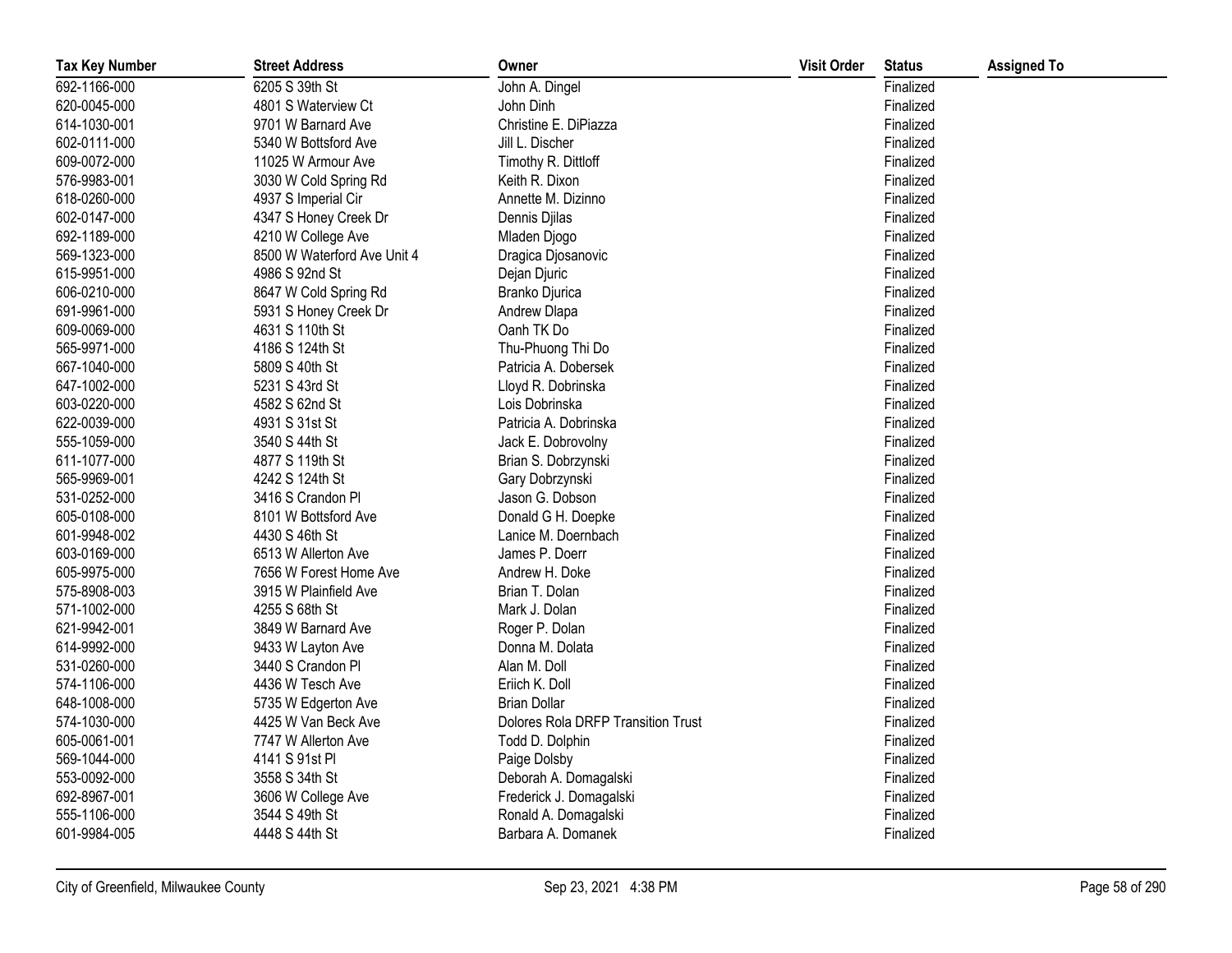| <b>Tax Key Number</b> | <b>Street Address</b>         | Owner                                                | <b>Visit Order</b> | <b>Status</b> | <b>Assigned To</b> |
|-----------------------|-------------------------------|------------------------------------------------------|--------------------|---------------|--------------------|
| 691-0105-000          | 3242 W Mangold Ave Unit C     | Peter Domanos                                        |                    | Finalized     |                    |
| 691-0092-000          | 3215 W Mangold Ave Unit F     | Peter T. Domanos                                     |                    | Finalized     |                    |
| 556-8979-003          | 5554 W Forest Home Ave        | Thomas G. Domanos                                    |                    | Finalized     |                    |
| 609-9987-002          | 4408 S 112th St               | Anthony J. Dombrowski                                |                    | Finalized     |                    |
| 691-0042-000          | 6106 S 33rd St                | Jerome A. Dombrowski                                 |                    | Finalized     |                    |
| 603-0019-000          | 4354 S 61st St                | Thomas V. Dombrowski V                               |                    | Finalized     |                    |
| 610-0132-000          | 4635 S River Ridge Blvd       | Evan Domine                                          |                    | Finalized     |                    |
| 604-0118-000          | 7033 W Armour Ave             | Andres Dominguez Diaz                                |                    | Finalized     |                    |
| 601-0240-001          | 4631 S 48th St                | George M. Dominiak                                   |                    | Finalized     |                    |
| 606-0164-000          | 4426 S 92nd St                | Jarrod A. Dominiak                                   |                    | Finalized     |                    |
| 572-1043-000          | 6325 W Leroy Ave              | Jordan Dominiak                                      |                    | Finalized     |                    |
| 692-1237-000          | 3980 W Kimberly Ave           | Dominican Sisters of the Perpetual Rosary            |                    | Finalized     |                    |
| 611-1025-000          | 12040 W Holmes Ave            | Dolois W. Domjen                                     |                    | Finalized     |                    |
| 645-0572-000          | 5170 S Hidden Dr              | Nancy A. Domoracki                                   |                    | Finalized     |                    |
| 645-0367-000          | 5200 S Tuckaway Blvd Unit 305 | Gloria G. Donahue                                    |                    | Finalized     |                    |
| 692-1232-000          | 6085 S 40th St                | Patrick L. Donahue                                   |                    | Finalized     |                    |
| 645-0398-000          | 5200 S Tuckaway Blvd Unit 360 | Robert Donahue                                       |                    | Finalized     |                    |
| 569-1036-000          | 4037 S 91st PI                | Donald & Jean Koch Trust, Dated December 12th, 2     |                    | Finalized     |                    |
| 572-1047-000          | 6237 W Leroy Ave              | Donald D. Laatsch Joint Revocable Living Trust       |                    | Finalized     |                    |
| 565-0207-000          | 12321 W Waterford Ave         | Donald Evans and Nancy Evans Rev Trust Dated 5/      |                    | Finalized     |                    |
| 614-1028-001          | 4839 S 96th St                | Donald Holt Revocable Trust                          |                    | Finalized     |                    |
| 569-1196-001          | 4018 S 90th St                | Donald J & Ruth A Harmon Revocable Trust             |                    | Finalized     |                    |
| 574-1000-003          | 3911 S 43rd St                | Donald J. Barczak Living Trust                       |                    | Finalized     |                    |
| 574-1427-000          | 4886 W Maple Leaf Cir         | Donald J. Soltis and Joyce A. Soltis Joint Revocable |                    | Finalized     |                    |
| 645-0547-000          | 5381 S Cambridge Ln           | Donald T. Tuler Revocable Trust                      |                    | Finalized     |                    |
| 604-9931-001          | 7029 W Chapman Ave            | Donald W And Beverly M Almquist Revocable Trust      |                    | Finalized     |                    |
| 602-9952-007          | 4310 S Honey Creek Dr         | Donna M. Lewandowski Revocable Living Trust          |                    | Finalized     |                    |
| 602-9960-011          | 5314 W Allerton Ave           | Donna M. Navarro Revocable Trust                     |                    | Finalized     |                    |
| 569-1166-000          | 4046 S 91st St                | Donna M. Schultz Revocable Living Trust              |                    | Finalized     |                    |
| 645-0385-000          | 5200 S Tuckaway Blvd Unit 331 | Joseph H. Donnelly                                   |                    | Finalized     |                    |
| 603-0051-000          | 4420 S 63rd St                | Ann F. Donner                                        |                    | Finalized     |                    |
| 565-0011-000          | 4211 S 122nd St               | James Donohoo                                        |                    | Finalized     |                    |
| 692-1002-000          | 5993 S 35th St                | Misty D. Donough                                     |                    | Finalized     |                    |
| 645-0251-000          | 5302 S Woodbridge Ln          | Robert G. Donovan                                    |                    | Finalized     |                    |
| 553-0413-000          | 3409 W Wilbur Ave             | Dons Services LLC                                    |                    | Finalized     |                    |
| 645-0345-000          | 5200 S Tuckaway Blvd Unit 247 | Mary J. Dooley                                       |                    | Finalized     |                    |
| 645-0129-000          | 3232 W King Arthurs Ct        | Tracy M. Doome                                       |                    | Finalized     |                    |
| 621-0059-000          | 4161 W Carpenter Ave          | Vernon M. Doonan                                     |                    | Finalized     |                    |
| 609-9942-012          | 4686 S 111th St               | Alexandra I. Doos                                    |                    | Finalized     |                    |
| 566-9983-000          | 4145 S 112th St               | Gary R. Dorgay                                       |                    | Finalized     |                    |
| 601-0218-000          | 4926 W Layton Ave             | William K. Dorn                                      |                    | Finalized     |                    |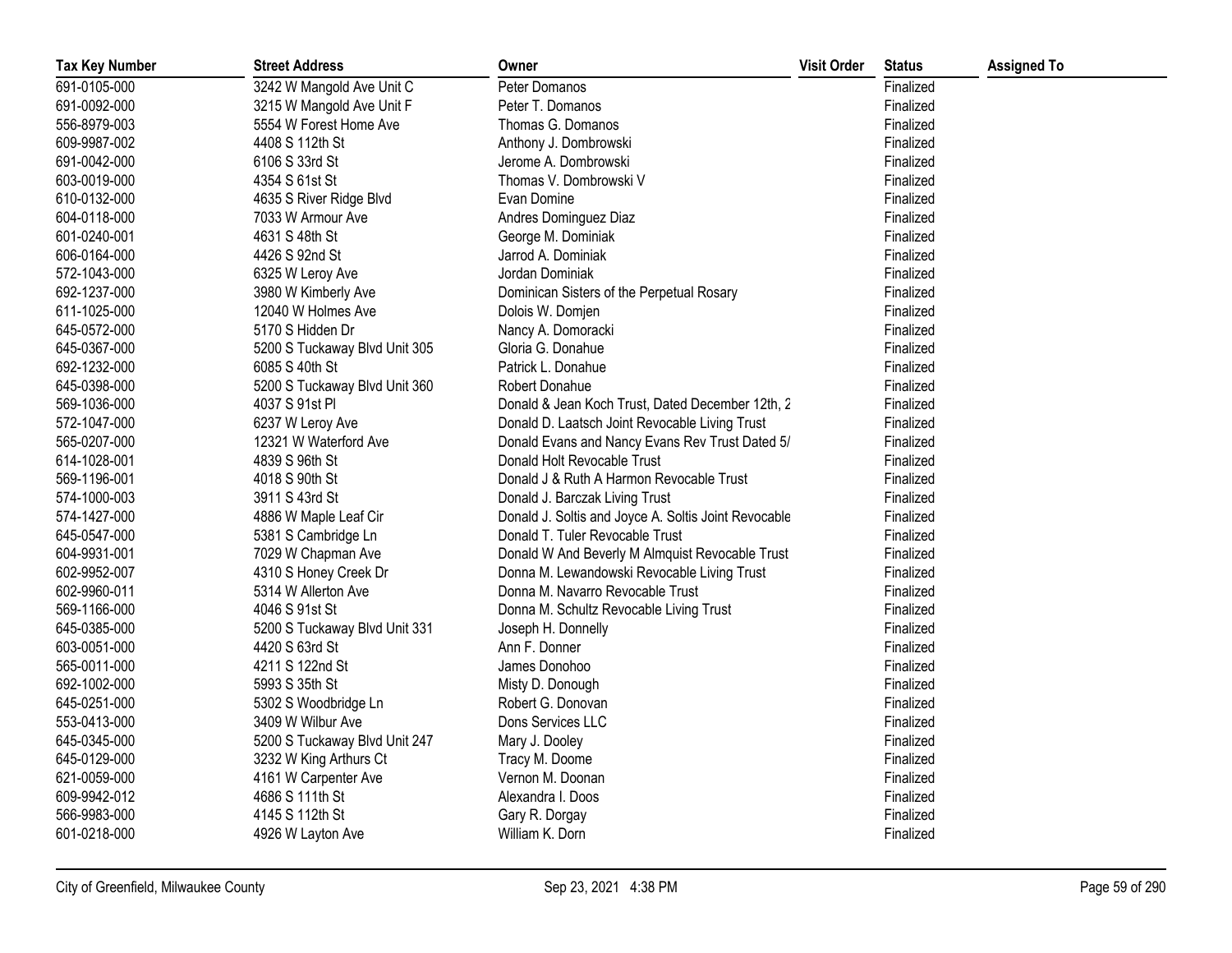| <b>Tax Key Number</b> | <b>Street Address</b>           | Owner                                            | <b>Visit Order</b> | <b>Status</b> | <b>Assigned To</b> |
|-----------------------|---------------------------------|--------------------------------------------------|--------------------|---------------|--------------------|
| 647-1180-000          | 4300 W Grange Ave Unit 2        | Michael T. Dorney                                |                    | Finalized     |                    |
| 553-0078-000          | 3525 S 33rd St                  | Diane M. Dorobilski                              |                    | Finalized     |                    |
| 600-0083-000          | 3544 W Armour Ave               | Denise Doroszuk                                  |                    | Finalized     |                    |
| 645-0238-000          | 5276 S Woodbridge Ln            | Dorothy A. Molling Trust                         |                    | Finalized     |                    |
| 600-9949-000          | 4666 S 43rd St                  | Dorothy G. Schmidt Revocable Trust               |                    | Finalized     |                    |
| 569-1609-000          | 3960 S Prairie Hill Ln Unit 201 | Dorothy L. Oberst Trust                          |                    | Finalized     |                    |
| 572-1105-000          | 6136 W Marcy Ln                 | Robert A. Dorow                                  |                    | Finalized     |                    |
| 617-9996-000          | 4845 S 68th St                  | John Dorszynski                                  |                    | Finalized     |                    |
| 617-0132-000          | 7241 W Squire Ave               | Donald R. Doss                                   |                    | Finalized     |                    |
| 621-0058-000          | 4941 S 41st St                  | Ryan Doss                                        |                    | Finalized     |                    |
| 645-0519-000          | 5442 S Willowbrook Ln           | Darwin D. Dotzler                                |                    | Finalized     |                    |
| 569-1257-000          | 4200 S 89th St                  | Phounsavanh Douangmala                           |                    | Finalized     |                    |
| 562-0123-000          | 3873 S Oakridge Ct              | Donna Migazzi Doucette                           |                    | Finalized     |                    |
| 569-1337-000          | 8520 W Waterford Ave Unit 2     | Kelly J. Doucette                                |                    | Finalized     |                    |
| 564-0003-000          | 3637 S 123rd St                 | Timothy J. Doucette                              |                    | Finalized     |                    |
| 556-9000-005          | 5240 W Midland Dr               | Doucette Associates LLC                          |                    | Finalized     |                    |
| 603-9952-002          | 4620 S 68th St                  | Miranda Dougherty                                |                    | Finalized     |                    |
| 574-9000-000          | 4445 W Howard Ave               | Shane T. Doughty                                 |                    | Finalized     |                    |
| 618-0119-000          | 6100 W Stonehedge Dr Unit 170   | Douglas M. Jurgenson Trust                       |                    | Finalized     |                    |
| 610-0056-000          | 4306 S Todd Dr                  | Douglas P Jones & Denise S Borda Joint Revocable |                    | Finalized     |                    |
| 648-1028-000          | 5697 W Upham Ave                | Joseph R. Douville                               |                    | Finalized     |                    |
| 601-9937-001          | 4444 S 47th St                  | Anthony Downing                                  |                    | Finalized     |                    |
| 569-1368-000          | 8560 W Waterford Ave Unit 1     | Peggy A. Downs                                   |                    | Finalized     |                    |
| 645-9001-000          | 5415 S 27th St                  | <b>DPMD LLC</b>                                  |                    | Finalized     |                    |
| 604-0252-000          | 4579 S Greenridge Cir           | Djuro Draca                                      |                    | Finalized     |                    |
| 599-8923-004          | 3187 W Allerton Ave             | David B. Draeger                                 |                    | Finalized     |                    |
| 599-8923-006          | 3135 W Allerton Ave             | Silvia Draeger                                   |                    | Finalized     |                    |
| 574-1451-000          | 4724 W Maple Leaf Cir           | Christopher M. Drager                            |                    | Finalized     |                    |
| 599-8936-006          | 3011 W Bottsford Ave            | Nadia Dragisich                                  |                    | Finalized     |                    |
| 646-0004-000          | 3600 W Abbott Ave               | Alexander C. Drake                               |                    | Finalized     |                    |
| 692-1083-000          | 3750 W College Ave              | Sharon Jean Drake                                |                    | Finalized     |                    |
| 621-9949-001          | 4825 S 42nd St                  | Michael J. Drana                                 |                    | Finalized     |                    |
| 555-1122-000          | 3578 S 48th St                  | Gerald J. Drankiewicz                            |                    | Finalized     |                    |
| 531-0251-000          | 4957 W Midland Dr               | Russell J. Drankiewicz                           |                    | Finalized     |                    |
| 692-1106-000          | 6173 S 37th St                  | Scott A. Drankiewicz                             |                    | Finalized     |                    |
| 605-0123-001          | 8101 W Allerton Ave             | Patrick E. Drapes                                |                    | Finalized     |                    |
| 691-9877-002          | 5976 S 34th St                  | Djuro Drazic                                     |                    | Finalized     |                    |
| 603-9960-002          | 4430 S 68th St                  | James R. Drehfal                                 |                    | Finalized     |                    |
| 616-1053-000          | 4765 S 82nd St                  | John P. Drehfal                                  |                    | Finalized     |                    |
| 692-8996-013          | 3605 W Ramsey Ave               | Michael Dresen                                   |                    | Finalized     |                    |
| 599-8995-002          | 2731 W Cold Spring Rd           | Gregory J. Dretzka                               |                    | Finalized     |                    |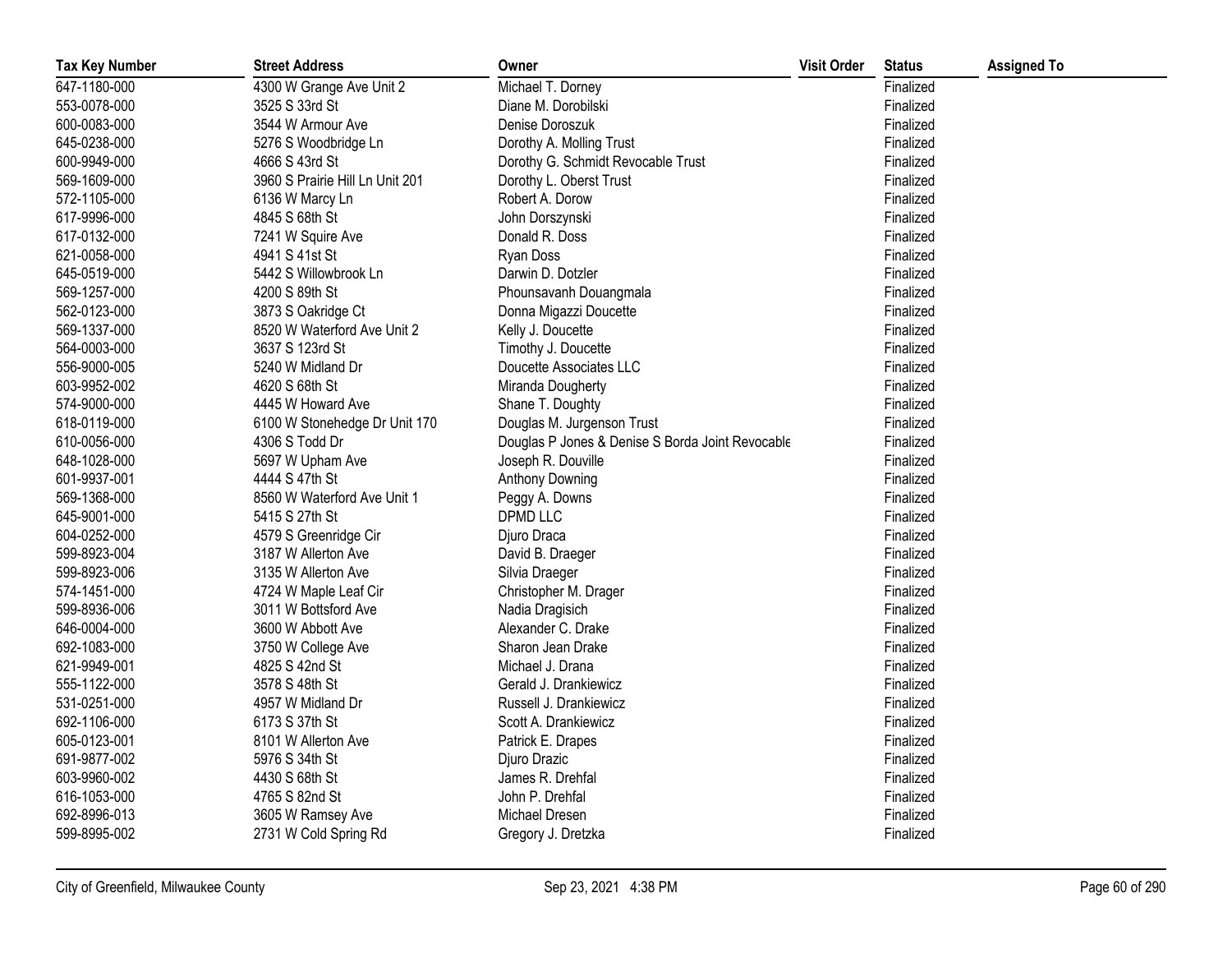| <b>Tax Key Number</b> | <b>Street Address</b>         | Owner                           | <b>Visit Order</b> | <b>Status</b> | <b>Assigned To</b> |
|-----------------------|-------------------------------|---------------------------------|--------------------|---------------|--------------------|
| 618-9983-013          | 6610 W Barnard Ave            | Drew-St Regis Apts              |                    | Finalized     |                    |
| 618-9983-004          | 4810 S 68th St                | Drew-St Regis Apts              |                    | Finalized     |                    |
| 618-9983-003          | 6710 W Barnard Ave            | Drew-St Regis Apts              |                    | Finalized     |                    |
| 647-9970-000          | 5234 S 51st St                | John R. Drewicz Rev Living Trus |                    | Finalized     |                    |
| 618-0002-000          | 5030 S 68th St                | Arnold J. Drewitz               |                    | Finalized     |                    |
| 568-8943-000          | 4215 S 93rd St                | Julianne M. Drews               |                    | Finalized     |                    |
| 575-8895-000          | 4225 S 35th St                | John Drexler                    |                    | Finalized     |                    |
| 621-0063-000          | 4150 W Squire Ave             | Jeffrey M. Dreyer               |                    | Finalized     |                    |
| 564-0015-000          | 12200 W White Oak Dr          | Brian L. Dreyfus                |                    | Finalized     |                    |
| 570-8991-002          | 4002 S 84th St                | Maryann Drezdzon                |                    | Finalized     |                    |
| 618-0264-000          | 4945 S Imperial Cir           | Drida Revocable Trust           |                    | Finalized     |                    |
| 556-8995-000          | 3607 S 51st St                | Glen Drinka                     |                    | Finalized     |                    |
| 600-0011-000          | 4406 S 36th St                | Michael L. Driscoll Jr          |                    | Finalized     |                    |
| 576-9987-000          | 3200 W Cold Spring Rd         | Michael J. Drissel              |                    | Finalized     |                    |
| 646-0048-000          | 3724 W Honey Tree Ln          | Krystian W. Drobny              |                    | Finalized     |                    |
| 569-1331-000          | 8510 W Waterford Ave Unit 4   | Barbara Dropp                   |                    | Finalized     |                    |
| 645-0166-000          | 5117 S Camelot Ln             | Elizabeth N. Dropp              |                    | Finalized     |                    |
| 646-9948-002          | 5404 S 43rd St                | <b>Tyler Drouin</b>             |                    | Finalized     |                    |
| 572-1086-000          | 6216 W Plainfield Ave         | Bernadette M. Drow              |                    | Finalized     |                    |
| 646-9994-001          | 3731 W Edgerton Ave           | Patricia L. Drozewski           |                    | Finalized     |                    |
| 645-0493-000          | 5345 S Somerset Ln            | Christine L. Drummond           |                    | Finalized     |                    |
| 555-1304-000          | 4943 W Colonial Ct            | Patricia A. Drummond            |                    | Finalized     |                    |
| 555-1136-000          | 3579 S 45th St                | Andrew M. Drzewiecki            |                    | Finalized     |                    |
| 604-0325-000          | 4626 S Woodland Dr            | Nancy Ann Drzewiecki            |                    | Finalized     |                    |
| 667-1006-000          | 5555 S 41st St                | <b>DSLF Transition Trust</b>    |                    | Finalized     |                    |
| 574-1038-000          | 4600 W Norwich Ave            | Carole Y. Dublinski             |                    | Finalized     |                    |
| 617-9975-027          | 4901 S 72nd St                | Debra L. Dublinski              |                    | Finalized     |                    |
| 622-0087-000          | 5044 S 35th St                | Kenneth Duchin                  |                    | Finalized     |                    |
| 667-8929-000          | 5549 S 42nd St                | <b>Tera Duchow</b>              |                    | Finalized     |                    |
| 556-8931-000          | 3765 S 56th St                | Michael T. Dudek                |                    | Finalized     |                    |
| 609-9958-002          | 4551 S 113th St               | Roger A. Dudek                  |                    | Finalized     |                    |
| 616-1010-000          | 8016 W Holmes Ave             | Kendra M. Dudor                 |                    | Finalized     |                    |
| 618-0122-000          | 6100 W Stonehedge Dr Unit 201 | Andrew W. Dudzic                |                    | Finalized     |                    |
| 604-0201-000          | 4548 S Greenridge Cir         | Deborah Ann Duecker             |                    | Finalized     |                    |
| 618-0081-000          | 6100 W Stonehedge Dr Unit 108 | Jean L. Dueling                 |                    | Finalized     |                    |
| 572-1170-000          | 6629 W Leroy Ave              | Timothy M. Duellman             |                    | Finalized     |                    |
| 605-0146-000          | 4456 S 84th St                | Angel S. Duenas Jr              |                    | Finalized     |                    |
| 604-0257-000          | 4589 S Greenridge Cir         | Donna M. Duff                   |                    | Finalized     |                    |
| 646-0132-000          | 3534 W Old Oak Dr             | Jane M. Duffy                   |                    | Finalized     |                    |
| 692-8989-000          | 4001 W Ramsey Ave             | Patrick K. Duffy                |                    | Finalized     |                    |
| 614-1004-003          | 4800 S 95th St                | Laura K. Dufrane                |                    | Finalized     |                    |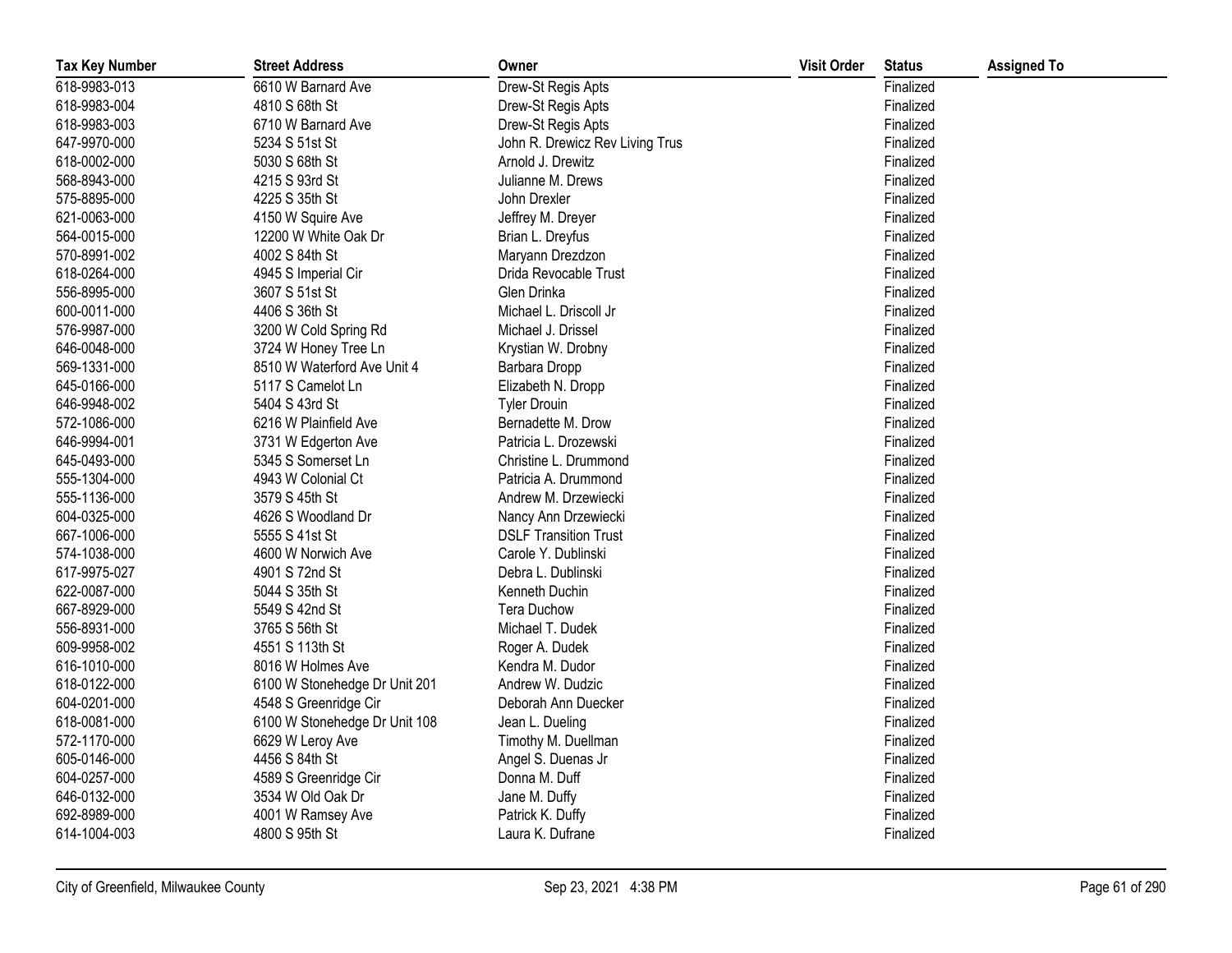| <b>Tax Key Number</b> | <b>Street Address</b>         | Owner                        | <b>Visit Order</b> | <b>Status</b> | <b>Assigned To</b> |
|-----------------------|-------------------------------|------------------------------|--------------------|---------------|--------------------|
| 648-1089-000          | 5350 W Abbott Ave             | Brenda L. Dukat              |                    | Finalized     |                    |
| 667-8890-002          | 5814 S 43rd St                | Robert O. Dukatz             |                    | Finalized     |                    |
| 569-1320-000          | 8500 W Waterford Ave Unit 1   | <b>Milan Dukic</b>           |                    | Finalized     |                    |
| 667-8884-001          | 4218 W Ramsey Ave             | Amy L. Duldulao              |                    | Finalized     |                    |
| 667-8928-002          | 5547 S 42nd St                | Joshua J. Dums               |                    | Finalized     |                    |
| 556-9000-010          | 3515 S 51st St                | Christopher D. Dunmire       |                    | Finalized     |                    |
| 601-0402-001          | 4612 S 45th St                | Brian J. Dunn                |                    | Finalized     |                    |
| 572-1211-000          | 6159 W Howard Ave Unit 7      | Randy Dunn                   |                    | Finalized     |                    |
| 667-1052-000          | 3941 W Iona Ter               | Clayton Dunnavant            |                    | Finalized     |                    |
| 531-1184-000          | 4630 W Anthony Dr             | Duc Van Duong                |                    | Finalized     |                    |
| 600-0132-000          | 4393 S 38th St                | Tom Duong                    |                    | Finalized     |                    |
| 614-1010-000          | 4827 S 94th St                | Jeffrey Monson W. Dupuis     |                    | Finalized     |                    |
| 572-1215-000          | 6167 W Howard Ave Unit 11     | Rosalie J. Duquaine          |                    | Finalized     |                    |
| 691-9993-003          | 6001 S 27th St                | Dura Service LLC             |                    | Finalized     |                    |
| 606-0203-000          | 8743 W Whitaker Ave           | Alan G. Durant               |                    | Finalized     |                    |
| 604-0232-000          | 4570 S Greenridge Cir         | Mary Durante                 |                    | Finalized     |                    |
| 691-9959-000          | 5947 S Honey Creek Dr         | Gary J. Durham               |                    | Finalized     |                    |
| 566-9966-000          | 10932 W Cold Spring Rd        | Gary J. Durham               |                    | Finalized     |                    |
| 601-0229-000          | 4628 S 50th St                | Clayton Durler               |                    | Finalized     |                    |
| 610-0170-000          | 4544 S River Ridge Blvd       | Gary L. Durler               |                    | Finalized     |                    |
| 605-0128-001          | W Allerton Ave                | Dale Durovy                  |                    | Finalized     |                    |
| 602-0077-001          | 5417 W Allerton Ave           | Paul L. Duwe                 |                    | Finalized     |                    |
| 691-0031-000          | 6075 S 34th St                | DV Residential, LLC          |                    | Finalized     |                    |
| 602-9952-005          | 4311 S Honey Creek Dr         | Steven Dvorachek             |                    | Finalized     |                    |
| 618-9983-012          | 6531 W Layton Ave             | Dvrua LLC                    |                    | Finalized     |                    |
| 618-0041-000          | 6526 W Holmes Ave             | Dwight D & Mary L Sass Trust |                    | Finalized     |                    |
| 667-8994-002          | 4011 W Grange Ave             | David Dworschack             |                    | Finalized     |                    |
| 646-9974-000          | 5124 S Honey Creek Dr         | Michael Dwyer                |                    | Finalized     |                    |
| 606-9983-001          | 4506 S 92nd St                | Joseph Dybul                 |                    | Finalized     |                    |
| 565-0008-000          | 4171 S 122nd St               | David J. Dyer                |                    | Finalized     |                    |
| 645-0329-000          | 5200 S Tuckaway Blvd Unit 223 | Mary Ann E. Dykas            |                    | Finalized     |                    |
| 615-9957-000          | 4910 S 92nd St                | Linda K. Dykes               |                    | Finalized     |                    |
| 575-0136-000          | 3717 W Loomis Rd              | George M. Dykhuizen          |                    | Finalized     |                    |
| 568-8926-001          | 4157 S 92nd St                | Patricia A. Dziamarski       |                    | Finalized     |                    |
| 666-8899-000          | 5567 S 45th St                | Wojciech D. Dziduszko        |                    | Finalized     |                    |
| 691-0018-000          | 6065 S 33rd St                | Michael C. Dziedzic          |                    | Finalized     |                    |
| 565-9974-003          | 4108 S 124th St               | Pamela A. Dziedzic           |                    | Finalized     |                    |
| 645-0534-000          | 5350 S Cambridge Ln           | Vivian T. Dziedzic           |                    | Finalized     |                    |
| 645-0144-000          | 5200 S King Arthurs Ct        | Daniel D. Dziegielewski      |                    | Finalized     |                    |
| 604-0022-000          | 4376 S 72nd St                | Mark W. Dziewa               |                    | Finalized     |                    |
| 692-1036-000          | 5945 S 37th St                | Judith A. Dzik               |                    | Finalized     |                    |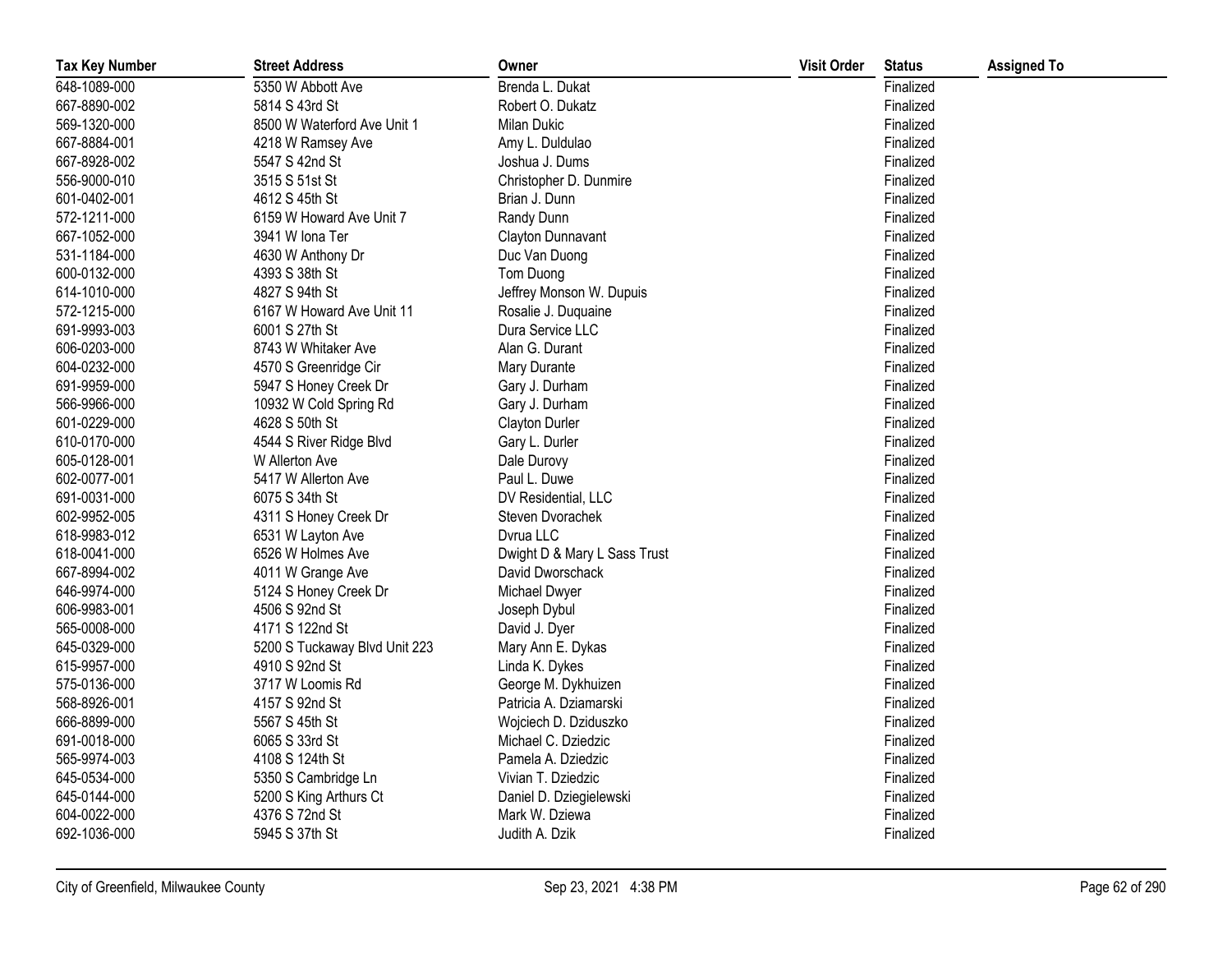| <b>Tax Key Number</b> | <b>Street Address</b>           | Owner                                            | <b>Visit Order</b> | <b>Status</b> | <b>Assigned To</b> |
|-----------------------|---------------------------------|--------------------------------------------------|--------------------|---------------|--------------------|
| 599-1002-001          | 4378 S 35th St                  | Rungano S. Dzikamunhenga                         |                    | Finalized     |                    |
| 603-0238-001          | 6320 W Van Norman Ave           | Daniel S. Dzikowski                              |                    | Finalized     |                    |
| 646-0124-000          | 3624 W Honey Tree Ln            | Helen M. Dziomba                                 |                    | Finalized     |                    |
| 604-0333-000          | 4606 S Woodland Dr              | Paul Dziomba                                     |                    | Finalized     |                    |
| 604-9975-000          | S 76th St                       | E J Eberhardy & C Zimdars                        |                    | Finalized     |                    |
| 617-0134-000          | 7211 W Squire Ave               | Kevin M. Eade                                    |                    | Finalized     |                    |
| 572-8956-002          | 6441 W Leroy Ave                | Joshua M. Eagan                                  |                    | Finalized     |                    |
| 555-1147-000          | 3572 S 45th St                  | Gregory S. Earney                                |                    | Finalized     |                    |
| 574-1025-000          | 4532 W Van Beck Ave             | Joel M. Eastman                                  |                    | Finalized     |                    |
| 600-0034-000          | 3612 W Allerton Ave             | Maureen A. Eaton                                 |                    | Finalized     |                    |
| 569-1170-000          | 4018 S 91st St                  | Penny A. Eberhardt                               |                    | Finalized     |                    |
| 614-1052-000          | 9575 W Carpenter Ave            | Steven M. Eberhardt                              |                    | Finalized     |                    |
| 616-1041-000          | 4901 S 82nd St                  | Eric R. Eberhardy                                |                    | Finalized     |                    |
| 567-0064-000          | 4161 S 101st St                 | John H. Eberhardy                                |                    | Finalized     |                    |
| 574-1366-000          | 4915 W Maple Leaf Cir           | Laureen A. Eberl                                 |                    | Finalized     |                    |
| 609-9942-015          | 4646 S 111th St                 | Gary Ebertowski                                  |                    | Finalized     |                    |
| 604-9950-000          | 4477 S 72nd St                  | Fred J. Ebli                                     |                    | Finalized     |                    |
| 553-0182-000          | 3614 S 33rd St                  | Araceliz Echevarria                              |                    | Finalized     |                    |
| 604-0198-000          | 4542 S Greenridge Cir           | Jean M. Eckert                                   |                    | Finalized     |                    |
| 573-0717-000          | 4076 S 58th St                  | Linda K. Eckert                                  |                    | Finalized     |                    |
| 602-9950-006          | 4350 S 60th St                  | <b>Todd Eckert</b>                               |                    | Finalized     |                    |
| 646-0060-000          | 3635 W Honey Tree Ln            | Larry J. Eckes                                   |                    | Finalized     |                    |
| 617-9983-012          | 4820 S 76th St                  | ECP Milwaukee Retail LLC                         |                    | Finalized     |                    |
| 567-0104-000          | 4038 S 106th St                 | Robert J. Edenharder                             |                    | Finalized     |                    |
| 620-9954-000          | 4800 W Loomis Rd                | Edge Trust                                       |                    | Finalized     |                    |
| 650-9000-011          | 7111 W Edgerton Ave             | <b>Edgerton Group LLC</b>                        |                    | Finalized     |                    |
| 650-9000-014          | 6901 W Edgerton Ave             | Edgerton Holdings LLC                            |                    | Finalized     |                    |
| 617-9983-014          | 4816 S 76th St                  | Edgewood Center LLC                              |                    | Finalized     |                    |
| 616-0034-001          | 4811 S 76th St                  | Edgewood Plaza Joint Venture                     |                    | Finalized     |                    |
| 604-0301-000          | 4668 S Woodland Dr              | Michelle L. Edminster                            |                    | Finalized     |                    |
| 600-9971-003          | 4000 W Loomis Rd                | <b>Educators Credit Union</b>                    |                    | Finalized     |                    |
| 600-9971-002          | 4040 W Loomis Rd                | <b>Educators Credit Union</b>                    |                    | Finalized     |                    |
| 622-0081-000          | 3337 W Holmes Ave               | Edward A Keen & Janice W Keen Revocable Trust    |                    | Finalized     |                    |
| 646-0139-000          | 3562 W Old Oak Dr               | Edward Charles Freuden Revocable Living Trust    |                    | Finalized     |                    |
| 606-0111-000          | 9037 W Allerton Ave             | Edward J. Gwiazda Living Trust                   |                    | Finalized     |                    |
| 647-1160-000          | 5436 S 46th St                  | Edward P. Malecki and Sharon A. Malecki Revocabl |                    | Finalized     |                    |
| 569-1607-000          | 3960 S Prairie Hill Ln Unit 107 | <b>Edward W Rector Trust</b>                     |                    | Finalized     |                    |
| 568-8989-002          | 9730 W Cold Spring Rd           | Donald J. Edwards Sr                             |                    | Finalized     |                    |
| 568-8947-002          | 9316 W Cold Spring Rd           | Gregg T. Edwards                                 |                    | Finalized     |                    |
| 618-0336-000          | 6079 W Woodview Ct              | Kevin B. Edwards                                 |                    | Finalized     |                    |
| 564-0044-000          | 12023 W Morgan Oak Dr           | Thomas J. Edwards                                |                    | Finalized     |                    |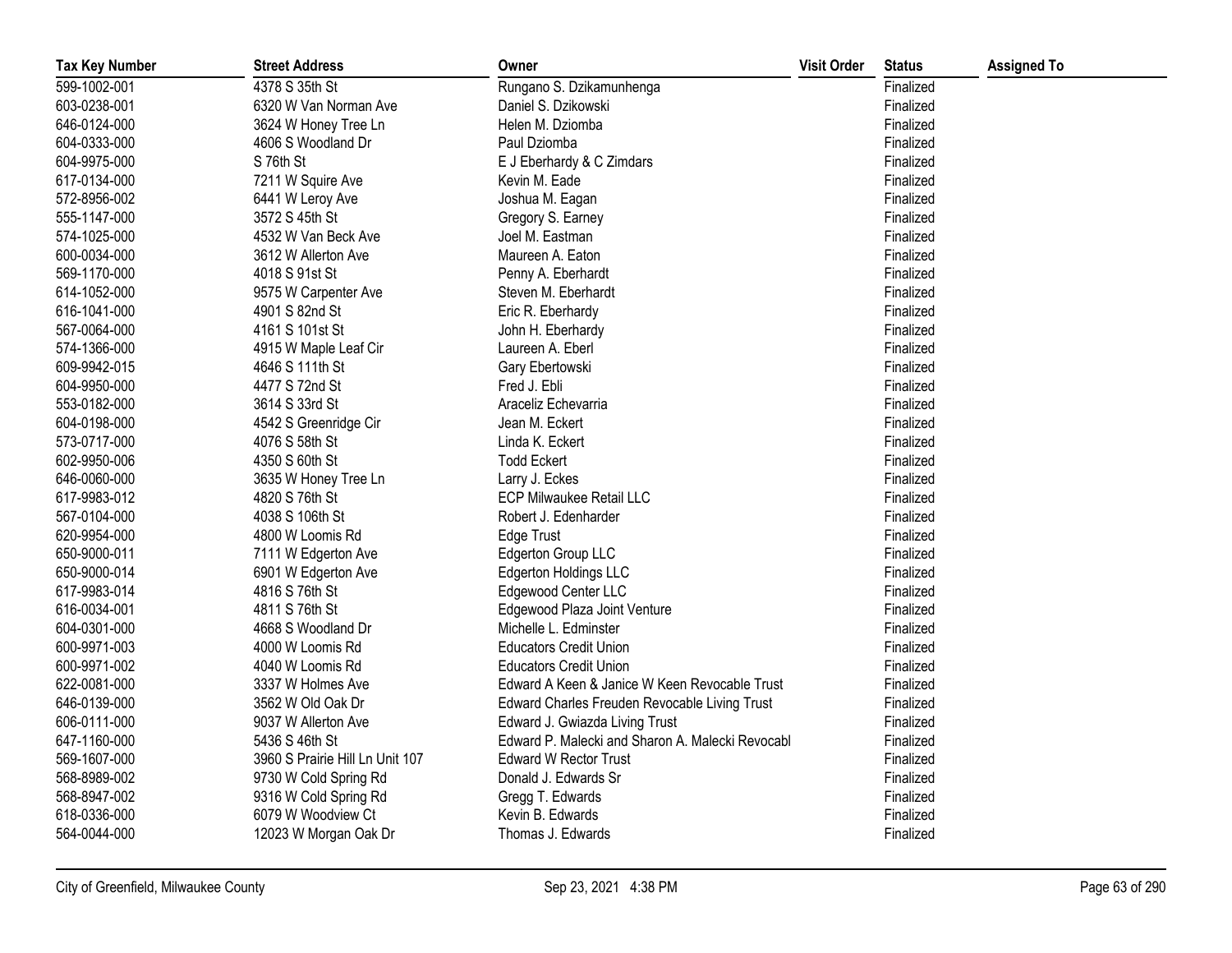| <b>Tax Key Number</b> | <b>Street Address</b>         | Owner                                | <b>Visit Order</b> | <b>Status</b> | <b>Assigned To</b> |
|-----------------------|-------------------------------|--------------------------------------|--------------------|---------------|--------------------|
| 565-0175-000          | 11967 W Sarah Ct              | David A. Effertz                     |                    | Finalized     |                    |
| 691-9922-000          | 5955 S 31st St                | Rodney D. Effinger                   |                    | Finalized     |                    |
| 610-0101-000          | 4547 S 117th St               | Matthew S. Egan                      |                    | Finalized     |                    |
| 653-1014-000          | 5165 S Root River Pkwy Unit 7 | Judith K. Eggers                     |                    | Finalized     |                    |
| 611-8984-004          | 12200 W Squire Ave            | Agnes M. Eggert                      |                    | Finalized     |                    |
| 611-8981-000          | 12221 W Layton Ave            | Daniel L. Eggert                     |                    | Finalized     |                    |
| 618-0005-000          | 5052 S 68th St                | Sharon Eggert                        |                    | Finalized     |                    |
| 574-1111-002          | 4325 W Tesch Ave              | Kyle A. Egide                        |                    | Finalized     |                    |
| 575-8933-001          | 4035 S 41st St                | Kyle A. Egide                        |                    | Finalized     |                    |
| 692-1152-000          | 6240 S 39th St                | Charles O. Ehlers                    |                    | Finalized     |                    |
| 602-0092-000          | 4376 S Honey Creek Dr         | <b>Tanner Ehlers</b>                 |                    | Finalized     |                    |
| 565-0098-000          | 4012 S 118th St               | Ralph C. Ehlert                      |                    | Finalized     |                    |
| 646-0253-000          | 5271 S Acorn Ln               | Mary Ehrhardt                        |                    | Finalized     |                    |
| 562-0075-000          | 3754 S Oakbrook Dr            | Karen Eiche                          |                    | Finalized     |                    |
| 567-0045-000          | 4001 S 101st St               | Robert M. Eichhorn                   |                    | Finalized     |                    |
| 613-0001-000          | 10604 W Pine Ridge Rd         | <b>Tyler Eichmann</b>                |                    | Finalized     |                    |
| 691-9987-004          | 5946 S 28th St                | Eric J. Eide                         |                    | Finalized     |                    |
| 621-9975-001          | 4850 S 39th St                | David O. Eidsmoe                     |                    | Finalized     |                    |
| 569-1351-000          | 8530 W Waterford Ave Unit 8   | Rosemarie D. Eierman                 |                    | Finalized     |                    |
| 618-0218-000          | 5046 S Stonehedge Dr          | Dorian F. Eigenauer                  |                    | Finalized     |                    |
| 603-0061-000          | 4457 S 62nd St                | Jon J. Eigenberger                   |                    | Finalized     |                    |
| 603-9962-004          | 6724 W Bottsford Ave          | Steven Eigenberger                   |                    | Finalized     |                    |
| 610-0231-000          | 12222 W Whitaker Ave          | Erik C. Eighme                       |                    | Finalized     |                    |
| 574-1044-000          | 3957 S 44th St                | Daniel L. Eilbes                     |                    | Finalized     |                    |
| 610-0255-000          | 12345 W Whitaker Ave          | Ann Eilenfeldt                       |                    | Finalized     |                    |
| 556-0302-000          | 3647 S 51st St                | Michael J. Eineichner                |                    | Finalized     |                    |
| 609-0047-004          | 4675 S 109th St               | Michael Benjamin Einstein            |                    | Finalized     |                    |
| 531-1053-000          | 4421 W Ohio Ave               | Daniel Eischen                       |                    | Finalized     |                    |
| 562-0074-000          | 3751 S Oakbrook Dr            | James A. Eiting                      |                    | Finalized     |                    |
| 692-1001-000          | 5975 S 35th St                | Elaine C. Generotzky Revocable Trust |                    | Finalized     |                    |
| 575-0125-000          | 3731 W Loomis Rd              | Elaine M Miller Revocable Trust      |                    | Finalized     |                    |
| 617-0071-000          | 6907 W Carpenter Ave          | Alfred C. Eldridge                   |                    | Finalized     |                    |
| 604-0242-000          | 4590 S Greenridge Cir         | Elert Joint Revocable Trust          |                    | Finalized     |                    |
| 572-1238-000          | 6143 W Howard Ave Unit 18     | Milena Elez                          |                    | Finalized     |                    |
| 691-0114-000          | 3111 W Bridge St              | Floyd W. Elftman                     |                    | Finalized     |                    |
| 619-9989-000          | 5024 S 60th St                | Elim Tabernacle Inc                  |                    | Finalized     |                    |
| 619-9991-002          | 5000 S 60th St                | Elim Tabernacle Inc                  |                    | Finalized     |                    |
| 599-8986-001          | 3015 W Cold Spring Rd         | Elida A. Elizonda                    |                    | Finalized     |                    |
| 574-1321-000          | 4761 W Maple Leaf Cir         | Ellen Ullenberg Trust                |                    | Finalized     |                    |
| 570-1099-000          | 8259 W Plainfield Ave         | George E. Elleseg                    |                    | Finalized     |                    |
| 666-8983-000          | 5607 S 43rd St                | Alfred G. Ellingson                  |                    | Finalized     |                    |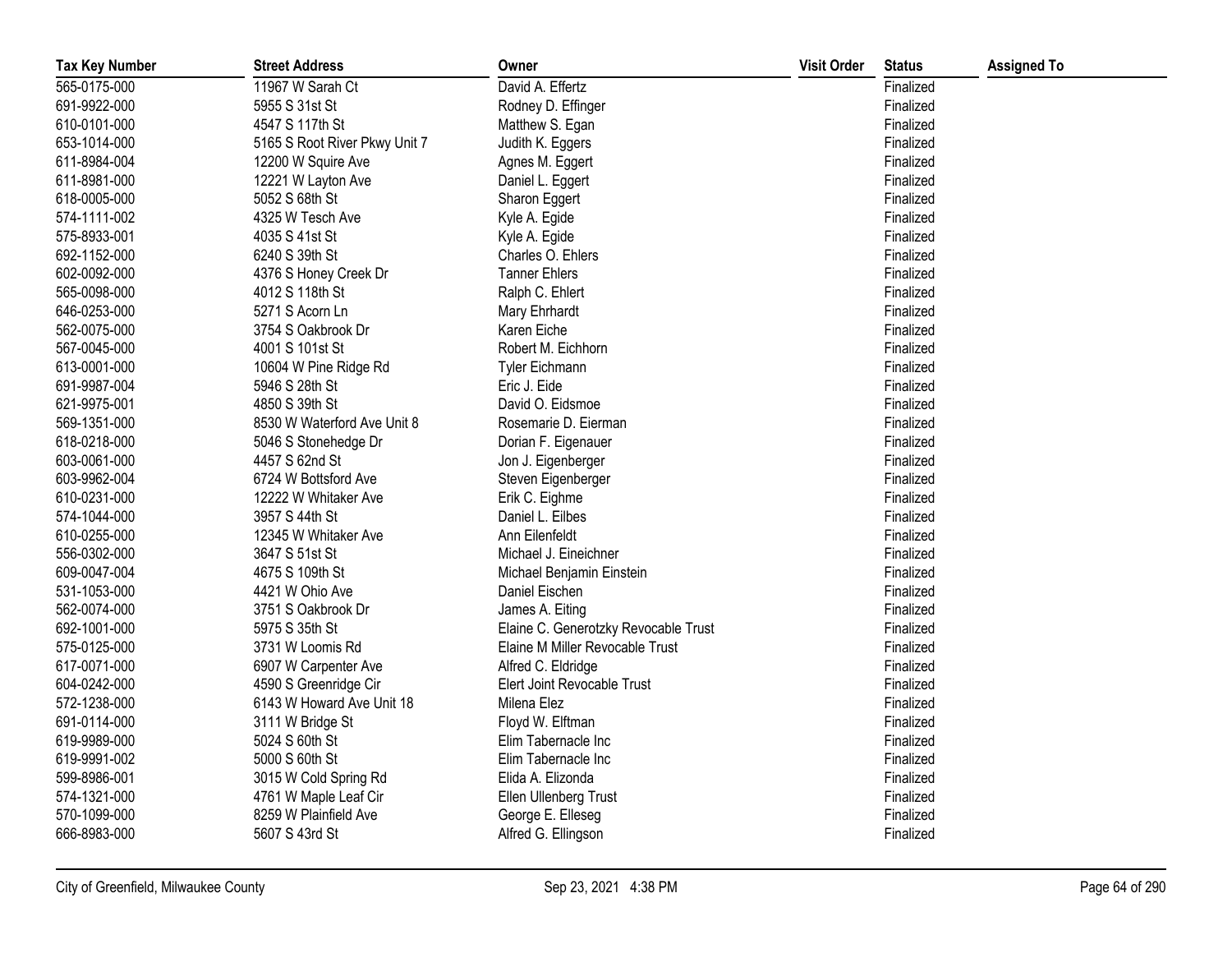| <b>Tax Key Number</b> | <b>Street Address</b>         | Owner                                           | <b>Visit Order</b> | <b>Status</b> | <b>Assigned To</b> |
|-----------------------|-------------------------------|-------------------------------------------------|--------------------|---------------|--------------------|
| 692-1155-000          | 3875 W Mangold Ave            | Lindsey Ellingson                               |                    | Finalized     |                    |
| 668-8993-004          | 5545 S 31st St                | David K. Elliot                                 |                    | Finalized     |                    |
| 601-0287-000          | 4720 W Layton Ave             | <b>Elliott Revocable Trust</b>                  |                    | Finalized     |                    |
| 603-9975-000          | 6530 W Bottsford Ave          | Daniel P. Ellis                                 |                    | Finalized     |                    |
| 575-8893-007          | 4275 S 35th St                | Edith E. Ellis                                  |                    | Finalized     |                    |
| 575-8893-006          | 3570 W Cold Spring Rd         | Edith E. Ellis                                  |                    | Finalized     |                    |
| 575-8893-010          | S 36th St                     | Edith E. Ellis                                  |                    | Finalized     |                    |
| 574-1382-000          | 4834 W Maple Leaf Cir         | Jeffrey T. Ellis                                |                    | Finalized     |                    |
| 574-1340-000          | 4921 W Maple Leaf Cir         | <b>Ellis Family Trust</b>                       |                    | Finalized     |                    |
| 531-0282-001          | 3473 S 50th PI                | Jack B. Ellison                                 |                    | Finalized     |                    |
| 611-8969-002          | 12300 W Edgerton Ave          | Jeff Ellsworth                                  |                    | Finalized     |                    |
| 611-8969-001          | 12304 W Edgerton Ave          | Jeffrey T. Ellsworth                            |                    | Finalized     |                    |
| 567-0074-000          | 4130 S 103rd St               | Elma Schmidt Living Trust                       |                    | Finalized     |                    |
| 567-9987-002          | 4017 S 104th St               | Elma Schmidt Living Trust                       |                    | Finalized     |                    |
| 604-9921-000          | 6800 W Layton Ave             | Elma Schmidt Living Trust                       |                    | Finalized     |                    |
| 572-1194-000          | 6175 W Howard Ave Unit 6      | Todd K. Elmer                                   |                    | Finalized     |                    |
| 604-9937-000          | 4555 S 68th St                | Joseph R. Elmergreen                            |                    | Finalized     |                    |
| 646-0035-000          | 3960 W Honey Creek Cir        | Tamer S. Elrashedy                              |                    | Finalized     |                    |
| 618-0268-000          | 4953 S Imperial Cir           | Elsie M. Tyrrell Revocable Trust                |                    | Finalized     |                    |
| 524-8968-000          | 3347 S 100th St               | EM Toohey Holtan Legacy Holdings, LLC           |                    | Finalized     |                    |
| 603-9952-012          | 6420 W English Meadow Dr      | EMAH LLC, A Wisconsin Limited Liability Company |                    | Finalized     |                    |
| 599-8954-000          | 2822 W Bottsford Ave          | Carlo Emanuele                                  |                    | Finalized     |                    |
| 606-0197-000          | 8720 W Bottsford Ave          | Joseph G. Emanuele                              |                    | Finalized     |                    |
| 645-0157-000          | 3211 W Canterbury Rd          | Michael Emanuelson                              |                    | Finalized     |                    |
| 667-1041-000          | 5819 S 40th St                | Susan K. Emanuelson                             |                    | Finalized     |                    |
| 562-9951-007          | 3740 S 108th St               | <b>Embers Family Restaurant LLC</b>             |                    | Finalized     |                    |
| 667-8975-000          | 5716 S 42nd St                | Daniel M. Emberts                               |                    | Finalized     |                    |
| 606-0009-000          | 4437 S 84th St                | Audrey J. Emer                                  |                    | Finalized     |                    |
| 614-1072-000          | 5030 S Brookdale Dr           | Frieda Emerich                                  |                    | Finalized     |                    |
| 604-9928-001          | 7011 W Chapman Ave            | Emil Gohr Irrevocable Trust Dated July 30, 2018 |                    | Finalized     |                    |
| 691-0124-000          | 3152 W Kimberly Ave           | Srinivas Rao Emkay                              |                    | Finalized     |                    |
| 606-0152-000          | 9060 W Bottsford Ave          | Daniel Emmer                                    |                    | Finalized     |                    |
| 621-9985-005          | 3741 W Layton Ave             | Emmet P. O'Neill Revocable Trust                |                    | Finalized     |                    |
| 569-1158-002          | 4133 S 90th St                | Alvin W. Emmons                                 |                    | Finalized     |                    |
| 569-1158-003          | 4141 S 90th St                | Alvin W. Emmons                                 |                    | Finalized     |                    |
| 620-9927-001          | 5015 S 43rd St                | Ryan A. Emmons                                  |                    | Finalized     |                    |
| 572-8939-000          | 4265 S 60th St                | <b>Emro Marketing Company</b>                   |                    | Finalized     |                    |
| 616-1059-000          | 4835 S 82nd St                | Richard A. Enea                                 |                    | Finalized     |                    |
| 569-1084-000          | 4016 S 91st Pl                | Brian M. Engel                                  |                    | Finalized     |                    |
| 645-0332-000          | 5200 S Tuckaway Blvd Unit 226 | James M. Engel                                  |                    | Finalized     |                    |
| 575-0128-000          | 3737 W Loomis Rd              | Nikolas R. Engelbert                            |                    | Finalized     |                    |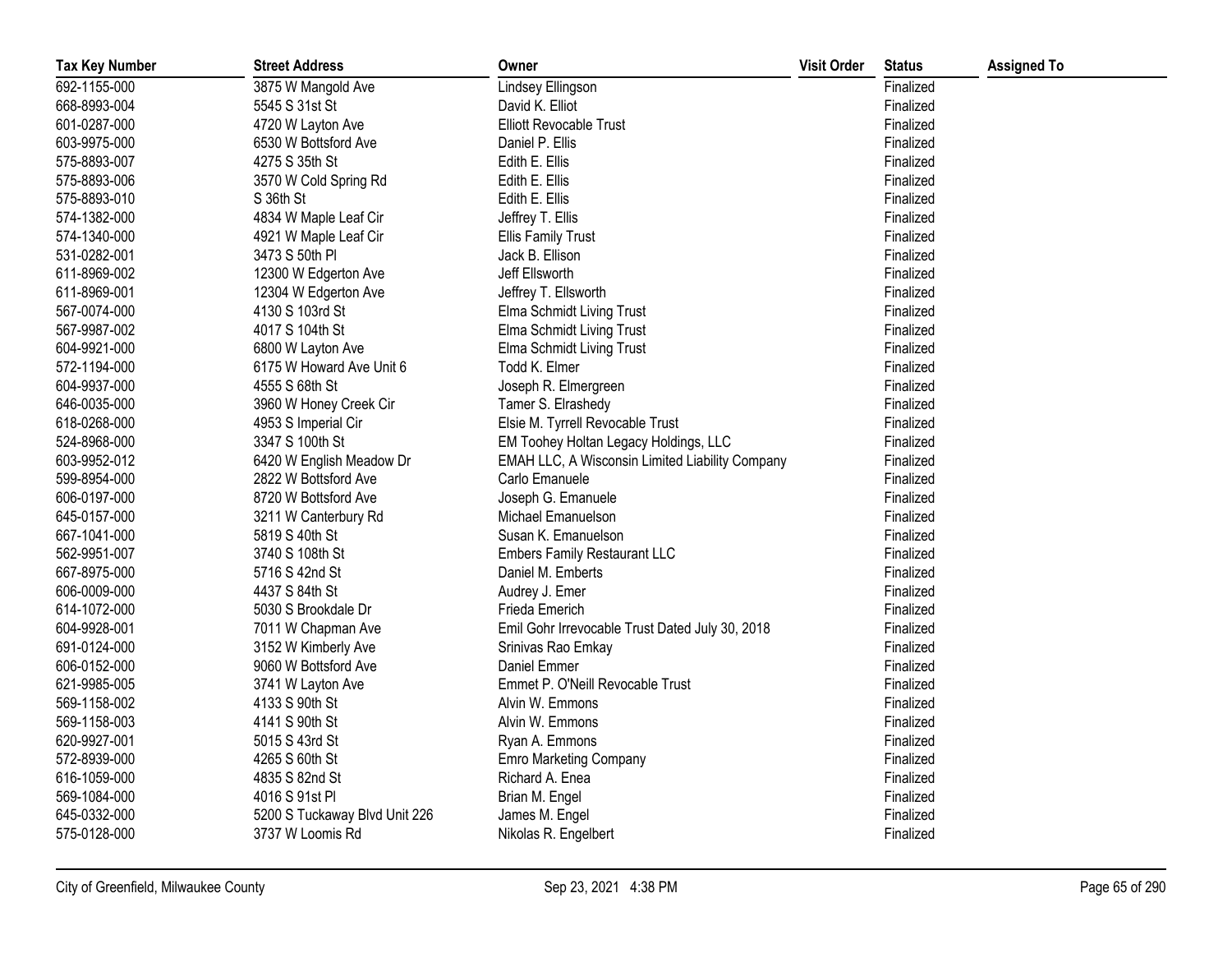| <b>Tax Key Number</b> | <b>Street Address</b>         | Owner                                               | <b>Visit Order</b> | <b>Status</b> | <b>Assigned To</b> |
|-----------------------|-------------------------------|-----------------------------------------------------|--------------------|---------------|--------------------|
| 606-0032-001          | 8527 W Allerton Ave           | Madonna J. Engelhardt                               |                    | Finalized     |                    |
| 604-0117-000          | 7103 W Armour Ave             | Karen C. Engels                                     |                    | Finalized     |                    |
| 611-8960-004          | 11624 W Edgerton Ave          | Dawn A. Engler                                      |                    | Finalized     |                    |
| 570-8980-002          | 4235 S 83rd St                | Melissa M. Engnath                                  |                    | Finalized     |                    |
| 607-9970-001          | 9640 W Layton Ave             | Enlightened Investments LLC                         |                    | Finalized     |                    |
| 612-8991-005          | 11125 W Layton Ave            | Enlightened Investments LLC                         |                    | Finalized     |                    |
| 618-9982-005          | 4900 S 68th St                | Enlightened Investments LLC                         |                    | Finalized     |                    |
| 618-9982-002          | 4900 S 68th St                | Enlightened Investments LLC                         |                    | Finalized     |                    |
| 612-8990-002          | 11143 W Layton Ave            | Enlightened Ivnestments LLC                         |                    | Finalized     |                    |
| 667-1056-000          | 3750 W Wanda Ave              | <b>Christine Ennette</b>                            |                    | Finalized     |                    |
| 562-0111-000          | 3844 S Oakridge Ct            | Barbara Ennis                                       |                    | Finalized     |                    |
| 645-0001-002          | 5141 S 27th St                | Mary T. Ennis                                       |                    | Finalized     |                    |
| 599-8900-000          | 2900 W Layton Ave             | Edgar M. Enriquez                                   |                    | Finalized     |                    |
| 609-9971-022          | 4404 S 114th St               | David Enriquez Lopez                                |                    | Finalized     |                    |
| 567-0122-000          | 3942 S 106th St               | Janice K. Enslen                                    |                    | Finalized     |                    |
| 645-0394-000          | 5200 S Tuckaway Blvd Unit 348 | Luigi Epifani                                       |                    | Finalized     |                    |
| 562-0092-000          | 3865 S Oakbrook Dr            | Ellen M. Erceg                                      |                    | Finalized     |                    |
| 570-1111-000          | 8040 W Cold Spring Rd         | Ronald H. Erdman                                    |                    | Finalized     |                    |
| 612-8990-009          | 4770 S 112th St               | Bruce A. Erdmann                                    |                    | Finalized     |                    |
| 607-9990-000          | 9331 W Cold Spring Rd         | Curt M. Erdmann                                     |                    | Finalized     |                    |
| 610-0142-000          | 4580 S 119th St               | Jace R. Erdmann                                     |                    | Finalized     |                    |
| 606-0227-000          | 4405 S 85th St                | <b>Burton Erenz</b>                                 |                    | Finalized     |                    |
| 647-9992-001          | 4515 W Edgerton Ave           | Margaret A. Erhart                                  |                    | Finalized     |                    |
| 610-0256-000          | 12355 W Whitaker Ave          | Eric K. Wynn and Laura J. Wynn Revoc Living Tr      |                    | Finalized     |                    |
| 555-1279-000          | 4904 W Colonial Ct            | Cynthia K. Erickson                                 |                    | Finalized     |                    |
| 692-1241-000          | 3900 W Kimberly Ave           | Dayton Erickson                                     |                    | Finalized     |                    |
| 565-0132-000          | 11743 W Waterford Ave         | Dean A. Erickson                                    |                    | Finalized     |                    |
| 571-8971-001          | 7136 W Cold Spring Rd         | John E. Erickson                                    |                    | Finalized     |                    |
| 556-8946-001          | 3862 S 56th St                | Paul W. Erickson                                    |                    | Finalized     |                    |
| 570-0033-000          | 4032 S 84th St                | Rhonda S. Erickson                                  |                    | Finalized     |                    |
| 570-0046-001          | 8115 W Norwich Ave            | David P. Erkfitz                                    |                    | Finalized     |                    |
| 603-0078-000          | 4477 S 63rd St                | Steven J. Erkfitz                                   |                    | Finalized     |                    |
| 691-9869-000          | 3405 W Ramsey Ave             | Gail M. Ermis                                       |                    | Finalized     |                    |
| 553-0384-000          | 3661 S 34th St                | Michael J. Ermis                                    |                    | Finalized     |                    |
| 646-0076-000          | 5410 S Amberwood Ln           | Ernest E Sobczak Living Trust                       |                    | Finalized     |                    |
| 622-0045-000          | 4918 S 33rd St                | Ernest M Alamilla Revocable Living Trust, Dated 1/7 |                    | Finalized     |                    |
| 618-0074-000          | 6100 W Stonehedge Dr Unit 101 | John C. Ernst                                       |                    | Finalized     |                    |
| 604-0162-000          | 4417 S Greenridge Cir Unit H  | Dianne L. Ertel                                     |                    | Finalized     |                    |
| 614-9951-000          | 9309 W Carpenter Ave          | Edward D. Ertel                                     |                    | Finalized     |                    |
| 569-8996-000          | 8525 W Van Beck Ave           | Lisa M. Ertl                                        |                    | Finalized     |                    |
| 610-0082-000          | 11626 W Sunset Ln             | Michael P. Ertl                                     |                    | Finalized     |                    |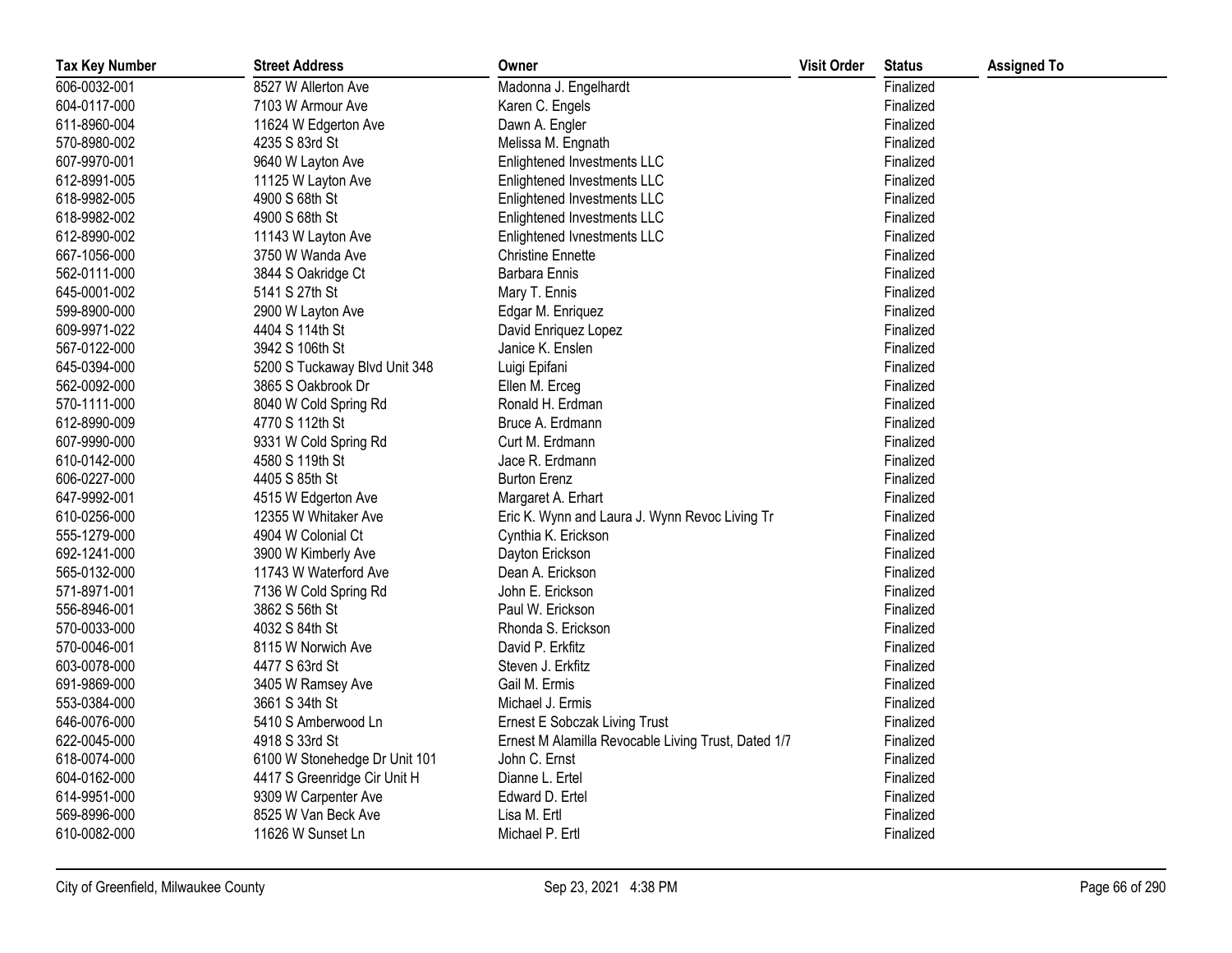| <b>Tax Key Number</b> | <b>Street Address</b>         | Owner                                              | <b>Visit Order</b> | <b>Status</b> | <b>Assigned To</b> |
|-----------------------|-------------------------------|----------------------------------------------------|--------------------|---------------|--------------------|
| 599-8923-009          | 3113 W Allerton Ave           | William M. Ertl                                    |                    | Finalized     |                    |
| 601-0214-000          | 4900 W Layton Ave             | Dale Ervin                                         |                    | Finalized     |                    |
| 574-1404-000          | 4760 W Maple Leaf Cir         | Dennis H. Ervin                                    |                    | Finalized     |                    |
| 647-1079-000          | 5237 S 48th St                | John R. Eschner                                    |                    | Finalized     |                    |
| 645-0193-000          | 5210 S Woodbridge Ln          | Wendy S. Eschner                                   |                    | Finalized     |                    |
| 531-1137-002          | 4806 W Midland Dr             | Aaron P. Esenberg                                  |                    | Finalized     |                    |
| 570-1100-000          | 8245 W Plainfield Ave         | John R. Eshbaugh                                   |                    | Finalized     |                    |
| 555-1041-000          | 4413 W Morgan Ave             | Bekzod S. Eshtemirov                               |                    | Finalized     |                    |
| 609-0078-000          | 4600 S 112th St               | Luz Ramon Alcaraz Esparza                          |                    | Finalized     |                    |
| 573-0605-000          | 5517 W Howard Ave             | Alfredo Esparza-Alcaraz                            |                    | Finalized     |                    |
| 569-1330-000          | 8510 W Waterford Ave Unit 3   | David Espinoza                                     |                    | Finalized     |                    |
| 645-0275-000          | 5200 S Tuckaway Blvd Unit 109 | Matilda Espinoza                                   |                    | Finalized     |                    |
| 667-8962-000          | 5840 S 42nd St                | Edwynsson L. Esquivel                              |                    | Finalized     |                    |
| 645-0143-000          | 5190 S King Arthurs Ct        | Howard A. Esser                                    |                    | Finalized     |                    |
| 647-1088-000          | 5332 S 48th St                | <b>Natanael Esteves</b>                            |                    | Finalized     |                    |
| 572-1031-000          | 4159 S 64th St                | Esther A Draper Life Estate                        |                    | Finalized     |                    |
| 610-0012-000          | 12112 W Chapman Ave           | <b>Esther A Weil Life Estate</b>                   |                    | Finalized     |                    |
| 531-1017-000          | 3267 S 43rd St                | <b>Esther George Living Trust</b>                  |                    | Finalized     |                    |
| 611-8990-001          | 12135 W Layton Ave            | Charlotte R. Estkowski                             |                    | Finalized     |                    |
| 620-0009-001          | 4704 S 47th St                | ESW Holdings, LLC, A Wisconsin Limited Liability C |                    | Finalized     |                    |
| 562-0099-000          | 3892 S Oakbrook Dr            | Robert E. Ethier                                   |                    | Finalized     |                    |
| 622-9978-000          | 2923 W Layton Ave             | Ethington Holdings LLC                             |                    | Finalized     |                    |
| 667-8989-001          | 5532 S 42nd St                | Eugene A. Gureski Revocable Trust                  |                    | Finalized     |                    |
| 667-8994-006          | 3990 W Denis Ave              | Mark E. Eurich                                     |                    | Finalized     |                    |
| 604-0175-000          | 4419 S Greenridge Cir Unit A  | William L. Eurick                                  |                    | Finalized     |                    |
| 570-1030-000          | 7939 W Leroy Ave              | Noel Angelista Evangelista                         |                    | Finalized     |                    |
| 601-9944-002          | 4446 S 46th St                | Don Evans                                          |                    | Finalized     |                    |
| 646-0204-000          | 5365 S Hidden Dr              | Linda M. Evans                                     |                    | Finalized     |                    |
| 653-1004-000          | 5165 S Root River Pkwy Unit 3 | Robert R. Evans                                    |                    | Finalized     |                    |
| 667-8983-001          | 5590 S 42nd St                | Connie C. Evaska                                   |                    | Finalized     |                    |
| 562-0081-000          | 3827 S Oakbrook Dr            | Evelyn D. Domzil EDDF Transition Trust             |                    | Finalized     |                    |
| 692-8982-005          | 6260 S 41st St                | Evelyn M Shebelski Rev Trust                       |                    | Finalized     |                    |
| 569-1454-000          | 3935 S 84th St Unit 7         | Rosalie M. Evenson                                 |                    | Finalized     |                    |
| 612-8971-014          | 4949 S 110th St               | Everbrite Investment Co                            |                    | Finalized     |                    |
| 646-0058-000          | 3707 W Honey Tree Ln          | Ann L. Everett                                     |                    | Finalized     |                    |
| 601-0296-000          | 4644 S 48th St                | Curt D. Evers                                      |                    | Finalized     |                    |
| 614-1043-002          | 4898 S Root River Pkwy        | Todd A. Evers                                      |                    | Finalized     |                    |
| 605-0139-001          | 4471 S 83rd St                | Merlin Everson                                     |                    | Finalized     |                    |
| 617-0113-000          | 7131 W Layton Ave             | Jo Ellyn Eversum                                   |                    | Finalized     |                    |
| 621-9926-000          | 5060 S 43rd St                | Helen F. Evica                                     |                    | Finalized     |                    |
| 600-0079-000          | 4391 S 37th St                | Timothy J. Evica                                   |                    | Finalized     |                    |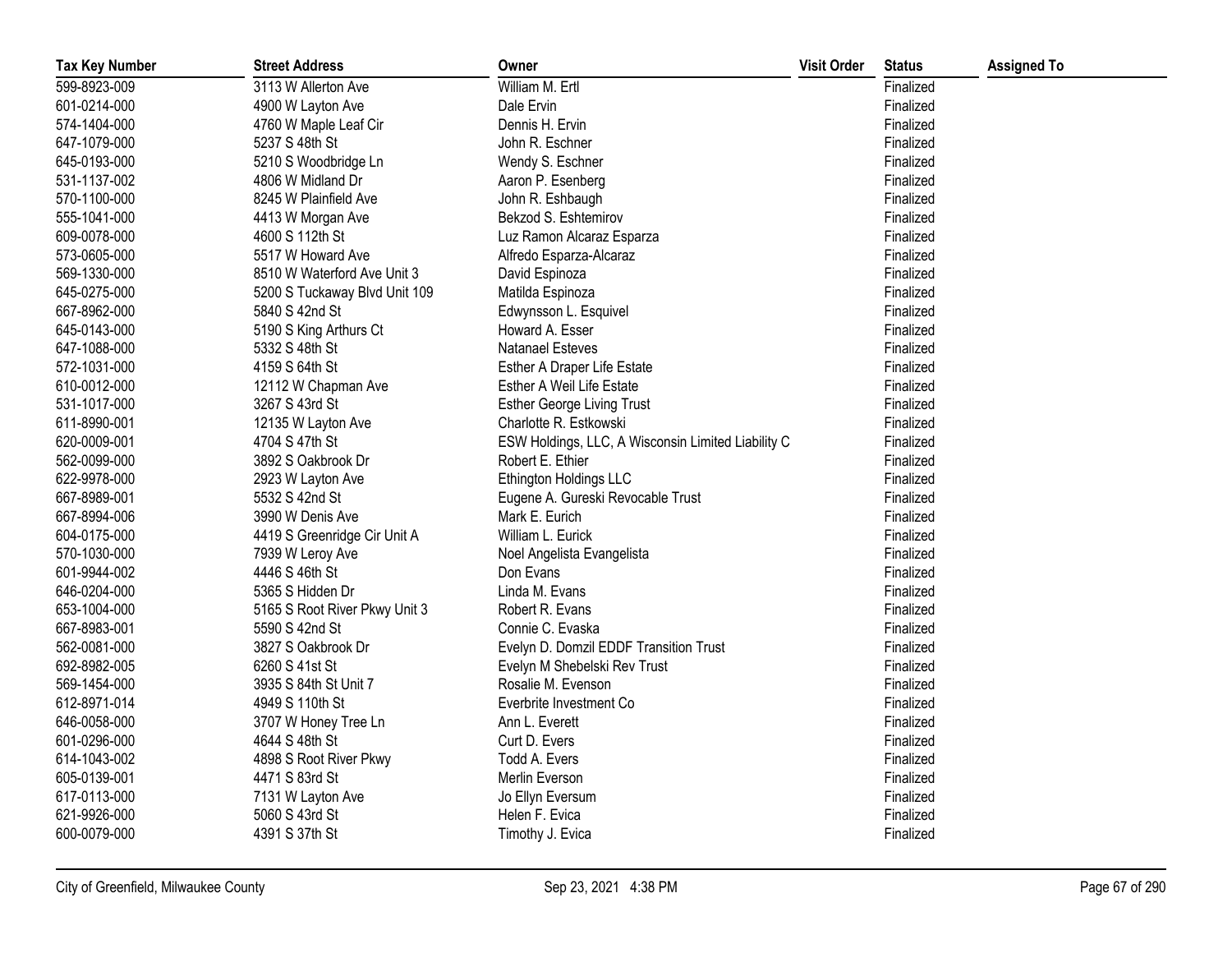| <b>Tax Key Number</b> | <b>Street Address</b>         | Owner                              | <b>Visit Order</b> | <b>Status</b> | <b>Assigned To</b> |
|-----------------------|-------------------------------|------------------------------------|--------------------|---------------|--------------------|
| 572-1226-000          | 6135 W Howard Ave Unit 6      | Matthew A. Evrard                  |                    | Finalized     |                    |
| 645-0103-000          | 5437 S 30th St                | Jameson Ewan                       |                    | Finalized     |                    |
| 599-8967-000          | 4380 S 34th St                | Lisa A. Ewert                      |                    | Finalized     |                    |
| 603-0054-000          | 4444 S 63rd St                | Dale K. Ewig                       |                    | Finalized     |                    |
| 603-0083-000          | 4437 S 63rd St                | Dale K. Ewig                       |                    | Finalized     |                    |
| 603-0084-000          | 4429 S 63rd St                | Dale K. Ewig                       |                    | Finalized     |                    |
| 562-9948-000          | 3840 S 108th St               | David L. Ewig                      |                    | Finalized     |                    |
| 562-9949-000          | 3812 S 108th St               | David L. Ewig                      |                    | Finalized     |                    |
| 569-1137-000          | 4240 S 91st St                | Lisa A. Ewing                      |                    | Finalized     |                    |
| 610-0071-000          | 4360 S 118th St               | Edmund A. Eykmans                  |                    | Finalized     |                    |
| 569-1354-000          | 8540 W Waterford Ave Unit 3   | Kelly Faber                        |                    | Finalized     |                    |
| 615-9968-004          | 4821 S 90th St                | <b>Tyler Faber</b>                 |                    | Finalized     |                    |
| 563-0011-000          | 3540 S 111th St               | Terese G. Fabian                   |                    | Finalized     |                    |
| 562-0041-000          | 3732 S 102nd St               | Mary Clare Fabishak                |                    | Finalized     |                    |
| 564-0124-000          | 3881 S River Ridge Blvd       | <b>Todd Fabos</b>                  |                    | Finalized     |                    |
| 691-0074-000          | 3195 W Mangold Ave Unit D     | David A. Fagan                     |                    | Finalized     |                    |
| 666-8990-001          | 5565 S 43rd St                | Jill M. Fahner                     |                    | Finalized     |                    |
| 601-0250-000          | 4800 W Layton Ave             | Ryan Fahrnow                       |                    | Finalized     |                    |
| 645-0182-000          | 5188 S Woodbridge Ln          | Craig E. Fairchild                 |                    | Finalized     |                    |
| 646-0180-000          | 5260 S 41st St                | <b>Mitchell Fait</b>               |                    | Finalized     |                    |
| 566-9982-001          | 4175 S 112th St               | Faith Bible Church Inc             |                    | Finalized     |                    |
| 566-9956-010          | S 112th St                    | Faith Bible Church Inc             |                    | Finalized     |                    |
| 616-1043-000          | 4871 S 82nd St                | Ralph P. Faja                      |                    | Finalized     |                    |
| 572-1108-000          | 6220 W Marcy Ln               | Eliud Falcon                       |                    | Finalized     |                    |
| 612-8971-028          | 4808 S Wingspan Ln            | Falcon Glen II, LLC                |                    | Finalized     |                    |
| 612-8971-025          | 5049 S Falcon Glen Blvd       | Falcon Glen, LLC                   |                    | Finalized     |                    |
| 601-0351-002          | 4508 W Layton Ave             | Micheal W. Faledas                 |                    | Finalized     |                    |
| 692-1063-000          | 6139 S 38th St                | Cathryne J. Falk                   |                    | Finalized     |                    |
| 618-0048-000          | 6525 W Carpenter Ave          | Dennis W. Falk                     |                    | Finalized     |                    |
| 601-9916-002          | 4358 S 48th St                | Diane F. Falk                      |                    | Finalized     |                    |
| 565-0152-000          | 12130 W Beloit Rd             | George Edward Falk                 |                    | Finalized     |                    |
| 604-0343-000          | 4609 S Woodland Dr            | Nicole L. Falk                     |                    | Finalized     |                    |
| 645-0283-000          | 5200 S Tuckaway Blvd Unit 125 | <b>Falk Family Trust</b>           |                    | Finalized     |                    |
| 645-0375-000          | 5200 S Tuckaway Blvd Unit 321 | <b>Falk Family Trust</b>           |                    | Finalized     |                    |
| 645-0323-000          | 5200 S Tuckaway Blvd Unit 209 | Falk Family Trust Dated 05/10/2012 |                    | Finalized     |                    |
| 603-0066-000          | 4413 S 62nd St                | Jared Falkner                      |                    | Finalized     |                    |
| 572-8965-000          | 6700 W Cold Spring Rd         | Kyle M. Falkner                    |                    | Finalized     |                    |
| 555-1240-000          | 3627 S 46th PI                | Lora Falkner                       |                    | Finalized     |                    |
| 568-8991-003          | 4211 S 97th St                | Daniel T. Falkowski                |                    | Finalized     |                    |
| 572-1024-000          | 4218 S 65th St                | Ruth A. Faltinosky                 |                    | Finalized     |                    |
| 692-1044-000          | 3822 W Bridge St              | Abdirizak G. Farah                 |                    | Finalized     |                    |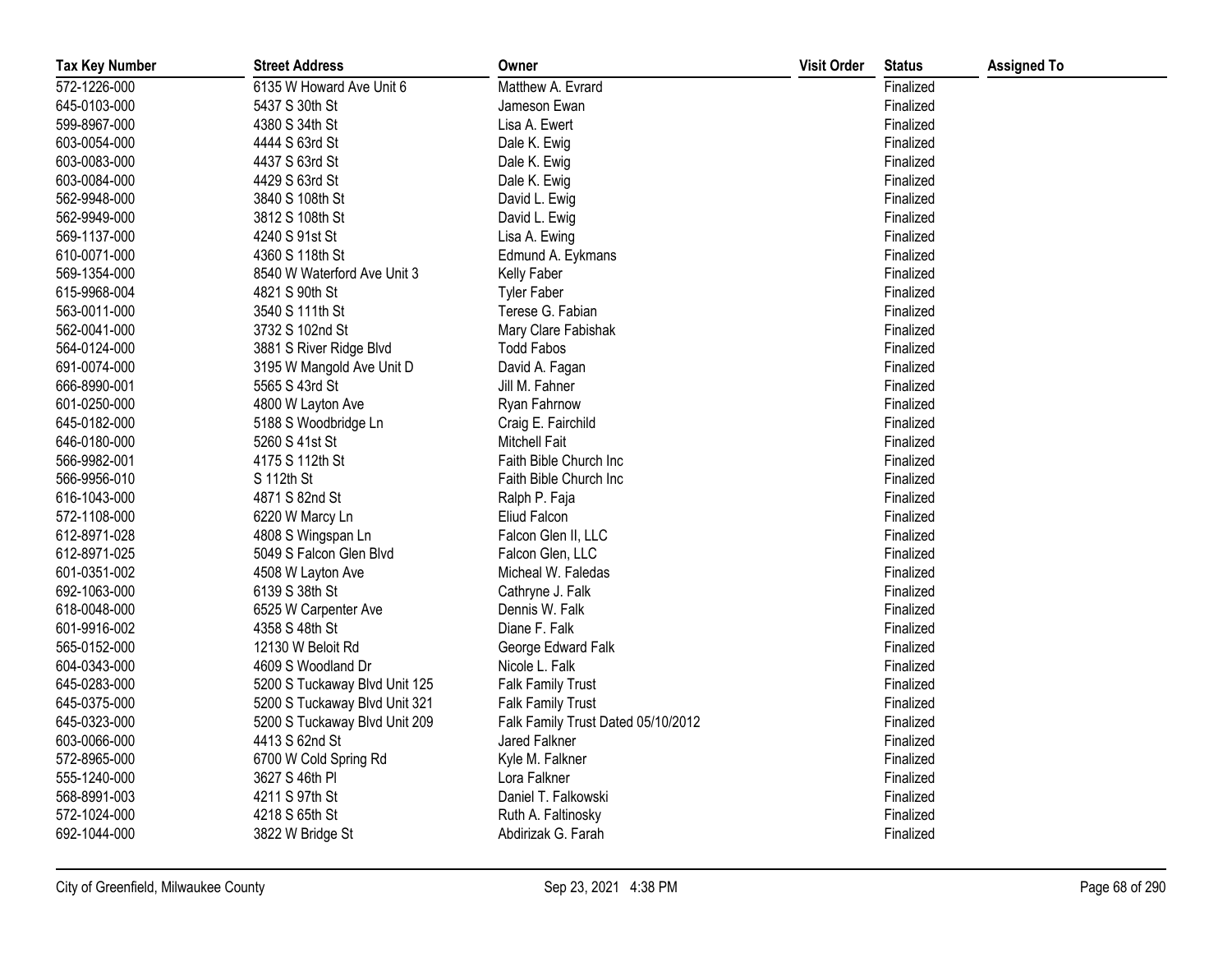| <b>Tax Key Number</b> | <b>Street Address</b>     | Owner                                   | <b>Visit Order</b> | <b>Status</b> | <b>Assigned To</b> |
|-----------------------|---------------------------|-----------------------------------------|--------------------|---------------|--------------------|
| 646-0018-000          | 3501 W Abbott Ave         | Hasan Fare                              |                    | Finalized     |                    |
| 645-0047-000          | 5304 S Tuckaway Dr        | Ryan R. Farina                          |                    | Finalized     |                    |
| 601-0225-000          | 4650 S 50th St            | Kyle A. Farney                          |                    | Finalized     |                    |
| 555-1115-000          | 3581 S 48th St            | Laura Farrell                           |                    | Finalized     |                    |
| 645-0429-000          | 5245 S Somerset Ln        | Fatoumata Ceesay Revocable Living Trust |                    | Finalized     |                    |
| 556-2015-000          | 5307 W Midland Dr         | Christopher R. Faust                    |                    | Finalized     |                    |
| 601-0396-000          | 4660 S 45th St            | Dale F. Faust                           |                    | Finalized     |                    |
| 567-0006-000          | 10111 W Howard Ave        | Charles Joe Favors Jr                   |                    | Finalized     |                    |
| 572-1000-000          | 6518 W Plainfield Ave     | Terrance J. Favre                       |                    | Finalized     |                    |
| 574-1345-000          | 4849 W Maple Leaf Cir     | Jean F. Faye                            |                    | Finalized     |                    |
| 617-0085-001          | 4760 S 76th St            | FCPT Restaurant Properties, LLC         |                    | Finalized     |                    |
| 648-1041-000          | 5700 W Upham Ave          | Marion L. Fearson                       |                    | Finalized     |                    |
| 615-9960-000          | 4880 S 92nd St            | Mark S. Fearson                         |                    | Finalized     |                    |
| 618-9998-000          | 4723 S 60th St            | William G. Fechtmeyer                   |                    | Finalized     |                    |
| 648-8993-003          | 5241 S 51st St            | Gary J. Fedder                          |                    | Finalized     |                    |
| 568-1109-000          | 9701 W Waterford Ave      | Michael J. Fedran                       |                    | Finalized     |                    |
| 645-0026-000          | 5336 S 28th St            | Richard And L. Feedar                   |                    | Finalized     |                    |
| 599-8978-003          | 3223 W Cold Spring Rd     | Barry B. Feeley                         |                    | Finalized     |                    |
| 572-1169-000          | 6643 W Leroy Ave          | <b>Brooke Feest</b>                     |                    | Finalized     |                    |
| 569-1131-000          | 9060 W Cold Spring Rd     | Jay P. Fehr                             |                    | Finalized     |                    |
| 666-8932-000          | 4410 W Wanda Ave          | Shawn J. Feiertag                       |                    | Finalized     |                    |
| 568-1082-000          | 9218 W Waterford Ave      | <b>Feiler Trust</b>                     |                    | Finalized     |                    |
| 613-1048-000          | 4986 S 104th St           | Elyn M. Feinauer                        |                    | Finalized     |                    |
| 609-9978-015          | 11318 W Whitaker Ave      | Marcella M. Feinauer                    |                    | Finalized     |                    |
| 609-9978-016          | 11250 W Whitaker Ave      | Marcella M. Feinauer                    |                    | Finalized     |                    |
| 692-1199-000          | 4208 W Alvina Ave         | Larry M. Feinstein                      |                    | Finalized     |                    |
| 556-8941-003          | 3847 S 56th St            | Kristine Fejes                          |                    | Finalized     |                    |
| 604-0221-000          | 4509 S Greenridge Cir     | Sandra Felber                           |                    | Finalized     |                    |
| 531-1013-000          | 3270 S 45th St            | Scott Felber                            |                    | Finalized     |                    |
| 574-1311-000          | 4957 W Maple Leaf Cir     | Nancy J. Feldmeier                      |                    | Finalized     |                    |
| 667-8897-000          | 5720 S 43rd St            | Patricia Feldner                        |                    | Finalized     |                    |
| 601-9861-000          | 4410 S 51st St            | Tyson M. Fell                           |                    | Finalized     |                    |
| 646-0220-000          | 5322 S Hidden Dr          | Eileen R. Feller                        |                    | Finalized     |                    |
| 601-0094-000          | 4561 S 47th St            | Dennis P. Fellie                        |                    | Finalized     |                    |
| 572-1199-000          | 6183 W Howard Ave Unit 11 | Fern I. Felski                          |                    | Finalized     |                    |
| 575-0088-000          | 3738 W Cold Spring Rd     | Jeffery A. Fendt                        |                    | Finalized     |                    |
| 620-9940-002          | 4625 W Loomis Rd          | <b>Edward Fenger</b>                    |                    | Finalized     |                    |
| 570-8975-002          | 8334 W Cold Spring Rd     | Christopher Fengier                     |                    | Finalized     |                    |
| 565-9992-006          | 12111 W Howard Ave        | David M. Fennelly                       |                    | Finalized     |                    |
| 565-9990-007          | S 122nd St                | David M. Fennelly                       |                    | Finalized     |                    |
| 531-0228-000          | 3360 S Schauer Ave        | Jazmine D. Fennig                       |                    | Finalized     |                    |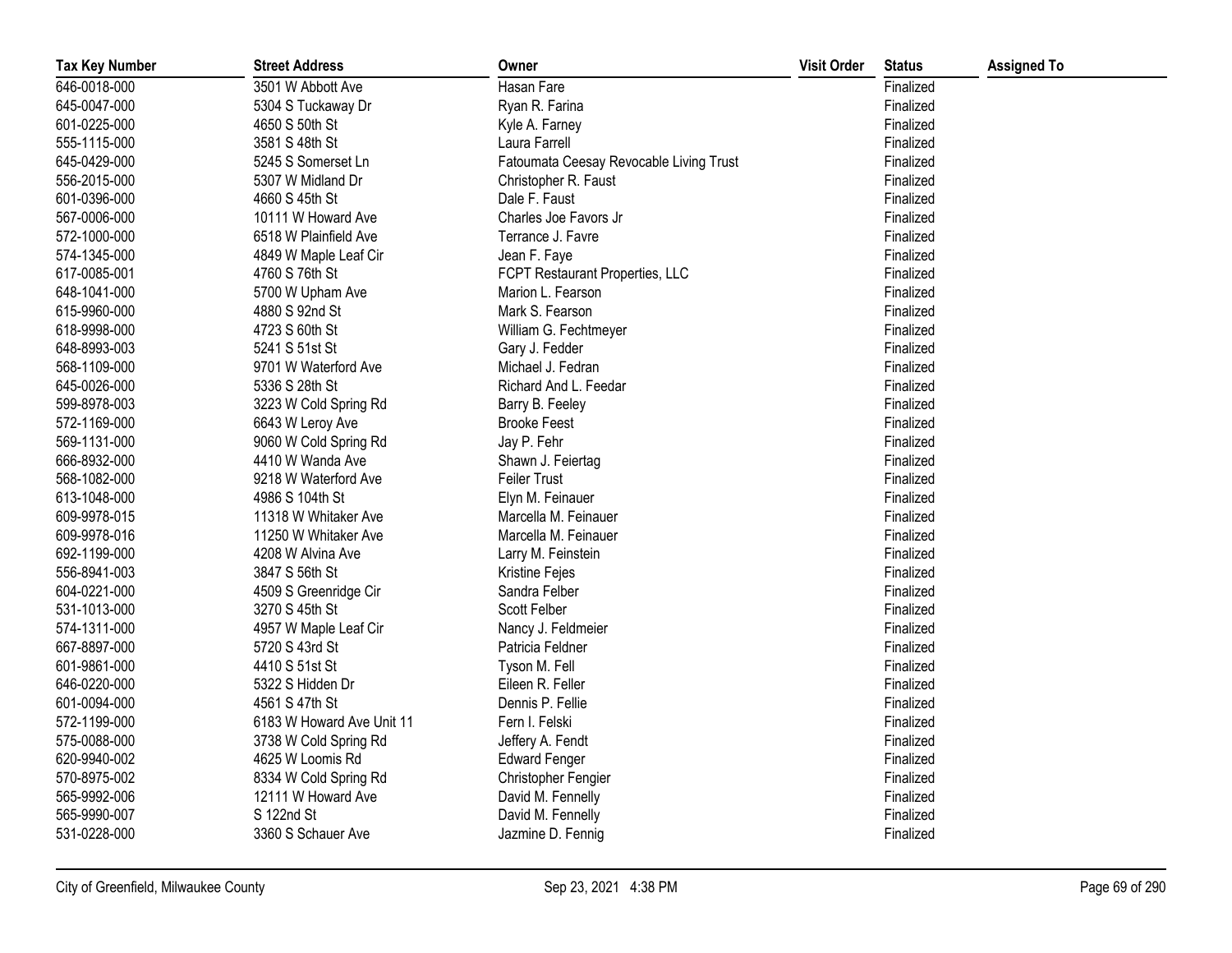| <b>Tax Key Number</b> | <b>Street Address</b>         | Owner                  | <b>Visit Order</b> | <b>Status</b> | <b>Assigned To</b> |
|-----------------------|-------------------------------|------------------------|--------------------|---------------|--------------------|
| 602-0082-000          | 4408 S Honey Creek Dr         | Joel A. Fennig         |                    | Finalized     |                    |
| 601-0298-000          | 4634 S 48th St                | Justin J. Fennig       |                    | Finalized     |                    |
| 606-0018-000          | 8710 W Allerton Ave           | Andrew P. Fenske       |                    | Finalized     |                    |
| 572-1037-000          | 4184 S 64th St                | Steven R. Ferch        |                    | Finalized     |                    |
| 531-0534-000          | 4525 W Midland Dr             | Samantha M. Ferger     |                    | Finalized     |                    |
| 605-0047-000          | 7916 W Allerton Ave           | Bradley J. Fergot      |                    | Finalized     |                    |
| 564-0047-000          | 12123 W Morgan Oak Dr         | Gary Ferguson          |                    | Finalized     |                    |
| 562-9923-000          | 10412 W Howard Ave            | James F. Ferguson      |                    | Finalized     |                    |
| 601-0356-000          | 4666 S 46th St                | Leann M. Ferguson      |                    | Finalized     |                    |
| 531-1113-000          | 3455 S 44th St                | Zachary M. Ferguson    |                    | Finalized     |                    |
| 614-1001-000          | 9332 W Dosie Ave              | Dennis R. Fermenich    |                    | Finalized     |                    |
| 653-1018-000          | 5175 S Root River Pkwy Unit 7 | Anthony J. Fernandez   |                    | Finalized     |                    |
| 618-0205-000          | 6100 W Stonehedge Dr Unit 360 | Amy J. Ferrier         |                    | Finalized     |                    |
| 562-0042-000          | 3748 S 102nd St               | Marie Ferrito          |                    | Finalized     |                    |
| 575-0131-000          | 3743 W Loomis Rd              | Sandra F. Ferry        |                    | Finalized     |                    |
| 568-1016-000          | 4028 S Shady Lane Ct          | Andrew Ferstadt        |                    | Finalized     |                    |
| 573-0756-000          | 4051 S 55th St                | Sheila J. Fessel       |                    | Finalized     |                    |
| 569-1245-001          | 4270 S 89th St                | Martin A. Fetter       |                    | Finalized     |                    |
| 554-1065-000          | 3932 W Howard Ave             | George A. Fetzer Sr    |                    | Finalized     |                    |
| 568-8978-002          | 4272 S 97th St                | Dale A. Feuling        |                    | Finalized     |                    |
| 617-0051-000          | 7016 W Holmes Ave             | <b>Richard Feuling</b> |                    | Finalized     |                    |
| 570-1071-000          | 4237 S 81st St                | Robert P. Feuling      |                    | Finalized     |                    |
| 567-0037-000          | 4070 S 103rd St               | Sara M. Feuling        |                    | Finalized     |                    |
| 572-1156-000          | 4173 S 67th St                | Bradley J. Fiala       |                    | Finalized     |                    |
| 653-1026-000          | 9350 W Forest Home Ave Unit 3 | Matthew S. Fibich      |                    | Finalized     |                    |
| 604-0309-000          | 4648 S Woodland Dr            | Jeffrey W. Fiebrink    |                    | Finalized     |                    |
| 565-0093-000          | 3975 S 117th St               | Adam T. Fiedler        |                    | Finalized     |                    |
| 618-0212-000          | 6100 W Stonehedge Dr Unit 367 | Barbara J. Fiedler     |                    | Finalized     |                    |
| 572-1107-000          | 6212 W Marcy Ln               | Kurt M. Fiedler        |                    | Finalized     |                    |
| 610-0247-000          | 12320 W Whitaker Ave          | Jeffrey K. Fields      |                    | Finalized     |                    |
| 691-9990-000          | 6000 S Honey Creek Dr         | Felix E. Fierro        |                    | Finalized     |                    |
| 565-0156-000          | 12170 W Cold Spring Rd        | Daniel C. Fifield      |                    | Finalized     |                    |
| 601-0266-000          | 4616 S 49th St                | Alberto Figueroa Jr    |                    | Finalized     |                    |
| 531-1164-000          | 3367 S 47th St                | Ignacio Figueroa       |                    | Finalized     |                    |
| 601-0353-000          | 4530 W Layton Ave             | Jannette Figueroa      |                    | Finalized     |                    |
| 618-0120-000          | 6100 W Stonehedge Dr Unit 171 | Cathleen M. Filber     |                    | Finalized     |                    |
| 569-1448-000          | 3935 S 84th St Unit 1         | Kathleen S. Filbrandt  |                    | Finalized     |                    |
| 575-0097-000          | 3769 W Loomis Rd              | Brett A. Filczer       |                    | Finalized     |                    |
| 603-0159-000          | 4405 S 67th St                | Randall J. Filipiak    |                    | Finalized     |                    |
| 692-1188-000          | 4166 W College Ave            | Dragisa Filipovic      |                    | Finalized     |                    |
| 610-0127-000          | 11649 W Chapman Ave           | Dragisa Filipovic      |                    | Finalized     |                    |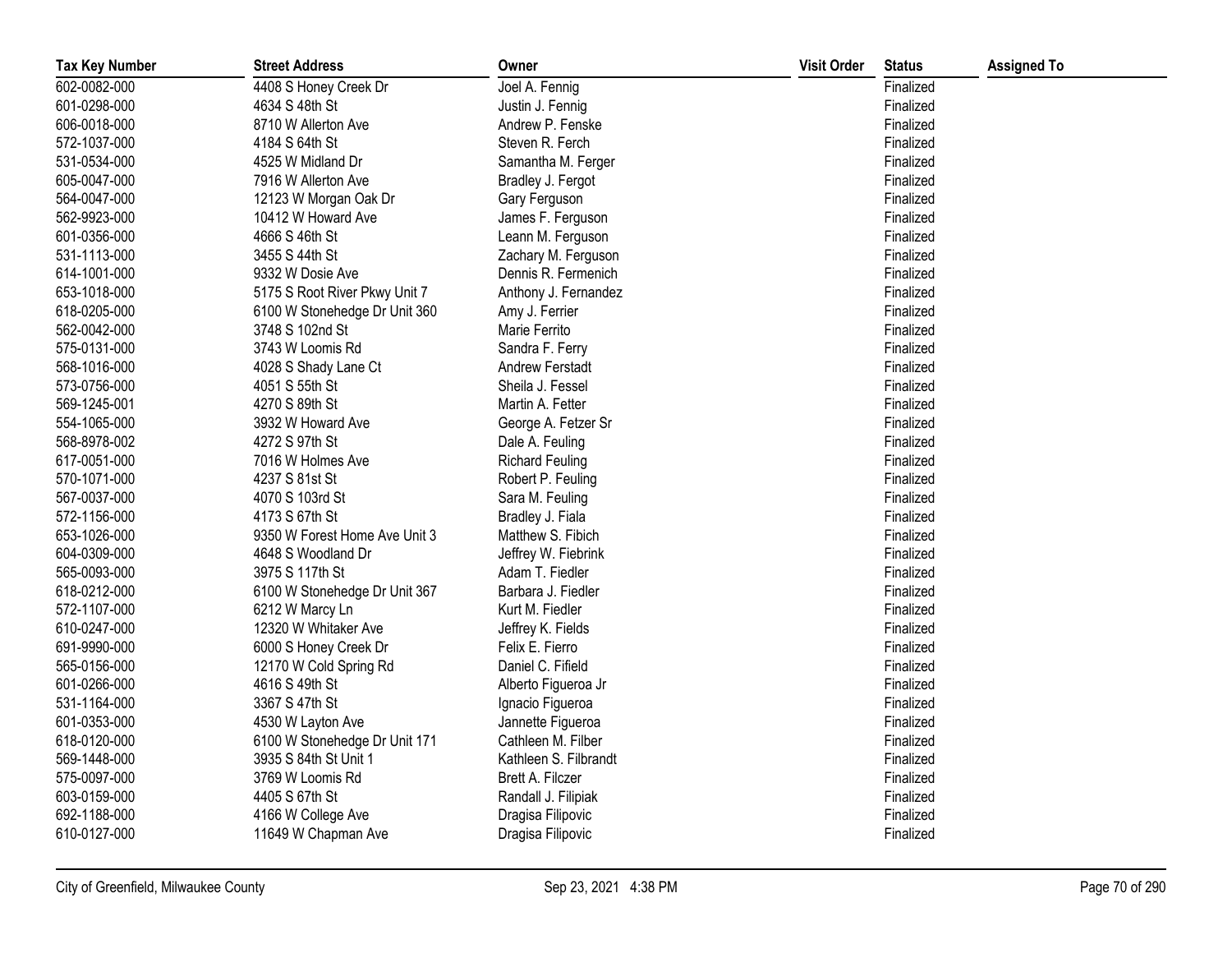| <b>Tax Key Number</b> | <b>Street Address</b>         | Owner                               | <b>Visit Order</b> | <b>Status</b> | <b>Assigned To</b> |
|-----------------------|-------------------------------|-------------------------------------|--------------------|---------------|--------------------|
| 604-0254-000          | 4583 S Greenridge Cir         | Goranka Filipovic                   |                    | Finalized     |                    |
| 571-1010-000          | 4165 S 68th St                | Rajko Filipovic                     |                    | Finalized     |                    |
| 604-0316-000          | 4627 S Woodland Dr            | Andreas Filopoulos                  |                    | Finalized     |                    |
| 667-8985-001          | 5544 S 42nd St                | Timothy S. Filter                   |                    | Finalized     |                    |
| 599-8911-000          | 3120 W Layton Ave             | Alexander Finger                    |                    | Finalized     |                    |
| 575-8995-000          | 3925 S 40th St                | Craig M. Finger                     |                    | Finalized     |                    |
| 531-1137-001          | 4812 W Midland Dr             | Robert W. Finiels                   |                    | Finalized     |                    |
| 599-8974-001          | 3321 W Cold Spring Rd         | Brian K. Fink                       |                    | Finalized     |                    |
| 599-8974-002          | 3321 W Cold Spring Rd         | Brian K. Fink                       |                    | Finalized     |                    |
| 565-0138-001          | 3937 S 119th St               | Joshua Fink                         |                    | Finalized     |                    |
| 692-1069-000          | 6193 S 38th St                | Susan L. Fink                       |                    | Finalized     |                    |
| 569-1017-000          | 4284 S 92nd St                | Vernicha Finkley                    |                    | Finalized     |                    |
| 609-9961-001          | 4531 S 113th St               | <b>Zachary Finn</b>                 |                    | Finalized     |                    |
| 555-1191-000          | 3656 S 46th PI                | Laura M. Fiorini                    |                    | Finalized     |                    |
| 531-8995-000          | 3119 S 46th St                | David J. Firkus                     |                    | Finalized     |                    |
| 609-0056-002          | 4632 S 110th St               | First Onward LLC                    |                    | Finalized     |                    |
| 599-8893-003          | 4661 S 27th St                | First-Citizens Bank & Trust Company |                    | Finalized     |                    |
| 565-0047-000          | 12139 W Waterford Ave         | David J. Fischbach                  |                    | Finalized     |                    |
| 692-8993-002          | 3900 W Bridge St              | Adam Fischer                        |                    | Finalized     |                    |
| 602-0143-000          | 4375 S Honey Creek Dr         | Adam J. Fischer                     |                    | Finalized     |                    |
| 691-9838-003          | 3302 W College Ave            | Beverly J. Fischer                  |                    | Finalized     |                    |
| 605-0090-001          | 8103 W Whitaker Ave           | Jayson P. Fischer                   |                    | Finalized     |                    |
| 610-0178-000          | 4539 S 119th St               | Jean M. Fischer                     |                    | Finalized     |                    |
| 653-1035-000          | 9340 W Forest Home Ave Unit 8 | John H. Fischer                     |                    | Finalized     |                    |
| 604-0037-000          | 6939 W Bottsford Ave          | Jonathan Fischer                    |                    | Finalized     |                    |
| 575-0127-000          | 3735 W Loomis Rd              | Joseph Fischer                      |                    | Finalized     |                    |
| 621-9938-000          | 4021 W Barnard Ave            | Julie A. Fischer                    |                    | Finalized     |                    |
| 691-9838-008          | 3312 W College Ave            | Shirley J. Fischer                  |                    | Finalized     |                    |
| 691-9838-005          | 3302 W College Ave            | Shirley J. Fischer                  |                    | Finalized     |                    |
| 555-1313-000          | 5029 W Colonial Ct            | Mary E. Fisher                      |                    | Finalized     |                    |
| 570-1008-000          | 4201 S 78th St                | James Fitzgerald                    |                    | Finalized     |                    |
| 622-0032-000          | 4954 S 31st St                | Arlee L. Fitzlaff                   |                    | Finalized     |                    |
| 602-0120-001          | 5325 W Allerton Ave           | Thomas J. Fitzpatrick               |                    | Finalized     |                    |
| 604-0109-000          | 7012 W Armour Ave             | David O. Flak                       |                    | Finalized     |                    |
| 609-9968-006          | 4424 S 113th St               | Jennifer Flamboe                    |                    | Finalized     |                    |
| 606-0092-000          | 9182 W Allerton Ave           | Jonny E. Flamboe                    |                    | Finalized     |                    |
| 531-1094-000          | 3434 S 44th St                | John C. Flanders                    |                    | Finalized     |                    |
| 600-0078-000          | 4403 S 37th St                | Nicholas J. Flanders                |                    | Finalized     |                    |
| 565-0045-002          | 11975 W Waterford Ave         | Andrew E. Flater                    |                    | Finalized     |                    |
| 569-1394-000          | 8525 W Waterford Ave Unit 3   | <b>Tiffany Flatten</b>              |                    | Finalized     |                    |
| 602-0100-000          | 5436 W Whitaker Ave           | Jerome C. Flayter                   |                    | Finalized     |                    |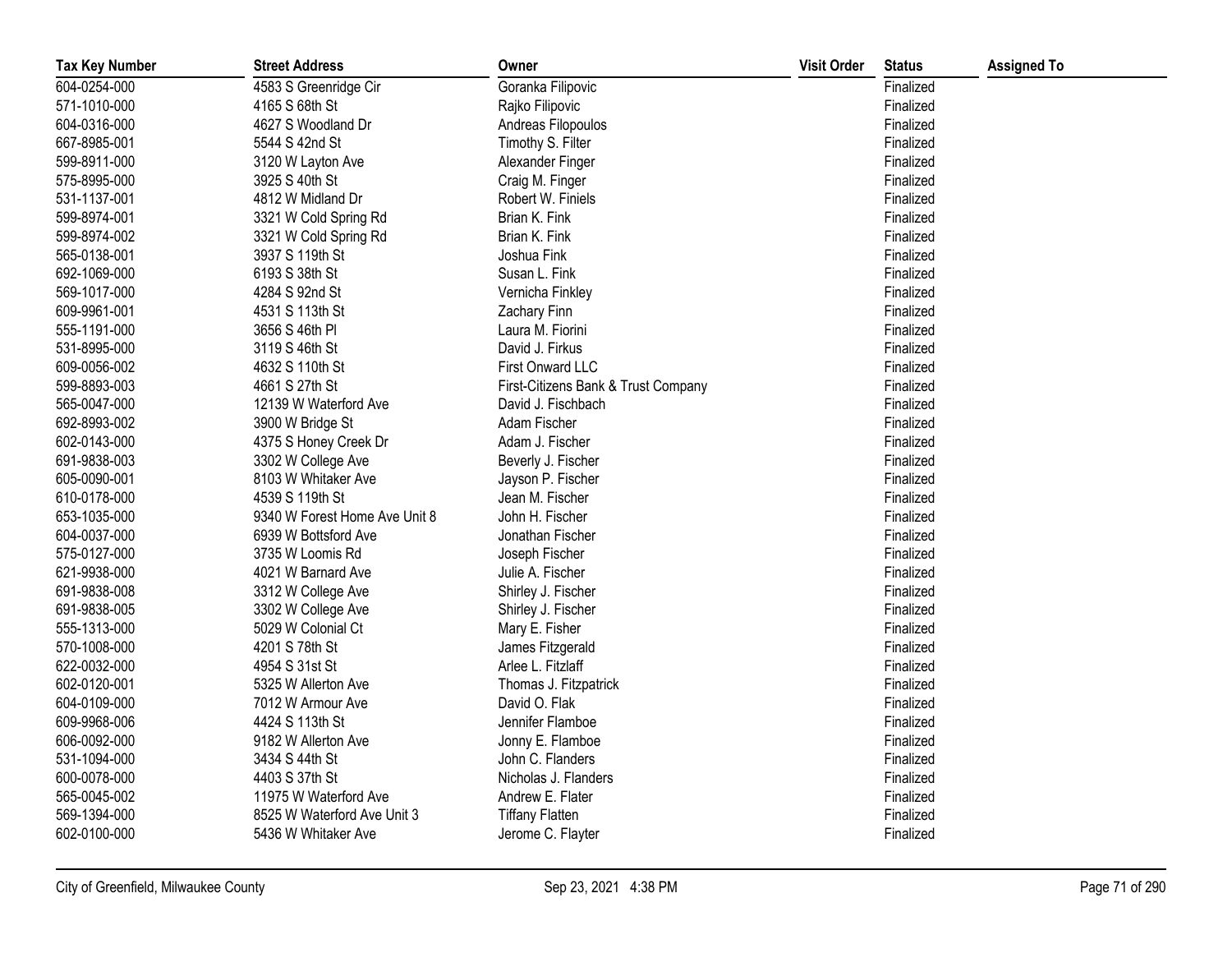| <b>Tax Key Number</b> | <b>Street Address</b>         | Owner                           | <b>Visit Order</b> | <b>Status</b> | <b>Assigned To</b> |
|-----------------------|-------------------------------|---------------------------------|--------------------|---------------|--------------------|
| 691-9847-003          | 3245 W Bridge St              | Robert L. Flayter               |                    | Finalized     |                    |
| 575-8932-003          | 4036 S 43rd St                | Doreen S. Flechner              |                    | Finalized     |                    |
| 646-9956-000          | 5251 S Honey Creek Dr         | Christopher F. Fleege           |                    | Finalized     |                    |
| 645-0269-000          | 5200 S Tuckaway Blvd Unit 103 | Mary Fleege                     |                    | Finalized     |                    |
| 553-0192-001          | 3637 S 31st St                | Roman E. Fleis                  |                    | Finalized     |                    |
| 603-0151-000          | 4475 S 67th St                | Michael J. Fleischhacker        |                    | Finalized     |                    |
| 691-9835-001          | 3106 W College Ave            | David B. Fleischman             |                    | Finalized     |                    |
| 531-0276-001          | 3405 S 50th PI                | Denise Fleischman               |                    | Finalized     |                    |
| 531-1098-000          | 3433 S 44th St                | Barbara Flejter                 |                    | Finalized     |                    |
| 614-9966-001          | 9810 W Barnard Ave            | Glen T. Fleming                 |                    | Finalized     |                    |
| 620-0026-000          | 4838 S Waterview Ct           | Fleming Family Revocable Trust  |                    | Finalized     |                    |
| 618-0006-001          | 6776 W Edgerton Ave           | Denna A. Flemming               |                    | Finalized     |                    |
| 617-0036-000          | 5001 S 69th St                | Thomas G. Flemming              |                    | Finalized     |                    |
| 610-0185-000          | 4595 S River Ridge Blvd       | Julie Takton J. Flessas         |                    | Finalized     |                    |
| 620-9971-003          | 5010 S 51st St                | James Fletcher                  |                    | Finalized     |                    |
| 572-1164-000          | 6544 W Plainfield Ave         | Thomas W. Fletcher              |                    | Finalized     |                    |
| 569-9000-003          | 3911 S 85th St                | Brianna Charlize Fleury         |                    | Finalized     |                    |
| 607-9981-004          | 9605 W Cold Spring Rd         | Flexer1Flexer2                  |                    | Finalized     |                    |
| 568-1122-000          | 3956 S 96th St                | Jeannine C. Flink               |                    | Finalized     |                    |
| 570-0330-000          | 8133 W Waterford Ave          | Renee Flink                     |                    | Finalized     |                    |
| 667-1011-000          | 5721 S 41st St                | Gerald J. Flint                 |                    | Finalized     |                    |
| 524-1000-000          | 3401 S 104th St               | <b>Allan Fliss</b>              |                    | Finalized     |                    |
| 531-1180-000          | 3342 S 47th St                | William M. Fliss                |                    | Finalized     |                    |
| 572-1111-000          | 6248 W Marcy Ln               | Douglas R. Flock                |                    | Finalized     |                    |
| 575-0089-000          | 3740 W Cold Spring Rd         | Vickie J. Flocker               |                    | Finalized     |                    |
| 618-0156-000          | 6100 W Stonehedge Dr Unit 251 | Florence L Anderson Life Estate |                    | Finalized     |                    |
| 604-9955-000          | 7204 W Layton Ave             | Carlos Jimenez Flores           |                    | Finalized     |                    |
| 553-0392-000          | 3772 S 35th St                | Jacqueline L. Flores            |                    | Finalized     |                    |
| 645-0071-000          | 3012 W Abbott Ave             | Jose E. Flores                  |                    | Finalized     |                    |
| 562-0046-004          | 3880 S 102nd St               | Juan Flores                     |                    | Finalized     |                    |
| 569-1399-000          | 8525 W Waterford Ave Unit 8   | Lorenzo L. Flores               |                    | Finalized     |                    |
| 603-9994-000          | 4477 S 60th St                | Luis O. Flores                  |                    | Finalized     |                    |
| 603-0194-000          | 6073 W Armour Ave             | Manuel Flores Jr                |                    | Finalized     |                    |
| 645-0460-000          | 5281 S Somerset Ln            | Maria D. Flores                 |                    | Finalized     |                    |
| 611-1020-000          | 12045 W Carpenter Ave         | Maria E. Flores                 |                    | Finalized     |                    |
| 555-8991-000          | 4669 W Crawford Ave           | <b>Mario Flores</b>             |                    | Finalized     |                    |
| 622-9981-000          | 2827 W Layton Ave             | Rosalina Flores                 |                    | Finalized     |                    |
| 556-8926-000          | 3731 S 56th St                | Sheila M. Flores                |                    | Finalized     |                    |
| 602-9979-000          | 4621 S 51st St                | Noe Flores Jimenez              |                    | Finalized     |                    |
| 620-0021-000          | 4810 S Waterview Ct           | <b>Reverend Carlos Florez</b>   |                    | Finalized     |                    |
| 562-0043-000          | 3764 S 102nd St               | David J. Floryance              |                    | Finalized     |                    |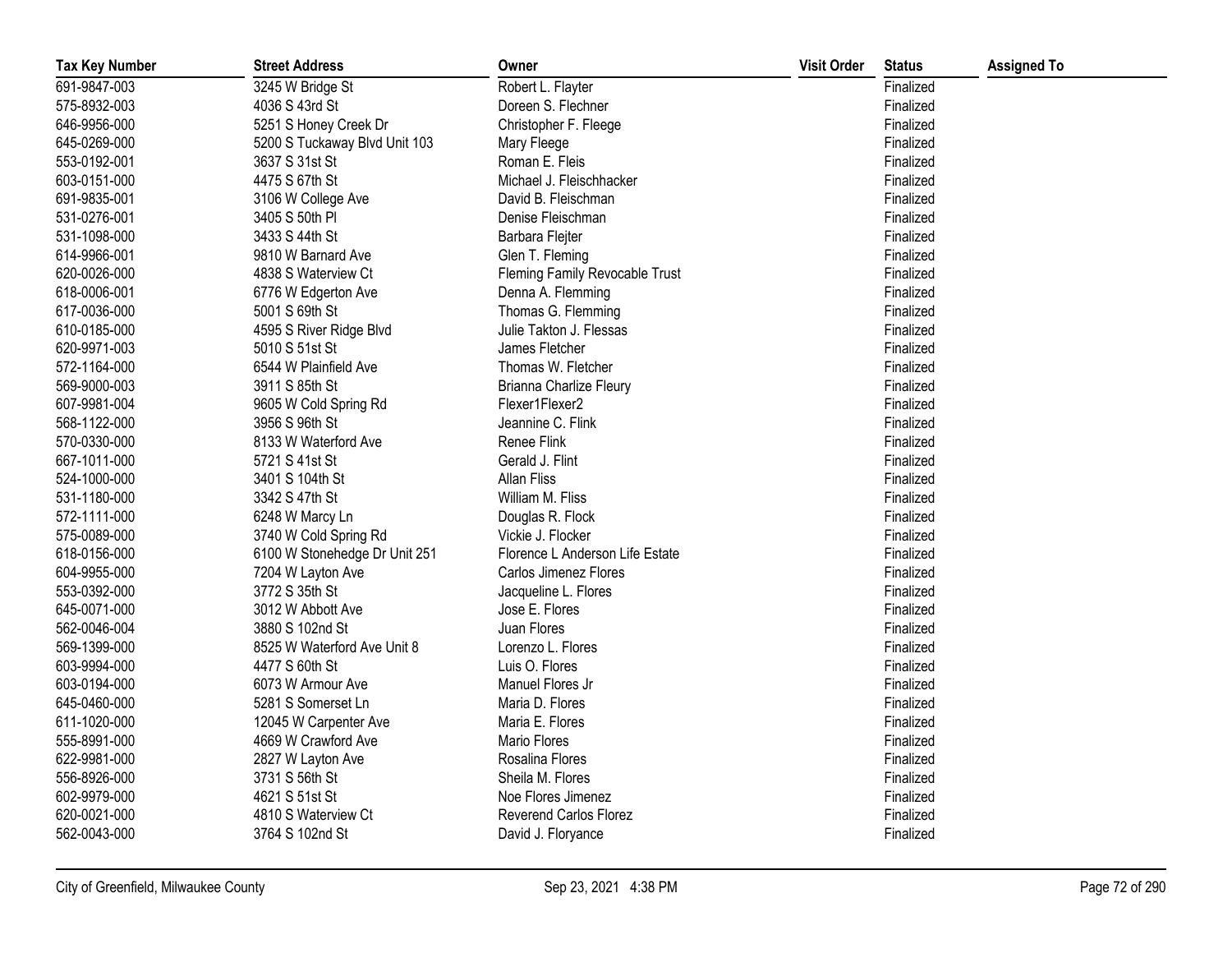| <b>Tax Key Number</b> | <b>Street Address</b>  | Owner                                   | <b>Visit Order</b> | <b>Status</b> | <b>Assigned To</b> |
|-----------------------|------------------------|-----------------------------------------|--------------------|---------------|--------------------|
| 601-9886-003          | 4339 S 48th St         | Gordon H. Floyd                         |                    | Finalized     |                    |
| 569-1516-000          | 4075 S 84th St Unit 5  | Stacy L. Fluegge                        |                    | Finalized     |                    |
| 569-1217-000          | 4268 S 90th St         | Benjamin J. Flynn                       |                    | Finalized     |                    |
| 616-1006-000          | 4762 S 81st St         | Daniel R. Flynn                         |                    | Finalized     |                    |
| 667-1047-000          | 5742 S 40th St         | Patricia E. Flynn                       |                    | Finalized     |                    |
| 574-1327-000          | 4775 W Maple Leaf Cir  | Lawrence J. Foeckler                    |                    | Finalized     |                    |
| 569-1504-000          | 4065 S 84th St Unit 1  | <b>Tertia Foerster</b>                  |                    | Finalized     |                    |
| 647-1194-000          | 5380 S 44th St         | Kori Fojtik                             |                    | Finalized     |                    |
| 691-9986-000          | 5928 S 28th St         | Sandie Fojut                            |                    | Finalized     |                    |
| 666-8938-000          | 4411 W Grange Ave      | David K. Foley                          |                    | Finalized     |                    |
| 600-0065-000          | 3709 W Bottsford Ave   | Mark H. Folger                          |                    | Finalized     |                    |
| 566-9981-000          | 11528 W Cold Spring Rd | Donna Mae Follstad                      |                    | Finalized     |                    |
| 602-0169-000          | S 52nd St              | Folly LLC                               |                    | Finalized     |                    |
| 574-1371-000          | 4885 W Maple Leaf Cir  | Robert L. Folstein                      |                    | Finalized     |                    |
| 601-0184-000          | 5032 W Layton Ave      | Charles D. Folts                        |                    | Finalized     |                    |
| 575-0146-000          | 3983 S 40th St         | Joshua Foltz                            |                    | Finalized     |                    |
| 645-0102-000          | 5407 S 30th St         | Cherly Folz                             |                    | Finalized     |                    |
| 602-0154-000          | 4337 S Honey Creek Dr  | Jose Fong-Lee                           |                    | Finalized     |                    |
| 571-8965-001          | 7115 W Forest Home Ave | Henry P. Fons                           |                    | Finalized     |                    |
| 601-9889-002          | 4373 S 48th St         | Philip H. Fons                          |                    | Finalized     |                    |
| 603-0129-000          | 4412 S 67th St         | Flavio O. Fonseca Robles                |                    | Finalized     |                    |
| 645-0478-000          | 5321 S Somerset Ln     | Robert D. Foote                         |                    | Finalized     |                    |
| 562-0067-000          | 3719 S Oakbrook Dr     | Sherri L. Foote                         |                    | Finalized     |                    |
| 603-0183-001          | 6209 W Allerton Ave    | Shane P. Ford                           |                    | Finalized     |                    |
| 621-9943-001          | 3729 W Barnard Ave     | Dean A. Forde                           |                    | Finalized     |                    |
| 615-9941-005          | 8555 W Forest Home Ave | Forest Green & 84th Street Transfer LLC |                    | Finalized     |                    |
| 609-0033-001          | 4631 S 108th St        | Forest Homes Investors I                |                    | Finalized     |                    |
| 605-0135-000          | 4397 S 83rd St         | Andrew Paul Forget                      |                    | Finalized     |                    |
| 605-0136-000          | S 83rd St              | Andrew Paul Forget                      |                    | Finalized     |                    |
| 605-0137-000          | 4415 S 83rd St         | Patricia Ann Forget                     |                    | Finalized     |                    |
| 555-1264-000          | 4959 W Colonial Ct     | Mark A. Forgette                        |                    | Finalized     |                    |
| 606-0098-000          | 9074 W Allerton Ave    | Patricia L. Formanek                    |                    | Finalized     |                    |
| 602-0019-000          | 5605 W Bottsford Ave   | <b>Forrest Family Trust</b>             |                    | Finalized     |                    |
| 617-0074-001          | 7101 W Carpenter Ave   | <b>Forrest Family Trust</b>             |                    | Finalized     |                    |
| 646-9962-000          | 5230 S 43rd St         | James G. Forret                         |                    | Finalized     |                    |
| 691-9903-000          | 5961 S 32nd St         | Susan A. Forsberg                       |                    | Finalized     |                    |
| 553-0165-000          | 3630 S 34th St         | Peggy B. Fortier                        |                    | Finalized     |                    |
| 570-1035-000          | 7921 W Plainfield Ave  | Nicole L. Fosdick                       |                    | Finalized     |                    |
| 562-9984-000          | 10500 W St Francis Ave | Dale Foskett                            |                    | Finalized     |                    |
| 622-9962-001          | 4724 S 35th St         | Audrey Fosnight                         |                    | Finalized     |                    |
| 603-0065-000          | 4421 S 62nd St         | Jameson R. Foster                       |                    | Finalized     |                    |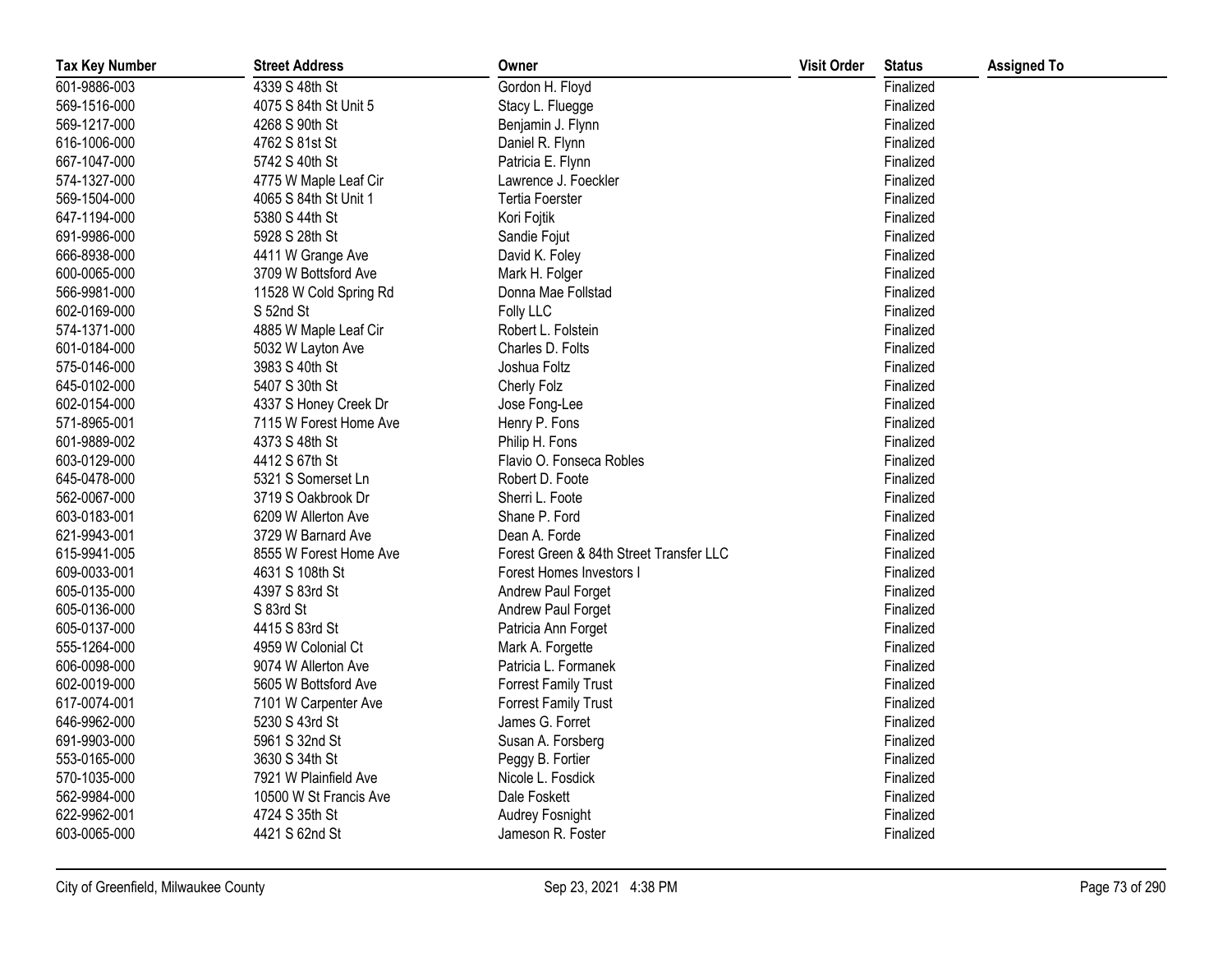| <b>Tax Key Number</b> | <b>Street Address</b>  | Owner                                            | <b>Visit Order</b> | <b>Status</b> | <b>Assigned To</b> |
|-----------------------|------------------------|--------------------------------------------------|--------------------|---------------|--------------------|
| 610-0240-000          | 12215 W Whitaker Ave   | John E. Foster                                   |                    | Finalized     |                    |
| 600-0097-000          | 4647 S 35th St         | Samuel Foti                                      |                    | Finalized     |                    |
| 691-9920-000          | 5979 S 31st St         | Sandra S. Foti                                   |                    | Finalized     |                    |
| 569-1251-000          | 4242 S 89th St         | Robin P. Fournier                                |                    | Finalized     |                    |
| 609-0053-000          | 4609 S 109th St        | Aaron J. Fowle                                   |                    | Finalized     |                    |
| 575-8976-000          | 4061 S 40th St         | David G. Fowler                                  |                    | Finalized     |                    |
| 553-0423-000          | 3416 W Howard Ave      | Paul D. Fowler                                   |                    | Finalized     |                    |
| 555-1175-000          | 3716 S 46th St         | Zachary S. Fowler                                |                    | Finalized     |                    |
| 610-0134-000          | 11900 W Layton Ave     | Angela R. Fox                                    |                    | Finalized     |                    |
| 610-0205-000          | 12111 W Beloit Rd      | Foxwood Crossing LLC                             |                    | Finalized     |                    |
| 610-0206-000          | 12101 W Beloit Rd      | <b>Foxwood Crossing LLC</b>                      |                    | Finalized     |                    |
| 610-0199-000          | 4500 S 124th St        | <b>Foxwood Crossing LLC</b>                      |                    | Finalized     |                    |
| 610-0201-000          | 12301 W Beloit Rd      | Foxwood Crossing LLC                             |                    | Finalized     |                    |
| 610-0202-000          | 12251 W Beloit Rd      | Foxwood Crossing LLC                             |                    | Finalized     |                    |
| 610-0203-000          | 12201 W Beloit Rd      | <b>Foxwood Crossing LLC</b>                      |                    | Finalized     |                    |
| 610-0204-000          | 12121 W Beloit Rd      | Foxwood Crossing LLC                             |                    | Finalized     |                    |
| 610-0200-000          | 12351 W Beloit Rd      | <b>Foxwood Crossing LLC</b>                      |                    | Finalized     |                    |
| 610-0198-000          | 4540 S 124th St        | <b>Foxwood Crossing LLC</b>                      |                    | Finalized     |                    |
| 568-1000-004          | 9715 W Howard Ave      | Kenneth L. Frahm                                 |                    | Finalized     |                    |
| 601-0273-000          | 4625 S 47th St         | James Phillip Francis                            |                    | Finalized     |                    |
| 600-0054-000          | 4417 S 38th St         | Robert A. Francis                                |                    | Finalized     |                    |
| 618-0065-000          | 4936 S 65th St         | Harold W. Francisco                              |                    | Finalized     |                    |
| 648-1038-000          | 5642 W Upham Ave       | Richard Francisco                                |                    | Finalized     |                    |
| 568-8992-006          | 4201 S 98th St         | Jeffrey Franckowiak                              |                    | Finalized     |                    |
| 618-9949-002          | 5065 S 60th St         | Sarah Franckowiak                                |                    | Finalized     |                    |
| 610-0217-000          | 4355 S 116th St        | Ignacio Tapia Franco                             |                    | Finalized     |                    |
| 666-8907-000          | 5518 S 45th St         | Maria J. Franco                                  |                    | Finalized     |                    |
| 692-1035-000          | 3809 W Henry Ct        | Jason C. Francour                                |                    | Finalized     |                    |
| 556-2003-000          | 3604 S 52nd St         | Louis Franecki                                   |                    | Finalized     |                    |
| 646-0042-000          | 5413 S Butterfield Way | Marilyn Frank                                    |                    | Finalized     |                    |
| 648-1036-000          | 5601 W Upham Ave       | Paul Frank                                       |                    | Finalized     |                    |
| 556-9000-007          | 5305 W Forest Home Ave | Frank Grad Revocable Trust                       |                    | Finalized     |                    |
| 605-9956-005          | 7800 W Layton Ave      | <b>Frank Grainer Real Estate</b>                 |                    | Finalized     |                    |
| 565-9989-000          | 12109 W Howard Ave     | Frank J Bevsek & Sue Ann Bevsek Revocable Living |                    | Finalized     |                    |
| 531-8998-000          | 4530 W Forest Home Ave | Frank J. Greguska Survivor's Trust               |                    | Finalized     |                    |
| 645-0228-000          | 5256 S Woodbridge Ln   | Frank P. Giuffre Revocable Trust                 |                    | Finalized     |                    |
| 606-0110-000          | 9019 W Allerton Ave    | Frank Rosiak Sr Revocable Living Trust           |                    | Finalized     |                    |
| 618-0327-000          | 6229 W Woodview Ct     | Frank W. Covelli Survivor's Trust                |                    | Finalized     |                    |
| 668-8987-001          | 3211 W Grange Ave      | Dale J. Franke                                   |                    | Finalized     |                    |
| 646-0288-000          | 5333 S Butterfield Way | Edith A. Franke                                  |                    | Finalized     |                    |
| 570-0329-000          | 8141 W Waterford Ave   | Frank S. Franken                                 |                    | Finalized     |                    |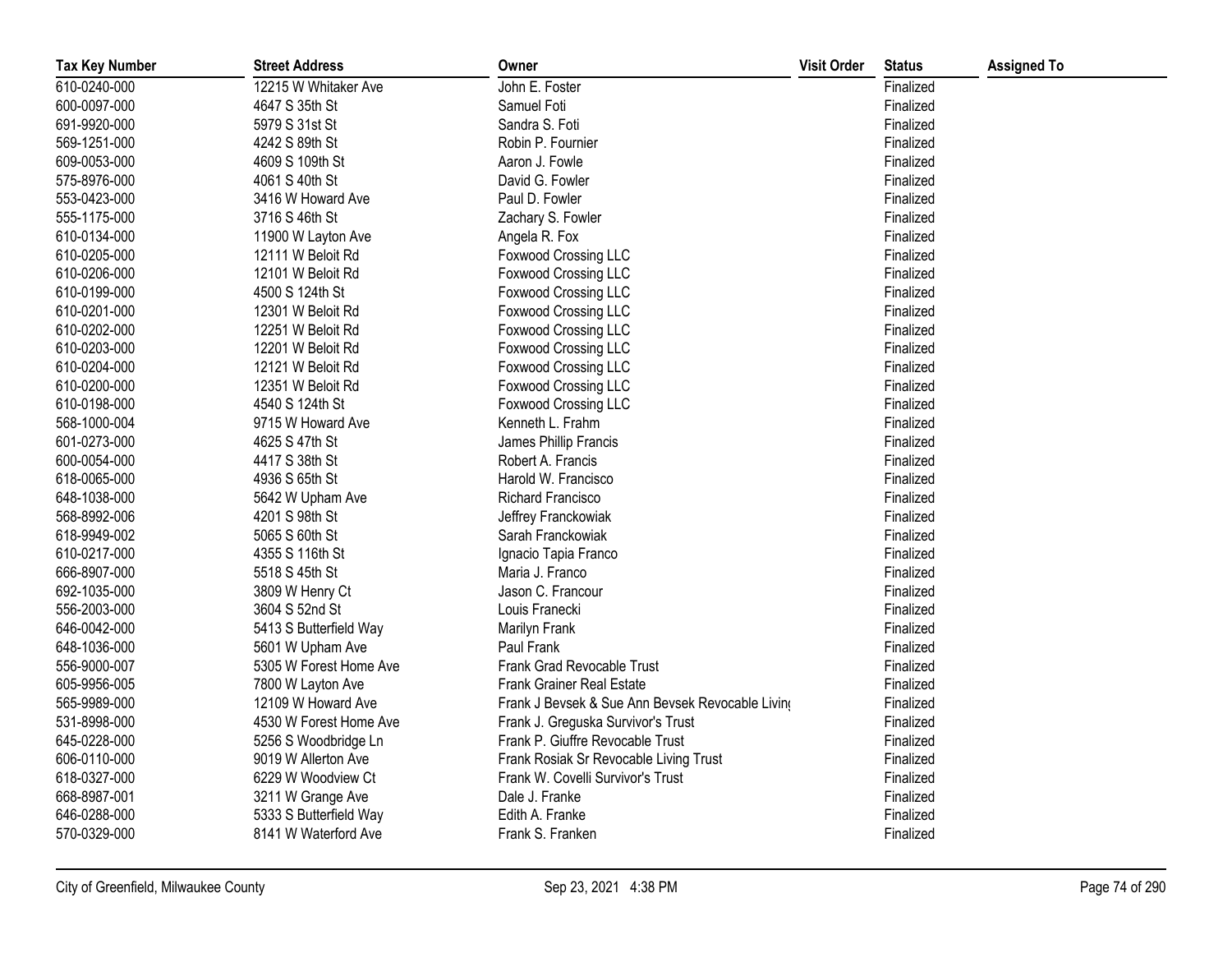| <b>Tax Key Number</b> | <b>Street Address</b>         | Owner                                           | <b>Visit Order</b> | <b>Status</b> | <b>Assigned To</b> |
|-----------------------|-------------------------------|-------------------------------------------------|--------------------|---------------|--------------------|
| 565-0065-000          | 11906 W Waterford Ave         | Charles T. Frankey                              |                    | Finalized     |                    |
| 574-1102-000          | 4523 W Tesch Ave              | Steven Rae Franklin                             |                    | Finalized     |                    |
| 653-1028-000          | 9360 W Forest Home Ave Unit 1 | Sue Ann Franks                                  |                    | Finalized     |                    |
| 565-9963-001          | 11935 W Beloit Rd             | Linda L. Fraser                                 |                    | Finalized     |                    |
| 567-9980-002          | 4012 S 104th St               | Mark S. Frautschy                               |                    | Finalized     |                    |
| 621-9929-005          | 5025 S 41st St                | Bernard Freckmann                               |                    | Finalized     |                    |
| 566-9958-002          | 4111 S 108th St               | Fred & Penny 4111 LLC                           |                    | Finalized     |                    |
| 566-9958-003          | W Cold Spring Rd              | Fred & Penny 4111 LLC                           |                    | Finalized     |                    |
| 646-9970-000          | 5140 S 43rd St                | Fred A & Sandra A Sisson Revocable Living Trust |                    | Finalized     |                    |
| 599-8892-000          | 4671 S 27th St                | Fred W Storm, LLC                               |                    | Finalized     |                    |
| 606-9980-006          | 9170 Sura Ln                  | FRED-Forte, LLC                                 |                    | Finalized     |                    |
| 606-0053-005          | 9025 Sura Ln                  | FRED-Forte, LLC                                 |                    | Finalized     |                    |
| 575-8987-004          | 4013 S 40th St                | Rebekah Freda                                   |                    | Finalized     |                    |
| 572-1158-000          | 4145 S 67th St                | Charles W. Frederick Jr                         |                    | Finalized     |                    |
| 617-0053-000          | 7042 W Holmes Ave             | Frederick C Weiss Irrevocable Trust             |                    | Finalized     |                    |
| 606-0222-000          | 4456 S 85th St                | Frederick J. Renner Life Estate                 |                    | Finalized     |                    |
| 610-9986-001          | 4340 S 124th St               | Matthew J. Free                                 |                    | Finalized     |                    |
| 645-0498-000          | 5389 S Somerset Ln            | Gary Freeman                                    |                    | Finalized     |                    |
| 692-1009-000          | 3541 W Henry Ave              | Paul H. Freeman                                 |                    | Finalized     |                    |
| 531-1082-000          | 3344 S 46th St                | Eduardo Fregoso                                 |                    | Finalized     |                    |
| 691-9909-000          | 3121 W Ramsey Ave             | Alec Freiburger                                 |                    | Finalized     |                    |
| 603-0044-000          | 4441 S 61st St                | Joseph W. Freiheit                              |                    | Finalized     |                    |
| 648-1027-000          | 5705 W Upham Ave              | Robert R. Freimuth II                           |                    | Finalized     |                    |
| 618-0235-000          | 4904 S Imperial Cir           | Jeffrey S. Freitag                              |                    | Finalized     |                    |
| 622-0089-000          | 5035 S 34th St                | Kurt J. Freitag                                 |                    | Finalized     |                    |
| 618-0312-000          | 6450 W Edgerton Ave           | Nancy A. Freitag                                |                    | Finalized     |                    |
| 568-1132-000          | 4053 S 96th St                | Jonathan W. French                              |                    | Finalized     |                    |
| 568-9000-004          | 9780 W Norwich Ave            | Gilbert F. Frenn                                |                    | Finalized     |                    |
| 646-0047-000          | 3700 W Honey Tree Ln          | Thomas J. Freuck                                |                    | Finalized     |                    |
| 646-0108-000          | 5426 S Tami Ln                | Robert A. Freuden                               |                    | Finalized     |                    |
| 621-0026-000          | 3770 W Holmes Ave             | Francis A. Freudinger                           |                    | Finalized     |                    |
| 555-1098-000          | 3564 S 48th St                | James D. Frey                                   |                    | Finalized     |                    |
| 601-9897-000          | 4421 S 48th St                | Richard L. Frey                                 |                    | Finalized     |                    |
| 692-1018-001          | 3640 W Mangold Ave            | Steven J. Frey                                  |                    | Finalized     |                    |
| 692-8975-003          | 6172 S 36th St                | Joy E. Fricke                                   |                    | Finalized     |                    |
| 570-1037-000          | 7942 W Plainfield Ave         | Virginia I. Fricke                              |                    | Finalized     |                    |
| 612-8982-001          | 11411 W Layton Ave            | <b>Todd Fricker</b>                             |                    | Finalized     |                    |
| 604-0050-000          | 6834 W Allerton Ave           | Jane M. Friday                                  |                    | Finalized     |                    |
| 531-0205-000          | 5020 W Midland Dr             | Jack R. Friebolin                               |                    | Finalized     |                    |
| 621-0034-000          | 3731 W Carpenter Ave          | Jeffrey Friedbacher                             |                    | Finalized     |                    |
| 601-9858-005          | 4353 S 50th St                | Shawn Friedbacher                               |                    | Finalized     |                    |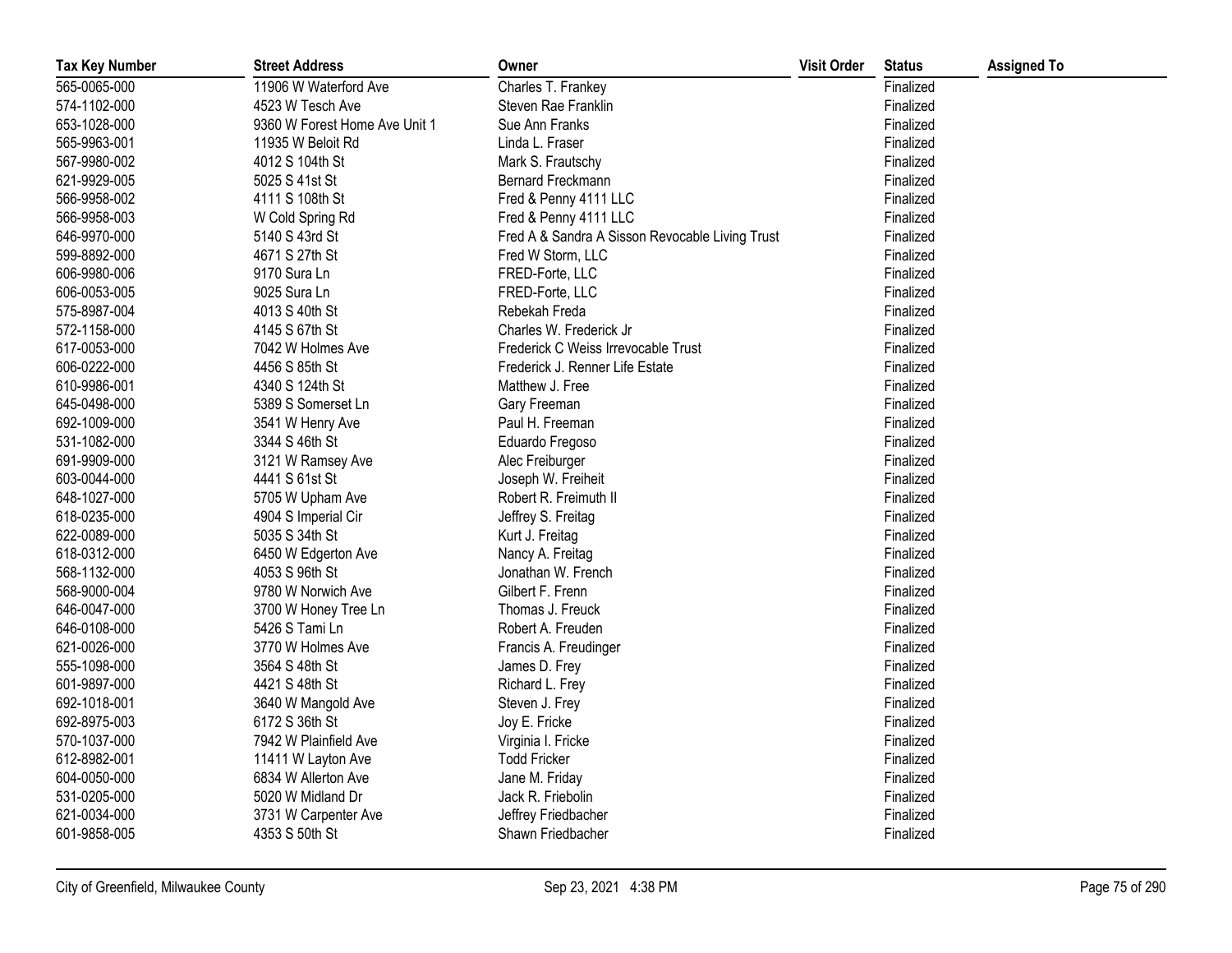| <b>Tax Key Number</b> | <b>Street Address</b>         | Owner                          | <b>Visit Order</b> | <b>Status</b> | <b>Assigned To</b> |
|-----------------------|-------------------------------|--------------------------------|--------------------|---------------|--------------------|
| 692-8978-000          | 5975 S 36th St                | Elaine E. Friedl               |                    | Finalized     |                    |
| 602-0140-000          | 4376 S Placid Dr              | Jeffrey W. Friedman            |                    | Finalized     |                    |
| 575-0096-000          | 3767 W Loomis Rd              | Angeline A. Frindell           |                    | Finalized     |                    |
| 568-1041-000          | 4156 S 99th St                | Lynore Friscia                 |                    | Finalized     |                    |
| 605-0012-000          | 7901 W Whitaker Ave           | Paul A. Frisque                |                    | Finalized     |                    |
| 622-0122-000          | 5035 S 33rd St                | Raymond B. Fritsch             |                    | Finalized     |                    |
| 555-1145-000          | 3586 S 45th St                | Ronald A. Fritschka            |                    | Finalized     |                    |
| 691-0071-000          | 3195 W Mangold Ave Unit A     | Jeffrey L. Fritschler          |                    | Finalized     |                    |
| 691-9856-000          | 5976 S 35th St                | Anthony J. Frittitta           |                    | Finalized     |                    |
| 564-0001-000          | 3697 S 123rd St               | Kenton Fritz                   |                    | Finalized     |                    |
| 618-0209-000          | 6100 W Stonehedge Dr Unit 364 | Mary Jo Fritz                  |                    | Finalized     |                    |
| 554-1018-000          | 3829 S 37th St                | Justin Froehlich               |                    | Finalized     |                    |
| 564-0092-000          | 12175 W Black Oak Dr          | Linda D. Froehlich             |                    | Finalized     |                    |
| 569-1532-000          | 3916 S 92nd St                | Mary E. Froehlich              |                    | Finalized     |                    |
| 569-1280-000          | 4132 S 89th St                | Emma Frohna                    |                    | Finalized     |                    |
| 646-0186-002          | 4120 W Upham Ave              | Thomas P. Frohna               |                    | Finalized     |                    |
| 531-1009-000          | 3269 S 44th St                | Frohna Revocable Living Trust  |                    | Finalized     |                    |
| 565-0131-000          | 11755 W Waterford Ave         | James L. Frommell              |                    | Finalized     |                    |
| 606-0006-000          | 4405 S 84th St                | Thomas Frontczak               |                    | Finalized     |                    |
| 601-9867-000          | 4440 S 51st St                | Linda L. Frost                 |                    | Finalized     |                    |
| 604-0246-000          | 4547 S Greenridge Cir         | <b>Fruehauf Family Trust</b>   |                    | Finalized     |                    |
| 531-1070-000          | 3331 S 45th St                | Barbara Ann Fruhbauer          |                    | Finalized     |                    |
| 569-1384-000          | 8515 W Waterford Ave Unit 1   | Douglas J. Fry                 |                    | Finalized     |                    |
| 646-0105-000          | 5476 S Tami Ln                | Jim Frye                       |                    | Finalized     |                    |
| 609-0086-000          | 11184 W Sunset Ln             | Jon A. Frye                    |                    | Finalized     |                    |
| 603-0103-000          | 4437 S 64th St                | Maureen A. Frye                |                    | Finalized     |                    |
| 569-1274-001          | 4139 S 88th St                | Michael J. Frye                |                    | Finalized     |                    |
| 691-9994-002          | 5949 S 27th St                | Joseph C. Fuchs                |                    | Finalized     |                    |
| 647-9995-000          | 5210 S 44th St                | Joseph C. Fuchs                |                    | Finalized     |                    |
| 599-9994-001          | 2747 W Bottsford Ave          | Virginia Fuchs                 |                    | Finalized     |                    |
| 567-0044-000          | 4011 S 101st St               | Frederic C. Fuerst             |                    | Finalized     |                    |
| 606-0131-000          | 8877 W Whitaker Ave           | <b>Franz Fuetterer</b>         |                    | Finalized     |                    |
| 603-0072-000          | 4436 S 64th St                | Doraine B. Fuhrman             |                    | Finalized     |                    |
| 646-0153-000          | 3527 W Old Oak Dr             | Mary Ellen Fuhrman             |                    | Finalized     |                    |
| 603-0085-000          | 4421 S 63rd St                | Fuhrman Revocable Living Trust |                    | Finalized     |                    |
| 556-8970-000          | 3650 S 56th St                | Kyri D. Fujiwara               |                    | Finalized     |                    |
| 564-0061-000          | 3594 S 122nd Ct               | David A. Fularczyk             |                    | Finalized     |                    |
| 601-0172-000          | 4645 S 50th St                | Gary S. Fularczyk              |                    | Finalized     |                    |
| 555-1095-000          | 3540 S 48th St                | Caitlin A. Fuller              |                    | Finalized     |                    |
| 667-8906-000          | 5590 S 43rd St                | Aimee S. Funck                 |                    | Finalized     |                    |
| 646-0006-000          | 3620 W Abbott Ave             | Donald M. Furdek               |                    | Finalized     |                    |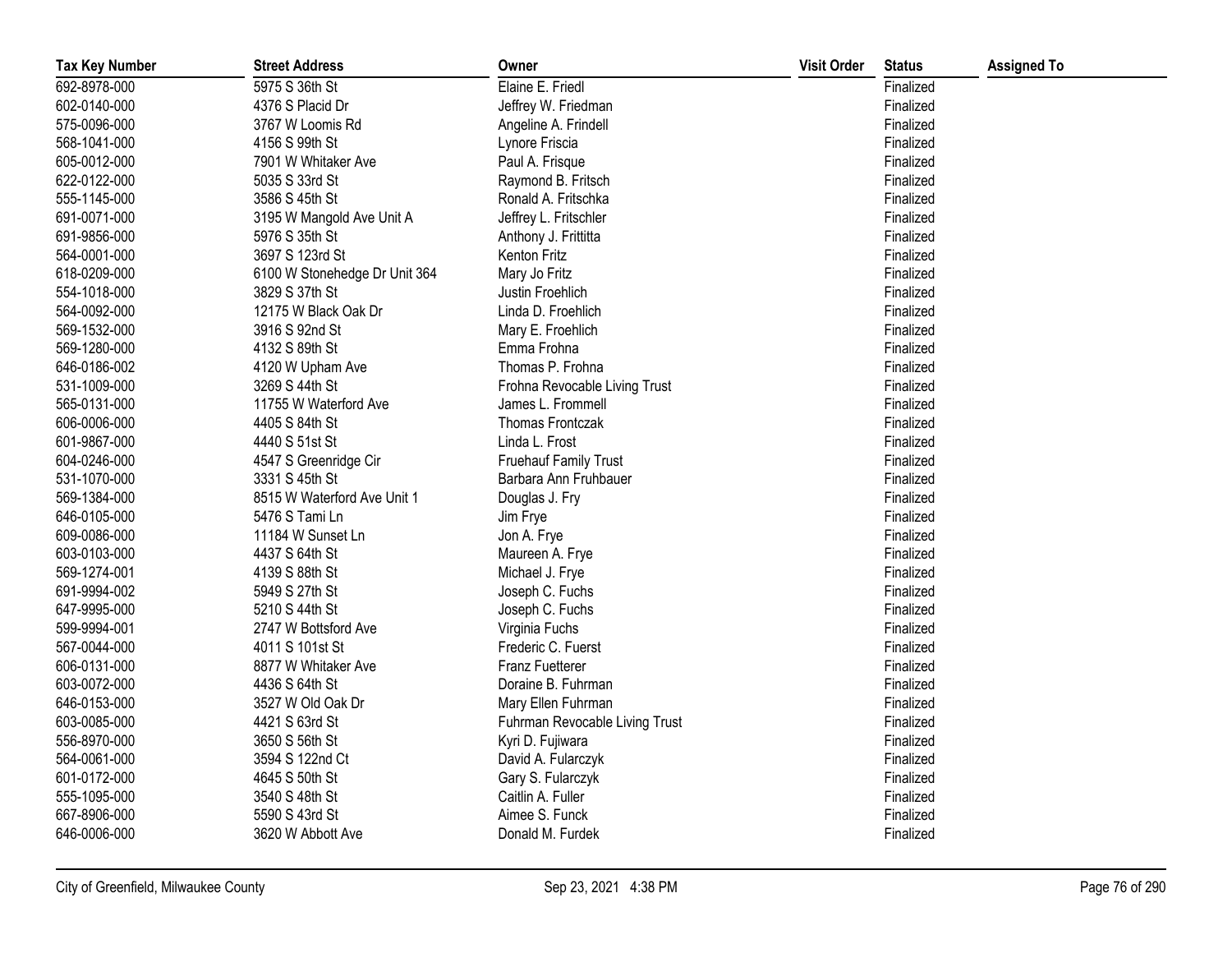| <b>Tax Key Number</b> | <b>Street Address</b>         | Owner                                              | <b>Visit Order</b> | <b>Status</b> | <b>Assigned To</b> |
|-----------------------|-------------------------------|----------------------------------------------------|--------------------|---------------|--------------------|
| 692-1030-000          | 3800 W Henry Ct               | Eugene E. Furru                                    |                    | Finalized     |                    |
| 572-1090-000          | 4156 S 63rd St                | Joan J. Furru-West                                 |                    | Finalized     |                    |
| 618-9989-001          | 6501 W Layton Ave             | FWR Layton Street Partners LLC                     |                    | Finalized     |                    |
| 571-8958-000          | 6919 W Forest Home Ave        | G Dental Holdings, LLC                             |                    | Finalized     |                    |
| 605-0089-001          | 8023 W Whitaker Ave           | John M. Gabor                                      |                    | Finalized     |                    |
| 667-1035-000          | 5611 S 40th St                | Robert A. Gabor                                    |                    | Finalized     |                    |
| 569-1223-000          | 4222 S 90th St                | Joseph Gabriel                                     |                    | Finalized     |                    |
| 691-9919-000          | 5987 S 31st St                | Marcia M. Gabriel                                  |                    | Finalized     |                    |
| 621-9976-002          | 3724 W Barnard Ave            | Lee M. Gabryelczyk                                 |                    | Finalized     |                    |
| 609-9978-014          | 11235 W Whitaker Ave          | Robert H. Gaertner                                 |                    | Finalized     |                    |
| 562-9965-000          | 10504 W Beloit Rd             | Jose R. Gaeta                                      |                    | Finalized     |                    |
| 605-0048-000          | 7906 W Allerton Ave           | Debra A. Gaetz Fka Bauer                           |                    | Finalized     |                    |
| 602-0166-000          | 5223 W Allerton Ave           | Michael R. Gaffney Sr                              |                    | Finalized     |                    |
| 567-0049-000          | 4021 S 103rd St               | Fred G. Gafner                                     |                    | Finalized     |                    |
| 554-1011-000          | 3632 W Howard Ave             | Jacob Gage                                         |                    | Finalized     |                    |
| 607-0018-000          | 9854 W Layton Ave             | Kay Ellen Gager                                    |                    | Finalized     |                    |
| 601-0185-000          | 4676 S 51st St                | Anthony Gagliano                                   |                    | Finalized     |                    |
| 667-8928-001          | 5545 S 42nd St                | Michael Gagliano                                   |                    | Finalized     |                    |
| 569-1124-000          | 4257 S 90th St                | Robert G. Gagnon                                   |                    | Finalized     |                    |
| 645-0491-000          | 5343 S Sutton Pl              | Paula J. Gaieck                                    |                    | Finalized     |                    |
| 646-9975-000          | 5110 S Honey Creek Dr         | Milind Gaikwad                                     |                    | Finalized     |                    |
| 570-1049-000          | 4284 S 79th St                | Gail A. Brodersen-Heins Revocable Trust Dtd 7/19/1 |                    | Finalized     |                    |
| 610-0261-000          | 12383 W Crossing Blvd         | Valerian Galante                                   |                    | Finalized     |                    |
| 531-1093-000          | 3440 S 44th St                | Juan A. Galarza                                    |                    | Finalized     |                    |
| 553-0447-000          | 3313 W Lynndale Ave           | Monique M. Galarza                                 |                    | Finalized     |                    |
| 601-9935-002          | 4431 S 46th St                | David J. Galaszewski                               |                    | Finalized     |                    |
| 602-0157-000          | 5221 W Whitaker Ave           | Eleazar Galaviz                                    |                    | Finalized     |                    |
| 567-0005-000          | 10121 W Howard Ave            | Shannon R. Galetka                                 |                    | Finalized     |                    |
| 567-0047-000          | 10311 W Norwich Ave           | Rita Galien                                        |                    | Finalized     |                    |
| 604-0048-002          | 6820 W Allerton Ave           | Dragisa Galijot                                    |                    | Finalized     |                    |
| 605-0030-000          | 7835 W Bottsford Ave          | David John Galik                                   |                    | Finalized     |                    |
| 667-8940-000          | 5649 S 42nd St                | Michelle Gall                                      |                    | Finalized     |                    |
| 622-0121-000          | 5047 S 33rd St                | Sandra A. Gall                                     |                    | Finalized     |                    |
| 603-0055-000          | 4452 S 63rd St                | Harry J. Gallagher                                 |                    | Finalized     |                    |
| 564-0016-000          | 12190 W White Oak Dr          | Jeffrey J. Gallagher                               |                    | Finalized     |                    |
| 645-0351-000          | 5200 S Tuckaway Blvd Unit 261 | Karen B. Gallagher                                 |                    | Finalized     |                    |
| 621-9930-000          | 4980 S 43rd St                | Pieter Gallagher                                   |                    | Finalized     |                    |
| 555-1294-000          | 4921 W Colonial Ct            | Valerie Gallaway                                   |                    | Finalized     |                    |
| 611-8960-007          | 11642 W Edgerton Ave          | Hugo Isreal Bernal Gallegos                        |                    | Finalized     |                    |
| 553-0458-000          | 3417 W Lynndale Ave           | Roy M. Gallegos                                    |                    | Finalized     |                    |
| 568-8924-000          | 4185 S 92nd St                | Casper J. Galliart                                 |                    | Finalized     |                    |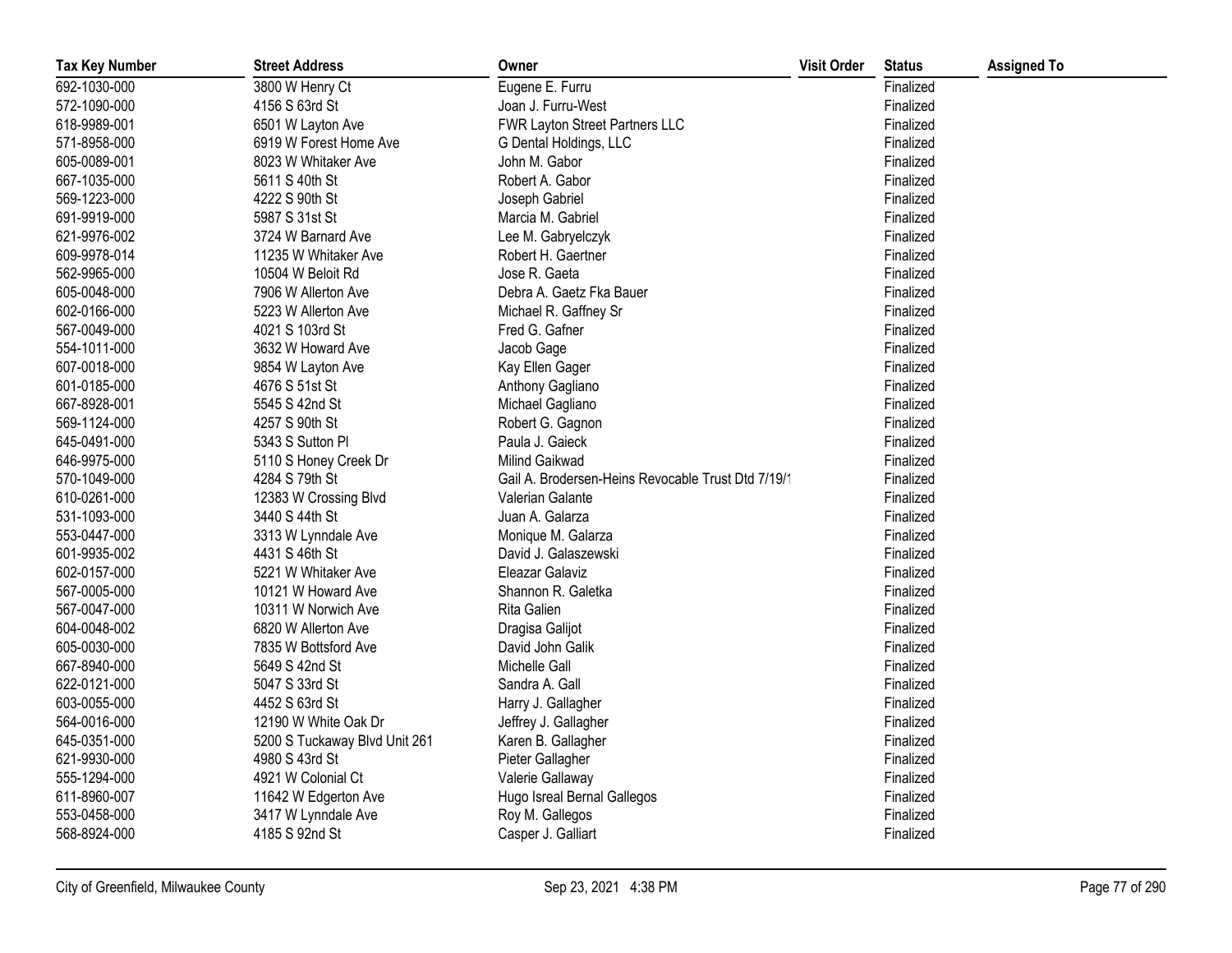| <b>Tax Key Number</b> | <b>Street Address</b>       | Owner                                   | <b>Visit Order</b> | <b>Status</b> | <b>Assigned To</b> |
|-----------------------|-----------------------------|-----------------------------------------|--------------------|---------------|--------------------|
| 569-1005-000          | 4235 S 91st Pl              | Dale E. Galten                          |                    | Finalized     |                    |
| 555-8981-000          | 4322 W Howard Ave           | Pedro O. Galvan                         |                    | Finalized     |                    |
| 608-9995-015          | 4478 S 108th St             | Galway Church Gf, LLC                   |                    | Finalized     |                    |
| 646-9973-005          | 5210 S Honey Creek Dr       | James E. Gamache                        |                    | Finalized     |                    |
| 666-8928-001          | 5621 S 44th St              | James E. Gamache                        |                    | Finalized     |                    |
| 574-8988-000          | 4550 W Tesch Ave            | James E. Gamache                        |                    | Finalized     |                    |
| 692-1160-000          | 6174 S 39th St              | Gamache Trust                           |                    | Finalized     |                    |
| 604-9953-004          | 4621 S 72nd St              | Gamache Trust                           |                    | Finalized     |                    |
| 648-1009-000          | 5719 W Edgerton Ave         | Gamache Trust                           |                    | Finalized     |                    |
| 572-1174-000          | 6539 W Leroy Ave            | Gamache Trust                           |                    | Finalized     |                    |
| 601-9986-004          | 4327 W Bottsford Ave        | Gamache Trust Dated 9/1/1999            |                    | Finalized     |                    |
| 618-0027-000          | 5022 S 66th St              | Gamache Trust Dated September 1, 1999   |                    | Finalized     |                    |
| 610-0252-000          | 12372 W Crossing Blvd       | Carolina Gamino                         |                    | Finalized     |                    |
| 531-1096-000          | 3420 S 44th St              | Russell L. Gamsky                       |                    | Finalized     |                    |
| 604-0314-000          | 4623 S Woodland Dr          | Patricia Ellen Ganger                   |                    | Finalized     |                    |
| 609-9988-002          | 4430 S 112th St             | Robert A. Ganiere Jr                    |                    | Finalized     |                    |
| 566-9985-001          | 4121 S 112th St             | Joshua J. Gann                          |                    | Finalized     |                    |
| 616-1027-000          | 4807 S 81st St              | William J. Gannon                       |                    | Finalized     |                    |
| 647-1008-000          | 5234 S 45th St              | Mark P. Ganske                          |                    | Finalized     |                    |
| 610-0197-000          | 4441 S River Ridge Blvd     | Joseph T. Ganzer                        |                    | Finalized     |                    |
| 555-1249-000          | 5034 W Colonial Ct          | Ying Gao                                |                    | Finalized     |                    |
| 610-0045-000          | 12024 W Layton Ave          | Michael A. Gappa                        |                    | Finalized     |                    |
| 610-0035-000          | 12011 W Chapman Ave         | Michael D. Gappa                        |                    | Finalized     |                    |
| 562-9992-002          | 10432 W Pallottine Dr       | Gar D & Arlene A Kronhelm Rev Liv Trust |                    | Finalized     |                    |
| 667-1000-000          | 4027 W Grange Ave           | Debra K. Garay                          |                    | Finalized     |                    |
| 620-9925-002          | 4730 W Edgerton Ave         | David J. Garces                         |                    | Finalized     |                    |
| 574-1447-000          | 4787 W Maple Leaf Cir       | David Garcia                            |                    | Finalized     |                    |
| 601-0305-001          | 4601 S 46th St              | Eduardo Garcia                          |                    | Finalized     |                    |
| 570-0062-002          | 8114 W Tesch Ave            | Eduardo J. Garcia                       |                    | Finalized     |                    |
| 602-0064-000          | 5725 W Allerton Ave         | Elizabeth C. Garcia                     |                    | Finalized     |                    |
| 621-0007-000          | 5081 S 37th St              | Halina Garcia                           |                    | Finalized     |                    |
| 574-1003-000          | 4405 W Howard Ave           | Mandy L. Garcia                         |                    | Finalized     |                    |
| 555-1266-000          | 4955 W Colonial Ct          | Maria Garcia                            |                    | Finalized     |                    |
| 569-1376-000          | 8505 W Waterford Ave Unit 1 | Oscar E. Garcia                         |                    | Finalized     |                    |
| 569-1003-000          | 4227 S 91st Pl              | Rafael G. Garcia                        |                    | Finalized     |                    |
| 531-0522-000          | 3246 S 45th St              | Roberto Garcia                          |                    | Finalized     |                    |
| 553-0083-000          | 3553 S 33rd St              | Salvador Garcia Sr                      |                    | Finalized     |                    |
| 555-1019-000          | 4627 W Morgan Ave           | Stephanie Garcia                        |                    | Finalized     |                    |
| 620-0003-000          | 4974 S Bartel Dr            | Susane R. Garcia                        |                    | Finalized     |                    |
| 691-9880-000          | 5987 S 33rd St              | Garcia Revocable Trust                  |                    | Finalized     |                    |
| 575-8893-008          | 3610 W Cold Spring Rd       | Betel Michael Garcia-Leyva              |                    | Finalized     |                    |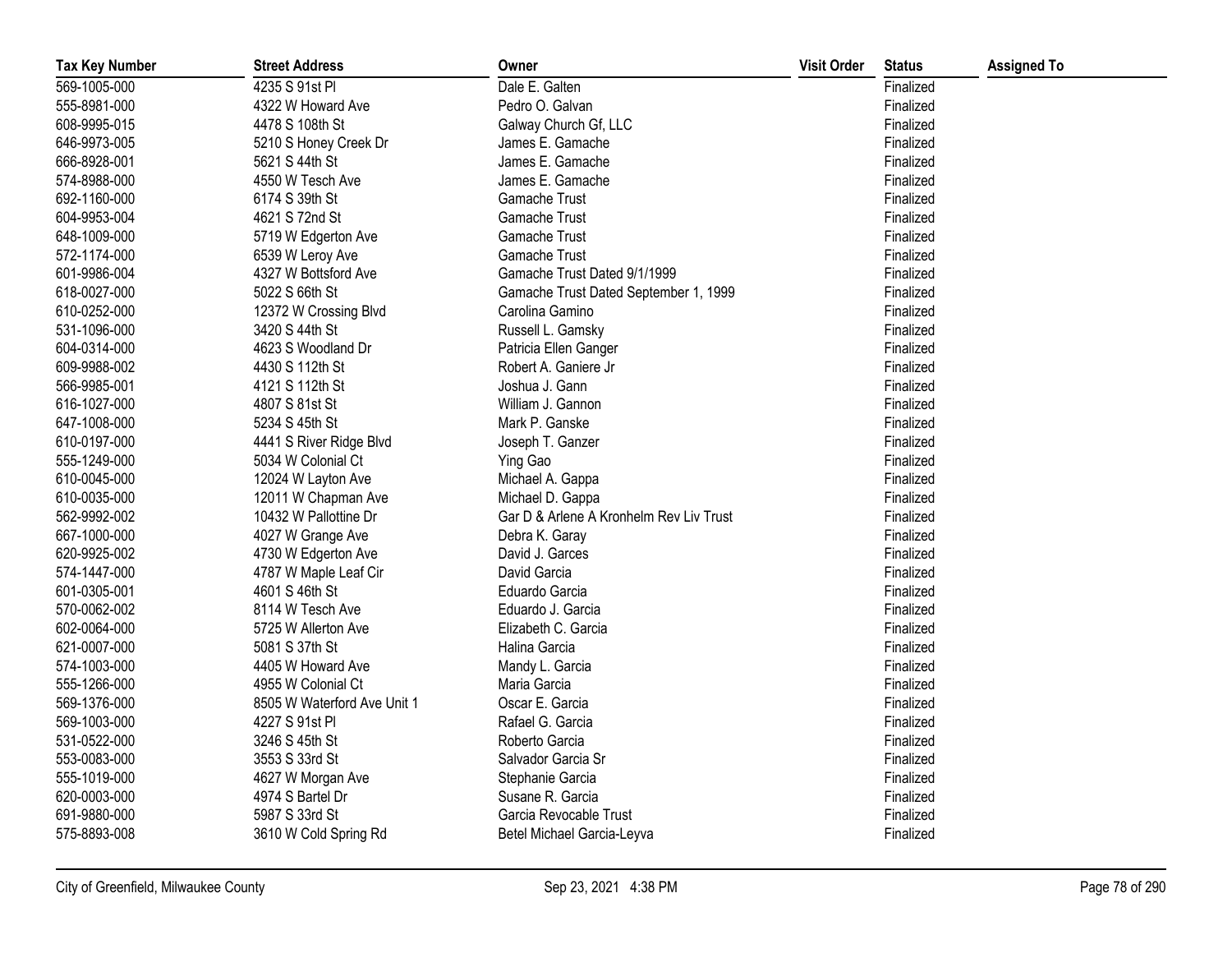| <b>Tax Key Number</b> | <b>Street Address</b> | Owner                                               | <b>Visit Order</b> | <b>Status</b> | <b>Assigned To</b> |
|-----------------------|-----------------------|-----------------------------------------------------|--------------------|---------------|--------------------|
| 565-0037-002          | 11914 W Beloit Rd     | Jack Garczynski                                     |                    | Finalized     |                    |
| 563-9986-008          | 3765 S 108th St       | Garden Mall LLC                                     |                    | Finalized     |                    |
| 602-0070-000          | 5623 W Allerton Ave   | David L. Gardner                                    |                    | Finalized     |                    |
| 604-9936-002          | 4581 S 68th St        | Gary R. Gardner                                     |                    | Finalized     |                    |
| 574-1101-000          | 4531 W Tesch Ave      | Mark Gardner                                        |                    | Finalized     |                    |
| 570-1094-000          | 8122 W Plainfield Ave | William Gardner                                     |                    | Finalized     |                    |
| 611-1075-000          | 4833 S 119th St       | Marcia Gardocki                                     |                    | Finalized     |                    |
| 609-0014-000          | 4611 S 114th St       | James Garhart                                       |                    | Finalized     |                    |
| 555-1107-000          | 3556 S 49th St        | Timothy E. Garlie                                   |                    | Finalized     |                    |
| 610-9973-005          | 11800 W Layton Ave    | Linda M. Garman                                     |                    | Finalized     |                    |
| 691-9916-000          | 5972 S 32nd St        | Michael J. Garner                                   |                    | Finalized     |                    |
| 645-0511-000          | 5417 S Somerset Ln    | Joel Garny                                          |                    | Finalized     |                    |
| 604-0102-000          | 6929 W Van Norman Ave | Willis Garrett Jr                                   |                    | Finalized     |                    |
| 646-9972-001          | 4221 W Edgerton Ave   | Russell J. Garstecki                                |                    | Finalized     |                    |
| 614-9965-003          | 4740 S 99th St        | Dennis J. Garven                                    |                    | Finalized     |                    |
| 646-9973-008          | 5170 S Honey Creek Dr | Gary A. Kasza Revocable Trust                       |                    | Finalized     |                    |
| 621-0037-000          | 3773 W Carpenter Ave  | Gary G Stelter & Dolores M. Stelter Jt. Trust       |                    | Finalized     |                    |
| 645-0517-000          | 5435 S Somerset Ln    | Gary G Thompson and Janice L Thompson Revocal       |                    | Finalized     |                    |
| 565-0075-000          | 3958 S 117th St       | Gary J. and Barbara A. Nahey Trust                  |                    | Finalized     |                    |
| 606-0198-000          | 8666 W Bottsford Ave  | Gary L. Bieringer Revocable Living Trust            |                    | Finalized     |                    |
| 564-0037-000          | 12194 W Black Oak Dr  | Gary S. Butters and Patricia C. Butters Revocable T |                    | Finalized     |                    |
| 567-0061-000          | 4125 S 101st St       | James F. Gasparick                                  |                    | Finalized     |                    |
| 572-1015-000          | 4211 S 65th St        | Bailey E. Gasper                                    |                    | Finalized     |                    |
| 555-1189-000          | 3642 S 46th PI        | Jeffrey M. Gasper                                   |                    | Finalized     |                    |
| 555-1314-000          | 5031 W Colonial Ct    | Kathleen A. Gasper                                  |                    | Finalized     |                    |
| 572-1097-000          | 6121 W Plainfield Ave | Nicholas J. Gasperetti                              |                    | Finalized     |                    |
| 610-0287-000          | 12260 W Van Norman Ct | Daniel M. Gass                                      |                    | Finalized     |                    |
| 610-0150-000          | 4502 S 119th St       | Alan J. Gasvoda                                     |                    | Finalized     |                    |
| 553-0353-000          | 3643 S 33rd St        | Donald J. Gaszak                                    |                    | Finalized     |                    |
| 613-0007-000          | 10609 W Pine Ridge Rd | Anthony Gatton                                      |                    | Finalized     |                    |
| 601-0223-000          | 4660 S 50th St        | Kristin L. Gaud                                     |                    | Finalized     |                    |
| 599-8917-001          | 3300 W Layton Ave     | Kristine C. Gauger                                  |                    | Finalized     |                    |
| 648-1088-000          | 5370 W Abbott Ave     | Ronald N. Gaulke                                    |                    | Finalized     |                    |
| 645-0211-000          | 5279 S Woodbridge Ln  | Allen M. Gaurkee                                    |                    | Finalized     |                    |
| 691-9930-000          | 5986 S 31st St        | Cindy A. Gauthier                                   |                    | Finalized     |                    |
| 667-8930-000          | 5557 S 42nd St        | Lyle H. Gauthier                                    |                    | Finalized     |                    |
| 617-0112-000          | 7115 W Layton Ave     | Salena Gavin                                        |                    | Finalized     |                    |
| 565-9992-001          | 12101 W Howard Ave    | Thomas Gavinski                                     |                    | Finalized     |                    |
| 572-1012-000          | 4175 S 65th St        | Vivian Gawin                                        |                    | Finalized     |                    |
| 618-0246-000          | 4926 S Imperial Cir   | Glenn A. Gawronski                                  |                    | Finalized     |                    |
| 564-0091-000          | 12155 W Black Oak Dr  | James P. Gawronski                                  |                    | Finalized     |                    |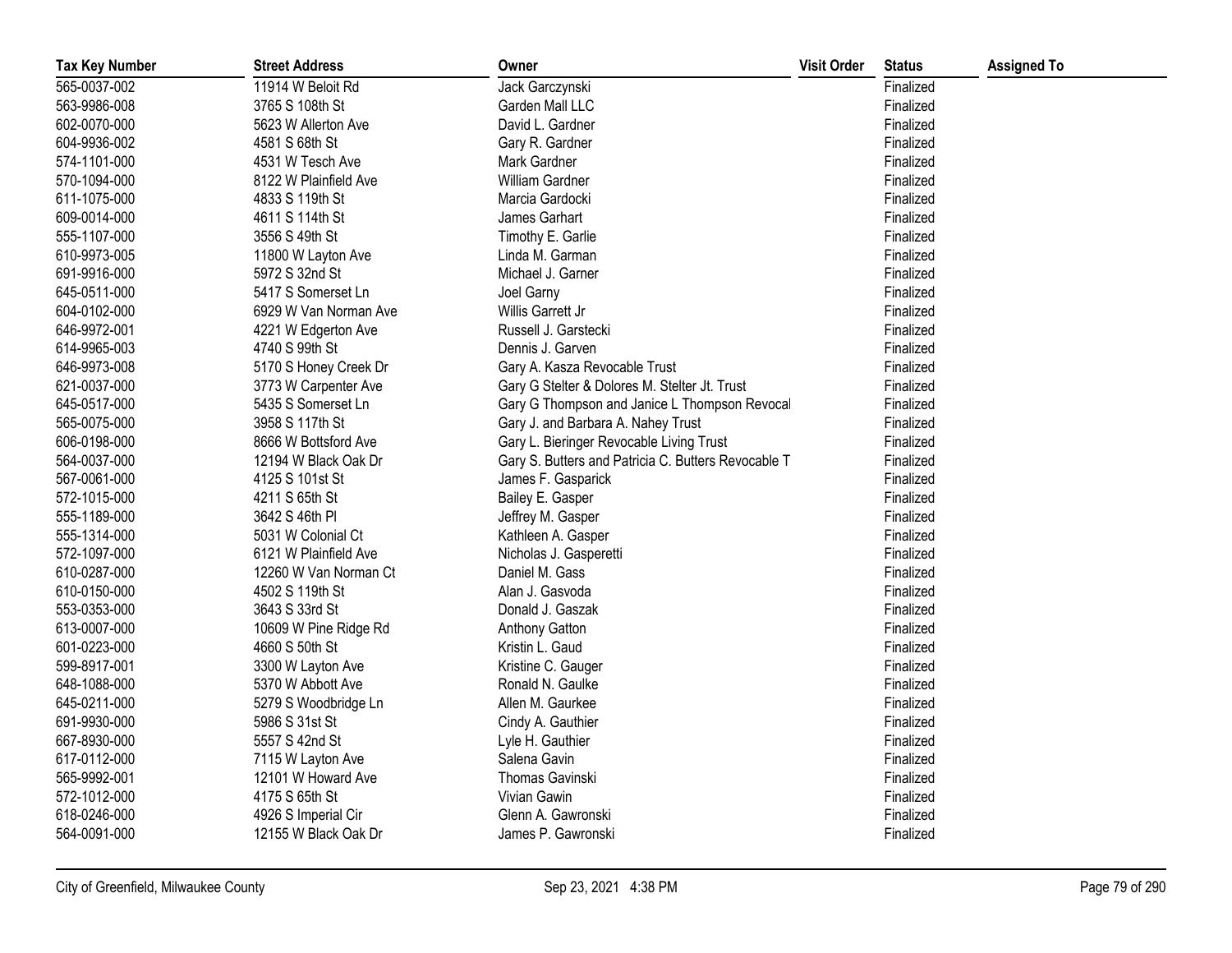| <b>Tax Key Number</b> | <b>Street Address</b>         | Owner                        | <b>Visit Order</b> | <b>Status</b> | <b>Assigned To</b> |
|-----------------------|-------------------------------|------------------------------|--------------------|---------------|--------------------|
| 645-0481-000          | 5325 S Somerset Ln            | Nancy E. Gawronski           |                    | Finalized     |                    |
| 568-1031-000          | 4191 S 99th St                | Donna L. Gawrysiak           |                    | Finalized     |                    |
| 609-9972-001          | 11525 W Cold Spring Rd        | Stephen A. Gaza              |                    | Finalized     |                    |
| 609-9942-004          | 4680 S 112th St               | Helen Gbur                   |                    | Finalized     |                    |
| 601-0173-000          | 4651 S 50th St                | <b>Richard Gbur</b>          |                    | Finalized     |                    |
| 610-0049-000          | 4318 S Todd Dr                | Rhonda Sue Gdaniec           |                    | Finalized     |                    |
| 646-0002-000          | 3520 W Abbott Ave             | Justin M. Gebauer            |                    | Finalized     |                    |
| 602-0152-000          | 4327 S Honey Creek Dr         | Melissa Gebauer              |                    | Finalized     |                    |
| 666-8958-008          | 5656 S 44th St                | Ronald M. Gebauer            |                    | Finalized     |                    |
| 565-0239-000          | 11769 W Wooded Ct             | Susan T. Gebauer             |                    | Finalized     |                    |
| 564-0032-000          | 12035 W Black Oak Dr          | Stephen Gebbia               |                    | Finalized     |                    |
| 646-0091-000          | 3428 W Honey Tree Ln          | Diane Gebhardt               |                    | Finalized     |                    |
| 610-0037-000          | 12101 W Chapman Ave           | Michael T. Geboy             |                    | Finalized     |                    |
| 562-9988-002          | 10430 W St Francis Ave        | Steven C. Geboy Jr           |                    | Finalized     |                    |
| 647-1111-000          | 5424 S 48th St                | <b>Thomas Geboy</b>          |                    | Finalized     |                    |
| 647-1187-000          | 5405 S 44th Ct                | Kimberly J. Gehrig           |                    | Finalized     |                    |
| 555-1154-000          | 4429 W St Francis Ave         | Bryce R. Gehrke              |                    | Finalized     |                    |
| 601-0335-001          | 4614 S 47th St                | Gary Geib                    |                    | Finalized     |                    |
| 691-9907-001          | 5915 S 32nd St                | Gary Geib                    |                    | Finalized     |                    |
| 555-1031-000          | 4515 W Morgan Ave             | Travis S. Geier              |                    | Finalized     |                    |
| 603-0114-000          | 4452 S 66th St                | Courtney Krystal D. Geiger   |                    | Finalized     |                    |
| 692-1211-000          | 4140 W Mangold Ave            | William F. Geisinger         |                    | Finalized     |                    |
| 618-0199-000          | 6100 W Stonehedge Dr Unit 346 | Jay Gelhar                   |                    | Finalized     |                    |
| 691-9897-000          | 5988 S 33rd St                | Lisa Gelhar                  |                    | Finalized     |                    |
| 601-0311-000          | 4635 S 46th St                | Wayne Geluk                  |                    | Finalized     |                    |
| 645-0459-000          | 5277 S Somerset Ln            | Gemer Revocable Trust        |                    | Finalized     |                    |
| 618-0028-000          | 5010 S 66th St                | Steve K. Gengler             |                    | Finalized     |                    |
| 600-0006-000          | 4358 S 36th St                | Alan K. Genke                |                    | Finalized     |                    |
| 562-0001-000          | 10407 W Beloit Rd             | Donna Gennerman              |                    | Finalized     |                    |
| 611-1052-000          | 12210 W Barnard Ave           | Adria Gennuso-Fuchs          |                    | Finalized     |                    |
| 556-2011-000          | 3627 S 52nd St                | Carol B. Genrich             |                    | Finalized     |                    |
| 562-9928-000          | 10540 W Howard Ave            | Susanne M. Gentili           |                    | Finalized     |                    |
| 608-9990-002          | 4600 S 108th St               | Genuine Parts Company        |                    | Finalized     |                    |
| 610-0076-000          | 4400 S 117th St               | Stylianos Georgakas          |                    | Finalized     |                    |
| 574-1457-000          | 4708 W Maple Leaf Cir         | Bradley J. George            |                    | Finalized     |                    |
| 618-0220-000          | 5040 S Stonehedge Dr          | Thomas F. George             |                    | Finalized     |                    |
| 554-8993-004          | 3844 S 36th St                | George A. Potvin Trust       |                    | Finalized     |                    |
| 616-8985-011          | 4900 S 82nd St                | George Batog Revocable Trust |                    | Finalized     |                    |
| 553-0332-000          | S 34th St                     | George E Krukowski Trust     |                    | Finalized     |                    |
| 553-0333-000          | 3684 S 34th St                | George E Krukowski Trust     |                    | Finalized     |                    |
| 553-0331-000          | S 34th St                     | George E Krukowski Trust     |                    | Finalized     |                    |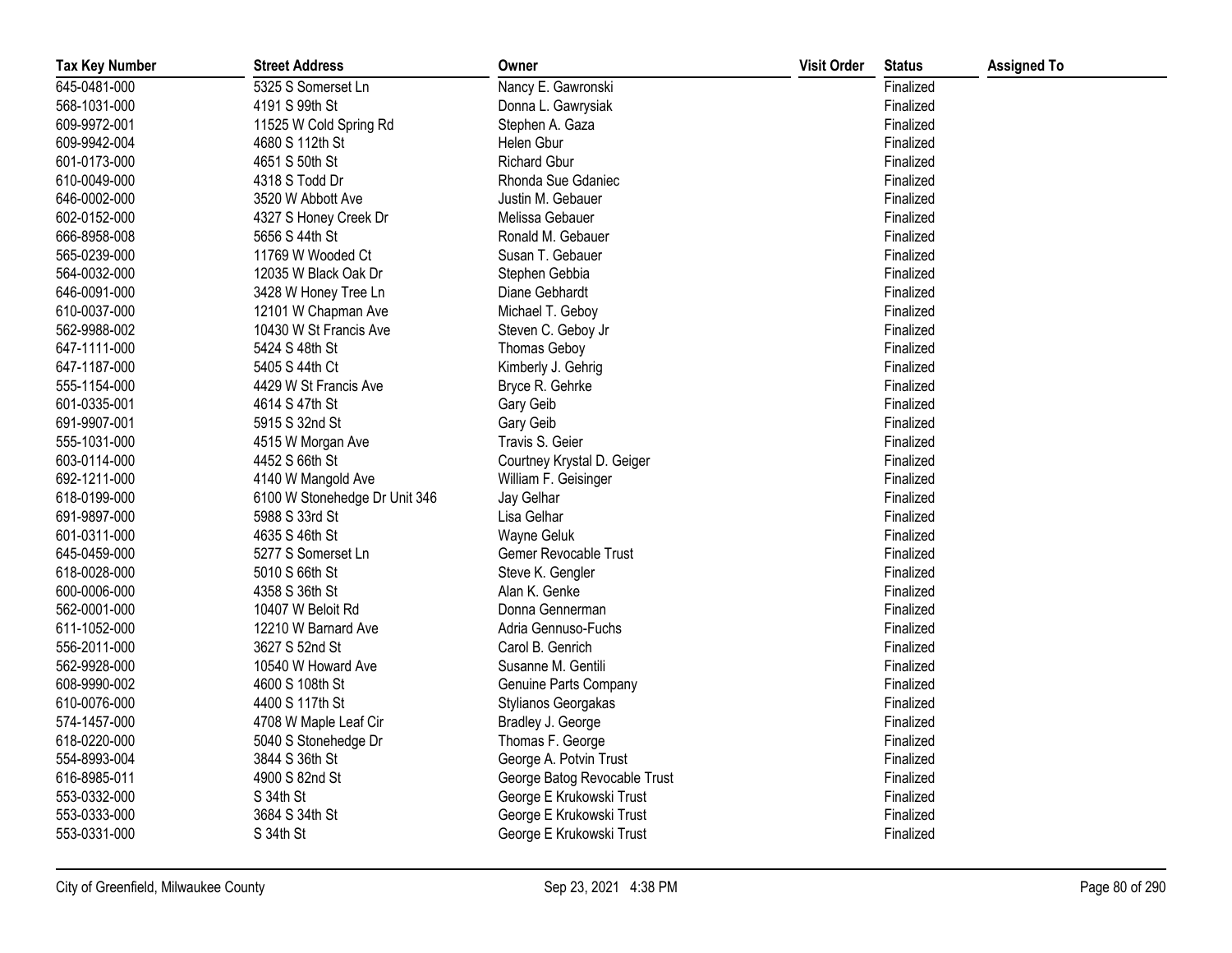| <b>Tax Key Number</b> | <b>Street Address</b>         | Owner                                              | <b>Visit Order</b> | <b>Status</b> | <b>Assigned To</b> |
|-----------------------|-------------------------------|----------------------------------------------------|--------------------|---------------|--------------------|
| 553-0380-000          | 3681 S 34th St                | George E Krukowski Trust                           |                    | Finalized     |                    |
| 553-0379-000          | 3685 S 34th St                | George E Krukowski Trust                           |                    | Finalized     |                    |
| 604-0157-000          | 4417 S Greenridge Cir Unit C  | Georgia G Rueckert Revocable Trust                 |                    | Finalized     |                    |
| 609-9953-005          | 4629 S 112th St               | Daniel S. Geraci                                   |                    | Finalized     |                    |
| 564-9987-000          | 11910 W Howard Ave            | Gerald & Diane Walli Trust                         |                    | Finalized     |                    |
| 647-1073-000          | 5262 S 49th St                | Gerald Jendusa & Zandra J Jendusa Revocable Tru    |                    | Finalized     |                    |
| 613-1047-000          | 4992 S 104th St               | Gerald L & Karen S Peltier Revocable Trust         |                    | Finalized     |                    |
| 692-1115-000          | 6154 S 38th St                | Gerald L Javoroski & Nellie M Javoroski Revoc Trus |                    | Finalized     |                    |
| 562-9953-000          | 3700 S 108th St               | Gerald W. Dipiazza                                 |                    | Finalized     |                    |
| 611-9000-007          | 4741 S 116th St               | Geraldine M Brenneis Life Est                      |                    | Finalized     |                    |
| 645-0582-000          | 5126 S Hidden Dr              | Geraldine Reiman Family Trust                      |                    | Finalized     |                    |
| 666-8954-001          | 5612 S 44th St                | Christos D. Gerasopoulos                           |                    | Finalized     |                    |
| 646-0013-000          | 3730 W Abbott Ave             | Peter V. Gerasopoulos                              |                    | Finalized     |                    |
| 531-1095-000          | 3426 S 44th St                | Diana J. Gerber                                    |                    | Finalized     |                    |
| 647-9960-003          | 5400 S 51st St                | Edward J. Gerber                                   |                    | Finalized     |                    |
| 572-1132-000          | 4200 S 66th St                | Steven R. Gerds                                    |                    | Finalized     |                    |
| 569-1061-000          | 4019 S 91st St                | Wallace D. Gereau                                  |                    | Finalized     |                    |
| 569-1335-000          | 8510 W Waterford Ave Unit 8   | Jacqueline Gerek                                   |                    | Finalized     |                    |
| 599-9991-002          | W Bottsford Ave               | Walter M. Gerhard                                  |                    | Finalized     |                    |
| 599-8945-001          | 2813 W Bottsford Ave          | <b>Gerhard Living Trust</b>                        |                    | Finalized     |                    |
| 599-8935-001          | 3101 W Bottsford Ave          | <b>Gerhard Living Trust</b>                        |                    | Finalized     |                    |
| 555-1090-000          | 3541 S 46th St                | Laura J. Gerhardt                                  |                    | Finalized     |                    |
| 562-0057-000          | 3720 S Bayberry Ln            | Geri and Karl Von Brauchitsch Revocable Living Tru |                    | Finalized     |                    |
| 618-0257-000          | 4948 S Imperial Cir           | Randolph W. Gerke                                  |                    | Finalized     |                    |
| 618-0269-000          | 4955 S Imperial Cir           | Walter A. Gerke                                    |                    | Finalized     |                    |
| 603-0053-000          | 4436 S 63rd St                | Janet L. Gerloff Weber                             |                    | Finalized     |                    |
| 618-0282-000          | 5007 S Stonehedge Dr          | Jeffrey T. Gerszewski                              |                    | Finalized     |                    |
| 622-0092-000          | 5065 S 34th St                | Gary A. Gertz                                      |                    | Finalized     |                    |
| 556-2010-000          | 3617 S 52nd St                | Jack A. Gesell                                     |                    | Finalized     |                    |
| 646-0176-000          | 4024 W Abbott Ave             | John J. Gesell                                     |                    | Finalized     |                    |
| 574-1083-000          | 4616 W Tesch Ave              | Brian J. Geskermann                                |                    | Finalized     |                    |
| 618-0140-000          | 6100 W Stonehedge Dr Unit 227 | James H. Gessler                                   |                    | Finalized     |                    |
| 616-0001-004          | 7611 W Holmes Ave             | GFD 76, LLC                                        |                    | Finalized     |                    |
| 648-0019-003          | 5404 W Loomis Rd              | GGNSC Greenfield LLC #3624                         |                    | Finalized     |                    |
| 618-0222-000          | 5034 S Stonehedge Dr          | Ahmed N. Ghazai                                    |                    | Finalized     |                    |
| 605-9944-006          | 7700 W Layton Ave             | <b>Thomas Giannopoulos</b>                         |                    | Finalized     |                    |
| 605-0138-000          | 4447 S 83rd St                | Alex Giardina                                      |                    | Finalized     |                    |
| 531-8994-000          | 3125 S 46th St                | Aaron M. Gibbs                                     |                    | Finalized     |                    |
| 609-0039-000          | 4628 S 109th St               | Gail Anne Gibson                                   |                    | Finalized     |                    |
| 553-0411-000          | 3401 W Wilbur Ave             | Nicholas J. Gibson                                 |                    | Finalized     |                    |
| 609-9954-000          | 4625 S 112th St               | Patrick J. Gibson                                  |                    | Finalized     |                    |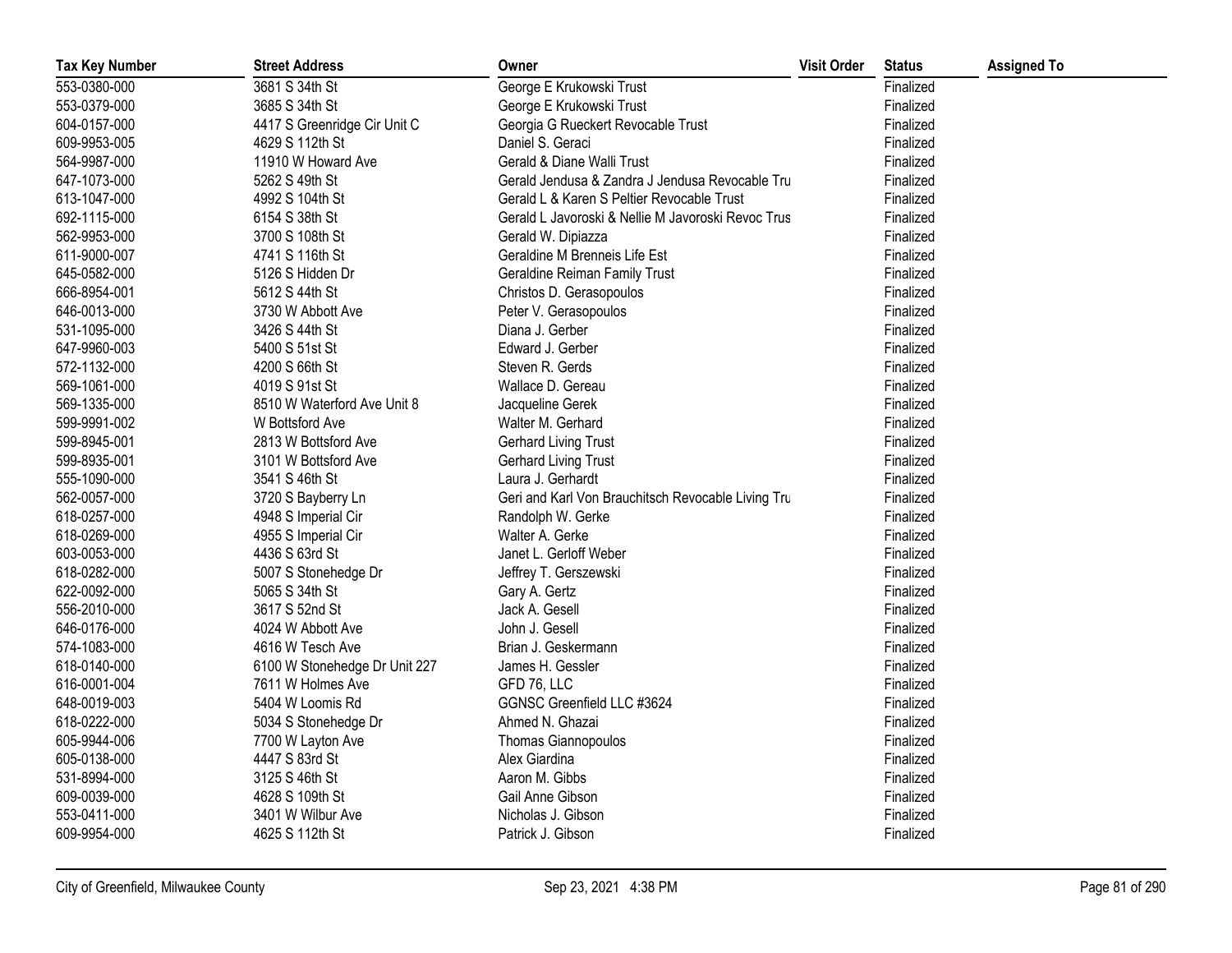| <b>Tax Key Number</b> | <b>Street Address</b>         | Owner                                         | <b>Visit Order</b> | <b>Status</b> | <b>Assigned To</b> |
|-----------------------|-------------------------------|-----------------------------------------------|--------------------|---------------|--------------------|
| 622-0103-000          | 3124 W Edgerton Ave           | David A. Giddens                              |                    | Finalized     |                    |
| 604-0171-000          | 4506 S Greenridge Cir         | Robert J. Giencke                             |                    | Finalized     |                    |
| 609-9986-002          | 11005 W Cold Spring Rd        | Anthony E. Gierczak                           |                    | Finalized     |                    |
| 692-8999-001          | 5933 S 35th St                | Michael H. Gierl                              |                    | Finalized     |                    |
| 569-1420-000          | 8555 W Waterford Ave Unit 5   | Carolyn J. Giersch                            |                    | Finalized     |                    |
| 570-8983-001          | 4208 S 84th St                | Greg L. Giese                                 |                    | Finalized     |                    |
| 645-0326-000          | 5200 S Tuckaway Blvd Unit 220 | Denise Gifford                                |                    | Finalized     |                    |
| 616-1048-000          | 4810 S 82nd St                | James R. Gigl                                 |                    | Finalized     |                    |
| 562-0003-000          | 3673 S 103rd St               | Daniel M. Gigowski                            |                    | Finalized     |                    |
| 601-0186-000          | 4672 S 51st St                | Rose M. Giguere                               |                    | Finalized     |                    |
| 613-0043-000          | 10010 W Edgerton Ave          | Morris J. Gil                                 |                    | Finalized     |                    |
| 613-1008-000          | 5065 S 102nd St               | Scott Gilberson                               |                    | Finalized     |                    |
| 646-0307-000          | 5225 S 37th St                | Kyle R. Gilbert                               |                    | Finalized     |                    |
| 603-0181-001          | 6225 W Allerton Ave           | Denise Gilbert and Thomas A. Gilbert          |                    | Finalized     |                    |
| 603-0137-000          | 4476 S 67th St                | John J. Gilge                                 |                    | Finalized     |                    |
| 569-1378-000          | 8505 W Waterford Ave Unit 3   | David J. Gilkay                               |                    | Finalized     |                    |
| 620-0034-000          | 4898 S Waterview Ct           | Richard M. Gillick                            |                    | Finalized     |                    |
| 692-8982-003          | 6236 S 41st St                | Susan M. Gilliland                            |                    | Finalized     |                    |
| 604-0101-000          | 6939 W Van Norman Ave         | Amanda Gillingham                             |                    | Finalized     |                    |
| 645-0078-000          | 5241 S Tuckaway Dr            | Steven G. Gilmore                             |                    | Finalized     |                    |
| 621-9889-001          | 3632 W Edgerton Ave           | Ryan F. Girard                                |                    | Finalized     |                    |
| 620-9951-004          | 4830 W Edgerton Ave           | Antonio Giron                                 |                    | Finalized     |                    |
| 569-1327-000          | 8500 W Waterford Ave Unit 8   | Carol J. Gissing                              |                    | Finalized     |                    |
| 617-0016-000          | 7130 W Edgerton Ave           | Giuseppa Sardina Trust                        |                    | Finalized     |                    |
| 603-0086-000          | 4413 S 63rd St                | Bonnie Gizewski                               |                    | Finalized     |                    |
| 666-8999-000          | 4309 W Grange Ave             | Gizmo Enterprises LLC                         |                    | Finalized     |                    |
| 615-1008-000          | 8961 W Dosie Ave              | Dennis W. Gjerseth                            |                    | Finalized     |                    |
| 614-1037-002          | 4825 S Brookdale Dr           | Steven M. Glaeser                             |                    | Finalized     |                    |
| 616-1015-000          | 4866 S 81st St                | Abby Glawe                                    |                    | Finalized     |                    |
| 553-0320-001          | 3665 S 32nd St                | Jared Glaze                                   |                    | Finalized     |                    |
| 645-0268-000          | 5200 S Tuckaway Blvd Unit 102 | Robin Glazer                                  |                    | Finalized     |                    |
| 601-9936-001          | 4439 S 46th St                | David A. Glazewski                            |                    | Finalized     |                    |
| 646-0276-000          | 5343 S Butterfield Way        | Frances A. Glazewski                          |                    | Finalized     |                    |
| 615-1015-000          | 4907 S Greenleaf Ct           | Mark P. Gleason                               |                    | Finalized     |                    |
| 609-0082-000          | 4570 S 116th St               | Bryan E. Gleisner                             |                    | Finalized     |                    |
| 612-8978-006          | 11430 W Edgerton Ave          | Darrell E. Gliniecki                          |                    | Finalized     |                    |
| 613-1027-000          | 10401 W Spring Green Rd       | Joseph Glisch                                 |                    | Finalized     |                    |
| 605-0148-000          | 4434 S 84th St                | Mary D. Gliszinski                            |                    | Finalized     |                    |
| 691-9895-000          | 5956 S 33rd St                | Susan J. Glogowski                            |                    | Finalized     |                    |
| 565-0231-000          | 11737 W Wooded Ct             | Gloria J Hoss Revocable Trust Dated 9/26/2018 |                    | Finalized     |                    |
| 603-0052-000          | 4428 S 63rd St                | Gloria J. Henke Revocable Living Trust        |                    | Finalized     |                    |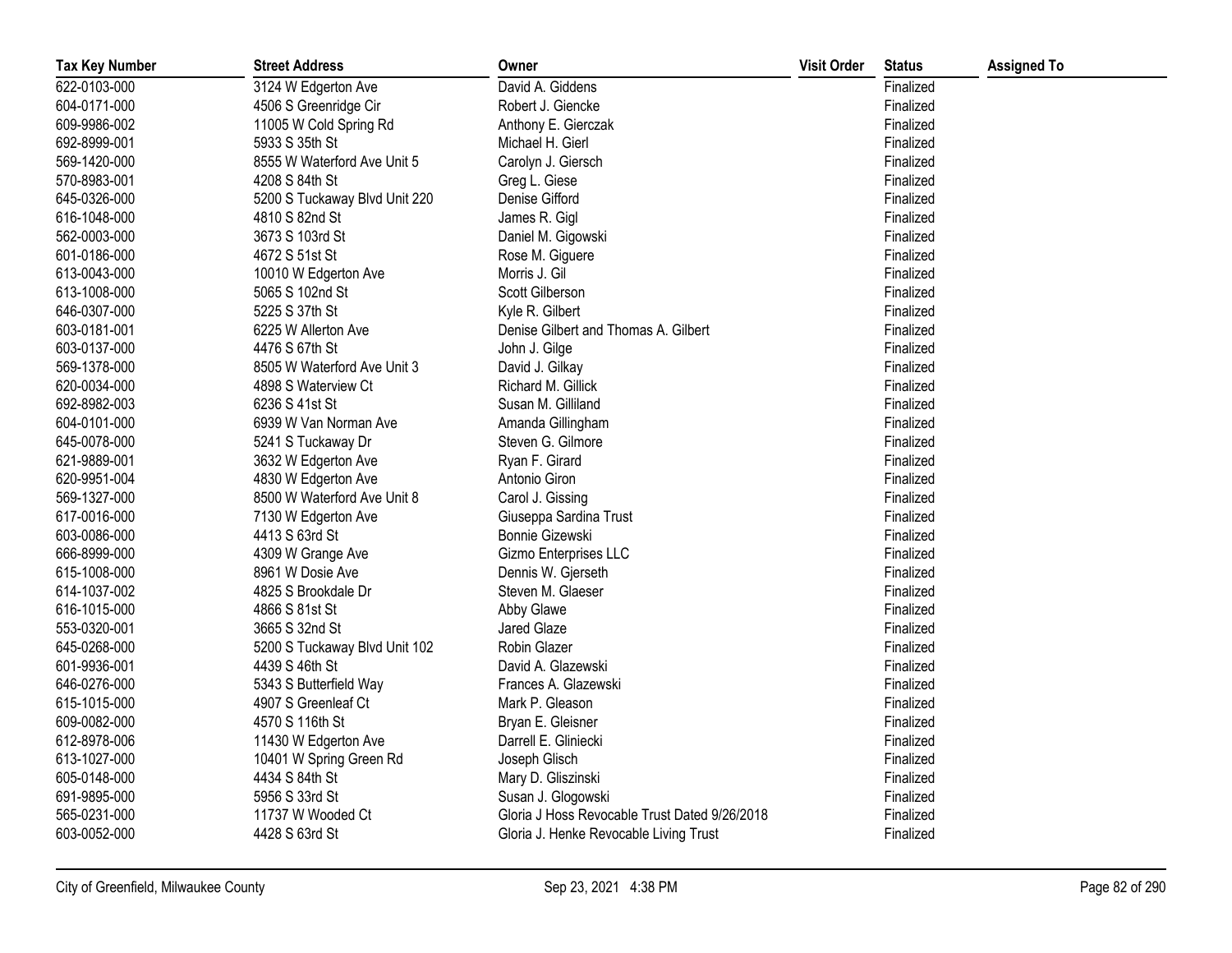| <b>Tax Key Number</b> | <b>Street Address</b>         | Owner                    | <b>Visit Order</b> | <b>Status</b> | <b>Assigned To</b> |
|-----------------------|-------------------------------|--------------------------|--------------------|---------------|--------------------|
| 572-1025-000          | 4219 S 64th St                | Anne Gloudeman           |                    | Finalized     |                    |
| 618-0192-000          | 6100 W Stonehedge Dr Unit 331 | Thomas P. Glynn          |                    | Finalized     |                    |
| 617-0048-000          | 6910 W Vogel Ave              | James Glyzewski          |                    | Finalized     |                    |
| 602-9970-001          | 5430 W Layton Ave             | <b>GMK Realty LLC</b>    |                    | Finalized     |                    |
| 617-0081-000          | 4735 S 74th St                | <b>GMRI</b> Inc          |                    | Finalized     |                    |
| 647-1051-000          | 5177 S 48th St                | Randy Gnadt              |                    | Finalized     |                    |
| 617-0117-000          | 6815 W Layton Ave             | <b>GNH Building LLC</b>  |                    | Finalized     |                    |
| 565-0168-000          | 3945 S 120th St               | Scott A. Godfrey         |                    | Finalized     |                    |
| 602-9952-003          | 5621 W Cold Spring Rd         | David Goeb               |                    | Finalized     |                    |
| 611-1081-000          | 4840 S 119th St               | Samuel C. Goeb           |                    | Finalized     |                    |
| 610-0196-000          | 4461 S River Ridge Blvd       | Richard D. Goebel        |                    | Finalized     |                    |
| 572-1057-000          | 6251 W Marcy Ln               | Gilbert H. Goede Jr      |                    | Finalized     |                    |
| 692-1254-000          | 6120 S 40th St                | Matthew L. Goelz         |                    | Finalized     |                    |
| 556-8958-000          | 3760 S 56th St                | Deanne Goertz            |                    | Finalized     |                    |
| 574-1357-000          | 4871 W Maple Leaf Cir         | Gary D. Goetsch          |                    | Finalized     |                    |
| 691-9838-006          | 3302 W College Ave            | Michael J. Goetz         |                    | Finalized     |                    |
| 569-1469-000          | 3975 S 84th St Unit 6         | Duane Goetzke            |                    | Finalized     |                    |
| 531-1100-000          | 3443 S 44th St                | Ervin Goga               |                    | Finalized     |                    |
| 622-0114-000          | 3327 W Vogel Ave              | Sean W. Goggins          |                    | Finalized     |                    |
| 565-0020-000          | 4238 S 122nd St               | Robert Gold              |                    | Finalized     |                    |
| 565-0110-000          | 3943 S 118th St               | James R. Goldamer        |                    | Finalized     |                    |
| 555-1184-000          | 3608 S 46th PI                | Carly M. Goldmann        |                    | Finalized     |                    |
| 647-9994-003          | 5136 S 44th St                | Paul B. Goldmann         |                    | Finalized     |                    |
| 611-1068-000          | 12133 W Barnard Ave           | Jason R. Goldschmidt     |                    | Finalized     |                    |
| 569-1209-000          | 4265 S 89th St                | Jason P. Golembiewski    |                    | Finalized     |                    |
| 604-0310-000          | 4650 S Woodland Dr            | Jonathan R. Golembiewski |                    | Finalized     |                    |
| 602-0026-000          | 5630 W Bottsford Ave          | Courtney B. Golke        |                    | Finalized     |                    |
| 599-8949-000          | 4353 S 27th St                | David Golla              |                    | Finalized     |                    |
| 553-0145-001          | 3637 S 34th St                | Debra J. Golla           |                    | Finalized     |                    |
| 646-9966-003          | 5141 S Honey Creek Dr         | Jennifer M. Golla        |                    | Finalized     |                    |
| 574-1401-000          | 4768 W Maple Leaf Cir         | Victoria J. Gollish      |                    | Finalized     |                    |
| 568-8964-001          | 4210 S 96th St                | Kenneth J. Goltz         |                    | Finalized     |                    |
| 555-1100-000          | 3541 S 47th St                | Edward R. Golub          |                    | Finalized     |                    |
| 612-8980-004          | 11435 W Layton Ave            | Ivana Golubic            |                    | Finalized     |                    |
| 567-0079-000          | 4121 S 103rd St               | Muriel K. Gomaz          |                    | Finalized     |                    |
| 568-1125-000          | 4052 S 97th St                | Bonnie L. Gomez          |                    | Finalized     |                    |
| 621-0025-000          | 3776 W Holmes Ave             | Daniel Gomez             |                    | Finalized     |                    |
| 666-8981-003          | 5621 S 43rd St                | Joseph D. Gomez          |                    | Finalized     |                    |
| 570-1104-000          | 8262 W Plainfield Ave         | Mario Gomez              |                    | Finalized     |                    |
| 555-1327-000          | 5077 W Colonial Ct            | Michael Gomez            |                    | Finalized     |                    |
| 615-9959-005          | 4921 S Woodlawn Pl            | John P. Goniwicha        |                    | Finalized     |                    |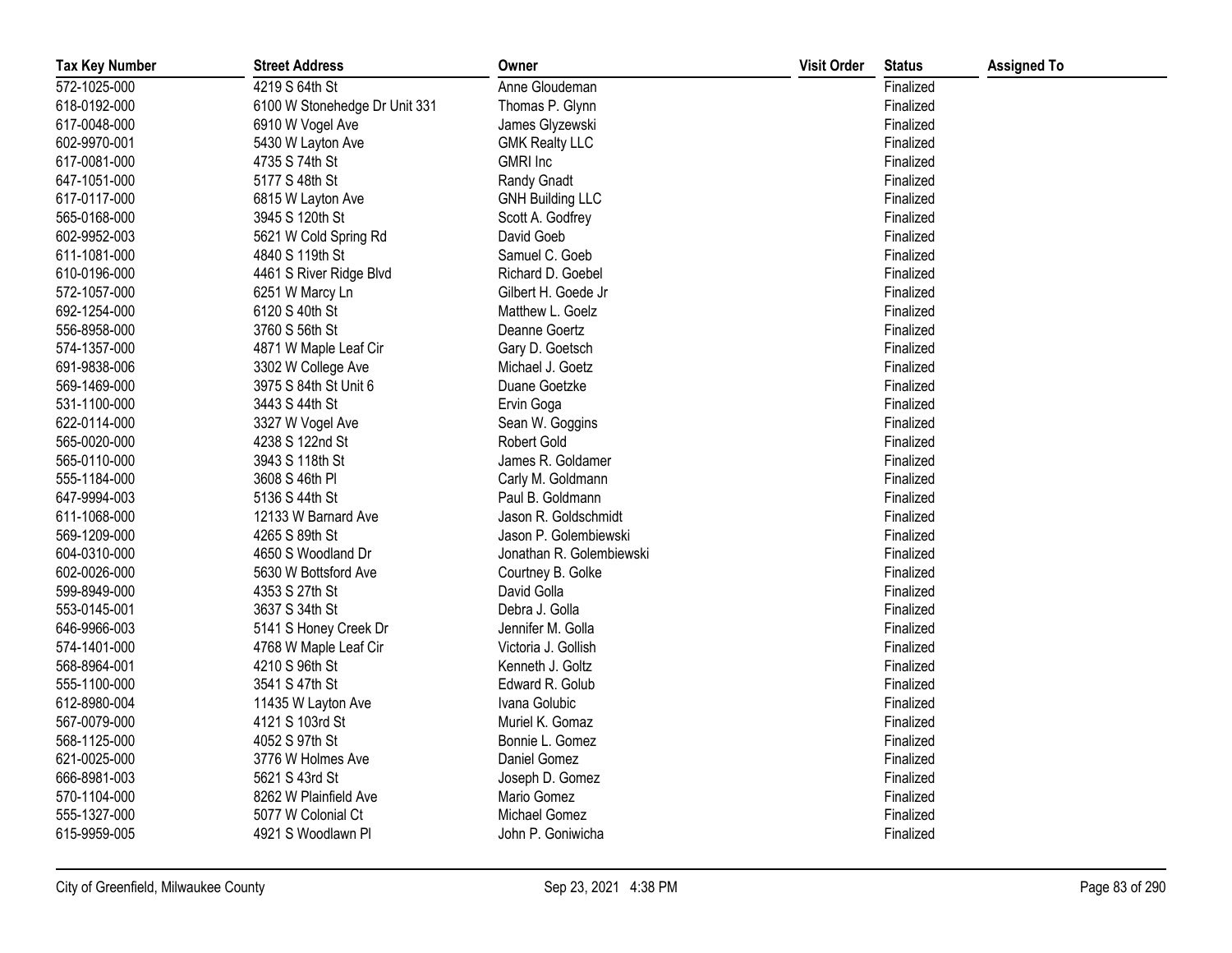| <b>Tax Key Number</b> | <b>Street Address</b>  | Owner                                            | <b>Visit Order</b> | <b>Status</b> | <b>Assigned To</b> |
|-----------------------|------------------------|--------------------------------------------------|--------------------|---------------|--------------------|
| 601-0277-000          | 4645 S 47th St         | Amanda R. Gonzales                               |                    | Finalized     |                    |
| 613-0042-000          | 10020 W Edgerton Ave   | Anne Marie Gonzales                              |                    | Finalized     |                    |
| 611-8984-001          | 4738 S 123rd St        | Eric L. Gonzales                                 |                    | Finalized     |                    |
| 601-0204-000          | 4629 S 49th St         | Mariaclara G. Gonzales                           |                    | Finalized     |                    |
| 621-9996-003          | 4769 S 35th St         | Salena Ann Gonzales                              |                    | Finalized     |                    |
| 606-0185-000          | 8576 W Bottsford Ave   | Adan Gonzalez                                    |                    | Finalized     |                    |
| 605-0011-000          | 7835 W Whitaker Ave    | Danny Gonzalez                                   |                    | Finalized     |                    |
| 648-1031-000          | 5661 W Upham Ave       | Eduardo Gonzalez                                 |                    | Finalized     |                    |
| 556-0312-001          | 3650 S 52nd St         | Efren Gonzalez                                   |                    | Finalized     |                    |
| 556-0430-000          | 3649 S 52nd St         | Efren Gonzalez                                   |                    | Finalized     |                    |
| 616-1004-000          | 4720 S 81st St         | Francisco R. Gonzalez                            |                    | Finalized     |                    |
| 600-0004-000          | 4344 S 36th St         | Generoso R. Gonzalez                             |                    | Finalized     |                    |
| 692-8966-001          | 3538 W College Ave     | <b>Grabiel Gonzalez</b>                          |                    | Finalized     |                    |
| 666-1004-000          | 5646 S 45th St         | Jesus Gonzalez                                   |                    | Finalized     |                    |
| 666-8906-002          | 4425 W Grange Ave      | Jesus S. Gonzalez                                |                    | Finalized     |                    |
| 621-9975-002          | 3820 W Barnard Ave     | Nicole Gonzalez                                  |                    | Finalized     |                    |
| 667-1067-000          | 3650 W Wanda Ave       | Rigoberto Gonzalez                               |                    | Finalized     |                    |
| 691-9866-000          | 5925 S 34th St         | Robert Gonzalez                                  |                    | Finalized     |                    |
| 621-9996-001          | 4735 S 35th St         | Salena Ann Gonzalez                              |                    | Finalized     |                    |
| 621-9996-002          | 4757 S 35th St         | Salena Ann Gonzalez                              |                    | Finalized     |                    |
| 555-1133-000          | 3578 S 47th St         | Maria E. Gonzalez Prado                          |                    | Finalized     |                    |
| 553-0081-000          | 3541 S 33rd St         | Jazmin Gonzalez-Avina                            |                    | Finalized     |                    |
| 645-0179-000          | 5182 S Woodbridge Ln   | Robert A. Good                                   |                    | Finalized     |                    |
| 574-1142-000          | W Maple Leaf Cir       | Good Hope/Pilgrims Rest Cemetary Corp            |                    | Finalized     |                    |
| 572-8983-000          | 6551 W Forest Home Ave | Toma V. Goodbear V                               |                    | Finalized     |                    |
| 564-1002-000          | 11690 W Glen Way       | Daniel B. Gooding                                |                    | Finalized     |                    |
| 646-0225-000          | 5306 S Hidden Dr       | Chad D. Goodremote                               |                    | Finalized     |                    |
| 604-0135-000          | 4428 S Greenridge Cir  | James H. Goodwin                                 |                    | Finalized     |                    |
| 554-1052-000          | 3834 S 39th St         | Monte Goodwin                                    |                    | Finalized     |                    |
| 692-1008-000          | 5974 S 36th St         | Paul A. Goral                                    |                    | Finalized     |                    |
| 604-0164-000          | 4454 S Greenridge Cir  | Mary Gordon                                      |                    | Finalized     |                    |
| 564-0019-000          | 3500 S 120th St        | Thomas Gordon                                    |                    | Finalized     |                    |
| 621-0013-000          | 3728 W Vogel Ave       | Gordon A & Rose Marie Christoffersen Revoc Trust |                    | Finalized     |                    |
| 602-0017-000          | 5621 W Bottsford Ave   | Gordon J. Rieder Revocable Trust Dtd 3/5/18      |                    | Finalized     |                    |
| 645-0471-000          | 5309 S Somerset Ln     | Gordon R Rode Rev Trust                          |                    | Finalized     |                    |
| 603-0193-000          | 6089 W Armour Ave      | Aleksander Gordziej                              |                    | Finalized     |                    |
| 602-0049-000          | 5632 W Allerton Ave    | Gregory J. Gore                                  |                    | Finalized     |                    |
| 569-1250-001          | 4250 S 89th St         | Joseph P. Gorecki                                |                    | Finalized     |                    |
| 602-9963-005          | 5225 W Cold Spring Rd  | <b>Timothy Gorecki</b>                           |                    | Finalized     |                    |
| 569-1437-000          | 3915 S 84th St Unit 6  | Phillip J. Gorenc                                |                    | Finalized     |                    |
| 531-0232-000          | 3410 S Schauer Ave     | Jeremy M. Gorgas                                 |                    | Finalized     |                    |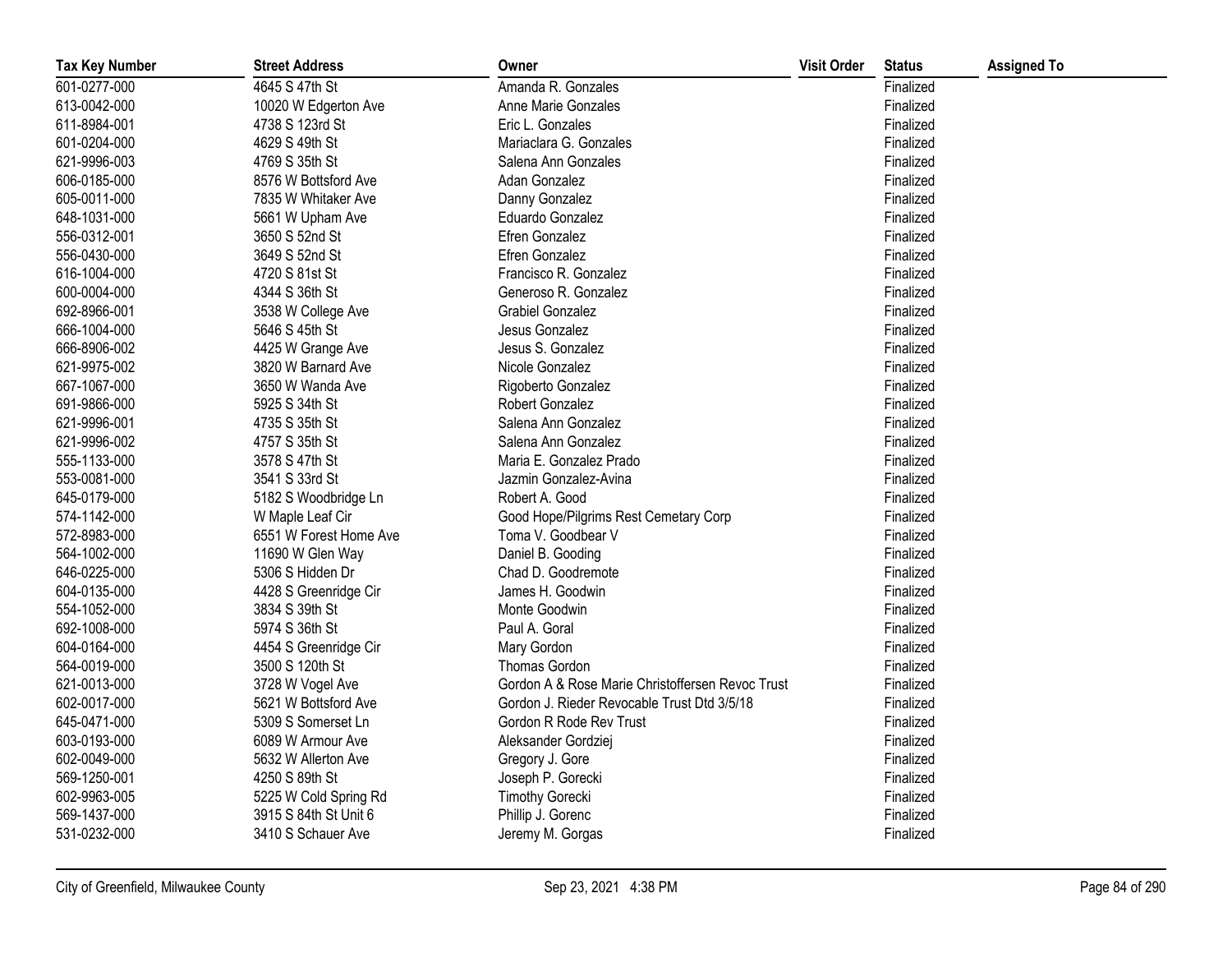| <b>Tax Key Number</b> | <b>Street Address</b>         | Owner                               | <b>Visit Order</b> | <b>Status</b> | <b>Assigned To</b> |
|-----------------------|-------------------------------|-------------------------------------|--------------------|---------------|--------------------|
| 610-0007-000          | 12204 W Beloit Rd             | James P. Gorichanaz                 |                    | Finalized     |                    |
| 574-1074-000          | 4704 W Norwich Ave            | Thomas L. Gorichanaz                |                    | Finalized     |                    |
| 647-1116-000          | 5413 S 46th St                | James R. Gorman                     |                    | Finalized     |                    |
| 576-9994-007          | 4260 S 35th St                | Michael L. Gorman                   |                    | Finalized     |                    |
| 569-1326-000          | 8500 W Waterford Ave Unit 7   | Milenko Goronja                     |                    | Finalized     |                    |
| 572-1192-000          | 6175 W Howard Ave Unit 4      | Richard D. Goronja                  |                    | Finalized     |                    |
| 531-1150-000          | 3435 S Strothmann Dr          | Alexander Gorski                    |                    | Finalized     |                    |
| 610-0060-000          | 4317 S Todd Dr                | Kris H. Gorski                      |                    | Finalized     |                    |
| 601-0342-000          | 4629 S 45th St                | Malgorzata Gorski                   |                    | Finalized     |                    |
| 601-9988-004          | 4330 W Bottsford Ave          | Troy D. Gorsline                    |                    | Finalized     |                    |
| 567-0094-000          | 4211 S 104th St               | Jon C. Gorzalski                    |                    | Finalized     |                    |
| 692-1032-000          | 3820 W Henry Ct               | Mark Goskowicz                      |                    | Finalized     |                    |
| 645-0365-000          | 5200 S Tuckaway Blvd Unit 303 | Patricia A. Goss                    |                    | Finalized     |                    |
| 599-8906-000          | 3000 W Layton Ave             | Perry L. Gosselin                   |                    | Finalized     |                    |
| 601-9857-005          | 4343 S 50th St                | Lorraine M. Gostomski               |                    | Finalized     |                    |
| 601-0276-000          | 4641 S 47th St                | Goudelock Trust                     |                    | Finalized     |                    |
| 613-8987-003          | 4931 S 106th St               | Mary J. Gould                       |                    | Finalized     |                    |
| 646-0095-000          | 5424 S Morningside Ln         | Georgette Goundie                   |                    | Finalized     |                    |
| 571-8949-000          | 6909 W Plainfield Ave         | Myron M. Gouza                      |                    | Finalized     |                    |
| 569-1451-000          | 3935 S 84th St Unit 4         | Gregory J. Gowdy                    |                    | Finalized     |                    |
| 692-1061-000          | 6119 S 38th St                | David W. Goyette                    |                    | Finalized     |                    |
| 618-0155-000          | 6100 W Stonehedge Dr Unit 250 | Marlene A. Grabarczyk               |                    | Finalized     |                    |
| 569-1435-000          | 3915 S 84th St Unit 4         | Roxanne M. Grabarczyk               |                    | Finalized     |                    |
| 531-0241-000          | 4921 W Midland Dr             | Thaddeus R. Grabarczyk              |                    | Finalized     |                    |
| 604-0260-000          | 4561 S Greenridge Cir         | Diane M. Grabner                    |                    | Finalized     |                    |
| 601-0314-000          | 4651 S 46th St                | Ronald L. Grabowski                 |                    | Finalized     |                    |
| 601-0315-000          | 4659 S 46th St                | Ronald L. Grabowski                 |                    | Finalized     |                    |
| 574-1442-000          | 4797 W Maple Leaf Cir         | Grace M. Szemborski Revocable Trust |                    | Finalized     |                    |
| 618-0314-000          | 6028 W Woodview Ct            | Devan P. Gracyalny                  |                    | Finalized     |                    |
| 570-1066-000          | 4264 S 82nd St                | Mike Gradadolnik                    |                    | Finalized     |                    |
| 618-0077-000          | 6100 W Stonehedge Dr Unit 104 | Kim Grady                           |                    | Finalized     |                    |
| 601-0239-000          | 4623 S 48th St                | Ronald L. Graef                     |                    | Finalized     |                    |
| 667-8943-001          | 5747 S 42nd St                | Adam Graf                           |                    | Finalized     |                    |
| 691-0005-000          | 3355 W Bridge St              | Pamela J. Graf                      |                    | Finalized     |                    |
| 614-9968-002          | 9724 W Barnard Ave            | Patricia E. Graf                    |                    | Finalized     |                    |
| 691-0030-000          | 6063 S 34th St                | Raimund W. Graf                     |                    | Finalized     |                    |
| 572-1218-000          | 6167 W Howard Ave Unit 14     | Timothy A. Graff                    |                    | Finalized     |                    |
| 569-1405-000          | 8535 W Waterford Ave Unit 6   | <b>Emily Graham</b>                 |                    | Finalized     |                    |
| 613-1021-000          | 10007 W Meadow Dr             | James P. Graham                     |                    | Finalized     |                    |
| 568-8941-002          | 4255 S 93rd St                | John C. Graham                      |                    | Finalized     |                    |
| 604-0152-000          | 4446 S Greenridge Cir         | Kalana L. Graham                    |                    | Finalized     |                    |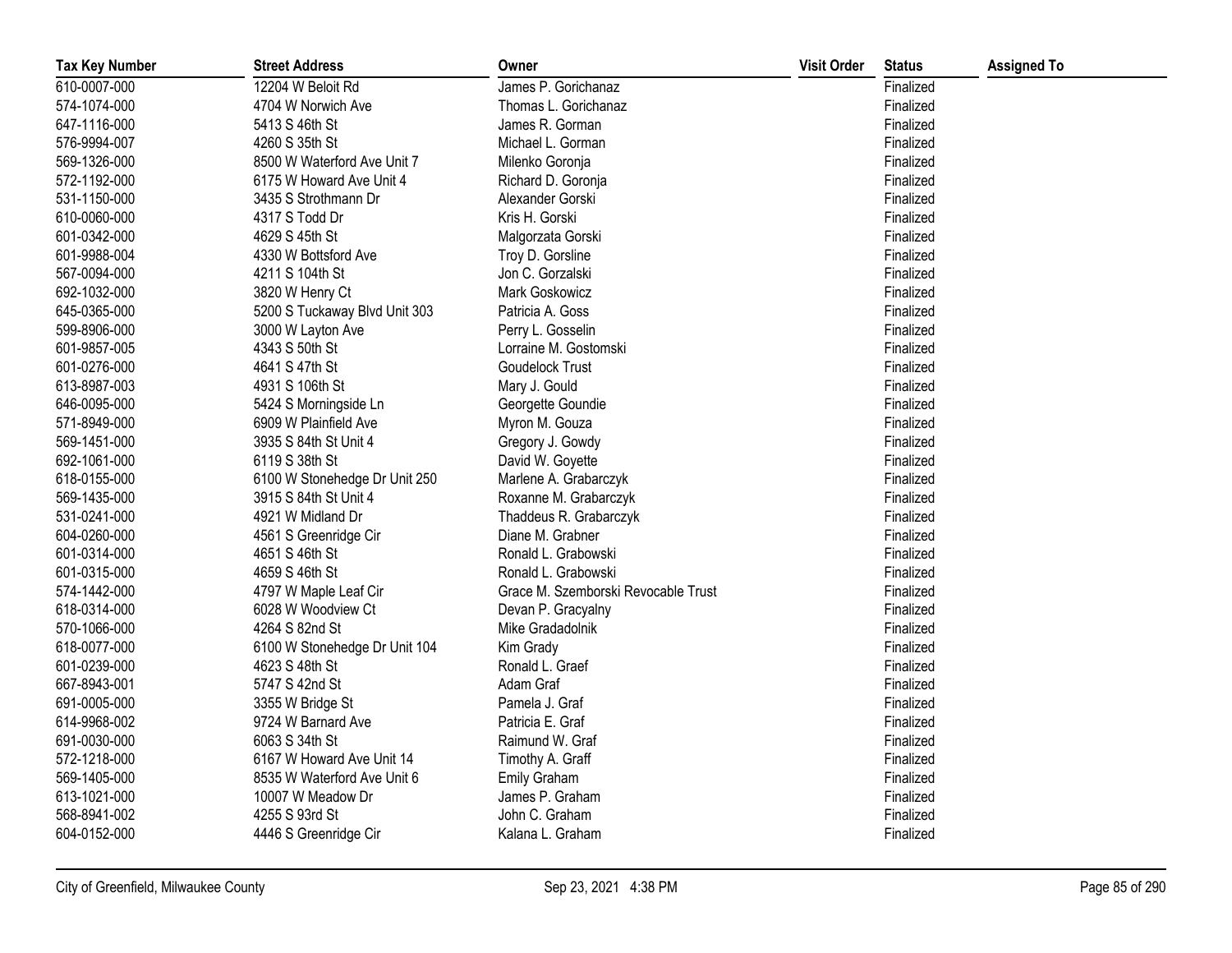| <b>Tax Key Number</b> | <b>Street Address</b>  | Owner                        | <b>Visit Order</b> | <b>Status</b> | <b>Assigned To</b> |
|-----------------------|------------------------|------------------------------|--------------------|---------------|--------------------|
| 691-0035-000          | 6133 S 34th St         | James M. Grahek              |                    | Finalized     |                    |
| 646-9976-002          | 4021 W Edgerton Ave    | Janet M. Grahek              |                    | Finalized     |                    |
| 569-1109-000          | 4248 S 91st PI         | Joseph Grainer               |                    | Finalized     |                    |
| 691-0150-000          | 3183 W Kimberly Ave    | Christa Grajek               |                    | Finalized     |                    |
| 572-8963-000          | 6630 W Cold Spring Rd  | Thomas J. Gralewicz          |                    | Finalized     |                    |
| 572-1021-000          | 4182 S 65th St         | Curtis R. Grams              |                    | Finalized     |                    |
| 555-1177-000          | 3730 S 46th St         | Ricky R. Grams               |                    | Finalized     |                    |
| 691-9847-004          | 3223 W Bridge St       | Gregory A. Gramza            |                    | Finalized     |                    |
| 692-1264-000          | S 40th St              | Granada Meadows LLC          |                    | Finalized     |                    |
| 618-0035-000          | 5059 S 65th St         | John E. Granatella           |                    | Finalized     |                    |
| 572-8949-001          | 6403 W Leroy Ave       | Karen L. Grancorvitz         |                    | Finalized     |                    |
| 604-0107-000          | 6930 W Armour Ave      | Amy M. Granlund              |                    | Finalized     |                    |
| 601-9875-005          | 4430 S 50th St         | Kyle M. Grannan              |                    | Finalized     |                    |
| 524-8972-000          | 3415 S 100th St        | Patric K. Grant              |                    | Finalized     |                    |
| 645-0205-000          | 5267 S Woodbridge Ln   | Lee H. Grantham              |                    | Finalized     |                    |
| 575-0099-000          | 3773 W Loomis Rd       | Stephanie L. Grantham        |                    | Finalized     |                    |
| 614-9956-000          | 4836 S Root River Pkwy | William E. Granum            |                    | Finalized     |                    |
| 618-0011-002          | 6705 W Holmes Ave      | Joseph T. Grasch             |                    | Finalized     |                    |
| 569-1144-001          | 4001 S 90th St         | <b>Bradley Grass</b>         |                    | Finalized     |                    |
| 555-1103-000          | 3565 S 47th St         | Michael J. Grassberger       |                    | Finalized     |                    |
| 609-9971-028          | 4390 S 116th St        | Bernard J. Gratz             |                    | Finalized     |                    |
| 570-8992-001          | 3956 S 84th St         | Edward W. Gratz              |                    | Finalized     |                    |
| 570-8992-002          | W Van Beck Ave         | Edward W. Gratz              |                    | Finalized     |                    |
| 605-0115-002          | 8210 W Allerton Ave    | Edward W. Gratz              |                    | Finalized     |                    |
| 531-1224-001          | 4606 W Morgan Ave      | Cheryl L. Graupp             |                    | Finalized     |                    |
| 602-0168-000          | S 52nd St              | Kim Grauze                   |                    | Finalized     |                    |
| 602-0163-000          | 5204 W Allerton Ave    | Kim M. Grauze                |                    | Finalized     |                    |
| 621-0044-000          | 4190 W Carpenter Ave   | Tatiana M. Graver            |                    | Finalized     |                    |
| 601-9888-001          | 4355 S 48th St         | Allen R. Graves              |                    | Finalized     |                    |
| 574-1414-000          | 4754 W Maple Leaf Cir  | <b>Cheryl Gravitter</b>      |                    | Finalized     |                    |
| 648-0025-010          | 5550 W Abbott Ave      | Christopher J. Gray          |                    | Finalized     |                    |
| 620-0018-000          | 4822 S 47th St         | John W. Gray                 |                    | Finalized     |                    |
| 622-0097-000          | 3344 W Edgerton Ave    | Mark A. Gray                 |                    | Finalized     |                    |
| 602-0097-000          | 5412 W Whitaker Ave    | Ronald R. Gray               |                    | Finalized     |                    |
| 569-1490-000          | 4025 S 84th St Unit 3  | Shelly J. Gray               |                    | Finalized     |                    |
| 691-9923-000          | 5949 S 31st St         | Thomas J. Gray               |                    | Finalized     |                    |
| 609-9975-002          | 4334 S 114th St        | Mark J. Graziano             |                    | Finalized     |                    |
| 601-9952-001          | 4505 W Bottsford Ave   | Susan B. Graziano            |                    | Finalized     |                    |
| 575-0103-000          | 4225 S Ridgewood Ln    | Delbert L. Greanya           |                    | Finalized     |                    |
| 616-8985-002          | 4870 S 82nd St         | Jared T. Greanya             |                    | Finalized     |                    |
| 622-9988-005          | 4775 S 27th St         | Great Midwest Savings & Loan |                    | Finalized     |                    |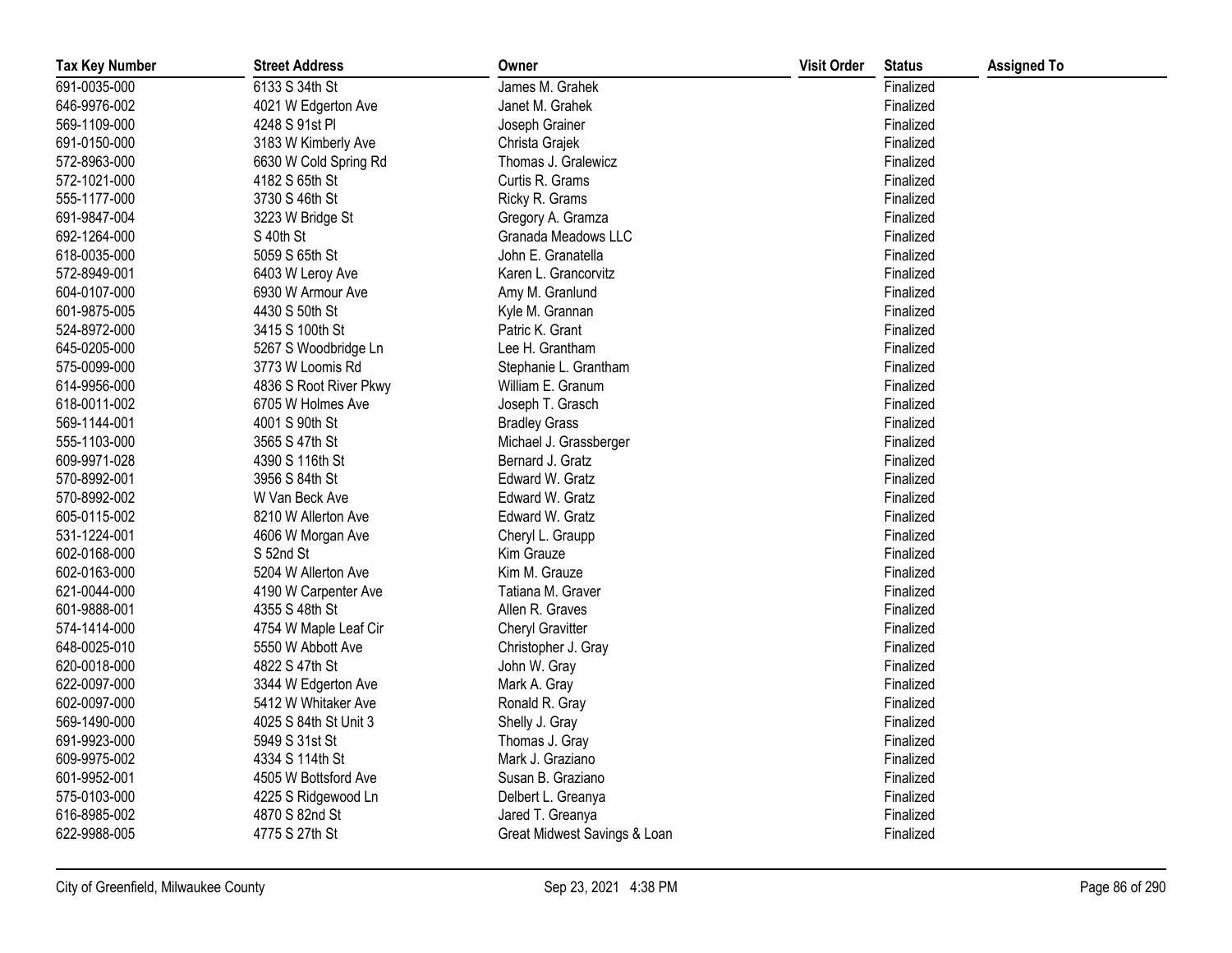| <b>Tax Key Number</b> | <b>Street Address</b> | Owner                                         | <b>Visit Order</b> | <b>Status</b> | <b>Assigned To</b> |
|-----------------------|-----------------------|-----------------------------------------------|--------------------|---------------|--------------------|
| 531-1175-000          | 4637 W Midland Dr     | Annamaria S. Greco                            |                    | Finalized     |                    |
| 647-1081-000          | 5261 S 48th St        | William A. Greco                              |                    | Finalized     |                    |
| 606-0212-000          | 8628 W Whitaker Ave   | Neil R. Grede                                 |                    | Finalized     |                    |
| 576-9994-008          | 4250 S 35th St        | David G. Green                                |                    | Finalized     |                    |
| 554-1038-000          | 3841 S 38th St        | Dennis L. Green Jr                            |                    | Finalized     |                    |
| 617-0063-000          | 5061 S 72nd St        | Hatidza Green                                 |                    | Finalized     |                    |
| 618-0036-000          | 5071 S 65th St        | James P. Green                                |                    | Finalized     |                    |
| 569-1531-000          | 3914 S 92nd St        | Richard H. Green                              |                    | Finalized     |                    |
| 619-9998-004          | 5000 S Greenbrook Ter | Greenbrook Apartment Investors LLC            |                    | Finalized     |                    |
| 619-9998-003          | 4905 S Greenbrook Ter | Greenbrook Elderly Associates                 |                    | Finalized     |                    |
| 648-0018-002          | S 60th St             | Greendale, Village Of                         |                    | Finalized     |                    |
| 622-9977-000          | 2933 W Layton Ave     | Greenfield Accipiter LLC                      |                    | Finalized     |                    |
| 622-9999-000          | 4715 S 27th St        | Greenfield Bp LLC                             |                    | Finalized     |                    |
| 602-9943-005          | 5520 W Layton Ave     | Greenfield Car Wash LLC                       |                    | Finalized     |                    |
| 606-9980-007          | 8880 Sura Ln          | Greenfield Development Partners Holdings, LLC |                    | Finalized     |                    |
| 609-0126-000          | 4475 S 110th St       | Greenfield Highlands LLC                      |                    | Finalized     |                    |
| 609-0127-000          | 4477 S 110th St       | Greenfield Highlands LLC                      |                    | Finalized     |                    |
| 609-0128-000          | 4479 S 110th St       | Greenfield Highlands LLC                      |                    | Finalized     |                    |
| 609-0232-000          | 4356 S 110th St       | Greenfield Highlands LLC                      |                    | Finalized     |                    |
| 609-0108-000          | 4408 S 110th St       | Greenfield Highlands LLC                      |                    | Finalized     |                    |
| 609-0109-000          | 4410 S 110th St       | Greenfield Highlands LLC                      |                    | Finalized     |                    |
| 609-0110-000          | 4412 S 110th St       | Greenfield Highlands LLC                      |                    | Finalized     |                    |
| 609-0129-000          | 4481 S 110th St       | Greenfield Highlands LLC                      |                    | Finalized     |                    |
| 609-0130-000          | 4483 S 110th St       | Greenfield Highlands LLC                      |                    | Finalized     |                    |
| 609-0131-000          | 4485 S 110th St       | Greenfield Highlands LLC                      |                    | Finalized     |                    |
| 609-9994-009          | S 108th St            | Greenfield Highlands LLC                      |                    | Finalized     |                    |
| 609-9994-011          | W Cold Spring Rd      | Greenfield Highlands LLC                      |                    | Finalized     |                    |
| 609-0168-000          | 4439 S 110th St       | Greenfield Highlands LLC                      |                    | Finalized     |                    |
| 609-0169-000          | 4441 S 110th St       | Greenfield Highlands LLC                      |                    | Finalized     |                    |
| 609-0184-000          | 4321 S 110th St       | Greenfield Highlands LLC                      |                    | Finalized     |                    |
| 609-0118-000          | 4428 S 110th St       | Greenfield Highlands LLC                      |                    | Finalized     |                    |
| 609-0115-000          | 4422 S 110th St       | Greenfield Highlands LLC                      |                    | Finalized     |                    |
| 609-0116-000          | 4424 S 110th St       | Greenfield Highlands LLC                      |                    | Finalized     |                    |
| 609-0117-000          | 4426 S 110th St       | Greenfield Highlands LLC                      |                    | Finalized     |                    |
| 609-0173-000          | 4449 S 110th St       | Greenfield Highlands LLC                      |                    | Finalized     |                    |
| 609-0174-000          | 4451 S 110th St       | Greenfield Highlands LLC                      |                    | Finalized     |                    |
| 609-0175-000          | 4453 S 110th St       | Greenfield Highlands LLC                      |                    | Finalized     |                    |
| 609-0222-000          | 4336 S 110th St       | Greenfield Highlands LLC                      |                    | Finalized     |                    |
| 609-0223-000          | 4338 S 110th St       | Greenfield Highlands LLC                      |                    | Finalized     |                    |
| 609-0224-000          | 4340 S 110th St       | Greenfield Highlands LLC                      |                    | Finalized     |                    |
| 609-0253-000          | 4458 S 110th St       | Greenfield Highlands LLC                      |                    | Finalized     |                    |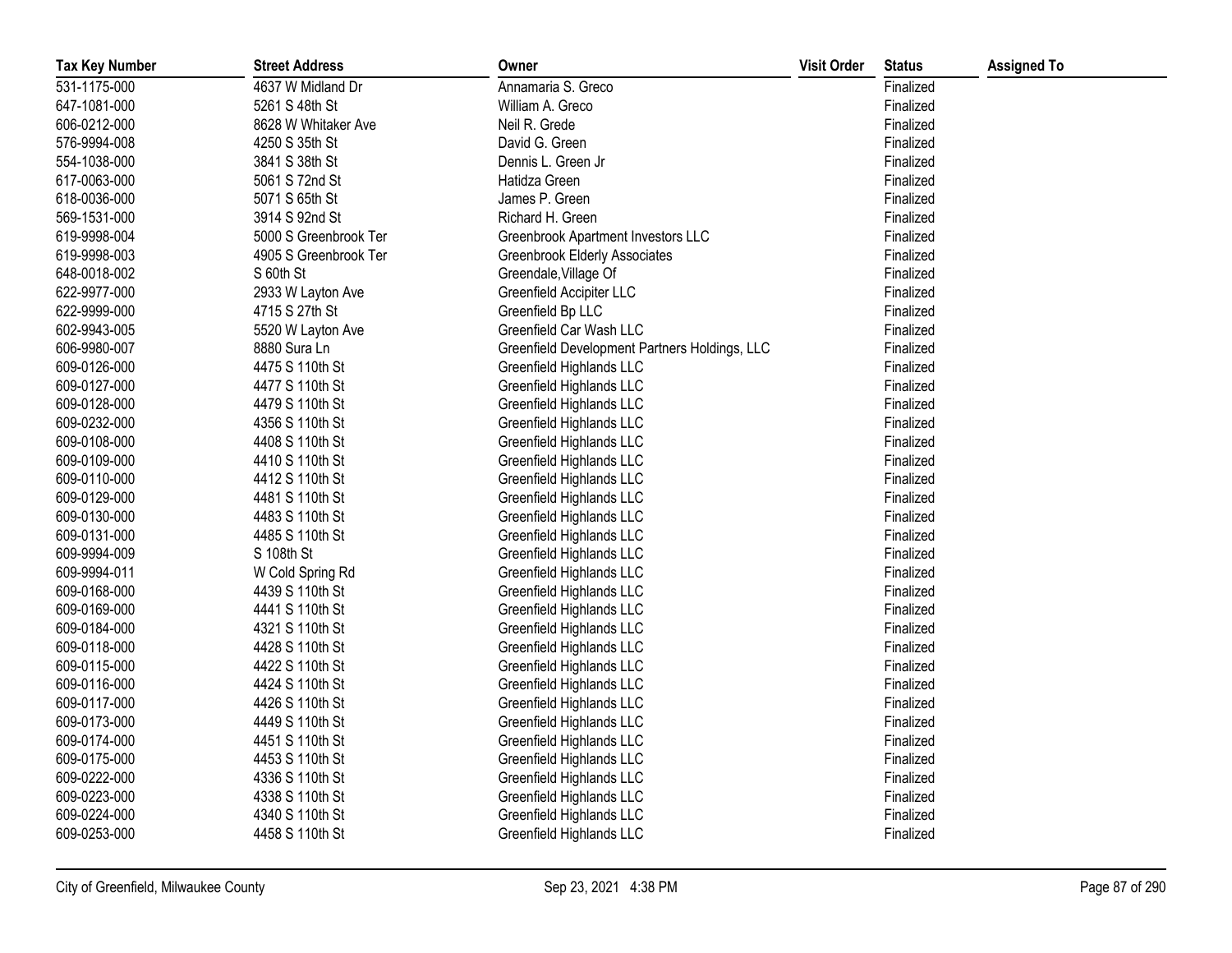| <b>Tax Key Number</b> | <b>Street Address</b> | Owner                    | <b>Visit Order</b> | <b>Status</b> | <b>Assigned To</b> |
|-----------------------|-----------------------|--------------------------|--------------------|---------------|--------------------|
| 609-0254-000          | 4460 S 110th St       | Greenfield Highlands LLC |                    | Finalized     |                    |
| 609-0133-000          | 4489 S 110th St       | Greenfield Highlands LLC |                    | Finalized     |                    |
| 609-0206-000          | 4365 S 110th St       | Greenfield Highlands LLC |                    | Finalized     |                    |
| 609-0207-000          | 4367 S 110th St       | Greenfield Highlands LLC |                    | Finalized     |                    |
| 609-0208-000          | 4369 S 110th St       | Greenfield Highlands LLC |                    | Finalized     |                    |
| 609-0161-000          | 4425 S 110th St       | Greenfield Highlands LLC |                    | Finalized     |                    |
| 609-0162-000          | 4427 S 110th St       | Greenfield Highlands LLC |                    | Finalized     |                    |
| 609-0163-000          | 4429 S 110th St       | Greenfield Highlands LLC |                    | Finalized     |                    |
| 609-0188-000          | 4329 S 110th St       | Greenfield Highlands LLC |                    | Finalized     |                    |
| 609-0227-000          | 4346 S 110th St       | Greenfield Highlands LLC |                    | Finalized     |                    |
| 609-0228-000          | 4348 S 110th St       | Greenfield Highlands LLC |                    | Finalized     |                    |
| 609-0152-000          | 4527 S 110th St       | Greenfield Highlands LLC |                    | Finalized     |                    |
| 609-0164-000          | 4431 S 110th St       | Greenfield Highlands LLC |                    | Finalized     |                    |
| 609-0165-000          | 4433 S 110th St       | Greenfield Highlands LLC |                    | Finalized     |                    |
| 609-0166-000          | 4435 S 110th St       | Greenfield Highlands LLC |                    | Finalized     |                    |
| 609-0242-000          | 4376 S 110th St       | Greenfield Highlands LLC |                    | Finalized     |                    |
| 609-0243-000          | 4378 S 110th St       | Greenfield Highlands LLC |                    | Finalized     |                    |
| 609-0244-000          | 4440 S 110th St       | Greenfield Highlands LLC |                    | Finalized     |                    |
| 609-0171-000          | 4445 S 110th St       | Greenfield Highlands LLC |                    | Finalized     |                    |
| 609-0211-000          | 4375 S 110th St       | Greenfield Highlands LLC |                    | Finalized     |                    |
| 609-0212-000          | 4377 S 110th St       | Greenfield Highlands LLC |                    | Finalized     |                    |
| 609-0100-000          | 4392 S 110th St       | Greenfield Highlands LLC |                    | Finalized     |                    |
| 609-0190-000          | 4333 S 110th St       | Greenfield Highlands LLC |                    | Finalized     |                    |
| 609-0101-000          | 4394 S 110th St       | Greenfield Highlands LLC |                    | Finalized     |                    |
| 609-0233-000          | 4358 S 110th St       | Greenfield Highlands LLC |                    | Finalized     |                    |
| 609-0255-000          | 4462 S 110th St       | Greenfield Highlands LLC |                    | Finalized     |                    |
| 609-0172-000          | 4447 S 110th St       | Greenfield Highlands LLC |                    | Finalized     |                    |
| 609-0191-000          | 4335 S 110th St       | Greenfield Highlands LLC |                    | Finalized     |                    |
| 609-0213-000          | 4379 S 110th St       | Greenfield Highlands LLC |                    | Finalized     |                    |
| 609-0221-000          | 4334 S 110th St       | Greenfield Highlands LLC |                    | Finalized     |                    |
| 609-0241-000          | 4374 S 110th St       | Greenfield Highlands LLC |                    | Finalized     |                    |
| 609-0177-000          | 4457 S 110th St       | Greenfield Highlands LLC |                    | Finalized     |                    |
| 609-0178-000          | 4459 S 110th St       | Greenfield Highlands LLC |                    | Finalized     |                    |
| 609-0179-000          | 4461 S 110th St       | Greenfield Highlands LLC |                    | Finalized     |                    |
| 609-0189-000          | 4331 S 110th St       | Greenfield Highlands LLC |                    | Finalized     |                    |
| 609-0104-000          | 4400 S 110th St       | Greenfield Highlands LLC |                    | Finalized     |                    |
| 609-0119-000          | 4430 S 110th St       | Greenfield Highlands LLC |                    | Finalized     |                    |
| 609-0151-000          | 4525 S 110th St       | Greenfield Highlands LLC |                    | Finalized     |                    |
| 609-0170-000          | 4443 S 110th St       | Greenfield Highlands LLC |                    | Finalized     |                    |
| 609-0263-000          | 4478 S 110th St       | Greenfield Highlands LLC |                    | Finalized     |                    |
| 609-0134-000          | 4491 S 110th St       | Greenfield Highlands LLC |                    | Finalized     |                    |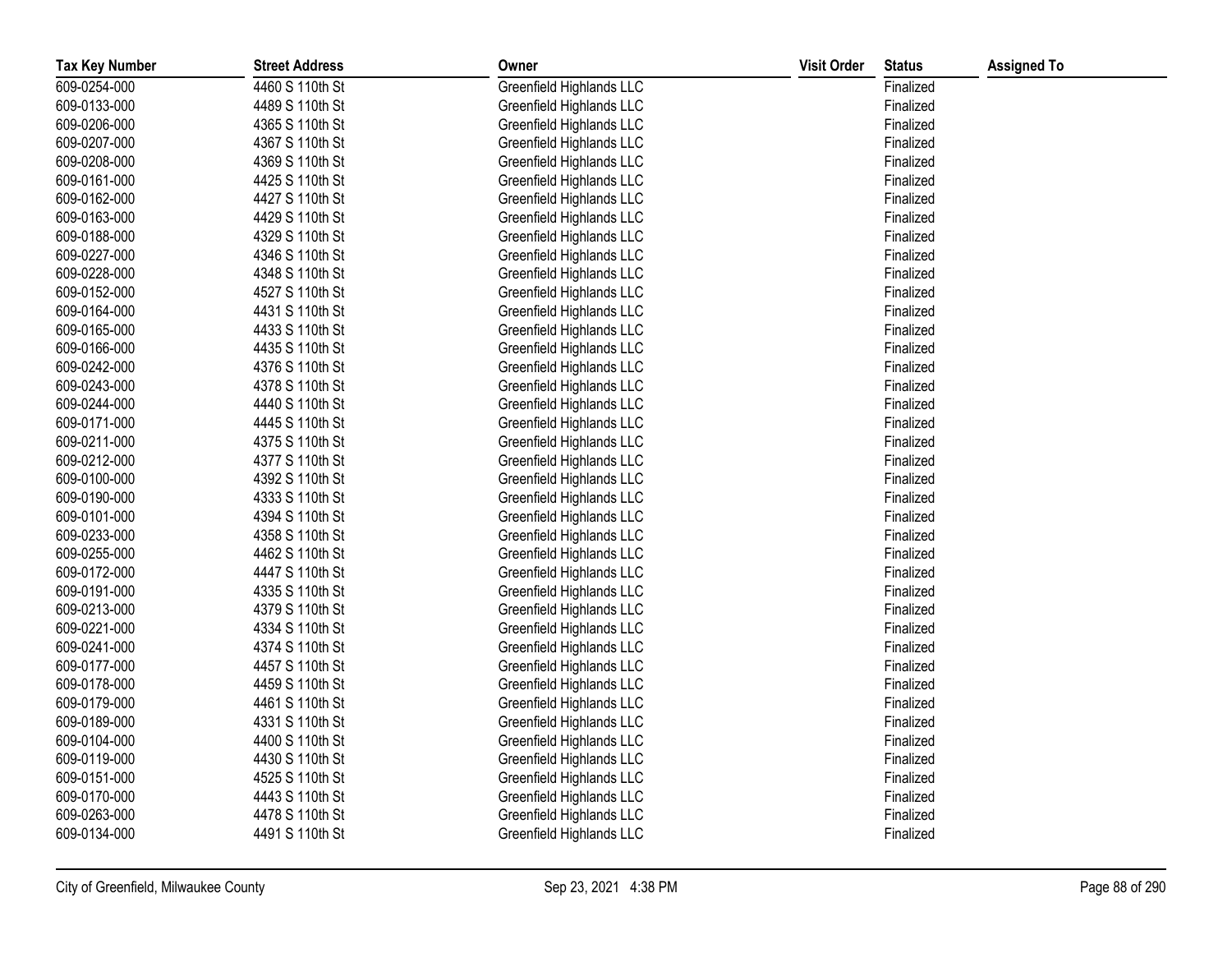| <b>Tax Key Number</b> | <b>Street Address</b> | Owner                    | <b>Visit Order</b> | <b>Status</b> | <b>Assigned To</b> |
|-----------------------|-----------------------|--------------------------|--------------------|---------------|--------------------|
| 609-0153-000          | 4529 S 110th St       | Greenfield Highlands LLC |                    | Finalized     |                    |
| 609-9994-013          | 4475 S 108th St       | Greenfield Highlands LLC |                    | Finalized     |                    |
| 609-0203-000          | 4359 S 110th St       | Greenfield Highlands LLC |                    | Finalized     |                    |
| 609-0204-000          | 4361 S 110th St       | Greenfield Highlands LLC |                    | Finalized     |                    |
| 609-0205-000          | 4363 S 110th St       | Greenfield Highlands LLC |                    | Finalized     |                    |
| 609-0112-000          | 4416 S 110th St       | Greenfield Highlands LLC |                    | Finalized     |                    |
| 609-0136-000          | 4495 S 110th St       | Greenfield Highlands LLC |                    | Finalized     |                    |
| 609-0156-000          | 4415 S 110th St       | Greenfield Highlands LLC |                    | Finalized     |                    |
| 609-0176-000          | 4455 S 110th St       | Greenfield Highlands LLC |                    | Finalized     |                    |
| 609-0195-000          | 4343 S 110th St       | Greenfield Highlands LLC |                    | Finalized     |                    |
| 609-0217-000          | 4326 S 110th St       | Greenfield Highlands LLC |                    | Finalized     |                    |
| 609-0237-000          | 4366 S 110th St       | Greenfield Highlands LLC |                    | Finalized     |                    |
| 609-0259-000          | 4470 S 110th St       | Greenfield Highlands LLC |                    | Finalized     |                    |
| 609-0137-000          | 4497 S 110th St       | Greenfield Highlands LLC |                    | Finalized     |                    |
| 609-0138-000          | 4499 S 110th St       | Greenfield Highlands LLC |                    | Finalized     |                    |
| 609-0139-000          | 4501 S 110th St       | Greenfield Highlands LLC |                    | Finalized     |                    |
| 609-0113-000          | 4418 S 110th St       | Greenfield Highlands LLC |                    | Finalized     |                    |
| 609-0095-000          | 4382 S 110th St       | Greenfield Highlands LLC |                    | Finalized     |                    |
| 609-0114-000          | 4420 S 110th St       | Greenfield Highlands LLC |                    | Finalized     |                    |
| 609-0214-000          | 4320 S 110th St       | Greenfield Highlands LLC |                    | Finalized     |                    |
| 609-0215-000          | 4322 S 110th St       | Greenfield Highlands LLC |                    | Finalized     |                    |
| 609-0216-000          | 4324 S 110th St       | Greenfield Highlands LLC |                    | Finalized     |                    |
| 609-0192-000          | 4337 S 110th St       | Greenfield Highlands LLC |                    | Finalized     |                    |
| 609-0193-000          | 4339 S 110th St       | Greenfield Highlands LLC |                    | Finalized     |                    |
| 609-0194-000          | 4341 S 110th St       | Greenfield Highlands LLC |                    | Finalized     |                    |
| 609-0094-000          | 4380 S 110th St       | Greenfield Highlands LLC |                    | Finalized     |                    |
| 609-0260-000          | 4472 S 110th St       | Greenfield Highlands LLC |                    | Finalized     |                    |
| 609-0261-000          | 4474 S 110th St       | Greenfield Highlands LLC |                    | Finalized     |                    |
| 609-0262-000          | 4476 S 110th St       | Greenfield Highlands LLC |                    | Finalized     |                    |
| 609-0234-000          | 4360 S 110th St       | Greenfield Highlands LLC |                    | Finalized     |                    |
| 609-0235-000          | 4362 S 110th St       | Greenfield Highlands LLC |                    | Finalized     |                    |
| 609-0236-000          | 4364 S 110th St       | Greenfield Highlands LLC |                    | Finalized     |                    |
| 609-0157-000          | 4417 S 110th St       | Greenfield Highlands LLC |                    | Finalized     |                    |
| 609-0158-000          | 4419 S 110th St       | Greenfield Highlands LLC |                    | Finalized     |                    |
| 609-0159-000          | 4421 S 110th St       | Greenfield Highlands LLC |                    | Finalized     |                    |
| 609-0256-000          | 4464 S 110th St       | Greenfield Highlands LLC |                    | Finalized     |                    |
| 609-0257-000          | 4466 S 110th St       | Greenfield Highlands LLC |                    | Finalized     |                    |
| 609-0258-000          | 4468 S 110th St       | Greenfield Highlands LLC |                    | Finalized     |                    |
| 609-0124-000          | 4471 S 110th St       | Greenfield Highlands LLC |                    | Finalized     |                    |
| 609-0125-000          | 4473 S 110th St       | Greenfield Highlands LLC |                    | Finalized     |                    |
| 609-0105-000          | 4402 S 110th St       | Greenfield Highlands LLC |                    | Finalized     |                    |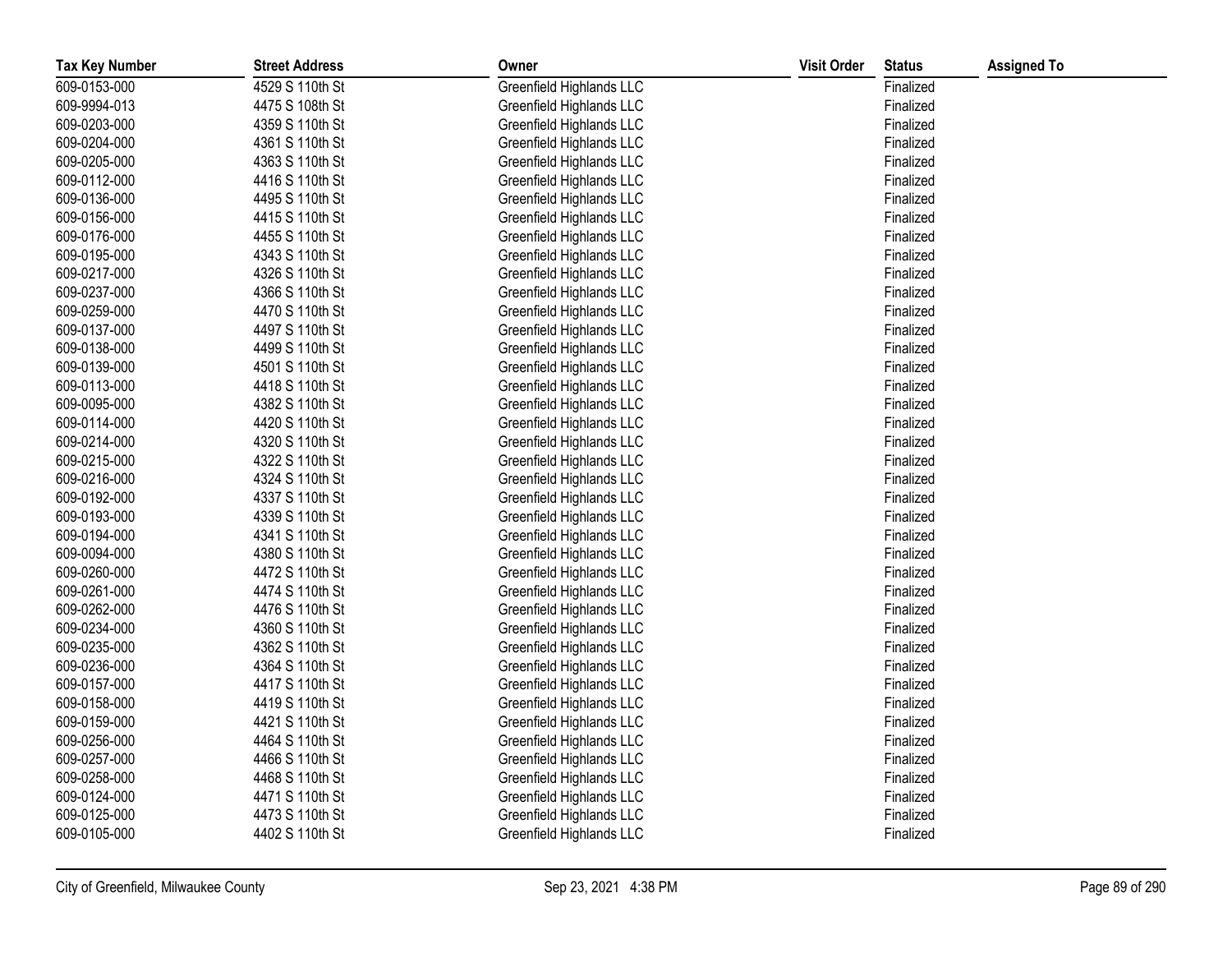| <b>Tax Key Number</b> | <b>Street Address</b> | Owner                    | <b>Visit Order</b> | <b>Status</b> | <b>Assigned To</b> |
|-----------------------|-----------------------|--------------------------|--------------------|---------------|--------------------|
| 609-0106-000          | 4404 S 110th St       | Greenfield Highlands LLC |                    | Finalized     |                    |
| 609-0107-000          | 4406 S 110th St       | Greenfield Highlands LLC |                    | Finalized     |                    |
| 609-0099-000          | 4390 S 110th St       | Greenfield Highlands LLC |                    | Finalized     |                    |
| 609-0245-000          | 4442 S 110th St       | Greenfield Highlands LLC |                    | Finalized     |                    |
| 609-0246-000          | 4444 S 110th St       | Greenfield Highlands LLC |                    | Finalized     |                    |
| 609-0247-000          | 4446 S 110th St       | Greenfield Highlands LLC |                    | Finalized     |                    |
| 609-0218-000          | 4328 S 110th St       | Greenfield Highlands LLC |                    | Finalized     |                    |
| 609-0219-000          | 4330 S 110th St       | Greenfield Highlands LLC |                    | Finalized     |                    |
| 609-0220-000          | 4332 S 110th St       | Greenfield Highlands LLC |                    | Finalized     |                    |
| 609-0264-000          | 4480 S 110th St       | Greenfield Highlands LLC |                    | Finalized     |                    |
| 609-0265-000          | 4482 S 110th St       | Greenfield Highlands LLC |                    | Finalized     |                    |
| 609-0266-000          | 4484 S 110th St       | Greenfield Highlands LLC |                    | Finalized     |                    |
| 609-0267-000          | 4486 S 110th St       | Greenfield Highlands LLC |                    | Finalized     |                    |
| 609-0268-000          | 4488 S 110th St       | Greenfield Highlands LLC |                    | Finalized     |                    |
| 609-0269-000          | 4490 S 110th St       | Greenfield Highlands LLC |                    | Finalized     |                    |
| 609-0270-000          | 4492 S 110th St       | Greenfield Highlands LLC |                    | Finalized     |                    |
| 609-0271-000          | 4494 S 110th St       | Greenfield Highlands LLC |                    | Finalized     |                    |
| 609-0272-000          | 4496 S 110th St       | Greenfield Highlands LLC |                    | Finalized     |                    |
| 609-0200-000          | 4353 S 110th St       | Greenfield Highlands LLC |                    | Finalized     |                    |
| 609-0201-000          | 4355 S 110th St       | Greenfield Highlands LLC |                    | Finalized     |                    |
| 609-0202-000          | 4357 S 110th St       | Greenfield Highlands LLC |                    | Finalized     |                    |
| 609-0196-000          | 4345 S 110th St       | Greenfield Highlands LLC |                    | Finalized     |                    |
| 609-0197-000          | 4347 S 110th St       | Greenfield Highlands LLC |                    | Finalized     |                    |
| 609-0198-000          | 4349 S 110th St       | Greenfield Highlands LLC |                    | Finalized     |                    |
| 609-0141-000          | 4505 S 110th St       | Greenfield Highlands LLC |                    | Finalized     |                    |
| 609-0142-000          | 4507 S 110th St       | Greenfield Highlands LLC |                    | Finalized     |                    |
| 609-0143-000          | 4509 S 110th St       | Greenfield Highlands LLC |                    | Finalized     |                    |
| 609-0181-000          | 4465 S 110th St       | Greenfield Highlands LLC |                    | Finalized     |                    |
| 609-0182-000          | 4467 S 110th St       | Greenfield Highlands LLC |                    | Finalized     |                    |
| 609-0183-000          | 4469 S 110th St       | Greenfield Highlands LLC |                    | Finalized     |                    |
| 609-0132-000          | 4487 S 110th St       | Greenfield Highlands LLC |                    | Finalized     |                    |
| 609-0147-000          | 4517 S 110th St       | Greenfield Highlands LLC |                    | Finalized     |                    |
| 609-0148-000          | 4519 S 110th St       | Greenfield Highlands LLC |                    | Finalized     |                    |
| 609-0149-000          | 4521 S 110th St       | Greenfield Highlands LLC |                    | Finalized     |                    |
| 609-0111-000          | 4414 S 110th St       | Greenfield Highlands LLC |                    | Finalized     |                    |
| 609-0144-000          | 4511 S 110th St       | Greenfield Highlands LLC |                    | Finalized     |                    |
| 609-0145-000          | 4513 S 110th St       | Greenfield Highlands LLC |                    | Finalized     |                    |
| 609-0146-000          | 4515 S 110th St       | Greenfield Highlands LLC |                    | Finalized     |                    |
| 609-0231-000          | 4354 S 110th St       | Greenfield Highlands LLC |                    | Finalized     |                    |
| 609-0252-000          | 4456 S 110th St       | Greenfield Highlands LLC |                    | Finalized     |                    |
| 609-0210-000          | 4373 S 110th St       | Greenfield Highlands LLC |                    | Finalized     |                    |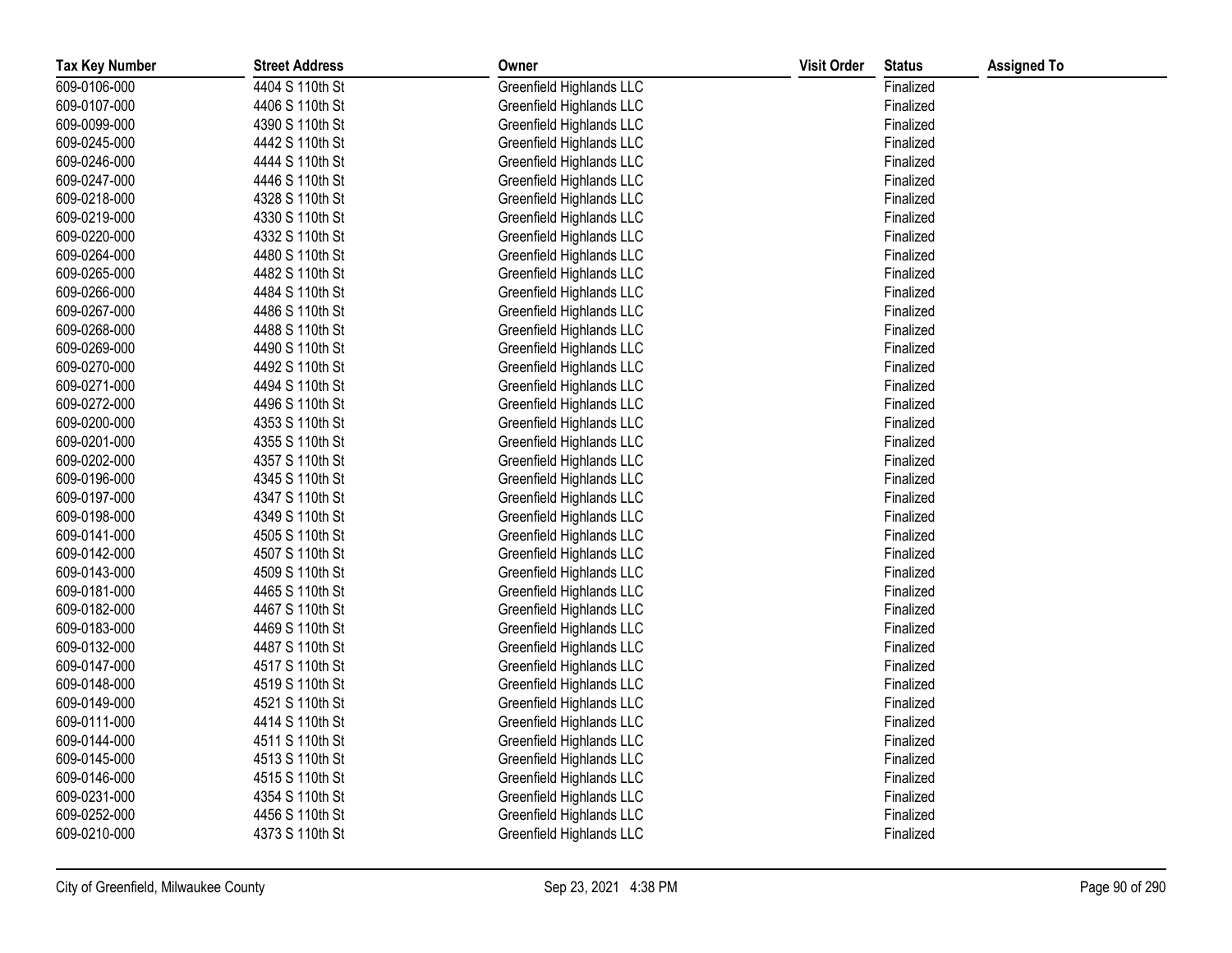| <b>Tax Key Number</b> | <b>Street Address</b> | Owner                                | <b>Visit Order</b> | <b>Status</b> | <b>Assigned To</b> |
|-----------------------|-----------------------|--------------------------------------|--------------------|---------------|--------------------|
| 609-0096-000          | 4384 S 110th St       | Greenfield Highlands LLC             |                    | Finalized     |                    |
| 609-0097-000          | 4386 S 110th St       | Greenfield Highlands LLC             |                    | Finalized     |                    |
| 609-0098-000          | 4388 S 110th St       | Greenfield Highlands LLC             |                    | Finalized     |                    |
| 609-0123-000          | 4438 S 110th St       | Greenfield Highlands LLC             |                    | Finalized     |                    |
| 609-0273-000          | 4498 S 110th St       | Greenfield Highlands LLC             |                    | Finalized     |                    |
| 609-0249-000          | 4450 S 110th St       | Greenfield Highlands LLC             |                    | Finalized     |                    |
| 609-0250-000          | 4452 S 110th St       | Greenfield Highlands LLC             |                    | Finalized     |                    |
| 609-0248-000          | 4448 S 110th St       | Greenfield Highlands LLC             |                    | Finalized     |                    |
| 609-0120-000          | 4432 S 110th St       | Greenfield Highlands LLC             |                    | Finalized     |                    |
| 609-0121-000          | 4434 S 110th St       | Greenfield Highlands LLC             |                    | Finalized     |                    |
| 609-0122-000          | 4436 S 110th St       | Greenfield Highlands LLC             |                    | Finalized     |                    |
| 609-0238-000          | 4368 S 110th St       | Greenfield Highlands LLC             |                    | Finalized     |                    |
| 609-0239-000          | 4370 S 110th St       | Greenfield Highlands LLC             |                    | Finalized     |                    |
| 609-0240-000          | 4372 S 110th St       | Greenfield Highlands LLC             |                    | Finalized     |                    |
| 609-0209-000          | 4371 S 110th St       | Greenfield Highlands LLC             |                    | Finalized     |                    |
| 609-0225-000          | 4342 S 110th St       | Greenfield Highlands LLC             |                    | Finalized     |                    |
| 609-0226-000          | 4344 S 110th St       | Greenfield Highlands LLC             |                    | Finalized     |                    |
| 609-0185-000          | 4323 S 110th St       | Greenfield Highlands LLC             |                    | Finalized     |                    |
| 609-0186-000          | 4325 S 110th St       | Greenfield Highlands LLC             |                    | Finalized     |                    |
| 609-0187-000          | 4327 S 110th St       | Greenfield Highlands LLC             |                    | Finalized     |                    |
| 609-0135-000          | 4493 S 110th St       | Greenfield Highlands LLC             |                    | Finalized     |                    |
| 609-0102-000          | 4396 S 110th St       | Greenfield Highlands LLC             |                    | Finalized     |                    |
| 609-0103-000          | 4398 S 110th St       | Greenfield Highlands LLC             |                    | Finalized     |                    |
| 609-0150-000          | 4523 S 110th St       | Greenfield Highlands LLC             |                    | Finalized     |                    |
| 609-0167-000          | 4437 S 110th St       | Greenfield Highlands LLC             |                    | Finalized     |                    |
| 609-0140-000          | 4503 S 110th St       | Greenfield Highlands LLC             |                    | Finalized     |                    |
| 609-0160-000          | 4423 S 110th St       | Greenfield Highlands LLC             |                    | Finalized     |                    |
| 609-0154-000          | 4411 S 110th St       | Greenfield Highlands LLC             |                    | Finalized     |                    |
| 609-0155-000          | 4413 S 110th St       | Greenfield Highlands LLC             |                    | Finalized     |                    |
| 609-0180-000          | 4463 S 110th St       | Greenfield Highlands LLC             |                    | Finalized     |                    |
| 609-0199-000          | 4351 S 110th St       | Greenfield Highlands LLC             |                    | Finalized     |                    |
| 609-0229-000          | 4350 S 110th St       | Greenfield Highlands LLC             |                    | Finalized     |                    |
| 609-0230-000          | 4352 S 110th St       | Greenfield Highlands LLC             |                    | Finalized     |                    |
| 609-0251-000          | 4454 S 110th St       | Greenfield Highlands LLC             |                    | Finalized     |                    |
| 619-9996-002          | 5601 W Layton Ave     | <b>Greenfield Historical Society</b> |                    | Finalized     |                    |
| 609-9995-002          | 4333 S 108th St       | Greenfield Investments LLC           |                    | Finalized     |                    |
| 619-9982-000          | 5206 W Edgerton Ave   | Greenfield Land Holdings LLC         |                    | Finalized     |                    |
| 607-9981-003          | S 92nd St             | Greenfield Park Two, LLC             |                    | Finalized     |                    |
| 622-9988-018          | W Barnard Ave         | Greenfield Parkview Estates LLC      |                    | Finalized     |                    |
| 613-8996-018          | 10557 W Layton Ave    | Greenfield Real Estate LLC           |                    | Finalized     |                    |
| 613-8996-019          | 10521 W Layton Ave    | Greenfield Real Estate LLC           |                    | Finalized     |                    |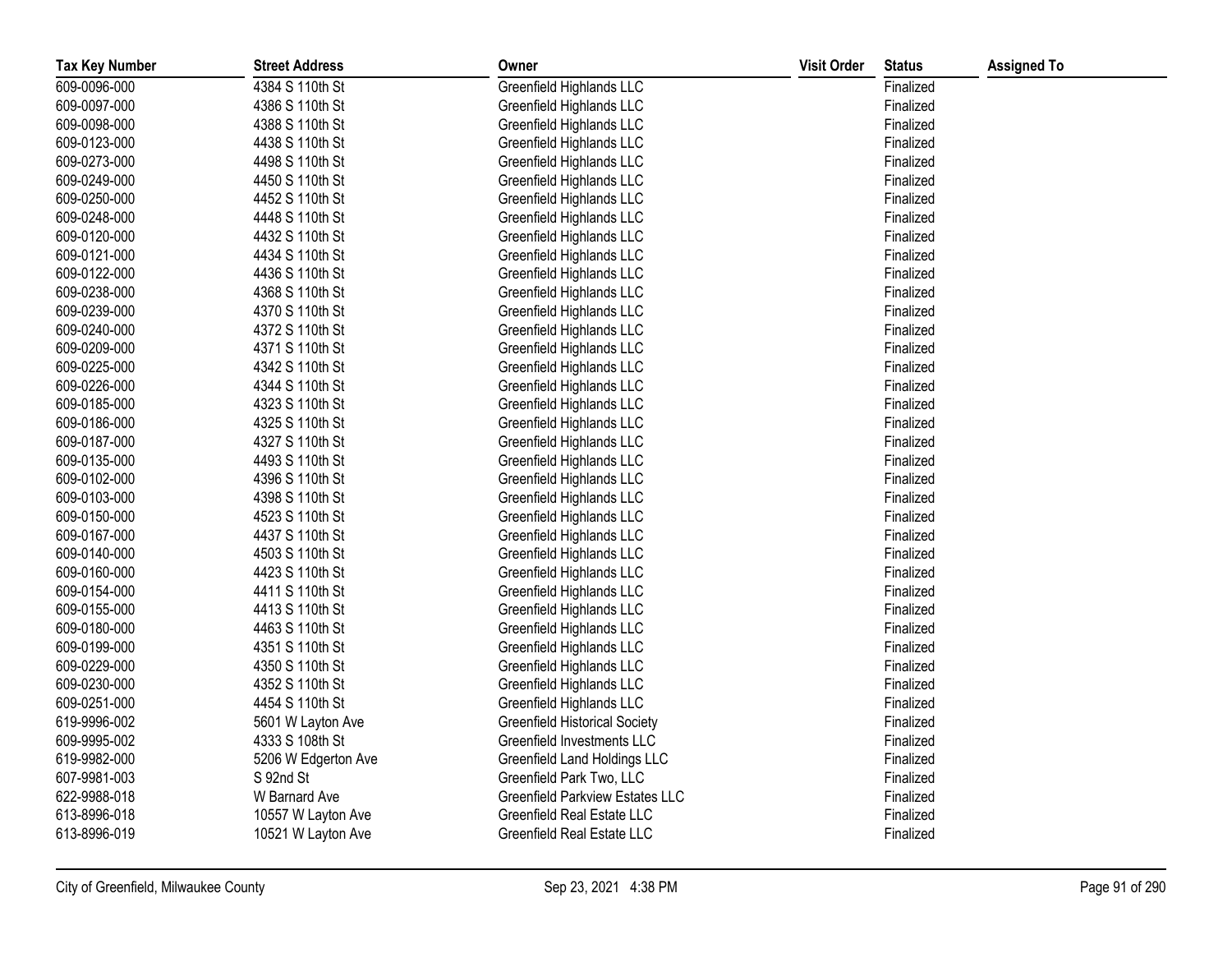| <b>Tax Key Number</b> | <b>Street Address</b>         | Owner                                            | <b>Visit Order</b> | <b>Status</b> | <b>Assigned To</b> |
|-----------------------|-------------------------------|--------------------------------------------------|--------------------|---------------|--------------------|
| 622-9988-019          | W Barnard Ave                 | <b>Greenfield School District</b>                |                    | Finalized     |                    |
| 604-0001-001          | 6921 W Cold Spring Rd         | <b>Greenfield School District</b>                |                    | Finalized     |                    |
| 646-9929-001          | 5300 S Honey Creek Dr         | Greenfield School District                       |                    | Finalized     |                    |
| 620-9977-004          | 4711 S 47th St                | Greenfield School District                       |                    | Finalized     |                    |
| 622-9971-001          | 3200 W Barnard Ave            | <b>Greenfield School District</b>                |                    | Finalized     |                    |
| 622-9959-003          | 3200 W Barnard Ave            | Greenfield School District                       |                    | Finalized     |                    |
| 622-9988-017          | W Barnard Ave                 | <b>Greenfield School District</b>                |                    | Finalized     |                    |
| 555-8992-003          | 3550 S 51st St                | <b>Greenfield School District</b>                |                    | Finalized     |                    |
| 619-9996-005          | 4800 S 60th St                | Greenfield School District                       |                    | Finalized     |                    |
| 569-9001-000          | 3983 S Prairie Hill Ln        | Greenfield Senior Housing V LLC                  |                    | Finalized     |                    |
| 569-8994-005          | 3904 S Prairie Hill Ln        | Greenfield Sr Housing II LLC                     |                    | Finalized     |                    |
| 569-8994-007          | 3940 S Prairie Hill Ln        | Greenfield Sr Housing III LLC                    |                    | Finalized     |                    |
| 569-8994-009          | 3953 S Prairie Hill Ln        | Greenfield Sr Housing IV LLC                     |                    | Finalized     |                    |
| 600-0044-000          | 4362 S 37th St                | Mark J. Greenholdt                               |                    | Finalized     |                    |
| 524-8986-025          | 3365 S 103rd St               | <b>Greenway Medical LLC</b>                      |                    | Finalized     |                    |
| 531-1068-000          | 3317 S 45th St                | Frankie M. Greer                                 |                    | Finalized     |                    |
| 575-8921-002          | 4260 S 43rd St                | Greg and Nancy Bachmann Trust                    |                    | Finalized     |                    |
| 565-9993-000          | 3930 S 121st St               | Greg Worman and June Worman Revocable Trust D    |                    | Finalized     |                    |
| 646-0040-000          | 3810 W Grange Ave             | Tanya M. Gregg                                   |                    | Finalized     |                    |
| 653-1036-000          | 9350 W Forest Home Ave Unit 5 | Margret A. Greggs                                |                    | Finalized     |                    |
| 603-0170-000          | 6505 W Allerton Ave           | Frank L. Gregor                                  |                    | Finalized     |                    |
| 569-1198-001          | 4012 S 90th St                | Brad F. Gregory                                  |                    | Finalized     |                    |
| 616-1029-000          | 4761 S 81st St                | Bruce A. Gregory                                 |                    | Finalized     |                    |
| 601-0368-000          | 4600 S 46th St                | Gary L. Gregory                                  |                    | Finalized     |                    |
| 645-0070-000          | 5141 S 30th St                | Judith M. Gregory                                |                    | Finalized     |                    |
| 645-0259-000          | 5318 S Woodbridge Ln          | Sandra L. Gregory                                |                    | Finalized     |                    |
| 610-0308-000          | 12224 W Sunset Ln             | Gregory Chapman Revocable Trust                  |                    | Finalized     |                    |
| 570-0321-000          | 8216 W Waterford Ave          | Gregory D & Diane L Long Revocable Trust         |                    | Finalized     |                    |
| 605-0075-000          | 8225 W Cold Spring Rd         | <b>Gregory Golubeff Living Trust</b>             |                    | Finalized     |                    |
| 615-9977-002          | 9065 W Layton Ave             | Gregory H & Barbara A Zalewski Family Revocable  |                    | Finalized     |                    |
| 610-0302-000          | 4550 S 123rd St               | Gregory M. Ponto Revocable Trust U/A/D 9/29/1999 |                    | Finalized     |                    |
| 567-0100-000          | 10475 W Norwich Ave           | Gregory Mark and Rebecca Lynn Loesche Living Tr  |                    | Finalized     |                    |
| 574-1359-000          | 4877 W Maple Leaf Cir         | Gregory R. Cromwell Revocable Trust              |                    | Finalized     |                    |
| 618-0313-000          | 6018 W Woodview Ct            | Gregory Rucinski Family Trust                    |                    | Finalized     |                    |
| 691-0078-000          | 3195 W Mangold Ave Unit H     | William P. Gregson                               |                    | Finalized     |                    |
| 604-0133-000          | 7118 W Chapman Ave            | Andrew Greil                                     |                    | Finalized     |                    |
| 604-0283-000          | 4669 S Woodland Dr            | Susan M. Greishop                                |                    | Finalized     |                    |
| 555-1116-000          | 3574 S 49th St                | David G. Grenier                                 |                    | Finalized     |                    |
| 555-1269-000          | 4960 W Colonial Ct            | Bonnie J. Grenning                               |                    | Finalized     |                    |
| 667-8984-000          | 5556 S 42nd St                | Dee M. Greski                                    |                    | Finalized     |                    |
| 603-0015-000          | 4353 S 61st St                | Judith J. Greski                                 |                    | Finalized     |                    |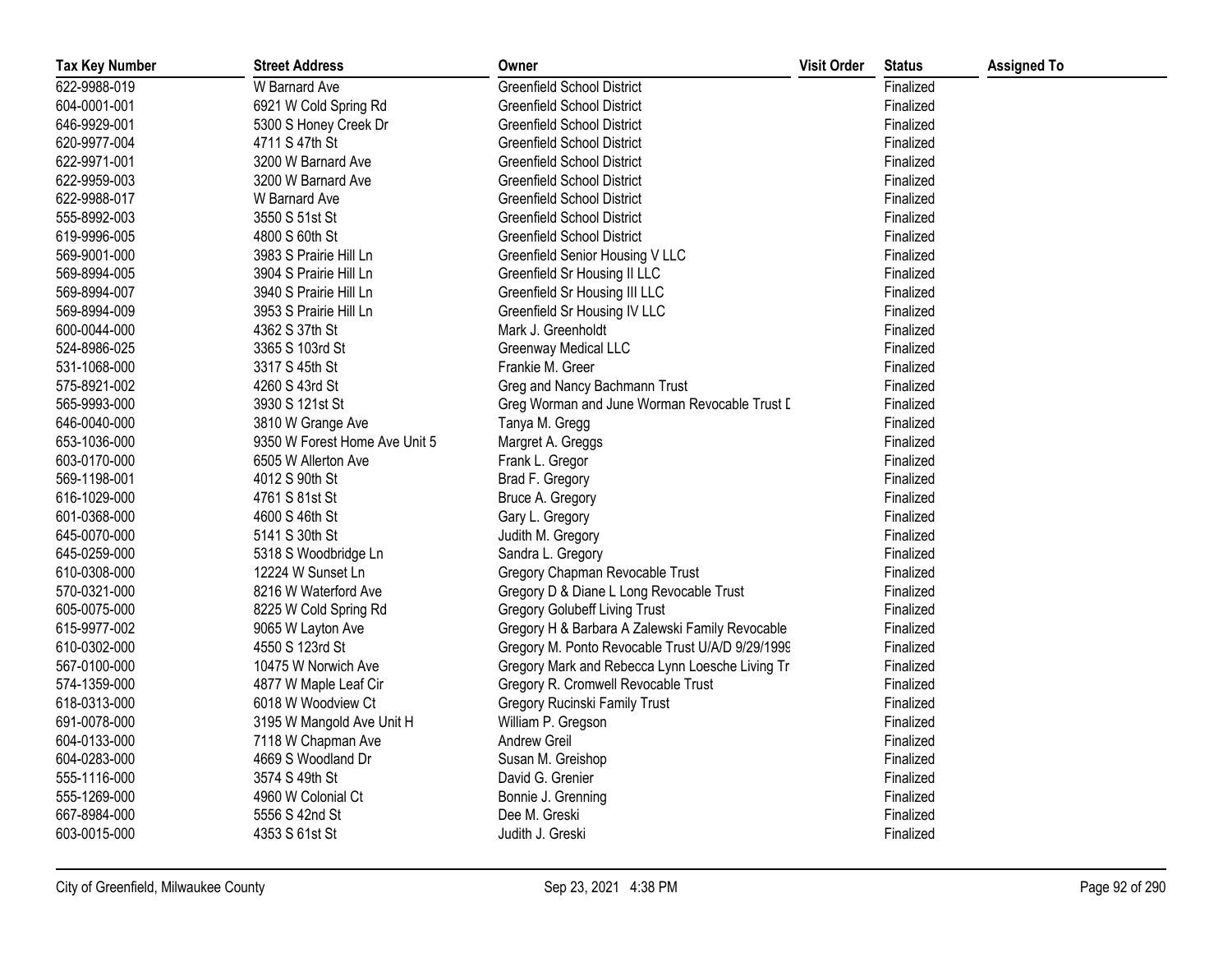| <b>Tax Key Number</b> | <b>Street Address</b>           | Owner                 | <b>Visit Order</b> | <b>Status</b> | <b>Assigned To</b> |
|-----------------------|---------------------------------|-----------------------|--------------------|---------------|--------------------|
| 645-0423-000          | 5229 S Woodbridge Ln            | Denise L. Greuel      |                    | Finalized     |                    |
| 562-9960-000          | 3636 S Wollmer Rd               | Steve Griepentrog     |                    | Finalized     |                    |
| 645-0466-000          | 5301 S Somerset Ln              | Becky A. Griesbach    |                    | Finalized     |                    |
| 647-1024-000          | 5225 S 45th St                  | Darrell W. Griesbach  |                    | Finalized     |                    |
| 569-1426-000          | 8545 W Waterford Ave Unit 3     | Clara June Griesell   |                    | Finalized     |                    |
| 611-8984-002          | 4744 S 123rd St                 | Steven R. Griesmaier  |                    | Finalized     |                    |
| 610-0248-000          | 12330 W Whitaker Ave            | <b>Barry Griest</b>   |                    | Finalized     |                    |
| 555-1188-000          | 3636 S 46th PI                  | <b>Brian Griffin</b>  |                    | Finalized     |                    |
| 620-9993-000          | 4501 W Loomis Rd                | Peter Grigg           |                    | Finalized     |                    |
| 553-0367-000          | 3700 S 35th St                  | Jason P. Grimes       |                    | Finalized     |                    |
| 553-0049-000          | 3573 S 32nd St                  | Eberhard R. Grimm     |                    | Finalized     |                    |
| 602-9963-007          | 5234 W Bottsford Ave            | Brandon C. Grimshaw   |                    | Finalized     |                    |
| 650-9000-006          | 6815 W Edgerton Ave             | Grire Southridge LLC  |                    | Finalized     |                    |
| 574-1395-000          | 4784 W Maple Leaf Cir           | Arlene Estes Grober   |                    | Finalized     |                    |
| 646-0150-000          | 3521 W Old Oak Dr               | Erin Grober           |                    | Finalized     |                    |
| 604-0116-000          | 7117 W Armour Ave               | Joey C. Grober        |                    | Finalized     |                    |
| 646-0161-000          | 3599 W Old Oak Dr               | David S. Grochowski   |                    | Finalized     |                    |
| 613-0015-001          | 10500 W Spring Green Rd         | Michael A. Grochowski |                    | Finalized     |                    |
| 646-9976-001          | 4035 W Edgerton Ave             | Eric N. Groff         |                    | Finalized     |                    |
| 602-0044-000          | 5726 W Allerton Ave             | Gregory A. Groh       |                    | Finalized     |                    |
| 618-0181-000          | 6100 W Stonehedge Dr Unit 320   | John Groh             |                    | Finalized     |                    |
| 645-0225-000          | 5250 S Woodbridge Ln            | Raymond M. Groh       |                    | Finalized     |                    |
| 602-0053-000          | 5544 W Allerton Ave             | Donna M. Groncki      |                    | Finalized     |                    |
| 604-9952-004          | 4605 S 72nd St                  | Eric P. Groncki       |                    | Finalized     |                    |
| 572-1063-000          | 6137 W Marcy Ln                 | Patrick Groncki       |                    | Finalized     |                    |
| 572-8951-000          | 6404 W Cold Spring Rd           | Thomas D. Grooms      |                    | Finalized     |                    |
| 575-0140-000          | 3725 W Loomis Rd                | Staci M. Groshek      |                    | Finalized     |                    |
| 604-0263-000          | 4567 S Greenridge Cir           | Andrew R. Gross       |                    | Finalized     |                    |
| 569-1611-000          | 3960 S Prairie Hill Ln Unit 203 | Nadine D. Gross       |                    | Finalized     |                    |
| 569-1456-000          | 3965 S 84th St Unit 1           | Nadine D. Gross       |                    | Finalized     |                    |
| 667-1016-000          | 5855 S 41st St                  | Ronald T. Gross       |                    | Finalized     |                    |
| 618-0271-000          | 4959 S Imperial Cir             | Stephen J. Gross      |                    | Finalized     |                    |
| 618-0097-000          | 6100 W Stonehedge Dr Unit 140   | Glenn Grossbier Sr    |                    | Finalized     |                    |
| 692-1143-000          | 6174 S 37th St                  | Mike Grossbier        |                    | Finalized     |                    |
| 622-0055-000          | 5010 S 31st St                  | Daniel Grossmeyer     |                    | Finalized     |                    |
| 599-8957-006          | 3000 W Bottsford Ave            | Brian S. Groth        |                    | Finalized     |                    |
| 691-9933-000          | 5989 S Phillips St              | Brian S. Groth        |                    | Finalized     |                    |
| 691-9934-000          | 5983 S Phillips St              | Brian S. Groth        |                    | Finalized     |                    |
| 572-8970-000          | 4222 S 68th St                  | Peter C. Groth        |                    | Finalized     |                    |
| 565-0064-000          | 11920 W Waterford Ave           | Frank M. Grotkiewicz  |                    | Finalized     |                    |
| 570-0305-000          | 4071 S 83rd St                  | Timmy R. Grover       |                    | Finalized     |                    |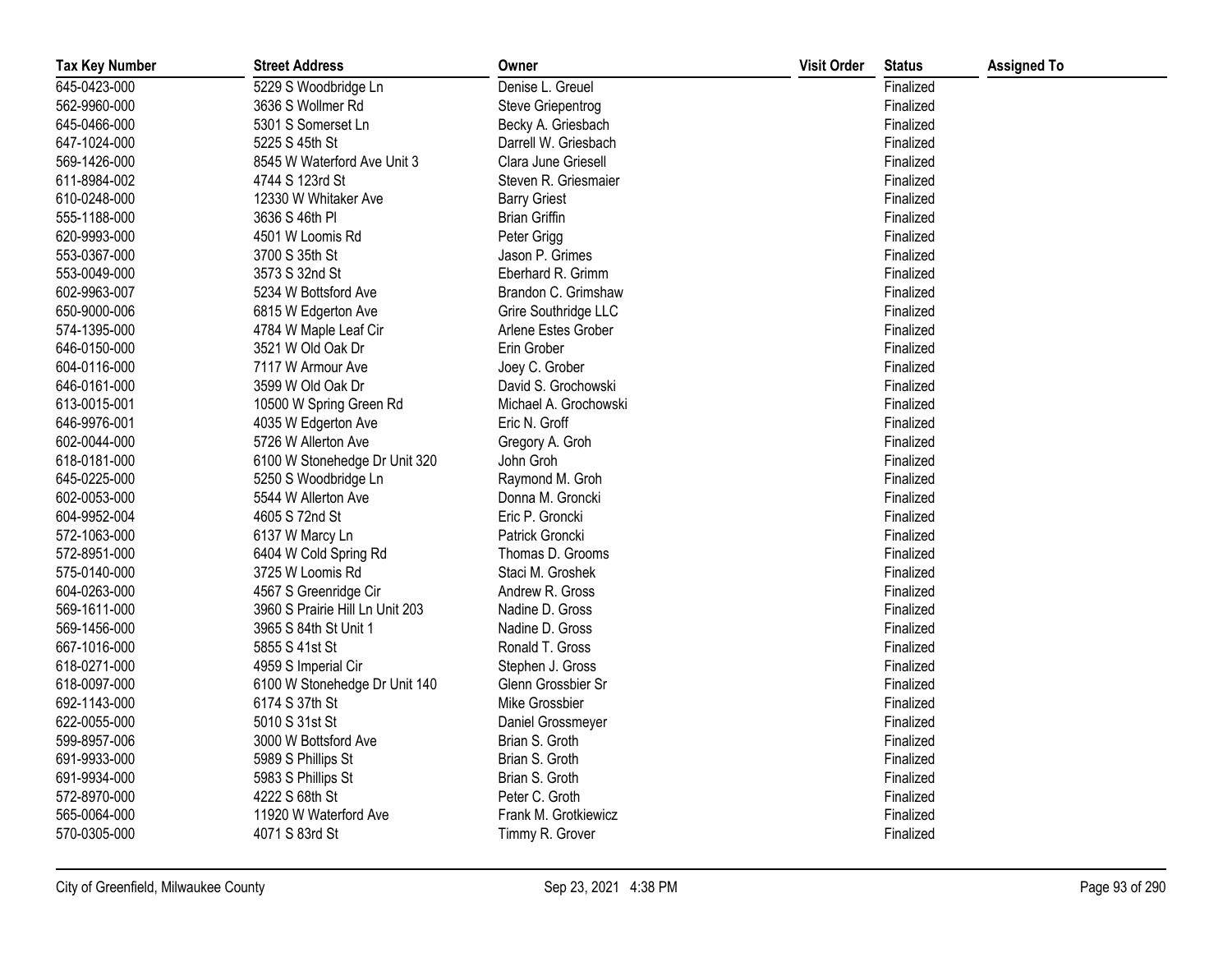| <b>Tax Key Number</b> | <b>Street Address</b>         | Owner                         | <b>Visit Order</b> | <b>Status</b> | <b>Assigned To</b> |
|-----------------------|-------------------------------|-------------------------------|--------------------|---------------|--------------------|
| 646-0216-000          | 5330 S Hidden Dr              | Alix K. Groves                |                    | Finalized     |                    |
| 616-1036-002          | 8300 W Holmes Ave             | Robbin A. Groves              |                    | Finalized     |                    |
| 556-8983-000          | 5541 W Morgan Ave             | <b>GRP II LLC</b>             |                    | Finalized     |                    |
| 645-0308-000          | 5200 S Tuckaway Blvd Unit 166 | Ann Marie Grube               |                    | Finalized     |                    |
| 569-1434-000          | 3915 S 84th St Unit 3         | Ashley A. Grube               |                    | Finalized     |                    |
| 618-0078-000          | 6100 W Stonehedge Dr Unit 105 | Howard R. Gruber              |                    | Finalized     |                    |
| 691-9905-000          | 5933 S 32nd St                | Rada Grubisic                 |                    | Finalized     |                    |
| 569-1372-000          | 8560 W Waterford Ave Unit 5   | Bozana Grubnic                |                    | Finalized     |                    |
| 647-9953-000          | 4600 W Grange Ave             | Mary Ann Grubor               |                    | Finalized     |                    |
| 645-0126-000          | 3214 W King Arthurs Ct        | Michelle Gruenewald           |                    | Finalized     |                    |
| 618-0329-000          | 6199 W Woodview Ct            | Paul E. Gruenwald             |                    | Finalized     |                    |
| 616-1011-000          | 4952 S 81st St                | Jeffrey W. Gruna              |                    | Finalized     |                    |
| 605-9988-000          | 7901 W Cold Spring Rd         | Charles B. Grund              |                    | Finalized     |                    |
| 568-1010-000          | 4034 S 99th St                | Gene G. Grundmann             |                    | Finalized     |                    |
| 556-9001-000          | 5614 W Forest Home Ave        | Jeff Grundy                   |                    | Finalized     |                    |
| 556-8984-000          | 5520 W Forest Home Ave        | <b>Grundy Rental Property</b> |                    | Finalized     |                    |
| 568-8944-004          | 9312 W Plainfield Ave         | Rachael K. Grunfelder         |                    | Finalized     |                    |
| 620-0001-000          | 4930 S Bartel Dr              | Lori A. Grunze                |                    | Finalized     |                    |
| 620-0002-000          | 4964 S Bartel Dr              | Ronald Grunze                 |                    | Finalized     |                    |
| 565-0059-000          | 12100 W Waterford Ave         | Jacqueline T. Gruszka         |                    | Finalized     |                    |
| 646-0269-000          | 5365 S Butterfield Way        | Howard J. Gruszynski          |                    | Finalized     |                    |
| 616-1000-000          | 4707 S 81st St                | Patricia Grutza               |                    | Finalized     |                    |
| 569-1152-000          | 4063 S 90th St                | Judith A. Grzegorski          |                    | Finalized     |                    |
| 616-1002-000          | 4737 S 81st St                | Gail G. Grzybowski            |                    | Finalized     |                    |
| 616-0029-001          | 4878 S 78th St                | Robert J. Grzybowski          |                    | Finalized     |                    |
| 555-1049-000          | 4331 W Morgan Ave             | Troy A. Grzybowski            |                    | Finalized     |                    |
| 646-0314-000          | 5250 S 37th St                | Abdiel Jose Guad Irizarry     |                    | Finalized     |                    |
| 648-1052-000          | 5223 W Loomis Rd              | Karen Guangchun Cui           |                    | Finalized     |                    |
| 601-9986-003          | 4311 W Bottsford Ave          | Phillip D. Gudgeon            |                    | Finalized     |                    |
| 622-0021-000          | 4944 S 30th St                | Kathleen B. Gueller           |                    | Finalized     |                    |
| 610-0294-000          | 12203 W Sunset Ln             | <b>Troy Gueller</b>           |                    | Finalized     |                    |
| 691-0076-000          | 3195 W Mangold Ave Unit F     | Isaac Guelmi                  |                    | Finalized     |                    |
| 692-1107-000          | 6185 S 37th St                | Brian C. Guenette             |                    | Finalized     |                    |
| 600-9999-000          | 4309 S 35th St                | Charles B. Guenther           |                    | Finalized     |                    |
| 602-0104-000          | 5332 W Whitaker Ave           | Irene M. Guenther             |                    | Finalized     |                    |
| 562-9979-003          | 10561 W Pallottine Dr         | Matthew B. Guenther           |                    | Finalized     |                    |
| 603-0026-000          | 4448 S 61st St                | Michael M. Guenther           |                    | Finalized     |                    |
| 605-9993-000          | 7729 W Cold Spring Rd         | <b>Guenther Living Trust</b>  |                    | Finalized     |                    |
| 605-9982-000          | 4341 S 76th St                | Tracey L. Guenthner           |                    | Finalized     |                    |
| 569-1235-001          | 4261 S 88th St                | Angelina E. Guerra            |                    | Finalized     |                    |
| 554-1034-000          | 3836 S 38th St                | Anna M. Guerrero              |                    | Finalized     |                    |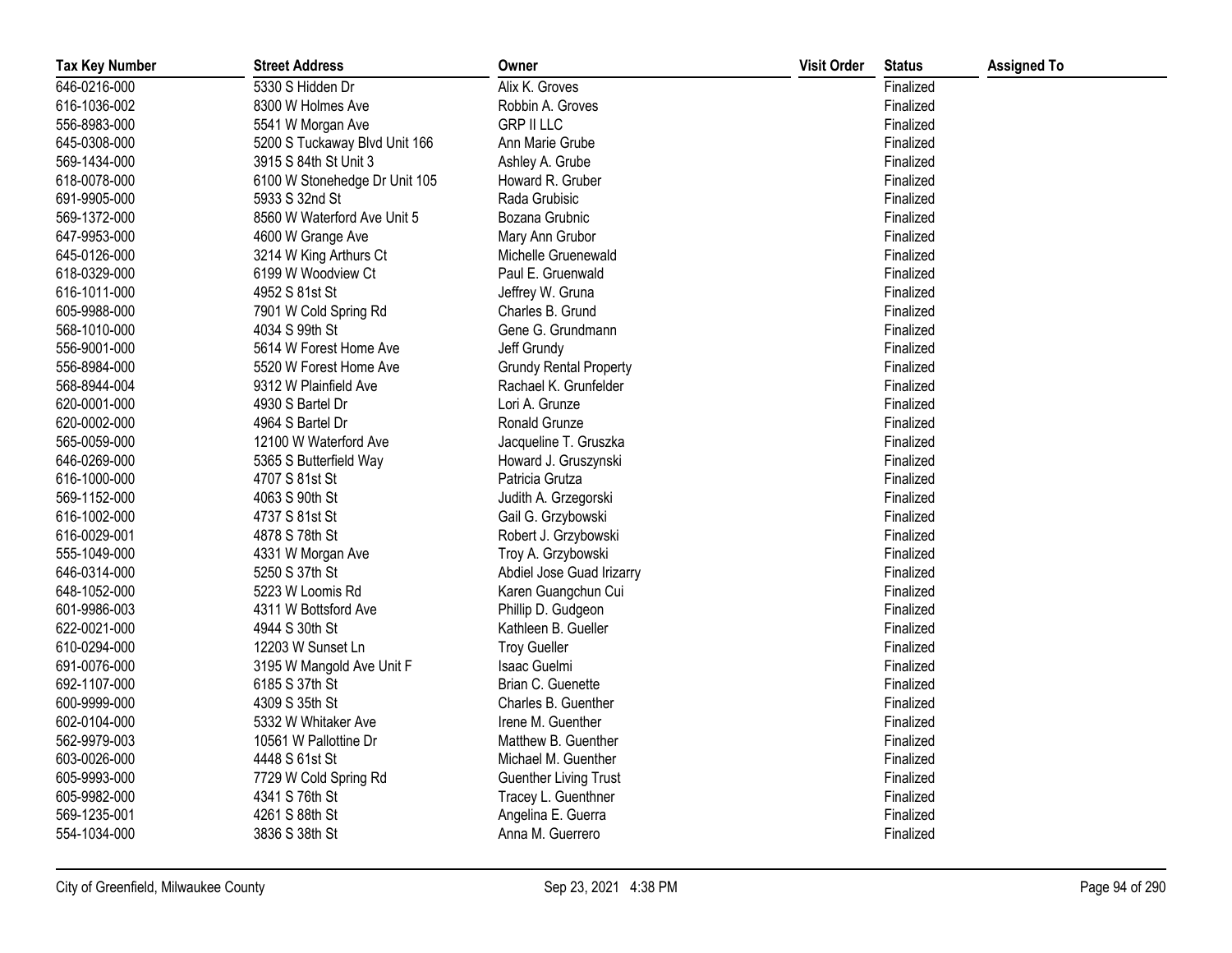| <b>Tax Key Number</b> | <b>Street Address</b>         | Owner                                   | <b>Visit Order</b> | <b>Status</b> | <b>Assigned To</b> |
|-----------------------|-------------------------------|-----------------------------------------|--------------------|---------------|--------------------|
| 555-1286-000          | 4913 W Colonial Ct            | Erika Guerrero                          |                    | Finalized     |                    |
| 575-0111-000          | 4246 S Ridgewood Ln           | Pete Guerrero                           |                    | Finalized     |                    |
| 576-9988-000          | 3218 W Cold Spring Rd         | Rudy Guerrero                           |                    | Finalized     |                    |
| 575-8971-000          | 4046 S 41st St                | Guerrero Construction & Remodeling, LLC |                    | Finalized     |                    |
| 553-0122-001          | 3569 S 34th St                | Marcelino Guerrero Zamora               |                    | Finalized     |                    |
| 620-9919-004          | 4500 W Edgerton Ave           | David J. Guetzkow                       |                    | Finalized     |                    |
| 620-9919-002          | W Holmes Ave                  | David J. Guetzkow                       |                    | Finalized     |                    |
| 653-0071-000          | 9516 W Brookside Dr           | Gene Guetzow                            |                    | Finalized     |                    |
| 555-1170-000          | 3654 S 46th St                | Terry J. Guggenmos                      |                    | Finalized     |                    |
| 601-0394-000          | 4668 S 45th St                | Alfredo E. Guglielmi                    |                    | Finalized     |                    |
| 621-0008-000          | 5067 S 37th St                | Arnold M. Guida                         |                    | Finalized     |                    |
| 620-9914-002          | 5075 S 43rd St                | Guidance Inc.                           |                    | Finalized     |                    |
| 620-9914-001          | 4320 W Edgerton Ave           | Guidance, Inc.                          |                    | Finalized     |                    |
| 605-0041-000          | 7927 W Bottsford Ave          | Christopher M. Guido                    |                    | Finalized     |                    |
| 555-1197-000          | 3667 S 46th St                | Antonia Guilani                         |                    | Finalized     |                    |
| 568-1127-000          | 3972 S 97th St                | Denis L. Guillemette                    |                    | Finalized     |                    |
| 621-9898-009          | 4960 S 37th St                | Julio A. Guix                           |                    | Finalized     |                    |
| 569-1406-000          | 8535 W Waterford Ave Unit 7   | Gulliksen Revocable Trust               |                    | Finalized     |                    |
| 565-0145-000          | 4035 S 119th St               | Paul A. Gumm                            |                    | Finalized     |                    |
| 568-1069-000          | 9231 W Waterford Ave          | Joan A. Gunby                           |                    | Finalized     |                    |
| 574-1052-000          | 4535 W Norwich Ave            | Gordon M. Gundersen                     |                    | Finalized     |                    |
| 609-9948-000          | 4492 S 114th St               | Cory Gunderson                          |                    | Finalized     |                    |
| 563-0007-000          | 3569 S 109th St               | William J. Gunderson                    |                    | Finalized     |                    |
| 606-0224-000          | 4484 S 85th St                | <b>Thomas Gunkel</b>                    |                    | Finalized     |                    |
| 553-0168-000          | 3616 S 34th St                | Jun Guo Xiao                            |                    | Finalized     |                    |
| 645-0431-000          | 5249 S Somerset Ln            | Traci L. Gurich                         |                    | Finalized     |                    |
| 574-1405-000          | 4770 W Maple Leaf Cir         | John V. Guse                            |                    | Finalized     |                    |
| 645-0042-000          | 5361 S 28th St                | Patti Ann Guse                          |                    | Finalized     |                    |
| 610-0318-000          | 4555 S 123rd St               | James A. Gust                           |                    | Finalized     |                    |
| 610-0020-000          | 4601 S 123rd St               | Ruth C. Gust                            |                    | Finalized     |                    |
| 531-1213-000          | 4623 W Holt Ave               | Pamela Gustafson                        |                    | Finalized     |                    |
| 556-8989-000          | 5401 W Morgan Ave             | Guten Morgan, LLC                       |                    | Finalized     |                    |
| 607-0020-000          | 9858 W Layton Ave             | Michelle Lee Guthrie                    |                    | Finalized     |                    |
| 572-1045-000          | 6309 W Leroy Ave              | Alberto Abundis Gutierrez               |                    | Finalized     |                    |
| 614-9970-001          | 9633 W Layton Ave             | Dana L. Gutierrez                       |                    | Finalized     |                    |
| 645-0346-000          | 5200 S Tuckaway Blvd Unit 248 | Fortunato Gutierrez                     |                    | Finalized     |                    |
| 645-0210-000          | 5277 S Woodbridge Ln          | Leon D. Gutierrez                       |                    | Finalized     |                    |
| 602-0144-000          | 4367 S Honey Creek Dr         | <b>Michael Gutierrez</b>                |                    | Finalized     |                    |
| 553-0177-000          | 3635 S 32nd St                | Sheree A. Gutierrez                     |                    | Finalized     |                    |
| 691-9908-000          | 3133 W Ramsey Ave             | Margarita Gutierrez De Sandoval         |                    | Finalized     |                    |
| 645-0391-000          | 5200 S Tuckaway Blvd Unit 345 | Gutierrez Revocable Trust               |                    | Finalized     |                    |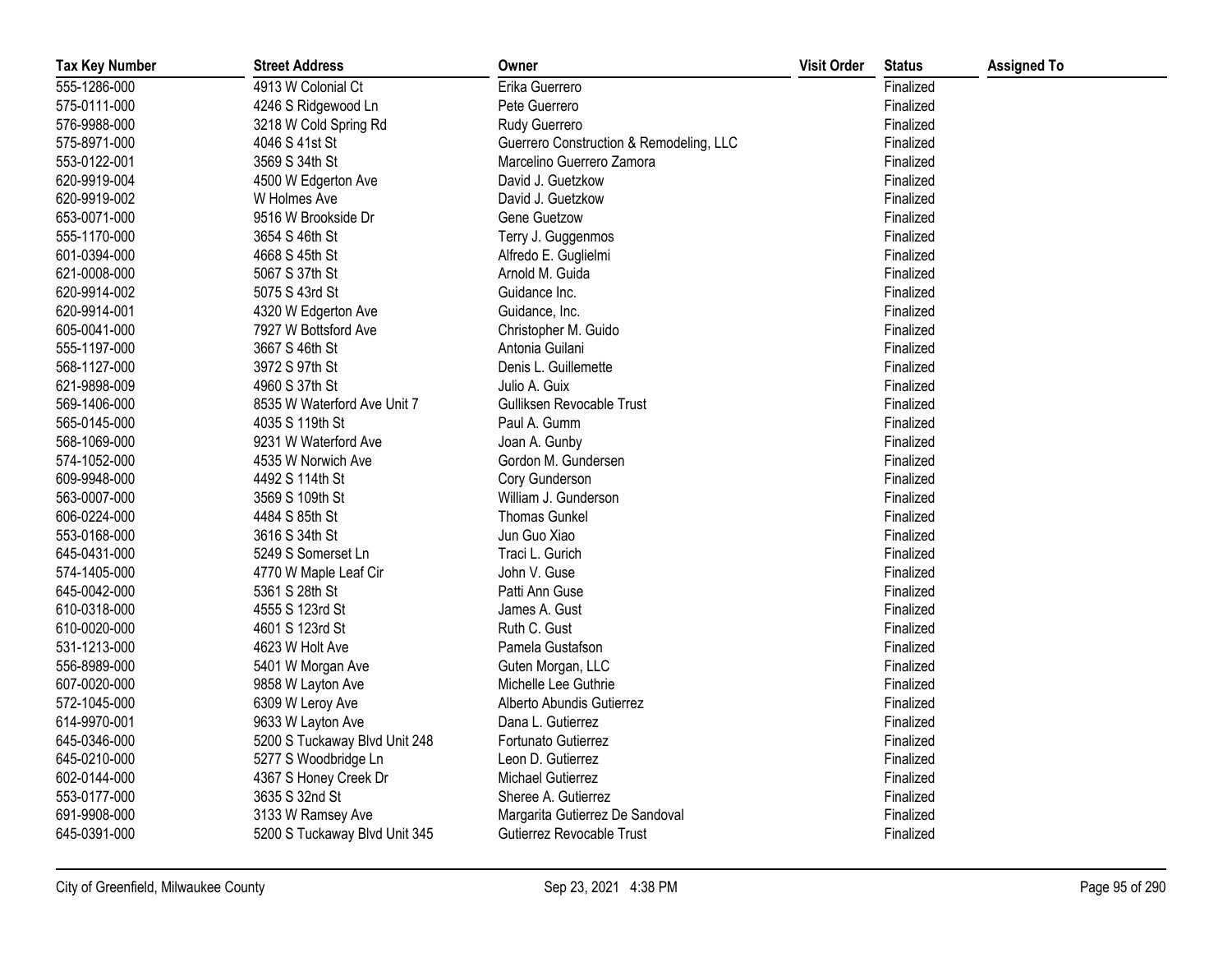| <b>Tax Key Number</b> | <b>Street Address</b>         | Owner                   | <b>Visit Order</b> | <b>Status</b> | <b>Assigned To</b> |
|-----------------------|-------------------------------|-------------------------|--------------------|---------------|--------------------|
| 647-9998-002          | 5150 S 44th St                | Robert M. Gutmann       |                    | Finalized     |                    |
| 603-0199-000          | 6353 W Armour Ave             | Steven J. Gutschow      |                    | Finalized     |                    |
| 531-0508-000          | 3250 S 44th St                | Ann E. Gutting          |                    | Finalized     |                    |
| 646-0215-000          | 5334 S Hidden Dr              | Kathleen M. Guttman     |                    | Finalized     |                    |
| 645-0294-000          | 5200 S Tuckaway Blvd Unit 144 | Ashley M. Guttuso       |                    | Finalized     |                    |
| 531-1215-000          | 3450 S Strothmann Dr          | <b>Terrance Guy</b>     |                    | Finalized     |                    |
| 567-9991-000          | 10637 W Howard Ave            | Gerald W. Guyer         |                    | Finalized     |                    |
| 645-0418-000          | 3333 W Canterbury Rd          | Alyssa Guzikowski       |                    | Finalized     |                    |
| 601-9989-001          | 4367 S 43rd St                | Joshua Guzman           |                    | Finalized     |                    |
| 553-0141-000          | 3619 S 34th St                | Marco Velasco H. Guzman |                    | Finalized     |                    |
| 603-0006-000          | 6316 W Bottsford Ave          | Nathalie R. Guzman      |                    | Finalized     |                    |
| 531-0242-001          | 4854 W Anthony Dr             | Jean Guzniczak          |                    | Finalized     |                    |
| 622-9953-000          | 5040 S 28th St                | Jennifer A. Gyurina     |                    | Finalized     |                    |
| 606-0220-000          | 4428 S 85th St                | Michael P. Gyurina      |                    | Finalized     |                    |
| 565-9988-000          | 12107 W Howard Ave            | Mary E. Haack           |                    | Finalized     |                    |
| 600-0110-000          | 4647 S 36th St                | Ross R. Haagensen       |                    | Finalized     |                    |
| 569-1391-000          | 8515 W Waterford Ave Unit 8   | Steven P. Haan          |                    | Finalized     |                    |
| 572-1235-000          | 6143 W Howard Ave Unit 15     | <b>Brian Haas</b>       |                    | Finalized     |                    |
| 570-1055-000          | 8221 W Red Oaks Ct            | Kenneth D. Haas         |                    | Finalized     |                    |
| 618-0040-000          | 6538 W Holmes Ave             | Ralph R. Haas           |                    | Finalized     |                    |
| 667-8961-000          | 5846 S 42nd St                | Stephen P. Haas         |                    | Finalized     |                    |
| 572-1053-000          | 4159 S 63rd St                | Kyle R. Habas           |                    | Finalized     |                    |
| 621-9911-000          | 4920 S 40th St                | Richard A. Habas        |                    | Finalized     |                    |
| 601-9880-001          | 4355 S 49th St                | Eric C. Haberichter     |                    | Finalized     |                    |
| 645-0054-000          | 5252 S Tuckaway Dr            | Arnold F. Haberman      |                    | Finalized     |                    |
| 570-1026-000          | 4275 S 79th St                | Dennis E. Haberman      |                    | Finalized     |                    |
| 601-0246-000          | 4661 S 48th St                | Becky L. Habermehl      |                    | Finalized     |                    |
| 618-0062-000          | 4972 S 65th St                | Thomas R. Habrat        |                    | Finalized     |                    |
| 645-0167-000          | 5123 S Camelot Ln             | Thomas K. Hackbart      |                    | Finalized     |                    |
| 531-1131-000          | 4618 W Midland Dr             | Kevin T. Hackbarth      |                    | Finalized     |                    |
| 615-9946-007          | 5070 S 92nd St                | Dale A. Hacker          |                    | Finalized     |                    |
| 691-9904-001          | 5939 S 32nd St                | James M. Hackl          |                    | Finalized     |                    |
| 692-1230-000          | 6111 S 40th St                | Brian P. Hackmann       |                    | Finalized     |                    |
| 607-0010-000          | 9400 W Layton Ave             | Hackmann Living Trust   |                    | Finalized     |                    |
| 568-8935-002          | 4262 S 93rd St                | Henry N. Hackstein      |                    | Finalized     |                    |
| 567-0117-000          | 3919 S 106th St               | John R. Hadfield        |                    | Finalized     |                    |
| 667-8998-001          | 3711 W Grange Ave             | Janet J. Haefemeyer     |                    | Finalized     |                    |
| 647-9941-000          | 4336 W Grange Ave             | Michael S. Haeflinger   |                    | Finalized     |                    |
| 564-0112-000          | 3710 S River Ridge Blvd       | Nicholas R. Haertel     |                    | Finalized     |                    |
| 647-1127-000          | 5464 S 45th St                | William B. Hafemann     |                    | Finalized     |                    |
| 575-0104-000          | 4227 S Ridgewood Ln           | Janice Haferkorn        |                    | Finalized     |                    |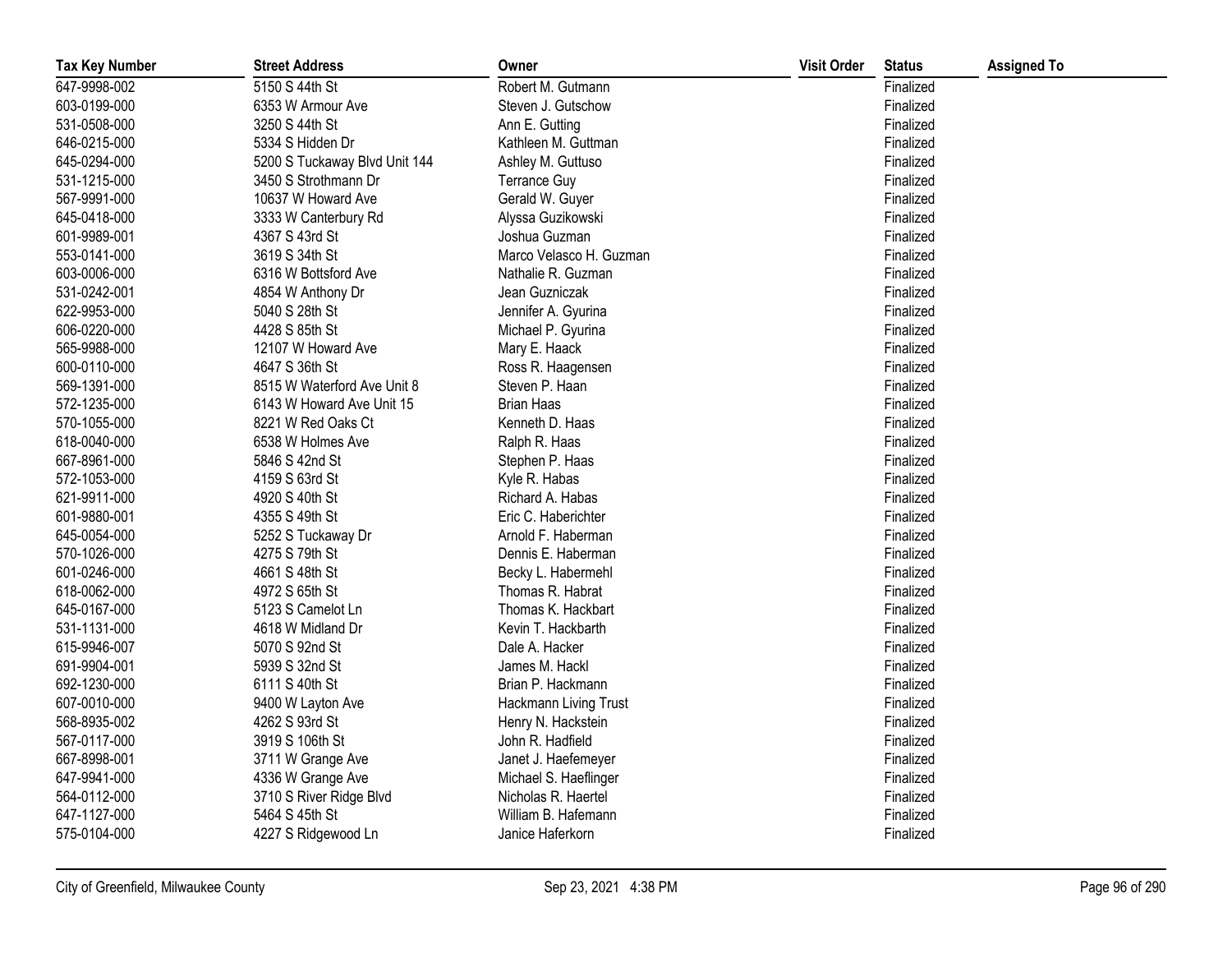| <b>Tax Key Number</b> | <b>Street Address</b>         | Owner                  | <b>Visit Order</b> | <b>Status</b> | <b>Assigned To</b> |
|-----------------------|-------------------------------|------------------------|--------------------|---------------|--------------------|
| 646-0203-000          | 5363 S Hidden Dr              | Atef A. Hafez          |                    | Finalized     |                    |
| 609-9971-003          | 4445 S 114th St               | Haitham Hafez          |                    | Finalized     |                    |
| 601-0248-000          | 4673 S 48th St                | Sam H. Hafez           |                    | Finalized     |                    |
| 569-1530-000          | 3912 S 92nd St                | Connie Hagen           |                    | Finalized     |                    |
| 621-9948-003          | 4110 W Barnard Ave            | Cynthia M. Hagen       |                    | Finalized     |                    |
| 569-1231-001          | 4237 S 88th St                | James L. Hagen         |                    | Finalized     |                    |
| 647-1140-000          | 4514 W Clayton Crest Ave      | Joyce E. Hagen         |                    | Finalized     |                    |
| 601-0319-000          | 4677 S 46th St                | Steven R. Hagen        |                    | Finalized     |                    |
| 645-0134-000          | 5126 S King Arthurs Ct        | Charlene M. Hager      |                    | Finalized     |                    |
| 553-0484-000          | 3134 W Loomis Rd              | Amy K. Hagerty         |                    | Finalized     |                    |
| 572-1109-000          | 6228 W Marcy Ln               | Audrey L. Hagerty      |                    | Finalized     |                    |
| 572-1018-000          | 4158 S 65th St                | Timothy J. Hagerty     |                    | Finalized     |                    |
| 568-1070-000          | 9301 W Waterford Ave          | Gordon N. Hagestad     |                    | Finalized     |                    |
| 531-1004-000          | 3272 S 46th St                | Paul Haggas            |                    | Finalized     |                    |
| 570-1113-000          | 4250 S 81st St                | Eric Hagmayer          |                    | Finalized     |                    |
| 570-1114-000          | S 81st St                     | Hermine K. Hagmayer    |                    | Finalized     |                    |
| 569-1206-000          | 4245 S 89th St                | Hermine K. Hagmayer    |                    | Finalized     |                    |
| 646-0263-000          | 5377 S Butterfield Way        | Jeanne M. Hagopian     |                    | Finalized     |                    |
| 692-1244-000          | 6121 S 39th St                | Eugene Hahn            |                    | Finalized     |                    |
| 555-1225-000          | 4616 W Crawford Ave           | Gary R. Hahn           |                    | Finalized     |                    |
| 572-1103-000          | 6110 W Marcy Ln               | Linda J. Hahn          |                    | Finalized     |                    |
| 572-1070-000          | 6138 W Leroy Ave              | Mitchell Joel Hahn     |                    | Finalized     |                    |
| 646-0140-000          | 3570 W Old Oak Dr             | Susan Hahn             |                    | Finalized     |                    |
| 648-0008-003          | 5235 W Loomis Rd              | Haiffa Oil, LLC        |                    | Finalized     |                    |
| 555-1140-000          | 3580 S 46th St                | Lynn M. Haim           |                    | Finalized     |                    |
| 653-1030-000          | 9360 W Forest Home Ave Unit 3 | Diane M. Haines        |                    | Finalized     |                    |
| 620-9965-001          | 4958 W Loomis Rd              | Hair Mania Studios LLC |                    | Finalized     |                    |
| 565-9968-002          | 12348 W Cold Spring Rd        | <b>Elvedin Hairic</b>  |                    | Finalized     |                    |
| 572-1210-000          | 6159 W Howard Ave Unit 6      | Munevera Hairic        |                    | Finalized     |                    |
| 570-1058-000          | 8266 W Red Oaks Ct            | Gregory M. Haiser      |                    | Finalized     |                    |
| 648-1020-000          | 5201 W Edgerton Ave           | Esmeraldo Hajdaras     |                    | Finalized     |                    |
| 621-0032-000          | 3703 W Carpenter Ave          | Gregory J. Hajec       |                    | Finalized     |                    |
| 609-0047-003          | 4671 S 109th St               | Andrew C. Halbrucker   |                    | Finalized     |                    |
| 562-0015-000          | 3710 S 103rd St               | Nicole M. Halbur       |                    | Finalized     |                    |
| 555-1246-000          | 5084 W Colonial Ct            | Bibi Haleema Karimi    |                    | Finalized     |                    |
| 647-1087-000          | 4838 W Clayton Crest Ave      | Alice S. Haley         |                    | Finalized     |                    |
| 574-1384-000          | 4838 W Maple Leaf Cir         | Amy J. Haliburton      |                    | Finalized     |                    |
| 621-9892-002          | 5039 S 35th St                | Julian E. Haliga Sr    |                    | Finalized     |                    |
| 555-1118-000          | 3581 S 47th St                | Darlene A. Hall        |                    | Finalized     |                    |
| 615-9983-001          | 8899 W Layton Ave             | Dolores Hall           |                    | Finalized     |                    |
| 568-8991-005          | 9800 W Plainfield Ave         | Julie A. Hall          |                    | Finalized     |                    |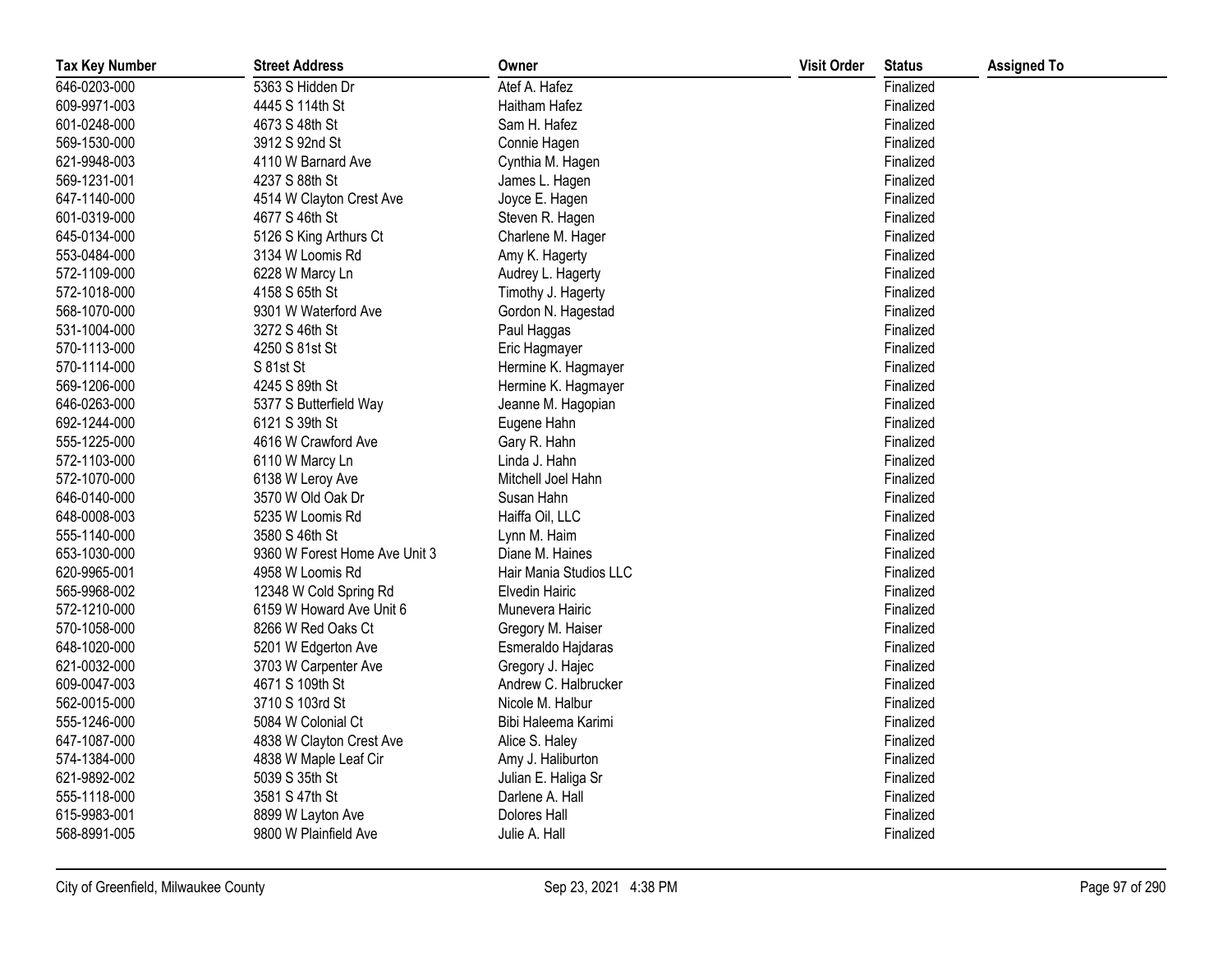| <b>Tax Key Number</b> | <b>Street Address</b>         | Owner                   | <b>Visit Order</b> | <b>Status</b> | <b>Assigned To</b> |
|-----------------------|-------------------------------|-------------------------|--------------------|---------------|--------------------|
| 647-9954-001          | 4640 W Grange Ave             | MaryAnne Hall           |                    | Finalized     |                    |
| 610-9989-000          | 12164 W Beloit Rd             | Edward J. Hallada       |                    | Finalized     |                    |
| 610-9990-000          | 12140 W Beloit Rd             | Edward J. Hallada       |                    | Finalized     |                    |
| 610-9984-001          | W Beloit Rd                   | Edward J. Hallada       |                    | Finalized     |                    |
| 553-0018-000          | 3568 S 32nd St                | Robert Hallada          |                    | Finalized     |                    |
| 567-0017-000          | 10140 W Norwich Ave           | Dennis M. Halle         |                    | Finalized     |                    |
| 562-0038-000          | 3731 S 102nd St               | Joseph S. Hallett       |                    | Finalized     |                    |
| 692-8997-001          | 3545 W Ramsey Ave             | Scott R. Hallett        |                    | Finalized     |                    |
| 602-0054-000          | 5532 W Allerton Ave           | Richard D. Hallio       |                    | Finalized     |                    |
| 569-8999-001          | 8521 W Howard Ave             | Sarah Halstead          |                    | Finalized     |                    |
| 568-8966-002          | 4252 S 96th St                | David B. Halverson      |                    | Finalized     |                    |
| 618-0280-000          | 4977 S Imperial Cir           | Jacqueline Halverson    |                    | Finalized     |                    |
| 617-9998-000          | 4819 S 68th St                | Kellie Halverson        |                    | Finalized     |                    |
| 602-9962-002          | 5240 W Whitaker Ave           | Michael R. Halverson    |                    | Finalized     |                    |
| 601-9924-001          | 4311 S 46th St                | Timothy A. Halvorsen Jr |                    | Finalized     |                    |
| 601-9924-002          | 4311 S 46th St                | Timothy A. Halvorsen Jr |                    | Finalized     |                    |
| 575-0116-000          | 4256 S Ridgewood Ln           | Thanaa Hamami           |                    | Finalized     |                    |
| 567-0038-000          | 4071 S 101st St               | Kenneth Hamburger       |                    | Finalized     |                    |
| 692-1111-000          | 6192 S 38th St                | Raid Hamdan             |                    | Finalized     |                    |
| 691-0133-000          | 3000 W Kimberly Ave           | Hikmat T. Hamed         |                    | Finalized     |                    |
| 692-1248-001          | 3925 W Kimberly Ave           | Suhail Hameed           |                    | Finalized     |                    |
| 531-0509-000          | 3246 S 44th St                | Nathaniel H. Hamilton   |                    | Finalized     |                    |
| 614-9953-000          | 9409 W Carpenter Ave          | Brad D. Hammel          |                    | Finalized     |                    |
| 603-0121-000          | 4453 S 65th St                | Erin M. Hammelev        |                    | Finalized     |                    |
| 610-0152-000          | 11910 W Van Norman Ave        | Keith D. Hammond        |                    | Finalized     |                    |
| 606-0217-003          | 4337 S 84th St                | Carl D. Hampel          |                    | Finalized     |                    |
| 604-9932-003          | 7111 W Chapman Ave            | Diane Hampel            |                    | Finalized     |                    |
| 601-0358-000          | 4654 S 46th St                | Maria Hampel            |                    | Finalized     |                    |
| 572-1011-000          | 4167 S 65th St                | Zachary T. Hamrick      |                    | Finalized     |                    |
| 601-0253-000          | 4820 W Layton Ave             | Aaron Hand              |                    | Finalized     |                    |
| 618-0099-000          | 6100 W Stonehedge Dr Unit 142 | Duane Hand              |                    | Finalized     |                    |
| 645-0330-000          | 5200 S Tuckaway Blvd Unit 224 | Sarah M. Hand           |                    | Finalized     |                    |
| 572-1067-000          | 4223 S 61st St                | Martin L. Handle        |                    | Finalized     |                    |
| 610-0280-000          | 4557 S 121st St               | Robert J. Hanel         |                    | Finalized     |                    |
| 646-0312-000          | 5275 S 37th St                | Lisa M. Haney           |                    | Finalized     |                    |
| 565-0016-000          | 12135 W Plainfield Ave        | Peter B. Hang           |                    | Finalized     |                    |
| 613-8984-017          | 4960 S 106th St               | Stephen J. Haning       |                    | Finalized     |                    |
| 569-1128-000          | 4279 S 90th St                | Christopher M. Hanke    |                    | Finalized     |                    |
| 531-1060-000          | 4426 W Anthony Dr             | Marlene H. Hankes       |                    | Finalized     |                    |
| 645-0046-000          | 5320 S Tuckaway Dr            | Richard W. Hankwitz     |                    | Finalized     |                    |
| 601-0232-000          | 4612 S 50th St                | Robert A. Hanley        |                    | Finalized     |                    |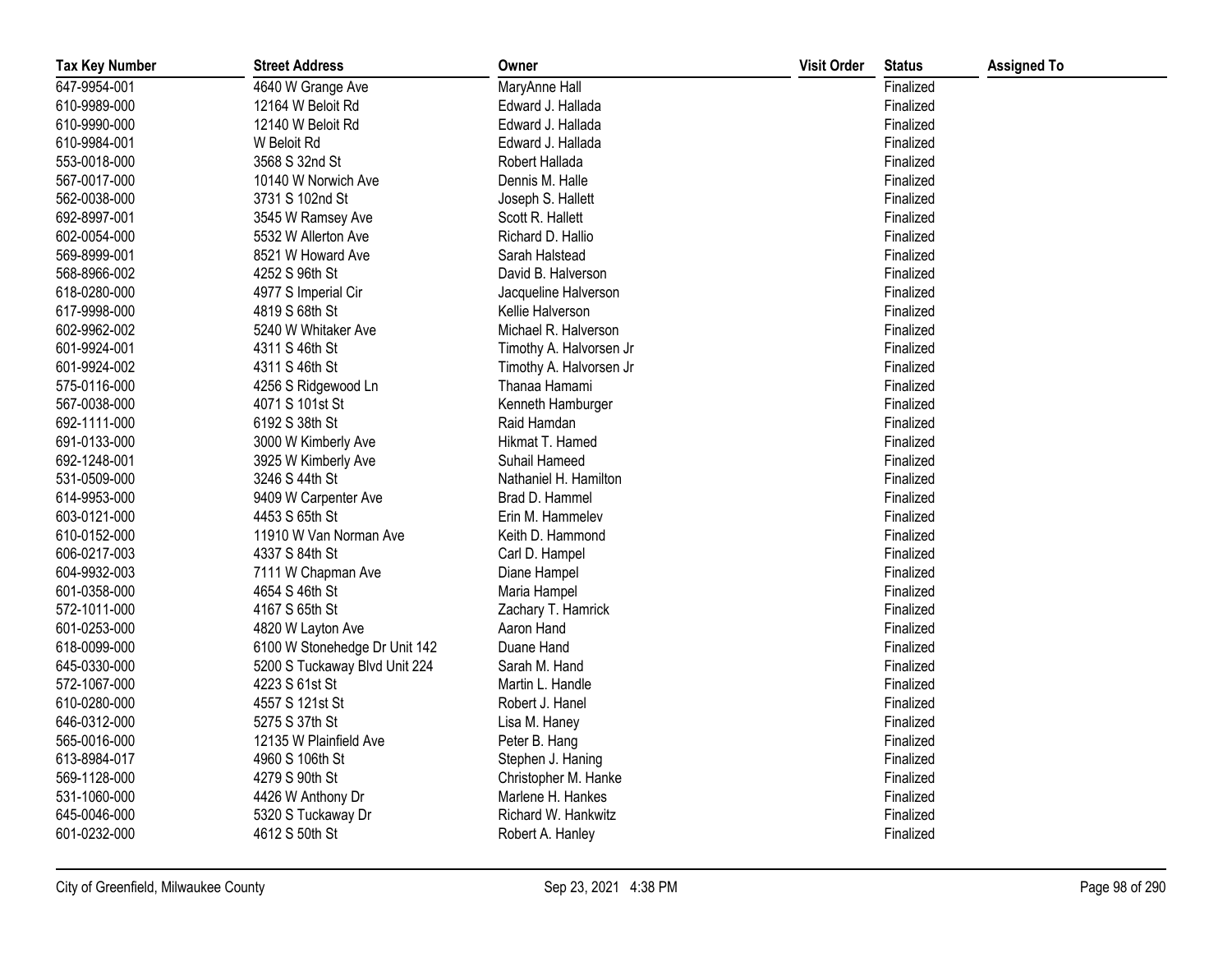| <b>Tax Key Number</b> | <b>Street Address</b>   | Owner                     | <b>Visit Order</b> | <b>Status</b> | <b>Assigned To</b> |
|-----------------------|-------------------------|---------------------------|--------------------|---------------|--------------------|
| 647-1107-000          | 5415 S 48th St          | David Hanneken            |                    | Finalized     |                    |
| 569-1119-000          | 4215 S 90th St          | Clayton L. Hannes         |                    | Finalized     |                    |
| 553-0348-004          | 3701 S 33rd St          | Kristopher Hanrahan       |                    | Finalized     |                    |
| 645-0010-001          | 5233 S 27th St          | Hanry Limited Partnership |                    | Finalized     |                    |
| 600-0108-001          | 4621 S 36th St          | Brian D. Hans             |                    | Finalized     |                    |
| 613-1034-000          | 10225 W Spring Green Rd | Andrew J. Hansen          |                    | Finalized     |                    |
| 572-1136-000          | 4159 S 66th St          | Daniel J. Hansen          |                    | Finalized     |                    |
| 555-1152-000          | 4417 W St Francis Ave   | Danielle Hansen           |                    | Finalized     |                    |
| 603-0068-000          | 4404 S 64th St          | Edward J. Hansen          |                    | Finalized     |                    |
| 605-9973-000          | 7728 W Forest Home Ave  | Geraldine T. Hansen       |                    | Finalized     |                    |
| 614-1043-001          | 4893 S Brookdale Dr     | Jeffrey A. Hansen         |                    | Finalized     |                    |
| 599-8973-006          | 4343 S 34th St          | Johsua E. Hansen          |                    | Finalized     |                    |
| 606-0160-000          | 9099 W Bottsford Ave    | Paul S. Hansen            |                    | Finalized     |                    |
| 609-9949-002          | 4685 S 113th St         | Ronald S. Hansen          |                    | Finalized     |                    |
| 609-9949-005          | 4675 S 113th St         | Ronald S. Hansen          |                    | Finalized     |                    |
| 553-0465-000          | 3137 W Lynndale Ave     | Susan Hansen              |                    | Finalized     |                    |
| 553-0479-000          | 3222 W Loomis Rd        | Susan D. Hansen           |                    | Finalized     |                    |
| 604-0284-000          | 4671 S Woodland Dr      | Susan D. Hansen           |                    | Finalized     |                    |
| 615-9972-002          | 4772 S Woodlawn Pl      | Anthony Philip Hanson     |                    | Finalized     |                    |
| 606-0128-000          | 8958 W Whitaker Ave     | Benjamin Hanson           |                    | Finalized     |                    |
| 610-0227-000          | 12080 W Whitaker Ave    | Betty J. Hanson           |                    | Finalized     |                    |
| 611-8974-001          | 4860 S 124th St         | Courtland Hanson          |                    | Finalized     |                    |
| 617-9988-003          | 4823 S 69th St          | John W. Hanson            |                    | Finalized     |                    |
| 600-0081-003          | 3622 W Armour Ave       | Joseph J. Hanson          |                    | Finalized     |                    |
| 531-1182-000          | 3354 S 47th St          | Michael Hanson            |                    | Finalized     |                    |
| 606-0144-000          | 8875 W Bottsford Ave    | Michael A. Hanson         |                    | Finalized     |                    |
| 692-1261-000          | 6196 S 40th St          | Paul R. Hanson            |                    | Finalized     |                    |
| 568-8976-001          | 4218 S 97th St          | Richard J. Hanson         |                    | Finalized     |                    |
| 601-9931-002          | 4380 S 47th St          | Thomas K. Hanson          |                    | Finalized     |                    |
| 622-0138-000          | 2908 W Vogel Ave        | Hanson Revocable Trust    |                    | Finalized     |                    |
| 617-0068-000          | 7040 W Carpenter Ave    | Ronald M. Hanstad         |                    | Finalized     |                    |
| 604-0288-000          | 4643 S Woodland Dr      | Ronald M. Hanstad         |                    | Finalized     |                    |
| 616-1023-000          | 4873 S 81st St          | James W. Hanus            |                    | Finalized     |                    |
| 614-9967-001          | 9801 W Layton Ave       | Gloria D. Hapka           |                    | Finalized     |                    |
| 620-9933-000          | 4877 S 43rd St          | David Hardeman            |                    | Finalized     |                    |
| 572-1023-000          | 4210 S 65th St          | Elaine D. Hardrath        |                    | Finalized     |                    |
| 601-9875-004          | 4421 S 49th St          | Lisa Hare                 |                    | Finalized     |                    |
| 667-8943-002          | 5743 S 42nd St          | Nicholas H. Hargis        |                    | Finalized     |                    |
| 621-9939-000          | 4009 W Barnard Ave      | Jerome Harleaux Sr        |                    | Finalized     |                    |
| 531-1105-000          | 3421 S 45th St          | Kevin M. Harlfinger       |                    | Finalized     |                    |
| 575-0119-000          | 4206 S Ridgewood Ln     | Kaitlin Harman            |                    | Finalized     |                    |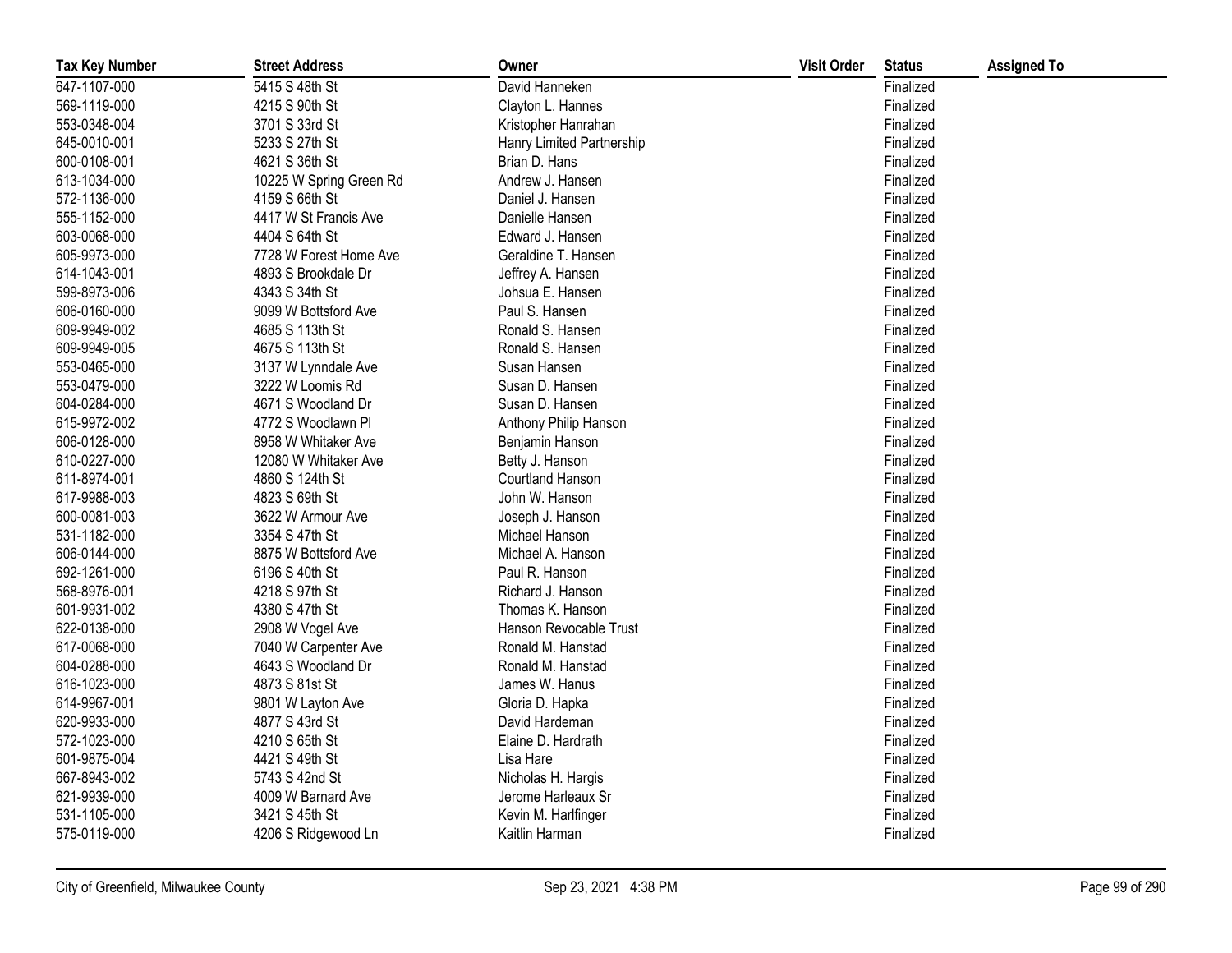| <b>Tax Key Number</b> | <b>Street Address</b>         | Owner                                             | <b>Visit Order</b> | <b>Status</b> | <b>Assigned To</b> |
|-----------------------|-------------------------------|---------------------------------------------------|--------------------|---------------|--------------------|
| 565-0074-000          | 3972 S 117th St               | Arthur A. Harmann                                 |                    | Finalized     |                    |
| 574-1058-000          | 4621 W Van Beck Ave           | Brandon S. Harmeyer                               |                    | Finalized     |                    |
| 615-1017-000          | 8828 W Melody Ln              | Russell Harmeyer                                  |                    | Finalized     |                    |
| 599-8929-001          | 3301 W Bottsford Ave          | Alan R. Harmon                                    |                    | Finalized     |                    |
| 617-0109-000          | 7015 W Layton Ave             | Douglas M. Harmon Jr                              |                    | Finalized     |                    |
| 691-9992-000          | 6011 S 27th St                | Harmony Foundation Inc.                           |                    | Finalized     |                    |
| 573-8998-001          | 5309 W Leroy Ave              | Harold B. Spolum Revocable Living Trust           |                    | Finalized     |                    |
| 564-9978-000          | 3756 S 124th St               | Harold C. Palen Revocable Living Trust            |                    | Finalized     |                    |
| 562-0106-000          | 3821 S Oakridge Ct            | Harold E & Sandra K Pearson 2011 Revoc Trust      |                    | Finalized     |                    |
| 621-9974-001          | 4715 S 39th St                | Umer Mohammad Haroon                              |                    | Finalized     |                    |
| 575-8950-001          | 3923 S 41st St                | Michelle Harrer                                   |                    | Finalized     |                    |
| 666-8896-004          | 5641 S 45th St                | Michael T. Harrington                             |                    | Finalized     |                    |
| 645-0300-000          | 5200 S Tuckaway Blvd Unit 150 | <b>Bryan Harris</b>                               |                    | Finalized     |                    |
| 604-0259-000          | 4559 S Greenridge Cir         | Julie A. Harris                                   |                    | Finalized     |                    |
| 645-0025-000          | 5354 S 28th St                | <b>Quintin Harris</b>                             |                    | Finalized     |                    |
| 645-0379-000          | 5200 S Tuckaway Blvd Unit 325 | Sandra L. Harris                                  |                    | Finalized     |                    |
| 567-9986-000          | 4000 S 104th St               | Steven L. Harry                                   |                    | Finalized     |                    |
| 562-0120-000          | 3859 S Oakridge Ct            | Harry N & Judith M Knoblauch 2018 Rev Trust Dtd 7 |                    | Finalized     |                    |
| 556-8943-000          | 3871 S 56th St                | Tom A. Harstad                                    |                    | Finalized     |                    |
| 606-0158-000          | 9069 W Bottsford Ave          | Anthony S. Hart                                   |                    | Finalized     |                    |
| 605-0142-001          | 4487 S 83rd St                | Judith R. Hart                                    |                    | Finalized     |                    |
| 602-9950-004          | 4356 S 60th St                | Patrick A. Hart                                   |                    | Finalized     |                    |
| 645-0207-000          | 5271 S Woodbridge Ln          | Edward A. Hartfield                               |                    | Finalized     |                    |
| 570-0312-000          | 8123 W Tesch Ave              | David W. Hartig                                   |                    | Finalized     |                    |
| 570-0302-000          | 4047 S 83rd St                | Andrew Hartley                                    |                    | Finalized     |                    |
| 603-0145-000          | 4421 S 66th St                | Carl D. Hartman                                   |                    | Finalized     |                    |
| 562-0053-000          | 3708 S Bayberry Ln            | Jeanne E. Hartman                                 |                    | Finalized     |                    |
| 604-0053-000          | 6922 W Allerton Ave           | Laura Hartman                                     |                    | Finalized     |                    |
| 646-0166-000          | 5250 S Acorn Ln               | Hartman Group, LLC                                |                    | Finalized     |                    |
| 610-0122-000          | 11640 W Layton Ave            | David G. Hartmann                                 |                    | Finalized     |                    |
| 645-0272-000          | 5200 S Tuckaway Blvd Unit 106 | Dennis Harton                                     |                    | Finalized     |                    |
| 569-1016-000          | 4290 S 92nd St                | Susan J. Hartwig                                  |                    | Finalized     |                    |
| 571-1009-001          | 4197 S 68th St                | Ruthanne M. Hartzheim                             |                    | Finalized     |                    |
| 574-1338-000          | 4927 W Maple Leaf Cir         | Keith C. Harvey                                   |                    | Finalized     |                    |
| 600-0059-000          | 3743 W Allerton Ave           | Terry A. Harvey                                   |                    | Finalized     |                    |
| 567-0112-000          | 3989 S 106th St               | Leslie M. Harwell                                 |                    | Finalized     |                    |
| 648-1006-000          | 5787 W Edgerton Ave           | Michael A. Haschker                               |                    | Finalized     |                    |
| 531-1020-000          | 4320 W Anthony Dr             | Elizabeth Hashagen                                |                    | Finalized     |                    |
| 556-0438-000          | 3656 S 53rd St                | Diana J. Hashek                                   |                    | Finalized     |                    |
| 647-9980-011          | 4731 W Abbott Ave             | Robert J. Hashek                                  |                    | Finalized     |                    |
| 562-9926-001          | 10500 W Howard Ave            | Roger Lee Hasler                                  |                    | Finalized     |                    |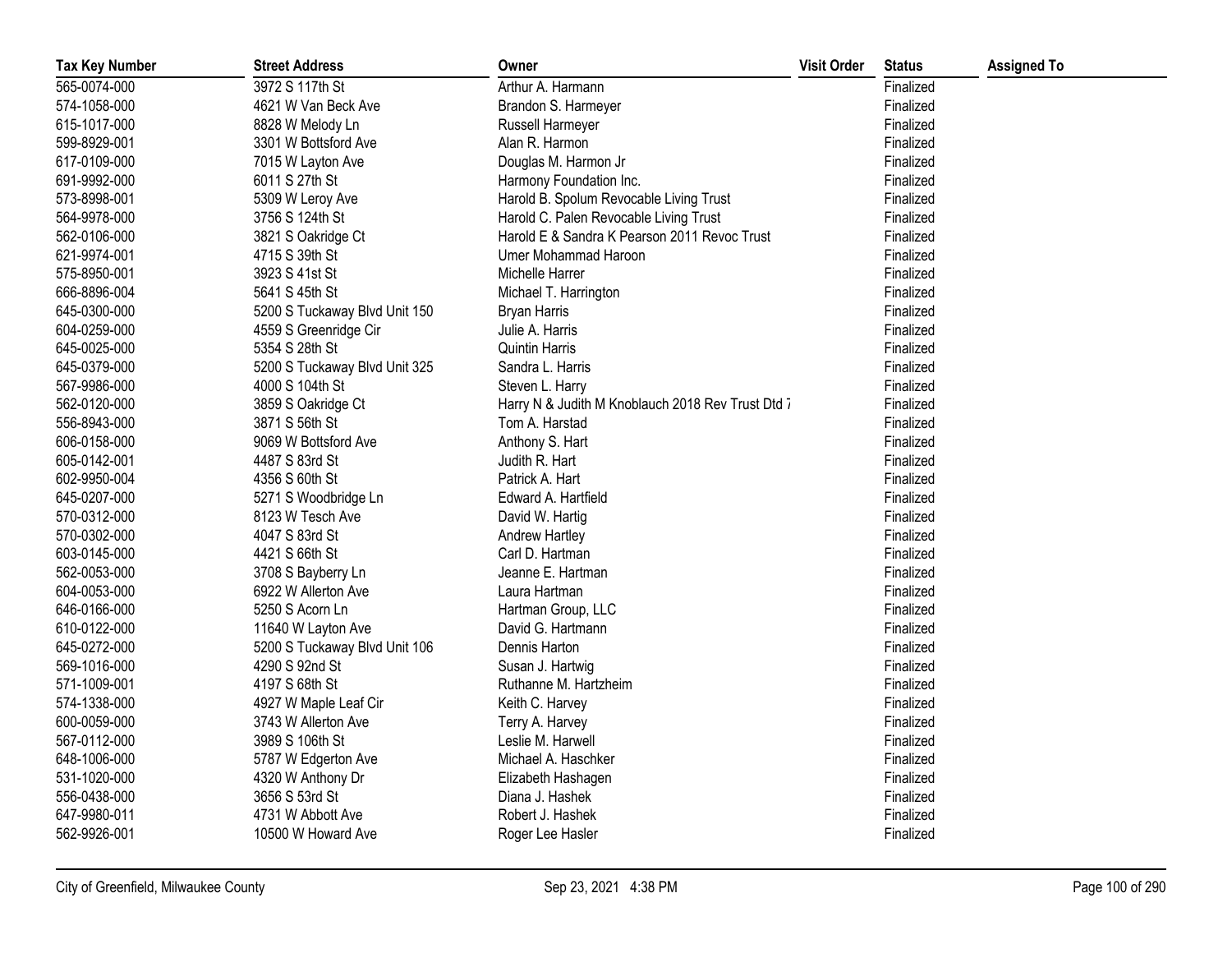| <b>Tax Key Number</b> | <b>Street Address</b>           | Owner                    | <b>Visit Order</b> | <b>Status</b> | <b>Assigned To</b> |
|-----------------------|---------------------------------|--------------------------|--------------------|---------------|--------------------|
| 554-8991-001          | 3839 S 35th St                  | Jason Hass               |                    | Finalized     |                    |
| 571-1004-000          | 4239 S 68th St                  | Paul Hass                |                    | Finalized     |                    |
| 601-9866-000          | 4424 S 51st St                  | Bradley M. Hassel        |                    | Finalized     |                    |
| 666-8993-002          | 5555 S 43rd St                  | Joshua J. Hassemer       |                    | Finalized     |                    |
| 618-0250-000          | 4934 S Imperial Cir             | Sallyanne M. Hassert     |                    | Finalized     |                    |
| 602-9960-014          | 5309 W Allerton Ave             | <b>Richard Hassler</b>   |                    | Finalized     |                    |
| 570-8998-005          | 8141 W Howard Ave               | Debra S. Hatcher         |                    | Finalized     |                    |
| 570-8998-007          | Vacant Land                     | Debra S. Hatcher         |                    | Finalized     |                    |
| 554-8990-000          | 3843 S 35th St                  | Benaiah Hatfield         |                    | Finalized     |                    |
| 618-0026-000          | 5034 S 66th St                  | Richard P. Hatlen        |                    | Finalized     |                    |
| 602-9997-001          | 4376 S 52nd St                  | Alice Hatzenbeller       |                    | Finalized     |                    |
| 609-9969-003          | 4401 S 112th St                 | Erin M. Haubert          |                    | Finalized     |                    |
| 567-9987-008          | 3977 S 104th St                 | Leonard J. Haubert       |                    | Finalized     |                    |
| 618-0046-000          | 4939 S 65th Ct                  | Terry P. Hauboldt        |                    | Finalized     |                    |
| 569-1427-000          | 8545 W Waterford Ave Unit 4     | Dana C. Hauck            |                    | Finalized     |                    |
| 612-8984-001          | 11355 W Layton Ave              | David D. Hauenstein      |                    | Finalized     |                    |
| 569-1615-000          | 3960 S Prairie Hill Ln Unit 207 | Lynda M. Hauf            |                    | Finalized     |                    |
| 556-8997-001          | 5115 W Midland Dr               | Matthew D. Haugen        |                    | Finalized     |                    |
| 604-0248-000          | 4551 S Greenridge Cir           | Constance Haugh          |                    | Finalized     |                    |
| 691-0080-000          | 3207 W Mangold Ave Unit B       | Bernadine A. Hauke       |                    | Finalized     |                    |
| 621-9935-002          | 4219 W Barnard Ave              | Leonard E. Haumschild Jr |                    | Finalized     |                    |
| 653-0082-000          | 9541 W Brookside Dr             | Carly Hauser             |                    | Finalized     |                    |
| 531-1165-000          | 3355 S 47th St                  | William P. Hauser        |                    | Finalized     |                    |
| 601-9925-005          | 4328 S 47th St                  | Tami Hausmann            |                    | Finalized     |                    |
| 646-0020-000          | 3535 W Abbott Ave               | Richard G. Hautala       |                    | Finalized     |                    |
| 572-1084-000          | 6232 W Plainfield Ave           | Paul M. Havaich          |                    | Finalized     |                    |
| 604-0150-000          | 4442 S Greenridge Cir           | Kelly A. Havelka         |                    | Finalized     |                    |
| 617-0015-000          | 7116 W Edgerton Ave             | Stanlislav Havranek      |                    | Finalized     |                    |
| 648-1073-000          | 5577 W Abbott Ave               | Timothy M. Hawkins       |                    | Finalized     |                    |
| 562-0118-000          | 3856 S Oakridge Ct              | Bonnie J. Hayburn        |                    | Finalized     |                    |
| 555-1275-000          | 4900 W Colonial Ct              | Kathleen R. Hayden       |                    | Finalized     |                    |
| 614-9983-000          | 9320 W Barnard Ave              | Russell L. Hayden        |                    | Finalized     |                    |
| 569-1193-001          | 4038 S 90th St                  | Elizabeth Sue Haydin     |                    | Finalized     |                    |
| 621-0064-000          | 4100 W Squire Ave               | <b>Marvin Hayes</b>      |                    | Finalized     |                    |
| 605-0178-001          | 8020 W Forest Home Ave          | Michelle R. Hayes        |                    | Finalized     |                    |
| 556-8957-000          | 3764 S 56th St                  | Paul J. Hayes            |                    | Finalized     |                    |
| 603-0197-000          | 6025 W Armour Ave               | Teri A. Hayes            |                    | Finalized     |                    |
| 569-1472-000          | 3985 S 84th St Unit 1           | <b>Tydus Hayes</b>       |                    | Finalized     |                    |
| 610-0214-000          | 4395 S 116th St                 | Christopher Hayre        |                    | Finalized     |                    |
| 569-1083-000          | 4024 S 91st PI                  | Thelma J. Hayre          |                    | Finalized     |                    |
| 565-0178-000          | 11964 W Sarah Ct                | Bradford H. Hays         |                    | Finalized     |                    |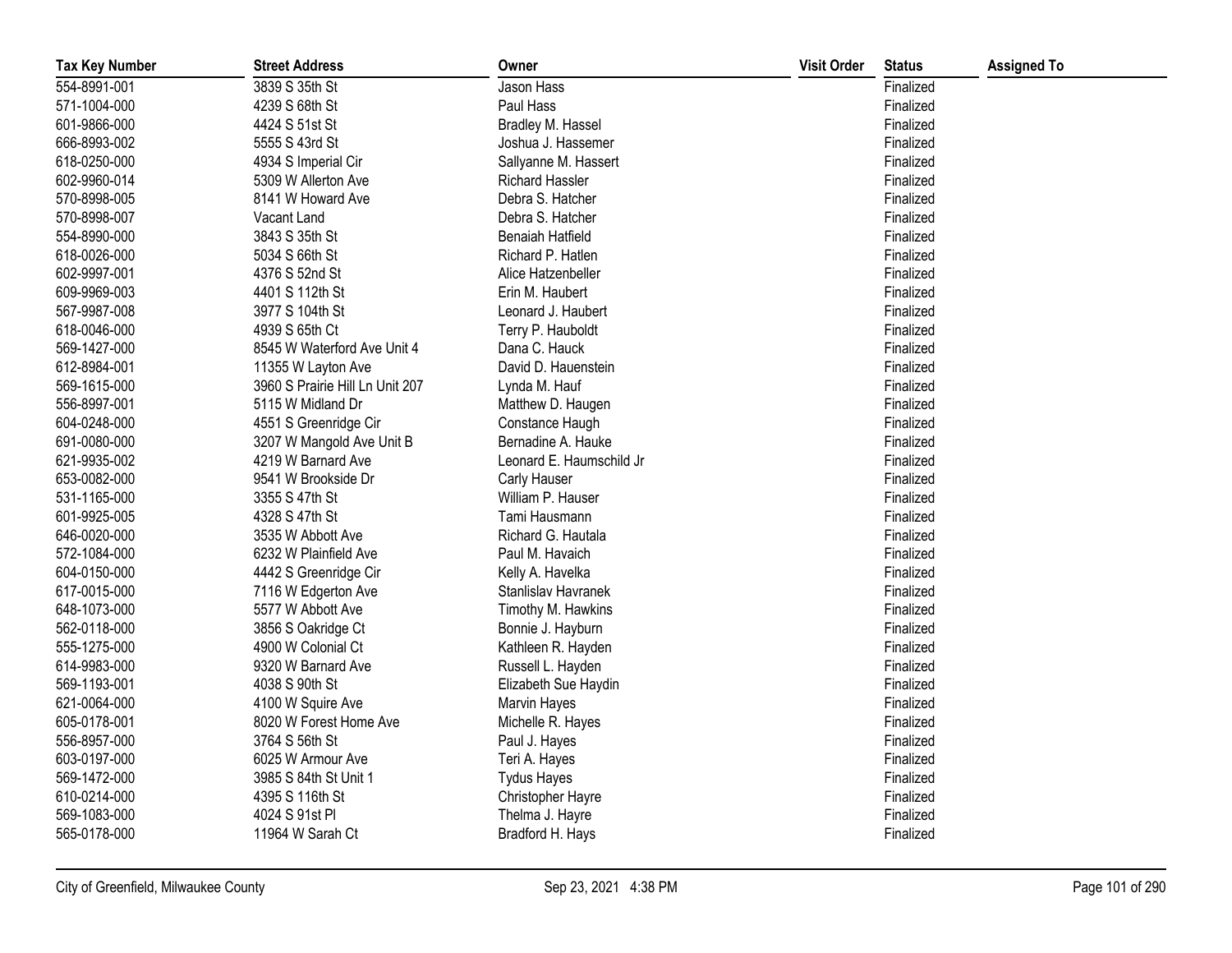| <b>Tax Key Number</b> | <b>Street Address</b>         | Owner                          | <b>Visit Order</b> | <b>Status</b> | <b>Assigned To</b> |
|-----------------------|-------------------------------|--------------------------------|--------------------|---------------|--------------------|
| 645-0242-000          | 5284 S Woodbridge Ln          | Carlisle S. Hazelwood          |                    | Finalized     |                    |
| 575-8980-000          | 4025 S 40th St                | Hbs Homes LLC                  |                    | Finalized     |                    |
| 621-9929-007          | 5011 S 41st St                | Dustin W. Heacox               |                    | Finalized     |                    |
| 568-8936-001          | 9230 W Cold Spring Rd         | <b>Tommy Healy</b>             |                    | Finalized     |                    |
| 566-9965-001          | 10920 W Cold Spring Rd        | Amy Heaney                     |                    | Finalized     |                    |
| 691-0081-000          | 3207 W Mangold Ave Unit C     | Joanne Heaney                  |                    | Finalized     |                    |
| 615-9950-000          | 5012 S 92nd St                | Patrick A. Heaney              |                    | Finalized     |                    |
| 647-9988-003          | 4534 W Abbott Ave             | Margaret Heberer               |                    | Finalized     |                    |
| 601-9998-000          | 4307 S 43rd St                | Marci Hebert                   |                    | Finalized     |                    |
| 565-0094-000          | 3961 S 117th St               | Stephen A. Hecker              |                    | Finalized     |                    |
| 613-0005-001          | 5011 S 106th St               | Richard L. Heddleson           |                    | Finalized     |                    |
| 569-1043-000          | 4135 S 91st PI                | Joshua Heder                   |                    | Finalized     |                    |
| 692-1253-000          | 6110 S 40th St                | Kevin J. Heder                 |                    | Finalized     |                    |
| 618-0063-000          | 4960 S 65th St                | Lucas E. Heder                 |                    | Finalized     |                    |
| 604-9942-000          | 7130 W Van Norman Ave         | Dennis R. Hedrick              |                    | Finalized     |                    |
| 555-1105-000          | 3540 S 49th St                | Robert J. Hees                 |                    | Finalized     |                    |
| 618-0012-002          | 6633 W Holmes Ave             | Sheila A. Hees                 |                    | Finalized     |                    |
| 645-0214-001          | 5228 S Woodbridge Ln          | <b>Hefter Trust</b>            |                    | Finalized     |                    |
| 531-1039-000          | 3376 S 44th St                | Jill C. Heg                    |                    | Finalized     |                    |
| 618-9980-000          | 4900 S 67th St                | Christopher J. Hegeman         |                    | Finalized     |                    |
| 574-1379-000          | 4824 W Maple Leaf Cir         | Luanne Hegeman                 |                    | Finalized     |                    |
| 622-0127-000          | 3116 W Vogel Ave              | Shawn M. Hehn                  |                    | Finalized     |                    |
| 601-9933-002          | 4410 S 47th St                | Austin Heide                   |                    | Finalized     |                    |
| 570-1112-000          | 4272 S 81st St                | Lisa I. Heideman               |                    | Finalized     |                    |
| 645-0579-000          | 5152 S Hidden Dr              | Victoria T. Heideman           |                    | Finalized     |                    |
| 600-0124-000          | 4300 S 38th St                | Erwin C. Heidemann             |                    | Finalized     |                    |
| 653-1042-000          | 9360 W Forest Home Ave Unit 7 | Heidenreich Revoc Family Trust |                    | Finalized     |                    |
| 645-0320-000          | 5200 S Tuckaway Blvd Unit 206 | Janet K. Heider                |                    | Finalized     |                    |
| 531-1168-000          | 3335 S 47th St                | Robert B. Heil                 |                    | Finalized     |                    |
| 667-8951-000          | 5845 S 42nd St                | Richard D. Heim                |                    | Finalized     |                    |
| 615-9975-000          | 4700 S 92nd St                | Daniel J. Hein                 |                    | Finalized     |                    |
| 564-0097-000          | 12295 W Black Oak Dr          | Roger J. Hein                  |                    | Finalized     |                    |
| 622-0157-000          | 3001 W Vogel Ave              | John R. Heindel                |                    | Finalized     |                    |
| 572-1189-000          | 6175 W Howard Ave Unit 1      | Thomas G. Heinmann             |                    | Finalized     |                    |
| 692-1267-000          | 6098 S 39th St                | Joseph T. Heinowski            |                    | Finalized     |                    |
| 607-0016-000          | 9850 W Layton Ave             | Daniel E. Heintz               |                    | Finalized     |                    |
| 555-8994-001          | 3601 S 43rd St                | Joan C. Heintz                 |                    | Finalized     |                    |
| 618-0339-000          | 6029 W Woodview Ct            | Darrell H. Heinzen             |                    | Finalized     |                    |
| 531-0293-001          | 4947 W Vollmer Ave            | Jesse Heise                    |                    | Finalized     |                    |
| 599-8976-000          | 3305 W Cold Spring Rd         | Andrew J. Heisel               |                    | Finalized     |                    |
| 531-0627-000          | 3448 S 44th St                | Lynn M. Heitman                |                    | Finalized     |                    |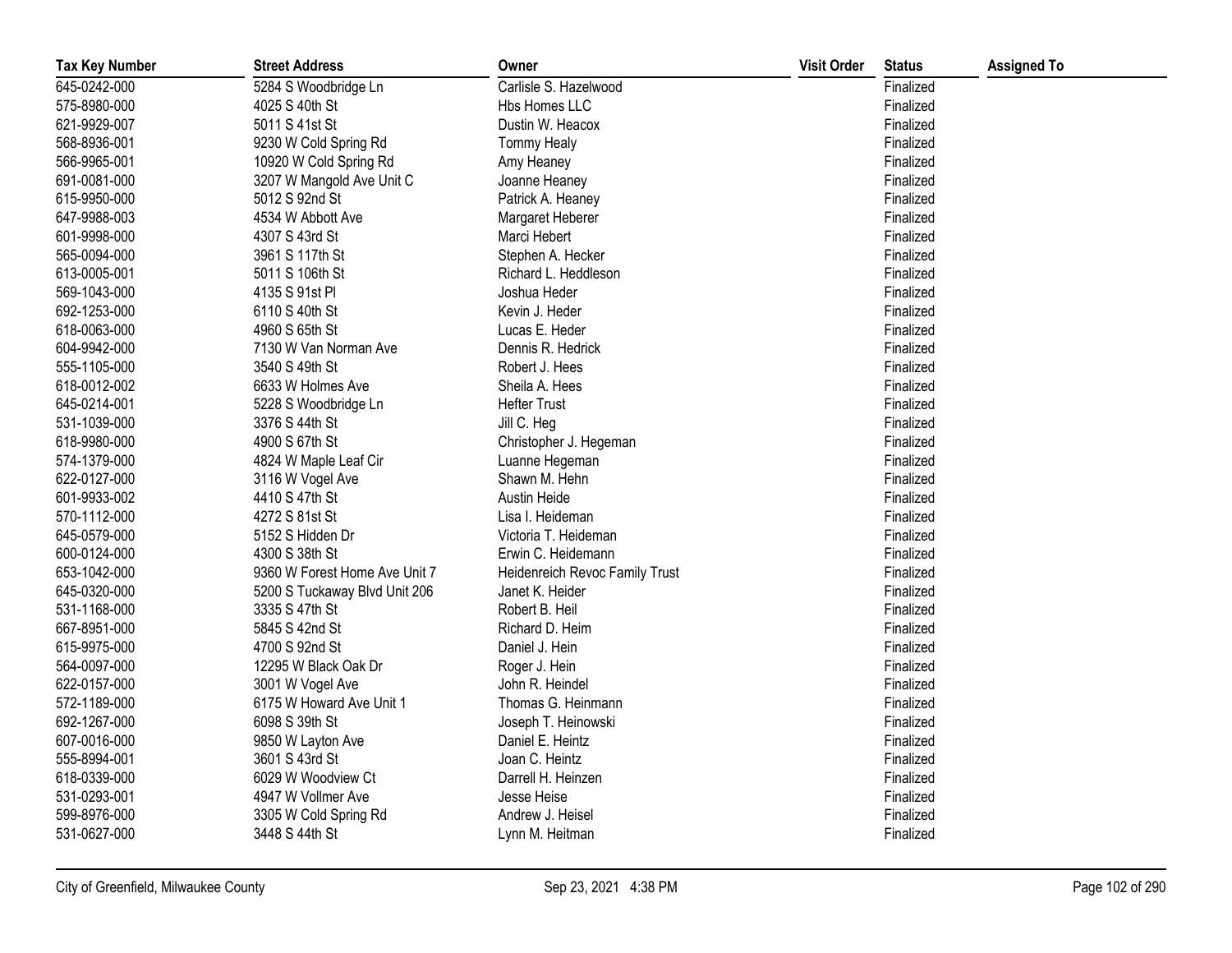| <b>Tax Key Number</b> | <b>Street Address</b>         | Owner                                            | <b>Visit Order</b> | <b>Status</b> | <b>Assigned To</b> |
|-----------------------|-------------------------------|--------------------------------------------------|--------------------|---------------|--------------------|
| 570-0038-000          | 4005 S 83rd St                | Ervin E. Helback                                 |                    | Finalized     |                    |
| 618-0139-000          | 6100 W Stonehedge Dr Unit 226 | Helga M Miedtke Living Trust                     |                    | Finalized     |                    |
| 645-0130-000          | 5102 S King Arthurs Ct        | Helen L. Heller                                  |                    | Finalized     |                    |
| 618-0086-000          | 6100 W Stonehedge Dr Unit 121 | Joachim Heller                                   |                    | Finalized     |                    |
| 645-0370-000          | 5200 S Tuckaway Blvd Unit 308 | Richard Hellmich                                 |                    | Finalized     |                    |
| 646-0232-000          | 5344 S Hidden Dr              | Diane J. Hellrung                                |                    | Finalized     |                    |
| 555-1213-000          | 3702 S 47th St                | Christopher R. Helm                              |                    | Finalized     |                    |
| 569-1461-000          | 3965 S 84th St Unit 6         | Jerome M. Helm                                   |                    | Finalized     |                    |
| 618-0011-001          | 6703 W Holmes Ave             | Thomas F. Helm                                   |                    | Finalized     |                    |
| 568-8933-002          | 4216 S 93rd St                | Andrew G. Helminski                              |                    | Finalized     |                    |
| 568-1065-000          | 4175 S 94th St                | Steven A. Helsell                                |                    | Finalized     |                    |
| 531-1200-000          | 4623 W Anthony Dr             | Todd R. Heltemes                                 |                    | Finalized     |                    |
| 645-0173-000          | 5203 S Camelot Ln             | Zana Heman                                       |                    | Finalized     |                    |
| 605-9969-000          | 7901 W Allerton Ave           | Steven J. Hembree                                |                    | Finalized     |                    |
| 645-0317-000          | 5200 S Tuckaway Blvd Unit 203 | Timothy A. Hemmings                              |                    | Finalized     |                    |
| 603-0017-000          | 4368 S 61st St                | Mayo D. Hemmingson                               |                    | Finalized     |                    |
| 569-1060-000          | 4015 S 91st St                | Jerome P. Hempe III                              |                    | Finalized     |                    |
| 603-9967-000          | 6700 W Bottsford Ave          | Christopher Henckel                              |                    | Finalized     |                    |
| 562-9989-000          | 10400 W Pallottine Dr         | Tamara Katrine Henderson                         |                    | Finalized     |                    |
| 565-9987-000          | 12105 W Howard Ave            | Kathleen Hendrick                                |                    | Finalized     |                    |
| 645-0217-000          | 5234 S Woodbridge Ln          | Kathleen S. Hendricks                            |                    | Finalized     |                    |
| 613-1046-000          | 10324 W Spring Green Rd       | Ann M. Hendrickson                               |                    | Finalized     |                    |
| 531-0511-000          | 3234 S 44th St                | Sarah E. Heng                                    |                    | Finalized     |                    |
| 616-1047-000          | 4820 S 82nd St                | Jordan L. Henkel                                 |                    | Finalized     |                    |
| 553-0082-000          | 3547 S 33rd St                | Tina M. Henn                                     |                    | Finalized     |                    |
| 618-0283-000          | 5011 S Stonehedge Dr          | James Paul Henner                                |                    | Finalized     |                    |
| 613-1044-000          | 4985 S 103rd St               | Aaron J. Henning                                 |                    | Finalized     |                    |
| 562-9990-000          | 10310 W St Francis Ave        | Adam Henning                                     |                    | Finalized     |                    |
| 569-1470-000          | 3975 S 84th St Unit 7         | David W. Henning                                 |                    | Finalized     |                    |
| 565-0129-001          | 11779 W Waterford Ave         | Robert E. Henning                                |                    | Finalized     |                    |
| 606-0011-000          | 8420 W Allerton Ave           | Bonnie R. Henningfeld                            |                    | Finalized     |                    |
| 620-9973-003          | 4950 S 51st St                | Ahren Henry                                      |                    | Finalized     |                    |
| 562-0077-000          | 3815 S Oakbrook Dr            | Henry B. Croak and Mary Croak Revocable Living T |                    | Finalized     |                    |
| 620-9956-001          | 4710 W Loomis Rd              | Henry N Rosler LLC                               |                    | Finalized     |                    |
| 531-1034-000          | 3407 S 43rd St                | Timothy J. Hensch                                |                    | Finalized     |                    |
| 569-1366-000          | 8550 W Waterford Ave Unit 7   | Charles P. Henschel                              |                    | Finalized     |                    |
| 646-0154-000          | 3529 W Old Oak Dr             | Sheldon Henschel                                 |                    | Finalized     |                    |
| 604-0028-000          | 7145 W Bottsford Ave          | Mary C. Hensiak                                  |                    | Finalized     |                    |
| 617-0108-000          | 6943 W Layton Ave             | William A. Hensiak                               |                    | Finalized     |                    |
| 617-0089-000          | 7328 W Squire Ave             | Dennis J. Hensley                                |                    | Finalized     |                    |
| 646-0295-000          | 5317 S Butterfield Way        | Holly Hepp                                       |                    | Finalized     |                    |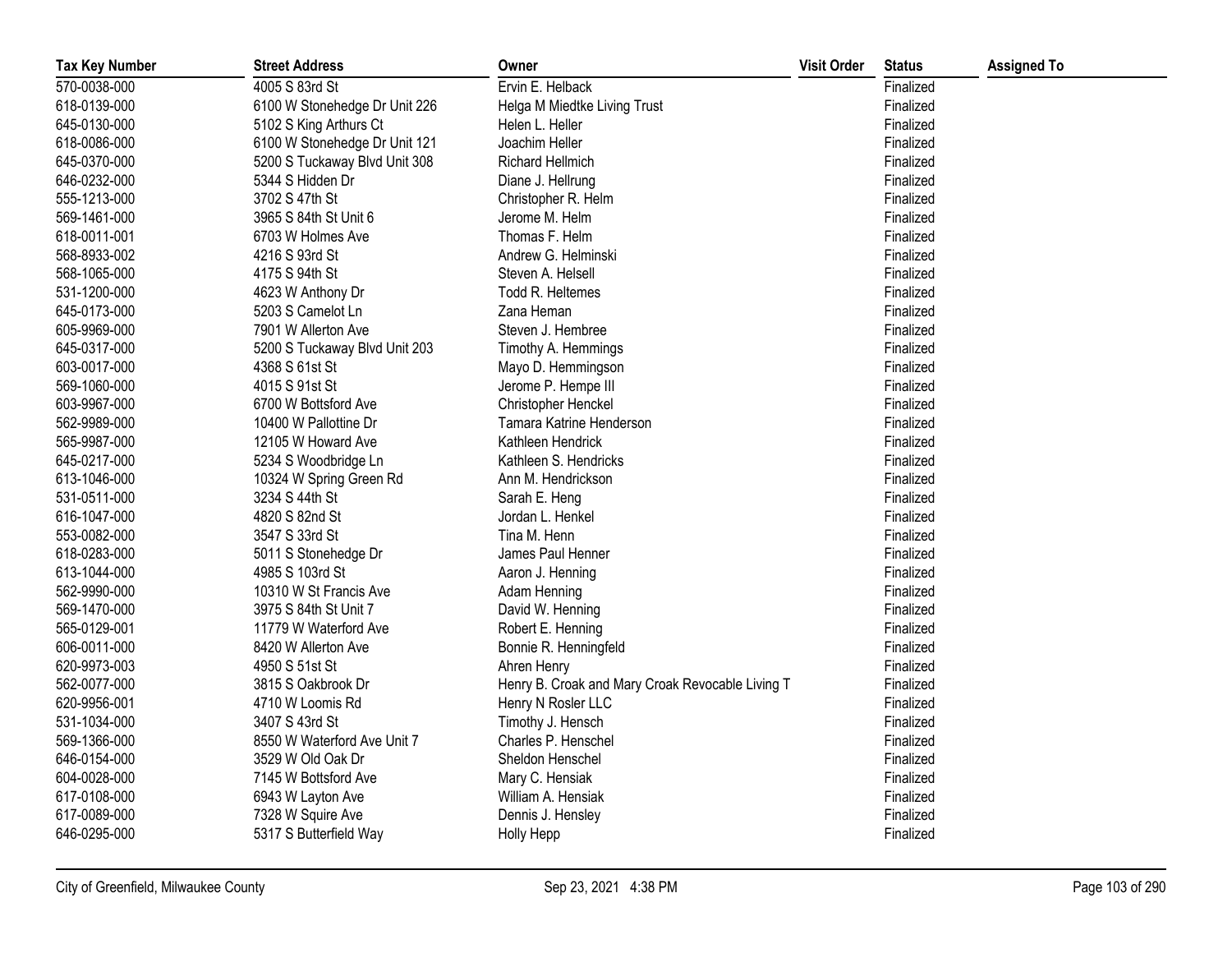| <b>Tax Key Number</b> | <b>Street Address</b>        | Owner                            | <b>Visit Order</b> | <b>Status</b> | <b>Assigned To</b> |
|-----------------------|------------------------------|----------------------------------|--------------------|---------------|--------------------|
| 553-0087-000          | 3577 S 33rd St               | <b>Bill Her</b>                  |                    | Finalized     |                    |
| 610-0041-000          | 4660 S 122nd St              | Chue Her                         |                    | Finalized     |                    |
| 646-9958-000          | W Upham Ave                  | Edward C. Herbert Jr             |                    | Finalized     |                    |
| 646-9955-000          | 5271 S Honey Creek Dr        | Edward C. Herbert Jr             |                    | Finalized     |                    |
| 562-0073-000          | 3749 S Oakbrook Dr           | Herbert Rustler Family Trust "A" |                    | Finalized     |                    |
| 601-0093-000          | 4555 S 47th St               | Jamie P. Herbst                  |                    | Finalized     |                    |
| 602-9949-002          | 4378 S 60th St               | Melissa M. Herbst                |                    | Finalized     |                    |
| 602-0001-000          | 5950 W Bottsford Ave         | Randall L. Herbst                |                    | Finalized     |                    |
| 620-9931-003          | 4945 S 43rd St               | Michael T. Herbstreith           |                    | Finalized     |                    |
| 569-1357-000          | 8540 W Waterford Ave Unit 6  | Branislav Hercegovac             |                    | Finalized     |                    |
| 616-8986-001          | 4800 S 84th St               | Heritage Funeral Group           |                    | Finalized     |                    |
| 619-9997-007          | 5055 S 55th St               | Heritage Lake Apartments LLC     |                    | Finalized     |                    |
| 619-9997-011          | 4930 S 55th St               | Heritage Lake Apartments LLC     |                    | Finalized     |                    |
| 619-9997-010          | 5020 S 55th St               | Heritage Lake Apartments LLC     |                    | Finalized     |                    |
| 619-9997-008          | 4921 S Heritage Dr           | Heritage Lake Apartments LLC     |                    | Finalized     |                    |
| 619-9997-013          | 4921 S Heritage Dr           | Heritage Lake Apartments LLC     |                    | Finalized     |                    |
| 619-9997-014          | W Layton Ave                 | Heritage Lake Apartments LLC     |                    | Finalized     |                    |
| 605-0161-000          | 4604 S 84th St               | Michael Heritsch                 |                    | Finalized     |                    |
| 553-0159-000          | 3609 S 33rd St               | Robert Herlache                  |                    | Finalized     |                    |
| 620-0017-000          | 4820 S 47th St               | Edward Herman III                |                    | Finalized     |                    |
| 553-0305-000          | 3662 S 32nd St               | Timothy Herman                   |                    | Finalized     |                    |
| 646-0136-000          | 3550 W Old Oak Dr            | Kathleen A. Hermans              |                    | Finalized     |                    |
| 622-0071-000          | 4928 S 35th St               | Steven J. Hermanson              |                    | Finalized     |                    |
| 574-1053-000          | 4547 W Norwich Ave           | Dennis Herms                     |                    | Finalized     |                    |
| 553-0170-000          | 3604 S 34th St               | Antonio Valentino Hernandez      |                    | Finalized     |                    |
| 691-9832-004          | 6208 S 31st St               | Blasa Hernandez                  |                    | Finalized     |                    |
| 553-0309-000          | 3656 S 33rd St               | Carlos I. Hernandez              |                    | Finalized     |                    |
| 571-1022-000          | 7101 W Forest Home Ave       | Isabel Hernandez                 |                    | Finalized     |                    |
| 599-8923-002          | 3233 W Allerton Ave          | Jose J. Hernandez                |                    | Finalized     |                    |
| 553-0407-000          | 3320 W Lynndale Ave          | Jose Dejesus Hernandez           |                    | Finalized     |                    |
| 601-0167-000          | 4619 S 50th St               | Juan S. Hernandez                |                    | Finalized     |                    |
| 575-8917-001          | 4210 W Cold Spring Rd        | Luis Hernandez                   |                    | Finalized     |                    |
| 604-0141-000          | 4415 S Greenridge Cir Unit A | Miguel A. Hernandez              |                    | Finalized     |                    |
| 555-1056-001          | 3525 S 43rd St               | Monica Hernandez                 |                    | Finalized     |                    |
| 555-1148-000          | 4505 W St Francis Ave        | Nathaniel Hernandez              |                    | Finalized     |                    |
| 599-1001-001          | 4366 S 35th St               | Rachel Hernandez                 |                    | Finalized     |                    |
| 603-0138-000          | 4477 S 66th St               | Richard Hernandez                |                    | Finalized     |                    |
| 575-8940-000          | 3971 S 41st St               | Scott J. Hernandez               |                    | Finalized     |                    |
| 553-0023-000          | 3542 S 32nd St               | Eduardo Hernandez Chavez         |                    | Finalized     |                    |
| 600-0012-000          | 4414 S 36th St               | Rodrigo Hernandez Gonzalez       |                    | Finalized     |                    |
| 622-9961-001          | 4734 S 35th St               | Matthew J. Hernigle              |                    | Finalized     |                    |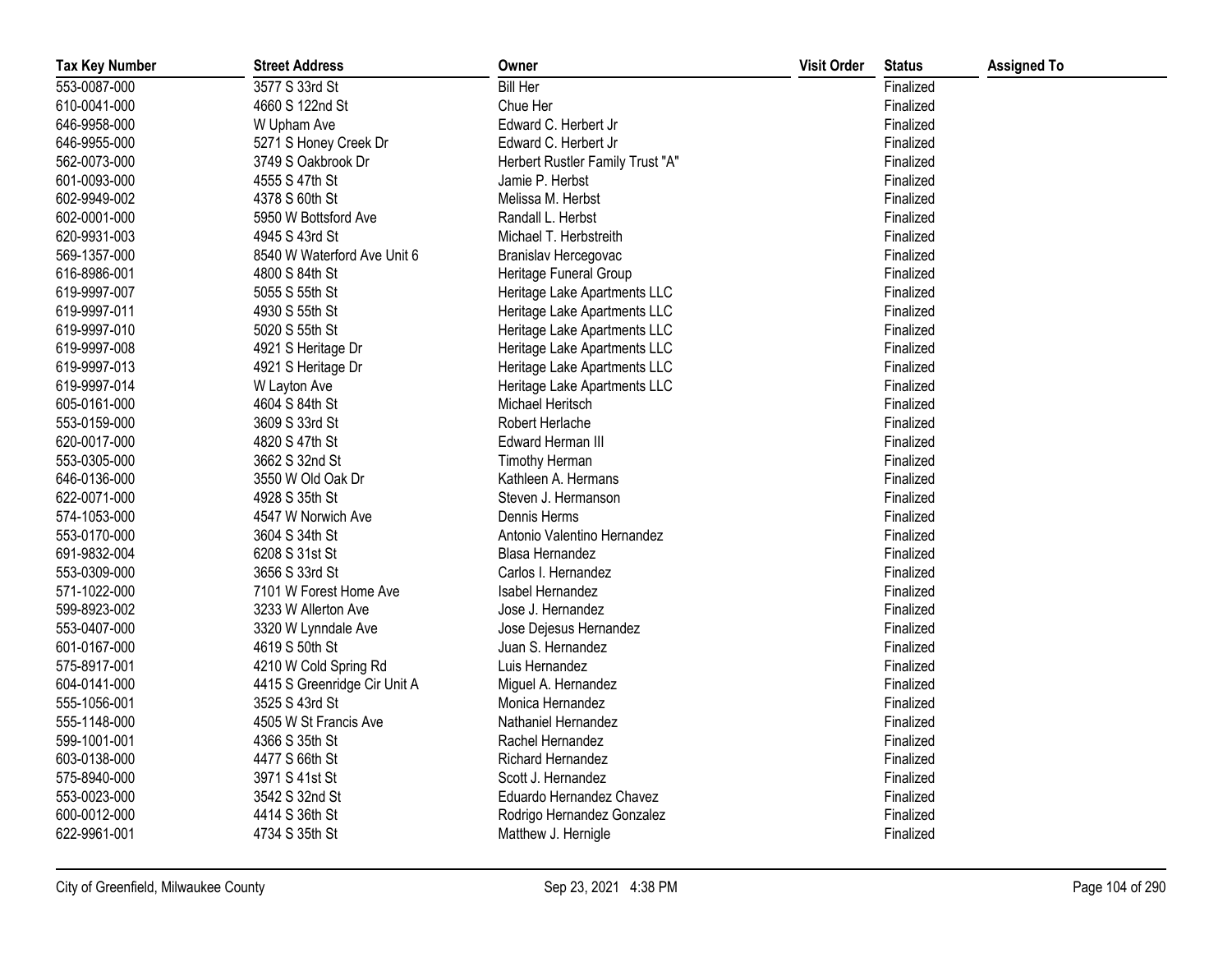| <b>Tax Key Number</b> | <b>Street Address</b>         | Owner                                                | <b>Visit Order</b> | <b>Status</b> | <b>Assigned To</b> |
|-----------------------|-------------------------------|------------------------------------------------------|--------------------|---------------|--------------------|
| 618-0263-000          | 4943 S Imperial Cir           | Diane M. Hernitz                                     |                    | Finalized     |                    |
| 653-1043-000          | 9360 W Forest Home Ave Unit 8 | Randall J. Hernke                                    |                    | Finalized     |                    |
| 605-0083-001          | 8020 W Whitaker Ave           | Eric Herr                                            |                    | Finalized     |                    |
| 612-8978-004          | 11480 W Edgerton Ave          | John Herr                                            |                    | Finalized     |                    |
| 603-0139-000          | 4469 S 66th St                | Rachel A. Herrera                                    |                    | Finalized     |                    |
| 622-9946-001          | 5051 S 27th St                | Herrera Properties, LLC                              |                    | Finalized     |                    |
| 618-0302-000          | 4929 S Imperial Cir           | John J. Herrick                                      |                    | Finalized     |                    |
| 610-0074-000          | 11750 W Whitaker Ave          | Kevin M. Herrick                                     |                    | Finalized     |                    |
| 646-9926-000          | 5410 S Honey Creek Dr         | Nancy Herriges                                       |                    | Finalized     |                    |
| 617-0107-000          | 6925 W Layton Ave             | James K. Herrmann                                    |                    | Finalized     |                    |
| 610-0307-000          | 12234 W Sunset Ln             | Matthew E. Herrmann                                  |                    | Finalized     |                    |
| 554-1051-000          | 3840 S 39th St                | Rochelle Herrmann                                    |                    | Finalized     |                    |
| 606-0218-000          | 4400 S 85th St                | Sandra L. Herrmann                                   |                    | Finalized     |                    |
| 611-1059-001          | 12285 W Barnard Ave           | Christopher Herro                                    |                    | Finalized     |                    |
| 565-0118-000          | 3980 S 119th St               | James T. Herro                                       |                    | Finalized     |                    |
| 603-0036-000          | 4442 S 62nd St                | Christopher M. Herzog                                |                    | Finalized     |                    |
| 609-9965-005          | 4485 S 112th St               | Timothy D. Herzog                                    |                    | Finalized     |                    |
| 645-0190-000          | 5204 S Woodbridge Ln          | Bonnie L. Heshelman                                  |                    | Finalized     |                    |
| 691-0067-000          | 3467 W Alvina Ave             | Valarie L. Hess                                      |                    | Finalized     |                    |
| 645-0584-000          | 5108 S Hidden Dr              | Victoria D. Hess                                     |                    | Finalized     |                    |
| 607-9979-002          | 9803 W Cold Spring Rd         | Neil H. Hesse                                        |                    | Finalized     |                    |
| 562-9988-004          | 10415 W Pallottine Dr         | James L. Hesselman                                   |                    | Finalized     |                    |
| 645-0536-000          | 5352 S Cambridge Ln           | Paul A. Hessler                                      |                    | Finalized     |                    |
| 571-1014-000          | 7070 W Cold Spring Rd         | <b>Brian Hetrick</b>                                 |                    | Finalized     |                    |
| 666-8951-000          | 4332 W Wanda Ave              | Sonja M. Hettwer                                     |                    | Finalized     |                    |
| 601-0299-000          | 4628 S 48th St                | Curt A. Hetzel                                       |                    | Finalized     |                    |
| 646-0178-000          | 4004 W Abbott Ave             | Gregory P. Hetzel                                    |                    | Finalized     |                    |
| 611-8975-039          | 4830 S 124th St               | Karl J. Hetzel                                       |                    | Finalized     |                    |
| 621-0011-000          | 3727 W Vogel Ave              | Mark J. Hetzel                                       |                    | Finalized     |                    |
| 691-0012-000          | 3356 W Kimberly Ave           | Michael J. Hetzel                                    |                    | Finalized     |                    |
| 574-1055-000          | 4620 W Van Beck Ave           | Paul R. Hetzel                                       |                    | Finalized     |                    |
| 603-9970-000          | 6625 W Cold Spring Rd         | Todd C. Hetzel                                       |                    | Finalized     |                    |
| 575-0100-000          | 3775 W Loomis Rd              | Glenn E. Hetzer                                      |                    | Finalized     |                    |
| 555-1048-000          | 4335 W Morgan Ave             | Randall J. Heule                                     |                    | Finalized     |                    |
| 621-9900-005          | 3643 W Barnard Ave            | Robert J. Heule                                      |                    | Finalized     |                    |
| 575-8902-002          | 3760 W Loomis Rd              | Heuler XVIII, LLC, A Wisconsin Limited Liability Con |                    | Finalized     |                    |
| 666-8941-000          | 4325 W Grange Ave             | Helen Heun                                           |                    | Finalized     |                    |
| 667-8881-000          | 3910 W Ramsey Ave             | Steven E. Heun                                       |                    | Finalized     |                    |
| 617-9977-004          | 4940 S 76th St                | HHAMB, LLP                                           |                    | Finalized     |                    |
| 553-0406-000          | 3330 W Lynndale Ave           | Aidimer Hichez                                       |                    | Finalized     |                    |
| 576-9990-002          | 3290 W Cold Spring Rd         | Gregory Hicks                                        |                    | Finalized     |                    |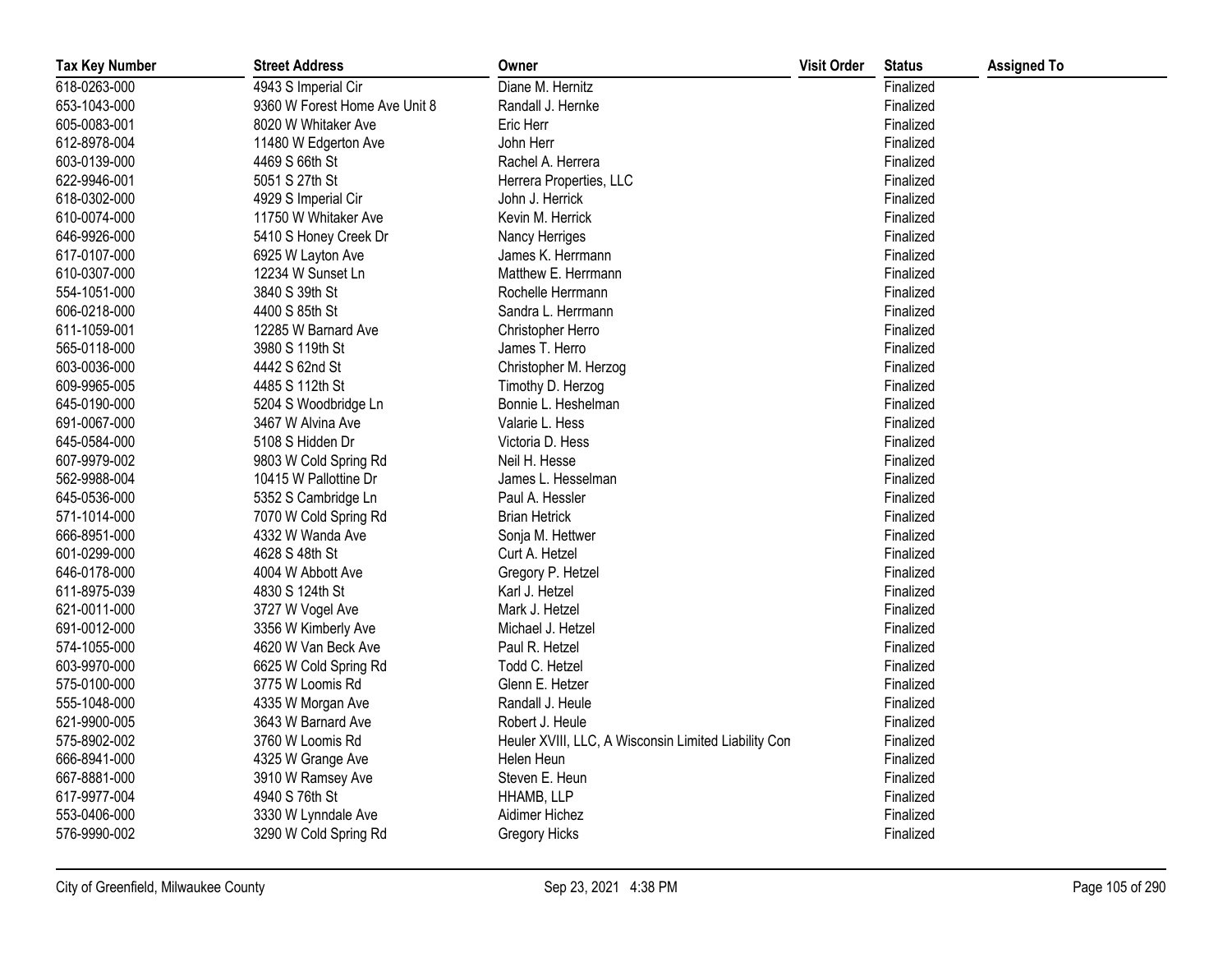| <b>Tax Key Number</b> | <b>Street Address</b>       | Owner                          | <b>Visit Order</b> | <b>Status</b> | <b>Assigned To</b> |
|-----------------------|-----------------------------|--------------------------------|--------------------|---------------|--------------------|
| 646-0033-000          | 3900 W Honey Creek Cir      | Hazel D. Hicks                 |                    | Finalized     |                    |
| 645-0111-000          | 5406 S 31st St              | Martago Hicks                  |                    | Finalized     |                    |
| 555-1281-000          | 4906 W Colonial Ct          | Tanya Hicks                    |                    | Finalized     |                    |
| 575-8961-000          | 3956 S 41st St              | Meranda J. Hidalgo             |                    | Finalized     |                    |
| 570-1105-000          | 8256 W Plainfield Ave       | Donald F. Hiegel               |                    | Finalized     |                    |
| 601-9880-002          | 4354 S 50th St              | Lindsay A. Hierz               |                    | Finalized     |                    |
| 600-9936-001          | 4671 S 38th St              | Christy L. Hierz-Siebauer      |                    | Finalized     |                    |
| 616-0036-002          | 7724 W Barnard Ave          | Scott Jerome Higbee            |                    | Finalized     |                    |
| 648-1076-000          | 5641 W Abbott Ave           | Daniel Higgins                 |                    | Finalized     |                    |
| 646-0177-000          | 4014 W Abbott Ave           | David W. Higgins               |                    | Finalized     |                    |
| 554-1006-000          | 3600 W Howard Ave           | Laura V. Higgins               |                    | Finalized     |                    |
| 569-1362-000          | 8550 W Waterford Ave Unit 3 | Sylvesta Fred Higgins Jr       |                    | Finalized     |                    |
| 564-0012-000          | 12250 W White Oak Dr        | Raivo Hiir                     |                    | Finalized     |                    |
| 569-1480-000          | 4015 S 84th St Unit 1       | Isaac Hill                     |                    | Finalized     |                    |
| 613-8994-002          | 10500 W Carpenter Ave       | Jennifer Hill                  |                    | Finalized     |                    |
| 605-0098-001          | 8210 W Bottsford Ave        | Ryan Hill                      |                    | Finalized     |                    |
| 569-9003-000          | 3993 S Prairie Hill Ln      | Hill Crest Senior Housing LLC  |                    | Finalized     |                    |
| 564-0055-000          | 12252 W Morgan Oak Dr       | Hillery Family Revocable Trust |                    | Finalized     |                    |
| 574-1009-000          | 3936 S 44th St              | Benjamin Hilleschiem           |                    | Finalized     |                    |
| 616-1057-000          | 4815 S 82nd St              | Michael Hillman                |                    | Finalized     |                    |
| 604-0214-000          | 4562 S Greenridge Cir       | Kathleen D. Hilmoe             |                    | Finalized     |                    |
| 618-0231-000          | 5000 S Stonehedge Dr        | Daniel Hilsenhoff              |                    | Finalized     |                    |
| 645-0181-000          | 5186 S Woodbridge Ln        | <b>Richard Hinckle</b>         |                    | Finalized     |                    |
| 667-8925-000          | 5523 S 42nd St              | Yousaf Hinnawi                 |                    | Finalized     |                    |
| 565-0054-000          | 12032 W Plainfield Ave      | Douglas M. Hinson              |                    | Finalized     |                    |
| 563-0003-000          | 10902 W Pallottine Dr       | Ricky B. Hinton                |                    | Finalized     |                    |
| 691-0109-000          | 3242 W Mangold Ave Unit G   | <b>Cheryl Hintz</b>            |                    | Finalized     |                    |
| 648-0006-000          | 5265 S 51st St              | James A. Hintz                 |                    | Finalized     |                    |
| 648-1065-000          | 5700 W Abbott Ave           | Kevin B. Hintz                 |                    | Finalized     |                    |
| 601-9953-002          | 4500 W Bottsford Ave        | Margaret E. Hintz              |                    | Finalized     |                    |
| 603-0021-000          | 4408 S 61st St              | Beatrice C. Hintzke            |                    | Finalized     |                    |
| 569-1382-000          | 8505 W Waterford Ave Unit 7 | Gaynard C. Hinze               |                    | Finalized     |                    |
| 554-1048-000          | 3860 S 39th St              | Roger W. Hipke                 |                    | Finalized     |                    |
| 647-1161-000          | 5434 S 46th St              | Elizabeth A. Hipp              |                    | Finalized     |                    |
| 667-8890-003          | 5820 S 43rd St              | David R. Hirsch                |                    | Finalized     |                    |
| 555-8993-000          | 3609 S 43rd St              | David Hirschfeld               |                    | Finalized     |                    |
| 574-1376-000          | 4899 W Maple Leaf Cir       | Thomas R. Hisey                |                    | Finalized     |                    |
| 606-0194-000          | 8533 W Bottsford Ave        | Joe Hively                     |                    | Finalized     |                    |
| 556-8938-000          | 3825 S 56th St              | John Hlavac                    |                    | Finalized     |                    |
| 565-0015-001          | 4259 S 122nd St             | James S. Hmilowicz             |                    | Finalized     |                    |
| 565-0051-000          | 4160 S 122nd St             | Chin Yoo Ho                    |                    | Finalized     |                    |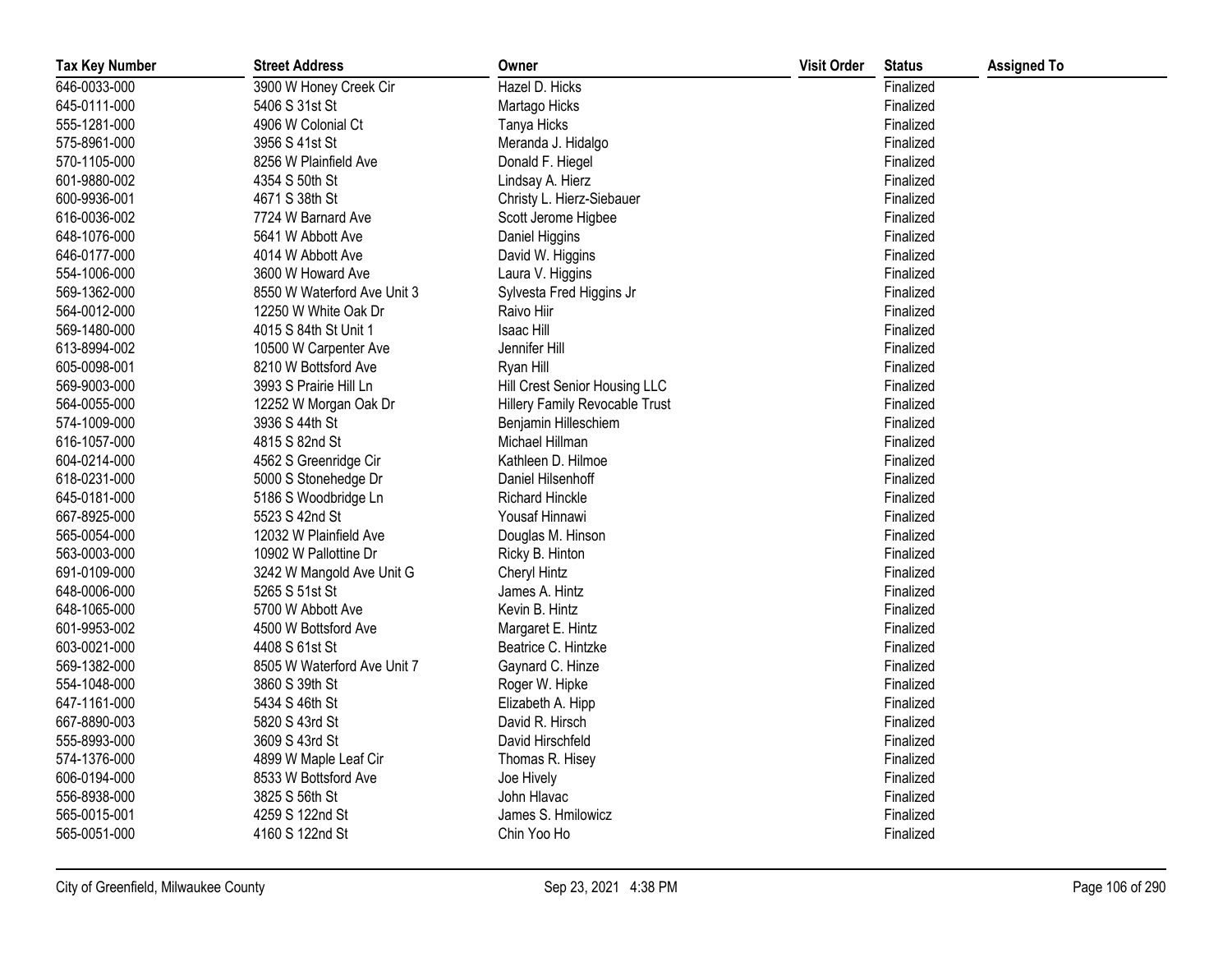| <b>Tax Key Number</b> | <b>Street Address</b>         | Owner                    | <b>Visit Order</b> | <b>Status</b> | <b>Assigned To</b> |
|-----------------------|-------------------------------|--------------------------|--------------------|---------------|--------------------|
| 691-9960-000          | 5939 S Honey Creek Dr         | Sum Ho                   |                    | Finalized     |                    |
| 601-9976-000          | 4405 W Bottsford Ave          | Tommy Ho                 |                    | Finalized     |                    |
| 570-8997-005          | 8301 W Howard Ave             | Daniel M. Hobbins        |                    | Finalized     |                    |
| 620-0029-000          | 4860 S Waterview Ct           | Terry L. Hobbs           |                    | Finalized     |                    |
| 562-9914-001          | 10210 W Howard Ave            | Christine Hoch           |                    | Finalized     |                    |
| 614-9948-000          | 9207 W Carpenter Ave          | Brian A. Hochschild      |                    | Finalized     |                    |
| 653-1055-000          | 9320 W Forest Home Ave Unit 4 | Dolores Hochschild       |                    | Finalized     |                    |
| 569-1020-001          | 4262 S 92nd St                | Douglas A. Hochschild    |                    | Finalized     |                    |
| 602-0114-000          | 5325 W Bottsford Ave          | Richard O. Hochschild II |                    | Finalized     |                    |
| 555-8986-000          | 4422 W Howard Ave             | Thomas E. Hodges II      |                    | Finalized     |                    |
| 647-1028-000          | 4551 W Upham Ave              | William K. Hodgkinson    |                    | Finalized     |                    |
| 566-9984-001          | 4131 S 112th St               | Anthony M. Hodnik        |                    | Finalized     |                    |
| 562-9985-000          | 10470 W St Francis Ave        | Donald Hodson            |                    | Finalized     |                    |
| 666-8914-008          | S 45th St                     | James E. Hodson          |                    | Finalized     |                    |
| 618-0247-000          | 4928 S Imperial Cir           | James E. Hodson          |                    | Finalized     |                    |
| 666-8895-003          | S 45th St                     | James E. Hodson          |                    | Finalized     |                    |
| 645-0378-000          | 5200 S Tuckaway Blvd Unit 324 | Enes Hodzic              |                    | Finalized     |                    |
| 602-0084-000          | 4418 S Honey Creek Dr         | Dorothy A. Hodzinski     |                    | Finalized     |                    |
| 569-1453-000          | 3935 S 84th St Unit 6         | Gregory C. Hoecherl      |                    | Finalized     |                    |
| 569-1029-000          | 4202 S 92nd St                | Joel D. Hoecherl         |                    | Finalized     |                    |
| 691-0134-000          | 3003 W Kimberly Ave           | Christopher A. Hoedel    |                    | Finalized     |                    |
| 562-9993-000          | 10500 W Pallottine Dr         | Pamela J. Hoeffleur      |                    | Finalized     |                    |
| 666-8908-000          | 5526 S 45th St                | Sandra M. Hoefs          |                    | Finalized     |                    |
| 691-0093-000          | 3215 W Mangold Ave Unit G     | Joanne M. Hoeft          |                    | Finalized     |                    |
| 648-1011-000          | 5667 W Edgerton Ave           | Gary P. Hoekman          |                    | Finalized     |                    |
| 568-9000-009          | 9810 W Norwich Ave            | Jeffrey B. Hoel          |                    | Finalized     |                    |
| 569-1055-000          | 4024 S 92nd St                | Henry W. Hoelzer         |                    | Finalized     |                    |
| 691-9886-002          | 5935 S 33rd St                | Sarah Hoene              |                    | Finalized     |                    |
| 555-1208-000          | 3628 S 47th St                | Lloyd A. Hoeper          |                    | Finalized     |                    |
| 565-0101-000          | 4056 S 118th St               | Hoepfl Revocable Trust   |                    | Finalized     |                    |
| 610-9975-001          | 4646 S 124th St               | William J. Hoepner       |                    | Finalized     |                    |
| 531-1104-000          | 3424 S 45th St                | Rebecca L. Hoeppner      |                    | Finalized     |                    |
| 645-0017-000          | 5218 S 28th St                | <b>Richard Hoeppner</b>  |                    | Finalized     |                    |
| 692-8963-000          | 3506 W College Ave            | Audrey J. Hoese          |                    | Finalized     |                    |
| 622-0100-000          | 3230 W Edgerton Ave           | Donald Hofer             |                    | Finalized     |                    |
| 667-8969-000          | 5800 S 42nd St                | Daniel C. Hoff           |                    | Finalized     |                    |
| 604-0312-000          | 4619 S Woodland Dr            | James A. Hoff            |                    | Finalized     |                    |
| 556-8990-000          | 3616 S 53rd St                | Stephanie Hoff           |                    | Finalized     |                    |
| 564-9982-004          | 12012 W Howard Ave            | Gary H. Hoffman          |                    | Finalized     |                    |
| 622-0136-000          | 5030 S 31st St                | Jeffrey M. Hoffman       |                    | Finalized     |                    |
| 556-8961-000          | 3736 S 56th St                | Joseph J. Hoffman        |                    | Finalized     |                    |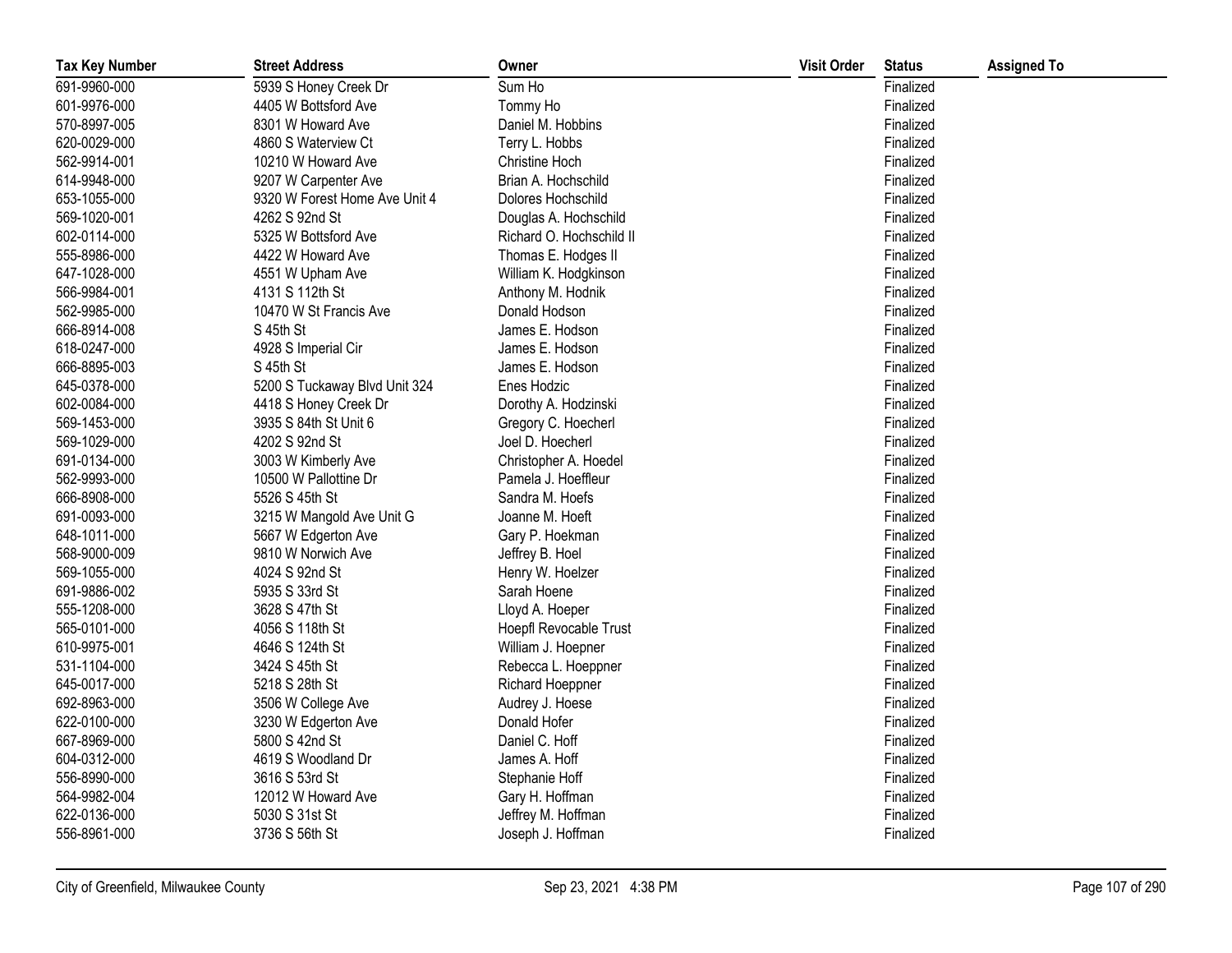| <b>Tax Key Number</b> | <b>Street Address</b>       | Owner                                 | <b>Visit Order</b> | <b>Status</b> | <b>Assigned To</b> |
|-----------------------|-----------------------------|---------------------------------------|--------------------|---------------|--------------------|
| 564-0007-000          | 3557 S 123rd St             | Preston P. Hoffman                    |                    | Finalized     |                    |
| 692-1193-000          | 4239 W Granada St           | Tracy M. Hoffman                      |                    | Finalized     |                    |
| 555-1051-000          | 3518 S 44th St              | Christopher M. Hoffmann               |                    | Finalized     |                    |
| 692-8986-009          | 6146 S 40th St              | Cyrill W. Hoffmann                    |                    | Finalized     |                    |
| 601-0282-000          | 4673 S 47th St              | Geoffrey Hoffmann                     |                    | Finalized     |                    |
| 610-0167-000          | 4574 S River Ridge Blvd     | Kristin R. Hoffmann                   |                    | Finalized     |                    |
| 621-0041-000          | 3732 W Carpenter Ave        | Andrew A. Hoffmeier                   |                    | Finalized     |                    |
| 602-0063-000          | 5733 W Allerton Ave         | Charles W. Hoffmeier                  |                    | Finalized     |                    |
| 572-1237-000          | 6143 W Howard Ave Unit 17   | Caleb Hofner                          |                    | Finalized     |                    |
| 572-1121-000          | 6115 W Leroy Ave            | Craig S. Hogan                        |                    | Finalized     |                    |
| 568-8950-000          | 9400 W Cold Spring Rd       | Pauline M. Hogan                      |                    | Finalized     |                    |
| 605-0112-000          | 4410 S 83rd St              | Robert C. Hogan                       |                    | Finalized     |                    |
| 570-1120-000          | 4200 S 81st St              | David J. Hohenfeldt                   |                    | Finalized     |                    |
| 569-1364-000          | 8550 W Waterford Ave Unit 5 | Jessica Hohensee                      |                    | Finalized     |                    |
| 524-8998-001          | 10201 W Oklahoma Ave        | Richard T. Hohl                       |                    | Finalized     |                    |
| 531-0218-000          | W Forest Home Ave           | Gabrielle A. Hohler                   |                    | Finalized     |                    |
| 648-1070-000          | 5620 W Abbott Ave           | Kyle J. Hohlfeld                      |                    | Finalized     |                    |
| 645-0257-000          | 5314 S Woodbridge Ln        | Molly Ann Hoholik                     |                    | Finalized     |                    |
| 604-9995-000          | 7431 W Cold Spring Rd       | <b>HOI Investments LLC</b>            |                    | Finalized     |                    |
| 618-0333-000          | 6139 W Woodview Ct          | Arthur Hokanson                       |                    | Finalized     |                    |
| 647-1175-000          | 4526 W Clayton Crest Ave    | Holaday Revocable Trust Dated 3/15/09 |                    | Finalized     |                    |
| 606-0145-000          | 8863 W Bottsford Ave        | <b>Holdmann Declaration of Trust</b>  |                    | Finalized     |                    |
| 569-1533-000          | 3918 S 92nd St              | Quinton Holeman                       |                    | Finalized     |                    |
| 622-9966-000          | 3325 W Layton Ave           | Jeffrey J. Holewinski Jr              |                    | Finalized     |                    |
| 615-9945-003          | 8777 W Forest Home Ave      | <b>Holistic Property LLC</b>          |                    | Finalized     |                    |
| 691-9958-000          | 5971 S Honey Creek Dr       | Adam C. Holliday                      |                    | Finalized     |                    |
| 691-9947-001          | 5940 S Phillips St          | Amber E. Holliday                     |                    | Finalized     |                    |
| 562-9934-002          | 3815 S 104th St             | Gary A. Hollman                       |                    | Finalized     |                    |
| 620-0022-000          | 4818 S Waterview Ct         | Leslie A. Holloway                    |                    | Finalized     |                    |
| 614-9965-002          | 4720 S 99th St              | Beverly J. Holm                       |                    | Finalized     |                    |
| 692-1017-000          | 6171 S 36th St              | James Holmes                          |                    | Finalized     |                    |
| 606-0192-000          | 8571 W Bottsford Ave        | Larry A. Holmes                       |                    | Finalized     |                    |
| 553-0381-000          | 3671 S 34th St              | Robert Holmes                         |                    | Finalized     |                    |
| 601-0318-000          | 4673 S 46th St              | Steven Holmes                         |                    | Finalized     |                    |
| 564-1022-000          | 11626 W Glen Way            | Charles S. Holschbach                 |                    | Finalized     |                    |
| 610-0164-000          | 12020 W Whitaker Ave        | Aaron T. Holt                         |                    | Finalized     |                    |
| 610-0226-000          | 12060 W Whitaker Ave        | Aaron T. Holt                         |                    | Finalized     |                    |
| 601-9940-001          | 4455 S 46th St              | Kenneth M. Holt                       |                    | Finalized     |                    |
| 572-8952-000          | 6410 W Cold Spring Rd       | Larry Holter                          |                    | Finalized     |                    |
| 653-9000-004          | 9595 W Heather Dr           | <b>Holton Trust</b>                   |                    | Finalized     |                    |
| 691-9935-000          | 5977 S Phillips St          | Rolla J. Holtz                        |                    | Finalized     |                    |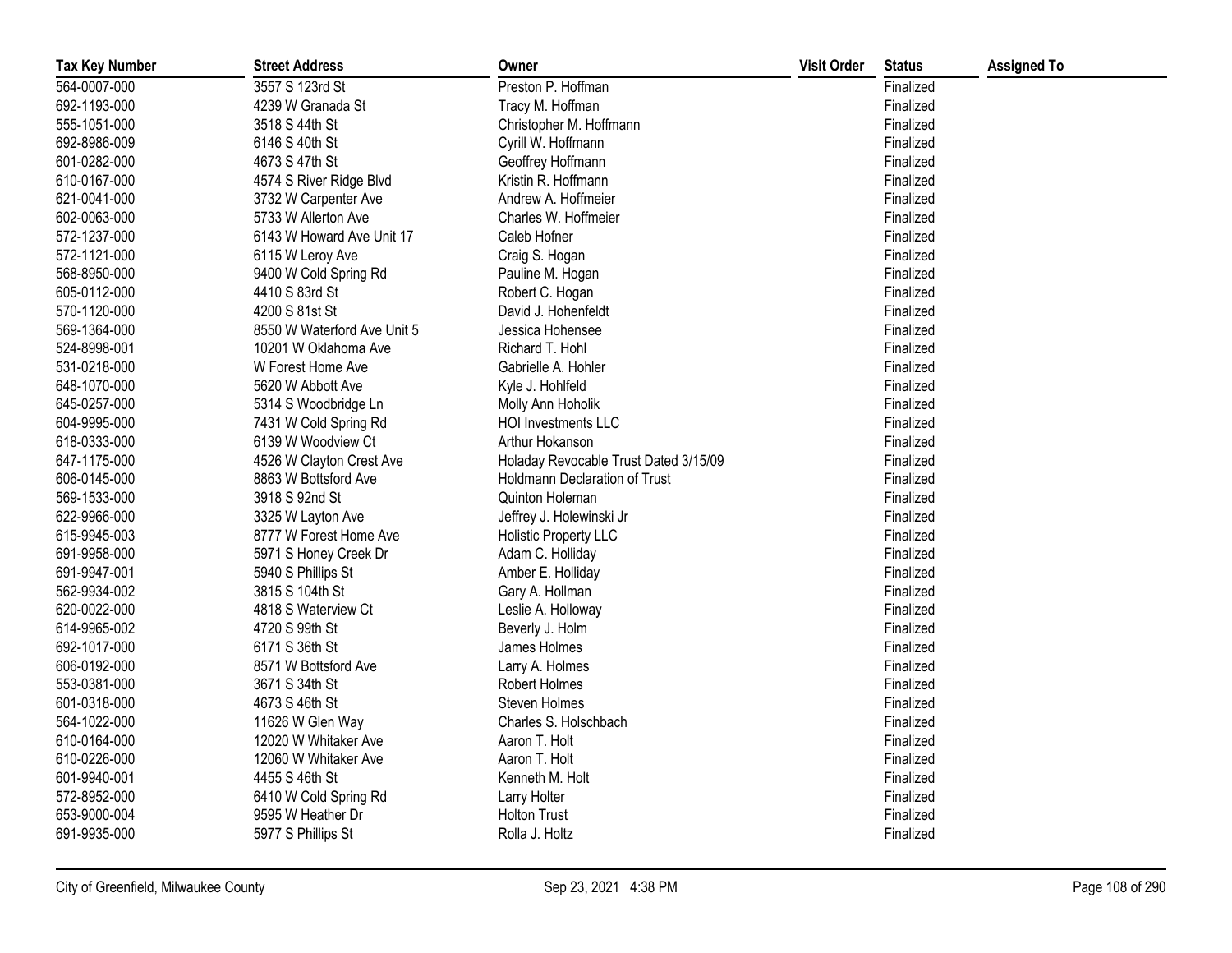| <b>Tax Key Number</b> | <b>Street Address</b>           | Owner                     | <b>Visit Order</b> | <b>Status</b> | <b>Assigned To</b> |
|-----------------------|---------------------------------|---------------------------|--------------------|---------------|--------------------|
| 645-0258-000          | 5316 S Woodbridge Ln            | Diane Holverson           |                    | Finalized     |                    |
| 620-9994-001          | 4505 W Loomis Rd                | Annette E. Holvey         |                    | Finalized     |                    |
| 575-0118-000          | 4204 S Ridgewood Ln             | Diane M. Holytz           |                    | Finalized     |                    |
| 601-0324-000          | 4676 S 47th St                  | Home Base Deals LLC       |                    | Finalized     |                    |
| 531-0201-300          | 5041 W Forest Home Ave          | Home Path Financial, L.P. |                    | Finalized     |                    |
| 553-0418-000          | 3854 S 35th St                  | Home Path Financial, L.P. |                    | Finalized     |                    |
| 531-1115-000          | 3473 S 44th St                  | Home Path Financial, LP   |                    | Finalized     |                    |
| 603-0141-000          | 4453 S 66th St                  | Gary J. Honadel           |                    | Finalized     |                    |
| 575-8914-001          | 4030 W Cold Spring Rd           | Jeffrey R. Honeck         |                    | Finalized     |                    |
| 531-1044-000          | 4359 W Anthony Dr               | Nathan Honore             |                    | Finalized     |                    |
| 617-0119-000          | 4740 S 69th St                  | John A. Hooper            |                    | Finalized     |                    |
| 553-0013-001          | 3567 S 31st St                  | Craig Richard Hoormann    |                    | Finalized     |                    |
| 616-0050-000          | 7911 W Barnard Ave              | Thomas. Hopefl            |                    | Finalized     |                    |
| 646-0049-000          | 3756 W Honey Tree Ln            | Ronald Hopgood            |                    | Finalized     |                    |
| 553-0301-001          | 3640 S 32nd St                  | Sara R. Hopkins           |                    | Finalized     |                    |
| 574-1012-000          | 3958 S 44th St                  | Chris W. Hoppe            |                    | Finalized     |                    |
| 571-8982-000          | 7146 W Forest Home Ave          | David M. Hoppe            |                    | Finalized     |                    |
| 601-0255-000          | 4832 W Layton Ave               | Jason J. Hoppe            |                    | Finalized     |                    |
| 691-9830-000          | 2930 W College Ave              | John C. Hoppe             |                    | Finalized     |                    |
| 620-0012-000          | 4728 S 47th St                  | Adam T. Hopper            |                    | Finalized     |                    |
| 565-0124-000          | 4100 S 119th St                 | Raymond H. Horack         |                    | Finalized     |                    |
| 568-8946-002          | 4260 S 94th St                  | Ramal A. Horn             |                    | Finalized     |                    |
| 555-1321-000          | 5065 W Colonial Ct              | Megan Horne               |                    | Finalized     |                    |
| 571-8997-000          | 4110 S 76th St                  | Tyler D. Horner           |                    | Finalized     |                    |
| 666-8900-000          | 5557 S 45th St                  | Jacob Horning             |                    | Finalized     |                    |
| 618-0019-005          | 6619 W Holmes Ave               | William P. Horning        |                    | Finalized     |                    |
| 667-8888-002          | 5846 S 43rd St                  | Joshua Hornung            |                    | Finalized     |                    |
| 565-0219-000          | 11728 W Wooded Ct               | Corinne Horvath           |                    | Finalized     |                    |
| 569-1601-000          | 3960 S Prairie Hill Ln Unit 101 | Dennis J. Horzewski       |                    | Finalized     |                    |
| 555-1054-000          | 3509 S 43rd St                  | Dustin Hosaka             |                    | Finalized     |                    |
| 572-8956-003          | 6501 W Leroy Ave                | Larry R. Hoskins          |                    | Finalized     |                    |
| 646-0021-000          | 3601 W Abbott Ave               | Milos Host                |                    | Finalized     |                    |
| 570-1090-000          | 8220 W Plainfield Ave           | Lawrence E. Hotelling     |                    | Finalized     |                    |
| 645-0303-000          | 5200 S Tuckaway Blvd Unit 161   | Denise R. Hotochin        |                    | Finalized     |                    |
| 621-9907-000          | 5010 S 40th St                  | James L. Hotvedt          |                    | Finalized     |                    |
| 646-0017-000          | 3701 W Abbott Ave               | Edward J. Houdek          |                    | Finalized     |                    |
| 645-0366-000          | 5200 S Tuckaway Blvd Unit 304   | Patricia Houghtaling      |                    | Finalized     |                    |
| 575-0093-000          | 3761 W Loomis Rd                | Timothy M. Hourigan       |                    | Finalized     |                    |
| 611-9000-013          | 11637 W Layton Ave              | House of Wisdom, Inc      |                    | Finalized     |                    |
| 645-0090-000          | 5317 S Tuckaway Dr              | Debra Houston             |                    | Finalized     |                    |
| 609-9968-001          | 4417 S 113th St                 | Neil J. Houtler           |                    | Finalized     |                    |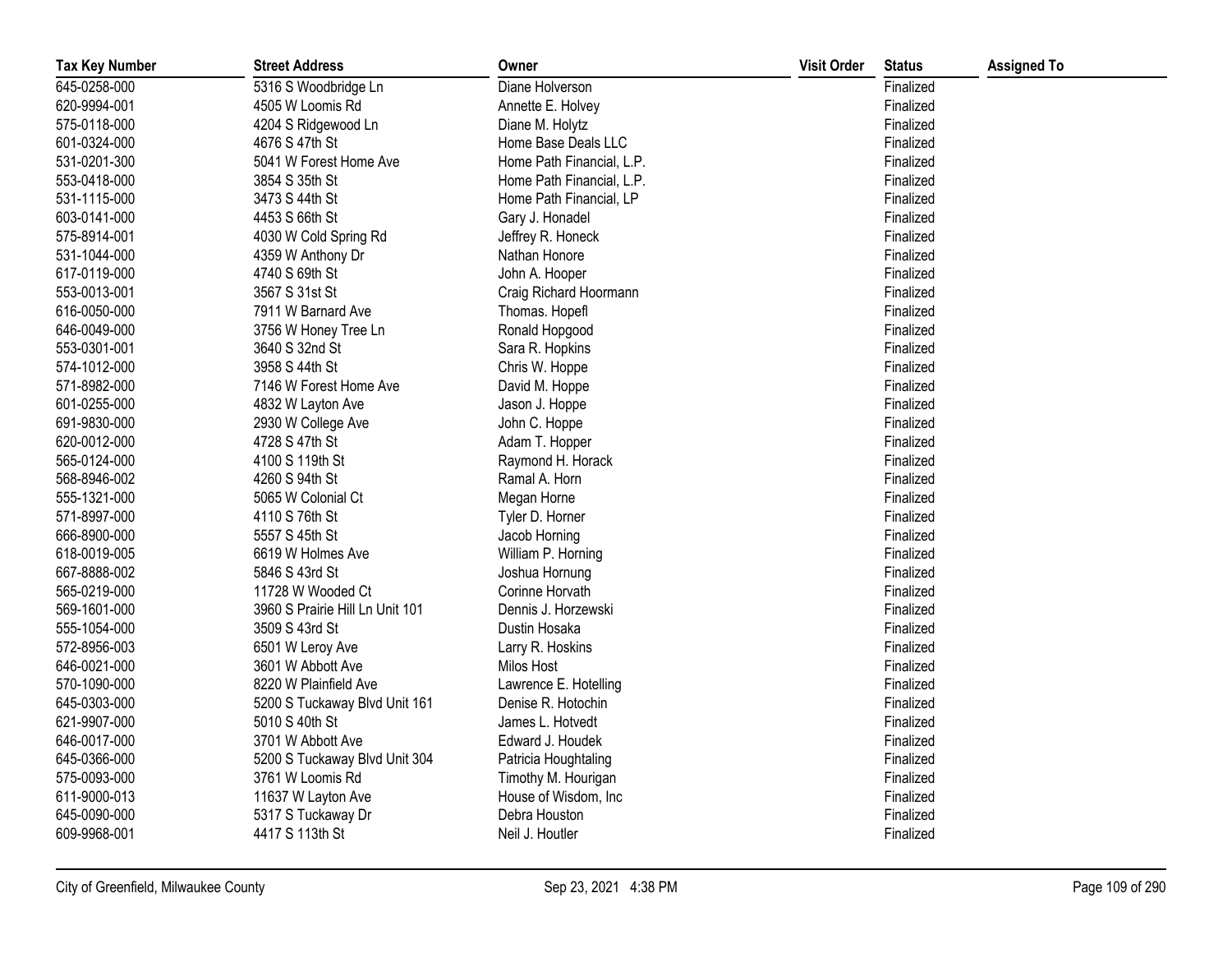| <b>Tax Key Number</b> | <b>Street Address</b>         | Owner                        | <b>Visit Order</b> | <b>Status</b> | <b>Assigned To</b> |
|-----------------------|-------------------------------|------------------------------|--------------------|---------------|--------------------|
| 564-0002-000          | 3667 S 123rd St               | <b>Bjorn Hoverson</b>        |                    | Finalized     |                    |
| 666-8985-001          | 5605 S 43rd St                | Jeffery Hovorka              |                    | Finalized     |                    |
| 609-9971-013          | 4323 S 114th St               | Michael C. Howard            |                    | Finalized     |                    |
| 620-0025-000          | 4830 S Waterview Ct           | Ryan K. Howard               |                    | Finalized     |                    |
| 569-9990-010          | 8875 W Howard Ave             | <b>Howard Apartments LLC</b> |                    | Finalized     |                    |
| 569-9990-011          | 8925 W Howard Ave             | <b>Howard Apartments LLC</b> |                    | Finalized     |                    |
| 569-9990-009          | 8825 W Howard Ave             | <b>Howard Apartments LLC</b> |                    | Finalized     |                    |
| 605-9986-002          | 7921 W Cold Spring Rd         | Rene Howard-Paez             |                    | Finalized     |                    |
| 570-1117-000          | 8020 W Leroy Ave              | Jacksone A. Howe             |                    | Finalized     |                    |
| 599-8960-000          | 3120 W Bottsford Ave          | Ronald B. Hoyt               |                    | Finalized     |                    |
| 692-1158-000          | 6190 S 39th St                | Timothy R. Hoyt              |                    | Finalized     |                    |
| 692-8971-004          | 3545 W Mangold Ave            | Kalib Hrbacek                |                    | Finalized     |                    |
| 569-1090-001          | 4217 S 91st St                | John M. Hubatch              |                    | Finalized     |                    |
| 568-1138-000          | 4262 S 98th St                | Jeffrey Hubbell              |                    | Finalized     |                    |
| 570-8979-001          | 4246 S 84th St                | Jeremy Huck                  |                    | Finalized     |                    |
| 667-8933-000          | 5585 S 42nd St                | Lisa Huck                    |                    | Finalized     |                    |
| 568-1108-000          | 9715 W Waterford Ave          | Robert Huck                  |                    | Finalized     |                    |
| 618-0190-000          | 6100 W Stonehedge Dr Unit 329 | Srebrenka A. Hudler          |                    | Finalized     |                    |
| 524-1007-000          | 3470 S 104th St               | Philip J. Huebner            |                    | Finalized     |                    |
| 616-1042-000          | 4885 S 82nd St                | Marietta T. Hueneke          |                    | Finalized     |                    |
| 606-0117-000          | 9147 W Allerton Ave           | Mary F. Huerta               |                    | Finalized     |                    |
| 691-9915-000          | 5970 S 32nd St                | Stephen H. Huettl            |                    | Finalized     |                    |
| 646-0121-000          | 3586 W Cottonwood Ct          | Robert F. Huettner           |                    | Finalized     |                    |
| 564-0114-000          | 3707 S River Ridge Blvd       | Mark P. Huff                 |                    | Finalized     |                    |
| 603-9952-008          | 4566 S 68th St                | Adam Hug                     |                    | Finalized     |                    |
| 618-0004-000          | 5050 S 68th St                | Cynthia A. Hug               |                    | Finalized     |                    |
| 691-9853-000          | 5952 S 35th St                | Elliot W. Hughes             |                    | Finalized     |                    |
| 645-0395-000          | 5200 S Tuckaway Blvd Unit 349 | Mary A. Hughes               |                    | Finalized     |                    |
| 645-0340-000          | 5200 S Tuckaway Blvd Unit 242 | Paul Hugo                    |                    | Finalized     |                    |
| 570-1003-000          | 4255 S 78th St                | Eric J. Huhn                 |                    | Finalized     |                    |
| 574-1430-000          | 4896 W Maple Leaf Cir         | Sharron C. Huiras            |                    | Finalized     |                    |
| 604-0311-000          | 4652 S Woodland Dr            | Jeanne A. Huisman            |                    | Finalized     |                    |
| 575-0106-000          | 4231 S Ridgewood Ln           | Leo A. Huisman               |                    | Finalized     |                    |
| 600-0048-000          | 4305 S 36th St                | Darren R. Hull               |                    | Finalized     |                    |
| 569-1108-000          | 4254 S 91st Pl                | Marie E. Hull                |                    | Finalized     |                    |
| 569-1385-000          | 8515 W Waterford Ave Unit 2   | Kim Humburg                  |                    | Finalized     |                    |
| 610-0153-000          | 11831 W Whitaker Ave          | Edward J. Hummelt            |                    | Finalized     |                    |
| 567-9985-000          | 4010 S 104th St               | Theodore J. Humpal           |                    | Finalized     |                    |
| 618-0198-000          | 6100 W Stonehedge Dr Unit 345 | Elizabeth Humphrey           |                    | Finalized     |                    |
| 603-0040-000          | 4474 S 62nd St                | James E. Hundt               |                    | Finalized     |                    |
| 610-0279-000          | 4587 S 121st St               | Hung Trust                   |                    | Finalized     |                    |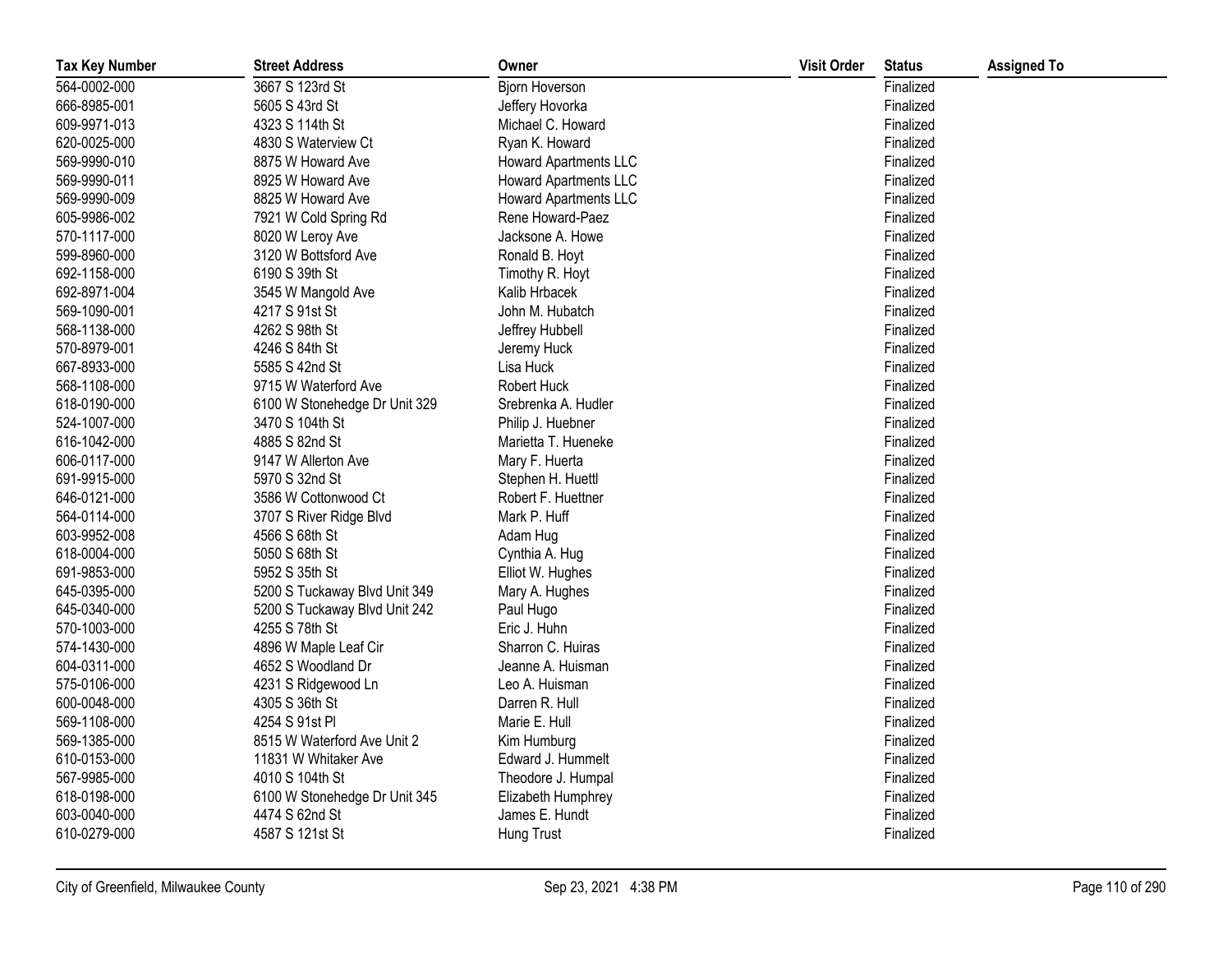| <b>Tax Key Number</b> | <b>Street Address</b>         | Owner                         | <b>Visit Order</b> | <b>Status</b> | <b>Assigned To</b> |
|-----------------------|-------------------------------|-------------------------------|--------------------|---------------|--------------------|
| 646-9928-000          | 5380 S Honey Creek Dr         | Brian C. Hunt                 |                    | Finalized     |                    |
| 567-0102-000          | 10491 W Norwich Ave           | Jacqueline A. Hunter          |                    | Finalized     |                    |
| 556-8959-000          | 3750 S 56th St                | Matthew Hurley                |                    | Finalized     |                    |
| 618-0071-000          | 6536 W Carpenter Ave          | Debra Ann Huron               |                    | Finalized     |                    |
| 567-0090-000          | 4151 S 104th St               | Alicia M. Hurst               |                    | Finalized     |                    |
| 646-0192-000          | 5305 S Hidden Dr              | Jill M. Hurst                 |                    | Finalized     |                    |
| 567-0089-000          | 4135 S 104th St               | Karen L. Hurst                |                    | Finalized     |                    |
| 567-0091-000          | 4161 S 104th St               | Karen L. Hurst                |                    | Finalized     |                    |
| 567-0087-000          | 4111 S 104th St               | Kevin L. Hurst                |                    | Finalized     |                    |
| 567-0121-000          | 3930 S 106th St               | Mark A. Hurst                 |                    | Finalized     |                    |
| 614-1070-000          | 5070 S Brookdale Dr           | Francisco D. Hurtado          |                    | Finalized     |                    |
| 603-9984-001          | 6411 W Cold Spring Rd         | Yara I. Hurtado               |                    | Finalized     |                    |
| 620-0019-000          | 4800 S Waterview Ct           | Kamran Husain                 |                    | Finalized     |                    |
| 602-9963-010          | 5245 W Allerton Ave           | Kabir Hussain                 |                    | Finalized     |                    |
| 610-0079-000          | 4480 S 117th St               | Wahab Hussaini                |                    | Finalized     |                    |
| 621-9920-001          | 4100 W Edgerton Ave           | Mudssar Hussan                |                    | Finalized     |                    |
| 567-0103-000          | 4026 S 106th St               | Nather D. Hussary             |                    | Finalized     |                    |
| 622-0096-000          | 3350 W Edgerton Ave           | Rami A. Hussein               |                    | Finalized     |                    |
| 691-0137-000          | 3045 W Kimberly Ave           | Wajih A. Hussein              |                    | Finalized     |                    |
| 667-1060-000          | 5521 S Melinda St             | Cindy A. Hustad               |                    | Finalized     |                    |
| 567-0120-000          | 3918 S 106th St               | Christopher A. Huth           |                    | Finalized     |                    |
| 601-9966-002          | 4320 S 45th St                | Donna R. Hutter               |                    | Finalized     |                    |
| 617-9975-025          | 4883 S 72nd St                | David Huynh                   |                    | Finalized     |                    |
| 611-1044-000          | 12370 W Barnard Ave           | Hoang V. Huynh                |                    | Finalized     |                    |
| 604-0238-000          | 4582 S Greenridge Cir         | Sharon L. Hvala               |                    | Finalized     |                    |
| 600-0017-000          | 4454 S 36th St                | John M. Hyatt                 |                    | Finalized     |                    |
| 601-9956-002          | 4336 S 46th St                | Millicent Hynes               |                    | Finalized     |                    |
| 613-1030-000          | 10303 W Spring Green Rd       | Barbara A. Hynst              |                    | Finalized     |                    |
| 607-9965-001          | 9500 W Layton Ave             | Jeannette A. Hytry            |                    | Finalized     |                    |
| 618-0311-000          | 5075 S Stonehedge Dr          | Susan M. Hyzer                |                    | Finalized     |                    |
| 615-9941-006          | 4895 S 84th St                | I Care Investments, LLC       |                    | Finalized     |                    |
| 599-8893-005          | 4651 S 27th St                | I Investments, LLC            |                    | Finalized     |                    |
| 613-0030-000          | 10501 W Spring Green Rd       | Osbaldo Ibarra                |                    | Finalized     |                    |
| 691-0066-000          | 3489 W Alvina Ave             | Ali Ibrahim                   |                    | Finalized     |                    |
| 616-8974-002          | 4935 S 76th St                | ICA II Greenfield Venture LLC |                    | Finalized     |                    |
| 553-0472-000          | 3219 W Lynndale Ave           | <b>ICY LLC</b>                |                    | Finalized     |                    |
| 553-0473-000          | W Lynndale Ave                | <b>ICY LLC</b>                |                    | Finalized     |                    |
| 691-9900-000          | 5973 S 32nd St                | Ideal Rentals, LLC            |                    | Finalized     |                    |
| 645-0404-000          | 5200 S Tuckaway Blvd Unit 366 | Irslan Idrees                 |                    | Finalized     |                    |
| 564-0014-000          | 12210 W White Oak Dr          | Chester Idzik                 |                    | Finalized     |                    |
| 646-0016-000          | 3711 W Abbott Ave             | Iglar Family Trust            |                    | Finalized     |                    |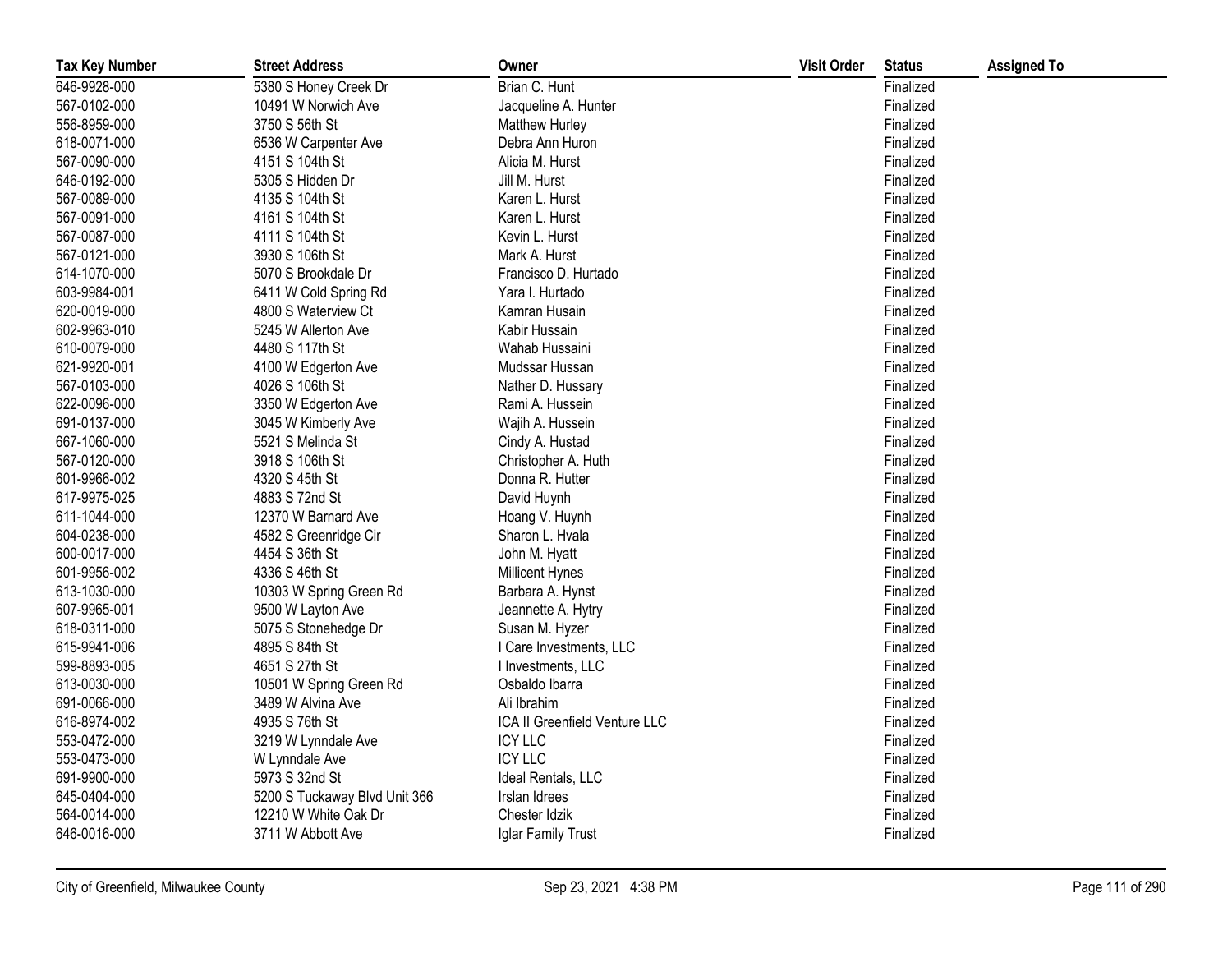| <b>Tax Key Number</b> | <b>Street Address</b>         | Owner                                             | <b>Visit Order</b> | <b>Status</b> | <b>Assigned To</b> |
|-----------------------|-------------------------------|---------------------------------------------------|--------------------|---------------|--------------------|
| 604-0027-003          | 7155 W Bottsford Ave          | Timothy A. Ignasiak                               |                    | Finalized     |                    |
| 569-1106-000          | 4270 S 91st PI                | Sean Ihde                                         |                    | Finalized     |                    |
| 569-1107-000          | 4270 S 91st PI                | Sean Ihde                                         |                    | Finalized     |                    |
| 575-0102-000          | 4223 S Ridgewood Ln           | Barbara E. Ihrcke                                 |                    | Finalized     |                    |
| 692-1084-000          | 3753 W Alvina Ct              | Steven J. Ihrcke                                  |                    | Finalized     |                    |
| 569-1527-000          | 4085 S 84th St Unit 8         | Jovica Ilic                                       |                    | Finalized     |                    |
| 553-0372-000          | 3726 S 35th St                | Vladimir Ilic                                     |                    | Finalized     |                    |
| 614-1014-001          | 4840 S 96th St                | Mary Ann Imholte                                  |                    | Finalized     |                    |
| 646-0061-000          | 3617 W Honey Tree Ln          | John Imig                                         |                    | Finalized     |                    |
| 602-9960-012          | 5306 W Allerton Ave           | Gerald L. Immel                                   |                    | Finalized     |                    |
| 553-0394-000          | 3786 S 35th St                | Mary Immel                                        |                    | Finalized     |                    |
| 610-0114-000          | 4540 S 117th St               | Matthew F. Imperl                                 |                    | Finalized     |                    |
| 524-8980-003          | 3260 S 108th St               | Imprex Inc                                        |                    | Finalized     |                    |
| 647-1118-000          | 5433 S 46th St                | Mohammad Imran                                    |                    | Finalized     |                    |
| 572-1069-000          | 6122 W Leroy Ave              | Cynthia M. Inda                                   |                    | Finalized     |                    |
| 604-0060-000          | 7108 W Allerton Ave           | Ingeborg Holzman Life Estate                      |                    | Finalized     |                    |
| 609-9958-003          | 4552 S 113th St               | David J. Ingish                                   |                    | Finalized     |                    |
| 618-0184-000          | 6100 W Stonehedge Dr Unit 323 | Marguerite A. Ingold                              |                    | Finalized     |                    |
| 571-8964-001          | 7033 W Forest Home Ave        | Robert W. Ingram                                  |                    | Finalized     |                    |
| 618-0284-000          | 5013 S Stonehedge Dr          | William M. Ingram                                 |                    | Finalized     |                    |
| 617-0030-000          | 7001 W Vogel Ave              | Inman Property Services LLC                       |                    | Finalized     |                    |
| 621-9940-001          | 3925 W Barnard Ave            | Ehab Innab                                        |                    | Finalized     |                    |
| 524-8986-024          | 3303 S 103rd St               | International Brotherhood Of Elec Workers Local 4 |                    | Finalized     |                    |
| 600-0135-000          | 4353 S 38th St                | Vilay Inthamavong                                 |                    | Finalized     |                    |
| 556-8998-000          | 5128 W Midland Dr             | Investment Leasing                                |                    | Finalized     |                    |
| 647-9958-000          | 4836 W Grange Ave             | Mari A. Irish                                     |                    | Finalized     |                    |
| 614-1002-000          | 9337 W Dosie Ave              | Scott Isabella                                    |                    | Finalized     |                    |
| 604-0131-000          | 7034 W Chapman Ave            | Carolyn M. Isely                                  |                    | Finalized     |                    |
| 553-0162-004          | 3629 S 33rd St                | Esperanza Islas-Herrera                           |                    | Finalized     |                    |
| 602-0024-000          | 5700 W Bottsford Ave          | Christopher Ittner                                |                    | Finalized     |                    |
| 601-0263-000          | 4634 S 49th St                | Ivan's Investments LLC                            |                    | Finalized     |                    |
| 610-9999-003          | 4325 S 116th St               | Randall J. Iverson                                |                    | Finalized     |                    |
| 645-0287-000          | 5200 S Tuckaway Blvd Unit 129 | Irena Ivic                                        |                    | Finalized     |                    |
| 691-9956-000          | 5979 S Honey Creek Dr         | Jovica Ivic                                       |                    | Finalized     |                    |
| 568-8991-002          | 4201 S 97th St                | Jon R. Iwen                                       |                    | Finalized     |                    |
| 620-9943-002          | 4731 W Loomis Rd              | Mackenzie J. Iwen                                 |                    | Finalized     |                    |
| 691-0143-000          | 3210 W Kimberly Ave           | Kenneth Iwinski                                   |                    | Finalized     |                    |
| 619-0007-000          | 5030 S 58th St                | Kenneth A. Iwinski                                |                    | Finalized     |                    |
| 619-9986-001          | 5720 W Edgerton Ave           | Scott R. Iwinski                                  |                    | Finalized     |                    |
| 619-0009-000          | 5050 S 58th St                | Scott and Kristine Iwinski                        |                    | Finalized     |                    |
| 574-1050-000          | 4509 W Norwich Ave            | J Jan Manes Irrevocable Trust                     |                    | Finalized     |                    |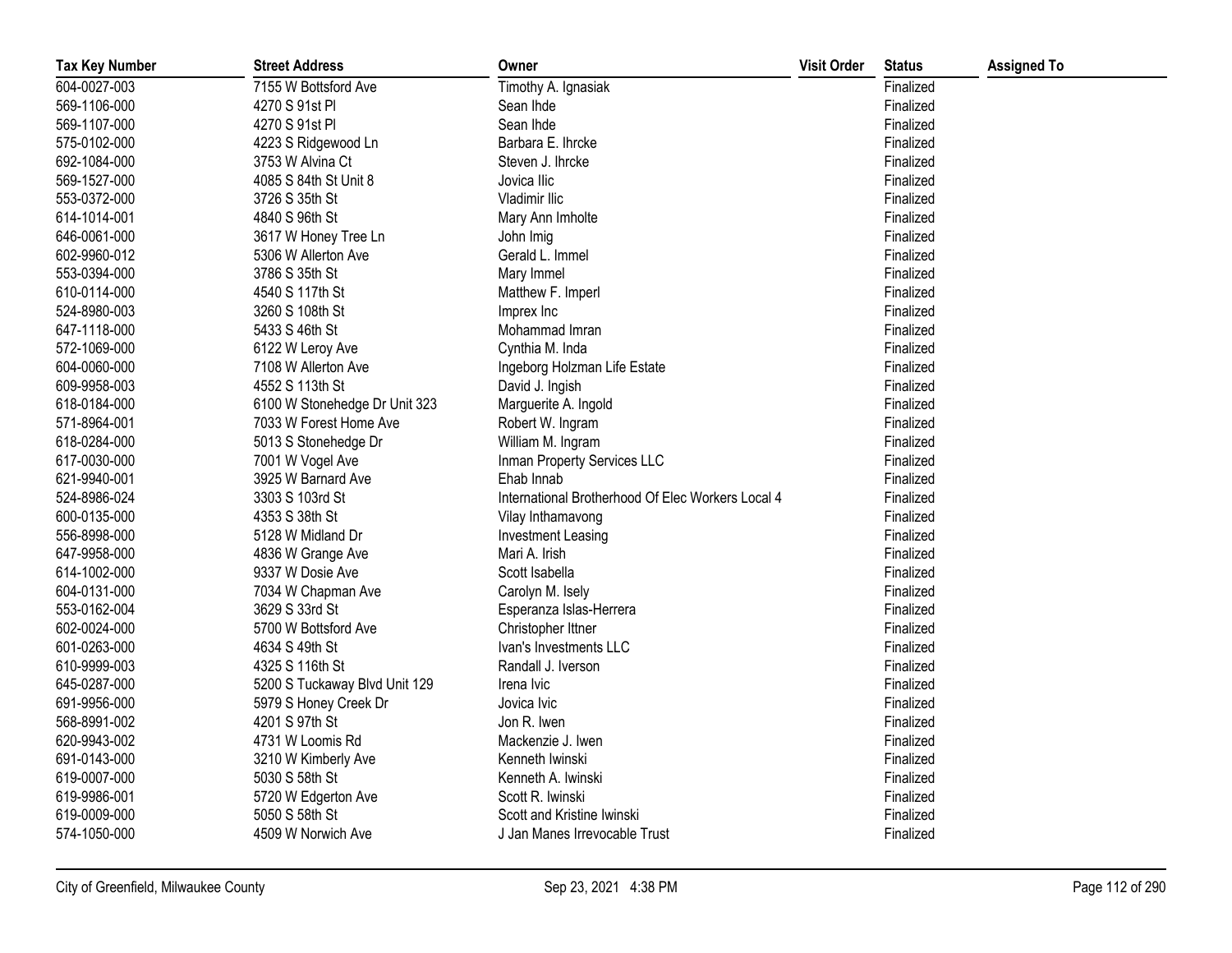| <b>Tax Key Number</b> | <b>Street Address</b>         | Owner                                            | <b>Visit Order</b> | <b>Status</b> | <b>Assigned To</b> |
|-----------------------|-------------------------------|--------------------------------------------------|--------------------|---------------|--------------------|
| 599-8921-000          | 4666 S 35th St                | J&B Properties 4666 LLC                          |                    | Finalized     |                    |
| 575-8956-000          | 3924 S 41st St                | J&O Advantage LLC                                |                    | Finalized     |                    |
| 574-1118-000          | 4433 W Tesch Ave              | J-Lee Properties, LLP                            |                    | Finalized     |                    |
| 569-1438-000          | 3915 S 84th St Unit 7         | Lillian C. Jaaska                                |                    | Finalized     |                    |
| 691-9926-000          | 5921 S 31st St                | Sharif Jaber                                     |                    | Finalized     |                    |
| 618-0100-000          | 6100 W Stonehedge Dr Unit 143 | Stefan Jabkiewicz                                |                    | Finalized     |                    |
| 601-9883-003          | 4313 S 49th St                | John Jablonowski                                 |                    | Finalized     |                    |
| 645-0455-000          | 5261 S Somerset Ln            | Paul F. Jablonowski                              |                    | Finalized     |                    |
| 604-9984-000          | 7434 W Forest Home Ave        | Francis J. Jablonski                             |                    | Finalized     |                    |
| 604-9994-000          | 7441 W Cold Spring Rd         | Francis J. Jablonski                             |                    | Finalized     |                    |
| 569-1125-000          | 4265 S 90th St                | Neal T. Jablonski                                |                    | Finalized     |                    |
| 648-1060-000          | 5151 S 58th St                | Gregory E. Jack                                  |                    | Finalized     |                    |
| 648-1002-000          | 5891 W Edgerton Ave           | Jack B and Laura L Jorgensen RevTrust Dated May  |                    | Finalized     |                    |
| 653-0076-000          | 9421 W Abbott Ave             | Jack R Ernest Ad Barbara E Ernest Revocable Trus |                    | Finalized     |                    |
| 567-9971-003          | 4280 S 108th St               | Jack R Styza Rentals LLC                         |                    | Finalized     |                    |
| 609-9971-023          | 4424 S 114th St               | Gregory J. Jackowski                             |                    | Finalized     |                    |
| 618-0106-000          | 6100 W Stonehedge Dr Unit 149 | Carole A. Jackson                                |                    | Finalized     |                    |
| 614-1063-000          | 4985 S Brookdale Dr           | Kenneth R. Jackson                               |                    | Finalized     |                    |
| 603-0126-000          | 4413 S 65th St                | Lisa A. Jackson                                  |                    | Finalized     |                    |
| 602-0164-000          | 5224 W Allerton Ave           | Steven R. Jackson                                |                    | Finalized     |                    |
| 603-0182-001          | 6217 W Allerton Ave           | Nathan Jaco                                      |                    | Finalized     |                    |
| 691-0011-000          | 3338 W Kimberly Ave           | Anthony L. Jacobi                                |                    | Finalized     |                    |
| 614-1071-000          | 5050 S Brookdale Dr           | Mary J. Jacobi                                   |                    | Finalized     |                    |
| 645-0052-000          | 2810 W Upham Ave              | Anna Jacobs Jacobs                               |                    | Finalized     |                    |
| 604-0285-000          | 4637 S Woodland Dr            | Brian J. Jacobs                                  |                    | Finalized     |                    |
| 604-0024-000          | 4358 S 72nd St                | Frizt E. Jacobs                                  |                    | Finalized     |                    |
| 601-0174-000          | 4657 S 50th St                | Jeffrey Alan Jacobs II                           |                    | Finalized     |                    |
| 611-1046-000          | 12330 W Barnard Ave           | Sung Ye Jacobs                                   |                    | Finalized     |                    |
| 622-9960-001          | 4750 S 35th St                | Kelle Jacobsen                                   |                    | Finalized     |                    |
| 691-9964-002          | 3017 W Ramsey Ave             | Carl E. Jacobson                                 |                    | Finalized     |                    |
| 606-0165-000          | 4444 S 92nd St                | Hugh A. Jacobson                                 |                    | Finalized     |                    |
| 554-8989-000          | 3857 S 35th St                | Joyce C. Jacobson                                |                    | Finalized     |                    |
| 564-0086-000          | 12241 W Scarlet Oak Ct        | Dennis J. Jacomet                                |                    | Finalized     |                    |
| 621-0023-000          | 3796 W Holmes Ave             | Richard J. Jacques                               |                    | Finalized     |                    |
| 621-9895-001          | 5031 S 35th St                | Adam R. Jaeck                                    |                    | Finalized     |                    |
| 614-1033-000          | 4838 S Brookdale Dr           | Mark A. Jaeckel                                  |                    | Finalized     |                    |
| 621-9995-000          | 4781 S 35th St                | JAEF Transition Trust of April 23, 2013          |                    | Finalized     |                    |
| 621-9993-000          | S 35th St                     | JAEF Transition Trust of April 23, 2013          |                    | Finalized     |                    |
| 601-9945-004          | 4443 S 45th St                | Michael A. Jaeger                                |                    | Finalized     |                    |
| 569-1134-002          | 4256 S 91st St                | David J. Jaehnig                                 |                    | Finalized     |                    |
| 570-0036-000          | 4023 S 83rd St                | Richard J. Jaehnig                               |                    | Finalized     |                    |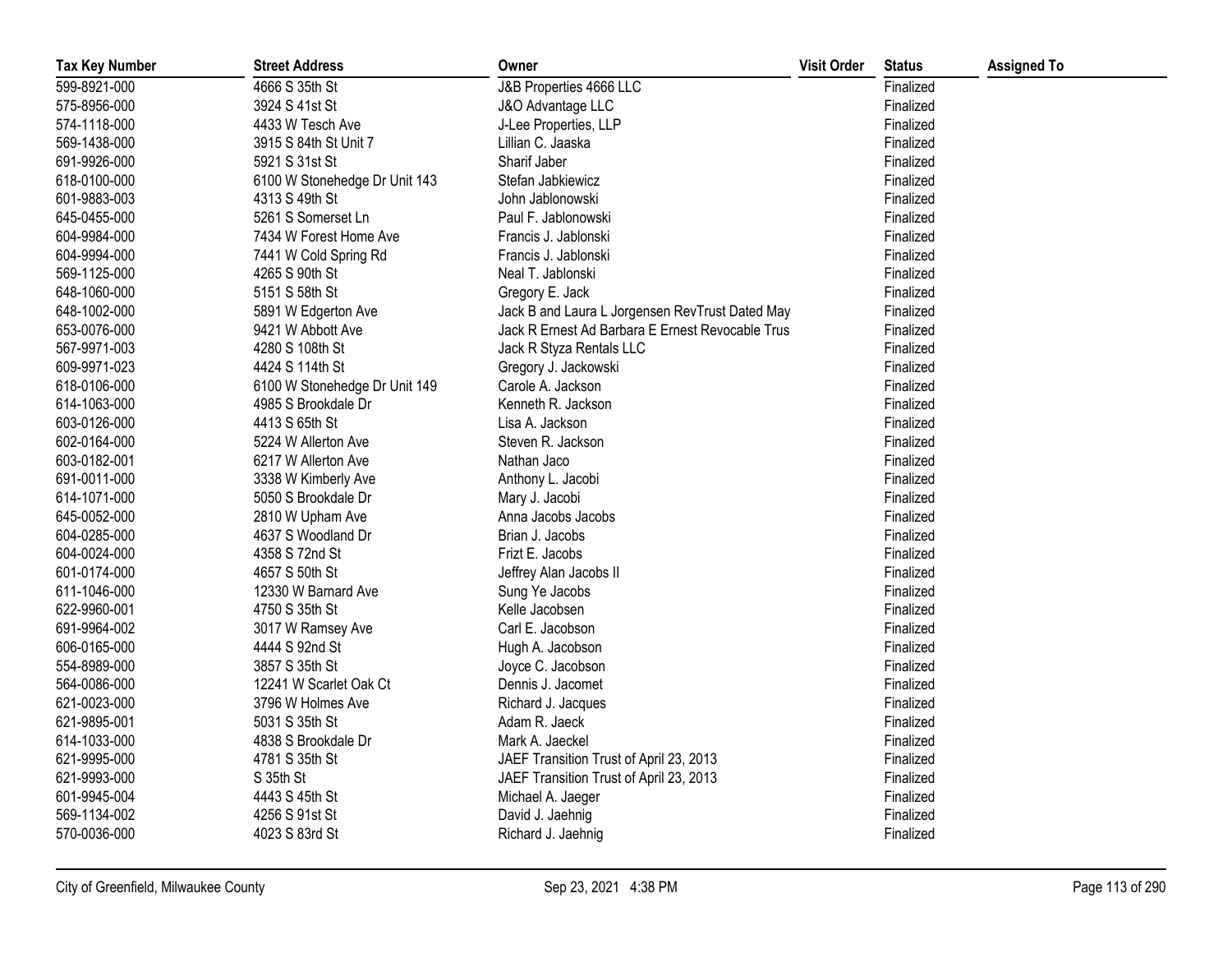| <b>Tax Key Number</b> | <b>Street Address</b>         | Owner                                              | <b>Visit Order</b> | <b>Status</b> | <b>Assigned To</b> |
|-----------------------|-------------------------------|----------------------------------------------------|--------------------|---------------|--------------------|
| 566-9996-000          | 4035 S 112th St               | Gary L. Jaeschke                                   |                    | Finalized     |                    |
| 645-0135-000          | 5132 S King Arthurs Ct        | Kierstan Jaeschke                                  |                    | Finalized     |                    |
| 610-0087-000          | 4415 S 117th St               | Patrick S. Jagiello                                |                    | Finalized     |                    |
| 647-1191-000          | 5412 S 44th Ct                | Gregory C. Jagmin                                  |                    | Finalized     |                    |
| 602-9998-006          | 5212 W Whitaker Ave           | Daniel D. Jahn                                     |                    | Finalized     |                    |
| 569-1115-000          | 4208 S 91st Pl                | Samantha Jahns                                     |                    | Finalized     |                    |
| 575-0130-000          | 3741 W Loomis Rd              | Leonard Jahnz                                      |                    | Finalized     |                    |
| 572-8941-001          | 4233 S 60th St                | Andrew Jahraus                                     |                    | Finalized     |                    |
| 605-0145-001          | 4466 S 84th St                | Stevan Jaksic                                      |                    | Finalized     |                    |
| 615-9956-000          | 4920 S 92nd St                | Michael S. Jakubowski                              |                    | Finalized     |                    |
| 667-1075-000          | 3631 W Wanda Ave              | Gregory A. Jakus                                   |                    | Finalized     |                    |
| 645-0389-000          | 5200 S Tuckaway Blvd Unit 343 | Arthur Jalali                                      |                    | Finalized     |                    |
| 600-0041-000          | 4386 S 37th St                | <b>Blake Jalovec</b>                               |                    | Finalized     |                    |
| 562-0105-000          | 3819 S Oakridge Ct            | David P. James                                     |                    | Finalized     |                    |
| 645-0573-000          | 5172 S Hidden Dr              | Geraldine L. James                                 |                    | Finalized     |                    |
| 609-0010-000          | 4554 S 114th St               | Jesse J. James                                     |                    | Finalized     |                    |
| 564-9977-001          | 3772 S 124th St               | Larry A. James                                     |                    | Finalized     |                    |
| 556-0308-000          | 3672 S 52nd St                | R James                                            |                    | Finalized     |                    |
| 646-0186-001          | 5275 S 41st St                | James & Susan Weber Revoc Tr                       |                    | Finalized     |                    |
| 647-9964-000          | 5332 S 51st St                | James A and Michelle A Sackerson 2019 Revocable    |                    | Finalized     |                    |
| 605-9940-002          | 7600 W Layton Ave             | James A. Farhit Living Trust Dated June 8, 2016    |                    | Finalized     |                    |
| 610-0260-000          | 12393 W Crossing Blvd         | James A. Rumage and Janine A. Rumage Trust         |                    | Finalized     |                    |
| 602-0109-000          | 5324 W Bottsford Ave          | James Allen Henderson & Jane Lesure Henderson I    |                    | Finalized     |                    |
| 568-1088-000          | 9523 W Van Beck Ave           | JAMES AND JOYCE KONIECZNY LIVING TRUST             |                    | Finalized     |                    |
| 610-0303-000          | 12284 W Sunset Ln             | James C & Marylynn R Kaminski Family Trust         |                    | Finalized     |                    |
| 604-0007-000          | 7001 W Cold Spring Rd         | James Callan Inc                                   |                    | Finalized     |                    |
| 604-0015-000          | 7111 W Cold Spring Rd         | James Callan Inc                                   |                    | Finalized     |                    |
| 604-0006-000          | 7007 W Cold Spring Rd         | James Callan Inc                                   |                    | Finalized     |                    |
| 604-0005-000          | 4310 S 71st St                | James Callan Inc                                   |                    | Finalized     |                    |
| 604-0012-000          | 4310 S 72nd St                | James Callan Inc                                   |                    | Finalized     |                    |
| 604-0014-000          | 7121 W Cold Spring Rd         | James Callan Inc                                   |                    | Finalized     |                    |
| 604-0016-000          | 4311 S 71st St                | James Callan Inc                                   |                    | Finalized     |                    |
| 604-0013-000          | 7135 W Cold Spring Rd         | James Callan Inc                                   |                    | Finalized     |                    |
| 604-0174-000          | 4512 S Greenridge Cir         | James H & Sheila A Schulte Revocable Trust Dtd 1/  |                    | Finalized     |                    |
| 648-1042-000          | 5724 W Upham Ave              | James H And Ellen L Bunzel Revocable Trust         |                    | Finalized     |                    |
| 562-0083-000          | 3837 S Oakbrook Dr            | James H Gauger & Janet R Gauger Revocable Trus     |                    | Finalized     |                    |
| 613-1033-000          | 10231 W Spring Green Rd       | James H. Bryant Revocable Trust                    |                    | Finalized     |                    |
| 567-0035-000          | 4050 S 103rd St               | James H. Minster & Kathleen A. Minster Revoc Liv 1 |                    | Finalized     |                    |
| 646-0077-000          | 5400 S Amberwood Ln           | James J. Fuhs Family Trust                         |                    | Finalized     |                    |
| 606-0176-000          | 4353 S 86th St                | James J. Jorsch And Deborah A. Jorsch Rev Living   |                    | Finalized     |                    |
| 575-8964-000          | 3976 S 41st St                | James J. Winiarski Revocable Trust                 |                    | Finalized     |                    |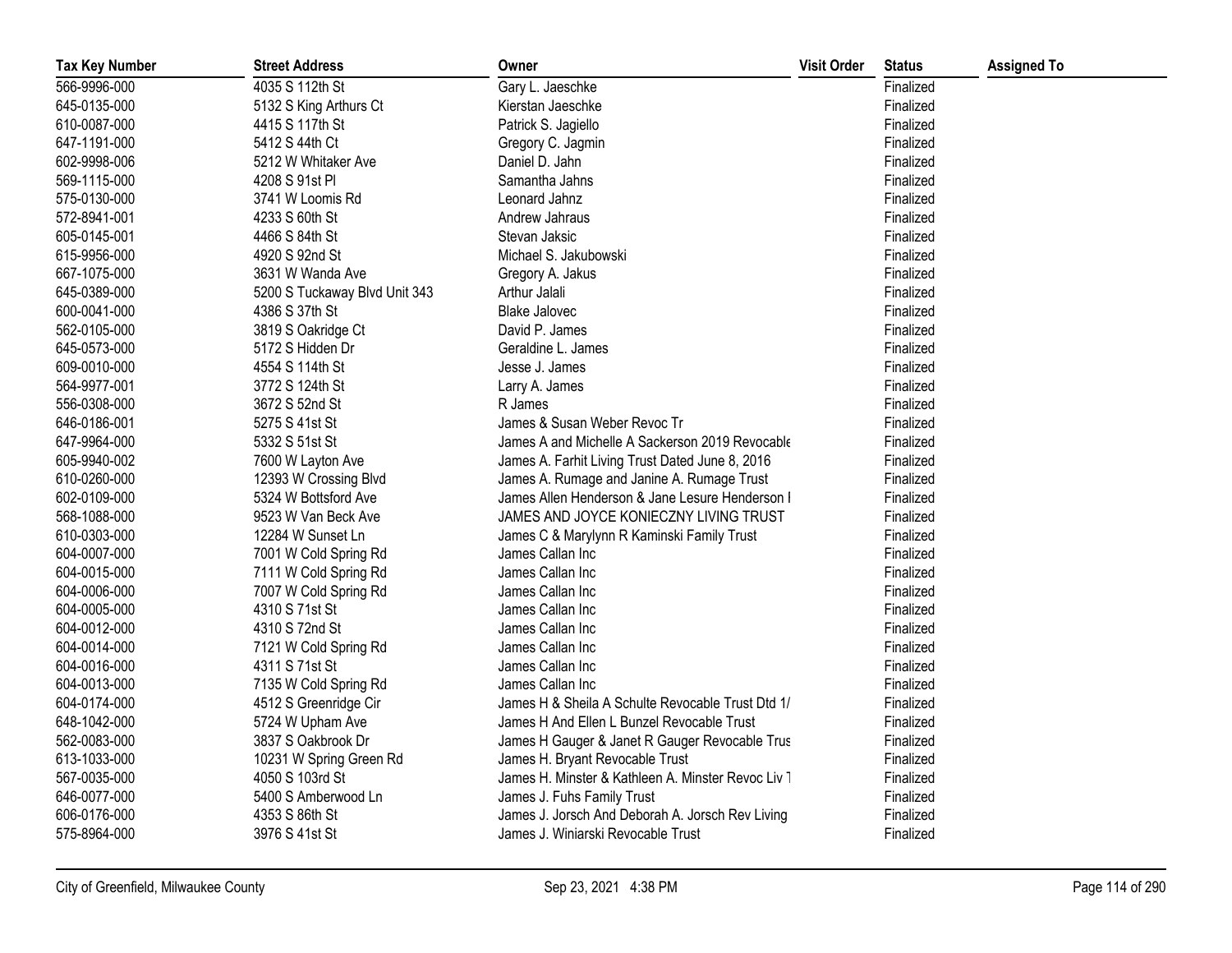| <b>Tax Key Number</b> | <b>Street Address</b>         | Owner                                             | <b>Visit Order</b> | <b>Status</b> | <b>Assigned To</b> |
|-----------------------|-------------------------------|---------------------------------------------------|--------------------|---------------|--------------------|
| 609-9967-005          | 4433 S 113th St               | James K Doss and Toni J Doss Revocable Trust      |                    | Finalized     |                    |
| 647-9977-001          | 4909 W Edgerton Ave           | James L Callan Inc                                |                    | Finalized     |                    |
| 667-8904-000          | 5608 S 43rd St                | James M & Loretta M Kegel Revocable Living Trust  |                    | Finalized     |                    |
| 647-1152-000          | 4513 W Maplewood Dr           | James M and Janice L Pelczynski Revocble Trust    |                    | Finalized     |                    |
| 567-9972-004          | 4160 S 108th St               | James M Petr                                      |                    | Finalized     |                    |
| 569-1258-001          | 4003 S 88th St                | James R & Donna J Czysz Revocable Living Trust    |                    | Finalized     |                    |
| 600-0042-000          | 4378 S 37th St                | James R Hessling Rev Living Trust Dated 9/18/2014 |                    | Finalized     |                    |
| 616-1037-000          | 4961 S 82nd St                | James R. Wilber Revocable Trust                   |                    | Finalized     |                    |
| 568-1014-000          | 4001 S Shady Lane Ct          | James Sharon Thomas Trust                         |                    | Finalized     |                    |
| 666-8955-001          | 5620 S 44th St                | James V. Gerasopoulos & Freida D. Gerasopoulos I  |                    | Finalized     |                    |
| 645-0539-000          | 5361 S Cambridge Ln           | James W. Duquaine Revocable Trust                 |                    | Finalized     |                    |
| 647-1096-000          | 5365 S 48th St                | Jan R Lipinski & Veronica Lipinski Revoc Trust    |                    | Finalized     |                    |
| 692-1052-000          | 3714 W Kimberly Ave           | Harold T. Janas                                   |                    | Finalized     |                    |
| 562-0051-000          | 3703 S Bayberry Ln            | Richard P. Janasiak                               |                    | Finalized     |                    |
| 645-0494-000          | 5348 S Sutton Pl              | Susan Janasiak                                    |                    | Finalized     |                    |
| 601-0153-000          | 4560 S 51st St                | Jeanette C. Janasik                               |                    | Finalized     |                    |
| 555-1276-000          | 4914 W Colonial Ct            | Ralph Janasik                                     |                    | Finalized     |                    |
| 617-0110-000          | 7027 W Layton Ave             | Charles R. Janatis                                |                    | Finalized     |                    |
| 568-8920-000          | 4269 S 92nd St                | Dennis J. Janchan                                 |                    | Finalized     |                    |
| 603-0118-000          | 4477 S 65th St                | Jimmie J. Jancoski                                |                    | Finalized     |                    |
| 603-0069-000          | 4412 S 64th St                | Deborah L. Janczak                                |                    | Finalized     |                    |
| 605-0150-000          | 4418 S 84th St                | James J. Janczak                                  |                    | Finalized     |                    |
| 615-1022-000          | 8737 W Melody Ln              | Thomas F. Janczak                                 |                    | Finalized     |                    |
| 569-1462-000          | 3965 S 84th St Unit 7         | Jane E Gosz Living Trust                          |                    | Finalized     |                    |
| 604-0211-000          | 4556 S Greenridge Cir         | Jane J Desormey Revocable Trust                   |                    | Finalized     |                    |
| 648-1034-000          | 5625 W Upham Ave              | Mark W. Janeczko                                  |                    | Finalized     |                    |
| 614-9978-001          | 9231 W Barnard Ave            | Janet E. Thompson Revocable Trust of October 17,  |                    | Finalized     |                    |
| 606-9997-001          | 8541 W Cold Spring Rd         | Benjamin A. Janetzke                              |                    | Finalized     |                    |
| 601-0131-001          | 4525 S 49th St                | Janice C Bronikowski Life Estate                  |                    | Finalized     |                    |
| 645-0542-000          | 5370 S Cambridge Ln           | Janice L. Panek Revocable Trust Dated August 1, 2 |                    | Finalized     |                    |
| 620-0013-000          | 4740 S 47th St                | James M. Janicek Jr                               |                    | Finalized     |                    |
| 611-8975-018          | 12132 W Carpenter Ave         | John Janich                                       |                    | Finalized     |                    |
| 611-8975-006          | 4840 S 124th St               | Ronald A. Janick                                  |                    | Finalized     |                    |
| 569-1052-000          | 4038 S 92nd St                | Eugene Janikowski                                 |                    | Finalized     |                    |
| 618-0085-000          | 6100 W Stonehedge Dr Unit 120 | Janis M Repech Trust                              |                    | Finalized     |                    |
| 568-8925-000          | 4179 S 92nd St                | Steve E. Janisch                                  |                    | Finalized     |                    |
| 571-1012-000          | 4145 S 68th St                | James J. Janiszewski                              |                    | Finalized     |                    |
| 603-9998-001          | 4345 S 60th St                | Janko Jankovic                                    |                    | Finalized     |                    |
| 555-1071-000          | 3541 S 44th St                | Francis P. Jankowski                              |                    | Finalized     |                    |
| 572-1208-000          | 6159 W Howard Ave Unit 4      | Roger D. Jankowski                                |                    | Finalized     |                    |
| 565-0072-000          | 4020 S 117th St               | Andrew Janocik                                    |                    | Finalized     |                    |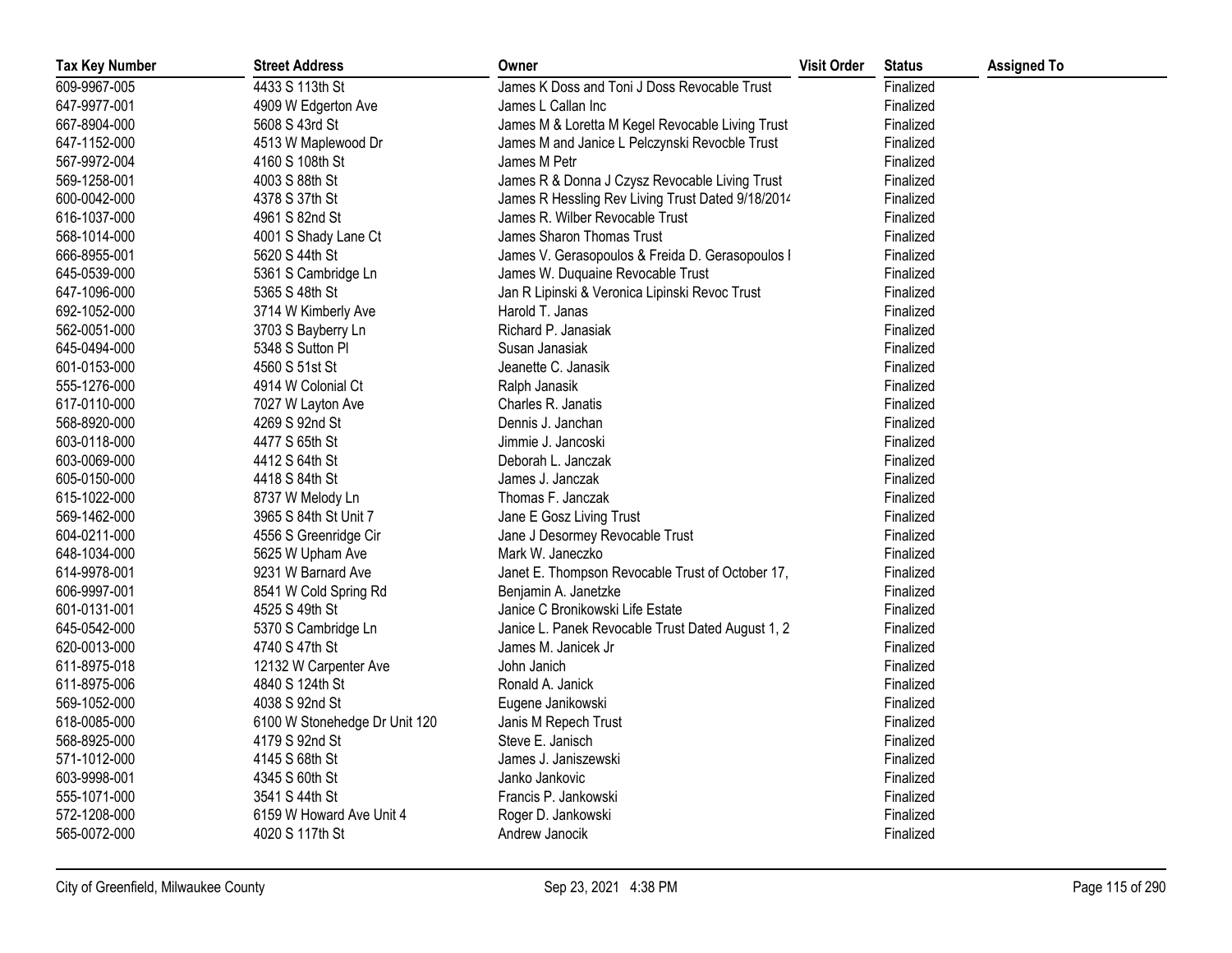| <b>Tax Key Number</b> | <b>Street Address</b>         | Owner                                            | <b>Visit Order</b> | <b>Status</b> | <b>Assigned To</b> |
|-----------------------|-------------------------------|--------------------------------------------------|--------------------|---------------|--------------------|
| 565-0125-000          | 11837 W Waterford Ave         | Gary Janocik                                     |                    | Finalized     |                    |
| 564-0098-000          | 12355 W Morgan Oak Dr         | Michael T. Janowiak                              |                    | Finalized     |                    |
| 572-1081-000          | 6308 W Plainfield Ave         | Anna Janowitsch                                  |                    | Finalized     |                    |
| 618-0088-000          | 6100 W Stonehedge Dr Unit 123 | Gerard Joseph Janquart                           |                    | Finalized     |                    |
| 618-0305-000          | 4919 S Imperial Cir           | Debra J. Janssen                                 |                    | Finalized     |                    |
| 605-0106-002          | 8015 W Bottsford Ave          | Miguel Janusiak                                  |                    | Finalized     |                    |
| 565-0184-000          | 11960 W Rebecca Ct            | Grace M. Janusz                                  |                    | Finalized     |                    |
| 555-8998-000          | 3563 S 43rd St                | Renee M. Janusz                                  |                    | Finalized     |                    |
| 645-0560-000          | 5228 S Hidden Dr              | Russell B. Janusz                                |                    | Finalized     |                    |
| 618-0275-000          | 4967 S Imperial Cir           | Brent R. Januszewski                             |                    | Finalized     |                    |
| 569-1395-000          | 8525 W Waterford Ave Unit 4   | Jordan Januszewski                               |                    | Finalized     |                    |
| 692-1217-000          | 6135 S 42nd St                | Megan Alegria Jardim                             |                    | Finalized     |                    |
| 531-1037-000          | 3408 S 44th St                | Dennis W. Jarecki                                |                    | Finalized     |                    |
| 611-1086-002          | 12005 W Barnard Ave           | Randall S. Jarvis                                |                    | Finalized     |                    |
| 691-0094-000          | 3215 W Mangold Ave Unit H     | Harry Jashinsky                                  |                    | Finalized     |                    |
| 572-8985-000          | 6531 W Forest Home Ave        | Harold S. Jasicki                                |                    | Finalized     |                    |
| 615-1031-000          | 8828 W Forest Home Ave        | Alex J. Jasinski                                 |                    | Finalized     |                    |
| 622-0031-000          | 4966 S 31st St                | Brian Jasinski                                   |                    | Finalized     |                    |
| 602-9994-001          | 4410 S 52nd St                | Mark Jaskolski                                   |                    | Finalized     |                    |
| 602-9993-003          | S 52nd St                     | Mark Jaskolski                                   |                    | Finalized     |                    |
| 563-0013-000          | 3573 S 108th St               | Jaskolski Properties LLC                         |                    | Finalized     |                    |
| 612-8979-001          | 11531 W Layton Ave            | Paul H. Jaskulski                                |                    | Finalized     |                    |
| 646-0073-000          | 5466 S Amberwood Ln           | Jeffrey D. Jasniewski                            |                    | Finalized     |                    |
| 605-0187-003          | 8120 W Layton Ave             | Jason Imports Parts & Serv Inc                   |                    | Finalized     |                    |
| 605-0059-001          | 7801 W Allerton Ave           | Jason R. Prochaska & Melissa J. Murphy Revocable |                    | Finalized     |                    |
| 645-0568-000          | 5205 S Tuckaway Blvd          | Benjamin Jasso                                   |                    | Finalized     |                    |
| 613-1040-000          | 4920 S 103rd St               | Samuel Jasti                                     |                    | Finalized     |                    |
| 564-9980-001          | 3724 S 124th St               | Paul Jaszczenski                                 |                    | Finalized     |                    |
| 620-9974-002          | 4930 S 51st St                | Peter Jaszewski                                  |                    | Finalized     |                    |
| 563-9986-002          | 3725 S 108th St               | Javic Realty Partnership                         |                    | Finalized     |                    |
| 569-1436-000          | 3915 S 84th St Unit 5         | Dalibor Javor                                    |                    | Finalized     |                    |
| 666-8897-001          | 5611 S 45th St                | Jeffrey Javorek                                  |                    | Finalized     |                    |
| 570-1027-000          | 4269 S 79th St                | Brian J. Jaworski                                |                    | Finalized     |                    |
| 645-0184-000          | 5192 S Woodbridge Ln          | Georgette Jaworski                               |                    | Finalized     |                    |
| 691-9964-001          | 3023 W Ramsey Ave             | Thomas S. Jaworski                               |                    | Finalized     |                    |
| 622-0133-000          | 3014 W Vogel Ave              | Jane E. Jaworski-Gaessler                        |                    | Finalized     |                    |
| 645-0554-000          | 5401 S Cambridge Ln           | Jay H. Christensen Family Trust                  |                    | Finalized     |                    |
| 603-9999-001          | 6115 W Cold Spring Rd         | Jaystores LLC                                    |                    | Finalized     |                    |
| 621-0039-000          | 3760 W Carpenter Ave          | Bernard W. Jazdzewski                            |                    | Finalized     |                    |
| 556-0437-000          | 3662 S 53rd St                | Franklin Jazdzewski                              |                    | Finalized     |                    |
| 564-0099-000          | 12395 W Morgan Oak Dr         | Michael Jazwiecki                                |                    | Finalized     |                    |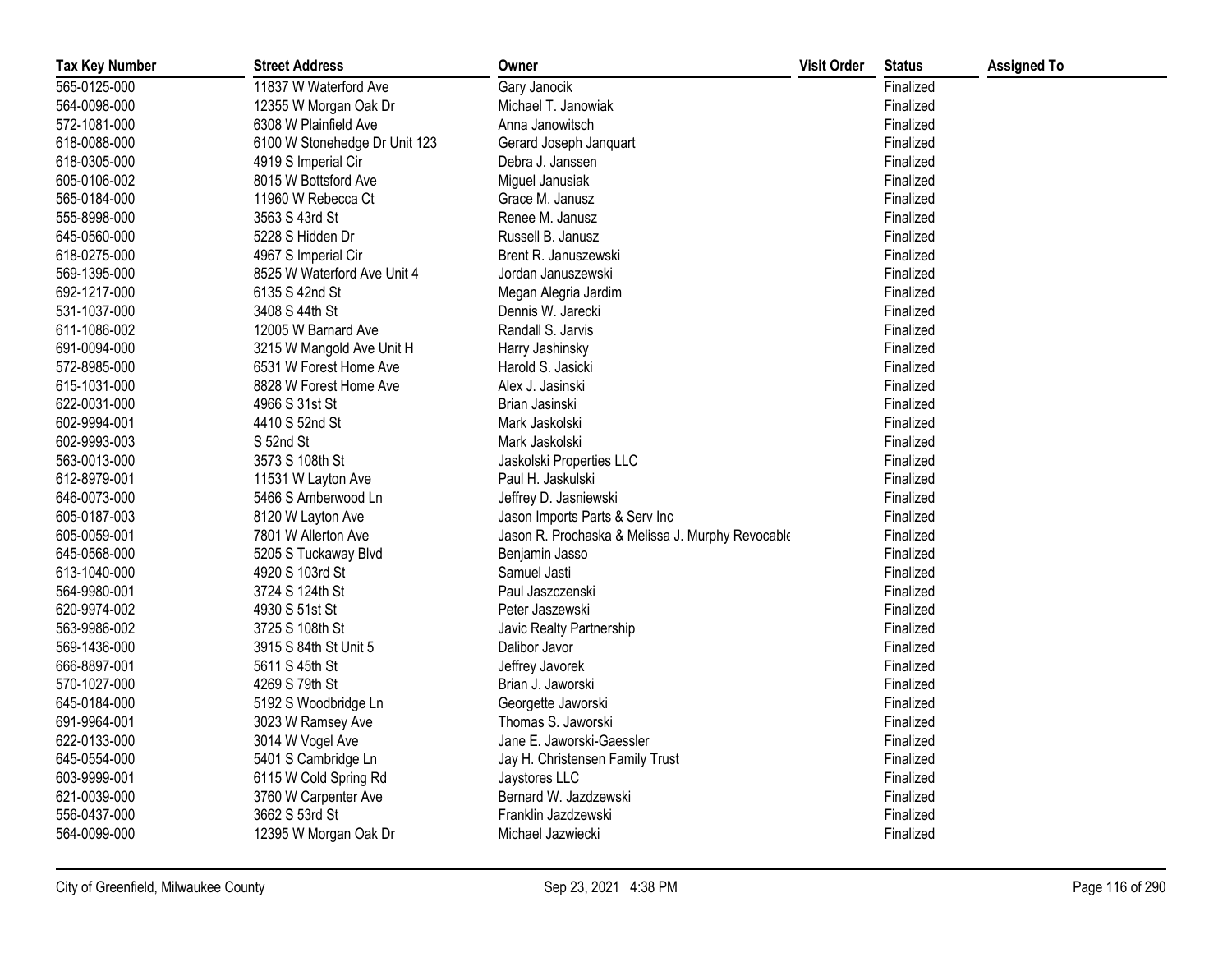| <b>Tax Key Number</b> | <b>Street Address</b>       | Owner                                                 | <b>Visit Order</b> | <b>Status</b> | <b>Assigned To</b> |
|-----------------------|-----------------------------|-------------------------------------------------------|--------------------|---------------|--------------------|
| 691-9907-002          | 3219 W Ramsey Ave           | Michael J. Jazwiecki                                  |                    | Finalized     |                    |
| 618-0228-000          | 5014 S Stonehedge Dr        | JBBF Transition Trust of October 22, 2012             |                    | Finalized     |                    |
| 563-9986-007          | 3615 S 108th St             | <b>JCJ Greenfield Holdings LLC</b>                    |                    | Finalized     |                    |
| 563-0014-000          | S 108th St                  | <b>JCJ Greenfield Holdings LLC</b>                    |                    | Finalized     |                    |
| 616-8993-000          | 7801 W Layton Ave           | JCW Greenfield LLC                                    |                    | Finalized     |                    |
| 599-8927-000          | 4440 S 35th St              | Jean E. Halvorsen Family Trust                        |                    | Finalized     |                    |
| 562-0102-000          | 3809 S Oakridge Ct          | Jean L. Ripple Living Trust                           |                    | Finalized     |                    |
| 562-9979-002          | 3578 S 108th St             | Jeff & Robin Property LLC                             |                    | Finalized     |                    |
| 646-9960-001          | 5260 S 43rd St              | Vito C. Jeffords                                      |                    | Finalized     |                    |
| 618-0043-000          | 4951 S 65th Ct              | Wayne Jeffrey                                         |                    | Finalized     |                    |
| 647-1185-000          | 4300 W Grange Ave Unit 7    | Jeffrey A. & Kathleen M. Niezgoda 2009 Revocable      |                    | Finalized     |                    |
| 647-1102-000          | 5356 S 48th St              | Jeffrey J & Sharon M Weissenburger Rev Trust          |                    | Finalized     |                    |
| 618-0338-000          | 6049 W Woodview Ct          | Jeffrey J. Dietz Revocable Trust                      |                    | Finalized     |                    |
| 570-1056-000          | 8222 W Red Oaks Ct          | Jeffrey J. Gaffke and Diane Gaffke Revocable Trust    |                    | Finalized     |                    |
| 605-0120-000          | 8008 W Allerton Ave         | Jeffrey L. Kustermann Joint Revocable Trust           |                    | Finalized     |                    |
| 613-8984-007          | 10431 W Pine Ridge Rd       | Jeffrey P & Jodi A Meyer Trust                        |                    | Finalized     |                    |
| 622-0088-000          | 5034 S 35th St              | Jeffrey R. Sidello and Julie A. Sidello Revocable Tru |                    | Finalized     |                    |
| 622-9956-001          | 2801 W Vogel Ave            | Jeffrey R. Sidello and Julie A. Sidello Revocable Tru |                    | Finalized     |                    |
| 610-0173-001          | 4504 S River Ridge Blvd     | Jeffrey Ross Revocable Living Trust                   |                    | Finalized     |                    |
| 618-0330-000          | 6189 W Woodview Ct          | Jeffrey S. Hansen Revocable Trust                     |                    | Finalized     |                    |
| 618-0227-000          | 5012 S Stonehedge Dr        | Sasa Jefic                                            |                    | Finalized     |                    |
| 611-8989-001          | 12165 W Layton Ave          | Jehovahs Witnesses                                    |                    | Finalized     |                    |
| 609-9971-026          | 4422 S 116th St             | Michael Jekelis                                       |                    | Finalized     |                    |
| 555-1058-000          | 3532 S 44th St              | Michael Jelacic                                       |                    | Finalized     |                    |
| 569-1347-000          | 8530 W Waterford Ave Unit 4 | Alfred P. Jelinek Sr                                  |                    | Finalized     |                    |
| 646-0223-000          | 5304 S Hidden Dr            | Diane M. Jelinek                                      |                    | Finalized     |                    |
| 601-0264-000          | 4630 S 49th St              | Wayne S. Jelinski                                     |                    | Finalized     |                    |
| 603-9943-000          | 6520 W Layton Ave           | JEM Investments, LLC                                  |                    | Finalized     |                    |
| 555-1039-000          | 4427 W Morgan Ave           | Lynn M. Jendrusiak                                    |                    | Finalized     |                    |
| 602-0078-002          | 5407 W Allerton Ave         | Jeffery A. Jene                                       |                    | Finalized     |                    |
| 610-0212-000          | 4421 S 116th St             | David R. Jenich                                       |                    | Finalized     |                    |
| 565-0106-000          | 11722 W Van Beck Ave        | Jason D. Jenich                                       |                    | Finalized     |                    |
| 605-0070-000          | 8037 W Cold Spring Rd       | Jacqueline M. Jenkins                                 |                    | Finalized     |                    |
| 621-9983-001          | 4740 S 39th St              | Michael S J. Jens                                     |                    | Finalized     |                    |
| 574-1454-000          | 4734 W Maple Leaf Cir       | Glenn E. Jensen                                       |                    | Finalized     |                    |
| 609-9942-007          | 4693 S 111th St             | James A. Jensen                                       |                    | Finalized     |                    |
| 646-0277-000          | 5345 S Butterfield Way      | Lynn Jensen                                           |                    | Finalized     |                    |
| 621-9891-006          | 5045 S 35th St              | Marcus E. Jensen                                      |                    | Finalized     |                    |
| 601-9904-004          | 4455 S 47th St              | Michael Jensen                                        |                    | Finalized     |                    |
| 572-1234-000          | 6143 W Howard Ave Unit 14   | Sean Jensen                                           |                    | Finalized     |                    |
| 645-0128-000          | 3226 W King Arthurs Ct      | Douglas H. Jepsen                                     |                    | Finalized     |                    |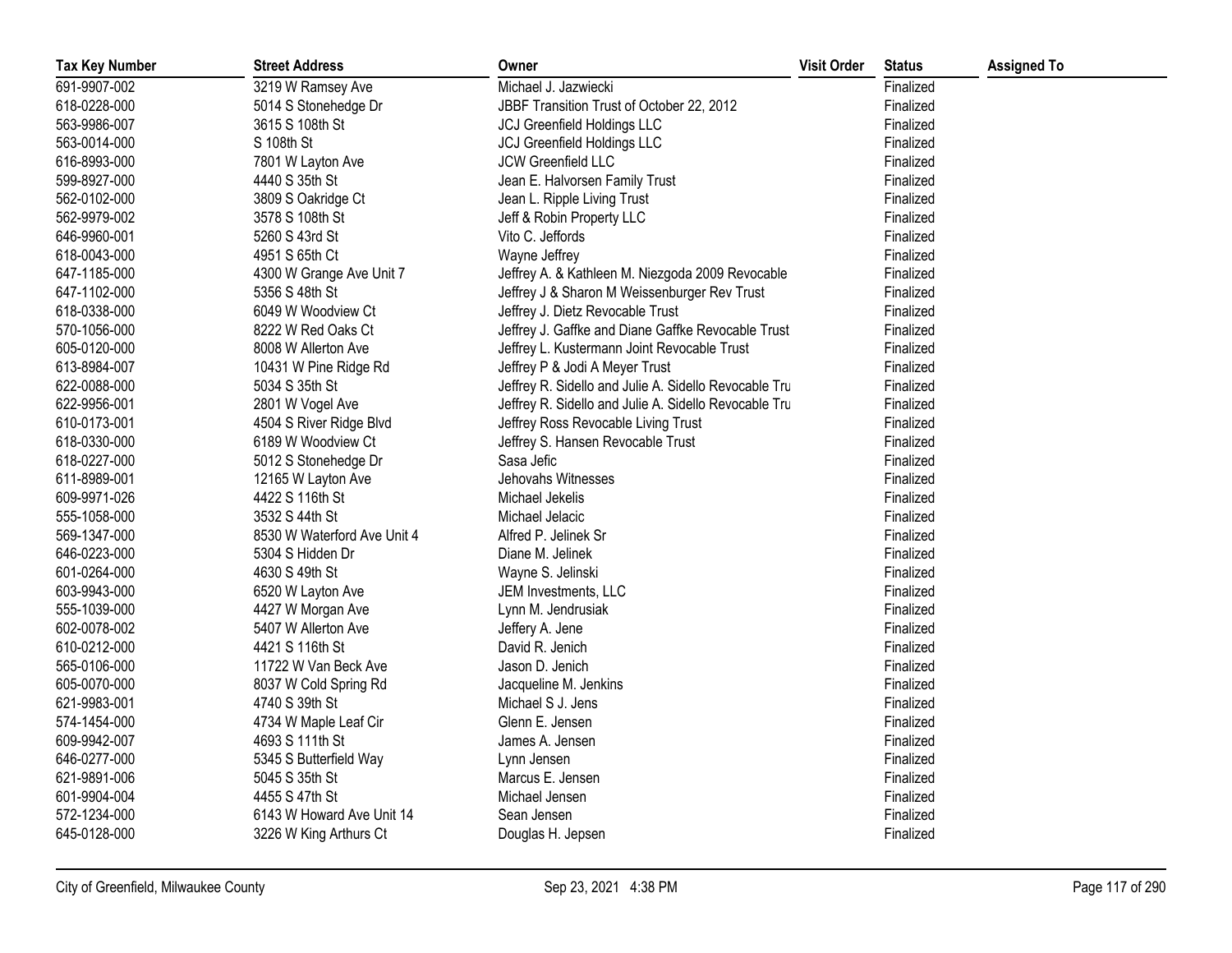| <b>Tax Key Number</b> | <b>Street Address</b>         | Owner                                             | <b>Visit Order</b> | <b>Status</b> | <b>Assigned To</b> |
|-----------------------|-------------------------------|---------------------------------------------------|--------------------|---------------|--------------------|
| 564-0048-000          | 12153 W Morgan Oak Dr         | Jerald P Martocci & Kathleen A Martocci Revocable |                    | Finalized     |                    |
| 645-0495-000          | 5349 S Somerset Ln            | Christopher A. Jerich                             |                    | Finalized     |                    |
| 572-1145-000          | 4186 S 67th St                | Joseph J. Jermolowicz                             |                    | Finalized     |                    |
| 531-1006-000          | 3258 S 46th St                | Jerome & Kathleen Gentz Living Trust              |                    | Finalized     |                    |
| 609-0003-000          | 4657 S 114th St               | Jerome & Rosemary Heinz Tr                        |                    | Finalized     |                    |
| 601-9864-001          | 4425 S 50th St                | Jerome C & Gloria J Olesinski Family Revoc Trust  |                    | Finalized     |                    |
| 614-9973-001          | 4855 S 92nd St                | Jerome J. Janiszewski Revocable Trust Fund        |                    | Finalized     |                    |
| 603-0254-000          | 6027 W Bottsford Ave          | Jerome J. Kowalski and Dorothy P. Kowalski Revoca |                    | Finalized     |                    |
| 564-0081-000          | 12251 W White Oak Dr          | Jerry W. Burgher The Burgher Trust                |                    | Finalized     |                    |
| 555-1119-000          | 3589 S 47th St                | Kenneth F. Jerzy III                              |                    | Finalized     |                    |
| 565-0142-000          | 4001 S 119th St               | James E. Jeske                                    |                    | Finalized     |                    |
| 605-0040-000          | 7919 W Bottsford Ave          | Jacob K. Jessmon                                  |                    | Finalized     |                    |
| 616-0036-001          | 7710 W Barnard Ave            | Ray A. Jessup Jr                                  |                    | Finalized     |                    |
| 601-0171-000          | 4641 S 50th St                | James M. Jester                                   |                    | Finalized     |                    |
| 645-0280-000          | 5200 S Tuckaway Blvd Unit 122 | James M. Jester                                   |                    | Finalized     |                    |
| 601-0260-000          | 4656 S 49th St                | Barry Jeter Jr                                    |                    | Finalized     |                    |
| 617-0024-000          | 4938 S 69th St                | Theodore Jetty                                    |                    | Finalized     |                    |
| 553-0478-000          | 3232 W Loomis Rd              | JF Real Estate LLC                                |                    | Finalized     |                    |
| 612-8992-003          | 11015 W Layton Ave            | JFK Enterprises LLC                               |                    | Finalized     |                    |
| 554-8993-002          | 3826 S 36th St                | <b>JHN Properties LLC</b>                         |                    | Finalized     |                    |
| 615-9997-002          | 8430 W Forest Home Ave        | <b>JHTL LLC</b>                                   |                    | Finalized     |                    |
| 569-1013-000          | 9138 W Cold Spring Rd         | Christine Jimenez                                 |                    | Finalized     |                    |
| 553-0334-000          | 3702 S 34th St                | Clarissa Jimenez                                  |                    | Finalized     |                    |
| 553-0463-000          | 3445 W Lynndale Ave           | Humberto Jimenez                                  |                    | Finalized     |                    |
| 667-8977-002          | 5648 S 42nd St                | Maria G. Jimenez                                  |                    | Finalized     |                    |
| 603-0041-000          | 4465 S 61st St                | Nicholas Jimenez                                  |                    | Finalized     |                    |
| 692-8971-001          | 6217 S 35th St                | Rafael A. Jimenez                                 |                    | Finalized     |                    |
| 692-1146-000          | 6196 S 37th St                | Season A. Jimenez                                 |                    | Finalized     |                    |
| 604-9952-007          | 4581 S 72nd St                | Richard D. Jimenez-Osorio                         |                    | Finalized     |                    |
| 645-0513-000          | 5423 S Somerset Ln            | Mary Katherine Jiricka                            |                    | Finalized     |                    |
| 572-1202-000          | 6183 W Howard Ave Unit 14     | Mary A. Jirovec                                   |                    | Finalized     |                    |
| 530-1199-500          | 5121 W Forest Home Ave        | JJC Investments LLC                               |                    | Finalized     |                    |
| 648-8994-004          | 5213 W Loomis Rd              | JJC Rental Properties LLC                         |                    | Finalized     |                    |
| 612-8974-001          | 5055 S 110th St               | <b>JJMF Transition Trust</b>                      |                    | Finalized     |                    |
| 530-8998-001          | 5225 W Forest Home Ave        | JKU Properties, LLC                               |                    | Finalized     |                    |
| 622-9988-012          | 4861 S 27th St                | JMC Properties LOC110 LLC                         |                    | Finalized     |                    |
| 668-9000-012          | 5505 S 27th St                | JMR Properties IV, LLC                            |                    | Finalized     |                    |
| 653-1029-000          | 9360 W Forest Home Ave Unit 2 | Joan E. Rosenow Revocable Living Trust            |                    | Finalized     |                    |
| 601-0096-000          | 4554 S 48th St                | Joan F Pike Life Estate                           |                    | Finalized     |                    |
| 614-9974-002          | 9230 W Carpenter Ave          | Joan M. Groh Family Trust Dated May 23, 2012      |                    | Finalized     |                    |
| 646-0148-000          | 3517 W Old Oak Dr             | Joan S Baylerian Living Trust                     |                    | Finalized     |                    |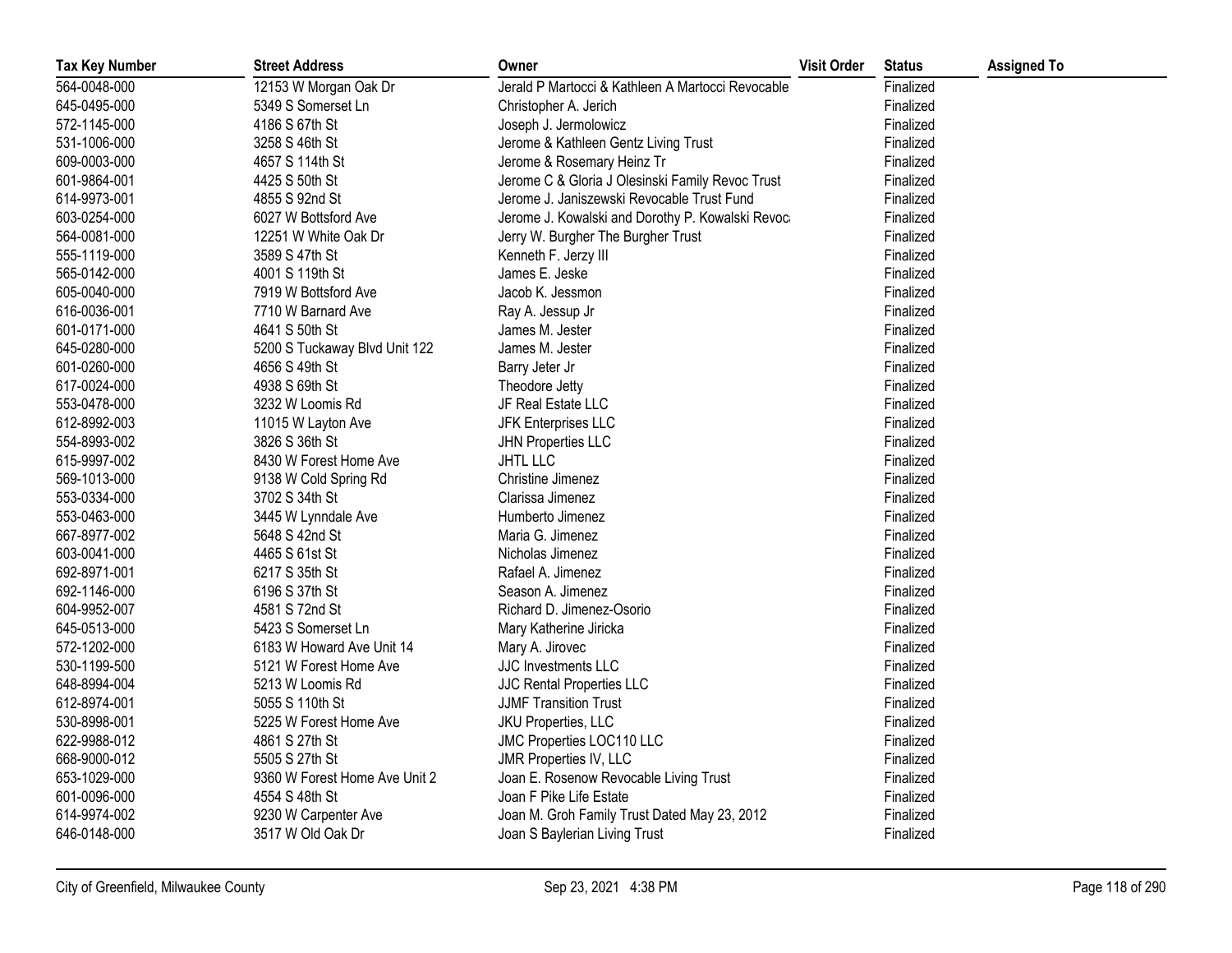| <b>Tax Key Number</b> | <b>Street Address</b>         | Owner                                                | <b>Visit Order</b> | <b>Status</b> | <b>Assigned To</b> |
|-----------------------|-------------------------------|------------------------------------------------------|--------------------|---------------|--------------------|
| 618-0084-000          | 6100 W Stonehedge Dr Unit 111 | Joanne L Hurley 2000 Trust                           |                    | Finalized     |                    |
| 562-0006-000          | 3658 S 103rd St               | Joanne Lager 2020 Revocable Trust                    |                    | Finalized     |                    |
| 646-0210-000          | 5398 S Hidden Dr              | Joanne M. Gill Revocable Trust                       |                    | Finalized     |                    |
| 646-9950-004          | S 42nd St                     | Joanne M. Halverson Trust                            |                    | Finalized     |                    |
| 646-9950-007          | 5360 S 43rd St                | Joanne M. Halverson Trust                            |                    | Finalized     |                    |
| 645-0434-000          | 5237 S Woodbridge Ln          | Judith A. Job                                        |                    | Finalized     |                    |
| 567-0020-000          | 10320 W Norwich Ave           | William J. Job                                       |                    | Finalized     |                    |
| 603-0155-000          | 4439 S 67th St                | Cynthia E. Jobke                                     |                    | Finalized     |                    |
| 618-0067-000          | 4912 S 65th St                | Eugene H. Jobst                                      |                    | Finalized     |                    |
| 645-0101-000          | 5300 S 31st St                | Jan D. Jocham                                        |                    | Finalized     |                    |
| 613-8989-000          | 10630 W Edgerton Ave          | Marion Jochimsen                                     |                    | Finalized     |                    |
| 647-1086-000          | 5333 S 48th St                | Milorad Jocovic                                      |                    | Finalized     |                    |
| 618-0161-000          | 6100 W Stonehedge Dr Unit 264 | Jodeen I. Gilbert Rev Living Trust Dated July 25, 20 |                    | Finalized     |                    |
| 645-0077-000          | 5225 S Tuckaway Dr            | Joe Tajnai Properties I LLC                          |                    | Finalized     |                    |
| 606-9994-002          | 8742 W Whitaker Ave           | Joel & Connie Jerominski Revocable Trust Dtd 3/26    |                    | Finalized     |                    |
| 531-1108-000          | 3439 S 45th St                | Jenna Johanning                                      |                    | Finalized     |                    |
| 622-9967-000          | 3303 W Layton Ave             | James John                                           |                    | Finalized     |                    |
| 570-1020-001          | 7728 W Plainfield Ave         | John & Barbara Thiermann Survivor's Trust            |                    | Finalized     |                    |
| 601-9917-006          | 4337 S 47th St                | John & Christine Walicki Trust                       |                    | Finalized     |                    |
| 615-9994-000          | 8512 W Forest Home Ave        | John A & Barbara J Lynn Revocable Trust              |                    | Finalized     |                    |
| 555-1309-000          | 5003 W Colonial Ct            | John A Buege Revocable Trust                         |                    | Finalized     |                    |
| 648-1030-000          | 5673 W Upham Ave              | John A. Frymark Revocable Living Trust               |                    | Finalized     |                    |
| 565-0202-000          | 4080 S Wildcat Ct             | John A. Lund Trust                                   |                    | Finalized     |                    |
| 645-0409-000          | 5200 S Tuckaway Blvd Unit 371 | John C Roy Revocable Trust                           |                    | Finalized     |                    |
| 575-8917-002          | 4200 W Cold Spring Rd         | John D. Stanke Living Trust                          |                    | Finalized     |                    |
| 612-8997-007          | 4751 S 108th St               | John E & Patricia A Schwab Revoc Liv Trust           |                    | Finalized     |                    |
| 615-1016-000          | 4915 S Greenleaf Ct           | John J Senczynszyn And Diana M Senczynszyn Rev       |                    | Finalized     |                    |
| 618-0294-000          | 5043 S Stonehedge Dr          | John J. Cieslinski Jr Revocable Living Trust         |                    | Finalized     |                    |
| 620-0005-000          | 5010 S Bartel Dr              | John Kaishian and Marylyn S. Kaishian Revocable L    |                    | Finalized     |                    |
| 572-1002-000          | 6444 W Plainfield Ave         | John L. Goebel Trust                                 |                    | Finalized     |                    |
| 564-0075-000          | 12101 W White Oak Dr          | John M. and Kay C. Chmielewski Revocable Living      |                    | Finalized     |                    |
| 570-1087-000          | 8232 W Leroy Ave              | John Martell Jr Revocable Trust                      |                    | Finalized     |                    |
| 647-9969-000          | 5246 S 51st St                | John R Drewicz Rev Living Tr                         |                    | Finalized     |                    |
| 691-9872-002          | 5926 S 34th St                | John W. Buth JLBF Transition Trust                   |                    | Finalized     |                    |
| 569-1507-000          | 4065 S 84th St Unit 4         | Robert Johncox Jr                                    |                    | Finalized     |                    |
| 692-1150-000          | 3850 W College Ave            | Robert Johns                                         |                    | Finalized     |                    |
| 553-0378-000          | 3707 S 34th St                | Brandon D. Johnsen                                   |                    | Finalized     |                    |
| 601-9856-005          | 5015 W Cold Spring Rd         | Andrea D. Johnson                                    |                    | Finalized     |                    |
| 667-1018-000          | 5854 S 41st St                | Andrew M. Johnson                                    |                    | Finalized     |                    |
| 609-9971-004          | 4423 S 114th St               | Anton Johnson                                        |                    | Finalized     |                    |
| 565-0034-000          | 12008 W Beloit Rd             | Bruce R. Johnson                                     |                    | Finalized     |                    |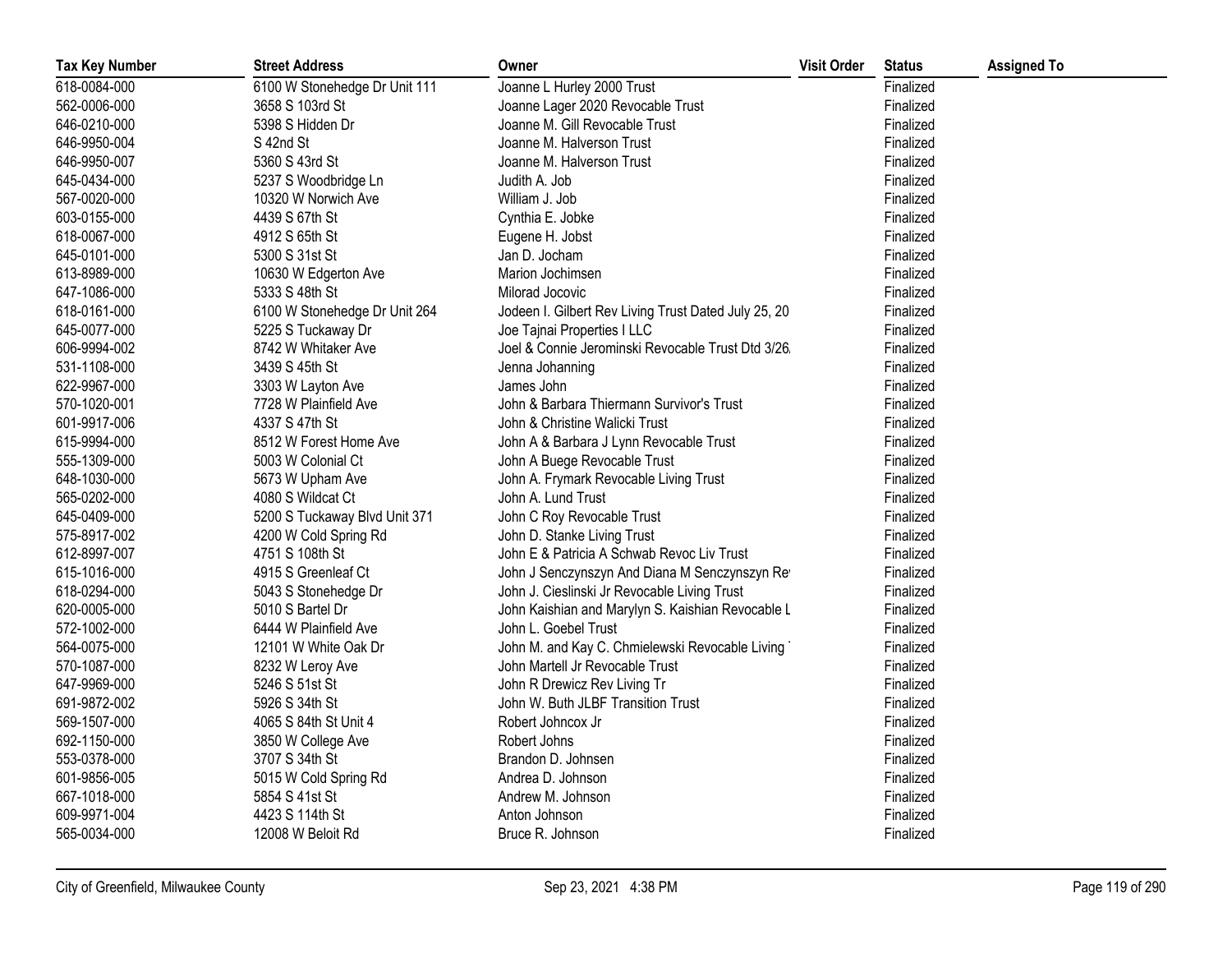| <b>Tax Key Number</b> | <b>Street Address</b>         | Owner                                            | <b>Visit Order</b> | <b>Status</b> | <b>Assigned To</b> |
|-----------------------|-------------------------------|--------------------------------------------------|--------------------|---------------|--------------------|
| 617-0045-000          | 7042 W Vogel Ave              | Bryan K. Johnson                                 |                    | Finalized     |                    |
| 618-0225-000          | 5018 S Stonehedge Dr          | Charles D. Johnson                               |                    | Finalized     |                    |
| 610-0062-000          | 4325 S Todd Dr                | Cheryl A. Johnson                                |                    | Finalized     |                    |
| 645-0577-000          | 5160 S Hidden Dr              | Donald S. Johnson                                |                    | Finalized     |                    |
| 653-1011-000          | 5155 S Root River Pkwy Unit 4 | Donna K. Johnson                                 |                    | Finalized     |                    |
| 569-1237-000          | 4267 S 88th St                | Erik Johnson                                     |                    | Finalized     |                    |
| 568-1112-000          | 4078 S 96th St                | Gary W. Johnson                                  |                    | Finalized     |                    |
| 653-1050-000          | 9310 W Forest Home Ave Unit 3 | Jane M. Johnson                                  |                    | Finalized     |                    |
| 574-1449-000          | 4728 W Maple Leaf Cir         | Jean A. Johnson                                  |                    | Finalized     |                    |
| 645-0335-000          | 5200 S Tuckaway Blvd Unit 229 | Jeffrey T. Johnson                               |                    | Finalized     |                    |
| 531-0262-000          | 4841 W Anthony Dr             | Jessica P. Johnson                               |                    | Finalized     |                    |
| 531-1181-000          | 3348 S 47th St                | John A. Johnson Jr                               |                    | Finalized     |                    |
| 555-1207-000          | 3620 S 47th St                | Jonathan L. Johnson                              |                    | Finalized     |                    |
| 645-0553-000          | 5393 S Cambridge Ln           | Joseph Johnson                                   |                    | Finalized     |                    |
| 554-1031-000          | 3852 S 38th St                | Joseph J. Johnson                                |                    | Finalized     |                    |
| 568-8931-000          | 9232 W Plainfield Ave         | Kaleb F. Johnson                                 |                    | Finalized     |                    |
| 604-0228-000          | 4527 S Greenridge Cir         | Kendra Johnson                                   |                    | Finalized     |                    |
| 601-9941-000          | 4464 S 46th St                | Kenneth F. Johnson                               |                    | Finalized     |                    |
| 573-0614-000          | 3971 S 55th St                | Kurt A. Johnson                                  |                    | Finalized     |                    |
| 609-9976-002          | 11333 W Cold Spring Rd        | Larry K. Johnson                                 |                    | Finalized     |                    |
| 647-1017-000          | 5178 S 46th St                | Laura J. Johnson                                 |                    | Finalized     |                    |
| 574-1443-000          | 4795 W Maple Leaf Cir         | Mardell M. Johnson                               |                    | Finalized     |                    |
| 602-9997-002          | 4371 S 51st St                | Mark A. Johnson                                  |                    | Finalized     |                    |
| 563-9997-001          | 10907 W Morgan Ave            | Matthew Johnson                                  |                    | Finalized     |                    |
| 565-0112-000          | 3971 S 118th St               | Nathan S. Johnson                                |                    | Finalized     |                    |
| 565-0140-000          | 3959 S 119th St               | Nicholas J. Johnson                              |                    | Finalized     |                    |
| 569-1225-000          | 4208 S 90th St                | Patricia L. Johnson                              |                    | Finalized     |                    |
| 609-9978-005          | 4371 S 112th St               | Scott Johnson                                    |                    | Finalized     |                    |
| 645-0201-000          | 5226 S Woodbridge Ln          | Stephen W. Johnson                               |                    | Finalized     |                    |
| 556-8991-000          | 3624 S 53rd St                | Tanner J. Johnson                                |                    | Finalized     |                    |
| 601-0097-000          | 4550 S 48th St                | Timothy Johnson                                  |                    | Finalized     |                    |
| 667-1038-000          | 5721 S 40th St                | Todd W. Johnson                                  |                    | Finalized     |                    |
| 614-9954-000          | 4916 S Brookdale Dr           | Johnson Family 1998 Revocable Living Trust Dated |                    | Finalized     |                    |
| 531-1179-000          | 3336 S 47th St                | Johnson Living Trust                             |                    | Finalized     |                    |
| 570-0026-000          | 8222 W Norwich Ave            | Johnson Trust                                    |                    | Finalized     |                    |
| 531-8991-000          | 3143 S 46th St                | Johanna Johnson-Massey                           |                    | Finalized     |                    |
| 610-0124-000          | 11744 W Layton Ave            | Robert S. Johnston                               |                    | Finalized     |                    |
| 574-1396-000          | 4780 W Maple Leaf Cir         | William D. Johnston                              |                    | Finalized     |                    |
| 600-0076-000          | 4419 S 37th St                | JoLeC LLC                                        |                    | Finalized     |                    |
| 602-9993-001          | 4421 S 51st St                | Justin Jolliff                                   |                    | Finalized     |                    |
| 610-0128-000          | 11629 W Chapman Ave           | Eric J. Jolly                                    |                    | Finalized     |                    |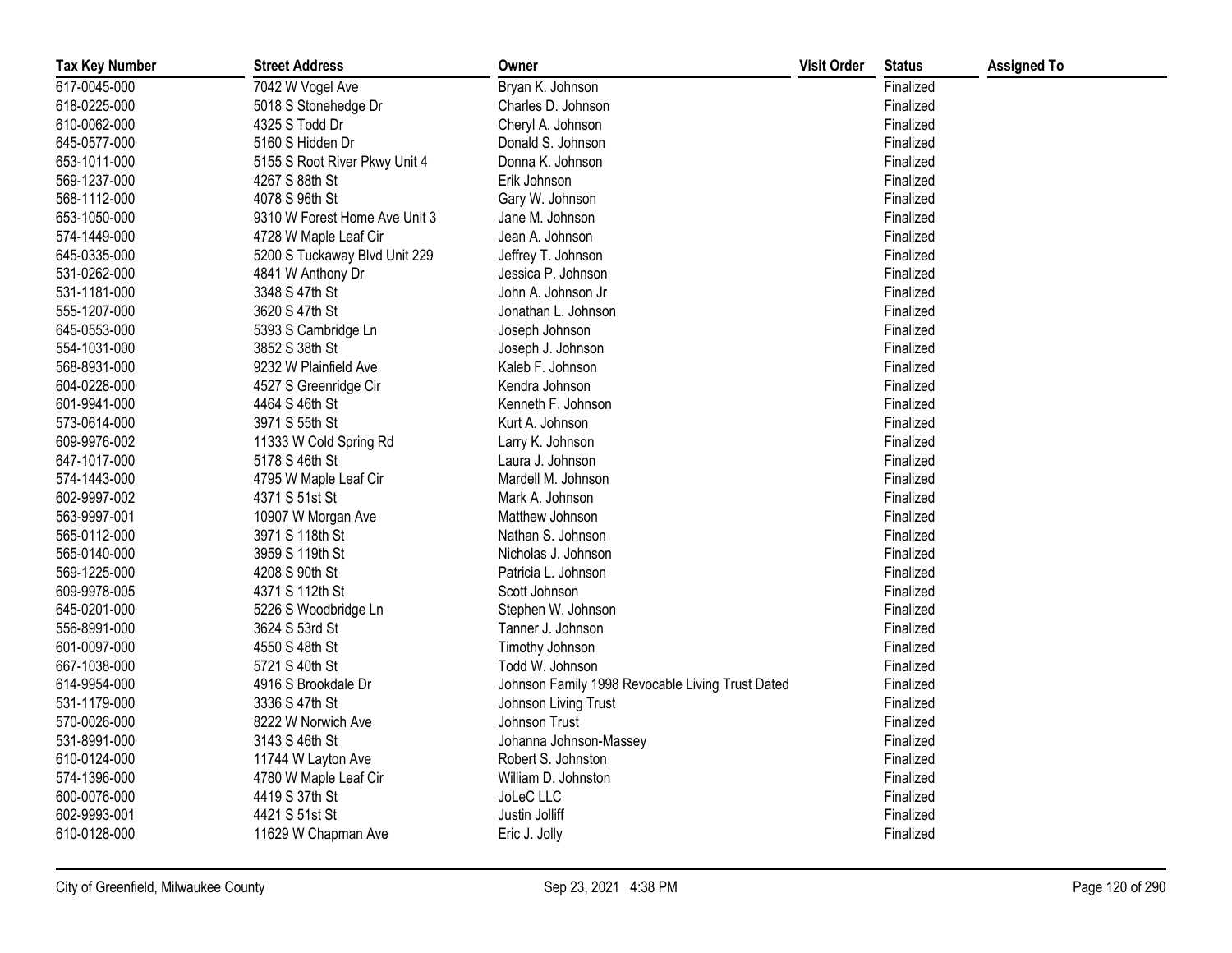| <b>Tax Key Number</b> | <b>Street Address</b>         | Owner                                              | <b>Visit Order</b> | <b>Status</b> | <b>Assigned To</b> |
|-----------------------|-------------------------------|----------------------------------------------------|--------------------|---------------|--------------------|
| 554-1060-000          | 3900 W Howard Ave             | Christin G. Jones                                  |                    | Finalized     |                    |
| 531-1099-000          | 3437 S 44th St                | David M. Jones                                     |                    | Finalized     |                    |
| 620-0035-000          | 4893 S Waterview Ct           | Dena Jones                                         |                    | Finalized     |                    |
| 617-9997-000          | 4823 S 68th St                | Joseph P. Jones                                    |                    | Finalized     |                    |
| 569-1443-000          | 3925 S 84th St Unit 4         | Julie F. Jones                                     |                    | Finalized     |                    |
| 692-1117-000          | 6134 S 38th St                | Michael R. Jones                                   |                    | Finalized     |                    |
| 574-1417-000          | 4920 W Maple Leaf Cir         | Michelle L. Jones                                  |                    | Finalized     |                    |
| 610-0113-000          | 4530 S 117th St               | Nicholas A. Jones                                  |                    | Finalized     |                    |
| 604-0123-000          | 6921 W Armour Ave             | Shawn R. Jones                                     |                    | Finalized     |                    |
| 604-0249-000          | 4553 S Greenridge Cir         | Linda Jones Rufer                                  |                    | Finalized     |                    |
| 563-0008-000          | 3583 S 109th St               | George M. Jonovic                                  |                    | Finalized     |                    |
| 554-1047-000          | 3832 W Howard Ave             | Sharon Joost                                       |                    | Finalized     |                    |
| 619-0011-000          | 5090 S 58th St                | Timothy Joost A/K/A Jost                           |                    | Finalized     |                    |
| 646-0138-000          | 3560 W Old Oak Dr             | David L. Jordan                                    |                    | Finalized     |                    |
| 568-1137-000          | 4252 S 98th St                | Jennifer Jordan                                    |                    | Finalized     |                    |
| 610-0299-000          | 4434 S Foxwood Blvd           | Bruce A. Jorgensen                                 |                    | Finalized     |                    |
| 599-1016-001          | 4400 S 34th St                | Frederick I. Jorgenson                             |                    | Finalized     |                    |
| 599-1009-001          | 4400 S 35th St                | Peter N. Jorgenson                                 |                    | Finalized     |                    |
| 601-0152-000          | 4561 S 50th St                | Ashley S. Jors                                     |                    | Finalized     |                    |
| 645-0056-000          | 5226 S Tuckaway Dr            | Jose Esteban and Theresa Romero Irrevocable Ass    |                    | Finalized     |                    |
| 554-1016-000          | 3834 S 37th St                | Jose Gonzalez Garza Revocable Trust                |                    | Finalized     |                    |
| 645-0293-000          | 5200 S Tuckaway Blvd Unit 143 | Adam T. Joseph                                     |                    | Finalized     |                    |
| 645-0170-000          | 5141 S Camelot Ln             | Joseph A Magnino Revocable Trust Dtd 7/31/18       |                    | Finalized     |                    |
| 565-0005-000          | 4131 S 122nd St               | Joseph A. and Karla L. Strzykalski Trust           |                    | Finalized     |                    |
| 618-0316-000          | 6058 W Woodview Ct            | Joseph and Ursula Traub Irrevocable Trust Dated 4/ |                    | Finalized     |                    |
| 645-0065-000          | 2915 W Edgerton Ave           | Joseph H & Judith Ann Pope Revocable Trust         |                    | Finalized     |                    |
| 562-0121-000          | 3861 S Oakridge Ct            | Joseph J. Russell Revocable Trust                  |                    | Finalized     |                    |
| 647-1145-000          | 5395 S 45th St                | Joseph Kulakowski Revocable Living Trust           |                    | Finalized     |                    |
| 565-0117-000          | 4002 S 119th St               | Joseph L & Luzmaria Dulay Revocable Living Trust   |                    | Finalized     |                    |
| 646-0030-000          | 3805 W Honey Creek Cir        | Joseph M. & Erin A. Weber Revocable Living Trust   |                    | Finalized     |                    |
| 613-1042-000          | 4931 S 103rd St               | Joshua J. Yach and Mary R. DeFranco Revocable T    |                    | Finalized     |                    |
| 646-0026-000          | 3915 W Honey Creek Cir        | John P. Jovan                                      |                    | Finalized     |                    |
| 531-0281-000          | 3463 S 50th PI                | Drago Jovanovic                                    |                    | Finalized     |                    |
| 569-1415-000          | 8565 W Waterford Ave Unit 8   | Pero Jovasevic                                     |                    | Finalized     |                    |
| 572-1055-000          | 4175 S 63rd St                | Radisa Jovasevic                                   |                    | Finalized     |                    |
| 574-8995-004          | 4800 W Van Beck Ave           | Dmitar Jovic                                       |                    | Finalized     |                    |
| 617-0043-000          | 7130 W Vogel Ave              | Joy M. Dowd Revocable Trust                        |                    | Finalized     |                    |
| 603-0042-000          | 4457 S 61st St                | Thomas W. Joyce                                    |                    | Finalized     |                    |
| 575-0095-000          | 3765 W Loomis Rd              | Joyce D. Muecke Revocable Living Trust             |                    | Finalized     |                    |
| 565-0213-000          | 12395 W Waterford Ave         | Joyce E Brielmaier Revocable Living Trust          |                    | Finalized     |                    |
| 646-0123-000          | 3606 W Cottonwood Ct          | Joyce Robinson Living Trust                        |                    | Finalized     |                    |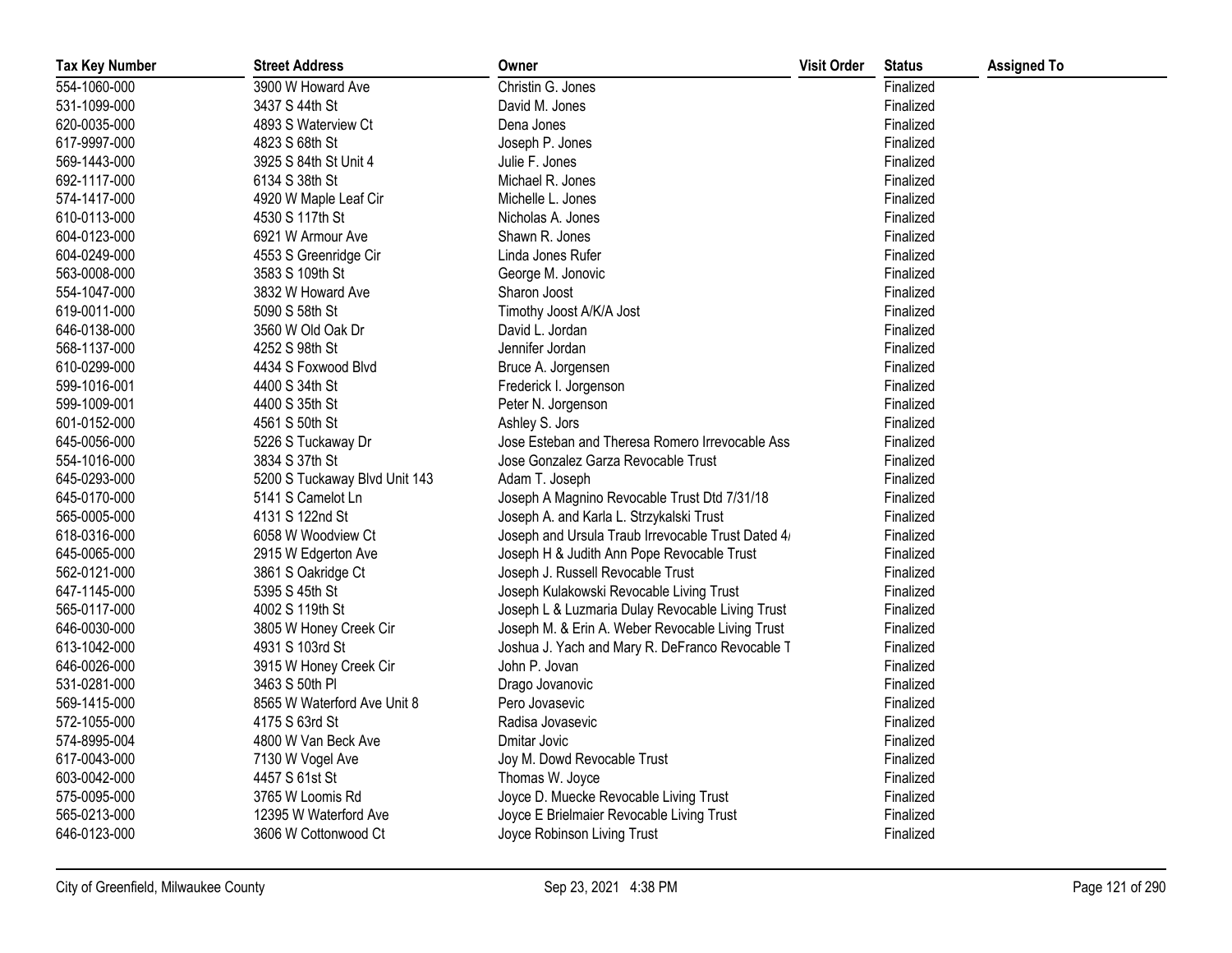| <b>Tax Key Number</b> | <b>Street Address</b>         | Owner                                                | <b>Visit Order</b> | <b>Status</b> | <b>Assigned To</b> |
|-----------------------|-------------------------------|------------------------------------------------------|--------------------|---------------|--------------------|
| 691-9884-000          | 5951 S 33rd St                | Dennis J. Jozwiak                                    |                    | Finalized     |                    |
| 615-1024-000          | 8765 W Melody Ln              | Hannah Jozwiak                                       |                    | Finalized     |                    |
| 652-9000-000          | 9008 W Forest Home Ave        | <b>JRaz Investments LLC</b>                          |                    | Finalized     |                    |
| 611-8980-007          | 12345 W Layton Ave            | JTT Real Estate, LLC                                 |                    | Finalized     |                    |
| 569-1386-000          | 8515 W Waterford Ave Unit 3   | Patrice D. Juarez                                    |                    | Finalized     |                    |
| 599-9992-000          | 2805 W Bottsford Ave          | Steven J. Juckem                                     |                    | Finalized     |                    |
| 553-0354-000          | 3641 S 33rd St                | Phillip Mark Juco                                    |                    | Finalized     |                    |
| 575-8989-001          | 3959 S 40th St                | James L. Judd                                        |                    | Finalized     |                    |
| 555-1214-000          | 3708 S 47th St                | John L. Judd                                         |                    | Finalized     |                    |
| 568-8971-003          | 9610 W Cold Spring Rd         | Judith A Zimmerlee Revocable Trust                   |                    | Finalized     |                    |
| 572-1148-000          | 4158 S 67th St                | JUDITH A. DELANEY TRUST, Dated March 25, 200         |                    | Finalized     |                    |
| 602-0058-000          | 5827 W Allerton Ave           | Robert S. Judziewicz                                 |                    | Finalized     |                    |
| 602-0041-000          | 5812 W Allerton Ave           | Daniel Juleen                                        |                    | Finalized     |                    |
| 646-0129-000          | 5426 S Somerset Ln            | Julie A. Attermeier Living Trust                     |                    | Finalized     |                    |
| 569-1373-000          | 8560 W Waterford Ave Unit 6   | Julie E Baumgartner Revocable Living Trust           |                    | Finalized     |                    |
| 645-0291-000          | 5200 S Tuckaway Blvd Unit 141 | Kenneth J. Jund                                      |                    | Finalized     |                    |
| 617-0115-000          | 4755 S 68th St                | Marlene Jung                                         |                    | Finalized     |                    |
| 568-1103-000          | 4029 S 97th St                | Timothy S. Jung                                      |                    | Finalized     |                    |
| 613-1029-000          | 10327 W Spring Green Rd       | Amanda J. Jungbluth                                  |                    | Finalized     |                    |
| 568-1074-000          | 9423 W Waterford Ave          | Peter C. Jungbluth                                   |                    | Finalized     |                    |
| 568-1067-000          | 9203 W Waterford Ave          | Peter C. Jungbluth                                   |                    | Finalized     |                    |
| 618-0251-000          | 4936 S Imperial Cir           | Donna J. Junion                                      |                    | Finalized     |                    |
| 608-9991-002          | 4450 S 108th St               | Jurceka Properties, LLC, A Wisconsin Limited Liabili |                    | Finalized     |                    |
| 599-8946-000          | 4387 S 27th St                | Darlene Jurczyk                                      |                    | Finalized     |                    |
| 568-8952-001          | 4265 S 94th St                | Joan Jurkowski                                       |                    | Finalized     |                    |
| 564-1011-000          | 11651 W Glen Way              | Valerie Jurkowski                                    |                    | Finalized     |                    |
| 646-0101-000          | 5435 S Morningside Ln         | Alan F. Jurkus                                       |                    | Finalized     |                    |
| 572-1129-000          | 4166 S 66th St                | Robyn M. Jury                                        |                    | Finalized     |                    |
| 645-0232-000          | 5264 S Woodbridge Ln          | Pamela Justus                                        |                    | Finalized     |                    |
| 568-8953-003          | 4227 S 94th St                | Richard C. Jutila                                    |                    | Finalized     |                    |
| 553-0084-000          | 3557 S 33rd St                | K and P Real Estate, LLC                             |                    | Finalized     |                    |
| 555-1174-000          | 3710 S 46th St                | KA Ventures LLC, A Wisconsin Limited Liability Con   |                    | Finalized     |                    |
| 621-9997-001          | 4725 S 35th St                | Robert C. Kabella Jr                                 |                    | Finalized     |                    |
| 606-0209-000          | 8635 W Bottsford Ave          | Miroslav Kabic                                       |                    | Finalized     |                    |
| 531-1124-000          | 4725 W Forest Home Ave        | Stevo Kabic                                          |                    | Finalized     |                    |
| 609-0029-000          | 11531 W Sunset Ln             | Jeffrey Kacala                                       |                    | Finalized     |                    |
| 614-9949-000          | 9225 W Carpenter Ave          | Gary J. Kaczanowski                                  |                    | Finalized     |                    |
| 604-0231-000          | 4568 S Greenridge Cir         | Diane Kaczkowski                                     |                    | Finalized     |                    |
| 646-0107-000          | 5440 S Tami Ln                | Diane Kaczkowski                                     |                    | Finalized     |                    |
| 568-1113-000          | 4072 S 96th St                | Arthur Kaczmarek                                     |                    | Finalized     |                    |
| 601-9885-005          | 4331 S 48th St                | David M. Kaczmarek                                   |                    | Finalized     |                    |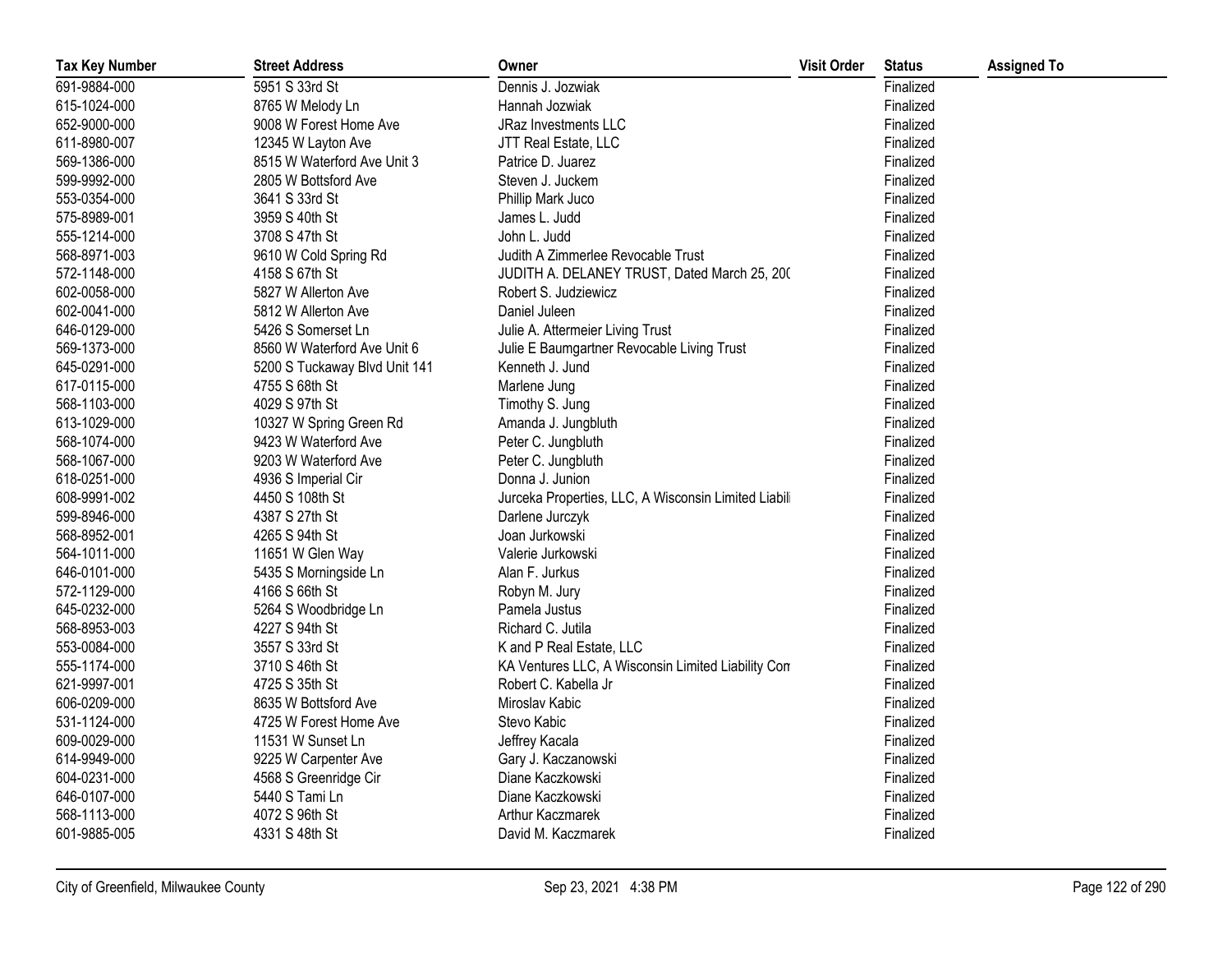| <b>Tax Key Number</b> | <b>Street Address</b>       | Owner                              | <b>Visit Order</b> | <b>Status</b> | <b>Assigned To</b> |
|-----------------------|-----------------------------|------------------------------------|--------------------|---------------|--------------------|
| 645-0216-000          | 5232 S Woodbridge Ln        | Donna M. Kaczmarek                 |                    | Finalized     |                    |
| 645-0091-000          | 5333 S Tuckaway Dr          | Heather Kaczmarek                  |                    | Finalized     |                    |
| 568-1114-000          | 4066 S 96th St              | Jerome J. Kaczmarek II             |                    | Finalized     |                    |
| 568-1030-000          | 4233 S 99th St              | Rory R. Kaczmarek                  |                    | Finalized     |                    |
| 565-0003-000          | 4107 S 122nd St             | Sandra L. Kaczmarek                |                    | Finalized     |                    |
| 568-8978-001          | 4268 S 97th St              | Theodore J. Kaczmarek              |                    | Finalized     |                    |
| 574-1031-000          | 4503 W Van Beck Ave         | Richard J. Kaczmarski              |                    | Finalized     |                    |
| 601-9872-004          | 4460 S 50th St              | Scott E. Kaczor                    |                    | Finalized     |                    |
| 601-9943-001          | 4455 S 45th St              | Victoria K. Kaczor                 |                    | Finalized     |                    |
| 599-8935-002          | 3124 W Allerton Ave         | Kenneth K. Kaddatz                 |                    | Finalized     |                    |
| 555-1125-000          | 3579 S 46th St              | Ryan M. Kadow                      |                    | Finalized     |                    |
| 569-1392-000          | 8525 W Waterford Ave Unit 1 | Debra L. Kaebisch                  |                    | Finalized     |                    |
| 600-0074-000          | 3712 W Allerton Ave         | Kurt L. Kaempfer                   |                    | Finalized     |                    |
| 564-1016-000          | 3835 S Clubhouse Dr         | Martha Kaerek                      |                    | Finalized     |                    |
| 575-8994-000          | 3931 S 40th St              | Jeanette M. Kaffenberger           |                    | Finalized     |                    |
| 565-9973-000          | 4150 S 124th St             | Charles L. Kafura                  |                    | Finalized     |                    |
| 569-1417-000          | 8555 W Waterford Ave Unit 2 | Kagebein Revocable Trust           |                    | Finalized     |                    |
| 613-1007-000          | 10180 W Meadow Dr           | Jill Kahabka                       |                    | Finalized     |                    |
| 601-0355-000          | 4670 S 46th St              | Clifford M. Kahn                   |                    | Finalized     |                    |
| 602-0020-000          | 4439 S Placid Dr            | Ngun Kai                           |                    | Finalized     |                    |
| 616-0015-000          | 7911 W Holmes Ave           | Edward C. Kaifesh                  |                    | Finalized     |                    |
| 555-1142-000          | 3571 S 44th St              | Monika E. Kailukaitis Aka Podolska |                    | Finalized     |                    |
| 610-9994-002          | 11941 W Cold Spring Rd      | <b>Austin Kairis</b>               |                    | Finalized     |                    |
| 603-9996-002          | 4433 S 60th St              | Angela M. Kaiser                   |                    | Finalized     |                    |
| 569-1408-000          | 8565 W Waterford Ave Unit 1 | Katie A. Kaiser                    |                    | Finalized     |                    |
| 568-1129-000          | 3950 S 97th St              | Peter P. Kaisler                   |                    | Finalized     |                    |
| 569-1445-000          | 3925 S 84th St Unit 6       | Gary M. Kalajian                   |                    | Finalized     |                    |
| 620-0008-001          | 4949 S Bartel Dr            | Satpal Kaleka                      |                    | Finalized     |                    |
| 569-1133-002          | 4250 S 91st St              | Mike Kalina                        |                    | Finalized     |                    |
| 604-0215-000          | 4564 S Greenridge Cir       | Julaine M. Kalinowski              |                    | Finalized     |                    |
| 601-9959-002          | 4326 S 46th St              | James Kaliszewski                  |                    | Finalized     |                    |
| 617-0122-000          | 7131 W Squire Ave           | Robert F. Kalke                    |                    | Finalized     |                    |
| 668-8987-003          | 3207 W Grange Ave           | Jeremy Kallas                      |                    | Finalized     |                    |
| 574-1456-000          | 4738 W Maple Leaf Cir       | Patricia L. Kallas                 |                    | Finalized     |                    |
| 554-1019-000          | 3835 S 37th St              | Theresa A. Kalsch                  |                    | Finalized     |                    |
| 555-1319-000          | 5087 W Colonial Ct          | Eugene L. Kaluzny                  |                    | Finalized     |                    |
| 568-8921-001          | 4255 S 92nd St              | James J. Kaluzny                   |                    | Finalized     |                    |
| 601-9863-000          | 4411 S 50th St              | Karla Kaluzny                      |                    | Finalized     |                    |
| 569-1230-000          | 4221 S 88th St              | Richard J. Kaluzny                 |                    | Finalized     |                    |
| 606-0097-000          | 9094 W Allerton Ave         | Andrew Kaminski                    |                    | Finalized     |                    |
| 604-0104-000          | 6909 W Van Norman Ave       | Bruce P. Kaminski                  |                    | Finalized     |                    |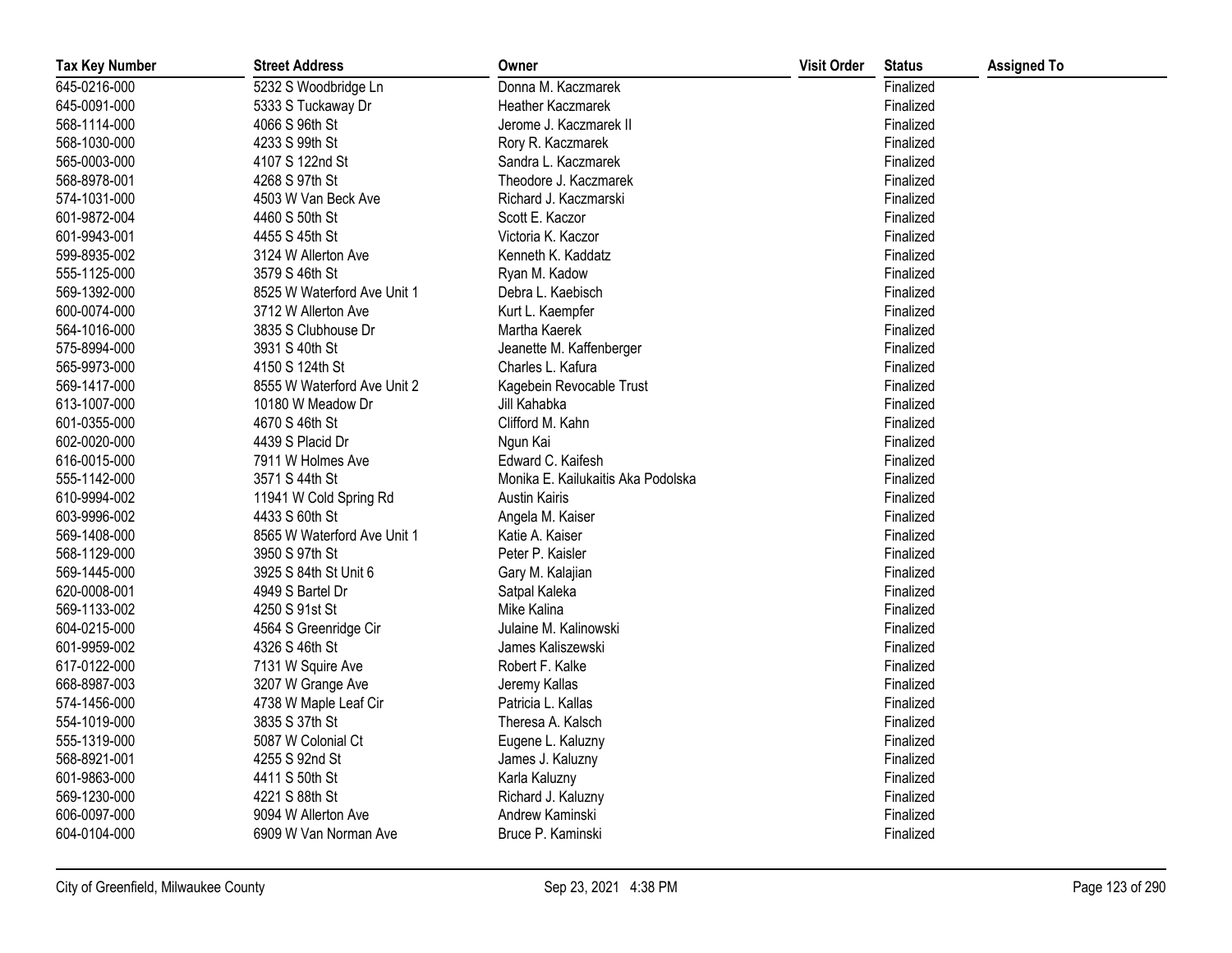| <b>Tax Key Number</b> | <b>Street Address</b>   | Owner                                  | <b>Visit Order</b> | <b>Status</b> | <b>Assigned To</b> |
|-----------------------|-------------------------|----------------------------------------|--------------------|---------------|--------------------|
| 606-0225-000          | 4433 S 85th St          | Jeffery T. Kaminski                    |                    | Finalized     |                    |
| 692-1079-000          | 3710 W College Ave      | Judith A. Kaminski                     |                    | Finalized     |                    |
| 531-1074-000          | 3355 S 45th St          | Michael D. Kaminski                    |                    | Finalized     |                    |
| 574-1465-000          | 4752 W Van Beck Ave     | Michael J. Kaminski                    |                    | Finalized     |                    |
| 646-9969-000          | 5144 S 43rd St          | Richard Kaminski                       |                    | Finalized     |                    |
| 568-9000-002          | 3966 S 99th St          | Roger S. Kaminski                      |                    | Finalized     |                    |
| 531-0257-000          | 4801 W Anthony Dr       | William J. Kamper                      |                    | Finalized     |                    |
| 531-1040-000          | 3370 S 44th St          | Kangas Trust Dated September 13, 2017  |                    | Finalized     |                    |
| 574-1328-000          | 4771 W Maple Leaf Cir   | Barbara M. Kania                       |                    | Finalized     |                    |
| 692-1171-000          | 6169 S 39th St          | Lisa M. Kania                          |                    | Finalized     |                    |
| 553-0176-000          | 3633 S 32nd St          | Richard R. Kanitz                      |                    | Finalized     |                    |
| 570-1091-000          | 8208 W Plainfield Ave   | Donald L. Kanter                       |                    | Finalized     |                    |
| 600-0036-000          | 3628 W Allerton Ave     | Christopher V. Kapczynski              |                    | Finalized     |                    |
| 692-8991-002          | 3932 W Bridge St        | Aaron M. Kapellusch                    |                    | Finalized     |                    |
| 603-0071-000          | 4428 S 64th St          | Dennis J. Kapets                       |                    | Finalized     |                    |
| 610-0078-000          | 4440 S 117th St         | Vimal Kapila                           |                    | Finalized     |                    |
| 606-0246-000          | 9175 W Cold Spring Rd   | Karen Kapke                            |                    | Finalized     |                    |
| 570-1103-000          | 8302 W Plainfield Ave   | James Thomas Kaplan                    |                    | Finalized     |                    |
| 562-0035-000          | 3779 S 102nd St         | Steven Kaplan                          |                    | Finalized     |                    |
| 574-1413-000          | 4750 W Maple Leaf Cir   | Erica Kaponya                          |                    | Finalized     |                    |
| 568-1045-000          | 9830 W Plainfield Ave   | Evelyn M. Kaquatosh                    |                    | Finalized     |                    |
| 601-0227-000          | 4640 S 50th St          | Novica Karac                           |                    | Finalized     |                    |
| 569-1523-000          | 4085 S 84th St Unit 4   | Thomas J. Karagianis                   |                    | Finalized     |                    |
| 618-0272-000          | 4961 S Imperial Cir     | Borivoj Karan                          |                    | Finalized     |                    |
| 610-0165-000          | 4594 S River Ridge Blvd | Monica Irelan Karas                    |                    | Finalized     |                    |
| 692-8975-002          | 6175 S 35th St          | James J. Karasek                       |                    | Finalized     |                    |
| 553-0377-000          | 3711 S 34th St          | Gregory Karcher                        |                    | Finalized     |                    |
| 556-8935-001          | 3801 S 56th St          | George E. Kardash                      |                    | Finalized     |                    |
| 647-1193-000          | 4343 W Mallory Ave      | Ali Kareem                             |                    | Finalized     |                    |
| 567-0111-000          | 4013 S 106th St         | John Karegeannes                       |                    | Finalized     |                    |
| 621-9967-000          | 4815 S 39th St          | Karen A Steckhahn Revocable Trust      |                    | Finalized     |                    |
| 568-1055-000          | 4172 S 97th St          | Karen A. Christiansen Revocable Trust  |                    | Finalized     |                    |
| 621-0053-000          | 5000 S 41st St          | Karen A. Juneau Revocable Trust        |                    | Finalized     |                    |
| 618-0053-000          | 5072 S 65th St          | Karen M Szews Revocable Trust          |                    | Finalized     |                    |
| 574-1308-000          | 4941 W Maple Leaf Cir   | Karen M Wyderka Revocable Living Trust |                    | Finalized     |                    |
| 601-0183-000          | 5028 W Layton Ave       | Karen Rodriguez Revocable Trust        |                    | Finalized     |                    |
| 569-1045-000          | 4150 S 92nd St          | Andrew R. Karges                       |                    | Finalized     |                    |
| 601-9862-000          | 4401 S 50th St          | Michael R. Karges                      |                    | Finalized     |                    |
| 568-8939-001          | 4267 S 93rd St          | Sulejman Karic                         |                    | Finalized     |                    |
| 572-1079-000          | 6324 W Leroy Ave        | Donna J. Karin                         |                    | Finalized     |                    |
| 621-9933-002          | 4920 S 43rd St          | Mark J. Karin                          |                    | Finalized     |                    |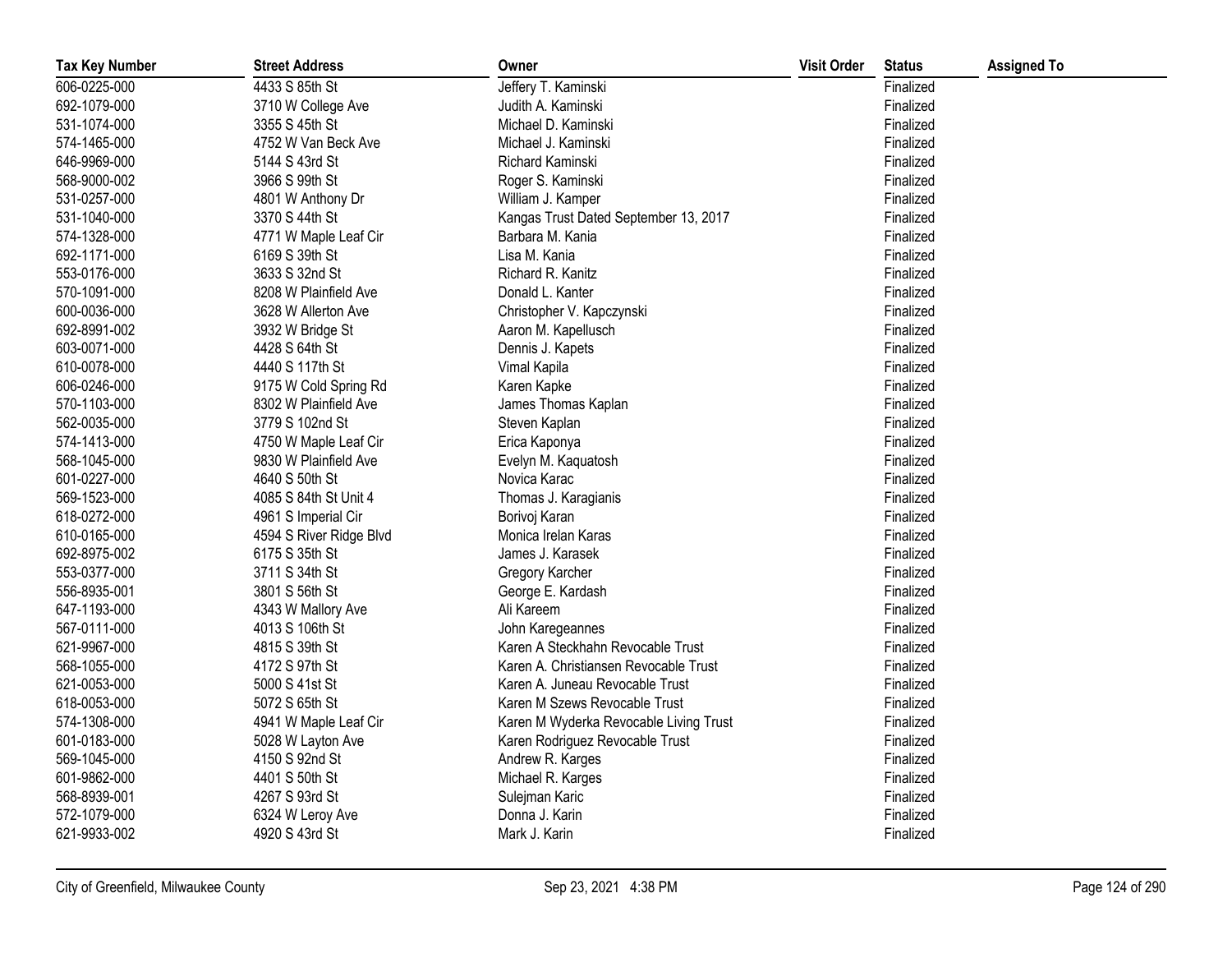| <b>Tax Key Number</b> | <b>Street Address</b>         | Owner                              | <b>Visit Order</b> | <b>Status</b> | <b>Assigned To</b> |
|-----------------------|-------------------------------|------------------------------------|--------------------|---------------|--------------------|
| 601-9900-001          | 4436 S 49th St                | Alissa A. Karl                     |                    | Finalized     |                    |
| 531-1014-000          | 3264 S 45th St                | Eugene J. Karlin                   |                    | Finalized     |                    |
| 531-1173-000          | 4623 W Midland Dr             | Nicholas J. Karlinsky              |                    | Finalized     |                    |
| 604-9925-002          | 6922 W Layton Ave             | Laura E. Karls                     |                    | Finalized     |                    |
| 645-0057-000          | 5210 S Tuckaway Dr            | Gary A. Karnes                     |                    | Finalized     |                    |
| 531-1166-000          | 3347 S 47th St                | Kathryn Karol                      |                    | Finalized     |                    |
| 653-1040-000          | 9360 W Forest Home Ave Unit 5 | Veronica A. Karolewicz             |                    | Finalized     |                    |
| 609-9971-031          | 4335 S 114th St               | Andrew Karow                       |                    | Finalized     |                    |
| 572-1225-000          | 6135 W Howard Ave Unit 5      | Celina Karpinska                   |                    | Finalized     |                    |
| 576-9991-000          | 3308 W Cold Spring Rd         | David A. Karpinski II              |                    | Finalized     |                    |
| 610-0159-001          | 11961 W Whitaker Ave          | David A. Karst Sr                  |                    | Finalized     |                    |
| 645-0548-000          | 5382 S Cambridge Ln           | Susan K. Kartes                    |                    | Finalized     |                    |
| 615-9985-000          | 8801 W Layton Ave             | Manfred J. Kartye                  |                    | Finalized     |                    |
| 691-0055-000          | 3400 W Alvina Ave             | Theresa Kartye                     |                    | Finalized     |                    |
| 565-0157-000          | 12168 W Cold Spring Rd        | Theresa Kartye                     |                    | Finalized     |                    |
| 610-9986-002          | 4352 S 124th St               | Theresa Kartye                     |                    | Finalized     |                    |
| 610-0233-000          | 12262 W Whitaker Ave          | William Karwoski                   |                    | Finalized     |                    |
| 569-1002-000          | 4219 S 91st PI                | Jozef Kas                          |                    | Finalized     |                    |
| 555-1087-000          | 3556 S 47th St                | David C. Kasch-Beissel             |                    | Finalized     |                    |
| 613-1014-000          | 5051 S 101st St               | Paul Kashishian                    |                    | Finalized     |                    |
| 615-9969-003          | 4808 S 90th St                | John A. Kasper                     |                    | Finalized     |                    |
| 645-0419-000          | 3331 W Canterbury Rd          | Dianne L. Kasprzak                 |                    | Finalized     |                    |
| 609-9971-002          | 11501 W Cold Spring Rd        | Michael J. Kasprzak                |                    | Finalized     |                    |
| 600-0077-000          | 4411 S 37th St                | Michael R. Kasprzak                |                    | Finalized     |                    |
| 555-1053-000          | 3501 S 43rd St                | Terry S. Kasprzyk                  |                    | Finalized     |                    |
| 605-0092-001          | 8121 W Whitaker Ave           | Dale R. Kassel                     |                    | Finalized     |                    |
| 564-0121-000          | 12040 W Crawford Ct           | Dominic P. Kasten                  |                    | Finalized     |                    |
| 564-0045-000          | 12073 W Morgan Oak Dr         | Michael J. Kasten                  |                    | Finalized     |                    |
| 609-9953-004          | 4626 S 113th St               | Nicholas S. Kasten                 |                    | Finalized     |                    |
| 691-9855-000          | 5968 S 35th St                | Richard D. Kasten                  |                    | Finalized     |                    |
| 553-0404-000          | 3350 W Lynndale Ave           | Raymond Kastern III                |                    | Finalized     |                    |
| 621-9969-001          | 4759 S 39th St                | Raymond H. Kastern Jr              |                    | Finalized     |                    |
| 564-0104-000          | 3820 S River Ridge Blvd       | Karl J. Kastner                    |                    | Finalized     |                    |
| 567-0098-001          | 10404 W Cold Spring Rd        | Karl J. Kastner                    |                    | Finalized     |                    |
| 567-0098-002          | 10410 W Cold Spring Rd        | Karl J. Kastner                    |                    | Finalized     |                    |
| 692-1006-000          | 6000 S 36th St                | Harold G. Kasulke                  |                    | Finalized     |                    |
| 600-0023-000          | 4345 S 36th St                | Richard C. Kasza                   |                    | Finalized     |                    |
| 571-1031-000          | 4164 S 72nd St                | Richard C. Kasza                   |                    | Finalized     |                    |
| 565-0057-000          | 12140 W Waterford Ave         | Frances J. Katerinos               |                    | Finalized     |                    |
| 565-0046-000          | 12019 W Waterford Ave         | James D. Katerinos                 |                    | Finalized     |                    |
| 602-0052-000          | 5604 W Allerton Ave           | Katherine H. Peroutka Living Trust |                    | Finalized     |                    |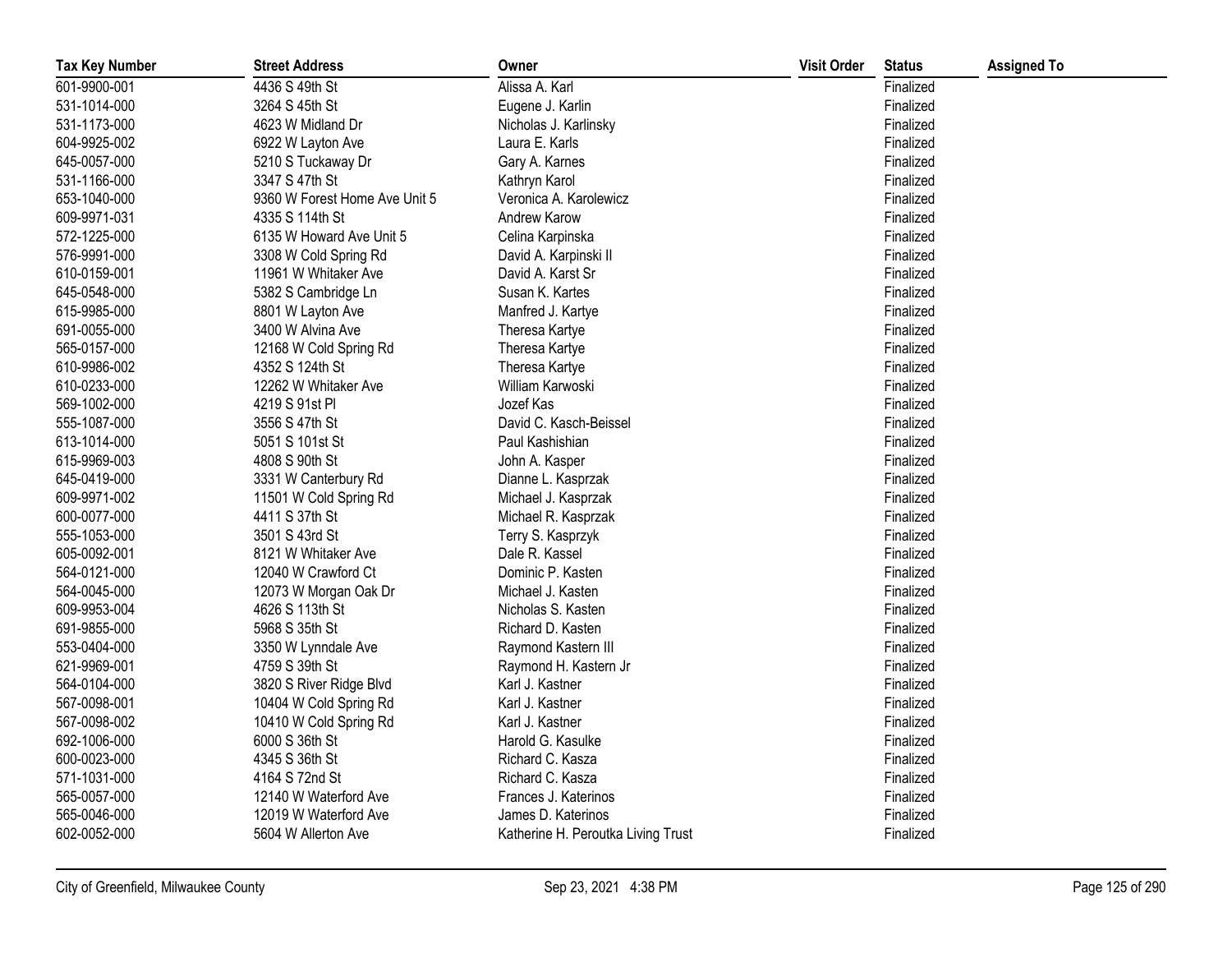| <b>Tax Key Number</b> | <b>Street Address</b>         | Owner                                           | <b>Visit Order</b> | <b>Status</b> | <b>Assigned To</b> |
|-----------------------|-------------------------------|-------------------------------------------------|--------------------|---------------|--------------------|
| 692-1014-002          | 6055 S 36th St                | Kathleen A. Kneiser Revocable Living Trust      |                    | Finalized     |                    |
| 606-0140-000          | 8866 W Bottsford Ave          | Kathleen A. Luty Revocable Living Trust of 2017 |                    | Finalized     |                    |
| 562-9998-001          | 10321 W Morgan Ave            | Kathleen H. Price Trust                         |                    | Finalized     |                    |
| 599-8930-002          | 3260 W Allerton Ave           | Kathleen J Rich Revoc Trust                     |                    | Finalized     |                    |
| 562-0089-000          | 3862 S Oakbrook Dr            | Kathleen Joan Lehner Irrevocable Trust          |                    | Finalized     |                    |
| 618-0096-000          | 6100 W Stonehedge Dr Unit 131 | Kathleen Kaishian Living Trust Dated 2/4/2016   |                    | Finalized     |                    |
| 618-0243-000          | 4920 S Imperial Cir           | Kathleen M Luglio Revocable Trust               |                    | Finalized     |                    |
| 645-0376-000          | 5200 S Tuckaway Blvd Unit 322 | Kathleen M. Husting Trust                       |                    | Finalized     |                    |
| 569-1398-000          | 8525 W Waterford Ave Unit 7   | Jacqueline G. Kato                              |                    | Finalized     |                    |
| 569-1460-000          | 3965 S 84th St Unit 5         | Jacqueline G. Kato                              |                    | Finalized     |                    |
| 601-9887-002          | 4364 S 49th St                | Paul J. Kattner                                 |                    | Finalized     |                    |
| 647-1117-000          | 5423 S 46th St                | Jeffrey D. Katz                                 |                    | Finalized     |                    |
| 646-0071-000          | 3411 W Honey Tree Ln          | Steven Katz                                     |                    | Finalized     |                    |
| 646-0062-000          | 3591 W Honey Tree Ln          | Mike Katzenberger                               |                    | Finalized     |                    |
| 620-9935-000          | 4335 W Barnard Ave            | Sharon L. Katzenmaier                           |                    | Finalized     |                    |
| 556-0420-000          | 3738 S 53rd St                | Kenneth J. Katzer                               |                    | Finalized     |                    |
| 572-8974-000          | 4136 S 68th St                | Michael J. Katzer                               |                    | Finalized     |                    |
| 646-0247-000          | 5237 S Acorn Ln               | Maryann Katzor                                  |                    | Finalized     |                    |
| 609-9955-002          | 4612 S 113th St               | Randal W. Katzuba                               |                    | Finalized     |                    |
| 614-1041-000          | 4873 S Brookdale Dr           | Kevin J. Kaufman                                |                    | Finalized     |                    |
| 575-8938-000          | 3972 S 43rd St                | Duane E. Kaufmann                               |                    | Finalized     |                    |
| 648-1029-000          | 5685 W Upham Ave              | Dimple Kaur                                     |                    | Finalized     |                    |
| 569-1266-002          | 4039 S 88th St                | Inderjit Kaur                                   |                    | Finalized     |                    |
| 604-0159-000          | 4417 S Greenridge Cir Unit E  | Shannon Kaurich                                 |                    | Finalized     |                    |
| 603-9981-000          | 6408 W Bottsford Ave          | Mark H. Kautzmann                               |                    | Finalized     |                    |
| 567-9993-000          | 10605 W Howard Ave            | Rose Kavanaugh                                  |                    | Finalized     |                    |
| 599-8958-004          | 3014 W Bottsford Ave          | Hannah M. Kavemeier                             |                    | Finalized     |                    |
| 610-0259-000          | 4510 S 123rd St               | Michael J. Kawczynski                           |                    | Finalized     |                    |
| 554-1020-000          | 3841 S 37th St                | Robert J. Kawczynski                            |                    | Finalized     |                    |
| 609-9951-004          | 4667 S 112th St               | Amanda Kaye                                     |                    | Finalized     |                    |
| 572-1191-000          | 6175 W Howard Ave Unit 3      | Ervin Kaye                                      |                    | Finalized     |                    |
| 609-9962-002          | 4535 S 112th St               | John R. Kaye                                    |                    | Finalized     |                    |
| 609-9944-001          | 4630 S 112th St               | Judith J. Kaye                                  |                    | Finalized     |                    |
| 646-0157-000          | 3561 W Old Oak Dr             | Julie N. Kaye                                   |                    | Finalized     |                    |
| 621-9929-004          | 5022 S 43rd St                | Jevstafys Kazakovs                              |                    | Finalized     |                    |
| 645-0033-000          | 5440 S 30th St                | Jarrett Adam Kazmierski                         |                    | Finalized     |                    |
| 531-1054-000          | 4413 W Ohio Ave               | Lawrence J. Kazmierski                          |                    | Finalized     |                    |
| 571-8955-001          | 6838 W Plainfield Ave         | Sheri Ann Kazmierski                            |                    | Finalized     |                    |
| 615-9987-001          | 8650 W Forest Home Ave        | KCP RE LLC                                      |                    | Finalized     |                    |
| 648-0025-008          | 5230 W Loomis Rd              | KCP RE LLC                                      |                    | Finalized     |                    |
| 604-9964-000          | 7406 W Layton Ave             | <b>KE Properties LLC</b>                        |                    | Finalized     |                    |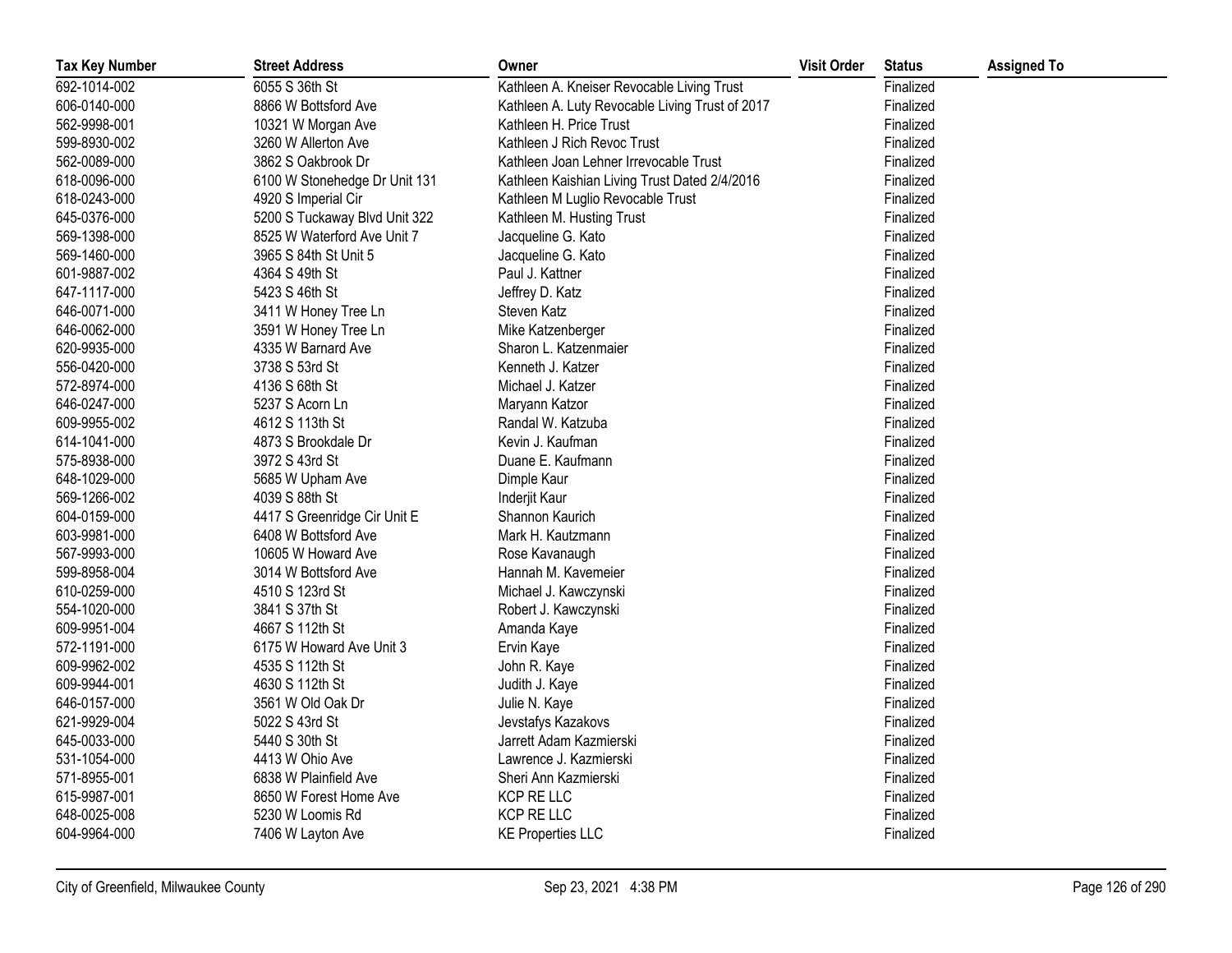| <b>Tax Key Number</b> | <b>Street Address</b>     | Owner                                           | <b>Visit Order</b> | <b>Status</b> | <b>Assigned To</b> |
|-----------------------|---------------------------|-------------------------------------------------|--------------------|---------------|--------------------|
| 653-0074-001          | 9536 W Brookside Dr       | Edith D. Keane                                  |                    | Finalized     |                    |
| 613-1009-000          | 5066 S 102nd St           | Sharon Keane Kendziorski                        |                    | Finalized     |                    |
| 610-0027-000          | 12244 W Layton Ave        | Ronald A. Keast                                 |                    | Finalized     |                    |
| 575-8893-002          | 4275 S 35th St            | Kenneth D. Keaton                               |                    | Finalized     |                    |
| 691-9879-000          | 5995 S 33rd St            | Judith Keckeisen                                |                    | Finalized     |                    |
| 605-0119-000          | 8030 W Allerton Ave       | Robert J. Keefe                                 |                    | Finalized     |                    |
| 618-0229-000          | 5006 S Stonehedge Dr      | Debra A. Keesler                                |                    | Finalized     |                    |
| 610-0262-000          | 12373 W Crossing Blvd     | William J. Kegel                                |                    | Finalized     |                    |
| 599-8937-000          | 3009 W Bottsford Ave      | Jesse Kehoe                                     |                    | Finalized     |                    |
| 616-1039-000          | 4931 S 82nd St            | <b>Riley Kehoe</b>                              |                    | Finalized     |                    |
| 556-0436-000          | 3666 S 53rd St            | Steven Keiller                                  |                    | Finalized     |                    |
| 553-0422-000          | 3420 W Howard Ave         | Keirin LLC                                      |                    | Finalized     |                    |
| 645-0256-000          | 5312 S Woodbridge Ln      | Keith H. Wing and Julie A. Wing Revocable Trust |                    | Finalized     |                    |
| 574-1319-000          | 4956 W Maple Leaf Cir     | Keith K. and Susan J. McKinney Revocable Trust  |                    | Finalized     |                    |
| 645-0506-000          | 5407 S Somerset Ln        | Robert M. Kelenic                               |                    | Finalized     |                    |
| 645-0145-000          | 5202 S King Arthurs Ct    | Carole J. Keller                                |                    | Finalized     |                    |
| 572-1064-000          | 6123 W Marcy Ln           | David G. Keller                                 |                    | Finalized     |                    |
| 572-1061-000          | 6211 W Marcy Ln           | Jennifer L. Keller                              |                    | Finalized     |                    |
| 575-8969-000          | 4020 S 41st St            | Michael K. Keller                               |                    | Finalized     |                    |
| 601-0114-000          | 4830 W Armour Ave         | Randy A. Keller                                 |                    | Finalized     |                    |
| 610-0015-000          | 12200 W Chapman Ave       | Richard M. Keller                               |                    | Finalized     |                    |
| 618-9992-001          | 6417 W Layton Ave         | Shawn C. Kelley                                 |                    | Finalized     |                    |
| 565-0229-000          | 11699 W Willow Ct         | Susan V. Kelley                                 |                    | Finalized     |                    |
| 615-9987-004          | 4850 S 88th St            | Michael R. Kellner                              |                    | Finalized     |                    |
| 618-9947-002          | 5091 S 60th St            | Adam Kelly                                      |                    | Finalized     |                    |
| 647-9993-001          | 4441 W Edgerton Ave       | David A. Kelly                                  |                    | Finalized     |                    |
| 572-1198-000          | 6183 W Howard Ave Unit 10 | Michael G. Kelly                                |                    | Finalized     |                    |
| 647-1097-000          | 5377 S 48th St            | Richard A. Kelly                                |                    | Finalized     |                    |
| 574-1073-000          | 4714 W Norwich Ave        | Timothy R. Kelly                                |                    | Finalized     |                    |
| 648-0162-000          | 5301 W Edgerton Ave       | Steven T. Kelm                                  |                    | Finalized     |                    |
| 570-8979-002          | 4245 S 83rd St            | Kenneth E. Kelnhofer                            |                    | Finalized     |                    |
| 610-0160-000          | 11941 W Whitaker Ave      | Nicholas Kelnhofer                              |                    | Finalized     |                    |
| 618-0070-000          | 6524 W Carpenter Ave      | Thomas P. Kelnhofer                             |                    | Finalized     |                    |
| 569-1208-000          | 4255 S 89th St            | Thomas U. Kelnhofer                             |                    | Finalized     |                    |
| 603-0111-000          | 4428 S 66th St            | Christopher J. Kemp                             |                    | Finalized     |                    |
| 531-1211-000          | 4611 W Holt Ave           | Mary Ann Kemp                                   |                    | Finalized     |                    |
| 569-1156-000          | 4125 S 90th St            | Daniel Kempf                                    |                    | Finalized     |                    |
| 604-0023-000          | 4366 S 72nd St            | Cason Kempken                                   |                    | Finalized     |                    |
| 574-1004-000          | 4409 W Howard Ave         | Thomas P. Kendellen                             |                    | Finalized     |                    |
| 555-1192-000          | 3710 S 46th PI            | Ryan C. Kender                                  |                    | Finalized     |                    |
| 562-9963-000          | 10526 W Beloit Rd         | Elizabeth M. Kendl                              |                    | Finalized     |                    |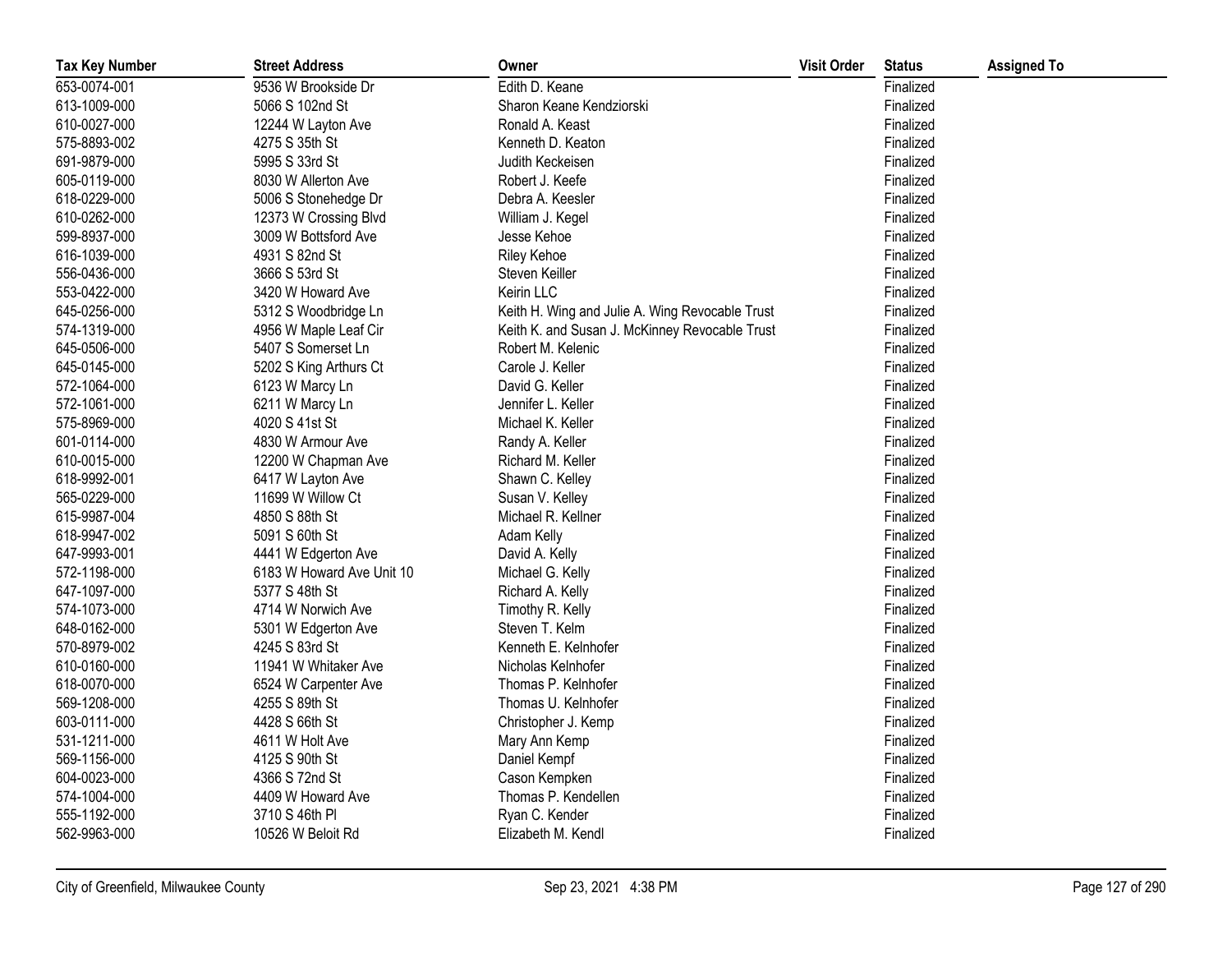| <b>Tax Key Number</b> | <b>Street Address</b>         | Owner                                            | <b>Visit Order</b> | <b>Status</b> | <b>Assigned To</b> |
|-----------------------|-------------------------------|--------------------------------------------------|--------------------|---------------|--------------------|
| 645-0574-000          | 5176 S Hidden Dr              | Judy K. Kendziora                                |                    | Finalized     |                    |
| 603-9961-000          | 4350 S 68th St                | Charles L. Kennedy                               |                    | Finalized     |                    |
| 645-0160-000          | 3229 W Canterbury Rd          | Joan K. Kennedy                                  |                    | Finalized     |                    |
| 572-1048-000          | 6227 W Leroy Ave              | Robert E. Kennedy                                |                    | Finalized     |                    |
| 572-1019-000          | 4166 S 65th St                | Kenneth & Patricia Krueger Jt. Revocable Trust   |                    | Finalized     |                    |
| 573-0613-000          | 5514 W Norwich Ave            | Kenneth Backes Trust                             |                    | Finalized     |                    |
| 611-8967-000          | 12110 W Edgerton Ave          | Kenneth E. & Mary L. Doss Family Trust           |                    | Finalized     |                    |
| 601-9885-002          | 4328 S 49th St                | Kenneth H. Deres Revocable Trust Dtd 3/20/19     |                    | Finalized     |                    |
| 609-9970-000          | 4444 S 114th St               | Kenneth J. Kujawa Joint Revocable Living Trust   |                    | Finalized     |                    |
| 553-0443-001          | 3300 W Loomis Rd              | Kenneth Properties LLC                           |                    | Finalized     |                    |
| 568-1039-000          | 4132 S 99th St                | Kenneth W Kitten & Mary J Kitten Revoc Trust     |                    | Finalized     |                    |
| 645-0408-000          | 5200 S Tuckaway Blvd Unit 370 | Frank R. Kenney                                  |                    | Finalized     |                    |
| 653-1019-000          | 5175 S Root River Pkwy Unit 8 | Patricia Ann Kenngott                            |                    | Finalized     |                    |
| 611-1029-000          | 12141 W Holmes Ave            | Brian C. Kerhin                                  |                    | Finalized     |                    |
| 603-0250-000          | 6320 W Armour Ave             | Charlene J. Kerlin                               |                    | Finalized     |                    |
| 575-8903-004          | 3835 W Plainfield Ave         | David A. Kerlin                                  |                    | Finalized     |                    |
| 572-1046-000          | 6301 W Leroy Ave              | Michael J. Kerlin                                |                    | Finalized     |                    |
| 607-9995-000          | 9225 W Cold Spring Rd         | Iris L. Kern                                     |                    | Finalized     |                    |
| 573-8990-002          | 5115 W Leroy Ave              | Nathaniel E. Kernan                              |                    | Finalized     |                    |
| 605-0103-000          | 8100 W Bottsford Ave          | James W. Kerpestien                              |                    | Finalized     |                    |
| 619-0010-002          | 5082 S 58th St                | James D. Kerwin                                  |                    | Finalized     |                    |
| 616-1003-000          | 8081 W Layton Ave             | Kerwin Management LLC                            |                    | Finalized     |                    |
| 691-9832-008          | 6254 S 31st St                | Hamir K. Keshvala                                |                    | Finalized     |                    |
| 691-0140-000          | 3105 W Kimberly Ave           | Savdas K. Keshvala                               |                    | Finalized     |                    |
| 645-0083-000          | 5264 S 31st St                | Scott M. Keske                                   |                    | Finalized     |                    |
| 562-0030-001          | 3867 S 102nd St               | Wayne A. Kestner                                 |                    | Finalized     |                    |
| 571-1032-001          | 4178 S 72nd St                | Edwin J. Ketola                                  |                    | Finalized     |                    |
| 567-0130-000          | 10432 W Norwich Ave           | Derald L. Kettlewell                             |                    | Finalized     |                    |
| 666-8898-001          | 5577 S 45th St                | Kevin D Malcolm & Annette M Malcolm Revoc Trust  |                    | Finalized     |                    |
| 572-1118-000          | 4254 S 61st St                | Kevin M. Leitermann                              |                    | Finalized     |                    |
| 572-1116-000          | 4236 S 61st St                | Kevin M. Leitermann                              |                    | Finalized     |                    |
| 570-8995-001          | 8317 W Howard Ave             | Kevin M. Leitermann                              |                    | Finalized     |                    |
| 572-1113-000          | 4210 S 61st St                | Kevin M. Leitermann                              |                    | Finalized     |                    |
| 572-1114-000          | 4220 S 61st St                | Kevin M. Leitermann                              |                    | Finalized     |                    |
| 572-1115-000          | 4228 S 61st St                | Kevin M. Leitermann                              |                    | Finalized     |                    |
| 572-1112-000          | 4188 S 61st St                | Kevin M. Leitermann                              |                    | Finalized     |                    |
| 572-1117-000          | 4244 S 61st St                | Kevin M. Leitermann                              |                    | Finalized     |                    |
| 692-1108-000          | 6197 S 37th St                | Kevin R. & Juana M. Makowiak Revocable Living Tr |                    | Finalized     |                    |
| 613-0018-000          | 10526 W Spring Green Rd       | Jack Kewley                                      |                    | Finalized     |                    |
| 691-9834-002          | 3103 W Alvina Ave             | Ahmed Khalaf                                     |                    | Finalized     |                    |
| 645-0096-002          | 3022 W Mallory Ave            | Hassan Khalid                                    |                    | Finalized     |                    |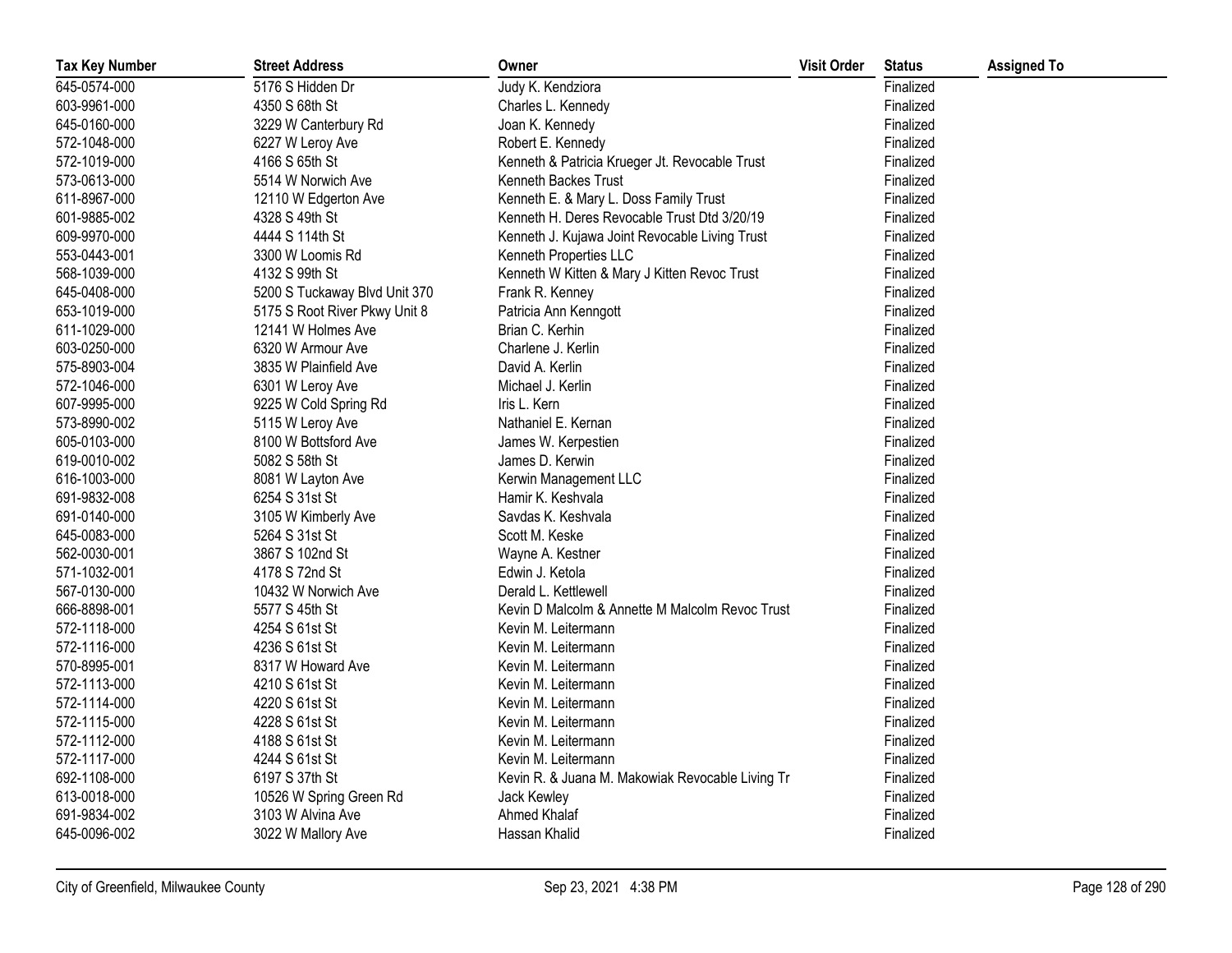| <b>Tax Key Number</b> | <b>Street Address</b>         | Owner                                               | <b>Visit Order</b> | <b>Status</b> | <b>Assigned To</b> |
|-----------------------|-------------------------------|-----------------------------------------------------|--------------------|---------------|--------------------|
| 565-0089-000          | 11712 W Waterford Ave         | Sarosh Khalid                                       |                    | Finalized     |                    |
| 573-8994-007          | 5235 W Leroy Ave              | Imad S. Khalil                                      |                    | Finalized     |                    |
| 645-0187-000          | 5198 S Woodbridge Ln          | Khalil Khalil                                       |                    | Finalized     |                    |
| 602-0162-000          | 5205 W Bottsford Ave          | <b>Taghred Khalil</b>                               |                    | Finalized     |                    |
| 692-1260-000          | 6176 S 40th St                | Hassan A. Khan and Javeria Haque                    |                    | Finalized     |                    |
| 692-1239-000          | 3940 W Kimberly Ave           | Mohammad S. Kharbat                                 |                    | Finalized     |                    |
| 600-0117-000          | 4624 S 38th St                | Sabiha Kharoufa                                     |                    | Finalized     |                    |
| 692-1223-000          | 6151 S 41st St                | Ayman Khatib                                        |                    | Finalized     |                    |
| 691-9944-000          | 5920 S 31st St                | Aatish Khindri                                      |                    | Finalized     |                    |
| 620-0040-000          | 4871 S Waterview Ct           | Gina Kiedinger                                      |                    | Finalized     |                    |
| 610-0031-000          | 4641 S 122nd St               | Richard V. Kiedrowski                               |                    | Finalized     |                    |
| 556-8955-000          | 3784 S 56th St                | Fred L. Kiekhaefer                                  |                    | Finalized     |                    |
| 570-1062-000          | 4241 S 82nd St                | Jeffrey E. Kielley                                  |                    | Finalized     |                    |
| 574-1087-000          | 4522 W Tesch Ave              | Joseph A. Kiemen                                    |                    | Finalized     |                    |
| 692-1073-000          | 6225 S 38th St                | Stephanie K. Kienert                                |                    | Finalized     |                    |
| 618-0254-000          | 4942 S Imperial Cir           | Angeline Kienzle                                    |                    | Finalized     |                    |
| 565-0223-000          | 11669 W Willow Ct             | Robert Kiepert                                      |                    | Finalized     |                    |
| 610-0162-000          | 11960 W Whitaker Ave          | Robert Kiepert                                      |                    | Finalized     |                    |
| 645-0465-000          | 5300 S Sutton Pl              | Aaron J. Kieweg                                     |                    | Finalized     |                    |
| 604-0280-000          | 4663 S Woodland Dr            | Suad Kikanovic                                      |                    | Finalized     |                    |
| 531-0243-000          | 4850 W Anthony Dr             | Kevin M. Killilea                                   |                    | Finalized     |                    |
| 621-9892-004          | 5032 S 36th St                | Brian P. Killoran                                   |                    | Finalized     |                    |
| 599-1010-001          | 4420 S 35th St                | Shirley M. Killough                                 |                    | Finalized     |                    |
| 692-1010-003          | 5955 S 36th St                | Paul J. Kilp                                        |                    | Finalized     |                    |
| 645-0152-000          | 3115 W Canterbury Rd          | Corrine Kilponen                                    |                    | Finalized     |                    |
| 604-0331-000          | 4602 S Woodland Dr            | Robert J. Kilponen                                  |                    | Finalized     |                    |
| 618-0130-000          | 6100 W Stonehedge Dr Unit 209 | Kris Kim                                            |                    | Finalized     |                    |
| 571-8967-000          | 7100 W Cold Spring Rd         | Kim Francis Smith & Jill Marie Smith Revoc Living T |                    | Finalized     |                    |
| 646-9934-003          | 3940 W Grange Ave             | Mark S. Kimball                                     |                    | Finalized     |                    |
| 646-9943-000          | 4230 W Grange Ave             | <b>KIMIK LLC</b>                                    |                    | Finalized     |                    |
| 667-8990-001          | 5520 S 42nd St                | Jeanette Kindler                                    |                    | Finalized     |                    |
| 570-1019-001          | 4200 S 78th St                | E Robert King                                       |                    | Finalized     |                    |
| 613-1035-000          | 10211 W Spring Green Rd       | Jonathon R. King                                    |                    | Finalized     |                    |
| 564-1015-000          | 3845 S Clubhouse Dr           | Martin M. King                                      |                    | Finalized     |                    |
| 692-8988-000          | 4015 W Ramsey Ave             | Mary Patricia King                                  |                    | Finalized     |                    |
| 618-0337-000          | 6059 W Woodview Ct            | Michael A. King                                     |                    | Finalized     |                    |
| 601-0331-001          | 4642 S 47th St                | Michael J. King Jr                                  |                    | Finalized     |                    |
| 618-9951-003          | 6130 W Edgerton Ave           | Scott King                                          |                    | Finalized     |                    |
| 605-0084-003          | 4330 S 84th St                | King Of Glory English Ev Luth                       |                    | Finalized     |                    |
| 605-0084-004          | W Cold Spring Rd              | King Of Glory English Ev Luth                       |                    | Finalized     |                    |
| 653-1047-000          | 9300 W Forest Home Ave Unit 4 | Christopher E. Kinnaman                             |                    | Finalized     |                    |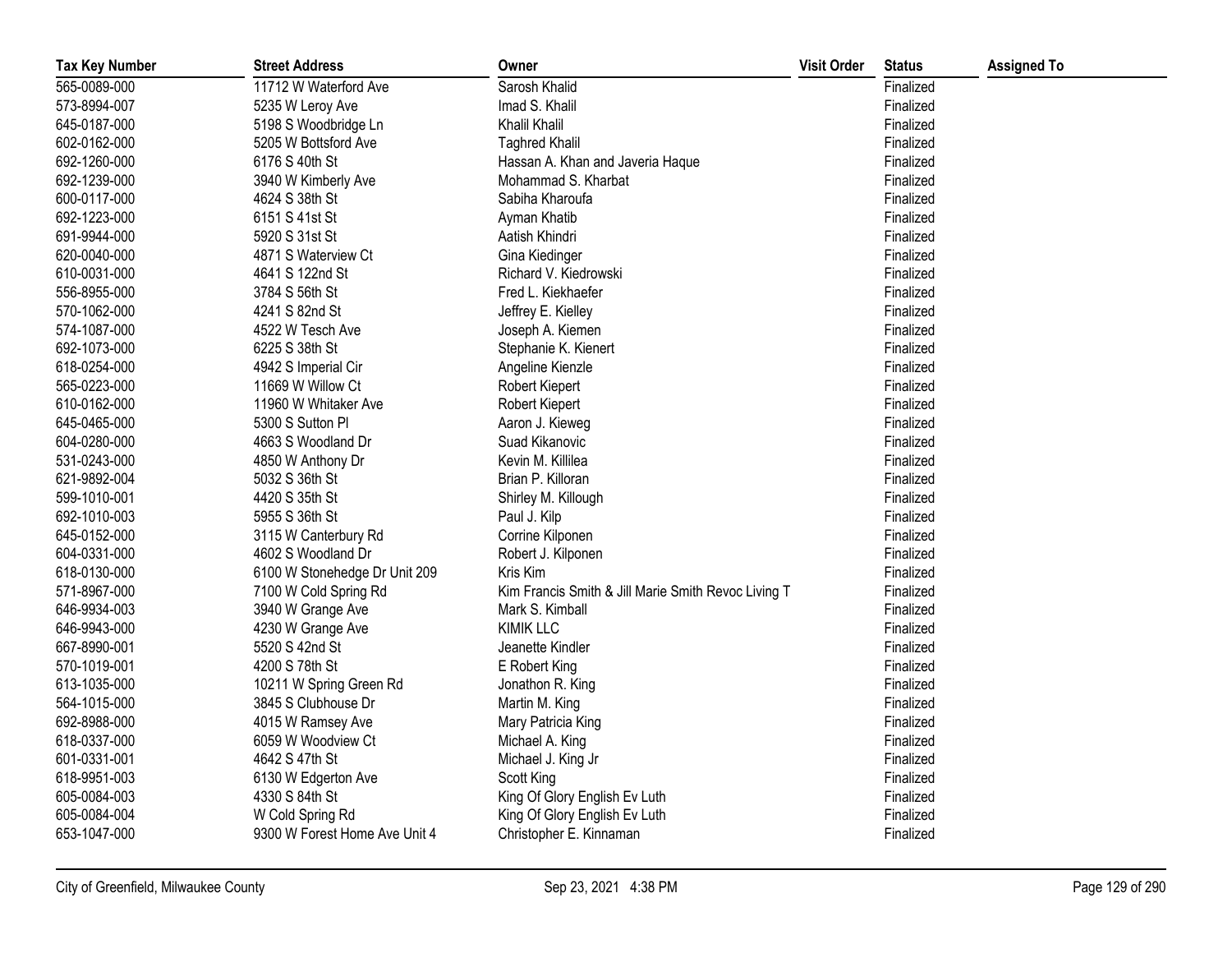| <b>Tax Key Number</b> | <b>Street Address</b> | Owner                  | <b>Visit Order</b> | <b>Status</b> | <b>Assigned To</b> |
|-----------------------|-----------------------|------------------------|--------------------|---------------|--------------------|
| 603-0047-000          | 4415 S 61st St        | Colleen M. Kinney      |                    | Finalized     |                    |
| 570-1102-000          | 8324 W Plainfield Ave | Timothy C. Kinney      |                    | Finalized     |                    |
| 601-9983-003          | 4465 S 43rd St        | Dallas C. Kinski       |                    | Finalized     |                    |
| 571-1025-000          | 6936 W Plainfield Ave | Robert G. Kintop       |                    | Finalized     |                    |
| 569-1122-000          | 4235 S 90th St        | Jill M. Kinziger       |                    | Finalized     |                    |
| 574-1061-000          | 4620 W Norwich Ave    | Mary J. Kioski         |                    | Finalized     |                    |
| 556-0306-000          | 3667 S 51st St        | Denise A. Kipp         |                    | Finalized     |                    |
| 614-1073-000          | 4990 S Brookdale Dr   | Donn R. Kirchhoff      |                    | Finalized     |                    |
| 621-9887-001          | 3612 W Edgerton Ave   | Jill E. Kirchner       |                    | Finalized     |                    |
| 667-1043-000          | 5612 S 40th St        | Diane L. Kirchoff      |                    | Finalized     |                    |
| 601-0381-001          | 4390 W Loomis Rd      | Kiriaki Inc            |                    | Finalized     |                    |
| 601-0391-000          | 4674 S 45th St        | Kiriaki Inc            |                    | Finalized     |                    |
| 601-0393-000          | S 45th St             | Kiriaki Inc            |                    | Finalized     |                    |
| 601-0392-000          | 4670 S 45th St        | Kiriaki Inc            |                    | Finalized     |                    |
| 604-0074-000          | 7025 W Allerton Ave   | <b>Richard Kirkley</b> |                    | Finalized     |                    |
| 604-0059-000          | 7100 W Allerton Ave   | Thomas L. Kirkley      |                    | Finalized     |                    |
| 574-1113-000          | 4343 W Tesch Ave      | David W. Kirkpatrick   |                    | Finalized     |                    |
| 691-0043-000          | 6118 S 33rd St        | Annamarie Kirsanoff    |                    | Finalized     |                    |
| 569-1175-002          | 4025 S 89th St        | Steve Kirsanoff        |                    | Finalized     |                    |
| 567-9997-000          | 10445 W Howard Ave    | Eric C. Kirsch         |                    | Finalized     |                    |
| 622-0119-000          | 3328 W Vogel Ave      | Karen Kirsch           |                    | Finalized     |                    |
| 562-9937-003          | 3685 S 104th St       | Ralph C. Kirsch        |                    | Finalized     |                    |
| 569-1159-000          | 4140 S 91st St        | Barbara G. Kirsop      |                    | Finalized     |                    |
| 620-9950-006          | 4855 W Loomis Rd      | Timothy M. Kirst       |                    | Finalized     |                    |
| 531-1051-000          | 3417 S 44th St        | George L. Kirylak      |                    | Finalized     |                    |
| 524-8987-002          | 3253 S 100th St       | George L. Kirylak      |                    | Finalized     |                    |
| 600-9970-008          | 4424 S 43rd St        | Donald J. Kisch        |                    | Finalized     |                    |
| 568-8957-003          | 4252 S 95th St        | Steven J. Kiss         |                    | Finalized     |                    |
| 622-0109-000          | 3211 W Vogel Ave      | Daniel J. Kissinger    |                    | Finalized     |                    |
| 555-1069-000          | 3564 S 45th St        | Gerald R. Kitchin      |                    | Finalized     |                    |
| 564-1018-000          | 3855 S Clubhouse Dr   | Craig W. Kittson       |                    | Finalized     |                    |
| 617-0116-000          | 4741 S 68th St        | Gloria Kivi            |                    | Finalized     |                    |
| 613-0004-000          | 10510 W Pine Ridge Rd | Susan Kizaric          |                    | Finalized     |                    |
| 646-0111-000          | 5412 S Somerset Ln    | Renee A. Kizewski      |                    | Finalized     |                    |
| 614-9955-000          | 4954 S Brookdale Dr   | Jesse Klafka           |                    | Finalized     |                    |
| 645-0236-000          | 5272 S Woodbridge Ln  | <b>Brian Klafke</b>    |                    | Finalized     |                    |
| 608-9991-001          | 4420 S 108th St       | Franz Klagmann         |                    | Finalized     |                    |
| 692-1024-000          | 6110 S 36th St        | Wayne M. Klamecki      |                    | Finalized     |                    |
| 604-0323-000          | 4622 S Woodland Dr    | Angela A. Klann        |                    | Finalized     |                    |
| 691-9862-000          | 5963 S 34th St        | Kenneth J. Klapka      |                    | Finalized     |                    |
| 603-0248-000          | 6250 W Armour Ave     | Anita Klar             |                    | Finalized     |                    |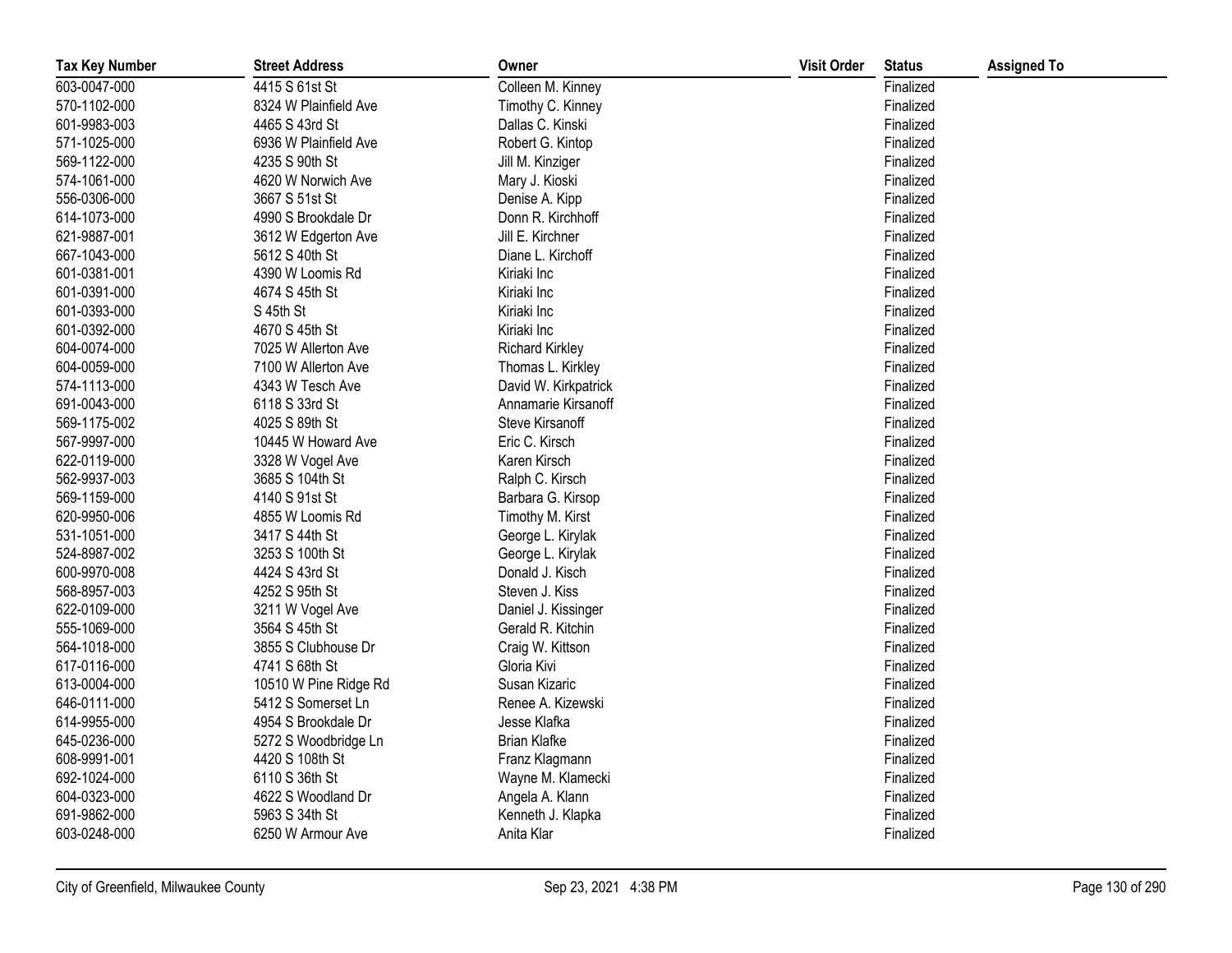| <b>Tax Key Number</b> | <b>Street Address</b>         | Owner                                             | <b>Visit Order</b> | <b>Status</b> | <b>Assigned To</b> |
|-----------------------|-------------------------------|---------------------------------------------------|--------------------|---------------|--------------------|
| 603-0249-000          | 6284 W Armour Ave             | John V. Klar V                                    |                    | Finalized     |                    |
| 611-8975-009          | 4861 S 122nd St               | Robert J. Klar                                    |                    | Finalized     |                    |
| 603-0064-000          | 4431 S 62nd St                | Taylor J. Klass                                   |                    | Finalized     |                    |
| 616-1014-000          | 4900 S 81st St                | William C. Klatte                                 |                    | Finalized     |                    |
| 555-1297-000          | 4911 W Colonial Ct            | Andrew P. Klaus                                   |                    | Finalized     |                    |
| 605-0101-001          | 8116 W Bottsford Ave          | Klaus M. Zunker and Jane L. Zunker Trust Dated Ju |                    | Finalized     |                    |
| 606-0027-001          | 8731 W Allerton Ave           | Adam A. Klaves                                    |                    | Finalized     |                    |
| 645-0386-000          | 5200 S Tuckaway Blvd Unit 340 | Thomas Klawien                                    |                    | Finalized     |                    |
| 553-0436-001          | 3322 W Loomis Rd              | Frank M. Kleczka                                  |                    | Finalized     |                    |
| 602-9993-005          | 4435 S 51st St                | Stanley Kleczka Jr                                |                    | Finalized     |                    |
| 565-0215-000          | 4266 S 122nd St               | Richard Kleeba                                    |                    | Finalized     |                    |
| 691-0082-000          | 3207 W Mangold Ave Unit D     | Elizabeth M. Kleibor                              |                    | Finalized     |                    |
| 572-1204-000          | 6183 W Howard Ave Unit 16     | Laura M. Kleiman                                  |                    | Finalized     |                    |
| 572-1130-000          | 4174 S 66th St                | Cheryl Klein                                      |                    | Finalized     |                    |
| 553-0096-000          | 3532 S 34th St                | John C. Klein                                     |                    | Finalized     |                    |
| 667-1084-000          | 4231 W Grange Ave             | Steven M. Klein                                   |                    | Finalized     |                    |
| 572-1217-000          | 6167 W Howard Ave Unit 13     | Valerie Klein                                     |                    | Finalized     |                    |
| 622-9964-000          | 3415 W Layton Ave             | Lawrence R. Kleineider                            |                    | Finalized     |                    |
| 555-1284-000          | 4922 W Colonial Ct            | <b>Timothy Kleinke</b>                            |                    | Finalized     |                    |
| 563-9997-002          | 10933 W Morgan Ave            | David R. Kleinschmidt                             |                    | Finalized     |                    |
| 570-1017-001          | 4224 S 78th St                | Shirley A. Kleman                                 |                    | Finalized     |                    |
| 574-1355-000          | 4865 W Maple Leaf Cir         | Jeffry Klemens                                    |                    | Finalized     |                    |
| 610-0265-000          | 4494 S 121st St               | Tamara L. Klemmer                                 |                    | Finalized     |                    |
| 569-1071-001          | 4135 S 91st St                | Donald J. Klepfer                                 |                    | Finalized     |                    |
| 622-9973-000          | 3107 W Layton Ave             | Hayley Kleppin                                    |                    | Finalized     |                    |
| 603-0255-000          | 6035 W Bottsford Ave          | Lee T. Kleszczynski                               |                    | Finalized     |                    |
| 553-0464-000          | 3131 W Lynndale Ave           | Marshall M. Klevenow                              |                    | Finalized     |                    |
| 555-1092-000          | 3555 S 46th St                | Martha Ann Kliebenstein                           |                    | Finalized     |                    |
| 575-8894-000          | 4235 S 35th St                | Mary F. Kliebenstein                              |                    | Finalized     |                    |
| 603-0100-000          | 4461 S 64th St                | Paul J. Klimers                                   |                    | Finalized     |                    |
| 553-0050-000          | 3575 S 32nd St                | Ruth A. Klimers                                   |                    | Finalized     |                    |
| 556-2014-000          | 3562 S 53rd St                | Rita A. Kline                                     |                    | Finalized     |                    |
| 565-0232-000          | 11741 W Wooded Ct             | Mary L. Kling                                     |                    | Finalized     |                    |
| 568-1134-000          | 4081 S 96th St                | Steve J. Kling                                    |                    | Finalized     |                    |
| 667-1024-000          | 5700 S 41st St                | Judith M. Klingbeil                               |                    | Finalized     |                    |
| 574-1089-000          | 4506 W Tesch Ave              | Paul Klingseisen                                  |                    | Finalized     |                    |
| 610-0086-000          | 11755 W Whitaker Ave          | Klinka Living Trust                               |                    | Finalized     |                    |
| 564-0105-000          | 3800 S River Ridge Blvd       | Randy J. Klocke                                   |                    | Finalized     |                    |
| 607-0019-000          | 9856 W Layton Ave             | Derrick J. Kloehn                                 |                    | Finalized     |                    |
| 601-9859-003          | 4383 S 50th St                | Judith A. Klofta                                  |                    | Finalized     |                    |
| 564-0040-000          | 12124 W Black Oak Dr          | Roger G. Klonecki                                 |                    | Finalized     |                    |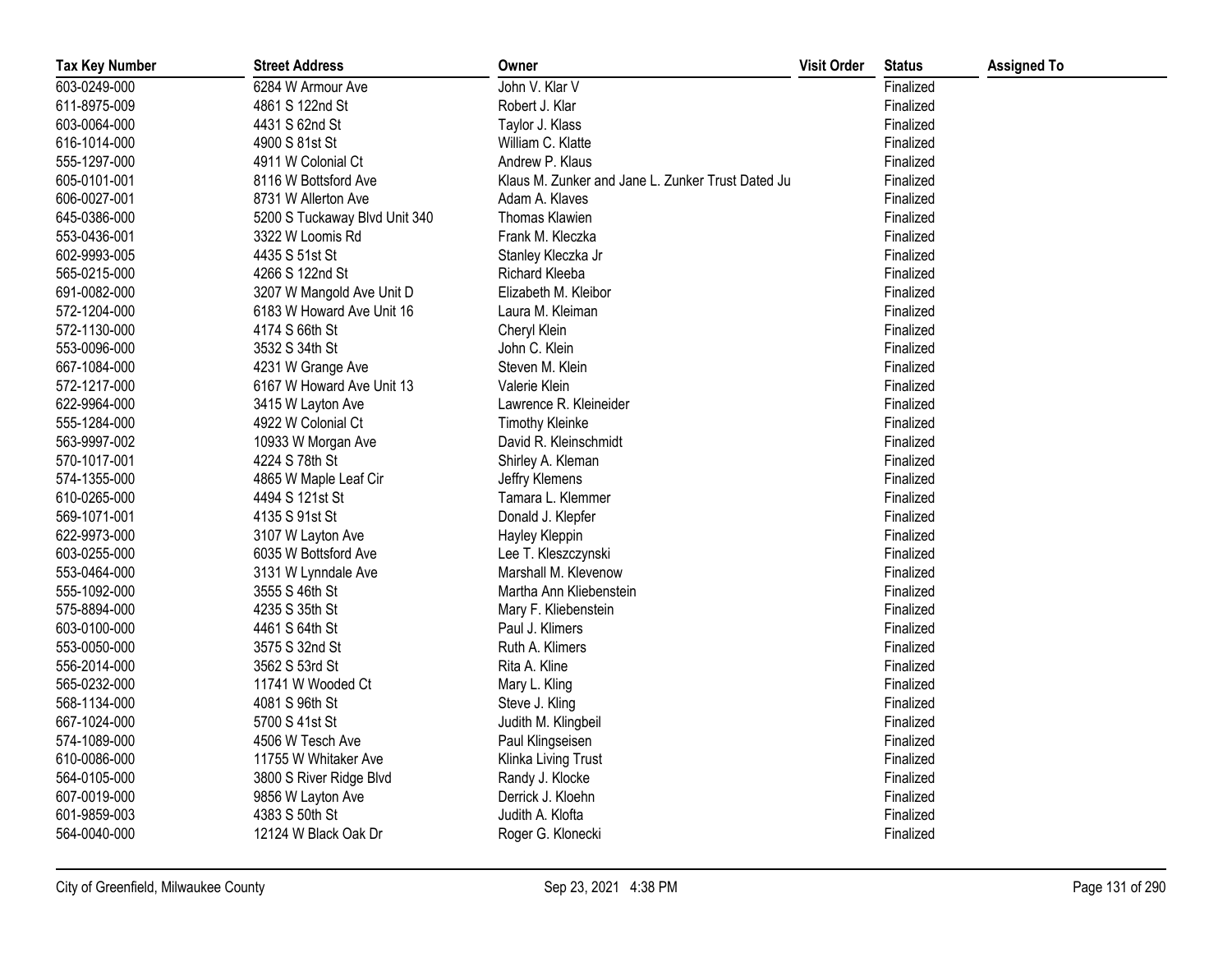| <b>Tax Key Number</b> | <b>Street Address</b>  | Owner                                | <b>Visit Order</b> | <b>Status</b> | <b>Assigned To</b> |
|-----------------------|------------------------|--------------------------------------|--------------------|---------------|--------------------|
| 618-0044-000          | 4947 S 65th Ct         | <b>Ted Klos</b>                      |                    | Finalized     |                    |
| 609-9953-003          | 4620 S 113th St        | Robert A. Klosinski                  |                    | Finalized     |                    |
| 619-0002-000          | 5065 S 58th St         | Jeffrey A. Klosowski                 |                    | Finalized     |                    |
| 611-1078-000          | 4895 S 119th St        | Doug A. Kloss                        |                    | Finalized     |                    |
| 574-1460-000          | 4700 W Maple Leaf Cir  | Earl W. Kloss                        |                    | Finalized     |                    |
| 570-0313-001          | 8115 W Tesch Ave       | Angelina R. Kloth                    |                    | Finalized     |                    |
| 565-0141-000          | 3975 S 119th St        | Michael K. Klug                      |                    | Finalized     |                    |
| 569-1146-001          | 4011 S 90th St         | Gary T. Klugiewicz                   |                    | Finalized     |                    |
| 610-0297-000          | 4564 S Foxwood Blvd    | Klumb Family Revocable Trust         |                    | Finalized     |                    |
| 601-0313-000          | 4645 S 46th St         | Robert Charles Klump                 |                    | Finalized     |                    |
| 605-0093-001          | 8215 W Whitaker Ave    | Roger C. Klusman                     |                    | Finalized     |                    |
| 610-0098-000          | 4505 S 116th St        | Douglas V. Kluth                     |                    | Finalized     |                    |
| 572-1182-000          | 4085 S 65th St         | KM Toohey Legacy Holdings, LLC       |                    | Finalized     |                    |
| 646-0104-000          | 3454 W Honey Tree Ln   | Beatrice C. Kmiec                    |                    | Finalized     |                    |
| 574-1446-000          | 4785 W Maple Leaf Cir  | Katherine I. Knaack                  |                    | Finalized     |                    |
| 555-1218-000          | 3744 S 47th St         | Jason W. Knaak                       |                    | Finalized     |                    |
| 563-9990-002          | 3813 S 108th St        | Robert A. Knackert                   |                    | Finalized     |                    |
| 570-1072-000          | 4245 S 81st St         | Alan S. Knapinski                    |                    | Finalized     |                    |
| 602-0057-000          | 5833 W Allerton Ave    | Bernard Knappenberger                |                    | Finalized     |                    |
| 574-1093-000          | 4709 W Tesch Ave       | Gary Knapper                         |                    | Finalized     |                    |
| 601-0207-000          | 4645 S 49th St         | Sandra A. Knapper                    |                    | Finalized     |                    |
| 570-1093-000          | 8144 W Plainfield Ave  | Joseph W. Knappstein                 |                    | Finalized     |                    |
| 531-1158-000          | 3364 S Strothmann Dr   | <b>Erik Knautz</b>                   |                    | Finalized     |                    |
| 601-0340-000          | 4613 S 45th St         | Zdravko Knezevic                     |                    | Finalized     |                    |
| 601-0339-001          | 4613 S 45th St         | Zdravko Knezevic                     |                    | Finalized     |                    |
| 610-0105-000          | 11787 W Armour Ct      | Sylvia Knight                        |                    | Finalized     |                    |
| 647-1135-000          | 5392 S 45th St         | Knight Jt Revoc Trust Dated 12/28/05 |                    | Finalized     |                    |
| 602-9977-006          | 4655 S 51st St         | Jerome A. Knipple                    |                    | Finalized     |                    |
| 646-0311-000          | 5265 S 37th St         | Kristine M. Knitter                  |                    | Finalized     |                    |
| 612-8989-000          | 11205 W Layton Ave     | <b>Randall Knitter</b>               |                    | Finalized     |                    |
| 609-9950-002          | 4683 S 112th St        | Daniel J. Knoblauch                  |                    | Finalized     |                    |
| 645-0125-000          | 3208 W King Arthurs Ct | Kerry C. Knoblock                    |                    | Finalized     |                    |
| 562-0016-000          | 10329 W Dreyer PI      | Hans G. Knoff                        |                    | Finalized     |                    |
| 605-9985-000          | 4323 S 76th St         | Tammy L. Knoll                       |                    | Finalized     |                    |
| 645-0058-000          | 5105 S 27th St         | Knur Patel Property LLC              |                    | Finalized     |                    |
| 600-0075-000          | 3704 W Allerton Ave    | Andrea Knuth                         |                    | Finalized     |                    |
| 618-9949-001          | 5051 S 60th St         | Patricia A. Knuth                    |                    | Finalized     |                    |
| 601-9972-001          | 4370 S 45th St         | Douglas N. Knutson                   |                    | Finalized     |                    |
| 572-1078-000          | 6316 W Leroy Ave       | Gordon O. Knutson                    |                    | Finalized     |                    |
| 599-8930-001          | 3227 W Bottsford Ave   | Jesse Knutson                        |                    | Finalized     |                    |
| 603-0025-000          | 4440 S 61st St         | Vasiliy Knyazev                      |                    | Finalized     |                    |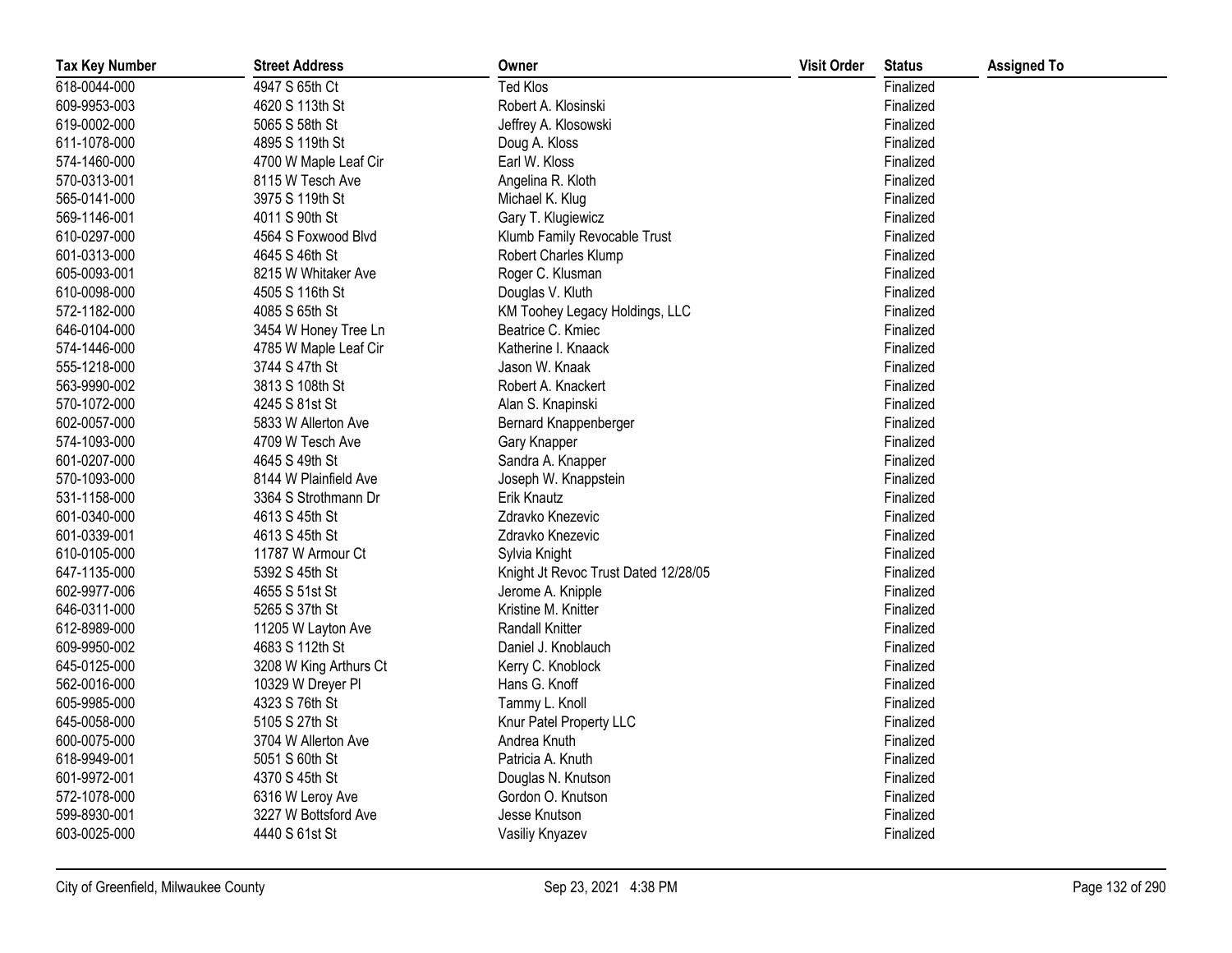| <b>Tax Key Number</b> | <b>Street Address</b>         | Owner                   | <b>Visit Order</b> | <b>Status</b> | <b>Assigned To</b> |
|-----------------------|-------------------------------|-------------------------|--------------------|---------------|--------------------|
| 621-0051-000          | 4960 S 41st St                | William J. Koback       |                    | Finalized     |                    |
| 531-0233-000          | 4754 W Anthony Dr             | Scott Kobb              |                    | Finalized     |                    |
| 647-1015-000          | 5163 S 44th St                | Patrick Kober           |                    | Finalized     |                    |
| 606-9993-001          | 8741 W Cold Spring Rd         | Mary Agnes Koceja       |                    | Finalized     |                    |
| 600-9996-000          | 4343 S 35th St                | Bernard F. Koch         |                    | Finalized     |                    |
| 691-9872-001          | 5920 S 34th St                | Jason Michael Koch      |                    | Finalized     |                    |
| 692-8991-003          | 3929 W Bridge St              | John R. Koch            |                    | Finalized     |                    |
| 565-0123-000          | 4114 S 119th St               | Kathryn L. Koch         |                    | Finalized     |                    |
| 555-1010-000          | 4729 W Morgan Ave             | Marianne Koch           |                    | Finalized     |                    |
| 621-9891-003          | 5045 S 36th St                | Nancy A. Koch           |                    | Finalized     |                    |
| 606-9986-007          | 4335 S 91st St                | Stephen B. Koch         |                    | Finalized     |                    |
| 645-0220-000          | 5240 S Woodbridge Ln          | Steven E. Koch          |                    | Finalized     |                    |
| 604-0071-000          | 7109 W Allerton Ave           | Robert J. Kochnowicz II |                    | Finalized     |                    |
| 601-9874-001          | 4441 S 49th St                | Carolyn F. Kocian       |                    | Finalized     |                    |
| 616-1040-000          | 4915 S 82nd St                | Timothy A. Kocovsky     |                    | Finalized     |                    |
| 668-8999-000          | 2817 W Grange Ave             | David A. Kodzik         |                    | Finalized     |                    |
| 568-8991-007          | 9732 W Plainfield Ave         | Michael J. Kodzik       |                    | Finalized     |                    |
| 574-1023-000          | 4600 W Van Beck Ave           | Nancy Koeckenberg       |                    | Finalized     |                    |
| 614-1050-000          | 4911 S Brookdale Dr           | Kurt W. Koeff           |                    | Finalized     |                    |
| 599-1015-000          | 3407 W Bottsford Ave          | Gregory W. Koehn        |                    | Finalized     |                    |
| 573-0606-000          | 3905 S 55th St                | Keri A. Koehn           |                    | Finalized     |                    |
| 600-0120-000          | 4684 S 38th St                | Michael J. Koel         |                    | Finalized     |                    |
| 692-1091-000          | 3730 W Alvina Ct              | Joshua A. Koeller       |                    | Finalized     |                    |
| 573-0611-000          | 3951 S 55th St                | Cheryl L. Koenig        |                    | Finalized     |                    |
| 556-8947-000          | 3850 S 56th St                | Kevin P. Koenig         |                    | Finalized     |                    |
| 647-1080-000          | 5249 S 48th St                | Stefan R. Koenig        |                    | Finalized     |                    |
| 646-0133-000          | 3540 W Old Oak Dr             | Jaime C. Koepke         |                    | Finalized     |                    |
| 569-1518-000          | 4075 S 84th St Unit 7         | Rebecca Koepke          |                    | Finalized     |                    |
| 601-0075-000          | 4560 S 47th St                | Robert B. Koepp         |                    | Finalized     |                    |
| 613-1005-000          | 10148 W Meadow Dr             | Vincent L. Koeppen      |                    | Finalized     |                    |
| 569-1471-000          | 3975 S 84th St Unit 8         | Michael J. Koepsel      |                    | Finalized     |                    |
| 569-1211-000          | 4275 S 89th St                | Kenneth J. Koeslin      |                    | Finalized     |                    |
| 601-9979-000          | 4420 S 45th St                | Jeffrey M. Koester      |                    | Finalized     |                    |
| 602-0012-000          | 5721 W Bottsford Ave          | David P. Kogelmann      |                    | Finalized     |                    |
| 653-1062-000          | 9310 W Forest Home Ave Unit 5 | Lukas S. Kohanowski     |                    | Finalized     |                    |
| 606-0174-000          | 4325 S 86th St                | Brenda Kohl             |                    | Finalized     |                    |
| 647-1120-000          | 5453 S 46th St                | Eugene R. Kohl          |                    | Finalized     |                    |
| 531-1072-000          | 3343 S 45th St                | Nina H. Kohl            |                    | Finalized     |                    |
| 613-0028-000          | 10511 W Spring Green Rd       | Sandra J. Kohls         |                    | Finalized     |                    |
| 613-0029-000          | W Spring Green Rd             | Sandra J. Kohls         |                    | Finalized     |                    |
| 555-1190-000          | 3648 S 46th PI                | Norman Kohnke           |                    | Finalized     |                    |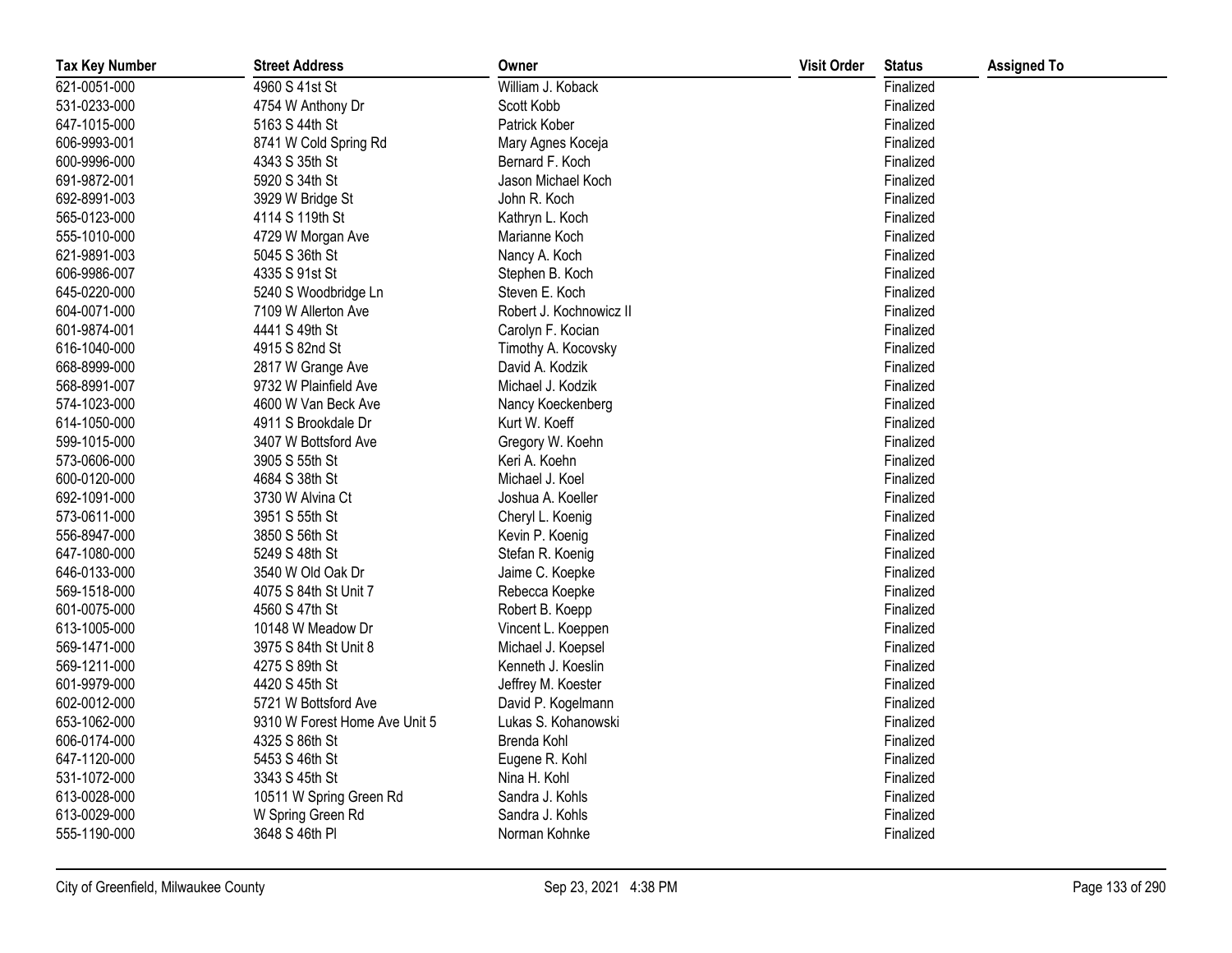| <b>Tax Key Number</b> | <b>Street Address</b>         | Owner                                  | <b>Visit Order</b> | <b>Status</b> | <b>Assigned To</b> |
|-----------------------|-------------------------------|----------------------------------------|--------------------|---------------|--------------------|
| 647-1100-000          | 5380 S 48th St                | <b>Brian Koier</b>                     |                    | Finalized     |                    |
| 616-1021-000          | 4923 S 81st St                | James W. Koier                         |                    | Finalized     |                    |
| 564-0069-000          | 12020 W Morgan Oak Dr         | Richard A. Kojis                       |                    | Finalized     |                    |
| 692-1182-000          | 4273 W Alvina Ave             | Howi N. Kok                            |                    | Finalized     |                    |
| 691-9832-005          | 6224 S 31st St                | Howi N. Kok                            |                    | Finalized     |                    |
| 611-1033-000          | 12035 W Holmes Ave            | Michael J. Koklas                      |                    | Finalized     |                    |
| 611-1034-000          | 12025 W Holmes Ave            | Michael J. Koklas                      |                    | Finalized     |                    |
| 645-0041-000          | 5345 S 28th St                | Michael T. Koktowski                   |                    | Finalized     |                    |
| 618-0300-000          | 5061 S Stonehedge Dr          | Linda S. Kolar-Wood                    |                    | Finalized     |                    |
| 615-1023-000          | 8751 W Melody Ln              | Michael E. Kolasinski                  |                    | Finalized     |                    |
| 645-0310-000          | 5200 S Tuckaway Blvd Unit 168 | Thomas Kolasinski                      |                    | Finalized     |                    |
| 601-0230-000          | 4624 S 50th St                | Taylor Kolata                          |                    | Finalized     |                    |
| 555-1295-000          | 4909 W Colonial Ct            | Brian J. Kolb                          |                    | Finalized     |                    |
| 601-0254-000          | 4826 W Layton Ave             | Erwin A. Kolberg                       |                    | Finalized     |                    |
| 562-0066-000          | 3718 S Oakbrook Dr            | Ann M. Kolinski                        |                    | Finalized     |                    |
| 553-0466-000          | 3139 W Lynndale Ave           | George D. Kolintzas Sr                 |                    | Finalized     |                    |
| 622-9970-000          | 3209 W Layton Ave             | Niki Kolintzas                         |                    | Finalized     |                    |
| 574-1014-000          | 3959 S 43rd St                | Barbara Kollatz                        |                    | Finalized     |                    |
| 599-8923-003          | 3215 W Allerton Ave           | Carrie M. Kollatz                      |                    | Finalized     |                    |
| 553-0171-000          | 3601 S 32nd St                | Cynthia A. Koller                      |                    | Finalized     |                    |
| 556-8972-001          | 5706 W Forest Home Ave        | Frederick W. Koller Jr                 |                    | Finalized     |                    |
| 565-0012-000          | 4223 S 122nd St               | John A. Koller                         |                    | Finalized     |                    |
| 613-0033-000          | 10420 W Spring Green Rd       | Robert K. Koller                       |                    | Finalized     |                    |
| 574-1329-000          | 4969 W Maple Leaf Cir         | Joanne G. Kolmodin                     |                    | Finalized     |                    |
| 646-9961-001          | 5240 S 43rd St                | Christopher M. Kolodzek                |                    | Finalized     |                    |
| 646-0274-000          | 5347 S Butterfield Way        | Kolosovsky Trust                       |                    | Finalized     |                    |
| 646-9983-000          | 5131 S Mallard Cir            | Rick Kolosso                           |                    | Finalized     |                    |
| 603-0213-001          | 4563 S 61st St                | Justin L. Kolp                         |                    | Finalized     |                    |
| 576-9985-000          | 3116 W Cold Spring Rd         | Robert W. Kolski                       |                    | Finalized     |                    |
| 555-1272-000          | 4954 W Colonial Ct            | Susan L. Kolton                        |                    | Finalized     |                    |
| 569-1148-000          | 4025 S 90th St                | Jovan Kolundzija                       |                    | Finalized     |                    |
| 646-0209-000          | 5394 S Hidden Dr              | Milana Kolundzija                      |                    | Finalized     |                    |
| 604-9934-003          | 4644 S 69th St                | Mary R. Koman                          |                    | Finalized     |                    |
| 604-0155-000          | 4417 S Greenridge Cir Unit A  | Carol Komassa                          |                    | Finalized     |                    |
| 603-0191-000          | 6123 W Armour Ave             | Russell J. Komassa                     |                    | Finalized     |                    |
| 601-9874-002          | 4440 S 50th St                | Jeffrey T. Komorowski                  |                    | Finalized     |                    |
| 565-0238-000          | 11767 W Wooded Ct             | Kondrakiewicz Trust Dated May 26, 2000 |                    | Finalized     |                    |
| 567-0114-000          | 3955 S 106th St               | James Konecny                          |                    | Finalized     |                    |
| 621-9982-000          | 4742 S 39th St                | Matthew S. Konicki                     |                    | Finalized     |                    |
| 621-9981-001          | 4750 S 39th St                | Michael T. Konicki                     |                    | Finalized     |                    |
| 667-8947-000          | 5815 S 42nd St                | Thomas G. Konieczka                    |                    | Finalized     |                    |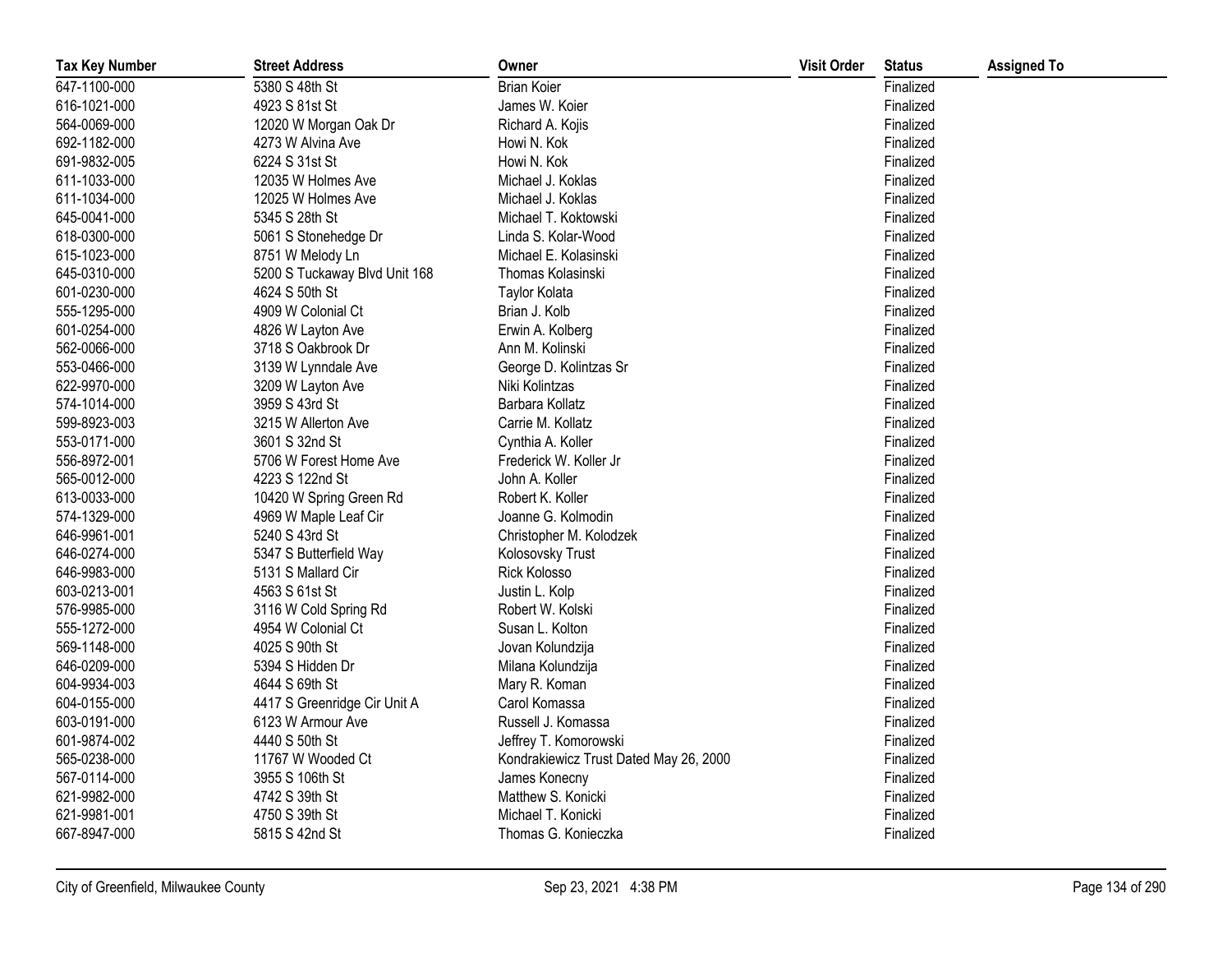| <b>Tax Key Number</b> | <b>Street Address</b>         | Owner                         | <b>Visit Order</b> | <b>Status</b> | <b>Assigned To</b> |
|-----------------------|-------------------------------|-------------------------------|--------------------|---------------|--------------------|
| 612-8988-000          | 4733 S 112th St               | Jacob J. Konkel               |                    | Finalized     |                    |
| 568-1034-000          | 4155 S 99th St                | James D. Konkel               |                    | Finalized     |                    |
| 570-0301-000          | 4056 S 84th St                | Rita Konkel                   |                    | Finalized     |                    |
| 554-8993-003          | 3834 S 36th St                | Royce P. Konkel               |                    | Finalized     |                    |
| 622-0067-000          | 4946 S 34th St                | Susan J. Konkel               |                    | Finalized     |                    |
| 653-1060-000          | 9300 W Forest Home Ave Unit 7 | Carly Lynn Konkol             |                    | Finalized     |                    |
| 564-0074-000          | 3501 S 120th St               | Charles A. Konkol             |                    | Finalized     |                    |
| 604-9949-001          | 4463 S 72nd St                | John A. Konop                 |                    | Finalized     |                    |
| 564-0057-000          | 3555 S 122nd Ct               | Denise M. Konopasek           |                    | Finalized     |                    |
| 601-9893-000          | 4401 S 48th St                | David F. Konrad               |                    | Finalized     |                    |
| 603-0214-000          | 4573 S 61st St                | Leonard P. Konsella           |                    | Finalized     |                    |
| 574-1094-000          | 4701 W Tesch Ave              | Marion H. Konsella            |                    | Finalized     |                    |
| 646-0083-000          | 5387 S Amberwood Ln           | Debra Konsella-Nowak          |                    | Finalized     |                    |
| 646-0298-000          | 5303 S Butterfield Way        | Bruce A. Konves               |                    | Finalized     |                    |
| 647-1005-000          | 5174 S 45th St                | Jerome G. Konwent             |                    | Finalized     |                    |
| 605-0140-001          | 4481 S 83rd St                | Frank R. Kooi                 |                    | Finalized     |                    |
| 569-1332-000          | 8510 W Waterford Ave Unit 5   | Diane E. Koopmeiners          |                    | Finalized     |                    |
| 574-1429-000          | 4898 W Maple Leaf Cir         | Corey K. Kopenski             |                    | Finalized     |                    |
| 645-0446-000          | 5276 S Somerset Ln            | Mary J. Kopf                  |                    | Finalized     |                    |
| 611-1037-000          | 12325 W Holmes Ave            | Kopinski Living Trust         |                    | Finalized     |                    |
| 566-9956-011          | 11330 W Cold Spring Rd        | Kris D. Kopitske              |                    | Finalized     |                    |
| 647-9943-000          | 5415 S 43rd St                | Alice C. Koplien              |                    | Finalized     |                    |
| 570-8990-002          | 3975 S 83rd St                | James Koplinski               |                    | Finalized     |                    |
| 565-0212-000          | 12393 W Waterford Ave         | Dolores J. Kopp               |                    | Finalized     |                    |
| 572-1089-000          | 6102 W Plainfield Ave         | Donald E. Kopp                |                    | Finalized     |                    |
| 565-0115-000          | 11830 W Tesch Ave             | Charles W. Kopplin            |                    | Finalized     |                    |
| 569-1214-001          | 8906 W Cold Spring Rd         | Robert F. Kopplin             |                    | Finalized     |                    |
| 569-1244-000          | 4282 S 89th St                | Roger A. Kopplin              |                    | Finalized     |                    |
| 617-0050-000          | 7000 W Holmes Ave             | Thomas Koprowski Sr           |                    | Finalized     |                    |
| 618-0240-000          | 4914 S Imperial Cir           | Donna M. Kordash              |                    | Finalized     |                    |
| 610-9973-006          | 11840 W Layton Ave            | Korean Baptist Church of Milw |                    | Finalized     |                    |
| 572-1252-000          | 6151 W Howard Ave Unit 32     | Robert L. Korek               |                    | Finalized     |                    |
| 646-0147-000          | 3515 W Old Oak Dr             | Jill Korenkiewicz             |                    | Finalized     |                    |
| 602-0023-000          | 5710 W Bottsford Ave          | Reinhart P. Korn              |                    | Finalized     |                    |
| 604-0203-000          | 4552 S Greenridge Cir         | Neal C. Kornacki              |                    | Finalized     |                    |
| 570-1118-000          | 4208 S 81st St                | John A. Koronkowski           |                    | Finalized     |                    |
| 609-0019-000          | 11462 W Sunset Ln             | Gregory A. Korpal             |                    | Finalized     |                    |
| 553-0139-000          | 3405 W St Francis Ave         | Paul A. Korthals              |                    | Finalized     |                    |
| 570-1095-000          | 8100 W Plainfield Ave         | Jonathan M. Korus             |                    | Finalized     |                    |
| 531-0518-000          | 3237 S 44th St                | Holly L. Korzeniewski         |                    | Finalized     |                    |
| 569-1409-000          | 8565 W Waterford Ave Unit 2   | Janice A. Kosanke             |                    | Finalized     |                    |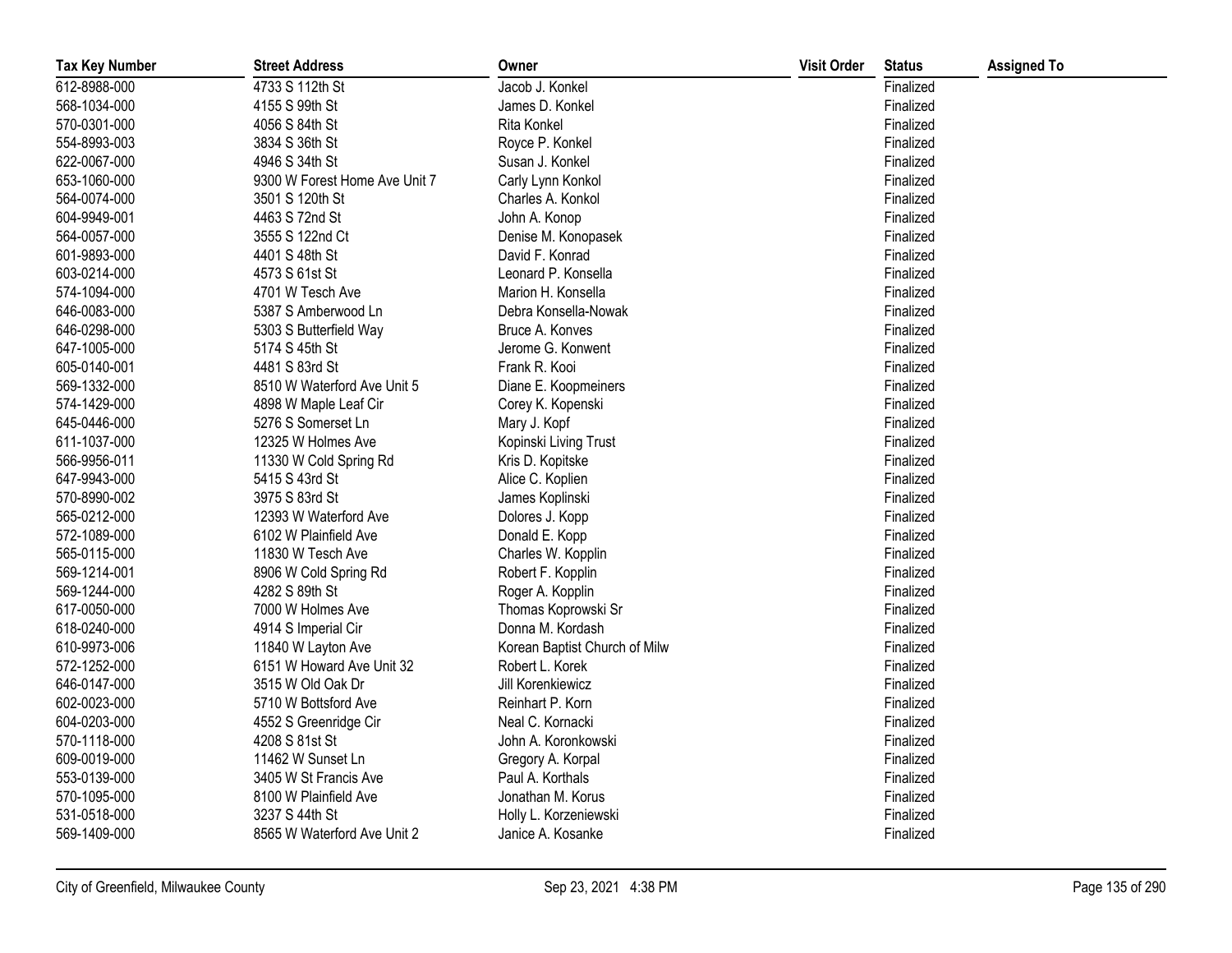| <b>Tax Key Number</b> | <b>Street Address</b>         | Owner                 | <b>Visit Order</b> | <b>Status</b> | <b>Assigned To</b> |
|-----------------------|-------------------------------|-----------------------|--------------------|---------------|--------------------|
| 604-0212-000          | 4558 S Greenridge Cir         | Andrew Kosbab         |                    | Finalized     |                    |
| 565-0204-000          | 12310 W Waterford Ave         | David Koscielniak     |                    | Finalized     |                    |
| 620-9920-006          | 4545 W Holmes Ave             | Kevin Kosewski        |                    | Finalized     |                    |
| 555-1023-000          | 4603 W Morgan Ave             | Darrin J. Kosidowski  |                    | Finalized     |                    |
| 574-1316-000          | 4948 W Maple Leaf Cir         | Adrienne M. Kosinski  |                    | Finalized     |                    |
| 562-0044-000          | 3780 S 102nd St               | James A. Koski        |                    | Finalized     |                    |
| 692-1062-000          | 6129 S 38th St                | Samantha R. Koski     |                    | Finalized     |                    |
| 645-0371-000          | 5200 S Tuckaway Blvd Unit 309 | Dennis A. Kosloske    |                    | Finalized     |                    |
| 601-0395-000          | 4664 S 45th St                | Robert T. Koss        |                    | Finalized     |                    |
| 692-8964-002          | 6241 S 35th St                | Theresa H. Koss       |                    | Finalized     |                    |
| 667-8997-006          | 3719 W Grange Ave             | Michael P. Kossow     |                    | Finalized     |                    |
| 610-0237-000          | 12075 W Whitaker Ave          | Scott A. Kossow       |                    | Finalized     |                    |
| 564-0065-000          | 3533 S 121st Ct               | John J. Kostan Jr     |                    | Finalized     |                    |
| 600-0133-000          | 4383 S 38th St                | <b>Brandon Koster</b> |                    | Finalized     |                    |
| 646-0303-000          | 5388 S Butterfield Way        | Mark Koster           |                    | Finalized     |                    |
| 666-8912-001          | 5556 S 45th St                | Brian Kostka          |                    | Finalized     |                    |
| 647-1167-000          | 4595 W Clayton Crest Ave      | Dorothy I. Kostrova   |                    | Finalized     |                    |
| 614-9966-002          | 9805 W Layton Ave             | Joan J. Kotajarvi     |                    | Finalized     |                    |
| 531-1103-001          | 3432 S 45th St                | Kip K. Koterman       |                    | Finalized     |                    |
| 605-0008-000          | 7934 W Whitaker Ave           | Dean A. Kothrade      |                    | Finalized     |                    |
| 692-1209-000          | 4280 W Mangold Ave            | Marshall E. Kothrade  |                    | Finalized     |                    |
| 609-0087-000          | 11077 W Sunset Ln             | Kimberly J. Kotur     |                    | Finalized     |                    |
| 611-8975-011          | 4881 S 122nd St               | Kathlene L. Kovacic   |                    | Finalized     |                    |
| 615-9976-000          | 9115 W Layton Ave             | Petro O. Kovalchuk    |                    | Finalized     |                    |
| 618-0265-000          | 4947 S Imperial Cir           | Georgie Kovari        |                    | Finalized     |                    |
| 602-9957-002          | 5415 W Cold Spring Rd         | Timothy H. Kovars     |                    | Finalized     |                    |
| 554-1027-001          | 3720 W Howard Ave             | Jay R. Kowalchuk      |                    | Finalized     |                    |
| 647-9998-001          | 5155 S 43rd St                | Miroslawa Kowalczuk   |                    | Finalized     |                    |
| 646-0078-000          | 5394 S Amberwood Ln           | Barbara Kowalczyk     |                    | Finalized     |                    |
| 605-0038-000          | 7855 W Bottsford Ave          | Bruce F. Kowalewski   |                    | Finalized     |                    |
| 614-1069-000          | 5090 S Brookdale Dr           | Scott M. Kowalkowski  |                    | Finalized     |                    |
| 610-0321-000          | 12233 W Sunset Ln             | Zbigniew Kowalkowski  |                    | Finalized     |                    |
| 691-9847-002          | 3267 W Bridge St              | Anthony J. Kowalski   |                    | Finalized     |                    |
| 645-0473-000          | 5312 S Sutton PI              | Jennifer L. Kowalski  |                    | Finalized     |                    |
| 574-1422-000          | 4936 W Maple Leaf Cir         | Kari Kowalski         |                    | Finalized     |                    |
| 575-8977-000          | 4051 S 40th St                | Mark A. Kowalski      |                    | Finalized     |                    |
| 603-9972-001          | 6611 W Cold Spring Rd         | Kowalski Trust        |                    | Finalized     |                    |
| 603-0056-000          | 4460 S 63rd St                | Eric Kozak            |                    | Finalized     |                    |
| 610-0053-000          | 4307 S Todd Dr                | John A. Kozeniecki    |                    | Finalized     |                    |
| 603-9952-010          | 4590 S 68th St                | Anthony Koziczkowski  |                    | Finalized     |                    |
| 562-0079-000          | 3820 S Oakbrook Dr            | Carol L. Koziczkowski |                    | Finalized     |                    |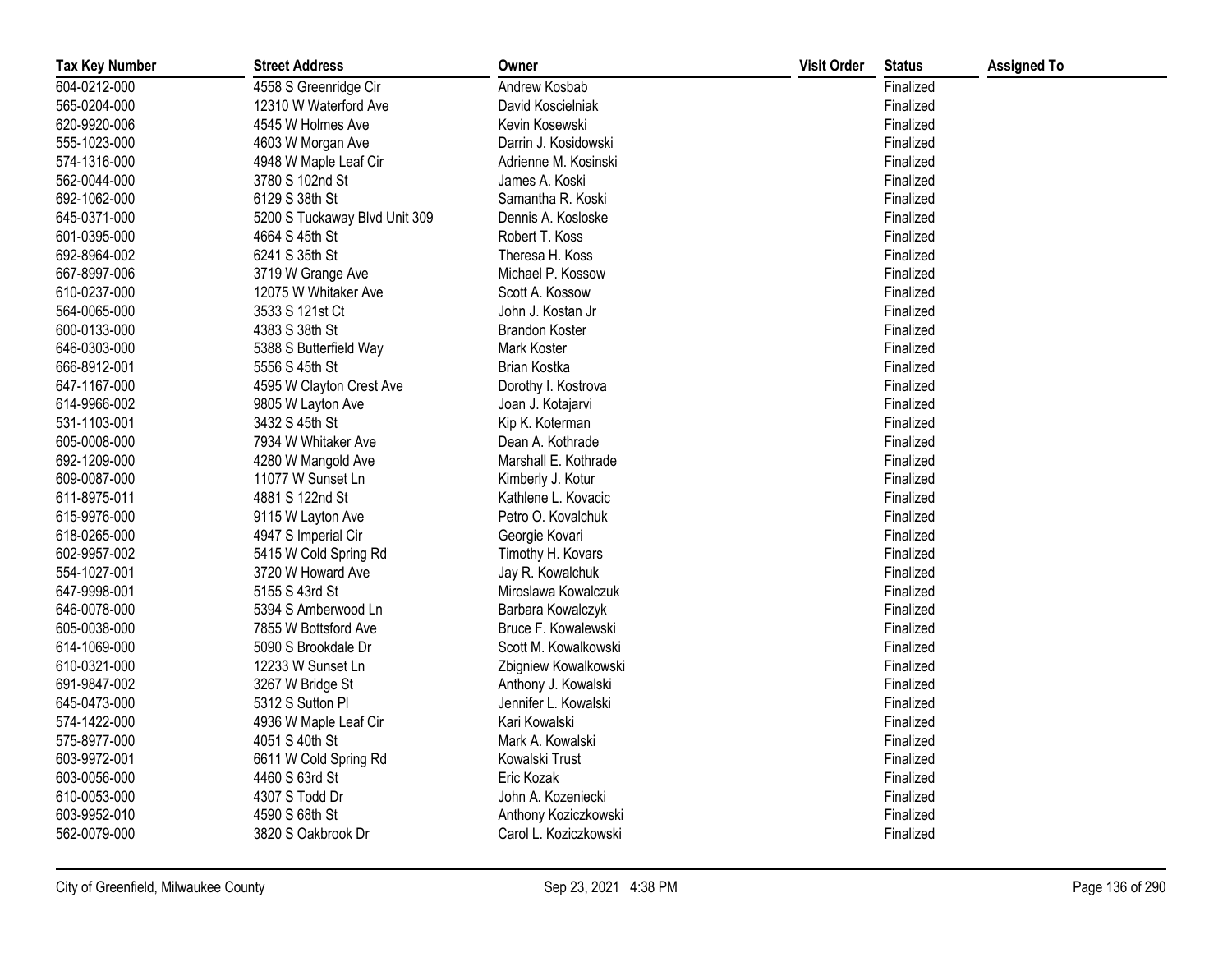| <b>Tax Key Number</b> | <b>Street Address</b>           | Owner                      | <b>Visit Order</b> | <b>Status</b> | <b>Assigned To</b> |
|-----------------------|---------------------------------|----------------------------|--------------------|---------------|--------------------|
| 691-9881-000          | 5985 S 33rd St                  | Jason Koziczkowski         |                    | Finalized     |                    |
| 601-0205-000          | 4635 S 49th St                  | Susan J. Koziczkowski      |                    | Finalized     |                    |
| 553-0091-000          | 3562 S 34th St                  | David Kozinski             |                    | Finalized     |                    |
| 621-0018-000          | 3729 W Holmes Ave               | David A. Kozinski          |                    | Finalized     |                    |
| 645-0479-000          | 5323 S Sutton Pl                | Vitaliy Kozlovskyy         |                    | Finalized     |                    |
| 531-1061-000          | 4434 W Anthony Dr               | Robert S. Kozlowski        |                    | Finalized     |                    |
| 614-1006-000          | 4850 S 95th St                  | Gregory Kozminske          |                    | Finalized     |                    |
| 562-0031-000          | 3853 S 102nd St                 | Christopher Kraase         |                    | Finalized     |                    |
| 616-1052-000          | 4745 S 82nd St                  | Gary Kraeger               |                    | Finalized     |                    |
| 648-1071-000          | 5596 W Abbott Ave               | Aaron Kraemer              |                    | Finalized     |                    |
| 568-8991-008          | 9712 W Plainfield Ave           | Larry Kraemer              |                    | Finalized     |                    |
| 565-0061-000          | 4081 S 120th St                 | Michael E. Kraemer         |                    | Finalized     |                    |
| 609-9991-000          | 4544 S 112th St                 | Cynthia Kraft              |                    | Finalized     |                    |
| 574-1462-000          | 4714 W Maple Leaf Cir           | Bonnie L. Krah             |                    | Finalized     |                    |
| 621-9977-001          | 4828 S 39th St                  | Frederick W. Krah          |                    | Finalized     |                    |
| 610-0242-000          | 12245 W Whitaker Ave            | Jeffrey T. Krahn           |                    | Finalized     |                    |
| 600-9981-000          | 4109 W Cold Spring Rd           | Edward A. Krajenka         |                    | Finalized     |                    |
| 574-1407-000          | 4776 W Maple Leaf Cir           | Vicky L. Krajenka          |                    | Finalized     |                    |
| 571-1016-000          | 7024 W Cold Spring Rd           | Darryl Krajewski           |                    | Finalized     |                    |
| 569-1092-000          | 4231 S 91st St                  | Darryl J. Krajewski        |                    | Finalized     |                    |
| 569-1604-000          | 3960 S Prairie Hill Ln Unit 104 | James H. Krajewski         |                    | Finalized     |                    |
| 601-0367-000          | 4608 S 46th St                  | James M. Krajewski         |                    | Finalized     |                    |
| 554-1000-000          | 3829 S 36th St                  | Karen M. Krajewski         |                    | Finalized     |                    |
| 692-1041-000          | 3726 W Bridge St                | Bruce R. Krakau            |                    | Finalized     |                    |
| 666-8975-006          | 5651 S 43rd St                  | Martha Patricia Kraker     |                    | Finalized     |                    |
| 610-0195-000          | 4481 S River Ridge Blvd         | Christina Kralik           |                    | Finalized     |                    |
| 604-0279-000          | 4661 S Woodland Dr              | Eva Kram                   |                    | Finalized     |                    |
| 573-0755-000          | 4041 S 55th St                  | Nicholas V. Kramarchuk     |                    | Finalized     |                    |
| 691-9858-002          | 5995 S 34th St                  | Christopher R. Kramer      |                    | Finalized     |                    |
| 616-1026-000          | 4831 S 81st St                  | Elizabeth M. Kramer        |                    | Finalized     |                    |
| 692-1100-000          | 6113 S 37th St                  | Janis L. Kramer            |                    | Finalized     |                    |
| 556-8971-000          | 5555 W Forest Home Ave          | Joseph A. Kramer           |                    | Finalized     |                    |
| 607-0012-000          | 9842 W Layton Ave               | Laura Kramer               |                    | Finalized     |                    |
| 667-1027-000          | 5548 S 41st St                  | Margaret A. Kramer-Ellison |                    | Finalized     |                    |
| 692-1243-000          | 6129 S 39th St                  | Charles R. Kranich         |                    | Finalized     |                    |
| 692-1169-000          | 6185 S 39th St                  | Charles R. Kranich         |                    | Finalized     |                    |
| 618-0017-004          | 6606 W Edgerton Ave             | <b>Bill Krasovich</b>      |                    | Finalized     |                    |
| 606-9989-004          | 9001 W Cold Spring Rd           | Dianne M. Kraus            |                    | Finalized     |                    |
| 565-0073-000          | 4006 S 117th St                 | Josef H. Kraus             |                    | Finalized     |                    |
| 620-0008-002          | 4977 S Bartel Dr                | Robert J. Kraus            |                    | Finalized     |                    |
| 555-1086-000          | 3548 S 47th St                  | Christopher D. Krause      |                    | Finalized     |                    |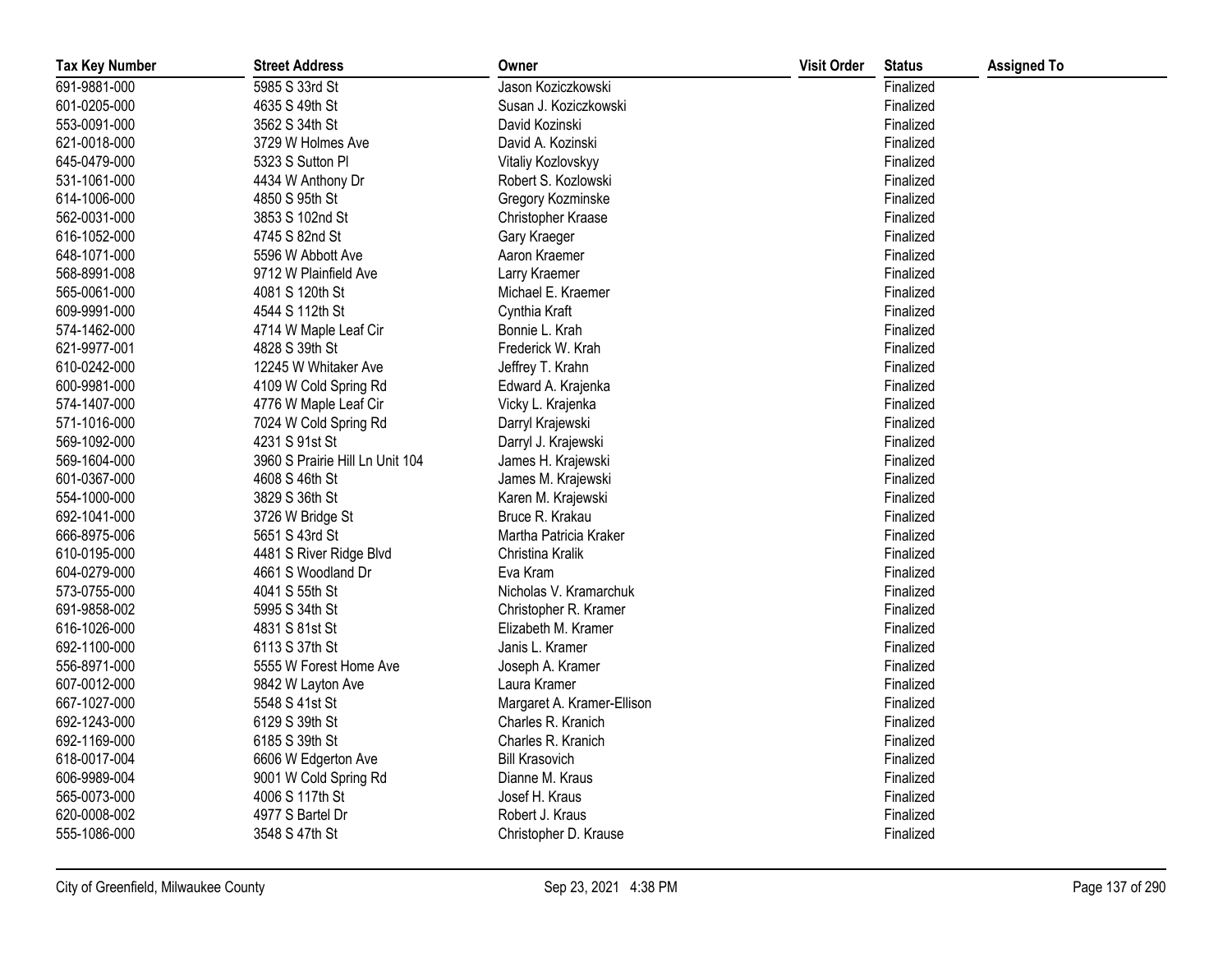| <b>Tax Key Number</b> | <b>Street Address</b>         | Owner                               | <b>Visit Order</b> | <b>Status</b> | <b>Assigned To</b> |
|-----------------------|-------------------------------|-------------------------------------|--------------------|---------------|--------------------|
| 531-1023-000          | 3272 S 44th St                | Clifford W. Krause Jr               |                    | Finalized     |                    |
| 609-9943-002          | 4670 S 112th St               | David Krause                        |                    | Finalized     |                    |
| 572-1236-000          | 6143 W Howard Ave Unit 16     | David D. Krause                     |                    | Finalized     |                    |
| 555-1233-000          | 3713 S 46th PI                | Rebekah L. Krause                   |                    | Finalized     |                    |
| 622-0078-000          | 3409 W Holmes Ave             | Richard A. Krause                   |                    | Finalized     |                    |
| 531-1087-000          | 3312 S 46th St                | Richard A. Krause Jr                |                    | Finalized     |                    |
| 555-1232-000          | 4635 W Wilbur Ave             | Steven Krause                       |                    | Finalized     |                    |
| 553-0468-000          | 3201 W Lynndale Ave           | Tyler A. Krause                     |                    | Finalized     |                    |
| 647-1195-000          | 5370 S 44th St                | Richard E. Kraut                    |                    | Finalized     |                    |
| 599-8957-001          | 2950 W Bottsford Ave          | Craig J. Krawczak                   |                    | Finalized     |                    |
| 618-0042-000          | 4955 S 65th St                | Anthony D. Krawczyk                 |                    | Finalized     |                    |
| 611-1003-000          | 4930 S 124th St               | <b>Brad Krawczyk</b>                |                    | Finalized     |                    |
| 531-1170-000          | 3315 S 47th St                | Mary Jo A Krawczyk                  |                    | Finalized     |                    |
| 609-9982-000          | 4324 S 112th St               | Matthew Krawczyk                    |                    | Finalized     |                    |
| 606-0091-001          | 8801 W Allerton Ave           | Ralph Krawczyk                      |                    | Finalized     |                    |
| 646-0305-000          | 5394 S Butterfield Way        | Robert K. Krawczyk                  |                    | Finalized     |                    |
| 555-1110-000          | 3535 S 48th St                | Daniel A. Krebs                     |                    | Finalized     |                    |
| 564-0035-000          | 12254 W Black Oak Dr          | Zoran Krecak                        |                    | Finalized     |                    |
| 618-9982-004          | 4914 S 68th St                | <b>Terry Krell</b>                  |                    | Finalized     |                    |
| 606-9988-005          | 9015 W Cold Spring Rd         | Denis A. Kremer                     |                    | Finalized     |                    |
| 555-1237-000          | 3645 S 46th PI                | Ester Kremserova                    |                    | Finalized     |                    |
| 556-8954-000          | 3800 S 56th St                | Daniel E. Krenke                    |                    | Finalized     |                    |
| 601-9932-002          | 4415 S 46th St                | Julie L. Krenz                      |                    | Finalized     |                    |
| 603-0029-000          | 4472 S 61st St                | Paul J. Krenz                       |                    | Finalized     |                    |
| 603-0144-000          | 4429 S 66th St                | Todd L. Krenz                       |                    | Finalized     |                    |
| 691-9875-000          | 5950 S 34th St                | Alexandra K. Kresa                  |                    | Finalized     |                    |
| 572-1209-000          | 6159 W Howard Ave Unit 5      | James F. Kress                      |                    | Finalized     |                    |
| 569-1345-000          | 8530 W Waterford Ave Unit 2   | Sally A. Kress                      |                    | Finalized     |                    |
| 599-8988-000          | 2933 W Cold Spring Rd         | Ellyn M. Kressin                    |                    | Finalized     |                    |
| 603-0022-000          | 4416 S 61st St                | James P. Kreuser                    |                    | Finalized     |                    |
| 653-1012-000          | 5165 S Root River Pkwy Unit 5 | <b>Tyler Kreutzer</b>               |                    | Finalized     |                    |
| 555-1171-000          | 3660 S 46th St                | Kurtis Kreuzer                      |                    | Finalized     |                    |
| 568-8982-001          | 9700 W Cold Spring Rd         | Robert Kriedermann                  |                    | Finalized     |                    |
| 667-8964-001          | 5838 S 42nd St                | Robert A. Kriedermann               |                    | Finalized     |                    |
| 617-0052-000          | 7028 W Holmes Ave             | Ralph J. Krieger                    |                    | Finalized     |                    |
| 569-1187-000          | 4128 S 90th St                | Jeanne Krier                        |                    | Finalized     |                    |
| 620-0041-000          | 4843 S Waterview Ct           | Susan M. Krieser                    |                    | Finalized     |                    |
| 667-1025-000          | 5720 S 41st St                | Justin K. Krimmer                   |                    | Finalized     |                    |
| 569-1363-000          | 8550 W Waterford Ave Unit 4   | David M. Krings                     |                    | Finalized     |                    |
| 645-0516-000          | 5433 S Somerset Ln            | Kelly C. Kristen                    |                    | Finalized     |                    |
| 645-0527-000          | 5323 S Cambridge Ln           | Kristin M Diliberti Revocable Trust |                    | Finalized     |                    |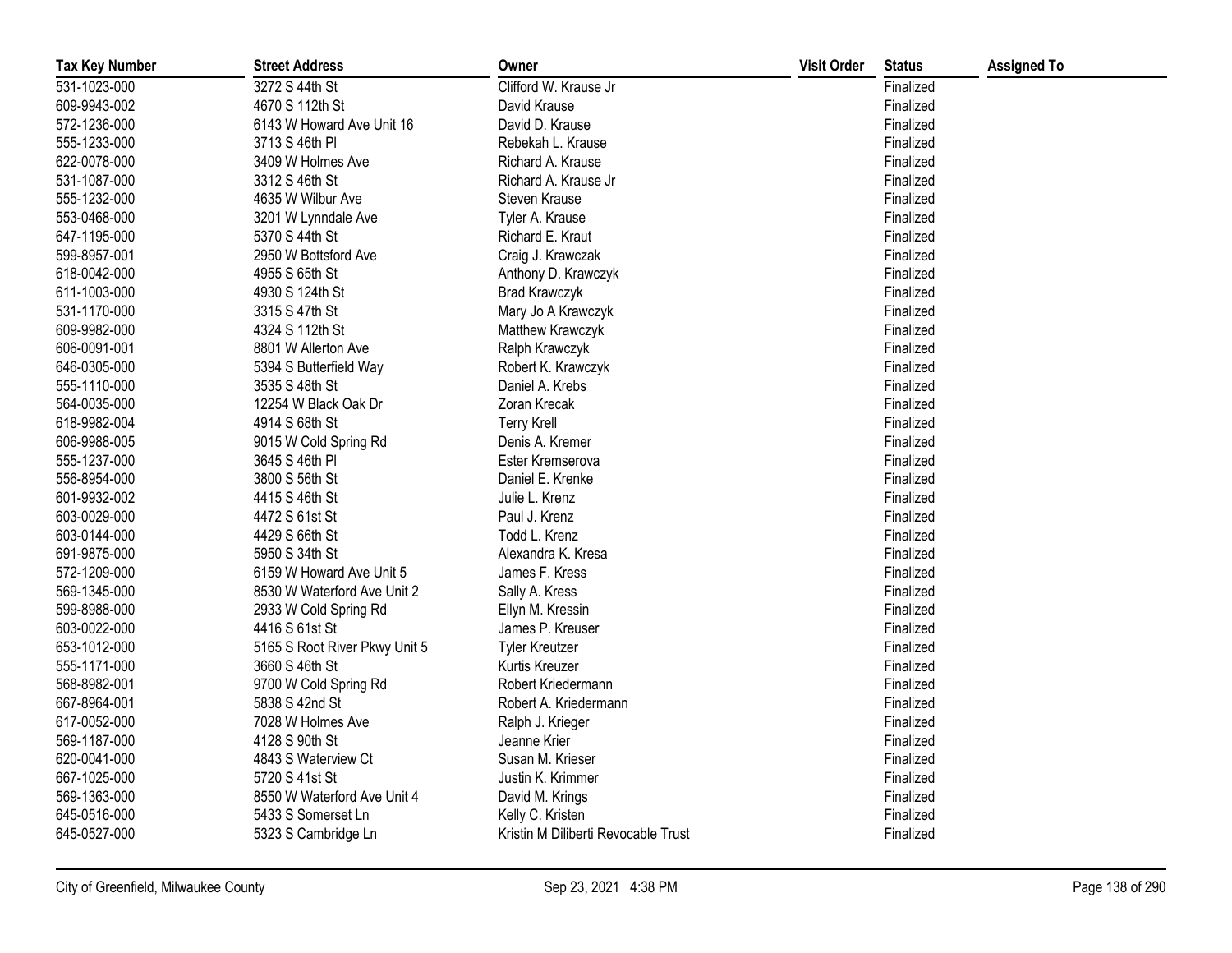| <b>Tax Key Number</b> | <b>Street Address</b> | Owner                    | <b>Visit Order</b> | <b>Status</b> | <b>Assigned To</b> |
|-----------------------|-----------------------|--------------------------|--------------------|---------------|--------------------|
| 610-0103-000          | 11760 W Armour Ct     | Robert J. Kriva          |                    | Finalized     |                    |
| 605-0045-000          | 7940 W Allerton Ave   | Christine K. Krivitz     |                    | Finalized     |                    |
| 604-9927-002          | 7001 W Chapman Ave    | Steven Krizan            |                    | Finalized     |                    |
| 691-0123-000          | 6041 S 31st St        | Henry A. Kroeger         |                    | Finalized     |                    |
| 571-8944-000          | 6834 W Cold Spring Rd | Paul Kroenke             |                    | Finalized     |                    |
| 613-8984-009          | 10415 W Pine Ridge Rd | Ralph Kroenke            |                    | Finalized     |                    |
| 618-0323-000          | 6188 W Woodview Ct    | Gregory J. Krog          |                    | Finalized     |                    |
| 603-0257-000          | 6010 W Bottsford Ave  | Richard A. Krol          |                    | Finalized     |                    |
| 619-0004-000          | 5033 S 58th St        | Mark A. Krolikowski      |                    | Finalized     |                    |
| 614-9984-000          | 9330 W Barnard Ave    | Janice P. Kroll          |                    | Finalized     |                    |
| 667-8970-001          | 5750 S 42nd St        | Rita M. Kroll            |                    | Finalized     |                    |
| 567-0129-000          | 10444 W Norwich Ave   | Robert A. Krombholz Jr   |                    | Finalized     |                    |
| 574-1005-000          | 4420 W Van Beck Ave   | Craig Kromraj            |                    | Finalized     |                    |
| 609-9950-003          | 4691 S 112th St       | Thomas B. Kronenburg     |                    | Finalized     |                    |
| 570-0316-002          | 8114 W Waterford Ave  | Ronald A. Kropfl         |                    | Finalized     |                    |
| 562-9940-003          | 10443 W Beloit Rd     | Kevin J. Kroupa          |                    | Finalized     |                    |
| 667-8932-000          | 5575 S 42nd St        | Dale Krueger             |                    | Finalized     |                    |
| 691-9886-001          | 5929 S 33rd St        | David Krueger            |                    | Finalized     |                    |
| 610-0323-000          | 12263 W Sunset Ln     | Gregory A. Krueger       |                    | Finalized     |                    |
| 610-0044-000          | 12042 W Layton Ave    | Kathleen M. Krueger      |                    | Finalized     |                    |
| 618-0288-000          | 5025 S Stonehedge Dr  | Linda M. Krueger         |                    | Finalized     |                    |
| 691-9928-000          | 3101 W Ramsey Ave     | Michael G. Krueger       |                    | Finalized     |                    |
| 647-1004-000          | 5160 S 45th St        | Michael J. Krueger       |                    | Finalized     |                    |
| 574-1352-000          | 4859 W Maple Leaf Cir | Michelle Krueger         |                    | Finalized     |                    |
| 565-9958-000          | 11821 W Beloit Rd     | Randall J. Krueger       |                    | Finalized     |                    |
| 575-8896-000          | 4209 S 35th St        | Raymond T. Krueger       |                    | Finalized     |                    |
| 692-1043-000          | 3810 W Bridge St      | Richard E. Krueger       |                    | Finalized     |                    |
| 575-0094-000          | 3763 W Loomis Rd      | Scott J. Krueger         |                    | Finalized     |                    |
| 622-0019-000          | 4974 S 30th St        | Steven P. Krueger        |                    | Finalized     |                    |
| 531-1160-000          | 3376 S Strothmann Dr  | Cynthia R. Krug          |                    | Finalized     |                    |
| 646-9935-002          | 4012 W Grange Ave     | Aaron J. Krukowski       |                    | Finalized     |                    |
| 646-9931-001          | S 40th St             | James J. Krukowski       |                    | Finalized     |                    |
| 553-0019-000          | S 32nd St             | James J. Krukowski       |                    | Finalized     |                    |
| 553-0020-000          | 3560 S 32nd St        | James J. Krukowski       |                    | Finalized     |                    |
| 646-9939-000          | 4100 W Grange Ave     | James J. Krukowski       |                    | Finalized     |                    |
| 646-9948-003          | S 42nd St             | James J. Krukowski       |                    | Finalized     |                    |
| 646-9948-004          | S 42nd St             | James J. Krukowski       |                    | Finalized     |                    |
| 646-9937-001          | W Grange Ave          | James J. Krukowski       |                    | Finalized     |                    |
| 646-9938-002          | 4104 W Grange Ave     | James J. Krukowski       |                    | Finalized     |                    |
| 646-9946-000          | 5408 S 43rd St        | Laurie Krukowski-McCanna |                    | Finalized     |                    |
| 618-9965-000          | 4934 S 67th St        | John A. Krummel          |                    | Finalized     |                    |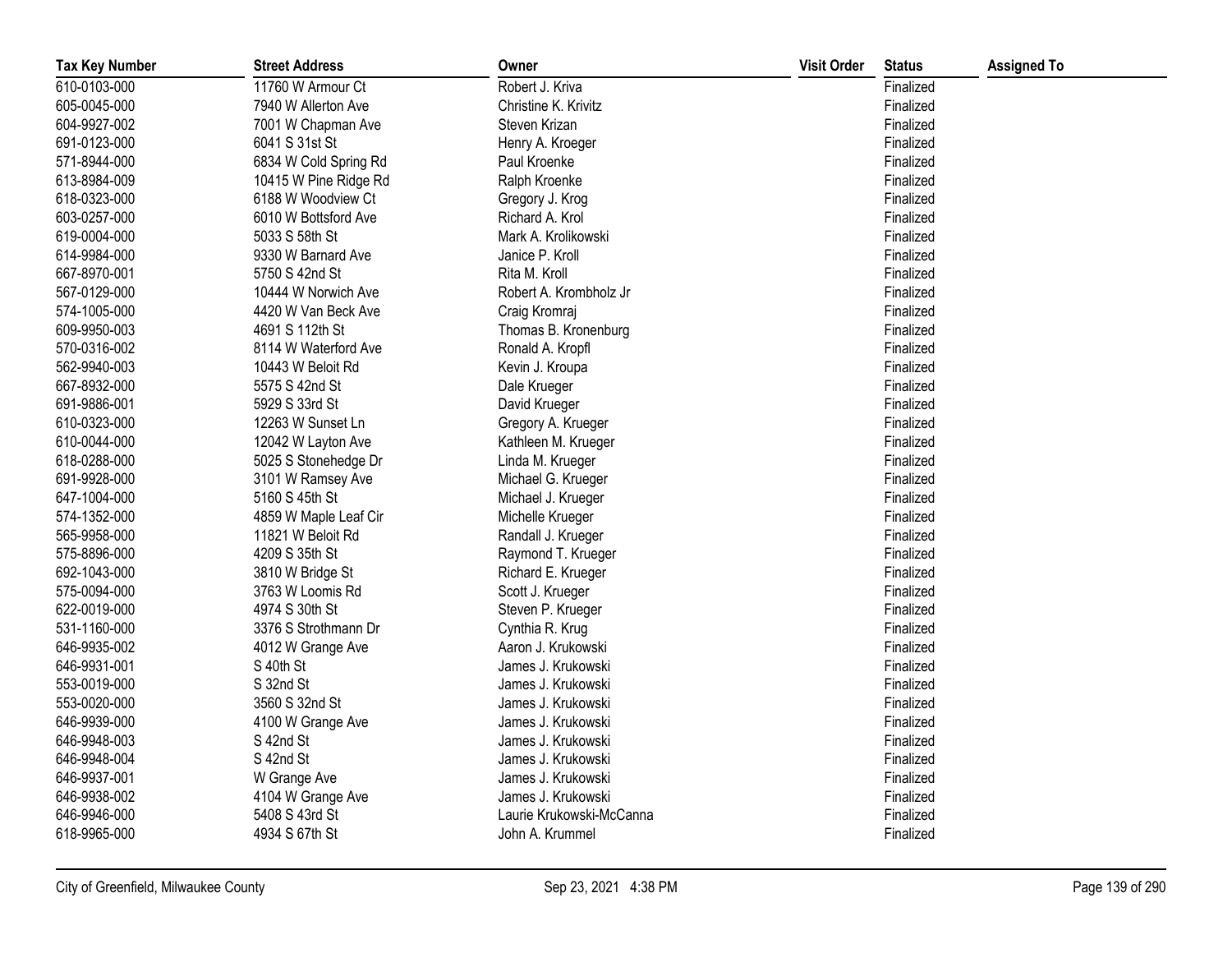| <b>Tax Key Number</b> | <b>Street Address</b> | Owner                   | <b>Visit Order</b> | <b>Status</b> | <b>Assigned To</b> |
|-----------------------|-----------------------|-------------------------|--------------------|---------------|--------------------|
| 576-9994-002          | 3414 W Cold Spring Rd | Mark J. Krumnow         |                    | Finalized     |                    |
| 554-1013-000          | 3852 S 37th St        | Yvonne R. Krupa         |                    | Finalized     |                    |
| 692-1234-000          | 6035 S 40th St        | Mark E. Kruschke        |                    | Finalized     |                    |
| 645-0463-000          | 5293 S Somerset Ln    | Anna M. Kruse           |                    | Finalized     |                    |
| 565-9985-000          | 12205 W Howard Ave    | Jeffery T. Kruse        |                    | Finalized     |                    |
| 604-0126-000          | 6922 W Chapman Ave    | Robert J. Kruse         |                    | Finalized     |                    |
| 599-8932-002          | 3200 W Allerton Ave   | Richard T. Kruske       |                    | Finalized     |                    |
| 645-0206-000          | 5269 S Woodbridge Ln  | Lanette Krygier         |                    | Finalized     |                    |
| 568-1004-000          | 9907 W Howard Ave     | Gary D. Kryscio         |                    | Finalized     |                    |
| 645-0476-000          | 5317 S Somerset Ln    | John J. Krysiak         |                    | Finalized     |                    |
| 599-1008-000          | 4357 S 34th St        | Gregory J. Krystek      |                    | Finalized     |                    |
| 556-2007-000          | 3567 S 52nd St        | Richard J. Krystowiak   |                    | Finalized     |                    |
| 571-1018-000          | 4267 S 70th St        | Craig A. Krytkowski     |                    | Finalized     |                    |
| 565-9959-000          | 11829 W Beloit Rd     | Victor B. Kryzanek      |                    | Finalized     |                    |
| 692-1184-000          | 4209 W Alvina Ave     | Dawn M. Krzeminski      |                    | Finalized     |                    |
| 603-0007-000          | 6306 W Bottsford Ave  | Blanche A. Krzyzanowski |                    | Finalized     |                    |
| 572-1185-000          | 4035 S 65th St        | Ksj Investments, LLC    |                    | Finalized     |                    |
| 572-1186-000          | 4025 S 65th St        | Ksj Investments, LLC    |                    | Finalized     |                    |
| 601-9892-000          | 4404 S 49th St        | Christopher A. Ksobiech |                    | Finalized     |                    |
| 606-0090-000          | 8809 W Allerton Ave   | Joseph M. Ksobiech      |                    | Finalized     |                    |
| 612-8972-005          | 5020 S 110th St       | <b>KTR LLP</b>          |                    | Finalized     |                    |
| 648-1048-000          | 5200 S 60th St        | Eugene A. Kubacki       |                    | Finalized     |                    |
| 602-0145-000          | 4361 S Honey Creek Dr | Francine V. Kube Fiori  |                    | Finalized     |                    |
| 647-1156-000          | 4567 W Maplewood Dr   | Gerald Kubiak           |                    | Finalized     |                    |
| 565-0049-000          | 4134 S 122nd St       | Robert W. Kubiak        |                    | Finalized     |                    |
| 601-9921-000          | 4729 W Cold Spring Rd | Michael L. Kucak        |                    | Finalized     |                    |
| 646-9973-011          | 5140 S Honey Creek Dr | Frank Kuchler           |                    | Finalized     |                    |
| 618-0278-000          | 4973 S Imperial Cir   | Martin J. Kucinski      |                    | Finalized     |                    |
| 570-0001-001          | 8227 W Howard Ave     | Nicole A. Kuehl         |                    | Finalized     |                    |
| 610-0080-000          | 4490 S 117th St       | Dale Edward Kuehn       |                    | Finalized     |                    |
| 571-8945-000          | 6908 W Cold Spring Rd | Mary K. Kuenzi          |                    | Finalized     |                    |
| 574-1079-000          | 4714 W Tesch Ave      | Paul E. Kuenzi          |                    | Finalized     |                    |
| 568-1062-000          | 9500 W Plainfield Ave | Brian T. Kuether        |                    | Finalized     |                    |
| 601-0333-000          | 4620 S 47th St        | Nancy I. Kufahl         |                    | Finalized     |                    |
| 622-9951-000          | 5020 S 28th St        | Thomas M. Kugi          |                    | Finalized     |                    |
| 611-1041-000          | 12235 W Holmes Ave    | Vivian A. Kugi          |                    | Finalized     |                    |
| 599-8934-002          | 3148 W Allerton Ave   | Lawrence K. Kuhagen     |                    | Finalized     |                    |
| 531-0537-000          | 3251 S 45th St        | Carter W. Kuhl          |                    | Finalized     |                    |
| 569-1221-000          | 4242 S 90th St        | Joan Kuhl               |                    | Finalized     |                    |
| 601-9884-007          | 4825 W Cold Spring Rd | <b>Robert Kuhnke</b>    |                    | Finalized     |                    |
| 647-1000-000          | 4336 W Upham Ave      | Jerome R. Kuhnz         |                    | Finalized     |                    |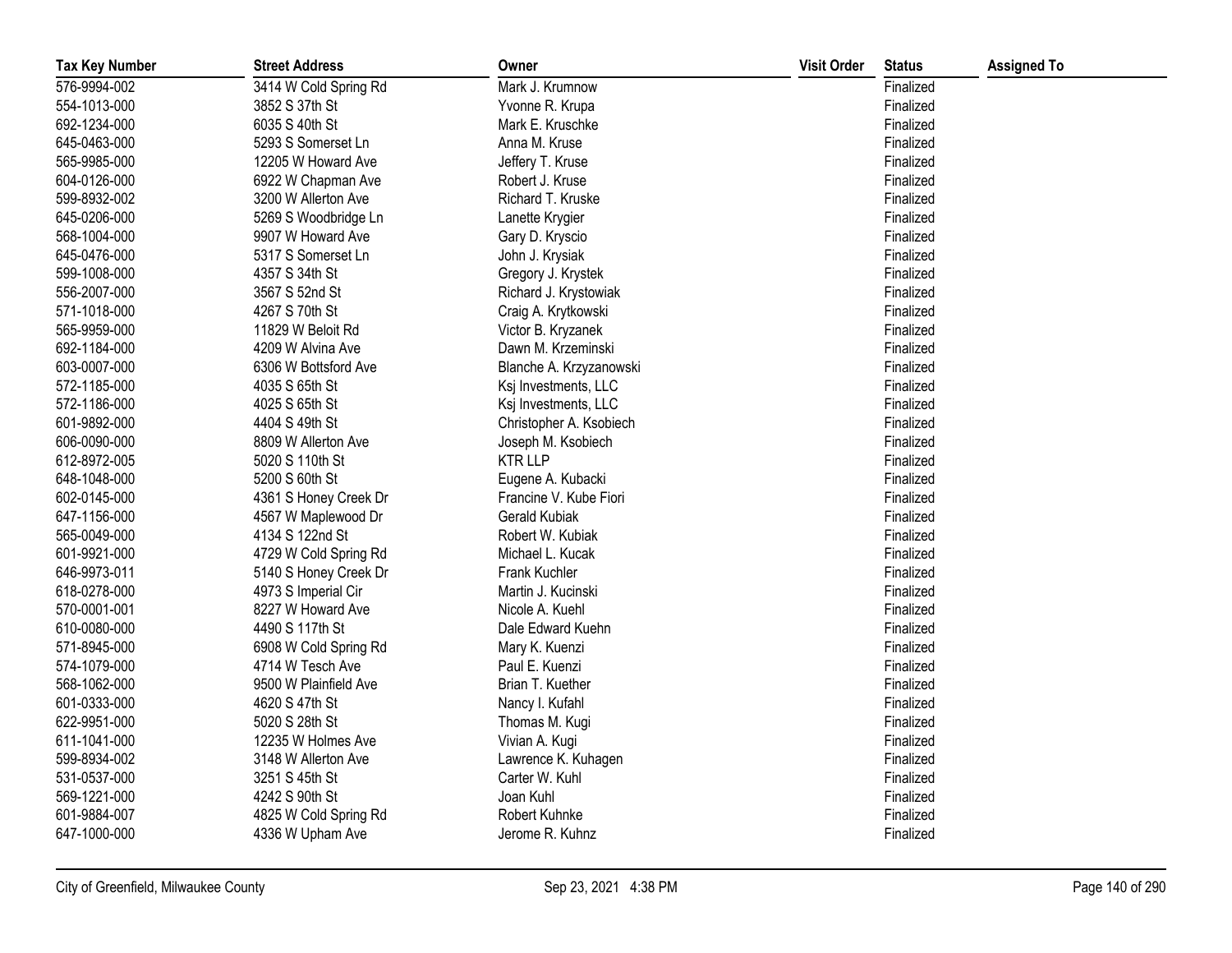| <b>Tax Key Number</b> | <b>Street Address</b>         | Owner                         | <b>Visit Order</b> | <b>Status</b> | <b>Assigned To</b> |
|-----------------------|-------------------------------|-------------------------------|--------------------|---------------|--------------------|
| 611-8975-015          | 12020 W Carpenter Ave         | Brian J. Kuhs                 |                    | Finalized     |                    |
| 567-0078-000          | 4101 S 103rd St               | Craig A. Kuhtz                |                    | Finalized     |                    |
| 610-0316-000          | 4435 S Foxwood Blvd           | Christopher Kujawa            |                    | Finalized     |                    |
| 531-0631-000          | 4509 W Anthony Dr             | Elaine B. Kujawa              |                    | Finalized     |                    |
| 599-1012-002          | 4434 S 35th St                | Gerald S. Kujawa              |                    | Finalized     |                    |
| 691-0029-000          | 6051 S 34th St                | Kurt M. Kujawa                |                    | Finalized     |                    |
| 645-0483-000          | 5329 S Somerset Ln            | Peter J. Kujawa               |                    | Finalized     |                    |
| 692-1067-000          | 6179 S 38th St                | Rick J. Kuklinski             |                    | Finalized     |                    |
| 647-1146-000          | 5401 S 45th St                | Cecilia Kulas                 |                    | Finalized     |                    |
| 555-1248-000          | 5080 W Colonial Ct            | Teresa C. Kulas               |                    | Finalized     |                    |
| 565-0081-000          | 4054 S 119th St               | Stephen W. Kulasa             |                    | Finalized     |                    |
| 566-9980-000          | 11512 W Cold Spring Rd        | Jean C. Kulinski              |                    | Finalized     |                    |
| 604-0313-000          | 4621 S Woodland Dr            | Nancy L. Kulinski             |                    | Finalized     |                    |
| 604-0122-000          | 6931 W Armour Ave             | Steven Kulinski               |                    | Finalized     |                    |
| 609-0015-000          | 4605 S 114th St               | Gregory M. Kulis              |                    | Finalized     |                    |
| 645-0202-000          | 5261 S Woodbridge Ln          | Betty J. Kullas               |                    | Finalized     |                    |
| 691-0070-000          | 3401 W Alvina Ave             | Jeffery M. Kulp               |                    | Finalized     |                    |
| 570-0034-000          | 4038 S 84th St                | Joseph D. Kulpa               |                    | Finalized     |                    |
| 667-1063-000          | 5510 S Melinda St             | Daniel Kulwicki               |                    | Finalized     |                    |
| 646-0143-000          | 3598 W Old Oak Dr             | Georgia M. Kulwicki           |                    | Finalized     |                    |
| 555-1209-000          | 3636 S 47th St                | James J. Kulwicki             |                    | Finalized     |                    |
| 648-1026-000          | 5733 W Upham Ave              | Anand Kumar                   |                    | Finalized     |                    |
| 647-9980-009          | 4754 W Abbott Ave             | Hanish Kumar                  |                    | Finalized     |                    |
| 553-0419-000          | S 35th St                     | Joseph A. Kumprey             |                    | Finalized     |                    |
| 601-9864-003          | 4443 S 50th St                | William Kumprey               |                    | Finalized     |                    |
| 605-9991-003          | 4305 S 78th St                | Thomas J. Kunovar             |                    | Finalized     |                    |
| 617-0004-000          | 5021 S 68th St                | Denise Kunz                   |                    | Finalized     |                    |
| 614-9975-000          | 9250 W Carpenter Ave          | Jeffrey T. Kunz               |                    | Finalized     |                    |
| 568-8977-002          | 4242 S 97th St                | Roger C. Kunz                 |                    | Finalized     |                    |
| 647-1172-000          | 5344 S 46th St                | Karen Kunzler                 |                    | Finalized     |                    |
| 603-0013-000          | 6130 W Bottsford Ave          | Delphine R. Kurdziel          |                    | Finalized     |                    |
| 600-0121-000          | 4100 W Loomis Rd              | Kurian Enterprises, LLC       |                    | Finalized     |                    |
| 604-0054-000          | 7000 W Allerton Ave           | Christina Kuring              |                    | Finalized     |                    |
| 600-0094-000          | 4658 S 36th St                | Jonathan F. Kurth             |                    | Finalized     |                    |
| 667-8880-000          | 3900 W Ramsey Ave             | Paul D. Kurth                 |                    | Finalized     |                    |
| 615-1026-000          | 8815 W Melody Ln              | Kurtin Revocable Living Trust |                    | Finalized     |                    |
| 554-1029-000          | 3732 W Howard Ave             | Gregory Kurzynski             |                    | Finalized     |                    |
| 646-0195-000          | 5303 S Hidden Dr              | Susan M. Kus                  |                    | Finalized     |                    |
| 691-0058-000          | 6236 S 35th St                | George C. Kusak               |                    | Finalized     |                    |
| 531-1063-000          | 3332 S 45th St                | Diane J. Kusch                |                    | Finalized     |                    |
| 645-0364-000          | 5200 S Tuckaway Blvd Unit 302 | Ruth Kuschel                  |                    | Finalized     |                    |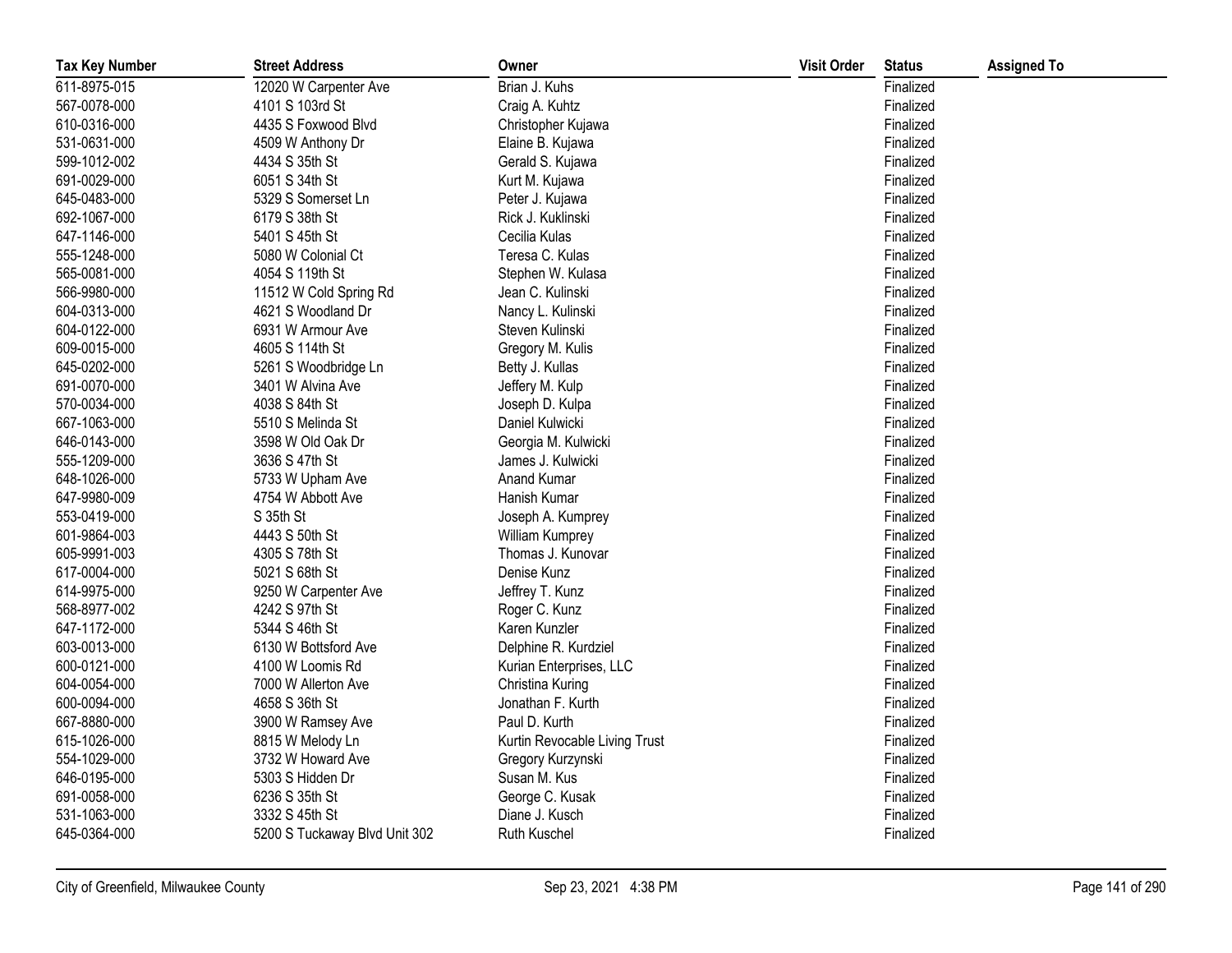| <b>Tax Key Number</b> | <b>Street Address</b>         | Owner                          | <b>Visit Order</b> | <b>Status</b> | <b>Assigned To</b> |
|-----------------------|-------------------------------|--------------------------------|--------------------|---------------|--------------------|
| 648-1085-000          | 5480 W Abbott Ave             | Nima G. Kushaish               |                    | Finalized     |                    |
| 570-1014-001          | 4254 S 78th St                | <b>Richard Kusisto</b>         |                    | Finalized     |                    |
| 570-0319-000          | 8136 W Waterford Ave          | Mark O. Kussard                |                    | Finalized     |                    |
| 565-0063-000          | 11934 W Waterford Ave         | Richard E. Kussmaul            |                    | Finalized     |                    |
| 606-0146-000          | 4345 S 90th St                | David A. Kusy                  |                    | Finalized     |                    |
| 617-0001-000          | 4931 S 68th St                | David L. Kusz                  |                    | Finalized     |                    |
| 618-0076-000          | 6100 W Stonehedge Dr Unit 103 | Stephanie L. Kutz              |                    | Finalized     |                    |
| 606-0123-000          | 4336 S 89th St                | John Kuzma                     |                    | Finalized     |                    |
| 601-9983-004          | 4480 S 44th St                | Brian G. Kuzminski             |                    | Finalized     |                    |
| 555-1156-000          | 4715 W St Francis Ave         | Scott Kwapick                  |                    | Finalized     |                    |
| 692-8977-000          | 6121 S 36th St                | Scott A. Kwasniewski           |                    | Finalized     |                    |
| 648-1059-000          | 5161 S 58th St                | Patrick A. Kwiatkowski         |                    | Finalized     |                    |
| 647-1177-000          | 4546 W Maplewood Dr           | James Kwiecinski               |                    | Finalized     |                    |
| 645-0066-000          | 2901 W Edgerton Ave           | Sun Hee Kwon                   |                    | Finalized     |                    |
| 619-9986-004          | 5091 S 58th St                | Angeline S. Kyano              |                    | Finalized     |                    |
| 691-9888-001          | 3301 W Ramsey Ave             | Joseph A. Kyano                |                    | Finalized     |                    |
| 599-8899-000          | 2840 W Layton Ave             | Steven C. Kysely               |                    | Finalized     |                    |
| 572-1073-000          | 6220 W Leroy Ave              | Richard M. L'Amie              |                    | Finalized     |                    |
| 553-0476-000          | 3241 W Lynndale Ave           | L7 Investments,, LLC           |                    | Finalized     |                    |
| 569-1183-000          | 4127 S 89th St                | Blake R. La Barbera            |                    | Finalized     |                    |
| 575-0138-000          | 3721 W Loomis Rd              | Omer J. La Brecque             |                    | Finalized     |                    |
| 645-9999-008          | S Tuckaway Blvd               | La Casa Real Condominium Assoc |                    | Finalized     |                    |
| 571-8956-001          | 6830 W Plainfield Ave         | Dominic La Conte               |                    | Finalized     |                    |
| 645-0053-000          | 5270 S Tuckaway Dr            | Mary C. La Grange              |                    | Finalized     |                    |
| 611-8963-001          | 11750 W Edgerton Ave          | F Patrick La Susa              |                    | Finalized     |                    |
| 620-9950-007          | 4820 W Edgerton Ave           | Lyn G. La Verdure              |                    | Finalized     |                    |
| 605-9956-004          | 7900 W Layton Ave             | LA-Z-BOY Incorporated          |                    | Finalized     |                    |
| 554-8998-001          | 3775 S 35th St                | Kelly J. Laabs                 |                    | Finalized     |                    |
| 569-1463-000          | 3965 S 84th St Unit 8         | Mary Jo Laabs                  |                    | Finalized     |                    |
| 603-9977-001          | 6525 W Cold Spring Rd         | David M. Laack                 |                    | Finalized     |                    |
| 556-0440-000          | 3638 S 53rd St                | Kelly Laast                    |                    | Finalized     |                    |
| 570-1022-000          | 7810 W Plainfield Ave         | Timothy D. Laatsch             |                    | Finalized     |                    |
| 531-0219-000          | 4938 W Midland Dr             | Gerald Labinski                |                    | Finalized     |                    |
| 553-0410-000          | 3331 W Wilbur Ave             | Thomas J. Labisch              |                    | Finalized     |                    |
| 645-0266-000          | 5200 S Tuckaway Blvd Unit 100 | Donna J. LaBlanc               |                    | Finalized     |                    |
| 609-0077-000          | 11111 W Armour Ave            | Thomas J. LaBrosse             |                    | Finalized     |                    |
| 572-1254-000          | 6151 W Howard Ave Unit 34     | Geraldino I. Lacayo            |                    | Finalized     |                    |
| 566-9964-000          | 10830 W Cold Spring Rd        | James Lach                     |                    | Finalized     |                    |
| 691-0051-000          | 3401 W Mangold Ave            | Kevin P. LaCoursiere           |                    | Finalized     |                    |
| 606-9986-008          | 4345 S 91st St                | John P. Laczkowski             |                    | Finalized     |                    |
| 622-0140-000          | 2814 W Vogel Ave              | Cynthia Lade                   |                    | Finalized     |                    |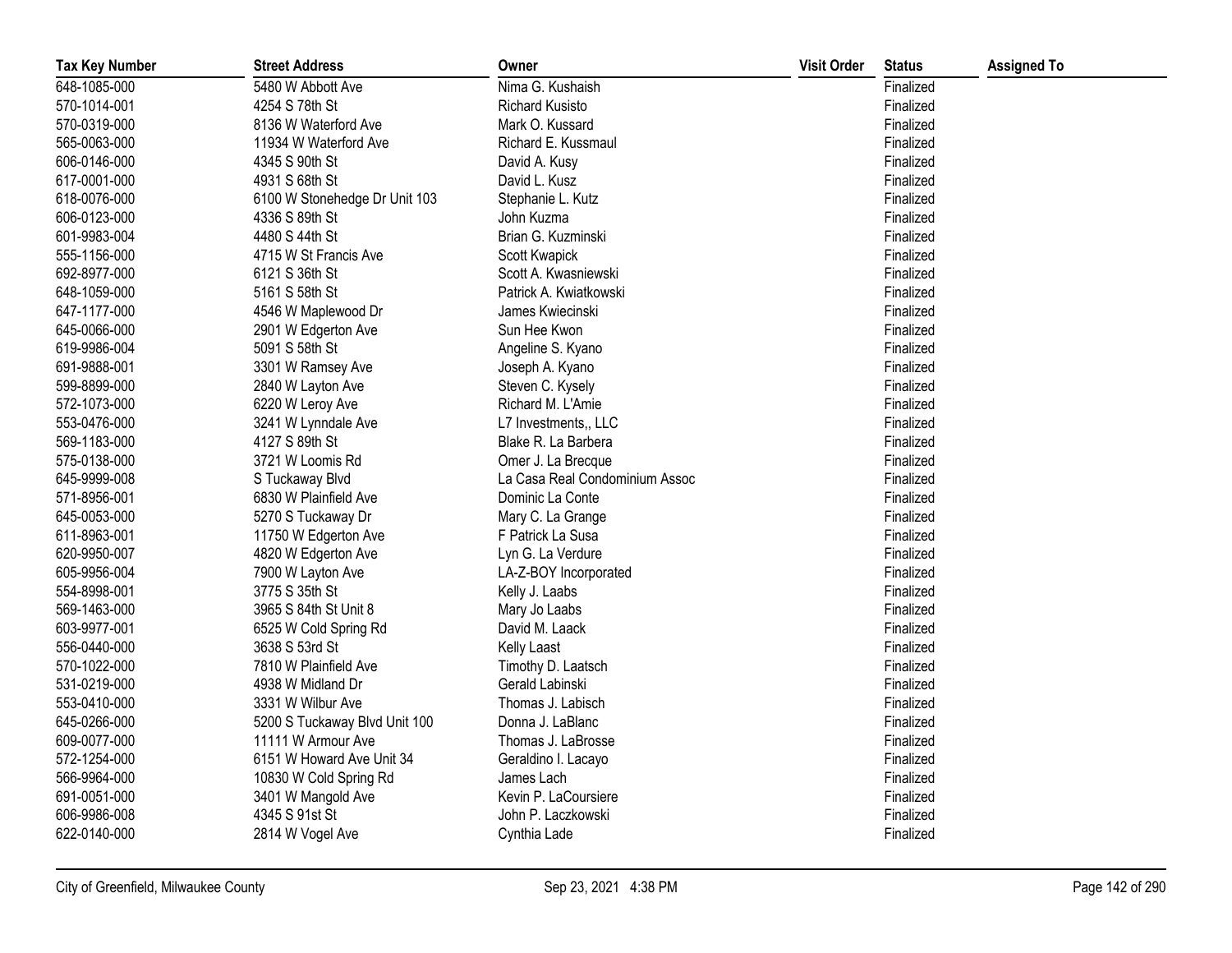| <b>Tax Key Number</b> | <b>Street Address</b>         | Owner                                | <b>Visit Order</b> | <b>Status</b> | <b>Assigned To</b> |
|-----------------------|-------------------------------|--------------------------------------|--------------------|---------------|--------------------|
| 566-9987-000          | 11307 W Holly Ln              | Michael J. Lade                      |                    | Finalized     |                    |
| 603-0188-000          | 6105 W Allerton Ave           | Steven J. Ladwig                     |                    | Finalized     |                    |
| 531-1161-000          | 4722 W Anthony Dr             | Ralph Joseph LaFave III              |                    | Finalized     |                    |
| 555-8989-000          | 4651 W Crawford Ave           | Josue E. Lafontaine                  |                    | Finalized     |                    |
| 609-0071-000          | 11009 W Armour Ave            | Richard J. Laforest                  |                    | Finalized     |                    |
| 647-1014-000          | 5175 S 44th St                | Michael H. Lagerman                  |                    | Finalized     |                    |
| 524-1001-000          | 3421 S 104th St               | Marian Lagiewka                      |                    | Finalized     |                    |
| 646-9971-001          | 5130 S 43rd St                | Kyle R. Lagosh                       |                    | Finalized     |                    |
| 562-9977-001          | 10521 W St Francis Ave        | Lynn M. Lagowski                     |                    | Finalized     |                    |
| 647-1150-000          | 5441 S 45th St                | Richard Lagueux                      |                    | Finalized     |                    |
| 610-0304-000          | 12274 W Sunset Ln             | Anton J. Lak                         |                    | Finalized     |                    |
| 531-1171-000          | 3261 S 46th St                | Gary D. Lake                         |                    | Finalized     |                    |
| 647-9942-000          | 5421 S 43rd St                | Lakeview Investments LLC             |                    | Finalized     |                    |
| 691-9837-024          | 3231 W Alvina Ave             | Pero Lakic                           |                    | Finalized     |                    |
| 691-9837-025          | 3225 W Alvina Ave             | Pero Lakic                           |                    | Finalized     |                    |
| 609-0049-002          | 4651 S 109th St               | Marcy Jo Lakvold                     |                    | Finalized     |                    |
| 610-0208-000          | 4481 S 116th St               | Tom D. LaLicata                      |                    | Finalized     |                    |
| 605-9979-002          | 4395 S 76th St                | LaLicata-Greenfield                  |                    | Finalized     |                    |
| 569-1489-000          | 4025 S 84th St Unit 2         | Zachary Lalor                        |                    | Finalized     |                    |
| 573-9000-002          | 5419 W Leroy Ave              | Thomas E. Lalumondier                |                    | Finalized     |                    |
| 564-0033-000          | 12065 W Black Oak Dr          | Kathleen H. Lamb                     |                    | Finalized     |                    |
| 615-1012-000          | 8800 W Melody Ln              | Ruberto Lamb                         |                    | Finalized     |                    |
| 653-0078-000          | 9401 W Abbott Ave             | David B. Lambert                     |                    | Finalized     |                    |
| 691-0104-000          | 3242 W Mangold Ave Unit B     | Jennifer J. Lambert                  |                    | Finalized     |                    |
| 618-0210-000          | 6100 W Stonehedge Dr Unit 365 | Susan M. Lambert                     |                    | Finalized     |                    |
| 606-0170-000          | 4352 S 86th St                | Sarah Lambrecht                      |                    | Finalized     |                    |
| 646-0067-000          | 3495 W Honey Tree Ln          | James J. Lambro                      |                    | Finalized     |                    |
| 568-8987-001          | 4245 S 97th St                | Joseph B. Lamonte                    |                    | Finalized     |                    |
| 603-0253-000          | 6015 W Bottsford Ave          | Michael R. Lamping                   |                    | Finalized     |                    |
| 692-1087-000          | 3723 W Alvina Ct              | Roger T. Lamping                     |                    | Finalized     |                    |
| 569-1502-000          | 4035 S 84th St Unit 7         | Madison Taylor Lancaster             |                    | Finalized     |                    |
| 653-1022-000          | 9340 W Forest Home Ave Unit 3 | Thomas A. Lancour                    |                    | Finalized     |                    |
| 653-1037-000          | 9350 W Forest Home Ave Unit 6 | Winifred T. Lancour                  |                    | Finalized     |                    |
| 605-0165-004          | 8222 W Forest Home Ave        | Landmark Credit Union                |                    | Finalized     |                    |
| 612-8971-006          | 5015 S 110th St               | Landmark Recovery of Louisville, LLC |                    | Finalized     |                    |
| 567-9996-001          | 10521 W Howard Ave            | Jack R. Landowski                    |                    | Finalized     |                    |
| 601-9915-001          | 4367 S 47th St                | Scott D. Landowski                   |                    | Finalized     |                    |
| 574-1315-000          | 4946 W Maple Leaf Cir         | Scott J. Landowski                   |                    | Finalized     |                    |
| 618-0226-000          | 5020 S Stonehedge Dr          | Robert B. Landry Jr                  |                    | Finalized     |                    |
| 621-9952-002          | 4784 S 43rd St                | Gregory P. Lang                      |                    | Finalized     |                    |
| 615-1035-000          | 8734 W Forest Home Ave        | Jeffrey G. Lang                      |                    | Finalized     |                    |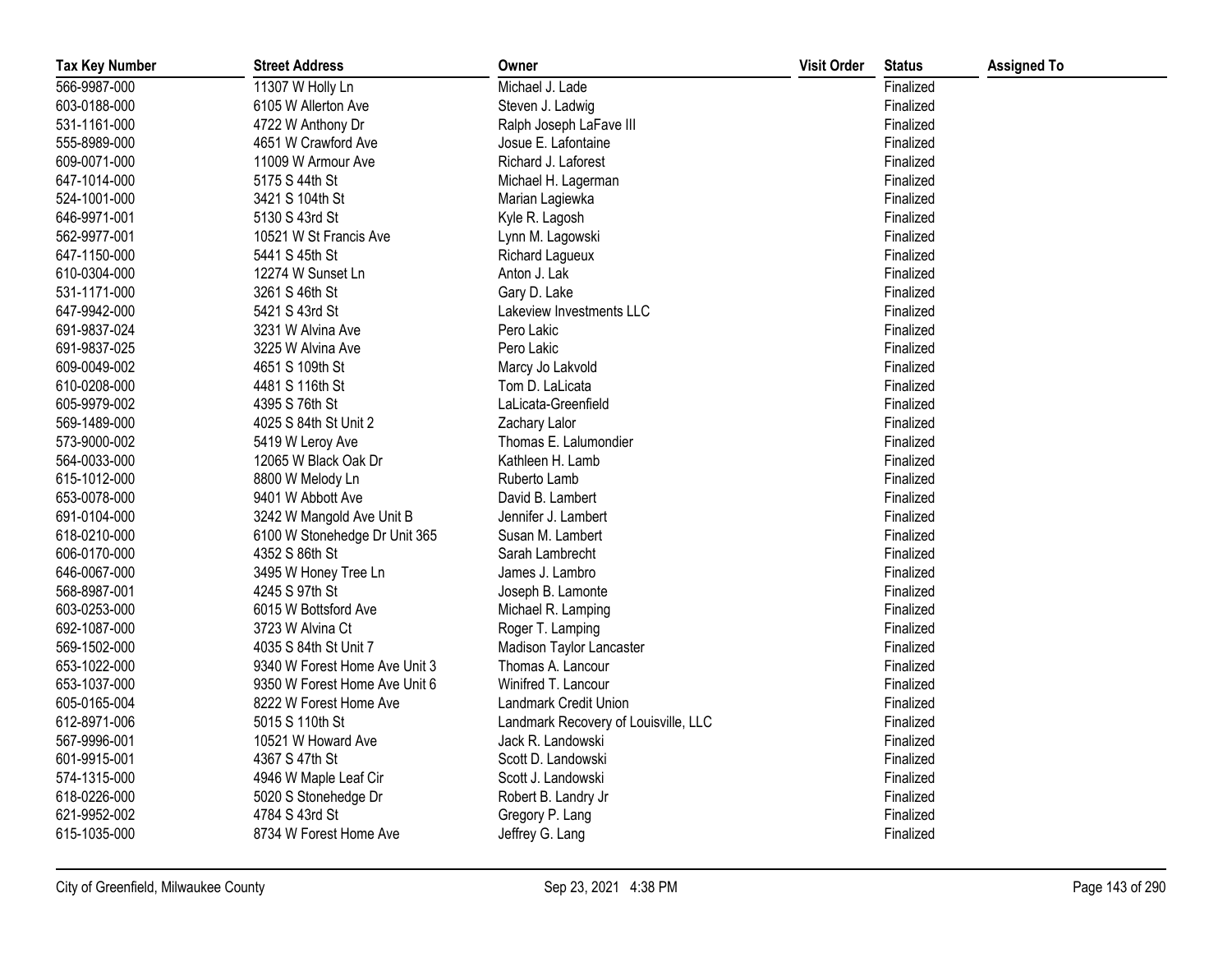| <b>Tax Key Number</b> | <b>Street Address</b>         | Owner                                             | <b>Visit Order</b> | <b>Status</b> | <b>Assigned To</b> |
|-----------------------|-------------------------------|---------------------------------------------------|--------------------|---------------|--------------------|
| 605-0023-000          | 7850 W Bottsford Ave          | Desiree V. Lange                                  |                    | Finalized     |                    |
| 599-8935-003          | 3100 W Allerton Ave           | Judith E. Lange                                   |                    | Finalized     |                    |
| 691-0106-000          | 3242 W Mangold Ave Unit D     | Sharon Ann Lange                                  |                    | Finalized     |                    |
| 692-1059-000          | 3811 W Kimberly Ave           | James L. Langebartels                             |                    | Finalized     |                    |
| 567-0051-000          | 10105 W Plainfield Ave        | William J. Langen II                              |                    | Finalized     |                    |
| 668-8986-001          | 3215 W Grange Ave             | Andrew J. Langfeldt                               |                    | Finalized     |                    |
| 618-0165-000          | 6100 W Stonehedge Dr Unit 268 | Michael J. Langford                               |                    | Finalized     |                    |
| 569-1361-000          | 8550 W Waterford Ave Unit 2   | Donna Langham                                     |                    | Finalized     |                    |
| 648-1005-000          | 5813 W Edgerton Ave           | Lafred R. Langoehr Jr                             |                    | Finalized     |                    |
| 645-0301-000          | 5200 S Tuckaway Blvd Unit 151 | Dorothea Lannin                                   |                    | Finalized     |                    |
| 599-1003-001          | 3446 W Bottsford Ave          | Michael J. Lanphear                               |                    | Finalized     |                    |
| 692-1236-000          | 3998 W Kimberly Ave           | Somchai Laowattana                                |                    | Finalized     |                    |
| 692-8998-001          | 3534 W Henry Ave              | Raymond Lapalme                                   |                    | Finalized     |                    |
| 603-9964-000          | 4300 S 68th St                | Geri A. Lapinski                                  |                    | Finalized     |                    |
| 610-0048-000          | 4333 S Todd Dr                | Christopher Lapot                                 |                    | Finalized     |                    |
| 646-9931-002          | 5411 S Honey Creek Dr         | Dale C. Lapre                                     |                    | Finalized     |                    |
| 601-0359-000          | 4650 S 46th St                | Kent M. Lapre                                     |                    | Finalized     |                    |
| 603-0240-001          | 6250 W Van Norman Ave         | Toni M. Large                                     |                    | Finalized     |                    |
| 601-9913-002          | 4382 S 48th St                | Rachel Larke                                      |                    | Finalized     |                    |
| 692-1049-000          | 3713 W Bridge St              | Adam C. Larkin                                    |                    | Finalized     |                    |
| 569-1290-000          | 4018 S 89th St                | Kenneth J. LaRosa                                 |                    | Finalized     |                    |
| 564-0087-000          | 12261 W Scarlet Oak Ct        | Larry E & Gwendolyn M Bickelhaupt Joint Revocable |                    | Finalized     |                    |
| 607-9985-001          | 9505 W Cold Spring Rd         | Gerald L. Larscheidt                              |                    | Finalized     |                    |
| 567-0060-000          | 4113 S 101st St               | Marlowe B. Larsen                                 |                    | Finalized     |                    |
| 607-9984-000          | 9525 W Cold Spring Rd         | Scott H. Larsen                                   |                    | Finalized     |                    |
| 565-0171-000          | 3981 S 120th St               | Larsen Revocable Living Trust                     |                    | Finalized     |                    |
| 531-1201-000          | 4631 W Anthony Dr             | Carol A. Larson                                   |                    | Finalized     |                    |
| 618-9973-000          | 4960 S 68th St                | Dale L. Larson                                    |                    | Finalized     |                    |
| 604-9943-000          | 7131 W Van Norman Ave         | David B. Larson                                   |                    | Finalized     |                    |
| 609-0011-000          | 4544 S 114th St               | Duane A. Larson                                   |                    | Finalized     |                    |
| 567-9994-000          | 10541 W Howard Ave            | Joan B. Larson                                    |                    | Finalized     |                    |
| 568-1131-000          | 4041 S 96th St                | Kay M. Larson                                     |                    | Finalized     |                    |
| 606-0122-000          | 4324 S 89th St                | Lawrence D. Larson                                |                    | Finalized     |                    |
| 602-0105-000          | 5340 W Whitaker Ave           | Paul Michael Larson                               |                    | Finalized     |                    |
| 569-1522-000          | 4085 S 84th St Unit 3         | Penelope A. Larson                                |                    | Finalized     |                    |
| 621-9909-000          | 4940 S 40th St                | <b>Richard Larson</b>                             |                    | Finalized     |                    |
| 555-8995-002          | 3569 S 43rd St                | Richard Larson                                    |                    | Finalized     |                    |
| 618-9974-000          | 4935 S 67th St                | Zoran Lasica                                      |                    | Finalized     |                    |
| 604-0233-000          | 4572 S Greenridge Cir         | Amy Laskowski                                     |                    | Finalized     |                    |
| 602-0009-000          | 5921 W Bottsford Ave          | David W. Laskowski Sr                             |                    | Finalized     |                    |
| 601-0360-000          | 4648 S 46th St                | Jennifer Laskowski                                |                    | Finalized     |                    |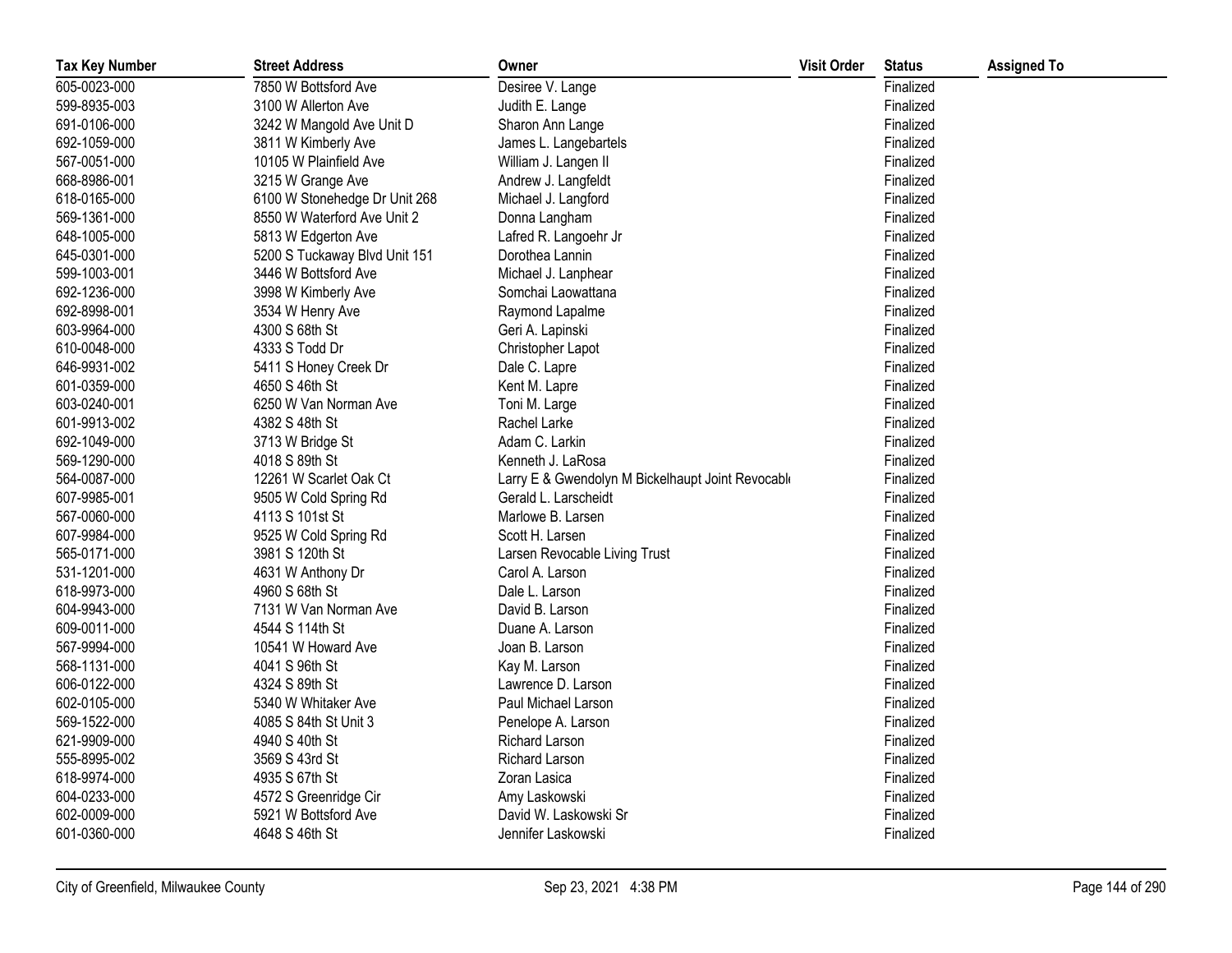| <b>Tax Key Number</b> | <b>Street Address</b>   | Owner                                              | <b>Visit Order</b> | <b>Status</b> | <b>Assigned To</b> |
|-----------------------|-------------------------|----------------------------------------------------|--------------------|---------------|--------------------|
| 604-0187-000          | 4451 S Greenridge Cir   | Lorinda M. Laskowski                               |                    | Finalized     |                    |
| 606-0157-000          | 9055 W Bottsford Ave    | Daniel Lasky                                       |                    | Finalized     |                    |
| 572-1173-000          | 6601 W Leroy Ave        | Michael J. Lasocki                                 |                    | Finalized     |                    |
| 600-0033-000          | 4437 S 36th St          | Amy Lass                                           |                    | Finalized     |                    |
| 604-0239-000          | 4584 S Greenridge Cir   | Kyle Lassa                                         |                    | Finalized     |                    |
| 622-0033-000          | 4942 S 31st St          | James M. Last                                      |                    | Finalized     |                    |
| 617-0035-000          | 7131 W Vogel Ave        | Todd M. Last                                       |                    | Finalized     |                    |
| 599-8982-000          | 3141 W Cold Spring Rd   | Shahid Latif                                       |                    | Finalized     |                    |
| 613-1032-000          | 10257 W Spring Green Rd | Jack A. Latona                                     |                    | Finalized     |                    |
| 648-0025-009          | 5564 W Abbott Ave       | John S. Latona                                     |                    | Finalized     |                    |
| 602-9958-001          | 5339 W Cold Spring Rd   | Dale G. Latus                                      |                    | Finalized     |                    |
| 645-0454-000          | 5257 S Somerset Ln      | David L. Lau                                       |                    | Finalized     |                    |
| 645-0442-000          | 5256 S Somerset Ln      | Susan J. Laubenheimer                              |                    | Finalized     |                    |
| 602-0079-001          | 4391 S Honey Creek Dr   | Nathan Laubenstein                                 |                    | Finalized     |                    |
| 611-8971-001          | S 124th St              | Robert J. Lauer                                    |                    | Finalized     |                    |
| 567-0041-000          | 4041 S 101st St         | Dennis B. Laughrin                                 |                    | Finalized     |                    |
| 555-1079-000          | 3564 S 46th St          | Bruce A. Laumann                                   |                    | Finalized     |                    |
| 569-8997-004          | 8524 W Van Beck Ave     | Laura G. Arnett Living Trust Dated November 14, 20 |                    | Finalized     |                    |
| 606-0148-000          | 4369 S 90th St          | Laura J. Solberg Revocable Trust                   |                    | Finalized     |                    |
| 622-0020-000          | 4960 S 30th St          | Luis A. Laureano                                   |                    | Finalized     |                    |
| 645-0156-000          | 3205 W Canterbury Rd    | Lauren M. Senk Revocable Trust Dtd 11/13/18        |                    | Finalized     |                    |
| 568-8991-006          | 9744 W Plainfield Ave   | Tina M. Lausier                                    |                    | Finalized     |                    |
| 692-1250-000          | 3985 W Kimberly Ave     | Walter R. Laux                                     |                    | Finalized     |                    |
| 606-0151-000          | 9040 W Bottsford Ave    | Robert J. Laverdure                                |                    | Finalized     |                    |
| 602-0171-000          | 4366 S 52nd St          | Scott A. Law                                       |                    | Finalized     |                    |
| 618-0321-000          | 6158 W Woodview Ct      | Robert T. Lawler                                   |                    | Finalized     |                    |
| 569-1487-000          | 4015 S 84th St Unit 8   | Lori Lawlor                                        |                    | Finalized     |                    |
| 575-0115-000          | 4254 S Ridgewood Ln     | Lawrence A. Schwartz Trust Dated October 14, 201   |                    | Finalized     |                    |
| 621-9912-001          | 4919 S 40th St          | Lawrence B. Schultz Revocable Living Trust         |                    | Finalized     |                    |
| 618-0298-000          | 5055 S Stonehedge Dr    | Lawrence S. Franecki Trust Dated June 8, 1995      |                    | Finalized     |                    |
| 603-0070-000          | 4420 S 64th St          | Lawrence W. Gellings Revocable Trust               |                    | Finalized     |                    |
| 562-0037-000          | 3747 S 102nd St         | Chad D. Lawson                                     |                    | Finalized     |                    |
| 600-0067-000          | 3731 W Bottsford Ave    | Daniel C. Lawver                                   |                    | Finalized     |                    |
| 531-1110-000          | 3436 S 46th St          | Joan M. Layman                                     |                    | Finalized     |                    |
| 607-9970-006          | 9600 W Layton Ave       | Layton Avenue Baptist Church                       |                    | Finalized     |                    |
| 615-9999-003          | 8401 W Layton Ave       | Layton Center LLC                                  |                    | Finalized     |                    |
| 604-9923-000          | 6830 W Layton Ave       | Layton Office LLC                                  |                    | Finalized     |                    |
| 617-0082-004          | 7405 W Layton Ave       | Layton Partners LLC                                |                    | Finalized     |                    |
| 607-9961-000          | 9200 W Layton Ave       | Layton Terrace LLC                                 |                    | Finalized     |                    |
| 646-0206-000          | 5395 S Hidden Dr        | Gale Lazar                                         |                    | Finalized     |                    |
| 574-1452-000          | 4720 W Maple Leaf Cir   | John C. Lazar                                      |                    | Finalized     |                    |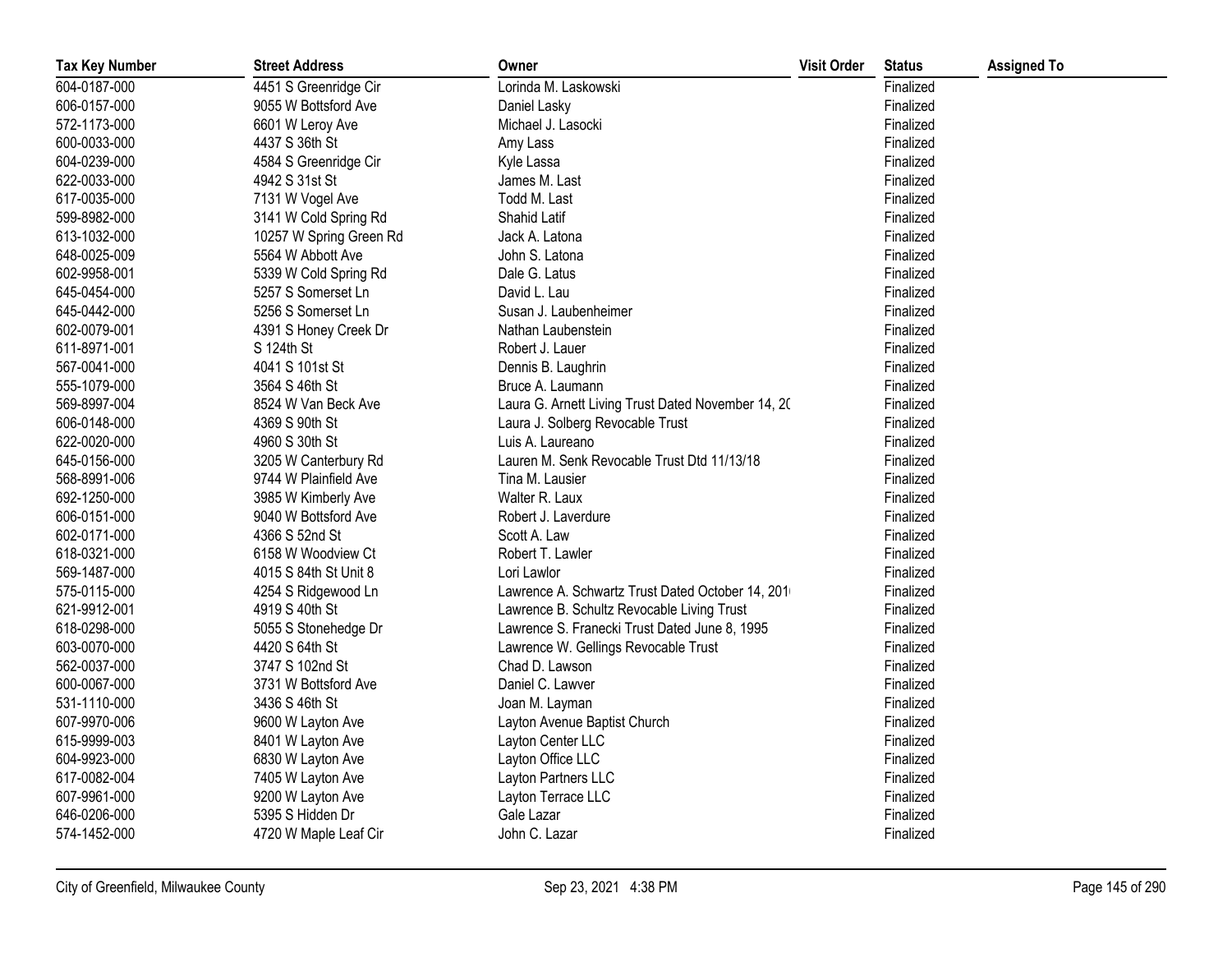| <b>Tax Key Number</b> | <b>Street Address</b>         | Owner                            | <b>Visit Order</b> | <b>Status</b> | <b>Assigned To</b> |
|-----------------------|-------------------------------|----------------------------------|--------------------|---------------|--------------------|
| 605-9983-000          | 4337 S 76th St                | Dragana Lazic                    |                    | Finalized     |                    |
| 606-0102-000          | 4455 S 90th St                | Milovan Lazic                    |                    | Finalized     |                    |
| 573-8994-008          | 5340 W Cold Spring Rd         | Stevan Lazic                     |                    | Finalized     |                    |
| 531-0214-000          | 4902 W Midland Dr             | Timothy J. Lazicki               |                    | Finalized     |                    |
| 531-1027-000          | 3331 S 43rd St                | Dimitri D. Lazo                  |                    | Finalized     |                    |
| 645-0445-000          | 5274 S Somerset Ln            | Jozelyn Lazo                     |                    | Finalized     |                    |
| 617-0118-000          | 6835 W Layton Ave             | <b>LBJ Greenfield Realty LLC</b> |                    | Finalized     |                    |
| 566-9962-003          | 4275 S 108th St               | <b>LCLW Property LLC</b>         |                    | Finalized     |                    |
| 599-8947-001          | 4377 S 27th St                | LCM Funds 37 Auto LLC            |                    | Finalized     |                    |
| 601-0115-000          | 4550 S 49th St                | Hung Minh Le                     |                    | Finalized     |                    |
| 622-0148-000          | 2805 W Vogel Ave              | Kimanh Nt Le                     |                    | Finalized     |                    |
| 553-0142-000          | 3625 S 34th St                | Phong T. Le                      |                    | Finalized     |                    |
| 691-0017-000          | 3311 W Kimberly Ave           | Tri D. Le                        |                    | Finalized     |                    |
| 570-1083-009          | 8146 W Leroy Ave              | Katherine D. Le Gant             |                    | Finalized     |                    |
| 569-1414-000          | 8565 W Waterford Ave Unit 7   | Elise L. Le Mere                 |                    | Finalized     |                    |
| 601-0354-000          | 4680 S 46th St                | June B. Leanna                   |                    | Finalized     |                    |
| 531-0239-001          | 3476 S Schauer Ave            | Laurine S. Leanna                |                    | Finalized     |                    |
| 570-8952-005          | 4279 S 76th St                | Learsi Wisconsin LLC             |                    | Finalized     |                    |
| 565-0143-000          | 4013 S 119th St               | Leased Homes LLC                 |                    | Finalized     |                    |
| 614-1019-000          | 4865 S 95th St                | Leased Investments, LLC          |                    | Finalized     |                    |
| 605-0095-000          | 4374 S 83rd St                | Jonathan Lebese                  |                    | Finalized     |                    |
| 574-1108-000          | 4404 W Tesch Ave              | Michael J. Lechner               |                    | Finalized     |                    |
| 575-0090-000          | 3742 W Cold Spring Rd         | Richard J. Lechner               |                    | Finalized     |                    |
| 621-9921-007          | 5030 S 41st St                | Joshua P. Lechusz                |                    | Finalized     |                    |
| 645-0136-000          | 5148 S King Arthurs Ct        | Linda M. LeCourt                 |                    | Finalized     |                    |
| 667-8935-002          | 5601 S 42nd St                | Gabriel M. Ledbetter             |                    | Finalized     |                    |
| 621-0024-000          | 3784 W Holmes Ave             | Linda Ledvina                    |                    | Finalized     |                    |
| 645-0399-000          | 5200 S Tuckaway Blvd Unit 361 | Debra Lynn Ledvora               |                    | Finalized     |                    |
| 556-0445-000          | 5303 W Wilbur Ave             | Walter Ledzki                    |                    | Finalized     |                    |
| 645-0018-000          | 2735 W Abbott Ave             | Christopher K. Lee               |                    | Finalized     |                    |
| 646-0011-000          | 3710 W Abbott Ave             | Randy Lee                        |                    | Finalized     |                    |
| 555-1176-000          | 3724 S 46th St                | <b>Bradley Leech</b>             |                    | Finalized     |                    |
| 614-1066-000          | 4945 S Brookdale Dr           | Dennis D. Leeder                 |                    | Finalized     |                    |
| 605-9990-000          | 7825 W Cold Spring Rd         | Richard D. Leer Jr               |                    | Finalized     |                    |
| 553-0012-000          | 3561 S 31st St                | Phillip J. Leet                  |                    | Finalized     |                    |
| 602-0155-000          | 5218 W Whitaker Ave           | Michael R. Leffel                |                    | Finalized     |                    |
| 603-9978-000          | 6507 W Cold Spring Rd         | Richard M. Leffel                |                    | Finalized     |                    |
| 602-0124-000          | 4363 S Placid Dr              | Marilyn M. Legg                  |                    | Finalized     |                    |
| 653-1031-000          | 9360 W Forest Home Ave Unit 4 | Kristin L. Leguizamon            |                    | Finalized     |                    |
| 667-8913-000          | 5528 S 43rd St                | Bernice E. Lehman                |                    | Finalized     |                    |
| 611-8980-011          | 4748 S 124th St               | Neal F. Lehman                   |                    | Finalized     |                    |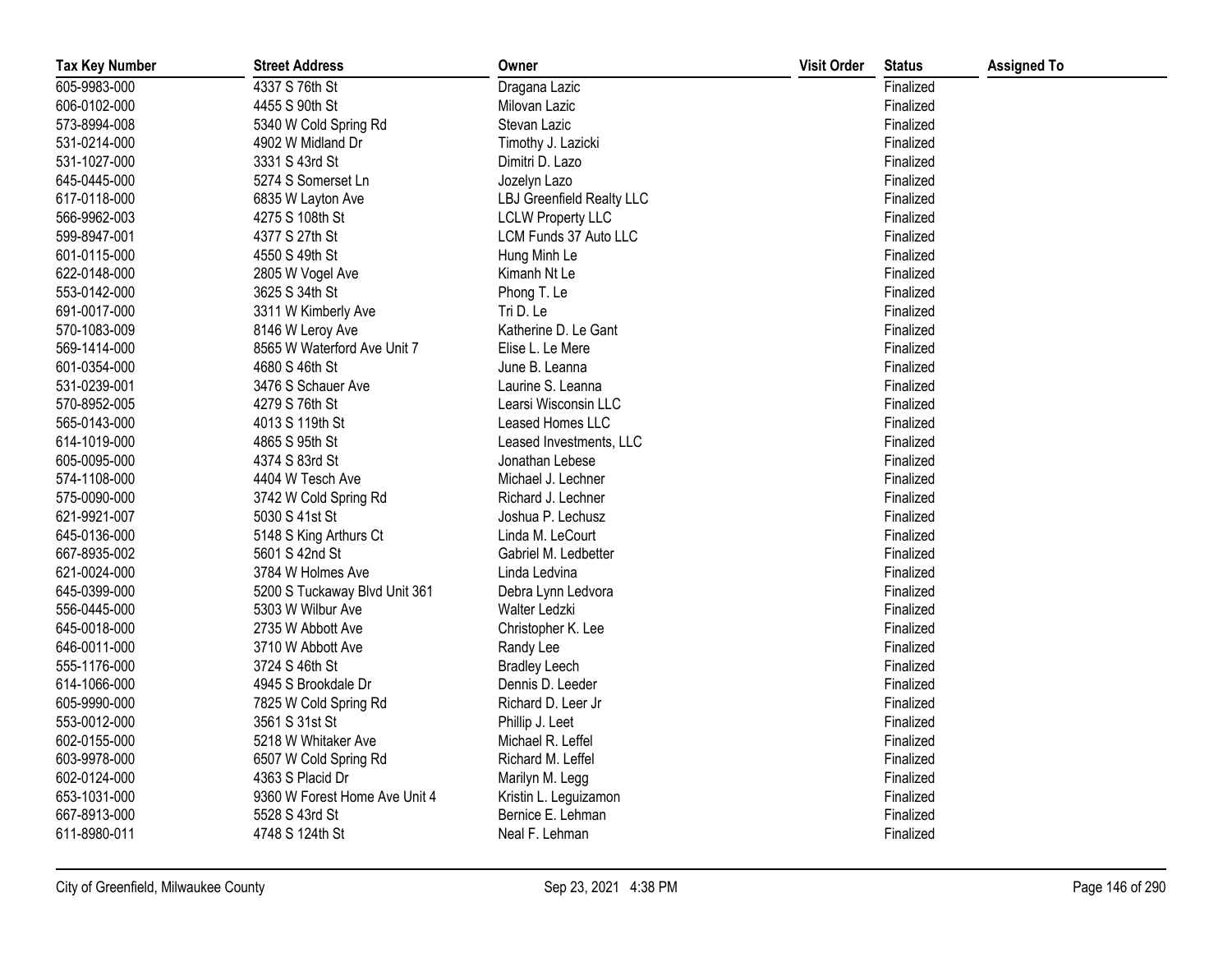| <b>Tax Key Number</b> | <b>Street Address</b>         | Owner                                              | <b>Visit Order</b> | <b>Status</b> | <b>Assigned To</b> |
|-----------------------|-------------------------------|----------------------------------------------------|--------------------|---------------|--------------------|
| 605-0080-000          | 8104 W Whitaker Ave           | Sara K. Lehman                                     |                    | Finalized     |                    |
| 606-0118-000          | 9163 W Allerton Ave           | Steven N. Lehman                                   |                    | Finalized     |                    |
| 691-0142-000          | 3200 W Kimberly Ave           | Joseph Lehmann                                     |                    | Finalized     |                    |
| 555-1229-000          | 4617 W Wilbur Ave             | Linda L. Lehmann                                   |                    | Finalized     |                    |
| 556-0305-000          | 3663 S 51st St                | Andrew Lehn                                        |                    | Finalized     |                    |
| 565-9966-000          | 11940 W Cold Spring Rd        | Jeffrey J. Lehn                                    |                    | Finalized     |                    |
| 606-0149-000          | 9000 W Bottsford Ave          | Joseph M. Lehn                                     |                    | Finalized     |                    |
| 553-0477-000          | 3245 W Lynndale Ave           | Kurt W. Lehnhoff                                   |                    | Finalized     |                    |
| 614-1020-000          | 4849 S 95th St                | Gene P. Lehnigk                                    |                    | Finalized     |                    |
| 601-0177-000          | 4673 S 50th St                | Robert J. LeHouillier                              |                    | Finalized     |                    |
| 646-9973-004          | 5230 S Honey Creek Dr         | Jaime P. Lehrer                                    |                    | Finalized     |                    |
| 653-1054-000          | 9320 W Forest Home Ave Unit 3 | Ashlee N. Lehto                                    |                    | Finalized     |                    |
| 574-1022-000          | 4549 W Howard Ave             | George R. Leifer                                   |                    | Finalized     |                    |
| 568-1002-000          | 9811 W Howard Ave             | Leifer Revocable Living Trust Dated November 13, 2 |                    | Finalized     |                    |
| 602-9963-003          | 5227 W Whitaker Ave           | Lore A. Leinstock                                  |                    | Finalized     |                    |
| 569-1227-001          | 8803 W Plainfield Ave         | Matthew S. Leipolt                                 |                    | Finalized     |                    |
| 604-0169-000          | 4502 S Greenridge Cir         | Diane Leirstein                                    |                    | Finalized     |                    |
| 601-9870-003          | 4462 S 51st St                | Michael Leitner                                    |                    | Finalized     |                    |
| 564-0018-000          | 12130 W White Oak Dr          | Lorenz A. Leja                                     |                    | Finalized     |                    |
| 645-0191-000          | 5206 S Woodbridge Ln          | Laura D. Lelo                                      |                    | Finalized     |                    |
| 568-1111-000          | 4086 S 96th St                | Jeffrey M. Lemanczyk                               |                    | Finalized     |                    |
| 645-0362-000          | 5200 S Tuckaway Blvd Unit 300 | Scott Lemanczyk                                    |                    | Finalized     |                    |
| 574-1049-000          | 4429 W Norwich Ave            | Dale H. Lemanski                                   |                    | Finalized     |                    |
| 645-0072-000          | 5160 S 31st St                | Robert A. Lemanski                                 |                    | Finalized     |                    |
| 603-0246-000          | 4583 S 62nd St                | Allen Lembach                                      |                    | Finalized     |                    |
| 531-1066-000          | 4503 W Ohio Ave               | Eric W. Lemberger                                  |                    | Finalized     |                    |
| 562-9969-001          | 10230 W Beloit Rd             | Christian Lemche                                   |                    | Finalized     |                    |
| 575-0092-000          | 3746 W Cold Spring Rd         | Mary K. Lemense                                    |                    | Finalized     |                    |
| 569-1459-000          | 3965 S 84th St Unit 4         | Jacob J. Lemke                                     |                    | Finalized     |                    |
| 611-8984-003          | 12208 W Squire Ave            | James W. Lemke                                     |                    | Finalized     |                    |
| 618-0049-000          | 6537 W Carpenter Ave          | William R. Lemke                                   |                    | Finalized     |                    |
| 692-1046-000          | 3801 W Bridge St              | Gilbert A. Lemmer                                  |                    | Finalized     |                    |
| 600-0053-000          | 4409 S 38th St                | Kenneth J. Lemmer                                  |                    | Finalized     |                    |
| 603-0119-000          | 4469 S 65th St                | Scott K. Lemmer                                    |                    | Finalized     |                    |
| 609-0058-000          | 4650 S 110th St               | Jeffrey D. Lemon                                   |                    | Finalized     |                    |
| 646-0255-000          | 5398 S Butterfield Way        | Teresa R. Lenaerts                                 |                    | Finalized     |                    |
| 567-0066-000          | 10120 W Plainfield Ave        | Jacqueline B. Lenda                                |                    | Finalized     |                    |
| 572-1153-000          | 6714 W Leroy Ave              | Colette J. Lendowski                               |                    | Finalized     |                    |
| 622-0115-000          | 3343 W Vogel Ave              | Jesse James Leneave                                |                    | Finalized     |                    |
| 615-9991-000          | 8635 W Layton Ave             | Dennis Lee Lenga                                   |                    | Finalized     |                    |
| 617-0128-000          | 6925 W Squire Ave             | Tait Lenga                                         |                    | Finalized     |                    |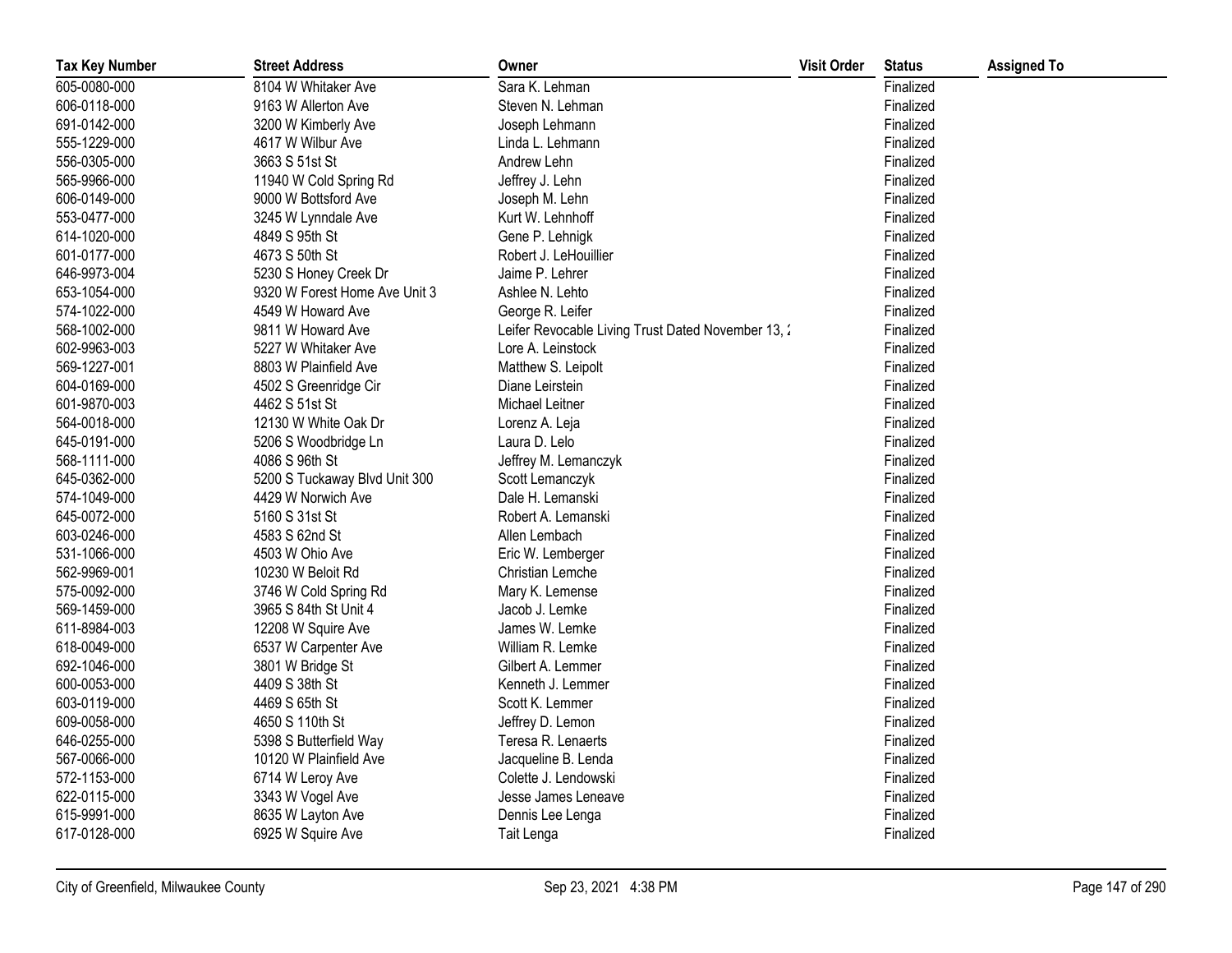| <b>Tax Key Number</b> | <b>Street Address</b>         | Owner                                              | <b>Visit Order</b> | <b>Status</b> | <b>Assigned To</b> |
|-----------------------|-------------------------------|----------------------------------------------------|--------------------|---------------|--------------------|
| 622-0022-000          | 4930 S 30th St                | Paul R. Lenhart                                    |                    | Finalized     |                    |
| 602-9977-005          | 4643 S 51st St                | Carol A. Lennart                                   |                    | Finalized     |                    |
| 565-0139-000          | 3949 S 119th St               | Larry L. Lennert                                   |                    | Finalized     |                    |
| 565-9963-002          | 11930 W Cold Spring Rd        | Lenore D. Jessup Revocable Trust                   |                    | Finalized     |                    |
| 569-1046-000          | 4124 S 92nd St                | Steven Lensing                                     |                    | Finalized     |                    |
| 569-1024-000          | 4232 S 92nd St                | Steven Lensing                                     |                    | Finalized     |                    |
| 570-1021-000          | 7760 W Plainfield Ave         | Carl C. Lenski                                     |                    | Finalized     |                    |
| 646-0218-000          | 5320 S Hidden Dr              | Daniel J. Lent                                     |                    | Finalized     |                    |
| 618-0239-000          | 4912 S Imperial Cir           | Charles A. Lentz                                   |                    | Finalized     |                    |
| 645-0297-000          | 5200 S Tuckaway Blvd Unit 147 | Elizabeth M. Lentz                                 |                    | Finalized     |                    |
| 603-0168-000          | 6521 W Allerton Ave           | Lauren A. Lentz                                    |                    | Finalized     |                    |
| 692-1045-001          | 3811 W Bridge St              | David L. Lenz                                      |                    | Finalized     |                    |
| 611-1015-000          | 4901 S 122nd St               | Jerold A. Lenz                                     |                    | Finalized     |                    |
| 603-0004-000          | 6336 W Bottsford Ave          | Mary C. Lenz                                       |                    | Finalized     |                    |
| 611-1058-001          | 12265 W Barnard Ave           | SHELDON LENZ                                       |                    | Finalized     |                    |
| 645-0219-000          | 5238 S Woodbridge Ln          | Matthew L. Lenzen                                  |                    | Finalized     |                    |
| 610-0172-000          | 4524 S River Ridge Blvd       | Michael C. Lenzie                                  |                    | Finalized     |                    |
| 667-1034-000          | 3924 W Wanda Ave              | Mark W. Lenzke                                     |                    | Finalized     |                    |
| 610-0224-000          | 4525 S 116th St               | Randy L. Lenzke                                    |                    | Finalized     |                    |
| 610-0324-000          | 12273 W Sunset Ln             | Leo & Donna Turdo Revoc Trust                      |                    | Finalized     |                    |
| 609-9967-004          | 4432 S 113th St               | David J. Leon                                      |                    | Finalized     |                    |
| 604-0179-000          | 4419 S Greenridge Cir Unit E  | Gary Leon                                          |                    | Finalized     |                    |
| 647-9945-001          | 4430 W Grange Ave             | Raul Leon                                          |                    | Finalized     |                    |
| 621-9999-002          | 3509 W Layton Ave             | Saul Leon                                          |                    | Finalized     |                    |
| 621-0014-000          | 3714 W Vogel Ave              | Leon A. & Shirley A. Saryan Revocable Living Trust |                    | Finalized     |                    |
| 645-0411-000          | 3347 W Canterbury Rd          | Bertha L. Leonard                                  |                    | Finalized     |                    |
| 569-1455-000          | 3935 S 84th St Unit 8         | Rita M. Leonard                                    |                    | Finalized     |                    |
| 618-9986-002          | 6615 W Layton Ave             | Leonard T & Dorita J Woloszyk Jt Rev Trust         |                    | Finalized     |                    |
| 563-0006-000          | 3561 S 109th St               | Giulio A. Leonardelli                              |                    | Finalized     |                    |
| 601-9865-000          | 4420 S 51st St                | Guy Leonardelli                                    |                    | Finalized     |                    |
| 604-0081-000          | 6901 W Allerton Ave           | Dean J. Lepianka                                   |                    | Finalized     |                    |
| 556-0439-000          | 3648 S 53rd St                | Shannon D. Lepine                                  |                    | Finalized     |                    |
| 564-9973-000          | 12242 W Howard Ave            | Casimir E. Lepkowski                               |                    | Finalized     |                    |
| 568-8962-001          | 4205 S 95th St                | Bret T. Lepper                                     |                    | Finalized     |                    |
| 555-1127-000          | 4604 W St Francis Ave         | Cindy Leranth                                      |                    | Finalized     |                    |
| 618-0055-000          | 5048 S 65th St                | James W. Leranth                                   |                    | Finalized     |                    |
| 622-0106-000          | 3103 W Vogel Ave              | Annette R. Leroy                                   |                    | Finalized     |                    |
| 562-0122-000          | 3866 S Oakridge Ct            | Leroy C. Nelson Revocable Trust                    |                    | Finalized     |                    |
| 602-9957-003          | 5401 W Cold Spring Rd         | Leroy L Judd, Sr Survivor's Trust                  |                    | Finalized     |                    |
| 615-1036-000          | 8718 W Forest Home Ave        | Stuart F. Lesar                                    |                    | Finalized     |                    |
| 562-0012-000          | 10306 W Dreyer Pl             | Donn Allen Lesch                                   |                    | Finalized     |                    |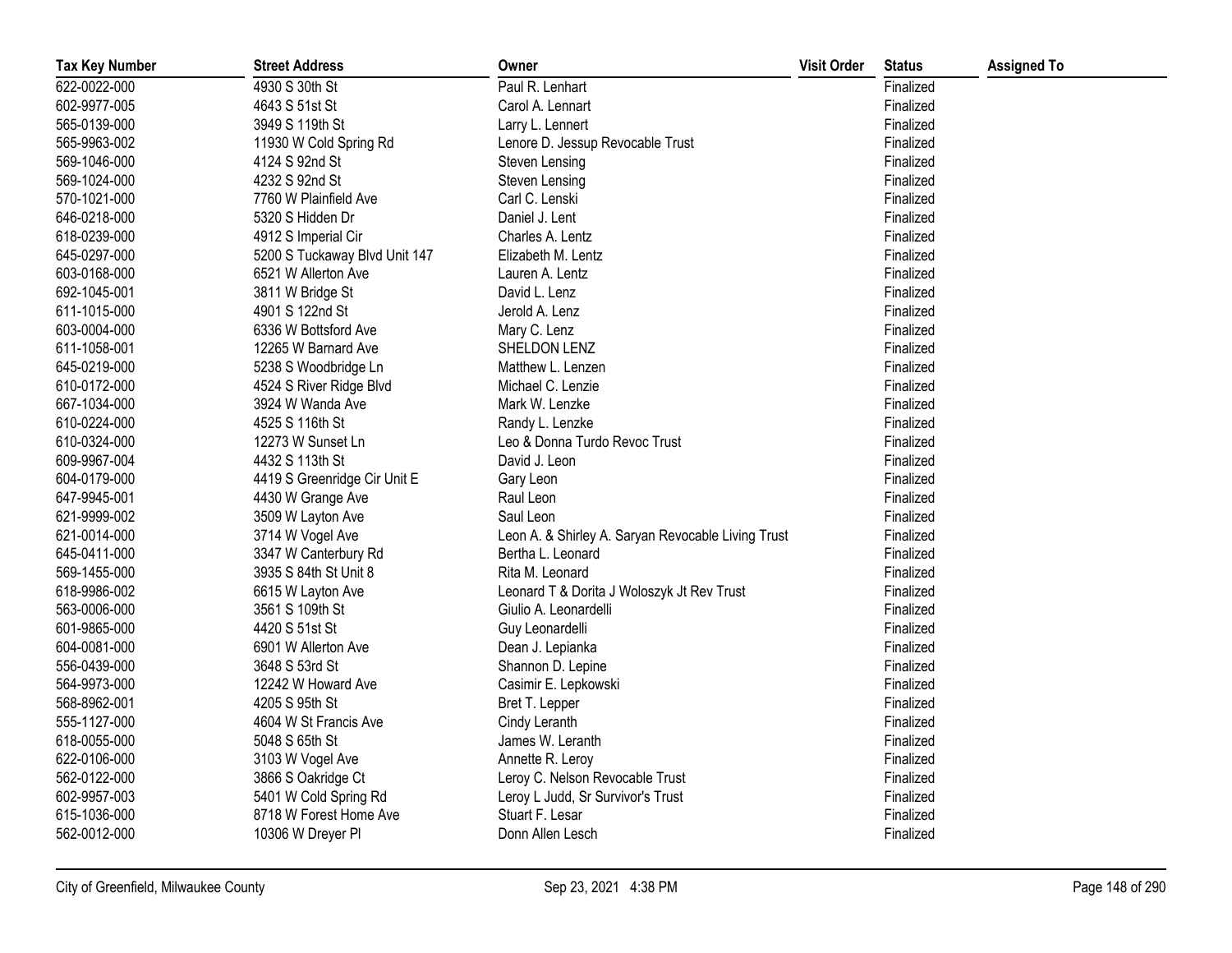| <b>Tax Key Number</b> | <b>Street Address</b>         | Owner                               | <b>Visit Order</b> | <b>Status</b> | <b>Assigned To</b> |
|-----------------------|-------------------------------|-------------------------------------|--------------------|---------------|--------------------|
| 614-9974-001          | 9233 W Dosie Ave              | Christopher M. Lese                 |                    | Finalized     |                    |
| 603-0091-000          | 4428 S 65th St                | Nicholas Leslie                     |                    | Finalized     |                    |
| 618-0090-000          | 6100 W Stonehedge Dr Unit 125 | Leslie J. Jankowski Revocable Trust |                    | Finalized     |                    |
| 645-0529-000          | 5333 S Cambridge Ln           | Leslie Moore Family Trust           |                    | Finalized     |                    |
| 647-9965-000          | 5326 S 51st St                | Gregg H. Lester                     |                    | Finalized     |                    |
| 611-8993-001          | 12015 W Layton Ave            | Jennifer G. Lester                  |                    | Finalized     |                    |
| 667-8924-000          | 5515 S 42nd St                | Jessica L. Lester                   |                    | Finalized     |                    |
| 613-1025-000          | 10427 W Spring Green Rd       | Lester W Radtke Revocable Trust     |                    | Finalized     |                    |
| 572-1229-000          | 6143 W Howard Ave Unit 9      | Joseph S. LeSueur                   |                    | Finalized     |                    |
| 568-8961-004          | 4263 S 95th St                | Ostap Lesyk                         |                    | Finalized     |                    |
| 606-0173-000          | 4311 S 86th St                | Debra A. Leszczynski                |                    | Finalized     |                    |
| 531-0230-000          | 3376 S Schauer Ave            | Troy Leszczynski                    |                    | Finalized     |                    |
| 553-0010-000          | S 31st St                     | James Letizia                       |                    | Finalized     |                    |
| 553-0011-000          | 3555 S 31st St                | James Letizia                       |                    | Finalized     |                    |
| 645-0007-001          | 2730 W Abbott Ave             | James Letizia                       |                    | Finalized     |                    |
| 571-1013-000          | 4135 S 68th St                | James Letizia                       |                    | Finalized     |                    |
| 645-0059-000          | 5145 S Tuckaway Dr            | James Letizia                       |                    | Finalized     |                    |
| 645-0019-000          | 5301 S 27th St                | James Letizia                       |                    | Finalized     |                    |
| 645-0008-001          | 5175 S 27th St                | James Letizia                       |                    | Finalized     |                    |
| 645-0020-000          | 5325 S 27th St                | James Letizia                       |                    | Finalized     |                    |
| 645-0006-000          | 5180 S Tuckaway Dr            | James Letizia                       |                    | Finalized     |                    |
| 645-0015-000          | 5248 S 28th St                | James Letizia                       |                    | Finalized     |                    |
| 645-0014-000          | 2734 W Upham Ave              | James Letizia                       |                    | Finalized     |                    |
| 531-1212-000          | 4617 W Holt Ave               | Richard Letizia                     |                    | Finalized     |                    |
| 646-0261-000          | 5385 S Butterfield Way        | Leu Family Trust                    |                    | Finalized     |                    |
| 667-8883-000          | 4224 W Ramsey Ave             | Chung B. Leung                      |                    | Finalized     |                    |
| 692-1190-000          | 4242 W College Ave            | Chung W. Leung                      |                    | Finalized     |                    |
| 601-0357-000          | 4660 S 46th St                | Edmand H. Leung                     |                    | Finalized     |                    |
| 691-9888-002          | 3311 W Ramsey Ave             | Frank Leung                         |                    | Finalized     |                    |
| 620-0039-000          | 4873 S Waterview Ct           | Linda L. Levenhagen                 |                    | Finalized     |                    |
| 647-1043-000          | 5265 S 46th St                | Patrick J. Levenhagen               |                    | Finalized     |                    |
| 647-1115-000          | 5403 S 46th St                | Joshua E. LeVeque                   |                    | Finalized     |                    |
| 572-1241-000          | 6143 W Howard Ave Unit 21     | Michael Levicar                     |                    | Finalized     |                    |
| 570-1012-001          | 4278 S 78th St                | Alexander I. Levin                  |                    | Finalized     |                    |
| 562-0046-001          | 3824 S 102nd St               | Todd P. Levra                       |                    | Finalized     |                    |
| 645-0286-000          | 5200 S Tuckaway Blvd Unit 128 | Hailey Lewan                        |                    | Finalized     |                    |
| 574-1077-000          | 4703 W Norwich Ave            | Brian J. Lewandowski                |                    | Finalized     |                    |
| 562-9959-002          | 3635 S Wollmer Rd             | Brian R. Lewandowski                |                    | Finalized     |                    |
| 572-1094-000          | 6211 W Plainfield Ave         | Dale R. Lewandowski                 |                    | Finalized     |                    |
| 609-9950-001          | 4675 S 112th St               | David R. Lewandowski                |                    | Finalized     |                    |
| 599-8962-006          | W Whitaker Ave                | Debra A. Lewandowski                |                    | Finalized     |                    |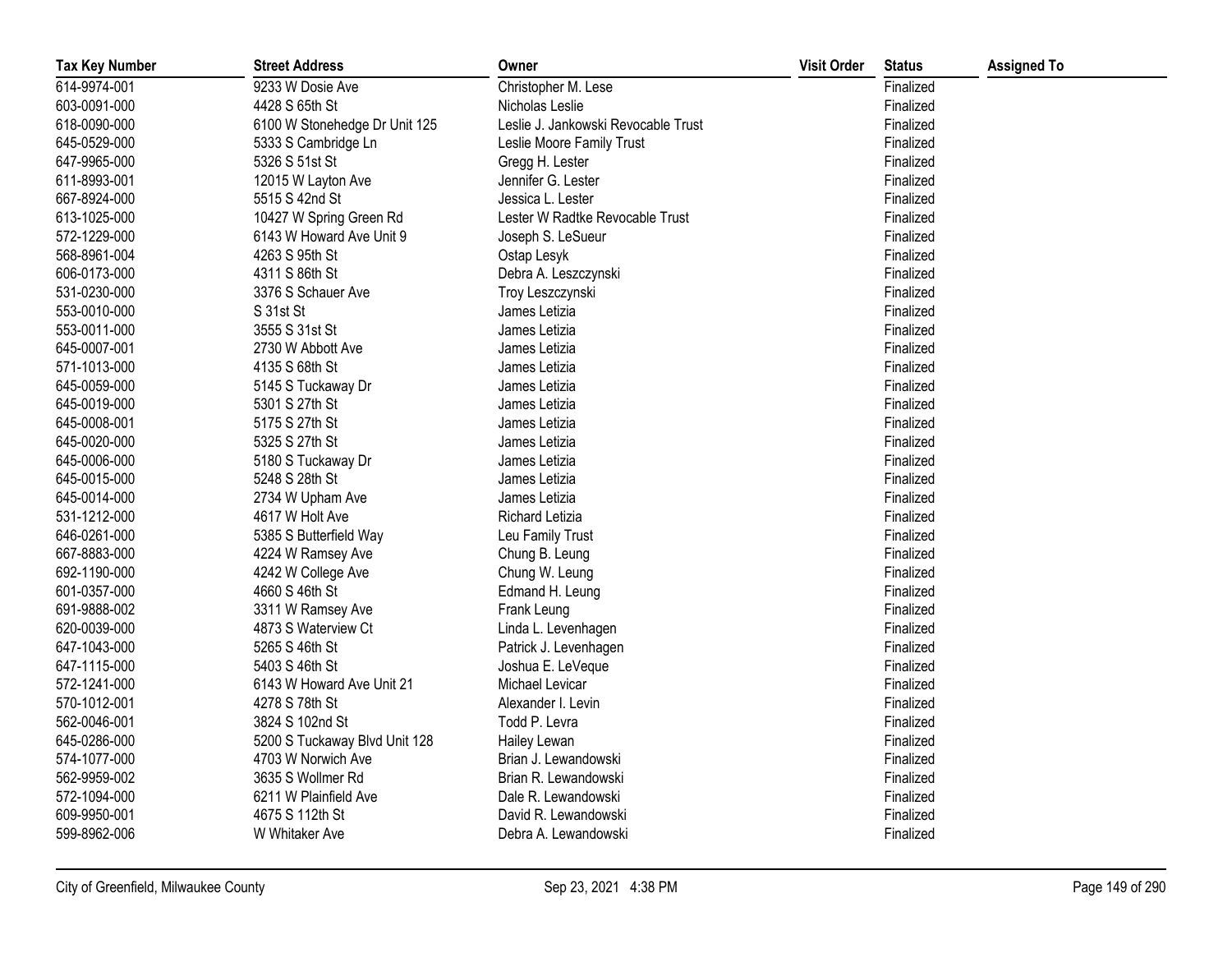| <b>Tax Key Number</b> | <b>Street Address</b>         | Owner                      | <b>Visit Order</b> | <b>Status</b> | <b>Assigned To</b> |
|-----------------------|-------------------------------|----------------------------|--------------------|---------------|--------------------|
| 599-8950-000          | 2730 W Bottsford Ave          | Eleanor P. Lewandowski     |                    | Finalized     |                    |
| 531-0280-000          | 3455 S 50th PI                | James L. Lewandowski       |                    | Finalized     |                    |
| 604-0020-000          | 4363 S 71st St                | Jessica Lewandowski        |                    | Finalized     |                    |
| 618-0031-000          | 5011 S 65th St                | Joseph Lewandowski         |                    | Finalized     |                    |
| 616-0053-000          | 4915 S 79th St                | Lewandowski Jt Revoc Trust |                    | Finalized     |                    |
| 575-8963-000          | 3968 S 41st St                | Brian J. Lewein            |                    | Finalized     |                    |
| 570-8960-001          | 4141 S 76th St                | Lewenauer Investments      |                    | Finalized     |                    |
| 646-0158-000          | 3571 W Old Oak Dr             | Eleanor Locks Lewis        |                    | Finalized     |                    |
| 602-0032-000          | 4426 S Placid Dr              | Joanne F. Lewis            |                    | Finalized     |                    |
| 606-9986-005          | 4332 S 92nd St                | Kenneth W. Lewis           |                    | Finalized     |                    |
| 555-1167-000          | 3634 S 46th St                | Mechele Lewis              |                    | Finalized     |                    |
| 605-0052-000          | 7804 W Allerton Ave           | Richard K. Lewis           |                    | Finalized     |                    |
| 645-0334-000          | 5200 S Tuckaway Blvd Unit 228 | Robert A. Lewis            |                    | Finalized     |                    |
| 601-0228-000          | 4634 S 50th St                | <b>Eric Lewitz</b>         |                    | Finalized     |                    |
| 556-8964-000          | 3716 S 56th St                | Steven C. Lewitzke         |                    | Finalized     |                    |
| 556-8919-000          | 3665 S 56th St                | Marek E. Lewniewski        |                    | Finalized     |                    |
| 565-0249-000          | 11721 W Wooded Ct             | Dean M. Lex                |                    | Finalized     |                    |
| 606-9989-003          | 9009 W Cold Spring Rd         | Justin T. Lex              |                    | Finalized     |                    |
| 614-1009-000          | 4837 S 94th St                | Virginia Lex               |                    | Finalized     |                    |
| 613-8990-003          | 5020 S 107th St               | Lexington Heritage         |                    | Finalized     |                    |
| 530-8999-002          | 5215 W Forest Home Ave        | Noha R. Leydel             |                    | Finalized     |                    |
| 645-0475-000          | 5316 S Sutton Pl              | Lezala Living Trust        |                    | Finalized     |                    |
| 554-1049-000          | 3852 S 39th St                | Alejandro D. Lezama        |                    | Finalized     |                    |
| 555-1159-000          | 4801 W St Francis Ave         | Lorena Lezama              |                    | Finalized     |                    |
| 604-0010-000          | 4352 S 71st St                | Kyle Li                    |                    | Finalized     |                    |
| 569-8997-001          | 3939 S 85th St                | John P. Liban              |                    | Finalized     |                    |
| 531-0237-000          | 3462 S Schauer Ave            | Daniel M. Libecki          |                    | Finalized     |                    |
| 601-0206-000          | 4641 S 49th St                | Susan M. Libecki           |                    | Finalized     |                    |
| 553-0193-000          | 3636 S 32nd St                | Justin M. Liberacki        |                    | Finalized     |                    |
| 611-1085-000          | W Barnard Ave                 | Libertyville Ventures LLC  |                    | Finalized     |                    |
| 611-1087-000          | S 119th St                    | Libertyville Ventures LLC  |                    | Finalized     |                    |
| 611-1086-003          | W Barnard Ave                 | Libertyville Ventures LLC  |                    | Finalized     |                    |
| 611-1084-000          | W Barnard Ave                 | Libertyville Ventures LLC  |                    | Finalized     |                    |
| 567-0095-000          | 4221 S 104th St               | Sean J. Licht              |                    | Finalized     |                    |
| 666-1003-000          | 5640 S 45th St                | Nicholas J. Lichtenwalner  |                    | Finalized     |                    |
| 568-1133-000          | 4069 S 96th St                | Donald Lichucki            |                    | Finalized     |                    |
| 603-0010-000          | 6216 W Bottsford Ave          | Theresa M. Lidwin          |                    | Finalized     |                    |
| 531-1148-000          | 3415 S Strothmann Dr          | Alissa L. Liebchen         |                    | Finalized     |                    |
| 605-0107-000          | 8033 W Bottsford Ave          | Robert M. Liebl            |                    | Finalized     |                    |
| 645-0161-000          | 3235 W Canterbury Rd          | Sarah A. Liebrecht         |                    | Finalized     |                    |
| 572-1157-000          | 4161 S 67th St                | Timothy R. Liegler         |                    | Finalized     |                    |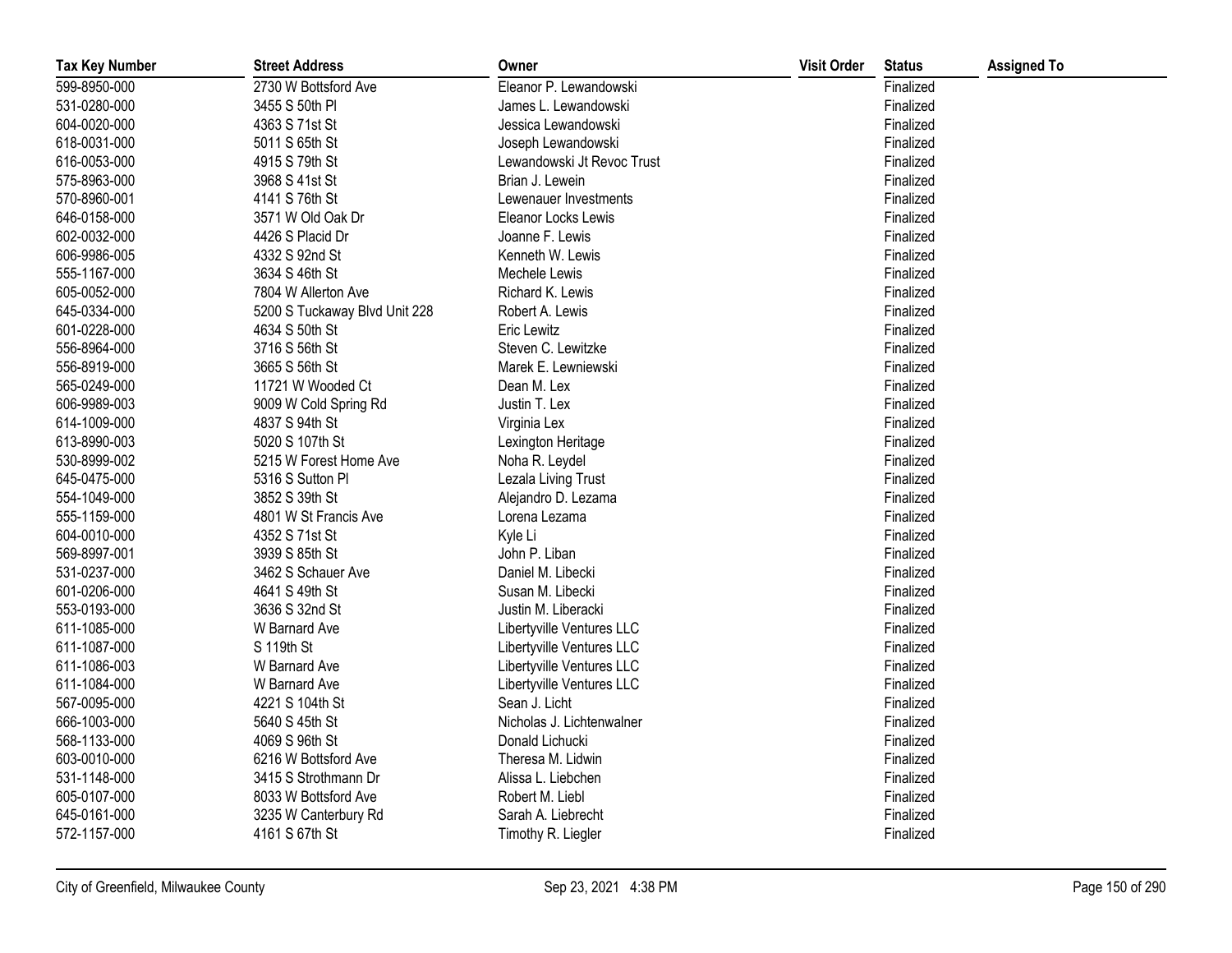| <b>Tax Key Number</b> | <b>Street Address</b>         | Owner                                             | <b>Visit Order</b> | <b>Status</b> | <b>Assigned To</b> |
|-----------------------|-------------------------------|---------------------------------------------------|--------------------|---------------|--------------------|
| 601-0265-000          | 4624 S 49th St                | Robin G. Lien                                     |                    | Finalized     |                    |
| 691-0026-000          | 6070 S 34th St                | Heidi M. Lieske                                   |                    | Finalized     |                    |
| 601-0190-000          | 4646 S 51st St                | John Lietz                                        |                    | Finalized     |                    |
| 601-0290-000          | 4678 S 48th St                | Susan Lietz                                       |                    | Finalized     |                    |
| 606-0136-000          | 8950 W Bottsford Ave          | Quang Min Ligh                                    |                    | Finalized     |                    |
| 610-0301-000          | 4414 S Foxwood Blvd           | Kevin A. Ligman                                   |                    | Finalized     |                    |
| 605-0044-000          | 7950 W Allerton Ave           | Kurt A. Ligman                                    |                    | Finalized     |                    |
| 646-0103-000          | 5455 S Morningside Ln         | Eleanor J. Lijewski                               |                    | Finalized     |                    |
| 602-0125-000          | 4369 S Placid Dr              | Joseph R. Likar                                   |                    | Finalized     |                    |
| 572-1091-000          | 6237 W Plainfield Ave         | Lillian L Bressler-Bungert Living Trust           |                    | Finalized     |                    |
| 646-0127-000          | 5440 S Somerset Ln            | Lillian M. Halat Living Trust                     |                    | Finalized     |                    |
| 600-0037-000          | 4420 S 37th St                | Beth Duerr N Lilly                                |                    | Finalized     |                    |
| 667-1073-000          | 3711 W Wanda Ave              | Kirk T. Lilly                                     |                    | Finalized     |                    |
| 622-9988-007          | 4763 S 27th St                | Limestone Son, LLC                                |                    | Finalized     |                    |
| 646-0015-000          | 3721 W Abbott Ave             | Richard Q. Limon Sr                               |                    | Finalized     |                    |
| 646-9932-003          | 5421 S Honey Creek Dr         | Dora J. Lin                                       |                    | Finalized     |                    |
| 570-8975-001          | 8348 W Cold Spring Rd         | Lincoln Real Estate Investment                    |                    | Finalized     |                    |
| 610-9997-000          | 11629 W Cold Spring Rd        | Samuel A. Lind                                    |                    | Finalized     |                    |
| 645-0525-000          | 5322 S Cambridge Ln           | Linda A. Krause Revocable Trust of 2020           |                    | Finalized     |                    |
| 645-0289-000          | 5200 S Tuckaway Blvd Unit 131 | Linda J. Seibert Irrevocable Trust                |                    | Finalized     |                    |
| 555-1322-000          | 5067 W Colonial Ct            | Linda L. Marker Revocable Trust Dated May 11, 201 |                    | Finalized     |                    |
| 564-1021-000          | 11622 W Glen Way              | Linda M Abramovich Revocable Trust Dated 3/2/200  |                    | Finalized     |                    |
| 645-0551-000          | 5391 S Cambridge Ln           | Linda Rae Johnson Revocable Living Trust          |                    | Finalized     |                    |
| 618-0194-000          | 6100 W Stonehedge Dr Unit 341 | Linda S. Duychak Living Trust                     |                    | Finalized     |                    |
| 572-1253-000          | 6151 W Howard Ave Unit 33     | Linda Sawyer-Cudnow Living Trust                  |                    | Finalized     |                    |
| 691-9890-000          | 3223 W Ramsey Ave             | Jay A. Lindahl                                    |                    | Finalized     |                    |
| 691-9889-000          | 3233 W Ramsey Ave             | Ann Margaret Lindahl-Spilski                      |                    | Finalized     |                    |
| 553-0052-000          | 3576 S 33rd St                | Diane S. Lindberg                                 |                    | Finalized     |                    |
| 601-9904-002          | 4464 S 48th St                | Gregory A. Linden Sr                              |                    | Finalized     |                    |
| 646-0293-000          | 5323 S Butterfield Way        | Susan M. Lindgren                                 |                    | Finalized     |                    |
| 567-0003-000          | 10311 W Howard Ave            | Rudolph E. Lindmair                               |                    | Finalized     |                    |
| 570-1032-000          | 7926 W Leroy Ave              | Donald H. Lindner                                 |                    | Finalized     |                    |
| 600-0114-000          | 4633 S 38th St                | D. Michele Lindsay                                |                    | Finalized     |                    |
| 605-9995-000          | 7701 W Cold Spring Rd         | <b>Howard Lindstrom</b>                           |                    | Finalized     |                    |
| 691-9837-022          | 3218 W Alvina Ave             | James A. Lindstrum                                |                    | Finalized     |                    |
| 646-0125-000          | 5452 S Somerset Ln            | John P. Linek                                     |                    | Finalized     |                    |
| 645-0027-000          | 5324 S 28th St                | Michael J. Linski                                 |                    | Finalized     |                    |
| 691-9955-002          | 5985 S Honey Creek Dr         | Ronald K. Linsky                                  |                    | Finalized     |                    |
| 574-1406-000          | 4774 W Maple Leaf Cir         | Barbara N. Linton                                 |                    | Finalized     |                    |
| 555-1117-000          | 3571 S 47th St                | Terry C. Lipchow                                  |                    | Finalized     |                    |
| 567-0039-000          | 4061 S 101st St               | Henry Lipka                                       |                    | Finalized     |                    |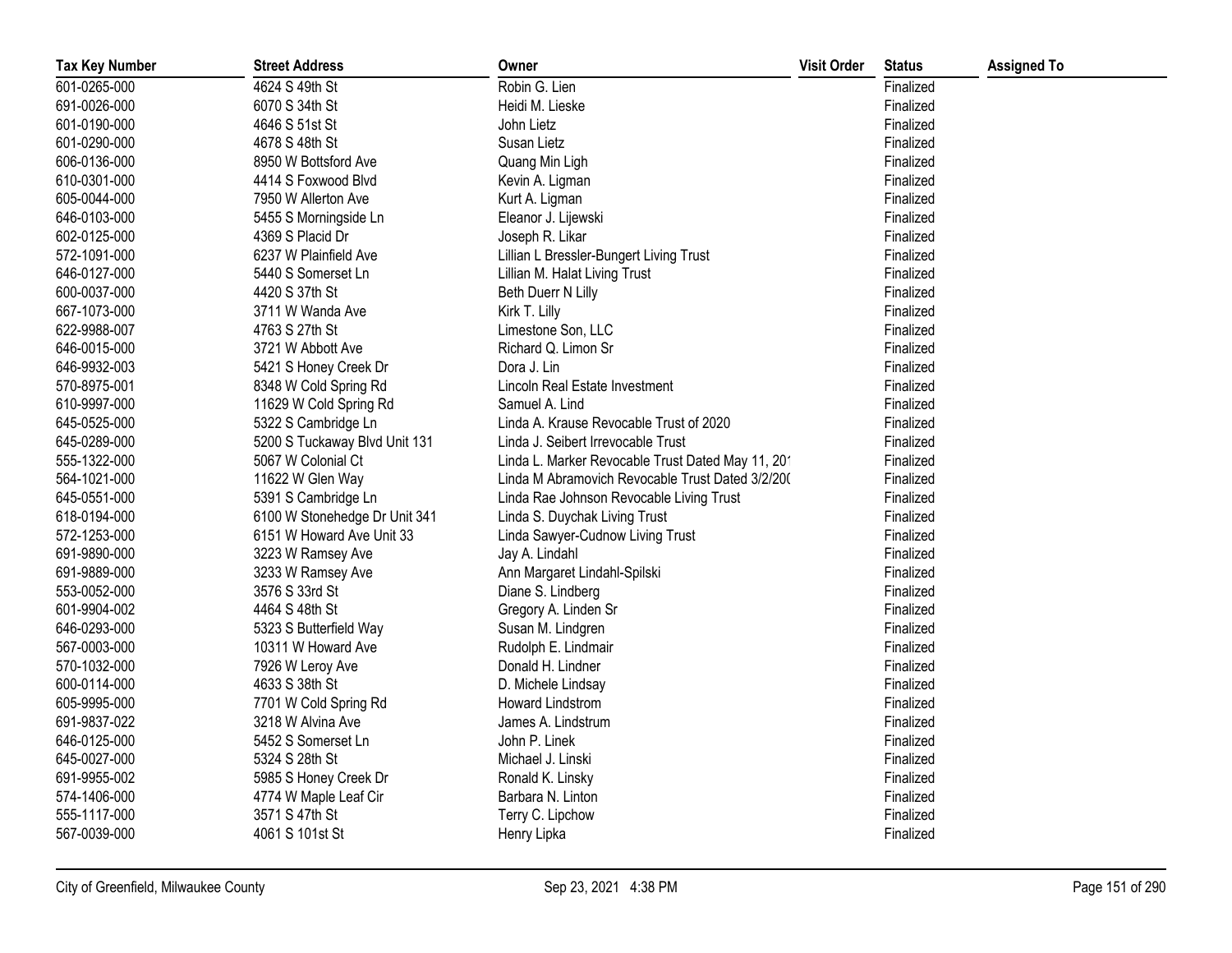| <b>Tax Key Number</b> | <b>Street Address</b>         | Owner                                                | <b>Visit Order</b> | <b>Status</b> | <b>Assigned To</b> |
|-----------------------|-------------------------------|------------------------------------------------------|--------------------|---------------|--------------------|
| 618-0101-000          | 6100 W Stonehedge Dr Unit 144 | Patricia Lipke                                       |                    | Finalized     |                    |
| 692-1133-000          | 6010 S 37th St                | Timothy J. Lipovsek                                  |                    | Finalized     |                    |
| 600-9976-001          | 4328 S 43rd St                | Steven J. Lipski                                     |                    | Finalized     |                    |
| 613-8983-003          | 10399 W Pine Ridge Rd         | Frank D. Lisiak                                      |                    | Finalized     |                    |
| 603-0216-000          | 4603 S 61st St                | Christopher J. Lisiecki                              |                    | Finalized     |                    |
| 562-0110-000          | 3842 S Oakridge Ct            | Gary G. Lisiecki                                     |                    | Finalized     |                    |
| 562-0013-000          | 10320 W Dreyer PI             | Christopher Anthony Lisota                           |                    | Finalized     |                    |
| 645-0504-000          | 5403 S Somerset Ln            | Marvin L. Lisowski                                   |                    | Finalized     |                    |
| 647-1050-000          | 5165 S 48th St                | Michael L. Lisowski                                  |                    | Finalized     |                    |
| 553-0386-000          | 3649 S 34th St                | Cynthia J. Liss                                      |                    | Finalized     |                    |
| 601-9882-003          | 4329 S 49th St                | Robert A. Liss                                       |                    | Finalized     |                    |
| 611-1008-000          | 4905 S 123rd St               | Wayne S. Liss                                        |                    | Finalized     |                    |
| 621-9898-006          | 4935 S 36th St                | Lois M. Lister Leslie                                |                    | Finalized     |                    |
| 601-9988-002          | 4381 S 43rd St                | Brenda M. Litchford                                  |                    | Finalized     |                    |
| 531-1127-000          | 4745 W Forest Home Ave        | Paul D. Literski                                     |                    | Finalized     |                    |
| 574-1344-000          | 4939 W Maple Leaf Cir         | Lori Littlefield                                     |                    | Finalized     |                    |
| 617-9989-000          | 4806 S 69th St                | Steven P. Littleton                                  |                    | Finalized     |                    |
| 565-9974-001          | 4120 S 124th St               | Bernard D. Litza                                     |                    | Finalized     |                    |
| 606-0014-000          | 8522 W Allerton Ave           | Wayne C. Litza                                       |                    | Finalized     |                    |
| 609-0088-000          | 11055 W Sunset Ln             | Michael Liu                                          |                    | Finalized     |                    |
| 614-9969-002          | 9710 W Barnard Ave            | Yizhou Liu                                           |                    | Finalized     |                    |
| 645-0139-000          | 5166 S King Arthurs Ct        | Kerri B. Livermore                                   |                    | Finalized     |                    |
| 601-9891-000          | 4380 S 49th St                | Living Trust of Jeffrey Scott Carlson and Sandra Lee |                    | Finalized     |                    |
| 555-1128-000          | 4618 W St Francis Ave         | Roy H. Livingstone                                   |                    | Finalized     |                    |
| 524-8979-006          | 3380 S 108th St               | LJL Holdings LLC                                     |                    | Finalized     |                    |
| 648-1074-001          | 5593 W Abbott Ave             | Boban Ljubic                                         |                    | Finalized     |                    |
| 609-0027-000          | 11501 W Sunset Ln             | John D. Lloyd                                        |                    | Finalized     |                    |
| 575-8935-000          | 4015 S 41st St                | Lloyd & Carole Trust Chwala                          |                    | Finalized     |                    |
| 570-8978-001          | 4256 S 84th St                | Agnes Lobacz                                         |                    | Finalized     |                    |
| 648-8999-001          | 5517 W Edgerton Ave           | George Lobasz                                        |                    | Finalized     |                    |
| 603-0174-000          | 6413 W Allerton Ave           | Julianne M. Lobitz                                   |                    | Finalized     |                    |
| 607-0015-000          | 9848 W Layton Ave             | Michael Lochemes                                     |                    | Finalized     |                    |
| 647-9993-002          | 4410 W Abbott Ave             | Maria J. LoCicero                                    |                    | Finalized     |                    |
| 613-1019-000          | 10045 W Meadow Dr             | Nathan Locicero                                      |                    | Finalized     |                    |
| 575-8920-000          | 4280 S 43rd St                | Adrienne A. Lockhart                                 |                    | Finalized     |                    |
| 618-0237-000          | 4908 S Imperial Cir           | Daniel Lockren                                       |                    | Finalized     |                    |
| 572-8946-003          | 6215 W Leroy Ave              | Carol A/K/A Carol Je J. Lococo                       |                    | Finalized     |                    |
| 600-0129-000          | 4370 S 38th St                | Salvatore Lococo                                     |                    | Finalized     |                    |
| 648-8999-002          | 5501 W Edgerton Ave           | Krzysztof F. Lodyga                                  |                    | Finalized     |                    |
| 553-0412-000          | 3405 W Wilbur Ave             | Nicolas Loehr-Enea                                   |                    | Finalized     |                    |
| 647-1066-000          | 5313 S 49th St                | Benagee E. Loftin Jr                                 |                    | Finalized     |                    |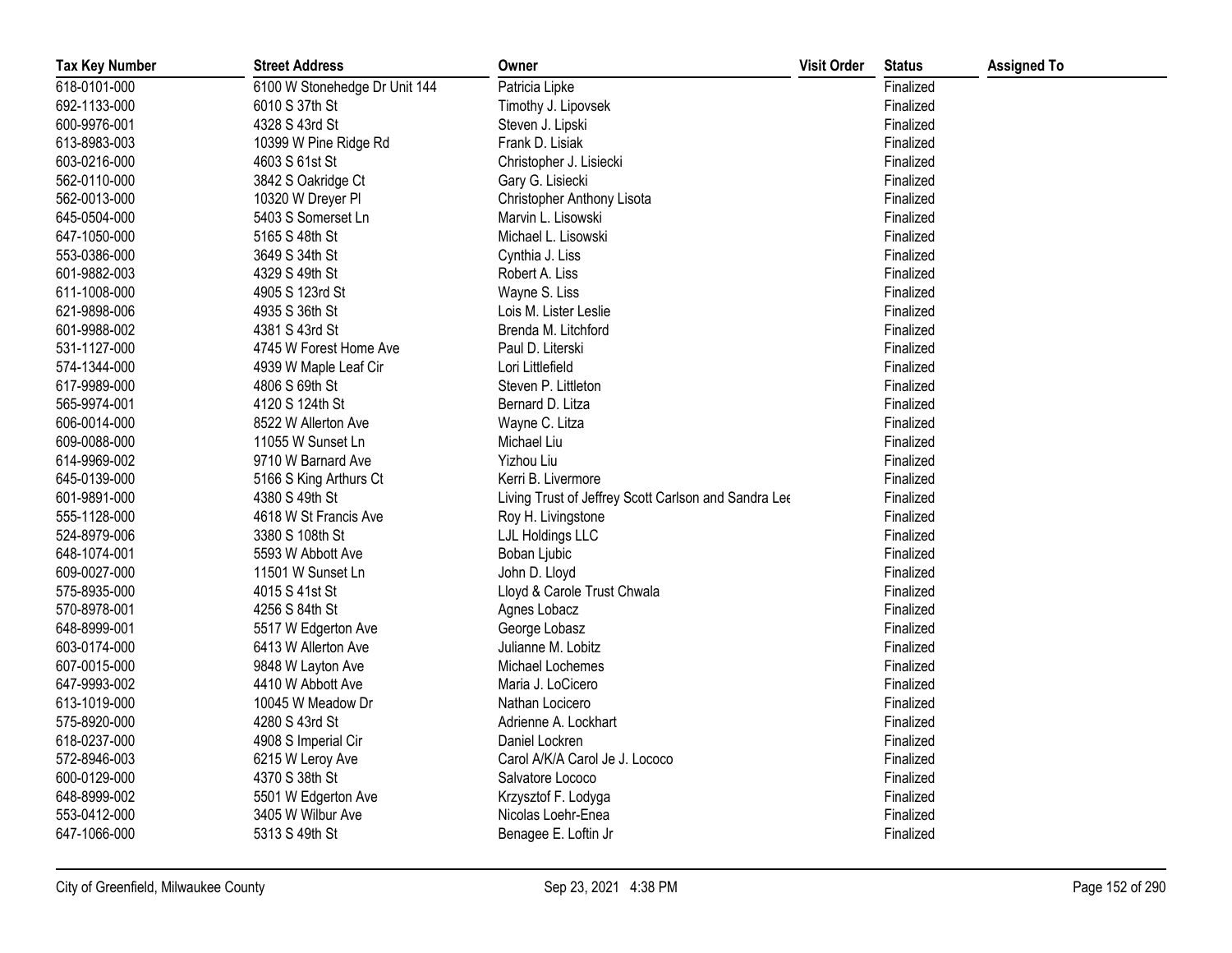| <b>Tax Key Number</b> | <b>Street Address</b>        | Owner                                             | <b>Visit Order</b> | <b>Status</b> | <b>Assigned To</b> |
|-----------------------|------------------------------|---------------------------------------------------|--------------------|---------------|--------------------|
| 692-1105-000          | 6163 S 37th St               | Marcyann Lofy                                     |                    | Finalized     |                    |
| 555-1316-000          | 5081 W Colonial Ct           | Justin J. Loga                                    |                    | Finalized     |                    |
| 618-0010-001          | 5031 S 67th St               | Tammy L. Loga                                     |                    | Finalized     |                    |
| 645-0229-000          | 5258 S Woodbridge Ln         | Mary O. Logan                                     |                    | Finalized     |                    |
| 648-1045-000          | 5810 W Upham Ave             | Logan Living Trust Dated May 22, 2017             |                    | Finalized     |                    |
| 618-0331-000          | 6169 W Woodview Ct           | Logan T. Stang Trustee of Thomas A. Stang Irrevoc |                    | Finalized     |                    |
| 601-0191-000          | 4640 S 51st St               | Charles R. Logemann                               |                    | Finalized     |                    |
| 667-1078-000          | 4209 W Grange Ave            | George P. Logic                                   |                    | Finalized     |                    |
| 570-1023-000          | 7930 W Cold Spring Rd        | Robert A. Loh Sr                                  |                    | Finalized     |                    |
| 610-0289-001          | 12221 W Van Norman Ct        | Michael J. Lohman                                 |                    | Finalized     |                    |
| 564-9991-002          | 11740 W Howard Ave           | Peter E. Lohman                                   |                    | Finalized     |                    |
| 564-9991-003          | 11720 W Howard Ave           | Peter E. Lohman                                   |                    | Finalized     |                    |
| 609-9984-000          | 11103 W Cold Spring Rd       | Kenneth J. Lohr                                   |                    | Finalized     |                    |
| 574-1040-000          | 4530 W Norwich Ave           | Marlene S. Lohr                                   |                    | Finalized     |                    |
| 613-0019-000          | 10534 W Spring Green Rd      | Roger Lohr                                        |                    | Finalized     |                    |
| 568-9000-016          | 9805 W Norwich Ave           | Arthur J. Lohrke                                  |                    | Finalized     |                    |
| 645-0172-000          | 5201 S Camelot Ln            | Nicholas J. Lois                                  |                    | Finalized     |                    |
| 556-8994-000          | 3617 S 51st St               | Nereida Loma                                      |                    | Finalized     |                    |
| 646-0054-000          | 3781 W Honey Tree Ln         | Cynthia Lombard                                   |                    | Finalized     |                    |
| 531-1223-000          | 4612 W Morgan Ave            | Mark J. Lombardo                                  |                    | Finalized     |                    |
| 531-0510-000          | 3240 S 44th St               | Marc E. Lompre                                    |                    | Finalized     |                    |
| 555-1063-000          | 3551 S 43rd St               | David E. Long                                     |                    | Finalized     |                    |
| 604-0079-000          | 6917 W Allerton Ave          | Lawrence J. Long                                  |                    | Finalized     |                    |
| 646-0266-000          | 5367 S Butterfield Way       | Virginia L. Long                                  |                    | Finalized     |                    |
| 572-8993-001          | 3947 S Sunset Sq             | Long Nguyen                                       |                    | Finalized     |                    |
| 572-8994-001          | 3901 S Sunset Sq             | Long Nguyen                                       |                    | Finalized     |                    |
| 615-9936-001          | 8405 W Forest Home Ave       | Longo Forest Home LLC                             |                    | Finalized     |                    |
| 622-0095-000          | 3406 W Edgerton Ave          | Tony Longoria                                     |                    | Finalized     |                    |
| 647-9974-001          | 5045 W Loomis Rd             | Longshots, Inc.                                   |                    | Finalized     |                    |
| 565-9967-000          | 11950 W Cold Spring Rd       | Daniel E. Longstaff                               |                    | Finalized     |                    |
| 604-0156-000          | 4417 S Greenridge Cir Unit B | Mariabel Loo                                      |                    | Finalized     |                    |
| 646-0146-000          | 3511 W Old Oak Dr            | Mary Alice Loomis                                 |                    | Finalized     |                    |
| 606-0150-000          | 9020 W Bottsford Ave         | Michael A. Loomis                                 |                    | Finalized     |                    |
| 601-9852-001          | 4306 W Layton Ave            | Loomis and Layton LLC                             |                    | Finalized     |                    |
| 575-8898-000          | 3707 W Loomis Rd             | Loomis Blg LLC                                    |                    | Finalized     |                    |
| 620-9958-000          | 4820 W Loomis Rd             | Loomis Development LLC                            |                    | Finalized     |                    |
| 648-0023-004          | 5340 W Loomis Rd             | Loomis Road DBD, LLC                              |                    | Finalized     |                    |
| 667-1074-000          | 3651 W Wanda Ave             | Michael E. Loos                                   |                    | Finalized     |                    |
| 574-1056-000          | 4630 W Van Beck Ave          | Volodymyr Lopalo                                  |                    | Finalized     |                    |
| 601-0111-000          | 4551 S 48th St               | Alma A. Lopez                                     |                    | Finalized     |                    |
| 531-1016-000          | 3257 S 43rd St               | Antonio Lopez                                     |                    | Finalized     |                    |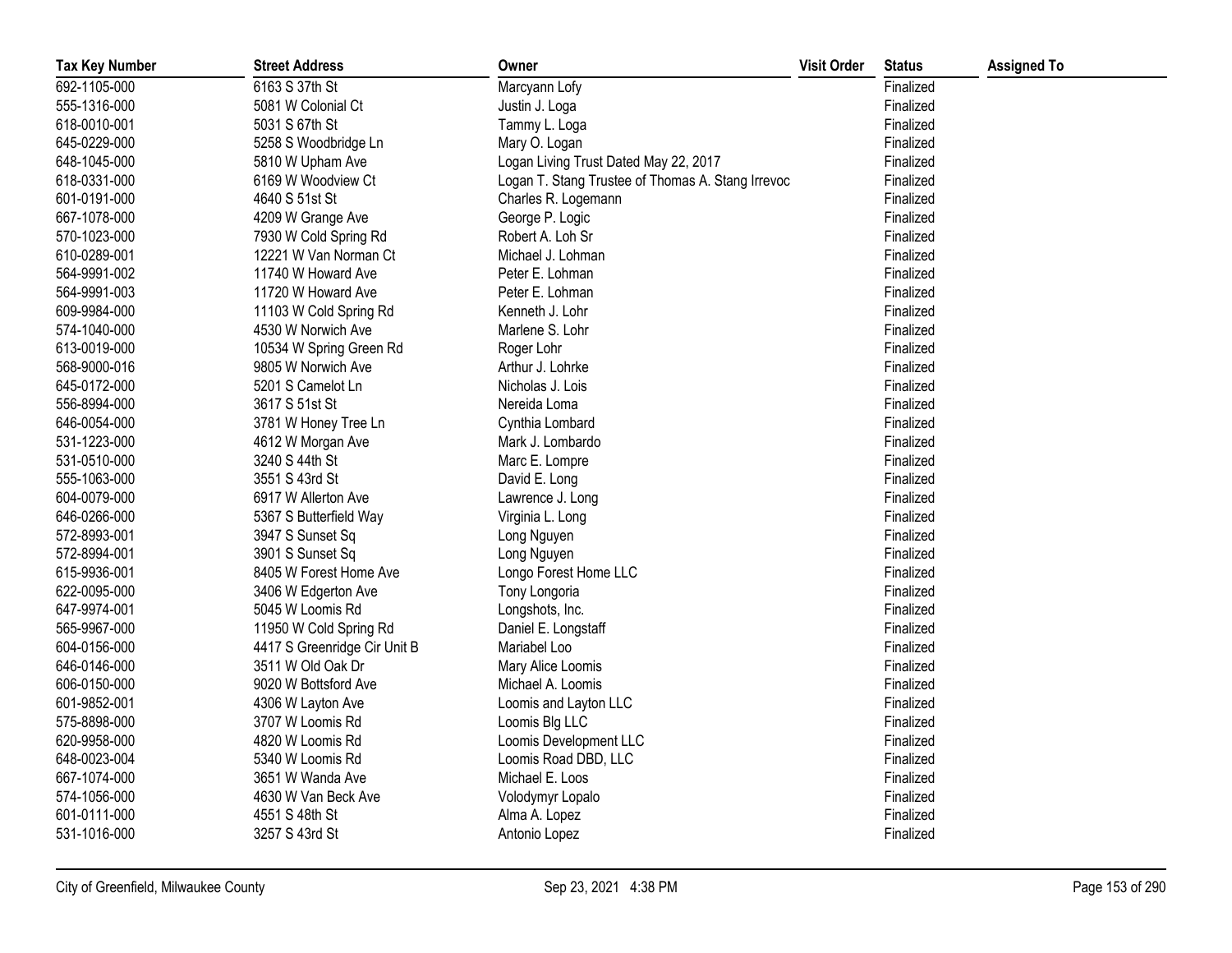| <b>Tax Key Number</b> | <b>Street Address</b>       | Owner                                            | <b>Visit Order</b> | <b>Status</b> | <b>Assigned To</b> |
|-----------------------|-----------------------------|--------------------------------------------------|--------------------|---------------|--------------------|
| 646-0031-000          | 3820 W Honey Creek Cir      | Antonio R. Lopez                                 |                    | Finalized     |                    |
| 574-1097-000          | 4611 W Tesch Ave            | Baltazar J. Lopez                                |                    | Finalized     |                    |
| 609-0023-000          | 4480 S 114th St             | Enrique Lopez                                    |                    | Finalized     |                    |
| 562-0027-000          | 3895 S 102nd St             | Hector M. Lopez                                  |                    | Finalized     |                    |
| 601-9981-004          | 4448 S 45th St              | Hector Roman Lopez                               |                    | Finalized     |                    |
| 553-0449-000          | 3325 W Lynndale Ave         | Isidoro Lopez                                    |                    | Finalized     |                    |
| 564-9982-003          | 12022 W Howard Ave          | Joel K. Lopez                                    |                    | Finalized     |                    |
| 610-0243-000          | 12265 W Whitaker Ave        | Jose A. Lopez III                                |                    | Finalized     |                    |
| 531-1050-000          | 4421 W Anthony Dr           | Juan M. Lopez                                    |                    | Finalized     |                    |
| 599-8936-005          | 4460 S 31st St              | Karen M. Lopez                                   |                    | Finalized     |                    |
| 615-9963-000          | 4862 S 92nd St              | Lazaro Lopez                                     |                    | Finalized     |                    |
| 565-0147-002          | 12003 W Howard Ave          | Marco Lopez                                      |                    | Finalized     |                    |
| 569-1343-000          | 8520 W Waterford Ave Unit 8 | Maricela Lopez                                   |                    | Finalized     |                    |
| 553-0008-001          | 3543 S 31st St              | Victoria Lopez                                   |                    | Finalized     |                    |
| 572-1051-000          | 6310 W Cold Spring Rd       | Raul F. Lopez Torres                             |                    | Finalized     |                    |
| 605-0132-000          | 8321 W Whitaker Ave         | Lilliana Lopez-Hernandez                         |                    | Finalized     |                    |
| 613-8990-004          | S 108th St                  | Lopiparo's Property Management LLC               |                    | Finalized     |                    |
| 613-8990-005          | 5050 S 108th St             | Lopiparo's Property Management LLC               |                    | Finalized     |                    |
| 553-0045-000          | 3543 S 32nd St              | Loraine E Hansen Revoc Trust                     |                    | Finalized     |                    |
| 567-9983-000          | 4045 S 103rd St             | Thomas Lorang                                    |                    | Finalized     |                    |
| 692-1110-000          | 3750 W Mangold Ave          | Ronald L. Lorbiecki                              |                    | Finalized     |                    |
| 648-1033-000          | 5637 W Upham Ave            | John M. Lorch                                    |                    | Finalized     |                    |
| 569-1525-000          | 4085 S 84th St Unit 6       | Leon A. Lord                                     |                    | Finalized     |                    |
| 621-9948-002          | 4118 W Barnard Ave          | Lorena Cottrill Bawidamann Revocable Trust       |                    | Finalized     |                    |
| 604-0009-000          | 4342 S 71st St              | John M. Lorence                                  |                    | Finalized     |                    |
| 609-9973-000          | 11515 W Cold Spring Rd      | Isaac Lorenson                                   |                    | Finalized     |                    |
| 569-8988-003          | 8708 W Cold Spring Rd       | Dennis E. Lorentz                                |                    | Finalized     |                    |
| 604-0287-000          | 4641 S Woodland Dr          | Amy L. Lorenz                                    |                    | Finalized     |                    |
| 569-1098-000          | 4277 S 91st St              | Peter Lorincz                                    |                    | Finalized     |                    |
| 621-0015-000          | 3700 W Vogel Ave            | John J. Lorino                                   |                    | Finalized     |                    |
| 573-0741-000          | 4076 S 57th St              | Nathan J. Lorum                                  |                    | Finalized     |                    |
| 565-0004-000          | 4119 S 122nd St             | Dustin Losey                                     |                    | Finalized     |                    |
| 570-8988-002          | 4106 S 84th St              | Gary D. Losey                                    |                    | Finalized     |                    |
| 622-0002-001          | 4931 S 27th St              | <b>LOTO Investments LLC</b>                      |                    | Finalized     |                    |
| 645-0581-000          | 5122 S Hidden Dr            | Louis J. & Marilyn J. Birchbauer Revocable Trust |                    | Finalized     |                    |
| 574-1439-000          | 4827 W Maple Leaf Cir       | Louis R Calicchio And Dorothy J Calicchio Trust  |                    | Finalized     |                    |
| 646-0068-000          | 3473 W Honey Tree Ln        | Darlene F. Lovas                                 |                    | Finalized     |                    |
| 569-1273-000          | 4127 S 88th St              | Keith Lovas                                      |                    | Finalized     |                    |
| 616-1045-000          | 4840 S 82nd St              | Kelle Lovas                                      |                    | Finalized     |                    |
| 570-0042-000          | 8207 W Norwich Ave          | Leonard Lovas                                    |                    | Finalized     |                    |
| 691-9836-020          | 3118 W College Ave          | Samuel B. Love                                   |                    | Finalized     |                    |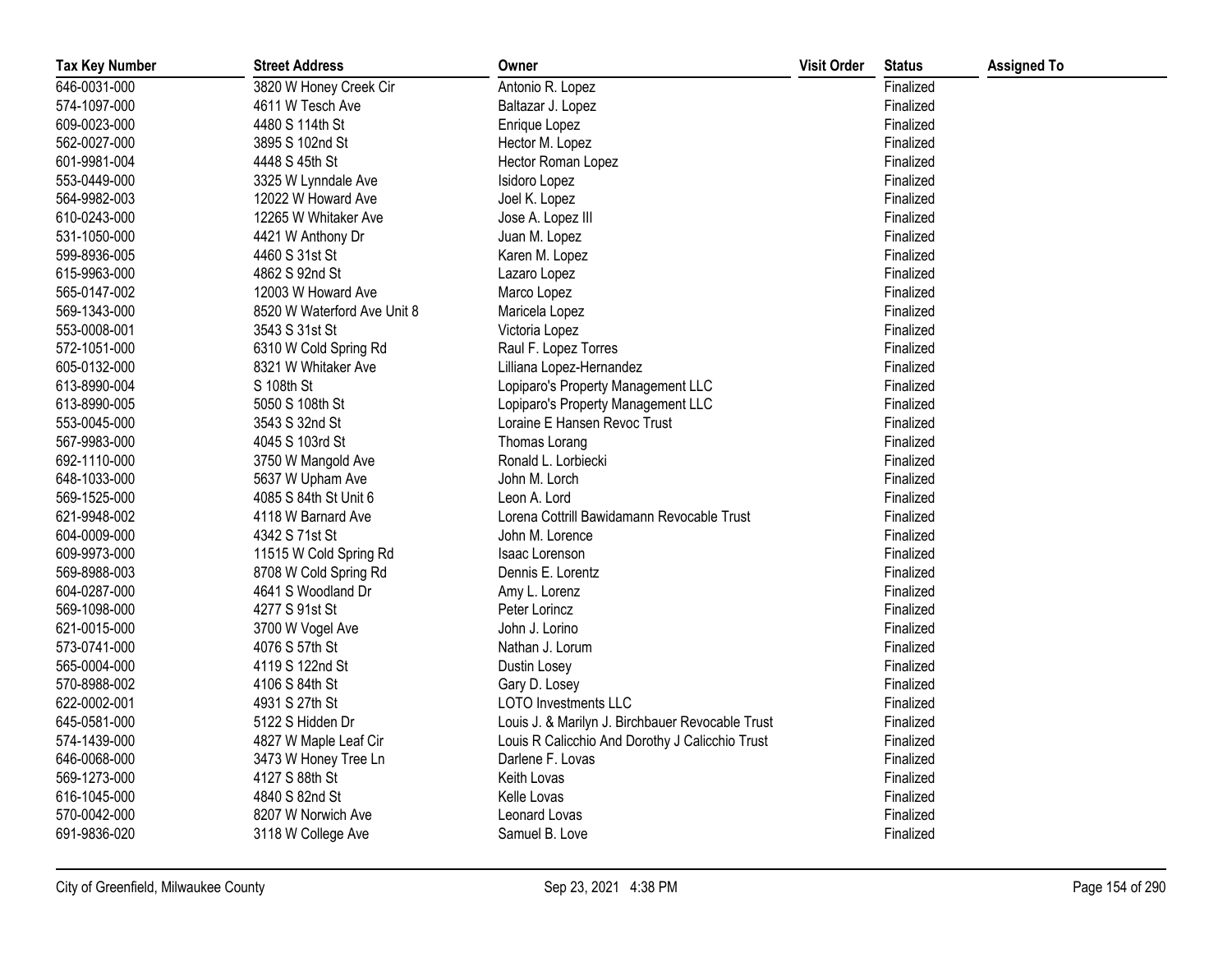| <b>Tax Key Number</b> | <b>Street Address</b> | Owner                  | <b>Visit Order</b> | <b>Status</b> | <b>Assigned To</b> |
|-----------------------|-----------------------|------------------------|--------------------|---------------|--------------------|
| 531-1101-000          | 3440 S 45th St        | Jacobo Lovo            |                    | Finalized     |                    |
| 602-9999-001          | 5105 W Cold Spring Rd | Marc J. Lovora         |                    | Finalized     |                    |
| 645-0188-000          | 5200 S Woodbridge Ln  | Rebecca Lowe           |                    | Finalized     |                    |
| 617-0103-000          | 7028 W Squire Ave     | Craig S. Lowry         |                    | Finalized     |                    |
| 620-9951-003          | 4911 W Loomis Rd      | Jose G. Lozoya Sr      |                    | Finalized     |                    |
| 531-0628-000          | 3454 S 44th St        | Barbara Lubbert        |                    | Finalized     |                    |
| 600-0021-000          | 3609 W Allerton Ave   | David W. Lublin        |                    | Finalized     |                    |
| 574-8995-003          | 4801 W Howard Ave     | Linda Lubotsky         |                    | Finalized     |                    |
| 646-0174-000          | 4054 W Abbott Ave     | John James Lucas       |                    | Finalized     |                    |
| 692-1179-000          | 6121 S 35th St        | Michael P. Luce        |                    | Finalized     |                    |
| 531-0217-000          | 4928 W Midland Dr     | Randall H. Luce        |                    | Finalized     |                    |
| 562-0065-000          | 3716 S Oakbrook Dr    | Paula A. Lucey         |                    | Finalized     |                    |
| 647-1149-000          | 5425 S 45th St        | Christine M. Lucia     |                    | Finalized     |                    |
| 622-9972-000          | 3121 W Layton Ave     | Noel Luciano Jr        |                    | Finalized     |                    |
| 569-1056-003          | 4018 S 92nd St        | Milan Lucic            |                    | Finalized     |                    |
| 604-0038-000          | 6927 W Bottsford Ave  | Alfredo D. Lucio       |                    | Finalized     |                    |
| 666-8905-000          | 4533 W Grange Ave     | Jeannette Lucio        |                    | Finalized     |                    |
| 620-9924-001          | 4720 W Edgerton Ave   | Katrina Lucio          |                    | Finalized     |                    |
| 618-9971-000          | 4967 S 67th St        | Christopher N. Luckey  |                    | Finalized     |                    |
| 609-9968-007          | 4421 S 112th St       | Jeanne L. Luckow       |                    | Finalized     |                    |
| 617-0027-002          | 5070 S 69th St        | Raymond T. Luczak Jr   |                    | Finalized     |                    |
| 569-1081-000          | 4040 S 91st PI        | Michael K. Ludka       |                    | Finalized     |                    |
| 692-1215-000          | 4070 W Mangold Ave    | John J. Ludwiczak      |                    | Finalized     |                    |
| 602-9962-006          | 5251 W Bottsford Ave  | Lynn M. Ludwig         |                    | Finalized     |                    |
| 601-0180-002          | 5012 W Layton Ave     | Trina L. Luebstorf     |                    | Finalized     |                    |
| 621-9970-001          | 4749 S 39th St        | Megan E. Luedcke       |                    | Finalized     |                    |
| 572-1140-000          | 4201 S 66th St        | Arnold B. Luedke       |                    | Finalized     |                    |
| 609-0042-000          | 4664 S 109th St       | Jerry A. Luell         |                    | Finalized     |                    |
| 667-9000-001          | 3611 W Grange Ave     | Thomas J. Luepke       |                    | Finalized     |                    |
| 574-1354-000          | 4867 W Maple Leaf Cir | William G. Luepke      |                    | Finalized     |                    |
| 601-9995-000          | 4321 S 43rd St        | Mark E. Lueth          |                    | Finalized     |                    |
| 646-9997-001          | 3601 W Edgerton Ave   | Patrick H. Lueth       |                    | Finalized     |                    |
| 601-9968-003          | S 44th St             | William Lugo           |                    | Finalized     |                    |
| 601-9969-006          | 4354 S 45th St        | William A. Lugo        |                    | Finalized     |                    |
| 621-9976-004          | S 37th St             | Christopher Lukas      |                    | Finalized     |                    |
| 619-0010-001          | 5080 S 58th St        | William A. Lukas       |                    | Finalized     |                    |
| 555-1101-000          | 3549 S 47th St        | Geoffrey L. Lukasik    |                    | Finalized     |                    |
| 556-8944-000          | 3873 S 56th St        | <b>Tadeusz Lukasik</b> |                    | Finalized     |                    |
| 613-1043-000          | 4949 S 103rd St       | Thomas P. Lukaszewicz  |                    | Finalized     |                    |
| 691-0053-000          | 3431 W Mangold Ave    | Anthony Lukaszewski    |                    | Finalized     |                    |
| 617-9999-000          | 4801 S 68th St        | Daniel I. Lukic        |                    | Finalized     |                    |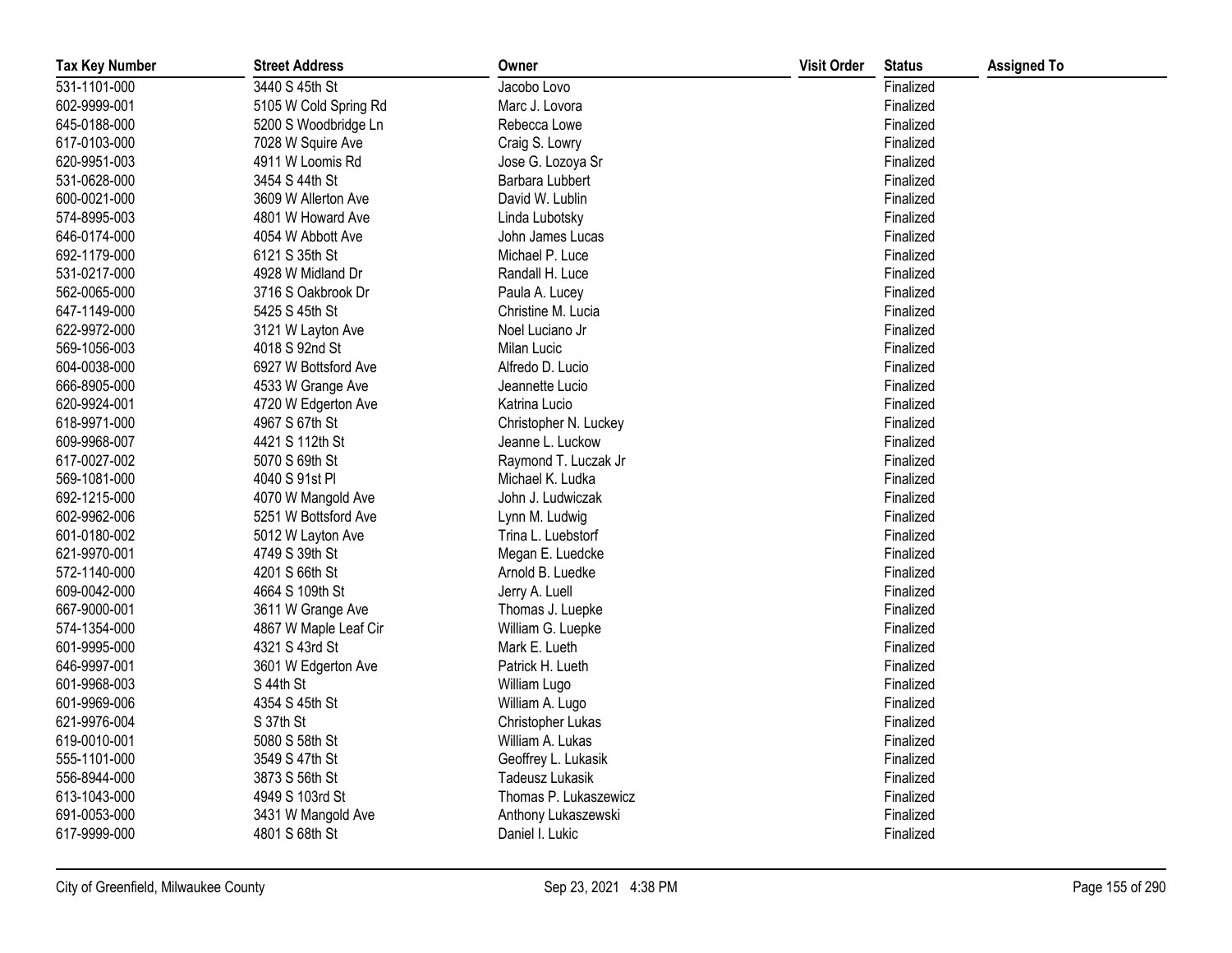| <b>Tax Key Number</b> | <b>Street Address</b>         | Owner                                               | <b>Visit Order</b> | <b>Status</b> | <b>Assigned To</b> |
|-----------------------|-------------------------------|-----------------------------------------------------|--------------------|---------------|--------------------|
| 604-0194-000          | 4520 S Greenridge Cir         | Kathryn E. Lukomski                                 |                    | Finalized     |                    |
| 553-0450-000          | 3329 W Lynndale Ave           | Jozef Lul                                           |                    | Finalized     |                    |
| 531-1069-000          | 3323 S 45th St                | Vladimir Lumelsky                                   |                    | Finalized     |                    |
| 553-0326-000          | 3646 S 34th St                | David Lumley                                        |                    | Finalized     |                    |
| 616-8985-009          | 4976 S 82nd St                | Mark A. Lundell                                     |                    | Finalized     |                    |
| 609-0068-000          | 4639 S 110th St               | Jeffry L. Lundgren                                  |                    | Finalized     |                    |
| 610-0133-000          | 4615 S River Ridge Blvd       | Luke T. Lundquist                                   |                    | Finalized     |                    |
| 568-1059-000          | 9548 W Plainfield Ave         | Ned J. Lundquist                                    |                    | Finalized     |                    |
| 556-8960-000          | 3742 S 56th St                | Lori D. Lundskow                                    |                    | Finalized     |                    |
| 615-1014-000          | 4900 S Greenleaf Ct           | Lunger Revocable Trust                              |                    | Finalized     |                    |
| 601-9927-001          | 4337 S 46th St                | Robert J. Lunz                                      |                    | Finalized     |                    |
| 600-9938-001          | 3820 W Layton Ave             | Mt Zion Evangelical Lutheran                        |                    | Finalized     |                    |
| 667-8888-001          | 5838 S 43rd St                | Rafal Luto                                          |                    | Finalized     |                    |
| 610-0088-000          | 4445 S 117th St               | Thomas A. Lutomski                                  |                    | Finalized     |                    |
| 531-1167-000          | 3341 S 47th St                | Lutterbie Revocable Living Trust                    |                    | Finalized     |                    |
| 647-1029-000          | 4545 W Upham Ave              | John M. Lutz                                        |                    | Finalized     |                    |
| 603-9992-002          | 4555 S 60th St                | Mark S. Lutz                                        |                    | Finalized     |                    |
| 603-9992-004          | 4601 S 60th St                | Mark S. Lutz                                        |                    | Finalized     |                    |
| 569-1252-000          | 4236 S 89th St                | Robert W. Lutz                                      |                    | Finalized     |                    |
| 564-0110-000          | 11970 W Pallottine Dr         | Thomas R. Lutz                                      |                    | Finalized     |                    |
| 570-8952-004          | 4285 S 76th St                | LW Outlot, LLC                                      |                    | Finalized     |                    |
| 620-9944-001          | 4751 W Loomis Rd              | Truong Ly                                           |                    | Finalized     |                    |
| 614-1074-000          | 4980 S Brookdale Dr           | Janice Lycan                                        |                    | Finalized     |                    |
| 572-1030-000          | 4167 S 64th St                | David A. Lychwick                                   |                    | Finalized     |                    |
| 564-0031-000          | 12025 W Black Oak Dr          | Lydia J Namowicz Rev Trust                          |                    | Finalized     |                    |
| 531-0633-000          | 4529 W Anthony Dr             | Randy J. Lykins                                     |                    | Finalized     |                    |
| 647-1174-000          | 4554 W Clayton Crest Ave      | Lyle E & Kathleen A High Joint Revocable Living Tru |                    | Finalized     |                    |
| 647-1027-000          | 5161 S 45th St                | Mark R. Lyman                                       |                    | Finalized     |                    |
| 618-0137-000          | 6100 W Stonehedge Dr Unit 224 | Cynthia D. Lynch                                    |                    | Finalized     |                    |
| 602-0174-000          | 4333 S 51st St                | Luke P. Lynch                                       |                    | Finalized     |                    |
| 604-0202-000          | 4550 S Greenridge Cir         | Lynn M Kozlowski Revocable Trust                    |                    | Finalized     |                    |
| 653-1032-000          | 9340 W Forest Home Ave Unit 5 | Lynne O. Chambers Trust Dated May 4, 2007           |                    | Finalized     |                    |
| 604-0032-000          | 7109 W Bottsford Ave          | April A. Lyon                                       |                    | Finalized     |                    |
| 604-0052-000          | 6914 W Allerton Ave           | James A. Lyon                                       |                    | Finalized     |                    |
| 692-1185-000          | 4155 W Alvina Ave             | Dennis R. Lyon, and Connie Kempany Jr               |                    | Finalized     |                    |
| 601-9912-000          | 4410 S 48th St                | M & M Freedman Revocable Trust                      |                    | Finalized     |                    |
| 648-0027-003          | 5200 W Loomis Rd              | M & O Loomis Properties LLC                         |                    | Finalized     |                    |
| 647-1198-000          | 5335 S 44th St                | Michael G. M. Krueger                               |                    | Finalized     |                    |
| 647-1197-000          | 5330 S 44th St                | Jeffrey D. M. Ostovich                              |                    | Finalized     |                    |
| 572-1251-000          | 6151 W Howard Ave Unit 31     | Annie Ma                                            |                    | Finalized     |                    |
| 645-0279-000          | 5200 S Tuckaway Blvd Unit 121 | Maxine J. Maass                                     |                    | Finalized     |                    |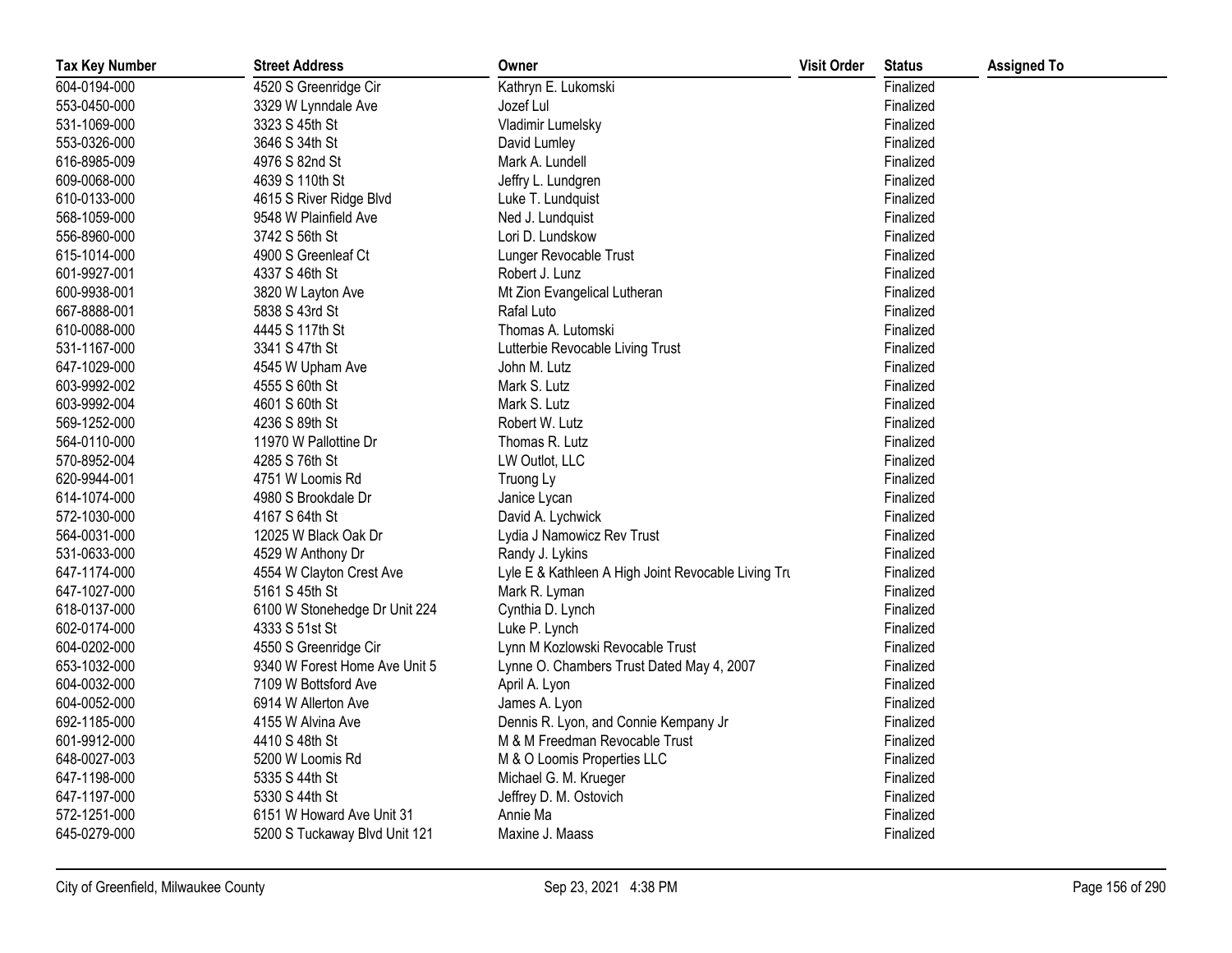| <b>Tax Key Number</b> | <b>Street Address</b>         | Owner                       | <b>Visit Order</b> | <b>Status</b> | <b>Assigned To</b> |
|-----------------------|-------------------------------|-----------------------------|--------------------|---------------|--------------------|
| 600-0001-001          | 4306 S 36th St                | Dennis Mabry                |                    | Finalized     |                    |
| 620-9990-000          | 4441 W Loomis Rd              | Paul D. Mac Avaney          |                    | Finalized     |                    |
| 564-0039-000          | 12154 W Black Oak Dr          | Thomas S. Mac Donald        |                    | Finalized     |                    |
| 555-1323-000          | 5069 W Colonial Ct            | Kathleen A. Macak           |                    | Finalized     |                    |
| 692-1205-000          | 4152 W Granada St             | Anton W. Macans             |                    | Finalized     |                    |
| 618-0052-000          | 5084 S 65th St                | Mario D. Macari             |                    | Finalized     |                    |
| 603-0092-000          | 4436 S 65th St                | Renee L. MacDonald          |                    | Finalized     |                    |
| 618-0183-000          | 6100 W Stonehedge Dr Unit 322 | Paulette Mace               |                    | Finalized     |                    |
| 568-8945-004          | 4236 S 94th St                | Eric MacFarland             |                    | Finalized     |                    |
| 600-0064-000          | 3703 W Allerton Ave           | Clarene Macfarlane          |                    | Finalized     |                    |
| 562-9911-001          | W Howard Ave                  | Sylvia Machulak             |                    | Finalized     |                    |
| 613-8984-015          | 10430 W Pine Ridge Rd         | Jose Macias                 |                    | Finalized     |                    |
| 567-9992-000          | 10621 W Howard Ave            | Daniel D. Maciejewski       |                    | Finalized     |                    |
| 565-0230-000          | 11735 W Wooded Ct             | Donald R. Maciejewski       |                    | Finalized     |                    |
| 604-9924-001          | 6901 W Chapman Ave            | James D. Maciejewski        |                    | Finalized     |                    |
| 603-0140-000          | 4461 S 66th St                | Jon Maciejewski             |                    | Finalized     |                    |
| 647-1041-000          | 5235 S 46th St                | Michael N. Maciejewski      |                    | Finalized     |                    |
| 531-1125-000          | 4731 W Forest Home Ave        | Mary Ann Maciolek           |                    | Finalized     |                    |
| 620-9934-000          | 4857 S 43rd St                | Carol A. Mack               |                    | Finalized     |                    |
| 611-1039-000          | 12301 W Holmes Ave            | Cory W. Mack                |                    | Finalized     |                    |
| 622-9965-000          | 3401 W Layton Ave             | Ellen J. Mack               |                    | Finalized     |                    |
| 648-1056-000          | 5231 W Loomis Rd              | Charles C. MacPherran III   |                    | Finalized     |                    |
| 574-1398-000          | 4794 W Maple Leaf Cir         | Joe N. Macpherson           |                    | Finalized     |                    |
| 691-9837-021          | 3226 W Alvina Ave             | Michael T. Madden           |                    | Finalized     |                    |
| 646-0074-000          | 5454 S Amberwood Ln           | Odessa G. Madison           |                    | Finalized     |                    |
| 621-9956-000          | 4710 S 43rd St                | Sandra Madrigal             |                    | Finalized     |                    |
| 620-9997-000          | 4733 S 43rd St                | Sandra Madrigal             |                    | Finalized     |                    |
| 620-9999-002          | 4305 W Layton Ave             | Sandra Madrigal             |                    | Finalized     |                    |
| 600-9973-002          | 4366 S 43rd St                | Thomas J. Madson            |                    | Finalized     |                    |
| 647-9967-001          | 5282 S 51st St                | David L. Madunic            |                    | Finalized     |                    |
| 692-1077-000          | 6265 S 38th St                | David Maenpaa               |                    | Finalized     |                    |
| 616-0033-003          | 4981 S 76th St                | Maestro LLC                 |                    | Finalized     |                    |
| 645-0571-000          | 5211 S Tuckaway Blvd          | Gerald D. Mageski           |                    | Finalized     |                    |
| 610-0232-000          | 12242 W Whitaker Ave          | Michael K. Maginot          |                    | Finalized     |                    |
| 618-0324-000          | 6198 W Woodview Ct            | John P. Maglio              |                    | Finalized     |                    |
| 610-0235-000          | 4330 S Foxwood Blvd           | Clement L. Magner           |                    | Finalized     |                    |
| 647-9955-003          | 4740 W Grange Ave             | Magnolia Trust              |                    | Finalized     |                    |
| 692-8974-005          | 6184 S 36th St                | Janae C. Magnuson           |                    | Finalized     |                    |
| 602-9960-015          | 5317 W Whitaker Ave           | Michael J. Magolan          |                    | Finalized     |                    |
| 566-9956-003          | 11350 W Cold Spring Rd        | Christopher Magruder        |                    | Finalized     |                    |
| 691-0061-000          | 3424 W College Ave            | <b>Mahay Properties LLC</b> |                    | Finalized     |                    |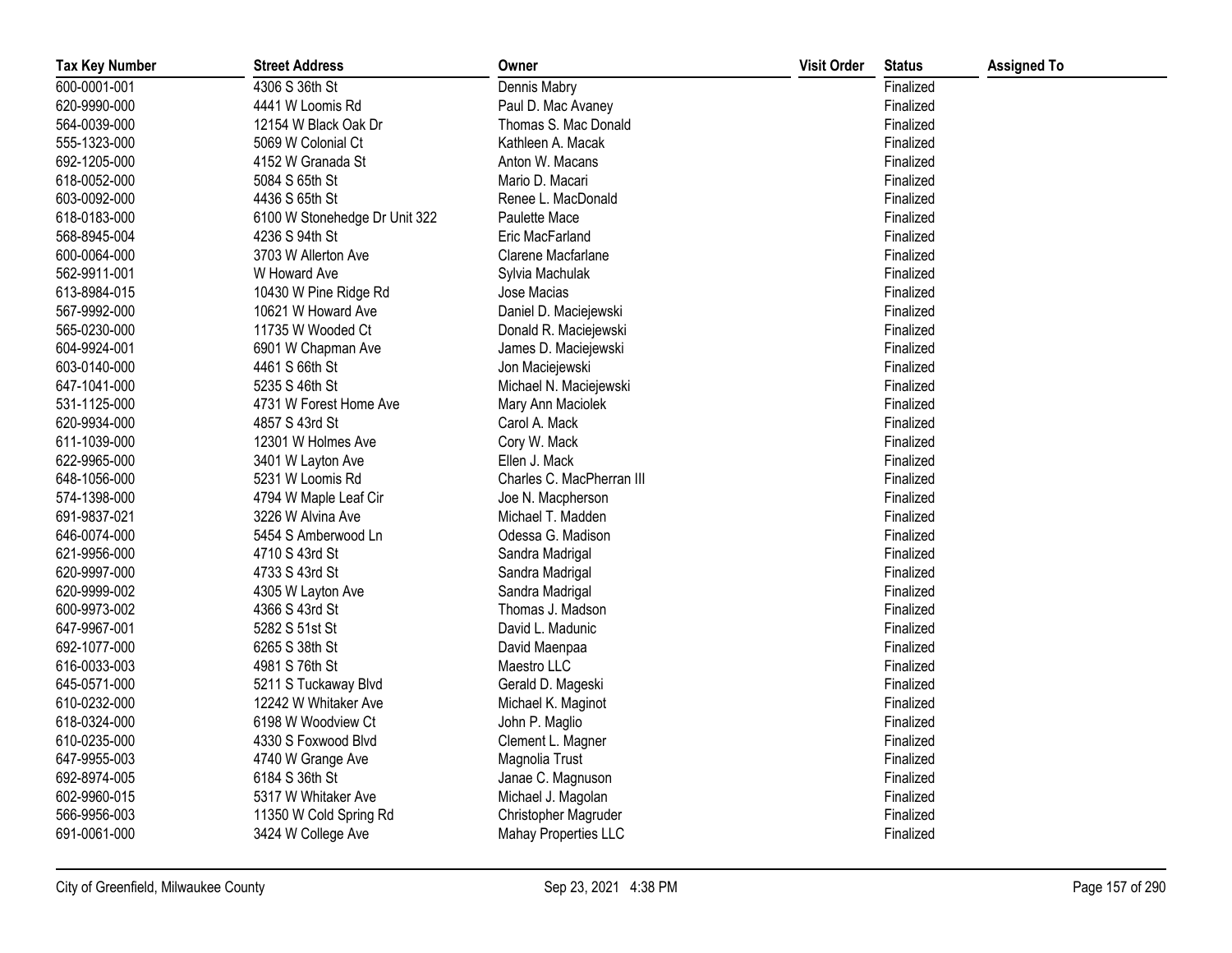| <b>Tax Key Number</b> | <b>Street Address</b>         | Owner                       | <b>Visit Order</b> | <b>Status</b> | <b>Assigned To</b> |
|-----------------------|-------------------------------|-----------------------------|--------------------|---------------|--------------------|
| 691-9836-005          | 3134 W College Ave            | Mahay Properties LLC        |                    | Finalized     |                    |
| 691-0060-000          | 3402 W College Ave            | Mahay Properties LLC        |                    | Finalized     |                    |
| 564-9991-001          | 11800 W Howard Ave            | James P. Maher              |                    | Finalized     |                    |
| 575-8978-000          | 4041 S 40th St                | Judith A. Maher             |                    | Finalized     |                    |
| 645-0417-000          | 3337 W Canterbury Rd          | Karen K. Maher              |                    | Finalized     |                    |
| 570-1054-000          | 8245 W Red Oaks Ct            | Thomas W. Maher             |                    | Finalized     |                    |
| 618-9947-001          | 5081 S 60th St                | Dale Lee Mahlman            |                    | Finalized     |                    |
| 605-0096-000          | 4380 S 83rd St                | Fahim N. Mahmoud            |                    | Finalized     |                    |
| 573-8989-002          | 5101 W Leroy Ave              | Miftar Mahmuti              |                    | Finalized     |                    |
| 691-9952-000          | 5996 S Phillips St            | Edward R. Mahn Jr           |                    | Finalized     |                    |
| 562-0023-000          | 3736 S 104th St               | Gary W. Mahnke              |                    | Finalized     |                    |
| 602-0050-000          | 5622 W Allerton Ave           | Jason Mahnke                |                    | Finalized     |                    |
| 692-1167-000          | 6197 S 39th St                | Jessica L. Mahsem           |                    | Finalized     |                    |
| 604-0056-000          | 7016 W Allerton Ave           | Victoria L. Mahsem          |                    | Finalized     |                    |
| 569-1457-000          | 3965 S 84th St Unit 2         | Helen M. Maier-Slowikowski  |                    | Finalized     |                    |
| 574-1309-000          | 4951 W Maple Leaf Cir         | Steven R. Maierle           |                    | Finalized     |                    |
| 621-9985-006          | 3727 W Layton Ave             | Ramesh C. Maini             |                    | Finalized     |                    |
| 618-0129-000          | 6100 W Stonehedge Dr Unit 208 | Christine Maio              |                    | Finalized     |                    |
| 574-1042-000          | 4430 W Norwich Ave            | Stephen M. Maio             |                    | Finalized     |                    |
| 574-1318-000          | 4954 W Maple Leaf Cir         | Thomas M. Majcher           |                    | Finalized     |                    |
| 646-0236-000          | 5343 S Hidden Dr              | Peter Majchrzak             |                    | Finalized     |                    |
| 576-9978-000          | 4251 S 27th St                | Majdoch Holdings LLC        |                    | Finalized     |                    |
| 692-1071-000          | 6201 S 38th St                | Brian A. Majewski           |                    | Finalized     |                    |
| 570-0307-000          | 8225 W Tesch Ave              | Leonard W. Majewski         |                    | Finalized     |                    |
| 601-0261-000          | 4650 S 49th St                | Tricia Majewski             |                    | Finalized     |                    |
| 575-8957-000          | 3930 S 41st St                | Robert J. Makal             |                    | Finalized     |                    |
| 574-1370-000          | 4887 W Maple Leaf Cir         | Robert T. Makal             |                    | Finalized     |                    |
| 531-1018-000          | 4304 W Anthony Dr             | Robert Makarewicz           |                    | Finalized     |                    |
| 645-0074-000          | 5120 S 31st St                | Sigmund P. Makarski         |                    | Finalized     |                    |
| 645-0361-000          | 5200 S Tuckaway Blvd Unit 271 | Krystyna Makowska-Kozlovsky |                    | Finalized     |                    |
| 645-0061-000          | 5193 S Tuckaway Dr            | Kathryn A. Makowski         |                    | Finalized     |                    |
| 645-0062-000          | W Abbott Ave                  | Kathryn A. Makowski         |                    | Finalized     |                    |
| 618-0325-000          | 6228 W Woodview Ct            | Leonard P. Makowski         |                    | Finalized     |                    |
| 603-0037-000          | 4450 S 62nd St                | Michael F. Makurat          |                    | Finalized     |                    |
| 606-0033-001          | 8511 W Allerton Ave           | William Mal                 |                    | Finalized     |                    |
| 622-0101-000          | 3224 W Edgerton Ave           | Stuart J. Malavsky          |                    | Finalized     |                    |
| 645-0416-000          | 3349 W Canterbury Rd          | Sinisa Malbasic             |                    | Finalized     |                    |
| 646-0041-000          | 5407 S Butterfield Way        | Bruce V. Malchow            |                    | Finalized     |                    |
| 567-0123-000          | 3954 S 106th St               | Kenneth Malczewski          |                    | Finalized     |                    |
| 569-9990-001          | 3900 S 92nd St                | Jaindra V. Malde            |                    | Finalized     |                    |
| 565-0099-000          | 4026 S 118th St               | Jaindra V. Malde            |                    | Finalized     |                    |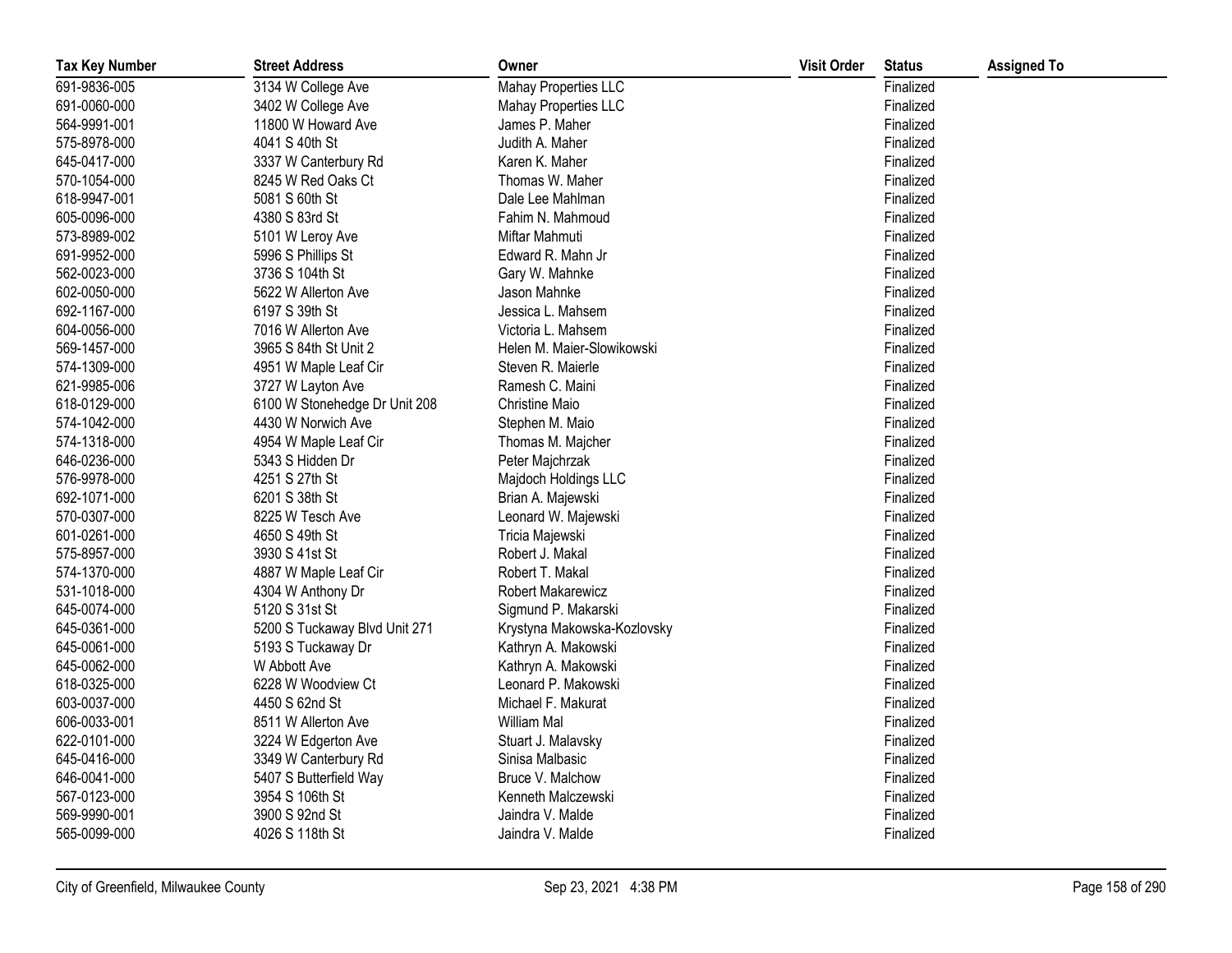| <b>Tax Key Number</b> | <b>Street Address</b>         | Owner                                             | <b>Visit Order</b> | <b>Status</b> | <b>Assigned To</b> |
|-----------------------|-------------------------------|---------------------------------------------------|--------------------|---------------|--------------------|
| 691-9870-000          | 5908 S 34th St                | Christopher Maldonado                             |                    | Finalized     |                    |
| 647-9980-008          | 4739 W Edgerton Ave           | Julio C. Maldonado                                |                    | Finalized     |                    |
| 692-1065-000          | 6159 S 38th St                | <b>Christopher Malek</b>                          |                    | Finalized     |                    |
| 568-1124-000          | 4068 S 97th St                | John R. Malek                                     |                    | Finalized     |                    |
| 572-1028-000          | 4183 S 64th St                | <b>Suzanne Malett</b>                             |                    | Finalized     |                    |
| 646-0118-000          | 3568 W Cottonwood Ct          | Deborah S. Maley                                  |                    | Finalized     |                    |
| 601-9928-001          | 4356 S 47th St                | Dragna Malic                                      |                    | Finalized     |                    |
| 601-9933-001          | 4400 S 47th St                | Carol L. Malich                                   |                    | Finalized     |                    |
| 604-0106-000          | 6920 W Armour Ave             | <b>Bob Malicki</b>                                |                    | Finalized     |                    |
| 567-0073-000          | 4140 S 103rd St               | Michael Malinger                                  |                    | Finalized     |                    |
| 619-0001-000          | 5085 S 58th St                | Milan Malinovic                                   |                    | Finalized     |                    |
| 568-1117-000          | 4038 S 96th St                | Milan Malinovic                                   |                    | Finalized     |                    |
| 603-0112-000          | 4436 S 66th St                | Thomas J. Malitz                                  |                    | Finalized     |                    |
| 600-0035-000          | 3620 W Allerton Ave           | Michael Malkovich                                 |                    | Finalized     |                    |
| 568-1118-000          | 4026 S 96th St                | Bryan W. Malkowski                                |                    | Finalized     |                    |
| 613-0032-000          | 10535 W Pine Ridge Rd         | Jacquelyn A. Malkowski                            |                    | Finalized     |                    |
| 553-0401-000          | 3406 W Lynndale Ave           | Joanne M. Malkowski                               |                    | Finalized     |                    |
| 601-9883-002          | 4305 S 49th St                | John P. Malkowski                                 |                    | Finalized     |                    |
| 609-0025-000          | 4491 S 114th St               | Russell P. Malkowski                              |                    | Finalized     |                    |
| 600-0111-000          | 3624 W Layton Ave             | Manuel G. Mallillin                               |                    | Finalized     |                    |
| 574-1098-000          | 4601 W Tesch Ave              | Michael J. Mallon                                 |                    | Finalized     |                    |
| 653-1021-000          | 9340 W Forest Home Ave Unit 2 | Kathleen A. Malloy                                |                    | Finalized     |                    |
| 692-1051-000          | 3700 W Kimberly Ave           | Nathan J. Malloy                                  |                    | Finalized     |                    |
| 645-0029-000          | 2801 W Mallory Ave            | James Malmarowski                                 |                    | Finalized     |                    |
| 600-0043-000          | 4370 S 37th St                | Erik Malmstadt                                    |                    | Finalized     |                    |
| 601-0210-000          | 4661 S 49th St                | Chris Malnory                                     |                    | Finalized     |                    |
| 645-0576-000          | 5158 S Hidden Dr              | Arthur E. Malone                                  |                    | Finalized     |                    |
| 645-0223-000          | 5246 S Woodbridge Ln          | Harvey W. Malone                                  |                    | Finalized     |                    |
| 653-1039-000          | 9350 W Forest Home Ave Unit 8 | Mary E. Malone                                    |                    | Finalized     |                    |
| 648-1080-000          | 5705 W Abbott Ave             | Malone Revocable Trust Dated June 7, 2017         |                    | Finalized     |                    |
| 565-0036-000          | 11928 W Beloit Rd             | Malotky Rev Living Trust                          |                    | Finalized     |                    |
| 572-8953-000          | 6420 W Cold Spring Rd         | Daniel J. Malsack                                 |                    | Finalized     |                    |
| 648-0164-000          | 5353 W Edgerton Ave           | Michelle M. Maltar                                |                    | Finalized     |                    |
| 610-0282-000          | 4527 S 121st St               | Andrew J. Mandli                                  |                    | Finalized     |                    |
| 572-1106-000          | 6202 W Marcy Ln               | Gene D. Mane                                      |                    | Finalized     |                    |
| 609-0012-000          | 4635 S 114th St               | Sally A. Mane                                     |                    | Finalized     |                    |
| 692-1226-000          | 4061 W Mangold Ave            | Mangold LLC, A Wisconsin Limited Liability Compar |                    | Finalized     |                    |
| 692-1221-000          | 4131 W Mangold Ave            | Mangold LLC, A Wisconsin Limited Liability Compar |                    | Finalized     |                    |
| 692-1213-000          | 4110 W Mangold Ave            | Mangold LLC, A Wisconsin Limited Liability Compar |                    | Finalized     |                    |
| 692-1214-000          | 4090 W Mangold Ave            | Mangold LLC, A Wisconsin Limited Liability Compar |                    | Finalized     |                    |
| 569-1446-000          | 3925 S 84th St Unit 7         | Jacob Mani                                        |                    | Finalized     |                    |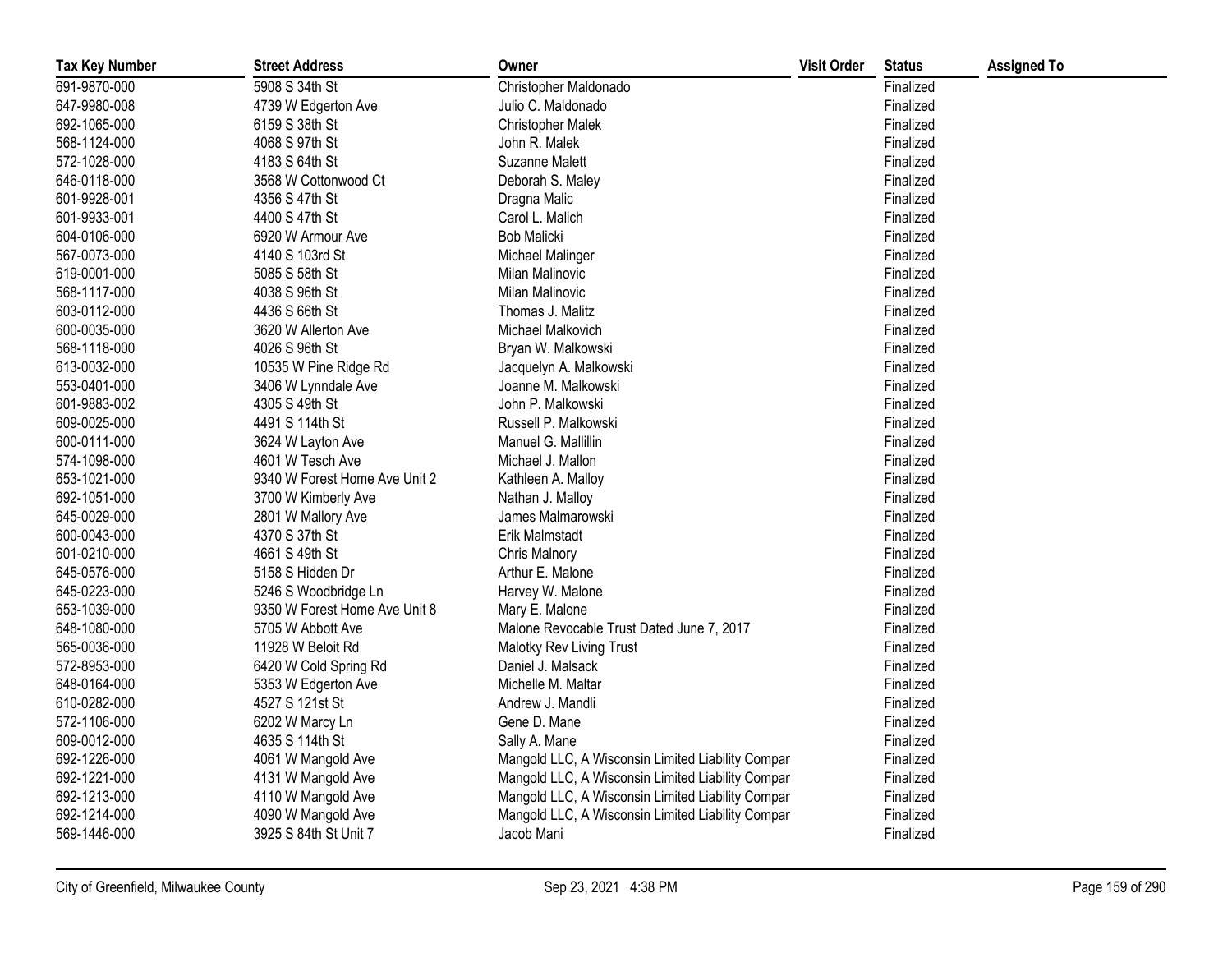| <b>Tax Key Number</b> | <b>Street Address</b>  | Owner                                              | <b>Visit Order</b> | <b>Status</b> | <b>Assigned To</b> |
|-----------------------|------------------------|----------------------------------------------------|--------------------|---------------|--------------------|
| 667-1065-000          | 5530 S Melinda St      | Mani Homes LLC                                     |                    | Finalized     |                    |
| 601-0352-000          | 4526 W Layton Ave      | Prasith Manikham                                   |                    | Finalized     |                    |
| 601-9908-001          | 4432 S 48th St         | Carter P. Manke                                    |                    | Finalized     |                    |
| 568-1028-000          | 4257 S 99th St         | Manuela Manke                                      |                    | Finalized     |                    |
| 610-0220-000          | 4575 S 116th St        | Andrew J. Mankowski                                |                    | Finalized     |                    |
| 648-1001-000          | 5917 W Edgerton Ave    | Mankowski Family Trust                             |                    | Finalized     |                    |
| 531-0523-000          | 3236 S 45th St         | Manley Irrevocable Trust                           |                    | Finalized     |                    |
| 622-0094-000          | 5085 S 34th St         | Mark A. Manning                                    |                    | Finalized     |                    |
| 609-9977-000          | 11313 W Cold Spring Rd | Mark W. Mannisto                                   |                    | Finalized     |                    |
| 572-1172-000          | 6613 W Leroy Ave       | Aaron P. Manske                                    |                    | Finalized     |                    |
| 601-9956-004          | 4337 S 45th St         | Craig T. Manske                                    |                    | Finalized     |                    |
| 611-8991-003          | 12101 W Layton Ave     | Jeffrey J. Manske                                  |                    | Finalized     |                    |
| 611-8960-003          | 11602 W Edgerton Ave   | Joy T. Manske                                      |                    | Finalized     |                    |
| 570-8974-001          | 4285 S 83rd St         | Mark G. Manske                                     |                    | Finalized     |                    |
| 615-1042-000          | 8892 W Concord Ln      | Patrick H. Manske                                  |                    | Finalized     |                    |
| 555-1212-000          | 3656 S 47th St         | Timothy J. Manske                                  |                    | Finalized     |                    |
| 692-1145-000          | 6188 S 37th St         | Charlotte A. Manson                                |                    | Finalized     |                    |
| 567-0075-000          | 4120 S 103rd St        | Omar Mansoor                                       |                    | Finalized     |                    |
| 667-8895-002          | 5750 S 43rd St         | Justin M. Mantes                                   |                    | Finalized     |                    |
| 601-9952-002          | 4411 S 45th St         | Susan L. Manthe                                    |                    | Finalized     |                    |
| 570-1048-000          | 4276 S 79th St         | Steven R. Manthey                                  |                    | Finalized     |                    |
| 574-1361-000          | 4909 W Maple Leaf Cir  | Chris A. Manthy                                    |                    | Finalized     |                    |
| 645-0489-000          | 5340 S Sutton PI       | Rachel M. Manthy                                   |                    | Finalized     |                    |
| 554-8999-001          | 3763 S 35th St         | Franklin Lizardo Manzanillo                        |                    | Finalized     |                    |
| 569-1293-000          | 4002 S 89th St         | Minerva A. Manzano                                 |                    | Finalized     |                    |
| 575-0122-000          | 4212 S Ridgewood Ln    | Dolores F. Manzeck                                 |                    | Finalized     |                    |
| 604-0084-000          | 6811 W Allerton Ave    | Ahmad Manzoor                                      |                    | Finalized     |                    |
| 621-0047-000          | 4140 W Carpenter Ave   | John P. Manzuk                                     |                    | Finalized     |                    |
| 691-0021-000          | 6139 S 33rd St         | <b>Robert Marak</b>                                |                    | Finalized     |                    |
| 620-9950-008          | 4810 W Edgerton Ave    | Nicholas A. Marasco                                |                    | Finalized     |                    |
| 602-9982-001          | 4575 S 51st St         | Marc D. Brown and Erin L. Brown Living Trust       |                    | Finalized     |                    |
| 572-8945-000          | 6139 W Leroy Ave       | Douglas Marcelini                                  |                    | Finalized     |                    |
| 556-8920-000          | 3671 S 56th St         | Mary Louise Marchese                               |                    | Finalized     |                    |
| 604-9936-004          | 4562 S 69th St         | Michael Louis Marchese                             |                    | Finalized     |                    |
| 618-9969-000          | 4920 S 67th St         | Joseph G. Marchewka                                |                    | Finalized     |                    |
| 574-1027-000          | 4512 W Van Beck Ave    | Steven V. Marchewka                                |                    | Finalized     |                    |
| 565-0181-000          | 11965 W Rebecca Ct     | Marcia L Morrison Trust                            |                    | Finalized     |                    |
| 575-0126-000          | 3733 W Loomis Rd       | Marcia M Mitchell Trust                            |                    | Finalized     |                    |
| 615-9984-000          | 8873 W Layton Ave      | Marcia N Stein Living Trust                        |                    | Finalized     |                    |
| 616-1009-000          | 8026 W Holmes Ave      | Marcia T. Treacy Rev Trust U/A Dated January 2, 20 |                    | Finalized     |                    |
| 555-1220-000          | 4658 W Crawford Ave    | Yvette M. Marcil                                   |                    | Finalized     |                    |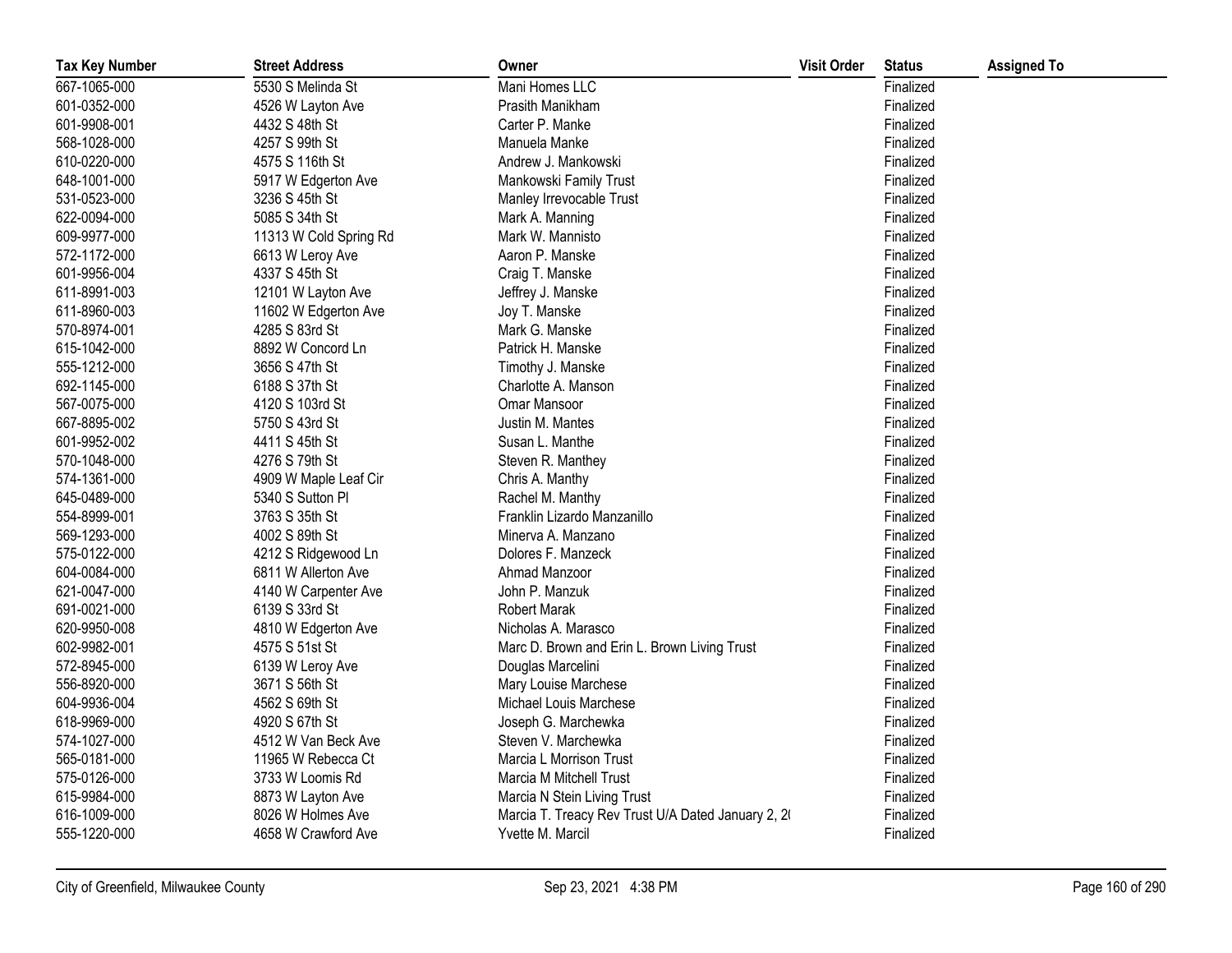| <b>Tax Key Number</b> | <b>Street Address</b>         | Owner                                               | <b>Visit Order</b> | <b>Status</b> | <b>Assigned To</b> |
|-----------------------|-------------------------------|-----------------------------------------------------|--------------------|---------------|--------------------|
| 555-1164-000          | 3616 S 46th St                | Dave Marek                                          |                    | Finalized     |                    |
| 555-1165-000          | 3624 S 46th St                | Dave Marek                                          |                    | Finalized     |                    |
| 567-0110-000          | 4025 S 106th St               | David Marek                                         |                    | Finalized     |                    |
| 572-1150-000          | 4184 S 68th St                | Rickey L. Marek                                     |                    | Finalized     |                    |
| 645-0424-000          | 5233 S Woodbridge Ln          | Sandra A. Marek                                     |                    | Finalized     |                    |
| 610-0236-000          | 12055 W Whitaker Ave          | Daryl F. Mareno                                     |                    | Finalized     |                    |
| 531-0245-000          | 4822 W Anthony Dr             | <b>Chantal Maresz</b>                               |                    | Finalized     |                    |
| 691-0008-000          | 3301 W Bridge St              | Margaret A. Lampshire Revocable Trust Dtd 4/27/18   |                    | Finalized     |                    |
| 605-0143-001          | 4486 S 84th St                | Margaret L. Cuccio Living Trust Dated January 16, 2 |                    | Finalized     |                    |
| 574-1377-000          | 4828 W Maple Leaf Cir         | Margaret S. Freshwaters Revocable Trust             |                    | Finalized     |                    |
| 564-1020-000          | 11642 W Glen Way              | Margaret T. Mathias Living Trust                    |                    | Finalized     |                    |
| 692-1120-000          | 6100 S 38th St                | Margerie Family Trust                               |                    | Finalized     |                    |
| 569-1011-000          | 4275 S 91st PI                | Margret S Jorgenson Trust                           |                    | Finalized     |                    |
| 618-0108-000          | 6100 W Stonehedge Dr Unit 151 | Marguerite A. Ingold Revocable Trust                |                    | Finalized     |                    |
| 601-9955-002          | 4376 S 46th St                | Marguerite M Peterson Family Trust                  |                    | Finalized     |                    |
| 562-0086-000          | 3849 S Oakbrook Dr            | Marguerite O. Hoelzer Revocable Trust               |                    | Finalized     |                    |
| 573-0603-000          | 3900 S 56th St                | Maria Koepke Life Estate                            |                    | Finalized     |                    |
| 604-0255-000          | 4585 S Greenridge Cir         | Maria P Biasi Trust                                 |                    | Finalized     |                    |
| 570-8957-000          | 4171 S 76th St                | Predrag Maric                                       |                    | Finalized     |                    |
| 646-0172-000          | 5290 S Acorn Ln               | Marie F. Le Page Revocable Trust                    |                    | Finalized     |                    |
| 565-0246-000          | 11729 W Wooded Ct             | Marie Joan Sattell Trust                            |                    | Finalized     |                    |
| 600-0039-000          | 4406 S 37th St                | Nancyann Marigomen                                  |                    | Finalized     |                    |
| 692-1109-000          | 3738 W Mangold Ave            | Suzette Jo Marik                                    |                    | Finalized     |                    |
| 645-0556-000          | 5220 S Hidden Dr              | Marilyn G. Mis Revocable Trust                      |                    | Finalized     |                    |
| 618-0174-000          | 6100 W Stonehedge Dr Unit 305 | Anthony P. Marin                                    |                    | Finalized     |                    |
| 613-8988-000          | 4961 S 106th St               | Marsha A. Marin                                     |                    | Finalized     |                    |
| 570-8994-001          | 3938 S 84th St                | James L. Marinkovich                                |                    | Finalized     |                    |
| 568-1089-000          | 9533 W Van Beck Ave           | Jeffrey L. Marinkovich                              |                    | Finalized     |                    |
| 615-1007-000          | 8845 W Dosie Ave              | Montgomery Marino                                   |                    | Finalized     |                    |
| 569-1477-000          | 3985 S 84th St Unit 6         | Nicholas T. Maris                                   |                    | Finalized     |                    |
| 604-0136-000          | 4430 S Greenridge Cir         | Mirko Marjanovic                                    |                    | Finalized     |                    |
| 565-0001-000          | 4081 S 122nd St               | Marjorie L Peters Life Estate                       |                    | Finalized     |                    |
| 556-8930-000          | 3757 S 56th St                | Mark Balestreri 2005 Revocable Trust                |                    | Finalized     |                    |
| 571-1030-000          | 4156 S 72nd St                | Mark J. Bloom & Laureen J. Bloom Revocable Living   |                    | Finalized     |                    |
| 555-1235-000          | 3703 S 46th PI                | Mark John Skrobis Family Trust of January 30, 2013  |                    | Finalized     |                    |
| 613-1050-000          | 5005 S 104th St               | Mark R & Carolyn S Silber Revocable Trust           |                    | Finalized     |                    |
| 616-1022-000          | 4905 S 81st St                | Mark S & Sharon M Jeffery Joint Trust               |                    | Finalized     |                    |
| 620-0014-000          | 4748 S 47th St                | Mark W. Krueger Revocable Trust                     |                    | Finalized     |                    |
| 568-1015-000          | 4004 S Shady Lane Ct          | Frank P. Markel                                     |                    | Finalized     |                    |
| 569-1110-000          | 4242 S 91st PI                | <b>Emily Markert</b>                                |                    | Finalized     |                    |
| 614-1008-000          | 4881 S 94th St                | Frederick W. Marko                                  |                    | Finalized     |                    |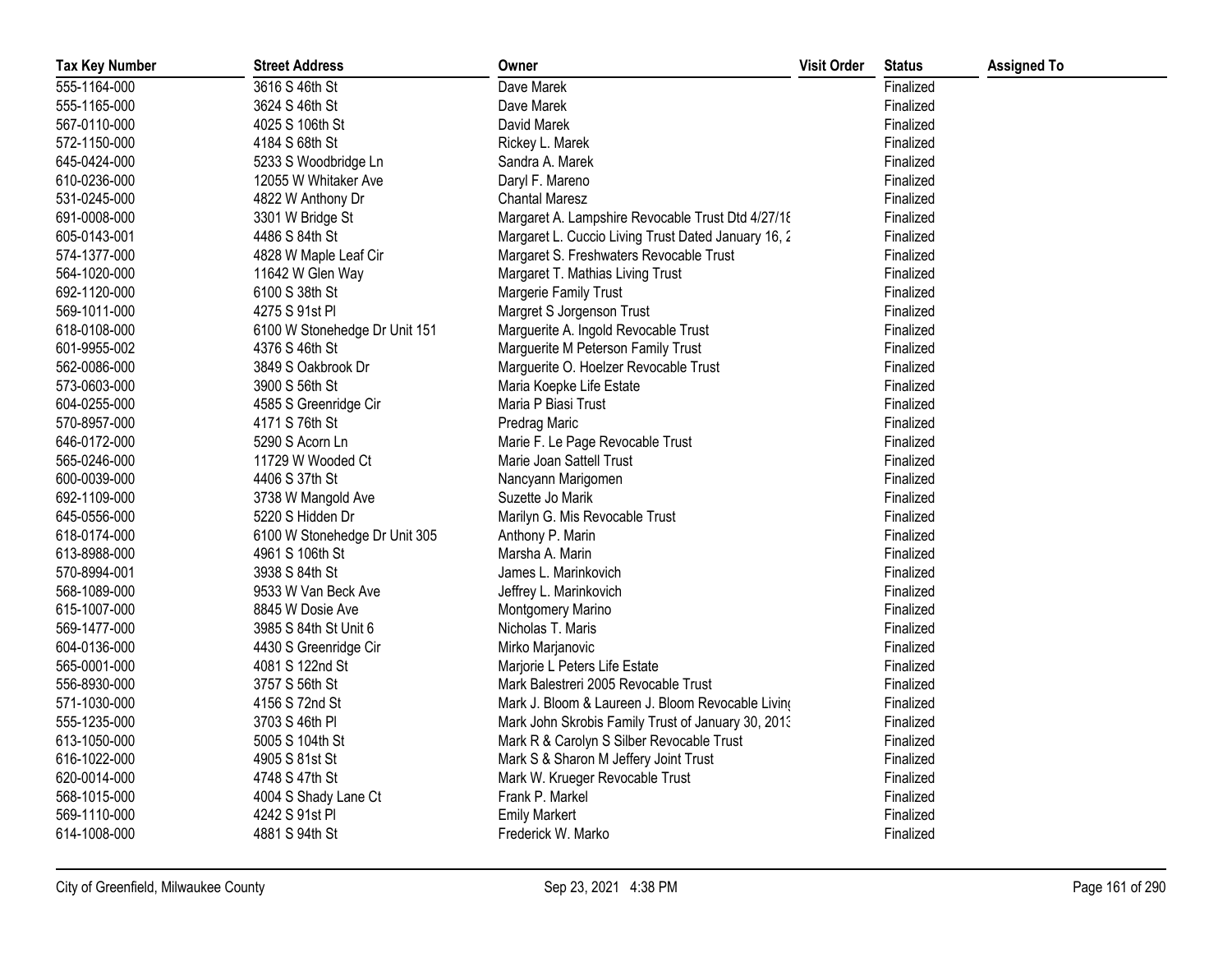| <b>Tax Key Number</b> | <b>Street Address</b>         | Owner                                       | <b>Visit Order</b> | <b>Status</b> | <b>Assigned To</b> |
|-----------------------|-------------------------------|---------------------------------------------|--------------------|---------------|--------------------|
| 553-0344-000          | 3711 S 33rd St                | Milan Markos                                |                    | Finalized     |                    |
| 615-1009-000          | 8985 W Dosie Ave              | Paul M. Markovina                           |                    | Finalized     |                    |
| 531-1146-000          | 3383 S Strothmann Dr          | Cora R. Markowski                           |                    | Finalized     |                    |
| 692-1016-001          | 6141 S 36th St                | John W. Marks                               |                    | Finalized     |                    |
| 524-8971-001          | 3401 S 100th St               | Michael R. Marks                            |                    | Finalized     |                    |
| 645-0288-000          | 5200 S Tuckaway Blvd Unit 130 | Marlene A. Kempen Revocable Trust           |                    | Finalized     |                    |
| 565-0216-000          | 11720 W Wooded Ct             | <b>Taylor Marquardt</b>                     |                    | Finalized     |                    |
| 556-2005-000          | 3565 S 51st St                | Andres Marquez                              |                    | Finalized     |                    |
| 553-0315-000          | 3714 S 33rd St                | Gustavo Marquez                             |                    | Finalized     |                    |
| 647-1025-000          | 5205 S 45th St                | Mario F. Marquez                            |                    | Finalized     |                    |
| 645-0405-000          | 5200 S Tuckaway Blvd Unit 367 | Louis F. Marra                              |                    | Finalized     |                    |
| 601-9958-000          | 4321 S 45th St                | Jose A. Marrero Santiago                    |                    | Finalized     |                    |
| 570-8962-002          | 7734 W Cold Spring Rd         | Marilyn S. Marriott                         |                    | Finalized     |                    |
| 609-9980-000          | 4301 S 112th St               | Anthony J. Marschner                        |                    | Finalized     |                    |
| 531-1189-000          | 3359 S 46th St                | Chad A. Marsh                               |                    | Finalized     |                    |
| 574-1103-000          | 4515 W Tesch Ave              | Edward A. Marshall                          |                    | Finalized     |                    |
| 647-1106-000          | 5427 S 48th St                | Michael J. Marshall                         |                    | Finalized     |                    |
| 621-0049-000          | 4110 W Carpenter Ave          | Zachary P. Marshall                         |                    | Finalized     |                    |
| 572-1072-000          | 6212 W Leroy Ave              | Stephen P. Marsicek                         |                    | Finalized     |                    |
| 572-1017-000          | 4150 S 65th St                | Marszalkowski Revocable Trust               |                    | Finalized     |                    |
| 574-1312-000          | 4959 W Maple Leaf Cir         | John A. Marten                              |                    | Finalized     |                    |
| 646-0190-000          | 5311 S Hidden Dr              | Ronald C. Marten                            |                    | Finalized     |                    |
| 575-8937-001          | 4000 S 43rd St                | Carl E. Martens                             |                    | Finalized     |                    |
| 609-9964-002          | 4509 S 112th St               | <b>Justin Martens</b>                       |                    | Finalized     |                    |
| 575-8934-002          | 4023 S 41st St                | Martha M Cisler Revocable Trust             |                    | Finalized     |                    |
| 691-0023-000          | 6136 S 34th St                | Carole J. Martin                            |                    | Finalized     |                    |
| 569-1483-000          | 4015 S 84th St Unit 4         | Deborah J. Martin                           |                    | Finalized     |                    |
| 572-1248-000          | 6151 W Howard Ave Unit 28     | Heidi S. Martin                             |                    | Finalized     |                    |
| 667-1059-000          | 5531 S Melinda St             | Helga A. Martin                             |                    | Finalized     |                    |
| 609-9951-002          | 4661 S 112th St               | Joseph W. Martin                            |                    | Finalized     |                    |
| 555-1250-000          | 5032 W Colonial Ct            | Joyce L. Martin                             |                    | Finalized     |                    |
| 567-0055-000          | 10200 W Cold Spring Rd        | Laurie A. Martin                            |                    | Finalized     |                    |
| 531-1091-000          | 3435 S 43rd St                | Logan Martin                                |                    | Finalized     |                    |
| 666-8906-001          | 4435 W Grange Ave             | Maria Sanchez Martin                        |                    | Finalized     |                    |
| 555-1293-000          | 4907 W Colonial Ct            | Matthew A. Martin                           |                    | Finalized     |                    |
| 555-1289-000          | 4903 W Colonial Ct            | Richard D. Martin                           |                    | Finalized     |                    |
| 531-0290-003          | 4915 W Vollmer Ave            | Sandra J. Martin                            |                    | Finalized     |                    |
| 618-0340-000          | 6019 W Woodview Ct            | Todd G. Martin                              |                    | Finalized     |                    |
| 615-1033-000          | 8804 W Forest Home Ave        | Martin A. Mendola Revocable Living Trust    |                    | Finalized     |                    |
| 646-9951-000          | 5328 S 43rd St                | Martin H & Patricia M Wilke Revocable Trust |                    | Finalized     |                    |
| 606-0156-000          | 9037 W Bottsford Ave          | Martin W. Schulz Revocable Trust            |                    | Finalized     |                    |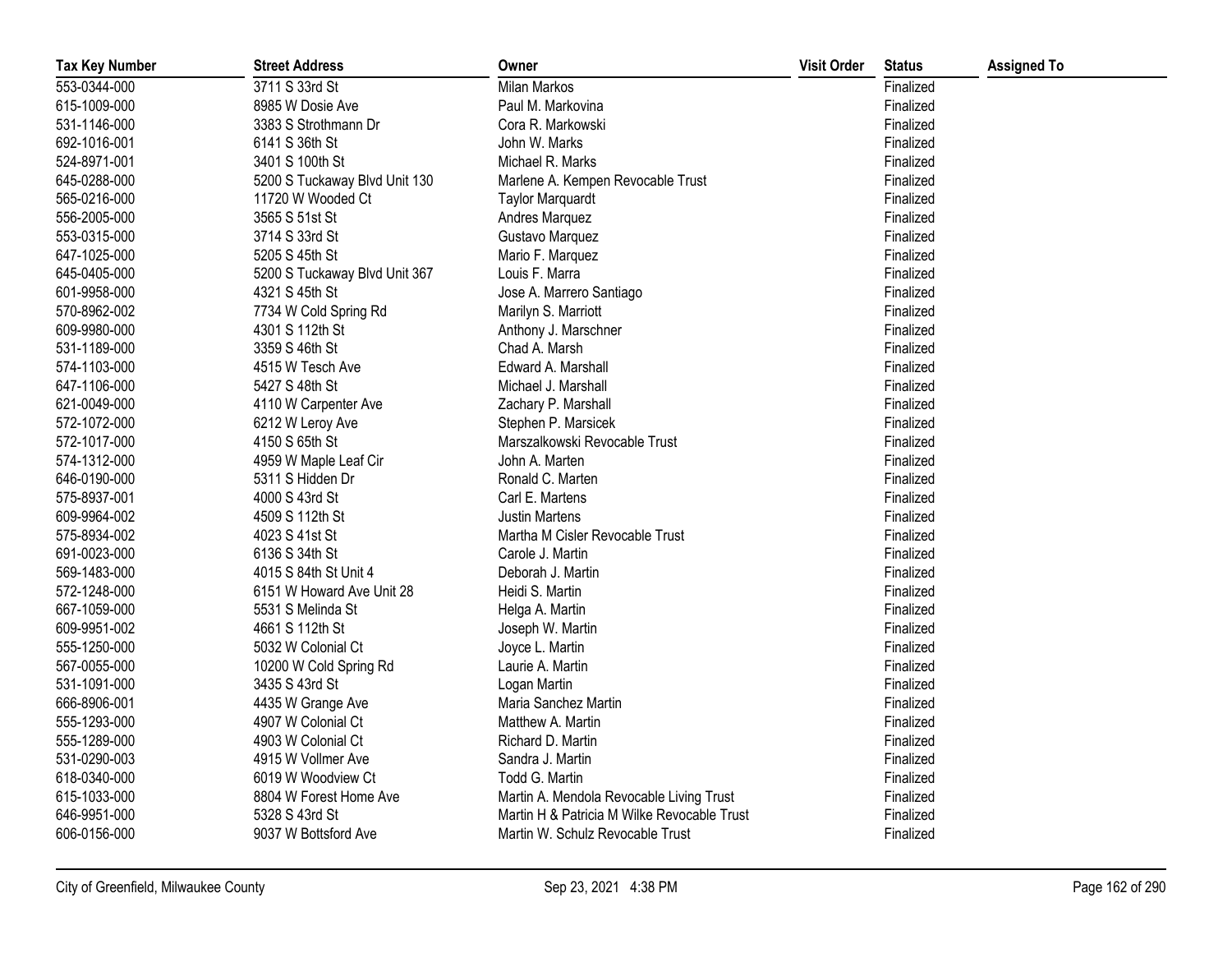| <b>Tax Key Number</b> | <b>Street Address</b>         | Owner                                             | <b>Visit Order</b> | <b>Status</b> | <b>Assigned To</b> |
|-----------------------|-------------------------------|---------------------------------------------------|--------------------|---------------|--------------------|
| 572-1122-000          | 6107 W Leroy Ave              | Paul R. Martindale                                |                    | Finalized     |                    |
| 555-1003-000          | 3526 S 49th St                | Vickie L. Martindale                              |                    | Finalized     |                    |
| 646-0205-000          | 5361 S Hidden Dr              | Susan J. Martine                                  |                    | Finalized     |                    |
| 666-8939-001          | 4405 W Grange Ave             | Andrew L. Martinez                                |                    | Finalized     |                    |
| 599-8943-001          | 2833 W Bottsford Ave          | Carlos Martinez Jr                                |                    | Finalized     |                    |
| 620-9992-000          | 4485 W Loomis Rd              | Carmen I. Martinez                                |                    | Finalized     |                    |
| 570-8996-000          | 8311 W Howard Ave             | Denis Martinez                                    |                    | Finalized     |                    |
| 611-8975-022          | 4863 S 123rd St               | Dewayne Martinez                                  |                    | Finalized     |                    |
| 553-0173-001          | 3613 S 32nd St                | Elizabeth Martinez                                |                    | Finalized     |                    |
| 600-0062-000          | 3719 W Allerton Ave           | <b>Fidel Martinez</b>                             |                    | Finalized     |                    |
| 599-8962-004          | 3212 W Bottsford Ave          | Francisco J. Martinez                             |                    | Finalized     |                    |
| 553-0184-000          | 3601 S 31st St                | Francisco J. Martinez                             |                    | Finalized     |                    |
| 621-9884-001          | 3510 W Edgerton Ave           | John Martinez                                     |                    | Finalized     |                    |
| 573-0758-000          | 4071 S 55th St                | Jose Martinez                                     |                    | Finalized     |                    |
| 600-0073-000          | 3722 W Allerton Ave           | Jose A. Martinez                                  |                    | Finalized     |                    |
| 555-1121-000          | 3584 S 48th St                | Josefina Martinez                                 |                    | Finalized     |                    |
| 607-9997-000          | 4323 S 92nd St                | Luis R. Martinez                                  |                    | Finalized     |                    |
| 621-9976-003          | 3736 W Barnard Ave            | Mark A. Martinez                                  |                    | Finalized     |                    |
| 575-8996-000          | 4029 W Howard Ave             | Martin P. Martinez                                |                    | Finalized     |                    |
| 604-0158-000          | 4417 S Greenridge Cir Unit D  | Mary E. Martinez                                  |                    | Finalized     |                    |
| 555-1168-000          | 3640 S 46th St                | Perla Silva I. Martinez                           |                    | Finalized     |                    |
| 553-0175-000          | 3629 S 32nd St                | Yesenia Gonzalez Martinez                         |                    | Finalized     |                    |
| 646-0317-000          | 5220 S 37th St                | Laura D. Martinez Bravo                           |                    | Finalized     |                    |
| 531-1225-000          | 4420 W Morgan Ave             | Michael J. Martinez De La Cotera                  |                    | Finalized     |                    |
| 691-9857-000          | 5984 S 35th St                | Miguel Martinez-Flores                            |                    | Finalized     |                    |
| 647-1196-000          | 5350 S 44th St                | Tom Martino                                       |                    | Finalized     |                    |
| 603-0050-000          | 4412 S 63rd St                | Kory Martins                                      |                    | Finalized     |                    |
| 666-8975-007          | 5703 S 43rd St                | <b>Yvonne Martins</b>                             |                    | Finalized     |                    |
| 571-8962-001          | 6953 W Forest Home Ave        | Ronald Martinson                                  |                    | Finalized     |                    |
| 619-9993-001          | 4934 S 60th St                | Antonia Martorana                                 |                    | Finalized     |                    |
| 618-0297-000          | 5053 S Stonehedge Dr          | Kathleen A. Marusik                               |                    | Finalized     |                    |
| 692-1246-000          | 6109 S 39th St                | Christopher J. Marx                               |                    | Finalized     |                    |
| 622-0104-000          | 3112 W Edgerton Ave           | Mary Ann Jazwiecki Trust                          |                    | Finalized     |                    |
| 648-0027-006          | 5455 W Edgerton Ave           | Mary Ann Malachowski Revocable Trust              |                    | Finalized     |                    |
| 616-0020-000          | 7837 W Holmes Ave             | Mary Ann Pipoly Revocable Trust                   |                    | Finalized     |                    |
| 570-1108-000          | 8355 W Plainfield Ave         | Mary J Martin Revocable Trust                     |                    | Finalized     |                    |
| 555-1255-000          | 5066 W Colonial Ct            | Mary Jo Stipek Revocable Trust Dated June 3, 2014 |                    | Finalized     |                    |
| 653-1038-000          | 9350 W Forest Home Ave Unit 7 | Mary Lazynski Revocable Trust                     |                    | Finalized     |                    |
| 531-1172-000          | 4617 W Midland Dr             | Mary Lee Ruffolo Revocable Trust Dated 4/8/2015   |                    | Finalized     |                    |
| 574-1045-000          | 3945 S 44th St                | Mary M Beyer Life Estate                          |                    | Finalized     |                    |
| 602-0003-000          | 5930 W Bottsford Ave          | Mary M. Szymanski Revocable Trust                 |                    | Finalized     |                    |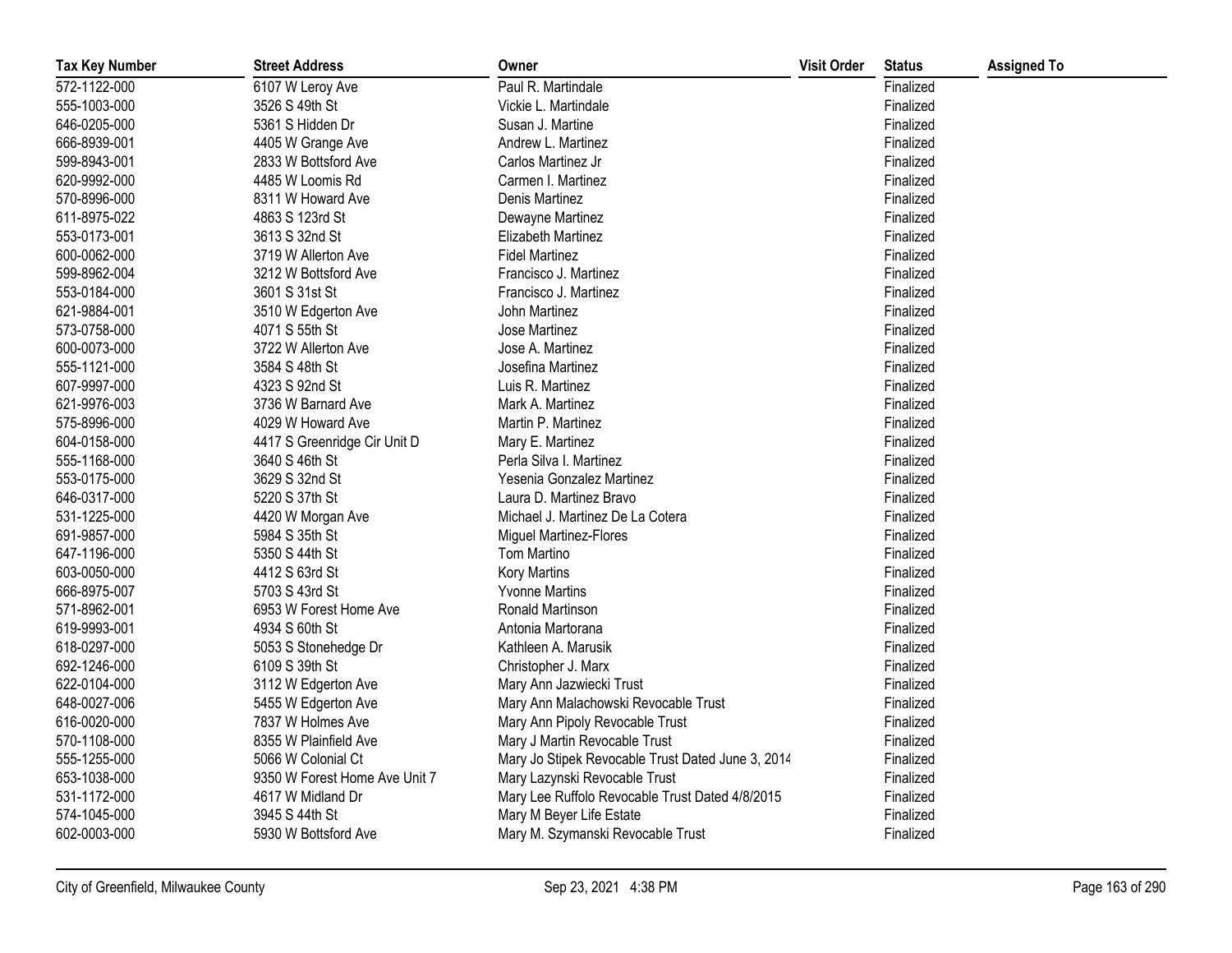| <b>Tax Key Number</b> | <b>Street Address</b>         | Owner                                                | <b>Visit Order</b> | <b>Status</b> | <b>Assigned To</b> |
|-----------------------|-------------------------------|------------------------------------------------------|--------------------|---------------|--------------------|
| 692-1165-000          | 6215 S 39th St                | Mary R Hicks Living Trust                            |                    | Finalized     |                    |
| 611-1030-000          | 12125 W Holmes Ave            | Mary T Panfil Revocable Living Trust                 |                    | Finalized     |                    |
| 667-8994-004          | 4015 W Grange Ave             | Maryann K. Laskowski Revocable Trust                 |                    | Finalized     |                    |
| 571-8954-000          | 6900 W Plainfield Ave         | Abbey M. Marzick                                     |                    | Finalized     |                    |
| 604-0127-000          | 6932 W Chapman Ave            | Jesus Mascorro                                       |                    | Finalized     |                    |
| 602-0126-000          | 4375 S Placid Dr              | Elyssa Maslach                                       |                    | Finalized     |                    |
| 618-0150-000          | 6100 W Stonehedge Dr Unit 245 | Onalda M. Maslin                                     |                    | Finalized     |                    |
| 645-0199-000          | 5222 S Woodbridge Ln          | Shirley F. Maslowski                                 |                    | Finalized     |                    |
| 555-1114-000          | 3573 S 48th St                | Hunter C. Mason                                      |                    | Finalized     |                    |
| 666-8914-003          | 4425 W Wanda Ave              | Janet M. Mason                                       |                    | Finalized     |                    |
| 653-1033-000          | 9340 W Forest Home Ave Unit 6 | Diane Massey                                         |                    | Finalized     |                    |
| 604-0142-000          | 4415 S Greenridge Cir Unit B  | Michael T. Massey                                    |                    | Finalized     |                    |
| 616-1028-000          | 4775 S 81st St                | Steven J. Massey                                     |                    | Finalized     |                    |
| 617-0120-000          | 4756 S 69th St                | Kathryn Massman                                      |                    | Finalized     |                    |
| 645-0384-000          | 5200 S Tuckaway Blvd Unit 330 | Charlene M. Massy                                    |                    | Finalized     |                    |
| 645-0338-000          | 5200 S Tuckaway Blvd Unit 240 | <b>Felice Massy</b>                                  |                    | Finalized     |                    |
| 604-9935-002          | 6885 W Armour Ave             | Araceli Mastas                                       |                    | Finalized     |                    |
| 653-1067-000          | 9320 W Forest Home Ave Unit 6 | Petar Mastilovic                                     |                    | Finalized     |                    |
| 604-0298-000          | 4662 S Woodland Dr            | Predrag Mastilovic                                   |                    | Finalized     |                    |
| 562-9986-000          | 10450 W St Francis Ave        | Dane E. Masznicz                                     |                    | Finalized     |                    |
| 609-0001-000          | 4691 S 114th St               | Pamela Mata                                          |                    | Finalized     |                    |
| 692-1180-000          | 6135 S 35th St                | Christopher Matecki                                  |                    | Finalized     |                    |
| 572-1003-000          | 6434 W Plainfield Ave         | Nathanael E. Matecki                                 |                    | Finalized     |                    |
| 565-0162-000          | 11845 W Howard Ave            | Lawrence Matel                                       |                    | Finalized     |                    |
| 692-1005-000          | 3538 W Kimberly Ave           | Brian A. Mateljan                                    |                    | Finalized     |                    |
| 618-0126-000          | 6100 W Stonehedge Dr Unit 205 | Raul Mateo                                           |                    | Finalized     |                    |
| 606-0008-000          | 4425 S 84th St                | Penelope J. Mathson                                  |                    | Finalized     |                    |
| 610-0089-000          | 4455 S 117th St               | Jay J. Mathwick                                      |                    | Finalized     |                    |
| 568-8991-009          | 9765 W Plainfield Ave         | Michael J. Mathwick                                  |                    | Finalized     |                    |
| 648-1063-000          | 5752 W Abbott Ave             | Mark D. Mathwig                                      |                    | Finalized     |                    |
| 602-0025-000          | 5640 W Bottsford Ave          | Mario J. Matos                                       |                    | Finalized     |                    |
| 570-0303-000          | 4055 S 83rd St                | Avio E. Matta                                        |                    | Finalized     |                    |
| 565-0048-000          | 4122 S 122nd St               | Richard P. Matte                                     |                    | Finalized     |                    |
| 574-8986-000          | 3966 S 44th St                | Nanza Mattern                                        |                    | Finalized     |                    |
| 601-0245-000          | 4657 S 48th St                | Daniel G. Mattes Jr                                  |                    | Finalized     |                    |
| 610-0081-000          | 11660 W Sunset Ln             | Matthew D. Mueller and Kristen L. Mueller Joint Trus |                    | Finalized     |                    |
| 645-0095-000          | 3006 W Mallory Ave            | Nathaniel A. Matthews                                |                    | Finalized     |                    |
| 648-1083-000          | 5210 S 58th St                | Rochelle M. Matthews                                 |                    | Finalized     |                    |
| 606-0196-000          | 8748 W Bottsford Ave          | Brian R. Matthias                                    |                    | Finalized     |                    |
| 555-1016-000          | 3521 S 47th St                | Alison L. Matthies                                   |                    | Finalized     |                    |
| 604-0181-000          | 4419 S Greenridge Cir Unit G  | Christopher J. Matthiesen                            |                    | Finalized     |                    |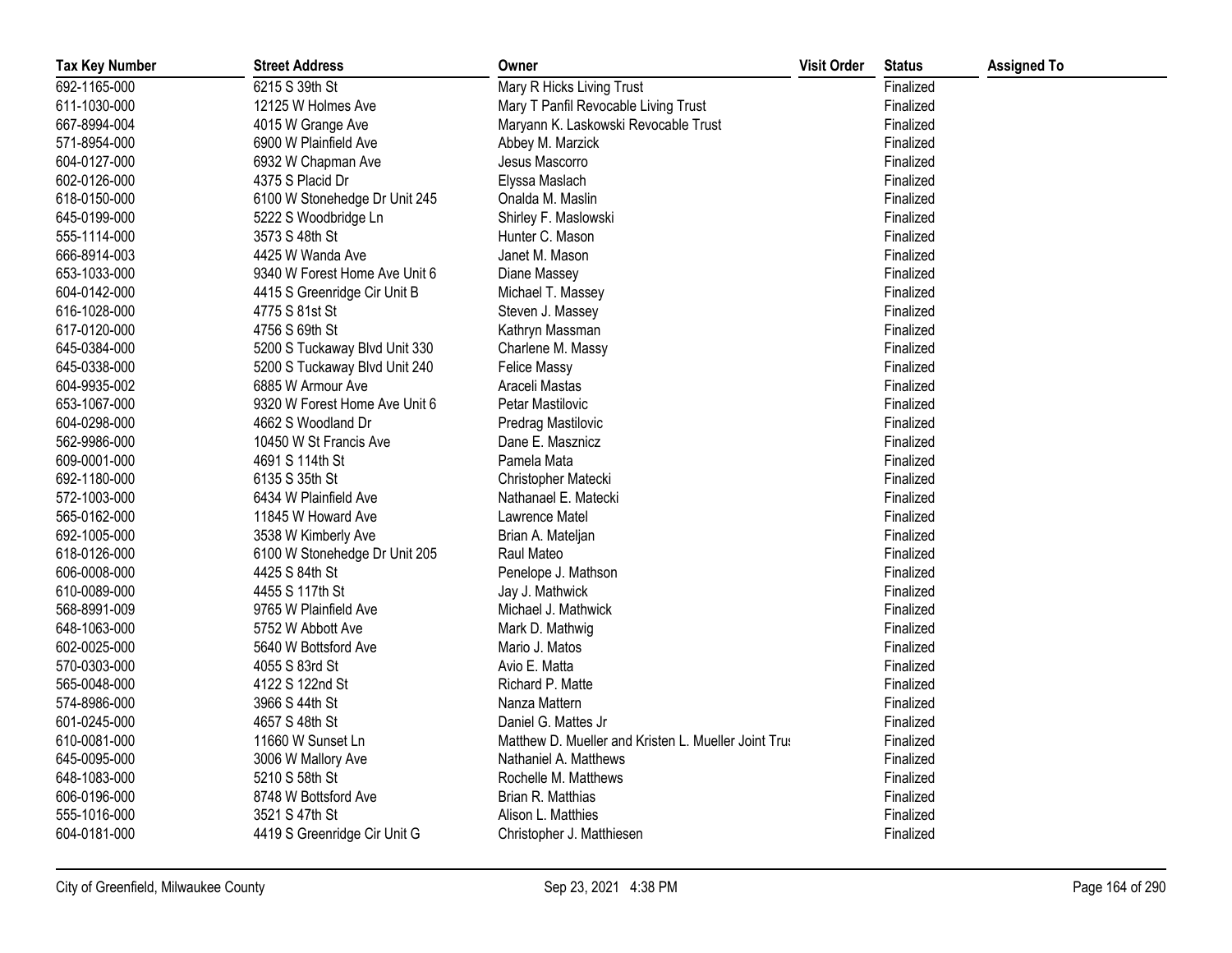| <b>Tax Key Number</b> | <b>Street Address</b>  | Owner                             | <b>Visit Order</b> | <b>Status</b> | <b>Assigned To</b> |
|-----------------------|------------------------|-----------------------------------|--------------------|---------------|--------------------|
| 645-0153-000          | 3121 W Canterbury Rd   | Donald M. Matthis                 |                    | Finalized     |                    |
| 606-0169-001          | 9039 W Whitaker Ave    | <b>Daniel Mattice</b>             |                    | Finalized     |                    |
| 555-1064-000          | 3557 S 43rd St         | Michael F. Mattson                |                    | Finalized     |                    |
| 599-8965-000          | 3308 W Bottsford Ave   | Roberta Ann Matula                |                    | Finalized     |                    |
| 564-0096-000          | 12275 W Black Oak Dr   | Greg J. Matus                     |                    | Finalized     |                    |
| 691-0115-000          | 2935 W Bridge St       | Roberto Matus                     |                    | Finalized     |                    |
| 609-9983-000          | 11111 W Cold Spring Rd | Julie A. Matusak                  |                    | Finalized     |                    |
| 601-9871-002          | 4461 S 50th St         | Michael D. Matusewic              |                    | Finalized     |                    |
| 667-1045-000          | 5700 S 40th St         | Andrea Beth Matusiak              |                    | Finalized     |                    |
| 616-0045-000          | 4886 S 79th St         | Jay W. Matusin                    |                    | Finalized     |                    |
| 569-1095-000          | 4251 S 91st St         | Brian A. Matysik                  |                    | Finalized     |                    |
| 609-9978-009          | 4317 S 112th St        | Todd M. Mauck                     |                    | Finalized     |                    |
| 574-1436-000          | 4831 W Maple Leaf Cir  | Joshua R. Mauerman                |                    | Finalized     |                    |
| 611-8995-001          | 11935 W Layton Ave     | <b>Shelly Maurer</b>              |                    | Finalized     |                    |
| 568-8967-001          | 9516 W Cold Spring Rd  | <b>Conner Maurice</b>             |                    | Finalized     |                    |
| 555-8990-000          | 4663 W Crawford Ave    | David Mauritz                     |                    | Finalized     |                    |
| 646-9966-004          | 4201 W Edgerton Ave    | Amir F. Mavrakis                  |                    | Finalized     |                    |
| 602-0069-000          | 5633 W Allerton Ave    | Carly Mavri                       |                    | Finalized     |                    |
| 604-0224-000          | 4515 S Greenridge Cir  | Maxine S. Roberts Revocable Trust |                    | Finalized     |                    |
| 531-0290-004          | 4907 W Vollmer Ave     | Steven G. Maxwell                 |                    | Finalized     |                    |
| 573-9000-003          | 5428 W Cold Spring Rd  | Steven G. Maxwell                 |                    | Finalized     |                    |
| 614-1007-000          | 4878 S 95th St         | Kathleen A. May                   |                    | Finalized     |                    |
| 605-0072-000          | 8121 W Cold Spring Rd  | Kenneth A. May                    |                    | Finalized     |                    |
| 601-9978-002          | 4433 S 44th St         | May Trust                         |                    | Finalized     |                    |
| 616-1024-000          | 4861 S 81st St         | Carol T. Mayer                    |                    | Finalized     |                    |
| 618-0289-000          | 5029 S Stonehedge Dr   | George F. Mayer                   |                    | Finalized     |                    |
| 611-9000-009          | 11807 W Layton Ave     | Scott A. Mayer                    |                    | Finalized     |                    |
| 553-0351-000          | 3659 S 33rd St         | Jarod Mayhall                     |                    | Finalized     |                    |
| 575-8942-000          | 3966 S 43rd St         | Jose M. Mayoral                   |                    | Finalized     |                    |
| 554-1061-000          | 3908 W Howard Ave      | Joel J. Mayrhofer                 |                    | Finalized     |                    |
| 562-9982-003          | 10540 W Pallottine Dr  | Robert A. Mazur                   |                    | Finalized     |                    |
| 614-1051-000          | 9515 W Carpenter Ave   | Joseph Mazurczak                  |                    | Finalized     |                    |
| 602-0068-000          | 5641 W Allerton Ave    | Diane J. Mazurek                  |                    | Finalized     |                    |
| 553-0345-000          | 3703 S 33rd St         | Zachary Mazurek                   |                    | Finalized     |                    |
| 691-9927-000          | 3113 W Ramsey Ave      | Carole L. Mazurkiewicz            |                    | Finalized     |                    |
| 604-9966-001          | 7510 W Layton Ave      | <b>MBM Holdings LLC</b>           |                    | Finalized     |                    |
| 568-1079-000          | 9340 W Waterford Ave   | Daniel P. Mc Adams                |                    | Finalized     |                    |
| 600-0112-000          | 3610 W Layton Ave      | Gary L. Mc Bain                   |                    | Finalized     |                    |
| 647-1048-000          | 5141 S 48th St         | Patrick J. Mc Cauley              |                    | Finalized     |                    |
| 531-1190-000          | 3353 S 46th St         | David L. Mc Clanahan              |                    | Finalized     |                    |
| 606-0135-000          | 4360 S 90th St         | Kathleen M. Mc Conville           |                    | Finalized     |                    |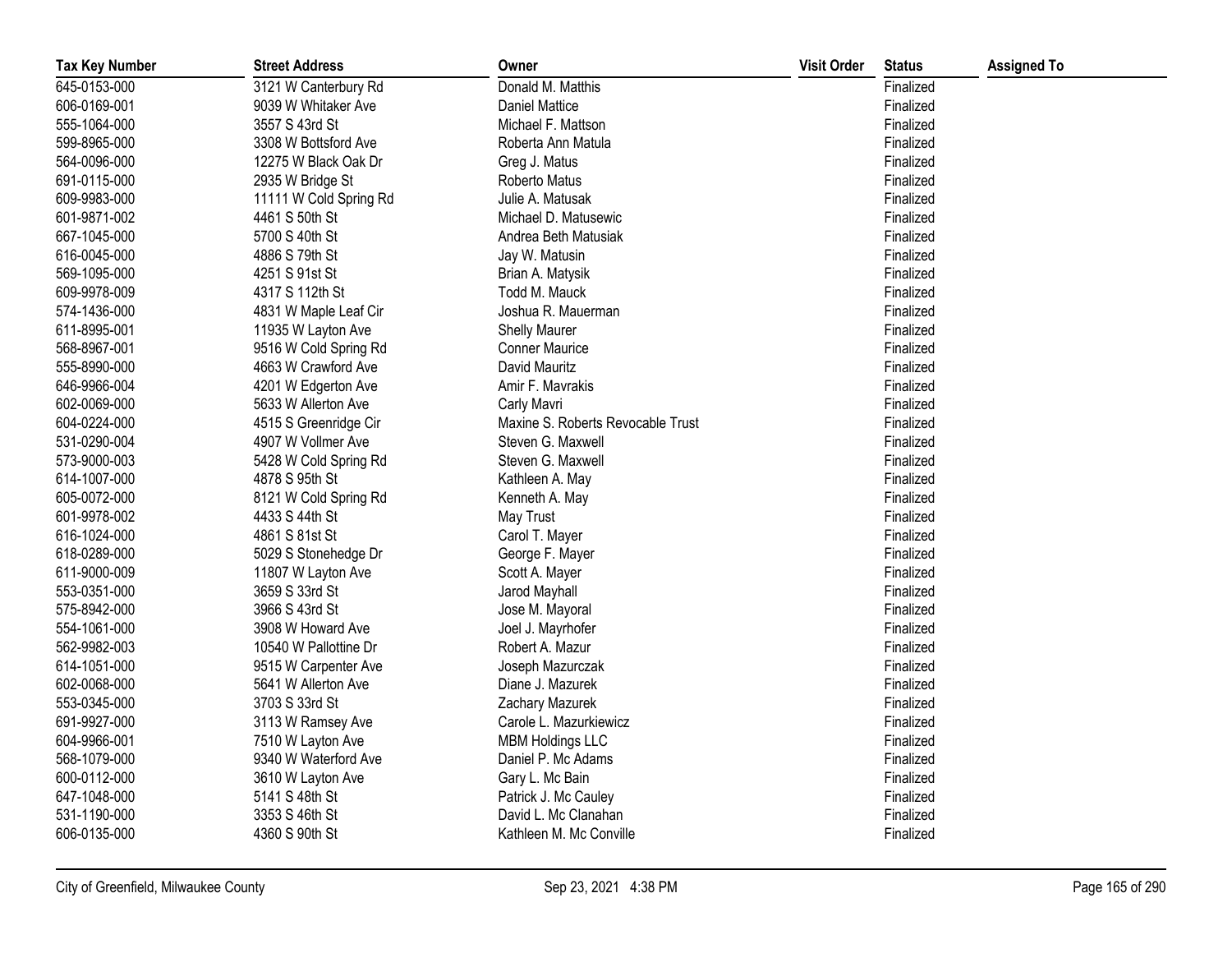| <b>Tax Key Number</b> | <b>Street Address</b>  | Owner                                                | <b>Visit Order</b> | <b>Status</b> | <b>Assigned To</b> |
|-----------------------|------------------------|------------------------------------------------------|--------------------|---------------|--------------------|
| 611-8997-001          | 11841 W Layton Ave     | Timothy J. Mc Elrone                                 |                    | Finalized     |                    |
| 603-0059-000          | 4475 S 62nd St         | Patricia A. Mc Kay                                   |                    | Finalized     |                    |
| 606-0087-000          | 8808 W Allerton Ave    | Dale R. Mc Kissick                                   |                    | Finalized     |                    |
| 575-0085-000          | 3732 W Cold Spring Rd  | Richard T. Mc Nulty                                  |                    | Finalized     |                    |
| 565-0247-000          | 11727 W Wooded Ct      | Patrice McAdams                                      |                    | Finalized     |                    |
| 609-9963-002          | 4515 S 113th St        | Don A. Mcallister                                    |                    | Finalized     |                    |
| 600-0029-000          | 4401 S 36th St         | Christopher J. Mcatee                                |                    | Finalized     |                    |
| 646-0009-000          | 5121 S 37th St         | Susan E. McCabe                                      |                    | Finalized     |                    |
| 601-9930-000          | 4367 S 46th St         | <b>Timothy McCain</b>                                |                    | Finalized     |                    |
| 553-0053-000          | 3568 S 33rd St         | Cynthia L. McCall                                    |                    | Finalized     |                    |
| 574-1011-000          | 3950 S 44th St         | Kylie Mccallum                                       |                    | Finalized     |                    |
| 602-0093-000          | 4386 S Honey Creek Dr  | Eric M. McCann                                       |                    | Finalized     |                    |
| 600-0027-000          | 4381 S 36th St         | Matthew M. Mccann                                    |                    | Finalized     |                    |
| 645-0118-000          | 3110 W King Arthurs Ct | Ben L. McCanna                                       |                    | Finalized     |                    |
| 570-1073-000          | 4253 S 81st St         | Michael D. McCarthy                                  |                    | Finalized     |                    |
| 621-9897-007          | 5021 S 35th St         | Tauna L. McCarthy                                    |                    | Finalized     |                    |
| 646-0122-000          | 3592 W Cottonwood Ct   | Yvonne M. McCarthy                                   |                    | Finalized     |                    |
| 569-1031-001          | 9137 W Waterford Ave   | <b>Rita McCauley</b>                                 |                    | Finalized     |                    |
| 604-0290-000          | 4647 S Woodland Dr     | Jill M. McClendon                                    |                    | Finalized     |                    |
| 599-8962-005          | 3210 W Bottsford Ave   | Patrick J. Mccloskey                                 |                    | Finalized     |                    |
| 615-9989-000          | 8550 W Forest Home Ave | McClure Retail #2 LLC, A Wisconsin Limited Liability |                    | Finalized     |                    |
| 572-1006-000          | 6400 W Plainfield Ave  | Leslie Kalab McCollum                                |                    | Finalized     |                    |
| 565-0245-000          | 11799 W Wooded Ct      | Victoria S. McCormick                                |                    | Finalized     |                    |
| 567-0019-000          | 10310 W Norwich Ave    | Ben W. McCoy                                         |                    | Finalized     |                    |
| 531-1047-000          | 4449 W Anthony Dr      | Shane McCue                                          |                    | Finalized     |                    |
| 555-1033-000          | 4501 W Morgan Ave      | Robert L. McCullough III                             |                    | Finalized     |                    |
| 572-1033-000          | 6341 W Plainfield Ave  | Valerie McDonald                                     |                    | Finalized     |                    |
| 617-9975-032          | 5040 S 76th St         | McDonald's Real Estate Company                       |                    | Finalized     |                    |
| 608-9995-007          | 4550 S 108th St        | <b>McDonalds Corporation</b>                         |                    | Finalized     |                    |
| 603-0081-000          | 4453 S 63rd St         | Ryan McDonough                                       |                    | Finalized     |                    |
| 604-9953-003          | 4631 S 72nd St         | Damon D. McDuffy                                     |                    | Finalized     |                    |
| 531-1007-000          | 3255 S 44th St         | Kristine McEachern                                   |                    | Finalized     |                    |
| 604-0095-000          | 6904 W Van Norman Ave  | Scott A. McElroy                                     |                    | Finalized     |                    |
| 620-9939-002          | 4527 W Loomis Rd       | John P. McEown                                       |                    | Finalized     |                    |
| 667-8937-001          | 5631 S 42nd St         | Dani M. McFadden                                     |                    | Finalized     |                    |
| 600-0123-001          | 4060 W Loomis Rd       | McFin LLC                                            |                    | Finalized     |                    |
| 617-0038-000          | 7017 W Holmes Ave      | Seth McGathey                                        |                    | Finalized     |                    |
| 606-0243-000          | 9157 W Cold Spring Rd  | Elizabeth McGee                                      |                    | Finalized     |                    |
| 602-0056-000          | 5533 W Allerton Ave    | Thomas W. Mcgee                                      |                    | Finalized     |                    |
| 606-0236-000          | 9121 W Cold Spring Rd  | Florence McGill                                      |                    | Finalized     |                    |
| 647-1162-000          | 5416 S 46th St         | Nancy M. McGill                                      |                    | Finalized     |                    |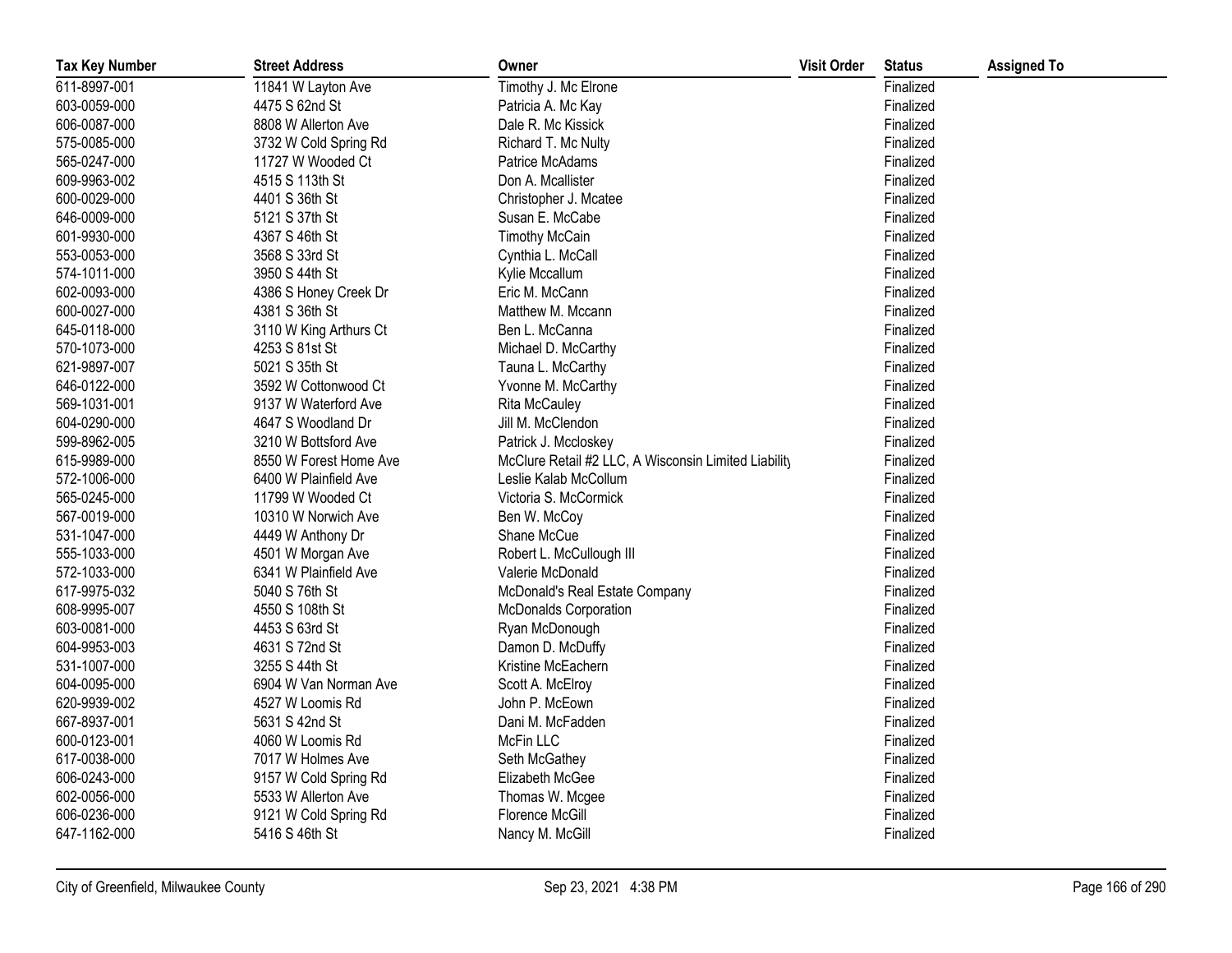| <b>Tax Key Number</b> | <b>Street Address</b>   | Owner                         | <b>Visit Order</b> | <b>Status</b> | <b>Assigned To</b> |
|-----------------------|-------------------------|-------------------------------|--------------------|---------------|--------------------|
| 601-9960-000          | 4531 W Cold Spring Rd   | <b>Edward Mcgillis</b>        |                    | Finalized     |                    |
| 565-0227-000          | 11689 W Willow Ct       | James A. McGinnis             |                    | Finalized     |                    |
| 646-0029-000          | 3825 W Honey Creek Cir  | Jeffrey Mcgrath               |                    | Finalized     |                    |
| 531-1133-000          | 3247 S Elmwood Ave      | Jeffrey W. Mcgregor           |                    | Finalized     |                    |
| 555-1123-000          | 3570 S 48th St          | Cecil M. McGrew               |                    | Finalized     |                    |
| 647-9948-000          | 5325 S 43rd St          | Anthony McGuire               |                    | Finalized     |                    |
| 567-0085-000          | 4100 S 104th St         | Nicole Leslie McGuire         |                    | Finalized     |                    |
| 574-1437-000          | 4821 W Maple Leaf Cir   | Patrick D. McGuire            |                    | Finalized     |                    |
| 617-0091-000          | 7242 W Squire Ave       | McGuire Trust Dated 3/19/2015 |                    | Finalized     |                    |
| 610-0218-000          | 4595 S 116th St         | Patrick K. McHugh             |                    | Finalized     |                    |
| 531-0261-000          | 3430 S Crandon Pl       | Lloyd D. Mcindoe              |                    | Finalized     |                    |
| 565-9957-000          | 11830 W Cold Spring Rd  | Dustin J. McInnes             |                    | Finalized     |                    |
| 645-0132-000          | 5114 S King Arthurs Ct  | Scott R. McIntosh             |                    | Finalized     |                    |
| 555-1291-000          | 4905 W Colonial Ct      | Trace J. McKay Jr             |                    | Finalized     |                    |
| 606-9999-003          | 8453 W Cold Spring Rd   | Brian D. McKee                |                    | Finalized     |                    |
| 604-0172-000          | 4508 S Greenridge Cir   | Colleen G. McKinnon           |                    | Finalized     |                    |
| 611-1042-000          | 12225 W Holmes Ave      | Barry M. McLaughlin           |                    | Finalized     |                    |
| 569-1514-000          | 4075 S 84th St Unit 3   | William McLaughlin            |                    | Finalized     |                    |
| 562-9937-008          | 3721 S 104th St         | Andrew McLean                 |                    | Finalized     |                    |
| 574-1326-000          | 4777 W Maple Leaf Cir   | Gerald McLean                 |                    | Finalized     |                    |
| 565-0077-000          | 3930 S 117th St         | Charles J. Mcmahon            |                    | Finalized     |                    |
| 617-0013-000          | 7016 W Edgerton Ave     | Russell M. McMahon            |                    | Finalized     |                    |
| 610-0159-002          | 11930 W Van Norman Ave  | Timothy P. McMahon            |                    | Finalized     |                    |
| 566-9978-000          | 11300 W Cold Spring Rd  | Todd A. Mcmahon               |                    | Finalized     |                    |
| 574-1332-000          | 4961 W Maple Leaf Cir   | Michelle McManaman            |                    | Finalized     |                    |
| 553-0051-000          | 3577 S 32nd St          | Onalee K. McNally             |                    | Finalized     |                    |
| 574-1313-000          | 4940 W Maple Leaf Cir   | Denise L. McNeely             |                    | Finalized     |                    |
| 610-0183-000          | 4589 S 119th St         | Steven McNeill                |                    | Finalized     |                    |
| 616-8985-010          | 4916 S 82nd St          | Donald G. Mcnew               |                    | Finalized     |                    |
| 615-9947-001          | 5036 S 92nd St          | Benjamin McNutt               |                    | Finalized     |                    |
| 601-0095-000          | 4560 S 48th St          | Bryan F. McNutt               |                    | Finalized     |                    |
| 562-9966-000          | 10460 W Beloit Rd       | John M. McTaggart             |                    | Finalized     |                    |
| 617-0090-000          | 7314 W Squire Ave       | Daniel R. Mech                |                    | Finalized     |                    |
| 564-9975-000          | 3820 S 124th St         | George W. Mech                |                    | Finalized     |                    |
| 564-0090-000          | 12125 W Black Oak Dr    | Terry A. Mecha                |                    | Finalized     |                    |
| 571-8951-000          | 6831 W Plainfield Ave   | Terry Alan Mecha              |                    | Finalized     |                    |
| 570-1024-000          | 7910 W Cold Spring Rd   | David M. Mecikalski           |                    | Finalized     |                    |
| 605-0160-000          | 4560 S 84th St          | Kay A. Meddaugh               |                    | Finalized     |                    |
| 599-8924-000          | 4444 S 34th St          | Arturo Medina                 |                    | Finalized     |                    |
| 555-1254-000          | 5068 W Colonial Ct      | Medl, LLC                     |                    | Finalized     |                    |
| 610-0188-000          | 4565 S River Ridge Blvd | Lyris Medrano                 |                    | Finalized     |                    |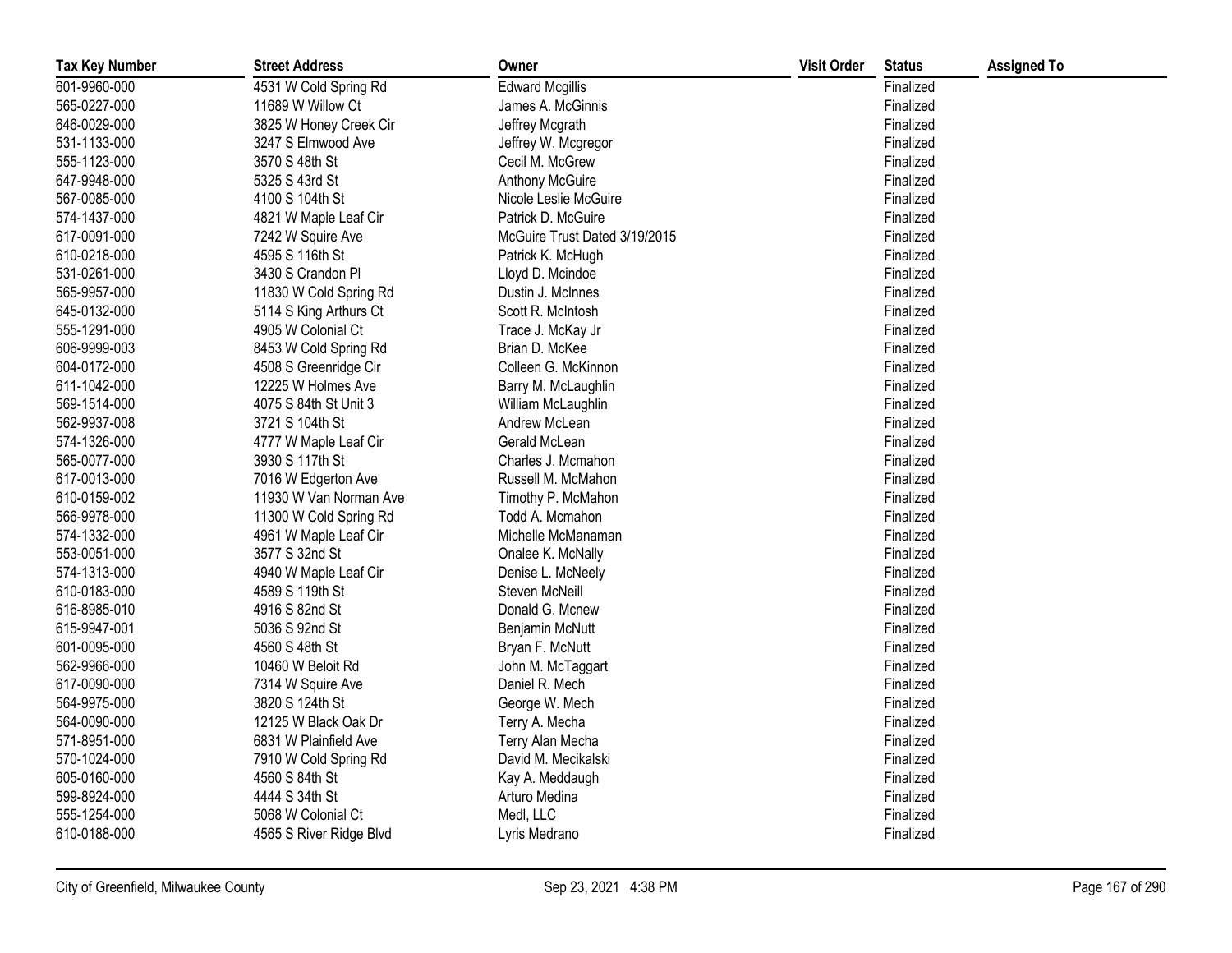| <b>Tax Key Number</b> | <b>Street Address</b>         | Owner                             | <b>Visit Order</b> | <b>Status</b> | <b>Assigned To</b> |
|-----------------------|-------------------------------|-----------------------------------|--------------------|---------------|--------------------|
| 601-0208-000          | 4651 S 49th St                | Brian Meehan                      |                    | Finalized     |                    |
| 692-1121-000          | 3717 W Ramsey Ave             | Eric M. Meeker                    |                    | Finalized     |                    |
| 604-0315-000          | 4625 S Woodland Dr            | Brigitte Meekesh-Sobieralski      |                    | Finalized     |                    |
| 646-0196-000          | 5339 S Hidden Dr              | Christina Megal                   |                    | Finalized     |                    |
| 601-0211-000          | 4667 S 49th St                | Matthew C. Megal                  |                    | Finalized     |                    |
| 570-1018-001          | 4212 S 78th St                | Hakeem A. Megally                 |                    | Finalized     |                    |
| 531-0236-000          | 3454 S Schauer Ave            | Keith Megonigle                   |                    | Finalized     |                    |
| 531-1077-000          | 4512 W Anthony Dr             | Laszlo Megyeri                    |                    | Finalized     |                    |
| 621-9914-000          | 4961 S 40th St                | Richard L. Mehalko II             |                    | Finalized     |                    |
| 573-0608-000          | 3929 S 55th St                | Angela Meier                      |                    | Finalized     |                    |
| 615-1000-000          | 8800 W Dosie Ave              | Claude Meier                      |                    | Finalized     |                    |
| 564-0060-000          | 3554 S 122nd Ct               | Mark A. Meier                     |                    | Finalized     |                    |
| 574-1433-000          | 4839 W Maple Leaf Cir         | Thomas H. Meier                   |                    | Finalized     |                    |
| 645-0444-000          | 5270 S Somerset Ln            | Jacob M. Meierhofer               |                    | Finalized     |                    |
| 602-9947-004          | 5800 W Layton Ave             | Meijer Stores Limited Partnership |                    | Finalized     |                    |
| 622-0051-001          | 5000 S 30th St                | Aleksas Meilus                    |                    | Finalized     |                    |
| 611-1023-000          | 12010 W Holmes Ave            | James W. Meincke                  |                    | Finalized     |                    |
| 609-9956-002          | 4602 S 113th St               | David A. Meinerz                  |                    | Finalized     |                    |
| 602-9964-004          | 5215 W Cold Spring Rd         | John P. Meinholz                  |                    | Finalized     |                    |
| 562-9971-000          | 10321 W St Francis Ave        | Chris H. Meixner                  |                    | Finalized     |                    |
| 609-9953-006          | 4621 S 113th St               | John Mejac                        |                    | Finalized     |                    |
| 554-1059-000          | 3859 S 39th St                | Juan S. Mejia                     |                    | Finalized     |                    |
| 606-0168-000          | 9118 W Bottsford Ave          | Keith Meka                        |                    | Finalized     |                    |
| 603-0039-000          | 4466 S 62nd St                | Mark A. Meka                      |                    | Finalized     |                    |
| 646-0260-000          | 5383 S Butterfield Way        | Norman R. Meka                    |                    | Finalized     |                    |
| 691-9891-000          | 5920 S 33rd St                | Timothy A. Meka                   |                    | Finalized     |                    |
| 621-9919-001          | 4030 W Edgerton Ave           | Charles S. Melching               |                    | Finalized     |                    |
| 616-0030-001          | 4908 S 78th St                | Mario Melendez                    |                    | Finalized     |                    |
| 615-9937-002          | 8505 W Forest Home Ave        | Meller Properties LLC             |                    | Finalized     |                    |
| 621-9991-000          | 4835 S 35th St                | Janet K. Melloch                  |                    | Finalized     |                    |
| 569-1010-000          | 4267 S 91st Pl                | William A. Melms                  |                    | Finalized     |                    |
| 553-0462-000          | 3437 W Lynndale Ave           | David E. Melton                   |                    | Finalized     |                    |
| 569-1167-000          | 4038 S 91st St                | Michele M. Melton                 |                    | Finalized     |                    |
| 645-0501-000          | 5395 S Somerset Ln            | Charles A. Melvin                 |                    | Finalized     |                    |
| 601-9916-001          | 4361 S 47th St                | <b>Eric Melzer</b>                |                    | Finalized     |                    |
| 555-1109-000          | 3529 S 48th St                | Lisa L. Melzer                    |                    | Finalized     |                    |
| 653-1025-000          | 9350 W Forest Home Ave Unit 2 | Steven J. Menden                  |                    | Finalized     |                    |
| 645-0535-000          | 5351 S Cambridge Ln           | Gaylen A. Mendini                 |                    | Finalized     |                    |
| 645-0343-000          | 5200 S Tuckaway Blvd Unit 245 | Rodney E. Mendini                 |                    | Finalized     |                    |
| 645-0028-000          | 5304 S 28th St                | Ernest Mendoza                    |                    | Finalized     |                    |
| 555-1243-000          | 3605 S 46th PI                | Jessica Y. Mendoza                |                    | Finalized     |                    |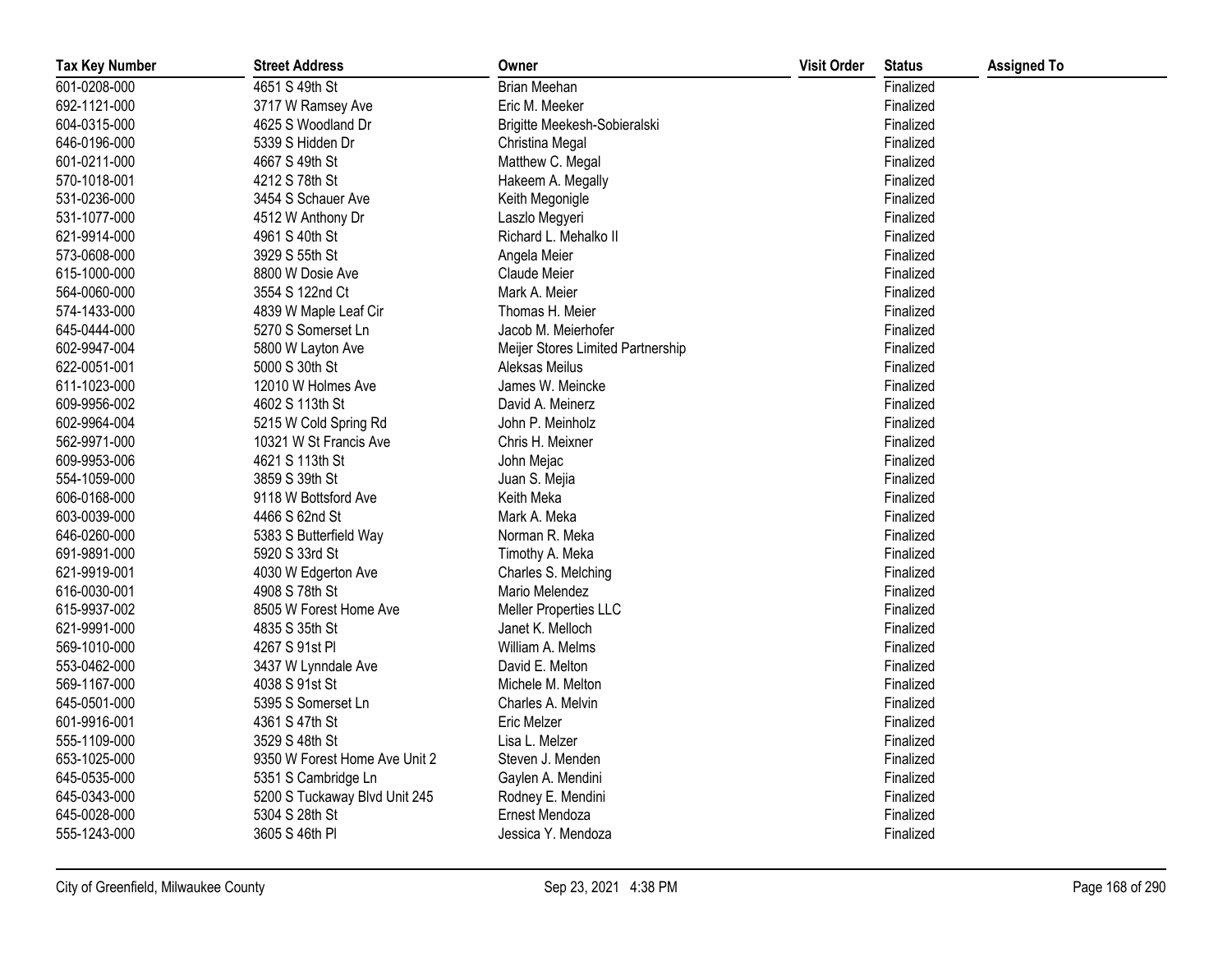| <b>Tax Key Number</b> | <b>Street Address</b>         | Owner                          | <b>Visit Order</b> | <b>Status</b> | <b>Assigned To</b> |
|-----------------------|-------------------------------|--------------------------------|--------------------|---------------|--------------------|
| 601-9992-000          | 4355 S 43rd St                | Mario Noe Mendoza              |                    | Finalized     |                    |
| 619-9994-001          | 4920 S 60th St                | Melissa Mendoza                |                    | Finalized     |                    |
| 565-0058-001          | 12114 W Waterford Ave         | Steven J. Mendygral            |                    | Finalized     |                    |
| 645-0374-000          | 5200 S Tuckaway Blvd Unit 320 | Melissa Irene Menge            |                    | Finalized     |                    |
| 574-1092-000          | 4717 W Tesch Ave              | Robert A. Menger               |                    | Finalized     |                    |
| 607-9993-000          | 9301 W Cold Spring Rd         | Roger R. Menger                |                    | Finalized     |                    |
| 618-0008-000          | 5081 S 67th St                | Carol A. Menghe                |                    | Finalized     |                    |
| 615-1029-000          | 8855 W Melody Ln              | Gregory M. Menominee           |                    | Finalized     |                    |
| 604-0128-000          | 7002 W Chapman Ave            | Joseph A. Mensah               |                    | Finalized     |                    |
| 646-0243-000          | 5381 S Hidden Dr              | <b>Dmitriy Menshoy</b>         |                    | Finalized     |                    |
| 568-1094-000          | 9635 W Van Beck Ave           | Jeffrey S. Mentkowski          |                    | Finalized     |                    |
| 565-0002-000          | 4095 S 122nd St               | John J. Menzia                 |                    | Finalized     |                    |
| 553-0094-000          | 3546 S 34th St                | Estela Mercado                 |                    | Finalized     |                    |
| 668-8983-000          | 3411 W Grange Ave             | Jesus Mercado                  |                    | Finalized     |                    |
| 691-0154-000          | 3295 W Kimberly Ave           | Jesus M. Merced                |                    | Finalized     |                    |
| 569-1503-000          | 4035 S 84th St Unit 8         | Tiffany L. Meredith            |                    | Finalized     |                    |
| 605-0007-000          | 7924 W Whitaker Ave           | Ann Marie Mergel               |                    | Finalized     |                    |
| 691-9946-002          | 5928 S Phillips St            | Martin J. Mergenthaler         |                    | Finalized     |                    |
| 570-1011-000          | 4280 S 78th St                | Kenneth J. Merk                |                    | Finalized     |                    |
| 531-1129-000          | 4630 W Midland Dr             | Merlin S. Merline              |                    | Finalized     |                    |
| 555-1055-001          | 3515 S 43rd St                | Jason E. Mermolia              |                    | Finalized     |                    |
| 602-0027-000          | 5620 W Bottsford Ave          | Laura L. Meroff                |                    | Finalized     |                    |
| 554-1021-000          | 3847 S 37th St                | Gary W. Merriman               |                    | Finalized     |                    |
| 609-9978-010          | 4325 S 112th St               | Christopher W. Merritt         |                    | Finalized     |                    |
| 531-1075-000          | 4500 W Anthony Dr             | <b>Eric Merriweather</b>       |                    | Finalized     |                    |
| 645-0273-000          | 5200 S Tuckaway Blvd Unit 107 | Nancy Merschdorf               |                    | Finalized     |                    |
| 572-1066-000          | 6105 W Marcy Ln               | David Mersman                  |                    | Finalized     |                    |
| 646-0233-000          | 5340 S Hidden Dr              | Derek Merten                   |                    | Finalized     |                    |
| 570-0021-000          | 8120 W Norwich Ave            | William T. Mervin              |                    | Finalized     |                    |
| 574-1116-000          | 4401 W Tesch Ave              | Daniel L. Mervosh              |                    | Finalized     |                    |
| 568-8968-000          | 9524 W Cold Spring Rd         | David J. Meservey              |                    | Finalized     |                    |
| 568-8969-000          | 9532 W Cold Spring Rd         | David J. Meservey              |                    | Finalized     |                    |
| 553-0166-000          | 3624 S 34th St                | Serena H. Messer               |                    | Finalized     |                    |
| 575-8897-004          | 4057 S 35th St                | Metropolitan Associates        |                    | Finalized     |                    |
| 553-8995-004          | 3140 W Howard Ave             | <b>Metropolitan Associates</b> |                    | Finalized     |                    |
| 553-8995-005          | 3811 S Miner St               | <b>Metropolitan Associates</b> |                    | Finalized     |                    |
| 553-8995-006          | 3100 W Howard Ave             | Metropolitan Associates        |                    | Finalized     |                    |
| 564-1010-000          | 11625 W Glen Way              | Vicki L. Metz                  |                    | Finalized     |                    |
| 610-0179-000          | 4549 S 119th St               | Thomas Meverden                |                    | Finalized     |                    |
| 572-8949-002          | 6413 W Leroy Ave              | Aaron J. Meyer                 |                    | Finalized     |                    |
| 606-0202-000          | 8717 W Whitaker Ave           | David Meyer                    |                    | Finalized     |                    |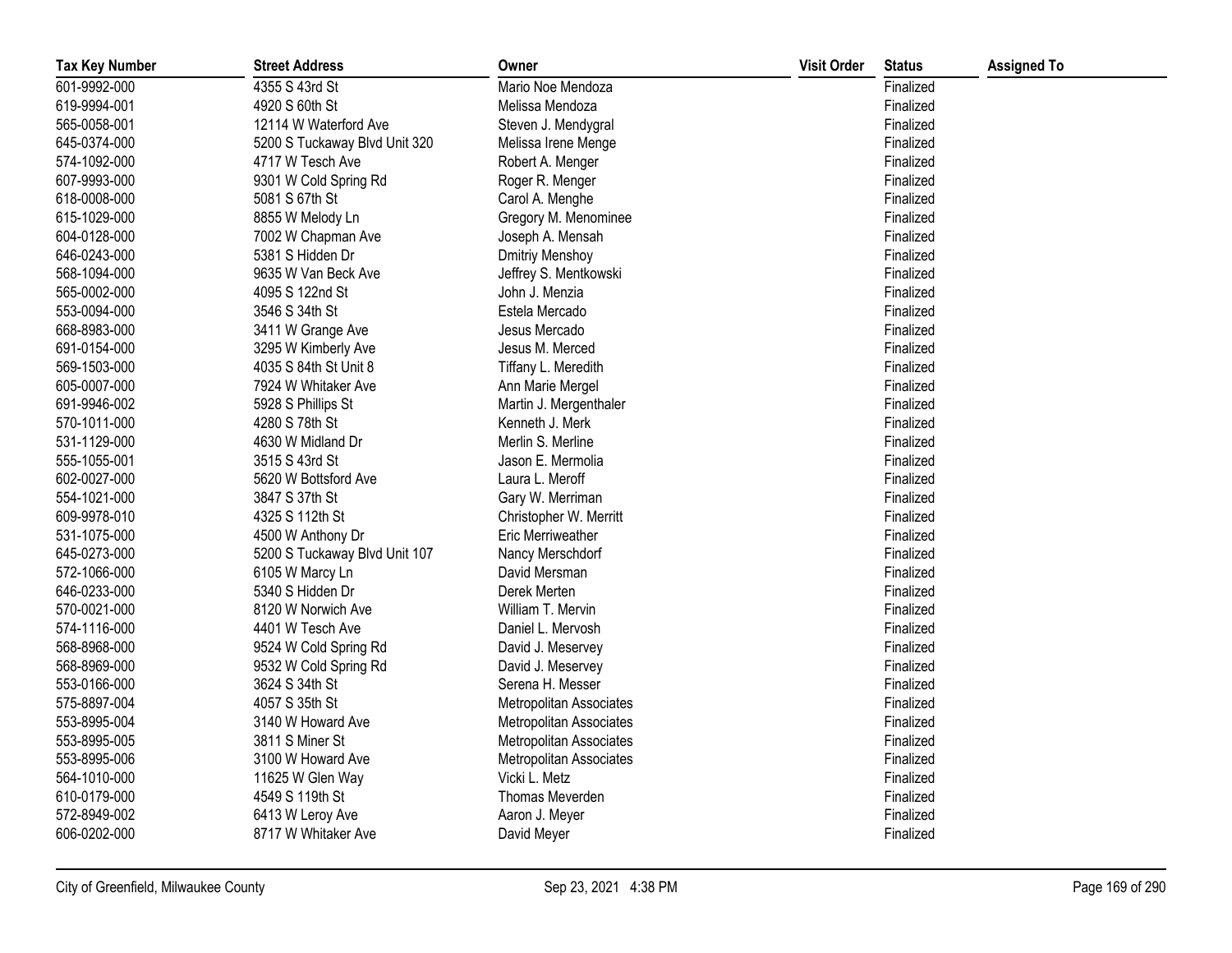| <b>Tax Key Number</b> | <b>Street Address</b>         | Owner                                               | <b>Visit Order</b> | <b>Status</b> | <b>Assigned To</b> |
|-----------------------|-------------------------------|-----------------------------------------------------|--------------------|---------------|--------------------|
| 617-0133-000          | 7225 W Squire Ave             | Edward J. Meyer Jr                                  |                    | Finalized     |                    |
| 691-9861-000          | 5969 S 34th St                | Gayle M. Meyer                                      |                    | Finalized     |                    |
| 667-1029-000          | 4011 W Denis Ave              | Jayson R. Meyer                                     |                    | Finalized     |                    |
| 620-9974-001          | 4920 S 51st St                | Jeffrey D. Meyer                                    |                    | Finalized     |                    |
| 601-9985-004          | 4424 S 44th St                | Joseph D. Meyer                                     |                    | Finalized     |                    |
| 646-0082-000          | 5390 S Somerset Ln            | Joyce M. Meyer                                      |                    | Finalized     |                    |
| 605-0071-000          | 8101 W Cold Spring Rd         | Leonard F. Meyer                                    |                    | Finalized     |                    |
| 604-0197-000          | 4540 S Greenridge Cir         | Lori L. Meyer                                       |                    | Finalized     |                    |
| 610-0275-000          | 4526 S 122nd St               | Michael A. Meyer                                    |                    | Finalized     |                    |
| 610-0182-000          | 4579 S 119th St               | Michael P. Meyer                                    |                    | Finalized     |                    |
| 555-1283-000          | 4908 W Colonial Ct            | Monica M. Meyer                                     |                    | Finalized     |                    |
| 622-0139-000          | 2824 W Vogel Ave              | Nathan J. Meyer                                     |                    | Finalized     |                    |
| 667-1076-000          | 3611 W Wanda Ave              | Nic P. Meyer                                        |                    | Finalized     |                    |
| 646-0080-000          | 5376 S Amberwood Ln           | Robert A. Meyer                                     |                    | Finalized     |                    |
| 618-0073-000          | 6100 W Stonehedge Dr Unit 100 | Beverly A. Meyerring                                |                    | Finalized     |                    |
| 574-1403-000          | 4764 W Maple Leaf Cir         | John Meyerring                                      |                    | Finalized     |                    |
| 609-9968-002          | 4425 S 113th St               | Glenn L. Meyers                                     |                    | Finalized     |                    |
| 618-0105-000          | 6100 W Stonehedge Dr Unit 148 | Kevin S. Meyers                                     |                    | Finalized     |                    |
| 574-1046-000          | 4403 W Norwich Ave            | <b>Kimberly Meyers</b>                              |                    | Finalized     |                    |
| 618-0163-000          | 6100 W Stonehedge Dr Unit 266 | Barbara A. Meyrose                                  |                    | Finalized     |                    |
| 615-9943-000          | 8701 W Forest Home Ave        | Mg Limited British, LLC                             |                    | Finalized     |                    |
| 570-1085-000          | 8210 W Leroy Ave              | Ashfaq A. Mian                                      |                    | Finalized     |                    |
| 531-1135-000          | 4825 W Forest Home Ave        | Riaz M. Mian                                        |                    | Finalized     |                    |
| 553-0471-000          | 3215 W Lynndale Ave           | Xiangdong Miao                                      |                    | Finalized     |                    |
| 573-9000-001          | 5423 W Leroy Ave              | Carlo W. Micale                                     |                    | Finalized     |                    |
| 556-8936-001          | 3807 S 56th St                | Goran Micanovic                                     |                    | Finalized     |                    |
| 569-1371-000          | 8560 W Waterford Ave Unit 4   | Judith A. Michael                                   |                    | Finalized     |                    |
| 564-9982-005          | 3895 S River Ridge Blvd       | Michael & Mary McElligott Living Trust Dtd 1/4/2019 |                    | Finalized     |                    |
| 564-0053-000          | 3666 S 123rd St               | Michael & Wendy Matel 2016 Revocable Trust Date     |                    | Finalized     |                    |
| 531-0292-001          | 4937 W Vollmer Ave            | Michael and Judith Trock Revocable Trust            |                    | Finalized     |                    |
| 572-1074-000          | 6228 W Leroy Ave              | Michael and Judith Trock Revocable Trust            |                    | Finalized     |                    |
| 605-0014-000          | 7921 W Whitaker Ave           | Michael D Urfer TOD                                 |                    | Finalized     |                    |
| 617-0044-000          | 7118 W Vogel Ave              | Michael D. and Julia A. Witkowski Revocable Trust   |                    | Finalized     |                    |
| 562-9998-006          | 10313 W Morgan Ave            | Michael D. Libert Revocable Trust                   |                    | Finalized     |                    |
| 575-0098-000          | 3771 W Loomis Rd              | Michael E Tuffey Revocable Trust                    |                    | Finalized     |                    |
| 602-0142-000          | 4400 S Placid Dr              | Michael E. Wojcinski and Rosemary Wojcinski Revo    |                    | Finalized     |                    |
| 691-0135-000          | 3015 W Kimberly Ave           | Michael G. Borchardt Family Trust                   |                    | Finalized     |                    |
| 691-9844-001          | 6061 S 27th St                | Michael G. Borchardt Family Trust                   |                    | Finalized     |                    |
| 691-9845-000          | 6015 S 27th St                | Michael G. Borchardt Family Trust                   |                    | Finalized     |                    |
| 691-0138-000          | S 27th St                     | Michael G. Borchardt Family Trust                   |                    | Finalized     |                    |
| 606-0239-000          | 9127 W Cold Spring Rd         | Michael Hulen Revocable Trust                       |                    | Finalized     |                    |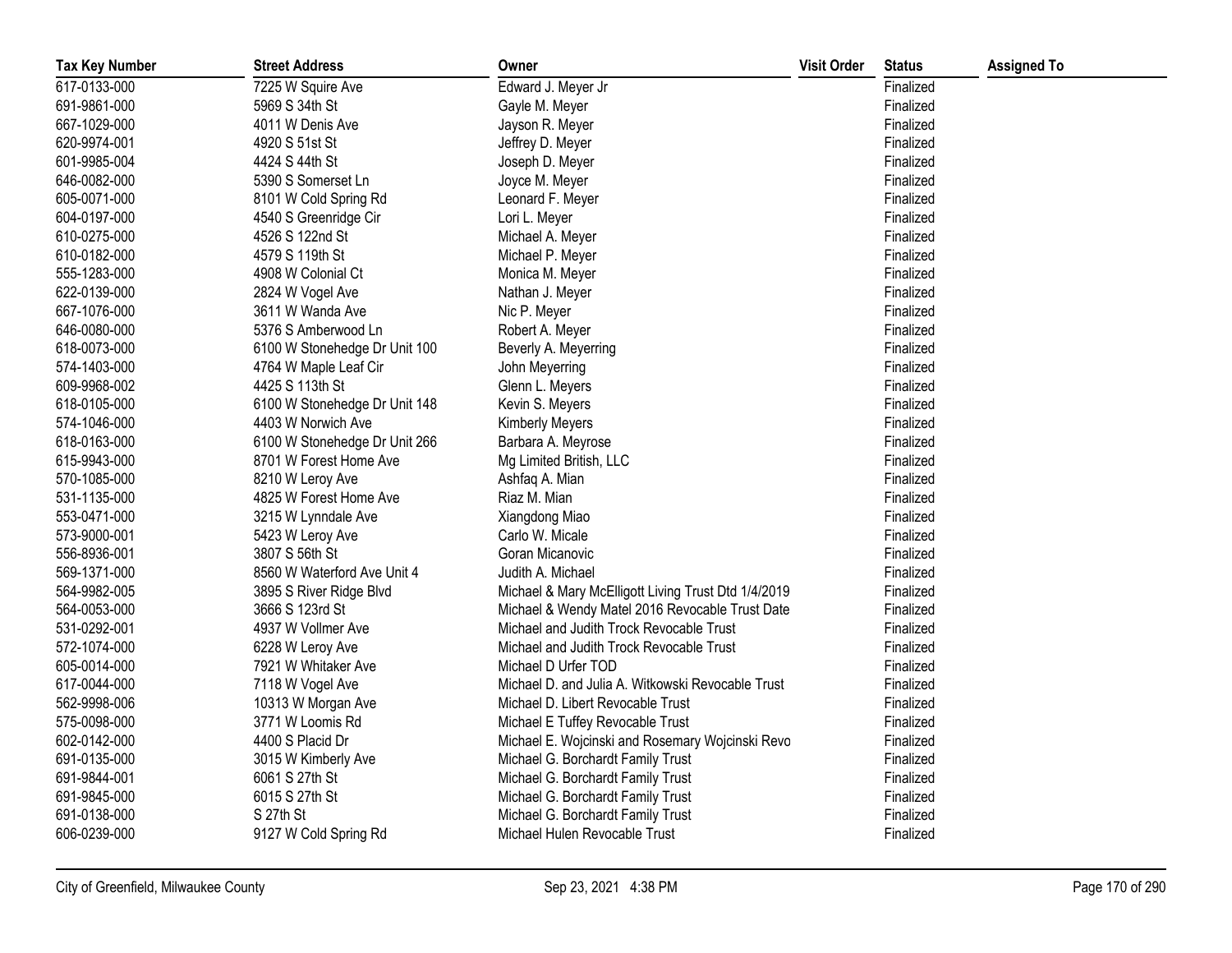| <b>Tax Key Number</b> | <b>Street Address</b>         | Owner                                              | <b>Visit Order</b> | <b>Status</b> | <b>Assigned To</b> |
|-----------------------|-------------------------------|----------------------------------------------------|--------------------|---------------|--------------------|
| 556-2016-000          | 3601 S 53rd St                | Michael J. Braden and Theresa A. Braden Revocabl   |                    | Finalized     |                    |
| 647-1049-000          | 5153 S 48th St                | Michael J. Gagliano and Janice D. Gagliano Revoca  |                    | Finalized     |                    |
| 605-0162-000          | 4616 S 84th St                | Michael John Goetz & Kathleen Ann Goetz Revocat    |                    | Finalized     |                    |
| 618-0153-000          | 6100 W Stonehedge Dr Unit 248 | Michael L. & Connie A. Hughes Revocable Trust Ag   |                    | Finalized     |                    |
| 562-0055-000          | 3713 S Bayberry Ln            | Michael S. Behrens Revocable Trust Dated April 16, |                    | Finalized     |                    |
| 610-0136-000          | 4694 S River Ridge Blvd       | Michael Westog Jr. Revocable Trust                 |                    | Finalized     |                    |
| 614-9965-001          | 9825 W Layton Ave             | Michael Westog Jr. Revocable Trust                 |                    | Finalized     |                    |
| 611-1079-000          | 4880 S 119th St               | Darren D. Michalak                                 |                    | Finalized     |                    |
| 646-0001-000          | 3510 W Abbott Ave             | <b>Timothy Michalak</b>                            |                    | Finalized     |                    |
| 606-0162-000          | 9133 W Bottsford Ave          | James R. Michalek                                  |                    | Finalized     |                    |
| 647-1134-000          | 5394 S 45th St                | Michalek Living Trust                              |                    | Finalized     |                    |
| 618-9967-000          | 4924 S 67th Ct                | Janet Michalets                                    |                    | Finalized     |                    |
| 531-0226-000          | 3344 S Schauer Ave            | Debora Michalski                                   |                    | Finalized     |                    |
| 570-1006-000          | 4225 S 78th St                | Georgianna Michalski                               |                    | Finalized     |                    |
| 569-1341-000          | 8520 W Waterford Ave Unit 6   | Loretta R. Michalski                               |                    | Finalized     |                    |
| 606-0153-000          | 9080 W Bottsford Ave          | Michalski Revocable Trust                          |                    | Finalized     |                    |
| 620-9919-003          | 4520 W Edgerton Ave           | Glenn R. Michaud Sr                                |                    | Finalized     |                    |
| 646-0112-000          | 5417 S Tami Ln                | Michel 2001 Joint Revoc Trust                      |                    | Finalized     |                    |
| 574-1120-000          | 4757 W Howard Ave             | Michelle J Voskuil 2014 Revocable Trust            |                    | Finalized     |                    |
| 646-0289-000          | 5335 S Butterfield Way        | William J. Michels                                 |                    | Finalized     |                    |
| 645-0412-000          | 3345 W Canterbury Rd          | Harry Michelson                                    |                    | Finalized     |                    |
| 572-1087-000          | 6202 W Plainfield Ave         | James A. Michlig                                   |                    | Finalized     |                    |
| 569-1339-000          | 8520 W Waterford Ave Unit 4   | Drago Micic                                        |                    | Finalized     |                    |
| 570-1080-002          | 8120 W Leroy Ave              | Drago Micic                                        |                    | Finalized     |                    |
| 647-1113-000          | 5448 S 48th St                | Zoran Micic                                        |                    | Finalized     |                    |
| 604-9970-001          | 4654 S 76th St                | Midas Realty Corp                                  |                    | Finalized     |                    |
| 620-9947-000          | 4809 W Loomis Rd              | Mark A. Middleman                                  |                    | Finalized     |                    |
| 620-0028-000          | 4848 S Waterview Ct           | Midland Trust Company As Custodian Fbo Steven D    |                    | Finalized     |                    |
| 650-8998-008          | 5150 S 76th St                | Midwest Bank Great                                 |                    | Finalized     |                    |
| 603-9942-004          | 6510 W Layton Ave             | Midwest Property Mgmt LLC                          |                    | Finalized     |                    |
| 555-1077-000          | 3548 S 46th St                | Charles K. Mielke                                  |                    | Finalized     |                    |
| 645-0508-000          | 5411 S Somerset Ln            | Wendy M. Mielotz                                   |                    | Finalized     |                    |
| 648-0028-002          | 5150 W Loomis Rd              | James C. Mier                                      |                    | Finalized     |                    |
| 567-0119-000          | 3906 S 106th St               | Casimir J. Mierzejewski Jr                         |                    | Finalized     |                    |
| 604-0276-000          | 4655 S Woodland Dr            | Ruth A. Mierzejewski                               |                    | Finalized     |                    |
| 618-0012-001          | 5010 S 67th St                | Randolph R. Mifko                                  |                    | Finalized     |                    |
| 553-0086-000          | 3571 S 33rd St                | Diane J. Migacz                                    |                    | Finalized     |                    |
| 553-0085-000          | 3565 S 33rd St                | Gordon H. Migacz                                   |                    | Finalized     |                    |
| 615-9973-002          | 4755 S 90th St                | Anthony T. Migliaccio                              |                    | Finalized     |                    |
| 615-1021-000          | 4900 S Woodlawn Pl            | Daniel R. Miicke                                   |                    | Finalized     |                    |
| 621-0048-000          | 4130 W Carpenter Ave          | Phillip J. Mijokovic                               |                    | Finalized     |                    |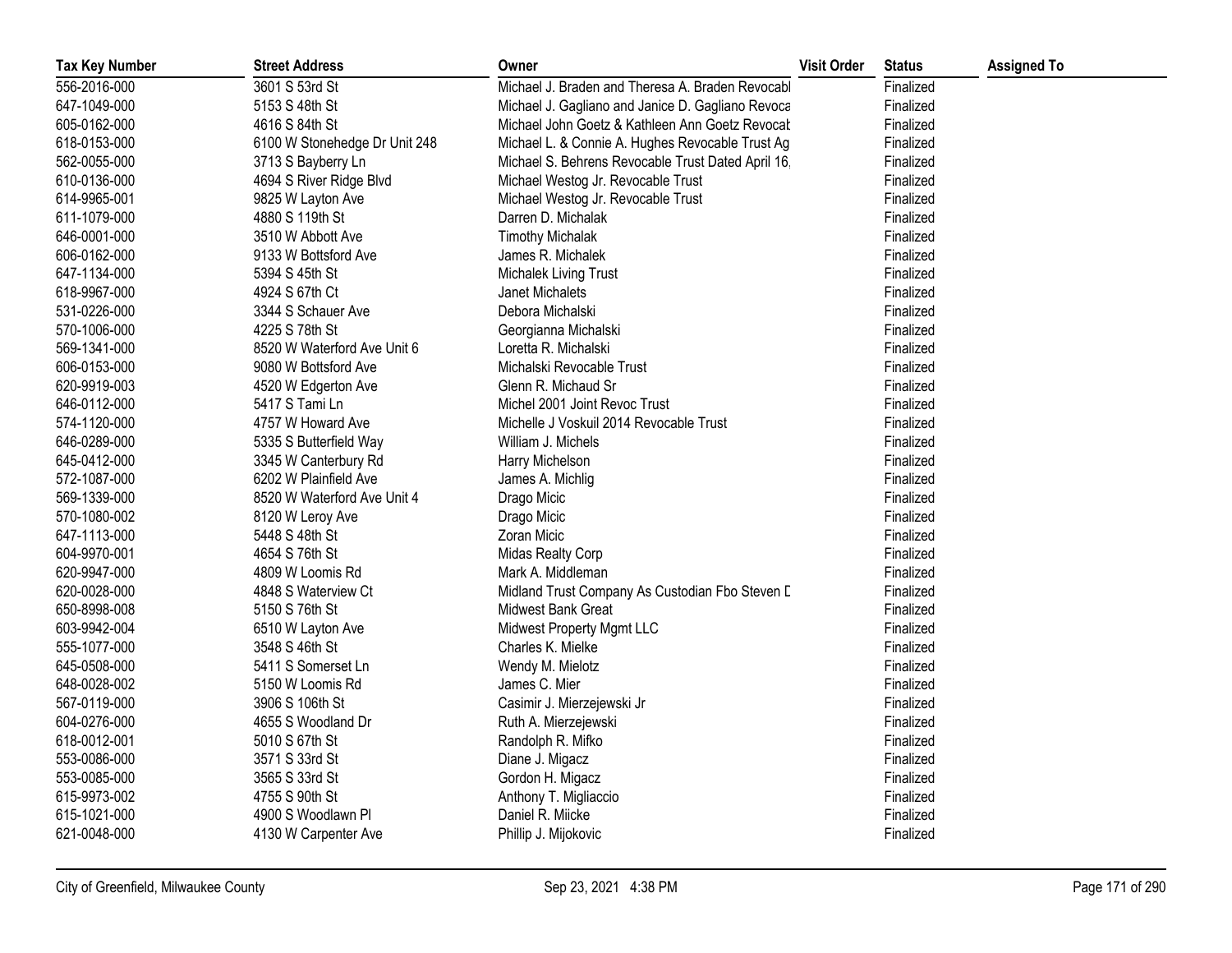| <b>Tax Key Number</b> | <b>Street Address</b>         | Owner                           | <b>Visit Order</b> | <b>Status</b> | <b>Assigned To</b> |
|-----------------------|-------------------------------|---------------------------------|--------------------|---------------|--------------------|
| 569-1449-000          | 3935 S 84th St Unit 2         | Aleksandra Mijovic              |                    | Finalized     |                    |
| 569-1479-000          | 3985 S 84th St Unit 8         | Dragan Mijovic                  |                    | Finalized     |                    |
| 556-8985-002          | 5510 W Forest Home Ave        | Mika Properties LLC             |                    | Finalized     |                    |
| 556-8985-001          | 5454 W Forest Home Ave        | Mika Properties LLC             |                    | Finalized     |                    |
| 568-1106-000          | 4071 S 97th St                | John S. Mikez                   |                    | Finalized     |                    |
| 645-0477-000          | 5320 S Sutton Pl              | John J. Mikich                  |                    | Finalized     |                    |
| 556-0310-001          | 3660 S 52nd St                | Linda A. Mikorski               |                    | Finalized     |                    |
| 553-0169-000          | 3612 S 34th St                | Bartosz Mikulski                |                    | Finalized     |                    |
| 691-0151-000          | 3205 W Kimberly Ave           | Zoran Miladinovic               |                    | Finalized     |                    |
| 567-0126-000          | 10470 W Norwich Ave           | Mark Milan                      |                    | Finalized     |                    |
| 647-9992-002          | 4430 W Abbott Ave             | Stanley J. Milanowski           |                    | Finalized     |                    |
| 604-0065-000          | 7148 W Allerton Ave           | Andrew J. Milbrath              |                    | Finalized     |                    |
| 610-0283-000          | 4501 S 121st St               | Sheila K. Milbrath              |                    | Finalized     |                    |
| 604-0204-000          | 4554 S Greenridge Cir         | Mildred E. Gengler Living Trust |                    | Finalized     |                    |
| 572-1133-000          | 4210 S 66th St                | Jovica Miletich                 |                    | Finalized     |                    |
| 645-0271-000          | 5200 S Tuckaway Blvd Unit 105 | Miletti Investments, LLC        |                    | Finalized     |                    |
| 564-1024-000          | 11670 W Glen Way              | Parker E. Milewski              |                    | Finalized     |                    |
| 601-0237-000          | 4615 S 48th St                | Dusko Milisav                   |                    | Finalized     |                    |
| 603-0259-000          | 6030 W Bottsford Ave          | Rada Milisavljevic              |                    | Finalized     |                    |
| 645-0360-000          | 5200 S Tuckaway Blvd Unit 270 | Cecilia M. Milisch              |                    | Finalized     |                    |
| 556-2001-000          | 3566 S 52nd St                | Milka Milivojac                 |                    | Finalized     |                    |
| 645-0249-000          | 5298 S Woodbridge Ln          | Michael Milkowski               |                    | Finalized     |                    |
| 570-1122-000          | 8010 W Plainfield Ave         | Aaron Miller                    |                    | Finalized     |                    |
| 645-0299-000          | 5200 S Tuckaway Blvd Unit 149 | Angela M. Miller                |                    | Finalized     |                    |
| 603-0014-000          | 4345 S 61st St                | Bruce S. Miller                 |                    | Finalized     |                    |
| 604-9934-002          | 4645 S 68th St                | Chelsea Miller                  |                    | Finalized     |                    |
| 531-0267-000          | 3444 S 50th PI                | Daniel L. Miller                |                    | Finalized     |                    |
| 647-1045-000          | 5105 S 48th St                | Douglas E. Miller               |                    | Finalized     |                    |
| 691-9918-000          | 5995 S 31st St                | Drew G. Miller                  |                    | Finalized     |                    |
| 556-0314-002          | 3636 S 52nd St                | Eric D. Miller                  |                    | Finalized     |                    |
| 646-0297-000          | 5313 S Butterfield Way        | Eugene J. Miller                |                    | Finalized     |                    |
| 573-8993-002          | 5220 W Cold Spring Rd         | Eugene R. Miller                |                    | Finalized     |                    |
| 609-9978-013          | 11251 W Whitaker Ave          | Floyd J. Miller                 |                    | Finalized     |                    |
| 564-1001-000          | 11700 W Glen Way              | Gary D. Miller                  |                    | Finalized     |                    |
| 666-8956-002          | 5630 S 44th St                | Gary P. Miller                  |                    | Finalized     |                    |
| 568-1013-000          | 4025 S Shady Lane Ct          | Gerald M. Miller                |                    | Finalized     |                    |
| 569-1174-001          | 4005 S 89th St                | Geraldine T. Miller             |                    | Finalized     |                    |
| 574-1383-000          | 4836 W Maple Leaf Cir         | Heather F. Miller               |                    | Finalized     |                    |
| 603-9984-002          | 6407 W Cold Spring Rd         | Jacob Miller                    |                    | Finalized     |                    |
| 645-0522-000          | 5311 S Cambridge Ln           | James M. Miller                 |                    | Finalized     |                    |
| 620-9920-004          | 4530 W Edgerton Ave           | Janis H. Miller                 |                    | Finalized     |                    |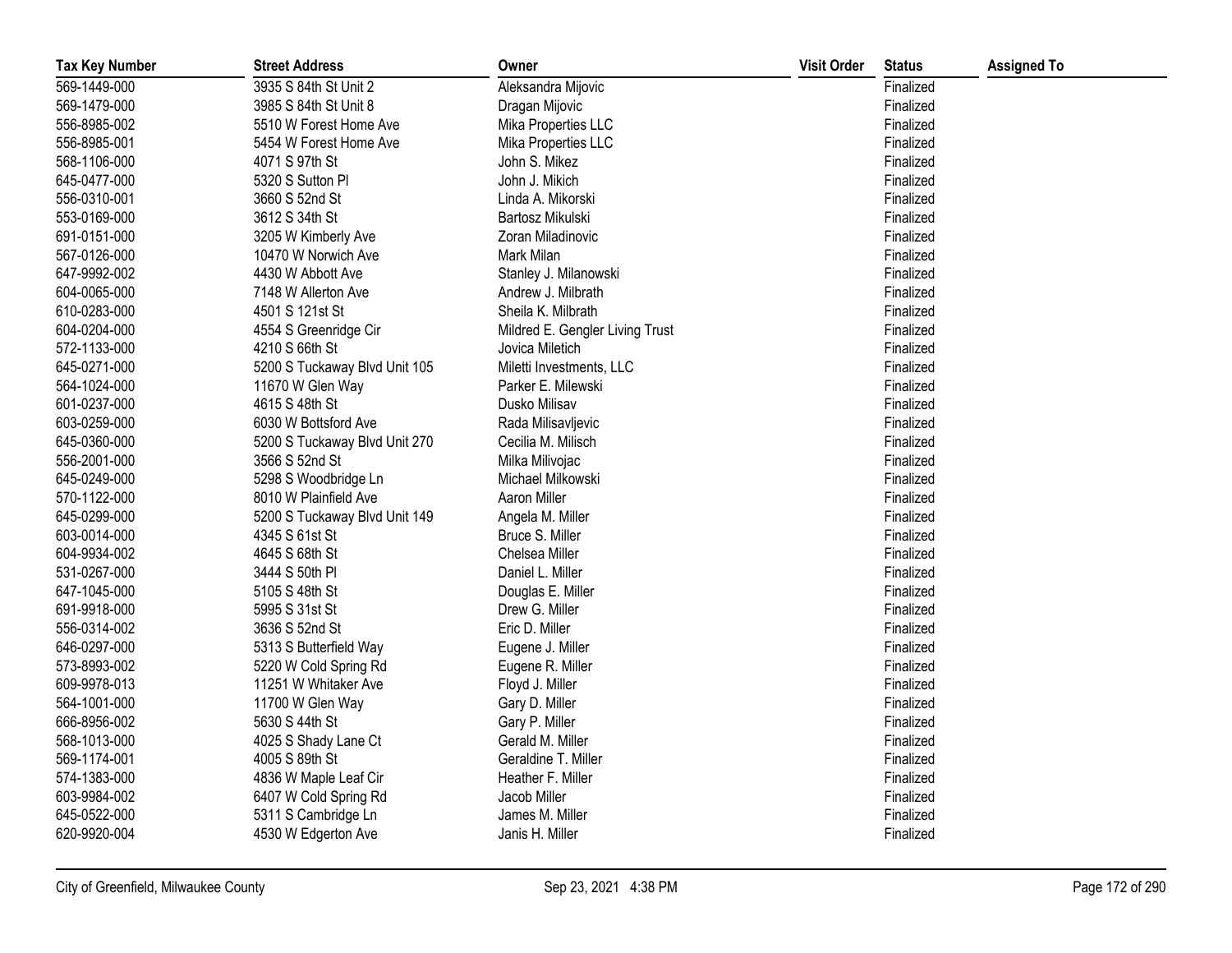| <b>Tax Key Number</b> | <b>Street Address</b>         | Owner                                              | <b>Visit Order</b> | <b>Status</b> | <b>Assigned To</b> |
|-----------------------|-------------------------------|----------------------------------------------------|--------------------|---------------|--------------------|
| 606-0028-001          | 8715 W Allerton Ave           | Jason Miller                                       |                    | Finalized     |                    |
| 573-8993-001          | 5215 W Leroy Ave              | Jeffrey S. Miller                                  |                    | Finalized     |                    |
| 691-0020-000          | 6103 S 33rd St                | Jennifer Miller                                    |                    | Finalized     |                    |
| 531-1208-000          | 4612 W Holt Ave               | Jill M. Miller                                     |                    | Finalized     |                    |
| 618-0248-000          | 4930 S Imperial Cir           | Judith Miller                                      |                    | Finalized     |                    |
| 531-0536-000          | 4547 W Midland Dr             | Karen J. Miller                                    |                    | Finalized     |                    |
| 618-0310-000          | 4958 S Imperial Cir           | Lawrence Miller                                    |                    | Finalized     |                    |
| 569-1450-000          | 3935 S 84th St Unit 3         | Michael N. Miller                                  |                    | Finalized     |                    |
| 622-0018-000          | 4967 S 28th St                | Michael V. Miller                                  |                    | Finalized     |                    |
| 618-0214-000          | 6100 W Stonehedge Dr Unit 369 | Patricia A. Miller                                 |                    | Finalized     |                    |
| 667-8903-000          | 5616 S 43rd St                | Phyllis J. Miller                                  |                    | Finalized     |                    |
| 575-8915-001          | 4106 W Cold Spring Rd         | Richard B. Miller                                  |                    | Finalized     |                    |
| 648-8992-003          | 5255 S 51st St                | Richard K. Miller                                  |                    | Finalized     |                    |
| 603-0003-000          | 6430 W Bottsford Ave          | Rick L. Miller                                     |                    | Finalized     |                    |
| 572-8940-000          | 6030 W Cold Spring Rd         | Samuel Miller                                      |                    | Finalized     |                    |
| 564-0088-000          | 3636 S 123rd St               | Samuel J. Miller                                   |                    | Finalized     |                    |
| 653-1016-000          | 5175 S Root River Pkwy Unit 5 | Steve J. Miller                                    |                    | Finalized     |                    |
| 653-1046-000          | 9300 W Forest Home Ave Unit 3 | Steven R. Miller                                   |                    | Finalized     |                    |
| 555-1072-000          | 3549 S 44th St                | <b>Tammy Miller</b>                                |                    | Finalized     |                    |
| 565-0084-000          | 11830 W Waterford Ave         | Victoria S. Miller                                 |                    | Finalized     |                    |
| 604-0103-000          | 6919 W Van Norman Ave         | William J. Miller                                  |                    | Finalized     |                    |
| 569-1358-000          | 8540 W Waterford Ave Unit 7   | Yvonne A. Miller                                   |                    | Finalized     |                    |
| 646-0079-000          | 5390 S Amberwood Ln           | Gerald Miller-Ohrmund                              |                    | Finalized     |                    |
| 610-0143-000          | 4570 S 119th St               | Thomas R. Millmann                                 |                    | Finalized     |                    |
| 610-0273-000          | 4440 S 122nd St               | David C. Mills                                     |                    | Finalized     |                    |
| 620-9960-006          | 4930 W Loomis Rd              | Milo Meak Properties LLC                           |                    | Finalized     |                    |
| 620-9960-007          | W Loomis Rd                   | Milo Meak Properties LLC                           |                    | Finalized     |                    |
| 620-9960-003          | W Loomis Rd                   | Milo Meak Properties LLC                           |                    | Finalized     |                    |
| 620-9952-000          | 4920 W Loomis Rd              | Milo Meak Properties, LLC                          |                    | Finalized     |                    |
| 620-9959-000          | 4830 W Loomis Rd              | Milo Meak Properties, LLC                          |                    | Finalized     |                    |
| 572-8986-000          | 6511 W Forest Home Ave        | Ralph J. Milonczyk                                 |                    | Finalized     |                    |
| 667-1082-000          | 4225 W Grange Ave             | David P. Milosch                                   |                    | Finalized     |                    |
| 603-9940-000          | 6300 W Layton Ave             | Milw Area Joint Apprenticeship & Training Committe |                    | Finalized     |                    |
| 554-1042-000          | 3857 S 38th St                | Milwaukee American Legion Post #18                 |                    | Finalized     |                    |
| 562-0010-000          | $I-894/45$                    | Milwaukee County                                   |                    | Finalized     |                    |
| 568-8914-000          | S 92nd St                     | Milwaukee County                                   |                    | Finalized     |                    |
| 608-9999-002          | $I-43$                        | Milwaukee County                                   |                    | Finalized     |                    |
| 599-9988-001          | $I-894/43$                    | Milwaukee County                                   |                    | Finalized     |                    |
| 567-9988-001          | S 108th St                    | Milwaukee County                                   |                    | Finalized     |                    |
| 666-8929-003          | S 45th St                     | Milwaukee County                                   |                    | Finalized     |                    |
| 599-8891-000          | 2736 W Layton Ave             | Milwaukee County                                   |                    | Finalized     |                    |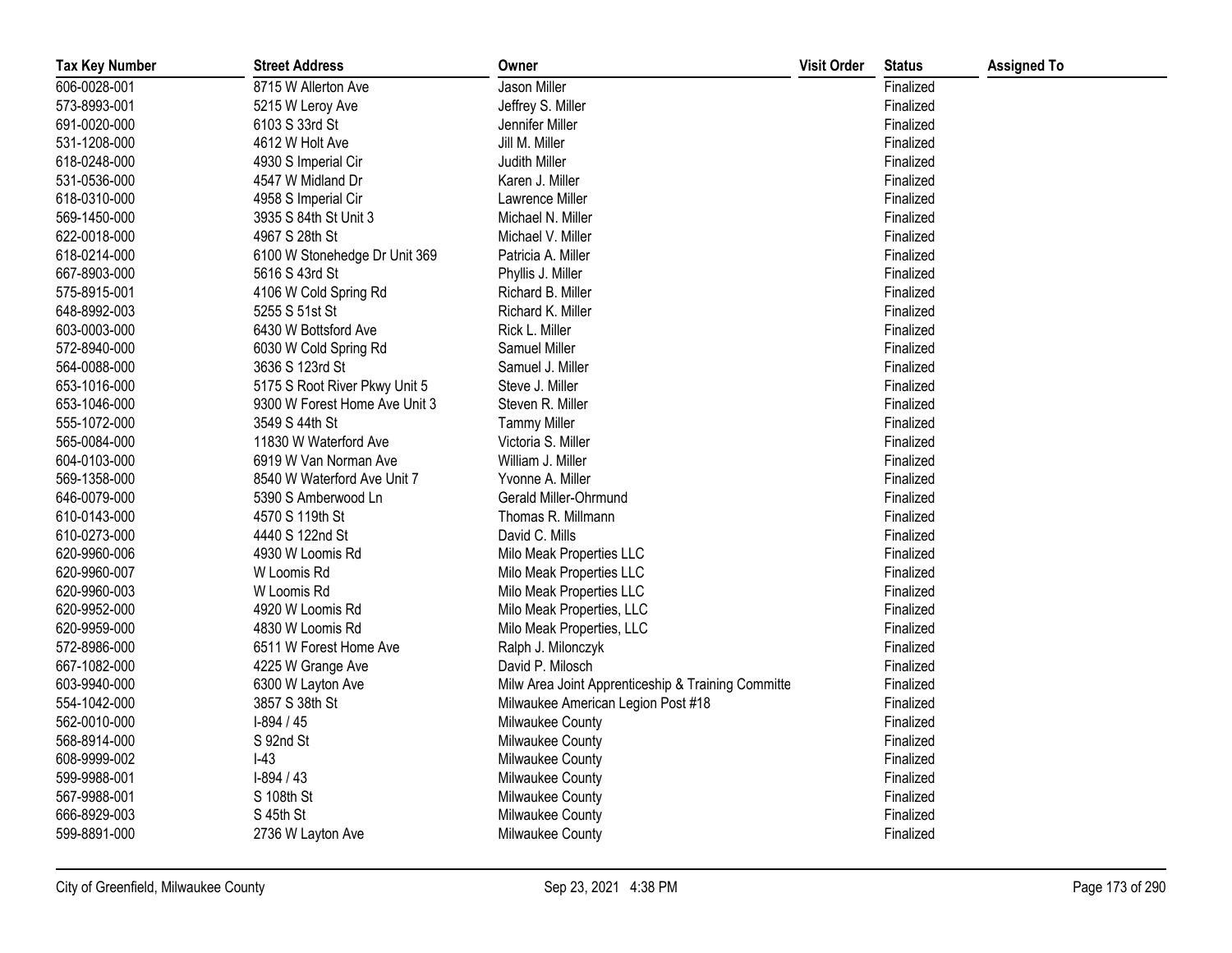| <b>Tax Key Number</b> | <b>Street Address</b>  | Owner            | <b>Visit Order</b> | <b>Status</b> | <b>Assigned To</b> |
|-----------------------|------------------------|------------------|--------------------|---------------|--------------------|
| 572-1126-000          | S 60th St              | Milwaukee County |                    | Finalized     |                    |
| 567-0007-002          | $I-894/45$             | Milwaukee County |                    | Finalized     |                    |
| 613-8998-001          | S Root River Pkwy      | Milwaukee County |                    | Finalized     |                    |
| 571-8970-001          | W Forest Home Ave      | Milwaukee County |                    | Finalized     |                    |
| 575-8947-001          | S 42nd St              | Milwaukee County |                    | Finalized     |                    |
| 600-0081-008          | $I-894/43$             | Milwaukee County |                    | Finalized     |                    |
| 600-0081-009          | $I-894/43$             | Milwaukee County |                    | Finalized     |                    |
| 607-9962-003          | $I-894/43$             | Milwaukee County |                    | Finalized     |                    |
| 606-9997-003          | W Cold Spring Rd       | Milwaukee County |                    | Finalized     |                    |
| 563-9995-002          | W Morgan Ave           | Milwaukee County |                    | Finalized     |                    |
| 666-8894-002          | S 45th St              | Milwaukee County |                    | Finalized     |                    |
| 603-0204-001          | $I-894/43$             | Milwaukee County |                    | Finalized     |                    |
| 568-8915-000          | S 92nd St              | Milwaukee County |                    | Finalized     |                    |
| 652-8999-000          | W Forest Home Ave      | Milwaukee County |                    | Finalized     |                    |
| 691-9994-001          | S 27th St              | Milwaukee County |                    | Finalized     |                    |
| 575-9000-000          | 3600 W Loomis Rd       | Milwaukee County |                    | Finalized     |                    |
| 613-9000-000          | 4710 S Root River Pkwy | Milwaukee County |                    | Finalized     |                    |
| 563-9989-001          | W Beloit Rd            | Milwaukee County |                    | Finalized     |                    |
| 604-9940-001          | $I-894/43$             | Milwaukee County |                    | Finalized     |                    |
| 572-8991-000          | S 64th St              | Milwaukee County |                    | Finalized     |                    |
| 563-9994-000          | S 116th St             | Milwaukee County |                    | Finalized     |                    |
| 566-9970-001          | S 112th St             | Milwaukee County |                    | Finalized     |                    |
| 566-9976-001          | S 112th St             | Milwaukee County |                    | Finalized     |                    |
| 524-9000-000          | S 100th St             | Milwaukee County |                    | Finalized     |                    |
| 524-8977-003          | S 106th St             | Milwaukee County |                    | Finalized     |                    |
| 606-0020-001          | S 84th St              | Milwaukee County |                    | Finalized     |                    |
| 601-0007-001          | $I-894/43$             | Milwaukee County |                    | Finalized     |                    |
| 575-8907-005          | W Plainfield Ave       | Milwaukee County |                    | Finalized     |                    |
| 575-8907-006          | W Plainfield Ave       | Milwaukee County |                    | Finalized     |                    |
| 575-8907-007          | W Plainfield Ave       | Milwaukee County |                    | Finalized     |                    |
| 564-9999-000          | W Morgan Ave           | Milwaukee County |                    | Finalized     |                    |
| 599-8914-000          | 3140 W Layton Ave      | Milwaukee County |                    | Finalized     |                    |
| 563-9992-000          | W Howard Ave           | Milwaukee County |                    | Finalized     |                    |
| 563-9993-002          | S 116th St             | Milwaukee County |                    | Finalized     |                    |
| 622-9959-001          | W Barnard Ave          | Milwaukee County |                    | Finalized     |                    |
| 563-9991-001          | W Beloit Rd            | Milwaukee County |                    | Finalized     |                    |
| 602-9948-001          | $I-894/43$             | Milwaukee County |                    | Finalized     |                    |
| 531-0250-000          | W Schauer Ave          | Milwaukee County |                    | Finalized     |                    |
| 524-8977-001          | W Morgan Ave           | Milwaukee County |                    | Finalized     |                    |
| 566-9998-000          | W Beloit Rd            | Milwaukee County |                    | Finalized     |                    |
| 566-9999-001          | S 108th St             | Milwaukee County |                    | Finalized     |                    |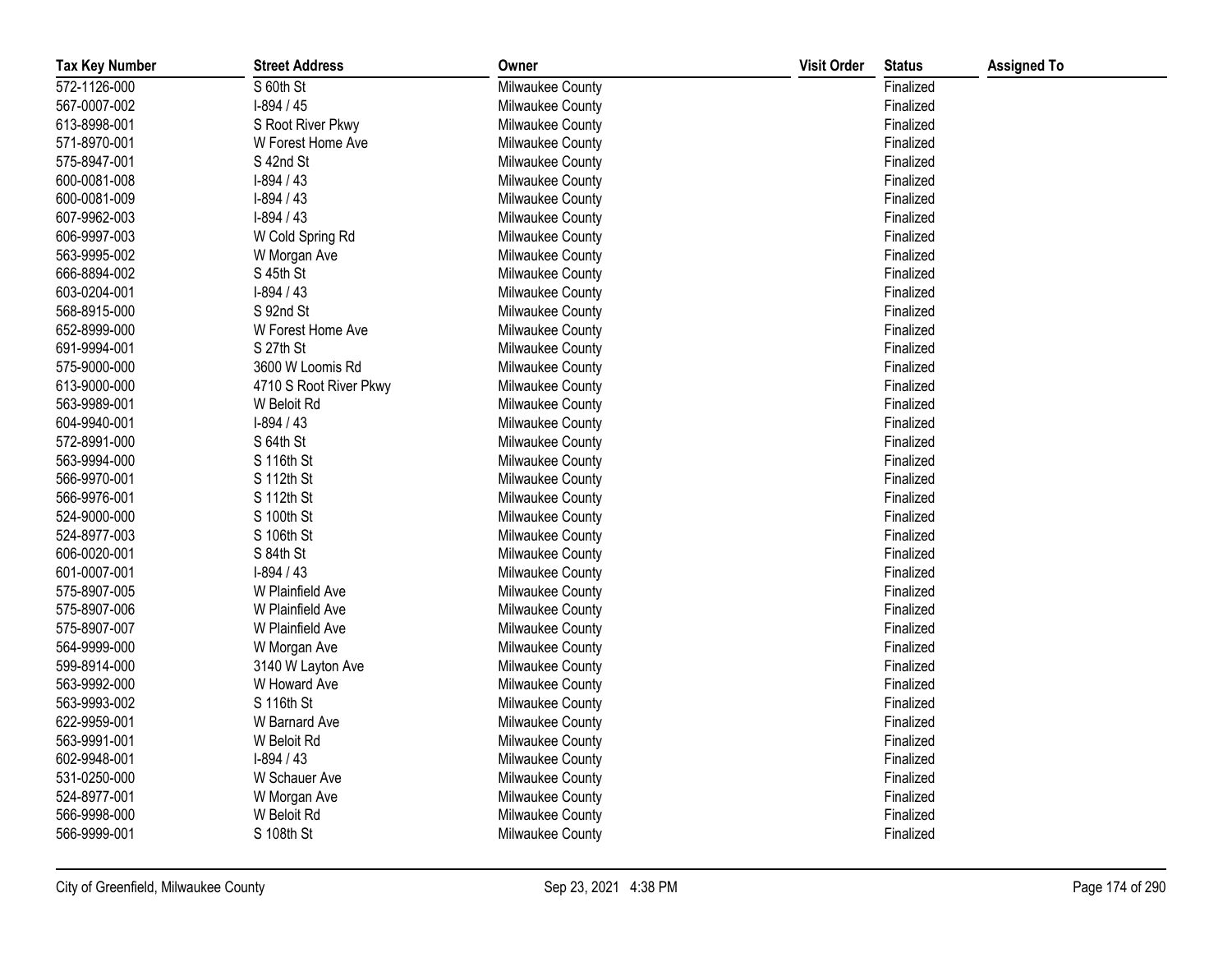| <b>Tax Key Number</b> | <b>Street Address</b>  | Owner                                        | <b>Visit Order</b> | <b>Status</b> | <b>Assigned To</b> |
|-----------------------|------------------------|----------------------------------------------|--------------------|---------------|--------------------|
| 614-1049-000          | S Root River Pkwy      | Milwaukee County                             |                    | Finalized     |                    |
| 608-9995-005          | 10777 W Cold Spring Rd | Milwaukee County                             |                    | Finalized     |                    |
| 564-9986-000          | 11815 W Morgan Ave     | Milwaukee County                             |                    | Finalized     |                    |
| 562-9937-004          | W Beloit Rd            | Milwaukee County                             |                    | Finalized     |                    |
| 571-8959-000          | W Plainfield Ave       | Milwaukee County                             |                    | Finalized     |                    |
| 691-9832-009          | W Alvina Ave           | Milwaukee County                             |                    | Finalized     |                    |
| 691-9832-006          | W Alvina Ave           | Milwaukee County                             |                    | Finalized     |                    |
| 562-9954-002          | 3670 S 108th St        | Milwaukee Emergency Center For Animals LLC   |                    | Finalized     |                    |
| 566-9977-003          | 4275 S 112th St        | Milwaukee First Korean Methodist Church      |                    | Finalized     |                    |
| 567-9972-003          | 4150 S 108th St        | Milwaukee Habitat For Humanity               |                    | Finalized     |                    |
| 574-1114-000          | 4359 W Tesch Ave       | Milwaukee Investments III LLC, A Foreign LLC |                    | Finalized     |                    |
| 614-1046-000          | 4862 S Root River Pkwy | Milwaukee Metro Sewer Dist                   |                    | Finalized     |                    |
| 614-1047-000          | 4850 S Root River Pkwy | Milwaukee Metro Sewer Dist                   |                    | Finalized     |                    |
| 614-1053-001          | 4900 S Root River Pkwy | Milwaukee Metro Sewer Dist                   |                    | Finalized     |                    |
| 613-8999-000          | 4750 S Root River Pkwy | Milwaukee Metro Sewer Dist                   |                    | Finalized     |                    |
| 614-9960-001          | 4774 S Root River Pkwy | Milwaukee Metro Sewer Dist                   |                    | Finalized     |                    |
| 614-9960-003          | 4814 S Root River Pkwy | Milwaukee Metro Sewer Dist                   |                    | Finalized     |                    |
| 614-9960-002          | 4804 S Root River Pkwy | Milwaukee Metro Sewer Dist                   |                    | Finalized     |                    |
| 614-9958-000          | 4824 S Root River Pkwy | Milwaukee Metro Sewer Dist                   |                    | Finalized     |                    |
| 691-9929-000          | 5974 S 31st St         | Bruce F. Mineau                              |                    | Finalized     |                    |
| 566-9975-002          | 4210 S 112th St        | Timothy L. Minger                            |                    | Finalized     |                    |
| 613-1013-000          | 5033 S 101st St        | Timothy R. Mingerink                         |                    | Finalized     |                    |
| 569-1160-000          | 4136 S 91st St         | Theodore E. Minnix                           |                    | Finalized     |                    |
| 614-9993-000          | 9411 W Layton Ave      | Chad D. Minor                                |                    | Finalized     |                    |
| 605-0002-000          | 4333 S 78th St         | Curt B. Minter                               |                    | Finalized     |                    |
| 667-1083-000          | 4227 W Grange Ave      | Lauree L. Minton                             |                    | Finalized     |                    |
| 572-8950-001          | 6431 W Leroy Ave       | Terry J. Minton                              |                    | Finalized     |                    |
| 645-0472-000          | 5311 S Sutton Pl       | Erika L. Minzlaff                            |                    | Finalized     |                    |
| 554-1014-000          | 3846 S 37th St         | Jeffrey L. Miracola                          |                    | Finalized     |                    |
| 531-0211-000          | 4925 W Forest Home Ave | Mirandrus, LLC                               |                    | Finalized     |                    |
| 605-0124-001          | 8115 W Allerton Ave    | <b>Carlos Mireles</b>                        |                    | Finalized     |                    |
| 531-0266-000          | 5027 W Midland Dr      | Michael Mirer                                |                    | Finalized     |                    |
| 554-8986-000          | 4000 W Howard Ave      | Mirozz, LLC                                  |                    | Finalized     |                    |
| 601-9931-001          | 4387 S 46th St         | Gary A. Mirr                                 |                    | Finalized     |                    |
| 610-0309-000          | 4567 S Foxwood Blvd    | Mansoor Mirza                                |                    | Finalized     |                    |
| 613-8984-013          | 10414 W Pine Ridge Rd  | <b>Shahid Mirza</b>                          |                    | Finalized     |                    |
| 621-9971-000          | 3945 W Layton Ave      | Shahid Mirza                                 |                    | Finalized     |                    |
| 574-1459-000          | 4704 W Maple Leaf Cir  | Jeanne Misch                                 |                    | Finalized     |                    |
| 692-1047-000          | 3729 W Bridge St       | Lynn E. Miscichoski                          |                    | Finalized     |                    |
| 611-1014-000          | 4921 S 122nd St        | Jacob Misiak                                 |                    | Finalized     |                    |
| 645-0422-000          | 3325 W Canterbury Rd   | Chezare Misko                                |                    | Finalized     |                    |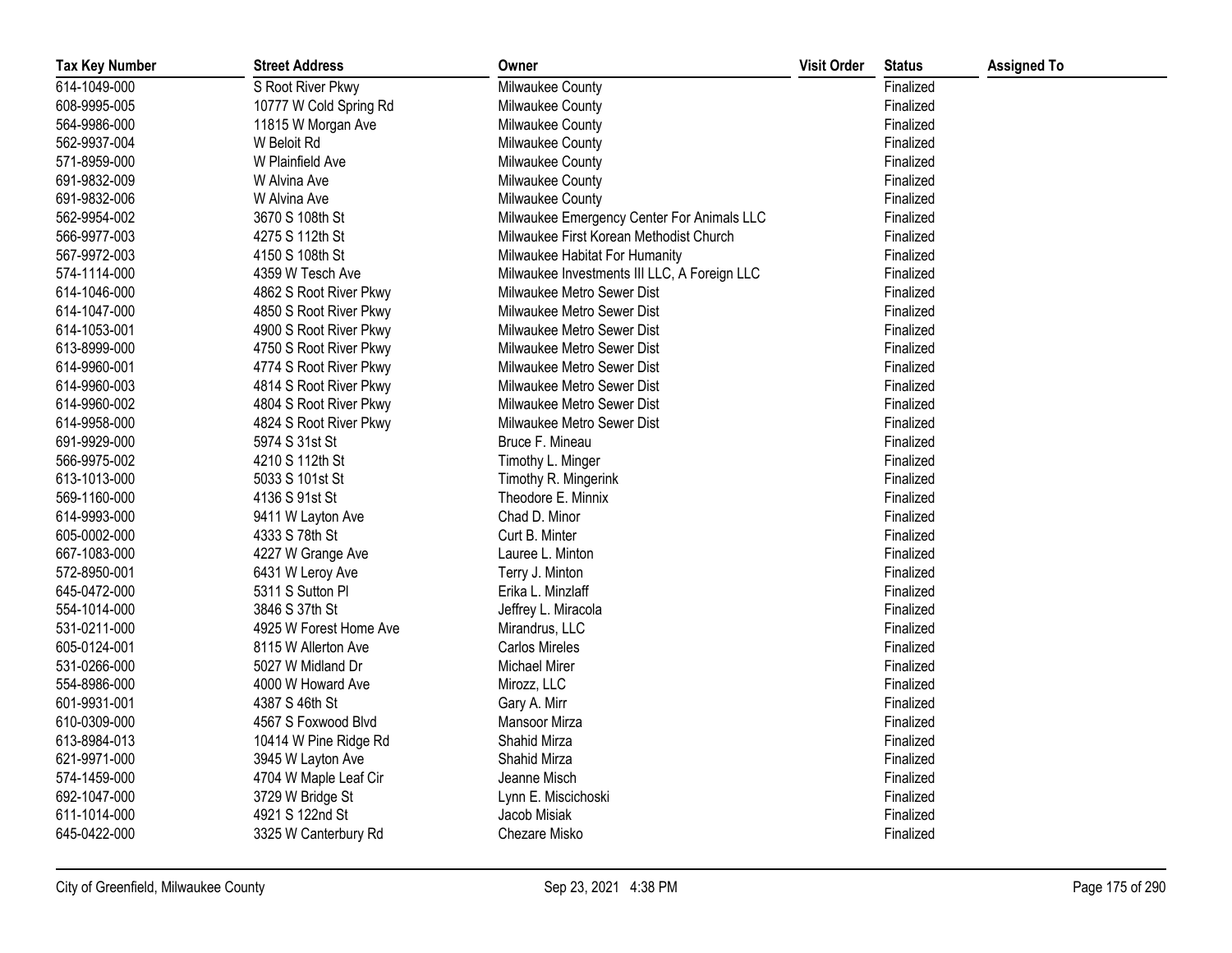| <b>Tax Key Number</b> | <b>Street Address</b>         | Owner                                                 | <b>Visit Order</b> | <b>Status</b> | <b>Assigned To</b> |
|-----------------------|-------------------------------|-------------------------------------------------------|--------------------|---------------|--------------------|
| 692-1220-000          | 6134 S 42nd St                | Torin J. Misko                                        |                    | Finalized     |                    |
| 609-9971-019          | 4343 S 114th St               | Aleksander S. Miskov                                  |                    | Finalized     |                    |
| 570-0025-000          | 8212 W Norwich Ave            | <b>Miskowitch Trust</b>                               |                    | Finalized     |                    |
| 616-1038-000          | 4945 S 82nd St                | Andrew J. Misorski                                    |                    | Finalized     |                    |
| 604-0092-000          | 6932 W Van Norman Ave         | Amy J. Mitchell                                       |                    | Finalized     |                    |
| 606-9994-001          | 8727 W Cold Spring Rd         | John Mitchell                                         |                    | Finalized     |                    |
| 610-0251-000          | 12360 W Whitaker Ave          | Patrick J. Mitchell                                   |                    | Finalized     |                    |
| 606-0189-000          | 8619 W Bottsford Ave          | Randy Mitchell                                        |                    | Finalized     |                    |
| 610-0168-000          | 4564 S River Ridge Blvd       | Mitchell L Visintainer and Cynthia S Visintainer Trus |                    | Finalized     |                    |
| 650-9000-012          | 7001 W Edgerton Ave           | Mitchell Savings Bank                                 |                    | Finalized     |                    |
| 553-0311-000          | 3666 S 33rd St                | Mitchwisit, LLC                                       |                    | Finalized     |                    |
| 648-0163-000          | 5303 W Edgerton Ave           | Jennifer S. Mitschke                                  |                    | Finalized     |                    |
| 646-9959-000          | 5290 S 43rd St                | Toomas P. Mitt                                        |                    | Finalized     |                    |
| 565-0128-000          | 11801 W Waterford Ave         | Douglas A. Mittelstaedt                               |                    | Finalized     |                    |
| 618-9997-000          | 6031 W Layton Ave             | <b>MJB Real Sweet Dreams LLC</b>                      |                    | Finalized     |                    |
| 605-9944-010          | 4645 S 76th St                | MK Ave B, LLC                                         |                    | Finalized     |                    |
| 622-9988-016          | 4777 S 27th St                | MKB Greenfield, LLC                                   |                    | Finalized     |                    |
| 691-9838-007          | 3302 W College Ave            | MKE Investment Association LLC                        |                    | Finalized     |                    |
| 691-9838-004          | 3302 W College Ave            | MKE Investment Association LLC                        |                    | Finalized     |                    |
| 609-9950-006          | 4684 S 113th St               | Richard A. Mlagan                                     |                    | Finalized     |                    |
| 569-1042-000          | 4123 S 91st Pl                | John D. Mlodik                                        |                    | Finalized     |                    |
| 606-9980-013          | 9000 Sura Ln                  | MMAC 150 Greenfield WI, LLC, A Delaware LLC           |                    | Finalized     |                    |
| 531-1119-002          | 4639 W Forest Home Ave        | MN Greenfield Holdings LLC                            |                    | Finalized     |                    |
| 556-9000-011          | 5125 W Morgan Ave             | MNA Greenfield, LLC                                   |                    | Finalized     |                    |
| 571-8964-003          | 7021 W Forest Home Ave        | Kory R. Mocbeichel                                    |                    | Finalized     |                    |
| 562-9976-004          | 10441 W St Francis Ave        | Manvesh Modi                                          |                    | Finalized     |                    |
| 611-1083-000          | 4800 S 119th St               | Swapnil Y. Modi                                       |                    | Finalized     |                    |
| 573-0752-000          | 4009 S 55th St                | Cheri Lyn Modrow                                      |                    | Finalized     |                    |
| 564-0046-000          | 12093 W Morgan Oak Dr         | Manoj V. Mody V                                       |                    | Finalized     |                    |
| 606-0016-000          | 8616 W Allerton Ave           | John A. Moede                                         |                    | Finalized     |                    |
| 599-8907-000          | 3006 W Layton Ave             | Ricky C. Moeller                                      |                    | Finalized     |                    |
| 618-9972-000          | 6720 W Holmes Ave             | Mark R. Moench                                        |                    | Finalized     |                    |
| 604-0035-000          | 7011 W Bottsford Ave          | Marissa J. Moeser                                     |                    | Finalized     |                    |
| 610-0225-000          | 4515 S 116th St               | Kirk D. Moffatt                                       |                    | Finalized     |                    |
| 618-0206-000          | 6100 W Stonehedge Dr Unit 361 | Sharon Mogielnicki                                    |                    | Finalized     |                    |
| 692-8985-005          | 6122 S 39th St                | Javid I. Mohammad                                     |                    | Finalized     |                    |
| 691-0126-000          | 6022 S 31st St                | Javid I. Mohammad                                     |                    | Finalized     |                    |
| 555-1273-000          | 4952 W Colonial Ct            | Mustafa Mohammad                                      |                    | Finalized     |                    |
| 667-1021-002          | 5836 S 41st St                | Nael Mohammad                                         |                    | Finalized     |                    |
| 565-0147-003          | 12011 W Howard Ave            | Sankar Mohana Sundaram                                |                    | Finalized     |                    |
| 574-1360-000          | 4879 W Maple Leaf Cir         | Maaz Mohiuddin                                        |                    | Finalized     |                    |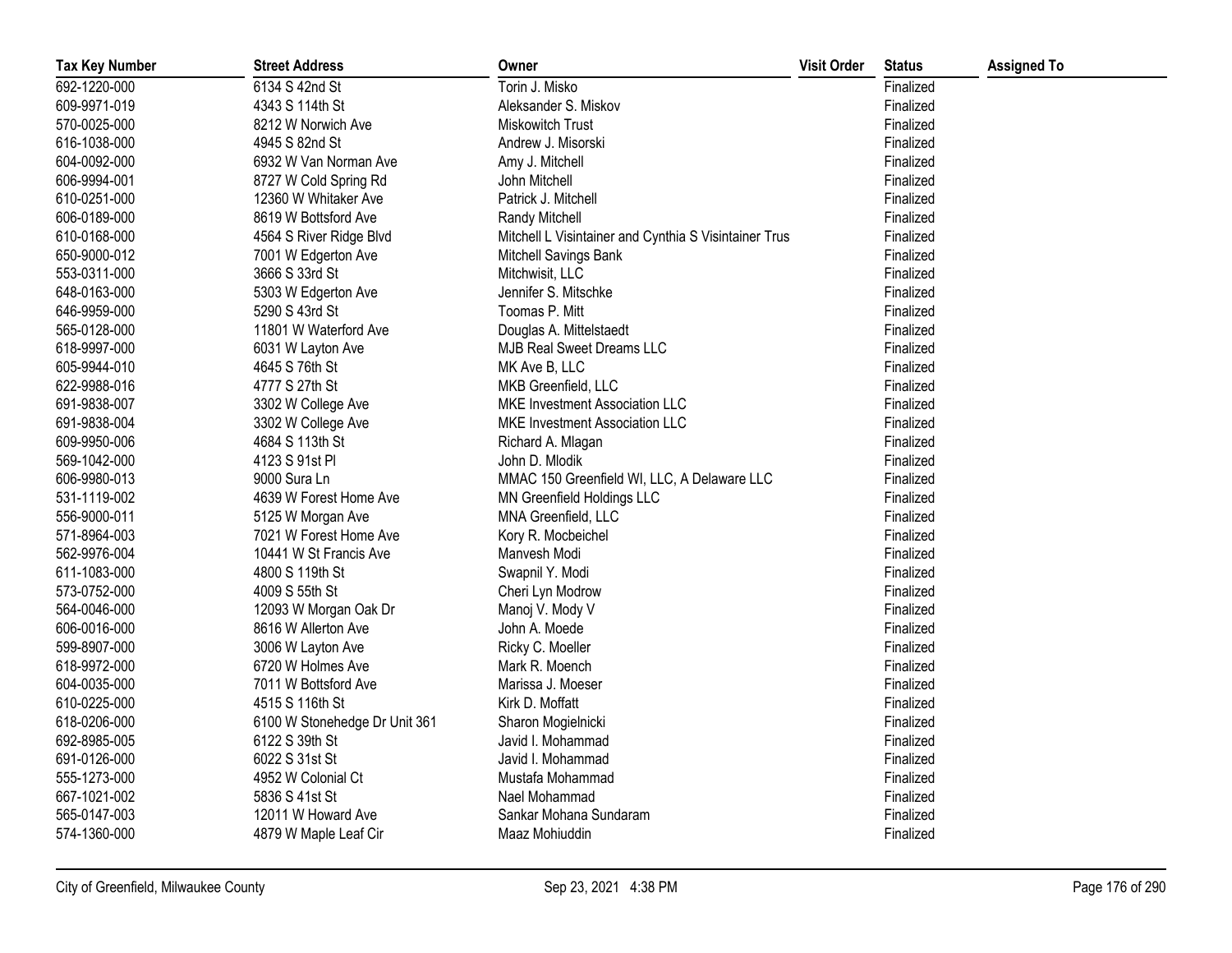| <b>Tax Key Number</b> | <b>Street Address</b>         | Owner                            | <b>Visit Order</b> | <b>Status</b> | <b>Assigned To</b> |
|-----------------------|-------------------------------|----------------------------------|--------------------|---------------|--------------------|
| 620-9915-001          | 4334 W Edgerton Ave           | Syed G. Mohiuddin                |                    | Finalized     |                    |
| 615-9973-003          | 4750 S 90th St                | Barbara J. Mohr                  |                    | Finalized     |                    |
| 610-0189-000          | 4555 S River Ridge Blvd       | William S. Mohr                  |                    | Finalized     |                    |
| 610-0269-000          | 4552 S 121st St               | Shane V. Moisio                  |                    | Finalized     |                    |
| 569-1333-000          | 8510 W Waterford Ave Unit 6   | Mark R. Moldenhauer              |                    | Finalized     |                    |
| 618-0335-000          | 6089 W Woodview Ct            | James H. Molenda                 |                    | Finalized     |                    |
| 602-0159-000          | 5214 W Bottsford Ave          | Jose M. Molina                   |                    | Finalized     |                    |
| 531-0202-000          | 5000 W Midland Dr             | Michele A. Molinski              |                    | Finalized     |                    |
| 601-9985-001          | 4436 S 44th St                | Robert T. Molke                  |                    | Finalized     |                    |
| 600-9977-001          | 4231 W Cold Spring Rd         | Lisa Molkentine                  |                    | Finalized     |                    |
| 646-0262-000          | 5375 S Butterfield Way        | <b>Richard Molus</b>             |                    | Finalized     |                    |
| 601-0164-000          | 4601 S 50th St                | Gina A. Momich                   |                    | Finalized     |                    |
| 621-9898-001          | 4931 S 35th St                | Nevenka Momich                   |                    | Finalized     |                    |
| 621-0043-000          | 3704 W Carpenter Ave          | Amedeo R. Monacelli              |                    | Finalized     |                    |
| 646-0162-000          | 5220 S Acorn Ln               | King T. Monaghan                 |                    | Finalized     |                    |
| 601-9878-000          | 4377 S 49th St                | Rita J. Moncher                  |                    | Finalized     |                    |
| 610-0274-000          | 4506 S 122nd St               | William J. Mongan                |                    | Finalized     |                    |
| 572-8947-000          | 6240 W Cold Spring Rd         | Christopher Monigold             |                    | Finalized     |                    |
| 645-0278-000          | 5200 S Tuckaway Blvd Unit 120 | Lorraine Monita                  |                    | Finalized     |                    |
| 622-0102-000          | 3210 W Edgerton Ave           | Lorraine Monita                  |                    | Finalized     |                    |
| 692-8991-001          | 3931 W Ramsey Ave             | Roger C. Monk                    |                    | Finalized     |                    |
| 553-0417-000          | 3850 S 35th St                | William B. Monks                 |                    | Finalized     |                    |
| 572-1127-000          | 4150 S 66th St                | Marc Monreal                     |                    | Finalized     |                    |
| 572-8941-002          | 4237 S 60th St                | Martha M. Monroe                 |                    | Finalized     |                    |
| 605-0093-002          | 8137 W Whitaker Ave           | Edgar E. Monsanto                |                    | Finalized     |                    |
| 647-1148-000          | 5421 S 45th St                | Colleen Montag                   |                    | Finalized     |                    |
| 618-0103-000          | 6100 W Stonehedge Dr Unit 146 | Patricia D. Monte                |                    | Finalized     |                    |
| 618-0017-003          | 6618 W Edgerton Ave           | Valentine Monte                  |                    | Finalized     |                    |
| 601-0308-001          | 4619 S 46th St                | Montecito Properties LLC         |                    | Finalized     |                    |
| 569-1431-000          | 8545 W Waterford Ave Unit 8   | Manuela Montenegro               |                    | Finalized     |                    |
| 554-1050-000          | 3844 S 39th St                | Rolando J. Monterrey             |                    | Finalized     |                    |
| 691-9904-002          | 5949 S 32nd St                | Rolando J. Monterrey             |                    | Finalized     |                    |
| 691-0064-000          | 3490 W College Ave            | Diane Montgomery                 |                    | Finalized     |                    |
| 562-0004-000          | 3691 S 103rd St               | Michelle O. Montgomery           |                    | Finalized     |                    |
| 617-0130-000          | 7329 W Squire Ave             | Luis Montoya                     |                    | Finalized     |                    |
| 611-8994-001          | 12005 W Layton Ave            | Troy N. Monty                    |                    | Finalized     |                    |
| 570-1010-000          | 7748 W Cold Spring Rd         | Matthew H. Moonen                |                    | Finalized     |                    |
| 622-0044-000          | 4930 S 33rd St                | David T. Mooney                  |                    | Finalized     |                    |
| 691-0075-000          | 3195 W Mangold Ave Unit E     | Stephanie Mooney                 |                    | Finalized     |                    |
| 622-0059-000          | 4947 S 33rd St                | Katherine Collette Mooney-Mattin |                    | Finalized     |                    |
| 615-9962-000          | 9105 W Dosie Ave              | Alex R. Moore                    |                    | Finalized     |                    |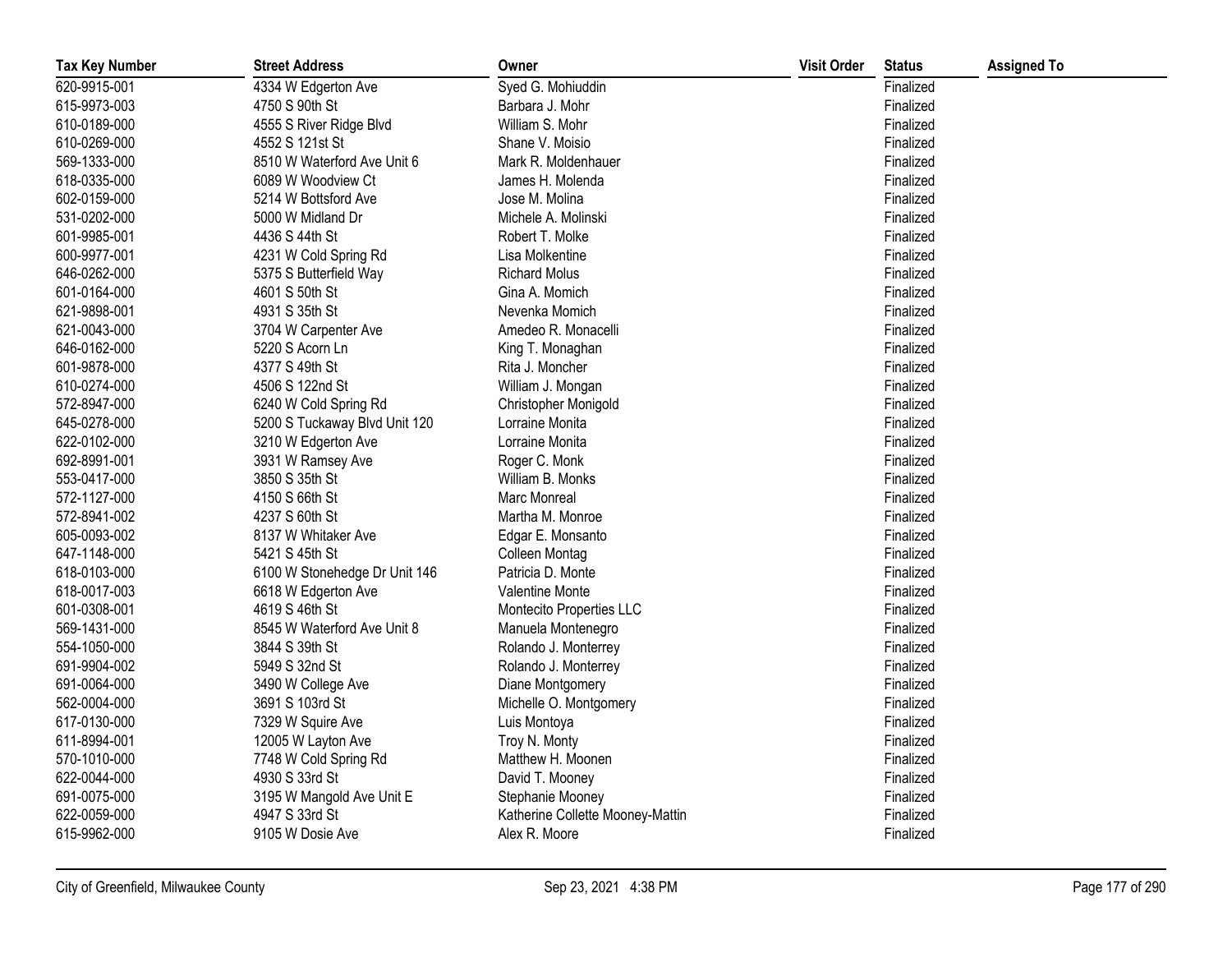| <b>Tax Key Number</b> | <b>Street Address</b>         | Owner                          | <b>Visit Order</b> | <b>Status</b> | <b>Assigned To</b> |
|-----------------------|-------------------------------|--------------------------------|--------------------|---------------|--------------------|
| 562-9964-000          | 10514 W Beloit Rd             | Arthur L. Moore                |                    | Finalized     |                    |
| 604-0188-000          | 4453 S Greenridge Cir         | Audrey A. Moore                |                    | Finalized     |                    |
| 574-8985-005          | 4015 S 43rd St                | Austin R. Moore                |                    | Finalized     |                    |
| 645-0368-000          | 5200 S Tuckaway Blvd Unit 306 | Dana Wayne Moore               |                    | Finalized     |                    |
| 574-1351-000          | 4857 W Maple Leaf Cir         | John Moore                     |                    | Finalized     |                    |
| 610-0110-000          | 11770 W Chapman Ave           | Joshua Z. Moore                |                    | Finalized     |                    |
| 622-0009-000          | 4942 S 28th St                | Melissa Moore                  |                    | Finalized     |                    |
| 569-1536-000          | 3924 S 92nd St                | Shariq H. Moore                |                    | Finalized     |                    |
| 621-9941-000          | 3903 W Barnard Ave            | Susan L. Moore                 |                    | Finalized     |                    |
| 620-9930-000          | 4955 S 43rd St                | Francoise E. Moquin            |                    | Finalized     |                    |
| 555-1040-000          | 4421 W Morgan Ave             | Jeanette G. Mora               |                    | Finalized     |                    |
| 647-1092-000          | 4835 W Clayton Crest Ave      | Jose M. Mora                   |                    | Finalized     |                    |
| 571-1008-001          | 4201 S 68th St                | Angel L. Morales               |                    | Finalized     |                    |
| 617-0042-000          | 7131 W Holmes Ave             | David Morales                  |                    | Finalized     |                    |
| 574-1416-000          | 4758 W Maple Leaf Cir         | Laurie L. Morales              |                    | Finalized     |                    |
| 645-0433-000          | 5231 S Woodbridge Ln          | Lisa A. Morales                |                    | Finalized     |                    |
| 599-8934-001          | 3129 W Bottsford Ave          | Marino Sanchez Morales         |                    | Finalized     |                    |
| 622-0072-000          | 4946 S 35th St                | Shayleen Morales               |                    | Finalized     |                    |
| 613-8994-004          | W Carpenter Ave               | Steve Morales                  |                    | Finalized     |                    |
| 604-0324-000          | 4624 S Woodland Dr            | Barbara M. Moran               |                    | Finalized     |                    |
| 599-8977-000          | 3231 W Cold Spring Rd         | Gustavo Moran                  |                    | Finalized     |                    |
| 692-1000-000          | 5961 S 35th St                | Jeanne K. Moran                |                    | Finalized     |                    |
| 618-0234-000          | 4902 S Imperial Cir           | Kevin T. Moran                 |                    | Finalized     |                    |
| 531-1197-000          | 3301 S 46th St                | Nicholas G. Morateck           |                    | Finalized     |                    |
| 605-0076-001          | 8224 W Whitaker Ave           | Piotr P. Morawski              |                    | Finalized     |                    |
| 555-1242-000          | 3613 S 46th PI                | Cesar Moraza                   |                    | Finalized     |                    |
| 555-1035-000          | 3526 S 46th St                | Elisabeth Moraza               |                    | Finalized     |                    |
| 569-1484-000          | 4015 S 84th St Unit 5         | Elaine Morberg                 |                    | Finalized     |                    |
| 691-0146-000          | 3282 W Kimberly Ave           | Helen Mordeszewski             |                    | Finalized     |                    |
| 610-9994-001          | 11933 W Cold Spring Rd        | Howard W. Moreland             |                    | Finalized     |                    |
| 553-0391-000          | 3760 S 35th St                | Christine Moreno               |                    | Finalized     |                    |
| 603-0243-000          | 6319 W Van Norman Ave         | Mauricio J. Moreno             |                    | Finalized     |                    |
| 610-0141-000          | 4590 S 119th St               | John M. Morgan                 |                    | Finalized     |                    |
| 646-9964-001          | 5210 S 43rd St                | Thomas G. Morgan               |                    | Finalized     |                    |
| 565-9994-000          | 12045 W Howard Ave            | Thomas G. Morgenroth           |                    | Finalized     |                    |
| 621-9921-005          | 5010 S 41st St                | Andrea Morgese                 |                    | Finalized     |                    |
| 610-0058-000          | 4309 S Todd Dr                | James L. Moriarity             |                    | Finalized     |                    |
| 653-0068-000          | 5151 S Root River Pkwy        | Michael J. Moriarty            |                    | Finalized     |                    |
| 645-0363-000          | 5200 S Tuckaway Blvd Unit 301 | Moriarty-Kukuwich Living Trust |                    | Finalized     |                    |
| 610-0223-000          | 4545 S 116th St               | Waldemar M. Morics II          |                    | Finalized     |                    |
| 601-0112-000          | 4555 S 48th St                | Andrew Moringello              |                    | Finalized     |                    |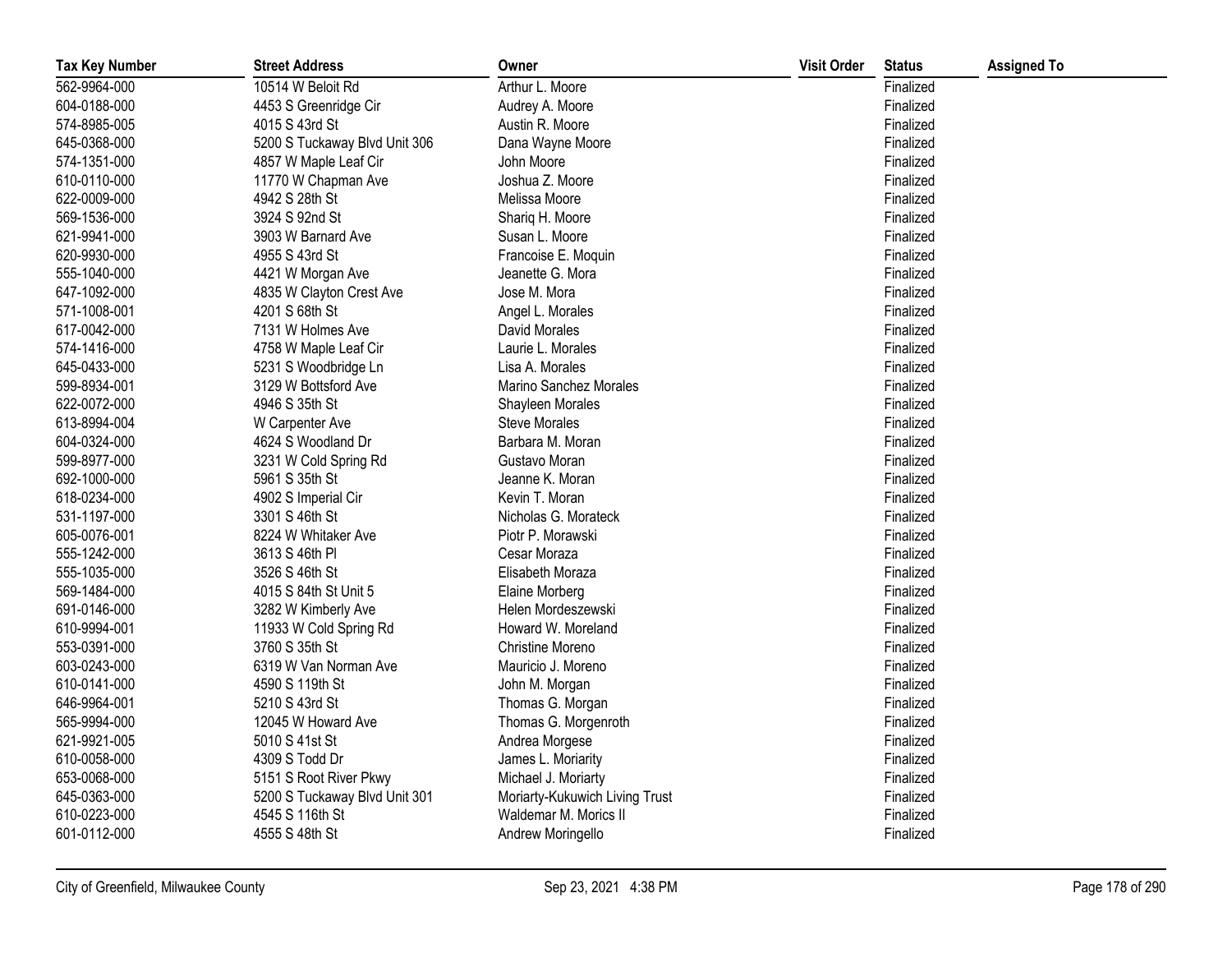| <b>Tax Key Number</b> | <b>Street Address</b>         | Owner                           | <b>Visit Order</b> | <b>Status</b> | <b>Assigned To</b> |
|-----------------------|-------------------------------|---------------------------------|--------------------|---------------|--------------------|
| 569-1113-000          | 4216 S 91st PI                | James Moritz                    |                    | Finalized     |                    |
| 569-1114-000          | 4212 S 91st PI                | Lynn Marie Moritz               |                    | Finalized     |                    |
| 565-0033-000          | 12020 W Beloit Rd             | Andrew J. Mork                  |                    | Finalized     |                    |
| 572-1128-000          | 4158 S 66th St                | Michael Moroyoqui               |                    | Finalized     |                    |
| 600-9998-000          | 4325 S 35th St                | Daniel A. Morrison              |                    | Finalized     |                    |
| 555-1146-000          | 3578 S 45th St                | Ronald L. Morrison              |                    | Finalized     |                    |
| 691-9953-000          | 5998 S Phillips St            | Rosemary Morrison               |                    | Finalized     |                    |
| 601-0150-000          | 4551 S 50th St                | David L. Morrissey              |                    | Finalized     |                    |
| 601-0136-000          | 4544 S 50th St                | Vernettia J. Morrissey          |                    | Finalized     |                    |
| 602-0149-001          | 4383 S Honey Creek Dr         | Brian J. Morrow                 |                    | Finalized     |                    |
| 569-1529-000          | 3910 S 92nd St                | Beth D. Morstad                 |                    | Finalized     |                    |
| 570-1063-000          | 4251 S 82nd St                | Pauline A. Mortier              |                    | Finalized     |                    |
| 556-8967-000          | 3674 S 56th St                | Gregory W. Moskonas             |                    | Finalized     |                    |
| 621-9900-006          | 3651 W Barnard Ave            | Cheryl A. Moss                  |                    | Finalized     |                    |
| 611-8975-010          | 4871 S 122nd St               | Mosser Family Irrevocable Trust |                    | Finalized     |                    |
| 666-8933-001          | 5575 S 44th St                | Amy Rae Motil                   |                    | Finalized     |                    |
| 601-9889-001          | 4377 S 48th St                | Kenneth Moy                     |                    | Finalized     |                    |
| 602-0153-000          | 4331 S Honey Creek Dr         | Djuro Mrdja                     |                    | Finalized     |                    |
| 618-0066-000          | 4924 S 65th St                | Connie A. Mrnik                 |                    | Finalized     |                    |
| 621-9898-008          | 4982 S 37th St                | Richard R. Mrochinski           |                    | Finalized     |                    |
| 604-0282-000          | 4667 S Woodland Dr            | Curtis L. Mrozak                |                    | Finalized     |                    |
| 617-0125-000          | 7027 W Squire Ave             | Curtis L. Mrozak                |                    | Finalized     |                    |
| 645-0312-000          | 5200 S Tuckaway Blvd Unit 170 | Bette A. Mrozinski              |                    | Finalized     |                    |
| 618-0154-000          | 6100 W Stonehedge Dr Unit 249 | Judith Mrozinski                |                    | Finalized     |                    |
| 612-8997-003          | 4781 S 108th St               | MRP 108th Street, LLC           |                    | Finalized     |                    |
| 569-1353-000          | 8540 W Waterford Ave Unit 2   | Teasie Mrzyglod                 |                    | Finalized     |                    |
| 692-1192-000          | 4271 W Granada St             | Nail Mseitif                    |                    | Finalized     |                    |
| 612-8998-001          | 10941 W Layton Ave            | <b>MSKB LLC</b>                 |                    | Finalized     |                    |
| 613-8990-006          | 5000 S 107th St               | MSP Real Estate, Inc            |                    | Finalized     |                    |
| 575-8949-003          | 3927 S 41st St                | MTK Investments, LLC            |                    | Finalized     |                    |
| 620-9929-000          | 4975 S 43rd St                | Catherine Mudek                 |                    | Finalized     |                    |
| 555-1221-000          | 4650 W Crawford Ave           | Mark J. Mudek                   |                    | Finalized     |                    |
| 569-1410-000          | 8565 W Waterford Ave Unit 3   | Stephanie N. Mudek              |                    | Finalized     |                    |
| 614-1044-000          | 4884 S Root River Pkwy        | Jerome H. Mudlaff               |                    | Finalized     |                    |
| 645-0124-000          | 3202 W King Arthurs Ct        | Melodi Muehlbauer               |                    | Finalized     |                    |
| 605-0018-000          | 4380 S 80th St                | Wendi Ann Muehls                |                    | Finalized     |                    |
| 574-1078-000          | 4722 W Tesch Ave              | Carol D. Mueller                |                    | Finalized     |                    |
| 562-0117-000          | 3854 S Oakridge Ct            | David P. Mueller                |                    | Finalized     |                    |
| 645-0055-000          | 5238 S Tuckaway Dr            | Dean M. Mueller                 |                    | Finalized     |                    |
| 609-9971-018          | 4380 S 116th St               | Jack G. Mueller                 |                    | Finalized     |                    |
| 610-0300-000          | 4424 S Foxwood Blvd           | John P. Mueller                 |                    | Finalized     |                    |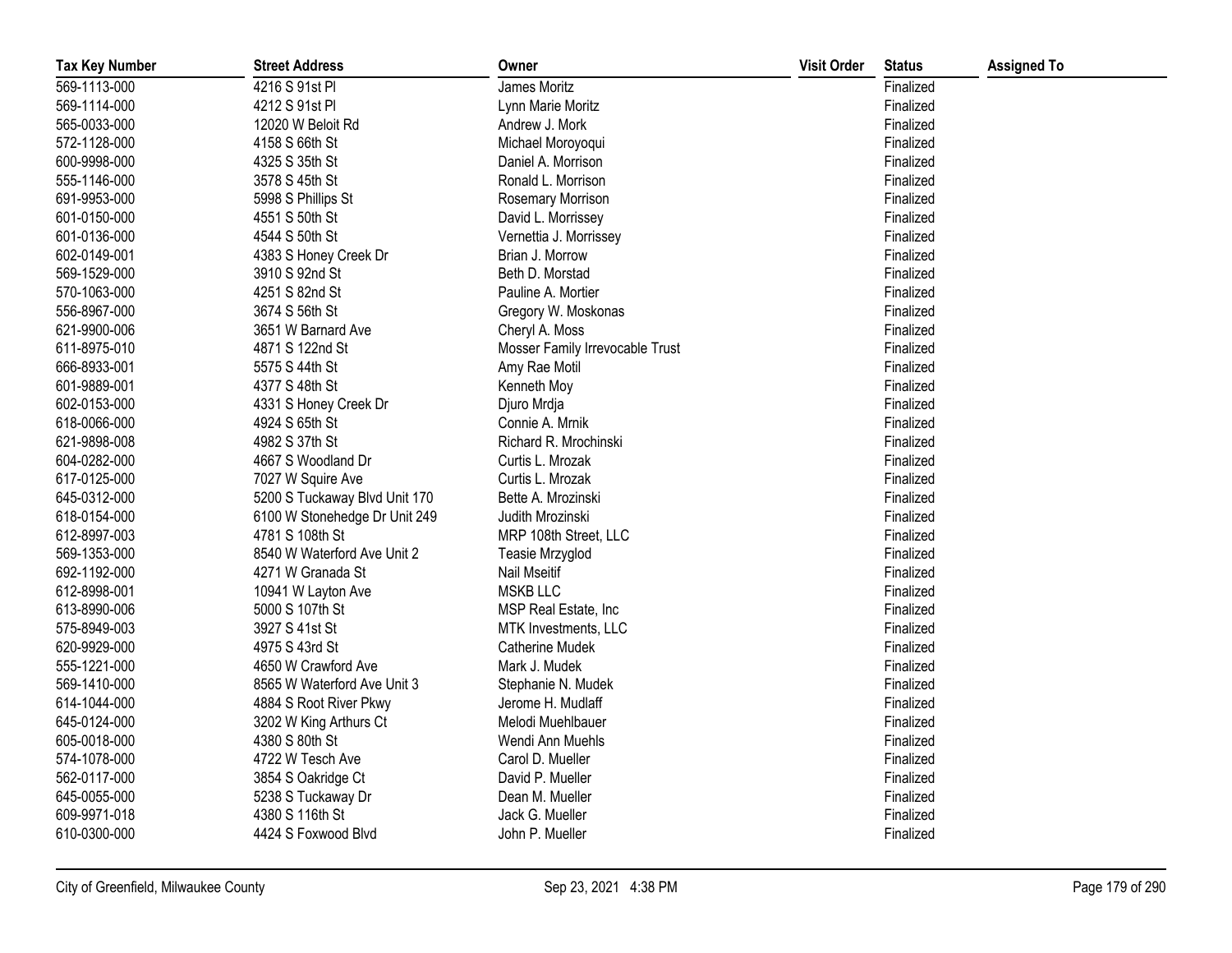| <b>Tax Key Number</b> | <b>Street Address</b>  | Owner                  | <b>Visit Order</b> | <b>Status</b> | <b>Assigned To</b> |
|-----------------------|------------------------|------------------------|--------------------|---------------|--------------------|
| 568-8963-001          | 9533 W Plainfield Ave  | John R. Mueller        |                    | Finalized     |                    |
| 601-9929-000          | 4366 S 47th St         | Keith D. Mueller       |                    | Finalized     |                    |
| 568-1047-000          | 4240 S 99th St         | Mary T. Mueller        |                    | Finalized     |                    |
| 604-0266-000          | 4573 S Greenridge Cir  | Megan Mueller          |                    | Finalized     |                    |
| 615-9964-000          | 4836 S 92nd St         | Melissa Mueller        |                    | Finalized     |                    |
| 622-0026-000          | 4915 S 30th St         | Mitchell J. Mueller    |                    | Finalized     |                    |
| 691-9848-002          | 3421 W Ramsey Ave      | Nicole L. Mueller      |                    | Finalized     |                    |
| 604-9925-001          | 6921 W Chapman Ave     | Patricia A. Mueller    |                    | Finalized     |                    |
| 646-9995-000          | 3625 W Edgerton Ave    | Richard D. Mueller     |                    | Finalized     |                    |
| 601-0201-000          | 4615 S 49th St         | <b>Scott Mueller</b>   |                    | Finalized     |                    |
| 645-0079-000          | 5251 S Tuckaway Dr     | Shirley A. Mueller     |                    | Finalized     |                    |
| 621-9921-008          | 5040 S 41st St         | Travis D. Mueller      |                    | Finalized     |                    |
| 667-1068-000          | 3630 W Wanda Ave       | William D. Mueller     |                    | Finalized     |                    |
| 616-1051-000          | 4735 S 82nd St         | Maqbool Muhammad       |                    | Finalized     |                    |
| 604-0186-000          | 4449 S Greenridge Cir  | <b>Milomir Mukic</b>   |                    | Finalized     |                    |
| 691-0006-000          | 3337 W Bridge St       | Florence Mukyala       |                    | Finalized     |                    |
| 610-0084-000          | 11811 W Whitaker Ave   | Thomas J. Muldoon      |                    | Finalized     |                    |
| 667-8905-000          | 5600 S 43rd St         | Robert J. Mullins      |                    | Finalized     |                    |
| 609-0056-001          | 4622 S 110th St        | Ryan A. Mullins        |                    | Finalized     |                    |
| 621-0029-000          | 3730 W Holmes Ave      | Mark F. Mulqueen       |                    | Finalized     |                    |
| 600-0080-000          | 4381 S 37th St         | Barbara Multhauf       |                    | Finalized     |                    |
| 601-9961-000          | 4525 W Cold Spring Rd  | James Multhauf         |                    | Finalized     |                    |
| 610-0051-000          | 4315 S Todd Dr         | Jeanne M. Mulvanny     |                    | Finalized     |                    |
| 617-9995-001          | 4855 S 68th St         | John A. Mumper         |                    | Finalized     |                    |
| 531-1232-000          | 3454 S 46th St         | Lisa Marie Mumper      |                    | Finalized     |                    |
| 604-0241-000          | 4588 S Greenridge Cir  | Roselea Mundell Peter  |                    | Finalized     |                    |
| 601-0349-000          | 4500 W Layton Ave      | Julie A. Mundt         |                    | Finalized     |                    |
| 599-8959-004          | 4383 S 31st St         | Concepcion Munoz       |                    | Finalized     |                    |
| 605-0009-000          | 7816 W Bottsford Ave   | Gladys S. Munoz        |                    | Finalized     |                    |
| 600-0014-000          | 4430 S 36th St         | Orlando Munoz          |                    | Finalized     |                    |
| 617-0056-000          | 4929 S 72nd St         | Eduardo Munoz Sampedro |                    | Finalized     |                    |
| 601-9984-002          | 4437 S 43rd St         | Karen Munoz Sanchez    |                    | Finalized     |                    |
| 553-0160-000          | 3617 S 33rd St         | Maria C. Munoz-Cervera |                    | Finalized     |                    |
| 605-0006-000          | 7912 W Whitaker Ave    | Robert P. Murawski     |                    | Finalized     |                    |
| 610-0100-000          | 4537 S 117th St        | Gilbert P. Murillo     |                    | Finalized     |                    |
| 575-8903-003          | 3901 W Plainfield Ave  | Julio Murillo          |                    | Finalized     |                    |
| 620-9923-004          | 4702 W Edgerton Ave    | Salvador Murillo       |                    | Finalized     |                    |
| 620-9923-007          | W Holmes Ave           | Salvador Murillo       |                    | Finalized     |                    |
| 622-0143-000          | 5028 S 30th St         | Vicente Murillo        |                    | Finalized     |                    |
| 609-9947-000          | 4532 S 114th St        | <b>Victor Murillo</b>  |                    | Finalized     |                    |
| 610-0002-000          | 12325 W Cold Spring Rd | Andrew A. Murnane      |                    | Finalized     |                    |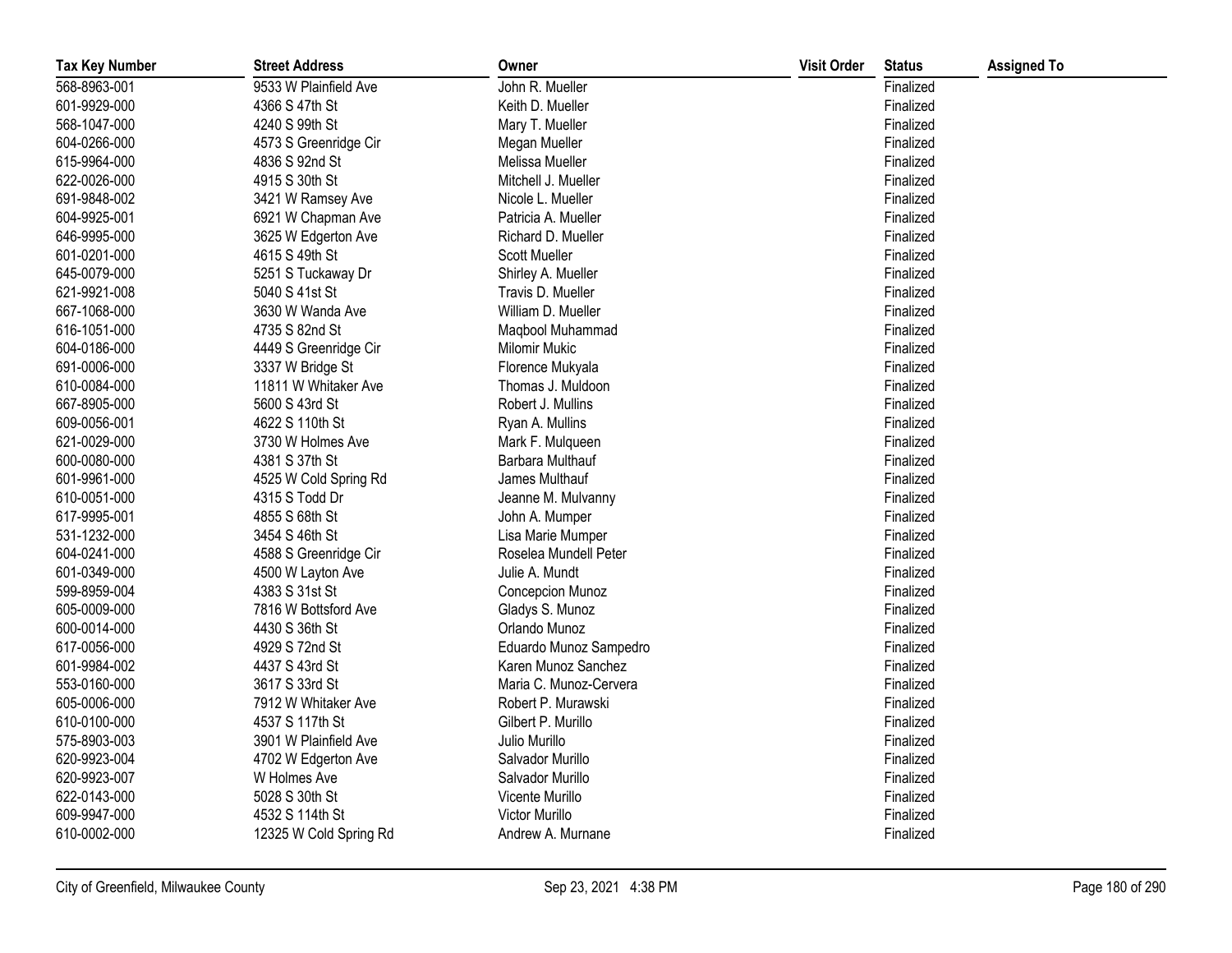| <b>Tax Key Number</b> | <b>Street Address</b>       | Owner                    | <b>Visit Order</b> | <b>Status</b> | <b>Assigned To</b> |
|-----------------------|-----------------------------|--------------------------|--------------------|---------------|--------------------|
| 692-8974-003          | 6181 S 35th St              | Robert J. Murnane        |                    | Finalized     |                    |
| 646-0008-000          | 3711 W Edgerton Ave         | Dorothy A. Murphy        |                    | Finalized     |                    |
| 564-0072-000          | 3541 S 120th St             | Joseph Murphy            |                    | Finalized     |                    |
| 601-0006-000          | 4354 S 46th St              | Kevin W. Murphy          |                    | Finalized     |                    |
| 575-0124-000          | 4216 S Ridgewood Ln         | Mary E. Murphy           |                    | Finalized     |                    |
| 555-1144-000          | 3585 S 44th St              | Ole F. Murphy            |                    | Finalized     |                    |
| 615-9959-004          | 4905 S Woodlawn Pl          | Steven A. Murphy         |                    | Finalized     |                    |
| 666-8996-001          | 5541 S 43rd St              | Daniel W. Murray         |                    | Finalized     |                    |
| 556-0429-001          | 3633 S 52nd St              | Neil C. Murray           |                    | Finalized     |                    |
| 564-0004-000          | 3607 S 123rd St             | Ronnie V. Murray         |                    | Finalized     |                    |
| 617-9977-001          | 4900 S 76th St              | Musca Properties LLC     |                    | Finalized     |                    |
| 531-1220-000          | 4630 W Morgan Ave           | Craig A. Muschinski      |                    | Finalized     |                    |
| 616-0023-000          | 4887 S 78th St              | Asad Museitef            |                    | Finalized     |                    |
| 622-0137-000          | 2920 W Vogel Ave            | David M. Mussa           |                    | Finalized     |                    |
| 601-9909-000          | 4420 S 48th St              | Fidah M. Mustafa         |                    | Finalized     |                    |
| 668-8987-002          | 3209 W Grange Ave           | Mazen T. Mustafa         |                    | Finalized     |                    |
| 555-1080-000          | 3537 S 45th St              | Mustafa Mustafa          |                    | Finalized     |                    |
| 569-1418-000          | 8555 W Waterford Ave Unit 3 | George Mustas            |                    | Finalized     |                    |
| 666-8929-001          | 5611 S 44th St              | James R. Muth            |                    | Finalized     |                    |
| 691-0108-000          | 3242 W Mangold Ave Unit F   | Jeffrey A. Muth          |                    | Finalized     |                    |
| 645-0050-000          | 5239 S 28th St              | Russell F. Mutza         |                    | Finalized     |                    |
| 565-0133-000          | 11731 W Waterford Ave       | Nicolette J. Mutzenbauer |                    | Finalized     |                    |
| 618-0058-000          | 5012 S 65th St              | Robert A. Mutzenbauer    |                    | Finalized     |                    |
| 645-0045-000          | 5336 S Tuckaway Dr          | Stephen P. Mutzenbauer   |                    | Finalized     |                    |
| 667-8980-002          | 5636 S 42nd St              | Linda Muza               |                    | Finalized     |                    |
| 601-9956-005          | 4347 S 45th St              | Daniel C. Mydy           |                    | Finalized     |                    |
| 601-0236-001          | 4605 S 48th St              | Eric R. Myers            |                    | Finalized     |                    |
| 603-0076-000          | 4468 S 64th St              | Margaret M. Myers        |                    | Finalized     |                    |
| 601-0347-000          | 4667 S 45th St              | Michael D. Myers         |                    | Finalized     |                    |
| 691-0099-000          | 3233 W Mangold Ave Unit E   | Scott P. Myers           |                    | Finalized     |                    |
| 572-8946-002          | 6220 W Cold Spring Rd       | Gary Mysliwy             |                    | Finalized     |                    |
| 531-1159-000          | 3370 S Strothmann Dr        | Barbara Myszkowski       |                    | Finalized     |                    |
| 606-0216-000          | 8500 W Whitaker Ave         | John M. Nacker           |                    | Finalized     |                    |
| 599-8993-000          | 2811 W Cold Spring Rd       | Marc Nadal               |                    | Finalized     |                    |
| 569-1269-000          | 4055 S 88th St              | Brian F. Nadboralski     |                    | Finalized     |                    |
| 648-1051-000          | 5221 W Loomis Rd            | James P. Nadolny         |                    | Finalized     |                    |
| 692-1156-000          | 3855 W Mangold Ave          | Tim Naef                 |                    | Finalized     |                    |
| 601-9871-001          | 4455 S 50th St              | Michael Nafzinger        |                    | Finalized     |                    |
| 692-1269-000          | 6183 S 40th St              | Jayantilal L. Nagada     |                    | Finalized     |                    |
| 604-0328-000          | 4632 S Woodland Dr          | Gerald D. Nagel          |                    | Finalized     |                    |
| 620-9995-005          | 4821 S 43rd St              | Frank A. Nagorski        |                    | Finalized     |                    |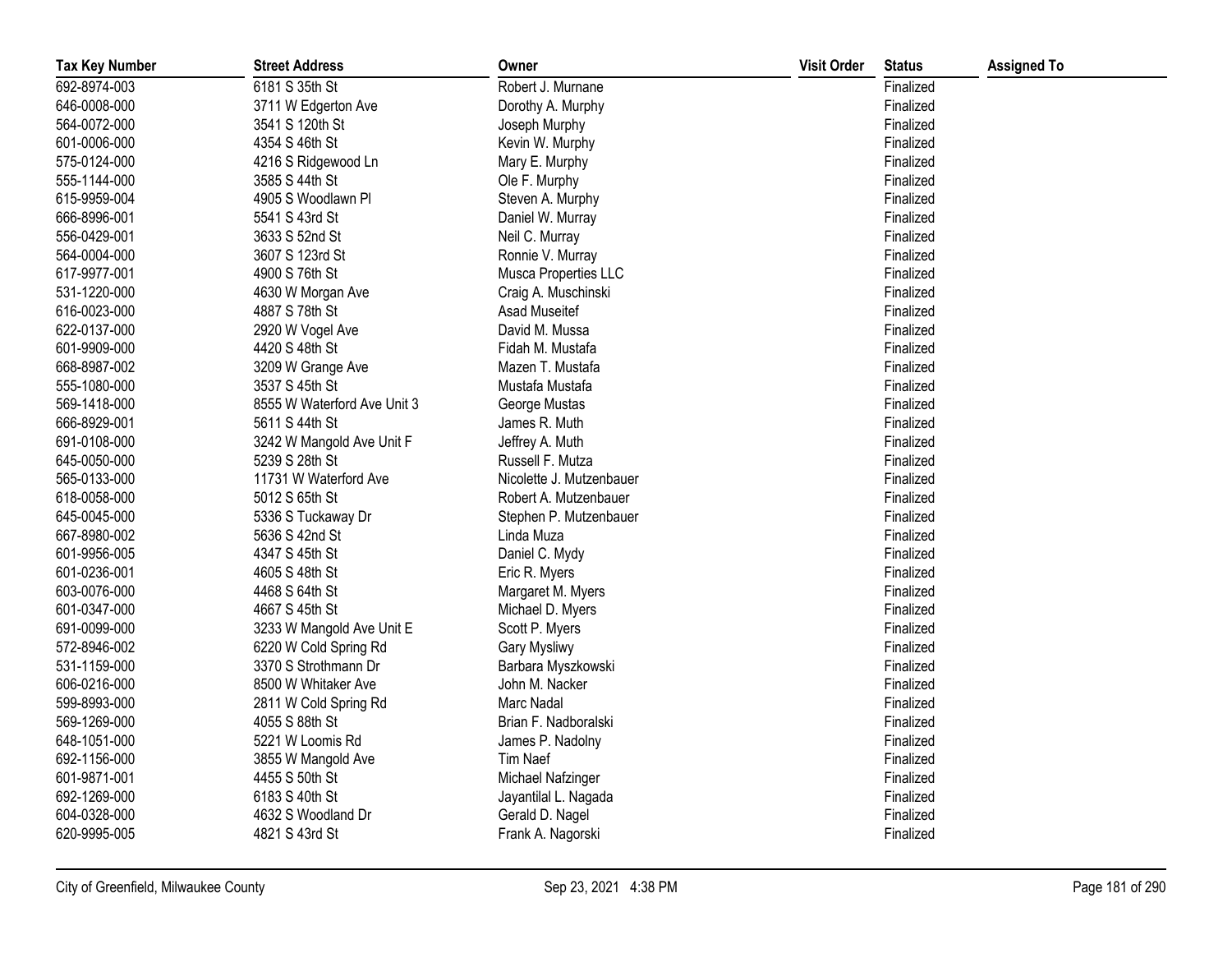| <b>Tax Key Number</b> | <b>Street Address</b>         | Owner                                             | <b>Visit Order</b> | <b>Status</b> | <b>Assigned To</b> |
|-----------------------|-------------------------------|---------------------------------------------------|--------------------|---------------|--------------------|
| 646-0184-000          | 5245 S 41st St                | Scott A. Nagorski                                 |                    | Finalized     |                    |
| 611-9000-008          | 11811 W Layton Ave            | Rose Marie B. Nagy                                |                    | Finalized     |                    |
| 611-8998-001          | 11835 W Layton Ave            | Terri R. Nagy                                     |                    | Finalized     |                    |
| 575-0141-000          | 3987 S 40th St                | Vikram Naik                                       |                    | Finalized     |                    |
| 601-9884-005          | 4300 S 49th St                | David Nakles                                      |                    | Finalized     |                    |
| 645-0149-000          | 5210 S King Arthurs Ct        | Nancy C Beutin Revoc Trust                        |                    | Finalized     |                    |
| 618-0019-001          | 5045 S 66th St                | Nancy C Piper 2014 Revocable Trust                |                    | Finalized     |                    |
| 576-9994-006          | 3336 W Cold Spring Rd         | Nancy J Fleege Trust                              |                    | Finalized     |                    |
| 565-0235-000          | 11757 W Wooded Ct             | Nancy L. Zinkgraf Revocable Trust                 |                    | Finalized     |                    |
| 574-1310-000          | 4955 W Maple Leaf Cir         | Nancy Louise Budzisz Revocable Trust              |                    | Finalized     |                    |
| 646-0038-000          | 5450 S Honey Creek Dr         | Germaine, AKA Jermai R. Naniot                    |                    | Finalized     |                    |
| 553-0395-000          | 3808 S 35th St                | June P. Napieralski                               |                    | Finalized     |                    |
| 564-0102-000          | 3860 S River Ridge Blvd       | Narloch Living Trust                              |                    | Finalized     |                    |
| 600-9936-004          | 4685 S 38th St                | Nicholas J. Narlock                               |                    | Finalized     |                    |
| 620-0023-000          | 4820 S Waterview Ct           | William L. Narlock                                |                    | Finalized     |                    |
| 646-9960-005          | 5191 S Honey Creek Dr         | Richard R. Narlow                                 |                    | Finalized     |                    |
| 565-0092-000          | 4001 S 117th St               | Michael P. Nasby                                  |                    | Finalized     |                    |
| 553-0308-000          | 3650 S 33rd St                | Dante Nash                                        |                    | Finalized     |                    |
| 603-9996-001          | 4445 S 60th St                | <b>Stacey Nash</b>                                |                    | Finalized     |                    |
| 618-0281-000          | 5005 S Stonehedge Dr          | Timothy A. Nasi                                   |                    | Finalized     |                    |
| 603-0156-000          | 4431 S 67th St                | Tanja Nastevski                                   |                    | Finalized     |                    |
| 647-1026-000          | 5179 S 45th St                | Daniel J. Natalizio                               |                    | Finalized     |                    |
| 600-0118-000          | 4650 S 38th St                | Nationstar Mortgage LLC                           |                    | Finalized     |                    |
| 618-0145-000          | 6100 W Stonehedge Dr Unit 240 | Mary J. Natoli                                    |                    | Finalized     |                    |
| 599-8895-000          | 2800 W Layton Ave             | Joyce A. Naumanis                                 |                    | Finalized     |                    |
| 653-1053-000          | 9320 W Forest Home Ave Unit 2 | Roger Navarrette                                  |                    | Finalized     |                    |
| 600-9978-000          | 4211 W Cold Spring Rd         | Francisco Navarro                                 |                    | Finalized     |                    |
| 601-0132-000          | 4559 S 49th St                | Marlene G. Navarro                                |                    | Finalized     |                    |
| 602-0123-000          | 4357 S Placid Dr              | Matt Aka Matthew Navins                           |                    | Finalized     |                    |
| 555-1256-000          | 5064 W Colonial Ct            | Camille D. Nawrocki                               |                    | Finalized     |                    |
| 555-1305-000          | 4941 W Colonial Ct            | Joseph M. Nawrocki                                |                    | Finalized     |                    |
| 615-1041-000          | 8890 W Concord Ln             | Hina Nazar                                        |                    | Finalized     |                    |
| 614-9963-000          | 4745 S 99th St                | Mohammad Nauman Nazer                             |                    | Finalized     |                    |
| 645-0133-000          | 5120 S King Arthurs Ct        | Zahid Nazir                                       |                    | Finalized     |                    |
| 572-1214-000          | 6167 W Howard Ave Unit 10     | Elhadji Ndaw                                      |                    | Finalized     |                    |
| 572-1207-000          | 6159 W Howard Ave Unit 3      | Brian J. Neal                                     |                    | Finalized     |                    |
| 622-9976-000          | 3001 W Layton Ave             | Jon C. Neal                                       |                    | Finalized     |                    |
| 646-0183-000          | 5225 S 41st St                | Neal D. Grunert and Joyce R. Grunert Revocable Tr |                    | Finalized     |                    |
| 531-0275-000          | 3421 S Crandon Pl             | Matthew E. Nechodomu                              |                    | Finalized     |                    |
| 575-0144-000          | 3993 S 40th St                | Louisa Nee                                        |                    | Finalized     |                    |
| 606-0120-000          | 4300 S 89th St                | Norman Neeley                                     |                    | Finalized     |                    |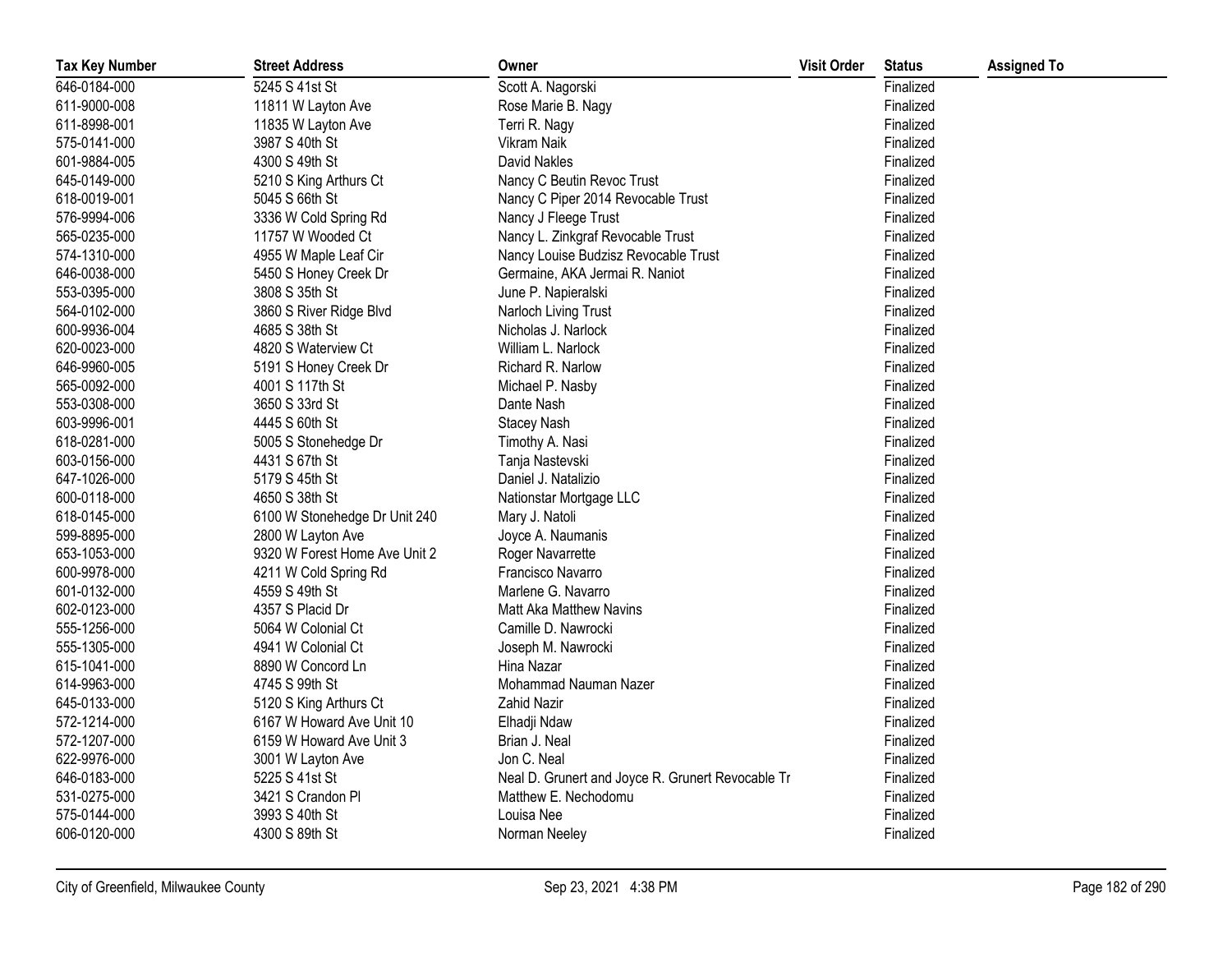| <b>Tax Key Number</b> | <b>Street Address</b>         | Owner                         | <b>Visit Order</b> | <b>Status</b> | <b>Assigned To</b> |
|-----------------------|-------------------------------|-------------------------------|--------------------|---------------|--------------------|
| 603-0200-000          | 6319 W Armour Ave             | Lizbeth Negron                |                    | Finalized     |                    |
| 645-0397-000          | 5200 S Tuckaway Blvd Unit 351 | John H. Nehm                  |                    | Finalized     |                    |
| 568-8962-002          | 4215 S 95th St                | Lee R. Neibert                |                    | Finalized     |                    |
| 562-0068-000          | 3721 S Oakbrook Dr            | Patricia L. Neidinger         |                    | Finalized     |                    |
| 604-9957-000          | 7228 W Layton Ave             | Richard R. Neidinger          |                    | Finalized     |                    |
| 692-1093-000          | 3750 W Alvina Ct              | Sharon A. Neilon              |                    | Finalized     |                    |
| 646-0072-000          | 5478 S Amberwood Ln           | Thomas B. Neilson             |                    | Finalized     |                    |
| 648-1035-000          | 5613 W Upham Ave              | Thomas J. Neitzel             |                    | Finalized     |                    |
| 647-9980-010          | 4730 W Abbott Ave             | Wendy A. Neitzke              |                    | Finalized     |                    |
| 618-0115-000          | 6100 W Stonehedge Dr Unit 166 | Carl A. Nell                  |                    | Finalized     |                    |
| 647-1011-000          | 5235 S 44th St                | Jill A. Nell                  |                    | Finalized     |                    |
| 615-9990-001          | 8516 W Forest Home Ave        | Ronald Henry Nellen           |                    | Finalized     |                    |
| 615-9990-002          | 8532 W Forest Home Ave        | Ronald Henry Nellen           |                    | Finalized     |                    |
| 691-9836-012          | 3120 W Alvina Ave             | Angelina Nelson               |                    | Finalized     |                    |
| 618-0319-000          | 6128 W Woodview Ct            | Barbara J. Nelson             |                    | Finalized     |                    |
| 555-1227-000          | 3737 S 46th St                | Carol Nelson                  |                    | Finalized     |                    |
| 564-0062-000          | 12152 W Morgan Oak Dr         | Cheryl A. Nelson              |                    | Finalized     |                    |
| 621-9886-001          | 5050 S 36th St                | Elliott R. Nelson             |                    | Finalized     |                    |
| 647-9994-002          | 4349 W Edgerton Ave           | Eric Nelson                   |                    | Finalized     |                    |
| 667-1022-000          | 5612 S 41st St                | Gabriel Nelson                |                    | Finalized     |                    |
| 601-0262-000          | 4640 S 49th St                | Galen R. Nelson               |                    | Finalized     |                    |
| 531-0216-000          | 4920 W Midland Dr             | Kevin S. Nelson               |                    | Finalized     |                    |
| 646-0213-000          | 5360 S Hidden Dr              | Maria Nelson                  |                    | Finalized     |                    |
| 621-9934-001          | 4850 S 43rd St                | Patricia L. Nelson            |                    | Finalized     |                    |
| 562-9959-001          | 3631 S Wollmer Rd             | Robert J. Nelson              |                    | Finalized     |                    |
| 691-0098-000          | 3233 W Mangold Ave Unit D     | Scott A. Nelson               |                    | Finalized     |                    |
| 531-1120-001          | 3244 S Elmwood Ave            | Stacey J. Nelson              |                    | Finalized     |                    |
| 618-0019-002          | 5031 S 66th St                | Steven D. Nelson              |                    | Finalized     |                    |
| 531-1116-000          | 3477 S 44th St                | Thomas L. Nelson              |                    | Finalized     |                    |
| 666-8934-000          | 5565 S 44th St                | Lawrence R. Nemitz            |                    | Finalized     |                    |
| 610-0250-000          | 12350 W Whitaker Ave          | <b>Brad Lee Nennig</b>        |                    | Finalized     |                    |
| 645-0274-000          | 5200 S Tuckaway Blvd Unit 108 | Doris M. Nerat                |                    | Finalized     |                    |
| 645-0093-000          | 5357 S Tuckaway Dr            | Jeffrey A. Nerby              |                    | Finalized     |                    |
| 567-0076-000          | 4110 S 103rd St               | Randall W. Nerby              |                    | Finalized     |                    |
| 618-0242-000          | 4918 S Imperial Cir           | Abby Nesheim                  |                    | Finalized     |                    |
| 616-0028-001          | 7711 W Barnard Ave            | <b>Miomir Nesic</b>           |                    | Finalized     |                    |
| 531-0271-000          | 3455 S Crandon Pl             | David A. Nessman              |                    | Finalized     |                    |
| 648-8996-004          | 5217 S 51st St                | Nestani Properties, LLC       |                    | Finalized     |                    |
| 622-0105-000          | 3100 W Edgerton Ave           | Stephen A. Nett               |                    | Finalized     |                    |
| 600-0038-000          | 4414 S 37th St                | Cheryl M. Neu                 |                    | Finalized     |                    |
| 531-0512-000          | 3224 S 44th St                | <b>Emily Murphy Neuberger</b> |                    | Finalized     |                    |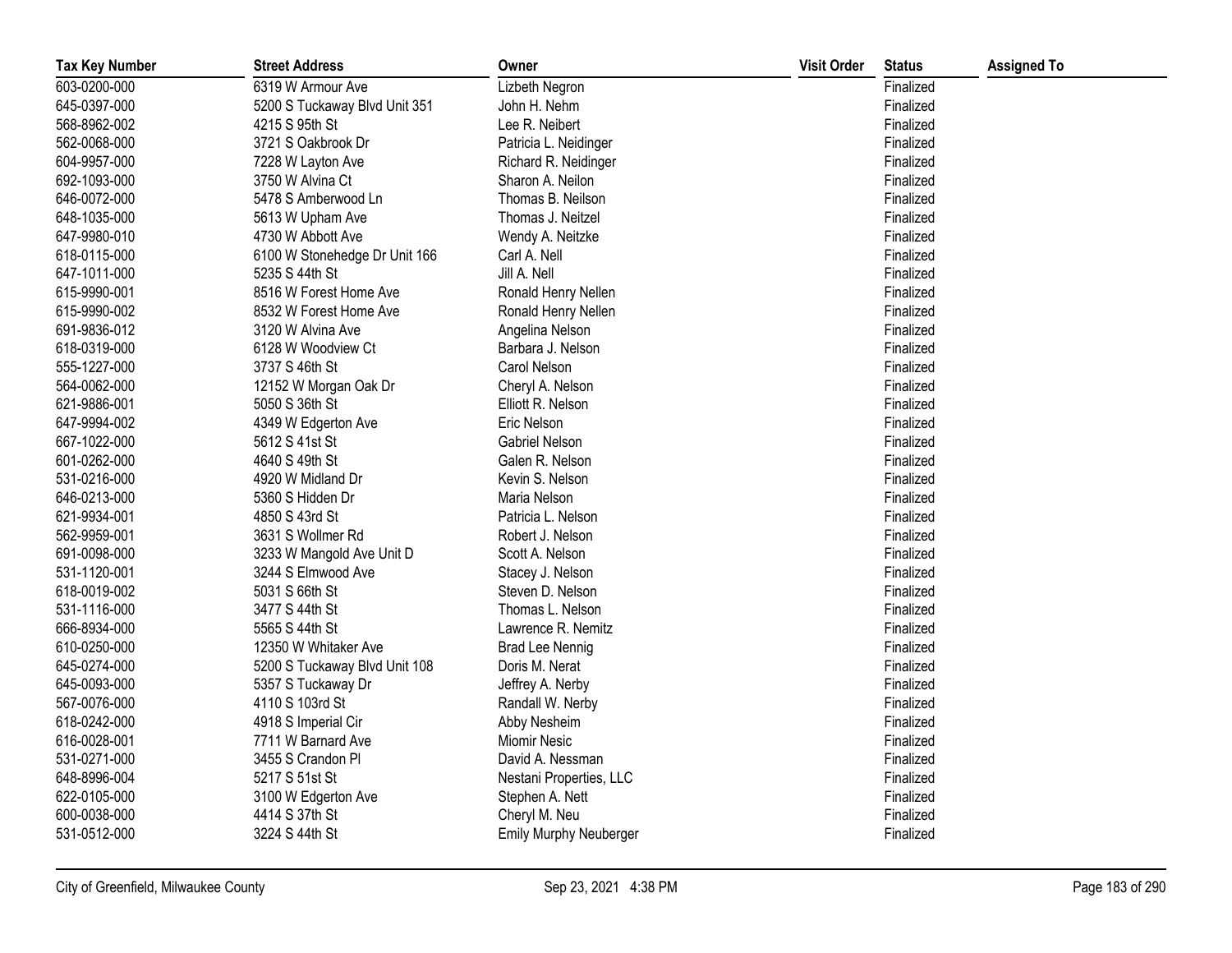| <b>Tax Key Number</b> | <b>Street Address</b>         | Owner                   | <b>Visit Order</b> | <b>Status</b> | <b>Assigned To</b> |
|-----------------------|-------------------------------|-------------------------|--------------------|---------------|--------------------|
| 565-0211-000          | 12371 W Waterford Ave         | Rolf E. Neuendorf       |                    | Finalized     |                    |
| 604-0129-000          | 7014 W Chapman Ave            | Christian E. Neumann    |                    | Finalized     |                    |
| 574-1455-000          | 4736 W Maple Leaf Cir         | Paul B. Neumann         |                    | Finalized     |                    |
| 604-0098-000          | 7031 W Van Norman Ave         | Gerald Neusen           |                    | Finalized     |                    |
| 601-9946-000          | 4431 S 45th St                | Noel Newbury            |                    | Finalized     |                    |
| 603-0233-000          | 4582 S 61st St                | Gene L. Newell          |                    | Finalized     |                    |
| 564-0063-000          | 12122 W Morgan Oak Dr         | Timothy E. Newholm      |                    | Finalized     |                    |
| 601-0098-000          | 4544 S 48th St                | <b>Lucas Newkirk</b>    |                    | Finalized     |                    |
| 618-9999-000          | 6007 W Layton Ave             | Newlife Investment, LLC |                    | Finalized     |                    |
| 601-0116-000          | 4544 S 49th St                | Scott P. Newman         |                    | Finalized     |                    |
| 646-0235-000          | 5345 S Hidden Dr              | <b>Stacy Newman</b>     |                    | Finalized     |                    |
| 553-0077-000          | 3519 S 33rd St                | Qefli Neziri            |                    | Finalized     |                    |
| 645-0324-000          | 5200 S Tuckaway Blvd Unit 210 | Joseph Ngo              |                    | Finalized     |                    |
| 568-8975-002          | 4219 S 96th St                | Antoine Nguyen          |                    | Finalized     |                    |
| 622-0073-000          | 3412 W Holmes Ave             | Chuong H. Nguyen        |                    | Finalized     |                    |
| 617-0037-000          | 7001 W Holmes Ave             | Da Nguyen               |                    | Finalized     |                    |
| 622-0131-000          | 5044 S 31st St                | Dong T. Nguyen          |                    | Finalized     |                    |
| 572-1100-000          | 6040 W Marcy Ln               | Dung A. Nguyen          |                    | Finalized     |                    |
| 568-1060-000          | 9532 W Plainfield Ave         | Hein Nguyen             |                    | Finalized     |                    |
| 622-0132-000          | 3020 W Vogel Ave              | Hien T. Nguyen          |                    | Finalized     |                    |
| 553-0055-000          | 3558 S 33rd St                | Hieu T. Nguyen          |                    | Finalized     |                    |
| 622-0155-000          | 3010 W Edgerton Ave           | Hieu Thi Nguyen         |                    | Finalized     |                    |
| 606-9991-001          | 8919 W Cold Spring Rd         | Hoan X. Nguyen          |                    | Finalized     |                    |
| 666-8913-002          | 4444 W Wanda Ave              | Hong T. Nguyen          |                    | Finalized     |                    |
| 666-8895-001          | 5651 S 45th St                | Jason V. Nguyen         |                    | Finalized     |                    |
| 621-9968-000          | 4805 S 39th St                | Ky And D. Nguyen        |                    | Finalized     |                    |
| 574-1054-000          | 4612 W Van Beck Ave           | Le Anh Trang Nguyen     |                    | Finalized     |                    |
| 691-0063-000          | 3468 W College Ave            | Loc Tan Nguyen          |                    | Finalized     |                    |
| 601-9985-003          | 4417 S 43rd St                | Ninh Van Nguyen         |                    | Finalized     |                    |
| 667-8983-002          | 5568 S 42nd St                | Phuong H. Nguyen        |                    | Finalized     |                    |
| 647-1052-000          | 4820 W Abbott Ave             | Phuong T. Nguyen        |                    | Finalized     |                    |
| 613-1002-000          | 10048 W Meadow Dr             | Sa Nguyen               |                    | Finalized     |                    |
| 601-9858-003          | 4354 S 51st St                | Sen Tong Nguyen         |                    | Finalized     |                    |
| 622-9954-000          | 5048 S 28th St                | Thang D. Nguyen         |                    | Finalized     |                    |
| 573-8994-004          | 5320 W Cold Spring Rd         | Thao T. Nguyen          |                    | Finalized     |                    |
| 553-0350-000          | 3663 S 33rd St                | Thu T. Nguyen           |                    | Finalized     |                    |
| 601-9859-002          | 4373 S 50th St                | Tuananh Nguyen          |                    | Finalized     |                    |
| 692-8967-002          | 3620 W College Ave            | Van N. Nguyen           |                    | Finalized     |                    |
| 569-1184-000          | 8900 W Plainfield Ave         | Steven T. Nicastro      |                    | Finalized     |                    |
| 555-1008-000          | 3525 S 48th St                | Dale A. Nichols         |                    | Finalized     |                    |
| 645-0049-000          | 5231 S 28th St                | Frances M. Nichols      |                    | Finalized     |                    |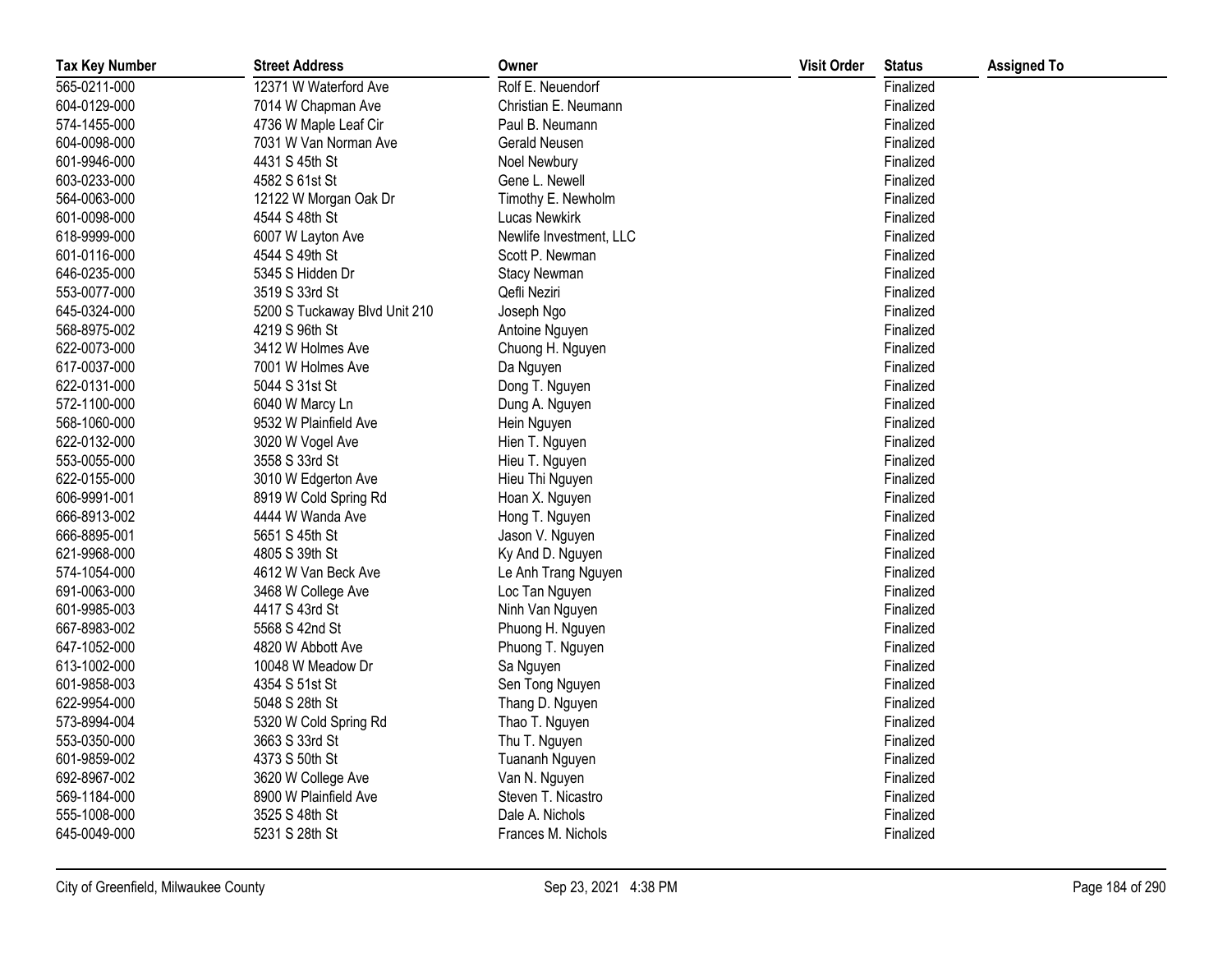| <b>Tax Key Number</b> | <b>Street Address</b>         | Owner                                           | <b>Visit Order</b> | <b>Status</b> | <b>Assigned To</b> |
|-----------------------|-------------------------------|-------------------------------------------------|--------------------|---------------|--------------------|
| 555-1096-000          | 3548 S 48th St                | Joan M. Nichols                                 |                    | Finalized     |                    |
| 646-0039-000          | 5460 S Honey Creek Dr         | Kathryn Nichols                                 |                    | Finalized     |                    |
| 620-9943-001          | 4721 W Loomis Rd              | <b>Matthew Nichols</b>                          |                    | Finalized     |                    |
| 617-0095-000          | 7225 W Layton Ave             | Cynthia Nicholson                               |                    | Finalized     |                    |
| 562-0124-000          | 3875 S Oakridge Ct            | Fred B. Nicholson                               |                    | Finalized     |                    |
| 567-0072-000          | 4150 S 103rd St               | Michael R. Nick                                 |                    | Finalized     |                    |
| 574-1362-000          | 4907 W Maple Leaf Cir         | Nick J Santoro Revocable Trust                  |                    | Finalized     |                    |
| 653-0084-000          | 9529 W Brookside Dr           | John G. Nickchen                                |                    | Finalized     |                    |
| 616-0031-001          | 4930 S 78th St                | Michael A. Nickel                               |                    | Finalized     |                    |
| 531-1193-000          | 3333 S 46th St                | Richard J. Nickel                               |                    | Finalized     |                    |
| 601-9920-002          | 4314 S 48th St                | Judith A. Nickolas                              |                    | Finalized     |                    |
| 601-9922-000          | 4311 S 47th St                | Elizabeth D. Nicola                             |                    | Finalized     |                    |
| 604-0168-000          | 4462 S Greenridge Cir         | Alex Nicoll                                     |                    | Finalized     |                    |
| 600-9993-001          | 4397 S 35th St                | <b>Matt Niebler</b>                             |                    | Finalized     |                    |
| 609-0070-000          | 4615 S 110th St               | Gayhardt W. Niebuhr                             |                    | Finalized     |                    |
| 605-0013-000          | 7911 W Whitaker Ave           | Gerald V. Nielsen                               |                    | Finalized     |                    |
| 618-0091-000          | 6100 W Stonehedge Dr Unit 126 | Lynn Nielsen                                    |                    | Finalized     |                    |
| 613-1041-000          | 4915 S 103rd St               | Thomas C. Nieman                                |                    | Finalized     |                    |
| 618-0189-000          | 6100 W Stonehedge Dr Unit 328 | Michael Niemczyk                                |                    | Finalized     |                    |
| 691-0065-000          | 6266 S 35th St                | Richard J. Niemczyk                             |                    | Finalized     |                    |
| 604-0033-000          | 7101 W Bottsford Ave          | Lawrence C. Niemer                              |                    | Finalized     |                    |
| 621-9976-001          | 3704 W Barnard Ave            | Jeffrey J. Niemiec                              |                    | Finalized     |                    |
| 569-1374-000          | 8560 W Waterford Ave Unit 7   | Mary L. Niemiec                                 |                    | Finalized     |                    |
| 646-0044-000          | 5435 S Willowbrook Ln         | Sylvester M. Nieznanski                         |                    | Finalized     |                    |
| 645-0521-000          | 5312 S Cambridge Ln           | Gloria A. Nigh                                  |                    | Finalized     |                    |
| 605-0106-001          | 8001 W Bottsford Ave          | Nancy Jean Nikolaus                             |                    | Finalized     |                    |
| 604-0185-000          | 4447 S Greenridge Cir         | Ljiljana Nikolic                                |                    | Finalized     |                    |
| 572-1228-000          | 6135 W Howard Ave Unit 8      | Ljiljana Nikolic                                |                    | Finalized     |                    |
| 610-0085-000          | 11775 W Whitaker Ave          | Elwood J. Niles Jr                              |                    | Finalized     |                    |
| 602-0014-000          | 5701 W Bottsford Ave          | Joann R. Nilsen                                 |                    | Finalized     |                    |
| 612-8980-003          | 11455 W Layton Ave            | Kathleen A. Nimmer                              |                    | Finalized     |                    |
| 601-9986-002          | 4411 S 43rd St                | James E. Ninko                                  |                    | Finalized     |                    |
| 603-0094-000          | 4452 S 65th St                | David A. Nischke                                |                    | Finalized     |                    |
| 647-9963-002          | S 51st St                     | Nisenbaum Homes And Realty, Inc, A Wisconsin Cc |                    | Finalized     |                    |
| 569-1185-001          | 8924 W Plainfield Ave         | Caroline A. Nisiewicz                           |                    | Finalized     |                    |
| 574-1323-000          | 4767 W Maple Leaf Cir         | Janice H. Nisiewicz                             |                    | Finalized     |                    |
| 569-1321-000          | 8500 W Waterford Ave Unit 2   | David G. Nisler                                 |                    | Finalized     |                    |
| 568-8937-001          | 9306 W Cold Spring Rd         | Richard Nitecki                                 |                    | Finalized     |                    |
| 562-9988-003          | 10435 W Pallottine Dr         | James J. Nitka                                  |                    | Finalized     |                    |
| 692-1172-000          | 6159 S 39th St                | Kenneth M. Nitka                                |                    | Finalized     |                    |
| 574-1337-000          | 4929 W Maple Leaf Cir         | Laura A. Nitka                                  |                    | Finalized     |                    |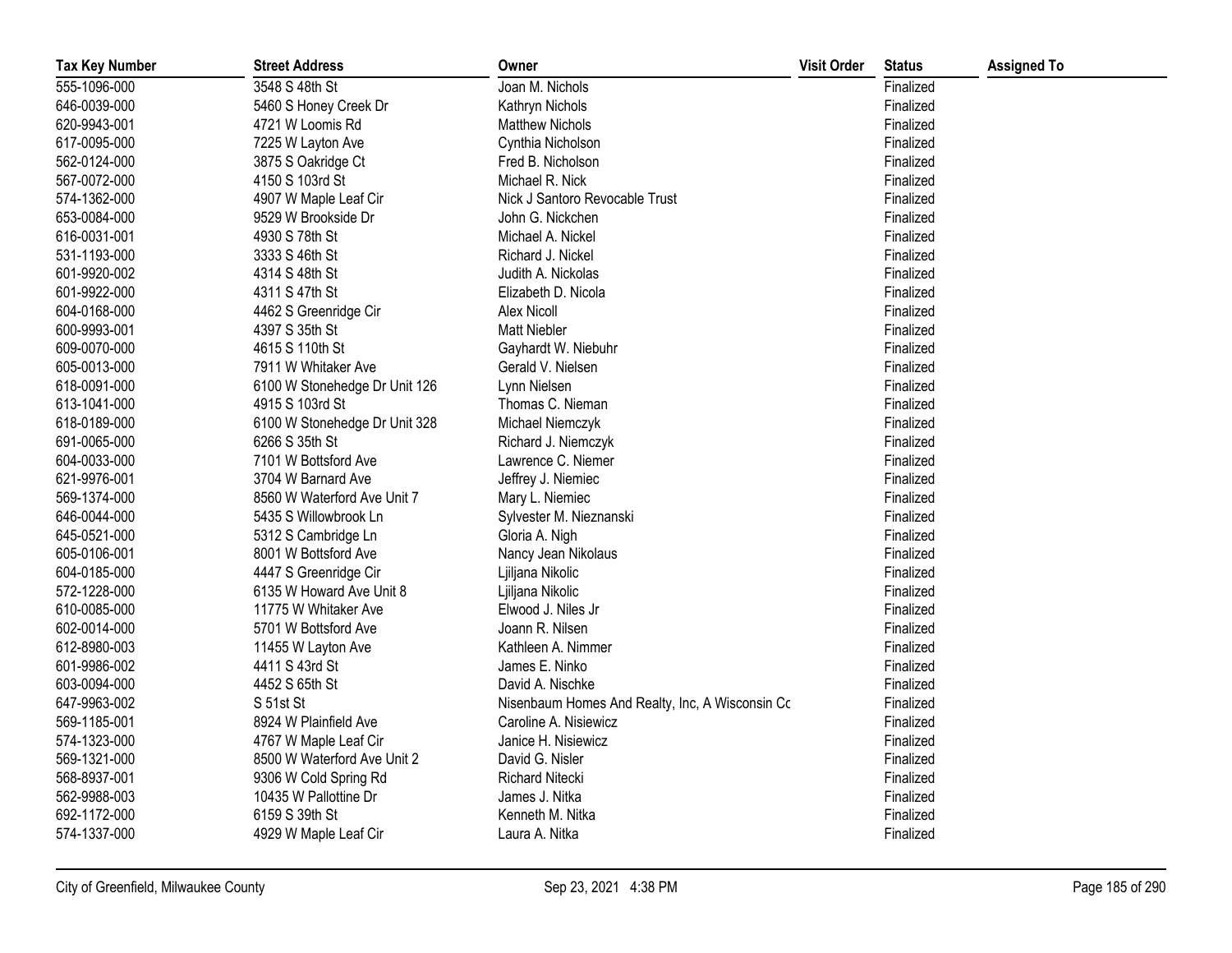| <b>Tax Key Number</b> | <b>Street Address</b>         | Owner                                         | <b>Visit Order</b> | <b>Status</b> | <b>Assigned To</b> |
|-----------------------|-------------------------------|-----------------------------------------------|--------------------|---------------|--------------------|
| 565-0151-000          | 12154 W Cold Spring Rd        | Charles T. Nitz                               |                    | Finalized     |                    |
| 618-0068-000          | 4900 S 65th St                | Cedomir Njegomir                              |                    | Finalized     |                    |
| 564-0017-000          | 12160 W White Oak Dr          | Tanja L. Njegovan                             |                    | Finalized     |                    |
| 645-0276-000          | 5200 S Tuckaway Blvd Unit 110 | Linda J. Noble                                |                    | Finalized     |                    |
| 568-8947-003          | 4270 S 94th St                | Dakota Nobles                                 |                    | Finalized     |                    |
| 692-1039-000          | 3706 W Bridge St              | Heidi M. Noe                                  |                    | Finalized     |                    |
| 562-9913-001          | 10204 W Howard Ave            | Jody P. Noel                                  |                    | Finalized     |                    |
| 610-0017-000          | 12226 W Chapman Ave           | Joseph R. Noel                                |                    | Finalized     |                    |
| 622-0118-000          | 3342 W Vogel Ave              | Daniel Nogueira                               |                    | Finalized     |                    |
| 604-0217-000          | 4501 S Greenridge Cir         | Stanko Nokovic                                |                    | Finalized     |                    |
| 646-0292-000          | 5321 S Butterfield Way        | Betty J. Nolan                                |                    | Finalized     |                    |
| 531-0220-000          | 4946 W Midland Dr             | Kenneth J. Nolan                              |                    | Finalized     |                    |
| 567-9971-005          | 4262 S 108th St               | Nolan Real Estate Management, LLC             |                    | Finalized     |                    |
| 564-0026-000          | 3590 S 120th St               | Jeffrey L. Nolder                             |                    | Finalized     |                    |
| 572-1195-000          | 6175 W Howard Ave Unit 7      | Jennifer Noll                                 |                    | Finalized     |                    |
| 572-1065-000          | 6113 W Marcy Ln               | Lynn Robert Noonan                            |                    | Finalized     |                    |
| 601-9969-003          | 4364 S 45th St                | Patrick H. Noonan                             |                    | Finalized     |                    |
| 568-1042-000          | 4168 S 99th St                | Andrew J. Norberg                             |                    | Finalized     |                    |
| 572-1008-000          | 6336 W Plainfield Ave         | Matthew D. Nord                               |                    | Finalized     |                    |
| 604-0067-000          | 7143 W Allerton Ave           | Keith A. Nordgulen                            |                    | Finalized     |                    |
| 645-0296-000          | 5200 S Tuckaway Blvd Unit 146 | Roberta A. Nordvall                           |                    | Finalized     |                    |
| 600-0047-001          | 3615 W Cold Spring Rd         | Nicholas S. Norgal                            |                    | Finalized     |                    |
| 614-1003-000          | 4868 S 94th St                | Rachael Nork                                  |                    | Finalized     |                    |
| 618-0245-000          | 4924 S Imperial Cir           | Norma J Hunsaker Life Estate                  |                    | Finalized     |                    |
| 622-0048-000          | 5000 S 28th St                | Norman D. Uttke Family Trust                  |                    | Finalized     |                    |
| 692-1231-000          | 6105 S 40th St                | Norman Jasinski Revocable Trust               |                    | Finalized     |                    |
| 605-0078-001          | 8120 W Whitaker Ave           | Norman P. Haasch Joint Revocable Living Trust |                    | Finalized     |                    |
| 646-0241-000          | 5385 S Hidden Dr              | Norman S. Rypel Revocable Trust               |                    | Finalized     |                    |
| 620-9972-000          | 4970 S 51st St                | <b>Chad Norris</b>                            |                    | Finalized     |                    |
| 653-1048-000          | 9310 W Forest Home Ave Unit 1 | Chad D. Norris                                |                    | Finalized     |                    |
| 575-8965-000          | 4000 S 41st St                | <b>Courtney Norris</b>                        |                    | Finalized     |                    |
| 570-0024-000          | 8204 W Norwich Ave            | Miranda L. Norris                             |                    | Finalized     |                    |
| 609-0051-001          | 4627 S 109th St               | Melvin L. North                               |                    | Finalized     |                    |
| 606-0193-000          | 8555 W Bottsford Ave          | Michele North                                 |                    | Finalized     |                    |
| 569-1413-000          | 8565 W Waterford Ave Unit 6   | Carolyn K. Norton                             |                    | Finalized     |                    |
| 601-0285-000          | 4708 W Layton Ave             | Jennifer Norton                               |                    | Finalized     |                    |
| 613-1023-000          | 5077 S 104th St               | Rick Steven Norton                            |                    | Finalized     |                    |
| 603-0247-000          | 6220 W Armour Ave             | Jason D. Norum                                |                    | Finalized     |                    |
| 531-0254-000          | 4910 W Vollmer Ave            | Norval L. Adams Survivor's Trust              |                    | Finalized     |                    |
| 601-0274-000          | 4629 S 47th St                | Susan A. Norville                             |                    | Finalized     |                    |
| 568-1033-000          | 4167 S 99th St                | Lori E. Norville-Zeck                         |                    | Finalized     |                    |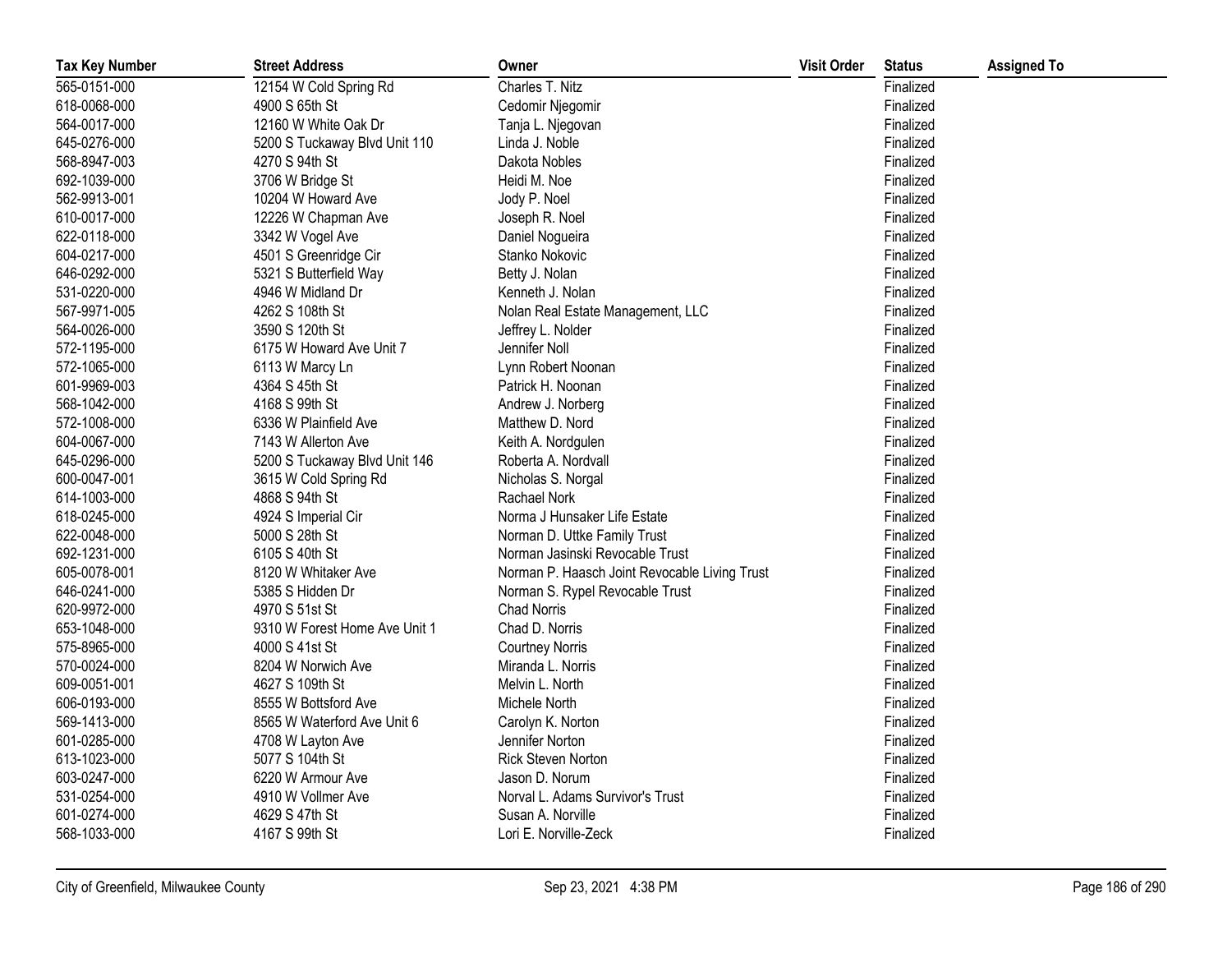| <b>Tax Key Number</b> | <b>Street Address</b>         | Owner                                           | <b>Visit Order</b> | <b>Status</b> | <b>Assigned To</b> |
|-----------------------|-------------------------------|-------------------------------------------------|--------------------|---------------|--------------------|
| 572-8992-004          | 6425 W Norwich Ave            | Norwich LLC                                     |                    | Finalized     |                    |
| 572-1177-001          | 6430 W Norwich Ave            | Norwich Park Management LLC, A Wisconsin Limite |                    | Finalized     |                    |
| 607-9996-000          | 9221 W Cold Spring Rd         | Kenneth Nosek                                   |                    | Finalized     |                    |
| 572-1227-000          | 6135 W Howard Ave Unit 7      | Diane L. Novak                                  |                    | Finalized     |                    |
| 574-1347-000          | 4845 W Maple Leaf Cir         | Frank J. Novak                                  |                    | Finalized     |                    |
| 562-0101-000          | 3806 S Oakridge Ct            | James M. Novak                                  |                    | Finalized     |                    |
| 568-1046-000          | 9833 W Plainfield Ave         | Jeffrey S. Novak                                |                    | Finalized     |                    |
| 653-1010-000          | 5155 S Root River Pkwy Unit 3 | Rachel Novak                                    |                    | Finalized     |                    |
| 692-1134-000          | 6034 S 37th St                | Sharon Novak                                    |                    | Finalized     |                    |
| 573-8993-003          | 5240 W Cold Spring Rd         | Novak Novakovic                                 |                    | Finalized     |                    |
| 646-9927-000          | 5400 S Honey Creek Dr         | Dushan Novakovich                               |                    | Finalized     |                    |
| 600-0066-000          | 3721 W Bottsford Ave          | David E. Novara                                 |                    | Finalized     |                    |
| 605-0081-000          | 8030 W Whitaker Ave           | <b>Chad Richard Novell</b>                      |                    | Finalized     |                    |
| 606-0169-004          | 9019 W Whitaker Ave           | John H. Novotny                                 |                    | Finalized     |                    |
| 618-0121-000          | 6100 W Stonehedge Dr Unit 200 | Norm Novotny                                    |                    | Finalized     |                    |
| 645-0060-000          | 5165 S Tuckaway Dr            | Cynthia S. Nowak                                |                    | Finalized     |                    |
| 614-9980-000          | 4761 S 92nd St                | Dolores M. Nowak                                |                    | Finalized     |                    |
| 602-9959-002          | 5316 W Whitaker Ave           | Elizabeth L. Nowak                              |                    | Finalized     |                    |
| 602-0008-000          | 5931 W Bottsford Ave          | James M. Nowak                                  |                    | Finalized     |                    |
| 691-9892-001          | 5934 S 33rd St                | Janis A. Nowak                                  |                    | Finalized     |                    |
| 569-1334-000          | 8510 W Waterford Ave Unit 7   | Jason E. Nowak                                  |                    | Finalized     |                    |
| 653-1056-000          | 9330 W Forest Home Ave Unit 1 | Laverne Nowak                                   |                    | Finalized     |                    |
| 611-8979-000          | 4747 S 123rd St               | Michael A. Nowak                                |                    | Finalized     |                    |
| 599-8910-001          | 3100 W Layton Ave             | Nancy M. Nowak                                  |                    | Finalized     |                    |
| 647-1074-000          | 5250 S 49th St                | Nicholas B. Nowak                               |                    | Finalized     |                    |
| 531-1062-000          | 3340 S 45th St                | Peter E. Nowak                                  |                    | Finalized     |                    |
| 609-9952-003          | 4633 S 113th St               | Richard L. Nowak                                |                    | Finalized     |                    |
| 666-8914-001          | 4447 W Wanda Ave              | Scott D. Nowak                                  |                    | Finalized     |                    |
| 618-0143-000          | 6100 W Stonehedge Dr Unit 230 | <b>Allison Nowalis</b>                          |                    | Finalized     |                    |
| 569-1383-000          | 8505 W Waterford Ave Unit 8   | Joan Nowicki                                    |                    | Finalized     |                    |
| 574-1375-000          | 4897 W Maple Leaf Cir         | Suzanne G. Noyes                                |                    | Finalized     |                    |
| 603-0198-002          | 6102 W Layton Ave             | NRF VIII - Greenfield, LLC                      |                    | Finalized     |                    |
| 620-0027-000          | 4840 S Waterview Ct           | Christopher G. Nugent                           |                    | Finalized     |                    |
| 609-9971-024          | 11333 W Whitaker Ave          | John J. Nugent                                  |                    | Finalized     |                    |
| 531-1151-000          | 3441 S Strothmann Dr          | Kevin Nugent                                    |                    | Finalized     |                    |
| 556-8937-000          | 3817 S 56th St                | Mirandi Nuho                                    |                    | Finalized     |                    |
| 564-0022-000          | 3540 S 120th St               | Edmund A. Nunez                                 |                    | Finalized     |                    |
| 556-0426-000          | 3706 S 53rd St                | Marycela Nunez                                  |                    | Finalized     |                    |
| 603-0164-000          | 6613 W Allerton Ave           | Ricardo Nunez Jr                                |                    | Finalized     |                    |
| 691-9854-000          | 5960 S 35th St                | Tahlia Nunez Williams                           |                    | Finalized     |                    |
| 602-0016-000          | 5631 W Bottsford Ave          | Ramiro Nungaray                                 |                    | Finalized     |                    |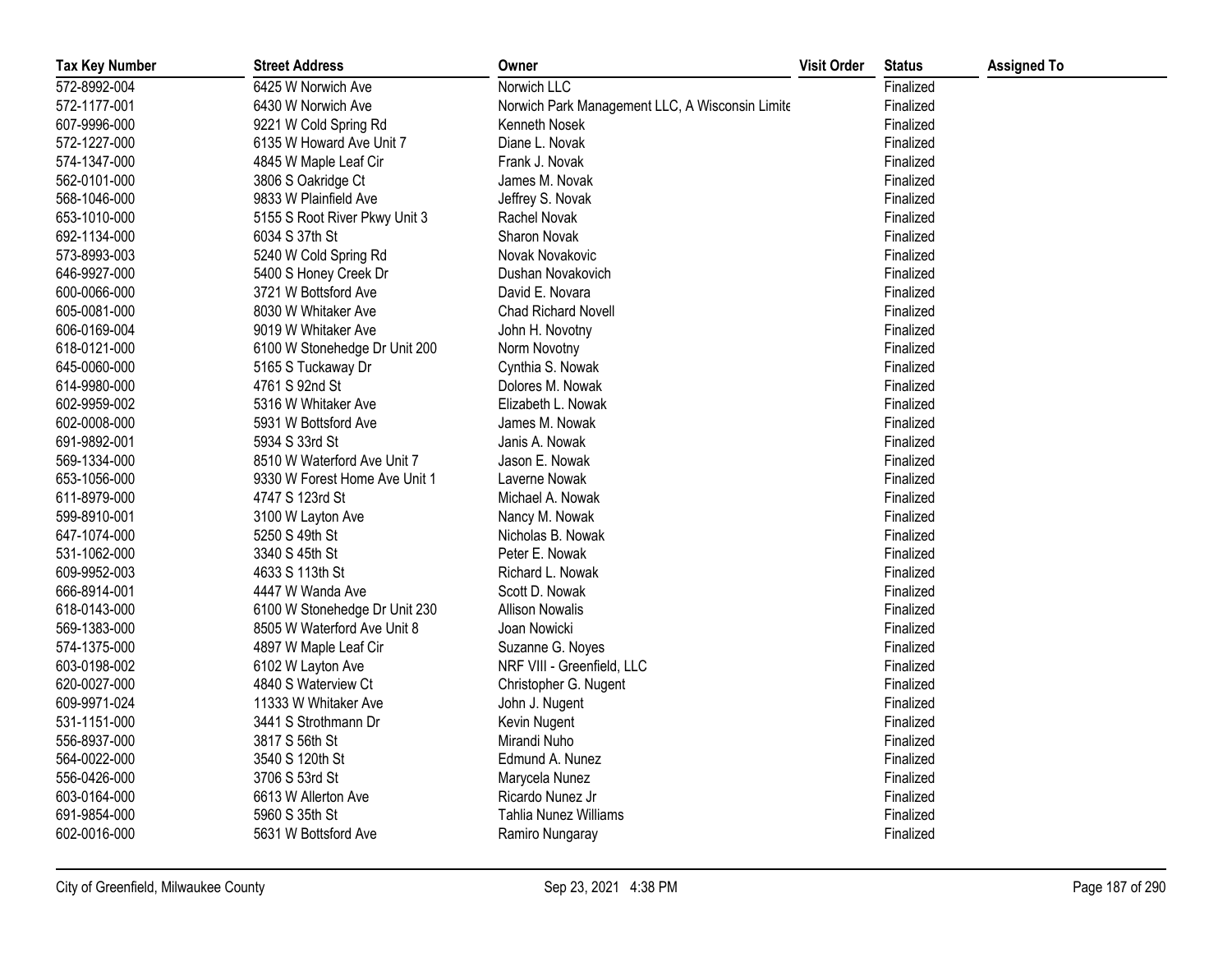| <b>Tax Key Number</b> | <b>Street Address</b>         | Owner                                              | <b>Visit Order</b> | <b>Status</b> | <b>Assigned To</b> |
|-----------------------|-------------------------------|----------------------------------------------------|--------------------|---------------|--------------------|
| 531-1097-000          | 3425 S 44th St                | Edgar F. Nuno Becerra                              |                    | Finalized     |                    |
| 553-0440-001          | 3314 W Loomis Rd              | Nunuk Property LLC                                 |                    | Finalized     |                    |
| 572-1026-000          | 4211 S 64th St                | Barbara J. Nuoffer                                 |                    | Finalized     |                    |
| 601-9978-001          | 4421 S 44th St                | William M. Nuoffer                                 |                    | Finalized     |                    |
| 618-9964-000          | 6644 W Holmes Ave             | Bryan R. Nutting                                   |                    | Finalized     |                    |
| 616-1049-000          | 4780 S 82nd St                | Harold Nye                                         |                    | Finalized     |                    |
| 604-0140-000          | 4438 S Greenridge Cir         | Nye Family Trust                                   |                    | Finalized     |                    |
| 692-1050-000          | 3701 W Bridge St              | Jeffrey J. Nyklewicz                               |                    | Finalized     |                    |
| 570-1116-000          | 8015 W Leroy Ave              | Vitaliy Nykolyshyn                                 |                    | Finalized     |                    |
| 567-0124-000          | 10494 W Norwich Ave           | Leah D. Nylen                                      |                    | Finalized     |                    |
| 562-9969-002          | 10305 W St Francis Ave        | David A. O'Boyle                                   |                    | Finalized     |                    |
| 565-0028-000          | 4199 S 121st St               | Dawn M. O'Boyle                                    |                    | Finalized     |                    |
| 574-8998-000          | 4715 W Howard Ave             | Kathleen O'Boyle                                   |                    | Finalized     |                    |
| 562-0050-000          | 3702 S Bayberry Ln            | Timothy P. O'Brien                                 |                    | Finalized     |                    |
| 574-1086-000          | 4530 W Tesch Ave              | Timothy P. O'Callaghan                             |                    | Finalized     |                    |
| 562-0082-000          | 3829 S Oakbrook Dr            | Thomas J. O'Connell                                |                    | Finalized     |                    |
| 556-0425-000          | 3712 S 53rd St                | Jessica O'Connor                                   |                    | Finalized     |                    |
| 602-0131-000          | 4340 S Placid Dr              | Michael P. O'Connor                                |                    | Finalized     |                    |
| 691-9924-000          | 5933 S 31st St                | Timothy D. O'Connor                                |                    | Finalized     |                    |
| 565-0082-000          | 11856 W Waterford Ave         | Amanda J. O'Day                                    |                    | Finalized     |                    |
| 667-8997-003          | 3723 W Grange Ave             | Dennis F. O'Donnell                                |                    | Finalized     |                    |
| 555-1312-000          | 5027 W Colonial Ct            | Diane H. O'Donnell                                 |                    | Finalized     |                    |
| 645-0355-000          | 5200 S Tuckaway Blvd Unit 265 | Michael J. O'Donnell                               |                    | Finalized     |                    |
| 602-0132-000          | 4344 S Placid Dr              | William L. O'Donnell                               |                    | Finalized     |                    |
| 692-1123-000          | 3737 W Ramsey Ave             | Sean M. O'Hara                                     |                    | Finalized     |                    |
| 565-9979-000          | 3936 S 124th St               | Walter J. O'Haver                                  |                    | Finalized     |                    |
| 615-9955-000          | 4930 S 92nd St                | Bryan J. O'Mahar                                   |                    | Finalized     |                    |
| 601-9882-001          | 4314 S 50th St                | Patrick O'Malley                                   |                    | Finalized     |                    |
| 616-8995-000          | 4765 S 76th St                | O'Malley Investments II Family Limited Partnership |                    | Finalized     |                    |
| 562-9975-001          | 10420 W Beloit Rd             | Sandra M. O'Neil                                   |                    | Finalized     |                    |
| 645-0076-000          | 2911 W Abbott Ave             | Tyler Jordan O'Regan                               |                    | Finalized     |                    |
| 612-9997-010          | 10900 W Edgerton Ave          | Oak Street #3, LLC                                 |                    | Finalized     |                    |
| 570-1001-000          | 4279 S 78th St                | John W. Oaklay                                     |                    | Finalized     |                    |
| 601-9917-004          | 4339 S 47th St                | Derek J. Oas                                       |                    | Finalized     |                    |
| 568-8928-000          | 4145 S 92nd St                | John B. Oberhauser                                 |                    | Finalized     |                    |
| 555-1274-000          | 4912 W Colonial Ct            | Karyn Oberlander                                   |                    | Finalized     |                    |
| 691-0121-000          | 6006 S 31st St                | Kuldeep Oberoi                                     |                    | Finalized     |                    |
| 618-0256-000          | 4946 S Imperial Cir           | Samantha L. Obluck                                 |                    | Finalized     |                    |
| 647-1090-000          | 5306 S 48th St                | Peter Obradovich                                   |                    | Finalized     |                    |
| 646-0155-000          | 3531 W Old Oak Dr             | Thomas G. Obukowicz                                |                    | Finalized     |                    |
| 604-0292-000          | 4651 S Woodland Dr            | Claudia J. Ochalek                                 |                    | Finalized     |                    |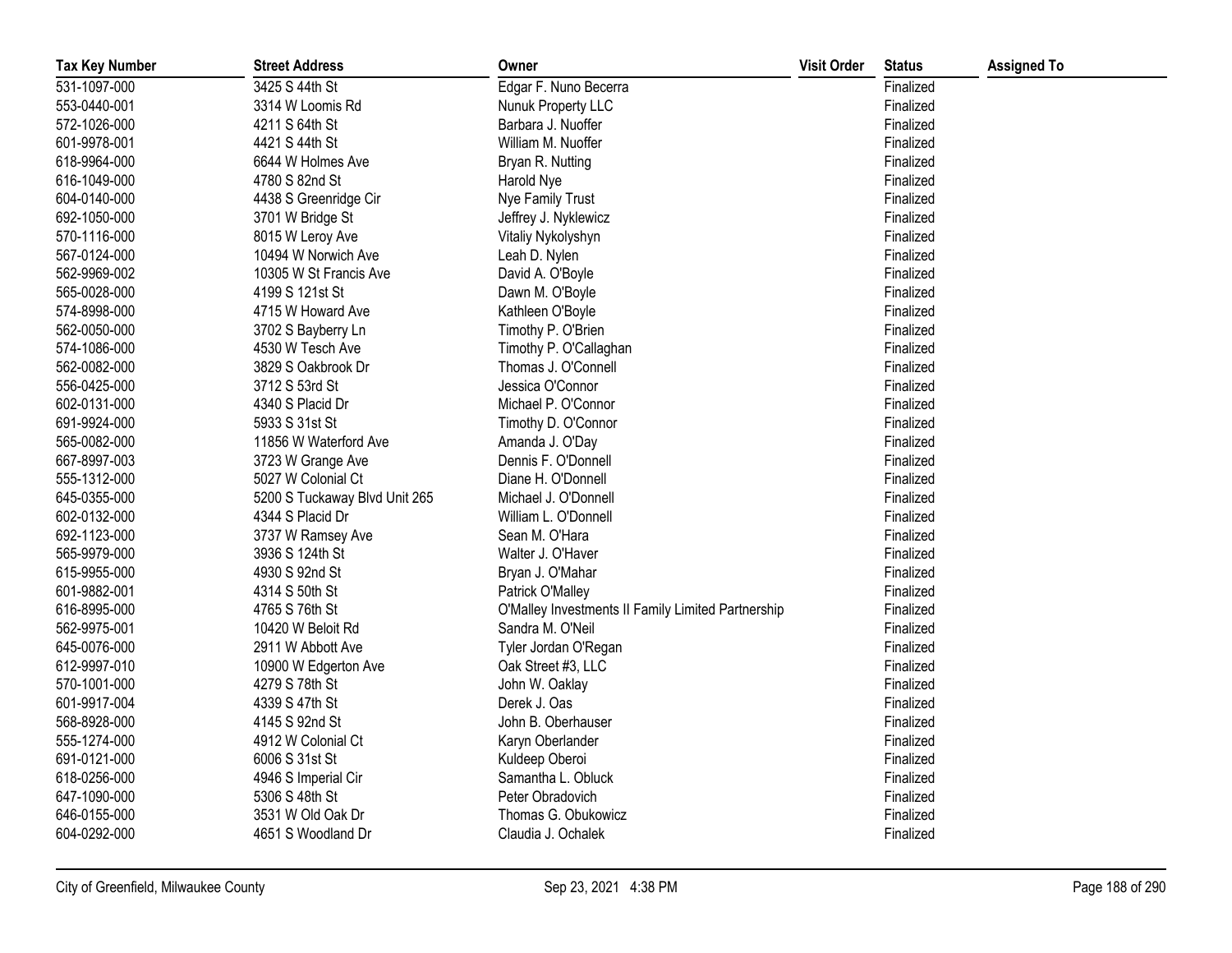| <b>Tax Key Number</b> | <b>Street Address</b>         | Owner                                          | <b>Visit Order</b> | <b>Status</b> | <b>Assigned To</b> |
|-----------------------|-------------------------------|------------------------------------------------|--------------------|---------------|--------------------|
| 614-9972-002          | 9600 W Barnard Ave            | Chris Ochi                                     |                    | Finalized     |                    |
| 614-9971-001          | 9621 W Layton Ave             | Chris C. Ochi                                  |                    | Finalized     |                    |
| 607-9967-001          | 9530 W Layton Ave             | Victoria Ochi                                  |                    | Finalized     |                    |
| 617-0076-000          | 7135 W Carpenter Ave          | Timothy J. Ochnikowski                         |                    | Finalized     |                    |
| 691-9902-000          | 5963 S 32nd St                | Lawrence E. Ochs                               |                    | Finalized     |                    |
| 565-9974-002          | 4114 S 124th St               | Paul H. Ochtrup Jr                             |                    | Finalized     |                    |
| 618-0111-000          | 6100 W Stonehedge Dr Unit 162 | Richard L. Oertel                              |                    | Finalized     |                    |
| 617-0007-000          | 5071 S 68th St                | Diana K. Oesterreich                           |                    | Finalized     |                    |
| 564-1005-000          | 11780 W Glen Way              | David F. Ogden                                 |                    | Finalized     |                    |
| 602-9952-004          | 5605 W Cold Spring Rd         | Richard Ohlendorf                              |                    | Finalized     |                    |
| 568-8993-002          | 9823 W Plainfield Ave         | James A. Ohlinger                              |                    | Finalized     |                    |
| 615-9971-001          | 4765 S 90th St                | Elizabeth Okray                                |                    | Finalized     |                    |
| 615-9971-002          | W 90th St                     | Elizabeth Okray                                |                    | Finalized     |                    |
| 601-0074-000          | 4561 S 46th St                | Robert Olbrot                                  |                    | Finalized     |                    |
| 645-9992-000          | 5101 S 27th St                | Old National Bank                              |                    | Finalized     |                    |
| 604-0066-000          | 7149 W Allerton Ave           | Alexander L. Oldenburg                         |                    | Finalized     |                    |
| 555-1268-000          | 4951 W Colonial Ct            | Kathleen Oldenburg                             |                    | Finalized     |                    |
| 646-0173-000          | 5298 S Acorn Ln               | Tamara J. Oldenburg                            |                    | Finalized     |                    |
| 601-9918-001          | 4329 S 47th St                | Maria Olender (L/E                             |                    | Finalized     |                    |
| 555-1139-000          | 3592 S 46th St                | Paul K. Oleniczak                              |                    | Finalized     |                    |
| 646-0065-000          | 3535 W Honey Tree Ln          | Keith R. Oleszak                               |                    | Finalized     |                    |
| 572-1104-000          | 6122 W Marcy Ln               | Sally J. Olewinski                             |                    | Finalized     |                    |
| 563-9998-000          | 10833 W Morgan Ave            | Robert J. Olin                                 |                    | Finalized     |                    |
| 555-1155-000          | 4437 W St Francis Ave         | Amanda M. Olivares                             |                    | Finalized     |                    |
| 573-8990-001          | 5133 W Leroy Ave              | Brett M. Oliver                                |                    | Finalized     |                    |
| 647-1128-000          | 5462 S 45th St                | Oliver R. Haase and Jean L. Haase Family Trust |                    | Finalized     |                    |
| 603-0032-000          | 6125 W Bottsford Ave          | Fred A. Ollenburg                              |                    | Finalized     |                    |
| 646-0278-000          | 5362 S Butterfield Way        | Thomas Ollenburg                               |                    | Finalized     |                    |
| 569-1356-000          | 8540 W Waterford Ave Unit 5   | Luke Ollie                                     |                    | Finalized     |                    |
| 691-0079-000          | 3207 W Mangold Ave Unit A     | Jorge J. Olmo Garcia                           |                    | Finalized     |                    |
| 554-1003-000          | 3845 S 36th St                | Carlos Olmos                                   |                    | Finalized     |                    |
| 604-0046-000          | 4411 S 68th St                | Boleslaw "Bill" Olowiak                        |                    | Finalized     |                    |
| 692-1196-000          | 4121 W Granada St             | Creighton Ols                                  |                    | Finalized     |                    |
| 692-8996-002          | 3631 W Ramsey Ave             | Jerome S. Olsen                                |                    | Finalized     |                    |
| 610-0119-000          | 4590 S 117th St               | Sandra J. Olsen                                |                    | Finalized     |                    |
| 531-1111-000          | 3434 S 46th St                | Andrew T. Olson                                |                    | Finalized     |                    |
| 569-1447-000          | 3925 S 84th St Unit 8         | Catherine J. Olson                             |                    | Finalized     |                    |
| 691-9910-000          | 5922 S 32nd St                | Christopher G. Olson                           |                    | Finalized     |                    |
| 613-0008-000          | 10605 W Pine Ridge Rd         | Daniel Olson                                   |                    | Finalized     |                    |
| 575-8893-001          | 4255 S 35th St                | Jacob Olson                                    |                    | Finalized     |                    |
| 555-1143-000          | 3579 S 44th St                | Jacob A. Olson                                 |                    | Finalized     |                    |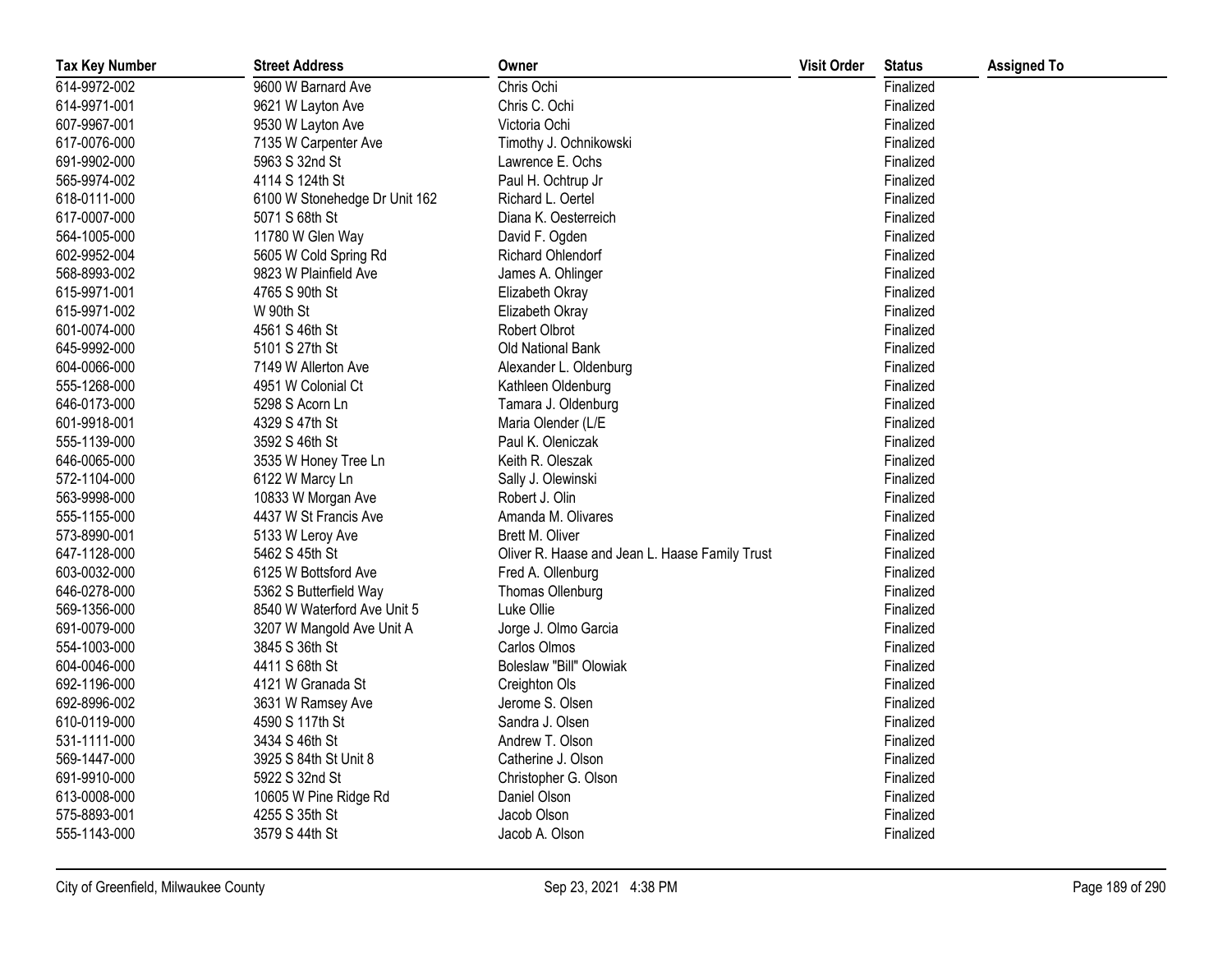| <b>Tax Key Number</b> | <b>Street Address</b>         | Owner                                    | <b>Visit Order</b> | <b>Status</b> | <b>Assigned To</b> |
|-----------------------|-------------------------------|------------------------------------------|--------------------|---------------|--------------------|
| 603-0239-001          | 6284 W Van Norman Ave         | Keith P. Olson                           |                    | Finalized     |                    |
| 603-0134-000          | 4452 S 67th St                | Kristin M. Olson                         |                    | Finalized     |                    |
| 601-9910-002          | 4415 S 47th St                | Steven E. Olson                          |                    | Finalized     |                    |
| 564-9977-002          | 3786 S 124th St               | Terrence J. Olson                        |                    | Finalized     |                    |
| 667-8886-002          | 5858 S 43rd St                | William Olson                            |                    | Finalized     |                    |
| 648-1075-000          | 5625 W Abbott Ave             | Gene L. Olstad                           |                    | Finalized     |                    |
| 555-1075-000          | 3532 S 46th St                | Abigail S. Olszewski                     |                    | Finalized     |                    |
| 603-0143-000          | 4437 S 66th St                | Brian K. Olszewski                       |                    | Finalized     |                    |
| 562-0062-000          | 3738 S Bayberry Ln            | Susan G. Olszyk                          |                    | Finalized     |                    |
| 605-9976-000          | 7640 W Forest Home Ave        | Om Riya Real Estate Holding, Inc.        |                    | Finalized     |                    |
| 645-0115-000          | 3119 W King Arthurs Ct        | <b>Waleed Omar</b>                       |                    | Finalized     |                    |
| 618-9994-000          | 6401 W Layton Ave             | One Headlight Holdings, LLC              |                    | Finalized     |                    |
| 618-9996-008          | 6221 W Layton Ave             | One Headlight Holdings, LLC              |                    | Finalized     |                    |
| 556-9000-008          | 5233 W Morgan Ave             | Oneida Tribe of Indians of Wisconsin     |                    | Finalized     |                    |
| 618-0267-000          | 4951 S Imperial Cir           | Jeffrey M. Oneill                        |                    | Finalized     |                    |
| 615-9995-000          | 8440 W Forest Home Ave        | Onyx North America Corp                  |                    | Finalized     |                    |
| 611-1005-000          | 4955 S 123rd St               | Robert Opichka                           |                    | Finalized     |                    |
| 604-0303-000          | 4636 S Woodland Dr            | Aaron R. Oquendo                         |                    | Finalized     |                    |
| 620-9995-007          | 4761 S 43rd St                | Steven C. Oravetz                        |                    | Finalized     |                    |
| 615-9948-004          | 9010 W Forest Home Ave        | Orchard LLC                              |                    | Finalized     |                    |
| 599-8972-000          | 4320 S 35th St                | Janice I. Orcutt                         |                    | Finalized     |                    |
| 613-1045-000          | 10300 W Spring Green Rd       | Martin J. Ordinans                       |                    | Finalized     |                    |
| 604-0258-000          | 4591 S Greenridge Cir         | Laura C. Ordonez                         |                    | Finalized     |                    |
| 621-9927-001          | 5040 S 43rd St                | Marian K. Orendorff                      |                    | Finalized     |                    |
| 605-0039-000          | 7911 W Bottsford Ave          | Steven R. Organ                          |                    | Finalized     |                    |
| 621-9986-000          | 3711 W Layton Ave             | Peter Orlando                            |                    | Finalized     |                    |
| 531-1057-000          | 4366 W Anthony Dr             | Douglas C. Orlowski                      |                    | Finalized     |                    |
| 600-9980-000          | 4127 W Cold Spring Rd         | Mark S. Orlowski                         |                    | Finalized     |                    |
| 666-8910-000          | 5542 S 45th St                | Robert E. Orlowski                       |                    | Finalized     |                    |
| 645-0290-000          | 5200 S Tuckaway Blvd Unit 140 | Rosemary T. Orlowski                     |                    | Finalized     |                    |
| 606-9986-003          | 4356 S 92nd St                | Jose L. Ornelas Jr                       |                    | Finalized     |                    |
| 692-8981-003          | 6245 S 39th St                | Paulin Orozco                            |                    | Finalized     |                    |
| 610-0117-000          | 4570 S 117th St               | ORP Real Estate Holdings LLC             |                    | Finalized     |                    |
| 621-9890-001          | 5060 S 37th St                | Orris E. Beal Revocable Trust 12-07-2007 |                    | Finalized     |                    |
| 601-9856-007          | 4323 S 50th St                | Erik V. Ortega                           |                    | Finalized     |                    |
| 691-0033-000          | 6105 S 34th St                | Jennifer R. Ortega                       |                    | Finalized     |                    |
| 531-0516-000          | 3223 S 44th St                | Brian J. Ortin                           |                    | Finalized     |                    |
| 604-0021-000          | 7120 W Bottsford Ave          | Anthony Ortiz                            |                    | Finalized     |                    |
| 645-0086-000          | 5220 S 31st St                | Chantel T. Ortiz                         |                    | Finalized     |                    |
| 569-1350-000          | 8530 W Waterford Ave Unit 7   | Mario Ortiz                              |                    | Finalized     |                    |
| 691-0062-000          | 3446 W College Ave            | <b>Tammy Ortiz</b>                       |                    | Finalized     |                    |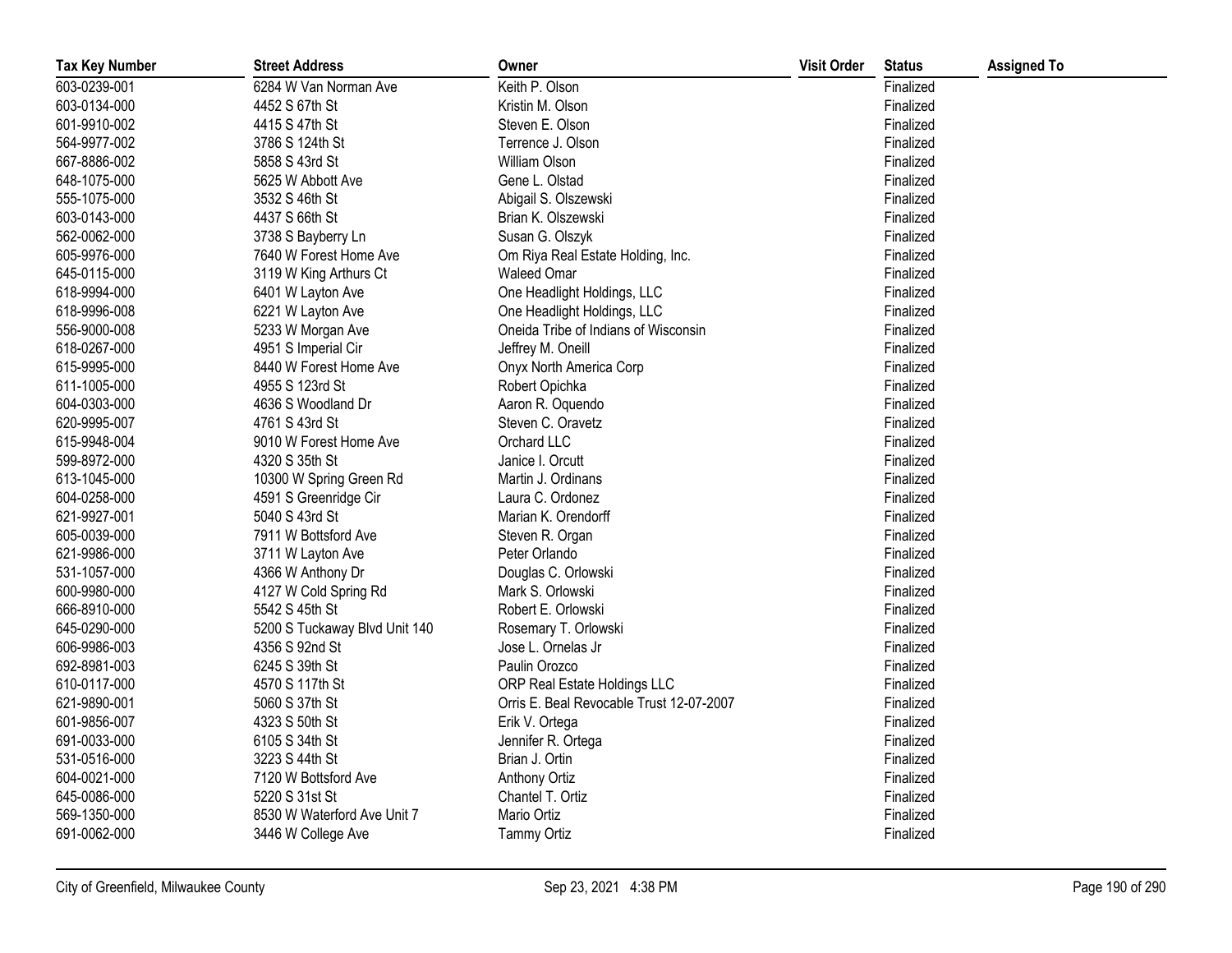| <b>Tax Key Number</b> | <b>Street Address</b>         | Owner                        | <b>Visit Order</b> | <b>Status</b> | <b>Assigned To</b> |
|-----------------------|-------------------------------|------------------------------|--------------------|---------------|--------------------|
| 575-8991-001          | 3947 S 40th St                | Fernando Ortiz Herrera       |                    | Finalized     |                    |
| 556-0447-000          | 3713 S 53rd St                | Gustavo Ortiz Zamora         |                    | Finalized     |                    |
| 621-9933-001          | 4910 S 43rd St                | Michael A. Ortloff           |                    | Finalized     |                    |
| 611-1054-000          | 12162 W Barnard Ave           | Linda S. Ortmann             |                    | Finalized     |                    |
| 601-9988-005          | 4320 W Bottsford Ave          | Donald Ory                   |                    | Finalized     |                    |
| 645-0347-000          | 5200 S Tuckaway Blvd Unit 249 | Naoma D. Ory                 |                    | Finalized     |                    |
| 566-9985-002          | 4101 S 112th St               | Osbee Sampson Living Trust   |                    | Finalized     |                    |
| 621-0045-000          | 4170 W Carpenter Ave          | Maria Osburn                 |                    | Finalized     |                    |
| 575-8903-001          | 3821 W Plainfield Ave         | Corey Oschmann               |                    | Finalized     |                    |
| 646-9993-001          | 3821 W Edgerton Ave           | Nancy Oshiro                 |                    | Finalized     |                    |
| 601-9955-001          | 4372 S 46th St                | <b>Bethany Osieczanek</b>    |                    | Finalized     |                    |
| 645-0315-000          | 5200 S Tuckaway Blvd Unit 201 | Daniel R. Oskar              |                    | Finalized     |                    |
| 645-0503-000          | 5401 S Somerset Ln            | Oslando Nazario Trust        |                    | Finalized     |                    |
| 691-9987-005          | 5962 S 28th St                | Grzegorz Osobinski           |                    | Finalized     |                    |
| 602-0002-000          | 5940 W Bottsford Ave          | Juanita A. Osowski           |                    | Finalized     |                    |
| 601-0346-000          | 4661 S 45th St                | Thomas J. Osowski            |                    | Finalized     |                    |
| 531-1196-000          | 3313 S 46th St                | Robert J. Osswald            |                    | Finalized     |                    |
| 602-0170-000          | 4354 S 52nd St                | Kacie S. Osten               |                    | Finalized     |                    |
| 621-0035-000          | 3745 W Carpenter Ave          | Osten Joint Revocable Trust  |                    | Finalized     |                    |
| 614-9981-000          | 9230 W Barnard Ave            | Osten Revocable Living Trust |                    | Finalized     |                    |
| 610-0083-000          | 11606 W Sunset Ln             | William Osterndorf           |                    | Finalized     |                    |
| 622-0141-000          | 2804 W Vogel Ave              | Michael C. Ostopowicz        |                    | Finalized     |                    |
| 692-1235-000          | 6015 S 40th St                | Carol Ostrenga               |                    | Finalized     |                    |
| 601-0168-000          | 4625 S 50th St                | Diane V. Ostricki V          |                    | Finalized     |                    |
| 555-1065-000          | 3536 S 45th St                | Randolph L. Ostricki         |                    | Finalized     |                    |
| 653-1007-000          | 5175 S Root River Pkwy Unit 2 | Bruce Ostrowski              |                    | Finalized     |                    |
| 603-9979-000          | 6439 W Cold Spring Rd         | David W. Ostrowski           |                    | Finalized     |                    |
| 645-0544-000          | 5372 S Cambridge Ln           | Denise M. Ostrowski          |                    | Finalized     |                    |
| 647-1089-000          | 5320 S 48th St                | Ronald M. Ostrowski          |                    | Finalized     |                    |
| 553-0058-001          | 3544 S 33rd St                | Jorge Otero                  |                    | Finalized     |                    |
| 531-1219-000          | 3480 S Strothmann Dr          | Hussam W. Othman             |                    | Finalized     |                    |
| 613-1015-000          | 5065 S 101st St               | Islam Othman                 |                    | Finalized     |                    |
| 618-0191-000          | 6100 W Stonehedge Dr Unit 330 | Sharon Ott                   |                    | Finalized     |                    |
| 645-0439-000          | 5262 S Somerset Ln            | Susan M. Ott                 |                    | Finalized     |                    |
| 602-0108-000          | 5325 W Whitaker Ave           | Charles R. Otto Sr           |                    | Finalized     |                    |
| 606-9988-001          | 9023 W Cold Spring Rd         | Douglas E. Otto              |                    | Finalized     |                    |
| 610-0219-000          | 4585 S 116th St               | Michael G. Otto              |                    | Finalized     |                    |
| 621-9896-000          | 5001 S 35th St                | Susan J. Otto                |                    | Finalized     |                    |
| 601-0331-002          | 4634 S 47th St                | Aziz Ouachek                 |                    | Finalized     |                    |
| 563-0012-000          | 10809 W Pallottine Dr         | Vanh Oudanonh                |                    | Finalized     |                    |
| 566-9972-001          | 4136 S 112th St               | Vanh Oudanonh                |                    | Finalized     |                    |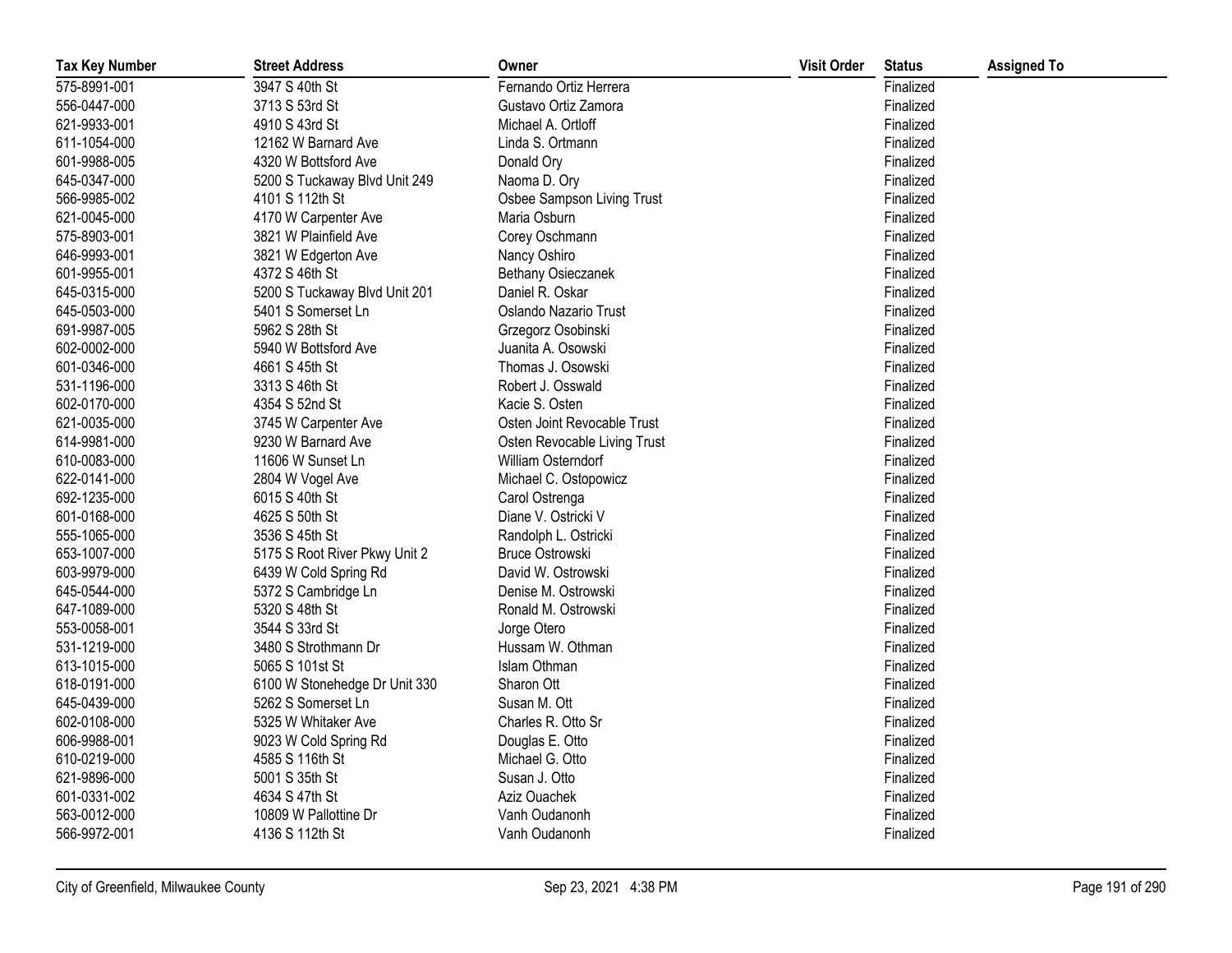| <b>Tax Key Number</b> | <b>Street Address</b> | Owner                             | <b>Visit Order</b> | <b>Status</b> | <b>Assigned To</b> |
|-----------------------|-----------------------|-----------------------------------|--------------------|---------------|--------------------|
| 556-0424-000          | 3718 S 53rd St        | Maureen Anne Ouellette            |                    | Finalized     |                    |
| 691-9846-003          | 6025 S 27th St        | Our Fathers Ev Lutheran Church    |                    | Finalized     |                    |
| 556-8921-000          | S 56th St             | Our Lady Of Lourdes Cong          |                    | Finalized     |                    |
| 568-9999-010          | 3995 S 92nd St        | Our Lady of the Angels Inc.       |                    | Finalized     |                    |
| 568-1115-000          | 4058 S 96th St        | Christopher R. Ourada             |                    | Finalized     |                    |
| 553-0313-000          | 3684 S 33rd St        | Zachary J. Ovanin                 |                    | Finalized     |                    |
| 646-9932-005          | 5431 S Honey Creek Dr | Michael P. Overman                |                    | Finalized     |                    |
| 667-1080-000          | 4219 W Grange Ave     | Lerry A. Overstreet               |                    | Finalized     |                    |
| 692-1026-001          | 6048 S 36th St        | Aaron Ryan Ovsienko               |                    | Finalized     |                    |
| 648-0024-000          | 5310 W Loomis Rd      | Allen C. Owen                     |                    | Finalized     |                    |
| 610-0291-000          | 4574 S Foxwood Blvd   | Jenna H. Owen                     |                    | Finalized     |                    |
| 602-0117-000          | 5340 W Allerton Ave   | Samuel J. Owen                    |                    | Finalized     |                    |
| 610-0184-000          | 4599 S 119th St       | <b>Brian Owens</b>                |                    | Finalized     |                    |
| 604-0227-000          | 4525 S Greenridge Cir | Eileen Owens                      |                    | Finalized     |                    |
| 531-1233-000          | 3446 S 46th St        | Jeffrey P. Owens                  |                    | Finalized     |                    |
| 618-0015-001          | 5054 S 67th St        | Danny L. Owings Jr                |                    | Finalized     |                    |
| 565-0155-000          | 4251 S 121st St       | Marc Ownley                       |                    | Finalized     |                    |
| 605-0110-000          | 8201 W Bottsford Ave  | Robert A. Owsianowski             |                    | Finalized     |                    |
| 691-9834-003          | 3102 W Alvina Ave     | P.E. Marshall Properties I, LLC   |                    | Finalized     |                    |
| 691-9832-010          | 6274 S 31st St        | P.E. Marshall Properties II, LLC  |                    | Finalized     |                    |
| 691-0148-000          | 3133 W Kimberly Ave   | P.E. Marshall Properties III, LLC |                    | Finalized     |                    |
| 691-0147-000          | 3113 W Kimberly Ave   | P.E. Marshall Properties IV, LLC  |                    | Finalized     |                    |
| 617-9991-006          | 4868 S 69th St        | P.E. Marshall Properties V, LLC   |                    | Finalized     |                    |
| 692-1075-000          | 6245 S 38th St        | P.R. Family Trust of 2015         |                    | Finalized     |                    |
| 605-0084-002          | 4335 S 83rd St        | Abraham Pacheco                   |                    | Finalized     |                    |
| 601-0249-000          | 4677 S 48th St        | Benjamin Pacheco                  |                    | Finalized     |                    |
| 617-0105-000          | 6940 W Squire Ave     | Herminio Pacheco Jr               |                    | Finalized     |                    |
| 617-0106-000          | 6924 W Squire Ave     | Norimar Pacheco                   |                    | Finalized     |                    |
| 646-0142-000          | 3590 W Old Oak Dr     | Pacholski Trust Dated 09/19/14    |                    | Finalized     |                    |
| 568-1066-000          | 4187 S 94th St        | Ervin J. Pachucki                 |                    | Finalized     |                    |
| 645-0518-000          | 5440 S Willowbrook Ln | Pacioni Survivor Trust            |                    | Finalized     |                    |
| 610-0211-000          | 4441 S 116th St       | Emilee Packee                     |                    | Finalized     |                    |
| 692-1037-000          | 5957 S 37th St        | Robert J. Padden                  |                    | Finalized     |                    |
| 646-0316-000          | 5230 S 37th St        | Michael Vincent Paddock           |                    | Finalized     |                    |
| 531-1025-000          | 3258 S 44th St        | <b>Tyler Paddock</b>              |                    | Finalized     |                    |
| 555-1178-000          | 3736 S 46th St        | Agustin Padilla                   |                    | Finalized     |                    |
| 531-1132-000          | 4610 W Midland Dr     | Gabriel Padilla                   |                    | Finalized     |                    |
| 573-0604-000          | 3910 S 56th St        | Jesse Padilla                     |                    | Finalized     |                    |
| 531-1022-001          | 4328 W Anthony Dr     | Sergio A. Padilla Villasenor      |                    | Finalized     |                    |
| 610-9978-004          | 4600 S 124th St       | Arlene C. Paetsch                 |                    | Finalized     |                    |
| 555-1222-000          | 4640 W Crawford Ave   | Andrew M. Page                    |                    | Finalized     |                    |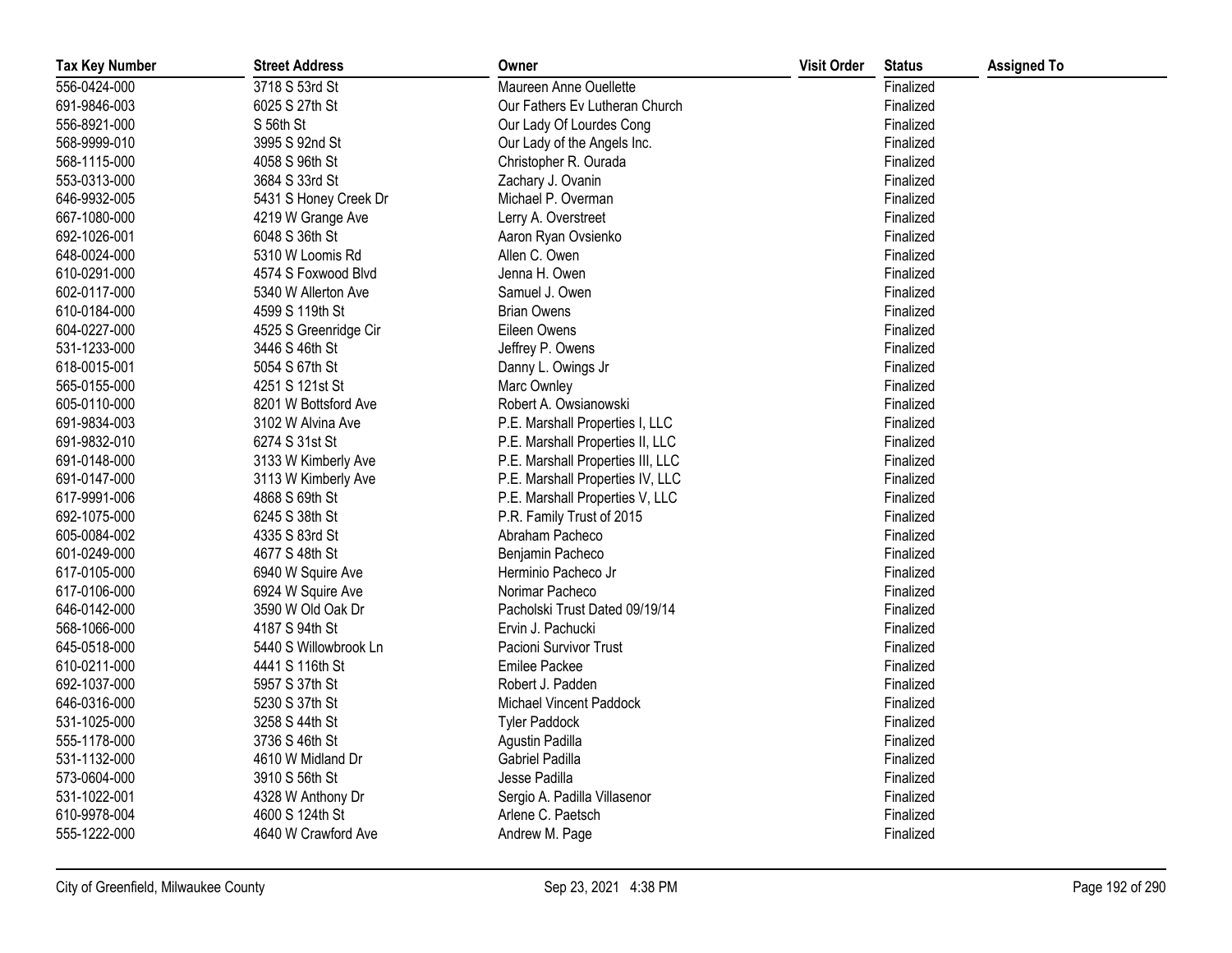| <b>Tax Key Number</b> | <b>Street Address</b>         | Owner                         | <b>Visit Order</b> | <b>Status</b> | <b>Assigned To</b> |
|-----------------------|-------------------------------|-------------------------------|--------------------|---------------|--------------------|
| 611-1076-000          | 4855 S 119th St               | Jason C. Page                 |                    | Finalized     |                    |
| 568-1135-000          | 4222 S 98th St                | Jason C. Page                 |                    | Finalized     |                    |
| 621-9917-002          | 5045 S 40th St                | Kevin Page                    |                    | Finalized     |                    |
| 601-0199-000          | 4601 S 49th St                | Robert Page                   |                    | Finalized     |                    |
| 604-0306-000          | 4642 S Woodland Dr            | Karen E. Pagel                |                    | Finalized     |                    |
| 645-0141-000          | 5178 S King Arthurs Ct        | Patricia A. Pagel             |                    | Finalized     |                    |
| 574-1458-000          | 4706 W Maple Leaf Cir         | Judith A. Pagelsdorf          |                    | Finalized     |                    |
| 575-8943-000          | 3956 S 43rd St                | Matthew Pagelsdorf            |                    | Finalized     |                    |
| 606-0029-001          | 8701 W Allerton Ave           | Ronald K. Pagelsdorf          |                    | Finalized     |                    |
| 570-1044-000          | 4228 S 79th St                | George Pahl                   |                    | Finalized     |                    |
| 691-9993-001          | 5981 S 27th St                | Pahlvan LLC                   |                    | Finalized     |                    |
| 603-0073-000          | 4444 S 64th St                | Dexter Paige                  |                    | Finalized     |                    |
| 609-9995-003          | 4353 S 108th St               | Paikowski LLC                 |                    | Finalized     |                    |
| 600-9970-006          | 4408 S 43rd St                | Stanley W. Painter            |                    | Finalized     |                    |
| 602-9978-003          | 4631 S 51st St                | Daniel J. Pairon              |                    | Finalized     |                    |
| 572-1205-000          | 6159 W Howard Ave Unit 1      | Thomas R. Paisley             |                    | Finalized     |                    |
| 572-1027-000          | 4201 S 64th St                | Jill M. Palama                |                    | Finalized     |                    |
| 620-9932-000          | 4887 S 43rd St                | Thaddeus J. Palenski          |                    | Finalized     |                    |
| 645-0349-000          | 5200 S Tuckaway Blvd Unit 251 | Nail Palic                    |                    | Finalized     |                    |
| 618-0072-000          | 6548 W Carpenter Ave          | Robert G. Palicka Jr          |                    | Finalized     |                    |
| 556-0434-000          | 5220 W Wilbur Ave             | Joanna K. Palinska            |                    | Finalized     |                    |
| 556-2006-000          | 5211 W Midland Dr             | Florian J. Palkowski          |                    | Finalized     |                    |
| 570-1059-000          | 4234 S 83rd St                | Gary G. Palkowski             |                    | Finalized     |                    |
| 647-1036-000          | 4705 W Abbott Ave             | Daniel A. Pallen              |                    | Finalized     |                    |
| 604-0146-000          | 4415 S Greenridge Cir Unit F  | Kristina M. Pallett           |                    | Finalized     |                    |
| 555-1259-000          | 5008 W Colonial Ct            | Kathryn E. Pallo              |                    | Finalized     |                    |
| 646-0224-000          | 5302 S Hidden Dr              | Joseph Palmisano              |                    | Finalized     |                    |
| 610-0090-000          | 4475 S 117th St               | Charles W. Palmtag            |                    | Finalized     |                    |
| 565-0240-000          | 11777 W Wooded Ct             | Palmtag Joint Revocable Trust |                    | Finalized     |                    |
| 645-0246-000          | 5292 S Woodbridge Ln          | James L. Palt                 |                    | Finalized     |                    |
| 604-0110-000          | 7024 W Armour Ave             | Stanley R. Palus              |                    | Finalized     |                    |
| 564-0041-000          | 12100 W Black Oak Dr          | Daniel M. Paluszynski         |                    | Finalized     |                    |
| 606-0124-000          | 4303 S 89th St                | James J. Panasuk              |                    | Finalized     |                    |
| 565-9968-003          | 12338 W Cold Spring Rd        | Hardik Pandejee               |                    | Finalized     |                    |
| 604-0134-000          | 4620 S 72nd St                | <b>Eric Paneitz</b>           |                    | Finalized     |                    |
| 647-9950-000          | 5305 S 43rd St                | Thomas M. Panfil              |                    | Finalized     |                    |
| 645-0457-000          | 5269 S Somerset Ln            | Richard J. Pangratz           |                    | Finalized     |                    |
| 645-0443-000          | 5268 S Somerset Ln            | Humberto Paniagua             |                    | Finalized     |                    |
| 620-0031-000          | 4870 S Waterview Ct           | Louis A. Paniagua             |                    | Finalized     |                    |
| 602-9949-003          | 4362 S 60th St                | Sandra L. Pankonen            |                    | Finalized     |                    |
| 647-1171-000          | 5342 S 46th St                | Diane Pankowski               |                    | Finalized     |                    |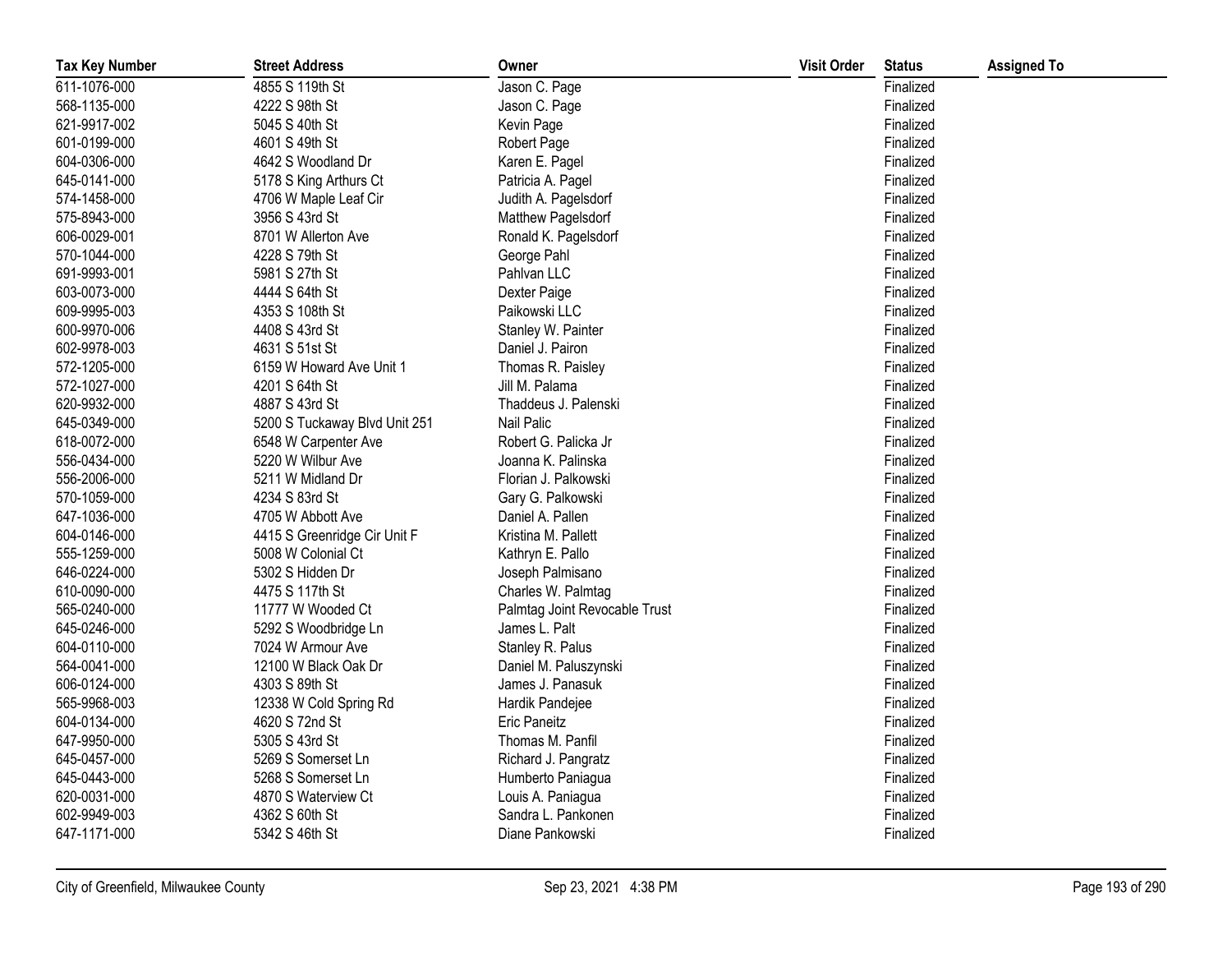| <b>Tax Key Number</b> | <b>Street Address</b>     | Owner                                     | <b>Visit Order</b> | <b>Status</b> | <b>Assigned To</b> |
|-----------------------|---------------------------|-------------------------------------------|--------------------|---------------|--------------------|
| 575-8931-001          | 4040 S 43rd St            | Kathleen Pankowski                        |                    | Finalized     |                    |
| 574-1072-000          | 4722 W Norwich Ave        | Ronald L. Pankowski                       |                    | Finalized     |                    |
| 601-0275-000          | 4635 S 47th St            | Paul Pantich                              |                    | Finalized     |                    |
| 600-0063-000          | 3711 W Allerton Ave       | Paul Pantich                              |                    | Finalized     |                    |
| 562-9936-000          | 3737 S 104th St           | Jay T. Pantone                            |                    | Finalized     |                    |
| 565-0040-000          | 11915 W Plainfield Ave    | Sofokli Panxhi                            |                    | Finalized     |                    |
| 691-0086-000          | 3207 W Mangold Ave Unit H | Lacey M. Panzarella                       |                    | Finalized     |                    |
| 564-1012-000          | 11665 W Glen Way          | Vincent Joseph Panzarella                 |                    | Finalized     |                    |
| 614-1040-000          | 4855 S Brookdale Dr       | Stanislaw Papciak                         |                    | Finalized     |                    |
| 604-0080-000          | 6909 W Allerton Ave       | Daniel B. Pape                            |                    | Finalized     |                    |
| 618-0024-000          | 5058 S 66th St            | Thomas R. Papka                           |                    | Finalized     |                    |
| 615-1030-000          | 8840 W Forest Home Ave    | Scott M. Paprocki                         |                    | Finalized     |                    |
| 647-1047-000          | 5129 S 48th St            | Shanna L. Paquette-Jeide                  |                    | Finalized     |                    |
| 613-8978-000          | 10040 W Edgerton Ave      | Douglas J. Paradowski                     |                    | Finalized     |                    |
| 692-1270-000          | 6173 S 40th St            | Michael Parajecki                         |                    | Finalized     |                    |
| 614-9994-000          | 9401 W Layton Ave         | Marilyn J. Pare                           |                    | Finalized     |                    |
| 647-9996-000          | 5211 S 43rd St            | Todd S. Pare                              |                    | Finalized     |                    |
| 614-1062-000          | 4997 S Brookdale Dr       | David J. Parfitt                          |                    | Finalized     |                    |
| 556-8975-002          | 5612 W Forest Home Ave    | Pari Investment LLC                       |                    | Finalized     |                    |
| 575-8951-000          | 4221 W Howard Ave         | Bernard J. Parker                         |                    | Finalized     |                    |
| 603-0219-000          | 4602 S 62nd St            | Courtney J. Parker                        |                    | Finalized     |                    |
| 621-9892-006          | 5035 S 36th St            | Debra A. Parker                           |                    | Finalized     |                    |
| 646-0109-000          | 5418 S Tami Ln            | Marie Parker                              |                    | Finalized     |                    |
| 568-8983-001          | 9710 W Cold Spring Rd     | Shane Parker                              |                    | Finalized     |                    |
| 611-1057-001          | 12245 W Barnard Ave       | Craig J. Parkinson                        |                    | Finalized     |                    |
| 615-9986-001          | 4701 S Supreme Ct         | Parkway Lofts LLC                         |                    | Finalized     |                    |
| 615-9986-002          | 4700 S Supreme Ct         | Parkway Lofts LLC                         |                    | Finalized     |                    |
| 565-0208-000          | 12353 W Waterford Ave     | <b>Charles Parliament</b>                 |                    | Finalized     |                    |
| 646-9935-001          | S 40th St                 | Marian Parmley                            |                    | Finalized     |                    |
| 600-0002-001          | 4316 S 36th St            | Gregg J. Parnau                           |                    | Finalized     |                    |
| 692-1003-000          | 6005 S 35th St            | Genevieve Parra                           |                    | Finalized     |                    |
| 556-8918-000          | 3655 S 56th St            | Jose M. Parra                             |                    | Finalized     |                    |
| 692-1245-000          | 6115 S 39th St            | Juan Parra                                |                    | Finalized     |                    |
| 569-1440-000          | 3925 S 84th St Unit 1     | Rodney W. Parrish                         |                    | Finalized     |                    |
| 667-8996-001          | 5566 S Honey Creek Dr     | Daniel Parsons                            |                    | Finalized     |                    |
| 621-9932-001          | 4940 S 43rd St            | Susan J. Partl                            |                    | Finalized     |                    |
| 621-9932-002          | 4950 S 43rd St            | Susan J. Partl                            |                    | Finalized     |                    |
| 524-8986-012          | 10303 W Oklahoma Ave      | Partner 100 Properties LLP                |                    | Finalized     |                    |
| 562-9937-005          | 3711 S 104th St           | David A. Passinault                       |                    | Finalized     |                    |
| 601-9974-000          | 4421 W Bottsford Ave      | Passler Revoc Living Trust Dated 10/23/14 |                    | Finalized     |                    |
| 647-1176-000          | 4524 W Clayton Crest Ave  | Richard J. Pastorek                       |                    | Finalized     |                    |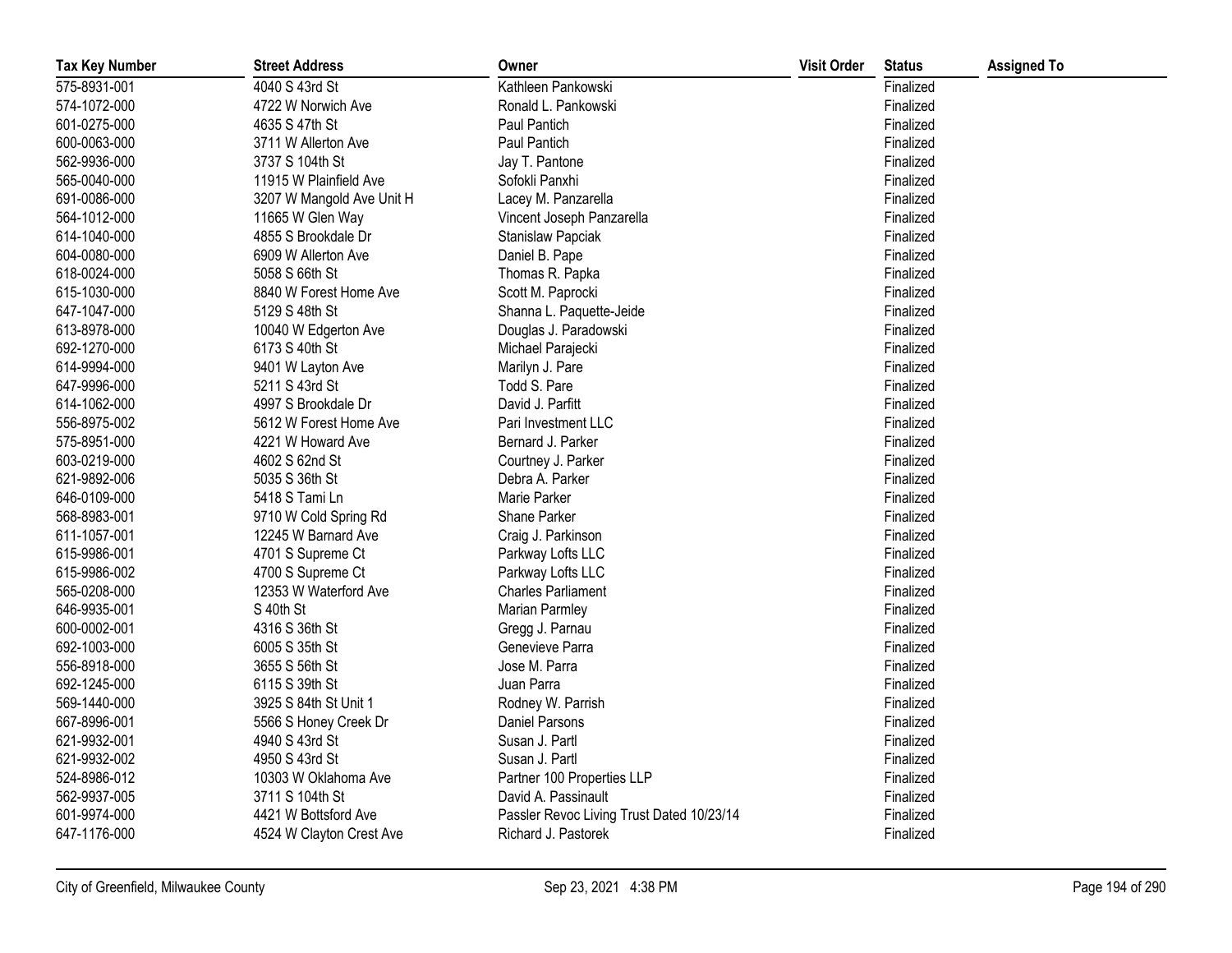| <b>Tax Key Number</b> | <b>Street Address</b>         | Owner                                                 | <b>Visit Order</b> | <b>Status</b> | <b>Assigned To</b> |
|-----------------------|-------------------------------|-------------------------------------------------------|--------------------|---------------|--------------------|
| 565-9981-000          | 3900 S 124th St               | William Paszkiewicz                                   |                    | Finalized     |                    |
| 692-8982-002          | 6224 S 41st St                | Ryan J. Patefield                                     |                    | Finalized     |                    |
| 568-1120-000          | 3972 S 96th St                | Ashok K. Patel                                        |                    | Finalized     |                    |
| 565-0192-000          | 12366 W Waterford Ave         | <b>Bharat Patel</b>                                   |                    | Finalized     |                    |
| 574-1088-000          | 4514 W Tesch Ave              | Narenda M. Patel                                      |                    | Finalized     |                    |
| 609-0089-000          | 11033 W Sunset Ln             | Sanjay Patel                                          |                    | Finalized     |                    |
| 614-9965-004          | 4760 S 99th St                | Savitaben Patel                                       |                    | Finalized     |                    |
| 604-9933-003          | Chapman Ave                   | VIJAYKUMAR A. PATEL                                   |                    | Finalized     |                    |
| 574-1304-000          | 4812 W Van Beck Ave           | <b>Vishal Patel</b>                                   |                    | Finalized     |                    |
| 564-0116-000          | 3777 S River Ridge Blvd       | Vijai Pathak                                          |                    | Finalized     |                    |
| 691-9858-001          | 5994 S 35th St                | Jeffrey Patin                                         |                    | Finalized     |                    |
| 605-0118-000          | 8100 W Allerton Ave           | Jake Patnode                                          |                    | Finalized     |                    |
| 610-9978-003          | 4570 S 124th St               | Patricia A. Betttes Living Trust                      |                    | Finalized     |                    |
| 647-1037-000          | 5155 S 46th St                | Patricia A. Cole Irrevocable Trust Dated 6/25/2018    |                    | Finalized     |                    |
| 645-0401-000          | 5200 S Tuckaway Blvd Unit 363 | Patricia Ann Tomaszewski Trust                        |                    | Finalized     |                    |
| 691-0037-000          | 3422 W Mangold Ave            | Patricia Beidatsch Living Trust                       |                    | Finalized     |                    |
| 668-9000-014          | 5533 S 30th St                | Patricia C Hansen Revoc Liv Tr                        |                    | Finalized     |                    |
| 618-0326-000          | 6238 W Woodview Ct            | Patricia F Garrity Living Trust                       |                    | Finalized     |                    |
| 621-9994-000          | 4811 S 35th St                | Patricia L. Koch Revocable Trust                      |                    | Finalized     |                    |
| 575-0120-000          | 4208 S Ridgewood Ln           | Patricia Love, Trustee of the Patricia Love Trust U/A |                    | Finalized     |                    |
| 646-0249-000          | 5259 S Acorn Ln               | Patricia M. Schultz Revocable Trust                   |                    | Finalized     |                    |
| 603-0178-001          | 6311 W Allerton Ave           | Sean M. Patrick                                       |                    | Finalized     |                    |
| 601-9990-005          | 4361 S 43rd St                | Suzette R. Patrick                                    |                    | Finalized     |                    |
| 647-1142-000          | 4517 W Clayton Crest Ave      | Patrick J. Maher Joint Revocable Living Trust         |                    | Finalized     |                    |
| 572-1167-000          | 6709 W Leroy Ave              | Alexander R. Patrie                                   |                    | Finalized     |                    |
| 565-0165-000          | 11725 W Howard Ave            | Mitchell D. Patterson                                 |                    | Finalized     |                    |
| 604-0344-000          | 4611 S Woodland Dr            | Scott Patterson                                       |                    | Finalized     |                    |
| 568-1006-000          | 3935 S 99th St                | Frank A. Patti                                        |                    | Finalized     |                    |
| 646-0081-000          | 5398 S Somerset Ln            | Lynne Patzke                                          |                    | Finalized     |                    |
| 609-9955-001          | 4611 S 112th St               | Steven T. Patzke                                      |                    | Finalized     |                    |
| 601-0289-000          | 4732 W Layton Ave             | Nicholas Pauc                                         |                    | Finalized     |                    |
| 645-0113-000          | 3107 W King Arthurs Ct        | Anna Paul                                             |                    | Finalized     |                    |
| 572-1155-000          | 4181 S 67th St                | Duane H. Paul                                         |                    | Finalized     |                    |
| 555-1081-000          | 3547 S 45th St                | Paul A & Susan M Bolli Revocable Living Trust         |                    | Finalized     |                    |
| 600-9979-000          | 4143 W Cold Spring Rd         | Paul A Ahrens Trust                                   |                    | Finalized     |                    |
| 647-1103-000          | 5344 S 48th St                | Paul C. Barrette Revocable Trust                      |                    | Finalized     |                    |
| 531-1130-000          | 4624 W Midland Dr             | Paul E. Podlaski Revocable Living Trust               |                    | Finalized     |                    |
| 565-0177-000          | 11956 W Sarah Ct              | Paul G. Knodel Knodel/Hader Knodel Fam Trust          |                    | Finalized     |                    |
| 610-0191-000          | 4535 S River Ridge Blvd       | Paul J Lukezich Trust                                 |                    | Finalized     |                    |
| 562-0025-000          | 3700 S 104th St               | Paul R Haas and Corinne A Haas Revocable Trust of     |                    | Finalized     |                    |
| 616-0003-000          | 7705 W Holmes Ave             | David D. Pauli                                        |                    | Finalized     |                    |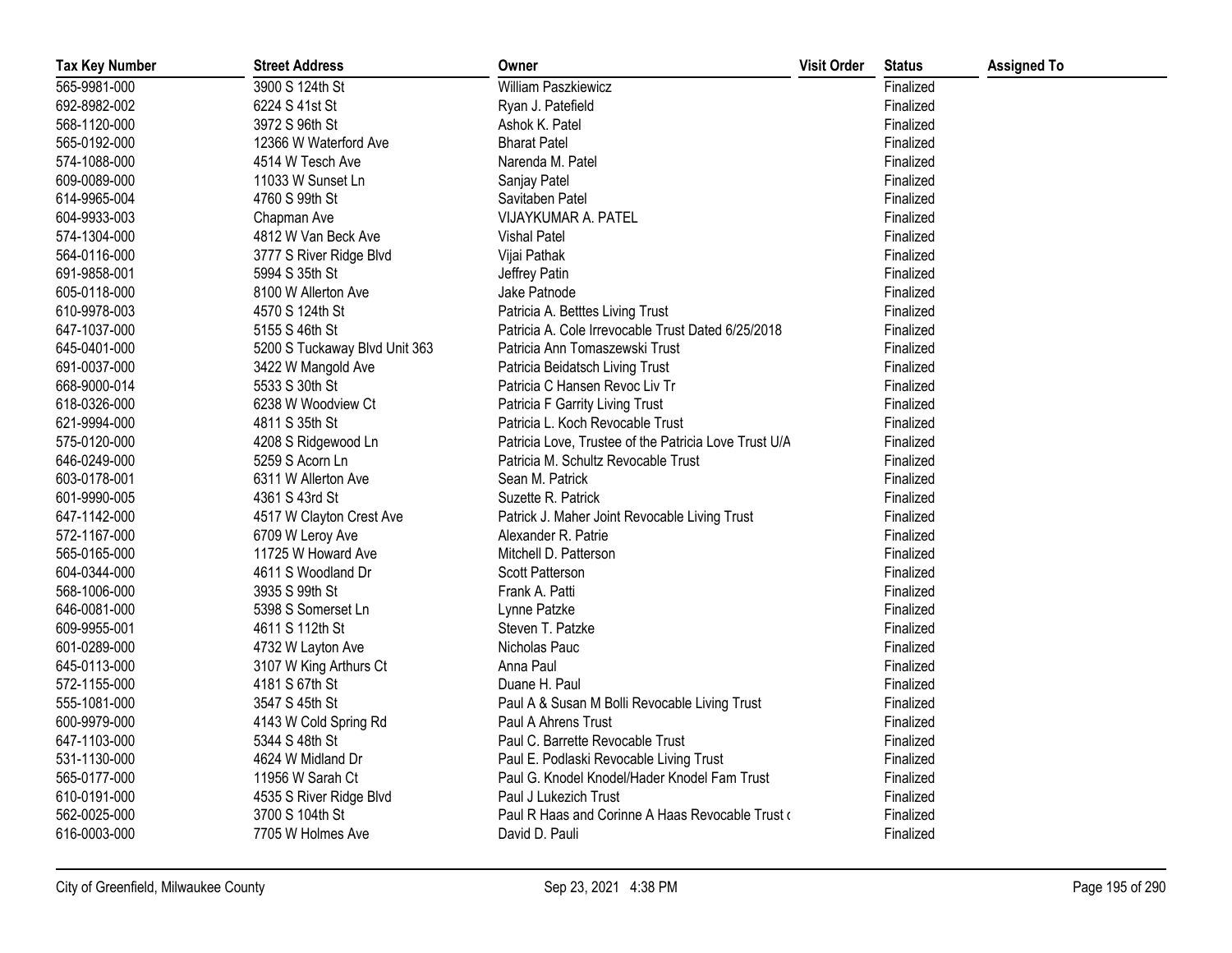| <b>Tax Key Number</b> | <b>Street Address</b>         | Owner                    | <b>Visit Order</b> | <b>Status</b> | <b>Assigned To</b> |
|-----------------------|-------------------------------|--------------------------|--------------------|---------------|--------------------|
| 618-0168-000          | 6100 W Stonehedge Dr Unit 271 | Elizabeth Pauli          |                    | Finalized     |                    |
| 621-9924-000          | 4200 W Edgerton Ave           | Richard J. Paulick       |                    | Finalized     |                    |
| 604-0078-000          | 6925 W Allerton Ave           | Anthony V. Paulis        |                    | Finalized     |                    |
| 609-9968-008          | 4415 S 112th St               | George E. Paulos         |                    | Finalized     |                    |
| 621-9936-000          | 4121 W Barnard Ave            | Jennifer J. Paulos       |                    | Finalized     |                    |
| 562-0018-002          | 10308 W Howard Ave            | Jamison Paulowske        |                    | Finalized     |                    |
| 524-8999-000          | 10123 W Oklahoma Ave          | Carl Gene Paulsen        |                    | Finalized     |                    |
| 611-8991-002          | 12121 W Layton Ave            | Nicholas P. Paulson      |                    | Finalized     |                    |
| 692-1206-000          | 4120 W Granada St             | Thomas L. Paulson        |                    | Finalized     |                    |
| 572-8977-000          | 6709 W Forest Home Ave        | <b>Curtis Pavelich</b>   |                    | Finalized     |                    |
| 602-9964-003          | 5205 W Cold Spring Rd         | <b>Matthew Pavlat</b>    |                    | Finalized     |                    |
| 610-0292-000          | 12121 W Sunset Ln             | <b>Terrence Pavletic</b> |                    | Finalized     |                    |
| 610-0181-000          | 4569 S 119th St               | Joseph A. Pavletich      |                    | Finalized     |                    |
| 617-0077-000          | 7141 W Carpenter Ave          | Dragica Pavlovic         |                    | Finalized     |                    |
| 569-1493-000          | 4025 S 84th St Unit 6         | Mile Pavlovic            |                    | Finalized     |                    |
| 604-0327-000          | 4630 S Woodland Dr            | Robert L. Pavwoski       |                    | Finalized     |                    |
| 599-8944-001          | 2823 W Bottsford Ave          | Joseph Pawelski          |                    | Finalized     |                    |
| 692-1074-000          | 6235 S 38th St                | Joyce G. Pawelski        |                    | Finalized     |                    |
| 553-0368-000          | 3704 S 35th St                | William J. Pawlak        |                    | Finalized     |                    |
| 569-1478-000          | 3985 S 84th St Unit 7         | Brian J. Pawlicki        |                    | Finalized     |                    |
| 599-8929-002          | 3300 W Allerton Ave           | Christopher Pawlowski    |                    | Finalized     |                    |
| 621-0005-000          | 5025 S 36th St                | Justin M. Pawlowski      |                    | Finalized     |                    |
| 604-0090-000          | 7012 W Van Norman Ave         | Pauline K. Pawlowski     |                    | Finalized     |                    |
| 603-0234-000          | 4602 S 61st St                | Marcia J. Payleitner     |                    | Finalized     |                    |
| 618-0274-000          | 4965 S Imperial Cir           | Benjamin F. Payne        |                    | Finalized     |                    |
| 564-0059-000          | 3534 S 122nd Ct               | Ulice Payne Jr           |                    | Finalized     |                    |
| 692-1066-000          | 6169 S 38th St                | Vera A. Payton           |                    | Finalized     |                    |
| 601-9873-001          | 4447 S 49th St                | PB Management IX, LLC    |                    | Finalized     |                    |
| 604-0302-000          | 4670 S Woodland Dr            | PB Management LLC        |                    | Finalized     |                    |
| 691-0087-000          | 3215 W Mangold Ave Unit A     | PB Management LLC        |                    | Finalized     |                    |
| 563-9986-004          | 3655 S 108th St               | Pcc, LLC                 |                    | Finalized     |                    |
| 553-0483-000          | 3200 W Loomis Rd              | Pct 2 LLC                |                    | Finalized     |                    |
| 692-1191-000          | 4274 W College Ave            | Daren Peach              |                    | Finalized     |                    |
| 574-1390-000          | 4814 W Maple Leaf Cir         | Dennis Peach             |                    | Finalized     |                    |
| 646-9953-002          | 5361 S Honey Creek Dr         | Anthony J. Peacock       |                    | Finalized     |                    |
| 599-1013-000          | 4433 S 34th St                | Barbara Pearce           |                    | Finalized     |                    |
| 531-1055-000          | 4407 W Ohio Ave               | Andrew James Pearson     |                    | Finalized     |                    |
| 568-8945-001          | 4208 S 94th St                | April M. Peaslee         |                    | Finalized     |                    |
| 603-0122-000          | 4445 S 65th St                | Stephen Peck             |                    | Finalized     |                    |
| 609-0084-000          | 4590 S 116th St               | Peckham Jt Revoc Trust   |                    | Finalized     |                    |
| 606-9990-003          | 9018 W Whitaker Ave           | Lisa M. Pecora           |                    | Finalized     |                    |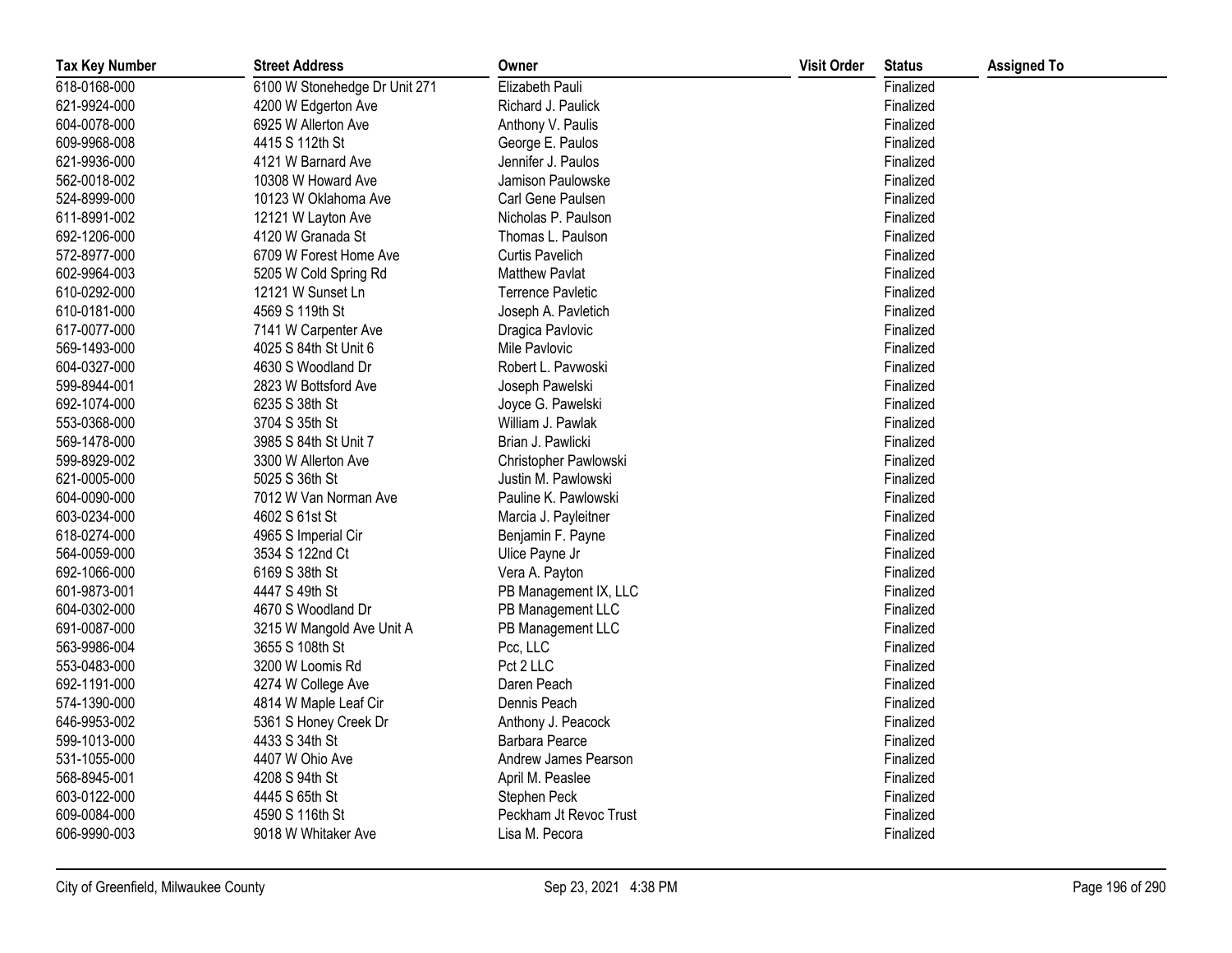| <b>Tax Key Number</b> | <b>Street Address</b>         | Owner                    | <b>Visit Order</b> | <b>Status</b> | <b>Assigned To</b> |
|-----------------------|-------------------------------|--------------------------|--------------------|---------------|--------------------|
| 621-0001-000          | 5006 S 36th St                | Frederick J. Pedersen    |                    | Finalized     |                    |
| 572-1232-000          | 6143 W Howard Ave Unit 12     | Gregory P. Pedersen      |                    | Finalized     |                    |
| 609-0054-000          | 4602 S 110th St               | Jerome B. Pedersen       |                    | Finalized     |                    |
| 555-1138-000          | 3596 S 46th St                | Juan Pedraza             |                    | Finalized     |                    |
| 667-1014-000          | 5827 S 41st St                | James T. Pedriana        |                    | Finalized     |                    |
| 618-0109-000          | 6100 W Stonehedge Dr Unit 160 | Theodore A. Peelen       |                    | Finalized     |                    |
| 602-9949-004          | 4370 S 60th St                | Patrick R. Peet          |                    | Finalized     |                    |
| 601-0073-001          | 4555 S 46th St                | Perry L. Pegoraro        |                    | Finalized     |                    |
| 645-0195-000          | 5214 S Woodbridge Ln          | Donna Pehowski           |                    | Finalized     |                    |
| 569-1203-000          | 4221 S 89th St                | Holly Pekrul             |                    | Finalized     |                    |
| 605-0004-000          | 7836 W Whitaker Ave           | Robert M. Pekrul         |                    | Finalized     |                    |
| 531-1067-000          | 3309 S 45th St                | Barbara J. Pelarski      |                    | Finalized     |                    |
| 571-8960-000          | 6941 W Forest Home Ave        | Zlatan Pelcer            |                    | Finalized     |                    |
| 574-1006-000          | 4412 W Van Beck Ave           | Sandra Ann Pelczynski    |                    | Finalized     |                    |
| 610-0005-000          | 12194 W Beloit Rd             | Scott A. Peliska         |                    | Finalized     |                    |
| 568-8957-005          | 4200 S 95th St                | Mary E. Pelkofer         |                    | Finalized     |                    |
| 618-0162-000          | 6100 W Stonehedge Dr Unit 265 | Alphonse T. Pelkowski    |                    | Finalized     |                    |
| 645-0309-000          | 5200 S Tuckaway Blvd Unit 167 | Hector Manuel Pena       |                    | Finalized     |                    |
| 601-0310-001          | 4627 S 46th St                | John S. Pena             |                    | Finalized     |                    |
| 645-0107-000          | 3030 W Grange Ave             | Obed Pena                |                    | Finalized     |                    |
| 645-0396-000          | 5200 S Tuckaway Blvd Unit 350 | Katharine Pendzich       |                    | Finalized     |                    |
| 574-1392-000          | 4818 W Maple Leaf Cir         | Milen G. Penev           |                    | Finalized     |                    |
| 531-1058-000          | 4400 W Anthony Dr             | Nathan D. Penn           |                    | Finalized     |                    |
| 569-1207-000          | 4249 S 89th St                | Frank A. Penne           |                    | Finalized     |                    |
| 621-0069-000          | 4101 W Squire Ave             | Kevin A. Penneau         |                    | Finalized     |                    |
| 570-1083-010          | 8155 W Plainfield Ave         | Richard David Pennington |                    | Finalized     |                    |
| 610-0166-000          | 4584 S River Ridge Blvd       | Jolanta Pentala          |                    | Finalized     |                    |
| 603-9989-001          | 6231 W Cold Spring Rd         | Kenneth A. Peoples       |                    | Finalized     |                    |
| 599-8973-002          | 3415 W Cold Spring Rd         | Kim Peot                 |                    | Finalized     |                    |
| 691-9912-001          | 5942 S 32nd St                | George E. Perantoni      |                    | Finalized     |                    |
| 601-0169-000          | 4629 S 50th St                | Juan R. Peraza           |                    | Finalized     |                    |
| 605-0017-000          | 4330 S 78th St                | Franklin Perdue          |                    | Finalized     |                    |
| 565-9955-001          | 11540 W Cold Spring Rd        | Victor M. Perea Jr       |                    | Finalized     |                    |
| 667-8900-000          | 5636 S 43rd St                | Carla Perez              |                    | Finalized     |                    |
| 692-8976-002          | 6145 S 35th St                | Carlitos Perez Jr        |                    | Finalized     |                    |
| 567-0109-000          | 4037 S 106th St               | <b>Christopher Perez</b> |                    | Finalized     |                    |
| 616-8985-008          | 4962 S 82nd St                | Elizabeth Cordero Perez  |                    | Finalized     |                    |
| 617-0003-000          | 5001 S 68th St                | Felipe J. Perez          |                    | Finalized     |                    |
| 568-1098-000          | 3953 S 96th St                | Jose A. Perez            |                    | Finalized     |                    |
| 622-9958-000          | 2748 W Edgerton Ave           | Jose E. Perez            |                    | Finalized     |                    |
| 618-0292-000          | 5037 S Stonehedge Dr          | Jose M. Perez            |                    | Finalized     |                    |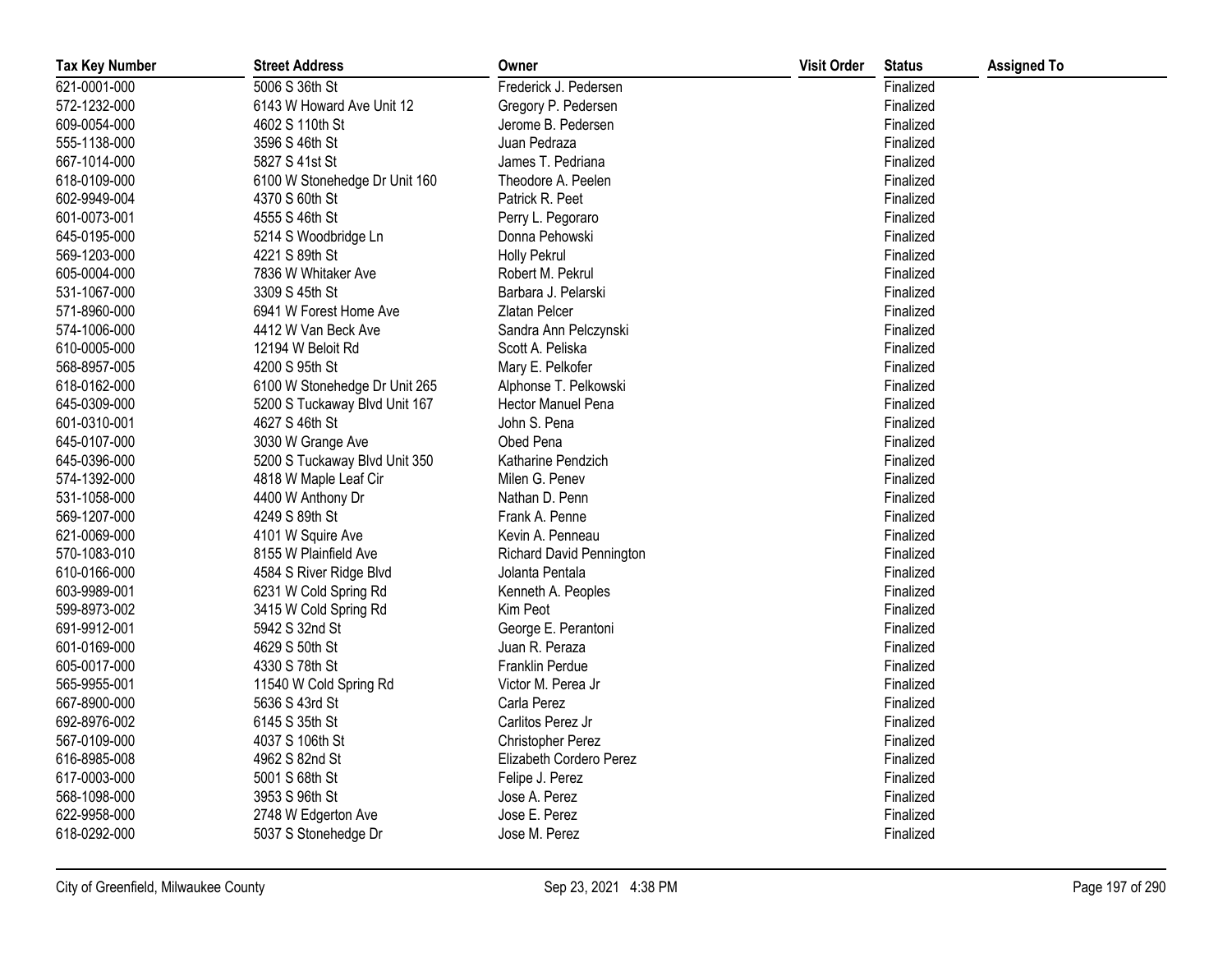| <b>Tax Key Number</b> | <b>Street Address</b>     | Owner                                             | <b>Visit Order</b> | <b>Status</b> | <b>Assigned To</b> |
|-----------------------|---------------------------|---------------------------------------------------|--------------------|---------------|--------------------|
| 692-1053-000          | 3726 W Kimberly Ave       | Octavio Perez                                     |                    | Finalized     |                    |
| 692-1056-000          | 3816 W Kimberly Ave       | Sarah Perez                                       |                    | Finalized     |                    |
| 617-0070-001          | 4886 S 72nd St            | <b>Steven Perez</b>                               |                    | Finalized     |                    |
| 569-1118-000          | 4209 S 90th St            | Delfino Perez Enciso                              |                    | Finalized     |                    |
| 553-0007-000          | 3537 S 31st St            | Amanda Perez-Lara                                 |                    | Finalized     |                    |
| 555-8995-003          | 3571 S 43rd St            | Nadya Perez-Reyes                                 |                    | Finalized     |                    |
| 600-9970-005          | 4400 S 43rd St            | Kelly N. Pergande                                 |                    | Finalized     |                    |
| 569-1116-000          | 4204 S 91st PI            | John Perham                                       |                    | Finalized     |                    |
| 601-9914-002          | 4371 S 47th St            | Savo Perisic                                      |                    | Finalized     |                    |
| 567-0113-000          | 3977 S 106th St           | Aaron Perkovich                                   |                    | Finalized     |                    |
| 614-1029-002          | 4807 S 96th St            | Steven D. Perl                                    |                    | Finalized     |                    |
| 565-0244-000          | 11793 W Wooded Ct         | John P. Perla Jr                                  |                    | Finalized     |                    |
| 611-1043-000          | 12205 W Holmes Ave        | Anthony W. Pero                                   |                    | Finalized     |                    |
| 569-1458-000          | 3965 S 84th St Unit 3     | Jodi A. Pero                                      |                    | Finalized     |                    |
| 691-0103-000          | 3242 W Mangold Ave Unit A | Lisa J. Pero                                      |                    | Finalized     |                    |
| 611-8980-010          | 4728 S 124th St           | Joseph J. Peroceschi                              |                    | Finalized     |                    |
| 531-1065-000          | 3318 S 45th St            | Rachel Maree Perreault                            |                    | Finalized     |                    |
| 667-8943-003          | 5735 S 42nd St            | David A. Perrigo II                               |                    | Finalized     |                    |
| 565-0052-000          | 12122 W Plainfield Ave    | Carl Perry                                        |                    | Finalized     |                    |
| 570-0020-002          | 8114 W Norwich Ave        | Jeffrey Perry                                     |                    | Finalized     |                    |
| 609-9979-000          | 11221 W Cold Spring Rd    | Nelson J. Perry                                   |                    | Finalized     |                    |
| 692-1132-000          | 6000 S 37th St            | Patsy J. Perry                                    |                    | Finalized     |                    |
| 621-0031-000          | 3702 W Holmes Ave         | Thomas R. Perry                                   |                    | Finalized     |                    |
| 567-0069-000          | 4216 S 104th St           | Keith N. Perszyk                                  |                    | Finalized     |                    |
| 553-0054-000          | 3564 S 33rd St            | Gerald A. Peschong                                |                    | Finalized     |                    |
| 531-1045-000          | 4351 W Anthony Dr         | Patrick E. Peszczynski                            |                    | Finalized     |                    |
| 554-1002-000          | 3841 S 36th St            | Larissa R. Peszko                                 |                    | Finalized     |                    |
| 647-9955-009          | 4734 W Clayton Crest Ave  | Michael J. Peter                                  |                    | Finalized     |                    |
| 645-0441-000          | 5266 S Somerset Ln        | Susan A. Peter                                    |                    | Finalized     |                    |
| 562-0052-000          | 3705 S Bayberry Ln        | Peter D. Lentz Joint Living Trust                 |                    | Finalized     |                    |
| 647-1151-000          | 5445 S 45th St            | Peter K and Christine A Probst Trust              |                    | Finalized     |                    |
| 565-0035-000          | 11942 W Beloit Rd         | Peter Kartanos Family Trust                       |                    | Finalized     |                    |
| 610-0238-000          | 12121 W Whitaker Ave      | Peter P. Schmall Revocable Trust                  |                    | Finalized     |                    |
| 645-0530-000          | 5335 S Cambridge Ln       | Peter S. and Terry M. Bengtson RevTrust Dated 3-2 |                    | Finalized     |                    |
| 606-0031-001          | 8607 W Allerton Ave       | Lisa L. Peterke                                   |                    | Finalized     |                    |
| 569-1062-000          | 4023 S 91st St            | John D. Peterman                                  |                    | Finalized     |                    |
| 621-9921-009          | 5050 S 41st St            | <b>Brian Peters</b>                               |                    | Finalized     |                    |
| 566-9986-000          | 4075 S 112th St           | Dale A. Peters                                    |                    | Finalized     |                    |
| 571-1026-000          | 7206 W Plainfield Ave     | Daniel M. Peters                                  |                    | Finalized     |                    |
| 648-1066-000          | 5686 W Abbott Ave         | Douglas J. Peters                                 |                    | Finalized     |                    |
| 645-0532-000          | 5339 S Cambridge Ln       | Jackolyn E. Peters                                |                    | Finalized     |                    |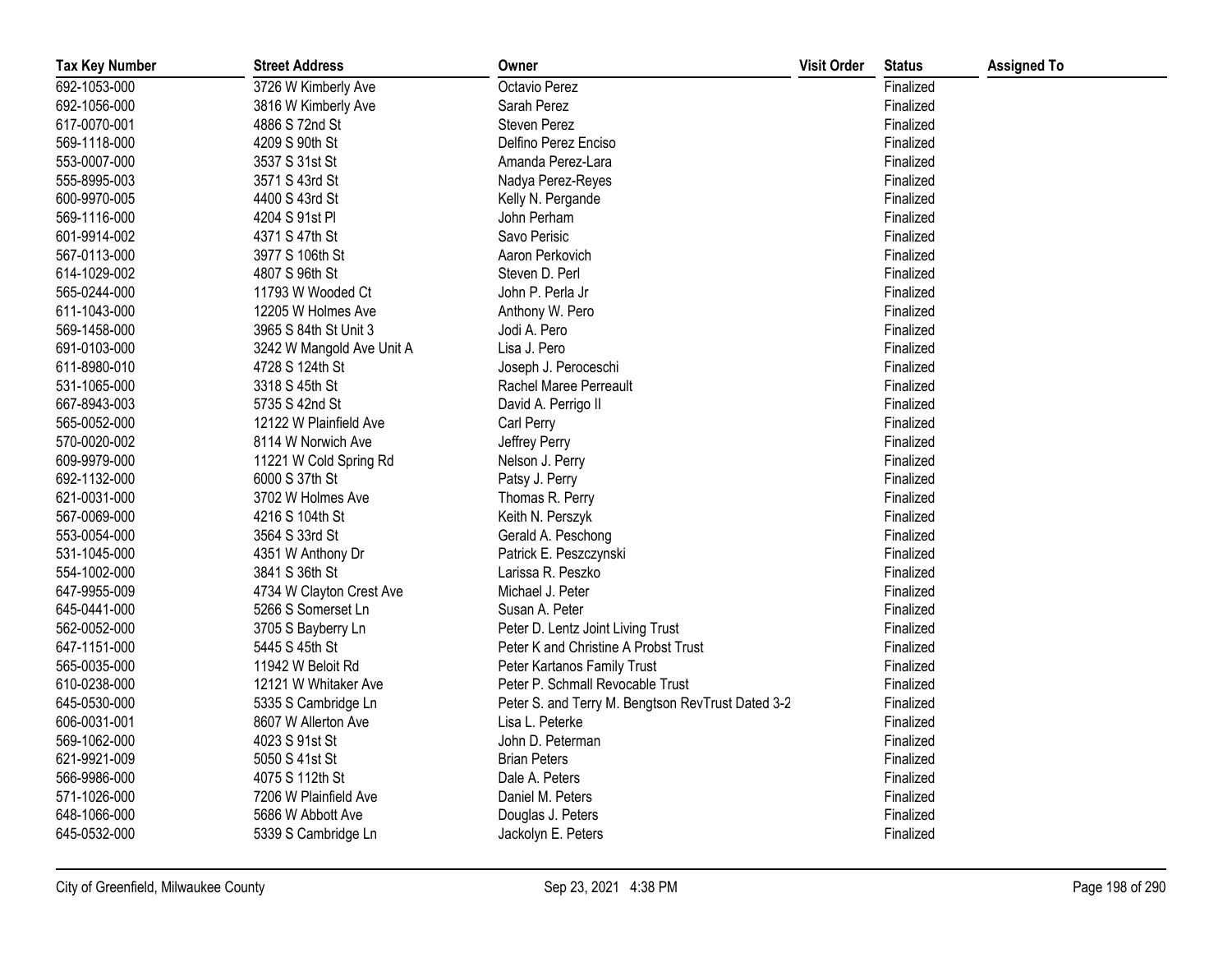| <b>Tax Key Number</b> | <b>Street Address</b>         | Owner                      | <b>Visit Order</b> | <b>Status</b> | <b>Assigned To</b> |
|-----------------------|-------------------------------|----------------------------|--------------------|---------------|--------------------|
| 568-9000-012          | 9787 W Norwich Ave            | James A. Peters            |                    | Finalized     |                    |
| 648-1021-000          | 5857 W Upham Ave              | John W. Peters             |                    | Finalized     |                    |
| 569-1087-001          | 4002 S 91st PI                | Kathleen M. Peters         |                    | Finalized     |                    |
| 568-1018-000          | 4072 S Shady Lane Ct          | Sally Ann Peters           |                    | Finalized     |                    |
| 616-1036-001          | 4960 S 84th St                | Thomas J. Peters           |                    | Finalized     |                    |
| 603-0038-000          | 4458 S 62nd St                | Nancy A. Petersen          |                    | Finalized     |                    |
| 602-0011-000          | 5731 W Bottsford Ave          | Cory J. Peterson           |                    | Finalized     |                    |
| 599-1007-000          | 4363 S 34th St                | David A. Peterson          |                    | Finalized     |                    |
| 531-1206-000          | 4630 W Holt Ave               | Delores A. Peterson        |                    | Finalized     |                    |
| 601-0188-000          | 4660 S 51st St                | Donald D. Peterson Jr      |                    | Finalized     |                    |
| 646-0315-000          | 5240 S 37th St                | Duane Peterson             |                    | Finalized     |                    |
| 562-0007-000          | 10317 W Beloit Rd             | Harold E. Peterson         |                    | Finalized     |                    |
| 553-0400-000          | 3412 W Lynndale Ave           | Jessica R. Peterson        |                    | Finalized     |                    |
| 604-0209-000          | 4534 S Greenridge Cir         | Kathryn M. Peterson        |                    | Finalized     |                    |
| 645-0514-000          | 5427 S Somerset Ln            | Kenneth G. Peterson        |                    | Finalized     |                    |
| 618-0013-000          | 5026 S 67th St                | Kyle J. Peterson           |                    | Finalized     |                    |
| 645-0096-001          | 5380 S 31st St                | Larry L. Peterson          |                    | Finalized     |                    |
| 646-0116-000          | 3550 W Honey Tree Ln          | Laura Peterson             |                    | Finalized     |                    |
| 667-1028-000          | 5568 S 41st St                | Lowell E. Peterson         |                    | Finalized     |                    |
| 617-0026-002          | 5022 S 69th St                | Mark J. Peterson           |                    | Finalized     |                    |
| 601-9935-001          | 4425 S 46th St                | Mark R. Peterson           |                    | Finalized     |                    |
| 666-8952-001          | 5606 S 44th St                | Michael P. Peterson        |                    | Finalized     |                    |
| 572-1201-000          | 6183 W Howard Ave Unit 13     | Ronald W. Peterson         |                    | Finalized     |                    |
| 645-0488-000          | 5337 S Somerset Ln            | Susan M. Peterson          |                    | Finalized     |                    |
| 531-1214-000          | 4631 W Holt Ave               | <b>Tyler Scot Peterson</b> |                    | Finalized     |                    |
| 691-9836-019          | 3112 W College Ave            | Larry E. Petricek          |                    | Finalized     |                    |
| 667-1007-000          | 5569 S 41st St                | Ronald A. Petricek         |                    | Finalized     |                    |
| 622-0010-000          | 4930 S 28th St                | Benjamin Petrick           |                    | Finalized     |                    |
| 605-9998-000          | 7619 W Cold Spring Rd         | Charles E. Petroske        |                    | Finalized     |                    |
| 647-1031-000          | 4445 W Upham Ave              | Steven D. Petrovich        |                    | Finalized     |                    |
| 569-1085-000          | 4012 S 91st PI                | Rose M. Petrykowski        |                    | Finalized     |                    |
| 601-9965-002          | 4401 W Cold Spring Rd         | John B. Pettersen          |                    | Finalized     |                    |
| 622-0113-000          | 3315 W Vogel Ave              | <b>Christopher Pettis</b>  |                    | Finalized     |                    |
| 601-9864-004          | 4451 S 50th St                | James A. Pettke            |                    | Finalized     |                    |
| 618-0178-000          | 6100 W Stonehedge Dr Unit 309 | Holly F. Petz              |                    | Finalized     |                    |
| 606-0142-000          | 8927 W Bottsford Ave          | Diane L. Pezewski          |                    | Finalized     |                    |
| 565-9975-001          | 4060 S 124th St               | PF Development Corporation |                    | Finalized     |                    |
| 555-1261-000          | 5004 W Colonial Ct            | Patrick C. Pfaller         |                    | Finalized     |                    |
| 555-1000-000          | 3502 S 49th St                | Nathan Pfannerstill        |                    | Finalized     |                    |
| 531-1089-000          | 3421 S 43rd St                | Alicia Jo Pfeffer          |                    | Finalized     |                    |
| 606-0247-000          | 9177 W Cold Spring Rd         | Daniel E. Pfeifer          |                    | Finalized     |                    |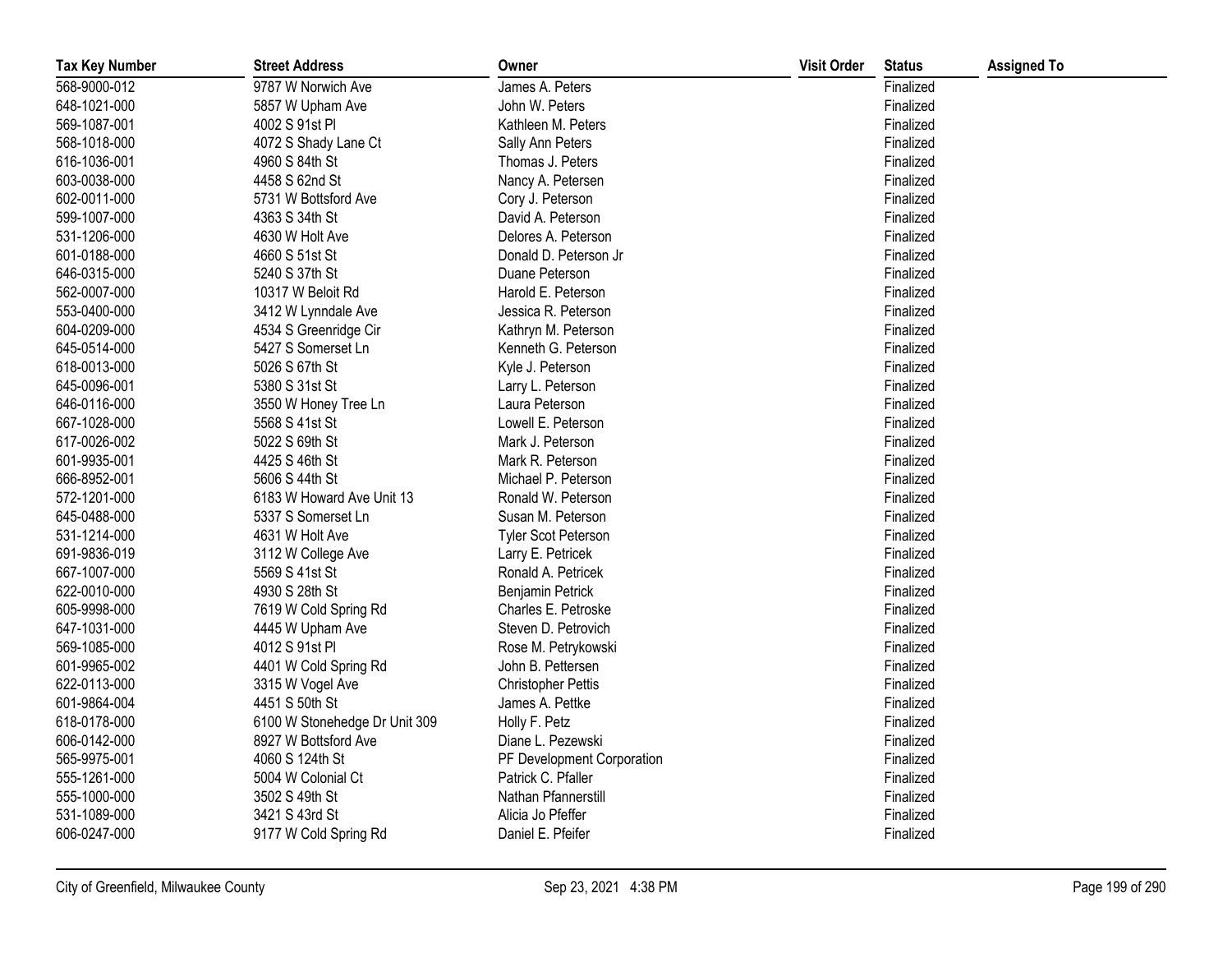| <b>Tax Key Number</b> | <b>Street Address</b>         | Owner                                             | <b>Visit Order</b> | <b>Status</b> | <b>Assigned To</b> |
|-----------------------|-------------------------------|---------------------------------------------------|--------------------|---------------|--------------------|
| 569-1441-000          | 3925 S 84th St Unit 2         | Keith Pfeifer                                     |                    | Finalized     |                    |
| 603-9960-008          | 4450 S 68th St                | Mark W. Pfeiffer                                  |                    | Finalized     |                    |
| 565-0194-000          | 12356 W Waterford Ave         | Suzanne Pfersch                                   |                    | Finalized     |                    |
| 554-1017-000          | 3828 S 37th St                | Nicholas A. Pfister                               |                    | Finalized     |                    |
| 622-0084-000          | 5074 S 35th St                | Theresa Pham                                      |                    | Finalized     |                    |
| 574-1378-000          | 4826 W Maple Leaf Cir         | John Phelan                                       |                    | Finalized     |                    |
| 618-9948-002          | 6100 W Edgerton Ave           | Timothy A. Phelps                                 |                    | Finalized     |                    |
| 611-1004-000          | 4940 S 124th St               | Kevin B. Phenis                                   |                    | Finalized     |                    |
| 691-0141-000          | 3162 W Kimberly Ave           | Sharif Philip                                     |                    | Finalized     |                    |
| 599-8987-000          | 3001 W Cold Spring Rd         | Philip F. Vogel Granchildren's Trust              |                    | Finalized     |                    |
| 599-8931-002          | 3230 W Allerton Ave           | Philip M. Eisfeldt Joint Living Trust             |                    | Finalized     |                    |
| 614-1026-000          | 4850 S Brookdale Dr           | Angela I. Phillips                                |                    | Finalized     |                    |
| 645-0342-000          | 5200 S Tuckaway Blvd Unit 244 | Don S. Phillips                                   |                    | Finalized     |                    |
| 531-1217-000          | 3464 S Strothmann Dr          | James Phillips                                    |                    | Finalized     |                    |
| 604-0011-000          | 4362 S 71st St                | Jeffrey M. Phillips                               |                    | Finalized     |                    |
| 569-1066-000          | 4053 S 91st St                | Patricia A. Phillips                              |                    | Finalized     |                    |
| 622-0035-000          | 4916 S 31st St                | Richard A. Phillips                               |                    | Finalized     |                    |
| 601-0270-000          | 4607 S 47th St                | Jean A. Phippen                                   |                    | Finalized     |                    |
| 556-8952-000          | 3814 S 56th St                | Ounkeo Phomduangsy                                |                    | Finalized     |                    |
| 556-8988-001          | 5442 W Forest Home Ave        | Joanne Piano                                      |                    | Finalized     |                    |
| 608-9996-001          | 10105 W Cold Spring Rd        | <b>Picadilly Apartments</b>                       |                    | Finalized     |                    |
| 554-1015-000          | 3840 S 37th St                | Marybeth A. Picard                                |                    | Finalized     |                    |
| 691-9988-000          | 5964 S 28th St                | Kristine J. Piccirillo                            |                    | Finalized     |                    |
| 615-9987-002          | S 87th St                     | Pichler Family Living Trust Dated October 5, 2012 |                    | Finalized     |                    |
| 568-1119-000          | 4002 S 96th St                | Pichler Family Living Trust Dated October 5, 2012 |                    | Finalized     |                    |
| 531-1032-000          | 3375 S 43rd St                | Molly Pichotta                                    |                    | Finalized     |                    |
| 691-9954-000          | 5997 S Honey Creek Dr         | Daniel J. Piechowski                              |                    | Finalized     |                    |
| 615-9949-003          | 4953 S Woodlawn Pl            | Robert L. Piek                                    |                    | Finalized     |                    |
| 601-9942-000          | 4454 S 46th St                | Scott A. Piekarski                                |                    | Finalized     |                    |
| 620-9973-007          | 4940 S 51st St                | William A. Pieper                                 |                    | Finalized     |                    |
| 653-1009-000          | 5175 S Root River Pkwy Unit 4 | Denny M. Pierce                                   |                    | Finalized     |                    |
| 553-0352-000          | 3653 S 33rd St                | Rita Ann Pierce                                   |                    | Finalized     |                    |
| 565-0242-000          | 11785 W Wooded Ct             | Robert E. Pierce                                  |                    | Finalized     |                    |
| 603-9976-000          | 6520 W Bottsford Ave          | Thomas M. Pierce                                  |                    | Finalized     |                    |
| 553-0314-003          | 3710 S 33rd St                | Daniel Gene Pierdzioch                            |                    | Finalized     |                    |
| 617-0127-000          | 6939 W Squire Ave             | Zdzislaw E. Pierga                                |                    | Finalized     |                    |
| 567-0018-000          | 10302 W Norwich Ave           | Stephen Pieroni                                   |                    | Finalized     |                    |
| 576-9994-004          | 3434 W Cold Spring Rd         | Judy A. Pierucki                                  |                    | Finalized     |                    |
| 618-9976-001          | 4921 S 67th St                | Ronald Pietraszewski                              |                    | Finalized     |                    |
| 667-1036-000          | 5631 S 40th St                | Henry M. Pietrie                                  |                    | Finalized     |                    |
| 564-0120-000          | 12020 W Crawford Ct           | Steven J. Pietroske                               |                    | Finalized     |                    |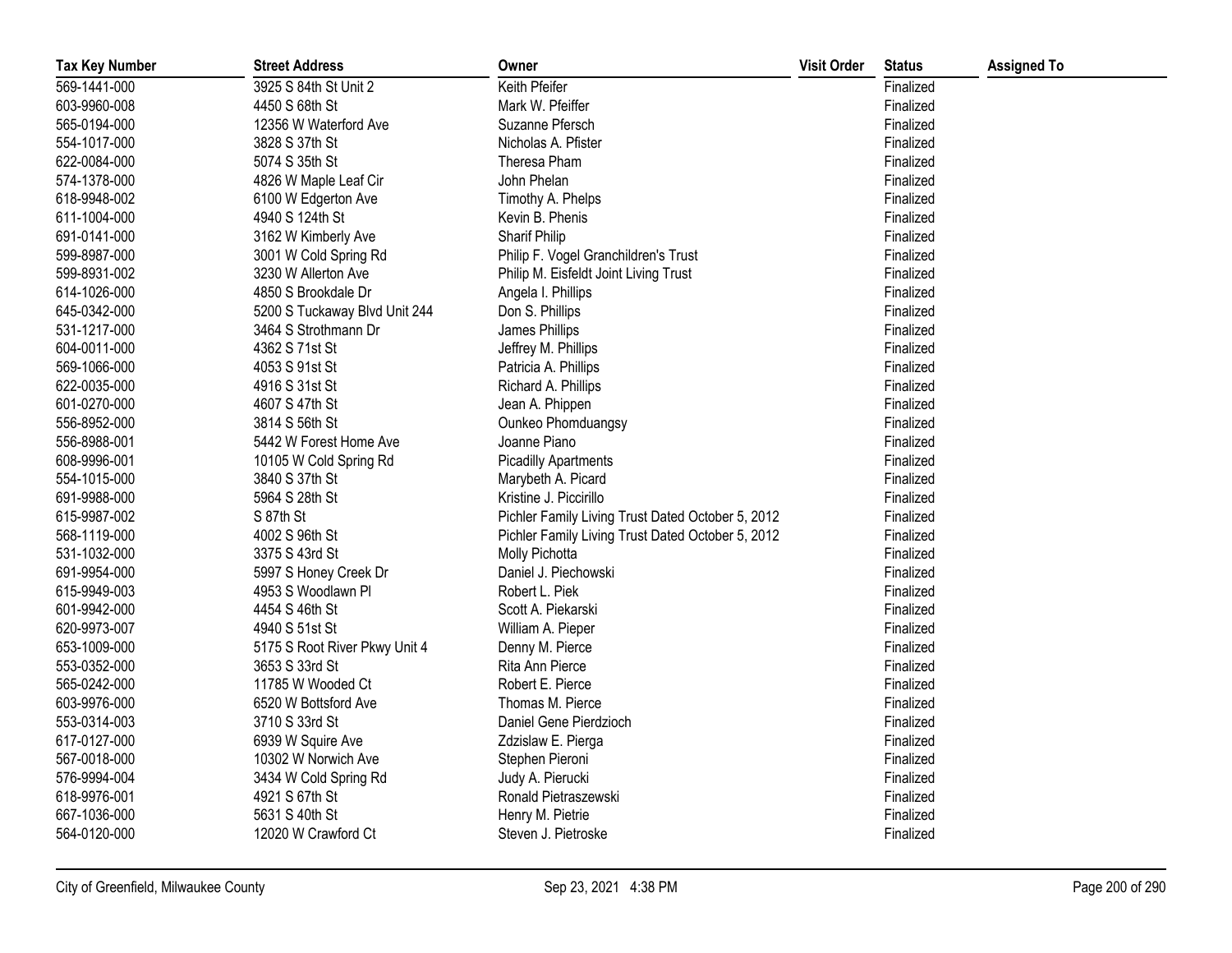| <b>Tax Key Number</b> | <b>Street Address</b>     | Owner                   | <b>Visit Order</b> | <b>Status</b> | <b>Assigned To</b> |
|-----------------------|---------------------------|-------------------------|--------------------|---------------|--------------------|
| 614-9989-000          | 9524 W Barnard Ave        | John E. Pietrowski      |                    | Finalized     |                    |
| 614-1011-000          | 4801 S 94th St            | Thomas C. Pietrowski    |                    | Finalized     |                    |
| 555-8997-000          | 3570 S 44th St            | Karolina M. Pietrzak    |                    | Finalized     |                    |
| 692-1259-000          | 6170 S 40th St            | Tihomir Pikelja         |                    | Finalized     |                    |
| 574-1438-000          | 4825 W Maple Leaf Cir     | Diane M. Pilak          |                    | Finalized     |                    |
| 570-1015-000          | 4248 S 78th St            | Gary D. Pilak           |                    | Finalized     |                    |
| 600-9933-001          | 3530 W Layton Ave         | Dan Pilon               |                    | Finalized     |                    |
| 564-9984-000          | 11835 W Morgan Ave        | Agnes Pilsnik           |                    | Finalized     |                    |
| 667-8910-001          | 5556 S 43rd St            | Patricia Pimienta       |                    | Finalized     |                    |
| 600-0056-000          | 4431 S 38th St            | George R. Pindel        |                    | Finalized     |                    |
| 618-9983-011          | 6521 W Layton Ave         | Pines Of Greenfield LLC |                    | Finalized     |                    |
| 622-0108-000          | 3201 W Vogel Ave          | Marjorie A. Ping        |                    | Finalized     |                    |
| 555-8996-001          | 3580 S 44th St            | Stanley Pinkowski       |                    | Finalized     |                    |
| 691-0072-000          | 3195 W Mangold Ave Unit B | John Pintar             |                    | Finalized     |                    |
| 610-0054-000          | 4314 S Todd Dr            | Marsha D. Pinter        |                    | Finalized     |                    |
| 646-0151-000          | 3523 W Old Oak Dr         | Douglas M. Pinzer       |                    | Finalized     |                    |
| 618-0006-002          | 6730 W Edgerton Ave       | Jennifer L. Piontek     |                    | Finalized     |                    |
| 646-0012-000          | 3720 W Abbott Ave         | Michael J. Piontek      |                    | Finalized     |                    |
| 603-9962-001          | 4330 S 68th St            | Gregory Piorkowski      |                    | Finalized     |                    |
| 555-1187-000          | 3628 S 46th PI            | Barbara J. Piotrowski   |                    | Finalized     |                    |
| 570-1109-000          | 8333 W Plainfield Ave     | Lesley J. Piotrowski    |                    | Finalized     |                    |
| 604-0189-000          | 4455 S Greenridge Cir     | Noreen Piotrowski       |                    | Finalized     |                    |
| 609-9942-009          | 4690 S 111th St           | Richard Piotrowski      |                    | Finalized     |                    |
| 555-1224-000          | 4624 W Crawford Ave       | Piotrowski Living Trust |                    | Finalized     |                    |
| 622-0034-000          | 4930 S 31st St            | Charles R. Pipke        |                    | Finalized     |                    |
| 601-9857-006          | 4344 S 51st St            | Gail S. Pipke           |                    | Finalized     |                    |
| 601-9999-000          | 4301 S 43rd St            | Julie A. Pipke          |                    | Finalized     |                    |
| 691-9874-000          | 5938 S 34th St            | Katherine A. Pirlot     |                    | Finalized     |                    |
| 572-1233-000          | 6143 W Howard Ave Unit 13 | Goran Pistalo           |                    | Finalized     |                    |
| 555-1257-000          | 5062 W Colonial Ct        | Pamela J. Pitcher       |                    | Finalized     |                    |
| 610-0163-000          | 12000 W Whitaker Ave      | Steven J. Piton         |                    | Finalized     |                    |
| 610-0126-000          | 11715 W Chapman Ave       | Roberto Pitre           |                    | Finalized     |                    |
| 619-9988-005          | 5060 S 60th St            | Lori B. Pitroski        |                    | Finalized     |                    |
| 646-0179-000          | 5272 S 41st St            | Suzanne J. Pitts        |                    | Finalized     |                    |
| 601-0002-000          | 4359 S 45th St            | Jacky Pittser           |                    | Finalized     |                    |
| 646-0045-000          | 5441 S Willowbrook Ln     | Karlen Pitzka-Jablonski |                    | Finalized     |                    |
| 599-8933-002          | 3188 W Allerton Ave       | David A. Pitzo          |                    | Finalized     |                    |
| 568-1052-001          | 4171 S 97th St            | Thomas J. Piwaron       |                    | Finalized     |                    |
| 574-1035-000          | 4537 W Van Beck Ave       | Thomas G. Pizur         |                    | Finalized     |                    |
| 599-8919-000          | 3324 W Layton Ave         | Joseph J. Pizzo         |                    | Finalized     |                    |
| 617-0028-000          | 6909 W Vogel Ave          | Keith W. Place          |                    | Finalized     |                    |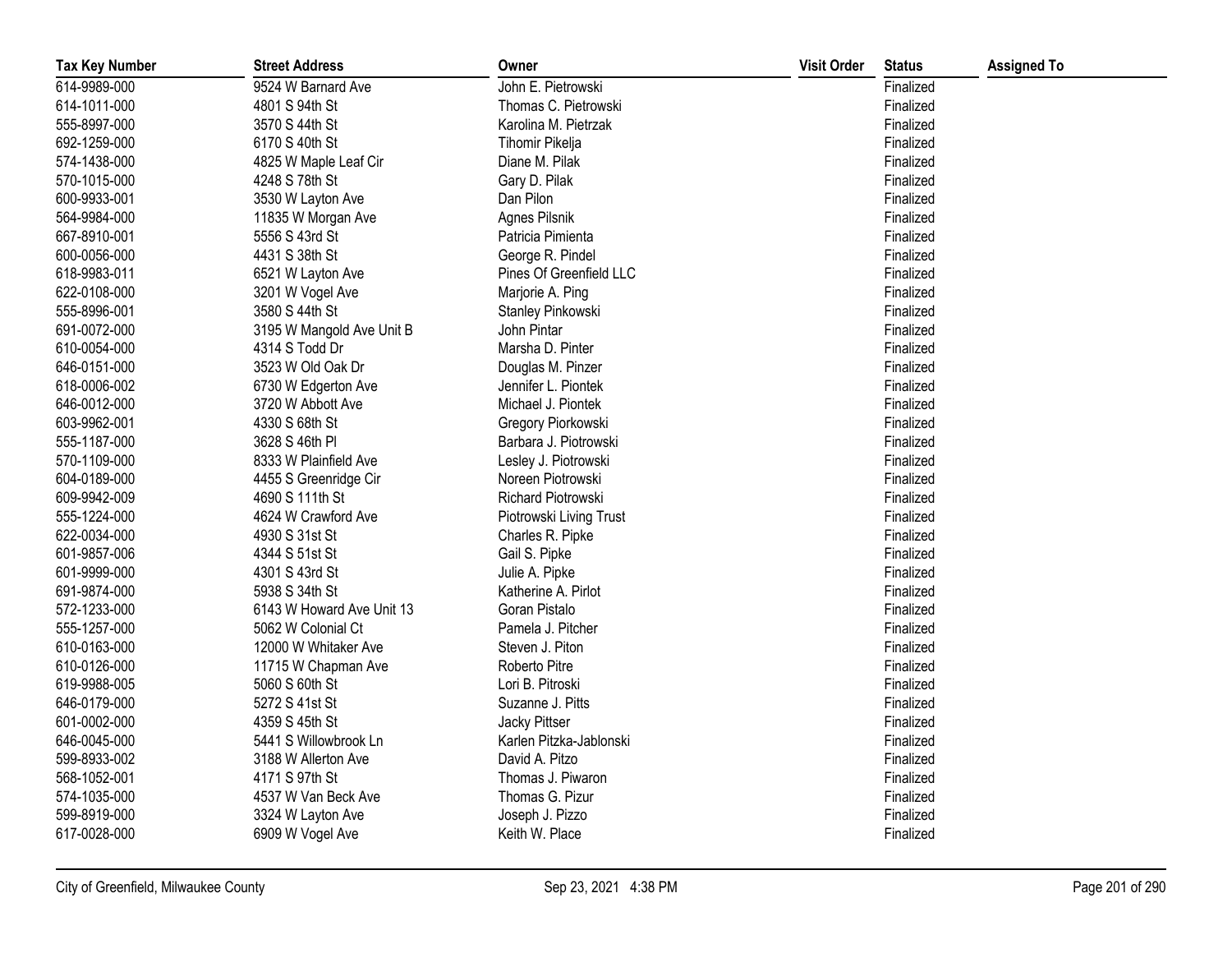| <b>Tax Key Number</b> | <b>Street Address</b>         | Owner                                     | <b>Visit Order</b> | <b>Status</b> | <b>Assigned To</b> |
|-----------------------|-------------------------------|-------------------------------------------|--------------------|---------------|--------------------|
| 610-0244-000          | 12285 W Whitaker Ave          | Donald Placidi                            |                    | Finalized     |                    |
| 667-1064-000          | 5520 S Melinda St             | Thomas C. Plaiske                         |                    | Finalized     |                    |
| 610-0061-000          | 4321 S Todd Dr                | Robert Plaksy                             |                    | Finalized     |                    |
| 553-0442-000          | 3308 W Loomis Rd              | Planet Earth Properties LLC               |                    | Finalized     |                    |
| 610-0111-000          | 11790 W Chapman Ave           | Paula M. Plasky                           |                    | Finalized     |                    |
| 691-9950-000          | 5986 S Phillips St            | Gary W. Plath                             |                    | Finalized     |                    |
| 622-0049-000          | 2805 W Holmes Ave             | Mark Plautz                               |                    | Finalized     |                    |
| 568-1049-000          | 4264 S 99th St                | Matt Plautz                               |                    | Finalized     |                    |
| 609-9968-005          | 4416 S 113th St               | Michael R. Plautz                         |                    | Finalized     |                    |
| 610-0213-000          | 4401 S 116th St               | Phillip A. Plautz                         |                    | Finalized     |                    |
| 568-1001-000          | 9741 W Howard Ave             | Ryan R. Plautz                            |                    | Finalized     |                    |
| 569-1416-000          | 8555 W Waterford Ave Unit 1   | Sandra Plautz                             |                    | Finalized     |                    |
| 645-0356-000          | 5200 S Tuckaway Blvd Unit 266 | Sead Plavulj                              |                    | Finalized     |                    |
| 667-8952-001          | 5859 S 42nd St                | John S. Plazek                            |                    | Finalized     |                    |
| 569-1130-000          | 9008 W Cold Spring Rd         | PLC Properties, LLC                       |                    | Finalized     |                    |
| 616-0043-000          | 7855 W Barnard Ave            | Mark A. Pleshek                           |                    | Finalized     |                    |
| 645-0230-000          | 5260 S Woodbridge Ln          | <b>Constance Plew</b>                     |                    | Finalized     |                    |
| 602-9962-007          | 5244 W Allerton Ave           | Leo J. Plewa                              |                    | Finalized     |                    |
| 645-0098-000          | 5350 S 31st St                | Thomas G. Plewa                           |                    | Finalized     |                    |
| 576-9992-000          | 3322 W Cold Spring Rd         | Richard Pliska                            |                    | Finalized     |                    |
| 568-8939-002          | 4271 S 93rd St                | Gregory W. Pliss                          |                    | Finalized     |                    |
| 564-0038-000          | 12174 W Black Oak Dr          | Diane L. Ploch                            |                    | Finalized     |                    |
| 601-9965-004          | 4415 W Cold Spring Rd         | Mark D. Ploeckelman Sr                    |                    | Finalized     |                    |
| 601-0200-000          | 4609 S 49th St                | Plonka Living Trust Dated August 26, 1998 |                    | Finalized     |                    |
| 567-0127-000          | 10468 W Norwich Ave           | William D. Plonty                         |                    | Finalized     |                    |
| 611-8970-000          | 12306 W Edgerton Ave          | David J. Plouff                           |                    | Finalized     |                    |
| 554-1054-000          | 3829 S 39th St                | Fred Plowmaker                            |                    | Finalized     |                    |
| 611-1018-000          | 12125 W Carpenter Ave         | Gary E. Pluer                             |                    | Finalized     |                    |
| 610-0010-000          | 12010 W Chapman Ave           | Loretta A. Pluer                          |                    | Finalized     |                    |
| 617-9992-000          | 4915 S 68th St                | Ralph H. Pluer                            |                    | Finalized     |                    |
| 553-0056-001          | 3552 S 33rd St                | Thomas A. Pluskota                        |                    | Finalized     |                    |
| 574-8985-006          | 4023 S 43rd St                | Craig R. Pluta                            |                    | Finalized     |                    |
| 603-0133-000          | 4444 S 67th St                | Donna R. Pluta-Eisenmann                  |                    | Finalized     |                    |
| 618-0255-000          | 4944 S Imperial Cir           | Corinne A. Poblitz                        |                    | Finalized     |                    |
| 604-0226-000          | 4523 S Greenridge Cir         | Daniel M. Pochert                         |                    | Finalized     |                    |
| 565-0080-000          | 4030 S 119th St               | David L. Podeszwa                         |                    | Finalized     |                    |
| 606-0012-002          | 8436 W Allerton Ave           | Lynn J. Podkomorski                       |                    | Finalized     |                    |
| 570-1031-000          | 7940 W Leroy Ave              | Jeremy A. Podolski                        |                    | Finalized     |                    |
| 653-1041-000          | 9360 W Forest Home Ave Unit 6 | Angela Podvrsan                           |                    | Finalized     |                    |
| 599-8958-003          | 4380 S 31st St                | Thomas E. Podziemski                      |                    | Finalized     |                    |
| 691-0128-000          | 6082 S 31st St                | James H. Poetter                          |                    | Finalized     |                    |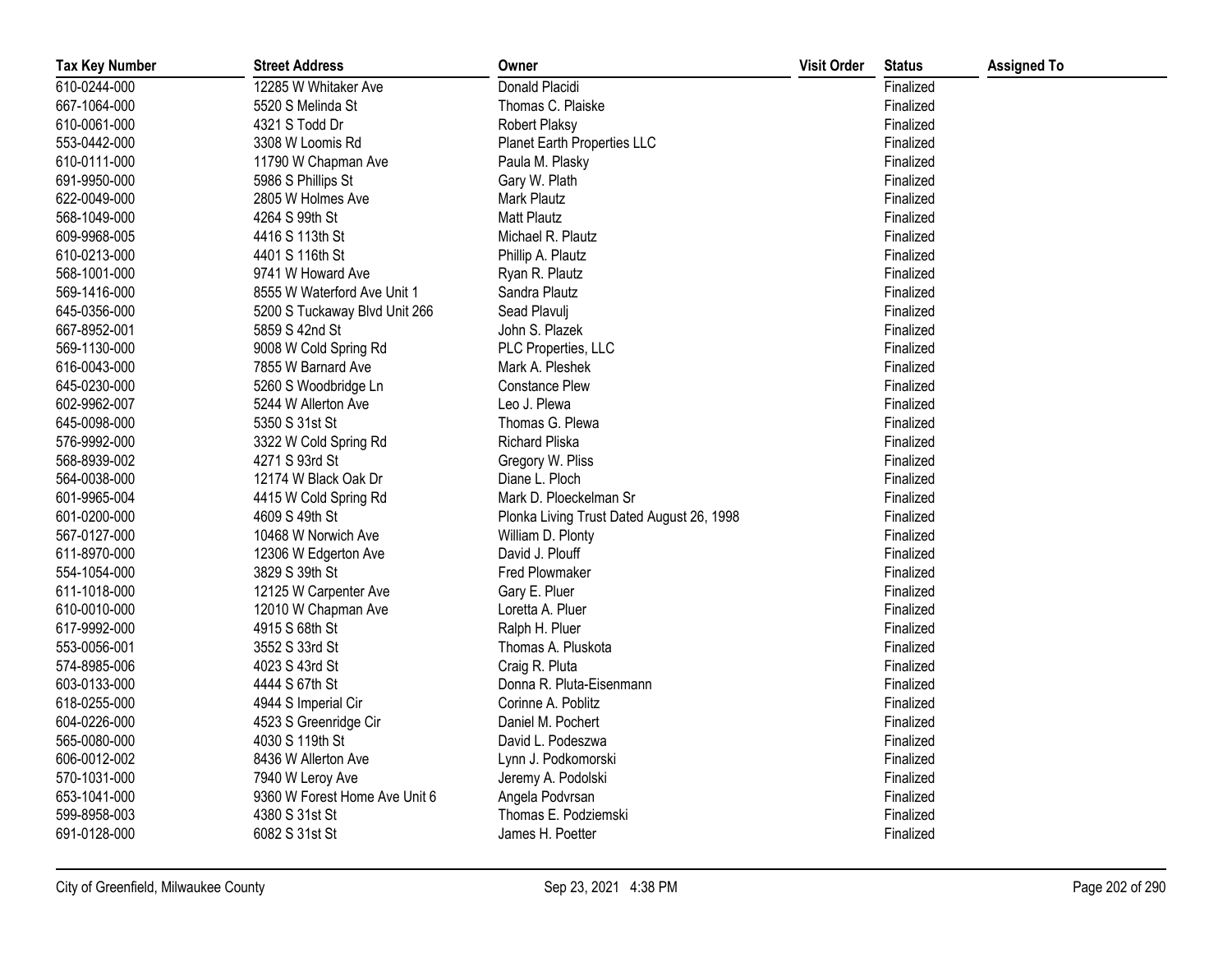| <b>Tax Key Number</b> | <b>Street Address</b>         | Owner                                 | <b>Visit Order</b> | <b>Status</b> | <b>Assigned To</b> |
|-----------------------|-------------------------------|---------------------------------------|--------------------|---------------|--------------------|
| 604-0040-000          | 6907 W Bottsford Ave          | Michael E. Poff                       |                    | Finalized     |                    |
| 603-0166-000          | 6537 W Allerton Ave           | Dale R. Poggemann                     |                    | Finalized     |                    |
| 555-1299-000          | 4937 W Colonial Ct            | Marianne F. Pogorzelski               |                    | Finalized     |                    |
| 609-0020-000          | 11514 W Sunset Ln             | Marlene T. Pogorzelski                |                    | Finalized     |                    |
| 575-8992-000          | 3941 S 40th St                | Ronald L. Pohl                        |                    | Finalized     |                    |
| 556-8993-000          | 3616 S 52nd St                | <b>Matthew Pohle</b>                  |                    | Finalized     |                    |
| 564-0029-000          | 3650 S 120th St               | Kelsey J. Pohlmann                    |                    | Finalized     |                    |
| 604-0063-000          | 7132 W Allerton Ave           | Joan Pokorny                          |                    | Finalized     |                    |
| 574-8995-006          | 4805 W Howard Ave             | Michael J. Pokorny                    |                    | Finalized     |                    |
| 565-0088-000          | 11724 W Waterford Ave         | Steven J. Pokorny                     |                    | Finalized     |                    |
| 647-1159-000          | 5444 S 46th St                | Ronald R. Pokrzywinski                |                    | Finalized     |                    |
| 605-0015-000          | 7931 W Whitaker Ave           | Kurt M. Polacek                       |                    | Finalized     |                    |
| 647-1035-000          | 4604 W Abbott Ave             | Scott T. Polacek                      |                    | Finalized     |                    |
| 570-0065-000          | 8136 W Tesch Ave              | David J. Polachek                     |                    | Finalized     |                    |
| 667-8944-000          | 5751 S 42nd St                | Gregory J. Polak                      |                    | Finalized     |                    |
| 692-8965-002          | 3530 W College Ave            | Dale D. Polakowski                    |                    | Finalized     |                    |
| 601-9932-001          | 4401 S 46th St                | James T. Polakowski                   |                    | Finalized     |                    |
| 568-1000-003          | 9725 W Howard Ave             | Matthew Richard Polakowski            |                    | Finalized     |                    |
| 605-0179-000          | 8030 W Forest Home Ave        | Bradley K. Polaske                    |                    | Finalized     |                    |
| 603-0087-000          | 4405 S 63rd St                | Eugene L. Polaski                     |                    | Finalized     |                    |
| 602-0072-000          | 5605 W Allerton Ave           | Brian R. Polczynski                   |                    | Finalized     |                    |
| 574-1076-000          | 4713 W Norwich Ave            | Mathew J. Polczynski                  |                    | Finalized     |                    |
| 604-0055-000          | 7008 W Allerton Ave           | Barbara A. Politoski                  |                    | Finalized     |                    |
| 647-1053-000          | 4842 W Abbott Ave             | David R. Pollak                       |                    | Finalized     |                    |
| 647-9951-001          | 4345 W Upham Ave              | Victor C. Pollak                      |                    | Finalized     |                    |
| 645-0414-000          | 3341 W Canterbury Rd          | Joseph D. Pollard                     |                    | Finalized     |                    |
| 645-0321-000          | 5200 S Tuckaway Blvd Unit 207 | Timothy R. Pollard                    |                    | Finalized     |                    |
| 605-0064-001          | 7717 W Allerton Ave           | Douglas A. Pollen                     |                    | Finalized     |                    |
| 645-0250-000          | 5300 S Woodbridge Ln          | Gerald W. Pollen                      |                    | Finalized     |                    |
| 691-9906-002          | 5923 S 32nd St                | John E. Polster Aka John E Polster Sr |                    | Finalized     |                    |
| 645-0034-000          | 5420 S 30th St                | Harry D. Polzer                       |                    | Finalized     |                    |
| 648-1040-000          | 5688 W Upham Ave              | Fawn L. Pomeroy                       |                    | Finalized     |                    |
| 565-0191-000          | 12374 W Waterford Ave         | Lucille M. Ponasik                    |                    | Finalized     |                    |
| 692-1048-000          | 3721 W Bridge St              | Kevin F. Ponath                       |                    | Finalized     |                    |
| 602-0031-000          | 4432 S Placid Dr              | Michael P. Ponec                      |                    | Finalized     |                    |
| 692-1025-000          | 6062 S 36th St                | Bruce N. Ponga                        |                    | Finalized     |                    |
| 618-0079-000          | 6100 W Stonehedge Dr Unit 106 | Parujee Pongpant                      |                    | Finalized     |                    |
| 570-8981-001          | 4226 S 84th St                | Gerald R. Poniewaz                    |                    | Finalized     |                    |
| 622-9963-000          | 4710 S 35th St                | Djurdje Ponjavic                      |                    | Finalized     |                    |
| 609-0002-000          | 4675 S 114th St               | John M. Pook                          |                    | Finalized     |                    |
| 572-1231-000          | 6143 W Howard Ave Unit 11     | Hin Cheuk Poon                        |                    | Finalized     |                    |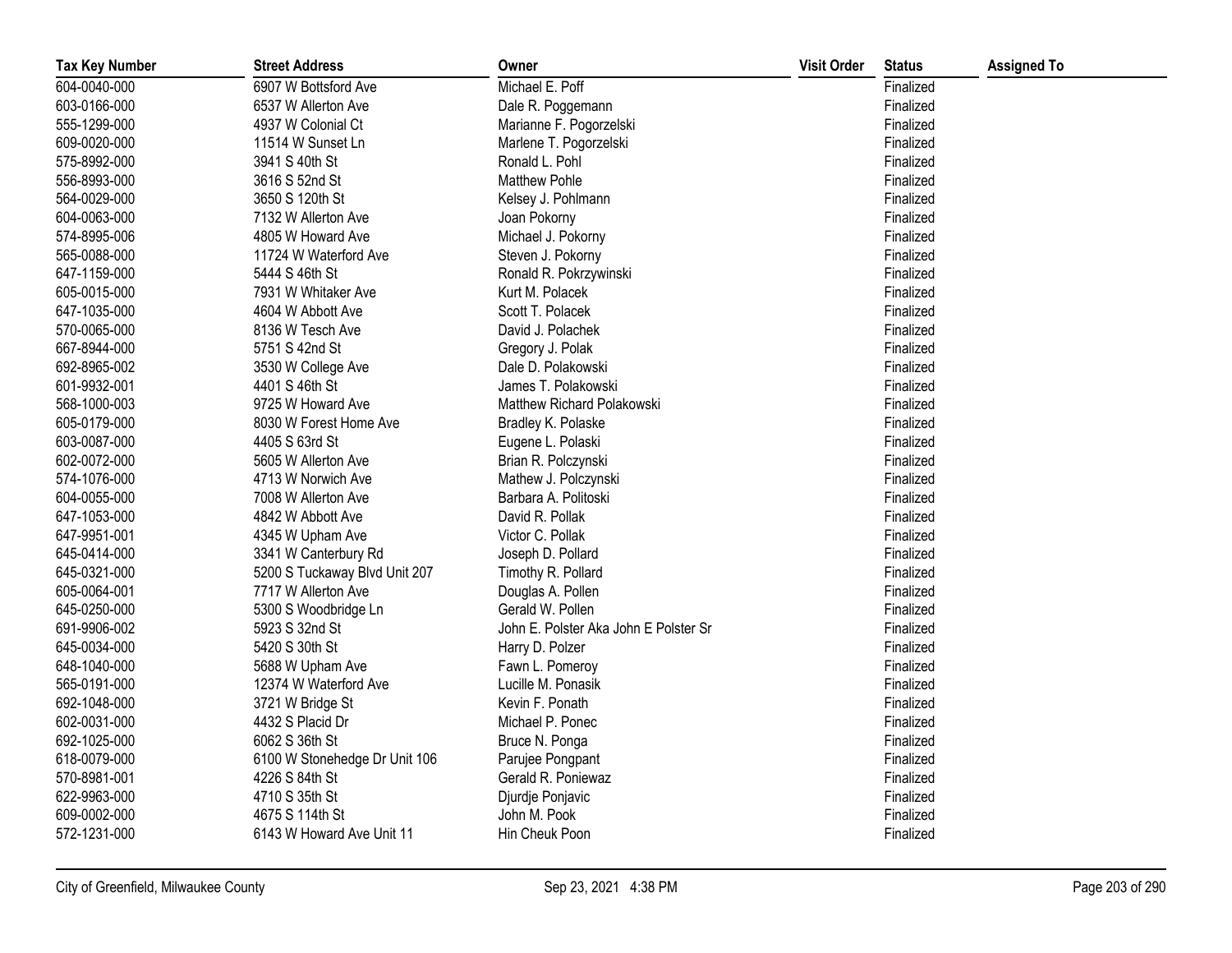| <b>Tax Key Number</b> | <b>Street Address</b>         | Owner                             | <b>Visit Order</b> | <b>Status</b> | <b>Assigned To</b> |
|-----------------------|-------------------------------|-----------------------------------|--------------------|---------------|--------------------|
| 575-8979-000          | 4031 S 40th St                | <b>Richard Poos</b>               |                    | Finalized     |                    |
| 618-0022-000          | 5082 S 66th St                | Noudeum Pophannouvong             |                    | Finalized     |                    |
| 605-0147-000          | 4444 S 84th St                | Donna Popp                        |                    | Finalized     |                    |
| 611-1007-000          | 4921 S 123rd St               | Carrie Jo Poppy                   |                    | Finalized     |                    |
| 615-9993-000          | 8601 W Layton Ave             | Thaddeus Porada                   |                    | Finalized     |                    |
| 617-0092-000          | 7226 W Squire Ave             | Anthony R. Porn                   |                    | Finalized     |                    |
| 605-0073-000          | 8201 W Cold Spring Rd         | John T. Porteous                  |                    | Finalized     |                    |
| 610-0312-000          | 4527 S Foxwood Blvd           | Gerald A. Porter                  |                    | Finalized     |                    |
| 565-0017-000          | 4200 S 122nd St               | Christopher Michael Porterfield   |                    | Finalized     |                    |
| 599-8931-001          | 3215 W Bottsford Ave          | Ronald A. Portz                   |                    | Finalized     |                    |
| 648-1054-000          | 5227 W Loomis Rd              | Amanda Porubsky                   |                    | Finalized     |                    |
| 574-1324-000          | 4769 W Maple Leaf Cir         | Thomas Posanski                   |                    | Finalized     |                    |
| 667-1057-000          | 5551 S Melinda St             | Deanna L. Posig                   |                    | Finalized     |                    |
| 618-0131-000          | 6100 W Stonehedge Dr Unit 210 | Michael J. Posig                  |                    | Finalized     |                    |
| 574-1082-000          | 4624 W Tesch Ave              | Ryan J. Post                      |                    | Finalized     |                    |
| 620-0033-000          | 4890 S Waterview Ct           | Anne E. Postl                     |                    | Finalized     |                    |
| 691-9867-000          | 5919 S 34th St                | Rachel A. Poston                  |                    | Finalized     |                    |
| 618-0328-000          | 6219 W Woodview Ct            | Anne M. Potkay                    |                    | Finalized     |                    |
| 574-1444-000          | 4791 W Maple Leaf Cir         | Stevo Potkonjak                   |                    | Finalized     |                    |
| 646-0086-000          | 5421 S Amberwood Ln           | Doris E. Potratz                  |                    | Finalized     |                    |
| 531-0265-000          | 5021 W Midland Dr             | Carol A. Potrykus                 |                    | Finalized     |                    |
| 555-1037-000          | 3525 S 45th St                | Samuel David Potrykus             |                    | Finalized     |                    |
| 692-1157-000          | 3860 W Mangold Ave            | Potrykus Living Trust Dtd 3/30/06 |                    | Finalized     |                    |
| 667-1077-000          | 4203 W Grange Ave             | David J. Potter                   |                    | Finalized     |                    |
| 555-1236-000          | 3653 S 46th PI                | Joel C. Potter                    |                    | Finalized     |                    |
| 575-0113-000          | 4250 S Ridgewood Ln           | Kayla R. Potter                   |                    | Finalized     |                    |
| 601-9925-006          | 4320 S 47th St                | Mark E. Potter                    |                    | Finalized     |                    |
| 618-0094-000          | 6100 W Stonehedge Dr Unit 129 | Peggy K. Potter                   |                    | Finalized     |                    |
| 569-1120-000          | 4221 S 90th St                | Timothy A. Potter                 |                    | Finalized     |                    |
| 564-9992-000          | 11640 W Howard Ave            | Poulakos Trust                    |                    | Finalized     |                    |
| 617-9988-001          | 4803 S 69th St                | Nikolaos D. Poulos                |                    | Finalized     |                    |
| 601-9903-004          | 4460 S 49th St                | Carol J. Povlick                  |                    | Finalized     |                    |
| 569-1369-000          | 8560 W Waterford Ave Unit 2   | Justin Povlick                    |                    | Finalized     |                    |
| 576-9976-004          | 2740 W Cold Spring Rd         | Povlick Enterprises LLC           |                    | Finalized     |                    |
| 576-9976-002          | 2800 W Cold Spring Rd         | Povlick Properties LLC            |                    | Finalized     |                    |
| 599-8992-001          | 2821 W Cold Spring Rd         | Povlick Trust                     |                    | Finalized     |                    |
| 567-0068-000          | 10204 W Plainfield Ave        | Anthony Poweleit                  |                    | Finalized     |                    |
| 570-8990-003          | 3963 S 83rd St                | Brian R. Poweleit                 |                    | Finalized     |                    |
| 610-0107-000          | 11717 W Armour Ct             | Duane A. Powell                   |                    | Finalized     |                    |
| 621-9940-002          | 3913 W Barnard Ave            | Heath B. Powell                   |                    | Finalized     |                    |
| 645-0415-000          | 3339 W Canterbury Rd          | Kelli A. Powell                   |                    | Finalized     |                    |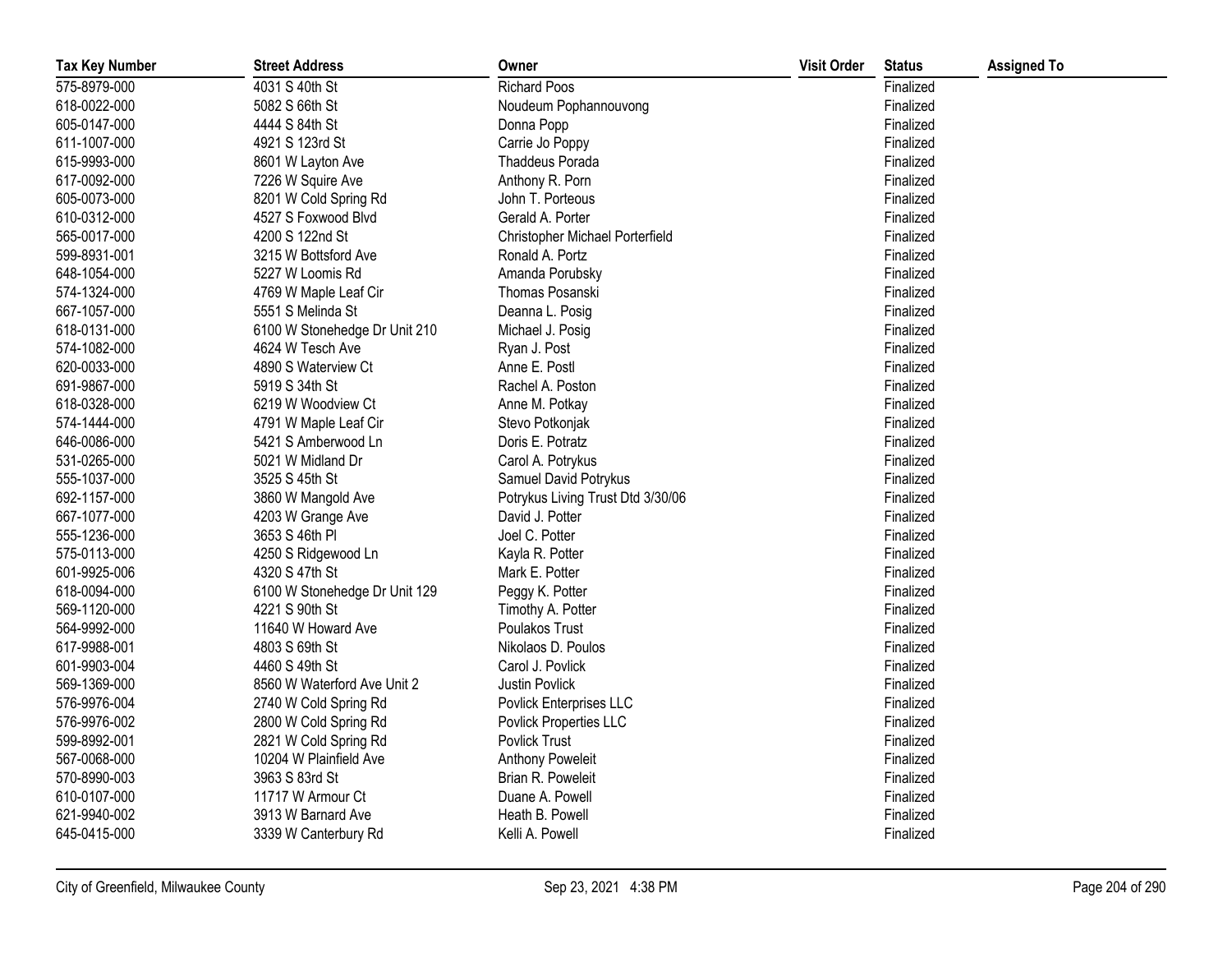| <b>Tax Key Number</b> | <b>Street Address</b>         | Owner                          | <b>Visit Order</b> | <b>Status</b> | <b>Assigned To</b> |
|-----------------------|-------------------------------|--------------------------------|--------------------|---------------|--------------------|
| 610-0118-000          | 4580 S 117th St               | Julie A. Power                 |                    | Finalized     |                    |
| 615-1027-000          | 8833 W Melody Ln              | Craig R. Powers                |                    | Finalized     |                    |
| 605-0066-001          | 7637 W Allerton Ave           | Jeffery M. Powers              |                    | Finalized     |                    |
| 646-0024-000          | 3631 W Abbott Ave             | Trevor D. Powers               |                    | Finalized     |                    |
| 601-9857-004          | 4333 S 50th St                | Piotr Powidel                  |                    | Finalized     |                    |
| 601-9940-002          | 4461 S 46th St                | Leonard J. Pozarski            |                    | Finalized     |                    |
| 647-1186-000          | 4300 W Grange Ave Unit 8      | Robert A. Pozek                |                    | Finalized     |                    |
| 572-1060-000          | 6219 W Marcy Ln               | Bobi Poznanovic                |                    | Finalized     |                    |
| 574-1034-000          | 4527 W Van Beck Ave           | Sandra L. Pozniak              |                    | Finalized     |                    |
| 531-0629-002          | 3471 S 43rd St                | PPI Holdings LLC               |                    | Finalized     |                    |
| 609-0040-000          | 4638 S 109th St               | Steven J. Prado                |                    | Finalized     |                    |
| 569-1496-000          | 4035 S 84th St Unit 1         | Kathleen A. Prah               |                    | Finalized     |                    |
| 648-0158-000          | 5401 W Edgerton Ave           | Bojan Praljak                  |                    | Finalized     |                    |
| 616-8979-000          | 4859 S 76th St                | Pranke Holding 4859 S 76th St  |                    | Finalized     |                    |
| 605-0003-000          | 7824 W Whitaker Ave           | Jeffrey A. Praxel              |                    | Finalized     |                    |
| 605-0087-001          | 8001 W Whitaker Ave           | Predrag Rokvic Revocable Trust |                    | Finalized     |                    |
| 556-0421-000          | 3734 S 53rd St                | Mark Pregowski                 |                    | Finalized     |                    |
| 622-0068-000          | 4928 S 34th St                | Michael H. Prehn               |                    | Finalized     |                    |
| 601-9890-000          | 4372 S 49th St                | Michael J. Preis               |                    | Finalized     |                    |
| 667-8948-000          | 5821 S 42nd St                | Justen D. Preiss               |                    | Finalized     |                    |
| 666-8904-002          | 4543 W Grange Ave             | Allan W. Preske                |                    | Finalized     |                    |
| 667-8898-000          | 5648 S 43rd St                | Curtis E. Preston              |                    | Finalized     |                    |
| 666-8997-000          | 5527 S 43rd St                | Jill A. Preston                |                    | Finalized     |                    |
| 622-0116-000          | 3351 W Vogel Ave              | Robin M. Preston               |                    | Finalized     |                    |
| 610-0144-000          | 4560 S 119th St               | <b>Christopher Price</b>       |                    | Finalized     |                    |
| 645-0305-000          | 5200 S Tuckaway Blvd Unit 163 | Daniel Price                   |                    | Finalized     |                    |
| 611-1053-000          | 12190 W Barnard Ave           | Duane T. Price                 |                    | Finalized     |                    |
| 604-0036-000          | 7003 W Bottsford Ave          | <b>Garrett Price</b>           |                    | Finalized     |                    |
| 645-0403-000          | 5200 S Tuckaway Blvd Unit 365 | Jill Price                     |                    | Finalized     |                    |
| 605-0111-000          | 8211 W Bottsford Ave          | Robert A. Price                |                    | Finalized     |                    |
| 562-0063-000          | 3708 S Oakbrook Dr            | Todd H. Pridgeon               |                    | Finalized     |                    |
| 562-0056-000          | 3714 S Bayberry Ln            | John A. Priebe                 |                    | Finalized     |                    |
| 692-8975-001          | 6155 S 35th St                | Alexander A. Prier             |                    | Finalized     |                    |
| 645-0035-001          | 5400 S 30th St                | David R. Pries                 |                    | Finalized     |                    |
| 692-1141-000          | 6154 S 37th St                | Orrin K. Pries                 |                    | Finalized     |                    |
| 575-0129-000          | 3739 W Loomis Rd              | Joan Prifti                    |                    | Finalized     |                    |
| 607-9969-000          | 9700 W Layton Ave             | Mark Prijic                    |                    | Finalized     |                    |
| 603-0107-000          | 4405 S 64th St                | Thomas L. Prince               |                    | Finalized     |                    |
| 622-0146-000          | 2814 W Edgerton Ave           | Joan M. Pringle                |                    | Finalized     |                    |
| 611-1012-000          | 4950 S 123rd St               | Thomas V. Pritzlaff Jr         |                    | Finalized     |                    |
| 607-9992-000          | 9311 W Cold Spring Rd         | Loretta Prizwan                |                    | Finalized     |                    |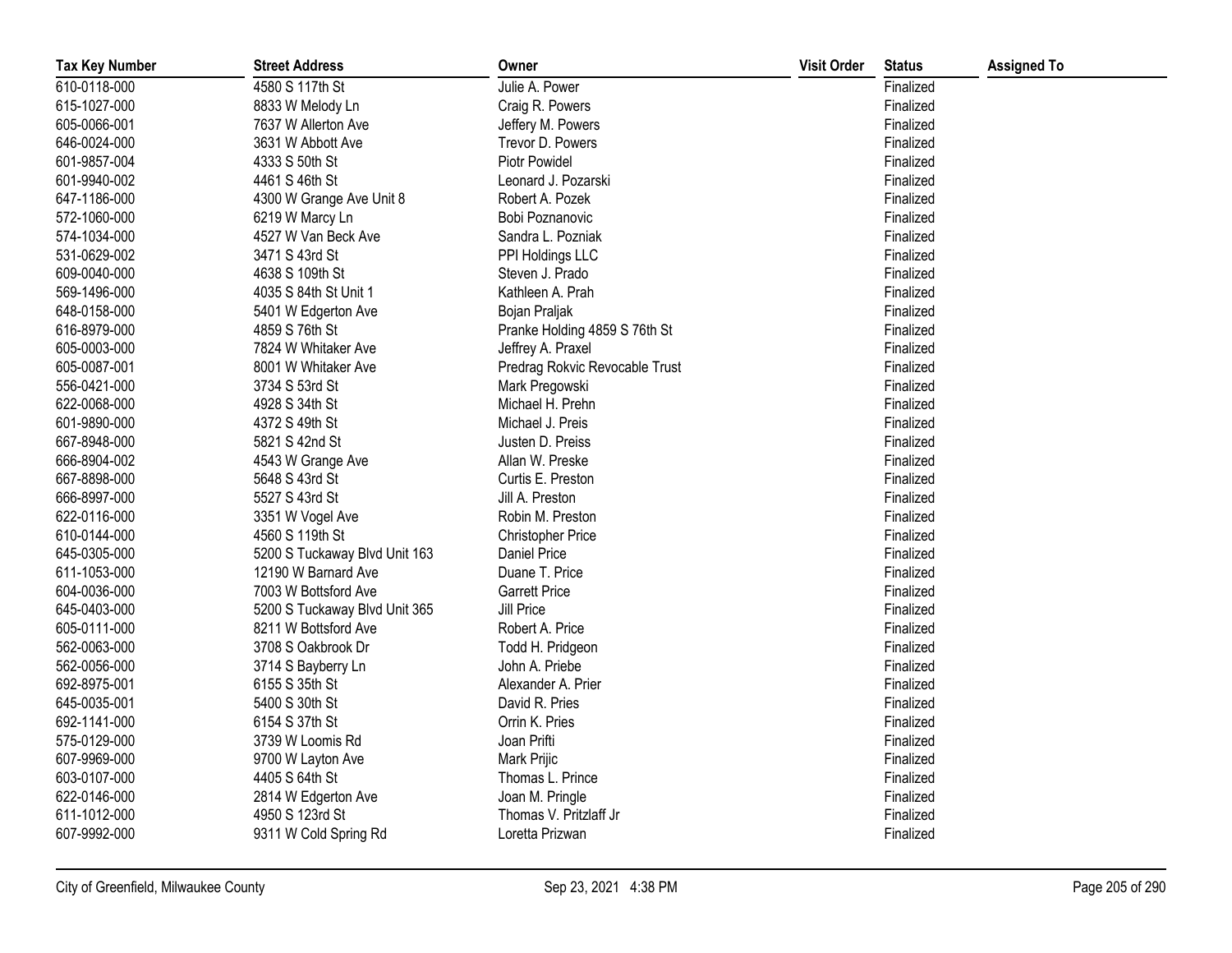| <b>Tax Key Number</b> | <b>Street Address</b>         | Owner                         | <b>Visit Order</b> | <b>Status</b> | <b>Assigned To</b> |
|-----------------------|-------------------------------|-------------------------------|--------------------|---------------|--------------------|
| 616-0040-000          | 7900 W Barnard Ave            | Peter C. Probst               |                    | Finalized     |                    |
| 646-9944-000          | 5422 S 43rd St                | <b>Probucolls Association</b> |                    | Finalized     |                    |
| 646-9941-000          | W Grange Ave                  | <b>Probucolls Association</b> |                    | Finalized     |                    |
| 617-0102-000          | 7100 W Squire Ave             | John M. Procarione            |                    | Finalized     |                    |
| 648-1058-000          | 5215 S 58th St                | Patricia A. Prodoehl          |                    | Finalized     |                    |
| 565-0010-000          | 4201 S 122nd St               | Prodoehl Revocable Trust      |                    | Finalized     |                    |
| 524-8986-020          | 3442 S 103rd St               | Progressive Casualty Ins Co   |                    | Finalized     |                    |
| 616-1005-000          | 4736 S 81st St                | David A. Prohaska             |                    | Finalized     |                    |
| 611-8975-025          | 4872 S 123rd St               | Shannon Prohaska              |                    | Finalized     |                    |
| 562-9961-000          | 3650 S Wollmer Rd             | Wayne M. Prohaska             |                    | Finalized     |                    |
| 691-9837-018          | 3217 W Alvina Ave             | <b>Brane Prole</b>            |                    | Finalized     |                    |
| 569-1178-000          | 4047 S 89th St                | Christopher A. Prom           |                    | Finalized     |                    |
| 603-0232-000          | 4572 S 61st St                | Rachael Prom                  |                    | Finalized     |                    |
| 611-1073-000          | 11955 W Barnard Ave           | William J. Prom               |                    | Finalized     |                    |
| 604-9970-002          | 7530 W Layton Ave             | Property Management Om LLC    |                    | Finalized     |                    |
| 564-0071-000          | 3561 S 120th St               | William L. Prost              |                    | Finalized     |                    |
| 531-1035-000          | 3415 S 43rd St                | Matthew C. Protz              |                    | Finalized     |                    |
| 606-0121-000          | 4312 S 89th St                | Nikola Prpa                   |                    | Finalized     |                    |
| 645-0252-000          | 5304 S Woodbridge Ln          | <b>Patrick Prudlow</b>        |                    | Finalized     |                    |
| 565-0197-000          | 4022 S Wildcat Ct             | Susan A. Prudlow              |                    | Finalized     |                    |
| 569-1176-000          | 4031 S 89th St                | Megan Prudom                  |                    | Finalized     |                    |
| 609-0008-000          | 4624 S 114th St               | <b>Blake Prusak</b>           |                    | Finalized     |                    |
| 574-1071-000          | 4703 W Van Beck Ave           | Rita M. Pruski                |                    | Finalized     |                    |
| 565-0149-000          | 4280 S 122nd St               | Thomas P. Prust               |                    | Finalized     |                    |
| 622-0069-000          | 4906 S 34th St                | Teresa K. Przespolewski       |                    | Finalized     |                    |
| 646-9953-008          | S 41st St                     | Rick J. Przybyla              |                    | Finalized     |                    |
| 646-9953-009          | S 41st St                     | Rick J. Przybyla              |                    | Finalized     |                    |
| 667-1026-002          | 5750 S 41st St                | Zbigniew Przybysz             |                    | Finalized     |                    |
| 610-0093-000          | 4507 S 117th St               | Gerard A. Psenko              |                    | Finalized     |                    |
| 645-0369-000          | 5200 S Tuckaway Blvd Unit 307 | Robert M. Psket               |                    | Finalized     |                    |
| 563-0009-000          | 11094 W St Francis Ave        | Harry G. Psuik                |                    | Finalized     |                    |
| 621-0065-000          | 4080 W Squire Ave             | Michael W. Psuik              |                    | Finalized     |                    |
| 647-1158-000          | 5446 S 46th St                | Psuik Family Revocable Trust  |                    | Finalized     |                    |
| 613-8996-015          | 4750 S 108th St               | Public Storage Management Inc |                    | Finalized     |                    |
| 562-9940-004          | 3660 S 104th St               | Jonathan D. Puccetti          |                    | Finalized     |                    |
| 572-1163-000          | 6608 W Plainfield Ave         | Jessica Pucylowski            |                    | Finalized     |                    |
| 572-1162-000          | 6616 W Plainfield Ave         | Michael E. Pucylowski         |                    | Finalized     |                    |
| 620-0004-000          | 5000 S Bartel Dr              | Bonnie K. Puddy               |                    | Finalized     |                    |
| 573-0607-000          | 3921 S 55th St                | Rein James Puffer             |                    | Finalized     |                    |
| 645-0578-000          | 5150 S Hidden Dr              | David C. Pugh                 |                    | Finalized     |                    |
| 601-9894-000          | 4411 S 48th St                | William J. Pulkinen           |                    | Finalized     |                    |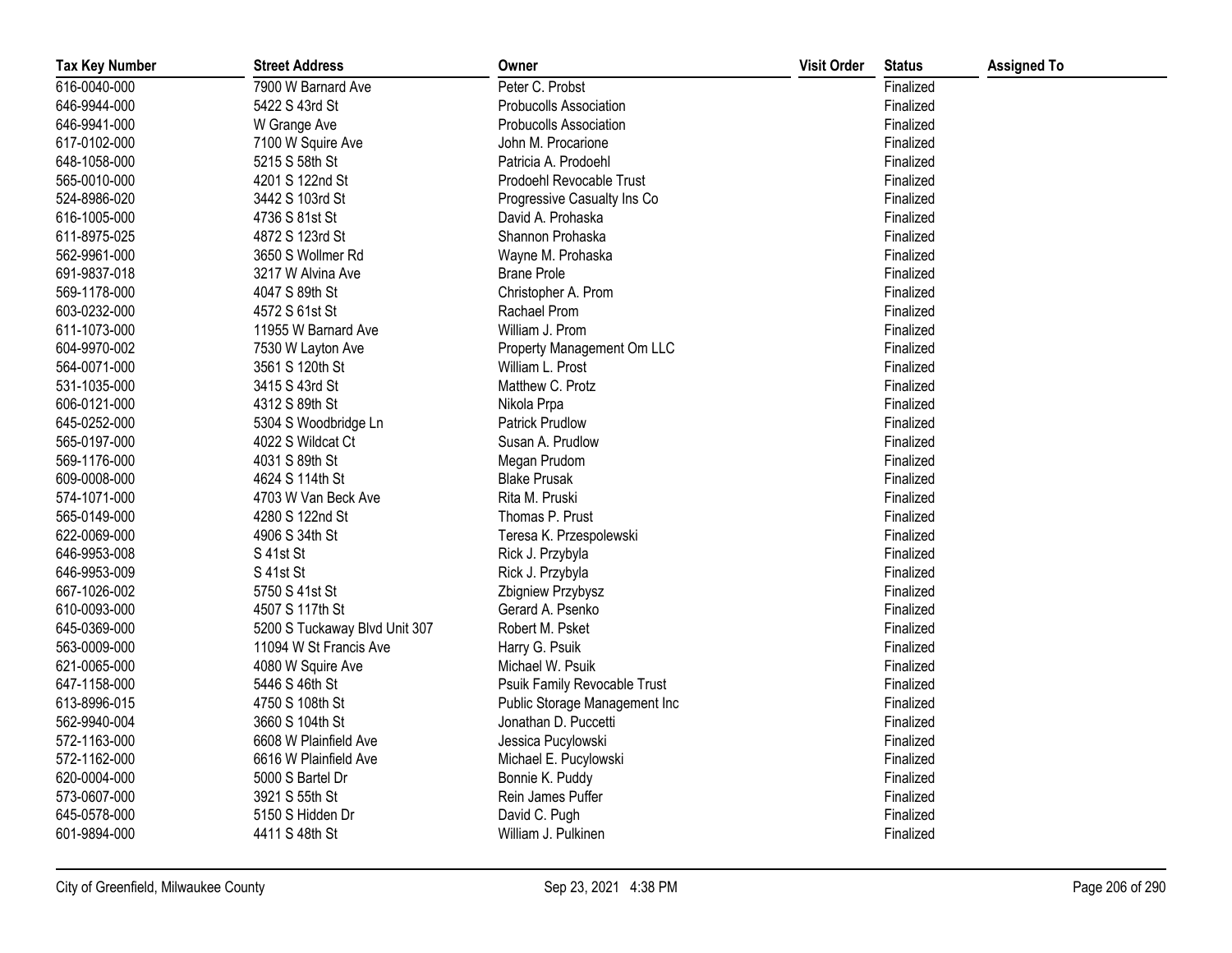| <b>Tax Key Number</b> | <b>Street Address</b>         | Owner                                              | <b>Visit Order</b> | <b>Status</b> | <b>Assigned To</b> |
|-----------------------|-------------------------------|----------------------------------------------------|--------------------|---------------|--------------------|
| 564-0049-000          | 12173 W Morgan Oak Dr         | John F. Pum                                        |                    | Finalized     |                    |
| 621-9965-001          | 4851 S 39th St                | Steven Pundsack                                    |                    | Finalized     |                    |
| 572-8955-000          | 6500 W Cold Spring Rd         | Daryll T. Pung                                     |                    | Finalized     |                    |
| 565-0037-003          | 11900 W Beloit Rd             | Delores Pups                                       |                    | Finalized     |                    |
| 616-0028-002          | 7701 W Barnard Ave            | Purath Investments, LLC, A Wisconsin Limited Liabi |                    | Finalized     |                    |
| 562-9976-003          | 10453 W St Francis Ave        | John D. Purdy                                      |                    | Finalized     |                    |
| 600-0032-000          | 4427 S 36th St                | Daren A. Purgill                                   |                    | Finalized     |                    |
| 647-9994-001          | 4345 W Edgerton Ave           | Terrence E. Purvis                                 |                    | Finalized     |                    |
| 553-0393-000          | 3776 S 35th St                | Matthew L. Puthoff                                 |                    | Finalized     |                    |
| 691-9883-000          | 5959 S 33rd St                | Melissa Putzell                                    |                    | Finalized     |                    |
| 647-1084-000          | 5305 S 48th St                | John Pyszka                                        |                    | Finalized     |                    |
| 648-0159-000          | 5403 W Edgerton Ave           | Petro Pyvovar                                      |                    | Finalized     |                    |
| 565-0119-000          | 3966 S 119th St               | Roger C. Pyzyk                                     |                    | Finalized     |                    |
| 621-9887-002          | 5061 S 36th St                | Mamoun Qadadha                                     |                    | Finalized     |                    |
| 568-8953-004          | 4235 S 94th St                | Lafi Qatoum                                        |                    | Finalized     |                    |
| 601-9950-000          | 4527 W Bottsford Ave          | Zhimao Qi                                          |                    | Finalized     |                    |
| 524-8986-036          | 3200 S 103rd St               | QPS Employment Group, Inc.                         |                    | Finalized     |                    |
| 524-8986-037          | W Oklahoma Ave                | QPS Employment Group, Inc.                         |                    | Finalized     |                    |
| 610-0298-000          | 4554 S Foxwood Blvd           | Ronald G. Quackenbush                              |                    | Finalized     |                    |
| 563-0016-000          | 3574 S 109th St               | Eileen A. Quade                                    |                    | Finalized     |                    |
| 618-0193-000          | 6100 W Stonehedge Dr Unit 340 | Sandra A. Quandt                                   |                    | Finalized     |                    |
| 645-0260-000          | 5320 S Woodbridge Ln          | Joseph M. Quello                                   |                    | Finalized     |                    |
| 603-0034-000          | 4424 S 62nd St                | Eric M. Quesnell                                   |                    | Finalized     |                    |
| 569-1422-000          | 8555 W Waterford Ave Unit 7   | Timothy P. Quigley                                 |                    | Finalized     |                    |
| 531-0212-000          | 4917 W Forest Home Ave        | Kenneth Nelson Quiles                              |                    | Finalized     |                    |
| 618-0262-000          | 4941 S Imperial Cir           | Joan E. Quinn                                      |                    | Finalized     |                    |
| 604-0068-000          | 7135 W Allerton Ave           | Fabio Rene Quintero-Sandoval                       |                    | Finalized     |                    |
| 666-8943-000          | 5530 S 44th St                | Marcos A. Quirino                                  |                    | Finalized     |                    |
| 692-1187-000          | 4124 W College Ave            | Armand Qyra                                        |                    | Finalized     |                    |
| 691-9836-014          | 3135 W Alvina Ave             | Armand Qyra                                        |                    | Finalized     |                    |
| 691-9836-015          | 3121 W Alvina Ave             | Armand Qyra                                        |                    | Finalized     |                    |
| 562-9979-001          | 3550 S 108th St               | R & J Koehn, LLC                                   |                    | Finalized     |                    |
| 647-9977-002          | 5005 W Loomis Rd              | R.L. Starr Revocable Trust                         |                    | Finalized     |                    |
| 554-1056-000          | 3841 S 39th St                | Mung Ra                                            |                    | Finalized     |                    |
| 604-0076-000          | 7009 W Allerton Ave           | Candis A. Raap                                     |                    | Finalized     |                    |
| 555-1112-000          | 3555 S 48th St                | Lisa Raasch                                        |                    | Finalized     |                    |
| 569-1171-000          | 4012 S 91st St                | Michael R. Raasch                                  |                    | Finalized     |                    |
| 570-1068-000          | 4244 S 82nd St                | Linda D. Raatz                                     |                    | Finalized     |                    |
| 570-8974-002          | 4275 S 83rd St                | Rabiega Revocable Living Trust                     |                    | Finalized     |                    |
| 618-0166-000          | 6100 W Stonehedge Dr Unit 269 | Janis L. Racer                                     |                    | Finalized     |                    |
| 618-0087-000          | 6100 W Stonehedge Dr Unit 122 | Doris J. Rachwal                                   |                    | Finalized     |                    |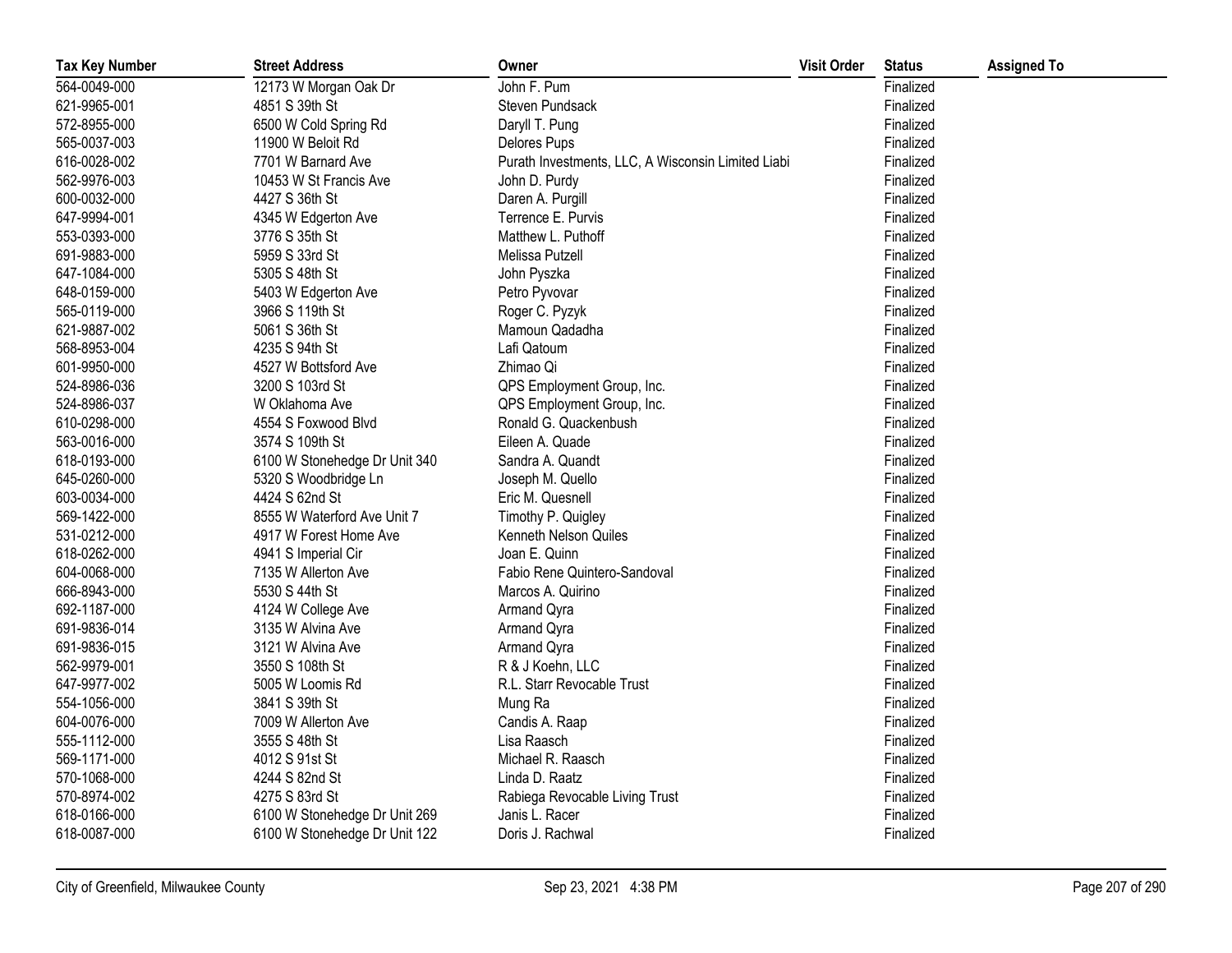| <b>Tax Key Number</b> | <b>Street Address</b>         | Owner               | <b>Visit Order</b> | <b>Status</b> | <b>Assigned To</b> |
|-----------------------|-------------------------------|---------------------|--------------------|---------------|--------------------|
| 645-0048-000          | 5203 S 28th St                | Kevin Raczkiewicz   |                    | Finalized     |                    |
| 666-8952-002          | 5602 S 44th St                | Brett J. Radaj      |                    | Finalized     |                    |
| 603-0195-000          | 6057 W Armour Ave             | Kathleen A. Radaj   |                    | Finalized     |                    |
| 618-0113-000          | 6100 W Stonehedge Dr Unit 164 | Kathleen A. Radaj   |                    | Finalized     |                    |
| 567-0046-000          | 10321 W Norwich Ave           | David J. Radavich   |                    | Finalized     |                    |
| 569-1439-000          | 3915 S 84th St Unit 8         | Mitar Radic         |                    | Finalized     |                    |
| 602-0095-000          | 5406 W Bottsford Ave          | Milka Radich        |                    | Finalized     |                    |
| 604-0100-000          | 7011 W Van Norman Ave         | Savo Radinovic      |                    | Finalized     |                    |
| 646-0164-000          | 5238 S Acorn Ln               | Natalija Radisich   |                    | Finalized     |                    |
| 646-0046-000          | 5451 S Somerset Ln            | Dennis H. Radiske   |                    | Finalized     |                    |
| 619-0012-000          | 5092 S 58th St                | Grant H. Radiske    |                    | Finalized     |                    |
| 606-0109-000          | 9001 W Allerton Ave           | Milka Radjenovich   |                    | Finalized     |                    |
| 570-0308-000          | 8215 W Tesch Ave              | Gary Radke          |                    | Finalized     |                    |
| 602-9960-006          | 5310 W Bottsford Ave          | John D. Radke       |                    | Finalized     |                    |
| 614-9991-000          | 9505 W Layton Ave             | Paul R. Radke       |                    | Finalized     |                    |
| 621-9950-001          | 4246 W Barnard Ave            | Sharon L. Radke     |                    | Finalized     |                    |
| 603-9962-005          | 6750 W Bottsford Ave          | Michael H. Radler   |                    | Finalized     |                    |
| 568-8944-003          | 9326 W Plainfield Ave         | Mary A. Radocha     |                    | Finalized     |                    |
| 618-0259-000          | 4935 S Imperial Cir           | Sharon Radocha      |                    | Finalized     |                    |
| 601-9900-002          | 4442 S 49th St                | Roger W. Radonski   |                    | Finalized     |                    |
| 570-0063-000          | 8120 W Tesch Ave              | Andrew B. Radtke    |                    | Finalized     |                    |
| 554-1067-000          | 3852 S 40th St                | Dennis L. Radtke    |                    | Finalized     |                    |
| 605-0115-003          | 8120 W Allerton Ave           | Keith Radtke        |                    | Finalized     |                    |
| 609-0050-001          | 4639 S 109th St               | Susan L. Radtke     |                    | Finalized     |                    |
| 603-0123-000          | 4437 S 65th St                | <b>Terry Radtke</b> |                    | Finalized     |                    |
| 531-0225-000          | 3336 S Schauer Ave            | Amy Radue           |                    | Finalized     |                    |
| 572-1049-000          | 6228 W Cold Spring Rd         | Caroline L. Raduka  |                    | Finalized     |                    |
| 572-1038-000          | 4204 S 64th St                | Debra A. Raduka     |                    | Finalized     |                    |
| 572-1050-000          | 6236 W Cold Spring Rd         | Michael T. Raduka   |                    | Finalized     |                    |
| 647-9990-003          | 4541 W Edgerton Ave           | Michael W. Raetz    |                    | Finalized     |                    |
| 604-0115-000          | 4610 S 72nd St                | Delbert A. Rafalski |                    | Finalized     |                    |
| 602-9998-005          | 5135 W Cold Spring Rd         | Sharon Rafalski     |                    | Finalized     |                    |
| 574-1389-000          | 4810 W Maple Leaf Cir         | Donald M. Raine III |                    | Finalized     |                    |
| 524-8988-000          | 3247 S 100th St               | Matthew J. Rainey   |                    | Finalized     |                    |
| 611-1002-000          | 4920 S 124th St               | Kara Raisanen       |                    | Finalized     |                    |
| 569-1520-000          | 4085 S 84th St Unit 1         | Steven Rajak        |                    | Finalized     |                    |
| 615-9987-006          | 8790 W Dosie Ave              | Steven Rajak        |                    | Finalized     |                    |
| 601-0307-000          | 4611 S 46th St                | Matthew Rajala      |                    | Finalized     |                    |
| 555-1078-000          | 3560 S 46th St                | Kathy J. Rajchel    |                    | Finalized     |                    |
| 603-0258-000          | 6020 W Bottsford Ave          | Sretko Rakic        |                    | Finalized     |                    |
| 610-0065-000          | 4323 S 118th St               | <b>Trevor Rakow</b> |                    | Finalized     |                    |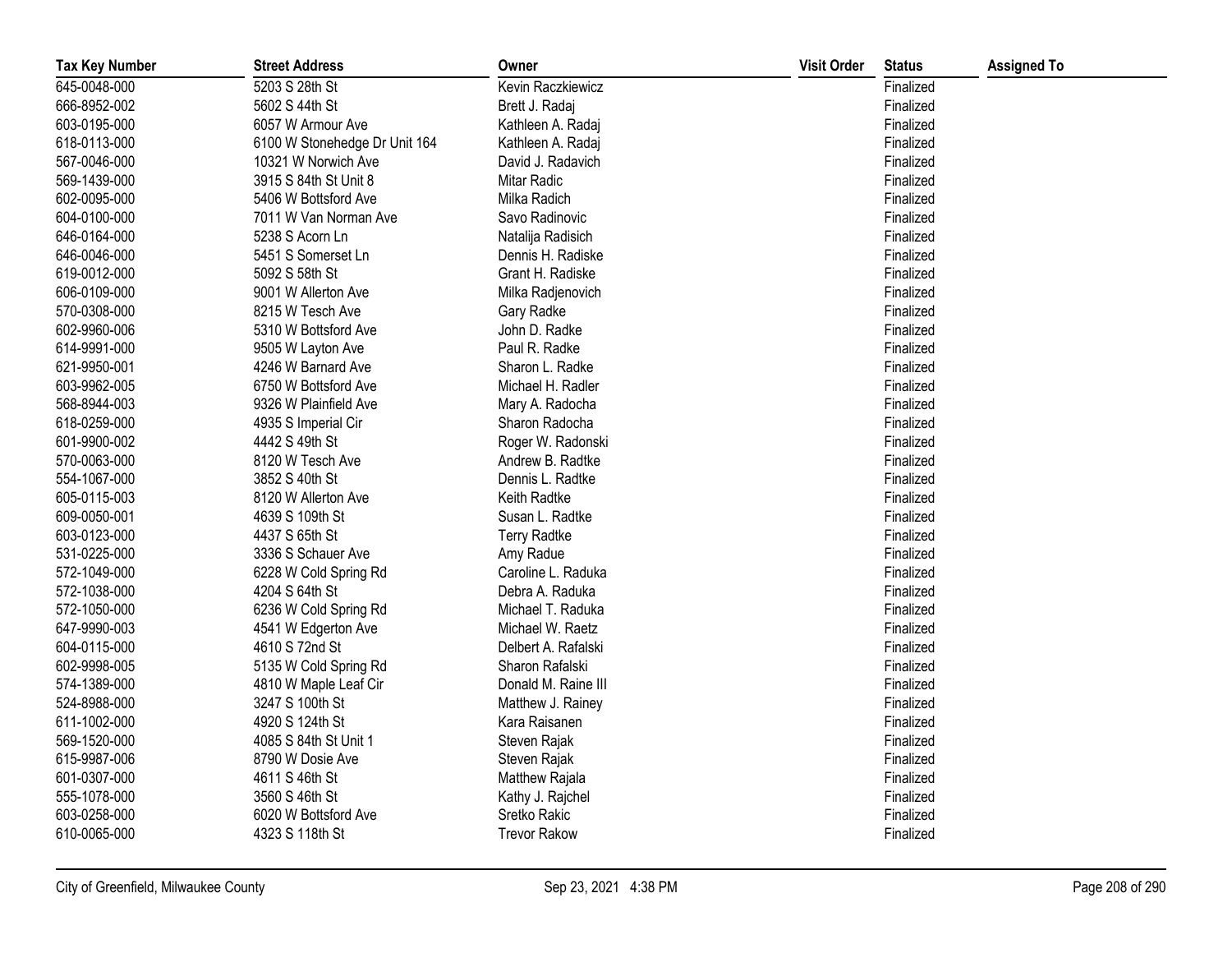| <b>Tax Key Number</b> | <b>Street Address</b>  | Owner                                              | <b>Visit Order</b> | <b>Status</b> | <b>Assigned To</b> |
|-----------------------|------------------------|----------------------------------------------------|--------------------|---------------|--------------------|
| 568-1029-000          | 4245 S 99th St         | Diane Rakowski                                     |                    | Finalized     |                    |
| 647-9997-004          | 5164 S 44th St         | Frederick A. Rakowski                              |                    | Finalized     |                    |
| 691-9876-000          | 5962 S 34th St         | Garrett P. Rakowski                                |                    | Finalized     |                    |
| 647-1108-000          | 5401 S 48th St         | George G. Rakowski                                 |                    | Finalized     |                    |
| 601-0193-000          | 4628 S 51st St         | Jerry K. Rakowski                                  |                    | Finalized     |                    |
| 600-0022-000          | 3621 W Allerton Ave    | Mark A. Ralfs                                      |                    | Finalized     |                    |
| 617-0011-000          | 6930 W Edgerton Ave    | Ralph T. Sajkowski Sr Trust                        |                    | Finalized     |                    |
| 565-0108-000          | 11746 W Van Beck Ave   | <b>Matthew Ralston</b>                             |                    | Finalized     |                    |
| 621-9974-002          | 3901 W Layton Ave      | <b>Efrain Rameriz</b>                              |                    | Finalized     |                    |
| 531-1144-000          | 3363 S Strothmann Dr   | Suchart Ramintho                                   |                    | Finalized     |                    |
| 531-0507-000          | 3251 S 43rd St         | <b>Adrian Ramirez</b>                              |                    | Finalized     |                    |
| 601-0343-001          | 4639 S 45th St         | Alberto Ramirez                                    |                    | Finalized     |                    |
| 574-1095-000          | 4627 W Tesch Ave       | Alicia Ramirez                                     |                    | Finalized     |                    |
| 604-0057-000          | 7024 W Allerton Ave    | Christina M. Ramirez                               |                    | Finalized     |                    |
| 691-9885-000          | 5939 S 33rd St         | Jesus J. Ramirez                                   |                    | Finalized     |                    |
| 553-0387-000          | 3643 S 34th St         | Jonathan Ramirez                                   |                    | Finalized     |                    |
| 553-0316-000          | 3720 S 33rd St         | Jose D. Ramirez                                    |                    | Finalized     |                    |
| 692-8984-005          | 6240 S 43rd St         | Lidio M. Ramirez                                   |                    | Finalized     |                    |
| 615-9954-000          | 4944 S 92nd St         | Manuel Ramirez Jr                                  |                    | Finalized     |                    |
| 691-9848-001          | 3431 W Ramsey Ave      | Margarita Ramirez                                  |                    | Finalized     |                    |
| 691-0132-000          | 3010 W Kimberly Ave    | Miguel Angel Perez Ramirez                         |                    | Finalized     |                    |
| 576-9986-000          | 3140 W Cold Spring Rd  | Ramiro Ramirez                                     |                    | Finalized     |                    |
| 531-0201-400          | 5045 W Forest Home Ave | Sergio Ramirez                                     |                    | Finalized     |                    |
| 617-0067-000          | 7030 W Carpenter Ave   | Gabriel Ramirez A/K/A Ramirez Frias                |                    | Finalized     |                    |
| 605-0024-000          | 7840 W Bottsford Ave   | Antonio Ramirez Perez                              |                    | Finalized     |                    |
| 622-0151-000          | 2909 W Vogel Ave       | Ciro Ramos                                         |                    | Finalized     |                    |
| 531-0204-000          | 5014 W Midland Dr      | Reymundo Ramos Jr                                  |                    | Finalized     |                    |
| 571-8980-000          | 7130 W Forest Home Ave | Virginia M. Ramos                                  |                    | Finalized     |                    |
| 531-0524-000          | 3230 S 45th St         | Randa Ramos Hernandez                              |                    | Finalized     |                    |
| 692-8996-006          | 3540 W Henry Ave       | Teresa Rampulla                                    |                    | Finalized     |                    |
| 570-8969-001          | 8100 W Cold Spring Rd  | Justin M. Ramsey                                   |                    | Finalized     |                    |
| 692-1255-000          | S 40th St              | Ramsey Meadows West Homeowners Association         |                    | Finalized     |                    |
| 692-1256-000          | W Kimberly Ave         | Ramsey Meadows West Homeowners Association         |                    | Finalized     |                    |
| 691-0057-000          | 3440 W Alvina Ave      | Rana N. Odedra Revocable Trust                     |                    | Finalized     |                    |
| 571-1017-000          | 7014 W Cold Spring Rd  | Patricia Rand-Zuercher                             |                    | Finalized     |                    |
| 604-0206-000          | 4528 S Greenridge Cir  | Melissa A. Randall                                 |                    | Finalized     |                    |
| 646-0131-000          | 5418 S Somerset Ln     | Randall F Steckling Revocable Trust                |                    | Finalized     |                    |
| 692-8985-006          | 6128 S 39th St         | Randall T Foeckler and/or Suzanne L Foeckler Liv T |                    | Finalized     |                    |
| 692-8985-001          | 6132 S 39th St         | Randall T. and/or Suzanne L. Foeckler Living Trust |                    | Finalized     |                    |
| 692-1163-000          | 6134 S 39th St         | Randall T. and/or Suzanne L. Foeckler Living Trust |                    | Finalized     |                    |
| 666-8914-002          | 4435 W Wanda Ave       | Randall Walter and Ellen Walter Revocable Trush D  |                    | Finalized     |                    |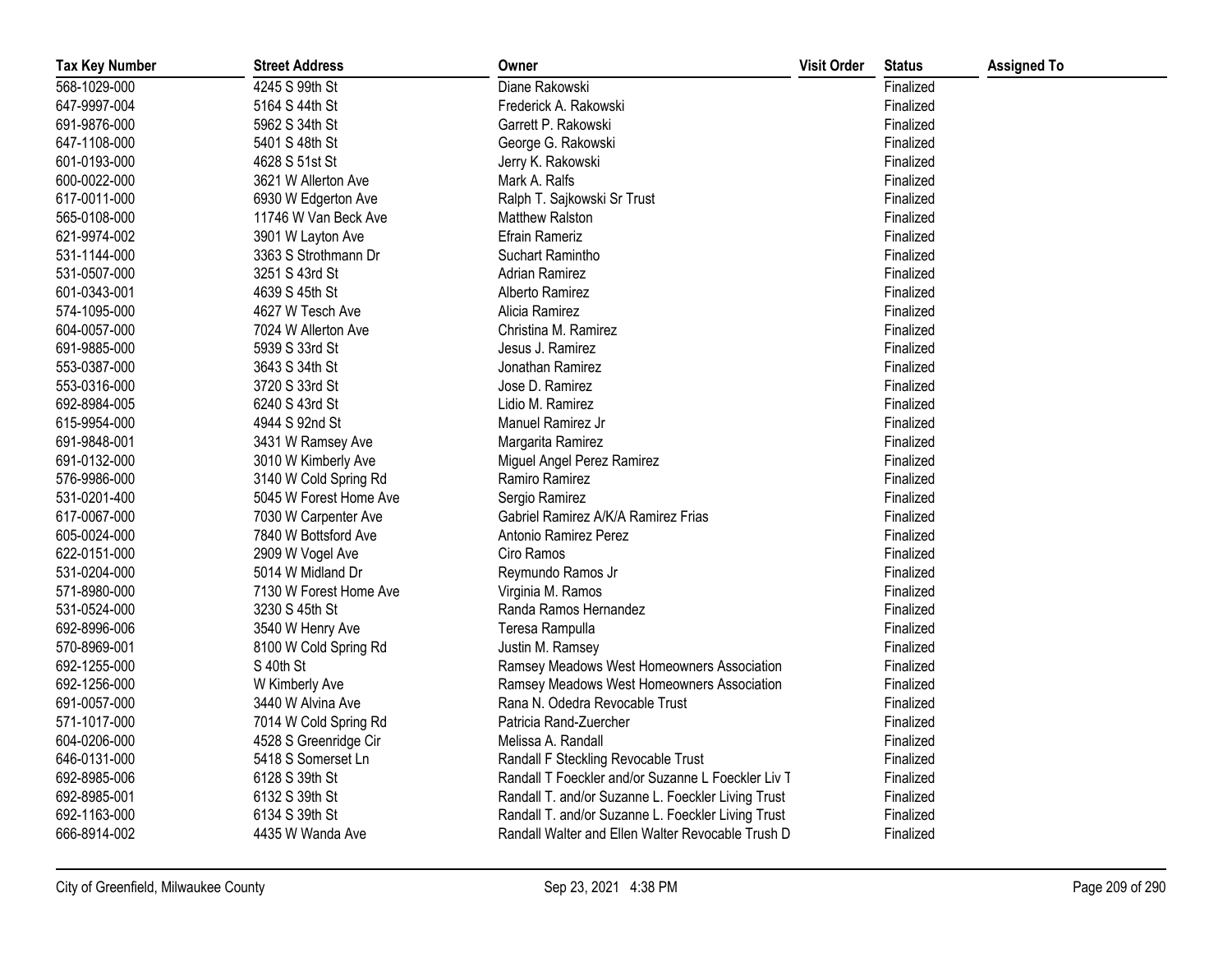| <b>Tax Key Number</b> | <b>Street Address</b>         | Owner                                             | <b>Visit Order</b> | <b>Status</b> | <b>Assigned To</b> |
|-----------------------|-------------------------------|---------------------------------------------------|--------------------|---------------|--------------------|
| 553-0366-000          | 3678 S 35th St                | Anthony J. Randazzo                               |                    | Finalized     |                    |
| 562-0107-000          | 3830 S Oakridge Ct            | Richard A. Randow                                 |                    | Finalized     |                    |
| 574-1019-000          | 4515 W Howard Ave             | Matthew T. Ranke                                  |                    | Finalized     |                    |
| 646-9953-005          | 5311 S Honey Creek Dr         | Michael K. Rankin                                 |                    | Finalized     |                    |
| 618-0089-000          | 6100 W Stonehedge Dr Unit 124 | Tina M. Rankin                                    |                    | Finalized     |                    |
| 602-0121-000          | 4345 S Placid Dr              | Rantanen Living Trust Dated 4/10/07               |                    | Finalized     |                    |
| 606-0053-003          | 8705 Sura Ln                  | RANWA Greenfield LLC                              |                    | Finalized     |                    |
| 645-0169-000          | 5135 S Camelot Ln             | Zanyar Ranya                                      |                    | Finalized     |                    |
| 568-1139-000          | 4272 S 98th St                | Nichole Rappl                                     |                    | Finalized     |                    |
| 610-0193-000          | 4515 S River Ridge Blvd       | Robert A. Raschke                                 |                    | Finalized     |                    |
| 572-1223-000          | 6135 W Howard Ave Unit 3      | Donna Rashka                                      |                    | Finalized     |                    |
| 574-1464-000          | 4718 W Maple Leaf Cir         | Susan M. Rasinske                                 |                    | Finalized     |                    |
| 601-9884-001          | 4801 W Cold Spring Rd         | Joseph A. Rasmussen                               |                    | Finalized     |                    |
| 569-1139-000          | 4230 S 91st St                | Melissa Rath                                      |                    | Finalized     |                    |
| 524-1006-000          | 3446 S 104th St               | James D. Rathke                                   |                    | Finalized     |                    |
| 531-1052-000          | 3306 S 45th St                | David Ratkowski                                   |                    | Finalized     |                    |
| 692-1078-000          | 3700 W College Ave            | Dominick J. Ratkowski                             |                    | Finalized     |                    |
| 572-1212-000          | 6159 W Howard Ave Unit 8      | Sylvia G. Ratzke                                  |                    | Finalized     |                    |
| 645-0487-000          | 5336 S Sutton PI              | Jane A. Rau                                       |                    | Finalized     |                    |
| 562-0093-000          | 3876 S Oakbrook Dr            | Richard J. Rau                                    |                    | Finalized     |                    |
| 601-9970-000          | 4416 W Bottsford Ave          | Darlene M. Rauk                                   |                    | Finalized     |                    |
| 604-0191-000          | 4514 S Greenridge Cir         | Usha Raut                                         |                    | Finalized     |                    |
| 575-8924-001          | 4005 W Hillcrest Dr           | Ravinia Apartments LLC                            |                    | Finalized     |                    |
| 666-8902-000          | 5535 S 45th St                | Daniel J. Rawson                                  |                    | Finalized     |                    |
| 604-0166-000          | 4458 S Greenridge Cir         | Diana L. Rawson                                   |                    | Finalized     |                    |
| 646-0014-000          | 3725 W Abbott Ave             | James A. Raymond                                  |                    | Finalized     |                    |
| 567-0036-000          | 4060 S 103rd St               | Raymond B Dauk & Mary Elizabeth Dauk Revocable    |                    | Finalized     |                    |
| 531-0514-000          | 3220 S 44th St                | Raymond Cortenbach Irrevocable Trust              |                    | Finalized     |                    |
| 647-9999-003          | 5121 S 43rd St                | Raymond D Woods Jr Trust                          |                    | Finalized     |                    |
| 565-0025-000          | 4239 S 121st St               | Raymond F & Juliann T Wolf Revocable Living Trust |                    | Finalized     |                    |
| 601-9881-003          | 4342 S 50th St                | Raymond F. Kroll Revocable Living Trust           |                    | Finalized     |                    |
| 554-1063-000          | 3920 W Howard Ave             | Raymond R & Eleanor H Doherty Family Trust Dtd 1  |                    | Finalized     |                    |
| 620-9956-002          | 4640 W Loomis Rd              | <b>RBS LLC</b>                                    |                    | Finalized     |                    |
| 609-0036-001          | 4607 S 108th St               | Real Vet Wisconsin LLC                            |                    | Finalized     |                    |
| 613-8996-016          | 10685 W Layton Ave            | Realty Income Properties 28, LLC                  |                    | Finalized     |                    |
| 692-1176-000          | 6063 S 35th St                | Paul B. Reamer                                    |                    | Finalized     |                    |
| 572-8956-001          | 6510 W Cold Spring Rd         | Douglas M. Reaves                                 |                    | Finalized     |                    |
| 606-0195-000          | 8824 W Bottsford Ave          | Rebatzke Family Trust                             |                    | Finalized     |                    |
| 601-0272-000          | 4619 S 47th St                | Beverly J. Rebro                                  |                    | Finalized     |                    |
| 555-1241-000          | 3619 S 46th PI                | Matthew Rebro                                     |                    | Finalized     |                    |
| 569-1329-000          | 8510 W Waterford Ave Unit 2   | Audrey M. Rechlicz                                |                    | Finalized     |                    |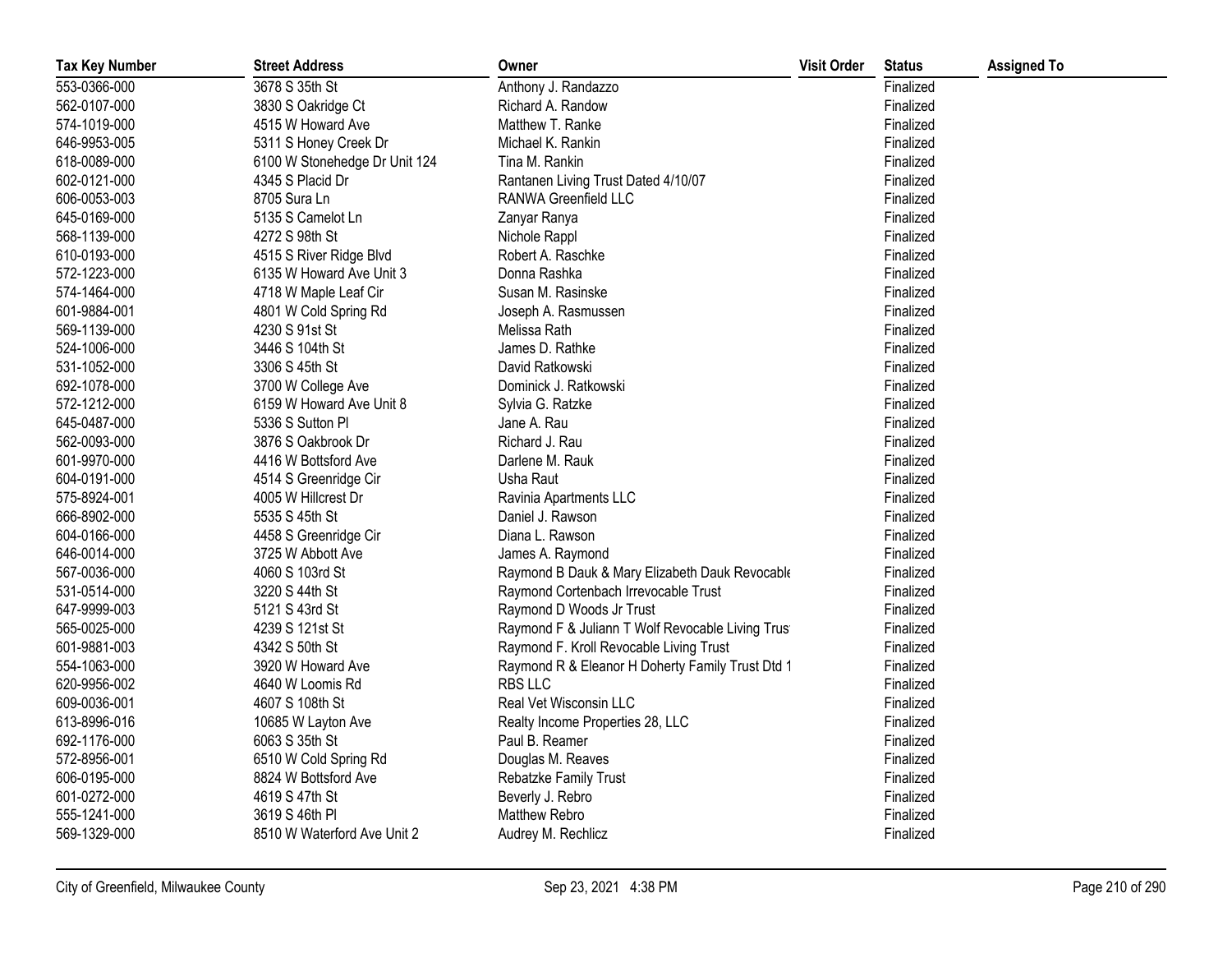| <b>Tax Key Number</b> | <b>Street Address</b>           | Owner                                     | <b>Visit Order</b> | <b>Status</b> | <b>Assigned To</b> |
|-----------------------|---------------------------------|-------------------------------------------|--------------------|---------------|--------------------|
| 609-9974-000          | 11425 W Cold Spring Rd          | Alyssa Reck                               |                    | Finalized     |                    |
| 621-0071-000          | 4195 W Squire Ave               | Michael J. Reck                           |                    | Finalized     |                    |
| 600-0126-000          | 4330 S 38th St                  | Red Dot Real Estate & Housing Program LLC |                    | Finalized     |                    |
| 650-8998-007          | 7575 W Edgerton Ave             | Red Elm LLC                               |                    | Finalized     |                    |
| 605-9971-002          | 7740 W Forest Home Ave          | Denise Redding                            |                    | Finalized     |                    |
| 569-1292-001          | 4004 S 89th St                  | Philip J. Redel                           |                    | Finalized     |                    |
| 570-0300-000          | 4064 S 84th St                  | Robert A. Redell                          |                    | Finalized     |                    |
| 565-0015-002          | 12240 W Cold Spring Rd          | Mark A. Redetzke                          |                    | Finalized     |                    |
| 610-9977-002          | 4616 S 124th St                 | Michael L. Redetzke                       |                    | Finalized     |                    |
| 613-8987-002          | 4951 S 106th St                 | Paul W. Rediske                           |                    | Finalized     |                    |
| 569-1610-000          | 3960 S Prairie Hill Ln Unit 202 | Carla E. Redlin                           |                    | Finalized     |                    |
| 599-8952-000          | 2800 W Bottsford Ave            | Joshua R. Redlin                          |                    | Finalized     |                    |
| 615-1002-000          | 8824 W Dosie Ave                | Chloe F. Redlinger                        |                    | Finalized     |                    |
| 569-1096-000          | 4255 S 91st St                  | Joshua S. Redzinski                       |                    | Finalized     |                    |
| 604-0336-000          | 4612 S Woodland Dr              | Arthur Reed                               |                    | Finalized     |                    |
| 601-9886-001          | 4336 S 49th St                  | Charles F. Reed                           |                    | Finalized     |                    |
| 604-0085-000          | 6807 W Allerton Ave             | Donna Reed                                |                    | Finalized     |                    |
| 645-0469-000          | 5305 S Somerset Ln              | Janice M. Reed                            |                    | Finalized     |                    |
| 568-8957-007          | 4212 S 95th St                  | John T. Reed Jr                           |                    | Finalized     |                    |
| 645-0037-000          | 2821 W Mallory Ave              | Vincent G. Reed                           |                    | Finalized     |                    |
| 574-1387-000          | 4804 W Maple Leaf Cir           | Marilyn J. Reedy                          |                    | Finalized     |                    |
| 568-9000-015          | 3970 S 99th St                  | Reese Joint Revocable Trust               |                    | Finalized     |                    |
| 568-1090-000          | 9610 W Van Beck Ave             | Jay R. Refling                            |                    | Finalized     |                    |
| 555-1292-000          | 4919 W Colonial Ct              | Aida V. Refuerzo                          |                    | Finalized     |                    |
| 555-1223-000          | 4632 W Crawford Ave             | Derrick M. Regalia                        |                    | Finalized     |                    |
| 621-0066-000          | 4040 W Squire Ave               | Richard R. Regent                         |                    | Finalized     |                    |
| 609-0038-000          | 4616 S 109th St                 | Rick A. Regeth                            |                    | Finalized     |                    |
| 553-0399-000          | 3420 W Lynndale Ave             | Todd A. Rego                              |                    | Finalized     |                    |
| 565-0179-000          | 4006 S 120th St                 | James F. Rehagen                          |                    | Finalized     |                    |
| 618-0033-000          | 5035 S 65th St                  | Crystal Rehak                             |                    | Finalized     |                    |
| 599-8932-001          | 3207 W Bottsford Ave            | Steven M. Rehak                           |                    | Finalized     |                    |
| 603-9966-000          | 6703 W Cold Spring Rd           | Charles L. Rehorst                        |                    | Finalized     |                    |
| 647-9991-003          | 4510 W Abbott Ave               | David K. Rehorst                          |                    | Finalized     |                    |
| 570-1092-000          | 8166 W Plainfield Ave           | Duane W. Reichart                         |                    | Finalized     |                    |
| 572-1131-000          | 4182 S 66th St                  | Michael S. Reichert                       |                    | Finalized     |                    |
| 553-0480-000          | 3218 W Loomis Rd                | Donald E. Reid                            |                    | Finalized     |                    |
| 572-1102-000          | 6100 W Marcy Ln                 | Donald E. Reid                            |                    | Finalized     |                    |
| 600-0119-000          | 4672 S 38th St                  | James A. Reif                             |                    | Finalized     |                    |
| 648-1010-000          | 5693 W Edgerton Ave             | Andrew W. Reikowski                       |                    | Finalized     |                    |
| 601-9959-001          | 4320 S 46th St                  | Charles L. Reil                           |                    | Finalized     |                    |
| 646-9930-005          | 5381 S Honey Creek Dr           | Claudia E. Reilly                         |                    | Finalized     |                    |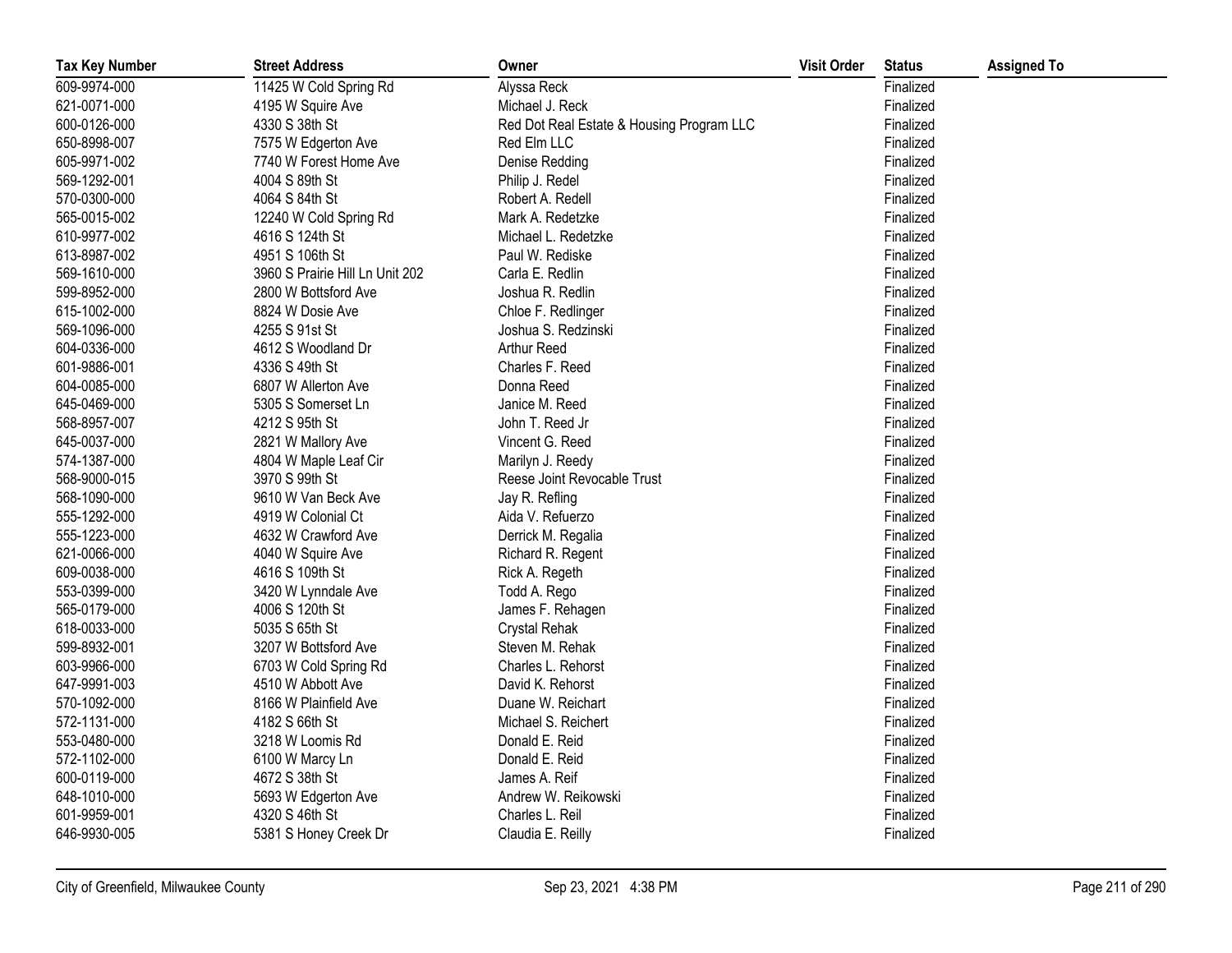| <b>Tax Key Number</b> | <b>Street Address</b>       | Owner                               | <b>Visit Order</b> | <b>Status</b> | <b>Assigned To</b> |
|-----------------------|-----------------------------|-------------------------------------|--------------------|---------------|--------------------|
| 562-0011-000          | 10240 W Dreyer PI           | Gregory Robert Reilly               |                    | Finalized     |                    |
| 647-1069-000          | 5316 S 49th St              | Elizabeth F. Reimann                |                    | Finalized     |                    |
| 647-1078-000          | 5225 S 48th St              | Elizabeth F. Reimann                |                    | Finalized     |                    |
| 531-0229-000          | 3368 S Schauer Ave          | <b>Beth Reimer</b>                  |                    | Finalized     |                    |
| 565-0050-000          | 4148 S 122nd St             | Scott H. Reimer                     |                    | Finalized     |                    |
| 645-0227-000          | 5254 S Woodbridge Ln        | Robert N. Reinap                    |                    | Finalized     |                    |
| 614-9969-001          | 9711 W Layton Ave           | Mark A. Reinert                     |                    | Finalized     |                    |
| 556-8948-000          | 3844 S 56th St              | James G. Reinhard                   |                    | Finalized     |                    |
| 575-8993-000          | 3937 S 40th St              | Jean M. Reinhardt                   |                    | Finalized     |                    |
| 610-0055-000          | 4310 S Todd Dr              | Phillip Reinhardt                   |                    | Finalized     |                    |
| 601-9876-001          | 4412 S 50th St              | Udo Hans W. Reinhold                |                    | Finalized     |                    |
| 572-1022-000          | 4200 S 65th St              | Dallas A. Reinick                   |                    | Finalized     |                    |
| 604-0114-000          | 4600 S 72nd St              | Jane M. Reinick                     |                    | Finalized     |                    |
| 570-1101-000          | 8235 W Plainfield Ave       | Gail M. Reisenauer                  |                    | Finalized     |                    |
| 562-9973-000          | 10402 W Beloit Rd           | Robert L. Reitberger                |                    | Finalized     |                    |
| 569-1336-000          | 8520 W Waterford Ave Unit 1 | Renee Reitman                       |                    | Finalized     |                    |
| 610-0258-000          | 12375 W Whitaker Ave        | Frank D. Rekowski                   |                    | Finalized     |                    |
| 604-9935-001          | 4619 S 68th St              | Scott A. Rekowski                   |                    | Finalized     |                    |
| 602-0146-000          | 4355 S Honey Creek Dr       | Steven J. Relich                    |                    | Finalized     |                    |
| 647-1022-000          | 4532 W Upham Ave            | Daniel Rember                       |                    | Finalized     |                    |
| 569-1521-000          | 4085 S 84th St Unit 2       | Matthew R. Remiker                  |                    | Finalized     |                    |
| 645-0030-000          | 2816 W Grange Ave           | Matthew J. Remmel                   |                    | Finalized     |                    |
| 562-0104-000          | 3818 S Oakridge Ct          | Cheryl Remond                       |                    | Finalized     |                    |
| 604-0184-000          | 4445 S Greenridge Cir       | Arturo Remondini                    |                    | Finalized     |                    |
| 610-0222-000          | 4555 S 116th St             | William J. Remschak                 |                    | Finalized     |                    |
| 602-9960-016          | 5311 W Whitaker Ave         | Frank J. Remshak                    |                    | Finalized     |                    |
| 602-9959-003          | 5308 W Whitaker Ave         | <b>Timothy Remshak</b>              |                    | Finalized     |                    |
| 600-0136-000          | 4343 S 38th St              | Renad Jaraba Revocable Living Trust |                    | Finalized     |                    |
| 622-9979-000          | 2915 W Layton Ave           | Renaissance Physical Therapy Inc    |                    | Finalized     |                    |
| 574-1317-000          | 4950 W Maple Leaf Cir       | Renee L Kietzmann Revocable Trust   |                    | Finalized     |                    |
| 572-1149-000          | 6623 W Plainfield Ave       | Nicki Renner                        |                    | Finalized     |                    |
| 601-9875-001          | 4419 S 49th St              | Reno J & Joan M Fechtner Trust      |                    | Finalized     |                    |
| 603-9952-011          | 4600 S 68th St              | Noah S. Rens                        |                    | Finalized     |                    |
| 574-1110-000          | 4342 W Tesch Ave            | Johnny Renta Jr                     |                    | Finalized     |                    |
| 645-0009-000          | 5207 S 27th St              | Antonio Rentas                      |                    | Finalized     |                    |
| 553-0043-001          | 3535 S 32nd St              | lan Renteria                        |                    | Finalized     |                    |
| 616-0025-000          | 4933 S 78th St              | Rodolfo Renteria                    |                    | Finalized     |                    |
| 562-0112-000          | 3845 S Oakridge Ct          | Beth A. Reopelle                    |                    | Finalized     |                    |
| 602-0133-000          | 4348 S Placid Dr            | Mary L. Repinski                    |                    | Finalized     |                    |
| 667-1048-000          | 5810 S 40th St              | Repinski Revocable Trust            |                    | Finalized     |                    |
| 567-9980-003          | 4016 S 104th St             | John C. Repka                       |                    | Finalized     |                    |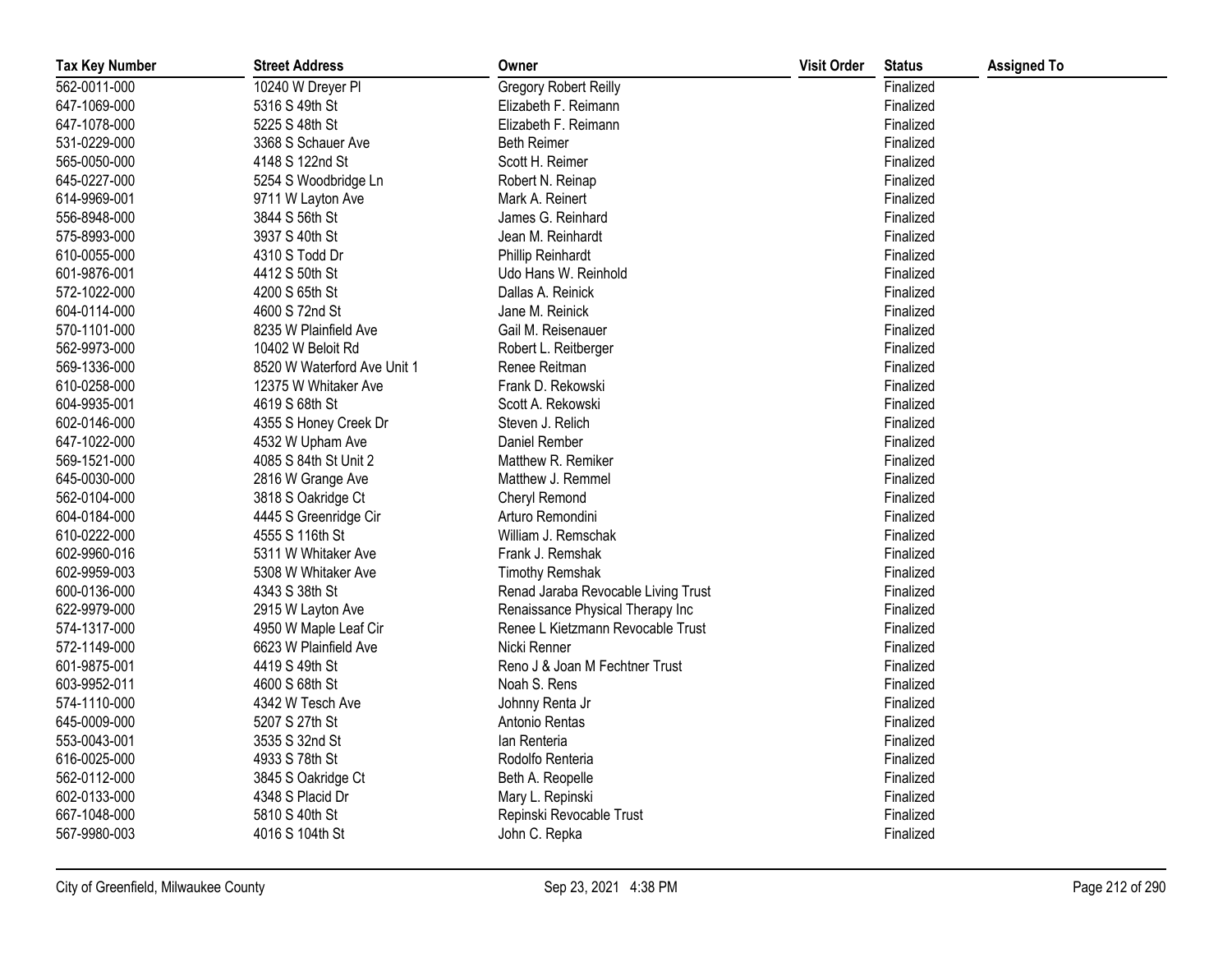| <b>Tax Key Number</b> | <b>Street Address</b>         | Owner                                            | <b>Visit Order</b> | <b>Status</b> | <b>Assigned To</b> |
|-----------------------|-------------------------------|--------------------------------------------------|--------------------|---------------|--------------------|
| 647-1010-000          | 4418 W Upham Ave              | Nicholas J. Reppen                               |                    | Finalized     |                    |
| 531-1163-000          | 3377 S 47th St                | George Resech                                    |                    | Finalized     |                    |
| 604-0018-000          | 4345 S 71st St                | Dann G. Reske                                    |                    | Finalized     |                    |
| 618-0195-000          | 6100 W Stonehedge Dr Unit 342 | Restated Janet M. Wittlieff Family Trust         |                    | Finalized     |                    |
| 646-0267-000          | 5369 S Butterfield Way        | <b>Restivo Family Trust</b>                      |                    | Finalized     |                    |
| 524-8996-002          | 3131 S 100th St               | Resurrection Power Ministries Inc.               |                    | Finalized     |                    |
| 568-8991-010          | 9735 W Plainfield Ave         | Roger Reszczynski                                |                    | Finalized     |                    |
| 691-0019-000          | 6075 S 33rd St                | Ronald A. Reszczynski                            |                    | Finalized     |                    |
| 570-0066-000          | 8208 W Tesch Ave              | Frank D. Retzlaff                                |                    | Finalized     |                    |
| 604-9953-002          | 4643 S 72nd St                | Michael M. Reupert                               |                    | Finalized     |                    |
| 565-0039-000          | 11901 W Plainfield Ave        | Adam B. Reuter                                   |                    | Finalized     |                    |
| 647-1163-000          | 5414 S 46th St                | John J. Reuter                                   |                    | Finalized     |                    |
| 553-0310-000          | 3660 S 33rd St                | Joseph A. Reuter                                 |                    | Finalized     |                    |
| 572-1036-000          | 4174 S 64th St                | Marvin K. Reuter                                 |                    | Finalized     |                    |
| 569-1288-000          | 4030 S 89th St                | Rebecca L. Reuter                                |                    | Finalized     |                    |
| 572-1077-000          | 6308 W Leroy Ave              | David A. Rewolinski                              |                    | Finalized     |                    |
| 568-1104-000          | 4043 S 97th St                | Francis J. Rewolinski                            |                    | Finalized     |                    |
| 553-0385-000          | 3653 S 34th St                | David Reyes                                      |                    | Finalized     |                    |
| 531-0505-000          | 3239 S 43rd St                | Henry Reyes                                      |                    | Finalized     |                    |
| 574-1303-000          | 4810 W Van Beck Ave           | Heriberto Reyes Jr                               |                    | Finalized     |                    |
| 622-0134-000          | 3004 W Vogel Ave              | Imelda Uvario Reyes                              |                    | Finalized     |                    |
| 620-9991-000          | 4455 W Loomis Rd              | Jesus Reyes                                      |                    | Finalized     |                    |
| 621-9992-001          | 4821 S 35th St                | Lisa M. Reyes                                    |                    | Finalized     |                    |
| 556-2018-000          | 3627 S 53rd St                | Neira G. Reyes                                   |                    | Finalized     |                    |
| 620-9995-006          | 4805 S 43rd St                | Fernando Reyna                                   |                    | Finalized     |                    |
| 667-1042-000          | 5829 S 40th St                | Jeffrey A. Reynolds                              |                    | Finalized     |                    |
| 611-1031-000          | 12115 W Holmes Ave            | Karie A. Reynolds                                |                    | Finalized     |                    |
| 607-9986-000          | 9423 W Cold Spring Rd         | Lee F. Reynolds                                  |                    | Finalized     |                    |
| 607-9987-001          | 9411 W Cold Spring Rd         | Lee F. Reynolds                                  |                    | Finalized     |                    |
| 618-0025-000          | 5046 S 66th St                | Sue E. Reynolds                                  |                    | Finalized     |                    |
| 569-1141-000          | 4214 S 91st St                | Reynolds Revoc Living Trust                      |                    | Finalized     |                    |
| 562-0034-000          | 3811 S 102nd St               | Lisa L. Rezash                                   |                    | Finalized     |                    |
| 647-9966-002          | 5322 S 51st St                | Charles A. Rhoades                               |                    | Finalized     |                    |
| 620-0043-000          | 4815 S Waterview Ct           | Rhoda Foley Revocable Trust                      |                    | Finalized     |                    |
| 571-1001-000          | 4265 S 68th St                | Allen R. Rhode                                   |                    | Finalized     |                    |
| 605-0144-001          | 4476 S 84th St                | Paul A. Rhode                                    |                    | Finalized     |                    |
| 554-1055-000          | 3835 S 39th St                | Gary L. Rhoden                                   |                    | Finalized     |                    |
| 601-9944-001          | 4438 S 46th St                | Edward L. Rhodes IV                              |                    | Finalized     |                    |
| 617-0041-000          | 7119 W Holmes Ave             | Rosalind L. Rhodes                               |                    | Finalized     |                    |
| 564-1013-000          | 3848 S Clubhouse Dr           | Rhonda Gray Revocable Trust, Dated August 10, 20 |                    | Finalized     |                    |
| 616-0052-000          | 4885 S 79th St                | Christopher A. Rian                              |                    | Finalized     |                    |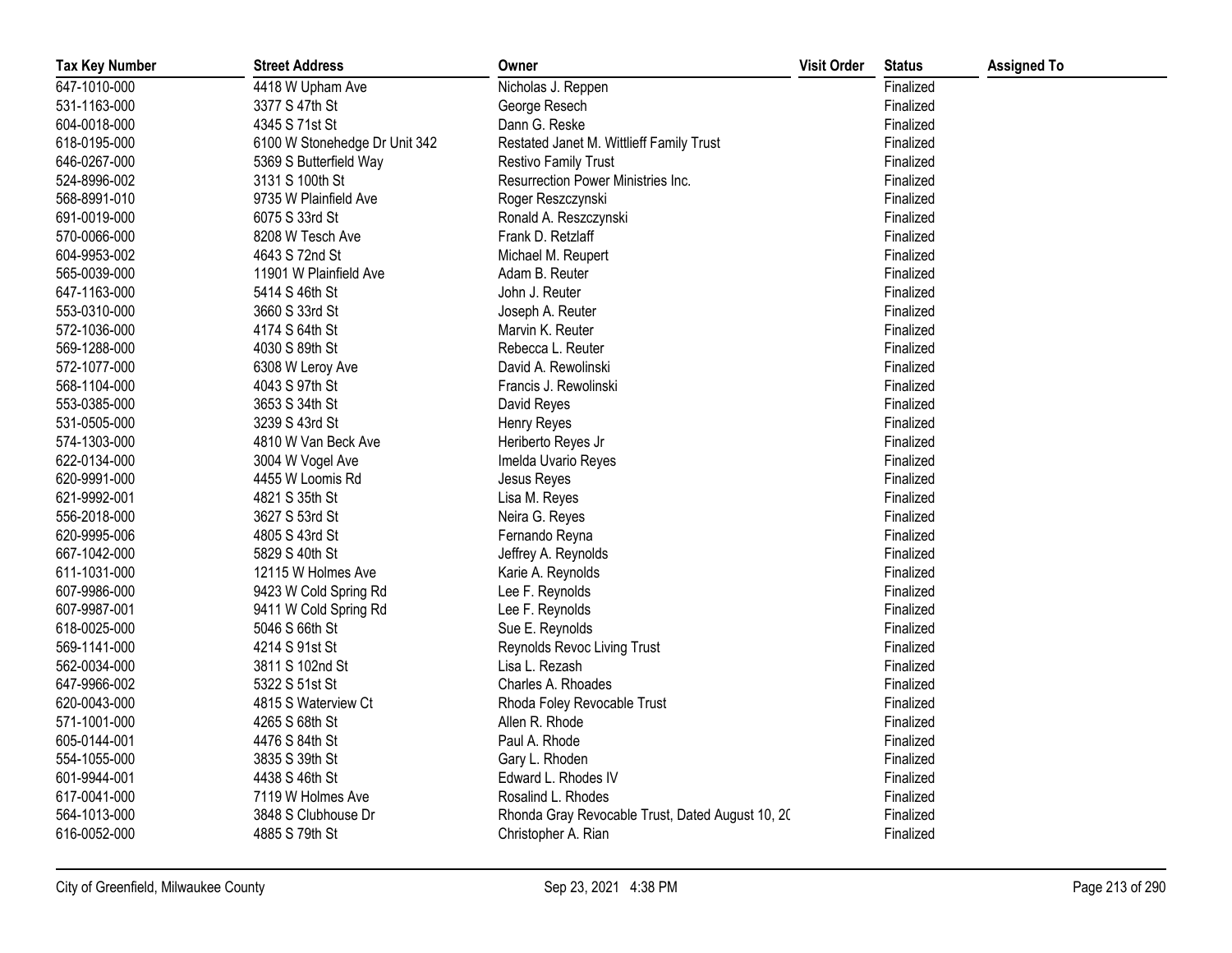| <b>Tax Key Number</b> | <b>Street Address</b>         | Owner                                                 | <b>Visit Order</b> | <b>Status</b> | <b>Assigned To</b> |
|-----------------------|-------------------------------|-------------------------------------------------------|--------------------|---------------|--------------------|
| 606-0199-000          | 8632 W Bottsford Ave          | Gary A. Ricard                                        |                    | Finalized     |                    |
| 601-0362-000          | 4636 S 46th St                | Mark L. Ricard                                        |                    | Finalized     |                    |
| 555-1270-000          | 4958 W Colonial Ct            | Elizabeth Ricco                                       |                    | Finalized     |                    |
| 602-0010-000          | 5911 W Bottsford Ave          | Elizabeth A. Ricco                                    |                    | Finalized     |                    |
| 614-9964-000          | 9901 W Layton Ave             | Mark Ricco                                            |                    | Finalized     |                    |
| 653-1068-000          | 9320 W Forest Home Ave Unit 7 | Roni M. Ricco                                         |                    | Finalized     |                    |
| 621-9910-000          | 4930 S 40th St                | Thomas Leo Ricco                                      |                    | Finalized     |                    |
| 618-0054-000          | 5060 S 65th St                | Gary R. Rice                                          |                    | Finalized     |                    |
| 617-0032-000          | 7027 W Vogel Ave              | James W. Rice                                         |                    | Finalized     |                    |
| 618-0038-000          | 5095 S 65th St                | Justin P. Rice                                        |                    | Finalized     |                    |
| 645-0261-000          | 5322 S Woodbridge Ln          | Mary Louise Rice                                      |                    | Finalized     |                    |
| 615-9959-003          | 4879 S Woodlawn Pl            | Michael R. Rice                                       |                    | Finalized     |                    |
| 562-9998-003          | 3502 S 103rd St               | Ronald R. Rice                                        |                    | Finalized     |                    |
| 622-0058-000          | 4929 S 33rd St                | Harmony Lee Rich                                      |                    | Finalized     |                    |
| 604-0223-000          | 4513 S Greenridge Cir         | Jean Rich                                             |                    | Finalized     |                    |
| 570-1052-000          | 8240 W Cold Spring Rd         | Richard A Gennerman Revocable Trust                   |                    | Finalized     |                    |
| 610-0067-000          | 4363 S 118th St               | Richard A. Shane Living Trust                         |                    | Finalized     |                    |
| 575-8932-002          | 4032 S 43rd St                | Richard C Barnum Trust                                |                    | Finalized     |                    |
| 614-9959-000          | 4795 S Brookdale Dr           | Richard C. Kaluzny Revocable Trust                    |                    | Finalized     |                    |
| 647-1064-000          | 5285 S 49th St                | Richard Cieslak Revocable Living Trust                |                    | Finalized     |                    |
| 575-0114-000          | 4252 S Ridgewood Ln           | Richard E & Lois J Spangler Family Trust              |                    | Finalized     |                    |
| 562-0026-000          | 10200 W Howard Ave            | Richard E. Klug Joint Revocable Trust                 |                    | Finalized     |                    |
| 572-1080-000          | 6324 W Plainfield Ave         | Richard J Repovsch Revocable Living Trust             |                    | Finalized     |                    |
| 646-0089-000          | 5453 S Amberwood Ln           | Richard J. Derse Revocable Trust                      |                    | Finalized     |                    |
| 622-0074-000          | 4929 S 34th St                | Richard J. Derse Revocable Trust                      |                    | Finalized     |                    |
| 564-0111-000          | 11980 W Pallottine Dr         | Richard J. Freiberg and Kerry J. Freiberg Joint Trust |                    | Finalized     |                    |
| 524-1009-000          | 3505 S 104th St               | Richard L. and Marlene K. Voelkel Revocable Trust     |                    | Finalized     |                    |
| 610-0046-000          | 12010 W Layton Ave            | Richard L. Cozatt Revocable Living Trust              |                    | Finalized     |                    |
| 647-9999-004          | 5135 S 43rd St                | Richard P & Erma A Mauritz Revocable Trust Dtd 11     |                    | Finalized     |                    |
| 606-0181-000          | 4429 S 86th St                | Richard R & Carolyn A Buettner Living Trust           |                    | Finalized     |                    |
| 646-0257-000          | 5399 S Butterfield Way        | <b>Curt Richards</b>                                  |                    | Finalized     |                    |
| 645-0561-000          | 5202 S Hidden Dr              | Geoffrey T. Richards                                  |                    | Finalized     |                    |
| 562-0103-000          | 3811 S Oakridge Ct            | Tom W. Richards                                       |                    | Finalized     |                    |
| 531-1128-000          | 3286 S Durand Ave             | Christy D. Richberger                                 |                    | Finalized     |                    |
| 645-0461-000          | 5285 S Somerset Ln            | <b>Russell Richie</b>                                 |                    | Finalized     |                    |
| 531-0223-000          | 3320 S Schauer Ave            | Justin N. Richman                                     |                    | Finalized     |                    |
| 565-0206-000          | 12301 W Waterford Ave         | Jeffrey S. Richter                                    |                    | Finalized     |                    |
| 605-0109-000          | 8127 W Bottsford Ave          | Patrick Richter                                       |                    | Finalized     |                    |
| 606-0088-000          | 8818 W Allerton Ave           | Patrick S. Richter                                    |                    | Finalized     |                    |
| 565-9980-000          | 3920 S 124th St               | <b>Russell Richter</b>                                |                    | Finalized     |                    |
| 601-9926-002          | 4342 S 47th St                | Scott J. Richter                                      |                    | Finalized     |                    |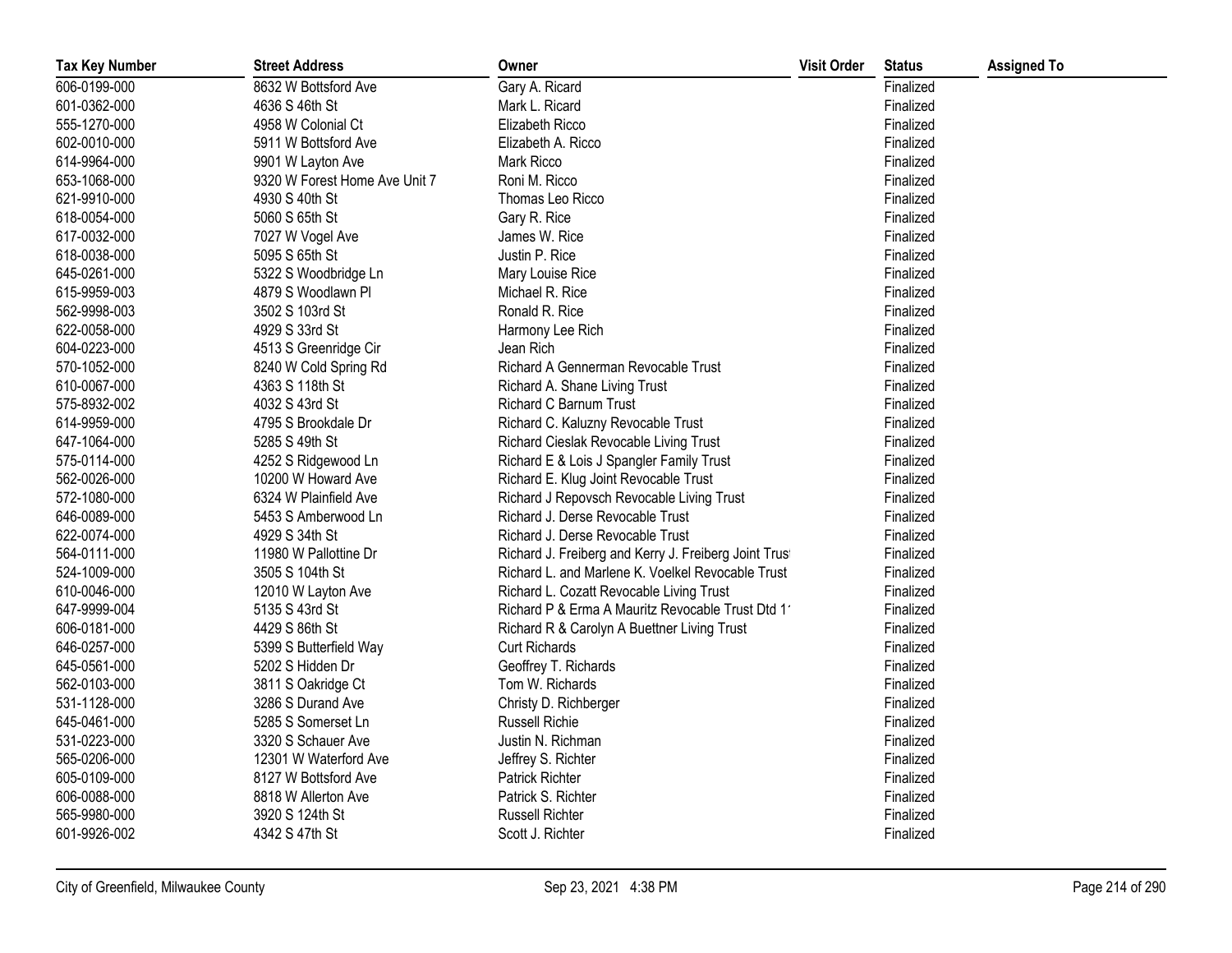| <b>Tax Key Number</b> | <b>Street Address</b>           | Owner                                 | <b>Visit Order</b> | <b>Status</b> | <b>Assigned To</b> |
|-----------------------|---------------------------------|---------------------------------------|--------------------|---------------|--------------------|
| 692-1096-000          | 3731 W Mangold Ave              | Todd E. Richter                       |                    | Finalized     |                    |
| 602-0112-000          | 5341 W Bottsford Ave            | Benjamin H. Rick                      |                    | Finalized     |                    |
| 622-0015-000          | 4933 S 28th St                  | Robert A. Rick                        |                    | Finalized     |                    |
| 562-0018-003          | 3880 S 104th St                 | Rick R. Rozanske, LLC                 |                    | Finalized     |                    |
| 610-0278-000          | 4586 S 122nd St                 | Patricia R. Rickun                    |                    | Finalized     |                    |
| 601-0135-000          | 4550 S 50th St                  | Ricky J. Hansen Joint Revocable Trust |                    | Finalized     |                    |
| 569-1360-000          | 8550 W Waterford Ave Unit 1     | Nicholas W. Ridderbush                |                    | Finalized     |                    |
| 575-8903-002          | 3807 W Plainfield Ave           | Lesly Riddle                          |                    | Finalized     |                    |
| 608-9995-014          | S 108th St                      | Ridge Community Church Corp.          |                    | Finalized     |                    |
| 608-9995-016          | 4500 S 108th St                 | Ridge Community Church Corp.          |                    | Finalized     |                    |
| 569-9993-000          | 8817 W Howard Ave               | Rieboldt Revocable Trust              |                    | Finalized     |                    |
| 610-0176-000          | 4519 S 119th St                 | Scott G. Ried                         |                    | Finalized     |                    |
| 606-0180-000          | 4415 S 86th St                  | Caitlin A. Riegert                    |                    | Finalized     |                    |
| 610-0295-000          | 12202 W Sunset Ln               | Christopher G. Riegg                  |                    | Finalized     |                    |
| 648-8992-002          | 5249 S 51st St                  | Karl F. Riel                          |                    | Finalized     |                    |
| 613-0003-001          | 10542 W Pine Ridge Rd           | Benjamin Riemann                      |                    | Finalized     |                    |
| 606-0161-000          | 9115 W Bottsford Ave            | Richard W. Riesch                     |                    | Finalized     |                    |
| 531-0201-500          | 5049 W Forest Home Ave          | Right Rentals, LLC                    |                    | Finalized     |                    |
| 599-8928-002          | 3330 W Allerton Ave             | Heather A. Riley                      |                    | Finalized     |                    |
| 600-9983-000          | 4031 W Cold Spring Rd           | Joyce E. Riley                        |                    | Finalized     |                    |
| 646-0144-000          | 3501 W Old Oak Dr               | Linda A. Riley                        |                    | Finalized     |                    |
| 609-9963-005          | 4517 S 112th St                 | Matthew M. Riley                      |                    | Finalized     |                    |
| 575-8914-003          | 4036 W Cold Spring Rd           | Michael D. Riley                      |                    | Finalized     |                    |
| 603-9972-002          | 6603 W Cold Spring Rd           | Michael T. Riley                      |                    | Finalized     |                    |
| 531-1073-000          | 3351 S 45th St                  | Robert J. Riley                       |                    | Finalized     |                    |
| 569-1200-000          | 4201 S 89th St                  | Rene B. Rillorta                      |                    | Finalized     |                    |
| 645-0449-000          | 5282 S Somerset Ln              | Jacqueline Blanco Rincon              |                    | Finalized     |                    |
| 621-9988-003          | 4880 S 37th St                  | Gary R. Ringe                         |                    | Finalized     |                    |
| 562-0069-000          | 3733 S Oakbrook Dr              | Todd R. Ringe                         |                    | Finalized     |                    |
| 622-0027-000          | 4931 S 30th St                  | Lawrence W. Ringwall                  |                    | Finalized     |                    |
| 645-0482-000          | 5328 S Sutton Pl                | Michele L. Rinka                      |                    | Finalized     |                    |
| 553-0167-000          | 3620 S 34th St                  | <b>Manuel Macias Rios</b>             |                    | Finalized     |                    |
| 569-1606-000          | 3960 S Prairie Hill Ln Unit 106 | Rodger Ripinski                       |                    | Finalized     |                    |
| 618-0164-000          | 6100 W Stonehedge Dr Unit 267   | Margaret E. Ripp                      |                    | Finalized     |                    |
| 606-0013-002          | 8506 W Allerton Ave             | Virginia Risberg                      |                    | Finalized     |                    |
| 555-1021-000          | 4615 W Morgan Ave               | Benjamin P. Risley                    |                    | Finalized     |                    |
| 609-9942-014          | 4656 S 111th St                 | Timothy J. Risse                      |                    | Finalized     |                    |
| 569-1105-000          | 4276 S 91st PI                  | Scott A. Ristau                       |                    | Finalized     |                    |
| 692-1159-000          | 6184 S 39th St                  | <b>Bozidar Ristic</b>                 |                    | Finalized     |                    |
| 604-0147-000          | 4415 S Greenridge Cir Unit G    | Jennifer Rittmann                     |                    | Finalized     |                    |
| 691-9939-000          | 2921 W Bridge St                | Jonathan Rivamonte                    |                    | Finalized     |                    |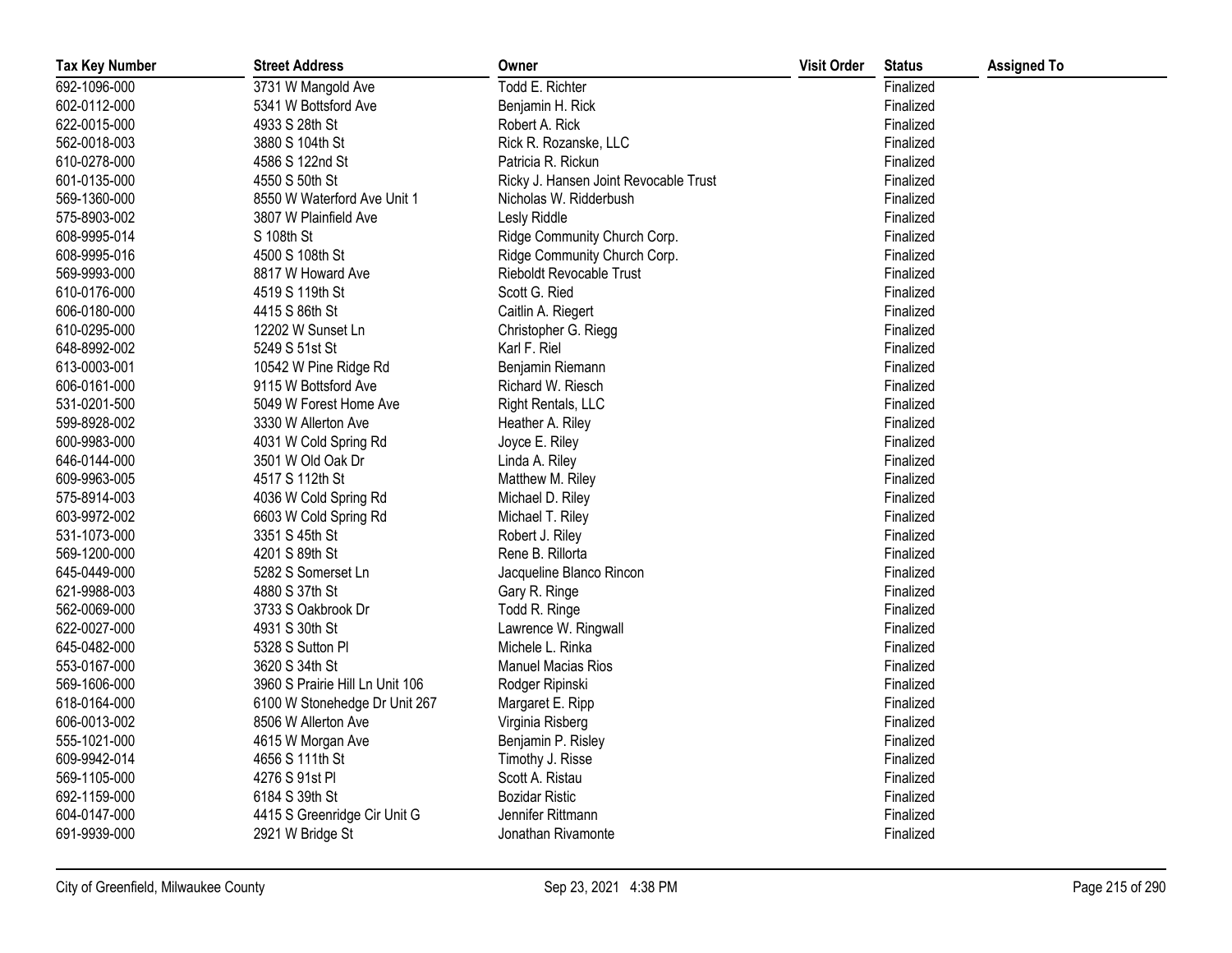| <b>Tax Key Number</b> | <b>Street Address</b>        | Owner                                             | <b>Visit Order</b> | <b>Status</b> | <b>Assigned To</b> |
|-----------------------|------------------------------|---------------------------------------------------|--------------------|---------------|--------------------|
| 691-9912-003          | 5952 S 32nd St               | <b>Edith Rivas</b>                                |                    | Finalized     |                    |
| 553-0186-001          | 3623 S 31st St               | Marie L. Rivas                                    |                    | Finalized     |                    |
| 619-9997-003          | 5401 W Layton Ave            | River Falls Recreation, Inc.                      |                    | Finalized     |                    |
| 601-9872-001          | 4456 S 50th St               | <b>Eddie Rivera</b>                               |                    | Finalized     |                    |
| 568-8917-000          | 4293 S 92nd St               | Elmin Rivera                                      |                    | Finalized     |                    |
| 574-1002-000          | 4401 W Howard Ave            | Gerardo Paredes Rivera                            |                    | Finalized     |                    |
| 604-0145-000          | 4415 S Greenridge Cir Unit E | Gonzalo Rivera                                    |                    | Finalized     |                    |
| 599-8969-001          | 4346 S 35th St               | Jose C. Rivera                                    |                    | Finalized     |                    |
| 554-1039-000          | 3847 S 38th St               | Maria D. Rivera                                   |                    | Finalized     |                    |
| 613-0003-002          | 10526 W Pine Ridge Rd        | Pedro A. Rivera                                   |                    | Finalized     |                    |
| 601-9968-008          | 4336 S 45th St               | Robert L. Rivera                                  |                    | Finalized     |                    |
| 618-0001-001          | 5000 S 68th St               | Roberto Rivera                                    |                    | Finalized     |                    |
| 554-1057-001          | 3853 S 39th St               | <b>Taylor Rivera</b>                              |                    | Finalized     |                    |
| 621-9973-000          | 3915 W Layton Ave            | Maria V. Rivera Acosta                            |                    | Finalized     |                    |
| 553-0414-000          | 3415 W Wilbur Ave            | Joshua Rivera-Cottes                              |                    | Finalized     |                    |
| 667-8942-000          | 5717 S 42nd St               | Amaury L. Rivera-Mendez                           |                    | Finalized     |                    |
| 645-0204-000          | 5265 S Woodbridge Ln         | Riverhouse Investments LLC                        |                    | Finalized     |                    |
| 563-9995-010          | 3525 S River Glen Ln         | <b>Rivershire Addition LLC</b>                    |                    | Finalized     |                    |
| 563-9995-007          | 3600 S Rivershire Dr         | <b>Rivershire Associates</b>                      |                    | Finalized     |                    |
| 563-9995-008          | 3540 S Rivershire Dr         | <b>Rivershire Associates</b>                      |                    | Finalized     |                    |
| 563-9995-009          | 11215 W Morgan Ave           | <b>Rivershire Associates</b>                      |                    | Finalized     |                    |
| 556-8940-000          | 3841 S 56th St               | Benjamin R. Riviere                               |                    | Finalized     |                    |
| 531-1076-000          | 4508 W Anthony Dr            | Laura Lee Riviere                                 |                    | Finalized     |                    |
| 648-8997-005          | 5140 S 60th St               | Hilda K. Rizeq                                    |                    | Finalized     |                    |
| 553-0348-003          | 3671 S 33rd St               | Admir Rizvic                                      |                    | Finalized     |                    |
| 618-9962-002          | 6600 W Holmes Ave            | RMSF Transition Trust of 12/2/14                  |                    | Finalized     |                    |
| 609-0030-001          | 4695 S 108th St              | Road Real Estate LLC                              |                    | Finalized     |                    |
| 610-0004-000          | 12301 W Cold Spring Rd       | Joseph A. Roate                                   |                    | Finalized     |                    |
| 610-0019-000          | 12252 W Chapman Ave          | Roback Revocable Trust                            |                    | Finalized     |                    |
| 610-9975-002          | 12336 W Layton Ave           | George E. Robak                                   |                    | Finalized     |                    |
| 565-0127-000          | 11813 W Waterford Ave        | Sandra J. Robak                                   |                    | Finalized     |                    |
| 692-8996-008          | 3600 W Henry Ave             | Jeffrey A. Robakowski                             |                    | Finalized     |                    |
| 692-8996-010          | W Henry Ave                  | Jeffrey A. Robakowski                             |                    | Finalized     |                    |
| 569-1210-000          | 4271 S 89th St               | Rachel Robarge                                    |                    | Finalized     |                    |
| 562-0054-000          | 3711 S Bayberry Ln           | Shirley J. Robarge                                |                    | Finalized     |                    |
| 691-0052-000          | 3417 W Mangold Ave           | Joseph G. Robb                                    |                    | Finalized     |                    |
| 601-0327-000          | 4660 S 47th St               | Jennifer A. Robbins                               |                    | Finalized     |                    |
| 647-1144-000          | 5391 S 45th St               | Robert & Carla Syut Trust                         |                    | Finalized     |                    |
| 667-8994-007          | 3960 W Denis Ave             | Robert A Miller Living Trust                      |                    | Finalized     |                    |
| 574-1048-000          | 4421 W Norwich Ave           | Robert A. Greenthal Revocable Living Trust        |                    | Finalized     |                    |
| 562-0085-000          | 3848 S Oakbrook Dr           | Robert D. Carpenter and Celeste G. Carpenter Revo |                    | Finalized     |                    |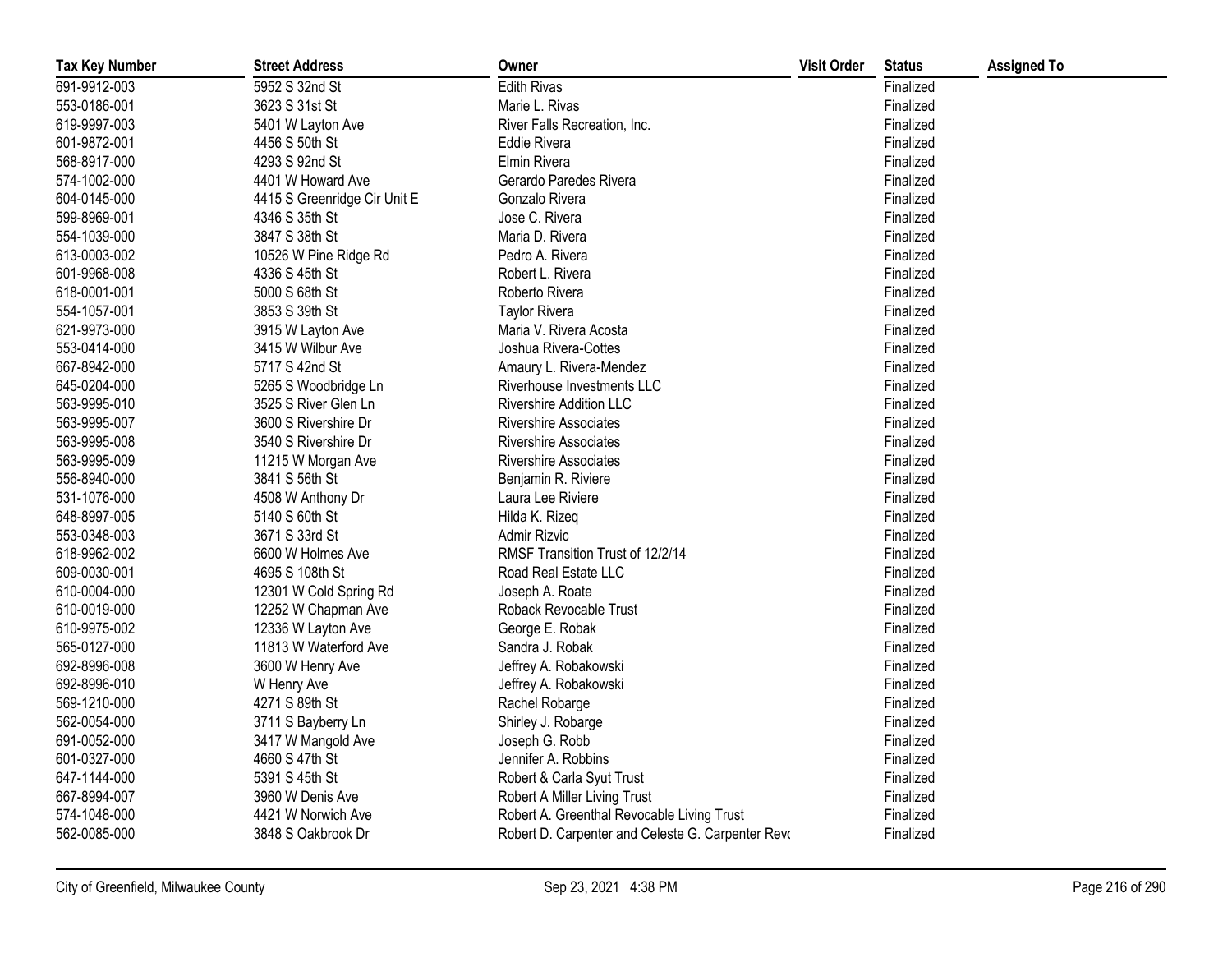| <b>Tax Key Number</b> | <b>Street Address</b>         | Owner                                              | <b>Visit Order</b> | <b>Status</b> | <b>Assigned To</b> |
|-----------------------|-------------------------------|----------------------------------------------------|--------------------|---------------|--------------------|
| 524-8965-004          | 3301 S 100th St               | Robert E. Schmidt Jr Revocable Trust               |                    | Finalized     |                    |
| 646-0097-000          | 5404 S Somerset Ln            | Robert F & Eileen S Gaszak Revocable Living Trust  |                    | Finalized     |                    |
| 574-1364-000          | 4901 W Maple Leaf Cir         | Robert Fitzsimmons Revocable Living Trust          |                    | Finalized     |                    |
| 564-0013-000          | 12230 W White Oak Dr          | Robert G & Barbara A Zydowicz Trust                |                    | Finalized     |                    |
| 617-0039-000          | 7027 W Holmes Ave             | Robert J & Carol Ann Church                        |                    | Finalized     |                    |
| 568-8995-001          | 9906 W Cold Spring Rd         | Robert J & Karen M Streim Revocable Living Trust   |                    | Finalized     |                    |
| 647-1082-000          | 5275 S 48th St                | Robert J Delange & Patricia A Delange Trustees     |                    | Finalized     |                    |
| 562-9925-002          | 10414 W Howard Ave            | Robert J. Abing and Constance J. Abing, As Trustee |                    | Finalized     |                    |
| 570-1061-000          | 4235 S 82nd St                | Robert J. and Yvonne M. Krenz Joint Trust          |                    | Finalized     |                    |
| 570-1025-000          | 4287 S 79th St                | Robert J. Kiefert Family Trust                     |                    | Finalized     |                    |
| 572-8980-000          | 6617 W Forest Home Ave        | Robert L. Anderson Revocable Trust                 |                    | Finalized     |                    |
| 666-8942-000          | 5518 S 44th St                | Robert T Heindl Revocable Trust                    |                    | Finalized     |                    |
| 610-0270-000          | 4572 S 121st St               | Robert W & Debra M Beyer Revocable Living Trust    |                    | Finalized     |                    |
| 647-1143-000          | 4515 W Clayton Crest Ave      | Robert W. Schiavone Revocable Trust                |                    | Finalized     |                    |
| 564-1009-000          | 11621 W Glen Way              | Robert W. Ziebell and Lisa A. Ziebell, Trustees    |                    | Finalized     |                    |
| 620-0016-000          | 4818 S 47th St                | Dale K. Roberts                                    |                    | Finalized     |                    |
| 609-0063-001          | 4696 S 110th St               | Gale Roberts                                       |                    | Finalized     |                    |
| 531-1114-000          | 3463 S 44th St                | Jerrilyn Roberts                                   |                    | Finalized     |                    |
| 614-1029-003          | 4823 S 96th St                | John L. Roberts                                    |                    | Finalized     |                    |
| 601-9899-000          | 4430 S 49th St                | Linda A. Roberts                                   |                    | Finalized     |                    |
| 610-0246-000          | 4405 S Foxwood Blvd           | Michael L. Roberts                                 |                    | Finalized     |                    |
| 610-0066-000          | 4343 S 118th St               | Rodney P. Roberts                                  |                    | Finalized     |                    |
| 618-0083-000          | 6100 W Stonehedge Dr Unit 110 | Rita T. Robertson                                  |                    | Finalized     |                    |
| 554-8997-001          | 3781 S 35th St                | Michael Robeson                                    |                    | Finalized     |                    |
| 667-8987-000          | 5536 S 42nd St                | Tania A. Robinette                                 |                    | Finalized     |                    |
| 622-0152-000          | 2921 W Vogel Ave              | Robinette 2001 Jt Revoc Trust                      |                    | Finalized     |                    |
| 600-9937-003          | 3628 W Armour Ave             | Bruce M. Robinson                                  |                    | Finalized     |                    |
| 572-1056-000          | 6309 W Marcy Ln               | David W. Robinson                                  |                    | Finalized     |                    |
| 569-1023-000          | 4234 S 92nd St                | Ginnie Robinson                                    |                    | Finalized     |                    |
| 574-1432-000          | 4890 W Maple Leaf Cir         | Rosemarie Robinson                                 |                    | Finalized     |                    |
| 572-1138-000          | 4175 S 66th St                | Thomas A. Robinson                                 |                    | Finalized     |                    |
| 667-8914-000          | 5522 S 43rd St                | Tiara KM Robinson                                  |                    | Finalized     |                    |
| 600-0085-000          | 3522 W Armour Ave             | Timothy W. Robinson                                |                    | Finalized     |                    |
| 568-1058-000          | 9564 W Plainfield Ave         | Alejandro G. Robles                                |                    | Finalized     |                    |
| 570-1119-000          | 4204 S 81st St                | Antonio Robles                                     |                    | Finalized     |                    |
| 610-0277-000          | 4576 S 122nd St               | Richard T. Roche                                   |                    | Finalized     |                    |
| 602-9953-002          | 4338 S Honey Creek Dr         | Katharine K. Rock                                  |                    | Finalized     |                    |
| 692-1222-000          | 4111 W Mangold Ave            | Torri R. Rockford                                  |                    | Finalized     |                    |
| 568-1061-000          | 9516 W Plainfield Ave         | <b>Timothy Rocque</b>                              |                    | Finalized     |                    |
| 556-0423-000          | 3722 S 53rd St                | James A. Rodefer                                   |                    | Finalized     |                    |
| 692-8993-001          | 3901 W Ramsey Ave             | Ronald N. Rodenkirch                               |                    | Finalized     |                    |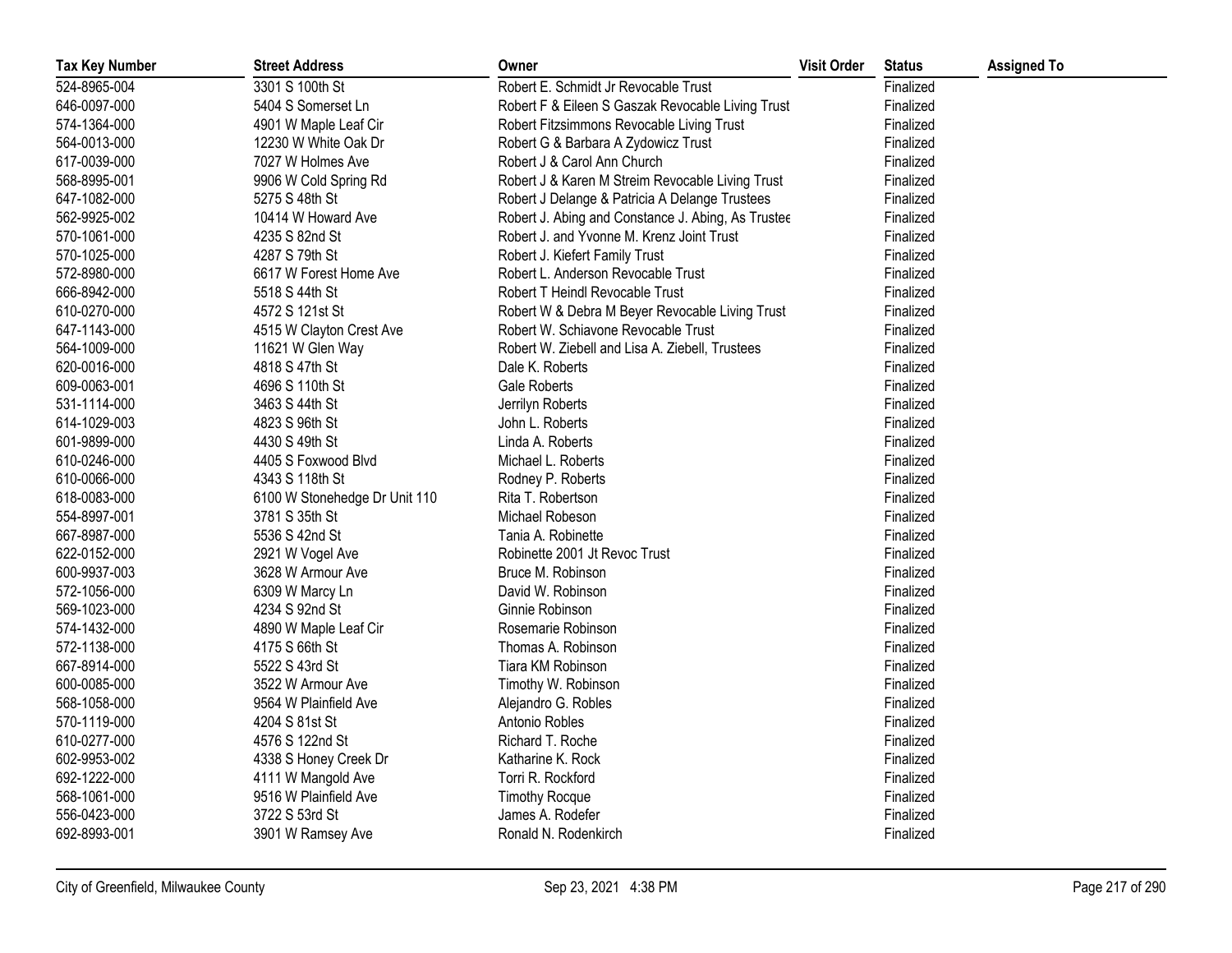| <b>Tax Key Number</b> | <b>Street Address</b>         | Owner                                | <b>Visit Order</b> | <b>Status</b> | <b>Assigned To</b> |
|-----------------------|-------------------------------|--------------------------------------|--------------------|---------------|--------------------|
| 531-0221-000          | 4956 W Midland Dr             | Timothy T. Rodiez                    |                    | Finalized     |                    |
| 555-1153-000          | 4423 W St Francis Ave         | Timothy T. Rodiez                    |                    | Finalized     |                    |
| 647-1173-000          | 4556 W Clayton Crest Ave      | Rodney Hoover Revocable Living Trust |                    | Finalized     |                    |
| 618-0307-000          | 4915 S Imperial Cir           | Alberto Rodriguez                    |                    | Finalized     |                    |
| 653-0079-000          | 9526 W Heather Dr             | Andres G. Rodriguez                  |                    | Finalized     |                    |
| 667-8997-001          | 3757 W Grange Ave             | Arthur G. Rodriguez                  |                    | Finalized     |                    |
| 574-1080-000          | 4706 W Tesch Ave              | Brett W. Rodriguez                   |                    | Finalized     |                    |
| 531-1195-000          | 3317 S 46th St                | Eddie Rodriguez                      |                    | Finalized     |                    |
| 667-8981-000          | 5614 S 42nd St                | Erasmo Rodriguez                     |                    | Finalized     |                    |
| 531-1121-000          | 4709 W Forest Home Ave        | Erika Gamino Rodriguez               |                    | Finalized     |                    |
| 646-9953-010          | 5353 S Honey Creek Dr         | Eusebio Rodriguez Jr                 |                    | Finalized     |                    |
| 614-1027-003          | 4884 S Brookdale Dr           | Fabian Rodriguez                     |                    | Finalized     |                    |
| 553-0421-001          | W Howard Ave                  | Gabriel A. Rodriguez                 |                    | Finalized     |                    |
| 553-0005-000          | 3525 S 31st St                | Israel Zepeda Rodriguez              |                    | Finalized     |                    |
| 570-1124-000          | 8080 W Plainfield Ave         | Jason E. Rodriguez                   |                    | Finalized     |                    |
| 691-9964-003          | 5915 S Honey Creek Dr         | Jessica A. Rodriguez                 |                    | Finalized     |                    |
| 569-1000-000          | 4205 S 91st PI                | Joseph S. Rodriguez                  |                    | Finalized     |                    |
| 571-1003-000          | 4245 S 68th St                | Juan F. Rodriguez                    |                    | Finalized     |                    |
| 645-0316-000          | 5200 S Tuckaway Blvd Unit 202 | Kathleen Rodriguez                   |                    | Finalized     |                    |
| 575-8960-000          | 3950 S 41st St                | Laura Rodriguez                      |                    | Finalized     |                    |
| 553-0448-000          | 3319 W Lynndale Ave           | Luis Rodriguez                       |                    | Finalized     |                    |
| 604-0297-000          | 4660 S Woodland Dr            | Maurice Rodriguez                    |                    | Finalized     |                    |
| 575-8954-003          | 4033 W Howard Ave             | Olga Rodriguez                       |                    | Finalized     |                    |
| 647-1007-000          | 5220 S 45th St                | Pascual A. Rodriguez                 |                    | Finalized     |                    |
| 622-0046-000          | 4904 S 33rd St                | Pedro Rodriguez Jr                   |                    | Finalized     |                    |
| 691-9948-000          | 5966 S Phillips St            | Rebecca J. Rodriguez                 |                    | Finalized     |                    |
| 603-9971-002          | 6610 W Bottsford Ave          | Roberto Rodriguez Jr                 |                    | Finalized     |                    |
| 555-1186-000          | 3622 S 46th PI                | Rudolph E. Rodriguez                 |                    | Finalized     |                    |
| 572-1134-000          | 4218 S 66th St                | Vicki L. Rodriguez                   |                    | Finalized     |                    |
| 621-9948-001          | 4820 S 42nd St                | Victor F. Rodriguez                  |                    | Finalized     |                    |
| 646-0037-000          | 5440 S Honey Creek Dr         | Veronica Rodriguez-Lewis             |                    | Finalized     |                    |
| 691-9859-000          | 5985 S 34th St                | Steve Rodziczak                      |                    | Finalized     |                    |
| 691-9931-000          | 3050 W Bridge St              | Brandon M. Roeber                    |                    | Finalized     |                    |
| 647-1019-000          | 5220 S 46th St                | Robert S. Roeder                     |                    | Finalized     |                    |
| 645-0436-000          | 5254 S Somerset Ln            | Lisa A. Roeglin                      |                    | Finalized     |                    |
| 601-9981-003          | 4457 S 44th St                | Kevin Lee Roelke                     |                    | Finalized     |                    |
| 568-8962-003          | 4235 S 95th St                | Roemer Family Trust                  |                    | Finalized     |                    |
| 565-0233-000          | 11745 W Wooded Ct             | Joyce H. Roesler                     |                    | Finalized     |                    |
| 569-1498-000          | 4035 S 84th St Unit 3         | Robert L. Roesler                    |                    | Finalized     |                    |
| 606-0133-000          | 8925 W Whitaker Ave           | Timothy E. Roets                     |                    | Finalized     |                    |
| 621-0070-000          | 4141 W Squire Ave             | Jason C. Roetz                       |                    | Finalized     |                    |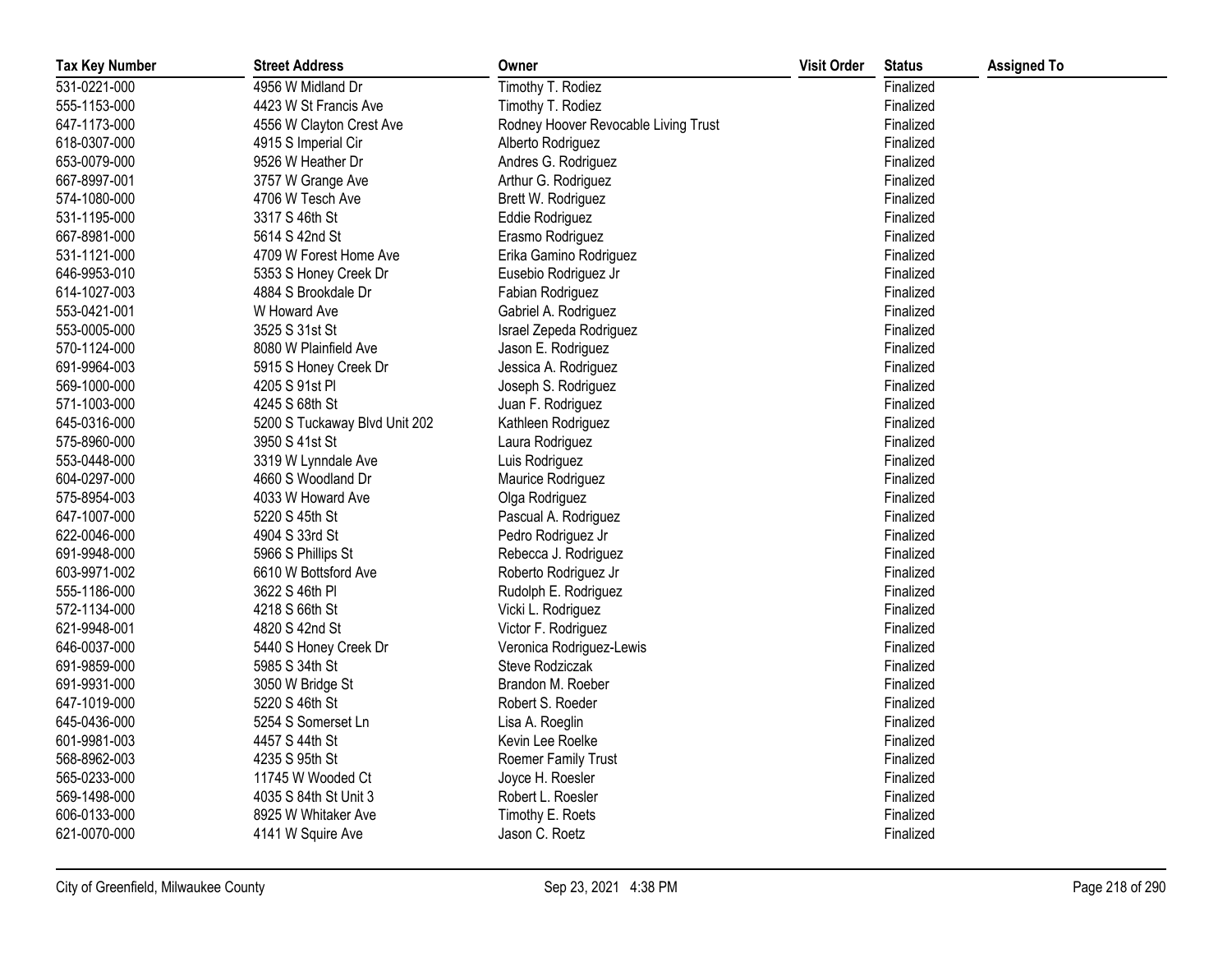| <b>Tax Key Number</b> | <b>Street Address</b>         | Owner                                             | <b>Visit Order</b> | <b>Status</b> | <b>Assigned To</b> |
|-----------------------|-------------------------------|---------------------------------------------------|--------------------|---------------|--------------------|
| 645-0555-000          | 5411 S Cambridge Ln           | Karen J. Roetz                                    |                    | Finalized     |                    |
| 564-0089-000          | 12105 W Black Oak Dr          | John A. Roffers                                   |                    | Finalized     |                    |
| 692-1034-000          | 3813 W Henry Ct               | Randy Rogaczewski                                 |                    | Finalized     |                    |
| 531-0521-001          | 3258 S 45th St                | Adam P. Rogahn                                    |                    | Finalized     |                    |
| 602-0175-000          | 4325 S 51st St                | Kyle A. Rogahn                                    |                    | Finalized     |                    |
| 599-8990-001          | 2901 W Cold Spring Rd         | Ryan Rogahn                                       |                    | Finalized     |                    |
| 601-9868-000          | 4450 S 51st St                | Lori A. Rogan                                     |                    | Finalized     |                    |
| 602-9992-000          | 4443 S 51st St                | Timothy S. Rogan                                  |                    | Finalized     |                    |
| 646-0096-000          | 5412 S Morningside Ln         | Roger D. Erdmann and Patricia A. Erdmann Family   |                    | Finalized     |                    |
| 645-0562-000          | 5204 S Hidden Dr              | Roger Daniel & Cherie Louise Reitman Revoc Living |                    | Finalized     |                    |
| 562-9983-000          | 10515 W Pallottine Dr         | Roger J. Frankowski Revocable Trust               |                    | Finalized     |                    |
| 609-9952-004          | 4632 S 113th St               | Aaron Rogers                                      |                    | Finalized     |                    |
| 605-0074-000          | 8215 W Cold Spring Rd         | William C. Rogge                                  |                    | Finalized     |                    |
| 555-1034-000          | 3520 S 46th St                | John L. Rogich                                    |                    | Finalized     |                    |
| 604-0008-000          | 4332 S 71st St                | Larry D. Rogowski                                 |                    | Finalized     |                    |
| 555-1052-000          | 3524 S 44th St                | Bianca H. Rogozinski                              |                    | Finalized     |                    |
| 603-0049-000          | 4404 S 63rd St                | David M. Roguszka Jr                              |                    | Finalized     |                    |
| 569-1121-000          | 4229 S 90th St                | Jason D. Rohde                                    |                    | Finalized     |                    |
| 603-0046-000          | 4423 S 61st St                | Julie M. Rohde                                    |                    | Finalized     |                    |
| 568-8942-000          | 4235 S 93rd St                | Lisa A. Rohde                                     |                    | Finalized     |                    |
| 614-9982-000          | 9240 W Barnard Ave            | Paul A. Rohde                                     |                    | Finalized     |                    |
| 618-0291-000          | 5035 S Stonehedge Dr          | Gerald A. Rohmann                                 |                    | Finalized     |                    |
| 621-9979-001          | S 37th St                     | Marilyn F. Rohner                                 |                    | Finalized     |                    |
| 621-9979-002          | 4800 S 39th St                | Marilyn F. Rohner                                 |                    | Finalized     |                    |
| 614-1042-000          | 4883 S Brookdale Dr           | Peter Rohr                                        |                    | Finalized     |                    |
| 618-0187-000          | 6100 W Stonehedge Dr Unit 326 | Gloria A. Rohrdanz                                |                    | Finalized     |                    |
| 555-1196-000          | 3703 S 46th St                | Ronald R. Roit                                    |                    | Finalized     |                    |
| 599-8941-003          | 2917 W Bottsford Ave          | Angela M. Rojo                                    |                    | Finalized     |                    |
| 601-9962-000          | 4505 W Cold Spring Rd         | Cruz Alberto Rojo                                 |                    | Finalized     |                    |
| 604-0045-000          | 4385 S 68th St                | Gustavo Rojo                                      |                    | Finalized     |                    |
| 603-0242-000          | 6353 W Van Norman Ave         | Jesus Rojo                                        |                    | Finalized     |                    |
| 603-0236-001          | 6370 W Van Norman Ave         | Jesus Rojo                                        |                    | Finalized     |                    |
| 622-0086-000          | 5054 S 35th St                | Jose M. Rojo                                      |                    | Finalized     |                    |
| 604-0044-000          | 4369 S 68th St                | Justino Rojo                                      |                    | Finalized     |                    |
| 556-8962-000          | 3730 S 56th St                | lan W. Rokser                                     |                    | Finalized     |                    |
| 555-1181-000          | 4508 W Crawford Ave           | James H. Rolefson                                 |                    | Finalized     |                    |
| 605-9991-002          | 7801 W Cold Spring Rd         | Rolerat, Cecilia Rev Trust                        |                    | Finalized     |                    |
| 609-0018-000          | 11432 W Sunset Ln             | Elaine M. Rolfs                                   |                    | Finalized     |                    |
| 648-1016-000          | 5257 W Edgerton Ave           | Nora Evelyn Rolfson                               |                    | Finalized     |                    |
| 562-0116-000          | 3851 S Oakridge Ct            | William D. Rolli                                  |                    | Finalized     |                    |
| 572-8968-000          | 4242 S 68th St                | Laura K. Rollins                                  |                    | Finalized     |                    |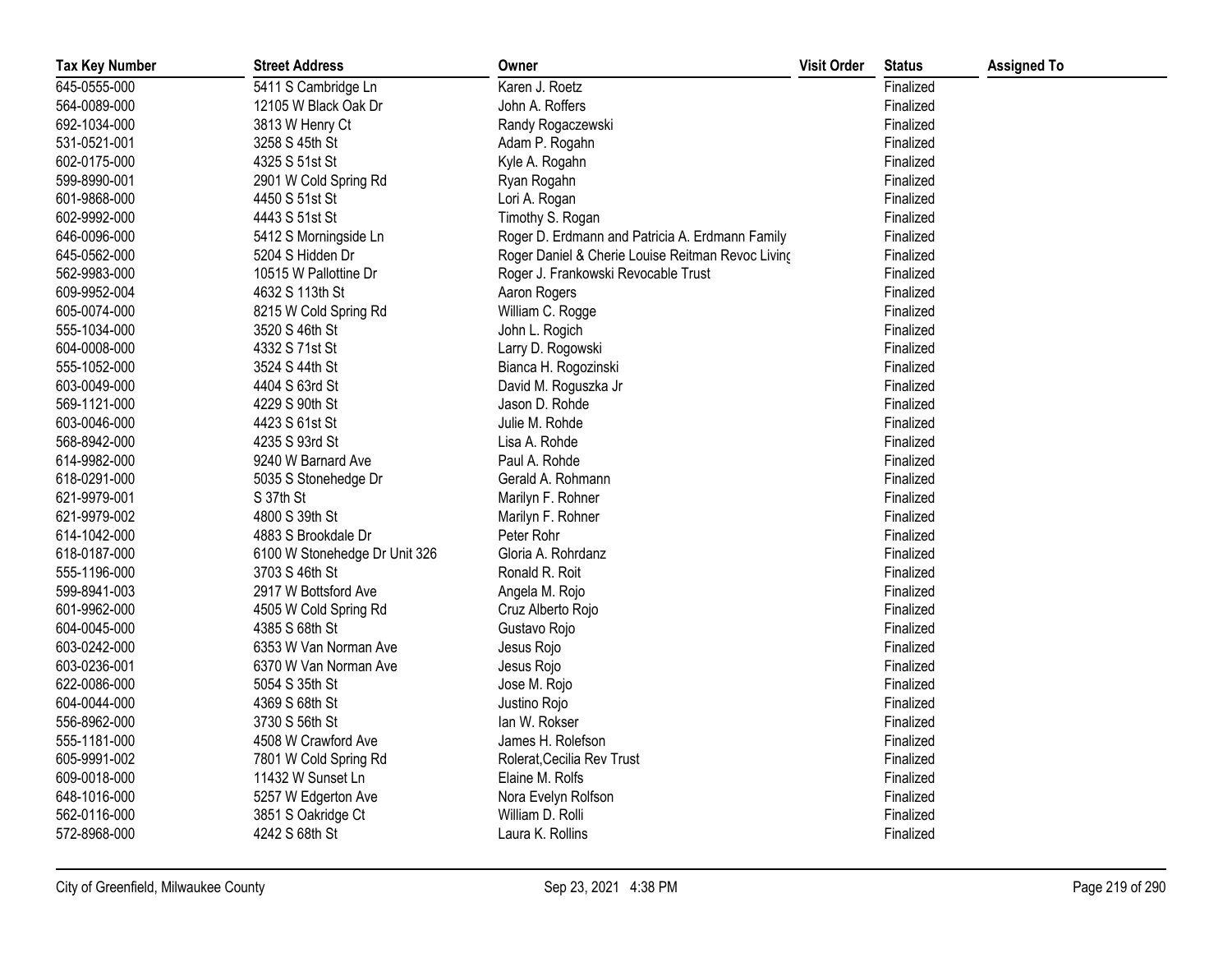| <b>Tax Key Number</b> | <b>Street Address</b>           | Owner                                               | <b>Visit Order</b> | <b>Status</b> | <b>Assigned To</b> |
|-----------------------|---------------------------------|-----------------------------------------------------|--------------------|---------------|--------------------|
| 565-0248-000          | 11723 W Wooded Ct               | Wendy M. Roma                                       |                    | Finalized     |                    |
| 602-1002-000          | 5515 W Cold Spring Rd           | Carlos Roman                                        |                    | Finalized     |                    |
| 602-0067-000          | 5701 W Allerton Ave             | Joshua Roman                                        |                    | Finalized     |                    |
| 531-0224-000          | 3328 S Schauer Ave              | Raynaldo Roman                                      |                    | Finalized     |                    |
| 574-1363-000          | 4905 W Maple Leaf Cir           | Roman G. Pindel Revocable Living Trust              |                    | Finalized     |                    |
| 531-1140-000          | 4718 W Midland Dr               | Cheryl A. Romanowski                                |                    | Finalized     |                    |
| 570-1002-000          | 4267 S 78th St                  | Craig Romanowski                                    |                    | Finalized     |                    |
| 575-0091-000          | 3744 W Cold Spring Rd           | John Romans Jr                                      |                    | Finalized     |                    |
| 618-0018-002          | 5065 S 66th St                  | Randall E. Romans                                   |                    | Finalized     |                    |
| 567-0071-000          | 4160 S 103rd St                 | Sandy M. Romans                                     |                    | Finalized     |                    |
| 570-1123-000          | 8050 W Plainfield Ave           | Donna J. Romaszewski                                |                    | Finalized     |                    |
| 600-9988-000          | 3713 W Cold Spring Rd           | Dale A. Rome                                        |                    | Finalized     |                    |
| 691-9841-007          | 6125 S 27th St                  | Romine's High Pockets Property LLC                  |                    | Finalized     |                    |
| 619-0005-000          | 5011 S 58th St                  | Ron and Max Krajniak Living Trust Dated April 15, 2 |                    | Finalized     |                    |
| 606-0204-000          | 8825 W Whitaker Ave             | Ronald and Audreyan B Springer Irrevocable Trust    |                    | Finalized     |                    |
| 647-1072-000          | 5274 S 49th St                  | Ronald G. Schlicht Revocable Trust                  |                    | Finalized     |                    |
| 645-0012-000          | 5251 S 27th St                  | Ronald H. & Harriet A. Czerwinski Family Trust      |                    | Finalized     |                    |
| 645-0013-000          | 5265 S 27th St                  | Ronald H. & Harriet A. Czerwinski Family Trust      |                    | Finalized     |                    |
| 604-0130-000          | 7026 W Chapman Ave              | Ronald K. Miresse Irrevocable Trust                 |                    | Finalized     |                    |
| 572-1119-000          | 4260 S 61st St                  | Ronald L Baker LLC                                  |                    | Finalized     |                    |
| 603-9948-000          | 6700 W Layton Ave               | Ronald R. Pulver Revocable Trust                    |                    | Finalized     |                    |
| 604-0105-000          | 6910 W Armour Ave               | Ronald S. Sachen Joint Trust                        |                    | Finalized     |                    |
| 610-0253-000          | 12380 W Crossing Blvd           | Ronald S. Zoltak & Linda J. Zoltak Revocable Trust  |                    | Finalized     |                    |
| 645-0564-000          | 5208 S Hidden Dr                | Mary L. Rondinelli                                  |                    | Finalized     |                    |
| 569-1602-000          | 3960 S Prairie Hill Ln Unit 102 | Dennis O. Roneid                                    |                    | Finalized     |                    |
| 604-9985-000          | 7500 W Forest Home Ave          | Ronin Property Management LLC                       |                    | Finalized     |                    |
| 569-1038-000          | 4053 S 91st PI                  | Norma Ronquillo-Torrijos                            |                    | Finalized     |                    |
| 691-9860-000          | 5977 S 34th St                  | Barbara D. Roohr                                    |                    | Finalized     |                    |
| 605-0001-000          | 4323 S 78th St                  | Justin Rooney                                       |                    | Finalized     |                    |
| 600-9997-000          | 4335 S 35th St                  | Mark W. Rooney                                      |                    | Finalized     |                    |
| 601-0399-000          | 4634 S 45th St                  | Theresa B. Rooney                                   |                    | Finalized     |                    |
| 668-8998-000          | 2925 W Grange Ave               | James J. Ropel                                      |                    | Finalized     |                    |
| 618-0050-000          | 6549 W Carpenter Ave            | Michael J. Ropel                                    |                    | Finalized     |                    |
| 691-0046-000          | 6154 S 33rd St                  | Raymond Ropel                                       |                    | Finalized     |                    |
| 599-8897-000          | S 28th St                       | Ros No 11 LLC                                       |                    | Finalized     |                    |
| 599-8893-006          | 4625 S 27th St                  | Ros No 11 LLC                                       |                    | Finalized     |                    |
| 651-9000-003          | 5121 S 76th St                  | ROS No 16 LLC                                       |                    | Finalized     |                    |
| 651-9000-004          | 5131 S 76th St                  | ROS No 16 LLC                                       |                    | Finalized     |                    |
| 651-9000-005          | S 76th St                       | ROS No 16 LLC                                       |                    | Finalized     |                    |
| 576-9977-003          | 4275 S 27th St                  | Ros No 17 LLC                                       |                    | Finalized     |                    |
| 651-9000-001          | 5111 S 76th St                  | ROS No 62 LLC                                       |                    | Finalized     |                    |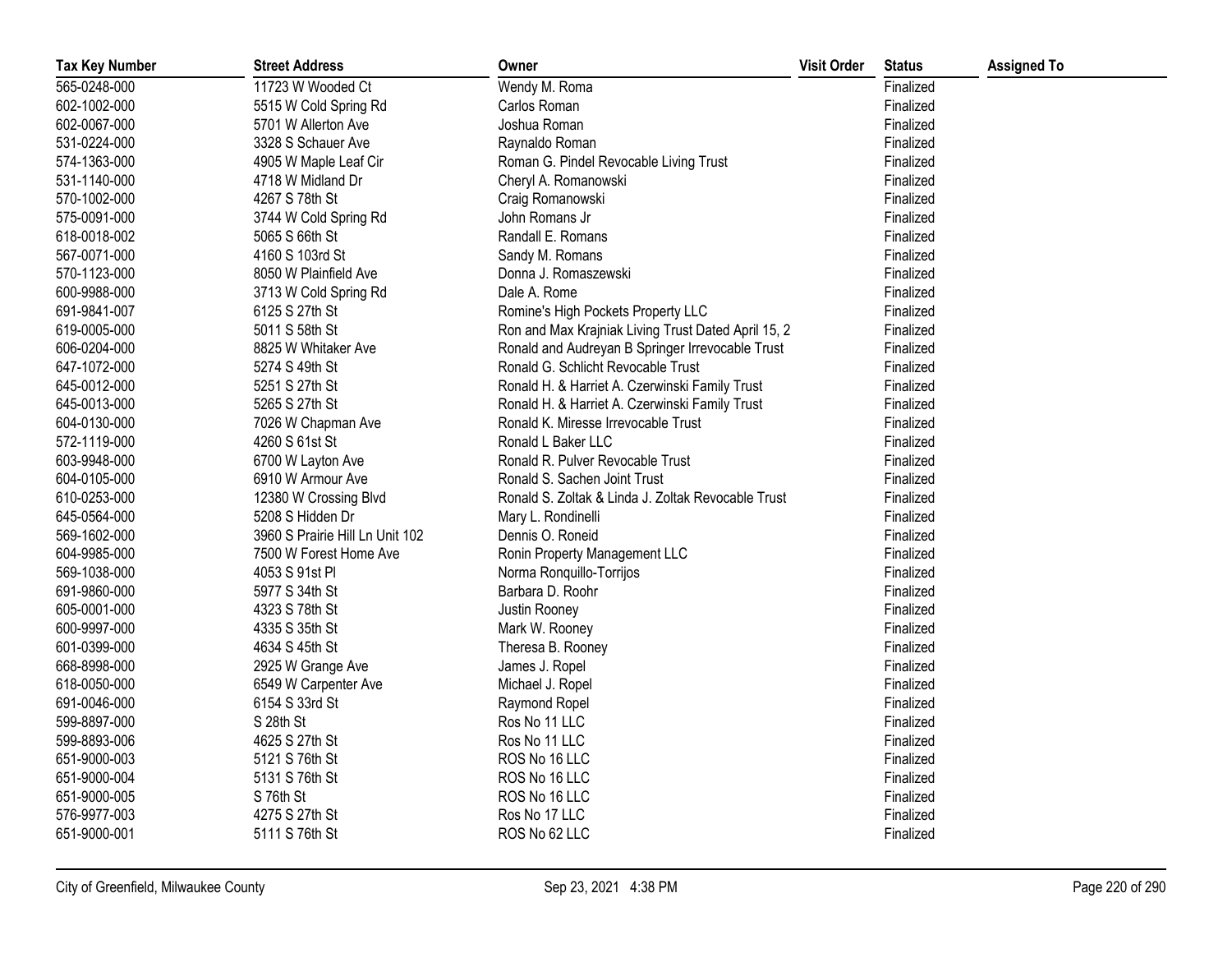| <b>Tax Key Number</b> | <b>Street Address</b>         | Owner                                       | <b>Visit Order</b> | <b>Status</b> | <b>Assigned To</b> |
|-----------------------|-------------------------------|---------------------------------------------|--------------------|---------------|--------------------|
| 618-0216-000          | 6100 W Stonehedge Dr Unit 371 | Carolyn M. Rosa                             |                    | Finalized     |                    |
| 571-8957-002          | 6869 W Forest Home Ave        | Rosales Products and Services LLC           |                    | Finalized     |                    |
| 531-0629-001          | 3461 S 43rd St                | Rosalie H. Daniels Survivor's Trust         |                    | Finalized     |                    |
| 531-1036-000          | 3412 S 44th St                | Joseph D. Rosandich                         |                    | Finalized     |                    |
| 646-9972-002          | 5110 S 43rd St                | Michael B. Rosandich                        |                    | Finalized     |                    |
| 692-1228-000          | 6127 S 40th St                | Christopher D. Roscoe                       |                    | Finalized     |                    |
| 556-8949-000          | 3840 S 56th St                | Charise R. Rose                             |                    | Finalized     |                    |
| 568-8918-000          | 4283 S 92nd St                | Rose Scholl Life Estate                     |                    | Finalized     |                    |
| 647-9955-008          | 4615 W Clayton Crest Ave      | Rosemarie Scholz Living Trust               |                    | Finalized     |                    |
| 622-0060-000          | 3111 W Holmes Ave             | Rosemary K. Dejewski Revocable Living Trust |                    | Finalized     |                    |
| 600-0040-000          | 4394 S 37th St                | Rosemary Kollenbroich Revocable Trust       |                    | Finalized     |                    |
| 553-0090-000          | 3568 S 34th St                | Adam Rosenbaum                              |                    | Finalized     |                    |
| 599-8951-000          | 2740 W Bottsford Ave          | Mark K. Rosewicz                            |                    | Finalized     |                    |
| 565-0113-000          | 3985 S 118th St               | Frank J. Rosiak Jr                          |                    | Finalized     |                    |
| 610-0234-000          | 12282 W Whitaker Ave          | Daniel J. Roslawski                         |                    | Finalized     |                    |
| 616-0044-000          | 4868 S 79th St                | Lori A. Rosman                              |                    | Finalized     |                    |
| 604-0143-000          | 4415 S Greenridge Cir Unit C  | Patricia R. Rosman                          |                    | Finalized     |                    |
| 565-0105-000          | 11710 W Van Beck Ave          | Sharon K. Rospenda                          |                    | Finalized     |                    |
| 567-9977-000          | 4065 S 104th St               | Cynthia L. Ross                             |                    | Finalized     |                    |
| 607-0021-000          | 9860 W Layton Ave             | Donald H. Ross                              |                    | Finalized     |                    |
| 575-8946-000          | 3941 S 41st St                | Janet M. Ross                               |                    | Finalized     |                    |
| 569-1513-000          | 4075 S 84th St Unit 2         | Jean M. Ross                                |                    | Finalized     |                    |
| 615-9977-001          | 9077 W Layton Ave             | Jeffrey M. Ross                             |                    | Finalized     |                    |
| 572-1243-000          | 6143 W Howard Ave Unit 23     | Peter A. Ross                               |                    | Finalized     |                    |
| 531-1000-000          | 3255 S 45th St                | Yolanda P. Ross                             |                    | Finalized     |                    |
| 691-0028-000          | 3333 W Kimberly Ave           | Ross & Marsha Stein Revocable Trust of 2017 |                    | Finalized     |                    |
| 691-0010-000          | 3320 W Kimberly Ave           | Evan Rossiter                               |                    | Finalized     |                    |
| 602-0161-001          | 5225 W Bottsford Ave          | Robert T. Rossman                           |                    | Finalized     |                    |
| 556-0427-000          | 3702 S 53rd St                | Zachary Rossman                             |                    | Finalized     |                    |
| 565-0130-000          | 11767 W Waterford Ave         | Kress Rossmann                              |                    | Finalized     |                    |
| 621-0019-000          | 3743 W Holmes Ave             | Phillip R. Roszak                           |                    | Finalized     |                    |
| 646-0115-000          | 5447 S Tami Ln                | Edward L. Roszkowski                        |                    | Finalized     |                    |
| 601-0220-000          | 4676 S 50th St                | Peter P. Rotaru                             |                    | Finalized     |                    |
| 553-0157-001          | 3601 S 33rd St                | Allen Roth                                  |                    | Finalized     |                    |
| 645-0073-000          | 5140 S 31st St                | Dennis M. Roth                              |                    | Finalized     |                    |
| 645-0239-000          | 5278 S Woodbridge Ln          | Judith A. Roth                              |                    | Finalized     |                    |
| 646-0075-000          | 5420 S Amberwood Ln           | Kenneth J. Roth                             |                    | Finalized     |                    |
| 692-1271-000          | 6163 S 40th St                | Michael Roth                                |                    | Finalized     |                    |
| 618-0253-000          | 4940 S Imperial Cir           | Shelly L. Roth                              |                    | Finalized     |                    |
| 606-0005-000          | 4371 S 84th St                | Richard L. Rottel                           |                    | Finalized     |                    |
| 646-0050-000          | 3762 W Honey Tree Ln          | Michael W. Rottiger                         |                    | Finalized     |                    |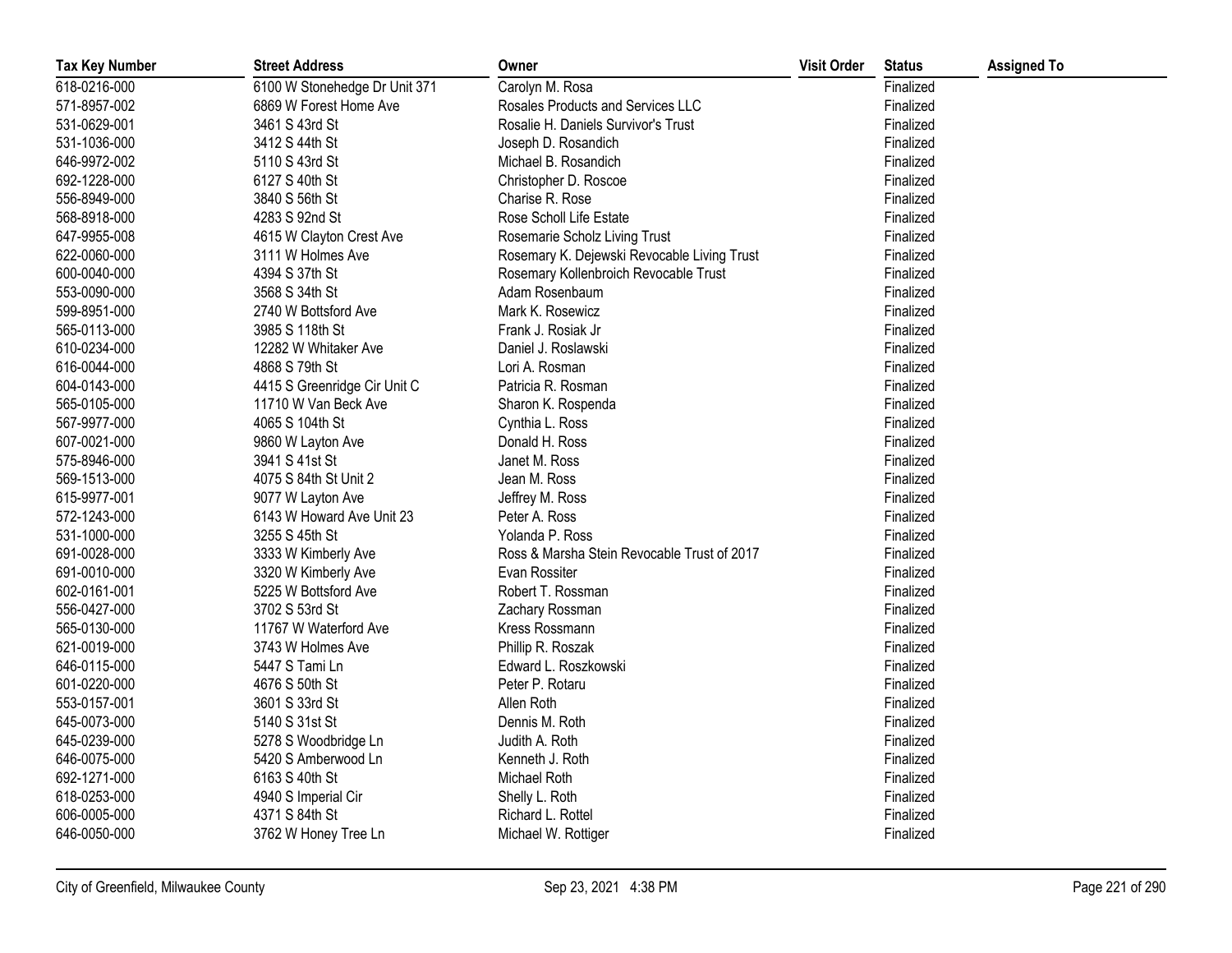| <b>Tax Key Number</b> | <b>Street Address</b>         | Owner                        | <b>Visit Order</b> | <b>Status</b> | <b>Assigned To</b> |
|-----------------------|-------------------------------|------------------------------|--------------------|---------------|--------------------|
| 562-0064-000          | 3710 S Oakbrook Dr            | Timothy M. Rottmann          |                    | Finalized     |                    |
| 568-8927-001          | 4151 S 92nd St                | Michael Gene Roubik          |                    | Finalized     |                    |
| 604-0205-000          | 4526 S Greenridge Cir         | Janet L. Rouse               |                    | Finalized     |                    |
| 604-0173-000          | 4510 S Greenridge Cir         | Janet L. Rouse               |                    | Finalized     |                    |
| 601-0148-002          | 4541 S 50th St                | Daniel Roux                  |                    | Finalized     |                    |
| 570-8991-001          | 3964 S 84th St                | Jay M. Rouzan                |                    | Finalized     |                    |
| 571-8968-000          | 7126 W Cold Spring Rd         | Mark R. Rowe                 |                    | Finalized     |                    |
| 618-0060-000          | 4996 S 65th St                | Thomas C. Rowe               |                    | Finalized     |                    |
| 610-0192-000          | 4525 S River Ridge Blvd       | Thomas R. Rowe               |                    | Finalized     |                    |
| 555-8985-000          | 4414 W Howard Ave             | Kathleen A. Rowell           |                    | Finalized     |                    |
| 601-0401-000          | 4618 S 45th St                | Rachel Roxbury               |                    | Finalized     |                    |
| 602-0071-000          | 5615 W Allerton Ave           | Ronald L. Roxbury            |                    | Finalized     |                    |
| 620-9936-000          | 4375 W Barnard Ave            | Roy & Doris Kies Revoc Trust |                    | Finalized     |                    |
| 645-0221-000          | 5242 S Woodbridge Ln          | Jacob Rozenberg              |                    | Finalized     |                    |
| 553-0178-001          | 3640 S 33rd St                | Andrew Rozeski               |                    | Finalized     |                    |
| 565-0121-000          | 3938 S 119th St               | Martin Rozeski               |                    | Finalized     |                    |
| 570-0035-000          | 4031 S 83rd St                | Karen M. Rozinski            |                    | Finalized     |                    |
| 562-0046-003          | 3854 S 102nd St               | David J. Rozwadowski         |                    | Finalized     |                    |
| 575-8919-000          | 4220 W Cold Spring Rd         | RPC Properties, LLC          |                    | Finalized     |                    |
| 562-9950-000          | 3800 S 108th St               | <b>RSRN LLC</b>              |                    | Finalized     |                    |
| 571-8981-000          | 7136 W Forest Home Ave        | Marvin A. Rubio              |                    | Finalized     |                    |
| 647-1059-000          | 5223 S 49th St                | Bennett A. Rucka             |                    | Finalized     |                    |
| 615-9958-000          | 4890 S 92nd St                | Matthew D. Ruddat            |                    | Finalized     |                    |
| 610-0014-000          | 12140 W Chapman Ave           | David Rudey                  |                    | Finalized     |                    |
| 611-1072-000          | 11977 W Barnard Ave           | Douglas W. Rudig             |                    | Finalized     |                    |
| 621-9918-000          | 5057 S 40th St                | Rick A. Ruditys              |                    | Finalized     |                    |
| 617-0058-000          | 4959 S 72nd St                | Lori J. Rudolf               |                    | Finalized     |                    |
| 603-0033-000          | 4416 S 62nd St                | Rudy J. Rudolf               |                    | Finalized     |                    |
| 569-1242-001          | 8814 W Cold Spring Rd         | Joseph F. Ruekert            |                    | Finalized     |                    |
| 648-1017-000          | 5243 W Edgerton Ave           | Robert A. Ruesch             |                    | Finalized     |                    |
| 605-9999-000          | 4309 S 76th St                | Kim Rueth                    |                    | Finalized     |                    |
| 605-0028-000          | 7714 W Whitaker Ave           | Beatrice V. Ruf              |                    | Finalized     |                    |
| 606-0130-000          | 8865 W Whitaker Ave           | Curt A. Ruffert              |                    | Finalized     |                    |
| 618-0197-000          | 6100 W Stonehedge Dr Unit 344 | Ruth J. Ruffin               |                    | Finalized     |                    |
| 570-0067-000          | 8216 W Tesch Ave              | Robert E. Ruger              |                    | Finalized     |                    |
| 645-0112-000          | 3101 W King Arthurs Ct        | Joanne A. Ruggieri           |                    | Finalized     |                    |
| 556-8956-000          | 3774 S 56th St                | Ivan Ruiz                    |                    | Finalized     |                    |
| 646-0231-000          | 5342 S Hidden Dr              | Stephen J. Rulseh            |                    | Finalized     |                    |
| 564-0027-000          | 3600 S 120th St               | Lloyd B. Rumble              |                    | Finalized     |                    |
| 609-0024-000          | 4486 S 114th St               | Lesley A. Runge              |                    | Finalized     |                    |
| 646-0156-000          | 3551 W Old Oak Dr             | Michael D. Runnells          |                    | Finalized     |                    |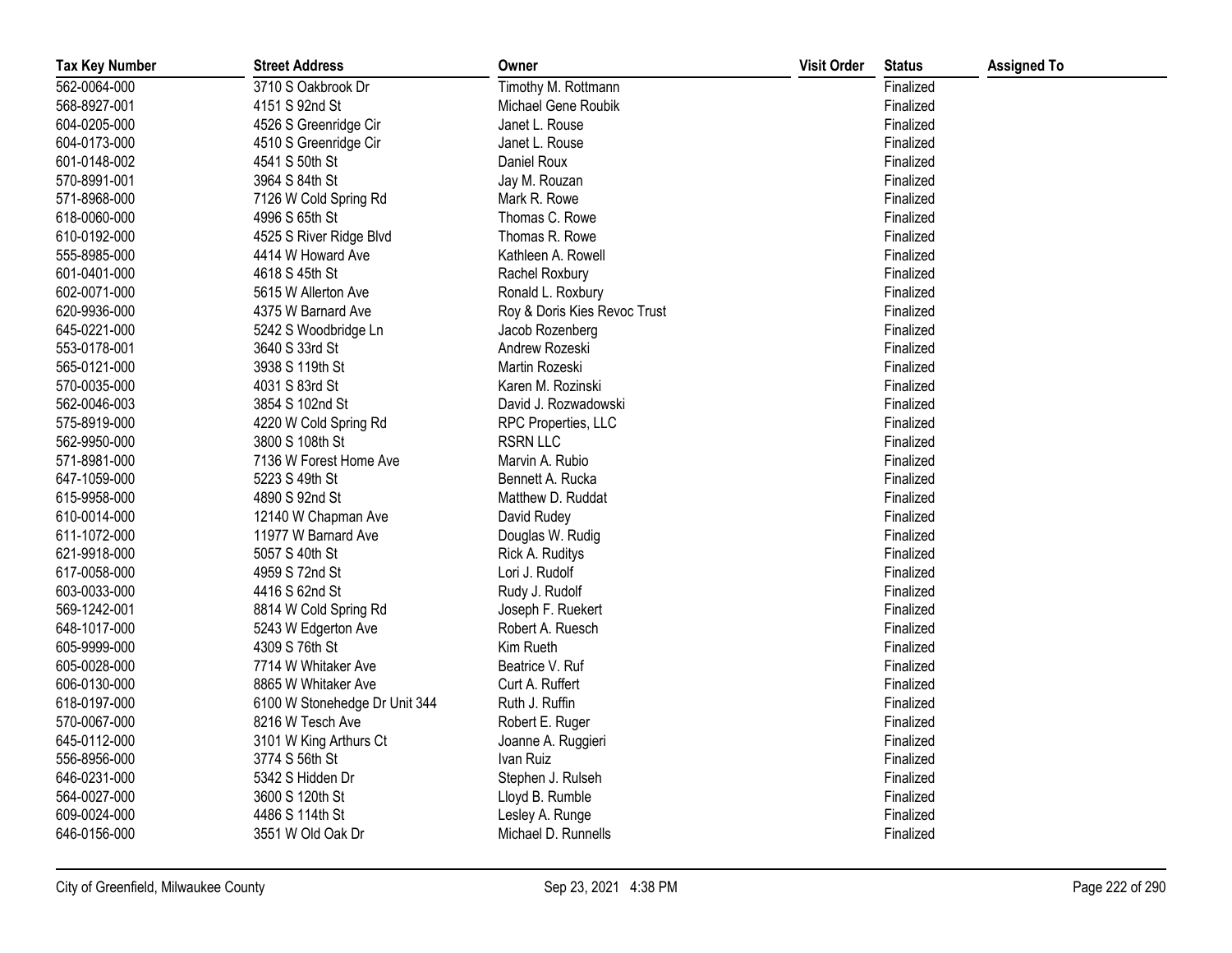| <b>Tax Key Number</b> | <b>Street Address</b>         | Owner                                            | <b>Visit Order</b> | <b>Status</b> | <b>Assigned To</b> |
|-----------------------|-------------------------------|--------------------------------------------------|--------------------|---------------|--------------------|
| 618-0132-000          | 6100 W Stonehedge Dr Unit 211 | Elmer W. Ruokonen                                |                    | Finalized     |                    |
| 564-0119-000          | 3821 S River Ridge Blvd       | J Thomas Rupel                                   |                    | Finalized     |                    |
| 645-0341-000          | 5200 S Tuckaway Blvd Unit 243 | Shawn M. Rupnick                                 |                    | Finalized     |                    |
| 601-0175-000          | 4661 S 50th St                | Andrew R. Rupp                                   |                    | Finalized     |                    |
| 565-0144-000          | 4027 S 119th St               | Michael A. Ruppin                                |                    | Finalized     |                    |
| 567-9979-000          | 4033 S 104th St               | Jason A. Rush                                    |                    | Finalized     |                    |
| 691-0153-000          | 3255 W Kimberly Ave           | Jana L. Rusk                                     |                    | Finalized     |                    |
| 604-0039-000          | 6917 W Bottsford Ave          | Steven J. Rusk                                   |                    | Finalized     |                    |
| 611-1056-001          | 12225 W Barnard Ave           | Russel A. Martiny Revocable Trust                |                    | Finalized     |                    |
| 645-0490-000          | 5341 S Somerset Ln            | David Russell                                    |                    | Finalized     |                    |
| 556-0435-000          | 3676 S 53rd St                | Elizabeth M. Russell                             |                    | Finalized     |                    |
| 611-1036-000          | 12375 W Holmes Ave            | Russell D. Kilps Joint Revocable Trust           |                    | Finalized     |                    |
| 602-0106-000          | 5341 W Whitaker Ave           | Russell James & Kristine M Pochowski Revocable T |                    | Finalized     |                    |
| 601-0278-000          | 4651 S 47th St                | Teresina M. Russo                                |                    | Finalized     |                    |
| 601-9953-003          | 4365 S 45th St                | Jessica L. Rustem                                |                    | Finalized     |                    |
| 605-0122-001          | 8025 W Allerton Ave           | Ruth A Glatkowski Revocable Trust Dated 3/5/2015 |                    | Finalized     |                    |
| 622-0083-000          | 5084 S 35th St                | Ruth Bauer Revocable Trust Dated January 26, 201 |                    | Finalized     |                    |
| 617-0080-000          | 4745 S 74th St                | Adam S. Rutkowski                                |                    | Finalized     |                    |
| 621-0056-000          | 5001 S 41st St                | Brian J. Rutkowski                               |                    | Finalized     |                    |
| 531-1064-000          | 3324 S 45th St                | Daniel T. Rutkowski                              |                    | Finalized     |                    |
| 610-0115-000          | 4550 S 117th St               | James A. Rutkowski                               |                    | Finalized     |                    |
| 604-0345-000          | 4613 S Woodland Dr            | Joann E. Rutkowski                               |                    | Finalized     |                    |
| 604-0320-000          | 4635 S Woodland Dr            | Patricia L. Rutkowski                            |                    | Finalized     |                    |
| 610-0140-000          | 11909 W Chapman Ave           | Jared R. Rutowski                                |                    | Finalized     |                    |
| 618-9977-001          | 4920 S 68th St                | Jose M. Ruvalcaba                                |                    | Finalized     |                    |
| 603-0090-000          | 4420 S 65th St                | James J. Ruzicka                                 |                    | Finalized     |                    |
| 667-1015-000          | 5839 S 41st St                | Benjamin Ryan                                    |                    | Finalized     |                    |
| 567-0062-000          | 4137 S 101st St               | Carol J. Ryan                                    |                    | Finalized     |                    |
| 531-0291-001          | 4931 W Vollmer Ave            | Christopher M. Ryan                              |                    | Finalized     |                    |
| 565-0198-000          | 4040 S Wildcat Ct             | Francis P. Ryan                                  |                    | Finalized     |                    |
| 568-1116-000          | 4044 S 96th St                | James M. Ryan                                    |                    | Finalized     |                    |
| 601-0292-000          | 4666 S 48th St                | Joyce D. Ryan                                    |                    | Finalized     |                    |
| 645-0512-000          | 5421 S Somerset Ln            | Mark E. Ryan                                     |                    | Finalized     |                    |
| 611-8960-005          | 11636 W Edgerton Ave          | Phillip M. Ryback                                |                    | Finalized     |                    |
| 647-1109-000          | 5400 S 48th St                | Rybakowicz Trust                                 |                    | Finalized     |                    |
| 604-0042-000          | 6833 W Bottsford Ave          | Michelle Rychecky                                |                    | Finalized     |                    |
| 667-8950-000          | 5835 S 42nd St                | Darren A. Rychlak                                |                    | Finalized     |                    |
| 603-9952-004          | 4560 S 68th St                | Joseph A. Rydzik                                 |                    | Finalized     |                    |
| 605-0130-001          | 8231 W Allerton Ave           | John J. Rygielski                                |                    | Finalized     |                    |
| 555-1001-000          | 3514 S 49th St                | Mark J. Ryshke                                   |                    | Finalized     |                    |
| 618-0160-000          | 6100 W Stonehedge Dr Unit 263 | Karen A. Rytlewski                               |                    | Finalized     |                    |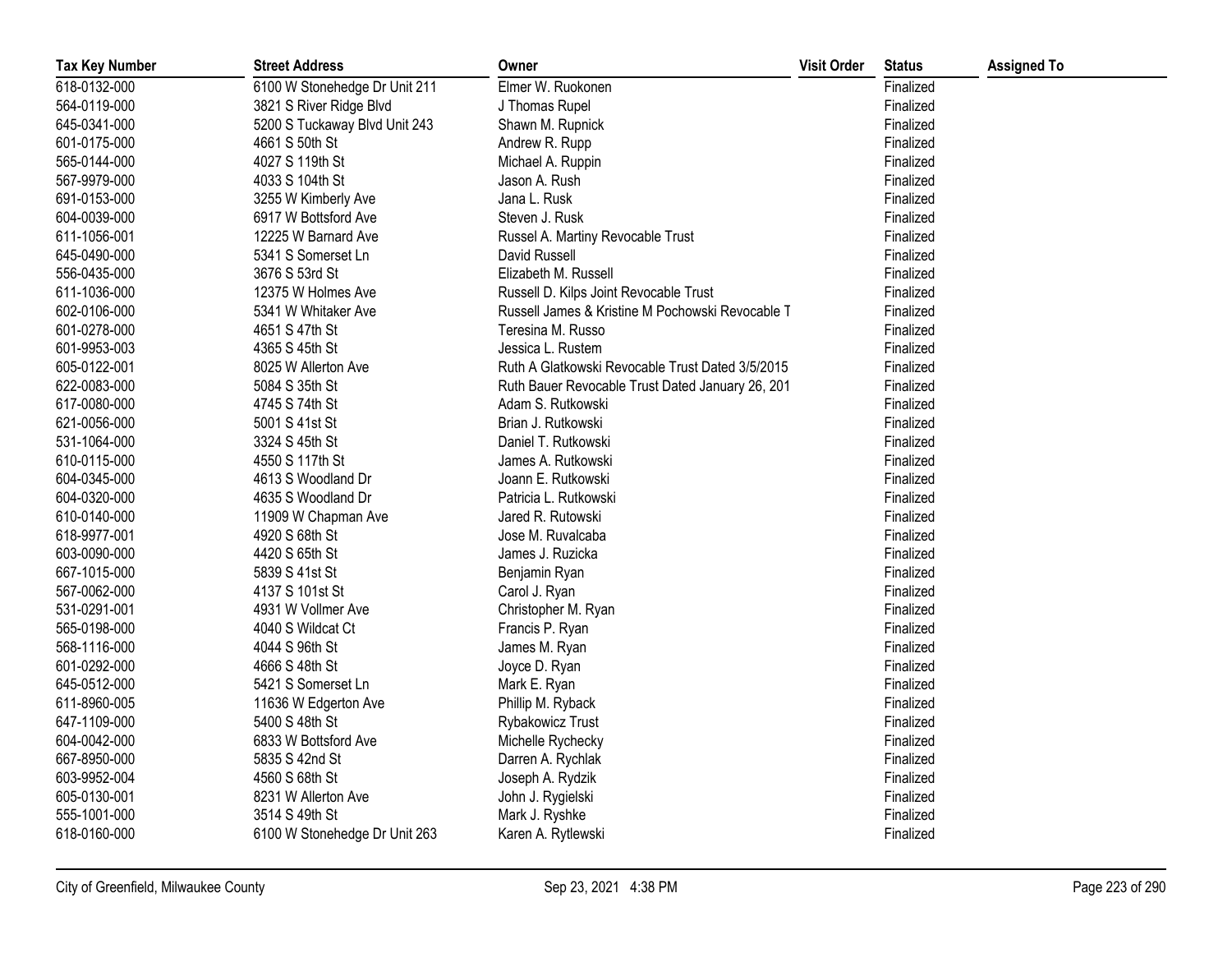| <b>Tax Key Number</b> | <b>Street Address</b>         | Owner                                          | <b>Visit Order</b> | <b>Status</b> | <b>Assigned To</b> |
|-----------------------|-------------------------------|------------------------------------------------|--------------------|---------------|--------------------|
| 617-9983-008          | 4810 S 76th St                | S & A Company LLP                              |                    | Finalized     |                    |
| 616-0051-000          | 4867 S 79th St                | S 79th Street Residential Property Trust #4867 |                    | Finalized     |                    |
| 609-0065-000          | 4673 S 110th St               | S&S Family Properties LLC                      |                    | Finalized     |                    |
| 565-0154-000          | 4275 S 121st St               | S&S Family Properties LLC                      |                    | Finalized     |                    |
| 576-9999-005          | W Howard Ave                  | S.E. Cemeteries of Wisconsin, Inc.             |                    | Finalized     |                    |
| 576-9999-003          | 4001 S 27th St                | S.E. Cemeteries of Wisconsin, Inc.             |                    | Finalized     |                    |
| 576-9999-001          | 4141 S 27th St                | S.E. Cemeteries of Wisconsin, Inc.             |                    | Finalized     |                    |
| 603-0008-000          | 6232 W Bottsford Ave          | Christine M. Saari                             |                    | Finalized     |                    |
| 574-1394-000          | 4786 W Maple Leaf Cir         | Gary L. Saatkamp                               |                    | Finalized     |                    |
| 621-9988-001          | 3620 W Barnard Ave            | Habacuc Saavedra                               |                    | Finalized     |                    |
| 600-0137-000          | 4323 S 38th St                | Juan Saavedra                                  |                    | Finalized     |                    |
| 553-0181-000          | 3618 S 33rd St                | Moises Saavedra                                |                    | Finalized     |                    |
| 618-9952-000          | 6210 W Edgerton Ave           | Reymundo Saaverdra                             |                    | Finalized     |                    |
| 564-0024-000          | 3560 S 120th St               | Ricky Sabbatini                                |                    | Finalized     |                    |
| 645-0186-000          | 5196 S Woodbridge Ln          | Andrea K. Sabel                                |                    | Finalized     |                    |
| 604-0151-000          | 4444 S Greenridge Cir         | Philip Sabez                                   |                    | Finalized     |                    |
| 602-0150-000          | 4360 S Honey Creek Dr         | Khaled W. Sabha                                |                    | Finalized     |                    |
| 602-0098-000          | 5420 W Whitaker Ave           | James R. Sabinash                              |                    | Finalized     |                    |
| 562-9956-001          | 3643 S Wollmer Rd             | Joanne Sabir                                   |                    | Finalized     |                    |
| 569-1506-000          | 4065 S 84th St Unit 3         | Nicole M. Sabisch                              |                    | Finalized     |                    |
| 610-0145-000          | 4550 S 119th St               | Mark J. Sabljak                                |                    | Finalized     |                    |
| 621-9970-002          | 4735 S 39th St                | Michael J. Sabljak                             |                    | Finalized     |                    |
| 647-1021-000          | 4552 W Upham Ave              | Rebecca Sabourin                               |                    | Finalized     |                    |
| 601-0337-000          | 4602 S 47th St                | Tim M. Sabourin                                |                    | Finalized     |                    |
| 653-0070-000          | 9510 W Brookside Dr           | John Sackerson                                 |                    | Finalized     |                    |
| 600-9976-002          | 4336 S 43rd St                | Robert A. Sackett                              |                    | Finalized     |                    |
| 564-9974-000          | 3826 S 124th St               | Anton G. Sadilek                               |                    | Finalized     |                    |
| 668-8987-005          | 3202 W Wanda Ave              | Arnold J. Sadorf                               |                    | Finalized     |                    |
| 645-0319-000          | 5200 S Tuckaway Blvd Unit 205 | Gary E. Sadowski                               |                    | Finalized     |                    |
| 555-1126-000          | 3585 S 46th St                | Michael J. Sadowski                            |                    | Finalized     |                    |
| 645-0183-000          | 5190 S Woodbridge Ln          | Slawomir Sadowski                              |                    | Finalized     |                    |
| 617-0040-000          | 7043 W Holmes Ave             | Danielle M. Saeger                             |                    | Finalized     |                    |
| 611-1050-000          | 12240 W Barnard Ave           | Jay J. Safford                                 |                    | Finalized     |                    |
| 648-1015-000          | 5271 W Edgerton Ave           | Patrice Safka                                  |                    | Finalized     |                    |
| 601-9948-001          | 4420 S 46th St                | Robert F. Safka                                |                    | Finalized     |                    |
| 571-1020-000          | 7007 W Plainfield Ave         | Jeffrey Sagadin                                |                    | Finalized     |                    |
| 692-1089-000          | 3710 W Alvina Ct              | Laura Saggio                                   |                    | Finalized     |                    |
| 647-9967-002          | 5304 S 51st St                | Anthony R. Saglin                              |                    | Finalized     |                    |
| 573-9000-004          | 5424 W Cold Spring Rd         | Carrie E. Sahr                                 |                    | Finalized     |                    |
| 569-1100-001          | 9104 W Cold Spring Rd         | Moneer Saied                                   |                    | Finalized     |                    |
| 604-9971-000          | 4640 S 76th St                | Alice Saiia                                    |                    | Finalized     |                    |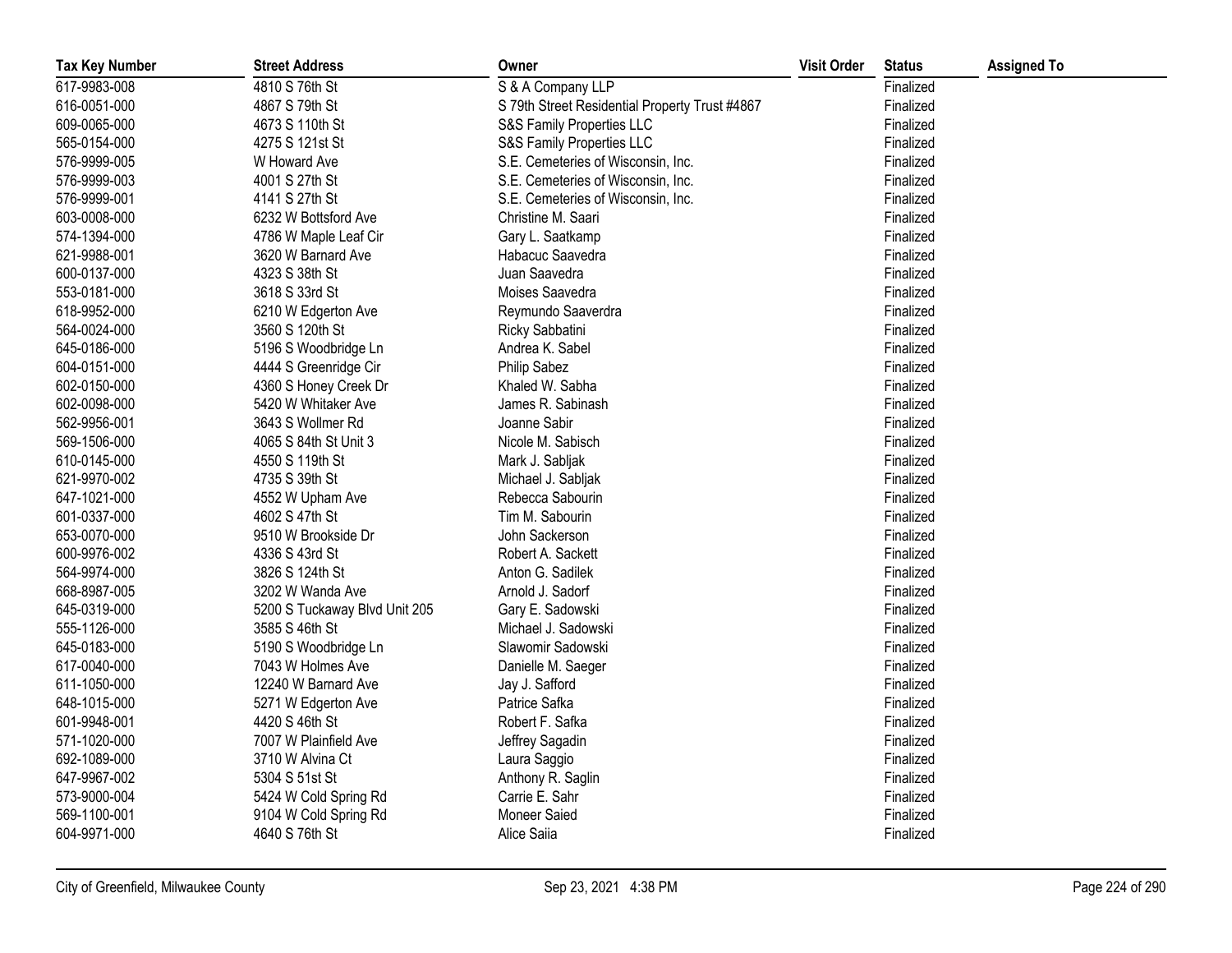| <b>Tax Key Number</b> | <b>Street Address</b>     | Owner                                             | <b>Visit Order</b> | <b>Status</b> | <b>Assigned To</b> |
|-----------------------|---------------------------|---------------------------------------------------|--------------------|---------------|--------------------|
| 567-0043-000          | 4021 S 101st St           | Alice Saiia                                       |                    | Finalized     |                    |
| 602-9976-001          | 4663 S 51st St            | Alice Saiia                                       |                    | Finalized     |                    |
| 601-9984-003          | 4447 S 43rd St            | Sukhwinder Saini                                  |                    | Finalized     |                    |
| 610-0001-000          | 12331 W Cold Spring Rd    | Annette M. Sajdak                                 |                    | Finalized     |                    |
| 572-1219-000          | 6167 W Howard Ave Unit 15 | Jolanta Salach-Lotze                              |                    | Finalized     |                    |
| 646-0025-000          | 3955 W Honey Creek Cir    | Mohammad A. Salahat                               |                    | Finalized     |                    |
| 603-0074-000          | 4452 S 64th St            | Yusef E. Salameh                                  |                    | Finalized     |                    |
| 645-0435-000          | 5251 S Somerset Ln        | Claudia Y. Salas                                  |                    | Finalized     |                    |
| 602-9953-003          | 4348 S Honey Creek Dr     | Ronald E. Salaty                                  |                    | Finalized     |                    |
| 646-9957-000          | 5231 S Honey Creek Dr     | Steven R. Salaty                                  |                    | Finalized     |                    |
| 647-9959-003          | 5410 S 51st St            | Antonino Salazar                                  |                    | Finalized     |                    |
| 621-0020-000          | 3769 W Holmes Ave         | David A. Salazar Jr                               |                    | Finalized     |                    |
| 645-0039-000          | 5317 S 28th St            | Dorothy M. Salazar                                |                    | Finalized     |                    |
| 645-0038-000          | 5305 S 28th St            | Ricardo Salazar                                   |                    | Finalized     |                    |
| 605-0180-000          | 8040 W Forest Home Ave    | Ross M. Salchow                                   |                    | Finalized     |                    |
| 691-9936-001          | 5965 S Phillips St        | Sara Salcido Bustillos                            |                    | Finalized     |                    |
| 565-0053-000          | 12104 W Plainfield Ave    | Roberto Saldana                                   |                    | Finalized     |                    |
| 555-1066-000          | 3540 S 45th St            | Francisco Saldivar                                |                    | Finalized     |                    |
| 615-9968-003          | 4811 S 90th St            | Dena Saleh                                        |                    | Finalized     |                    |
| 604-9983-000          | 7424 W Forest Home Ave    | Saleh LLC                                         |                    | Finalized     |                    |
| 569-1007-000          | 4251 S 91st PI            | David J. Saler                                    |                    | Finalized     |                    |
| 574-1119-000          | 4449 W Tesch Ave          | Harvey P. Salevski                                |                    | Finalized     |                    |
| 574-8997-000          | 4723 W Howard Ave         | Irene Salewski                                    |                    | Finalized     |                    |
| 646-9953-006          | 5321 S Honey Creek Dr     | Jose J. Salinas                                   |                    | Finalized     |                    |
| 610-0135-000          | 11950 W Layton Ave        | Ali A. Salman                                     |                    | Finalized     |                    |
| 531-1031-000          | 3369 S 43rd St            | Robert Salmon                                     |                    | Finalized     |                    |
| 613-1039-000          | 4950 S 103rd St           | Salvation Army                                    |                    | Finalized     |                    |
| 576-9980-000          | 2900 W Cold Spring Rd     | Salvation Army                                    |                    | Finalized     |                    |
| 570-1070-000          | 4229 S 81st St            | Salvation Army                                    |                    | Finalized     |                    |
| 645-0122-000          | 3134 W King Arthurs Ct    | Kim Salzman                                       |                    | Finalized     |                    |
| 605-0115-004          | 8110 W Allerton Ave       | Baaba Sam                                         |                    | Finalized     |                    |
| 574-1369-000          | 4889 W Maple Leaf Cir     | Sam Kolesari, Trustee of the Sam Kolesari Revocab |                    | Finalized     |                    |
| 666-8896-002          | 5631 S 45th St            | Herminigilda T. Sambajon                          |                    | Finalized     |                    |
| 555-1036-000          | 3521 S 45th St            | Thomas P. Sammis                                  |                    | Finalized     |                    |
| 645-0022-000          | 5355 S 27th St            | Sammy's Auto Class, Inc                           |                    | Finalized     |                    |
| 564-1007-000          | 11880 W Glen Way          | Ronald J. Samolinski                              |                    | Finalized     |                    |
| 614-9988-000          | 9504 W Barnard Ave        | Gerard Samolyk                                    |                    | Finalized     |                    |
| 601-9898-000          | 4431 S 48th St            | Carl Samppala                                     |                    | Finalized     |                    |
| 692-8992-004          | 3915 W Bridge St          | Kevin M. Sampson                                  |                    | Finalized     |                    |
| 667-1012-000          | 5741 S 41st St            | Samuel San Miguel                                 |                    | Finalized     |                    |
| 647-1040-000          | 5215 S 46th St            | Armando Sanchez                                   |                    | Finalized     |                    |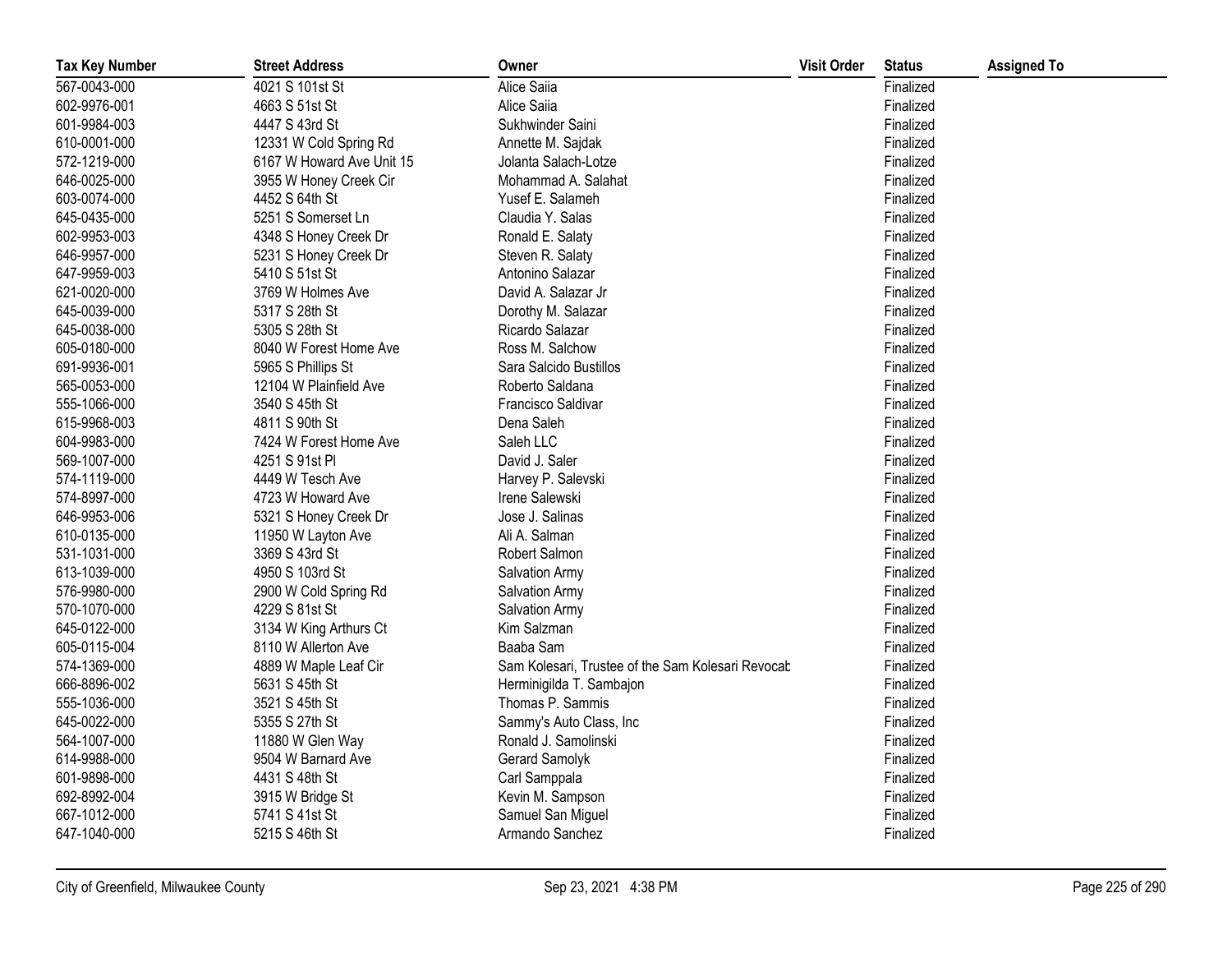| <b>Tax Key Number</b> | <b>Street Address</b> | Owner                                              | <b>Visit Order</b> | <b>Status</b> | <b>Assigned To</b> |
|-----------------------|-----------------------|----------------------------------------------------|--------------------|---------------|--------------------|
| 667-1004-000          | 5535 S 41st St        | Arthur Romaldo Sanchez                             |                    | Finalized     |                    |
| 618-9948-001          | 6120 W Edgerton Ave   | Carlos L. Sanchez Jr                               |                    | Finalized     |                    |
| 555-1007-000          | 3521 S 48th St        | Erica Sanchez                                      |                    | Finalized     |                    |
| 568-8973-001          | 4261 S 96th St        | Hugo E. Sanchez                                    |                    | Finalized     |                    |
| 555-1137-000          | 4504 W St Francis Ave | Jaime Sanchez                                      |                    | Finalized     |                    |
| 603-0058-000          | 4476 S 63rd St        | Jaime E. Sanchez                                   |                    | Finalized     |                    |
| 555-1060-000          | 3550 S 44th St        | Javier Mora Sanchez                                |                    | Finalized     |                    |
| 647-9966-001          | 5320 S 51st St        | Jeff Sanchez                                       |                    | Finalized     |                    |
| 647-1039-000          | 5195 S 46th St        | Jose J. Sanchez                                    |                    | Finalized     |                    |
| 646-0005-000          | 3610 W Abbott Ave     | Jose R. Sanchez                                    |                    | Finalized     |                    |
| 645-0106-000          | 3016 W Grange Ave     | Juvenal Sanchez                                    |                    | Finalized     |                    |
| 602-0115-000          | 5324 W Allerton Ave   | Maria I. Sanchez                                   |                    | Finalized     |                    |
| 599-8918-000          | 3316 W Layton Ave     | Maria Novoa Sanchez                                |                    | Finalized     |                    |
| 645-0063-000          | 5140 S 30th St        | Paulino M. Sanchez                                 |                    | Finalized     |                    |
| 573-0759-001          | 4076 S 56th St        | Pedro L. Sanchez                                   |                    | Finalized     |                    |
| 553-0046-000          | 3549 S 32nd St        | Robert Sanchez                                     |                    | Finalized     |                    |
| 601-0165-000          | 4611 S 50th St        | Roberto V. Sanchez                                 |                    | Finalized     |                    |
| 616-1001-000          | 4721 S 81st St        | Salvador Sanchez                                   |                    | Finalized     |                    |
| 555-1260-000          | 5006 W Colonial Ct    | Santina Morla Sanchez                              |                    | Finalized     |                    |
| 620-9946-000          | 4805 W Loomis Rd      | Esmeralda Sanchez A/K/A Esmeralda Barraj           |                    | Finalized     |                    |
| 562-9942-000          | 10463 W Beloit Rd     | Christian G. Sanchez-Alcantar                      |                    | Finalized     |                    |
| 601-9882-002          | 4321 S 49th St        | Victor Sanchez-Mora                                |                    | Finalized     |                    |
| 612-8990-008          | 4738 S 112th St       | Cindy M. Sancinati                                 |                    | Finalized     |                    |
| 612-8992-004          | 11101 W Layton Ave    | Sancity Enterprises LLC                            |                    | Finalized     |                    |
| 612-8991-004          | 11107 W Layton Ave    | Sancity Enterprises LLC                            |                    | Finalized     |                    |
| 575-8926-003          | 4142 S 43rd St        | Sanctuary at Cherokee Point LLC                    |                    | Finalized     |                    |
| 647-1112-000          | 5436 S 48th St        | Sande Revocable Trust                              |                    | Finalized     |                    |
| 567-0099-000          | 10425 W Norwich Ave   | David L. Sanders                                   |                    | Finalized     |                    |
| 606-0043-001          | 8423 W Allerton Ave   | Richard A. Sanderson                               |                    | Finalized     |                    |
| 648-1007-000          | 5761 W Edgerton Ave   | Robert L. Sanderson                                |                    | Finalized     |                    |
| 555-1172-000          | 3666 S 46th St        | Araceli Sandino                                    |                    | Finalized     |                    |
| 647-1076-000          | 4867 W Abbott Ave     | Craig A. Sandlin                                   |                    | Finalized     |                    |
| 599-8973-003          | 3405 W Cold Spring Rd | Csilla Edith Sandor                                |                    | Finalized     |                    |
| 622-0156-000          | 3000 W Edgerton Ave   | Estela M. Sandoval                                 |                    | Finalized     |                    |
| 599-8909-000          | 3024 W Layton Ave     | Jaime Sandoval                                     |                    | Finalized     |                    |
| 531-1157-000          | 3354 S Strothmann Dr  | Joel M. Sandoval                                   |                    | Finalized     |                    |
| 574-1001-000          | 4341 W Howard Ave     | Eriberto Sandoval Ramirez                          |                    | Finalized     |                    |
| 572-1085-000          | 6224 W Plainfield Ave | Eloisa Sandoval-Ruiz                               |                    | Finalized     |                    |
| 645-0175-000          | 5207 S Camelot Ln     | Sandra A Burant Revocable Living Trust Dtd 10/24/2 |                    | Finalized     |                    |
| 647-1157-000          | 4575 W Maplewood Dr   | Sandra A. Staniszewski Revocable Trust Dated 6/1/  |                    | Finalized     |                    |
| 554-1045-000          | 3820 W Howard Ave     | Karen Sandra Hogg                                  |                    | Finalized     |                    |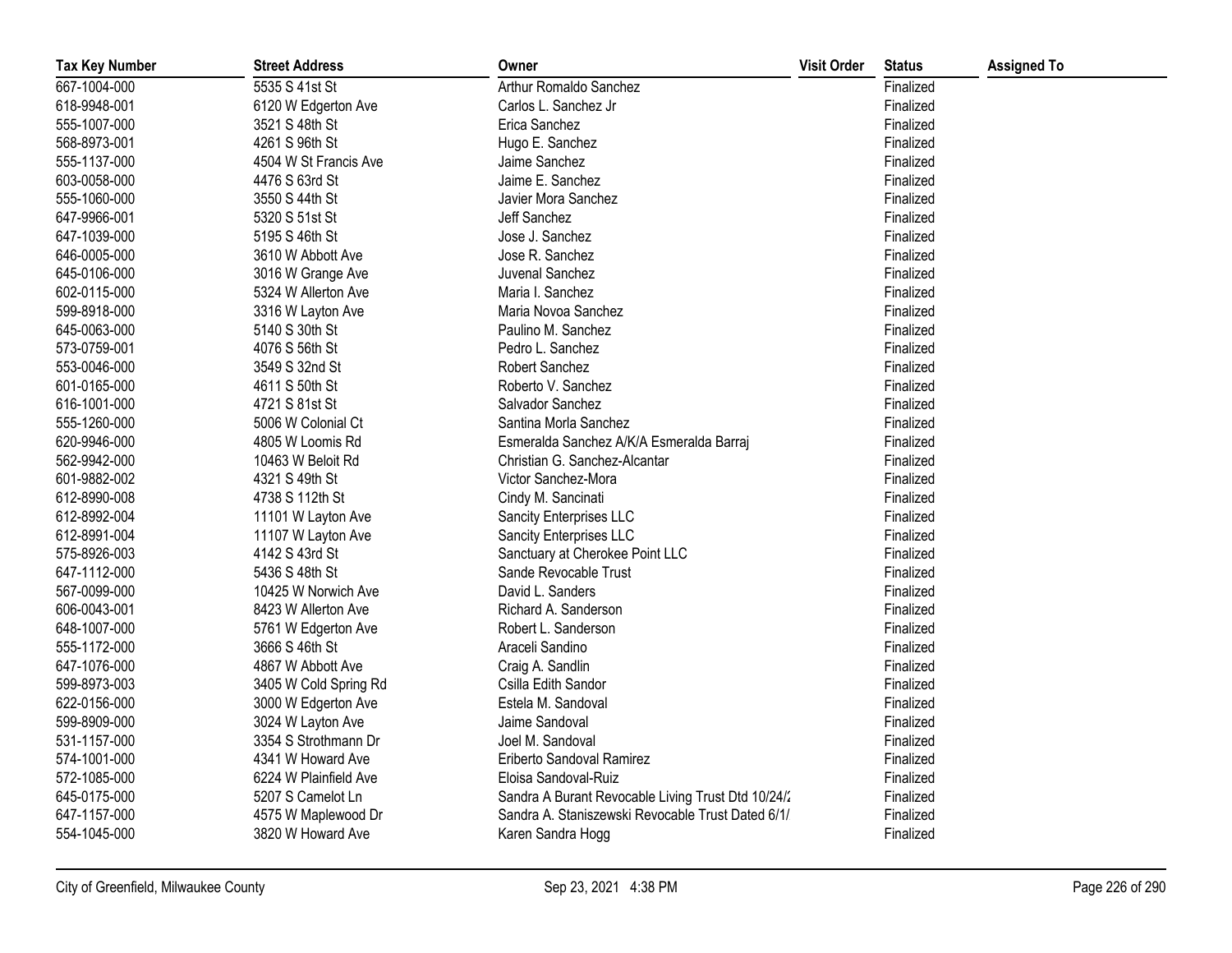| <b>Tax Key Number</b> | <b>Street Address</b>         | Owner                                          | <b>Visit Order</b> | <b>Status</b> | <b>Assigned To</b> |
|-----------------------|-------------------------------|------------------------------------------------|--------------------|---------------|--------------------|
| 574-1466-000          | 4754 W Van Beck Ave           | Sandra J. Hansen Revocable Trust               |                    | Finalized     |                    |
| 574-1461-000          | 4710 W Maple Leaf Cir         | Sandra J. Stetter Revocable Trust              |                    | Finalized     |                    |
| 567-0014-000          | 10110 W Norwich Ave           | Sandra Molenda Living Trust Dated May 10, 2017 |                    | Finalized     |                    |
| 653-1001-000          | 5155 S Root River Pkwy Unit 2 | Sandra Wiegert Declaration Of Trust            |                    | Finalized     |                    |
| 691-0084-000          | 3207 W Mangold Ave Unit F     | Kyle J. Sands                                  |                    | Finalized     |                    |
| 647-1056-000          | 4898 W Abbott Ave             | Dominic S. Sanfelippo                          |                    | Finalized     |                    |
| 555-1193-000          | 4626 W Wilbur Ave             | Michael J. Sanford                             |                    | Finalized     |                    |
| 531-0231-000          | 3384 S Schauer Ave            | Nawl Sang                                      |                    | Finalized     |                    |
| 570-1075-000          | 8118 W Cold Spring Rd         | Richard E. Sanger                              |                    | Finalized     |                    |
| 573-8989-001          | 5100 W Cold Spring Rd         | Christy A. Sanhuber                            |                    | Finalized     |                    |
| 653-1000-000          | 5155 S Root River Pkwy Unit 1 | Marcy F. Sanhuber                              |                    | Finalized     |                    |
| 622-0012-000          | 4902 S 28th St                | Nicholas P. Sanicola                           |                    | Finalized     |                    |
| 615-9961-000          | 4861 S Woodlawn Pl            | John B. Sanson                                 |                    | Finalized     |                    |
| 646-0273-000          | 5353 S Butterfield Way        | Sansone Irrevocable Trust                      |                    | Finalized     |                    |
| 646-0258-000          | 5393 S Butterfield Way        | Judith A. Santarius                            |                    | Finalized     |                    |
| 621-9913-001          | 4941 S 40th St                | Carly E. Santi                                 |                    | Finalized     |                    |
| 555-1030-000          | 4521 W Morgan Ave             | Alexsa Santiago                                |                    | Finalized     |                    |
| 553-0481-000          | 3212 W Loomis Rd              | Angela M. Santiago                             |                    | Finalized     |                    |
| 564-0066-000          | 3532 S 121st Ct               | Edgardo Bauzo Santiago                         |                    | Finalized     |                    |
| 531-1198-000          | 4605 W Anthony Dr             | Jose A. Santiago                               |                    | Finalized     |                    |
| 555-1166-000          | 3630 S 46th St                | Maria Santiago                                 |                    | Finalized     |                    |
| 524-8990-003          | 3241 S 100th St               | Santos Santiago                                |                    | Finalized     |                    |
| 570-0309-000          | 8207 W Tesch Ave              | Victor M. Santiago                             |                    | Finalized     |                    |
| 645-0451-000          | 5284 S Somerset Ln            | Vilma L. Santiago-Garcia                       |                    | Finalized     |                    |
| 568-9000-008          | 9800 W Norwich Ave            | <b>Mary Santorineos</b>                        |                    | Finalized     |                    |
| 602-0005-000          | 5910 W Bottsford Ave          | <b>Agustin Santos</b>                          |                    | Finalized     |                    |
| 569-1179-000          | 4053 S 89th St                | Elizabeth M. Santos                            |                    | Finalized     |                    |
| 531-1024-000          | 3266 S 44th St                | <b>Michael Santos</b>                          |                    | Finalized     |                    |
| 692-1186-000          | 4123 W Alvina Ave             | Sara J. Manalli Revocable Trust                |                    | Finalized     |                    |
| 606-0107-000          | 8965 W Allerton Ave           | Dabya S. Sarhan                                |                    | Finalized     |                    |
| 531-1139-000          | 4726 W Midland Dr             | Zoran Saric                                    |                    | Finalized     |                    |
| 601-0258-000          | 4666 S 49th St                | Damir Sarkanjac                                |                    | Finalized     |                    |
| 602-0047-000          | 5700 W Allerton Ave           | Keith Sarnow                                   |                    | Finalized     |                    |
| 567-0033-000          | 4030 S 103rd St               | Michael P. Saskowski                           |                    | Finalized     |                    |
| 562-0046-002          | 3838 S 102nd St               | Thomas R. Sass                                 |                    | Finalized     |                    |
| 618-9983-007          | 4747 S 60th St                | Sass Realty, A Wisconsin Partnership           |                    | Finalized     |                    |
| 600-0082-000          | 3610 W Armour Ave             | Ronald R. Saurer                               |                    | Finalized     |                    |
| 646-9996-001          | 3611 W Edgerton Ave           | Zoemy M. Sauve                                 |                    | Finalized     |                    |
| 618-0315-000          | 6048 W Woodview Ct            | Bradley R. Savage                              |                    | Finalized     |                    |
| 531-1218-000          | 3472 S Strothmann Dr          | Martin A. Savasta                              |                    | Finalized     |                    |
| 572-1183-001          | 4051 S 65th St                | Sawall Family Limited Ptnshp                   |                    | Finalized     |                    |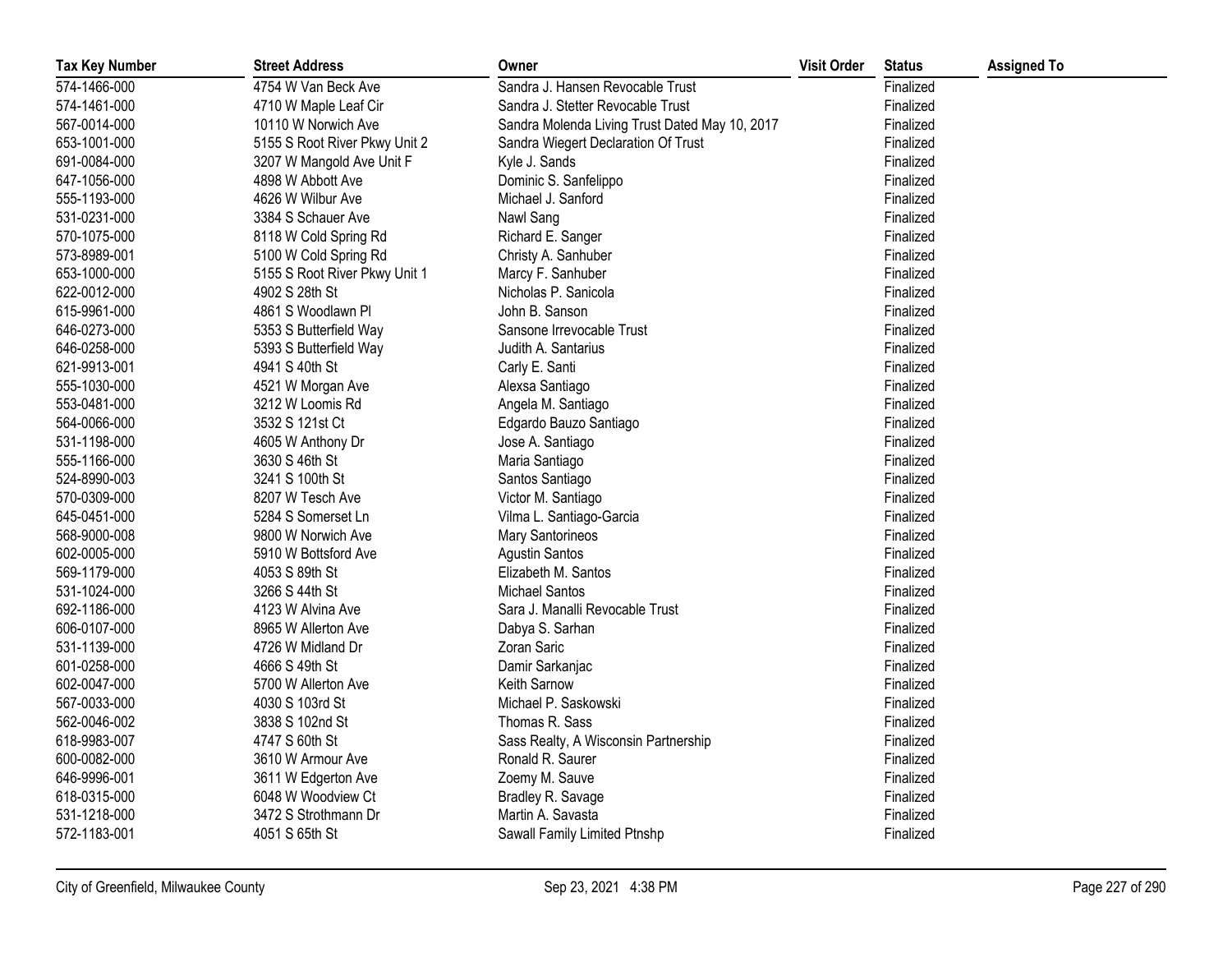| <b>Tax Key Number</b> | <b>Street Address</b>         | Owner                            | <b>Visit Order</b> | <b>Status</b> | <b>Assigned To</b> |
|-----------------------|-------------------------------|----------------------------------|--------------------|---------------|--------------------|
| 617-0072-000          | 6935 W Carpenter Ave          | Douglas G. Sawdy                 |                    | Finalized     |                    |
| 568-8974-000          | 4231 S 96th St                | Philip G. Sawdy                  |                    | Finalized     |                    |
| 601-0323-000          | 4632 W Layton Ave             | Victor G. Sawdy                  |                    | Finalized     |                    |
| 653-1017-000          | 5175 S Root River Pkwy Unit 6 | Teresa Sawejka                   |                    | Finalized     |                    |
| 565-0021-000          | 4252 S 122nd St               | Paul Saxby                       |                    | Finalized     |                    |
| 667-8934-000          | 5591 S 42nd St                | Stephanie Saxon                  |                    | Finalized     |                    |
| 645-0447-000          | 5278 S Somerset Ln            | Saya Property Management Company |                    | Finalized     |                    |
| 574-8999-000          | 4705 W Howard Ave             | Khampasong Sayavong              |                    | Finalized     |                    |
| 621-9900-008          | 4916 S 36th St                | William L. Sayles                |                    | Finalized     |                    |
| 617-0057-000          | 4949 S 72nd St                | Mara L. Saynes                   |                    | Finalized     |                    |
| 646-9992-001          | 3831 W Edgerton Ave           | Nicholas J. Sayotovich           |                    | Finalized     |                    |
| 653-1063-000          | 9310 W Forest Home Ave Unit 6 | Jeffrey L. Scaglione             |                    | Finalized     |                    |
| 606-0223-000          | 4470 S 85th St                | Brandon D. Scales                |                    | Finalized     |                    |
| 605-0051-000          | 7820 W Allerton Ave           | Michael J. Scarbrough            |                    | Finalized     |                    |
| 531-0000-900          | 4555 W Forest Home Ave        | SCF RC Funding I, LLC            |                    | Finalized     |                    |
| 618-0095-000          | 6100 W Stonehedge Dr Unit 130 | Schaal Joint Revocable Trust     |                    | Finalized     |                    |
| 565-0018-000          | 4212 S 122nd St               | Brian M. Schaber                 |                    | Finalized     |                    |
| 647-1063-000          | 5273 S 49th St                | Eileen F. Schachte               |                    | Finalized     |                    |
| 565-0169-000          | 3955 S 120th St               | Raymond G. Schaefer              |                    | Finalized     |                    |
| 609-9987-001          | 4376 S 112th St               | Thomas A. Schaefer               |                    | Finalized     |                    |
| 645-0546-000          | 5380 S Cambridge Ln           | Kenneth J. Schaewe               |                    | Finalized     |                    |
| 691-0120-000          | 3049 W Bridge St              | Jason T. Schafer                 |                    | Finalized     |                    |
| 570-8998-001          | 8209 W Howard Ave             | Paula A. Schafer                 |                    | Finalized     |                    |
| 601-0316-001          | 4663 S 46th St                | Jeffrey T. Schaff                |                    | Finalized     |                    |
| 604-0047-000          | 4425 S 68th St                | Jerald M. Schaff                 |                    | Finalized     |                    |
| 569-1202-000          | 4215 S 89th St                | Dale R. Schahczinski             |                    | Finalized     |                    |
| 575-0109-000          | 4242 S Ridgewood Ln           | Laura J. Schalk                  |                    | Finalized     |                    |
| 645-0284-000          | 5200 S Tuckaway Blvd Unit 126 | David J. Schall                  |                    | Finalized     |                    |
| 570-0041-000          | 8215 W Norwich Ave            | James R. Schaller                |                    | Finalized     |                    |
| 622-0029-000          | 4955 S 30th St                | Christopher Schallhorn           |                    | Finalized     |                    |
| 604-9954-000          | 4661 S 72nd St                | William C. Schaning              |                    | Finalized     |                    |
| 648-1000-000          | 5943 W Edgerton Ave           | David R. Schank                  |                    | Finalized     |                    |
| 648-0165-000          | 5355 W Edgerton Ave           | Michael C. Schanz                |                    | Finalized     |                    |
| 601-0198-005          | 4600 S 51st St                | Nicholas Scharf                  |                    | Finalized     |                    |
| 610-0147-000          | 4530 S 119th St               | Michael W. Scharlau              |                    | Finalized     |                    |
| 603-0109-000          | 4412 S 66th St                | Phillip C. Scharmach             |                    | Finalized     |                    |
| 571-8953-000          | 6910 W Plainfield Ave         | David T. Scharpf                 |                    | Finalized     |                    |
| 574-1036-000          | 4545 W Van Beck Ave           | Stacey R. Scharte                |                    | Finalized     |                    |
| 605-0129-001          | 4480 S 83rd St                | Barbara L. Schattschneider       |                    | Finalized     |                    |
| 648-1047-000          | 5224 S 60th St                | Dawn Schattschneider             |                    | Finalized     |                    |
| 568-1083-000          | 9206 W Waterford Ave          | Richard M. Schaub                |                    | Finalized     |                    |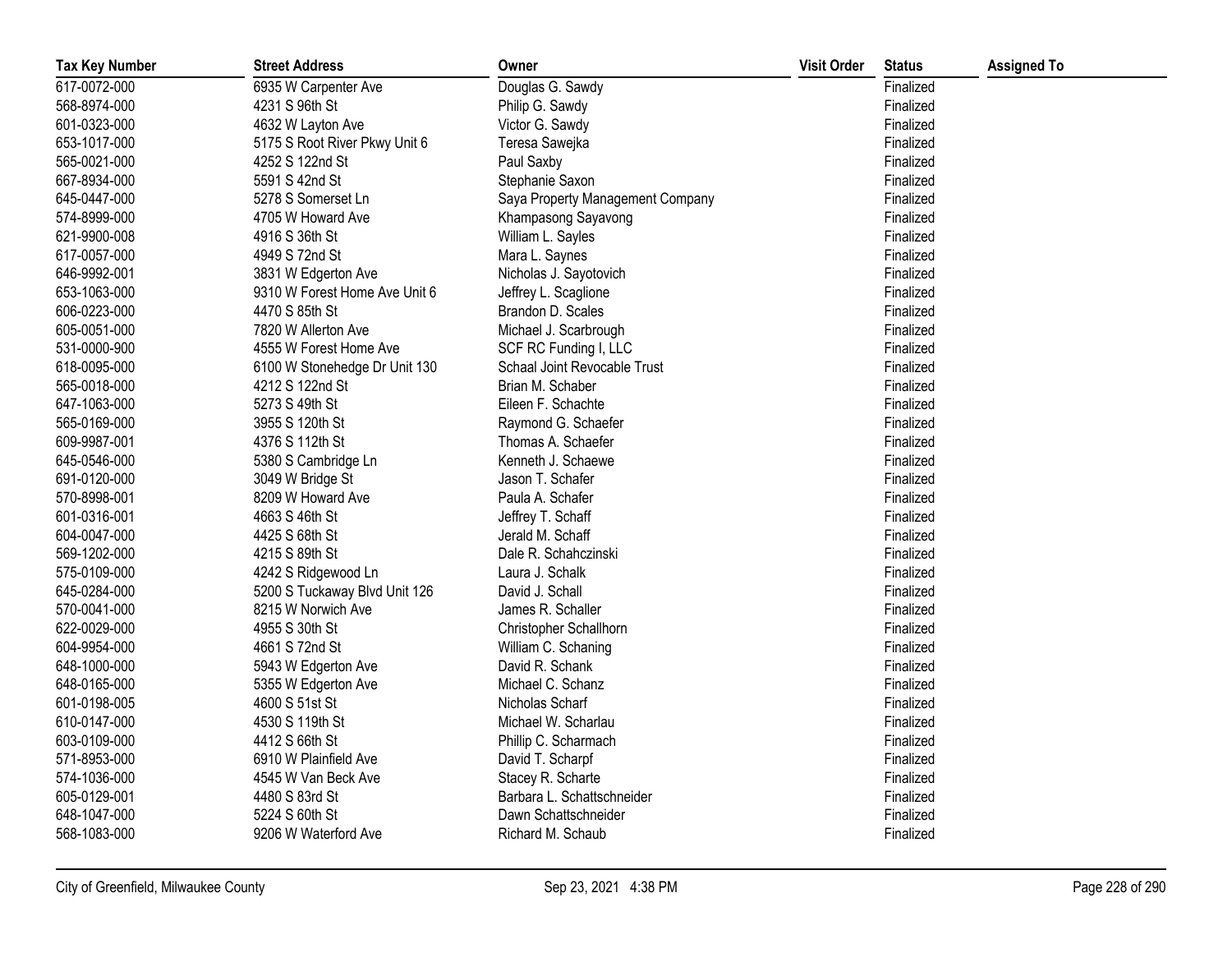| <b>Tax Key Number</b> | <b>Street Address</b>         | Owner                          | <b>Visit Order</b> | <b>Status</b> | <b>Assigned To</b> |
|-----------------------|-------------------------------|--------------------------------|--------------------|---------------|--------------------|
| 574-1435-000          | 4835 W Maple Leaf Cir         | James Schauer                  |                    | Finalized     |                    |
| 603-0176-001          | 6327 W Allerton Ave           | James S. Schauer               |                    | Finalized     |                    |
| 531-0253-000          | 4851 W Anthony Dr             | Jennifer J. Schauer            |                    | Finalized     |                    |
| 648-1004-000          | 5839 W Edgerton Ave           | Joseph Schauer                 |                    | Finalized     |                    |
| 569-1281-000          | 4124 S 89th St                | John L. Scheele                |                    | Finalized     |                    |
| 565-0164-000          | 11745 W Howard Ave            | Dean P. Scheels                |                    | Finalized     |                    |
| 604-0099-000          | 7023 W Van Norman Ave         | Dean P. Scheels                |                    | Finalized     |                    |
| 611-1026-000          | 12104 W Holmes Ave            | Dennis M. Scheibe              |                    | Finalized     |                    |
| 645-0453-000          | 5253 S Somerset Ln            | Ralph J. Scheible              |                    | Finalized     |                    |
| 604-0240-000          | 4586 S Greenridge Cir         | Carrie L. Scheidt              |                    | Finalized     |                    |
| 645-0282-000          | 5200 S Tuckaway Blvd Unit 124 | James B. Scheidt               |                    | Finalized     |                    |
| 615-1034-000          | 8750 W Forest Home Ave        | Jeffrey L. Schein              |                    | Finalized     |                    |
| 575-0108-000          | 4235 S Ridgewood Ln           | <b>Beatrice Schell</b>         |                    | Finalized     |                    |
| 691-0044-000          | 6130 S 33rd St                | Brian D. Schell                |                    | Finalized     |                    |
| 606-0226-000          | 4419 S 85th St                | Jason A. Schellinger           |                    | Finalized     |                    |
| 618-9953-000          | 6230 W Edgerton Ave           | Michael J. Schellinger         |                    | Finalized     |                    |
| 575-8954-002          | 4043 W Howard Ave             | Valerie J. Schellinger         |                    | Finalized     |                    |
| 692-1164-000          | 6225 S 39th St                | Lawrence R. Schelske           |                    | Finalized     |                    |
| 691-9863-000          | 5955 S 34th St                | Gregg W. Schenk                |                    | Finalized     |                    |
| 562-9970-000          | 10248 W Beloit Rd             | <b>Walter Schenk</b>           |                    | Finalized     |                    |
| 645-0024-000          | 2728 W Mallory Ave            | Clyde L. Scherbarth            |                    | Finalized     |                    |
| 647-9991-002          | 4500 W Abbott Ave             | Robert Scherbarth              |                    | Finalized     |                    |
| 603-9999-004          | 4339 S 60th St                | Scherbarth Enterprises LLC     |                    | Finalized     |                    |
| 613-1031-000          | 10275 W Spring Green Rd       | Thomas G. Scherbert            |                    | Finalized     |                    |
| 645-0580-000          | 5120 S Hidden Dr              | Robert T. Scherer              |                    | Finalized     |                    |
| 554-1032-000          | 3846 S 38th St                | Cheryl Scherkenbach            |                    | Finalized     |                    |
| 554-1030-000          | 3858 S 38th St                | Gail J. Scherkenbach           |                    | Finalized     |                    |
| 648-1082-000          | 5761 W Abbott Ave             | Raymond W. Scherkenbach        |                    | Finalized     |                    |
| 574-1453-000          | 4730 W Maple Leaf Cir         | Barbara Schermeister           |                    | Finalized     |                    |
| 574-1066-000          | 4722 W Van Beck Ave           | Bryan Scherr                   |                    | Finalized     |                    |
| 574-1067-000          | 4714 W Van Beck Ave           | Richard J. Scherr              |                    | Finalized     |                    |
| 574-1063-000          | 4611 W Norwich Ave            | David M. Schettl               |                    | Finalized     |                    |
| 569-1474-000          | 3985 S 84th St Unit 3         | Schettle Joint Revocable Trust |                    | Finalized     |                    |
| 604-0289-000          | 4645 S Woodland Dr            | Sasha L. Scheuerman            |                    | Finalized     |                    |
| 601-9858-002          | 4362 S 51st St                | Matthew S. Schick              |                    | Finalized     |                    |
| 555-1318-000          | 5085 W Colonial Ct            | Rhiannon S. Schicker           |                    | Finalized     |                    |
| 574-1121-000          | 4759 W Howard Ave             | Jan N. Schiebenes              |                    | Finalized     |                    |
| 564-1019-000          | 11646 W Glen Way              | David J. Schieble              |                    | Finalized     |                    |
| 621-9963-002          | 4105 W Layton Ave             | Mark D. Schieble               |                    | Finalized     |                    |
| 615-9939-004          | 4945 S 84th St                | John C. Schiek                 |                    | Finalized     |                    |
| 605-0036-000          | 7705 W Whitaker Ave           | James H. Schienbein            |                    | Finalized     |                    |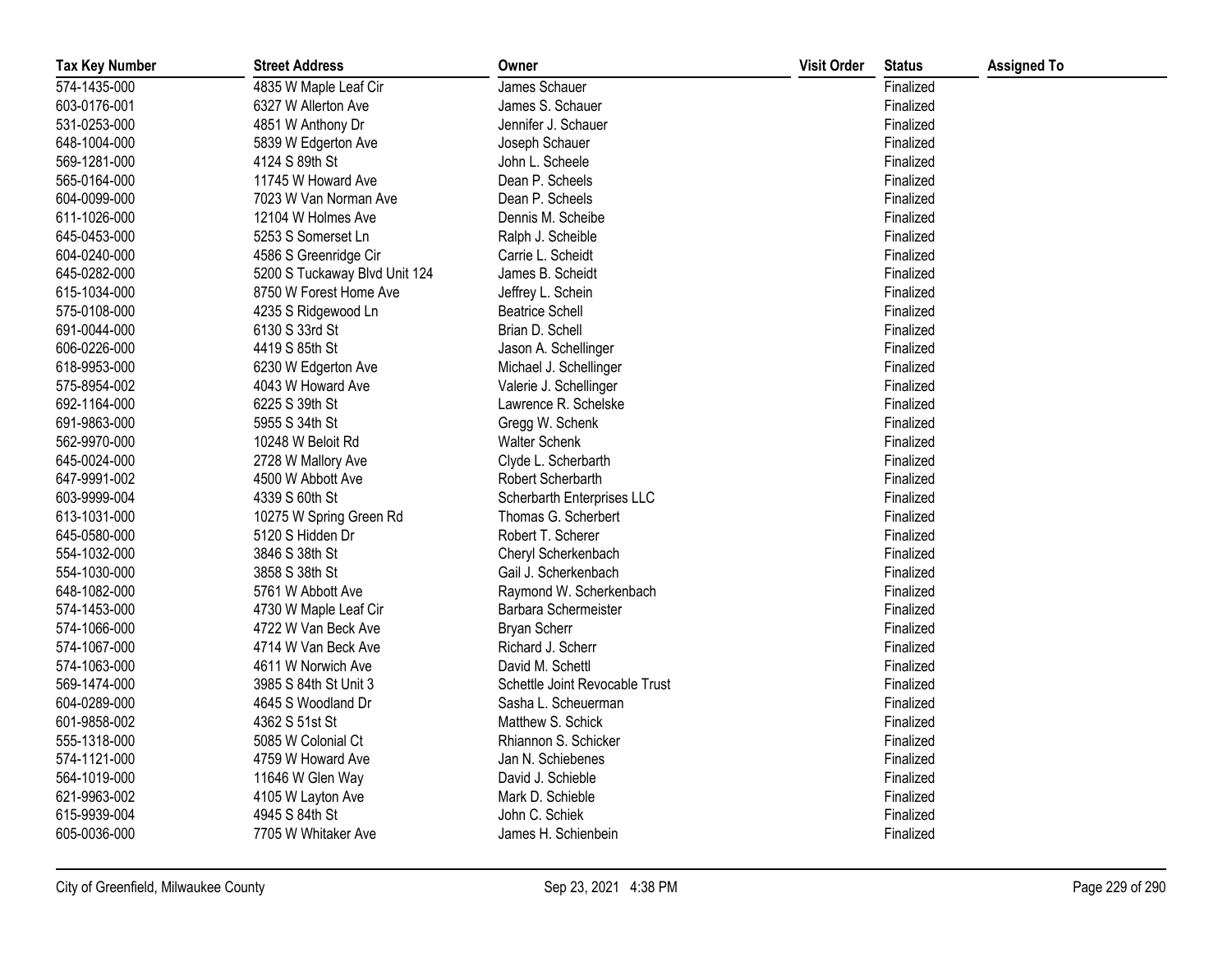| <b>Tax Key Number</b> | <b>Street Address</b>         | Owner                           | <b>Visit Order</b> | <b>Status</b> | <b>Assigned To</b> |
|-----------------------|-------------------------------|---------------------------------|--------------------|---------------|--------------------|
| 605-9994-000          | 7715 W Cold Spring Rd         | Rolf Schiermeister              |                    | Finalized     |                    |
| 601-9986-001          | 4405 S 43rd St                | James E. Schiller               |                    | Finalized     |                    |
| 617-0055-000          | 7130 W Holmes Ave             | John A. Schiller                |                    | Finalized     |                    |
| 606-0042-001          | 8405 W Allerton Ave           | Kathleen Schiller               |                    | Finalized     |                    |
| 605-0027-000          | 7720 W Whitaker Ave           | Marian Schillig                 |                    | Finalized     |                    |
| 531-1202-000          | 4641 W Anthony Dr             | James J. Schilling              |                    | Finalized     |                    |
| 570-1047-000          | 4268 S 79th St                | David E. Schilz                 |                    | Finalized     |                    |
| 531-1187-000          | 4610 W Anthony Dr             | Joshua R. Schilz                |                    | Finalized     |                    |
| 555-8987-000          | 4415 W Tripoli Ave            | Matthew J. Schimke              |                    | Finalized     |                    |
| 667-8912-000          | 5536 S 43rd St                | Robert A. Schimke Jr            |                    | Finalized     |                    |
| 692-1055-000          | 3806 W Kimberly Ave           | Schimmelpfennig Revocable Trust |                    | Finalized     |                    |
| 613-0010-000          | 10533 W Pine Ridge Rd         | Mark B. Schindler               |                    | Finalized     |                    |
| 645-0154-000          | 3127 W Canterbury Rd          | Louise M. Schinschke            |                    | Finalized     |                    |
| 645-0550-000          | 5390 S Cambridge Ln           | Emylou L. Schirpke              |                    | Finalized     |                    |
| 602-9989-000          | 4467 S 51st St                | Donald Schjoth Jr               |                    | Finalized     |                    |
| 646-0087-000          | 5433 S Amberwood Ln           | Nancy M. Schlaack               |                    | Finalized     |                    |
| 601-0203-000          | 4625 S 49th St                | James R. Schlachter             |                    | Finalized     |                    |
| 645-0400-000          | 5200 S Tuckaway Blvd Unit 362 | Thomas W. Schlaikowski          |                    | Finalized     |                    |
| 615-9973-001          | 4740 S Woodlawn Pl            | Benjamin W. Schlawin            |                    | Finalized     |                    |
| 570-8998-008          | Vacant Land                   | Robert J. Schleck               |                    | Finalized     |                    |
| 569-1486-000          | 4015 S 84th St Unit 7         | Duane R. Schlederer             |                    | Finalized     |                    |
| 574-1336-000          | 4979 W Maple Leaf Cir         | Kelly Schlegel                  |                    | Finalized     |                    |
| 610-0281-000          | 4547 S 121st St               | Christopher J. Schlehlein       |                    | Finalized     |                    |
| 569-1324-000          | 8500 W Waterford Ave Unit 5   | Kayla R. Schlei                 |                    | Finalized     |                    |
| 531-1056-000          | 4354 W Anthony Dr             | Nicholas R. Schlei              |                    | Finalized     |                    |
| 645-0203-000          | 5263 S Woodbridge Ln          | John R. Schleicher              |                    | Finalized     |                    |
| 575-8936-000          | 4022 S 43rd St                | Jeffrey A. Schlicht             |                    | Finalized     |                    |
| 618-9979-002          | 6608 W Carpenter Ave          | Lawrence P. Schlicht            |                    | Finalized     |                    |
| 565-0091-000          | 4015 S 117th St               | David K. Schlichting            |                    | Finalized     |                    |
| 618-0102-000          | 6100 W Stonehedge Dr Unit 145 | Donald J. Schlichting           |                    | Finalized     |                    |
| 617-0114-000          | 4771 S 68th St                | Ronald J. Schlidt               |                    | Finalized     |                    |
| 603-0131-000          | 4428 S 67th St                | Andrew J. Schliesman            |                    | Finalized     |                    |
| 616-0054-000          | 4933 S 79th St                | Randall Schlinke                |                    | Finalized     |                    |
| 566-9993-000          | 11300 W Holly Ln              | Ryan J. Schlinke                |                    | Finalized     |                    |
| 569-1102-001          | 9106 W Cold Spring Rd         | Christine M. Schloesser         |                    | Finalized     |                    |
| 569-1191-000          | 4056 S 90th St                | Adam Schlosser                  |                    | Finalized     |                    |
| 556-0443-000          | 3659 S 53rd St                | Brandon W. Schlueter            |                    | Finalized     |                    |
| 567-9976-001          | 4081 S 104th St               | Anthony V. Schmalfelt           |                    | Finalized     |                    |
| 648-1043-000          | 5748 W Upham Ave              | Charles W. Schmeda              |                    | Finalized     |                    |
| 553-0408-000          | 3310 W Lynndale Ave           | Gail M. Schmelebeck             |                    | Finalized     |                    |
| 531-0273-000          | 3437 S Crandon Pl             | Kurt A. Schmeling               |                    | Finalized     |                    |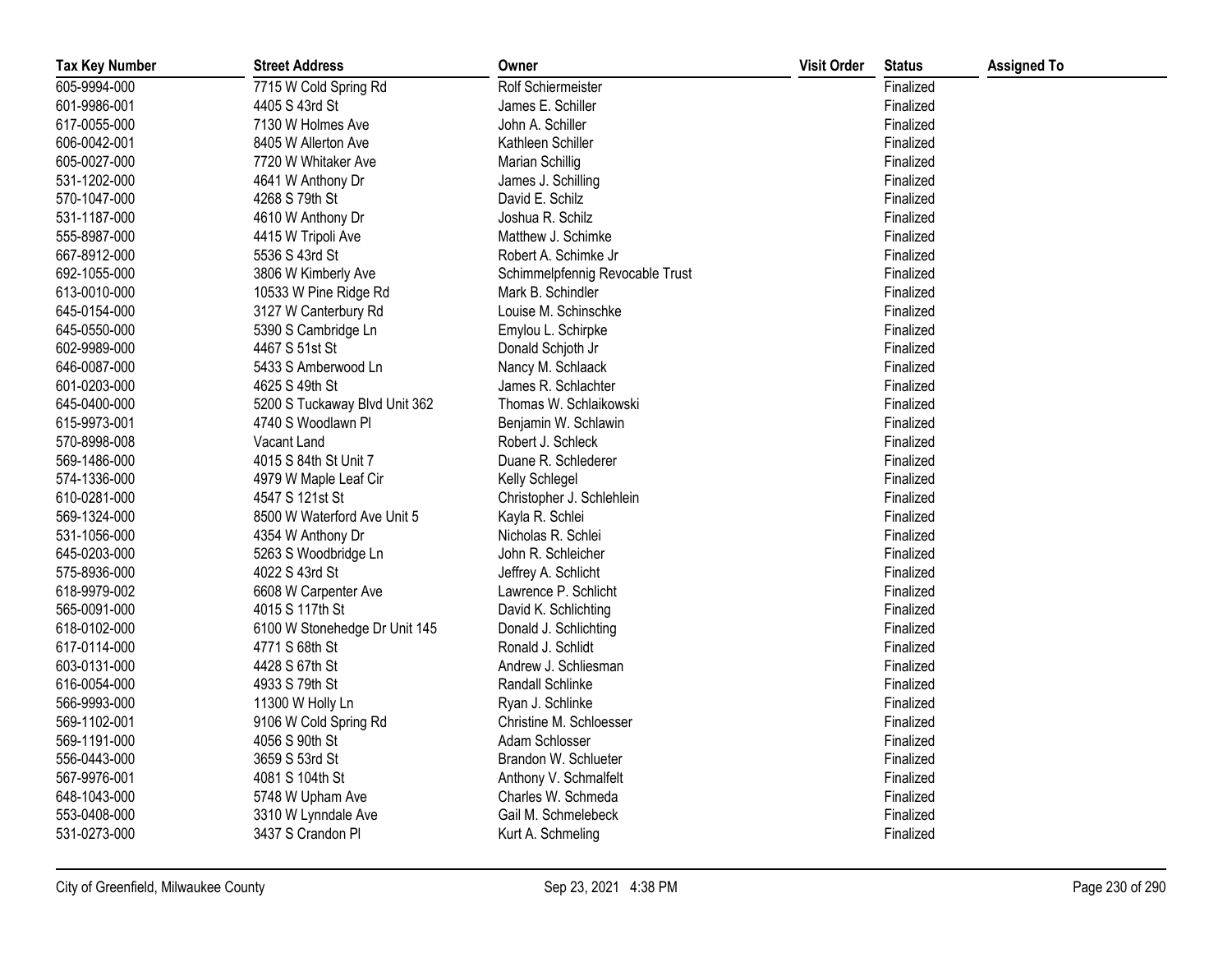| <b>Tax Key Number</b> | <b>Street Address</b>         | Owner                         | <b>Visit Order</b> | <b>Status</b> | <b>Assigned To</b> |
|-----------------------|-------------------------------|-------------------------------|--------------------|---------------|--------------------|
| 604-0041-000          | 6843 W Bottsford Ave          | Michael R. Schmeling          |                    | Finalized     |                    |
| 602-0043-000          | 5734 W Allerton Ave           | Mark J. Schmerbauch           |                    | Finalized     |                    |
| 556-0433-000          | 5210 W Wilbur Ave             | Dean J. Schmid                |                    | Finalized     |                    |
| 646-0245-000          | 5215 S Acorn Ln               | Thomas J. Schmid              |                    | Finalized     |                    |
| 564-0077-000          | 12161 W White Oak Dr          | William H. Schmid             |                    | Finalized     |                    |
| 569-8998-001          | 8531 W Howard Ave             | Schmid Revocable Living Trust |                    | Finalized     |                    |
| 610-0263-000          | 4444 S 121st St               | Scott A. Schmidlkofer         |                    | Finalized     |                    |
| 645-0328-000          | 5200 S Tuckaway Blvd Unit 222 | Bonnie L. Schmidt             |                    | Finalized     |                    |
| 645-0295-000          | 5200 S Tuckaway Blvd Unit 145 | Bonnie L. Schmidt             |                    | Finalized     |                    |
| 645-0358-000          | 5200 S Tuckaway Blvd Unit 268 | Bruce J. Schmidt              |                    | Finalized     |                    |
| 572-8942-001          | 4141 S 60th St                | David P. Schmidt              |                    | Finalized     |                    |
| 692-1203-000          | 4238 W Granada St             | Gary L. Schmidt               |                    | Finalized     |                    |
| 604-0061-000          | 7116 W Allerton Ave           | Glenn L. Schmidt              |                    | Finalized     |                    |
| 570-1088-000          | 8248 W Leroy Ave              | Janice E. Schmidt             |                    | Finalized     |                    |
| 564-0011-000          | 12270 W White Oak Dr          | Jeffrey A. Schmidt            |                    | Finalized     |                    |
| 667-8889-000          | 5830 S 43rd St                | Jesse Schmidt                 |                    | Finalized     |                    |
| 645-0176-000          | 5209 S Camelot Ln             | Judith Schmidt                |                    | Finalized     |                    |
| 565-0209-000          | 12355 W Waterford Ave         | Kathleen M. Schmidt           |                    | Finalized     |                    |
| 610-9982-000          | 4374 S 124th St               | Lisa M. Schmidt               |                    | Finalized     |                    |
| 569-1433-000          | 3915 S 84th St Unit 2         | Paul D. Schmidt               |                    | Finalized     |                    |
| 647-1023-000          | 5235 S 45th St                | Ronald L. Schmidt             |                    | Finalized     |                    |
| 564-0084-000          | 12260 W Scarlet Oak Ct        | Ryan Schmidt                  |                    | Finalized     |                    |
| 568-1053-001          | 4183 S 97th St                | Susan Schmidt                 |                    | Finalized     |                    |
| 602-9990-000          | 4459 S 51st St                | Thomas E. Schmidt             |                    | Finalized     |                    |
| 556-0442-000          | 3649 S 53rd St                | Todd C. Schmidt               |                    | Finalized     |                    |
| 531-0284-002          | 4811 W Vollmer Ave            | William Schmidt               |                    | Finalized     |                    |
| 692-1029-000          | 3801 W Ramsey Ave             | William L. Schmidt            |                    | Finalized     |                    |
| 621-9900-003          | 3615 W Barnard Ave            | Emily Jo Schmitt              |                    | Finalized     |                    |
| 601-9985-002          | 4427 S 43rd St                | Larry T. Schmitt              |                    | Finalized     |                    |
| 610-0063-000          | 4329 S Todd Dr                | Schmitt Jt Revocable Trust    |                    | Finalized     |                    |
| 620-9938-000          | W Barnard Ave                 | George Schmitz                |                    | Finalized     |                    |
| 618-0258-000          | 4950 S Imperial Cir           | Jean Schmitz                  |                    | Finalized     |                    |
| 531-0238-000          | 3470 S Schauer Ave            | Katie M. Schmitz              |                    | Finalized     |                    |
| 603-0067-000          | 4403 S 62nd St                | Lester J. Schmitz             |                    | Finalized     |                    |
| 645-0524-000          | 5313 S Cambridge Ln           | Michael J. Schmitz            |                    | Finalized     |                    |
| 648-0031-003          | 5110 W Loomis Rd              | Thomas J. Schmitz             |                    | Finalized     |                    |
| 574-1350-000          | 4855 W Maple Leaf Cir         | Gary A. Schmoldt              |                    | Finalized     |                    |
| 564-9993-001          | 11620 W Howard Ave            | William D. Schnacke           |                    | Finalized     |                    |
| 622-0053-000          | 5011 S 30th St                | Carly A. Schneeberg           |                    | Finalized     |                    |
| 603-0135-000          | 4460 S 67th St                | Allen J. Schneider            |                    | Finalized     |                    |
| 646-9987-001          | 5200 S Mallard Cir            | Andrew J. Schneider           |                    | Finalized     |                    |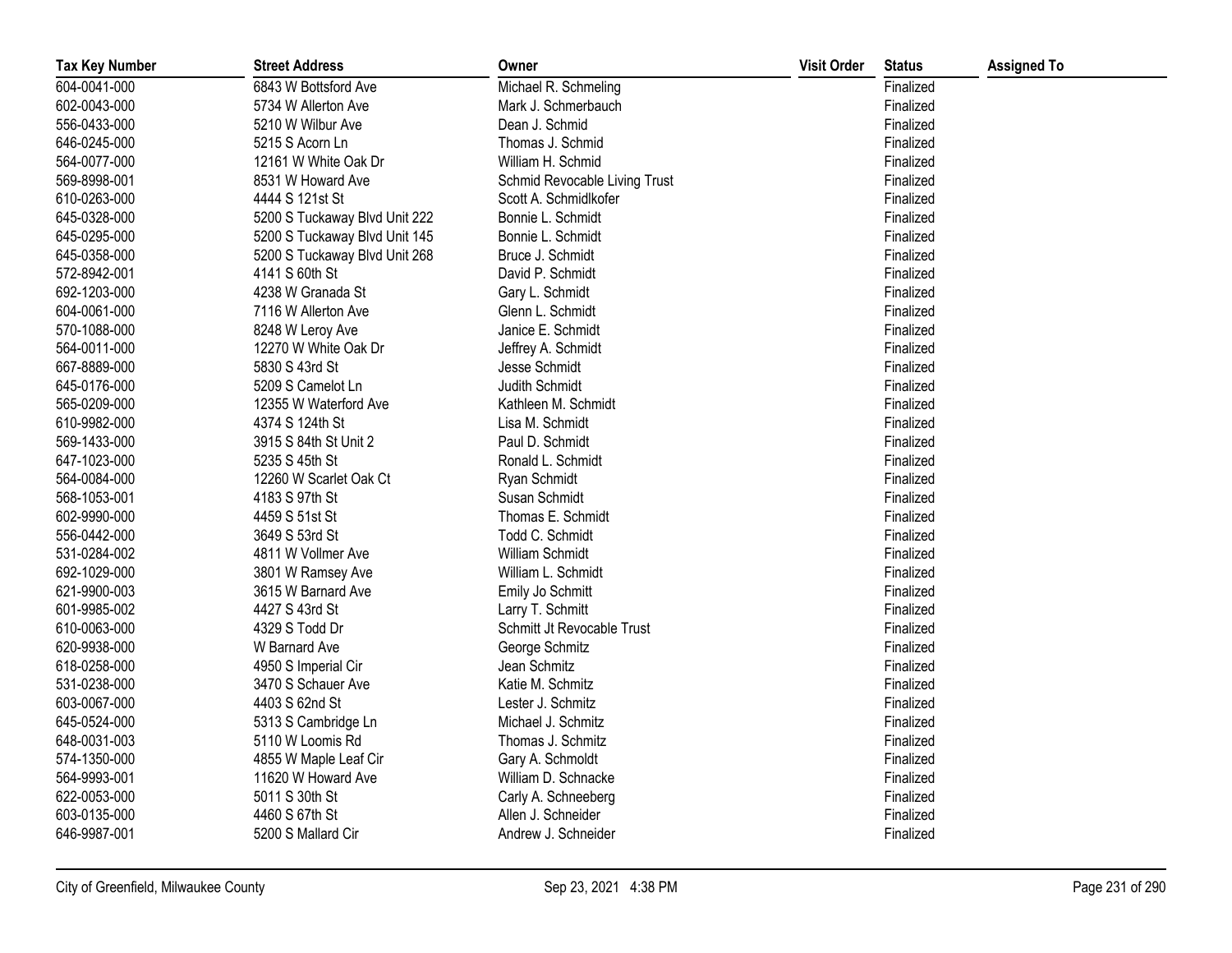| <b>Tax Key Number</b> | <b>Street Address</b>       | Owner                    | <b>Visit Order</b> | <b>Status</b> | <b>Assigned To</b> |
|-----------------------|-----------------------------|--------------------------|--------------------|---------------|--------------------|
| 609-0061-000          | 10910 W Layton Ave          | Christopher J. Schneider |                    | Finalized     |                    |
| 601-9983-005          | 4472 S 44th St              | Diane M. Schneider       |                    | Finalized     |                    |
| 692-8976-001          | 6136 S 36th St              | Eric Schneider           |                    | Finalized     |                    |
| 666-8998-000          | 5517 S 43rd St              | Gregory J. Schneider     |                    | Finalized     |                    |
| 622-0052-000          | 5001 S 30th St              | Jeffrey Schneider        |                    | Finalized     |                    |
| 617-0029-000          | 5061 S 69th St              | Justin Schneider         |                    | Finalized     |                    |
| 569-1403-000          | 8535 W Waterford Ave Unit 4 | Lois J. Schneider        |                    | Finalized     |                    |
| 603-0089-000          | 4412 S 65th St              | Luke J. Schneider        |                    | Finalized     |                    |
| 646-0193-000          | 5301 S Hidden Dr            | Wayne A. Schneider       |                    | Finalized     |                    |
| 570-8965-001          | 7942 W Cold Spring Rd       | Ryan P. Schnurer         |                    | Finalized     |                    |
| 609-0021-000          | 11530 W Sunset Ln           | Joseph M. Schobert       |                    | Finalized     |                    |
| 618-0304-000          | 4925 S Imperial Cir         | Kara R. Schoeffel        |                    | Finalized     |                    |
| 606-0138-000          | 8900 W Bottsford Ave        | Gregory R. Schoenberg    |                    | Finalized     |                    |
| 617-0002-000          | 4951 S 68th St              | Robert C. Schoenecker    |                    | Finalized     |                    |
| 573-8999-002          | W Leroy Ave                 | George F. Schoenfeldt    |                    | Finalized     |                    |
| 573-8999-003          | 5321 W Leroy Ave            | George F. Schoenfeldt    |                    | Finalized     |                    |
| 568-8953-001          | 4239 S 94th St              | Marilyn Scholl           |                    | Finalized     |                    |
| 603-0062-000          | 4449 S 62nd St              | Randall K. Scholl        |                    | Finalized     |                    |
| 646-0313-000          | 5260 S 37th St              | Kevin H. Scholz          |                    | Finalized     |                    |
| 564-0073-000          | 3531 S 120th St             | Mark H. Scholz           |                    | Finalized     |                    |
| 574-1320-000          | 4958 W Maple Leaf Cir       | Robin L. Scholz          |                    | Finalized     |                    |
| 555-1271-000          | 4956 W Colonial Ct          | Sandra Schott            |                    | Finalized     |                    |
| 604-0207-000          | 4530 S Greenridge Cir       | Susan A. Schott          |                    | Finalized     |                    |
| 601-0257-001          | 4670 S 49th St              | Micah Schowalter         |                    | Finalized     |                    |
| 604-0322-000          | 4620 S Woodland Dr          | Jerrol M. Schrader       |                    | Finalized     |                    |
| 606-0240-000          | 9151 W Cold Spring Rd       | Julie Schrager           |                    | Finalized     |                    |
| 603-0187-000          | 6115 W Allerton Ave         | Angie J. Schram          |                    | Finalized     |                    |
| 667-8956-000          | 4130 W Ramsey Ave           | Richard J. Schramek      |                    | Finalized     |                    |
| 667-8957-001          | W Ramsey Ave                | Richard J. Schramek      |                    | Finalized     |                    |
| 604-0330-000          | 4600 S Woodland Dr          | Richard J. Schramek      |                    | Finalized     |                    |
| 601-9981-001          | 4436 S 45th St              | Daniel Schrank           |                    | Finalized     |                    |
| 616-0024-000          | 4923 S 78th St              | Carol A. Schraw          |                    | Finalized     |                    |
| 666-8995-000          | 5547 S 43rd St              | Patrick J. Schreiner     |                    | Finalized     |                    |
| 613-8986-001          | 4921 S 106th St             | William Schreiner        |                    | Finalized     |                    |
| 692-8996-011          | W Henry Ave                 | Esther Schreiter-Pietri  |                    | Finalized     |                    |
| 692-8996-007          | 3546 W Henry Ave            | Esther Schreiter-Pietri  |                    | Finalized     |                    |
| 555-1287-000          | 4901 W Colonial Ct          | Dawn R. Schrieber        |                    | Finalized     |                    |
| 569-1050-000          | 4050 S 92nd St              | David Schriener          |                    | Finalized     |                    |
| 610-0210-000          | 4461 S 116th St             | James J. Schrimpf        |                    | Finalized     |                    |
| 567-0030-000          | 4000 S 103rd St             | Alvard Schroeder         |                    | Finalized     |                    |
| 569-1177-000          | 4041 S 89th St              | Angela L. Schroeder      |                    | Finalized     |                    |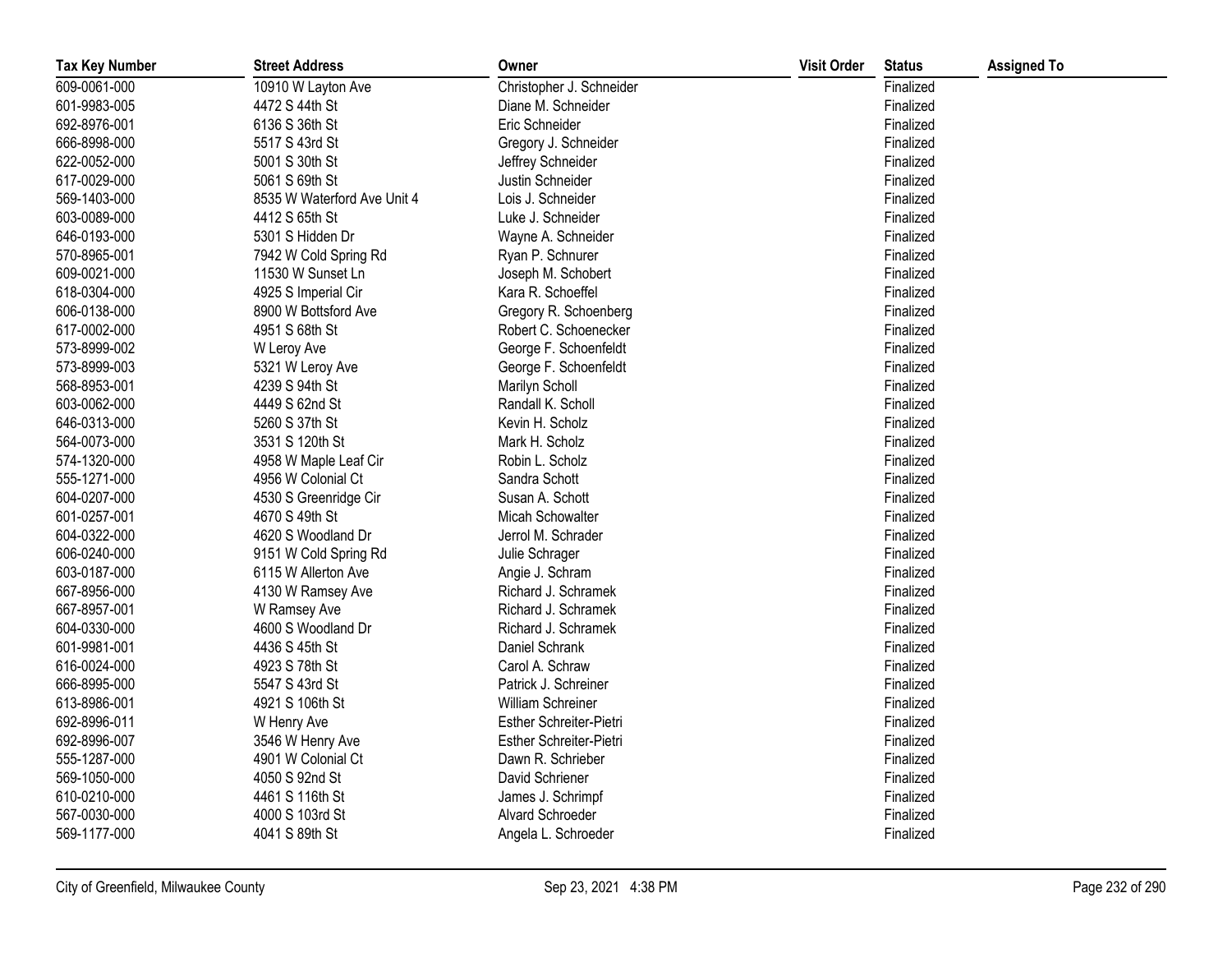| <b>Tax Key Number</b> | <b>Street Address</b>       | Owner                    | <b>Visit Order</b> | <b>Status</b> | <b>Assigned To</b> |
|-----------------------|-----------------------------|--------------------------|--------------------|---------------|--------------------|
| 605-0105-000          | 8000 W Bottsford Ave        | Brandon A. Schroeder     |                    | Finalized     |                    |
| 553-0061-000          | 3528 S 33rd St              | Donald Schroeder         |                    | Finalized     |                    |
| 645-0198-000          | 5220 S Woodbridge Ln        | Donald L. Schroeder      |                    | Finalized     |                    |
| 607-9985-002          | 9455 W Cold Spring Rd       | Garry R. Schroeder       |                    | Finalized     |                    |
| 569-1053-000          | 4032 S 92nd St              | Jerod D. Schroeder       |                    | Finalized     |                    |
| 667-8997-002          | 3727 W Grange Ave           | Kurt A. Schroeder        |                    | Finalized     |                    |
| 610-9995-001          | 11837 W Cold Spring Rd      | Randy S. Schroeder       |                    | Finalized     |                    |
| 610-0009-000          | 4600 S 121st St             | Ronald A. Schroeder      |                    | Finalized     |                    |
| 621-9935-001          | 4141 W Barnard Ave          | Thomas E. Schroeder      |                    | Finalized     |                    |
| 572-1135-000          | 6609 W Plainfield Ave       | Cynthia M. Schroepfer    |                    | Finalized     |                    |
| 603-0222-000          | 4562 S 62nd St              | Kristin M. Schroepfer    |                    | Finalized     |                    |
| 621-0017-000          | 3715 W Holmes Ave           | James Thomas Schroeter   |                    | Finalized     |                    |
| 610-0187-000          | 4575 S River Ridge Blvd     | Gerald J. Schubert       |                    | Finalized     |                    |
| 645-0587-000          | 5104 S Hidden Dr            | Herbert B. Schubert      |                    | Finalized     |                    |
| 567-0031-000          | 4010 S 103rd St             | Christopher D. Schuebel  |                    | Finalized     |                    |
| 569-1421-000          | 8555 W Waterford Ave Unit 6 | Christopher D. Schuebel  |                    | Finalized     |                    |
| 647-1033-000          | 4411 W Upham Ave            | Daniel E. Schuelke       |                    | Finalized     |                    |
| 647-1057-000          | 4906 W Abbott Ave           | Michael Schueller        |                    | Finalized     |                    |
| 621-0055-000          | 5005 S 41st St              | David J. Schuenke        |                    | Finalized     |                    |
| 572-1005-000          | 6418 W Plainfield Ave       | Christopher Schuerman    |                    | Finalized     |                    |
| 615-1005-000          | 8801 W Dosie Ave            | Molly Schuerman          |                    | Finalized     |                    |
| 618-0232-000          | 5002 S Stonehedge Dr        | Kathryn A. Schuette      |                    | Finalized     |                    |
| 576-9994-003          | 3424 W Cold Spring Rd       | Krystalle M. Schuetz     |                    | Finalized     |                    |
| 568-1056-000          | 9626 W Plainfield Ave       | Helmut E. Schuetzler     |                    | Finalized     |                    |
| 562-0024-000          | 3724 S 104th St             | Jay J. Schuh             |                    | Finalized     |                    |
| 692-1102-000          | 6133 S 37th St              | Susan A. Schuhmann       |                    | Finalized     |                    |
| 609-0007-000          | 4640 S 114th St             | Walter S. Schuk          |                    | Finalized     |                    |
| 647-9999-002          | 4325 W Edgerton Ave         | <b>Brian Schulenburg</b> |                    | Finalized     |                    |
| 602-0139-000          | 4372 S Placid Dr            | Jeffrey Schulist         |                    | Finalized     |                    |
| 621-9998-001          | 3601 W Layton Ave           | Joseph J. Schuller       |                    | Finalized     |                    |
| 568-1076-000          | 9430 W Waterford Ave        | Dennis T. Schulteis      |                    | Finalized     |                    |
| 620-0042-000          | 4841 S Waterview Ct         | Philip Schulteis         |                    | Finalized     |                    |
| 601-9914-001          | 4372 S 48th St              | Brett J. Schultz         |                    | Finalized     |                    |
| 569-1488-000          | 4025 S 84th St Unit 1       | Casey L. Schultz         |                    | Finalized     |                    |
| 606-9995-002          | 8716 W Whitaker Ave         | Cory E. Schultz          |                    | Finalized     |                    |
| 647-1077-000          | 4845 W Abbott Ave           | Craig D. Schultz         |                    | Finalized     |                    |
| 574-1367-000          | 4917 W Maple Leaf Cir       | Cynthia E. Schultz       |                    | Finalized     |                    |
| 571-8943-000          | 6826 W Cold Spring Rd       | Daniel J. Schultz        |                    | Finalized     |                    |
| 667-8923-000          | 5511 S 42nd St              | Daniel L. Schultz        |                    | Finalized     |                    |
| 610-0120-000          | 11600 W Layton Ave          | Ernest G. Schultz        |                    | Finalized     |                    |
| 602-0013-000          | 5711 W Bottsford Ave        | Jeanmarie Schultz        |                    | Finalized     |                    |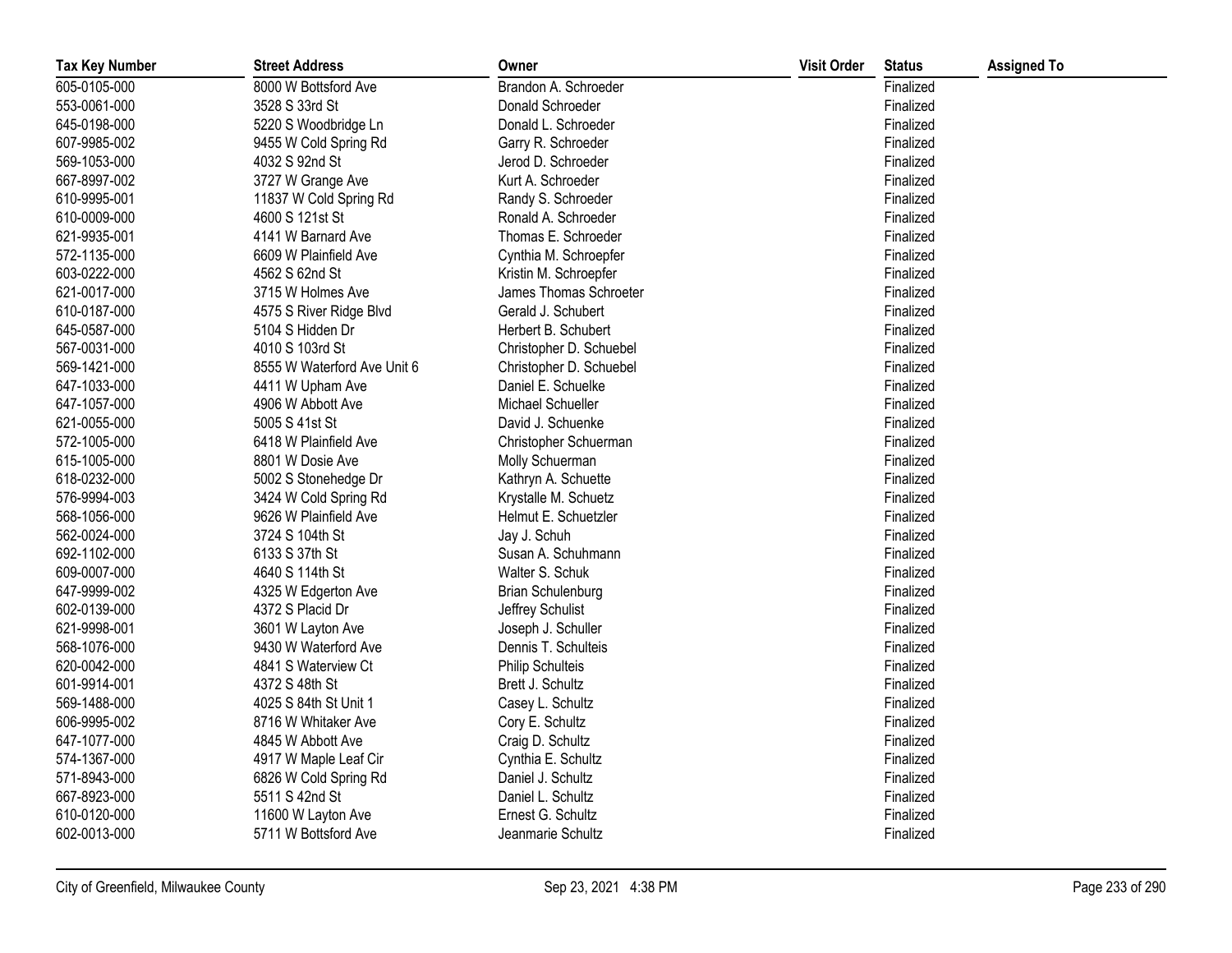| <b>Tax Key Number</b> | <b>Street Address</b>         | Owner                      | <b>Visit Order</b> | <b>Status</b> | <b>Assigned To</b> |
|-----------------------|-------------------------------|----------------------------|--------------------|---------------|--------------------|
| 691-9936-002          | 5971 S Phillips St            | Jeffrey H. Schultz         |                    | Finalized     |                    |
| 606-0186-000          | 8558 W Bottsford Ave          | Jerry A. Schultz           |                    | Finalized     |                    |
| 569-1390-000          | 8515 W Waterford Ave Unit 7   | Jessica L. Schultz         |                    | Finalized     |                    |
| 617-9994-000          | 4875 S 68th St                | Jessica M. Schultz         |                    | Finalized     |                    |
| 603-9990-000          | 6215 W Cold Spring Rd         | Karen J. Schultz           |                    | Finalized     |                    |
| 562-0008-000          | 10305 W Beloit Rd             | Kelly J. Schultz           |                    | Finalized     |                    |
| 555-1097-000          | 3556 S 48th St                | Kurt J. Schultz            |                    | Finalized     |                    |
| 574-1343-000          | 4937 W Maple Leaf Cir         | Lisa Schultz               |                    | Finalized     |                    |
| 572-8962-000          | 6616 W Cold Spring Rd         | Matthew J. Schultz         |                    | Finalized     |                    |
| 562-9939-001          | 10429 W Beloit Rd             | Pamela K. Schultz          |                    | Finalized     |                    |
| 691-0127-000          | 6060 S 31st St                | <b>Richard Schultz</b>     |                    | Finalized     |                    |
| 667-1054-000          | 4000 W Ramsey Ave             | Richard A. Schultz         |                    | Finalized     |                    |
| 605-0104-000          | 8020 W Bottsford Ave          | Robert F. Schultz II       |                    | Finalized     |                    |
| 604-0096-000          | 7115 W Van Norman Ave         | Stephany Schultz           |                    | Finalized     |                    |
| 609-9951-001          | 4650 S 113th St               | Steven W. Schultz          |                    | Finalized     |                    |
| 667-8954-001          | 4210 W Ramsey Ave             | Terrence R. Schultz        |                    | Finalized     |                    |
| 571-1035-000          | 4173 S 72nd St                | Brett A. Schulz            |                    | Finalized     |                    |
| 564-1014-000          | 3858 S Clubhouse Dr           | Charles R. Schulz          |                    | Finalized     |                    |
| 614-1023-002          | 9625 W Barnard Ave            | Mary M. Schulz             |                    | Finalized     |                    |
| 645-0336-000          | 5200 S Tuckaway Blvd Unit 230 | Robert O. Schulz           |                    | Finalized     |                    |
| 691-9865-000          | 5931 S 34th St                | David R. Schumacher        |                    | Finalized     |                    |
| 645-0549-000          | 5383 S Cambridge Ln           | James D. Schumacher        |                    | Finalized     |                    |
| 606-0132-000          | 8901 W Whitaker Ave           | Mark T. Schumacher         |                    | Finalized     |                    |
| 691-9955-001          | 5993 S Honey Creek Dr         | Michael William Schumacher |                    | Finalized     |                    |
| 611-1017-000          | 12139 W Carpenter Ave         | Philip P. Schumacher       |                    | Finalized     |                    |
| 620-9995-003          | 4352 W Barnard Ave            | Thomas C. Schumacher       |                    | Finalized     |                    |
| 572-1137-000          | 4167 S 66th St                | Thomas J. Schumacher       |                    | Finalized     |                    |
| 531-1120-002          | 4548 W Midland Dr             | Barbara B. Schumann        |                    | Finalized     |                    |
| 622-0149-000          | 2815 W Vogel Ave              | Michael J. Schuppert       |                    | Finalized     |                    |
| 601-0302-000          | 4612 S 48th St                | Christina M. Schurk        |                    | Finalized     |                    |
| 646-9949-000          | 5370 S 43rd St                | John R. Schuster           |                    | Finalized     |                    |
| 601-9951-000          | 4521 W Bottsford Ave          | Robert W. Schuster         |                    | Finalized     |                    |
| 691-0107-000          | 3242 W Mangold Ave Unit E     | Christopher M. Schutte     |                    | Finalized     |                    |
| 645-0387-000          | 5200 S Tuckaway Blvd Unit 341 | Arlene Schwab              |                    | Finalized     |                    |
| 606-0211-000          | 8625 W Cold Spring Rd         | Kim M. Schwab              |                    | Finalized     |                    |
| 621-9975-003          | 3800 W Barnard Ave            | Lee C. Schwab              |                    | Finalized     |                    |
| 601-9939-000          | 4460 S 47th St                | Mikayla C. Schwab          |                    | Finalized     |                    |
| 615-9996-000          | 8511 W Layton Ave             | Charles A. Schwalbach      |                    | Finalized     |                    |
| 600-0015-000          | 4438 S 36th St                | Charles A. Schwalbach      |                    | Finalized     |                    |
| 565-0102-000          | 11805 W Tesch Ave             | Brian K. Schwanke          |                    | Finalized     |                    |
| 609-0013-000          | 4625 S 114th St               | Randy S. Schwanke          |                    | Finalized     |                    |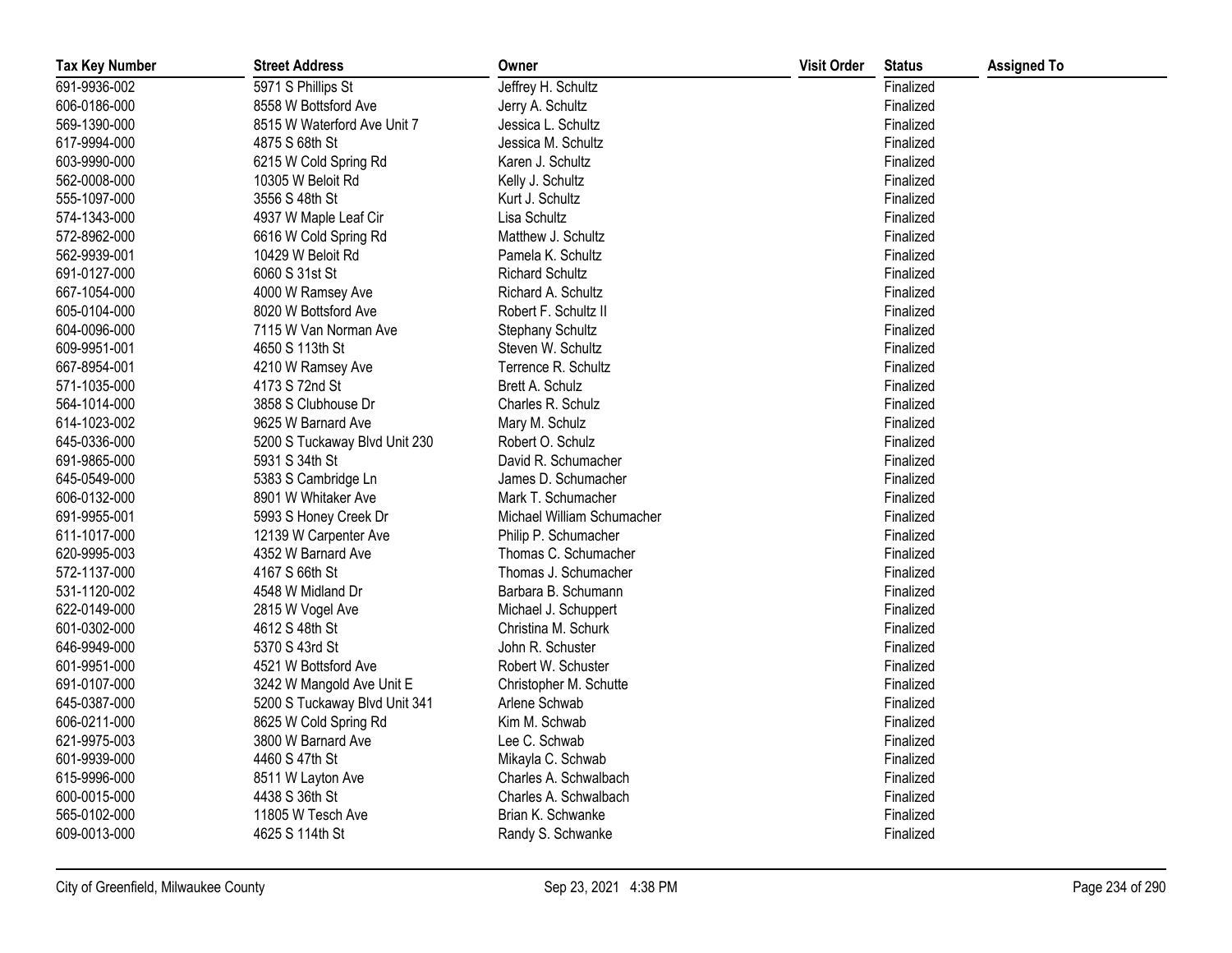| <b>Tax Key Number</b> | <b>Street Address</b>         | Owner                                              | <b>Visit Order</b> | <b>Status</b> | <b>Assigned To</b> |
|-----------------------|-------------------------------|----------------------------------------------------|--------------------|---------------|--------------------|
| 604-0341-000          | 4605 S Woodland Dr            | Amanda Schwantes                                   |                    | Finalized     |                    |
| 646-0252-000          | 5261 S Acorn Ln               | Cheryl A. Schwark                                  |                    | Finalized     |                    |
| 691-9899-000          | 5995 S 32nd St                | Candace M. Schwartz                                |                    | Finalized     |                    |
| 606-0182-000          | 8575 W Whitaker Ave           | Christopher C. Schwartz                            |                    | Finalized     |                    |
| 609-9978-002          | 11255 W Cold Spring Rd        | Dennis Schwartz                                    |                    | Finalized     |                    |
| 602-0134-000          | 4352 S Placid Dr              | Mark R. Schwartz                                   |                    | Finalized     |                    |
| 569-1492-000          | 4025 S 84th St Unit 5         | Randall Schwartz                                   |                    | Finalized     |                    |
| 567-0021-000          | 10330 W Norwich Ave           | Daniel M. Schwarzinger                             |                    | Finalized     |                    |
| 609-0066-000          | 4665 S 110th St               | Mark A. Schwebke                                   |                    | Finalized     |                    |
| 648-8997-007          | 5130 S 60th St                | Frank Schwei III                                   |                    | Finalized     |                    |
| 565-0199-000          | 4044 S Wildcat Ct             | Janice A. Schweiger                                |                    | Finalized     |                    |
| 567-0053-000          | 10131 W Plainfield Ave        | Thomas Schweiger                                   |                    | Finalized     |                    |
| 601-9975-000          | 4413 W Bottsford Ave          | David Schweitzer                                   |                    | Finalized     |                    |
| 618-0196-000          | 6100 W Stonehedge Dr Unit 343 | Roberta L. Schwelitz                               |                    | Finalized     |                    |
| 555-1251-000          | 5030 W Colonial Ct            | Mary K. Schwemin                                   |                    | Finalized     |                    |
| 646-0268-000          | 5363 S Butterfield Way        | Paul Schwerzler                                    |                    | Finalized     |                    |
| 601-0076-000          | 4554 S 47th St                | John R. Schwickert                                 |                    | Finalized     |                    |
| 605-0032-000          | 7813 W Bottsford Ave          | Karen Kay Schwinn                                  |                    | Finalized     |                    |
| 621-9897-003          | 5018 S 37th St                | David Schwonek                                     |                    | Finalized     |                    |
| 615-1039-000          | 8886 W Lexington Ln           | Susan E. Scion-Seher                               |                    | Finalized     |                    |
| 604-9934-004          | 4630 S 69th St                | Anthony Sciurba                                    |                    | Finalized     |                    |
| 574-1105-000          | 4501 W Tesch Ave              | Kelly S. Scopoline                                 |                    | Finalized     |                    |
| 691-0139-000          | 6101 S 31st St                | Alessandro Scordato                                |                    | Finalized     |                    |
| 556-2000-000          | 5127 W Midland Dr             | Irina Scordato                                     |                    | Finalized     |                    |
| 601-9856-001          | 4320 S 51st St                | Scordato LLC                                       |                    | Finalized     |                    |
| 554-8994-000          | 3833 S 35th St                | Abel Scott                                         |                    | Finalized     |                    |
| 609-9958-004          | 4551 S 112th St               | Christopher Scott                                  |                    | Finalized     |                    |
| 647-1182-000          | 4300 W Grange Ave Unit 4      | Douglas T. Scott                                   |                    | Finalized     |                    |
| 622-0147-000          | 2804 W Edgerton Ave           | Orrin W. Scott                                     |                    | Finalized     |                    |
| 604-9945-000          | 4405 S 72nd St                | Paul R. Scott                                      |                    | Finalized     |                    |
| 531-0263-000          | 3409 S Crandon Pl             | Todd A. Scott                                      |                    | Finalized     |                    |
| 569-1134-003          | 4252 S 91st St                | Scott & Susan Charles Living Trust Dated 5/14/2018 |                    | Finalized     |                    |
| 568-1078-000          | 9410 W Waterford Ave          | Sea Green Lane LLC                                 |                    | Finalized     |                    |
| 692-1168-000          | 6193 S 39th St                | Joanne Seaks                                       |                    | Finalized     |                    |
| 604-0319-000          | 4633 S Woodland Dr            | <b>Timothy Seal</b>                                |                    | Finalized     |                    |
| 601-9888-002          | 4363 S 48th St                | Mario J. Seals                                     |                    | Finalized     |                    |
| 612-8983-001          | 11401 W Layton Ave            | Gerald A. Seaman Jr                                |                    | Finalized     |                    |
| 567-0086-000          | 4076 S 104th St               | Richard L. Seaman                                  |                    | Finalized     |                    |
| 602-0156-000          | 5228 W Whitaker Ave           | Jeffrey Sears                                      |                    | Finalized     |                    |
| 645-0254-000          | 5308 S Woodbridge Ln          | Bernadette M. Sebion                               |                    | Finalized     |                    |
| 666-1001-001          | 5620 S 45th St                | Richard Secora                                     |                    | Finalized     |                    |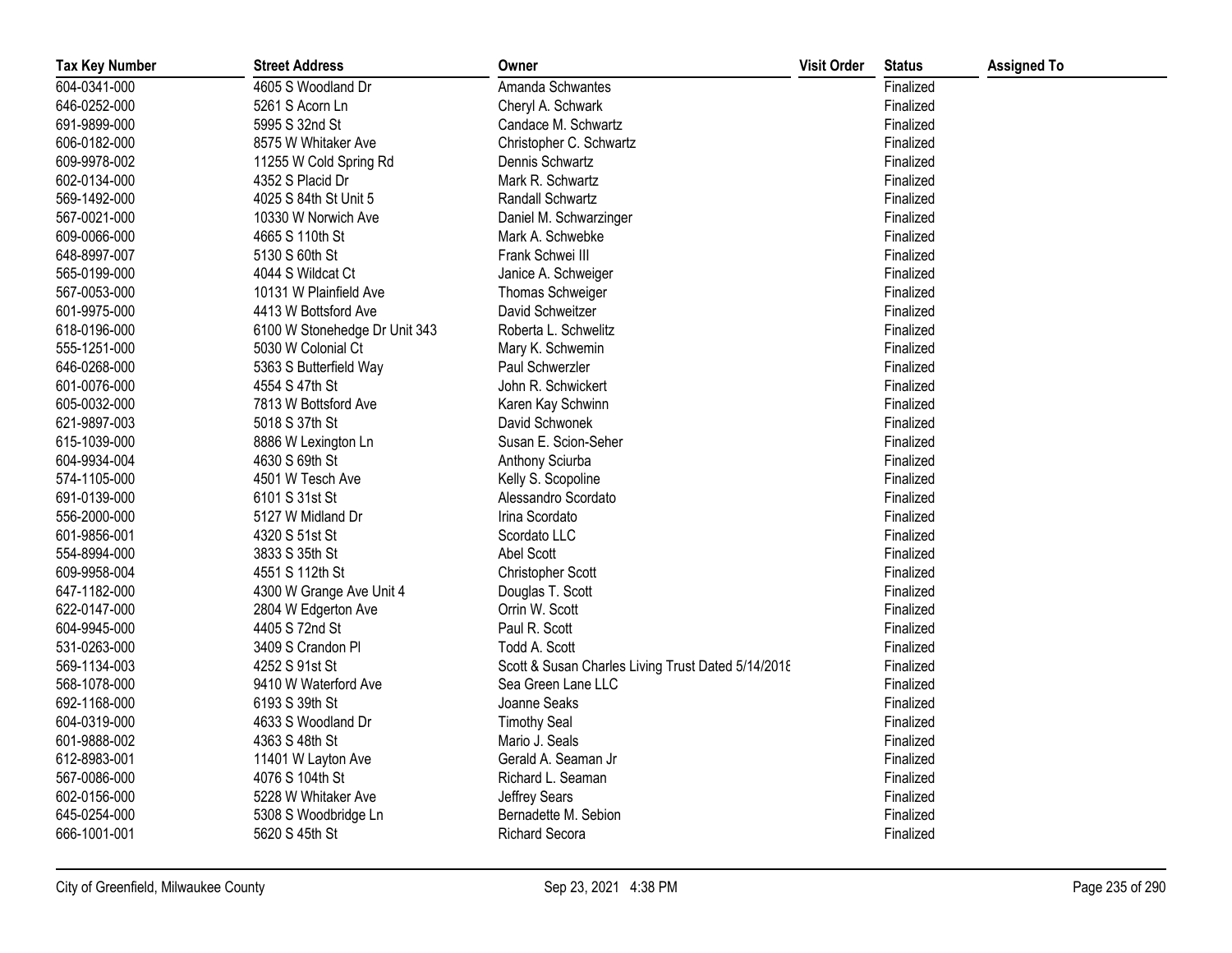| <b>Tax Key Number</b> | <b>Street Address</b>         | Owner                                      | <b>Visit Order</b> | <b>Status</b> | <b>Assigned To</b> |
|-----------------------|-------------------------------|--------------------------------------------|--------------------|---------------|--------------------|
| 555-1204-000          | 3617 S 46th St                | Secretary of Housing and Urban Development |                    | Finalized     |                    |
| 691-0096-000          | 3233 W Mangold Ave Unit B     | Sector 7G, LLC                             |                    | Finalized     |                    |
| 645-0456-000          | 5265 S Somerset Ln            | Jon Sedgwick                               |                    | Finalized     |                    |
| 605-9987-000          | 7911 W Cold Spring Rd         | William Seeber                             |                    | Finalized     |                    |
| 601-9983-002          | 4455 S 43rd St                | Karen M. Seebruck                          |                    | Finalized     |                    |
| 531-0286-001          | 4821 W Vollmer Ave            | Lindsay A. Seefeldt                        |                    | Finalized     |                    |
| 569-1080-000          | 4044 S 91st PI                | <b>Bryan Seeger</b>                        |                    | Finalized     |                    |
| 615-1040-000          | 8888 W Lexington Ln           | Deborah J. Seeger                          |                    | Finalized     |                    |
| 555-1141-000          | 3572 S 46th St                | Gordon A. Seegert                          |                    | Finalized     |                    |
| 692-1219-000          | 6154 S 42nd St                | Michael B. Seeley                          |                    | Finalized     |                    |
| 603-0160-000          | 6707 W Allerton Ave           | Nicholas W. Seelig                         |                    | Finalized     |                    |
| 604-0026-000          | 4340 S 72nd St                | Jose Vicente Segarra Gonzalez              |                    | Finalized     |                    |
| 691-9947-002          | 5962 S Phillips St            | John E. Segel                              |                    | Finalized     |                    |
| 604-0229-000          | 4529 S Greenridge Cir         | Jane H. Seher                              |                    | Finalized     |                    |
| 569-1129-000          | 9000 W Cold Spring Rd         | Charlotte E. Seib                          |                    | Finalized     |                    |
| 619-0006-000          | 5010 S 58th St                | Gerhard A. Seibold                         |                    | Finalized     |                    |
| 604-0196-000          | 4524 S Greenridge Cir         | Linda S. Seidel                            |                    | Finalized     |                    |
| 605-0037-000          | 7847 W Bottsford Ave          | Matthew J. Seidl                           |                    | Finalized     |                    |
| 601-9856-006          | 4313 S 50th St                | Andrew Seidler                             |                    | Finalized     |                    |
| 565-0104-000          | 11829 W Tesch Ave             | Steven W. Seidlitz                         |                    | Finalized     |                    |
| 570-1065-000          | 4280 S 82nd St                | Karen L. Seidner                           |                    | Finalized     |                    |
| 569-1476-000          | 3985 S 84th St Unit 5         | John M. Seitz                              |                    | Finalized     |                    |
| 575-8906-000          | 3900 W Plainfield Ave         | Sieglinde G. Seitz                         |                    | Finalized     |                    |
| 604-0178-000          | 4419 S Greenridge Cir Unit D  | Seitz Family Trust                         |                    | Finalized     |                    |
| 646-0160-000          | 3591 W Old Oak Dr             | Seizyk Revocable Trust                     |                    | Finalized     |                    |
| 569-1322-000          | 8500 W Waterford Ave Unit 3   | Ismet Sejfovic                             |                    | Finalized     |                    |
| 604-9956-000          | 7216 W Layton Ave             | Kemal Sejfovic                             |                    | Finalized     |                    |
| 531-1224-002          | 4600 W Morgan Ave             | Sarah Sekeres                              |                    | Finalized     |                    |
| 569-1407-000          | 8535 W Waterford Ave Unit 8   | Scott A. Self                              |                    | Finalized     |                    |
| 666-8896-001          | 5621 S 45th St                | Robert K. Selin                            |                    | Finalized     |                    |
| 556-8969-000          | 3658 S 56th St                | Robert A. Sell                             |                    | Finalized     |                    |
| 574-1415-000          | 4756 W Maple Leaf Cir         | Michael R. Sellenheim                      |                    | Finalized     |                    |
| 572-1139-000          | 4183 S 66th St                | Lewis J. Sellers                           |                    | Finalized     |                    |
| 604-0086-000          | 7114 W Van Norman Ave         | Arthur V. Sellhorn V                       |                    | Finalized     |                    |
| 606-0219-000          | 4414 S 85th St                | John H. Sellman                            |                    | Finalized     |                    |
| 569-1088-000          | 4201 S 91st St                | Robert W. Selmer                           |                    | Finalized     |                    |
| 568-1140-000          | 4282 S 98th St                | John Semancik                              |                    | Finalized     |                    |
| 647-9952-010          | 4440 W Grange Ave             | Karen Semanski                             |                    | Finalized     |                    |
| 645-0318-000          | 5200 S Tuckaway Blvd Unit 204 | James A. Semrad                            |                    | Finalized     |                    |
| 647-1122-000          | 4591 W Maplewood Dr           | Jerome H. Semrad                           |                    | Finalized     |                    |
| 603-0011-000          | 6208 W Bottsford Ave          | Ryan Semrad                                |                    | Finalized     |                    |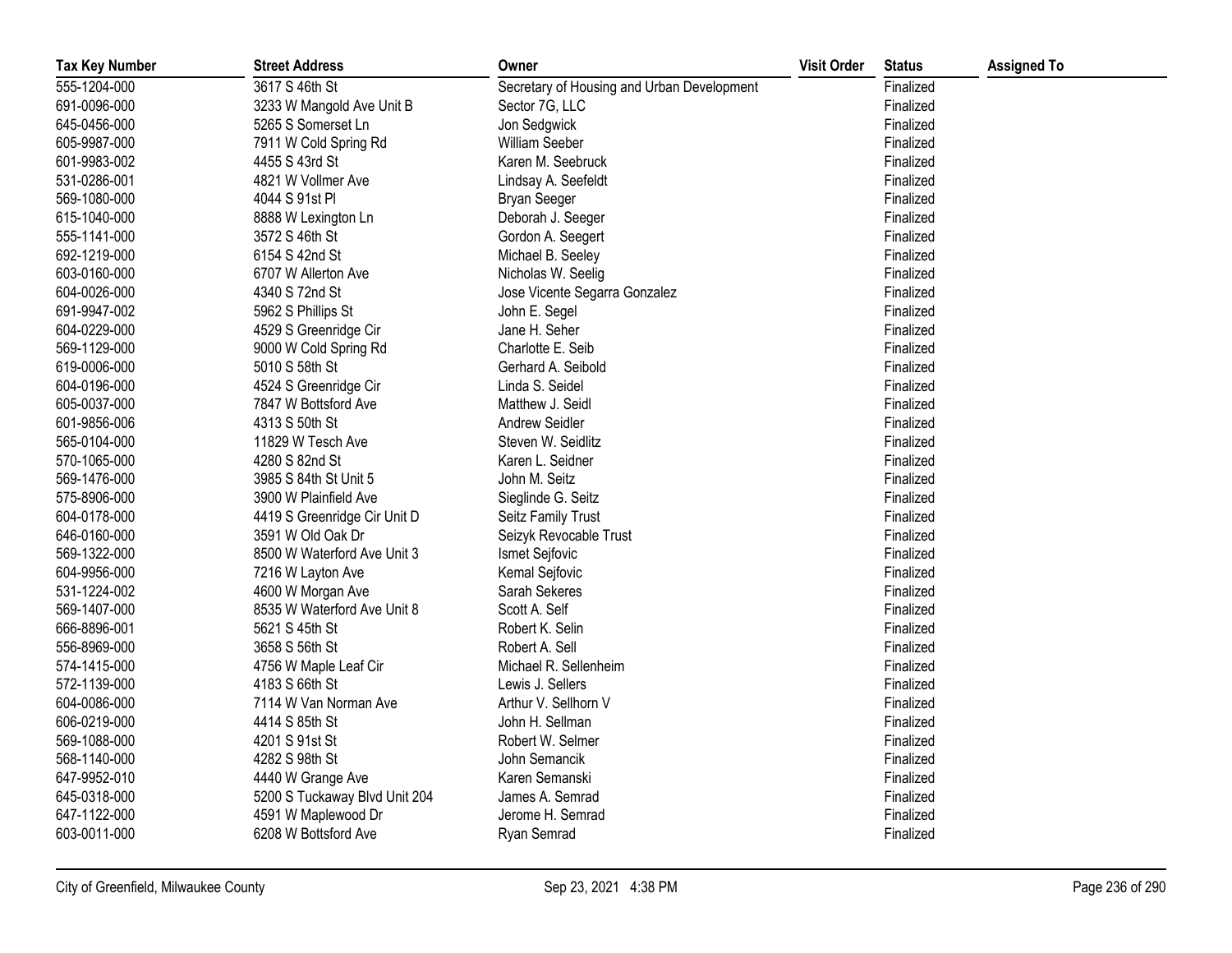| <b>Tax Key Number</b> | <b>Street Address</b>         | Owner                     | <b>Visit Order</b> | <b>Status</b> | <b>Assigned To</b> |
|-----------------------|-------------------------------|---------------------------|--------------------|---------------|--------------------|
| 564-0028-000          | 3630 S 120th St               | William J. Semrad         |                    | Finalized     |                    |
| 620-9953-000          | 4840 W Loomis Rd              | Jesus Sendejo Jr          |                    | Finalized     |                    |
| 601-0295-000          | 4648 S 48th St                | Migel Sendejo Jr          |                    | Finalized     |                    |
| 554-1005-000          | 3859 S 36th St                | Orhan Senel               |                    | Finalized     |                    |
| 599-8956-000          | 2906 W Bottsford Ave          | Carl E. Senger            |                    | Finalized     |                    |
| 611-1082-000          | 4820 S 119th St               | Marcus J. Sengstock       |                    | Finalized     |                    |
| 574-1402-000          | 4766 W Maple Leaf Cir         | Darin M. Sense            |                    | Finalized     |                    |
| 562-0028-002          | 3881 S 102nd St               | Ronald J. Sense           |                    | Finalized     |                    |
| 567-0063-000          | 4149 S 101st St               | Dianne M. Sentkowski      |                    | Finalized     |                    |
| 645-0243-000          | 5286 S Woodbridge Ln          | Valeria P. Sentowski      |                    | Finalized     |                    |
| 531-1145-000          | 3371 S Strothmann Dr          | Rigoberto Sepulveda       |                    | Finalized     |                    |
| 615-9953-000          | 4970 S 92nd St                | Shaina Sepulveda          |                    | Finalized     |                    |
| 570-0322-000          | 8224 W Waterford Ave          | Joel J. Serafin           |                    | Finalized     |                    |
| 621-9951-000          | 4820 S 43rd St                | Tammy J. Serdynski        |                    | Finalized     |                    |
| 614-9987-002          | 9440 W Barnard Ave            | Randy Dean Sergeant       |                    | Finalized     |                    |
| 606-0089-000          | 8819 W Allerton Ave           | Serio Living Trust        |                    | Finalized     |                    |
| 650-9990-039          | 5200 S 76th St                | Seritage SRC Finance, LLC |                    | Finalized     |                    |
| 565-0201-000          | 4064 S Wildcat Ct             | Thomas P. Seroogy         |                    | Finalized     |                    |
| 610-9973-004          | 11775 W Chapman Ave           | Jeffery B. Serra          |                    | Finalized     |                    |
| 646-0300-000          | 5374 S Butterfield Way        | Servants Of Mary, Inc.    |                    | Finalized     |                    |
| 646-0301-000          | 5376 S Butterfield Way        | Servants Of Mary, Inc.    |                    | Finalized     |                    |
| 617-9991-002          | 4900 S 69th St                | Frank B. Serwatka         |                    | Finalized     |                    |
| 645-0380-000          | 5200 S Tuckaway Blvd Unit 326 | Aleksandar Sesum          |                    | Finalized     |                    |
| 601-0156-000          | 4544 S 51st St                | Susan M. Settingsgaard    |                    | Finalized     |                    |
| 646-0246-000          | 5227 S Acorn Ln               | Cynthia A. Setum          |                    | Finalized     |                    |
| 615-1011-000          | 4860 S Woodlawn Pl            | David A. Setum            |                    | Finalized     |                    |
| 568-1027-000          | 9805 W Waterford Ave          | Eric A. Setum             |                    | Finalized     |                    |
| 565-0167-000          | 11705 W Howard Ave            | Kevin C. Seufzer          |                    | Finalized     |                    |
| 653-1003-000          | 5165 S Root River Pkwy Unit 2 | Mark A. Severson          |                    | Finalized     |                    |
| 645-0392-000          | 5200 S Tuckaway Blvd Unit 346 | Richard G. Severson       |                    | Finalized     |                    |
| 617-0064-000          | 4877 S 69th St                | Rodney C. Severson        |                    | Finalized     |                    |
| 601-0361-000          | 4640 S 46th St                | Thomas O. Severson        |                    | Finalized     |                    |
| 574-1109-000          | 4358 W Tesch Ave              | Blake S. Seyferth         |                    | Finalized     |                    |
| 555-1084-000          | 3530 S 47th St                | Devin L. Shade            |                    | Finalized     |                    |
| 692-1028-000          | 3815 W Ramsey Ave             | Charles R. Shadow         |                    | Finalized     |                    |
| 600-9969-002          | 4230 W Loomis Rd              | Shaf International        |                    | Finalized     |                    |
| 692-1194-000          | 4207 W Granada St             | Gary L. Shaffer           |                    | Finalized     |                    |
| 645-0119-000          | 3116 W King Arthurs Ct        | Azhar Shah                |                    | Finalized     |                    |
| 531-1174-000          | 4631 W Midland Dr             | Ehsanollah Shahmohammadi  |                    | Finalized     |                    |
| 599-8912-000          | 3130 W Layton Ave             | Muhammed Shaiban          |                    | Finalized     |                    |
| 600-0049-000          | 4315 S 36th St                | Zaki Shaikh               |                    | Finalized     |                    |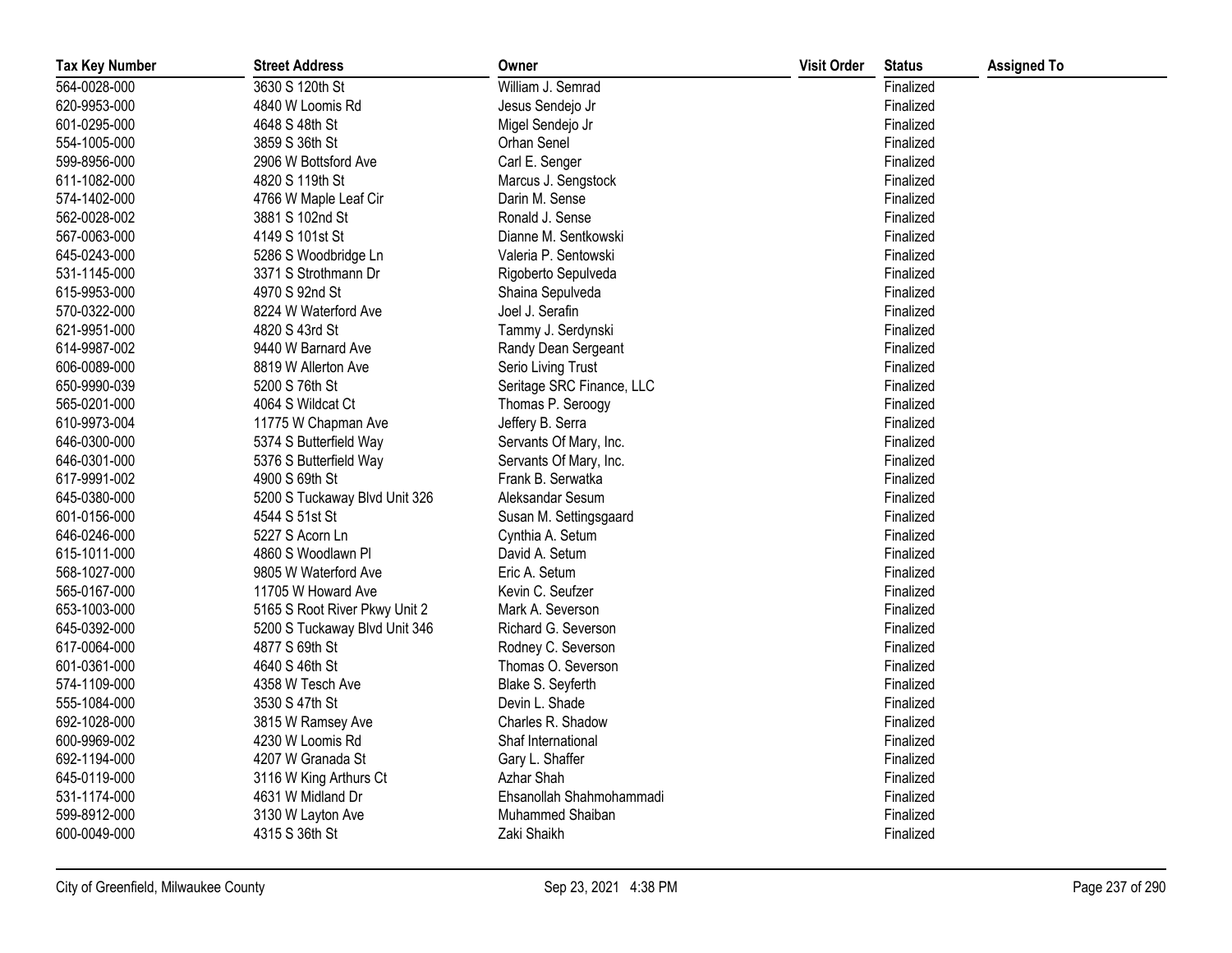| <b>Tax Key Number</b> | <b>Street Address</b>         | Owner                               | <b>Visit Order</b> | <b>Status</b> | <b>Assigned To</b> |
|-----------------------|-------------------------------|-------------------------------------|--------------------|---------------|--------------------|
| 604-0192-000          | 4516 S Greenridge Cir         | Elizabeth Shain                     |                    | Finalized     |                    |
| 599-8923-005          | 3155 W Allerton Ave           | Ahmad Shakeel                       |                    | Finalized     |                    |
| 553-0453-000          | 3345 W Lynndale Ave           | Khurram Shakeel                     |                    | Finalized     |                    |
| 599-1014-000          | 4421 S 34th St                | Javad Saberi Shakib                 |                    | Finalized     |                    |
| 666-1002-000          | 5630 S 45th St                | Sam Shakra                          |                    | Finalized     |                    |
| 666-8911-000          | 5552 S 45th St                | Kathleen M. Shallow                 |                    | Finalized     |                    |
| 601-0176-000          | 4667 S 50th St                | Mohammed B. Shamlan                 |                    | Finalized     |                    |
| 618-0309-000          | 4956 S Imperial Cir           | David A. Shanahan                   |                    | Finalized     |                    |
| 606-0044-001          | 8439 W Allerton Ave           | Kenneth P. Shank                    |                    | Finalized     |                    |
| 621-0050-000          | 4930 S 41st St                | Irfan J. Shanti                     |                    | Finalized     |                    |
| 574-1365-000          | 4911 W Maple Leaf Cir         | Mark E. Sharafinski                 |                    | Finalized     |                    |
| 648-1050-000          | 5219 W Loomis Rd              | Mohit V. Sharma                     |                    | Finalized     |                    |
| 607-0011-000          | 9840 W Layton Ave             | Sharon Mida Revocable Trust         |                    | Finalized     |                    |
| 574-1440-000          | 4829 W Maple Leaf Cir         | Gordon G. Sharp                     |                    | Finalized     |                    |
| 602-0079-002          | 4405 S Honey Creek Dr         | Sharyn M. Lombardo Revocable Trust  |                    | Finalized     |                    |
| 646-0052-000          | 3774 W Honey Tree Ln          | Shaughnessy Irrevocable Asset Trust |                    | Finalized     |                    |
| 553-0060-000          | 3534 S 33rd St                | Erica L. Shaw                       |                    | Finalized     |                    |
| 620-9916-001          | 4400 W Edgerton Ave           | James J. Shaw                       |                    | Finalized     |                    |
| 611-8975-028          | 4860 S 122nd St               | Lorraine M. Shawley                 |                    | Finalized     |                    |
| 613-0009-000          | 10541 W Pine Ridge Rd         | Daniel M. Shaykevich                |                    | Finalized     |                    |
| 600-0055-000          | 4425 S 38th St                | Brandon J. Shea                     |                    | Finalized     |                    |
| 574-1091-000          | 4723 W Tesch Ave              | Joseph F. Shea                      |                    | Finalized     |                    |
| 617-0026-001          | 6835 W Holmes Ave             | Matthew G. Shea                     |                    | Finalized     |                    |
| 601-9993-005          | 4337 S 43rd St                | Shea National Properties LLC        |                    | Finalized     |                    |
| 555-1038-000          | 4433 W Morgan Ave             | Arlene Sheahan                      |                    | Finalized     |                    |
| 570-1077-000          | 8205 W Plainfield Ave         | Pam Marie Sheehan                   |                    | Finalized     |                    |
| 562-9978-000          | 3600 S 108th St               | Sheetal Holdings LLC                |                    | Finalized     |                    |
| 646-9950-001          | 5350 S 43rd St                | Shirley M. Shefchik                 |                    | Finalized     |                    |
| 646-9950-003          | S 42nd St                     | Shirley M. Shefchik                 |                    | Finalized     |                    |
| 667-8994-003          | 4010 W Denis Ave              | Steven J. Sheffieck                 |                    | Finalized     |                    |
| 692-1238-000          | 3960 W Kimberly Ave           | Habibullah B. Sheikh                |                    | Finalized     |                    |
| 602-0030-000          | 4440 S Placid Dr              | <b>Florence Shelton</b>             |                    | Finalized     |                    |
| 621-9945-000          | 4010 W Barnard Ave            | Megan C. Shemanske                  |                    | Finalized     |                    |
| 555-1043-000          | 4401 W Morgan Ave             | Anna Shepherd                       |                    | Finalized     |                    |
| 609-9971-029          | 4365 S 114th St               | Brian S. Shepherd                   |                    | Finalized     |                    |
| 564-0115-000          | 3737 S River Ridge Blvd       | Randall W. Sherer                   |                    | Finalized     |                    |
| 618-0149-000          | 6100 W Stonehedge Dr Unit 244 | Carol L. Sherman                    |                    | Finalized     |                    |
| 603-0184-001          | 6139 W Allerton Ave           | Scott D. Sherman                    |                    | Finalized     |                    |
| 646-0171-000          | 5280 S Acorn Ln               | Susan J. Sherman                    |                    | Finalized     |                    |
| 554-1066-000          | 3858 S 40th St                | Timothy R. Sherry                   |                    | Finalized     |                    |
| 564-0043-000          | 12030 W Black Oak Dr          | Robert T. Sherwood                  |                    | Finalized     |                    |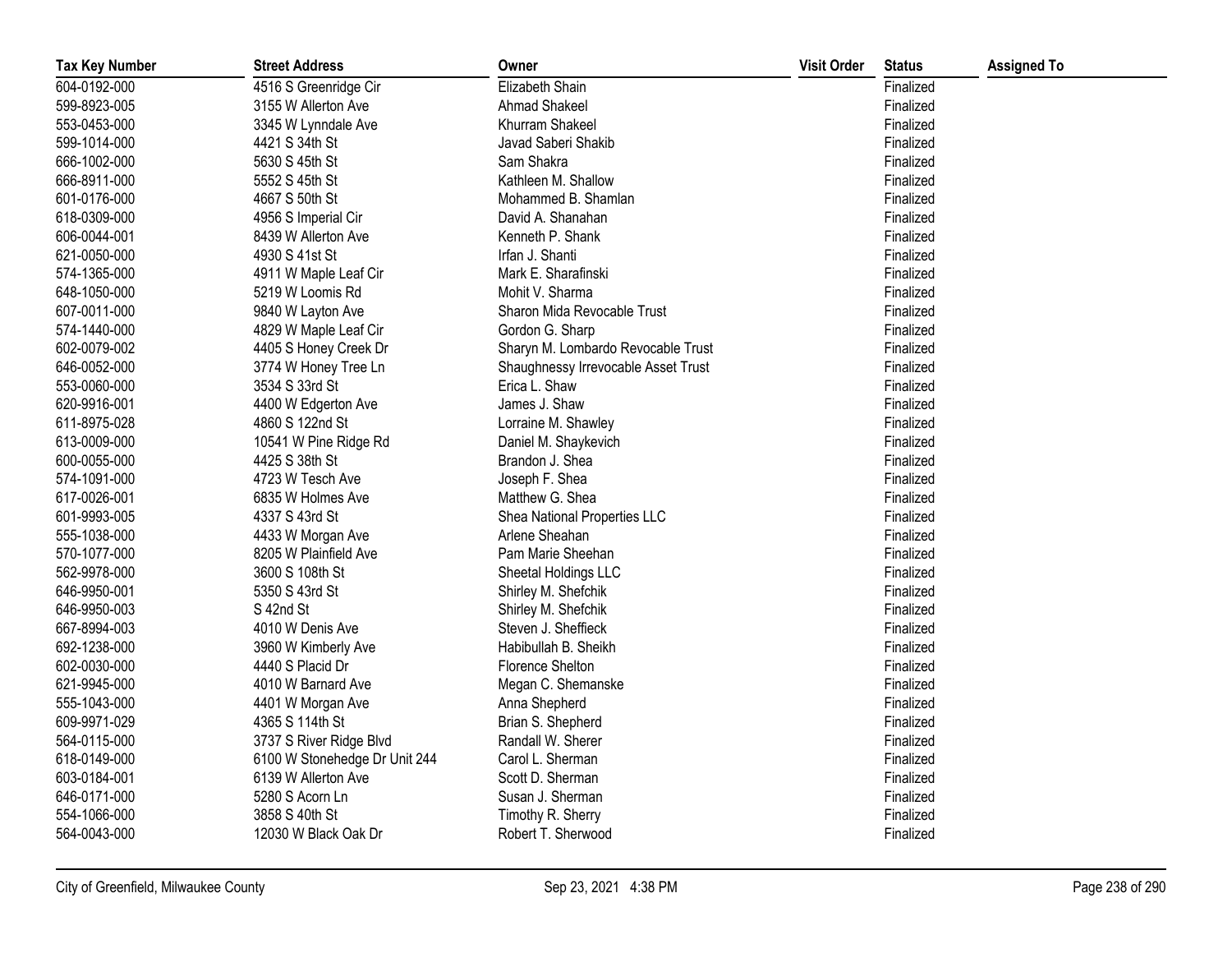| <b>Tax Key Number</b> | <b>Street Address</b>         | Owner                          | <b>Visit Order</b> | <b>Status</b> | <b>Assigned To</b> |
|-----------------------|-------------------------------|--------------------------------|--------------------|---------------|--------------------|
| 609-9999-002          | 10835 W Cold Spring Rd        | Joel R. Sheskey                |                    | Finalized     |                    |
| 611-1062-000          | 12375 W Barnard Ave           | Karen Shigehara                |                    | Finalized     |                    |
| 569-1254-000          | 4222 S 89th St                | Charles F. Shiley              |                    | Finalized     |                    |
| 645-0458-000          | 5273 S Somerset Ln            | Gerald J. Shilling             |                    | Finalized     |                    |
| 692-1175-000          | 6051 S 35th St                | Robert G. Shilling             |                    | Finalized     |                    |
| 692-8985-004          | 6114 S 39th St                | Teena Shimeta                  |                    | Finalized     |                    |
| 618-0158-000          | 6100 W Stonehedge Dr Unit 261 | Janet R. Shinners              |                    | Finalized     |                    |
| 599-8985-000          | 3033 W Cold Spring Rd         | <b>Richard Shircel</b>         |                    | Finalized     |                    |
| 599-8986-002          | W Whitaker Ave                | Shirley M. Shircel             |                    | Finalized     |                    |
| 576-9982-001          | 3014 W Cold Spring Rd         | Shirley M. Shircel             |                    | Finalized     |                    |
| 568-1099-000          | 3961 S 97th St                | Shirley Schaff Revocable Trust |                    | Finalized     |                    |
| 610-0068-000          | 4373 S 118th St               | James Shkiele                  |                    | Finalized     |                    |
| 600-0091-001          | 4620 S 36th St                | Terresa Shkoukani              |                    | Finalized     |                    |
| 568-8957-008          | 4232 S 95th St                | Russell G. Shomperlen          |                    | Finalized     |                    |
| 613-1037-000          | 10232 W Spring Green Rd       | Michael T. Shonborn            |                    | Finalized     |                    |
| 568-1036-000          | 4131 S 99th St                | Richard E. Shook               |                    | Finalized     |                    |
| 564-0082-000          | 12271 W White Oak Dr          | David T. Shore                 |                    | Finalized     |                    |
| 618-9984-000          | 6725 W Layton Ave             | Shorewest Realtors Inc         |                    | Finalized     |                    |
| 554-8996-004          | 3809 S 35th St                | Shovers Family Irrevoc Trust   |                    | Finalized     |                    |
| 574-8983-005          | 4960 W Cold Spring Rd         | Shovers Family Irrevoc Trust   |                    | Finalized     |                    |
| 604-9992-001          | 7517 W Cold Spring Rd         | Shree SARAS 2, LLC             |                    | Finalized     |                    |
| 568-1128-000          | 3958 S 97th St                | Gary P. Shuff                  |                    | Finalized     |                    |
| 610-9999-002          | 4335 S 116th St               | Nancy C. Shusta                |                    | Finalized     |                    |
| 645-0123-000          | 3140 W King Arthurs Ct        | Miresije Shyti                 |                    | Finalized     |                    |
| 645-0159-000          | 3223 W Canterbury Rd          | Remina Shyti                   |                    | Finalized     |                    |
| 605-0149-000          | 4424 S 84th St                | Paul Sibila                    |                    | Finalized     |                    |
| 692-8982-001          | 4100 W College Ave            | Steve Sidello                  |                    | Finalized     |                    |
| 603-9952-009          | 4570 S 68th St                | Sidello Property LLC           |                    | Finalized     |                    |
| 622-0006-000          | 4969 S 27th St                | Agya P. Sidhu                  |                    | Finalized     |                    |
| 620-9944-002          | W Holmes Ave                  | Agya Paul P. Sidhu             |                    | Finalized     |                    |
| 622-0005-000          | 4955 S 27th St                | Agya Paul P. Sidhu             |                    | Finalized     |                    |
| 620-9989-003          | 4405 W Loomis Rd              | Agya Paul P. Sidhu             |                    | Finalized     |                    |
| 620-9989-004          | 4415 W Loomis Rd              | Agya Paul P. Sidhu             |                    | Finalized     |                    |
| 647-1189-000          | 5425 S 44th Ct                | Joshua J. Sieber               |                    | Finalized     |                    |
| 691-0041-000          | 6074 S 33rd St                | Eugene A. Siech                |                    | Finalized     |                    |
| 575-8988-000          | 3973 S 40th St                | James Siegler                  |                    | Finalized     |                    |
| 605-0021-000          | 7914 W Bottsford Ave          | Daniel Siejkowski              |                    | Finalized     |                    |
| 603-9989-002          | 6223 W Cold Spring Rd         | Sabrina A. Siekert             |                    | Finalized     |                    |
| 531-0274-000          | 3427 S Crandon Pl             | Robert D. Siem                 |                    | Finalized     |                    |
| 569-1430-000          | 8545 W Waterford Ave Unit 7   | Dawn G. Sierpinski             |                    | Finalized     |                    |
| 646-0106-000          | 5452 S Tami Ln                | Linda M. Sierzchulski          |                    | Finalized     |                    |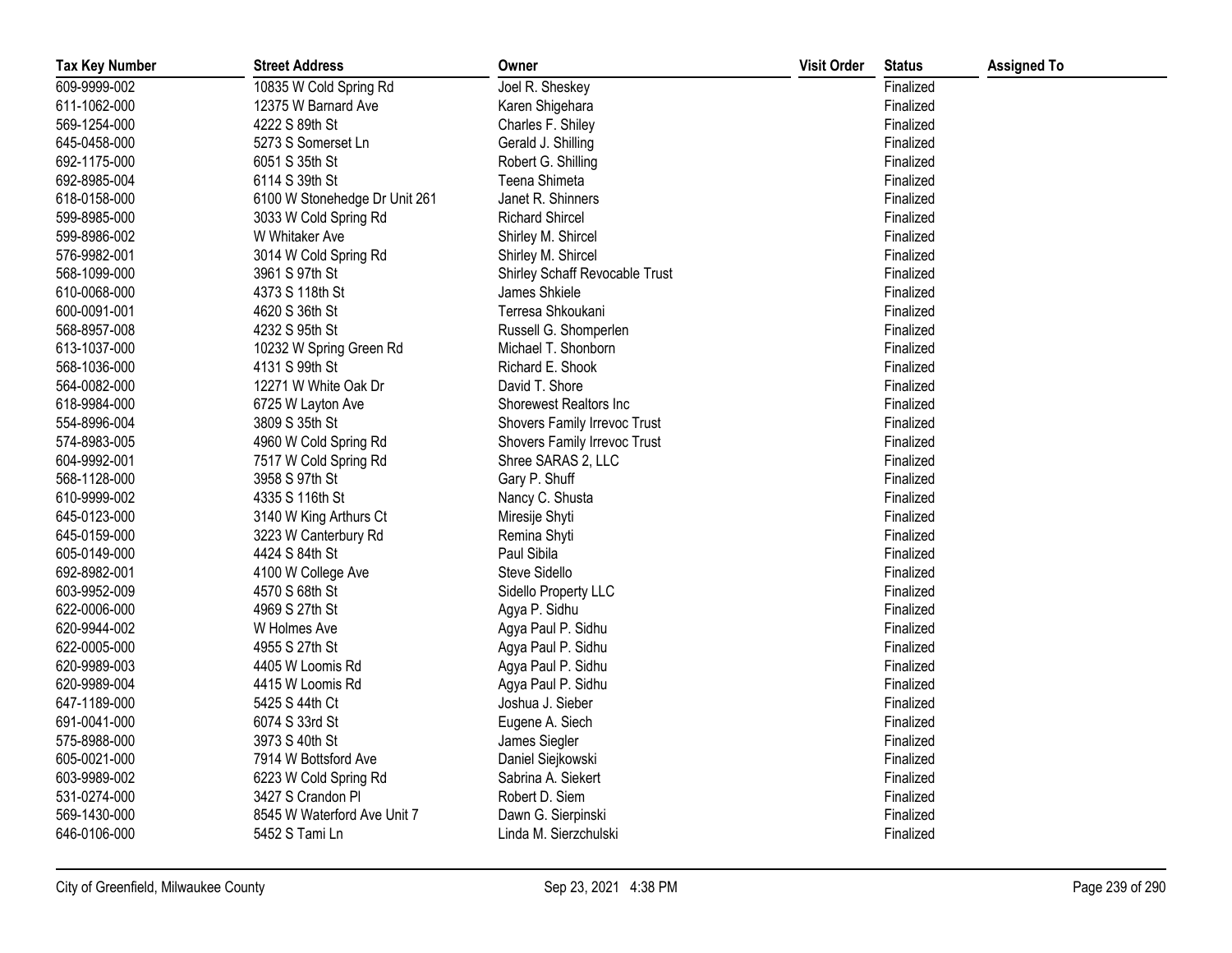| <b>Tax Key Number</b> | <b>Street Address</b>         | Owner                         | <b>Visit Order</b> | <b>Status</b> | <b>Assigned To</b> |
|-----------------------|-------------------------------|-------------------------------|--------------------|---------------|--------------------|
| 605-9986-001          | 7935 W Cold Spring Rd         | Pamela L. Sierzchulski        |                    | Finalized     |                    |
| 610-0305-000          | 12264 W Sunset Ln             | Kyle E. Siettmann             |                    | Finalized     |                    |
| 692-1136-000          | 6100 S 37th St                | David G. Sievert              |                    | Finalized     |                    |
| 611-1080-000          | 4860 S 119th St               | Dean E. Sievert               |                    | Finalized     |                    |
| 691-0130-000          | 3050 W Kimberly Ave           | Dean E. Sievert               |                    | Finalized     |                    |
| 621-9950-002          | 4234 W Barnard Ave            | Gordon D. Sievert             |                    | Finalized     |                    |
| 645-0109-001          | 5436 S 31st St                | Roderic R. Sievert            |                    | Finalized     |                    |
| 609-9943-001          | 4666 S 112th St               | <b>Scott Sievert</b>          |                    | Finalized     |                    |
| 562-0097-000          | 3890 S Oakbrook Dr            | John Sifuentes                |                    | Finalized     |                    |
| 692-1212-000          | 4130 W Mangold Ave            | Milorad Sijeric               |                    | Finalized     |                    |
| 604-0165-000          | 4456 S Greenridge Cir         | Nancy A. Siker                |                    | Finalized     |                    |
| 606-0234-000          | 9105 W Cold Spring Rd         | Donald J. Sikora              |                    | Finalized     |                    |
| 614-1078-000          | 5051 S Brookdale Dr           | Linda Lorraine Sikora         |                    | Finalized     |                    |
| 568-8971-001          | 9630 W Cold Spring Rd         | Mark A. Sikora                |                    | Finalized     |                    |
| 531-1178-000          | 3330 S 47th St                | Andrew J. Sikorski            |                    | Finalized     |                    |
| 618-0152-000          | 6100 W Stonehedge Dr Unit 247 | Lynn M. Silkey                |                    | Finalized     |                    |
| 622-9991-000          | 4839 S 27th St                | Sills Greenfield LLC          |                    | Finalized     |                    |
| 605-9984-000          | 4331 S 76th St                | Hector Tinajero Silva         |                    | Finalized     |                    |
| 604-0072-000          | 7101 W Allerton Ave           | James P. Silva                |                    | Finalized     |                    |
| 556-8916-000          | 5601 W Forest Home Ave        | Julia A. Silva                |                    | Finalized     |                    |
| 618-0064-000          | 4948 S 65th St                | Lew R. Silva                  |                    | Finalized     |                    |
| 609-9955-003          | 4613 S 113th St               | <b>Catherine Silvast</b>      |                    | Finalized     |                    |
| 574-1410-000          | 4746 W Maple Leaf Cir         | Catherine L. Silvast          |                    | Finalized     |                    |
| 604-9966-002          | 7500 W Layton Ave             | Silver Kings Investments, LLC |                    | Finalized     |                    |
| 608-9990-001          | 4688 S 108th St               | Silver Shield, LLC            |                    | Finalized     |                    |
| 648-1053-000          | 5225 W Loomis Rd              | James Silverstone             |                    | Finalized     |                    |
| 565-0083-000          | 11842 W Waterford Ave         | Karl R. Simandl               |                    | Finalized     |                    |
| 648-1081-000          | 5733 W Abbott Ave             | Roland A. Simatic             |                    | Finalized     |                    |
| 610-0008-000          | 12270 W Beloit Rd             | June B. Simeth                |                    | Finalized     |                    |
| 691-0101-000          | 3233 W Mangold Ave Unit G     | <b>Bosko Simic</b>            |                    | Finalized     |                    |
| 599-8923-010          | 3101 W Allerton Ave           | Jeffrey L. Simmert            |                    | Finalized     |                    |
| 647-1155-000          | 4565 W Maplewood Dr           | Thomas F. Simmons             |                    | Finalized     |                    |
| 603-0096-000          | 4468 S 65th St                | Jacob D. Simms                |                    | Finalized     |                    |
| 692-1027-000          | 3823 W Ramsey Ave             | Kevin A. Simms                |                    | Finalized     |                    |
| 606-9986-009          | 4355 S 91st St                | Gayle M. Simon                |                    | Finalized     |                    |
| 565-0031-000          | 4208 S 121st St               | Piero U. Simoni               |                    | Finalized     |                    |
| 574-1041-000          | 4510 W Norwich Ave            | Vesna Simovic                 |                    | Finalized     |                    |
| 603-0093-000          | 4444 S 65th St                | Heather L. Sims               |                    | Finalized     |                    |
| 602-0040-000          | 5820 W Allerton Ave           | Guy E. Sinda                  |                    | Finalized     |                    |
| 568-8923-003          | 4231 S 92nd St                | Dennis J. Singer              |                    | Finalized     |                    |
| 567-0050-000          | 4035 S 103rd St               | Jayne M. Singer               |                    | Finalized     |                    |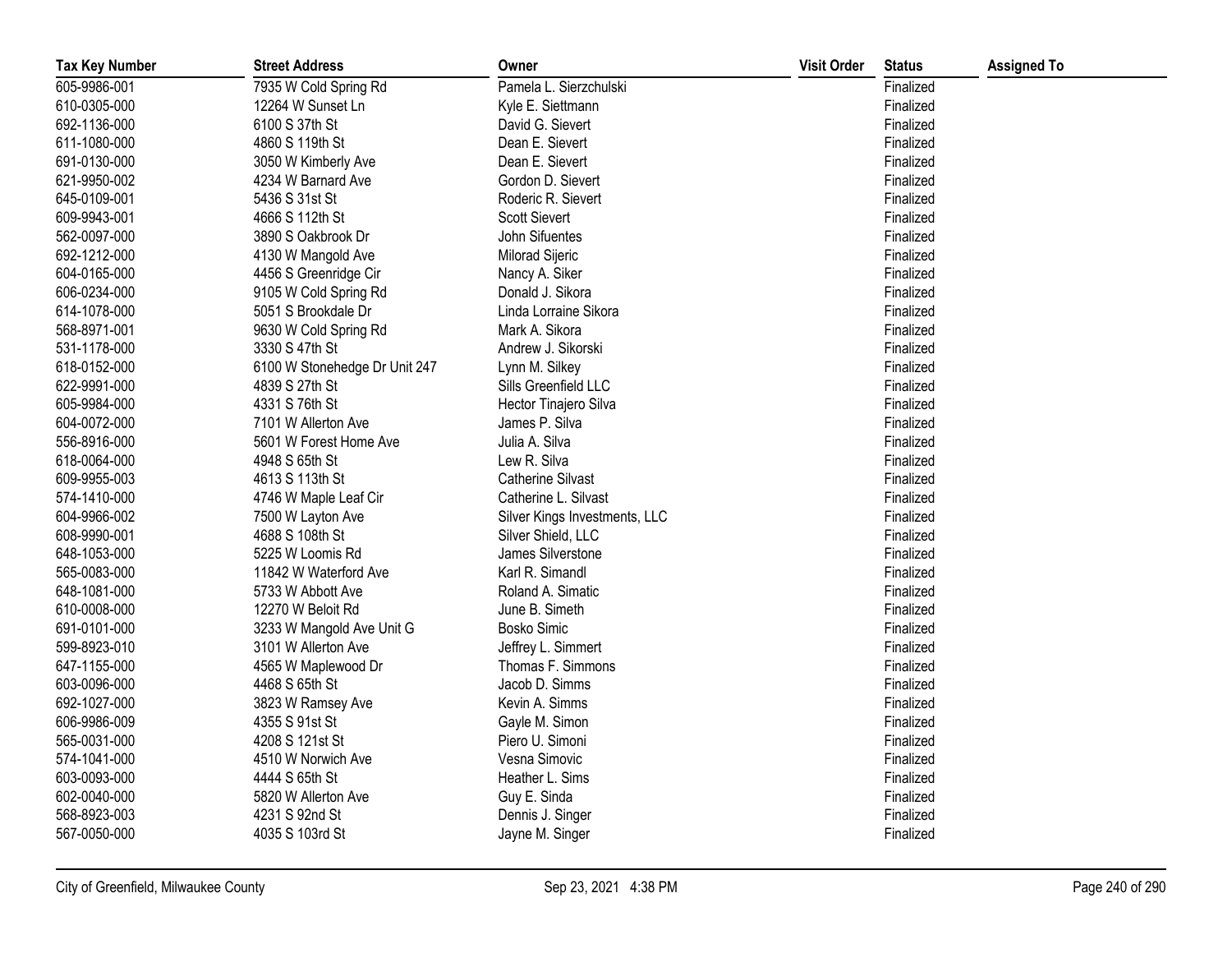| <b>Tax Key Number</b> | <b>Street Address</b> | Owner                 | <b>Visit Order</b> | <b>Status</b> | <b>Assigned To</b> |
|-----------------------|-----------------------|-----------------------|--------------------|---------------|--------------------|
| 647-1200-000          | 4440 W Mallory Ave    | Paul Singer           |                    | Finalized     |                    |
| 610-0288-000          | 12261 W Van Norman Ct | Singer Trust          |                    | Finalized     |                    |
| 606-0012-001          | 4496 S 85th St        | Aminder Singh         |                    | Finalized     |                    |
| 524-1005-000          | 3426 S 104th St       | Amrik Singh           |                    | Finalized     |                    |
| 691-9892-002          | 5938 S 33rd St        | <b>Baljit Singh</b>   |                    | Finalized     |                    |
| 565-0160-000          | 3902 S 117th St       | Gurinder Singh        |                    | Finalized     |                    |
| 600-0025-000          | 4365 S 36th St        | <b>Gurmeet Singh</b>  |                    | Finalized     |                    |
| 691-9912-002          | 5944 S 32nd St        | Narinderpal Singh     |                    | Finalized     |                    |
| 622-0066-000          | 5021 S 33rd St        | Satnam Singh          |                    | Finalized     |                    |
| 555-1061-000          | 3535 S 43rd St        | Shamsher Singh        |                    | Finalized     |                    |
| 691-0129-000          | 3080 W Kimberly Ave   | Sukhwinder Singh      |                    | Finalized     |                    |
| 691-9832-007          | 6240 S 31st St        | Surinder Singh        |                    | Finalized     |                    |
| 599-8888-000          | 4691 S 27th St        | Tajinder Singh        |                    | Finalized     |                    |
| 569-1511-000          | 4065 S 84th St Unit 8 | Terese A. Singh       |                    | Finalized     |                    |
| 555-8982-001          | 4334 W Howard Ave     | Vinay K. Singh        |                    | Finalized     |                    |
| 667-1026-003          | 5742 S 41st St        | Jaskaran Singh Jeji   |                    | Finalized     |                    |
| 611-1065-000          | 12136 W Barnard Ave   | William J. Singleton  |                    | Finalized     |                    |
| 531-1109-000          | 3440 S 46th St        | Singsheim Life Estate |                    | Finalized     |                    |
| 575-8970-000          | 4040 S 41st St        | Jerome L. Sinkovec    |                    | Finalized     |                    |
| 600-0071-000          | 4426 S 38th St        | Sean Sinsky           |                    | Finalized     |                    |
| 569-1256-000          | 4210 S 89th St        | Angelica M. Sipl      |                    | Finalized     |                    |
| 602-9959-001          | 5325 W Cold Spring Rd | Robert A. Sipl        |                    | Finalized     |                    |
| 645-0081-000          | 5275 S Tuckaway Dr    | Christopher J. Sippel |                    | Finalized     |                    |
| 622-0008-000          | 4956 S 28th St        | Gino Siragusa         |                    | Finalized     |                    |
| 553-0095-000          | 3540 S 34th St        | Dennis J. Sirna       |                    | Finalized     |                    |
| 645-0092-000          | 5345 S Tuckaway Dr    | Thomas M. Sirna       |                    | Finalized     |                    |
| 570-1064-000          | 4267 S 82nd St        | Savo Sirovina         |                    | Finalized     |                    |
| 620-9931-002          | 4935 S 43rd St        | Allan Sisson          |                    | Finalized     |                    |
| 553-0398-000          | 3838 S 35th St        | Steven C. Sisson      |                    | Finalized     |                    |
| 600-9970-007          | 4416 S 43rd St        | Rita L. Siudak        |                    | Finalized     |                    |
| 692-1135-000          | 6042 S 37th St        | John E. Sivertsen     |                    | Finalized     |                    |
| 667-1072-000          | 3731 W Wanda Ave      | John P. Siwak         |                    | Finalized     |                    |
| 602-0039-000          | 5900 W Allerton Ave   | Susan M. Skaradzinski |                    | Finalized     |                    |
| 600-0069-000          | 4410 S 38th St        | Monica R. Skarban     |                    | Finalized     |                    |
| 554-1008-000          | 3612 W Howard Ave     | Tyler J. Skarda       |                    | Finalized     |                    |
| 611-1040-000          | 12249 W Holmes Ave    | Frederick A. Sket     |                    | Finalized     |                    |
| 600-9995-000          | 4359 S 35th St        | Byron J. Skillings    |                    | Finalized     |                    |
| 606-9993-002          | 8824 W Whitaker Ave   | Bryan Skoczynski      |                    | Finalized     |                    |
| 531-0244-000          | 4848 W Anthony Dr     | Julie A. Skodowski    |                    | Finalized     |                    |
| 562-0002-000          | 10403 W Beloit Rd     | Mila Skoko            |                    | Finalized     |                    |
| 602-0059-000          | 5819 W Allerton Ave   | Brian T. Skornia      |                    | Finalized     |                    |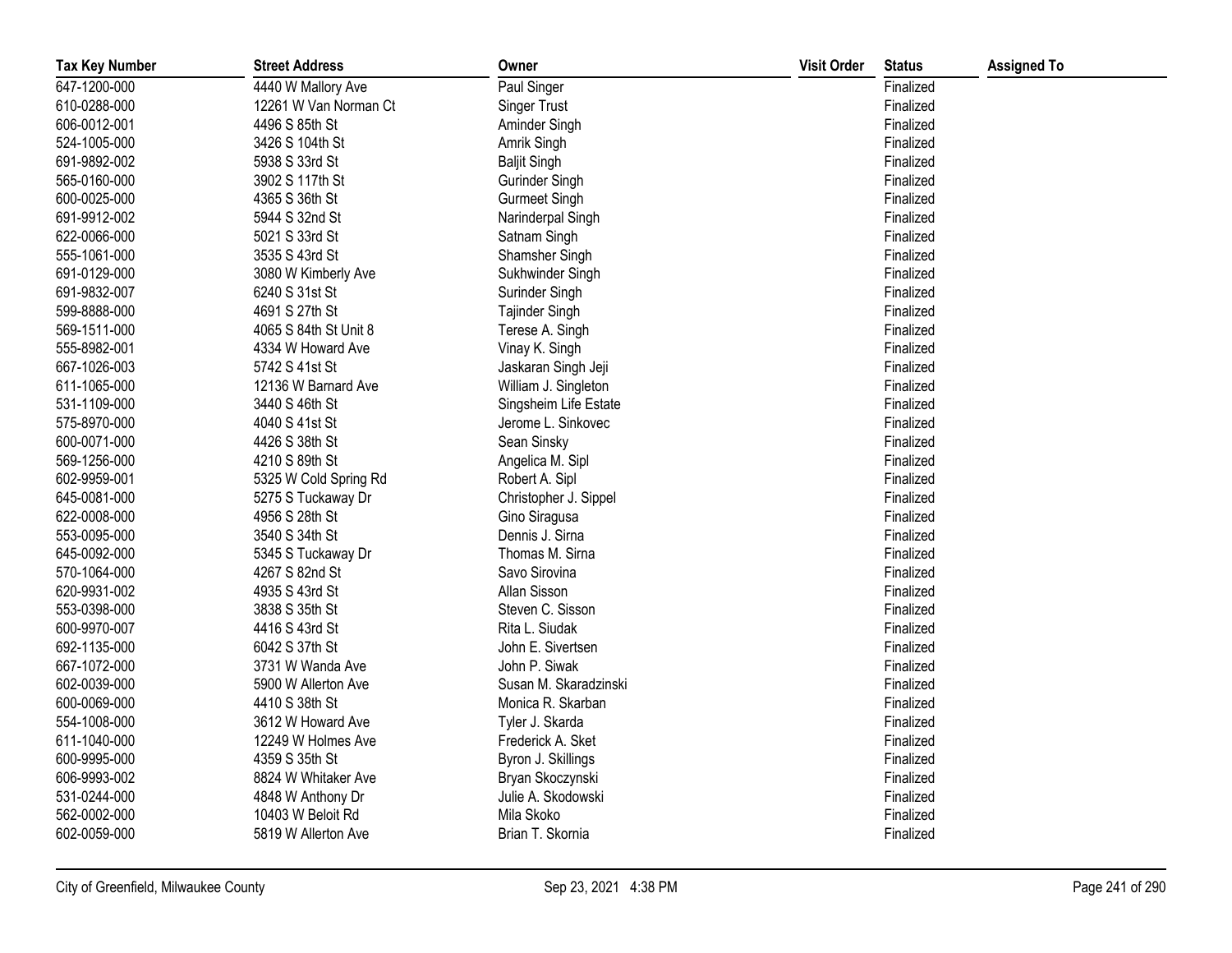| <b>Tax Key Number</b> | <b>Street Address</b>         | Owner                        | <b>Visit Order</b> | <b>Status</b> | <b>Assigned To</b> |
|-----------------------|-------------------------------|------------------------------|--------------------|---------------|--------------------|
| 524-8991-000          | 3201 S 100th St               | David Skotzke                |                    | Finalized     |                    |
| 647-9954-003          | 4612 W Grange Ave             | Dolores A. Skowronek         |                    | Finalized     |                    |
| 692-1031-000          | 3812 W Henry Ct               | Pawel Skrzyniarz             |                    | Finalized     |                    |
| 610-0161-000          | 11920 W Whitaker Ave          | Luke F/K/A Ludger B. Skubsch |                    | Finalized     |                    |
| 645-0502-000          | 5397 S Somerset Ln            | Casey J. Skurzewski          |                    | Finalized     |                    |
| 605-0126-001          | 8125 W Allerton Ave           | Vyacheslav Skutelnyk         |                    | Finalized     |                    |
| 645-0523-000          | 5320 S Cambridge Ln           | Jennifer L. Skwarek          |                    | Finalized     |                    |
| 564-1026-000          | 11660 W Glen Way              | Dennis A. Skwor              |                    | Finalized     |                    |
| 553-8996-000          | 3206 W Howard Ave             | Sean M. Slaasted             |                    | Finalized     |                    |
| 606-0017-000          | 8632 W Allerton Ave           | Charles Slama                |                    | Finalized     |                    |
| 604-9952-001          | 4487 S 72nd St                | Ronald R. Slang              |                    | Finalized     |                    |
| 605-9996-000          | 7635 W Cold Spring Rd         | Sean Slaski                  |                    | Finalized     |                    |
| 615-9969-004          | 8966 W Dosie Ave              | Michael C. Slattery          |                    | Finalized     |                    |
| 555-1230-000          | 4623 W Wilbur Ave             | Alex Slaven                  |                    | Finalized     |                    |
| 568-8985-000          | 4261 S 97th St                | Matthew J. Slavik            |                    | Finalized     |                    |
| 621-9966-003          | 4825 S 39th St                | David Sleik                  |                    | Finalized     |                    |
| 565-0195-000          | 4010 S Wildcat Ct             | Gary M. Sliga                |                    | Finalized     |                    |
| 667-8999-000          | 3625 W Grange Ave             | <b>Walter Sliwa</b>          |                    | Finalized     |                    |
| 691-0032-000          | 6087 S 34th St                | Curtis R. Sliwinski          |                    | Finalized     |                    |
| 524-8990-001          | 3231 S 100th St               | Jeffrey J. Sliwinski         |                    | Finalized     |                    |
| 617-0066-000          | 7020 W Carpenter Ave          | Natalia Slobodyan            |                    | Finalized     |                    |
| 601-0325-000          | 4672 S 47th St                | Jacob Slogaski               |                    | Finalized     |                    |
| 609-0004-000          | 4690 S 114th St               | Chad Slominski               |                    | Finalized     |                    |
| 647-9999-001          | 5111 S 43rd St                | Edward H. Slominski          |                    | Finalized     |                    |
| 604-0296-000          | 4658 S Woodland Dr            | Carolyn A. Slottke           |                    | Finalized     |                    |
| 605-0057-001          | 7817 W Allerton Ave           | Dennis J. Slottke Jr         |                    | Finalized     |                    |
| 569-1346-000          | 8530 W Waterford Ave Unit 3   | Erika A. Slottke             |                    | Finalized     |                    |
| 555-1027-001          | 3527 S 46th St                | Thomas E. Slottke            |                    | Finalized     |                    |
| 567-0067-000          | 10134 W Plainfield Ave        | Scott C. Slowiak             |                    | Finalized     |                    |
| 646-0088-000          | 5443 S Amberwood Ln           | Sandra M. Slowinski          |                    | Finalized     |                    |
| 605-0025-000          | 7826 W Bottsford Ave          | <b>Brent Robert Sluka</b>    |                    | Finalized     |                    |
| 605-0016-000          | 4320 S 78th St                | Janet Slupski                |                    | Finalized     |                    |
| 568-1026-000          | 9821 W Waterford Ave          | Randall J. Slusar            |                    | Finalized     |                    |
| 618-0175-000          | 6100 W Stonehedge Dr Unit 306 | Janice M. Sluss              |                    | Finalized     |                    |
| 606-0221-000          | 4444 S 85th St                | James D. Smart               |                    | Finalized     |                    |
| 607-0008-000          | 9428 W Layton Ave             | Joseph P. Smiecinski         |                    | Finalized     |                    |
| 621-0016-000          | 3701 W Holmes Ave             | Michael Smigielski           |                    | Finalized     |                    |
| 617-0075-001          | W Carpenter Ave               | John S. Smigla               |                    | Finalized     |                    |
| 617-0075-002          | 7115 W Carpenter Ave          | John S. Smigla               |                    | Finalized     |                    |
| 646-0145-000          | 3505 W Old Oak Dr             | Sara Smiley                  |                    | Finalized     |                    |
| 603-0110-000          | 4420 S 66th St                | Adam Smith                   |                    | Finalized     |                    |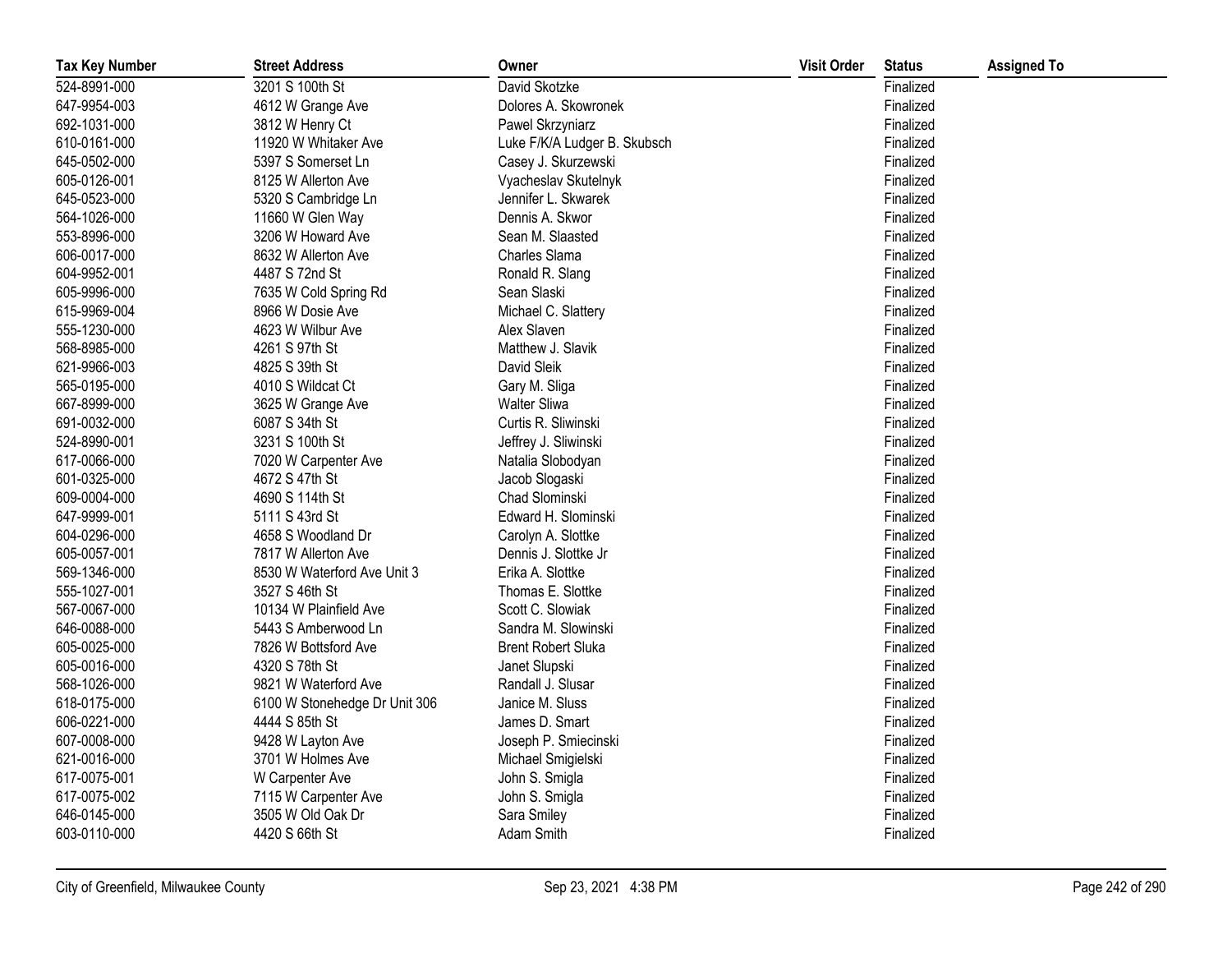| <b>Tax Key Number</b> | <b>Street Address</b>         | Owner                            | <b>Visit Order</b> | <b>Status</b> | <b>Assigned To</b> |
|-----------------------|-------------------------------|----------------------------------|--------------------|---------------|--------------------|
| 602-9983-002          | 4569 S 51st St                | Aileen C. Smith                  |                    | Finalized     |                    |
| 692-1076-000          | 6255 S 38th St                | Christine A. Smith               |                    | Finalized     |                    |
| 553-0457-000          | 3411 W Lynndale Ave           | Courtney Smith                   |                    | Finalized     |                    |
| 622-0123-000          | 5034 S 34th St                | Darlene J. Smith                 |                    | Finalized     |                    |
| 610-0177-000          | 4529 S 119th St               | David L. Smith                   |                    | Finalized     |                    |
| 611-8982-000          | 12205 W Layton Ave            | David P. Smith                   |                    | Finalized     |                    |
| 609-9989-003          | 4456 S 112th St               | Frederick S. Smith               |                    | Finalized     |                    |
| 573-0693-000          | 4077 S 58th St                | <b>Gregory Smith</b>             |                    | Finalized     |                    |
| 646-0256-000          | 5397 S Butterfield Way        | Gregory J. Smith                 |                    | Finalized     |                    |
| 615-9972-001          | 4760 S Woodlawn Pl            | J Howard Smith                   |                    | Finalized     |                    |
| 613-1016-000          | 5064 S 101st St               | Jay Warrick Smith                |                    | Finalized     |                    |
| 553-0318-000          | 3685 S 32nd St                | Jeffrey A. Smith                 |                    | Finalized     |                    |
| 565-0013-000          | 4237 S 122nd St               | John H. Smith III                |                    | Finalized     |                    |
| 647-1105-000          | 5441 S 48th St                | Julianne Smith                   |                    | Finalized     |                    |
| 645-0344-000          | 5200 S Tuckaway Blvd Unit 246 | Kathryn Ann Smith                |                    | Finalized     |                    |
| 554-1064-000          | 3926 W Howard Ave             | Michael A. Smith                 |                    | Finalized     |                    |
| 531-1191-000          | 3347 S 46th St                | Michael G. Smith                 |                    | Finalized     |                    |
| 601-9906-000          | 4442 S 48th St                | Pat Smith                        |                    | Finalized     |                    |
| 614-9998-000          | 9225 W Layton Ave             | Patrice Smith                    |                    | Finalized     |                    |
| 646-9965-000          | 5200 S 43rd St                | Patricia A. Smith                |                    | Finalized     |                    |
| 645-0541-000          | 5363 S Cambridge Ln           | Prue K. Smith                    |                    | Finalized     |                    |
| 691-0144-000          | 3242 W Kimberly Ave           | Richard E. Smith                 |                    | Finalized     |                    |
| 601-9928-002          | 4357 S 46th St                | Scott M. Smith                   |                    | Finalized     |                    |
| 647-1199-000          | 4402 W Mallory Ave            | Shannon F. Smith                 |                    | Finalized     |                    |
| 646-0265-000          | 5373 S Butterfield Way        | Shirley Smith                    |                    | Finalized     |                    |
| 600-9993-002          | 4401 S 35th St                | Steven M. Smith                  |                    | Finalized     |                    |
| 568-8992-008          | 4255 S 98th St                | Susan M. Smith                   |                    | Finalized     |                    |
| 564-1023-000          | 11680 W Glen Way              | Timothy M. Smith                 |                    | Finalized     |                    |
| 569-1033-000          | 4021 S 91st PI                | Wendy Smith                      |                    | Finalized     |                    |
| 622-9975-001          | 3033 W Layton Ave             | SMOC Real Estate Partnership LLC |                    | Finalized     |                    |
| 531-1084-000          | 3334 S 46th St                | Michael S. Smokowicz             |                    | Finalized     |                    |
| 646-0281-000          | 5316 S Butterfield Way        | Diane Smolarek                   |                    | Finalized     |                    |
| 646-0290-000          | 5325 S Butterfield Way        | JoAnn Smolarek                   |                    | Finalized     |                    |
| 603-0012-000          | 6138 W Bottsford Ave          | <b>Brian Smudde</b>              |                    | Finalized     |                    |
| 617-9975-028          | 4911 S 72nd St                | James Smukowski                  |                    | Finalized     |                    |
| 620-9979-004          | 4500 W Loomis Rd              | SMV Greenfield LLC               |                    | Finalized     |                    |
| 648-1012-000          | 5641 W Edgerton Ave           | Gregory J. Smyczek               |                    | Finalized     |                    |
| 613-1010-000          | 5050 S 102nd St               | Mark G. Smyczek                  |                    | Finalized     |                    |
| 613-1038-000          | 10260 W Spring Green Rd       | Mary Ellen Smyczek               |                    | Finalized     |                    |
| 568-8944-005          | 9304 W Plainfield Ave         | Cynthia L. Snedigar              |                    | Finalized     |                    |
| 568-1110-000          | 4092 S 96th St                | <b>Thomas Snieg</b>              |                    | Finalized     |                    |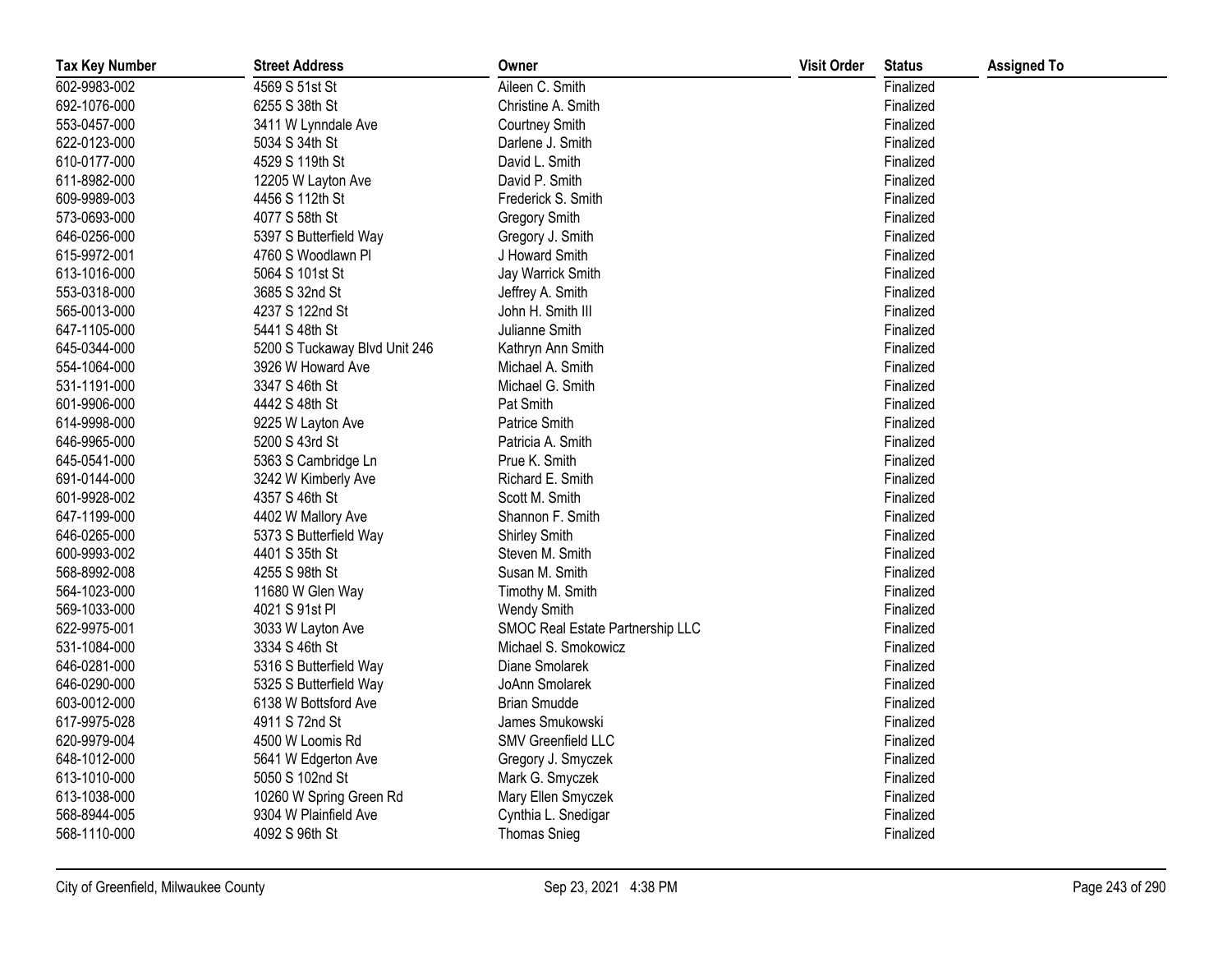| <b>Tax Key Number</b> | <b>Street Address</b>           | Owner                        | <b>Visit Order</b> | <b>Status</b> | <b>Assigned To</b> |
|-----------------------|---------------------------------|------------------------------|--------------------|---------------|--------------------|
| 600-0092-000          | 4634 S 36th St                  | Jack D. Snodgrass            |                    | Finalized     |                    |
| 574-1016-000          | 3941 S 43rd St                  | Kathleen M. Snook            |                    | Finalized     |                    |
| 564-0103-000          | 3830 S River Ridge Blvd         | James B. Snorek              |                    | Finalized     |                    |
| 565-0241-000          | 11779 W Wooded Ct               | David C. Snortum             |                    | Finalized     |                    |
| 614-9952-000          | 9325 W Carpenter Ave            | Donna M. Snyder              |                    | Finalized     |                    |
| 603-0060-000          | 4465 S 62nd St                  | Melissa J. Snyder            |                    | Finalized     |                    |
| 646-0093-000          | 5444 S Morningside Ln           | Nancy A. Snyder              |                    | Finalized     |                    |
| 603-0120-000          | 4461 S 65th St                  | Scott L. Snyder              |                    | Finalized     |                    |
| 646-0219-000          | 5324 S Hidden Dr                | Carleen C. Sobanski          |                    | Finalized     |                    |
| 572-1142-000          | 4219 S 66th St                  | Jeffrey Sobczak              |                    | Finalized     |                    |
| 692-1224-000          | 6150 S 41st St                  | Joseph R. Sobczak            |                    | Finalized     |                    |
| 567-0058-000          | 10110 W Cold Spring Rd          | Karl R. Sobczak              |                    | Finalized     |                    |
| 611-8975-030          | 4850 S 122nd St                 | Michael A. Sobczak           |                    | Finalized     |                    |
| 603-9996-003          | 4421 S 60th St                  | Scott A. Sobczak             |                    | Finalized     |                    |
| 569-1600-000          | 3960 S Prairie Hill Ln Unit 100 | Gregory J. Sobieraj          |                    | Finalized     |                    |
| 618-0146-000          | 6100 W Stonehedge Dr Unit 241   | Jenny Soblewski              |                    | Finalized     |                    |
| 603-9987-000          | 6321 W Cold Spring Rd           | Genevieve Sobocinski         |                    | Finalized     |                    |
| 531-9000-001          | 4506 W Forest Home Ave          | Kyle Sobocinski              |                    | Finalized     |                    |
| 531-9000-002          | 4500 W Forest Home Ave          | Kyle Sobocinski              |                    | Finalized     |                    |
| 565-0087-000          | 11736 W Waterford Ave           | Steven D. Sobocinski         |                    | Finalized     |                    |
| 570-8964-000          | 7826 W Cold Spring Rd           | Steven Sobolewski            |                    | Finalized     |                    |
| 603-9968-000          | 6634 W Bottsford Ave            | Joseph S. Sobon              |                    | Finalized     |                    |
| 565-0187-000          | 3920 S 120th St                 | Dennis C. Sobush             |                    | Finalized     |                    |
| 692-1144-000          | 6180 S 37th St                  | Frederick K. Socha           |                    | Finalized     |                    |
| 571-8957-001          | 6822 W Plainfield Ave           | Gary D. Socha                |                    | Finalized     |                    |
| 524-8973-000          | 3429 S 100th St                 | Victoria L. Socha            |                    | Finalized     |                    |
| 645-0505-000          | 5405 S Somerset Ln              | Society Of The Divine Savior |                    | Finalized     |                    |
| 611-8980-004          | 4717 S 123rd St                 | Ralph D. Socolick            |                    | Finalized     |                    |
| 562-0005-000          | 3709 S 103rd St                 | Roman E. Socolick            |                    | Finalized     |                    |
| 567-0096-001          | 4231 S 104th St                 | Carl A. Soczka               |                    | Finalized     |                    |
| 562-0125-000          | 3878 S Oakridge Ct              | Douglas P. Soderberg         |                    | Finalized     |                    |
| 614-9990-000          | 9535 W Layton Ave               | John W. Soderland            |                    | Finalized     |                    |
| 647-9985-002          | 4707 W Edgerton Ave             | Robert A. Soderland          |                    | Finalized     |                    |
| 616-1031-000          | 4856 S 84th St                  | Pritam Singh Sodhi           |                    | Finalized     |                    |
| 603-0179-002          | 6301 W Allerton Ave             | Judith K. Soik               |                    | Finalized     |                    |
| 646-0110-000          | 5410 S Tami Ln                  | Wayne Sojkowski              |                    | Finalized     |                    |
| 601-0320-000          | 4602 W Layton Ave               | Aylin Sok                    |                    | Finalized     |                    |
| 567-0092-000          | 4171 S 104th St                 | Dean M. Sokol                |                    | Finalized     |                    |
| 646-0027-000          | 3875 W Honey Creek Cir          | Jayne Sokol                  |                    | Finalized     |                    |
| 622-0065-000          | 5015 S 33rd St                  | Robert Sokol                 |                    | Finalized     |                    |
| 600-0052-000          | 4403 S 38th St                  | Robert W. Sokol              |                    | Finalized     |                    |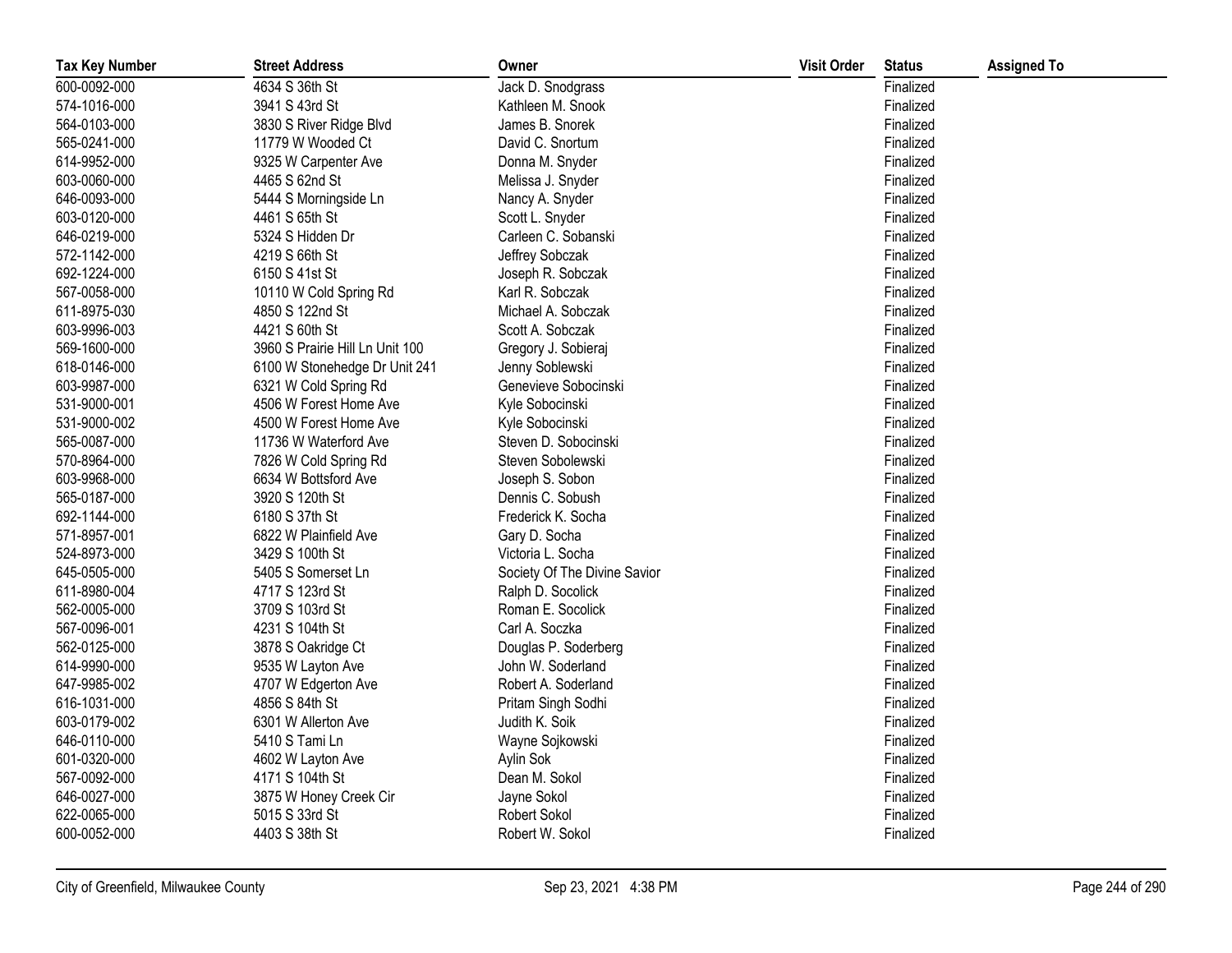| <b>Tax Key Number</b> | <b>Street Address</b>         | Owner                                             | <b>Visit Order</b> | <b>Status</b> | <b>Assigned To</b> |
|-----------------------|-------------------------------|---------------------------------------------------|--------------------|---------------|--------------------|
| 571-8983-000          | 7154 W Forest Home Ave        | Steven J. Sokol                                   |                    | Finalized     |                    |
| 599-8920-000          | 3340 W Layton Ave             | Daniel P. Solberg                                 |                    | Finalized     |                    |
| 645-0515-000          | 5429 S Somerset Ln            | Leroy J. Solda                                    |                    | Finalized     |                    |
| 647-9955-004          | 4700 W Grange Ave             | Solis Revocable Trust                             |                    | Finalized     |                    |
| 615-9968-002          | 4810 S Woodlawn Pl            | John D. Solomko                                   |                    | Finalized     |                    |
| 553-0307-000          | 3646 S 33rd St                | Jorge H. Solorzano                                |                    | Finalized     |                    |
| 568-8957-004          | 4262 S 95th St                | Daniel J. Soltis                                  |                    | Finalized     |                    |
| 531-1085-000          | 3328 S 46th St                | Ronald J. Soltis                                  |                    | Finalized     |                    |
| 555-1306-000          | 5009 W Colonial Ct            | Barbara L. Somers                                 |                    | Finalized     |                    |
| 569-1468-000          | 3975 S 84th St Unit 5         | Erin M. Somers                                    |                    | Finalized     |                    |
| 555-1085-000          | 3540 S 47th St                | Linda L. Somers                                   |                    | Finalized     |                    |
| 602-0107-000          | 5333 W Whitaker Ave           | Gerald M. Sommers                                 |                    | Finalized     |                    |
| 618-0186-000          | 6100 W Stonehedge Dr Unit 325 | David N. Somodi                                   |                    | Finalized     |                    |
| 572-1168-000          | 6701 W Leroy Ave              | Scott R. Somppi                                   |                    | Finalized     |                    |
| 610-0036-000          | 12021 W Chapman Ave           | Joshua P. Sonders                                 |                    | Finalized     |                    |
| 553-0365-000          | 3674 S 35th St                | Shannon R. Sonnenberg-Pietila                     |                    | Finalized     |                    |
| 571-1027-000          | 7200 W Plainfield Ave         | Marlene M. Sontag                                 |                    | Finalized     |                    |
| 646-0063-000          | 3583 W Honey Tree Ln          | Craig D. Sopa                                     |                    | Finalized     |                    |
| 553-0397-000          | 3820 S 35th St                | Glen J. Sopa                                      |                    | Finalized     |                    |
| 562-9997-001          | 3520 S 108th St               | Sophia Doucas Revocable Trust                     |                    | Finalized     |                    |
| 562-9997-002          | W Morgan Ave                  | Sophia Doucas Revocable Trust                     |                    | Finalized     |                    |
| 618-0215-000          | 6100 W Stonehedge Dr Unit 370 | Sorce Family Living Trust Dated November 30, 2017 |                    | Finalized     |                    |
| 647-1006-000          | 5204 S 45th St                | Christ Sorensen Jr                                |                    | Finalized     |                    |
| 606-0001-000          | 4305 S 84th St                | William J. Sorensen                               |                    | Finalized     |                    |
| 562-0020-000          | 3840 S 104th St               | Andrew T. Sorenson                                |                    | Finalized     |                    |
| 692-1124-000          | 5924 S 37th St                | Geffrey R. Sorenson                               |                    | Finalized     |                    |
| 562-0071-000          | 3746 S Oakbrook Dr            | Sorum Trust                                       |                    | Finalized     |                    |
| 603-0088-000          | 4404 S 65th St                | Mary Sosalla                                      |                    | Finalized     |                    |
| 692-1125-000          | 5936 S 37th St                | Miguel Sotelo                                     |                    | Finalized     |                    |
| 555-1311-000          | 5025 W Colonial Ct            | Elias Soto                                        |                    | Finalized     |                    |
| 645-0339-000          | 5200 S Tuckaway Blvd Unit 241 | Jessica G. Soto                                   |                    | Finalized     |                    |
| 692-8969-000          | 3615 W Mangold Ave            | Jose Chavez Soto                                  |                    | Finalized     |                    |
| 621-9891-004          | 5050 S 37th St                | Pablo Soto                                        |                    | Finalized     |                    |
| 556-2009-000          | 3605 S 52nd St                | Zoemy N. Soto                                     |                    | Finalized     |                    |
| 667-8980-001          | 5622 S 42nd St                | Julio Juan Soto Rivera                            |                    | Finalized     |                    |
| 554-1004-000          | 3853 S 36th St                | Jorge A. Sotomayor                                |                    | Finalized     |                    |
| 601-9883-004          | 4925 W Cold Spring Rd         | Peter V. Soumphonphakdy                           |                    | Finalized     |                    |
| 650-9000-010          | W Edgerton Ave                | Southridge Limited Partnership                    |                    | Finalized     |                    |
| 653-1070-000          | 9330 W Forest Home Ave Unit 3 | John A. Sowinski                                  |                    | Finalized     |                    |
| 604-9936-001          | 4565 S 68th St                | Timothy G. Sowinski                               |                    | Finalized     |                    |
| 692-1113-000          | 6174 S 38th St                | Anthony R. Spadafora                              |                    | Finalized     |                    |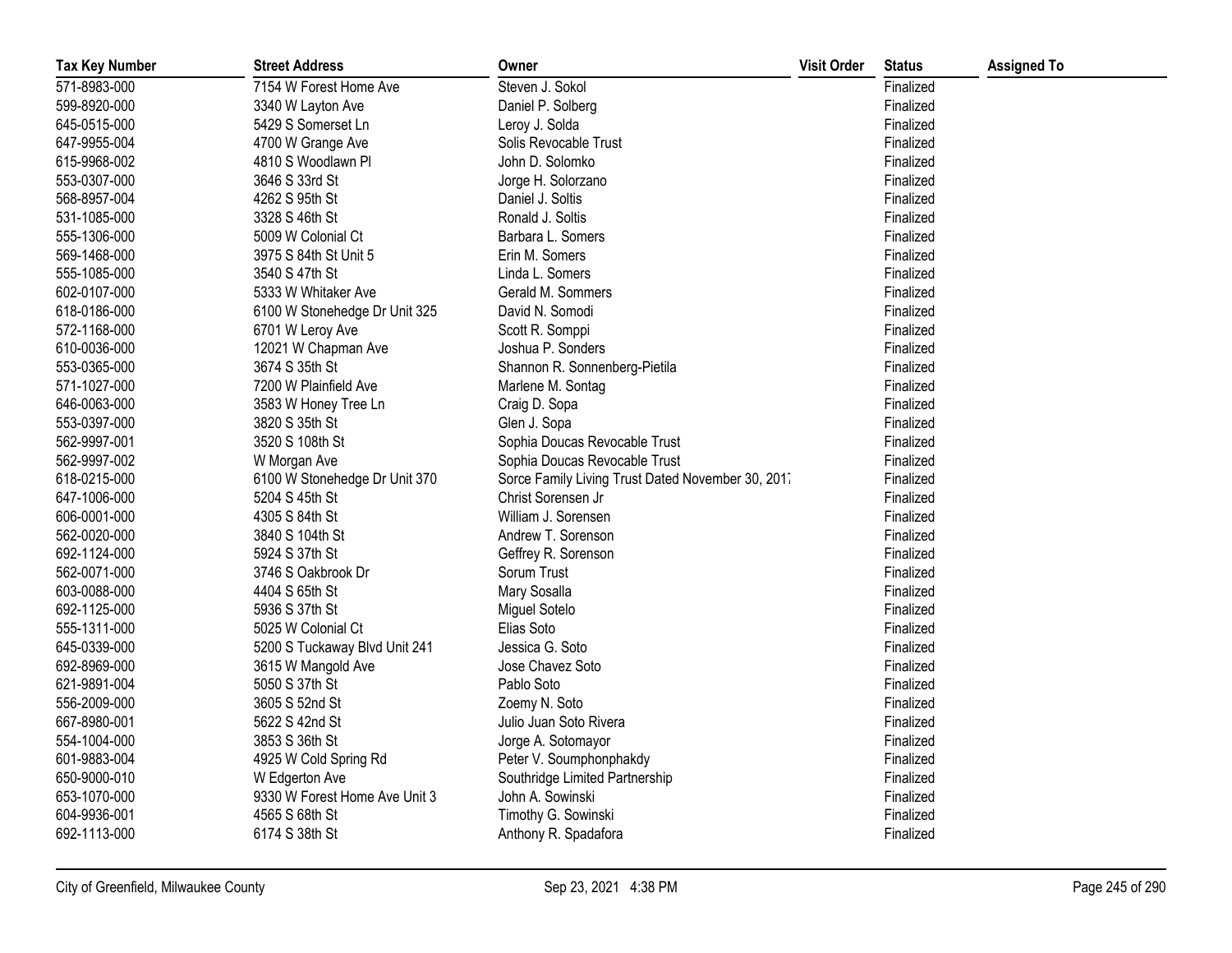| <b>Tax Key Number</b> | <b>Street Address</b>         | Owner                     | <b>Visit Order</b> | <b>Status</b> | <b>Assigned To</b> |
|-----------------------|-------------------------------|---------------------------|--------------------|---------------|--------------------|
| 572-1039-000          | 4218 S 64th St                | Curtis W. Spaeth          |                    | Finalized     |                    |
| 610-0245-000          | 4353 S Foxwood Blvd           | Charles E. Spahn          |                    | Finalized     |                    |
| 572-1088-000          | 6136 W Plainfield Ave         | Lorraine M. Spahn         |                    | Finalized     |                    |
| 621-0003-000          | 5026 S 37th St                | Craig Spakowitz           |                    | Finalized     |                    |
| 602-0138-000          | 4368 S Placid Dr              | Donald G. Spaltholz       |                    | Finalized     |                    |
| 609-0055-000          | 4614 S 110th St               | Dennis J. Spangenberg     |                    | Finalized     |                    |
| 615-9981-000          | 8901 W Layton Ave             | Dorothy A. Spangenberg    |                    | Finalized     |                    |
| 647-1012-000          | 5221 S 44th St                | Mark A. Spangenberg       |                    | Finalized     |                    |
| 616-0021-000          | 7815 W Barnard Ave            | Patrick J. Spangenberg    |                    | Finalized     |                    |
| 648-1069-000          | 5636 W Abbott Ave             | Douglas J. Spankowski     |                    | Finalized     |                    |
| 556-8928-000          | 3745 S 56th St                | Mark S. Spankowski        |                    | Finalized     |                    |
| 667-8899-000          | 5646 S 43rd St                | Dale J. Spannbauer Jr     |                    | Finalized     |                    |
| 572-1213-000          | 6167 W Howard Ave Unit 9      | Paul Sparacino            |                    | Finalized     |                    |
| 604-9933-001          | 7130 W Layton Ave             | Paul A. Sparacino         |                    | Finalized     |                    |
| 599-8953-000          | 2812 W Bottsford Ave          | Veronica Sparacino        |                    | Finalized     |                    |
| 568-8963-004          | 9517 W Plainfield Ave         | Donald P. Spargur         |                    | Finalized     |                    |
| 653-1002-000          | 5165 S Root River Pkwy Unit 1 | Arlene Spasojevich        |                    | Finalized     |                    |
| 553-0426-002          | 3390 W Loomis Rd              | Speedway LLC              |                    | Finalized     |                    |
| 603-0198-001          | 6000 W Layton Ave             | Speedway LLC              |                    | Finalized     |                    |
| 645-0131-000          | 5108 S King Arthurs Ct        | Jaime M. Spencer          |                    | Finalized     |                    |
| 618-0308-000          | 4917 S Imperial Cir           | Korry A. Spencer          |                    | Finalized     |                    |
| 653-1008-000          | 5175 S Root River Pkwy Unit 3 | Linda R. Spencer          |                    | Finalized     |                    |
| 553-0482-000          | 3206 W Loomis Rd              | Lisa M. Spengel           |                    | Finalized     |                    |
| 692-1016-002          | 6155 S 36th St                | David R. Spengler         |                    | Finalized     |                    |
| 569-1263-002          | 4027 S 88th St                | <b>Brandon Spenneberg</b> |                    | Finalized     |                    |
| 600-0028-000          | 4391 S 36th St                | Thaddeus M. Spenneberg    |                    | Finalized     |                    |
| 569-1175-001          | 4015 S 89th St                | Alexander Sperry          |                    | Finalized     |                    |
| 692-1149-000          | 3870 W College Ave            | Joseph Karl Spicer        |                    | Finalized     |                    |
| 647-9947-000          | 5345 S 43rd St                | Larry J. Spicer           |                    | Finalized     |                    |
| 653-1044-000          | 9300 W Forest Home Ave Unit 1 | Lucy Spicuzza             |                    | Finalized     |                    |
| 572-1004-000          | 6426 W Plainfield Ave         | Thomas R. Spiece          |                    | Finalized     |                    |
| 574-1445-000          | 4781 W Maple Leaf Cir         | Cynthia A. Spiegelhoff    |                    | Finalized     |                    |
| 604-9930-001          | 7050 W Layton Ave             | David S. Spiekerman       |                    | Finalized     |                    |
| 667-1031-000          | 3925 W Denis Ave              | Paul L. Spinn             |                    | Finalized     |                    |
| 603-9982-000          | 6340 W Bottsford Ave          | Dan Spittlemeister        |                    | Finalized     |                    |
| 564-0051-001          | 12233 W Morgan Oak Dr         | Gregory T. Spitzer        |                    | Finalized     |                    |
| 646-0286-000          | 5337 S Butterfield Way        | Harold L. Spitzer         |                    | Finalized     |                    |
| 691-9925-000          | 5925 S 31st St                | Theresa M. Spivey         |                    | Finalized     |                    |
| 599-1000-001          | 4354 S 35th St                | Barbara Spolowicz         |                    | Finalized     |                    |
| 573-0694-000          | 4076 S 60th St                | Jean R. Sponder           |                    | Finalized     |                    |
| 614-9961-001          | 4771 S 99th St                | <b>Frederick Springer</b> |                    | Finalized     |                    |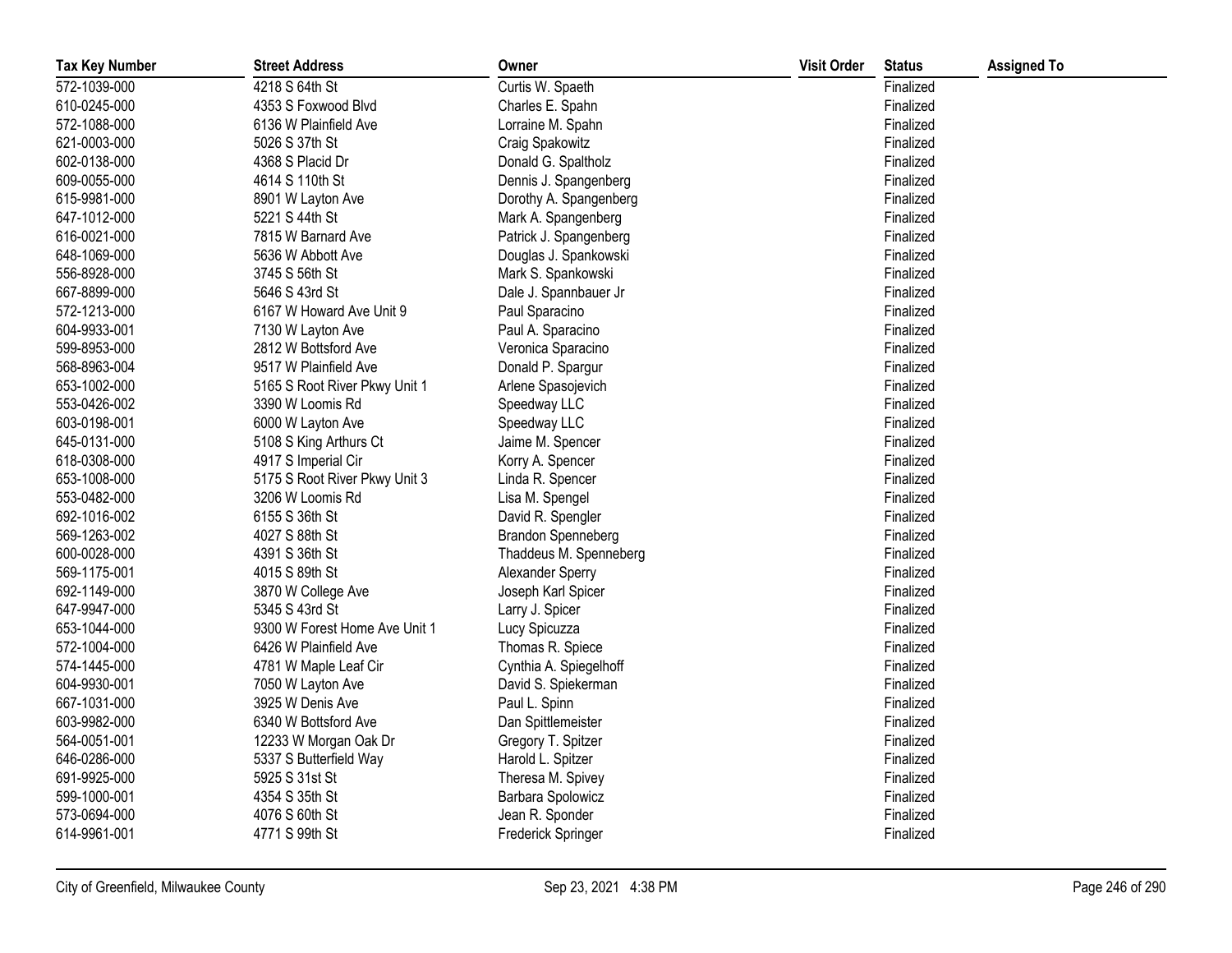| <b>Tax Key Number</b> | <b>Street Address</b>  | Owner                                              | <b>Visit Order</b> | <b>Status</b> | <b>Assigned To</b> |
|-----------------------|------------------------|----------------------------------------------------|--------------------|---------------|--------------------|
| 601-9918-002          | 4328 S 48th St         | Francis C. Springob                                |                    | Finalized     |                    |
| 646-0234-000          | 5341 S Hidden Dr       | David R. Spychalski                                |                    | Finalized     |                    |
| 600-9991-000          | 4425 S 35th St         | Debra Squire                                       |                    | Finalized     |                    |
| 645-0545-000          | 5373 S Cambridge Ln    | Joyce M. Squire-Israel                             |                    | Finalized     |                    |
| 617-9975-014          | 5000 S 76th St         | SR 5000 LLC                                        |                    | Finalized     |                    |
| 599-8963-000          | 3226 W Bottsford Ave   | Ghulam M. Sr.Khan                                  |                    | Finalized     |                    |
| 575-8897-006          | 3645 W Loomis Rd       | SROA 3645 W. Loomis WI, LLC, A Delaware Limiter    |                    | Finalized     |                    |
| 600-9974-000          | 4340 S 43rd St         | Jamie Sromalla                                     |                    | Finalized     |                    |
| 622-0016-000          | 4945 S 28th St         | Thomas M. Sromek                                   |                    | Finalized     |                    |
| 692-1201-000          | 4272 W Alvina Ave      | John E. Srutowski                                  |                    | Finalized     |                    |
| 692-1177-000          | 6075 S 35th St         | Richard J. St Antoine                              |                    | Finalized     |                    |
| 615-9942-001          | 8601 W Forest Home Ave | St Jacobi Evangelica Lutheran                      |                    | Finalized     |                    |
| 603-0045-000          | 4431 S 61st St         | Brett R. St John                                   |                    | Finalized     |                    |
| 616-8992-000          | 7825 W Layton Ave      | St John Baptist                                    |                    | Finalized     |                    |
| 569-8986-001          | 8500 W Cold Spring Rd  | St John The Evangelist Cong                        |                    | Finalized     |                    |
| 569-8987-001          | 8500 W Cold Spring Rd  | St John The Evangelist Cong                        |                    | Finalized     |                    |
| 571-8999-000          | W Forest Home Ave      | St John's Evangelical                              |                    | Finalized     |                    |
| 607-0013-000          | 9844 W Layton Ave      | Evan M. St Martin                                  |                    | Finalized     |                    |
| 622-0130-000          | 5034 S 33rd St         | David J. St Peter                                  |                    | Finalized     |                    |
| 601-0269-000          | 4601 S 47th St         | Brandon St. Antoine                                |                    | Finalized     |                    |
| 608-9995-013          | 4476 S 108th St        | St. Vincent De Paul Society of Milwaukee, A Wiscon |                    | Finalized     |                    |
| 599-8894-000          | 2744 W Layton Ave      | Kelly C. Staat                                     |                    | Finalized     |                    |
| 692-1101-000          | 6123 S 37th St         | Mark C. Staat                                      |                    | Finalized     |                    |
| 599-8968-001          | 4378 S 34th St         | Jerome P. Stache                                   |                    | Finalized     |                    |
| 574-1075-000          | 4723 W Norwich Ave     | Antoinette Stachowiak                              |                    | Finalized     |                    |
| 569-1075-000          | 4126 S 91st Pl         | Jason J. Stachowiak                                |                    | Finalized     |                    |
| 614-9971-002          | 9620 W Barnard Ave     | Jesse J. Stachowiak                                |                    | Finalized     |                    |
| 645-0150-000          | 3103 W Canterbury Rd   | Patricia M. Stachowiak                             |                    | Finalized     |                    |
| 605-0054-000          | 7748 W Allerton Ave    | Zachary T. Stachowiak                              |                    | Finalized     |                    |
| 603-0075-000          | 4460 S 64th St         | Jordan Stachowski                                  |                    | Finalized     |                    |
| 646-0023-000          | 3621 W Abbott Ave      | Stack Revocable Trust                              |                    | Finalized     |                    |
| 575-0107-000          | 4233 S Ridgewood Ln    | Gerald F. Stackpole                                |                    | Finalized     |                    |
| 601-9953-001          | 4514 W Bottsford Ave   | <b>Patrick Staedler</b>                            |                    | Finalized     |                    |
| 645-0185-000          | 5194 S Woodbridge Ln   | James H. Staehlin                                  |                    | Finalized     |                    |
| 554-1023-000          | 3859 S 37th St         | Mark Stager                                        |                    | Finalized     |                    |
| 646-0141-000          | 3580 W Old Oak Dr      | Samantha L. Stahl                                  |                    | Finalized     |                    |
| 599-8915-003          | 3212 W Layton Ave      | Melinda A. Stahnke                                 |                    | Finalized     |                    |
| 667-8936-000          | 5623 S 42nd St         | Colin R. Stahovic                                  |                    | Finalized     |                    |
| 620-9969-001          | 5030 S 51st St         | William F. Stahovic                                |                    | Finalized     |                    |
| 554-1012-000          | 3858 S 37th St         | Joseph M. Stake                                    |                    | Finalized     |                    |
| 620-9995-004          | 4370 W Barnard Ave     | <b>Thomas Stamas</b>                               |                    | Finalized     |                    |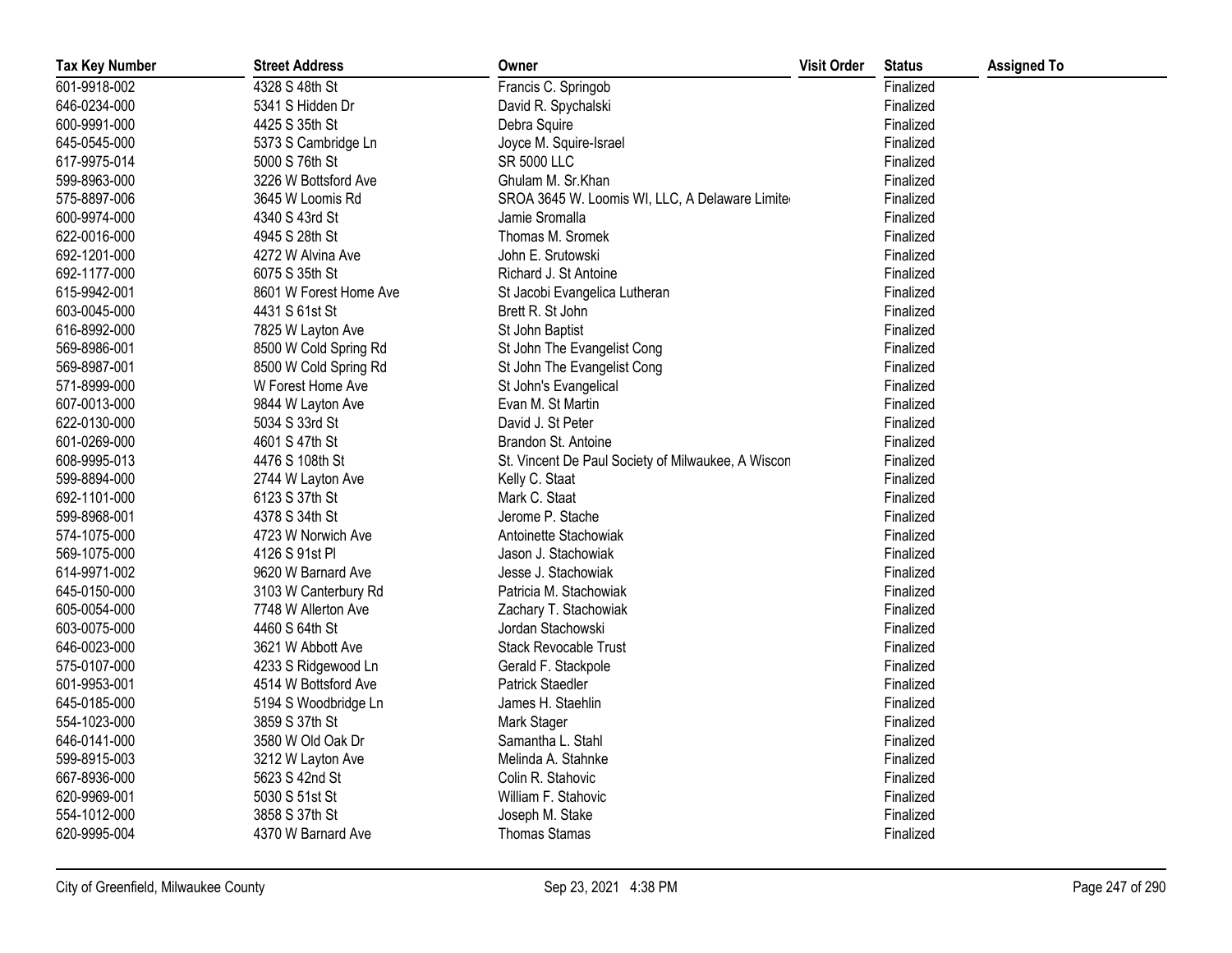| <b>Tax Key Number</b> | <b>Street Address</b>        | Owner                                  | <b>Visit Order</b> | <b>Status</b> | <b>Assigned To</b> |
|-----------------------|------------------------------|----------------------------------------|--------------------|---------------|--------------------|
| 563-9996-001          | 11001 W Morgan Ave           | Daniell S. Stamm                       |                    | Finalized     |                    |
| 646-9960-004          | 5181 S Honey Creek Dr        | Mark L. Stanford                       |                    | Finalized     |                    |
| 569-1195-000          | 4026 S 90th St               | Otis W. Stanger                        |                    | Finalized     |                    |
| 569-1112-001          | 4220 S 91st PI               | Jean M. Stanhope                       |                    | Finalized     |                    |
| 667-8931-000          | 5571 S 42nd St               | Anthony J. Staniak                     |                    | Finalized     |                    |
| 691-9837-012          | 3201 W Alvina Ave            | lle Stanic                             |                    | Finalized     |                    |
| 648-0007-000          | 5281 S 51st St               | David J. Stanislawski                  |                    | Finalized     |                    |
| 569-1037-000          | 4047 S 91st Pl               | Mary R. Stanislawski                   |                    | Finalized     |                    |
| 605-0065-001          | 7701 W Allerton Ave          | Mary Ann Staniszewski                  |                    | Finalized     |                    |
| 601-0213-000          | 4673 S 49th St               | Scott A. Staniszewski                  |                    | Finalized     |                    |
| 646-0285-000          | 5334 S Butterfield Way       | Erwin J. Stank                         |                    | Finalized     |                    |
| 692-1127-000          | 5956 S 37th St               | James A. Stanke                        |                    | Finalized     |                    |
| 617-0027-001          | 5050 S 69th St               | Bryan J. Stankovsky                    |                    | Finalized     |                    |
| 601-0398-000          | 4640 S 45th St               | Edward C. Stanley                      |                    | Finalized     |                    |
| 604-0182-000          | 4419 S Greenridge Cir Unit H | Mark Stanley                           |                    | Finalized     |                    |
| 645-0224-000          | 5248 S Woodbridge Ln         | Stanley H & Lucille J Trebatoski Trust |                    | Finalized     |                    |
| 606-0104-000          | 8966 W Allerton Ave          | Stanley R. Palus Irrevocable Trust     |                    | Finalized     |                    |
| 574-1380-000          | 4820 W Maple Leaf Cir        | Kevin Stanton                          |                    | Finalized     |                    |
| 531-0525-000          | 3222 S 45th St               | Samuel Peterson Star                   |                    | Finalized     |                    |
| 575-8953-000          | 4101 W Howard Ave            | Star-Howard Ave LLC                    |                    | Finalized     |                    |
| 616-0041-000          | 7920 W Barnard Ave           | Karen A. Starck                        |                    | Finalized     |                    |
| 606-0241-000          | 9153 W Cold Spring Rd        | Lisa Stardy                            |                    | Finalized     |                    |
| 574-1322-000          | 4765 W Maple Leaf Cir        | Barbara J. Stark                       |                    | Finalized     |                    |
| 553-0409-000          | 3319 W Wilbur Ave            | Donald Earl Stark                      |                    | Finalized     |                    |
| 565-0006-000          | 4145 S 122nd St              | Rebecca L. Stark                       |                    | Finalized     |                    |
| 615-1019-000          | 4920 S Woodlawn Pl           | Thomas E. Stark                        |                    | Finalized     |                    |
| 568-1017-000          | 4050 S Shady Lane Ct         | Danielle Starke                        |                    | Finalized     |                    |
| 621-9897-004          | 4991 S 36th St               | John E. Starkl                         |                    | Finalized     |                    |
| 616-1019-000          | 4957 S 81st St               | James J. Starosta                      |                    | Finalized     |                    |
| 570-0027-000          | 8232 W Norwich Ave           | Carol M. Starr                         |                    | Finalized     |                    |
| 602-0042-000          | 5804 W Allerton Ave          | Deborah L. Starz                       |                    | Finalized     |                    |
| 611-8976-002          | 12390 W Barnard Ave          | Craig A. Stasiak                       |                    | Finalized     |                    |
| 569-1123-001          | 4239 S 90th St               | Robert R. Stasica                      |                    | Finalized     |                    |
| 611-1048-000          | 12280 W Barnard Ave          | <b>Brandon Stasiewicz</b>              |                    | Finalized     |                    |
| 611-8975-021          | 4873 S 123rd St              | Mark Stasiewicz                        |                    | Finalized     |                    |
| 647-1132-000          | 5422 S 45th St               | Jeffrey H. Stasik                      |                    | Finalized     |                    |
| 645-0196-000          | 5216 S Woodbridge Ln         | Linda Stasik                           |                    | Finalized     |                    |
| 611-1027-000          | 12120 W Holmes Ave           | Paul Stassi                            |                    | Finalized     |                    |
| 610-0040-000          | 12139 W Chapman Ave          | Thomas Staszak                         |                    | Finalized     |                    |
| 600-0081-004          | $I-894/43$                   | State Of Wisconsin                     |                    | Finalized     |                    |
| 611-9000-005          | $I-43$                       | State Of Wisconsin                     |                    | Finalized     |                    |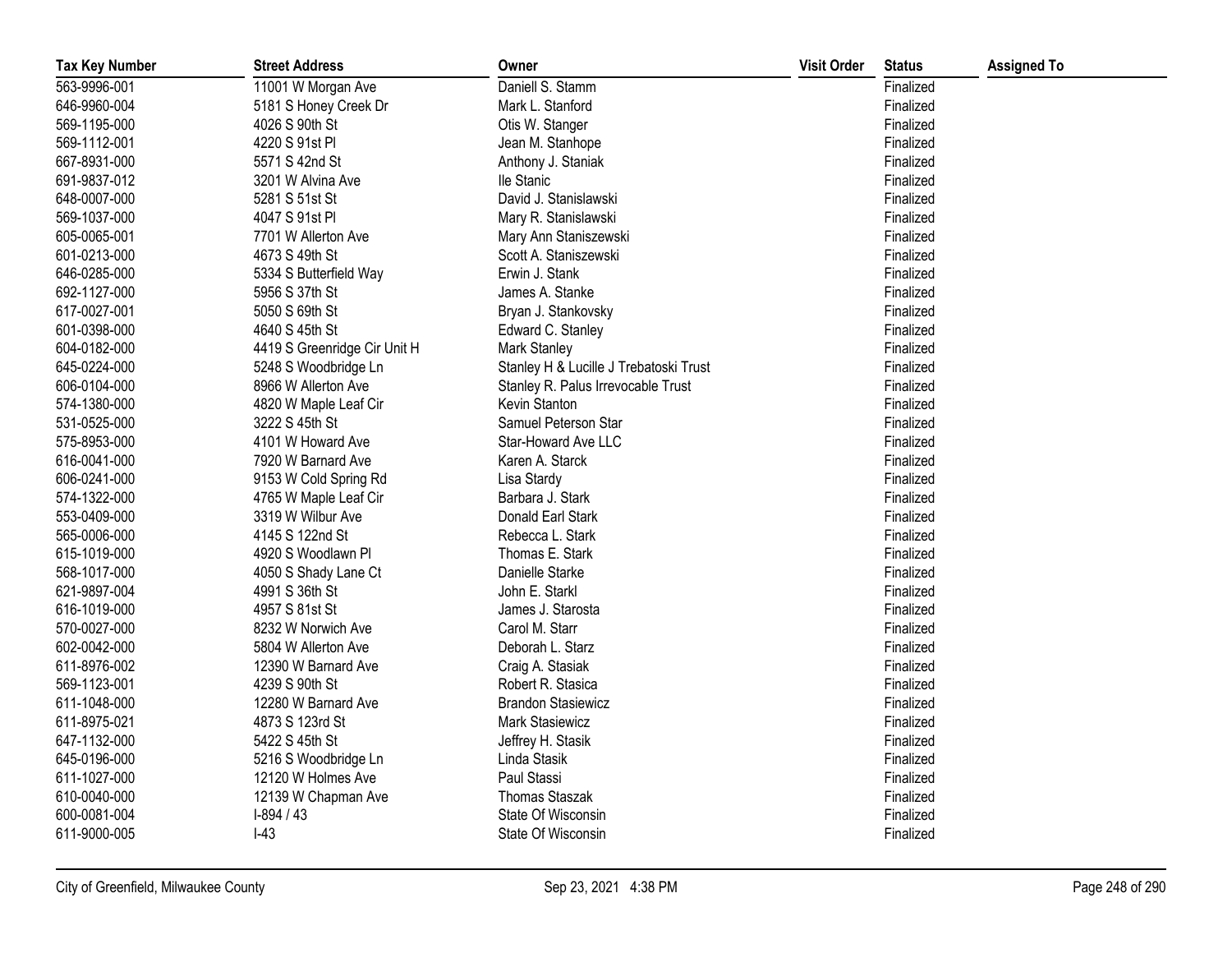| <b>Tax Key Number</b> | <b>Street Address</b>           | Owner                                              | <b>Visit Order</b> | <b>Status</b> | <b>Assigned To</b> |
|-----------------------|---------------------------------|----------------------------------------------------|--------------------|---------------|--------------------|
| 613-8996-005          | $1-43/45$                       | State Of Wisconsin                                 |                    | Finalized     |                    |
| 612-8996-002          | $I-43$                          | State Of Wisconsin                                 |                    | Finalized     |                    |
| 575-0132-000          | 3745 W Loomis Rd                | Anne E. Staton                                     |                    | Finalized     |                    |
| 566-9974-002          | 4180 S 112th St                 | Kenneth J. Statza                                  |                    | Finalized     |                    |
| 646-0271-000          | 5357 S Butterfield Way          | David J. Stauber                                   |                    | Finalized     |                    |
| 610-0293-000          | 12141 W Sunset Ln               | Thomas C. Stauder                                  |                    | Finalized     |                    |
| 622-0126-000          | 3200 W Vogel Ave                | Shan-Tel M. Staudt                                 |                    | Finalized     |                    |
| 692-1137-000          | 6114 S 37th St                  | Tracy E. Staudt                                    |                    | Finalized     |                    |
| 645-0005-001          | 5150 S Tuckaway Dr              | Eric W. Staufiger                                  |                    | Finalized     |                    |
| 610-0034-000          | 12259 W Chapman Ave             | Radovan Stavanovic                                 |                    | Finalized     |                    |
| 610-0092-000          | 4495 S 117th St                 | Karl D. Stave                                      |                    | Finalized     |                    |
| 621-9921-006          | 5020 S 41st St                  | Mark D. Stawicki                                   |                    | Finalized     |                    |
| 667-1055-000          | 3930 W Ramsey Ave               | Edmund T. Stawski Jr                               |                    | Finalized     |                    |
| 653-0075-000          | 9429 W Abbott Ave               | Ervin J. Stawski                                   |                    | Finalized     |                    |
| 524-8986-035          | S 103rd St                      | Steamfitters Local 601                             |                    | Finalized     |                    |
| 524-8986-018          | 3333 S 103rd St                 | Steamfitters Local 601                             |                    | Finalized     |                    |
| 524-8986-028          | 3380 S 103rd St                 | Steamfitters Local 601                             |                    | Finalized     |                    |
| 524-8986-027          | 3400 S 103rd St                 | Steamfitters Local Union No. 601, Unincorporated A |                    | Finalized     |                    |
| 604-9929-000          | 7018 W Layton Ave               | Glenn R. Stearns                                   |                    | Finalized     |                    |
| 647-9944-001          | W Grange Ave                    | Gary T. Steck                                      |                    | Finalized     |                    |
| 647-9944-002          | 4400 W Grange Ave               | Gary T. Steck                                      |                    | Finalized     |                    |
| 647-1190-000          | 5424 S 44th Ct                  | Gary T. Steck                                      |                    | Finalized     |                    |
| 569-1605-000          | 3960 S Prairie Hill Ln Unit 105 | Jeffrey A. Steck                                   |                    | Finalized     |                    |
| 556-0419-000          | 3744 S 53rd St                  | Jeffrey A. Steck                                   |                    | Finalized     |                    |
| 611-8975-024          | 4862 S 123rd St                 | Jeffrey A. Steck                                   |                    | Finalized     |                    |
| 603-9980-000          | 6418 W Bottsford Ave            | Jeffrey A. Steck                                   |                    | Finalized     |                    |
| 618-0014-000          | 5034 S 67th St                  | Richard L. Steele                                  |                    | Finalized     |                    |
| 615-9939-002          | 4907 S 84th St                  | Dale Stefanec                                      |                    | Finalized     |                    |
| 568-1097-000          | 3945 S 96th St                  | Roland J. Stefanic                                 |                    | Finalized     |                    |
| 602-0007-000          | 5941 W Bottsford Ave            | Keith Stefanovitz                                  |                    | Finalized     |                    |
| 615-1006-000          | 8833 W Dosie Ave                | Richard Stefanowski                                |                    | Finalized     |                    |
| 600-0115-000          | 4611 S 38th St                  | Stanley L. Stefanowski                             |                    | Finalized     |                    |
| 606-9999-004          | 8433 W Cold Spring Rd           | Jeffrey A. Stefanski                               |                    | Finalized     |                    |
| 565-0234-000          | 11753 W Wooded Ct               | Daniel T. Steffen                                  |                    | Finalized     |                    |
| 567-0101-000          | 10483 W Norwich Ave             | James E. Steffen                                   |                    | Finalized     |                    |
| 601-9917-005          | 4336 S 48th St                  | Daniel M. Steffes                                  |                    | Finalized     |                    |
| 645-0492-000          | 5344 S Sutton Pl                | <b>Mark Steffes</b>                                |                    | Finalized     |                    |
| 653-1015-000          | 5165 S Root River Pkwy Unit 8   | <b>Chris Steger</b>                                |                    | Finalized     |                    |
| 565-9986-000          | 12145 W Howard Ave              | Kenneth R. Steger                                  |                    | Finalized     |                    |
| 691-9938-000          | 5953 S Phillips St              | Michele M. Steger                                  |                    | Finalized     |                    |
| 622-0061-000          | 5015 S 31st St                  | Susan M. Steger                                    |                    | Finalized     |                    |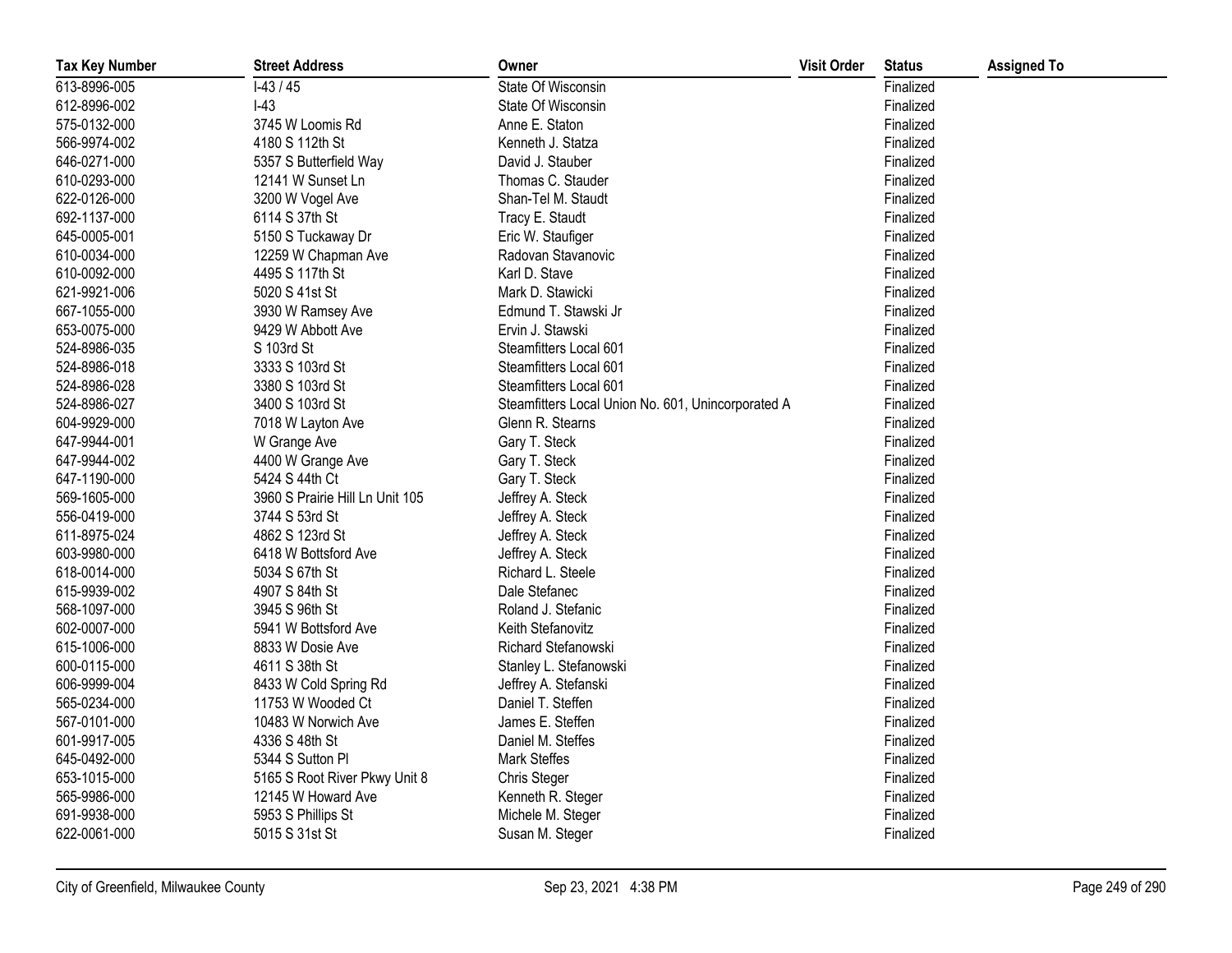| <b>Tax Key Number</b> | <b>Street Address</b>     | Owner                           | <b>Visit Order</b> | <b>Status</b> | <b>Assigned To</b> |
|-----------------------|---------------------------|---------------------------------|--------------------|---------------|--------------------|
| 553-0446-000          | 3307 W Lynndale Ave       | Steggeman Investments LLC       |                    | Finalized     |                    |
| 601-9856-003          | 5075 W Cold Spring Rd     | David Stein                     |                    | Finalized     |                    |
| 647-1093-000          | 4821 W Clayton Crest Ave  | Diane Stein                     |                    | Finalized     |                    |
| 621-9972-000          | 3935 W Layton Ave         | Marvin L. Stein                 |                    | Finalized     |                    |
| 622-0001-000          | 4901 S 27th St            | Ross W. Stein                   |                    | Finalized     |                    |
| 646-0092-000          | 5456 S Morningside Ln     | Gary A. Steinbach               |                    | Finalized     |                    |
| 646-0128-000          | 5434 S Somerset Ln        | Peter D. Steinbacher            |                    | Finalized     |                    |
| 569-1140-000          | 4224 S 91st St            | Lori A. Steinberger             |                    | Finalized     |                    |
| 645-0558-000          | 5224 S Hidden Dr          | Eric H. Steinbrenner            |                    | Finalized     |                    |
| 566-9979-001          | 11436 W Cold Spring Rd    | Robert Steinbrenner Sr          |                    | Finalized     |                    |
| 575-8944-000          | 3957 S 41st St            | Warren W. Steiner               |                    | Finalized     |                    |
| 562-9982-004          | 10570 W Pallottine Dr     | Gary R. Steinhart               |                    | Finalized     |                    |
| 621-9978-001          | 4812 S 39th St            | Pauline Steinke                 |                    | Finalized     |                    |
| 646-0053-000          | 3786 W Honey Tree Ln      | Warren R. Steinke               |                    | Finalized     |                    |
| 555-1014-001          | 3522 S 48th St            | Stacey L. Steirer               |                    | Finalized     |                    |
| 615-9966-000          | 9139 W Barnard Ave        | James A. Stelloh                |                    | Finalized     |                    |
| 603-9965-000          | 6715 W Cold Spring Rd     | Steven R. Stelse                |                    | Finalized     |                    |
| 569-1065-000          | 4045 S 91st St            | Daniel F. Stelter               |                    | Finalized     |                    |
| 572-1154-000          | 6700 W Leroy Ave          | Frederick A. Stelter            |                    | Finalized     |                    |
| 617-0034-000          | 7119 W Vogel Ave          | Wayne S. Stemo                  |                    | Finalized     |                    |
| 667-1010-000          | 5701 S 41st St            | Michael Stempniewski            |                    | Finalized     |                    |
| 571-8950-000          | 6841 W Plainfield Ave     | Jonathan J. Stemwell            |                    | Finalized     |                    |
| 605-9974-000          | 7720 W Forest Home Ave    | Joann M. Stencel                |                    | Finalized     |                    |
| 613-1026-000          | 10415 W Spring Green Rd   | Paul Stencel                    |                    | Finalized     |                    |
| 614-1018-000          | 9500 W Carpenter Ave      | <b>Steven Stencel</b>           |                    | Finalized     |                    |
| 645-0080-000          | 5265 S Tuckaway Dr        | Jodi A. Stendalen               |                    | Finalized     |                    |
| 601-0304-001          | 4606 S 48th St            | Robert C. Stengel               |                    | Finalized     |                    |
| 569-1289-000          | 4026 S 89th St            | Jeffery A. Stenzel              |                    | Finalized     |                    |
| 556-8945-002          | 3874 S 56th St            | Debra A. Stephan                |                    | Finalized     |                    |
| 572-8946-001          | 6212 W Cold Spring Rd     | Scott D. Stephan                |                    | Finalized     |                    |
| 565-0014-000          | 4251 S 122nd St           | Stephanie Jaworski Living Trust |                    | Finalized     |                    |
| 604-0195-000          | 4522 S Greenridge Cir     | Stephanie M London Trust        |                    | Finalized     |                    |
| 568-8976-003          | 4212 S 97th St            | Carol Stephany                  |                    | Finalized     |                    |
| 572-1242-000          | 6143 W Howard Ave Unit 22 | Kim Marie Stephens              |                    | Finalized     |                    |
| 601-9903-007          | 4455 S 48th St            | Michael Stephens                |                    | Finalized     |                    |
| 565-9976-001          | 4040 S 124th St           | Terrance J. Stephens            |                    | Finalized     |                    |
| 602-0051-000          | 5614 W Allerton Ave       | Scott D. Stephenson             |                    | Finalized     |                    |
| 691-9837-010          | 3224 W College Ave        | Louis T. Steppke Jr             |                    | Finalized     |                    |
| 692-8965-004          | 3522 W College Ave        | Gary L. Sterkel                 |                    | Finalized     |                    |
| 570-0331-101          | 8115 W Waterford Ave      | Richard V. Sterle V             |                    | Finalized     |                    |
| 565-0176-000          | 11959 W Sarah Ct          | William F. Sterling             |                    | Finalized     |                    |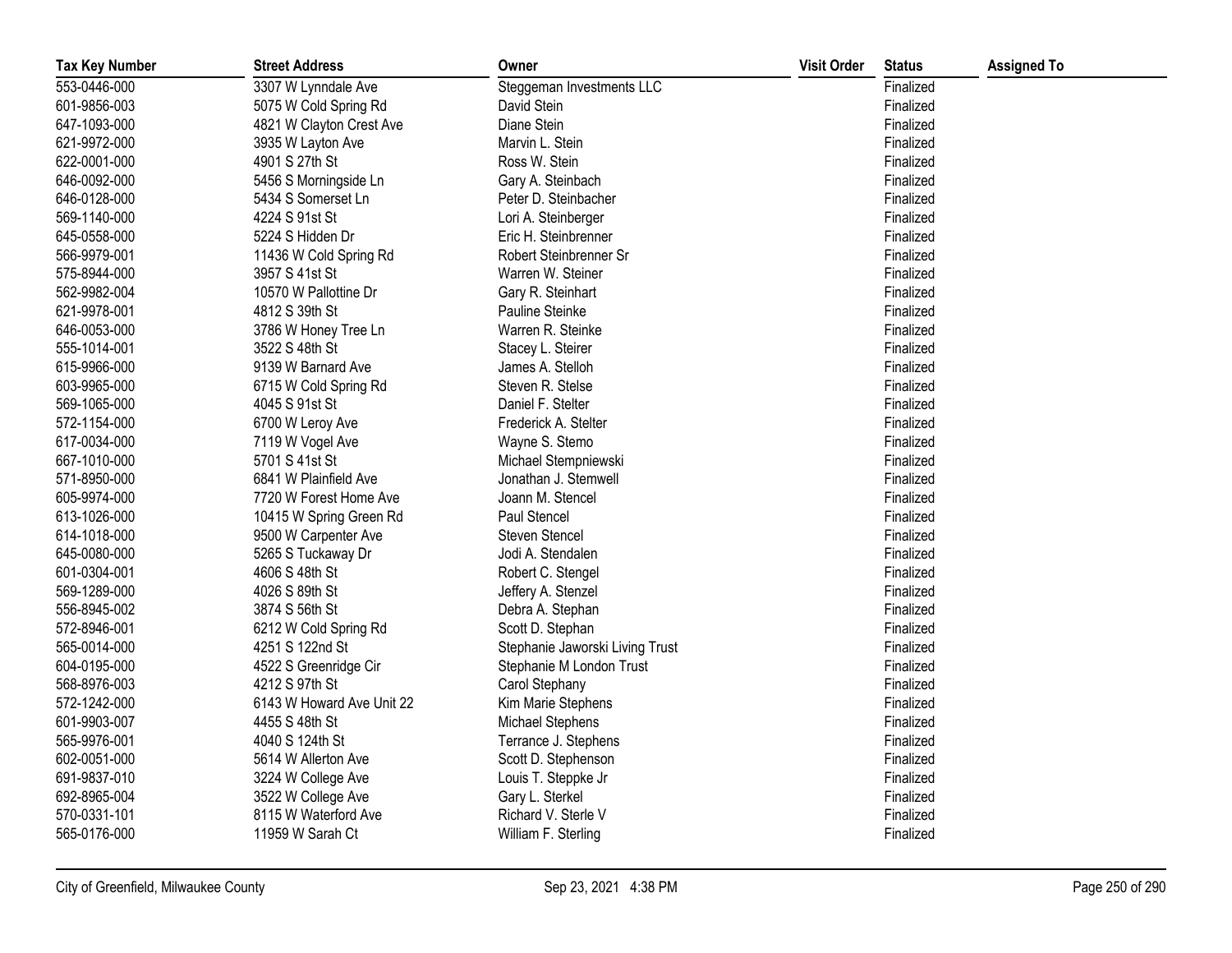| <b>Tax Key Number</b> | <b>Street Address</b>         | Owner                                             | <b>Visit Order</b> | <b>Status</b> | <b>Assigned To</b> |
|-----------------------|-------------------------------|---------------------------------------------------|--------------------|---------------|--------------------|
| 692-1142-000          | 6164 S 37th St                | Daniel Stern                                      |                    | Finalized     |                    |
| 555-1194-000          | 4616 W Wilbur Ave             | Jewel Stern                                       |                    | Finalized     |                    |
| 562-9941-002          | 3636 S 104th St               | Lynne M. Stern                                    |                    | Finalized     |                    |
| 601-0363-000          | 4632 S 46th St                | Adam M. Sternig                                   |                    | Finalized     |                    |
| 667-8882-000          | 4230 W Ramsey Ave             | Becky A. Sternig                                  |                    | Finalized     |                    |
| 618-0104-000          | 6100 W Stonehedge Dr Unit 147 | Danny P. Sternig                                  |                    | Finalized     |                    |
| 622-0098-000          | 3324 W Edgerton Ave           | Priscilla Sternig                                 |                    | Finalized     |                    |
| 667-1058-000          | 5541 S Melinda St             | Richard M. Sternig                                |                    | Finalized     |                    |
| 645-0104-000          | 5447 S 30th St                | Peter G. Sterny                                   |                    | Finalized     |                    |
| 604-0088-000          | 7044 W Van Norman Ave         | <b>Christine Sterr</b>                            |                    | Finalized     |                    |
| 568-1086-000          | 9518 W Van Beck Ave           | Jeffrey A. Sterr                                  |                    | Finalized     |                    |
| 618-0236-000          | 4906 S Imperial Cir           | Ruth A. Sterwald                                  |                    | Finalized     |                    |
| 618-0098-000          | 6100 W Stonehedge Dr Unit 141 | Joe P. Stetter                                    |                    | Finalized     |                    |
| 563-0017-000          | 10833 W Pallottine Dr         | Kathleen Steuerwald                               |                    | Finalized     |                    |
| 609-9988-003          | 4444 S 112th St               | Steven and Haviland Brick Revocable Trust         |                    | Finalized     |                    |
| 611-1032-000          | 12101 W Holmes Ave            | Steven and Michelle Hill Living Trust             |                    | Finalized     |                    |
| 621-9978-002          | S 37th St                     | Steven D Hamilton Living Trust                    |                    | Finalized     |                    |
| 621-9988-004          | 4870 S 37th St                | Steven Hamilton Living Trust                      |                    | Finalized     |                    |
| 568-1121-000          | 3964 S 96th St                | Steven J. and Mary S. Seiler Revocable Trust      |                    | Finalized     |                    |
| 609-0079-000          | 4540 S 116th St               | Steven J. Peckham Revocable Living Trust          |                    | Finalized     |                    |
| 601-9934-001          | 4420 S 47th St                | Steven S. Stuczynski and Sandra M. Stuczynski Rev |                    | Finalized     |                    |
| 602-9954-001          | 5441 W Cold Spring Rd         | Steven W. Getzin and Susan M. Getzin Revocable 1  |                    | Finalized     |                    |
| 646-9977-001          | 4015 W Edgerton Ave           | John R. Stevens                                   |                    | Finalized     |                    |
| 568-1022-000          | 4059 S 99th St                | William D. Stevens                                |                    | Finalized     |                    |
| 645-0559-000          | 5226 S Hidden Dr              | <b>Clementean Stewart</b>                         |                    | Finalized     |                    |
| 599-8917-002          | 3240 W Layton Ave             | Mark D. Stewart                                   |                    | Finalized     |                    |
| 691-9834-001          | 3102 W College Ave            | Donald H. Stezala                                 |                    | Finalized     |                    |
| 604-9922-000          | 6824 W Layton Ave             | Ralph C. Stib                                     |                    | Finalized     |                    |
| 612-8977-000          | 11590 W Edgerton Ave          | <b>Brad Allan Stibbe</b>                          |                    | Finalized     |                    |
| 569-1388-000          | 8515 W Waterford Ave Unit 5   | Anthony Stidhum                                   |                    | Finalized     |                    |
| 692-1162-000          | 6154 S 39th St                | Krista L. Stier                                   |                    | Finalized     |                    |
| 604-9930-002          | 7026 W Layton Ave             | Sandra J. Stier                                   |                    | Finalized     |                    |
| 646-0226-000          | 5308 S Hidden Dr              | Dawn Stigler                                      |                    | Finalized     |                    |
| 573-8994-005          | 5251 W Leroy Ave              | Michael J. Stiglich                               |                    | Finalized     |                    |
| 610-0137-000          | 4664 S River Ridge Blvd       | Gary J. Stika                                     |                    | Finalized     |                    |
| 603-0202-000          | 6251 W Armour Ave             | Joseph Stillman                                   |                    | Finalized     |                    |
| 692-1140-000          | 6144 S 37th St                | William R. Stingl                                 |                    | Finalized     |                    |
| 606-0137-000          | 8926 W Bottsford Ave          | Joyce L. Stockheimer                              |                    | Finalized     |                    |
| 615-9946-003          | 5090 S 92nd St                | Robert M. Stockinger                              |                    | Finalized     |                    |
| 574-1373-000          | 4891 W Maple Leaf Cir         | Lynn C. Stoecker                                  |                    | Finalized     |                    |
| 555-1199-000          | 3653 S 46th St                | Eric G. Stoehr                                    |                    | Finalized     |                    |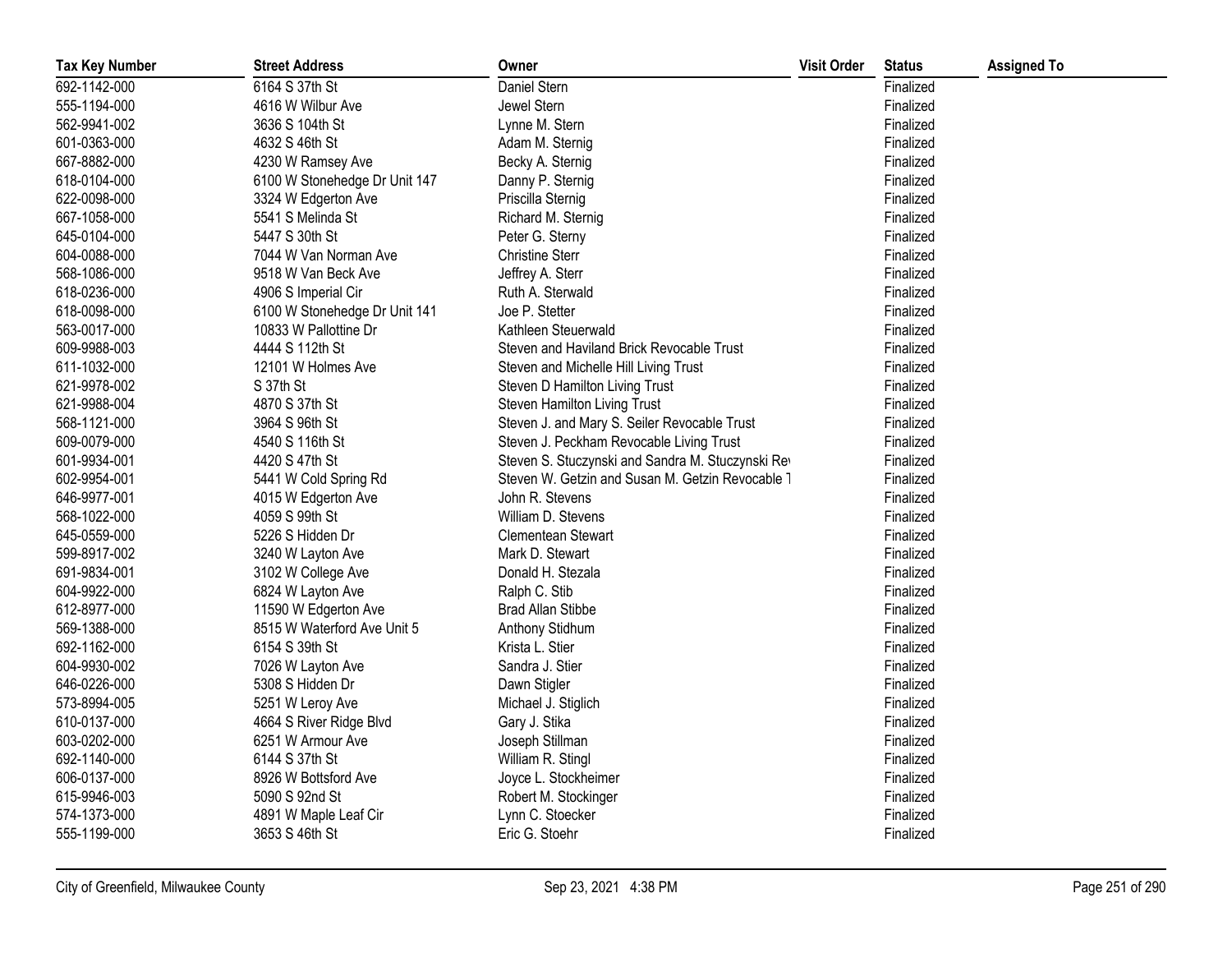| <b>Tax Key Number</b> | <b>Street Address</b>         | Owner                                        | <b>Visit Order</b> | <b>Status</b> | <b>Assigned To</b> |
|-----------------------|-------------------------------|----------------------------------------------|--------------------|---------------|--------------------|
| 555-8982-002          | 4338 W Howard Ave             | <b>Patrick Stoetzel</b>                      |                    | Finalized     |                    |
| 621-9947-000          | 4036 W Barnard Ave            | John M. Stoiber                              |                    | Finalized     |                    |
| 617-0079-000          | 4759 S 74th St                | Karin C. Stoil                               |                    | Finalized     |                    |
| 647-1046-000          | 5117 S 48th St                | Vladeta Stojanovic                           |                    | Finalized     |                    |
| 576-9990-001          | 3300 W Cold Spring Rd         | Branko Stojsavljevic                         |                    | Finalized     |                    |
| 605-0083-002          | 8010 W Whitaker Ave           | Milan Stojsavljevic                          |                    | Finalized     |                    |
| 556-8965-000          | 3704 S 56th St                | Earl A. Stomner                              |                    | Finalized     |                    |
| 575-8958-000          | 3934 S 41st St                | Darla J. Stone                               |                    | Finalized     |                    |
| 569-1151-000          | 4059 S 90th St                | John R. Stone                                |                    | Finalized     |                    |
| 569-1021-000          | 4256 S 92nd St                | Marlena Stone                                |                    | Finalized     |                    |
| 647-1201-000          | 4405 W Mallory Ave            | Stonewater Ridge Homeowner's Association Inc |                    | Finalized     |                    |
| 647-1202-000          | 5363 S 44th St                | Stonewater Ridge Homeowner's Association Inc |                    | Finalized     |                    |
| 562-0084-000          | 3839 S Oakbrook Dr            | Gail A. Stong                                |                    | Finalized     |                    |
| 646-0283-000          | 5324 S Butterfield Way        | Gerald R. Storm                              |                    | Finalized     |                    |
| 569-1535-000          | 3922 S 92nd St                | Rebecca J. Storm                             |                    | Finalized     |                    |
| 604-0176-000          | 4419 S Greenridge Cir Unit B  | Rickey W. Storms                             |                    | Finalized     |                    |
| 645-0570-000          | 5209 S Tuckaway Blvd          | Jeanette A. Storniolo                        |                    | Finalized     |                    |
| 555-1012-000          | 4711 W Morgan Ave             | Steven P. Storvik                            |                    | Finalized     |                    |
| 645-0311-000          | 5200 S Tuckaway Blvd Unit 169 | Hannah Stout                                 |                    | Finalized     |                    |
| 618-0112-000          | 6100 W Stonehedge Dr Unit 163 | Kevin J. Stowe                               |                    | Finalized     |                    |
| 645-0270-000          | 5200 S Tuckaway Blvd Unit 104 | Dilyana Stoyanova                            |                    | Finalized     |                    |
| 614-9976-000          | 9247 W Dosie Ave              | Susan Stozek                                 |                    | Finalized     |                    |
| 566-9974-003          | 4160 S 112th St               | Chad Strack                                  |                    | Finalized     |                    |
| 667-8955-000          | 4200 W Ramsey Ave             | Boyd L. Strackbein                           |                    | Finalized     |                    |
| 604-0218-000          | 4503 S Greenridge Cir         | Raymond C. Strahota                          |                    | Finalized     |                    |
| 601-0301-001          | 4620 S 48th St                | Michael Strand                               |                    | Finalized     |                    |
| 569-1034-000          | 4027 S 91st PI                | <b>Brian Strandt</b>                         |                    | Finalized     |                    |
| 553-0123-000          | 3573 S 34th St                | Theresa K. Strandt                           |                    | Finalized     |                    |
| 573-8996-000          | 5404 W Cold Spring Rd         | Harry W. Stratton                            |                    | Finalized     |                    |
| 564-0025-000          | 3570 S 120th St               | Alan Straub                                  |                    | Finalized     |                    |
| 646-0214-000          | 5366 S Hidden Dr              | Cynthia G. Strauss                           |                    | Finalized     |                    |
| 647-9957-000          | 4820 W Grange Ave             | Milorad Strbac                               |                    | Finalized     |                    |
| 647-9971-000          | 5220 S 51st St                | William Streeter                             |                    | Finalized     |                    |
| 565-9968-001          | 12368 W Cold Spring Rd        | James K. Strehlow                            |                    | Finalized     |                    |
| 600-0099-001          | 4621 S 35th St                | Veronica Streich                             |                    | Finalized     |                    |
| 692-1013-001          | 6025 S 36th St                | William P. Streicher                         |                    | Finalized     |                    |
| 568-1102-000          | 4011 S 97th St                | Clark M. Stremke                             |                    | Finalized     |                    |
| 618-0334-000          | 6129 W Woodview Ct            | Robert M. Streng                             |                    | Finalized     |                    |
| 692-1139-000          | 6134 S 37th St                | Lynn R. Strey                                |                    | Finalized     |                    |
| 610-0154-000          | 11830 W Whitaker Ave          | Steven J. Stribling                          |                    | Finalized     |                    |
| 555-1099-001          | 3527 S 47th St                | Edward L. Strickler                          |                    | Finalized     |                    |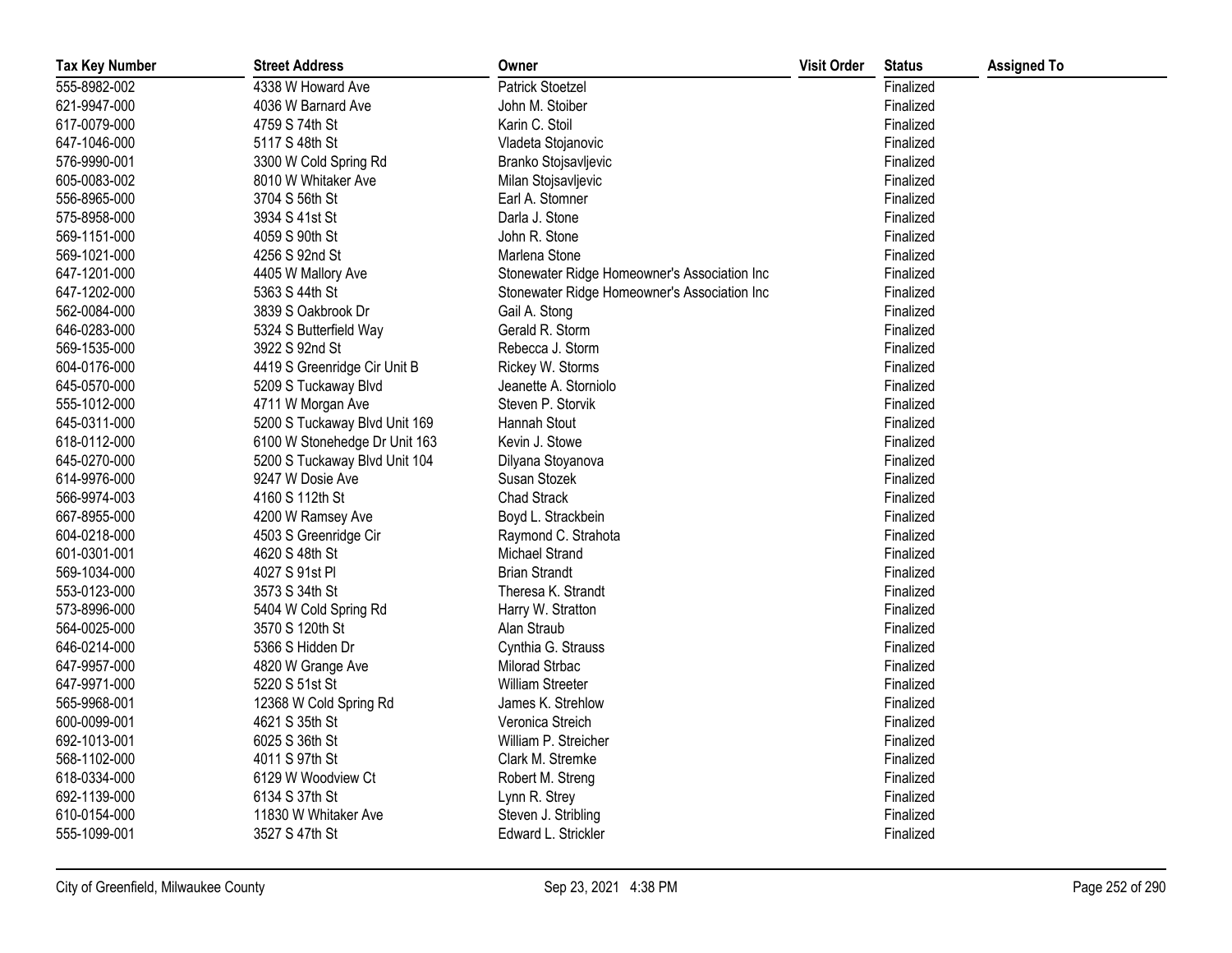| <b>Tax Key Number</b> | <b>Street Address</b>       | Owner                    | <b>Visit Order</b> | <b>Status</b> | <b>Assigned To</b> |
|-----------------------|-----------------------------|--------------------------|--------------------|---------------|--------------------|
| 645-0089-000          | 5307 S Tuckaway Dr          | <b>Melody Striepling</b> |                    | Finalized     |                    |
| 604-0329-000          | 4634 S Woodland Dr          | Elizabeth Strike         |                    | Finalized     |                    |
| 616-0032-003          | 4942 S 78th St              | Jeffrey J. Strike        |                    | Finalized     |                    |
| 565-9969-005          | 4234 S 124th St             | Meagan T. Strmsek        |                    | Finalized     |                    |
| 601-0219-000          | 4932 W Layton Ave           | Aaron A. Stroede         |                    | Finalized     |                    |
| 556-8932-000          | 3771 S 56th St              | Mary M. Strohbach        |                    | Finalized     |                    |
| 648-1039-000          | 5664 W Upham Ave            | John M. Strohmayer       |                    | Finalized     |                    |
| 613-1011-000          | 10155 W Meadow Dr           | Gregory M. Strom         |                    | Finalized     |                    |
| 568-1072-000          | 9335 W Waterford Ave        | William A. Strom         |                    | Finalized     |                    |
| 568-1096-000          | 9611 W Van Beck Ave         | <b>Strom Trust</b>       |                    | Finalized     |                    |
| 691-9989-000          | 5970 S 28th St              | Doris J. Strop           |                    | Finalized     |                    |
| 621-9989-001          | S 36th St                   | Amber L. Stroschin       |                    | Finalized     |                    |
| 621-9989-002          | S 36th St                   | Amber L. Stroschin       |                    | Finalized     |                    |
| 621-9989-003          | S 35th St                   | Amber L. Stroschin       |                    | Finalized     |                    |
| 621-9989-004          | 4875 S 35th St              | Amber L. Stroschin       |                    | Finalized     |                    |
| 569-1412-000          | 8565 W Waterford Ave Unit 5 | Andrea J. Stroschin      |                    | Finalized     |                    |
| 568-8955-000          | 4207 S 94th St              | Maria M. Stroud          |                    | Finalized     |                    |
| 645-0235-000          | 5270 S Woodbridge Ln        | Sharon Stroud            |                    | Finalized     |                    |
| 646-0230-000          | 5346 S Hidden Dr            | Jena M. Struck           |                    | Finalized     |                    |
| 570-0069-000          | 8232 W Tesch Ave            | Susan B. Struck          |                    | Finalized     |                    |
| 570-0002-001          | 8219 W Howard Ave           | Scott A. Struebing       |                    | Finalized     |                    |
| 606-0232-000          | 9101 W Cold Spring Rd       | Rachel R. Strutz         |                    | Finalized     |                    |
| 646-0238-000          | 5384 S Hidden Dr            | Lawrence A. Strzelecki   |                    | Finalized     |                    |
| 555-1042-000          | 4409 W Morgan Ave           | Benjamin Strzok          |                    | Finalized     |                    |
| 569-1393-000          | 8525 W Waterford Ave Unit 2 | Dennis S. Strzyzewski    |                    | Finalized     |                    |
| 531-1019-000          | 4310 W Anthony Dr           | Thomas D. Strzyzewski    |                    | Finalized     |                    |
| 667-1053-000          | 4011 W Iona Ter             | Gilbert A. Stubbs        |                    | Finalized     |                    |
| 646-0120-000          | 3580 W Cottonwood Ct        | Michael Studer           |                    | Finalized     |                    |
| 647-9972-001          | 5210 S 51st St              | Roy John Stuesser        |                    | Finalized     |                    |
| 568-1100-000          | 3973 S 97th St              | William Thomas Stugard   |                    | Finalized     |                    |
| 606-0233-000          | 9103 W Cold Spring Rd       | Christopher C. Stumpf    |                    | Finalized     |                    |
| 603-9963-000          | 4320 S 68th St              | Linda Stupak             |                    | Finalized     |                    |
| 620-0008-003          | 4995 S Bartel Dr            | Mark A. Sturm            |                    | Finalized     |                    |
| 692-1242-000          | 6133 S 39th St              | Daniel A. Stutzman       |                    | Finalized     |                    |
| 667-8996-002          | W Grange Ave                | Karthikeyan Subbiah      |                    | Finalized     |                    |
| 667-8996-003          | W Grange Ave                | Karthikeyan Subbiah      |                    | Finalized     |                    |
| 692-1216-000          | 4060 W Mangold Ave          | Daniel Suha              |                    | Finalized     |                    |
| 612-8987-001          | 4755 S 112th St             | John F. Suhm             |                    | Finalized     |                    |
| 572-8969-000          | 4230 S 68th St              | Sulika LLC               |                    | Finalized     |                    |
| 603-9971-001          | 6617 W Cold Spring Rd       | James E. Sulkowski       |                    | Finalized     |                    |
| 574-1368-000          | 4919 W Maple Leaf Cir       | Lisette B. Sulkowski     |                    | Finalized     |                    |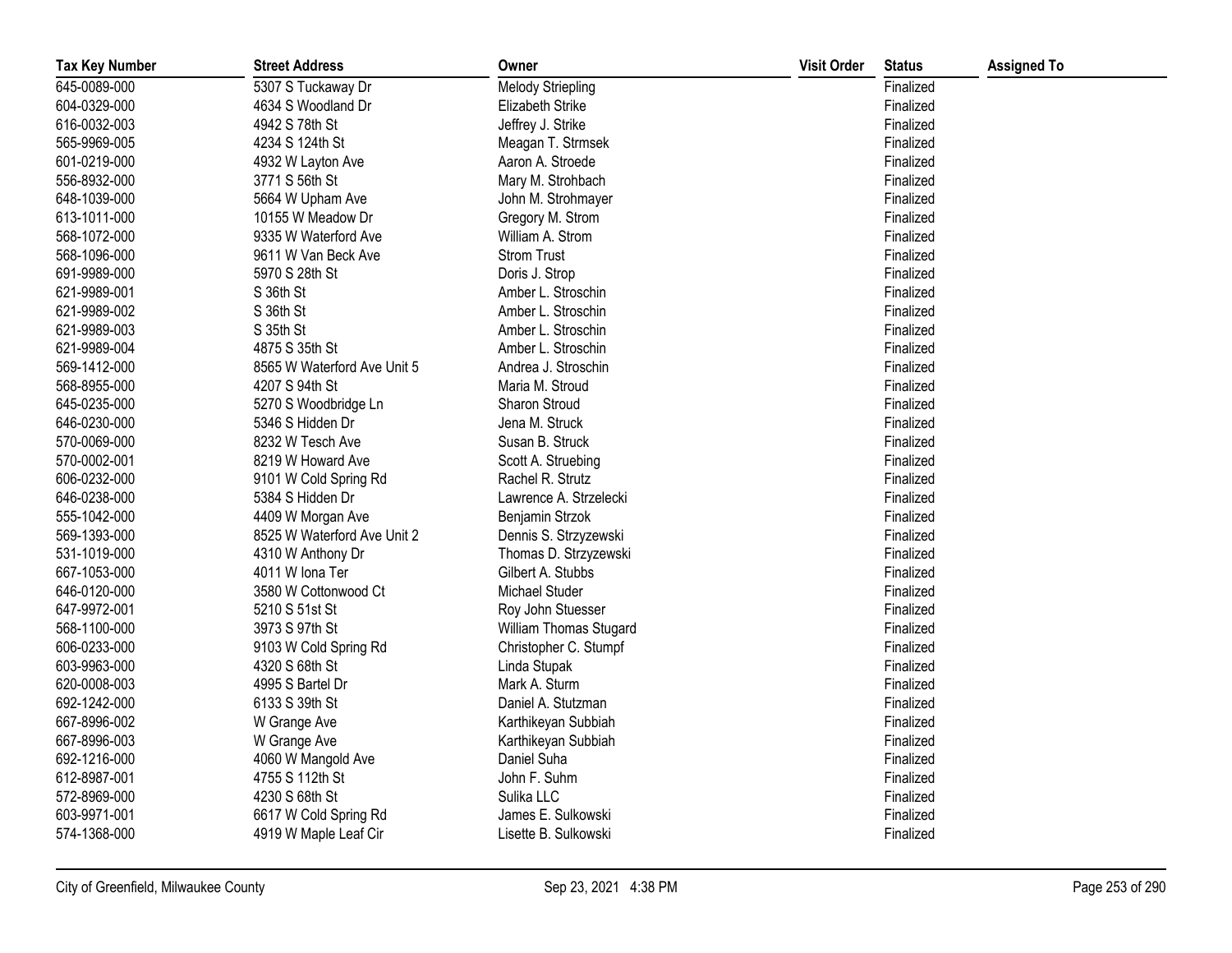| <b>Tax Key Number</b> | <b>Street Address</b>         | Owner                                               | <b>Visit Order</b> | <b>Status</b> | <b>Assigned To</b> |
|-----------------------|-------------------------------|-----------------------------------------------------|--------------------|---------------|--------------------|
| 611-1060-001          | 12335 W Barnard Ave           | <b>Brady Sullivan</b>                               |                    | Finalized     |                    |
| 618-0177-000          | 6100 W Stonehedge Dr Unit 308 | Janet L. Sullivan                                   |                    | Finalized     |                    |
| 555-1200-000          | 3647 S 46th St                | <b>Matthew Sullivan</b>                             |                    | Finalized     |                    |
| 653-1052-000          | 9320 W Forest Home Ave Unit 1 | Michael K. Sullivan                                 |                    | Finalized     |                    |
| 569-1515-000          | 4075 S 84th St Unit 4         | Mary T. Sulma                                       |                    | Finalized     |                    |
| 604-0048-001          | 4441 S 68th St                | Todd D. Sum                                         |                    | Finalized     |                    |
| 609-9978-011          | 4343 S 112th St               | Shayne Suminski                                     |                    | Finalized     |                    |
| 565-0042-000          | 12001 W Plainfield Ave        | Mark P. Sumner                                      |                    | Finalized     |                    |
| 645-0168-000          | 5129 S Camelot Ln             | Jiajia Sun                                          |                    | Finalized     |                    |
| 691-9841-005          | 6110 S 31st St                | Sunburst Apartments Inc                             |                    | Finalized     |                    |
| 691-9841-012          | 6105 S 31st St                | Sunburst Apartments Inc                             |                    | Finalized     |                    |
| 691-9841-013          | 6171 S 31st St                | Sunburst Apartments Inc                             |                    | Finalized     |                    |
| 691-0131-000          | 3030 W Kimberly Ave           | Daniel G. Sundberg                                  |                    | Finalized     |                    |
| 603-0256-000          | 6000 W Bottsford Ave          | Kyle Sundby                                         |                    | Finalized     |                    |
| 601-9972-002          | 4374 S 45th St                | Biak H. Sung                                        |                    | Finalized     |                    |
| 600-0127-000          | 4340 S 38th St                | Mang Cin Sung                                       |                    | Finalized     |                    |
| 667-1037-000          | 5701 S 40th St                | Sunrise Properties, LLC                             |                    | Finalized     |                    |
| 574-1000-001          | 4301 W Howard Ave             | Sunset Ridge Apartments LLC                         |                    | Finalized     |                    |
| 574-1000-004          | 4327 W Howard Ave             | Sunset Ridge Apartments LLC                         |                    | Finalized     |                    |
| 603-9995-000          | 4453 S 60th St                | Joko Supriyanto                                     |                    | Finalized     |                    |
| 600-9937-004          | 3632 W Armour Ave             | Daniel D. Sura                                      |                    | Finalized     |                    |
| 613-1018-000          | 5036 S 101st St               | James J. Surfus                                     |                    | Finalized     |                    |
| 574-1069-000          | 4721 W Van Beck Ave           | Angela M. Surges                                    |                    | Finalized     |                    |
| 555-1307-000          | 5007 W Colonial Ct            | Mary E. Surges                                      |                    | Finalized     |                    |
| 524-8986-026          | 3223 S 103rd St               | Surgicenter Of Greater Milwaukee                    |                    | Finalized     |                    |
| 692-1081-000          | 3730 W College Ave            | Surviving Spouse Nadboralski Trust                  |                    | Finalized     |                    |
| 645-0164-000          | 5105 S Camelot Ln             | Survivor's Trust David & Cheryl Brown 2010 Joint Ro |                    | Finalized     |                    |
| 565-0221-000          | 11684 W Willow Ct             | Robert F. Surwillo                                  |                    | Finalized     |                    |
| 692-1023-000          | 6124 S 36th St                | Thomas G. Surwillo                                  |                    | Finalized     |                    |
| 572-1244-000          | 6143 W Howard Ave Unit 24     | Alissa Susalla                                      |                    | Finalized     |                    |
| 600-0072-000          | 4436 S 38th St                | Glenn A. Susalla                                    |                    | Finalized     |                    |
| 617-9990-000          | 4820 S 69th St                | Susan E. Cavallier Revocable Living Trust           |                    | Finalized     |                    |
| 572-8944-000          | 6200 W Cold Spring Rd         | Susan J. Finke Revocable Trust                      |                    | Finalized     |                    |
| 607-0014-000          | 9846 W Layton Ave             | Susan M Killmer Revoc Trust                         |                    | Finalized     |                    |
| 568-1024-000          | 4095 S 99th St                | Susan M. Basterash Revocable Trust                  |                    | Finalized     |                    |
| 554-1035-000          | 3828 S 38th St                | Kurt L. Susek                                       |                    | Finalized     |                    |
| 569-1074-000          | 4132 S 91st PI                | Michael Suszek                                      |                    | Finalized     |                    |
| 564-0058-000          | 3535 S 122nd Ct               | Patrick A. Sutterfield                              |                    | Finalized     |                    |
| 605-0005-000          | 7902 W Whitaker Ave           | Richard M. Suttner                                  |                    | Finalized     |                    |
| 610-0131-000          | 4665 S River Ridge Blvd       | David L. Sutton                                     |                    | Finalized     |                    |
| 691-9836-016          | 3113 W Alvina Ave             | Stephanie A. Sutton                                 |                    | Finalized     |                    |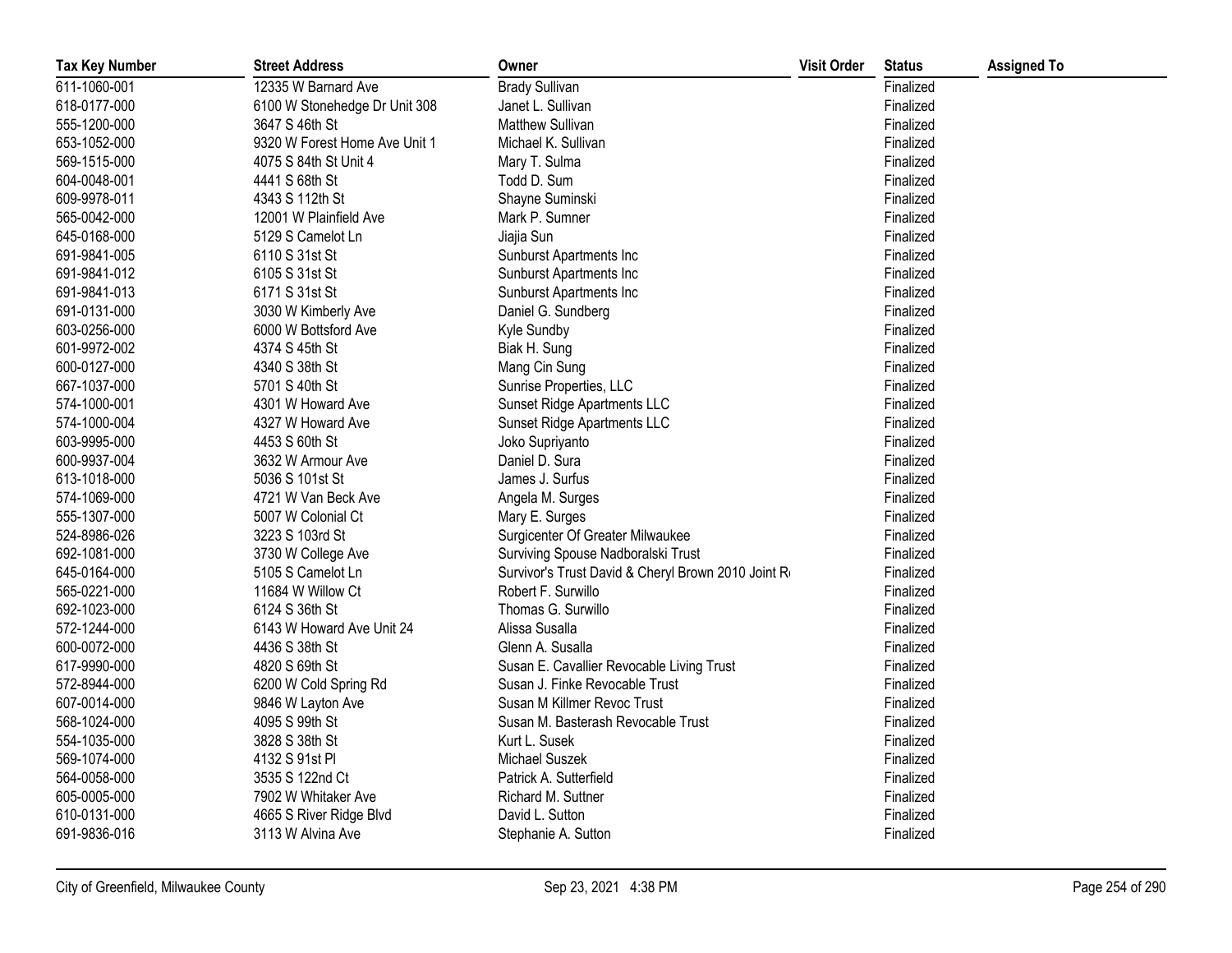| <b>Tax Key Number</b> | <b>Street Address</b>       | Owner                            | <b>Visit Order</b> | <b>Status</b> | <b>Assigned To</b> |
|-----------------------|-----------------------------|----------------------------------|--------------------|---------------|--------------------|
| 620-0038-000          | 4881 S Waterview Ct         | Suzanne M Breier Revocable Trust |                    | Finalized     |                    |
| 691-0113-000          | 3133 W Bridge St            | Karen M. Svehlek                 |                    | Finalized     |                    |
| 618-0301-000          | 4927 S Imperial Cir         | Pamela J. Swade                  |                    | Finalized     |                    |
| 601-9919-002          | 4322 S 48th St              | Torii Swader                     |                    | Finalized     |                    |
| 569-1365-000          | 8550 W Waterford Ave Unit 6 | Gary R. Swan                     |                    | Finalized     |                    |
| 553-0474-000          | 3231 W Lynndale Ave         | Dawn Swanagan                    |                    | Finalized     |                    |
| 565-0007-000          | 4159 S 122nd St             | Peter Swanda                     |                    | Finalized     |                    |
| 565-9961-000          | 11917 W Beloit Rd           | Charles E. Swanson               |                    | Finalized     |                    |
| 622-0107-000          | 3115 W Vogel Ave            | Jacob Swanson                    |                    | Finalized     |                    |
| 645-0470-000          | 5308 S Sutton Pl            | William Swanson                  |                    | Finalized     |                    |
| 604-0112-000          | 7102 W Armour Ave           | Jonathan S. Swatloske            |                    | Finalized     |                    |
| 667-1081-000          | 4221 W Grange Ave           | Steven Swatloske                 |                    | Finalized     |                    |
| 571-1019-000          | 7001 W Plainfield Ave       | Cameron Swearingen               |                    | Finalized     |                    |
| 621-9917-001          | 5035 S 40th St              | Benjamin C. Sweeney              |                    | Finalized     |                    |
| 604-0281-000          | 4665 S Woodland Dr          | Daryl P. Sweeney                 |                    | Finalized     |                    |
| 601-0297-000          | 4640 S 48th St              | Kelly L. Sweeney                 |                    | Finalized     |                    |
| 531-1143-000          | 3353 S Strothmann Dr        | Shaun M. Sweeney                 |                    | Finalized     |                    |
| 645-0218-000          | 5236 S Woodbridge Ln        | Lorene E. Sweet                  |                    | Finalized     |                    |
| 601-9885-003          | 4320 S 49th St              | Richard A. Sweno                 |                    | Finalized     |                    |
| 618-0303-000          | 4923 S Imperial Cir         | Beth K. Swenson                  |                    | Finalized     |                    |
| 647-9946-002          | 5411 S 43rd St              | Christopher S. Swenson           |                    | Finalized     |                    |
| 599-8933-001          | 3141 W Bottsford Ave        | Margaret A. Swenson              |                    | Finalized     |                    |
| 564-0109-000          | 11975 W Pallottine Dr       | <b>Stuart Swessel</b>            |                    | Finalized     |                    |
| 601-0092-001          | 4549 S 47th St              | Michael J. Swiderski             |                    | Finalized     |                    |
| 602-0113-000          | 5333 W Bottsford Ave        | Nancy Swiderski                  |                    | Finalized     |                    |
| 531-8990-000          | 3149 S 46th St              | Valerie K. Swiecichowski         |                    | Finalized     |                    |
| 645-0509-000          | 5413 S Somerset Ln          | Suzanne M. Swiezynski            |                    | Finalized     |                    |
| 605-0094-000          | 8225 W Whitaker Ave         | Mark Swinford                    |                    | Finalized     |                    |
| 645-0262-000          | 5324 S Woodbridge Ln        | Cynthia B. Swinney               |                    | Finalized     |                    |
| 562-9915-000          | 3720 S 103rd St             | Ronald H. Swirth                 |                    | Finalized     |                    |
| 691-0089-000          | 3215 W Mangold Ave Unit C   | Jean A. Switala                  |                    | Finalized     |                    |
| 574-1420-000          | 4928 W Maple Leaf Cir       | Diane L. Switon                  |                    | Finalized     |                    |
| 609-9971-021          | 4472 S 116th St             | Roman Sydor                      |                    | Finalized     |                    |
| 553-0374-000          | 3725 S 34th St              | Patrick Sykes                    |                    | Finalized     |                    |
| 691-9877-003          | 5984 S 34th St              | Sarah Y. Sylla                   |                    | Finalized     |                    |
| 611-1074-000          | 11911 W Barnard Ave         | Ryan Sylvester                   |                    | Finalized     |                    |
| 653-0086-000          | 9569 W Upham Ave            | James S. Symanski                |                    | Finalized     |                    |
| 621-9954-000          | 4752 S 43rd St              | Anthony Synowicz                 |                    | Finalized     |                    |
| 531-1183-000          | 3360 S 47th St              | Suzanna M. Szabo                 |                    | Finalized     |                    |
| 604-0277-000          | 4657 S Woodland Dr          | Linda M. Szafranski              |                    | Finalized     |                    |
| 692-1118-000          | 6124 S 38th St              | Joan C. Szalacinski              |                    | Finalized     |                    |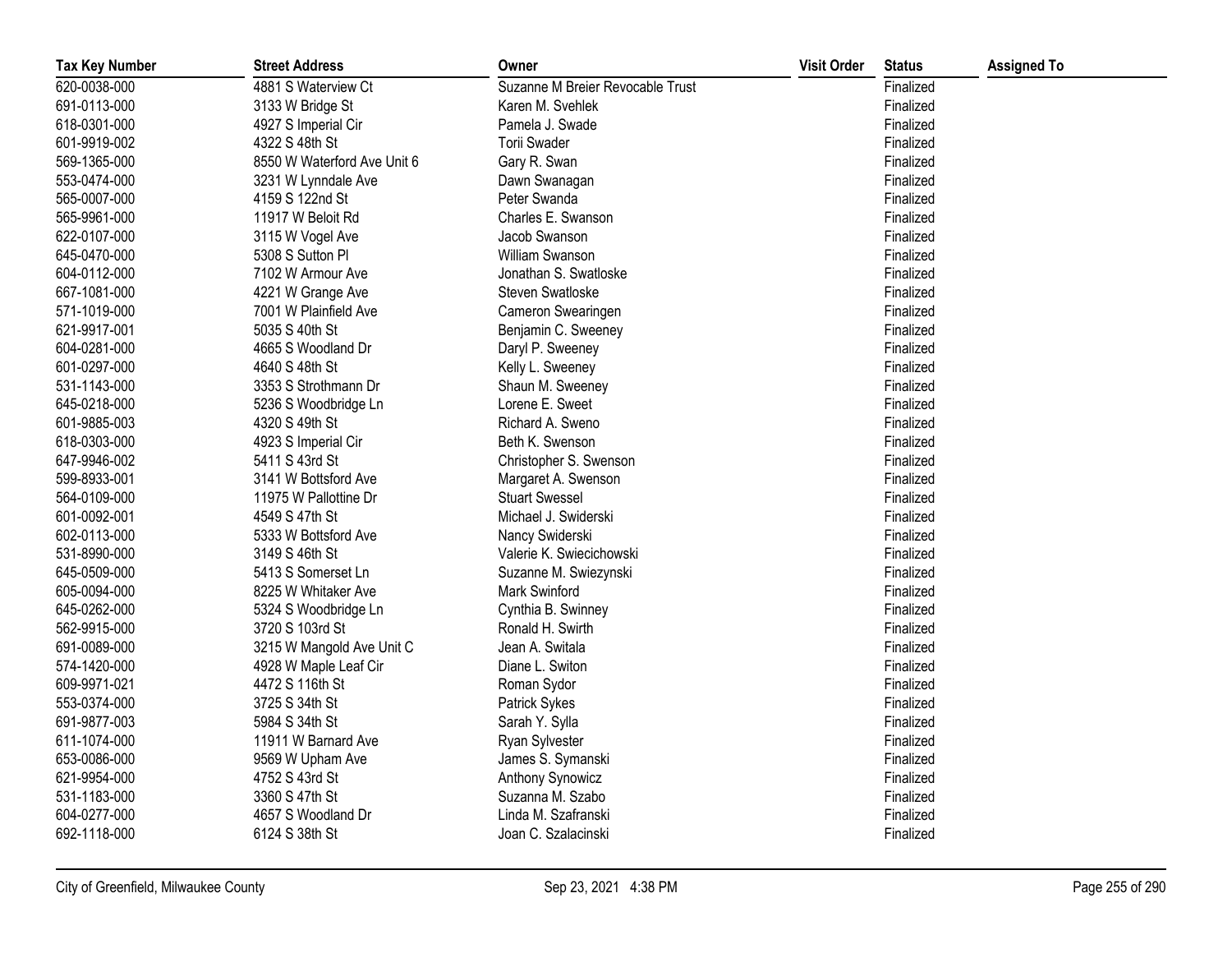| <b>Tax Key Number</b> | <b>Street Address</b>    | Owner                         | <b>Visit Order</b> | <b>Status</b> | <b>Assigned To</b> |
|-----------------------|--------------------------|-------------------------------|--------------------|---------------|--------------------|
| 604-9936-003          | 4590 S 69th St           | Jeffrey A. Szaniawski         |                    | Finalized     |                    |
| 646-9942-000          | 4212 W Grange Ave        | Jerome A. Szarzynski          |                    | Finalized     |                    |
| 618-0299-000          | 5059 S Stonehedge Dr     | Barbara Szatkowski            |                    | Finalized     |                    |
| 615-9978-002          | 8929 W Layton Ave        | Jaroslaw Szczepanski          |                    | Finalized     |                    |
| 574-1423-000          | 4934 W Maple Leaf Cir    | Mary T. Szczerba              |                    | Finalized     |                    |
| 570-1069-000          | 4236 S 82nd St           | John E. Szczewski             |                    | Finalized     |                    |
| 568-1071-000          | 9315 W Waterford Ave     | Richard J. Szczewski          |                    | Finalized     |                    |
| 531-1002-000          | 3269 S 45th St           | Mark S. Szerbat               |                    | Finalized     |                    |
| 562-9995-000          | 10530 W Pallottine Dr    | Bruce K. Szewczuga            |                    | Finalized     |                    |
| 601-9936-002          | 4447 S 46th St           | Tamyra J. Szmagalski          |                    | Finalized     |                    |
| 604-0294-000          | 4654 S Woodland Dr       | Joyce S. Szofer               |                    | Finalized     |                    |
| 562-0033-000          | 3825 S 102nd St          | Bruce S. Szolwinski           |                    | Finalized     |                    |
| 568-1092-000          | 9630 W Van Beck Ave      | Russell J. Szolwinski         |                    | Finalized     |                    |
| 601-0231-000          | 4618 S 50th St           | Rafal R. Szot                 |                    | Finalized     |                    |
| 567-0032-000          | 4020 S 103rd St          | Michael T. Szukalski Jr       |                    | Finalized     |                    |
| 621-9942-002          | 3841 W Barnard Ave       | Rory J. Szukalski             |                    | Finalized     |                    |
| 575-8893-005          | 3550 W Cold Spring Rd    | Stanley G. Szupica            |                    | Finalized     |                    |
| 599-1006-000          | 4371 S 34th St           | Stanley G. Szupica            |                    | Finalized     |                    |
| 600-9937-005          | 3638 W Armour Ave        | Russell D. Szuta              |                    | Finalized     |                    |
| 647-1141-000          | 4516 W Clayton Crest Ave | Joan F. Szyba                 |                    | Finalized     |                    |
| 555-1238-000          | 3639 S 46th PI           | Szydel Revocable Living Trust |                    | Finalized     |                    |
| 692-1012-000          | 6015 S 36th St           | Dawn M. Szymakowski           |                    | Finalized     |                    |
| 622-0112-000          | 3303 W Vogel Ave         | Maureen E. Szymanski          |                    | Finalized     |                    |
| 601-0187-000          | 4666 S 51st St           | Thomas M. Szymanski Sr        |                    | Finalized     |                    |
| 568-1063-000          | 9464 W Plainfield Ave    | Gregory Tabaka                |                    | Finalized     |                    |
| 645-0569-000          | 5207 S Tuckaway Blvd     | LaVerne G. Tabbert            |                    | Finalized     |                    |
| 600-0060-000          | 3735 W Allerton Ave      | Abdulkadir S. Tabit           |                    | Finalized     |                    |
| 572-1029-000          | 4175 S 64th St           | James J. Taczala              |                    | Finalized     |                    |
| 615-9969-002          | 8900 W Dosie Ave         | Hans Tafelski                 |                    | Finalized     |                    |
| 648-1062-000          | 5774 W Abbott Ave        | Hana Taha                     |                    | Finalized     |                    |
| 601-9910-001          | 4425 S 47th St           | Adam Tahir                    |                    | Finalized     |                    |
| 600-0007-000          | 4366 S 36th St           | Emily K. Takacs               |                    | Finalized     |                    |
| 603-0153-000          | 4455 S 67th St           | Joan Mary Takala              |                    | Finalized     |                    |
| 622-0036-000          | 4904 S 31st St           | Michael J. Takavitz           |                    | Finalized     |                    |
| 568-1126-000          | 4036 S 97th St           | Fernando Talavera             |                    | Finalized     |                    |
| 605-0113-001          | 8224 W Allerton Ave      | Dean H. Talbert               |                    | Finalized     |                    |
| 610-0266-000          | 4500 S 121st St          | Robin D. Talbott              |                    | Finalized     |                    |
| 570-8982-002          | 4215 S 83rd St           | Salwa B. Taleb                |                    | Finalized     |                    |
| 562-0076-000          | 3756 S Oakbrook Dr       | Shaely Tameleo                |                    | Finalized     |                    |
| 618-0320-000          | 6138 W Woodview Ct       | Thomas F. Tamsett             |                    | Finalized     |                    |
| 602-9996-001          | 4388 S 52nd St           | Seang B. Tan                  |                    | Finalized     |                    |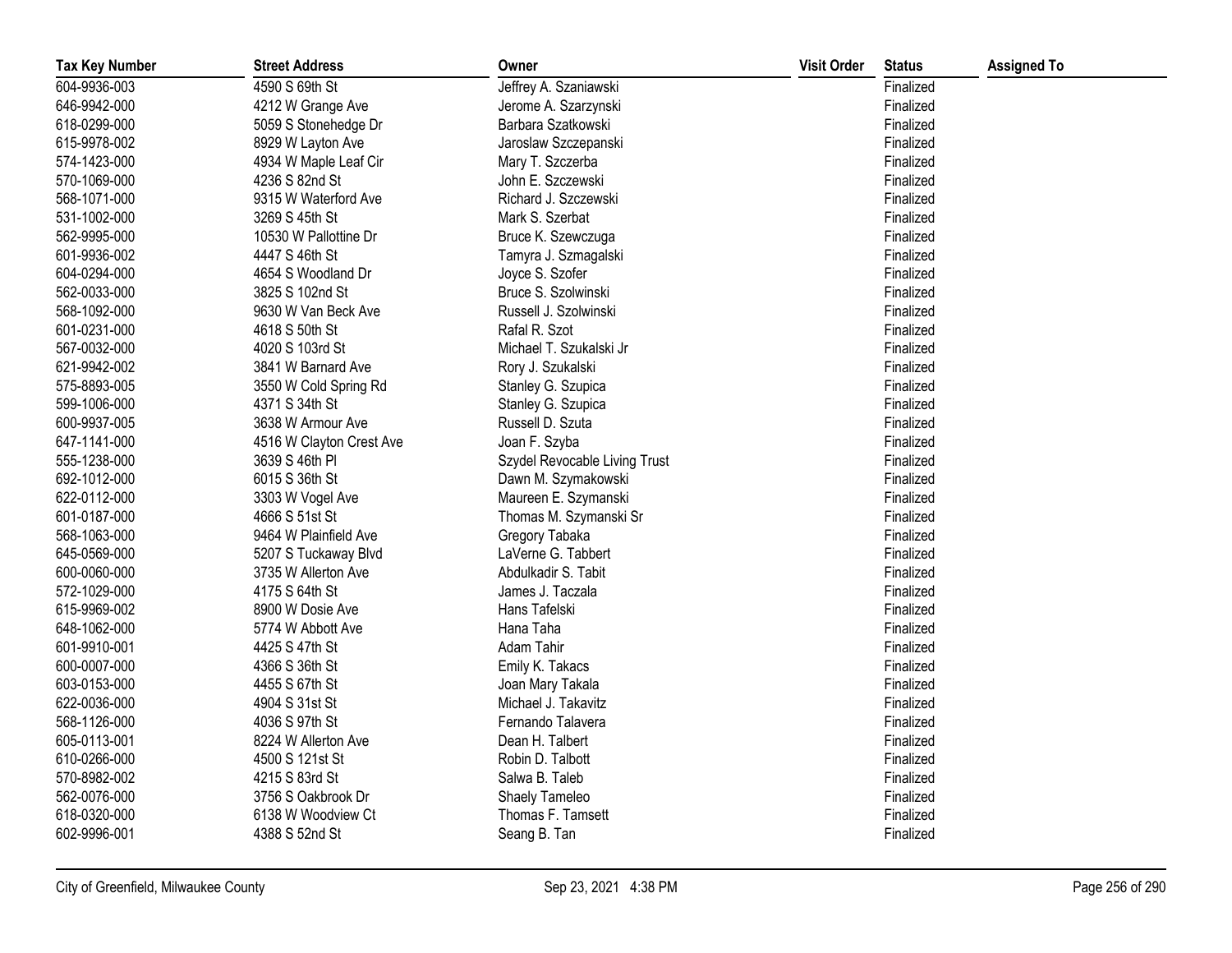| <b>Tax Key Number</b> | <b>Street Address</b>         | Owner                         | <b>Visit Order</b> | <b>Status</b> | <b>Assigned To</b> |
|-----------------------|-------------------------------|-------------------------------|--------------------|---------------|--------------------|
| 622-0056-000          | 4905 S 33rd St                | Ken Au Heng Tang              |                    | Finalized     |                    |
| 575-0145-000          | 3981 S 40th St                | Youqin Tang                   |                    | Finalized     |                    |
| 562-9992-001          | 10424 W Pallottine Dr         | Joshua T. Tank                |                    | Finalized     |                    |
| 601-0221-000          | 4670 S 50th St                | Kristine M. Tank              |                    | Finalized     |                    |
| 554-1001-000          | 3835 S 36th St                | Makayla L. Tanner             |                    | Finalized     |                    |
| 562-0098-000          | 3891 S Oakbrook Dr            | Renita Tanski                 |                    | Finalized     |                    |
| 691-0136-000          | 3035 W Kimberly Ave           | <b>TAPAT Properties LLC</b>   |                    | Finalized     |                    |
| 572-1058-000          | 6241 W Marcy Ln               | Rosemarie Tapper              |                    | Finalized     |                    |
| 619-0003-000          | 5045 S 58th St                | Syed Wagar Ul Hassan Taqvi    |                    | Finalized     |                    |
| 572-8995-000          | 3904 S Tara Hill Dr           | Tara Hill LLC                 |                    | Finalized     |                    |
| 575-8939-000          | 3973 S 41st St                | Nicolette A. Tarantino        |                    | Finalized     |                    |
| 653-0072-000          | 9520 W Brookside Dr           | Peter S. Tarantino            |                    | Finalized     |                    |
| 646-0028-000          | 3845 W Honey Creek Cir        | Dorothy Ann Tarasinski        |                    | Finalized     |                    |
| 555-1134-000          | 3572 S 47th St                | Thomas A. Tarczewski          |                    | Finalized     |                    |
| 572-1239-000          | 6143 W Howard Ave Unit 19     | Merab Targamadze              |                    | Finalized     |                    |
| 531-1153-000          | 3465 S Strothmann Dr          | Jerome J. Tarkowski           |                    | Finalized     |                    |
| 567-9987-004          | 3965 S 104th St               | James R. Tatera               |                    | Finalized     |                    |
| 653-1023-000          | 9340 W Forest Home Ave Unit 4 | Eugene E. Tatrow              |                    | Finalized     |                    |
| 691-9896-000          | 5984 S 33rd St                | Lauren A. Tauchen             |                    | Finalized     |                    |
| 575-8931-002          | 4063 S 41st St                | Robert M. Tauer               |                    | Finalized     |                    |
| 556-8929-000          | 3751 S 56th St                | Elizabeth A. Tavidian         |                    | Finalized     |                    |
| 553-0467-000          | 3149 W Lynndale Ave           | Taw Taw                       |                    | Finalized     |                    |
| 620-0024-000          | 4828 S Waterview Ct           | Scott E. Taychert             |                    | Finalized     |                    |
| 601-0170-000          | 4635 S 50th St                | Adam P. Taylor                |                    | Finalized     |                    |
| 618-0009-002          | 5071 S 67th St                | Angela M. Taylor              |                    | Finalized     |                    |
| 691-0002-000          | 3429 W Bridge St              | Christopher P. Taylor         |                    | Finalized     |                    |
| 617-0010-000          | 6918 W Edgerton Ave           | Clyde R. Taylor               |                    | Finalized     |                    |
| 692-8981-002          | 3910 W College Ave            | John A. Taylor                |                    | Finalized     |                    |
| 617-0049-000          | 6930 W Holmes Ave             | Michael J. Taylor             |                    | Finalized     |                    |
| 610-0032-000          | 12225 W Chapman Ave           | Susan M. Taylor-Smith         |                    | Finalized     |                    |
| 602-0061-000          | 5803 W Allerton Ave           | Jul-Nin Klarr Salise Tayone   |                    | Finalized     |                    |
| 692-8982-004          | 6248 S 41st St                | Ronald G. Tays                |                    | Finalized     |                    |
| 600-9939-001          | 3910 W Layton Ave             | <b>TCB Development Co LLC</b> |                    | Finalized     |                    |
| 600-9941-001          | 4000 W Layton Ave             | <b>TCB Development Co LLC</b> |                    | Finalized     |                    |
| 600-9944-000          | 4142 W Layton Ave             | <b>TCB Development Co LLC</b> |                    | Finalized     |                    |
| 600-9945-000          | 4110 W Layton Ave             | <b>TCB Development Co LLC</b> |                    | Finalized     |                    |
| 600-9943-002          | 4040 W Layton Ave             | <b>TCB Development Co LLC</b> |                    | Finalized     |                    |
| 600-9942-001          | 4010 W Layton Ave             | <b>TCB Development Co LLC</b> |                    | Finalized     |                    |
| 600-9943-003          | W Layton Ave                  | <b>TCB Development Co LLC</b> |                    | Finalized     |                    |
| 605-9980-000          | 4375 S 76th St                | <b>TCF National Bank</b>      |                    | Finalized     |                    |
| 565-9955-009          | W Beloit Rd                   | Dmitry Tchaikovski            |                    | Finalized     |                    |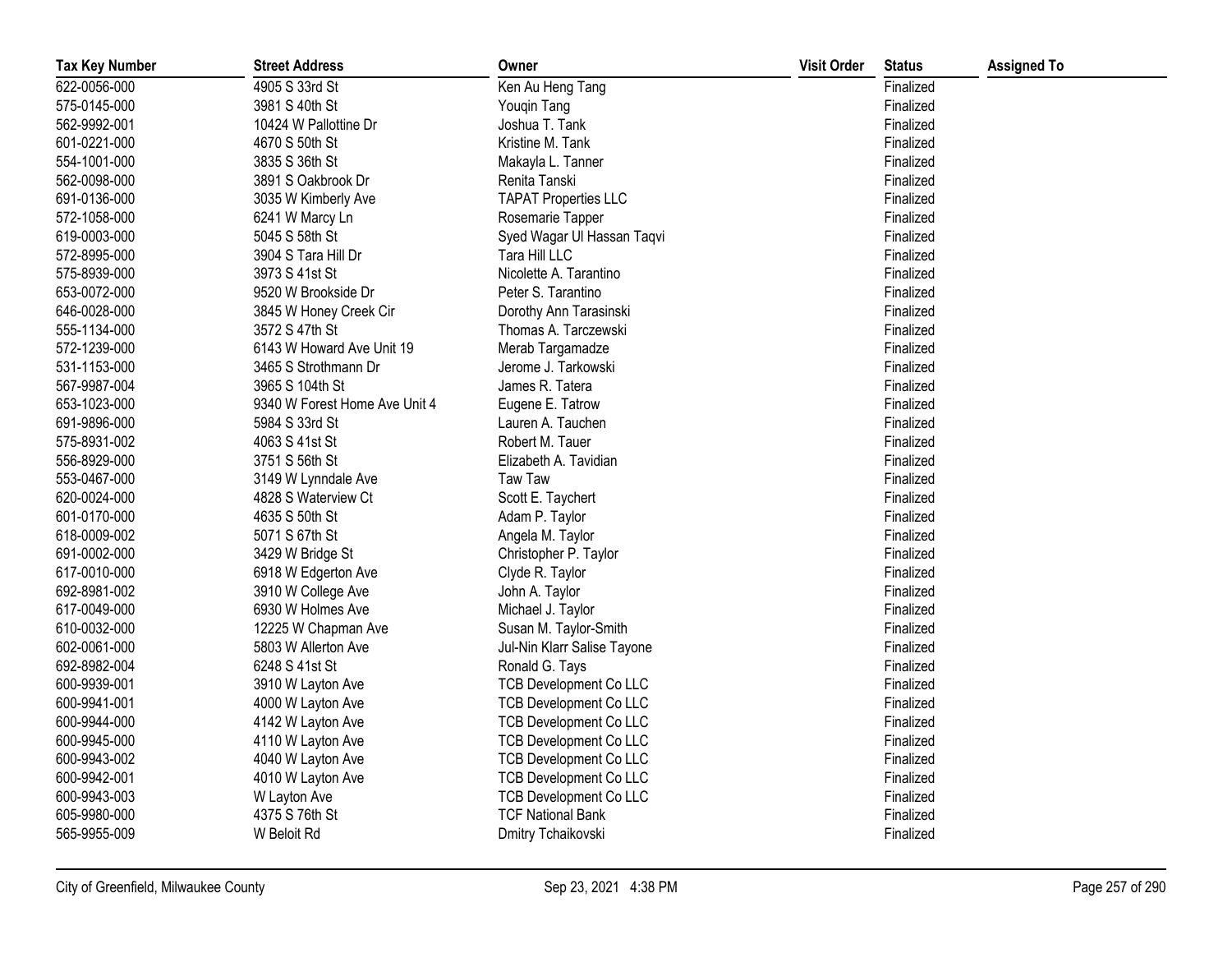| <b>Tax Key Number</b> | <b>Street Address</b>         | Owner                                            | <b>Visit Order</b> | <b>Status</b> | <b>Assigned To</b> |
|-----------------------|-------------------------------|--------------------------------------------------|--------------------|---------------|--------------------|
| 622-9944-002          | 5077 S 27th St                | Team R N' B Wisconsin, LLC                       |                    | Finalized     |                    |
| 610-0073-000          | 4390 S 118th St               | Ted A & Nancy J Mueller Trust                    |                    | Finalized     |                    |
| 572-8978-004          | 6633 W Forest Home Ave        | <b>Tedbear LLC</b>                               |                    | Finalized     |                    |
| 602-0130-000          | 4365 S 59th St                | Henry L. Teetz Jr                                |                    | Finalized     |                    |
| 574-1117-000          | 4417 W Tesch Ave              | Nathaniel Teicher                                |                    | Finalized     |                    |
| 610-0229-001          | 12212 W Whitaker Ave          | Michael A. Teixeira                              |                    | Finalized     |                    |
| 565-0214-000          | 4264 S 122nd St               | Christopher A. Tellier                           |                    | Finalized     |                    |
| 621-9897-001          | 5010 S 37th St                | Brian J. Temke                                   |                    | Finalized     |                    |
| 567-9999-002          | 3901 S 104th St               | Anthony C C. Templin                             |                    | Finalized     |                    |
| 604-0317-000          | 4629 S Woodland Dr            | Laura M. Templin                                 |                    | Finalized     |                    |
| 568-1054-000          | 4184 S 97th St                | Chris D. Tenaglia                                |                    | Finalized     |                    |
| 668-8990-000          | 3205 W Grange Ave             | Taylor L. Tenhagen                               |                    | Finalized     |                    |
| 653-1005-000          | 5165 S Root River Pkwy Unit 4 | <b>Constance Tenhawks</b>                        |                    | Finalized     |                    |
| 567-0125-000          | 10482 W Norwich Ave           | Christian T. Tentoni                             |                    | Finalized     |                    |
| 645-0267-000          | 5200 S Tuckaway Blvd Unit 101 | Lorena Anne Terando                              |                    | Finalized     |                    |
| 601-0397-000          | 4644 S 45th St                | Teresa F Erdelt Revocable Trust                  |                    | Finalized     |                    |
| 646-0282-000          | 5322 S Butterfield Way        | Teresa J. Nonnenmacher Revocable Trust           |                    | Finalized     |                    |
| 620-0011-000          | 4724 S 47th St                | Terski Family Irrevocable Trust                  |                    | Finalized     |                    |
| 569-1400-000          | 8535 W Waterford Ave Unit 1   | Ratko Terzic                                     |                    | Finalized     |                    |
| 647-1038-000          | 5175 S 46th St                | Harry O. Tesch                                   |                    | Finalized     |                    |
| 603-0035-000          | 4434 S 62nd St                | Laura Tesch                                      |                    | Finalized     |                    |
| 570-1034-000          | 7909 W Plainfield Ave         | Christopher J. Teschendorf                       |                    | Finalized     |                    |
| 646-0181-000          | 5232 S 41st St                | Linda D. Teschner                                |                    | Finalized     |                    |
| 601-9927-002          | 4345 S 46th St                | Habtemarian N. Tesfamichael                      |                    | Finalized     |                    |
| 553-0420-002          | 3440 W Howard Ave             | Aaron Teska                                      |                    | Finalized     |                    |
| 554-8988-000          | 3867 S 35th St                | Aaron Teska                                      |                    | Finalized     |                    |
| 691-0111-000          | 3205 W Bridge St              | Gerard P. Teska                                  |                    | Finalized     |                    |
| 603-9949-000          | 6790 W Layton Ave             | Paul D. Teske                                    |                    | Finalized     |                    |
| 691-0085-000          | 3207 W Mangold Ave Unit G     | Djuro Tesla                                      |                    | Finalized     |                    |
| 617-0093-000          | 7210 W Squire Ave             | Jennifer Tessmer                                 |                    | Finalized     |                    |
| 568-1105-000          | 4055 S 97th St                | Jesse A. Tessmer                                 |                    | Finalized     |                    |
| 692-1042-000          | 3800 W Bridge St              | Ryan R. Tessmer                                  |                    | Finalized     |                    |
| 604-0051-000          | 6908 W Allerton Ave           | Julannee Tetzlaff                                |                    | Finalized     |                    |
| 572-8948-000          | 6324 W Cold Spring Rd         | Melody Tetzlaff                                  |                    | Finalized     |                    |
| 667-1039-000          | 5741 S 40th St                | Kathleen C. Tewelis                              |                    | Finalized     |                    |
| 553-0195-000          | 3622 S 32nd St                | Tfra LLC                                         |                    | Finalized     |                    |
| 647-1129-000          | 5444 S 45th St                | Thaddeus C. Fennig and Catherine A. Fennig Famil |                    | Finalized     |                    |
| 555-1202-000          | 3633 S 46th St                | Michele K. Thalman                               |                    | Finalized     |                    |
| 617-0025-000          | 4924 S 69th St                | Gary Sherwood Thames III                         |                    | Finalized     |                    |
| 622-0158-000          | 3011 W Vogel Ave              | Chue Thao                                        |                    | Finalized     |                    |
| 601-0178-000          | 4677 S 50th St                | Kang L. Thao                                     |                    | Finalized     |                    |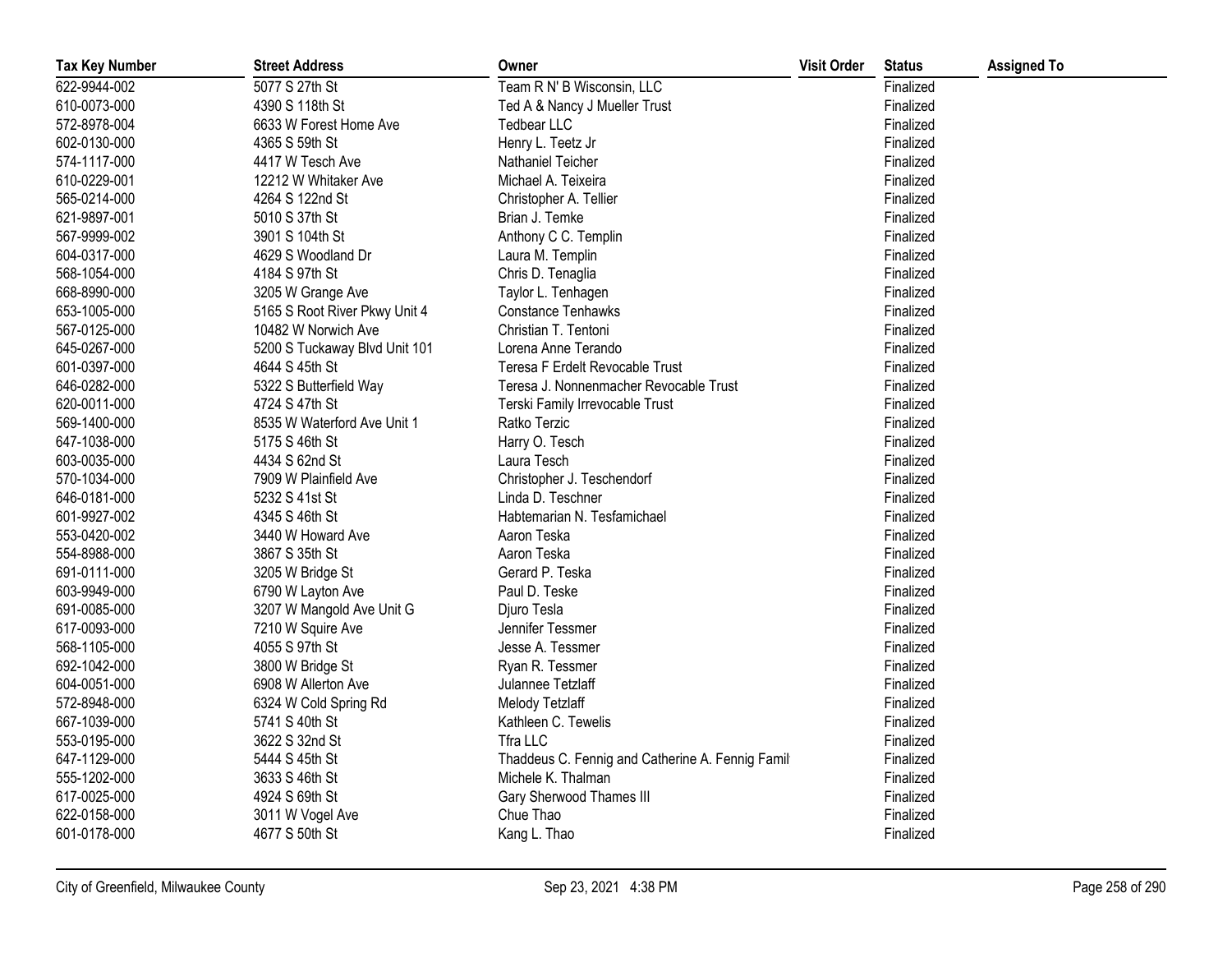| <b>Tax Key Number</b> | <b>Street Address</b>         | Owner                                            | <b>Visit Order</b> | <b>Status</b> | <b>Assigned To</b> |
|-----------------------|-------------------------------|--------------------------------------------------|--------------------|---------------|--------------------|
| 599-8975-000          | 3319 W Cold Spring Rd         | Kong Pheng Ci Thao                               |                    | Finalized     |                    |
| 692-1103-000          | 6143 S 37th St                | Pang V. Thao                                     |                    | Finalized     |                    |
| 647-1091-000          | 5282 S 48th St                | Sao Thao                                         |                    | Finalized     |                    |
| 607-9988-001          | 9401 W Cold Spring Rd         | Toua T. Thao                                     |                    | Finalized     |                    |
| 603-0162-000          | 6629 W Allerton Ave           | Walter J. Theis                                  |                    | Finalized     |                    |
| 572-1146-000          | 4178 S 67th St                | Wade Thelen                                      |                    | Finalized     |                    |
| 646-9964-002          | 5220 S 43rd St                | Philip A. Theos                                  |                    | Finalized     |                    |
| 604-9932-002          | 7100 W Layton Ave             | Theresa J Delke Living Trust                     |                    | Finalized     |                    |
| 645-0200-000          | 5224 S Woodbridge Ln          | Therese M. Kaczor Trust                          |                    | Finalized     |                    |
| 568-1012-000          | 4047 S Shady Lane Ct          | Ryan Phillip Thern                               |                    | Finalized     |                    |
| 555-1026-000          | 3521 S 46th St                | <b>William Theys</b>                             |                    | Finalized     |                    |
| 645-0067-000          | 2809 W Edgerton Ave           | Lieu Thi Nguyen                                  |                    | Finalized     |                    |
| 653-1006-000          | 5175 S Root River Pkwy Unit 1 | Joan Thiel                                       |                    | Finalized     |                    |
| 531-0256-000          | 3457 S Schauer Ave            | Natalie A. Thiel                                 |                    | Finalized     |                    |
| 615-9968-001          | 4820 S Woodlawn Pl            | <b>Tracy Thiel</b>                               |                    | Finalized     |                    |
| 647-9997-001          | 5165 S 43rd St                | Michael J. Thieman                               |                    | Finalized     |                    |
| 556-8933-000          | 3779 S 56th St                | Anthony Thieme                                   |                    | Finalized     |                    |
| 553-0330-000          | 3668 S 34th St                | Troy M. Thieme                                   |                    | Finalized     |                    |
| 568-8975-001          | 4201 S 96th St                | Perrin M. Thiemer                                |                    | Finalized     |                    |
| 572-1096-000          | 6135 W Plainfield Ave         | Arnold C. Thimmesch                              |                    | Finalized     |                    |
| 575-0142-000          | 3989 S 40th St                | Pisal Thitikunakorn                              |                    | Finalized     |                    |
| 621-9977-002          | S 37th St                     | <b>Elaine Thoennes</b>                           |                    | Finalized     |                    |
| 610-0155-000          | 11820 W Whitaker Ave          | Christopher C. Thom                              |                    | Finalized     |                    |
| 646-9998-000          | 3531 W Edgerton Ave           | Robert L. Thom                                   |                    | Finalized     |                    |
| 668-8985-000          | 3321 W Grange Ave             | Andrew R. Thomas                                 |                    | Finalized     |                    |
| 575-8923-000          | 4250 S 43rd St                | Edward E. Thomas                                 |                    | Finalized     |                    |
| 568-8958-001          | 9420 W Cold Spring Rd         | John James Thomas III                            |                    | Finalized     |                    |
| 570-1042-000          | 4204 S 79th St                | Kevin R. Thomas                                  |                    | Finalized     |                    |
| 622-0014-000          | 4917 S 28th St                | Lilly Ortega Thomas                              |                    | Finalized     |                    |
| 645-0331-000          | 5200 S Tuckaway Blvd Unit 225 | Marlene Thomas                                   |                    | Finalized     |                    |
| 615-1032-000          | 8814 W Forest Home Ave        | Patricia K. Thomas                               |                    | Finalized     |                    |
| 599-8961-000          | 3132 W Bottsford Ave          | Timothy W. Thomas                                |                    | Finalized     |                    |
| 615-9959-001          | 4875 S Woodlawn Pl            | Thomas & Adeline Hettwer Life Estate             |                    | Finalized     |                    |
| 567-0048-000          | 10301 W Norwich Ave           | Thomas & Georgian Albrecht Family Trust          |                    | Finalized     |                    |
| 601-9920-001          | 4315 S 47th St                | Thomas A & Diane L Ferkovich Revocable Living Tr |                    | Finalized     |                    |
| 645-0543-000          | 5371 S Cambridge Ln           | Thomas A Platt & Janet J Platt Revocable Trust   |                    | Finalized     |                    |
| 574-1107-000          | 4420 W Tesch Ave              | Thomas A. Johnson Declaration Of Trust           |                    | Finalized     |                    |
| 565-0188-000          | 12396 W Waterford Ave         | Thomas A. Morrison Living Trust                  |                    | Finalized     |                    |
| 562-0014-000          | 10334 W Dreyer Pl             | Thomas A. Morrison Living Trust                  |                    | Finalized     |                    |
| 667-1030-000          | 3941 W Denis Ave              | Thomas A. Talaska & Anne M. Talaska Revocable L  |                    | Finalized     |                    |
| 618-0138-000          | 6100 W Stonehedge Dr Unit 225 | Thomas and Georgia Franecki Revocable Trust      |                    | Finalized     |                    |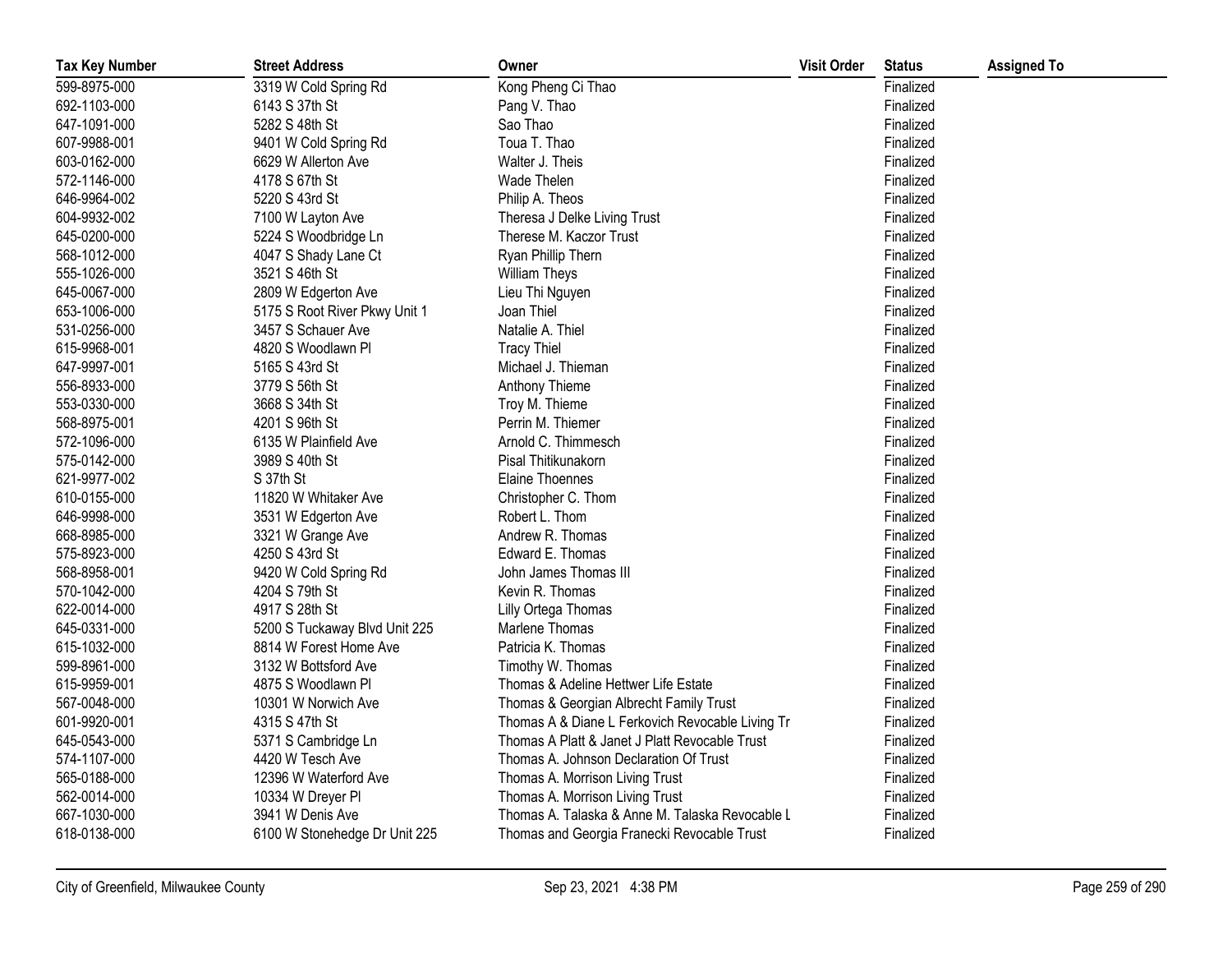| <b>Tax Key Number</b> | <b>Street Address</b>       | Owner                                            | <b>Visit Order</b> | <b>Status</b> | <b>Assigned To</b> |
|-----------------------|-----------------------------|--------------------------------------------------|--------------------|---------------|--------------------|
| 606-0207-000          | 8725 W Bottsford Ave        | Thomas B. & Mary Jo Mahne Revocable Trust        |                    | Finalized     |                    |
| 617-0006-000          | 5053 S 68th St              | Thomas B. and Bonnie J. Smith Living Trust       |                    | Finalized     |                    |
| 646-0130-000          | 5422 S Somerset Ln          | Thomas E. Huber Family Trust                     |                    | Finalized     |                    |
| 568-8976-002          | 4204 S 97th St              | Thomas F. and Lynn M. Grosser Revocable Trust    |                    | Finalized     |                    |
| 599-8996-000          | 4343 S 27th St              | Thomas G & Judith M. Weiss Revocable Trust       |                    | Finalized     |                    |
| 604-9924-002          | 6900 W Layton Ave           | Thomas G Weiss and Judith M Weiss Revocable Tri  |                    | Finalized     |                    |
| 610-0228-000          | 12110 W Whitaker Ave        | Thomas G Weiss and Judith M Weiss Revocable Tru  |                    | Finalized     |                    |
| 647-1137-000          | 5352 S 45th St              | Thomas J & Pamela D Jablonsky Revocable Trust    |                    | Finalized     |                    |
| 666-8924-002          | 5635 S 44th St              | Thomas J. Harabes & Muriel E. Bohlman Rev Living |                    | Finalized     |                    |
| 531-1090-000          | 3431 S 43rd St              | Thomas L & June K Sturgulewski Loint Trust       |                    | Finalized     |                    |
| 569-1014-000          | 9144 W Cold Spring Rd       | Alcus T. Thompson                                |                    | Finalized     |                    |
| 602-0116-000          | 5332 W Allerton Ave         | Amy K. Thompson                                  |                    | Finalized     |                    |
| 600-0009-000          | 4384 S 36th St              | Audrey Baur Thompson                             |                    | Finalized     |                    |
| 666-8945-001          | 5550 S 44th St              | Donna J. Thompson                                |                    | Finalized     |                    |
| 618-0322-000          | 6168 W Woodview Ct          | Ed Thompson                                      |                    | Finalized     |                    |
| 553-0080-000          | 3535 S 33rd St              | Elizabeth A. Thompson                            |                    | Finalized     |                    |
| 667-8993-000          | 4125 W Grange Ave           | Jerry R. Thompson                                |                    | Finalized     |                    |
| 604-0058-000          | 7032 W Allerton Ave         | Juan G. Thompson                                 |                    | Finalized     |                    |
| 562-9981-001          | 10545 W Pallottine Dr       | Justin E. Thompson                               |                    | Finalized     |                    |
| 609-9949-004          | 4665 S 113th St             | Keith W. Thompson                                |                    | Finalized     |                    |
| 601-9896-000          | 4420 S 49th St              | Kirsten Anne Thompson                            |                    | Finalized     |                    |
| 570-0318-000          | 8128 W Waterford Ave        | Mary T. Thompson                                 |                    | Finalized     |                    |
| 653-0073-001          | 9528 W Brookside Dr         | Patrick R. Thompson                              |                    | Finalized     |                    |
| 602-9999-002          | 4317 S 51st St              | Randal Thompson                                  |                    | Finalized     |                    |
| 646-0149-000          | 3519 W Old Oak Dr           | Richard B. Thompson                              |                    | Finalized     |                    |
| 554-1025-000          | 3708 W Howard Ave           | Samuel Thompson                                  |                    | Finalized     |                    |
| 567-0034-000          | 4040 S 103rd St             | Sandy L. Thompson                                |                    | Finalized     |                    |
| 610-9988-000          | 12347 W Cold Spring Rd      | Chadwick J. Thomson                              |                    | Finalized     |                    |
| 622-0038-000          | 4919 S 31st St              | Alan Thordson                                    |                    | Finalized     |                    |
| 569-1380-000          | 8505 W Waterford Ave Unit 5 | Christine Thorrington                            |                    | Finalized     |                    |
| 575-8972-000          | 4050 S 41st St              | Andrew J. Thorsen                                |                    | Finalized     |                    |
| 603-0218-000          | 4612 S 62nd St              | Flor M. Thrasher                                 |                    | Finalized     |                    |
| 612-9000-001          | 4711 S 108th St             | Three Owners LLC                                 |                    | Finalized     |                    |
| 622-0063-000          | 3215 W Holmes Ave           | Jerry D. Thunes                                  |                    | Finalized     |                    |
| 531-0270-000          | 4940 W Vollmer Ave          | Virginia M. Thurow                               |                    | Finalized     |                    |
| 531-0255-000          | 4830 W Vollmer Ave          | Paul Thusius                                     |                    | Finalized     |                    |
| 600-9932-002          | 3807 W Cold Spring Rd       | Jacob D. Tibbits                                 |                    | Finalized     |                    |
| 603-0077-000          | 4476 S 64th St              | Jon J. Tiedemann                                 |                    | Finalized     |                    |
| 621-9915-000          | 5001 S 40th St              | Jerome Tietyen                                   |                    | Finalized     |                    |
| 602-0129-000          | 4371 S 59th St              | Norma B. Tietyen                                 |                    | Finalized     |                    |
| 569-1143-000          | 4202 S 91st St              | Allyn M. Tiisler                                 |                    | Finalized     |                    |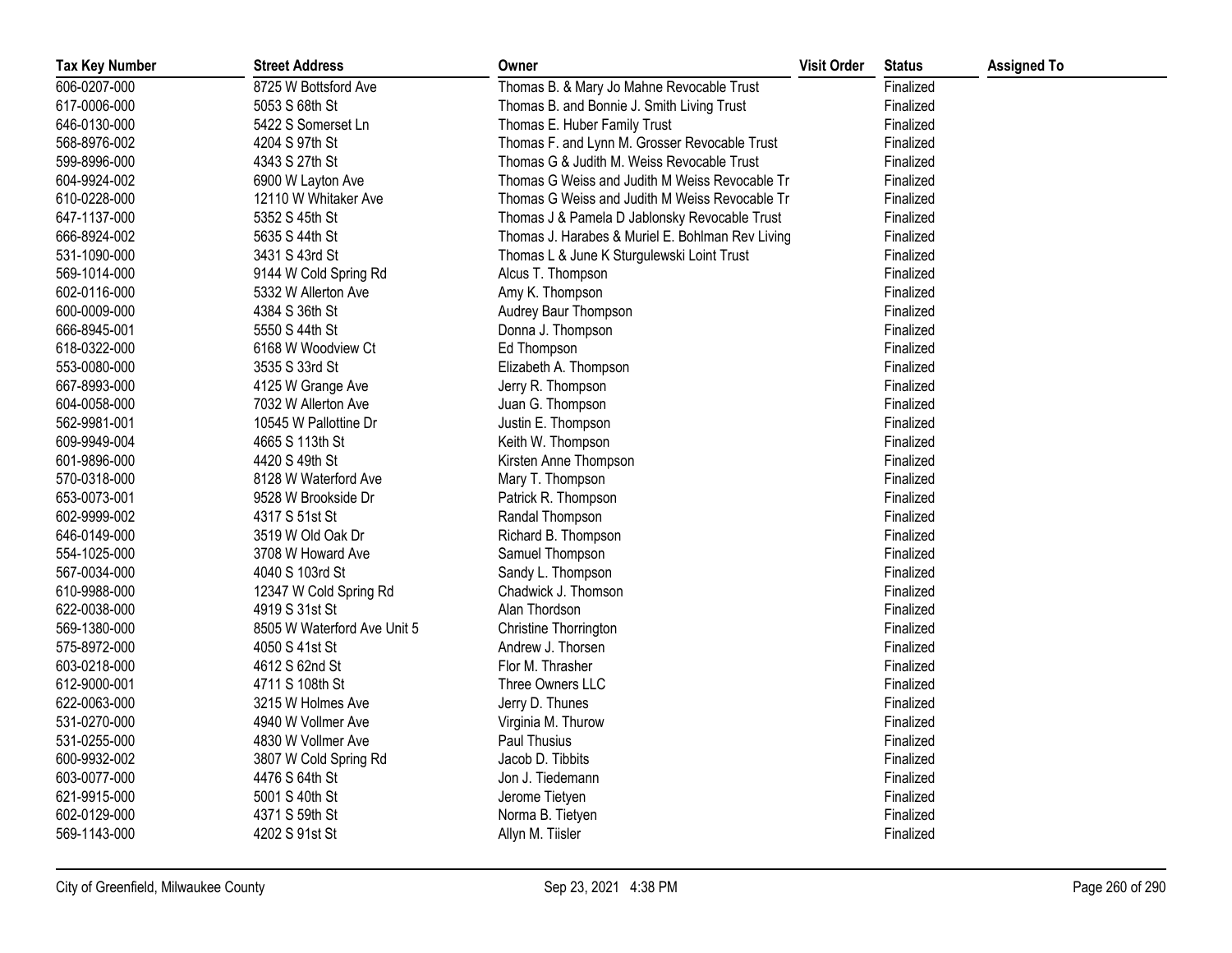| <b>Tax Key Number</b> | <b>Street Address</b>         | Owner                                     | <b>Visit Order</b> | <b>Status</b> | <b>Assigned To</b> |
|-----------------------|-------------------------------|-------------------------------------------|--------------------|---------------|--------------------|
| 667-1002-000          | 4111 W Grange Ave             | Charles E. Tillema                        |                    | Finalized     |                    |
| 647-1062-000          | 5259 S 49th St                | Jared Tillery                             |                    | Finalized     |                    |
| 565-0120-000          | 3952 S 119th St               | Kenneth J. Tillman                        |                    | Finalized     |                    |
| 648-0025-007          | W Loomis Rd                   | Time Warner Cable Midwest LLC             |                    | Finalized     |                    |
| 568-1136-000          | 4242 S 98th St                | Nicholas Timm                             |                    | Finalized     |                    |
| 622-0154-000          | 3020 W Edgerton Ave           | Wayne A. Timm                             |                    | Finalized     |                    |
| 610-0023-000          | 4631 S 123rd St               | Max J. Timmers                            |                    | Finalized     |                    |
| 569-1501-000          | 4035 S 84th St Unit 6         | Jayme Timmons                             |                    | Finalized     |                    |
| 603-0146-000          | 4413 S 66th St                | Evangeline G. Tio                         |                    | Finalized     |                    |
| 645-0575-000          | 5178 S Hidden Dr              | Jonathan J. Tischer                       |                    | Finalized     |                    |
| 600-0084-000          | 3536 W Armour Ave             | Louis Tischer                             |                    | Finalized     |                    |
| 646-0137-000          | 3552 W Old Oak Dr             | Rachael C. Tischer                        |                    | Finalized     |                    |
| 618-0023-000          | 5070 S 66th St                | Dennis C. Tiskewicz                       |                    | Finalized     |                    |
| 568-1084-000          | 9540 W Van Beck Ave           | Peter A. Tisonik                          |                    | Finalized     |                    |
| 554-8996-003          | 3747 S 35th St                | <b>TJH Enterprises LLC</b>                |                    | Finalized     |                    |
| 531-0277-000          | 3433 S 50th PI                | <b>Thang Tling</b>                        |                    | Finalized     |                    |
| 667-1005-000          | 5541 S 41st St                | TMP Homes, LLC                            |                    | Finalized     |                    |
| 622-9986-001          | 2741 W Layton Ave             | TNJ LLC                                   |                    | Finalized     |                    |
| 531-1207-000          | 4620 W Holt Ave               | Therese M. Toben                          |                    | Finalized     |                    |
| 691-0056-000          | 3420 W Alvina Ave             | Robert L. Tobiasz                         |                    | Finalized     |                    |
| 565-0071-000          | 4034 S 117th St               | Michael J. Tobin                          |                    | Finalized     |                    |
| 609-0067-000          | 4651 S 110th St               | Todd M. Balistreri Revocable Living Trust |                    | Finalized     |                    |
| 531-1005-000          | 3264 S 46th St                | <b>Branko Todorovic</b>                   |                    | Finalized     |                    |
| 645-0393-000          | 5200 S Tuckaway Blvd Unit 347 | Kathleen R. Todryk                        |                    | Finalized     |                    |
| 604-0299-000          | 4664 S Woodland Dr            | Tyson M. Toepfer                          |                    | Finalized     |                    |
| 603-0063-000          | 4439 S 62nd St                | Ericka Tokarczyk                          |                    | Finalized     |                    |
| 574-1065-000          | 4631 W Norwich Ave            | Steve E. Tokarski                         |                    | Finalized     |                    |
| 603-0028-000          | 4464 S 61st St                | Joseph A. Tolfa                           |                    | Finalized     |                    |
| 572-1052-000          | 6317 W Plainfield Ave         | Rocco R. Tolfa                            |                    | Finalized     |                    |
| 621-0027-000          | 3756 W Holmes Ave             | Bret C. Tollefson                         |                    | Finalized     |                    |
| 648-1072-000          | 5580 W Abbott Ave             | David A. Tolzman                          |                    | Finalized     |                    |
| 653-0067-001          | 5145 S Root River Pkwy        | Tom G & Geri D Bitters Trust              |                    | Finalized     |                    |
| 599-8939-000          | 2927 W Bottsford Ave          | Joyce Tomasetti                           |                    | Finalized     |                    |
| 601-9902-000          | 4447 S 48th St                | Bruce Tomashaski                          |                    | Finalized     |                    |
| 622-0129-000          | 5035 S 31st St                | Anton Tomaszewski Jr                      |                    | Finalized     |                    |
| 564-0094-000          | 12225 W Black Oak Dr          | Robert J. Tomaszewski                     |                    | Finalized     |                    |
| 603-9999-002          | 4325 S 60th St                | Lufti T. Tombuloglu                       |                    | Finalized     |                    |
| 646-0066-000          | 3517 W Honey Tree Ln          | Brian R. Tomczak                          |                    | Finalized     |                    |
| 569-1204-000          | 4231 S 89th St                | Gregory Tomczak                           |                    | Finalized     |                    |
| 604-9926-000          | 6932 W Layton Ave             | Austin A. Tomczyk                         |                    | Finalized     |                    |
| 611-8966-000          | 12100 W Edgerton Ave          | Jed R. Tomczyk                            |                    | Finalized     |                    |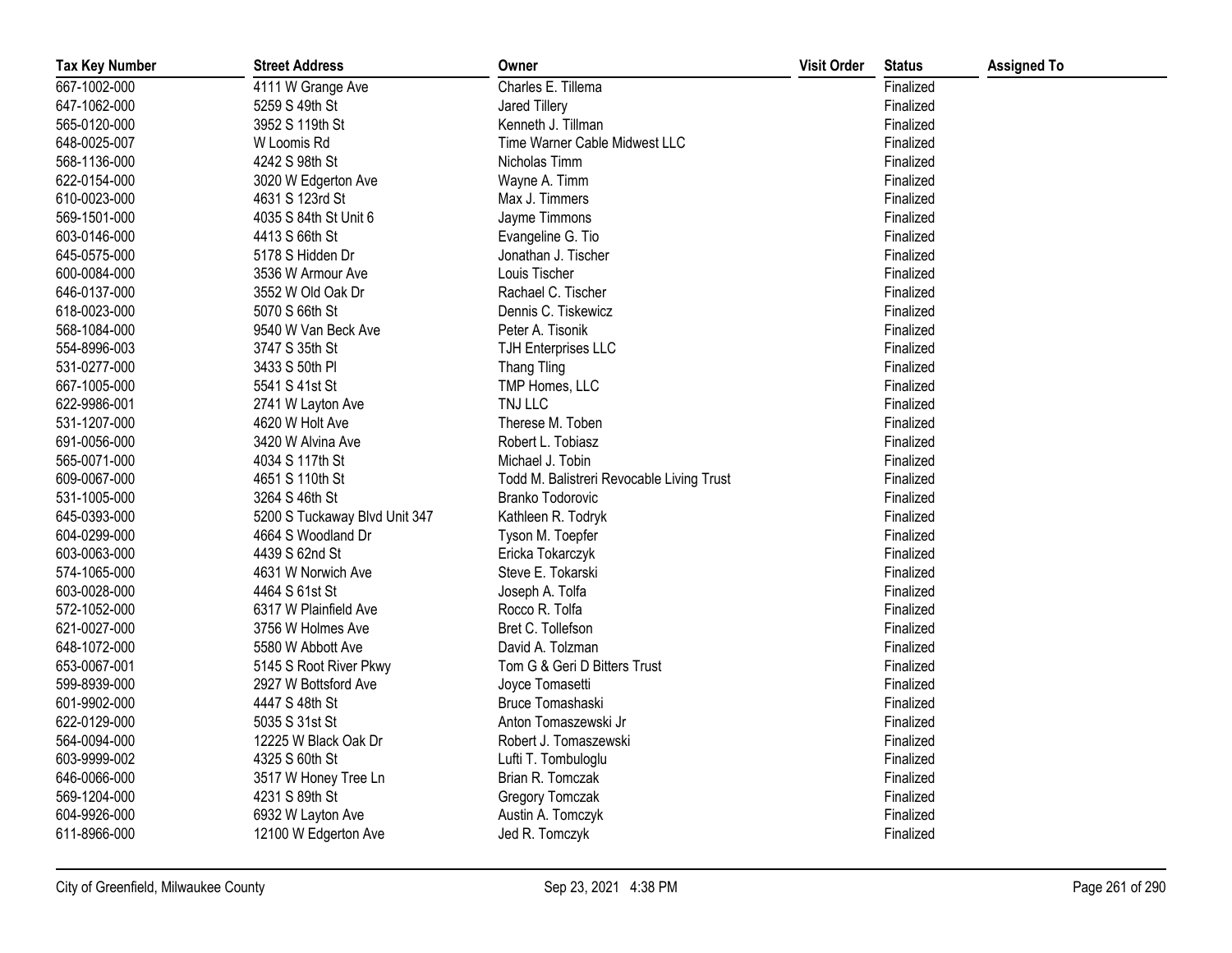| <b>Tax Key Number</b> | <b>Street Address</b>     | Owner                                 | <b>Visit Order</b> | <b>Status</b> | <b>Assigned To</b> |
|-----------------------|---------------------------|---------------------------------------|--------------------|---------------|--------------------|
| 613-8984-005          | 10404 W Pine Ridge Rd     | John Tomczyk                          |                    | Finalized     |                    |
| 646-0302-000          | 5386 S Butterfield Way    | John M. Tomczyk                       |                    | Finalized     |                    |
| 599-8896-000          | 2810 W Layton Ave         | Alan L. Tominsek                      |                    | Finalized     |                    |
| 570-8993-001          | 3946 S 84th St            | David E. Tomka                        |                    | Finalized     |                    |
| 667-8909-000          | 5558 S 43rd St            | Ernest T. Tomkiewicz Jr               |                    | Finalized     |                    |
| 604-0253-000          | 4581 S Greenridge Cir     | Laura Tomkiewicz                      |                    | Finalized     |                    |
| 692-1119-000          | 6114 S 38th St            | Kristaps A. Tomsevics                 |                    | Finalized     |                    |
| 692-1092-000          | 3740 W Alvina Ct          | Linda Tomsevics                       |                    | Finalized     |                    |
| 531-1156-000          | 3344 S Strothmann Dr      | Brenda K. Tonn                        |                    | Finalized     |                    |
| 666-8971-001          | 5735 S 43rd St            | Creighton W. Tooley                   |                    | Finalized     |                    |
| 564-0118-000          | 12033 W Wilbur Ave        | Davinder Toor                         |                    | Finalized     |                    |
| 531-0538-000          | 3241 S 45th St            | Jessica A. Topczewski                 |                    | Finalized     |                    |
| 568-1003-000          | 9839 W Howard Ave         | Paul E. Topitzes                      |                    | Finalized     |                    |
| 564-9989-000          | 11810 W Howard Ave        | Milos Torbica                         |                    | Finalized     |                    |
| 600-0068-000          | 3737 W Bottsford Ave      | Benjamin M. Torkilson                 |                    | Finalized     |                    |
| 575-8907-003          | 3910 W Plainfield Ave     | Stephen W. Tornio                     |                    | Finalized     |                    |
| 647-1054-000          | 4864 W Abbott Ave         | Anthony Torre                         |                    | Finalized     |                    |
| 575-8905-000          | 3830 W Plainfield Ave     | Almando D. Torres                     |                    | Finalized     |                    |
| 565-0043-000          | 4113 S 119th St           | <b>Brian Torres</b>                   |                    | Finalized     |                    |
| 574-1428-000          | 4888 W Maple Leaf Cir     | <b>Cathy Torres</b>                   |                    | Finalized     |                    |
| 691-0152-000          | 3233 W Kimberly Ave       | <b>Christopher Torres</b>             |                    | Finalized     |                    |
| 691-0024-000          | 6112 S 34th St            | <b>Ferdinand Torres</b>               |                    | Finalized     |                    |
| 692-1122-000          | 3727 W Ramsey Ave         | Jose Torres                           |                    | Finalized     |                    |
| 645-0430-000          | 5247 S Somerset Ln        | <b>Lillian Torres</b>                 |                    | Finalized     |                    |
| 565-0103-000          | 11817 W Tesch Ave         | <b>Miguel Torres</b>                  |                    | Finalized     |                    |
| 567-0013-000          | 10102 W Norwich Ave       | Wilson R. Torres                      |                    | Finalized     |                    |
| 610-0042-000          | 12112 W Layton Ave        | Michael C. Torretta                   |                    | Finalized     |                    |
| 621-9893-000          | 5035 S 35th St            | Maria Torrijos                        |                    | Finalized     |                    |
| 572-8960-000          | 6538 W Cold Spring Rd     | Wade Tourangeau                       |                    | Finalized     |                    |
| 603-0105-000          | 4421 S 64th St            | Harvey Toy                            |                    | Finalized     |                    |
| 691-0100-000          | 3233 W Mangold Ave Unit F | Sylvia Toy                            |                    | Finalized     |                    |
| 571-8977-001          | 6944 W Forest Home Ave    | TQ Investments, LLC                   |                    | Finalized     |                    |
| 555-1288-000          | 4915 W Colonial Ct        | Daniel Trad                           |                    | Finalized     |                    |
| 569-1028-000          | 4208 S 92nd St            | <b>Trading Spaces Investments LLC</b> |                    | Finalized     |                    |
| 531-1228-000          | 4506 W Morgan Ave         | <b>Trading Spaces Investments LLC</b> |                    | Finalized     |                    |
| 531-1230-000          | 4522 W Morgan Ave         | <b>Trading Spaces Investments LLC</b> |                    | Finalized     |                    |
| 605-9997-000          | 7625 W Cold Spring Rd     | Ronald R. Tramm                       |                    | Finalized     |                    |
| 599-8926-000          | 4445 S 34th St            | Alain Zdung Q. Tran                   |                    | Finalized     |                    |
| 572-1124-000          | 6116 W Cold Spring Rd     | Harrison Tran                         |                    | Finalized     |                    |
| 531-1011-000          | 3301 S 44th St            | Khai Q. Tran                          |                    | Finalized     |                    |
| 692-8992-002          | 3915 W Ramsey Ave         | Linh L. Tran                          |                    | Finalized     |                    |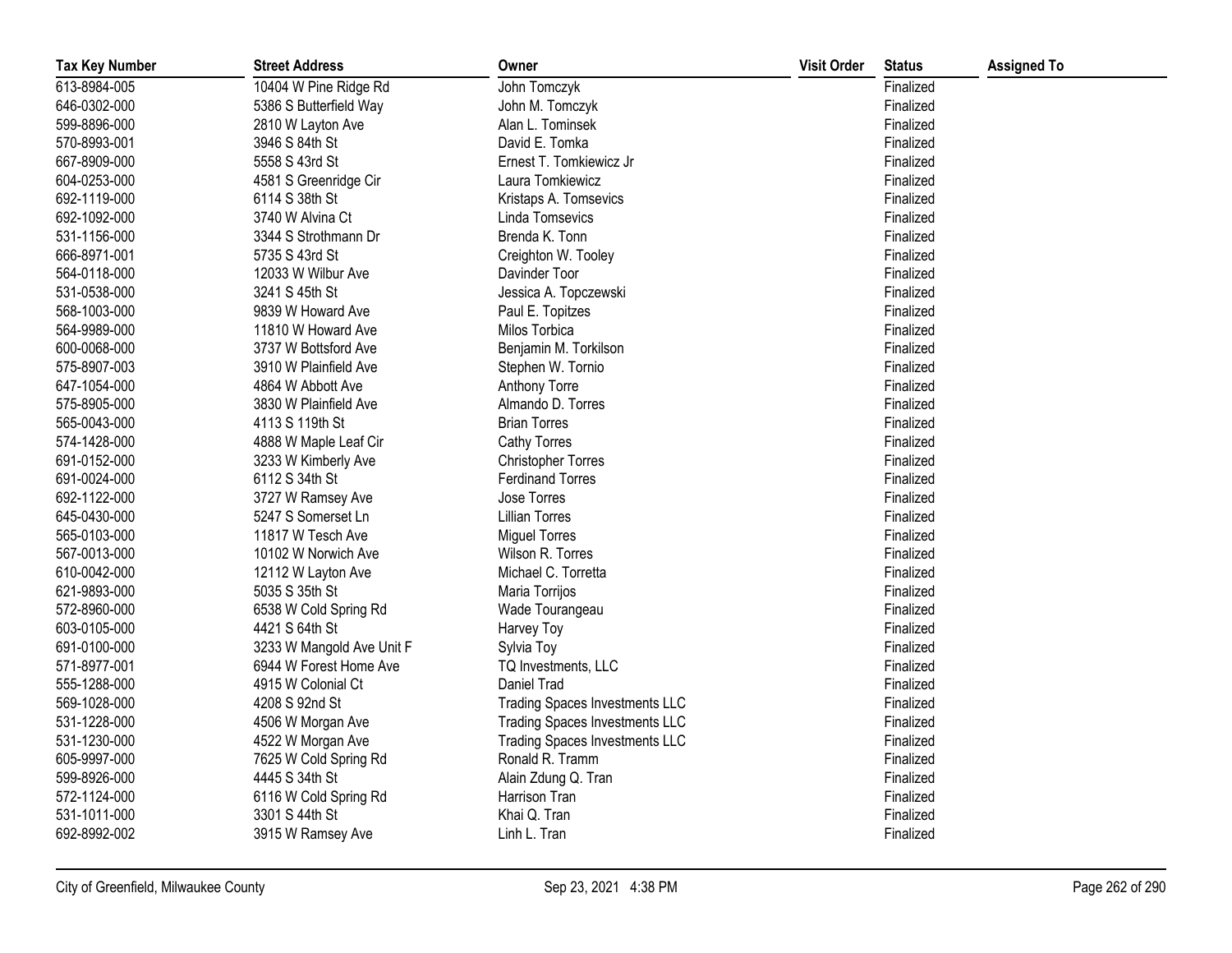| <b>Tax Key Number</b> | <b>Street Address</b>         | Owner                                       | <b>Visit Order</b> | <b>Status</b> | <b>Assigned To</b> |
|-----------------------|-------------------------------|---------------------------------------------|--------------------|---------------|--------------------|
| 572-1246-000          | 6143 W Howard Ave Unit 26     | Quang T. Tran                               |                    | Finalized     |                    |
| 572-8959-001          | 6530 W Cold Spring Rd         | Sonduc Tran                                 |                    | Finalized     |                    |
| 553-8997-001          | 3220 W Howard Ave             | Truog Nguyen Tran                           |                    | Finalized     |                    |
| 568-1091-000          | 9620 W Van Beck Ave           | <b>Truong Tran</b>                          |                    | Finalized     |                    |
| 556-8924-003          | 3717 S 56th St                | Tuananh Tran                                |                    | Finalized     |                    |
| 647-1013-000          | 5205 S 44th St                | James A. Trandel                            |                    | Finalized     |                    |
| 562-0115-000          | 3849 S Oakridge Ct            | Thomas P. Trapman                           |                    | Finalized     |                    |
| 603-0221-000          | 4572 S 62nd St                | Ann Marie Trapp                             |                    | Finalized     |                    |
| 618-0285-000          | 5017 S Stonehedge Dr          | Gail A. Trapp                               |                    | Finalized     |                    |
| 607-9983-000          | 9531 W Cold Spring Rd         | Trappers 1 LLC                              |                    | Finalized     |                    |
| 603-9992-003          | 6030 W Armour Ave             | Traub Properties LLC                        |                    | Finalized     |                    |
| 604-0200-000          | 4546 S Greenridge Cir         | Dolores N. Trautwein                        |                    | Finalized     |                    |
| 692-1153-000          | 6230 S 39th St                | Travis W. & Kara A. Nehring Revocable Trust |                    | Finalized     |                    |
| 601-0330-000          | 4644 S 47th St                | <b>Branden Traxel-Wright</b>                |                    | Finalized     |                    |
| 645-0285-000          | 5200 S Tuckaway Blvd Unit 127 | John A. Trayser                             |                    | Finalized     |                    |
| 524-8995-004          | 3171 S 100th St               | Tree of Life Assisted Living LLC            |                    | Finalized     |                    |
| 574-8985-004          | 4007 S 43rd St                | Jorge A. Trejo                              |                    | Finalized     |                    |
| 572-1020-000          | 4174 S 65th St                | Richard T. Trempala                         |                    | Finalized     |                    |
| 691-0040-000          | 6062 S 33rd St                | Jack S. Trentadue                           |                    | Finalized     |                    |
| 562-0095-000          | 3878 S Oakbrook Dr            | <b>Ellen Treptow</b>                        |                    | Finalized     |                    |
| 620-9927-002          | 5055 S 43rd St                | Frederick Treu Sr                           |                    | Finalized     |                    |
| 565-9963-003          | 11920 W Cold Spring Rd        | Lisa B. Treuer                              |                    | Finalized     |                    |
| 600-0031-000          | 4419 S 36th St                | Jerome W. Trewyn                            |                    | Finalized     |                    |
| 622-0028-000          | 4945 S 30th St                | Frederick G. Trick                          |                    | Finalized     |                    |
| 604-0305-000          | 4640 S Woodland Dr            | Tijana Trifkovic                            |                    | Finalized     |                    |
| 570-1028-000          | 7911 W Leroy Ave              | Zoran Trifkovic                             |                    | Finalized     |                    |
| 567-9995-000          | 10525 W Howard Ave            | Donald Trimboli                             |                    | Finalized     |                    |
| 531-1059-000          | 4410 W Anthony Dr             | Christopher J. Trimborn                     |                    | Finalized     |                    |
| 602-0075-000          | 5431 W Allerton Ave           | Robert A. Trinastic                         |                    | Finalized     |                    |
| 618-0233-000          | 4900 S Imperial Cir           | Doris M. Trinkl                             |                    | Finalized     |                    |
| 610-9996-008          | 11701 W Cold Spring Rd        | Vincent L. Tripi III                        |                    | Finalized     |                    |
| 617-9983-013          | 7401 W Barnard Ave            | Triple Jin LLC                              |                    | Finalized     |                    |
| 569-1512-000          | 4075 S 84th St Unit 1         | Vlado Trisic                                |                    | Finalized     |                    |
| 692-1225-000          | 4071 W Mangold Ave            | Nebojsa Trivunovic                          |                    | Finalized     |                    |
| 603-0180-001          | 6233 W Allerton Ave           | Nedeljko Trkulja                            |                    | Finalized     |                    |
| 604-0049-000          | 6826 W Allerton Ave           | Dule Trnjanac                               |                    | Finalized     |                    |
| 601-9969-005          | S 44th St                     | Philip F. Troiano III                       |                    | Finalized     |                    |
| 622-0124-000          | 3220 W Vogel Ave              | Francisco J. Tronco Guzman                  |                    | Finalized     |                    |
| 562-9925-001          | 10430 W Howard Ave            | Dorothy M. Trostorff                        |                    | Finalized     |                    |
| 555-1094-000          | 3530 S 48th St                | Albert H. Trotalli                          |                    | Finalized     |                    |
| 554-1062-000          | 3914 W Howard Ave             | Joel L. Trotter                             |                    | Finalized     |                    |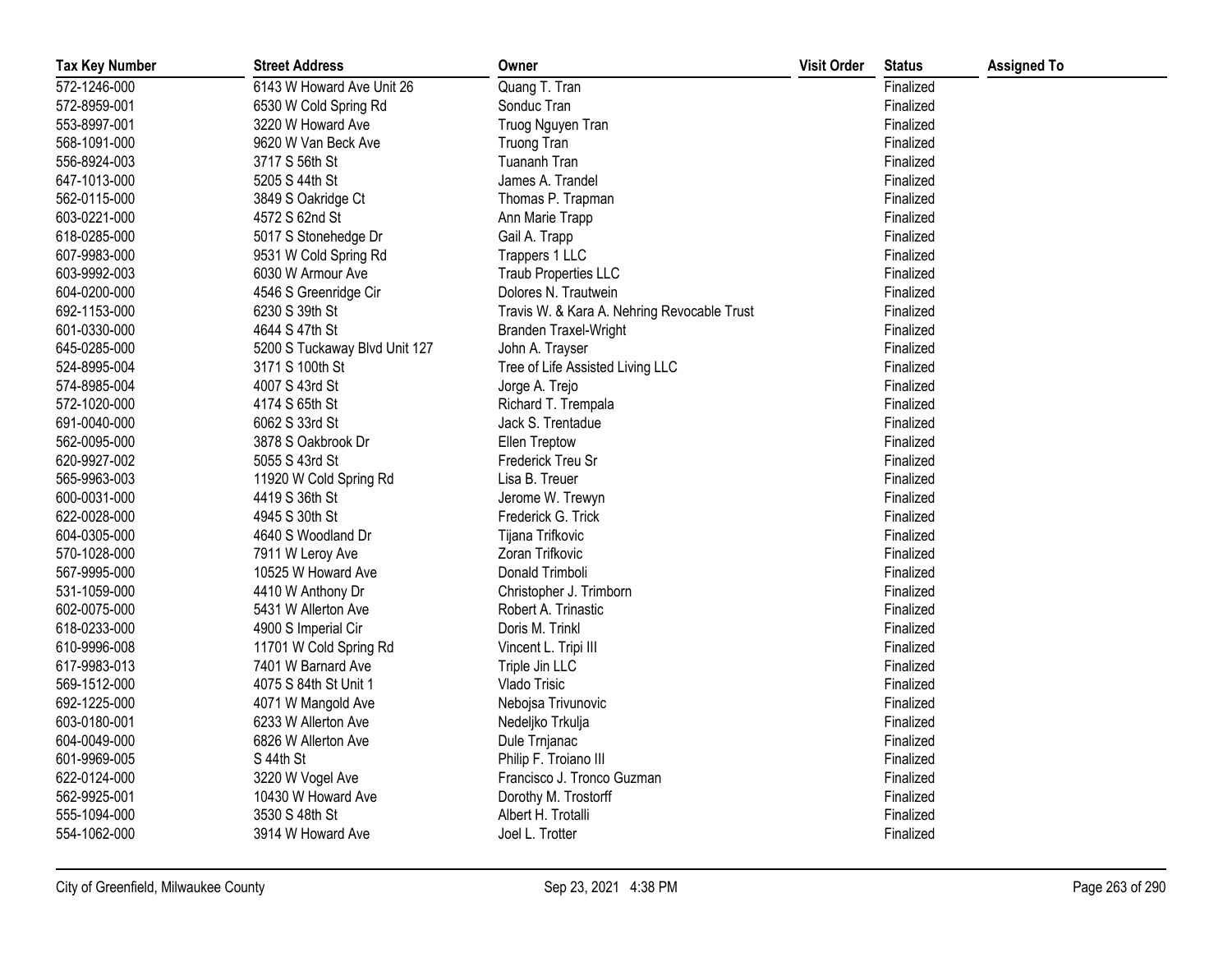| <b>Tax Key Number</b> | <b>Street Address</b>     | Owner                                             | <b>Visit Order</b> | <b>Status</b> | <b>Assigned To</b> |
|-----------------------|---------------------------|---------------------------------------------------|--------------------|---------------|--------------------|
| 606-0184-000          | 4414 S 86th St            | Chad O. Troyer                                    |                    | Finalized     |                    |
| 564-0052-001          | 12253 W Morgan Oak Dr     | Brian K. Truesdale                                |                    | Finalized     |                    |
| 622-0093-000          | 5075 S 34th St            | Adolfo Trujillo                                   |                    | Finalized     |                    |
| 606-0099-000          | 9056 W Allerton Ave       | Trule, LLC                                        |                    | Finalized     |                    |
| 531-1226-000          | 4428 W Morgan Ave         | Trung Tien Vu & Van Hong Nguyen Family Trust      |                    | Finalized     |                    |
| 691-9836-011          | 3136 W Alvina Ave         | Trung Tien Vu & Van Hong Nguyen Family Trust      |                    | Finalized     |                    |
| 531-1229-000          | 4514 W Morgan Ave         | Trung Tien Vu & Van Hong Nguyen Family Trust      |                    | Finalized     |                    |
| 531-1227-000          | 4436 W Morgan Ave         | Trung Tien Vu & Van Hong Nguyen Family Trust      |                    | Finalized     |                    |
| 531-0629-005          | 4312 W Morgan Ave         | Trung Tien Vu & Van Hong Nguyen Family Trust      |                    | Finalized     |                    |
| 606-0106-000          | 8947 W Allerton Ave       | Trung Tien Vu & Van Hong Nguyen Family Trust      |                    | Finalized     |                    |
| 618-0241-000          | 4916 S Imperial Cir       | Lawrence A. Truss                                 |                    | Finalized     |                    |
| 646-9973-002          | 5240 S Honey Creek Dr     | Trust Agreement of David D Hornburg & Joyline Hor |                    | Finalized     |                    |
| 562-9977-002          | 10501 W St Francis Ave    | Trust Agreement of Jane Domacinovich              |                    | Finalized     |                    |
| 621-0010-000          | 5039 S 37th St            | Trust Agreement of Joseph and Maria Iwinski       |                    | Finalized     |                    |
| 616-8980-000          | 4973 S 82nd St            | Trust Agreement of Ralph and Jean Green           |                    | Finalized     |                    |
| 573-0612-000          | 3957 S 55th St            | Trust Agreement of Ronald G & Kathleen A Rutkows  |                    | Finalized     |                    |
| 646-0287-000          | 5339 S Butterfield Way    | Trustee of the Joanne E. Bellis Legacy Trust      |                    | Finalized     |                    |
| 615-9998-000          | 8400 W Forest Home Ave    | Trustone Financial Federal Credit Union           |                    | Finalized     |                    |
| 605-0187-002          | 8008 W Layton Ave         | Suchon Tsaowimonsiri                              |                    | Finalized     |                    |
| 647-1068-000          | 5328 S 49th St            | Noda Tsevas                                       |                    | Finalized     |                    |
| 562-0087-000          | 3850 S Oakbrook Dr        | <b>Tsopelas Revocable Trusts</b>                  |                    | Finalized     |                    |
| 611-8962-006          | 11740 W Edgerton Ave      | Susan D. Tubic                                    |                    | Finalized     |                    |
| 576-9981-000          | 2930 W Cold Spring Rd     | Vojislav Tubic                                    |                    | Finalized     |                    |
| 555-1325-000          | 5073 W Colonial Ct        | Mary J. Tuchalski                                 |                    | Finalized     |                    |
| 601-0151-000          | 4555 S 50th St            | James J. Tucholka                                 |                    | Finalized     |                    |
| 645-9999-005          | 5335 S Tuckaway Ln        | Tuckaway Heights Apts Ltd Ptn                     |                    | Finalized     |                    |
| 569-1104-000          | 4282 S 91st Pl            | Manolito V. Tulod V                               |                    | Finalized     |                    |
| 555-1262-000          | 5002 W Colonial Ct        | Mario V. Tulod                                    |                    | Finalized     |                    |
| 606-0213-000          | 8648 W Whitaker Ave       | Greg C. Tuma                                      |                    | Finalized     |                    |
| 609-9965-007          | 4480 S 113th St           | Ryan Joseph Turek                                 |                    | Finalized     |                    |
| 615-1020-000          | 4906 S Woodlawn Pl        | Kathryn Turenske                                  |                    | Finalized     |                    |
| 574-8993-000          | 4809 W Howard Ave         | Ken Turinske                                      |                    | Finalized     |                    |
| 621-0061-000          | 4191 W Carpenter Ave      | Brion E. Turlick                                  |                    | Finalized     |                    |
| 569-1123-002          | 4243 S 90th St            | Howard G. Turlick                                 |                    | Finalized     |                    |
| 610-0021-000          | 4611 S 123rd St           | Stephen J. Turnacliff                             |                    | Finalized     |                    |
| 610-0320-000          | 12223 W Sunset Ln         | Brenda R. Turner                                  |                    | Finalized     |                    |
| 648-1067-000          | 5670 W Abbott Ave         | Gina L. Turner                                    |                    | Finalized     |                    |
| 575-8933-003          | 4049 S 41st St            | Philip L. Turner                                  |                    | Finalized     |                    |
| 613-1049-000          | 10401 W Pine Ridge Rd     | William P. Turner                                 |                    | Finalized     |                    |
| 572-1193-000          | 6175 W Howard Ave Unit 5  | Benjamin T. Turowski                              |                    | Finalized     |                    |
| 691-0073-000          | 3195 W Mangold Ave Unit C | Greg Turtenwald                                   |                    | Finalized     |                    |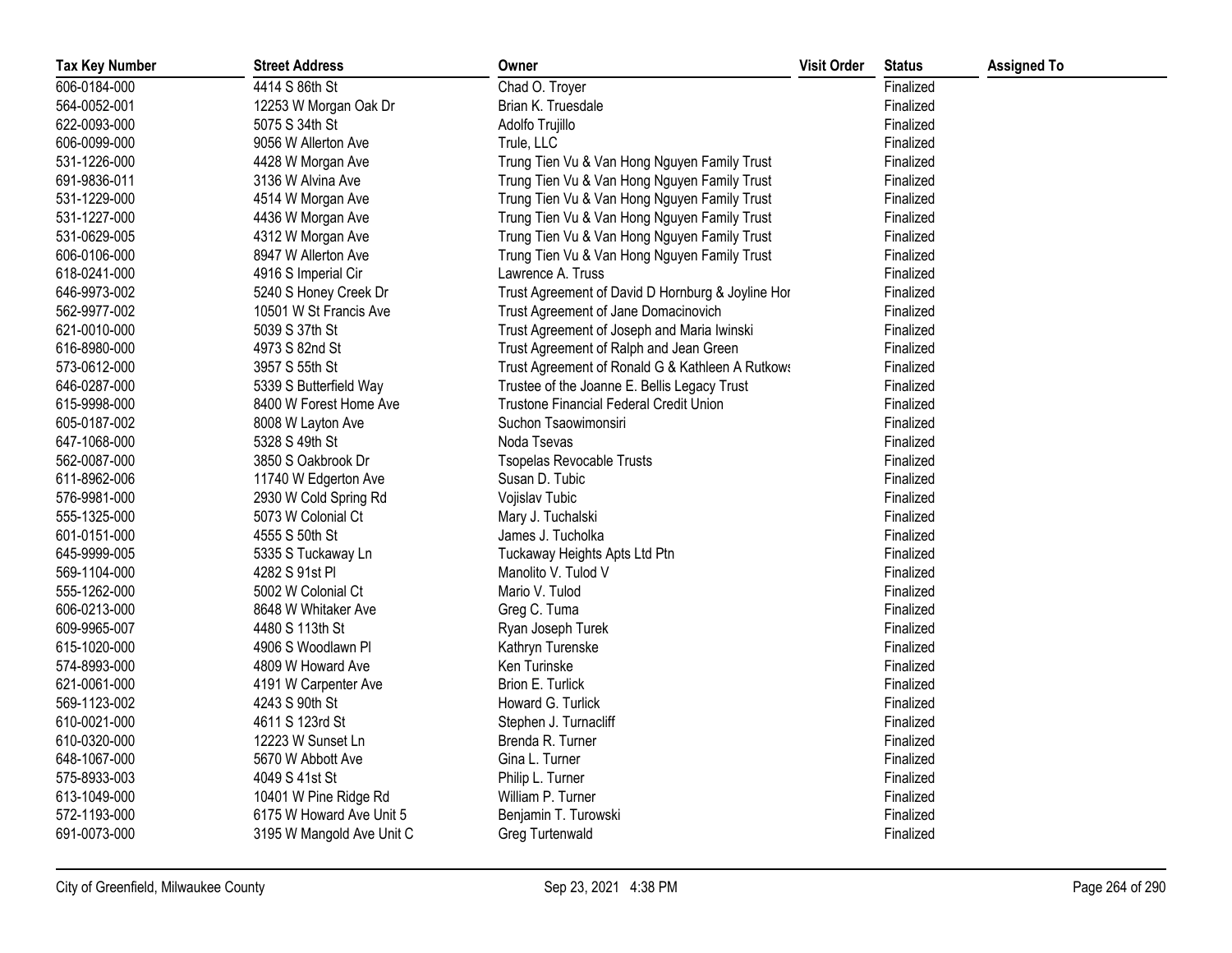| <b>Tax Key Number</b> | <b>Street Address</b>         | Owner                                              | <b>Visit Order</b> | <b>Status</b> | <b>Assigned To</b> |
|-----------------------|-------------------------------|----------------------------------------------------|--------------------|---------------|--------------------|
| 601-9973-000          | 4410 S 45th St                | Robert M. Turzai                                   |                    | Finalized     |                    |
| 618-9962-001          | 6616 W Holmes Ave             | Sheryl E. Turzinski                                |                    | Finalized     |                    |
| 611-1019-000          | 12105 W Carpenter Ave         | Robert P. Tutkowski                                |                    | Finalized     |                    |
| 603-9960-006          | 4440 S 68th St                | Danny L. Tuttle                                    |                    | Finalized     |                    |
| 646-0304-000          | 5392 S Butterfield Way        | Paul J. Tutzke                                     |                    | Finalized     |                    |
| 617-0074-002          | 7031 W Carpenter Ave          | Gary L. Tveten                                     |                    | Finalized     |                    |
| 667-8967-001          | 5814 S 42nd St                | James E. Tyborski                                  |                    | Finalized     |                    |
| 599-8981-000          | 3130 W Whitaker Ave           | Cody J. Tycz                                       |                    | Finalized     |                    |
| 617-0059-000          | 5005 S 72nd St                | Eric J. Tyczkowski                                 |                    | Finalized     |                    |
| 572-8978-003          | 6701 W Forest Home Ave        | TyKare Investments, LLC                            |                    | Finalized     |                    |
| 618-0201-000          | 6100 W Stonehedge Dr Unit 348 | Kathryn Tyler                                      |                    | Finalized     |                    |
| 617-0046-000          | 7028 W Vogel Ave              | Margaret Tyler                                     |                    | Finalized     |                    |
| 621-0040-000          | 3746 W Carpenter Ave          | Randy Tylke                                        |                    | Finalized     |                    |
| 622-9998-000          | 4739 S 27th St                | Tymek Properties LLC                               |                    | Finalized     |                    |
| 575-0112-000          | 4248 S Ridgewood Ln           | Cindy L. Tzortzos                                  |                    | Finalized     |                    |
| 667-8959-000          | 5860 S 42nd St                | U.S. Bank Trust N.A. As Trustee of the Cabana Seri |                    | Finalized     |                    |
| 611-8975-014          | 12042 W Carpenter Ave         | Jeffrey L. Ubl                                     |                    | Finalized     |                    |
| 646-9990-001          | 5150 S Mallard Cir            | Mark Ueberfluss                                    |                    | Finalized     |                    |
| 602-9962-001          | 5241 W Cold Spring Rd         | Richard J. Ueberfluss                              |                    | Finalized     |                    |
| 569-1215-000          | 8986 W Cold Spring Rd         | Richard F. Uecker                                  |                    | Finalized     |                    |
| 569-1216-000          | S 90th St                     | Richard F. Uecker                                  |                    | Finalized     |                    |
| 616-0033-001          | 7716 W Holmes Ave             | Matthew J. Uher Jr                                 |                    | Finalized     |                    |
| 602-0094-000          | 5418 W Bottsford Ave          | Hmunsang Uk                                        |                    | Finalized     |                    |
| 574-1085-000          | 4538 W Tesch Ave              | Chung Uk Thang                                     |                    | Finalized     |                    |
| 610-9977-001          | 4610 S 124th St               | James Ulatowski                                    |                    | Finalized     |                    |
| 570-0040-000          | 8225 W Norwich Ave            | Diane I. Ullstrup                                  |                    | Finalized     |                    |
| 555-1301-000          | 4933 W Colonial Ct            | Fred Ulmer                                         |                    | Finalized     |                    |
| 605-0033-000          | 7803 W Bottsford Ave          | <b>Mark Ultes</b>                                  |                    | Finalized     |                    |
| 606-0125-000          | 4315 S 89th St                | Jerry F. Umek                                      |                    | Finalized     |                    |
| 610-9999-001          | 4345 S 116th St               | Andrew J. Umhoefer                                 |                    | Finalized     |                    |
| 570-1007-000          | 4213 S 78th St                | Andrea M. Unanka                                   |                    | Finalized     |                    |
| 565-0185-000          | 3948 S 120th St               | Eric J. Underly                                    |                    | Finalized     |                    |
| 571-1011-000          | 4155 S 68th St                | Jeffrey W. Unger                                   |                    | Finalized     |                    |
| 574-1356-000          | 4861 W Maple Leaf Cir         | Jerry L. Unger                                     |                    | Finalized     |                    |
| 604-0144-000          | 4415 S Greenridge Cir Unit D  | Uniplan Consulting LLC                             |                    | Finalized     |                    |
| 530-1199-701          | 3450 S 52nd St                | United Methodist Memorial Church                   |                    | Finalized     |                    |
| 531-0000-200          | W Forest Home Ave             | United Seniors Of Wisc Inc                         |                    | Finalized     |                    |
| 531-0000-300          | 4531 W Forest Home Ave        | United Seniors Of Wisc Inc                         |                    | Finalized     |                    |
| 531-0000-100          | 4515 W Forest Home Ave        | United Seniors Of Wisc Inc                         |                    | Finalized     |                    |
| 604-9982-004          | 7353 W Forest Home Ave        | <b>United State Postal Service</b>                 |                    | Finalized     |                    |
| 650-8998-006          | 5100 S 76th St                | University of Wisconsin Credit Union               |                    | Finalized     |                    |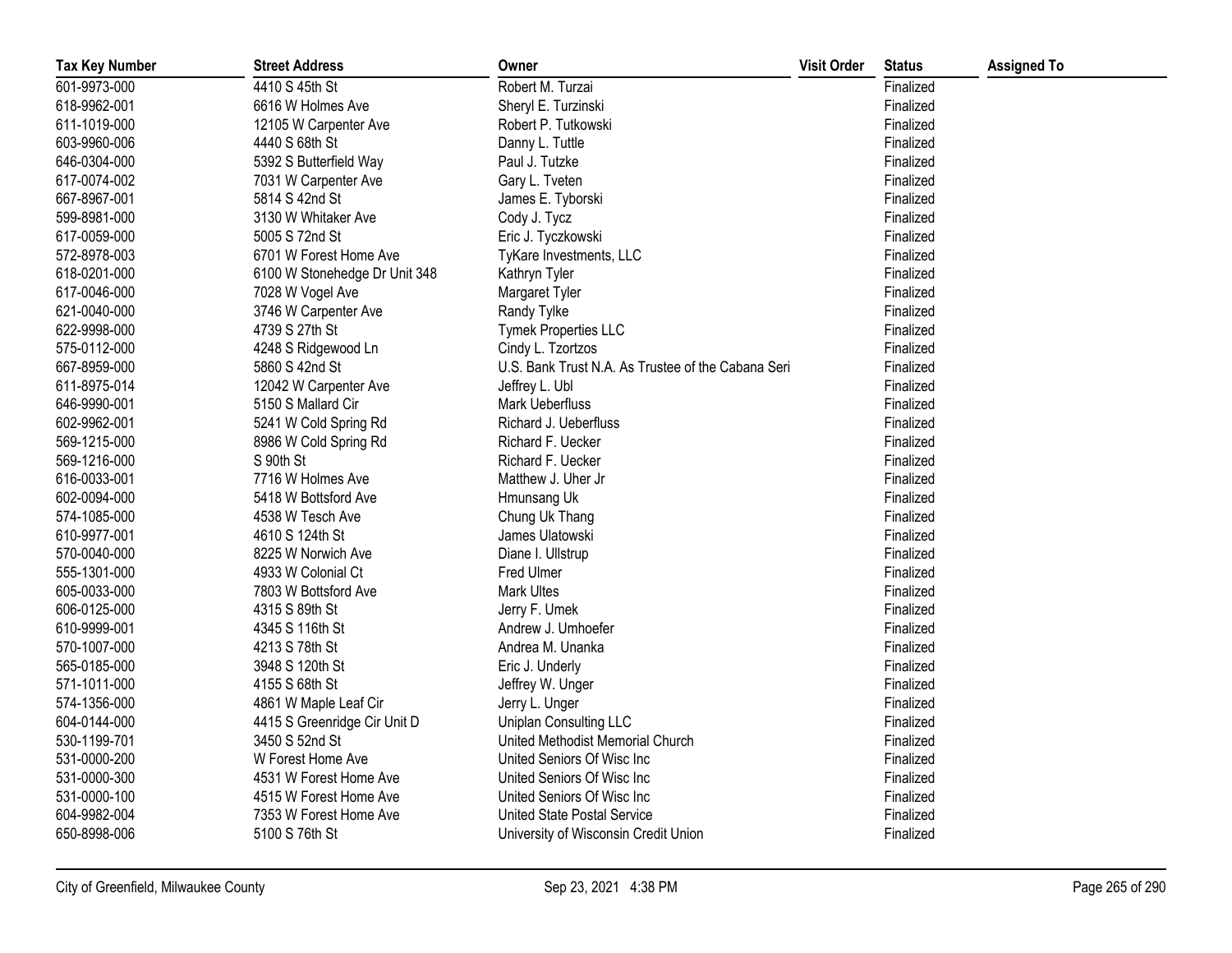| <b>Tax Key Number</b> | <b>Street Address</b>         | Owner                                                | <b>Visit Order</b> | <b>Status</b> | <b>Assigned To</b> |
|-----------------------|-------------------------------|------------------------------------------------------|--------------------|---------------|--------------------|
| 645-0100-000          | 5320 S 31st St                | Ronald H. Updegraff                                  |                    | Finalized     |                    |
| 574-1342-000          | 4935 W Maple Leaf Cir         | Ruth Ann Uppena                                      |                    | Finalized     |                    |
| 565-0186-000          | 3930 S 120th St               | Gottfried Urban                                      |                    | Finalized     |                    |
| 531-1152-000          | 3453 S Strothmann Dr          | Mark E. Urban                                        |                    | Finalized     |                    |
| 653-1057-000          | 9330 W Forest Home Ave Unit 2 | Paul A. Urbaniak                                     |                    | Finalized     |                    |
| 555-1315-000          | 5033 W Colonial Ct            | Ruth P. Urdahl                                       |                    | Finalized     |                    |
| 554-1046-000          | 3824 W Howard Ave             | Gabriel Urena Tovar                                  |                    | Finalized     |                    |
| 617-9973-000          | 7104 W Edgerton Ave           | Erika Y. Uribe                                       |                    | Finalized     |                    |
| 621-9898-004          | 4934 S 36th St                | Mitchell Urich                                       |                    | Finalized     |                    |
| 574-1349-000          | 4851 W Maple Leaf Cir         | Michal Uryga                                         |                    | Finalized     |                    |
| 599-9000-001          | 4333 S 27th St                | US Bank Corp Real Estate                             |                    | Finalized     |                    |
| 601-9856-002          | 4310 S 51st St                | Mark S. Usadel                                       |                    | Finalized     |                    |
| 601-9905-000          | 4437 S 47th St                | Robert J. Uszler                                     |                    | Finalized     |                    |
| 601-9877-001          | 4901 W Bottsford Ave          | Thomas Alan Uszler                                   |                    | Finalized     |                    |
| 563-9999-001          | 3515 S 108th St               | UT Properties, LLC, A Wisconsin Limited Liability Co |                    | Finalized     |                    |
| 601-9925-002          | 4321 S 46th St                | <b>Anthony Utphall</b>                               |                    | Finalized     |                    |
| 604-9947-000          | 4423 S 72nd St                | Martin Utri                                          |                    | Finalized     |                    |
| 601-0294-000          | 4654 S 48th St                | Ronald Edward Uttke Jr                               |                    | Finalized     |                    |
| 606-9986-004          | 4344 S 92nd St                | Nada M. Uzelac                                       |                    | Finalized     |                    |
| 620-9945-001          | 4801 W Loomis Rd              | Jorge T. Uzquiano                                    |                    | Finalized     |                    |
| 570-0325-000          | 8233 W Waterford Ave          | John M. Vaa                                          |                    | Finalized     |                    |
| 568-1087-000          | 9515 W Van Beck Ave           | Gregory E. Vaclav                                    |                    | Finalized     |                    |
| 610-0284-000          | 4455 S 121st St               | Christopher Vahl                                     |                    | Finalized     |                    |
| 553-0461-000          | 3433 W Lynndale Ave           | Christopher Vail                                     |                    | Finalized     |                    |
| 645-0240-000          | 5280 S Woodbridge Ln          | Mary M. Vail                                         |                    | Finalized     |                    |
| 691-9832-011          | 6290 S 31st St                | George L. Vairaktarakis                              |                    | Finalized     |                    |
| 646-0182-000          | 5212 S 41st St                | Robert A. Vajgrt                                     |                    | Finalized     |                    |
| 553-0335-000          | 3710 S 34th St                | Steve Valadez                                        |                    | Finalized     |                    |
| 555-1169-000          | 3648 S 46th St                | <b>Hector Valdez</b>                                 |                    | Finalized     |                    |
| 691-9942-000          | 3035 W Ramsey Ave             | Raymond L. Valdez                                    |                    | Finalized     |                    |
| 604-0234-000          | 4574 S Greenridge Cir         | Mary Jane Valente                                    |                    | Finalized     |                    |
| 618-9982-001          | 4850 S 68th St                | Susana Valentin                                      |                    | Finalized     |                    |
| 609-0073-000          | 4620 S 111th St               | Donald Valentino                                     |                    | Finalized     |                    |
| 645-0146-000          | 5204 S King Arthurs Ct        | Valerie Kuhl Revocable Trust                         |                    | Finalized     |                    |
| 575-0121-000          | 4210 S Ridgewood Ln           | Joseph F. Valkoun                                    |                    | Finalized     |                    |
| 575-8975-000          | 4071 S 40th St                | Jose C. Valle                                        |                    | Finalized     |                    |
| 556-0301-001          | 3637 S 51st St                | Denise Vallely                                       |                    | Finalized     |                    |
| 610-0264-000          | 4454 S 121st St               | Michael W. Vallier                                   |                    | Finalized     |                    |
| 572-8967-002          | 4246 S 68th St                | Lucilla Chandy Valluvacherry                         |                    | Finalized     |                    |
| 617-0111-000          | 7101 W Layton Ave             | Jeffrey A. Van Alstine                               |                    | Finalized     |                    |
| 691-9946-001          | 5920 S Phillips St            | Mary M. Van Biljouw                                  |                    | Finalized     |                    |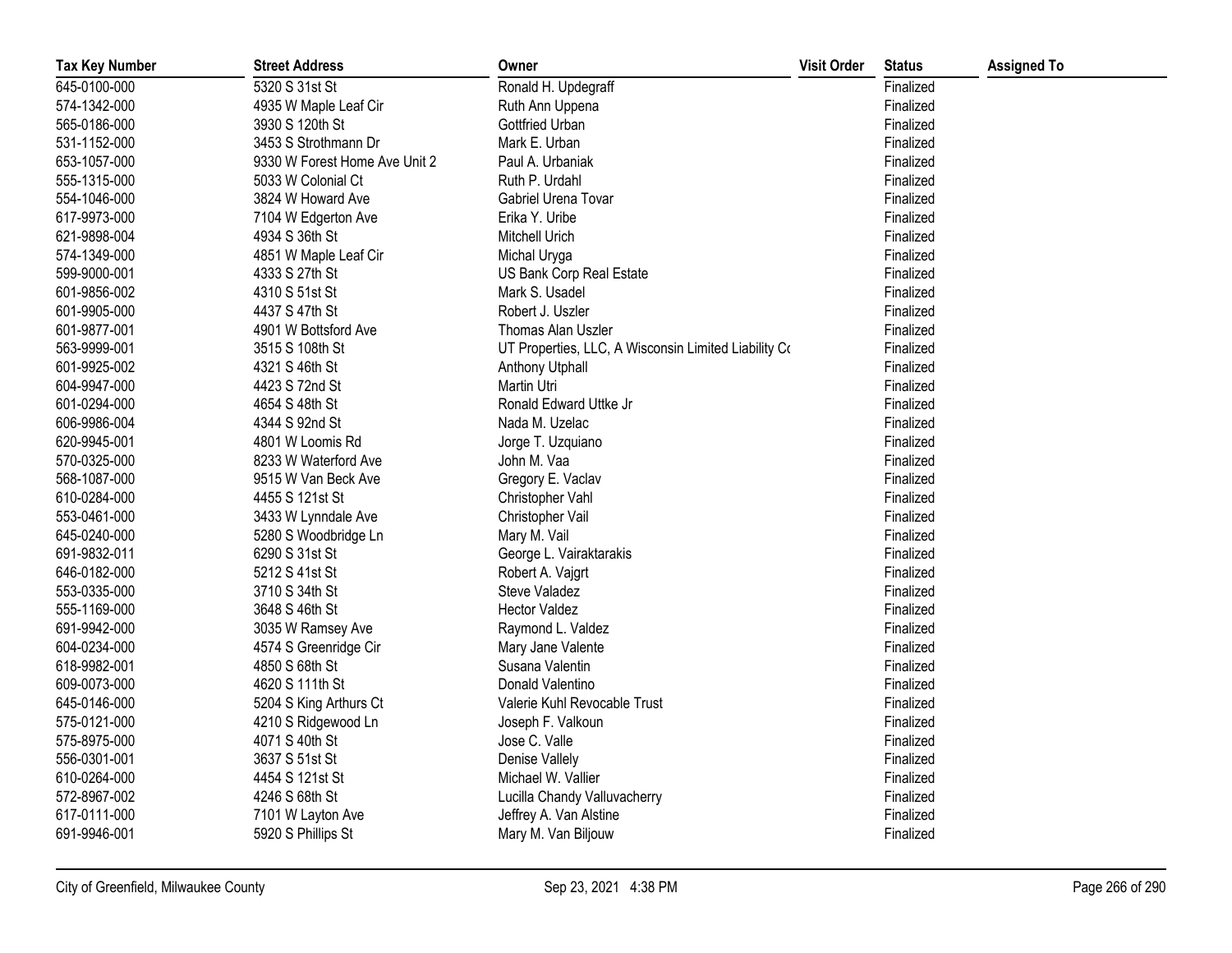| <b>Tax Key Number</b> | <b>Street Address</b>  | Owner                     | <b>Visit Order</b> | <b>Status</b> | <b>Assigned To</b> |
|-----------------------|------------------------|---------------------------|--------------------|---------------|--------------------|
| 574-1020-000          | 4521 W Howard Ave      | Michael J. Van Der Linden |                    | Finalized     |                    |
| 617-0129-000          | 7343 W Squire Ave      | Daniel S. Van Dorf        |                    | Finalized     |                    |
| 621-9963-001          | 4117 W Layton Ave      | Luke A. Van Dyke          |                    | Finalized     |                    |
| 609-9966-002          | 4445 S 113th St        | Philip G. Van Dyke        |                    | Finalized     |                    |
| 667-8941-000          | 5661 S 42nd St         | Robert W. Van Dyke        |                    | Finalized     |                    |
| 622-0025-000          | 4901 S 30th St         | Robin F. Van Hoff Jr      |                    | Finalized     |                    |
| 565-0126-000          | 11825 W Waterford Ave  | Larry A. Van Inthoudt     |                    | Finalized     |                    |
| 610-0102-000          | 11710 W Armour Ct      | Steven A. Van Lieshout    |                    | Finalized     |                    |
| 556-8945-001          | 5520 W Howard Ave      | Dennis K. Van Natta       |                    | Finalized     |                    |
| 565-0218-000          | 11726 W Wooded Ct      | Thomas J. Van Nelson      |                    | Finalized     |                    |
| 607-0022-000          | 9862 W Layton Ave      | Roy D. Van Patter Jr      |                    | Finalized     |                    |
| 570-1045-000          | 4242 S 79th St         | Austin R. Van Pay         |                    | Finalized     |                    |
| 575-0110-000          | 4244 S Ridgewood Ln    | Ellen R. Van Roosenbeek   |                    | Finalized     |                    |
| 531-1122-000          | 4713 W Forest Home Ave | Sharon Van Roosenbeek     |                    | Finalized     |                    |
| 645-0226-000          | 5252 S Woodbridge Ln   | Timothy Van Slyke         |                    | Finalized     |                    |
| 601-0348-000          | 4671 S 45th St         | Ryan M. Van Spankeren     |                    | Finalized     |                    |
| 565-0170-000          | 3969 S 120th St        | Eric M. Van Veghel        |                    | Finalized     |                    |
| 691-9831-000          | 2936 W College Ave     | Niels Van Wieringen       |                    | Finalized     |                    |
| 601-0247-000          | 4667 S 48th St         | Christopher Van Zeeland   |                    | Finalized     |                    |
| 568-1005-000          | 3925 S 99th St         | Shawn P. Vance            |                    | Finalized     |                    |
| 601-9923-001          | 4300 S 47th St         | David M. Vandegrift       |                    | Finalized     |                    |
| 570-1013-001          | 4266 S 78th St         | Jeffrey J. Vanden Boom    |                    | Finalized     |                    |
| 568-8992-004          | 9740 W Cold Spring Rd  | Louis W. Vanden Bush      |                    | Finalized     |                    |
| 568-8948-001          | 9322 W Cold Spring Rd  | Ryan Vanden Heuvel        |                    | Finalized     |                    |
| 600-0109-000          | 4635 S 36th St         | Richard W. Vander Hyden   |                    | Finalized     |                    |
| 569-1097-000          | 4265 S 91st St         | Robert J. Vanderboom      |                    | Finalized     |                    |
| 569-1063-000          | 4033 S 91st St         | Timothy J. Vanderboom     |                    | Finalized     |                    |
| 569-1064-000          | 4033 S 91st St         | Timothy J. Vanderboom     |                    | Finalized     |                    |
| 599-8942-001          | 2901 W Bottsford Ave   | Joseph Vanderlinde        |                    | Finalized     |                    |
| 570-1053-000          | 8269 W Red Oaks Ct     | Milton G. Vandermeuse     |                    | Finalized     |                    |
| 605-0043-000          | 4416 S 80th St         | Michael J. Vandermolen    |                    | Finalized     |                    |
| 606-9988-006          | 9038 W Whitaker Ave    | Jason A. Vanderpal        |                    | Finalized     |                    |
| 555-1004-000          | 3501 S 48th St         | Michelle Vandersande      |                    | Finalized     |                    |
| 618-0057-000          | 5024 S 65th St         | Scott A. Vanek            |                    | Finalized     |                    |
| 611-8999-001          | 11705 W Layton Ave     | Cher Neng Vang            |                    | Finalized     |                    |
| 622-0128-000          | 3102 W Vogel Ave       | Christine A. Vang         |                    | Finalized     |                    |
| 555-1018-000          | 4633 W Morgan Ave      | Daniel Vang               |                    | Finalized     |                    |
| 565-0009-000          | 4185 S 122nd St        | Dao Vang                  |                    | Finalized     |                    |
| 600-0018-000          | 4460 S 36th St         | LaFong Vang               |                    | Finalized     |                    |
| 575-8913-000          | 4020 W Cold Spring Rd  | Sia Vang                  |                    | Finalized     |                    |
| 604-0087-000          | 7100 W Van Norman Ave  | Thanom Vang               |                    | Finalized     |                    |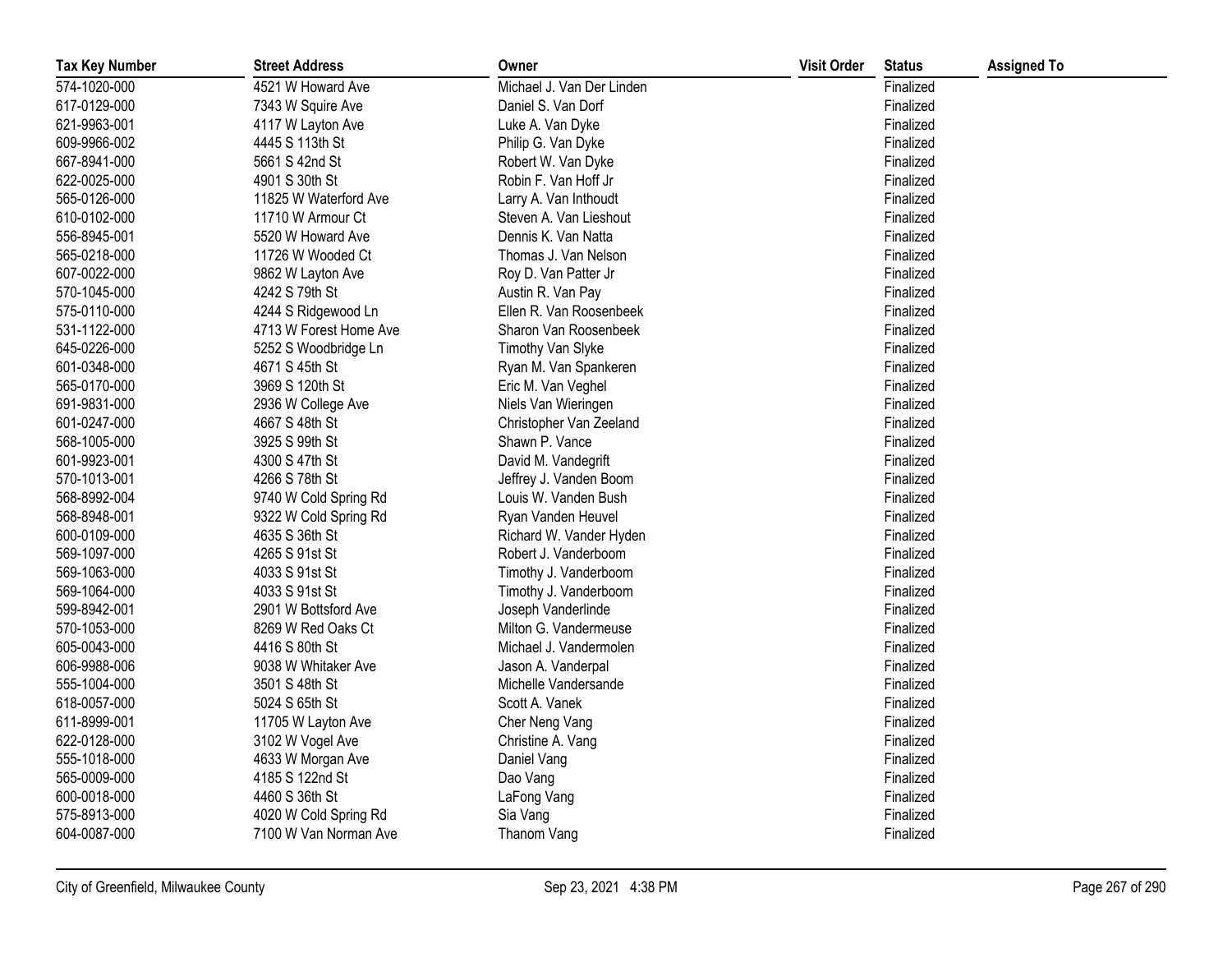| <b>Tax Key Number</b> | <b>Street Address</b>       | Owner                                           | <b>Visit Order</b> | <b>Status</b> | <b>Assigned To</b> |
|-----------------------|-----------------------------|-------------------------------------------------|--------------------|---------------|--------------------|
| 645-0413-000          | 3343 W Canterbury Rd        | Touly Vang                                      |                    | Finalized     |                    |
| 601-9971-000          | 4420 W Bottsford Ave        | Wang Seng Vang                                  |                    | Finalized     |                    |
| 621-9988-002          | 3636 W Barnard Ave          | Zongsae Vang                                    |                    | Finalized     |                    |
| 646-0310-000          | 5255 S 37th St              | Mark VanGorder                                  |                    | Finalized     |                    |
| 614-9967-002          | 9738 W Barnard Ave          | Denise Vangsnes                                 |                    | Finalized     |                    |
| 645-0437-000          | 5258 S Somerset Ln          | Carolin Varesi                                  |                    | Finalized     |                    |
| 667-1062-000          | 5501 S Melinda St           | Cherian Varghese                                |                    | Finalized     |                    |
| 603-9962-002          | 4340 S 68th St              | Trista P. Varner                                |                    | Finalized     |                    |
| 646-0070-000          | 3437 W Honey Tree Ln        | Ruth V. Varsos                                  |                    | Finalized     |                    |
| 645-0162-000          | 3241 W Canterbury Rd        | Ashod Vartanian                                 |                    | Finalized     |                    |
| 605-0050-000          | 7830 W Allerton Ave         | Zovig Vartanian                                 |                    | Finalized     |                    |
| 531-1169-000          | 3325 S 47th St              | Anastasia A. Vasilyeva                          |                    | Finalized     |                    |
| 691-9893-000          | 5940 S 33rd St              | Melissa Vasquez                                 |                    | Finalized     |                    |
| 617-0131-000          | 7313 W Squire Ave           | John Vassallo                                   |                    | Finalized     |                    |
| 575-8934-001          | 4026 S 43rd St              | Juana M. Vaszuez                                |                    | Finalized     |                    |
| 692-1178-000          | 6109 S 35th St              | James M. Vaughn                                 |                    | Finalized     |                    |
| 604-0262-000          | 4565 S Greenridge Cir       | Amy K. Vaught                                   |                    | Finalized     |                    |
| 601-0194-000          | 4624 S 51st St              | Jonathan Vavera                                 |                    | Finalized     |                    |
| 555-1234-000          | 3707 S 46th PI              | Aaron Vazquez                                   |                    | Finalized     |                    |
| 565-9970-001          | 4224 S 124th St             | Nikole Vazquez                                  |                    | Finalized     |                    |
| 565-9970-003          | S 123rd St                  | Nikole Vazquez                                  |                    | Finalized     |                    |
| 574-1015-000          | 3945 S 43rd St              | Ramon Crespo Vazquez Jr                         |                    | Finalized     |                    |
| 574-1018-000          | 4505 W Howard Ave           | Thomas Vegas Jr                                 |                    | Finalized     |                    |
| 692-1088-000          | 3713 W Alvina Ct            | Lisa A. Veidins                                 |                    | Finalized     |                    |
| 692-8993-004          | 3909 W Bridge St            | Danelle M. Veihmeyer                            |                    | Finalized     |                    |
| 602-0022-000          | 5720 W Bottsford Ave        | Joshua A. Veit                                  |                    | Finalized     |                    |
| 574-1010-000          | 3944 S 44th St              | Jose Velazquez                                  |                    | Finalized     |                    |
| 691-9898-000          | 5994 S 33rd St              | Luis Velazquez                                  |                    | Finalized     |                    |
| 569-1287-000          | 4040 S 89th St              | Christopher J. Velente                          |                    | Finalized     |                    |
| 600-0104-001          | 3615 W Armour Ave           | Wayne C. Veley                                  |                    | Finalized     |                    |
| 604-0075-000          | 7017 W Allerton Ave         | Kevin Veliquette                                |                    | Finalized     |                    |
| 617-0033-000          | 7101 W Vogel Ave            | Jean Vella                                      |                    | Finalized     |                    |
| 622-0135-000          | 5031 S 30th St              | Michael A. Velnetske                            |                    | Finalized     |                    |
| 565-0107-000          | 11734 W Van Beck Ave        | Michael E. Velvikis                             |                    | Finalized     |                    |
| 562-9956-002          | 3651 S Wollmer Rd           | Eric G. Venci                                   |                    | Finalized     |                    |
| 569-1411-000          | 8565 W Waterford Ave Unit 4 | <b>Richard Verberg</b>                          |                    | Finalized     |                    |
| 645-0248-000          | 5296 S Woodbridge Ln        | <b>Mark Vercel</b>                              |                    | Finalized     |                    |
| 568-8957-002          | 4242 S 95th St              | Neal Verdegan                                   |                    | Finalized     |                    |
| 572-8982-000          | 6563 W Forest Home Ave      | Wendy A. Vernon                                 |                    | Finalized     |                    |
| 570-1089-000          | 8260 W Leroy Ave            | Veronica S Yaklich Revocable Trust Dtd 11/21/17 |                    | Finalized     |                    |
| 555-1108-000          | 3566 S 49th St              | Benjamin W. Versnik                             |                    | Finalized     |                    |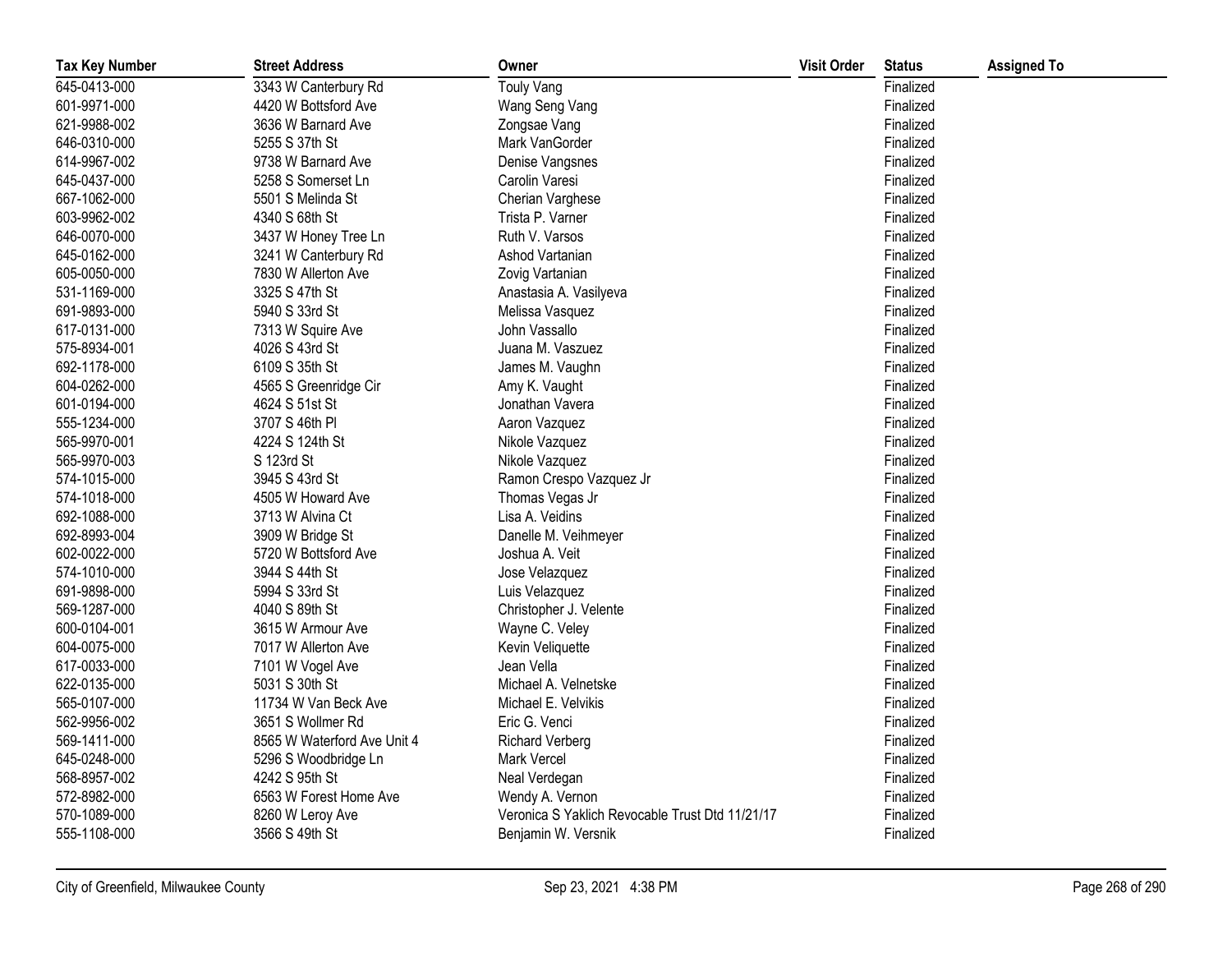| <b>Tax Key Number</b> | <b>Street Address</b>       | Owner                                             | <b>Visit Order</b> | <b>Status</b> | <b>Assigned To</b> |
|-----------------------|-----------------------------|---------------------------------------------------|--------------------|---------------|--------------------|
| 621-9969-002          | 4781 S 39th St              | Manojlo Verzich                                   |                    | Finalized     |                    |
| 621-9969-003          | W Squire Ave                | Manojlo Verzich                                   |                    | Finalized     |                    |
| 604-0340-000          | 4603 S Woodland Dr          | Raymond J. Vesbach                                |                    | Finalized     |                    |
| 606-0217-001          | 8474 W Whitaker Ave         | Stevica Veselinovic                               |                    | Finalized     |                    |
| 647-1083-000          | 5283 S 48th St              | Scott A. Vesely                                   |                    | Finalized     |                    |
| 645-0068-000          | 3015 W Edgerton Ave         | Sharon L. Vicker                                  |                    | Finalized     |                    |
| 603-0173-000          | 6421 W Allerton Ave         | Victor A. Rangus Family Trust                     |                    | Finalized     |                    |
| 565-0217-000          | 11722 W Wooded Ct           | Victoria A. Wenke Revocable Trust, U/A Dated Sept |                    | Finalized     |                    |
| 603-0185-001          | 6131 W Allerton Ave         | Joseph P. Vida                                    |                    | Finalized     |                    |
| 531-1078-000          | 4524 W Anthony Dr           | Nicole M. Vida                                    |                    | Finalized     |                    |
| 556-2017-000          | 3615 S 53rd St              | Scott M. Vida                                     |                    | Finalized     |                    |
| 569-1404-000          | 8535 W Waterford Ave Unit 5 | Borko Vidacak                                     |                    | Finalized     |                    |
| 605-0049-000          | 7840 W Allerton Ave         | Jacob A. Vidal                                    |                    | Finalized     |                    |
| 570-8978-002          | 4261 S 83rd St              | Lori A. Vidal                                     |                    | Finalized     |                    |
| 555-1124-000          | 3573 S 46th St              | Jose S. Vidrio                                    |                    | Finalized     |                    |
| 646-9948-001          | 5380 S 43rd St              | Pequeno Omar Vidrio                               |                    | Finalized     |                    |
| 645-9002-000          | 2750 W Grange Ave           | Viet Hoa Greenfield LLC                           |                    | Finalized     |                    |
| 601-0189-000          | 4652 S 51st St              | Sara M. Viktora                                   |                    | Finalized     |                    |
| 531-1086-000          | 3322 S 46th St              | Paulette D. Vildberg                              |                    | Finalized     |                    |
| 567-0115-000          | 3943 S 106th St             | Manuel A. Villa                                   |                    | Finalized     |                    |
| 531-1026-000          | 3321 S 43rd St              | Nathan Villa                                      |                    | Finalized     |                    |
| 603-0163-000          | 6621 W Allerton Ave         | Camille Villafane                                 |                    | Finalized     |                    |
| 568-8993-001          | 9810 W Cold Spring Rd       | Federico Villafuentes                             |                    | Finalized     |                    |
| 650-9000-002          | 5350 S 76th St              | Village of Greendale                              |                    | Finalized     |                    |
| 610-0285-000          | 12220 W Van Norman Ct       | Adolfo D. Villagrana                              |                    | Finalized     |                    |
| 603-0150-000          | 4422 S 68th St              | Gilbert Villajuan                                 |                    | Finalized     |                    |
| 611-8975-019          | 12120 W Carpenter Ave       | Gene G. Villani                                   |                    | Finalized     |                    |
| 553-0445-000          | 3755 S 33rd St              | Luis Villanueva                                   |                    | Finalized     |                    |
| 564-0006-000          | 3577 S 123rd St             | Anselmo Villarreal                                |                    | Finalized     |                    |
| 646-0022-000          | 3611 W Abbott Ave           | <b>Manuel Villarreal</b>                          |                    | Finalized     |                    |
| 555-1161-000          | 4821 W St Francis Ave       | Raul Villarreal III                               |                    | Finalized     |                    |
| 616-1054-000          | 4785 S 82nd St              | Denise A. Villwock                                |                    | Finalized     |                    |
| 575-8933-004          | 4055 S 41st St              | Linda M. Villwock                                 |                    | Finalized     |                    |
| 564-0021-000          | 3530 S 120th St             | Vinayak Venkatesh Dixit Revocable Living Trust    |                    | Finalized     |                    |
| 556-8942-000          | 3855 S 56th St              | Eric M. Vincent                                   |                    | Finalized     |                    |
| 556-8981-002          | 5544 W Forest Home Ave      | <b>Betty Vircks</b>                               |                    | Finalized     |                    |
| 645-0567-000          | 5203 S Tuckaway Blvd        | Virginia L. Rinka Revocable Trust                 |                    | Finalized     |                    |
| 621-9905-001          | 3930 W Edgerton Ave         | <b>Bartolo Viscuso</b>                            |                    | Finalized     |                    |
| 574-1412-000          | 4740 W Maple Leaf Cir       | Lucy C. Visocky                                   |                    | Finalized     |                    |
| 570-0037-000          | 4015 S 83rd St              | Terry L. Visvader                                 |                    | Finalized     |                    |
| 564-0101-000          | 3880 S River Ridge Blvd     | Charles T. Vitrano                                |                    | Finalized     |                    |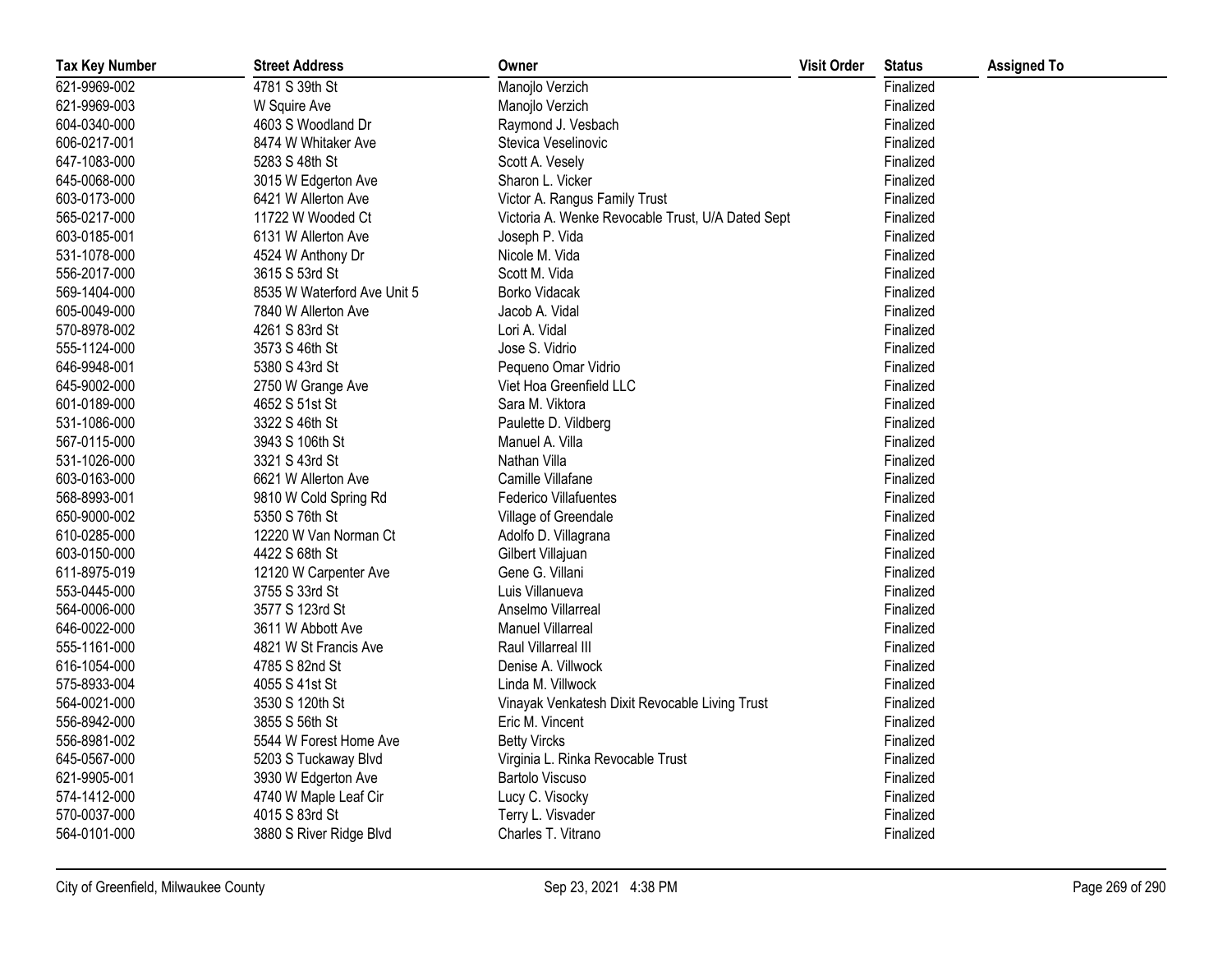| <b>Tax Key Number</b> | <b>Street Address</b>     | Owner                       | <b>Visit Order</b> | <b>Status</b> | <b>Assigned To</b> |
|-----------------------|---------------------------|-----------------------------|--------------------|---------------|--------------------|
| 647-1070-000          | 5304 S 49th St            | Manuel Vizcarra             |                    | Finalized     |                    |
| 609-9993-000          | 11032 W Armour Ave        | Steven J. Vizer             |                    | Finalized     |                    |
| 565-9970-004          | S 123rd St                | Dennis N. Vlahoulis         |                    | Finalized     |                    |
| 565-9970-002          | 4212 S 124th St           | Dennis N. Vlahoulis         |                    | Finalized     |                    |
| 604-9961-000          | 7306 W Layton Ave         | <b>VMT LLC</b>              |                    | Finalized     |                    |
| 553-0430-002          | 3374 W Loomis Rd          | <b>VN Enterprises LLC</b>   |                    | Finalized     |                    |
| 572-1082-000          | 6252 W Plainfield Ave     | Joseph Voboril              |                    | Finalized     |                    |
| 575-0117-000          | 4202 S Ridgewood Ln       | Scott A. Voeks              |                    | Finalized     |                    |
| 570-1050-000          | 8216 W Cold Spring Rd     | Kyle Voelker                |                    | Finalized     |                    |
| 691-9849-000          | 5920 S 35th St            | Robert J. Vogds             |                    | Finalized     |                    |
| 646-0284-000          | 5332 S Butterfield Way    | Walter L. Vogel             |                    | Finalized     |                    |
| 553-0143-002          | 3631 S 34th St            | Alan D. Vogelmann           |                    | Finalized     |                    |
| 614-1045-000          | 4874 S Root River Pkwy    | Jon Vogt                    |                    | Finalized     |                    |
| 575-8973-001          | 4070 S 41st St            | Michael W. Vogt Jr          |                    | Finalized     |                    |
| 575-8973-002          | 4060 S 41st St            | Michael W. Vogt Jr          |                    | Finalized     |                    |
| 575-8931-003          | 4073 S 41st St            | Michael W. Vogt Jr          |                    | Finalized     |                    |
| 531-0517-000          | 3227 S 44th St            | Michael S. Voit             |                    | Finalized     |                    |
| 570-1029-000          | 7925 W Leroy Ave          | Ricky W. Voit               |                    | Finalized     |                    |
| 616-1035-000          | 4940 S 84th St            | <b>Volkoff Family Trust</b> |                    | Finalized     |                    |
| 646-0228-000          | 5310 S Hidden Dr          | Evelyn C. Volmar            |                    | Finalized     |                    |
| 645-0233-000          | 5266 S Woodbridge Ln      | Elizabeth J. Volmer         |                    | Finalized     |                    |
| 614-1067-000          | 4931 S Brookdale Dr       | Roger H. Voltz              |                    | Finalized     |                    |
| 607-9971-000          | 9730 W Layton Ave         | Otto Von Bargen             |                    | Finalized     |                    |
| 604-0193-000          | 4518 S Greenridge Cir     | Cherri Von Bon              |                    | Finalized     |                    |
| 556-0303-001          | 3653 S 51st St            | Jessica M. Von Hofmann      |                    | Finalized     |                    |
| 618-0019-004          | 6605 W Holmes Ave         | Phonevilay Vongphakdy       |                    | Finalized     |                    |
| 602-0110-000          | 5332 W Bottsford Ave      | Linda D. Vopal              |                    | Finalized     |                    |
| 647-9989-002          | 4520 W Abbott Ave         | James R. Voss               |                    | Finalized     |                    |
| 668-8993-001          | 3123 W Grange Ave         | William W. Vought           |                    | Finalized     |                    |
| 565-0029-000          | 12113 W Plainfield Ave    | David S. Vraney             |                    | Finalized     |                    |
| 648-1023-000          | 5807 W Upham Ave          | Zoran Vrankovic             |                    | Finalized     |                    |
| 603-0142-000          | 4445 S 66th St            | Branislava Vucinic          |                    | Finalized     |                    |
| 606-0214-000          | 8544 W Whitaker Ave       | Hinko Vugrinec              |                    | Finalized     |                    |
| 554-1041-000          | 3859 S 38th St            | Cameron Vugrinovich         |                    | Finalized     |                    |
| 599-8957-004          | 3008 W Bottsford Ave      | Obrad Vujatovic             |                    | Finalized     |                    |
| 572-1250-000          | 6151 W Howard Ave Unit 30 | Mira Vujnovic               |                    | Finalized     |                    |
| 570-1046-000          | 4256 S 79th St            | Zlatko Vujnovic             |                    | Finalized     |                    |
| 556-8988-002          | 5430 W Forest Home Ave    | Predrag Vukic               |                    | Finalized     |                    |
| 604-0347-000          | 4617 S Woodland Dr        | Bojana Vukovic              |                    | Finalized     |                    |
| 604-9948-000          | 4433 S 72nd St            | Daniel M. Vukovich          |                    | Finalized     |                    |
| 574-1353-000          | 4869 W Maple Leaf Cir     | Avinash Vyas                |                    | Finalized     |                    |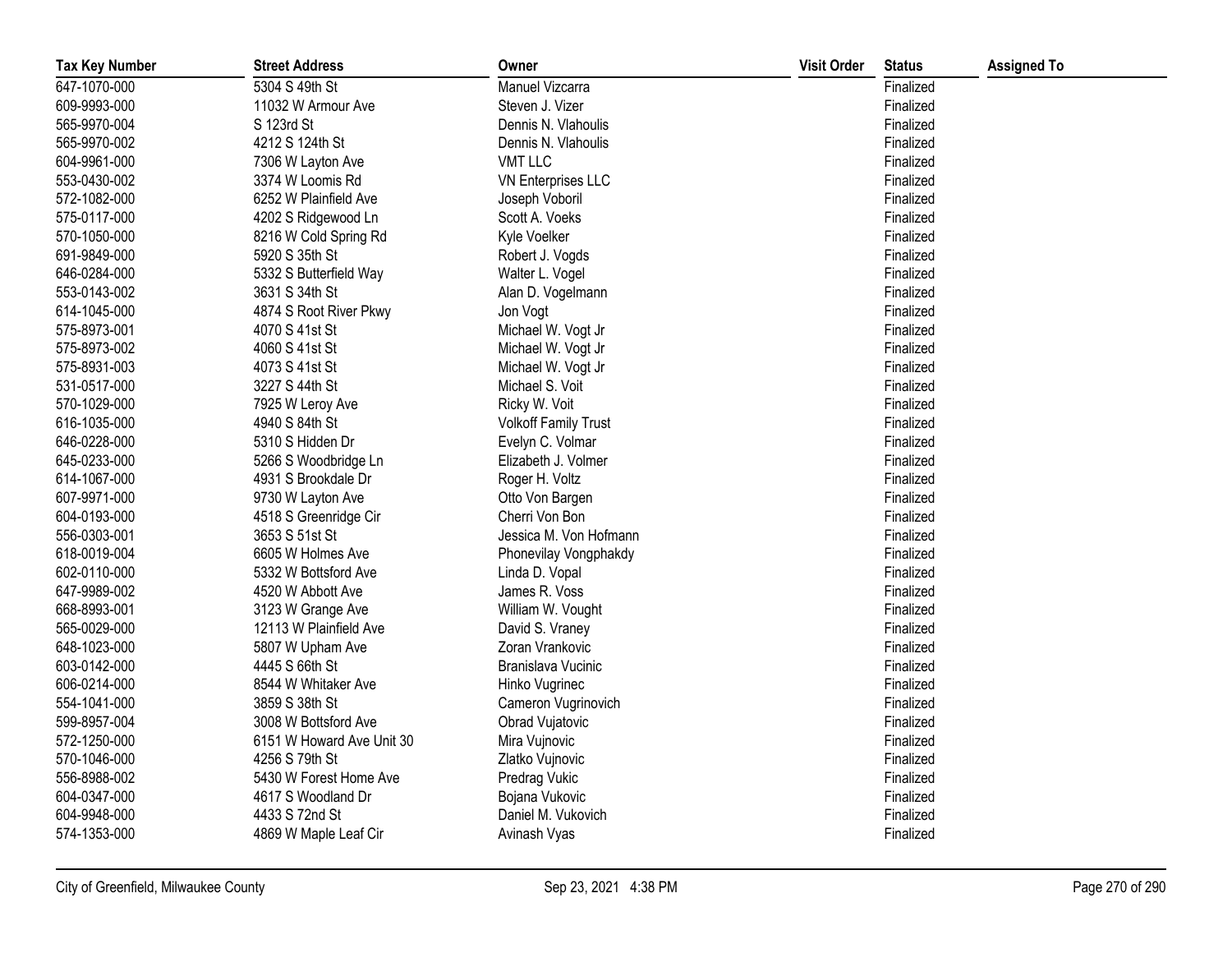| <b>Tax Key Number</b> | <b>Street Address</b>         | Owner                                      | <b>Visit Order</b> | <b>Status</b> | <b>Assigned To</b> |
|-----------------------|-------------------------------|--------------------------------------------|--------------------|---------------|--------------------|
| 600-0019-000          | 4468 S 36th St                | Laura L. Waarvik                           |                    | Finalized     |                    |
| 555-1310-000          | 5001 W Colonial Ct            | Susan M. Waarvik                           |                    | Finalized     |                    |
| 646-9973-012          | 5160 S Honey Creek Dr         | Dale A. Waas                               |                    | Finalized     |                    |
| 555-8984-000          | 4406 W Howard Ave             | Robert J. Wachowiacz                       |                    | Finalized     |                    |
| 531-1142-000          | 4700 W Midland Dr             | Donald Wachowiak                           |                    | Finalized     |                    |
| 603-0106-000          | 4413 S 64th St                | Gregory J. Wachowiak                       |                    | Finalized     |                    |
| 556-0307-000          | 3675 S 51st St                | Kay Wachowiak                              |                    | Finalized     |                    |
| 604-0031-000          | 7117 W Bottsford Ave          | <b>Todd Wachowiak</b>                      |                    | Finalized     |                    |
| 603-9974-000          | 6534 W Bottsford Ave          | Janice M. Wachs                            |                    | Finalized     |                    |
| 553-0456-000          | 3405 W Lynndale Ave           | Jean M. Wachs                              |                    | Finalized     |                    |
| 691-0007-000          | 3319 W Bridge St              | Landon T. Waddle                           |                    | Finalized     |                    |
| 607-9978-000          | 9941 W Cold Spring Rd         | Kathleen A. Wade                           |                    | Finalized     |                    |
| 667-8992-000          | 4131 W Grange Ave             | Sally Wade                                 |                    | Finalized     |                    |
| 617-0065-000          | 7010 W Carpenter Ave          | James G. Wadkins                           |                    | Finalized     |                    |
| 609-0026-000          | 11433 W Sunset Ln             | Donald A. Wagie                            |                    | Finalized     |                    |
| 575-0134-000          | 3713 W Loomis Rd              | Alan J. Wagner                             |                    | Finalized     |                    |
| 606-9995-001          | 8715 W Cold Spring Rd         | Anthony M. Wagner                          |                    | Finalized     |                    |
| 569-1058-001          | 4003 S 91st St                | Brian D. Wagner                            |                    | Finalized     |                    |
| 645-0464-000          | 5297 S Somerset Ln            | Clement G. Wagner                          |                    | Finalized     |                    |
| 602-0135-000          | 4356 S Placid Dr              | David A. Wagner Jr                         |                    | Finalized     |                    |
| 647-1030-000          | 4515 W Upham Ave              | Donald A. Wagner                           |                    | Finalized     |                    |
| 618-0144-000          | 6100 W Stonehedge Dr Unit 231 | James A. Wagner                            |                    | Finalized     |                    |
| 603-9945-001          | 6606 W Layton Ave             | Jeanette Wagner                            |                    | Finalized     |                    |
| 603-9947-001          | 6640 W Layton Ave             | Jeanette Wagner                            |                    | Finalized     |                    |
| 618-9985-000          | 6621 W Layton Ave             | Jeanette Wagner                            |                    | Finalized     |                    |
| 646-9960-006          | 5201 S Honey Creek Dr         | Jeanette Wagner                            |                    | Finalized     |                    |
| 605-0099-001          | 8130 W Bottsford Ave          | Kory J. Wagner                             |                    | Finalized     |                    |
| 615-9987-005          | 4840 S 88th St                | Kurtis C. Wagner                           |                    | Finalized     |                    |
| 618-0124-000          | 6100 W Stonehedge Dr Unit 203 | Lisa S. Wagner                             |                    | Finalized     |                    |
| 606-0086-000          | 8800 W Allerton Ave           | Michael M. Wagner                          |                    | Finalized     |                    |
| 602-9981-000          | 4601 S 51st St                | Patrick H. Wagner                          |                    | Finalized     |                    |
| 604-9933-002          | 7120 W Layton Ave             | Bruce W. Waier                             |                    | Finalized     |                    |
| 608-9995-011          | 4520 S 108th St               | Wal-Mart Prop Inc #01-1394                 |                    | Finalized     |                    |
| 608-9995-010          | 10600 W Layton Ave            | <b>Wal-Mart Real Estate Business Trust</b> |                    | Finalized     |                    |
| 603-9983-000          | 6421 W Cold Spring Rd         | <b>Thomas Walberts</b>                     |                    | Finalized     |                    |
| 618-0306-000          | 4921 S Imperial Cir           | Christine S. Walczak                       |                    | Finalized     |                    |
| 645-0147-000          | 5206 S King Arthurs Ct        | Joyce A. Walczak                           |                    | Finalized     |                    |
| 646-0251-000          | 5293 S Acorn Ln               | Robert A. Walczak                          |                    | Finalized     |                    |
| 556-8953-000          | 3810 S 56th St                | Sherri J. Walczak                          |                    | Finalized     |                    |
| 611-1006-000          | 4931 S 123rd St               | <b>Walczak Revocable Trust</b>             |                    | Finalized     |                    |
| 553-0349-000          | 3669 S 33rd St                | Gerard J. Walden                           |                    | Finalized     |                    |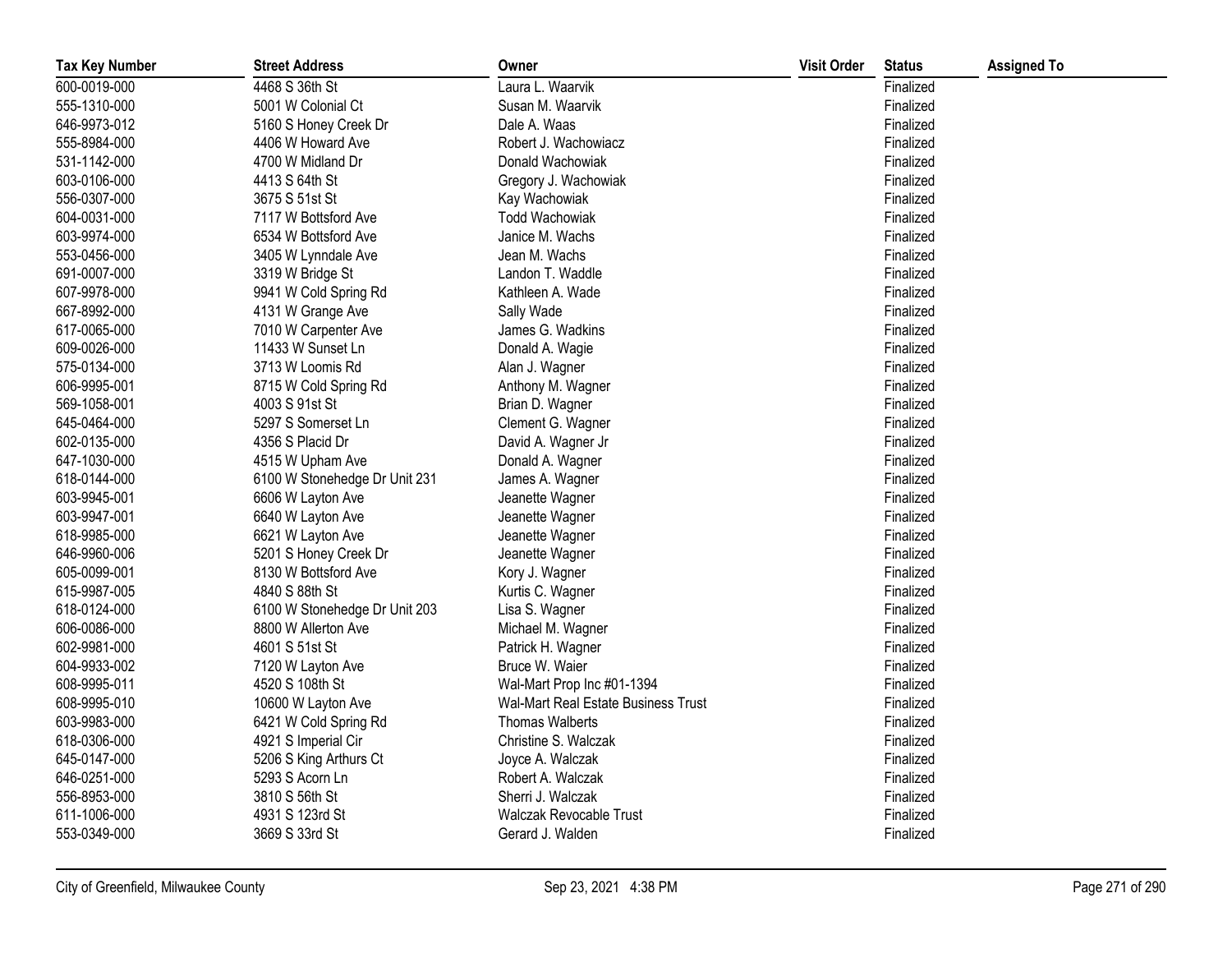| <b>Tax Key Number</b> | <b>Street Address</b>         | Owner                                       | <b>Visit Order</b> | <b>Status</b> | <b>Assigned To</b> |
|-----------------------|-------------------------------|---------------------------------------------|--------------------|---------------|--------------------|
| 555-1326-000          | 5075 W Colonial Ct            | Kyle P. Waldmer                             |                    | Finalized     |                    |
| 556-0441-000          | 3639 S 53rd St                | Timothy J. Waldoch                          |                    | Finalized     |                    |
| 622-0007-000          | 4966 S 28th St                | <b>Troy Waldron</b>                         |                    | Finalized     |                    |
| 615-9970-000          | 4774 S 90th St                | Richard A. Waldschmidt                      |                    | Finalized     |                    |
| 666-8928-002          | 5631 S 44th St                | Stephanie M. Walek                          |                    | Finalized     |                    |
| 603-0108-000          | 4404 S 66th St                | Joshua J. Walhovd                           |                    | Finalized     |                    |
| 620-9971-002          | 5000 S 51st St                | Michael F. Waligorski                       |                    | Finalized     |                    |
| 562-9994-000          | 10520 W Pallottine Dr         | Michael J. Walisiewicz                      |                    | Finalized     |                    |
| 609-0041-000          | 4650 S 109th St               | <b>Brian Walker</b>                         |                    | Finalized     |                    |
| 573-8999-001          | 5408 W Cold Spring Rd         | Frances M. Walker                           |                    | Finalized     |                    |
| 603-9951-000          | 4634 S 68th St                | Johanna Walker                              |                    | Finalized     |                    |
| 622-0042-000          | 3210 W Holmes Ave             | Kenardo A. Walker                           |                    | Finalized     |                    |
| 621-9927-003          | 5051 S 41st St                | <b>Kerry Walker</b>                         |                    | Finalized     |                    |
| 568-8989-003          | 9720 W Cold Spring Rd         | Mark A. Walker                              |                    | Finalized     |                    |
| 645-0127-000          | 3220 W King Arthurs Ct        | Reba Walker                                 |                    | Finalized     |                    |
| 609-9971-027          | 4403 S 114th St               | Susan L. Walker                             |                    | Finalized     |                    |
| 531-8992-000          | 3135 S 46th St                | Veronica J. Walker                          |                    | Finalized     |                    |
| 600-0086-000          | 3508 W Armour Ave             | Denise M. Walkowiak                         |                    | Finalized     |                    |
| 647-1101-000          | 5368 S 48th St                | Gregory Wall                                |                    | Finalized     |                    |
| 602-0165-000          | 5211 W Allerton Ave           | Jason C. Wall                               |                    | Finalized     |                    |
| 570-8998-006          | 8127 W Howard Ave             | Elizabeth D. Wallace                        |                    | Finalized     |                    |
| 604-0019-000          | 4353 S 71st St                | Wallace Revocable Trust Dated June 21, 2012 |                    | Finalized     |                    |
| 647-1075-000          | 5238 S 49th St                | Zachary D. Wallander                        |                    | Finalized     |                    |
| 553-0317-000          | 3210 W Lynndale Ave           | Joseph R. Wallenhorst                       |                    | Finalized     |                    |
| 569-1172-000          | 4004 S 91st St                | Joseph T. Walli                             |                    | Finalized     |                    |
| 604-0119-000          | 7025 W Armour Ave             | Patricia M. Wallis                          |                    | Finalized     |                    |
| 610-0097-000          | 11625 W Sunset Ln             | Alfred J. Wallner                           |                    | Finalized     |                    |
| 569-1286-000          | 4046 S 89th St                | Donald J. Wallner                           |                    | Finalized     |                    |
| 653-1058-000          | 9300 W Forest Home Ave Unit 5 | Eric P. Wallner                             |                    | Finalized     |                    |
| 616-1056-000          | 4805 S 82nd St                | Andrew J. Walloch                           |                    | Finalized     |                    |
| 570-0326-000          | 8225 W Waterford Ave          | Barbara J. Walls                            |                    | Finalized     |                    |
| 604-0132-000          | 7104 W Chapman Ave            | Daniel K. Walsh                             |                    | Finalized     |                    |
| 604-0070-000          | 7117 W Allerton Ave           | Michael K. Walsh                            |                    | Finalized     |                    |
| 602-9952-002          | 4300 S 60th St                | Charles D. Walter                           |                    | Finalized     |                    |
| 606-0163-000          | 4410 S 92nd St                | Jerry E. Walter                             |                    | Finalized     |                    |
| 612-8975-000          | 11500 W Edgerton Ave          | Walter A & Patricia A Morzy Revocable Trust |                    | Finalized     |                    |
| 614-9972-001          | 9601 W Layton Ave             | Walter J Allan & Susan M Allan Family Trust |                    | Finalized     |                    |
| 556-8987-000          | W Forest Home Ave             | Allen E. Walters                            |                    | Finalized     |                    |
| 556-8986-000          | W Forest Home Ave             | Allen E. Walters                            |                    | Finalized     |                    |
| 568-8992-011          | 4287 S 98th St                | Laura L. Walters                            |                    | Finalized     |                    |
| 610-0151-000          | 4500 S 119th St               | Timothy R. Walther                          |                    | Finalized     |                    |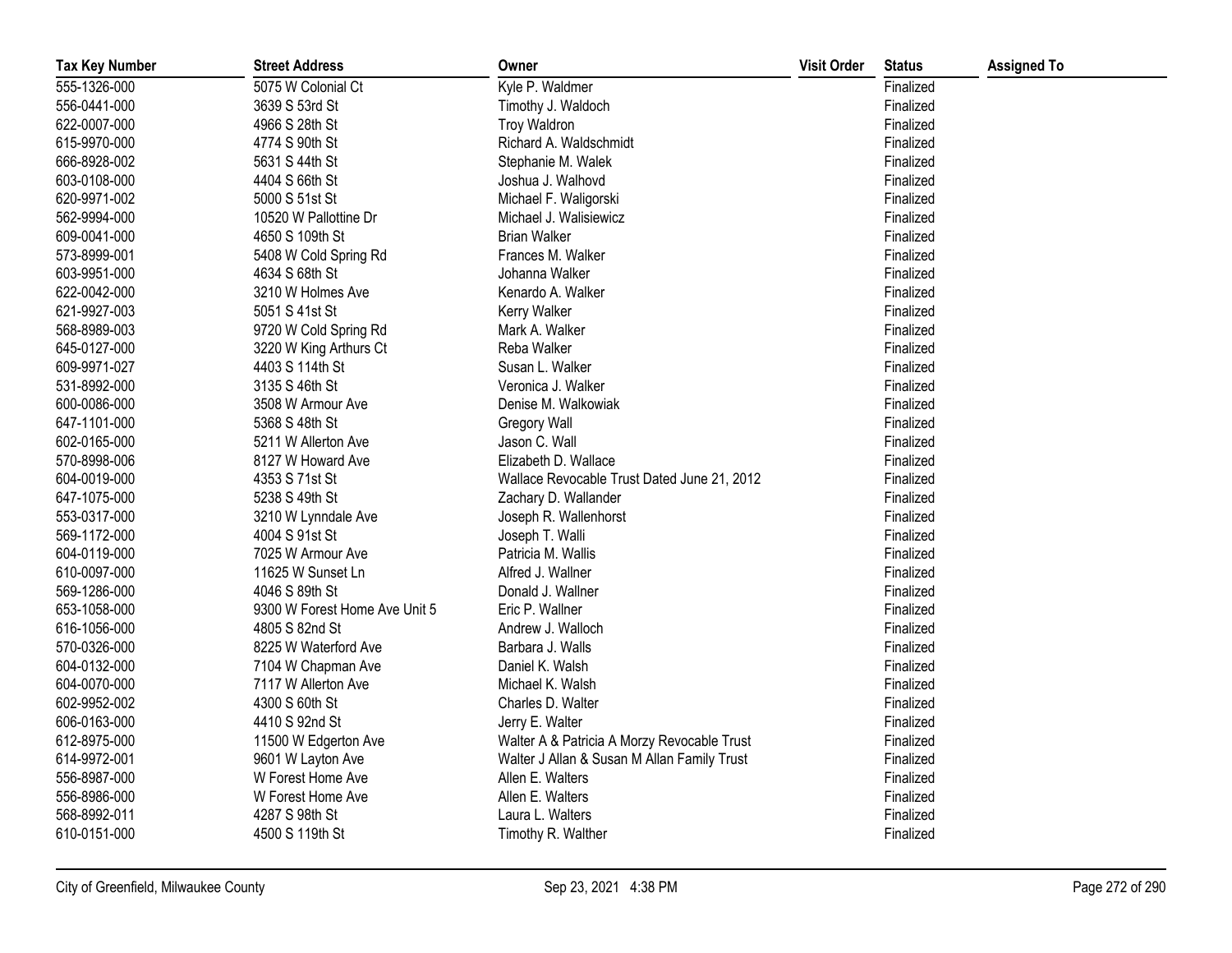| <b>Tax Key Number</b> | <b>Street Address</b>  | Owner                        | <b>Visit Order</b> | <b>Status</b> | <b>Assigned To</b> |
|-----------------------|------------------------|------------------------------|--------------------|---------------|--------------------|
| 646-0007-000          | 5140 S 37th St         | Sandra L. Walworth           |                    | Finalized     |                    |
| 531-0247-000          | 3407 S Schauer Ave     | Donald J. Wam                |                    | Finalized     |                    |
| 531-1185-000          | 4624 W Anthony Dr      | Ewa M. Wanczycki             |                    | Finalized     |                    |
| 610-0039-000          | 12125 W Chapman Ave    | Denise A. Wandke             |                    | Finalized     |                    |
| 531-0268-000          | 4956 W Vollmer Ave     | Glenn A. Wanek               |                    | Finalized     |                    |
| 531-0269-000          | 4948 W Vollmer Ave     | Glenn A. Wanek               |                    | Finalized     |                    |
| 604-0334-000          | 4608 S Woodland Dr     | Lijuan Wang                  |                    | Finalized     |                    |
| 610-0322-000          | 12253 W Sunset Ln      | Shihai Wang                  |                    | Finalized     |                    |
| 565-9955-007          | 11800 W Beloit Rd      | Wang Real Estate, LLC        |                    | Finalized     |                    |
| 565-9955-005          | W Cold Spring Rd       | Wang Real Estate, LLC        |                    | Finalized     |                    |
| 607-9977-003          | 4362 S 99th St         | Kevin M. Wangard             |                    | Finalized     |                    |
| 555-1073-000          | 3557 S 44th St         | Andrew J. Wanke              |                    | Finalized     |                    |
| 621-9985-002          | 3805 W Layton Ave      | Ken Wanta                    |                    | Finalized     |                    |
| 616-0046-000          | 4916 S 79th St         | Richard W. Wanta             |                    | Finalized     |                    |
| 692-1227-000          | 6135 S 40th St         | Melissa M. Wantuch           |                    | Finalized     |                    |
| 609-9962-001          | 4530 S 113th St        | Steven J. Waraczynski        |                    | Finalized     |                    |
| 524-1003-000          | 3455 S 104th St        | Daniel Waraxa                |                    | Finalized     |                    |
| 574-1397-000          | 4790 W Maple Leaf Cir  | Braeden R. Ward              |                    | Finalized     |                    |
| 600-0058-000          | 4447 S 38th St         | Kevin C. Ward                |                    | Finalized     |                    |
| 609-9971-025          | 11323 W Whitaker Ave   | Patrick M. Ward              |                    | Finalized     |                    |
| 572-8964-000          | 6636 W Cold Spring Rd  | William Christopher Ward     |                    | Finalized     |                    |
| 555-1329-000          | 4947 W Colonial Ct     | Sabrina Rae Ware             |                    | Finalized     |                    |
| 606-0167-000          | 9136 W Bottsford Ave   | Peter F. Warenda             |                    | Finalized     |                    |
| 531-1192-000          | 3339 S 46th St         | Michael T. Wargolet          |                    | Finalized     |                    |
| 601-9917-003          | 4344 S 48th St         | Diane R. Warkoczewski        |                    | Finalized     |                    |
| 615-9988-000          | 8606 W Forest Home Ave | Jerome Warkoczewski          |                    | Finalized     |                    |
| 618-0293-000          | 5041 S Stonehedge Dr   | Thomas E. Warmington         |                    | Finalized     |                    |
| 574-1081-000          | 4700 W Tesch Ave       | Jeffrey A. Warner            |                    | Finalized     |                    |
| 648-0025-005          | 5475 W Abbott Ave      | Warner Cable Comm Of Wis Inc |                    | Finalized     |                    |
| 574-1386-000          | 4806 W Maple Leaf Cir  | Gerard Noel Warren Sr        |                    | Finalized     |                    |
| 553-0140-000          | 3613 S 34th St         | John M. Warren               |                    | Finalized     |                    |
| 611-1001-000          | 4904 S 124th St        | Michael Wartgow              |                    | Finalized     |                    |
| 572-1095-000          | 6201 W Plainfield Ave  | Carol A. Warthchow-Mihas     |                    | Finalized     |                    |
| 607-0017-000          | 9852 W Layton Ave      | Lori Wasedalek               |                    | Finalized     |                    |
| 609-9953-007          | 4627 S 113th St        | Muhammad Waseem              |                    | Finalized     |                    |
| 645-0467-000          | 5303 S Sutton Pl       | Kayla L. Wasemiller          |                    | Finalized     |                    |
| 574-1372-000          | 4881 W Maple Leaf Cir  | Alan D. Washburn             |                    | Finalized     |                    |
| 621-0002-000          | 5028 S 36th St         | Larry W. Washburn            |                    | Finalized     |                    |
| 603-0172-000          | 6429 W Allerton Ave    | Mark W. Washburn             |                    | Finalized     |                    |
| 601-0284-000          | 4702 W Layton Ave      | James A. Washington IV       |                    | Finalized     |                    |
| 646-0197-000          | 5335 S Hidden Dr       | LaShon Washington            |                    | Finalized     |                    |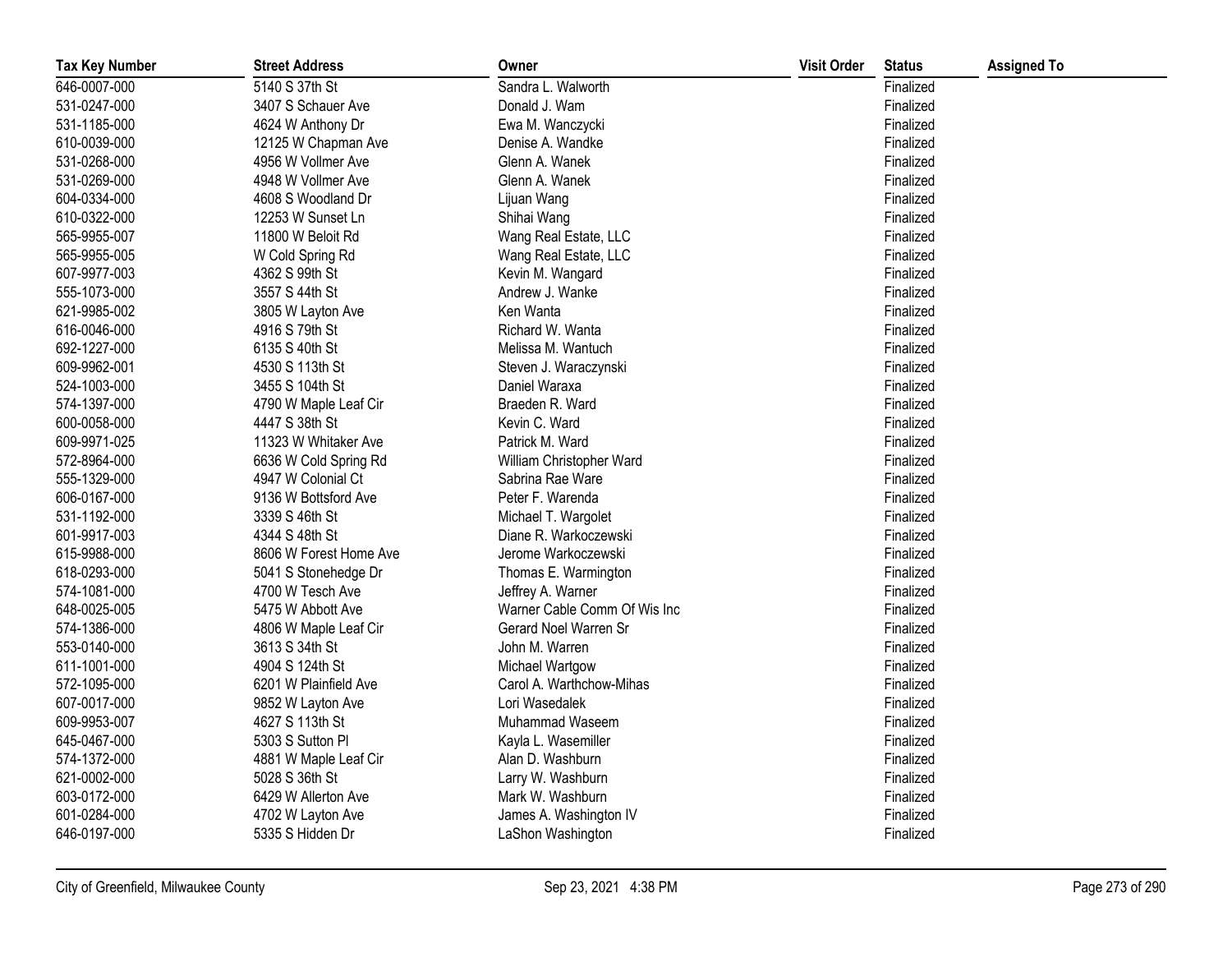| <b>Tax Key Number</b> | <b>Street Address</b>         | Owner                     | <b>Visit Order</b> | <b>Status</b> | <b>Assigned To</b> |
|-----------------------|-------------------------------|---------------------------|--------------------|---------------|--------------------|
| 646-0259-000          | 5395 S Butterfield Way        | Sheridan M. Washington    |                    | Finalized     |                    |
| 618-9979-001          | 6632 W Carpenter Ave          | Bernice Wasielewski       |                    | Finalized     |                    |
| 554-1040-000          | 3853 S 38th St                | Steven R. Wasielewski     |                    | Finalized     |                    |
| 691-9932-000          | 5997 S Phillips St            | John R. Wasikowski        |                    | Finalized     |                    |
| 531-1033-000          | 3401 S 43rd St                | Nathaniel Waters          |                    | Finalized     |                    |
| 601-9956-003          | 4348 S 46th St                | David Watkins             |                    | Finalized     |                    |
| 568-8919-000          | 4275 S 92nd St                | Patrick W. Watson         |                    | Finalized     |                    |
| 616-8981-000          | 4950 S 82nd St                | Robert J. Watson          |                    | Finalized     |                    |
| 601-0215-000          | 4908 W Layton Ave             | Zachary M. Watson         |                    | Finalized     |                    |
| 667-1019-000          | 5870 S 41st St                | William W. Watters        |                    | Finalized     |                    |
| 572-1098-000          | 6101 W Plainfield Ave         | Russell F. Watts          |                    | Finalized     |                    |
| 620-9967-000          | 5000 W Loomis Rd              | Wauwatosa Savings Bank    |                    | Finalized     |                    |
| 691-0009-000          | 3302 W Kimberly Ave           | Richard J. Wawrzyniak Jr  |                    | Finalized     |                    |
| 572-8957-000          | 6515 W Leroy Ave              | Wilbur L. Way             |                    | Finalized     |                    |
| 645-0212-000          | 5281 S Woodbridge Ln          | Thomas A. Wayer           |                    | Finalized     |                    |
| 531-0520-000          | 3251 S 44th St                | Steven E. Wayne           |                    | Finalized     |                    |
| 647-9951-002          | 5277 S 43rd St                | Wayne Printz Living Trust |                    | Finalized     |                    |
| 566-9989-000          | 11330 W Holly Ln              | Patrick W. Waystedt       |                    | Finalized     |                    |
| 575-0135-000          | 3715 W Loomis Rd              | Karen Webb                |                    | Finalized     |                    |
| 569-1278-001          | 4148 S 89th St                | Mark J. Webber            |                    | Finalized     |                    |
| 667-8995-001          | 3925 W Grange Ave             | Allan J. Weber            |                    | Finalized     |                    |
| 569-1387-000          | 8515 W Waterford Ave Unit 4   | Ann Rose Weber            |                    | Finalized     |                    |
| 553-0329-000          | 3660 S 34th St                | Christopher J. Weber      |                    | Finalized     |                    |
| 617-0069-002          | 7100 W Carpenter Ave          | Craig A. Weber            |                    | Finalized     |                    |
| 646-9952-001          | 5310 S 43rd St                | Craig E. Weber            |                    | Finalized     |                    |
| 604-0153-000          | 4448 S Greenridge Cir         | Ellen Weber               |                    | Finalized     |                    |
| 553-0396-000          | 3814 S 35th St                | Eugene R. Weber           |                    | Finalized     |                    |
| 570-0068-000          | 8224 W Tesch Ave              | James Weber               |                    | Finalized     |                    |
| 606-0143-000          | 8905 W Bottsford Ave          | Jamiann Weber             |                    | Finalized     |                    |
| 618-9979-003          | 6604 W Carpenter Ave          | John A. Weber             |                    | Finalized     |                    |
| 569-1285-000          | 4050 S 89th St                | John G. Weber             |                    | Finalized     |                    |
| 692-1097-000          | 3721 W Mangold Ave            | John S. Weber             |                    | Finalized     |                    |
| 572-1042-000          | 4260 S 64th St                | Jordan R. Weber           |                    | Finalized     |                    |
| 555-1046-000          | 3521 S 44th St                | Justin Weber              |                    | Finalized     |                    |
| 568-1081-000          | 9240 W Waterford Ave          | Mark Weber                |                    | Finalized     |                    |
| 609-9966-003          | 4458 S 113th St               | Matthew A. Weber          |                    | Finalized     |                    |
| 565-0236-000          | 11761 W Wooded Ct             | Michelle L. Weber         |                    | Finalized     |                    |
| 606-0190-000          | 8605 W Bottsford Ave          | Patrick J. Weber          |                    | Finalized     |                    |
| 620-9923-006          | 4710 W Edgerton Ave           | Russell W. Weber          |                    | Finalized     |                    |
| 599-8959-002          | 4361 S 31st St                | Scott Weber               |                    | Finalized     |                    |
| 618-0116-000          | 6100 W Stonehedge Dr Unit 167 | <b>Scott Weber</b>        |                    | Finalized     |                    |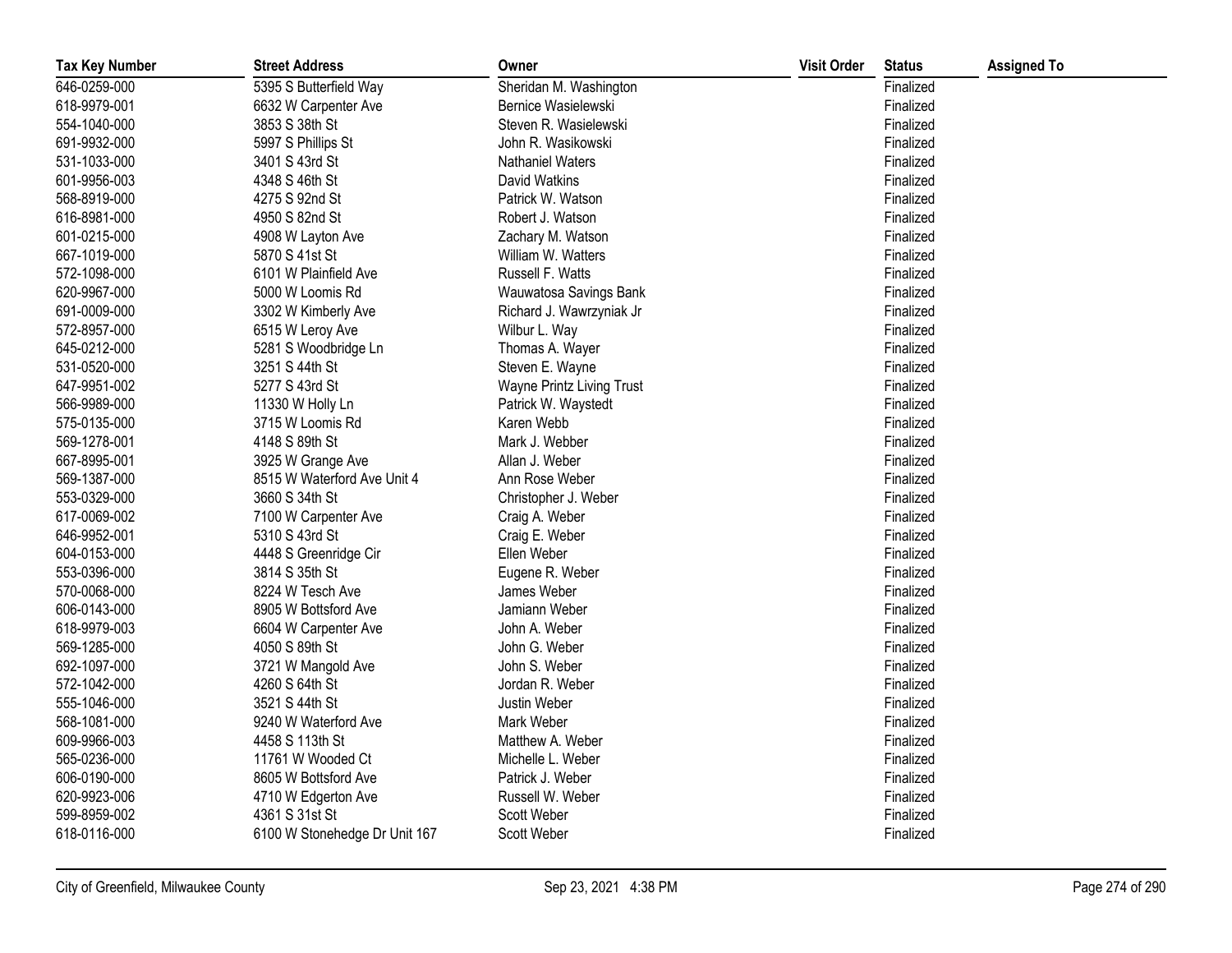| <b>Tax Key Number</b> | <b>Street Address</b>         | Owner                       | <b>Visit Order</b> | <b>Status</b> | <b>Assigned To</b> |
|-----------------------|-------------------------------|-----------------------------|--------------------|---------------|--------------------|
| 569-1035-000          | 4031 S 91st Pl                | Thomas C. Weber             |                    | Finalized     |                    |
| 562-9976-005          | 10434 W Beloit Rd             | Connie M. Weber Randlett    |                    | Finalized     |                    |
| 569-1397-000          | 8525 W Waterford Ave Unit 6   | Claire F. Webler            |                    | Finalized     |                    |
| 616-1016-000          | 8005 W Barnard Ave            | Elmer F. Webster            |                    | Finalized     |                    |
| 571-1021-000          | 7021 W Plainfield Ave         | Peter Webster               |                    | Finalized     |                    |
| 600-0030-000          | 4411 S 36th St                | Richard A. Weeden           |                    | Finalized     |                    |
| 603-0231-001          | 4562 S 61st St                | Dale F. Wegener             |                    | Finalized     |                    |
| 556-2004-000          | 3626 S 52nd St                | Jennifer A. Wegner          |                    | Finalized     |                    |
| 692-1004-000          | 3520 W Kimberly Ave           | Penny L. Wegner             |                    | Finalized     |                    |
| 531-0258-000          | 4819 W Anthony Dr             | Tiffany A. Weichelt         |                    | Finalized     |                    |
| 653-0065-001          | 5131 S Root River Pkwy        | Patricia Weidower           |                    | Finalized     |                    |
| 606-0093-000          | 9164 W Allerton Ave           | Michael J. Weier            |                    | Finalized     |                    |
| 606-0119-000          | 9181 W Allerton Ave           | Michael J. Weier            |                    | Finalized     |                    |
| 645-0306-000          | 5200 S Tuckaway Blvd Unit 164 | <b>Blaine Weigert</b>       |                    | Finalized     |                    |
| 570-1086-000          | 8218 W Leroy Ave              | Weil Revocable Living Trust |                    | Finalized     |                    |
| 610-0325-000          | 12283 W Sunset Ln             | Catherine E. Weiland        |                    | Finalized     |                    |
| 605-0153-000          | 4366 S 84th St                | Nicholas Weiland            |                    | Finalized     |                    |
| 606-0166-000          | 9154 W Bottsford Ave          | Jeff A. Weiler              |                    | Finalized     |                    |
| 606-0019-000          | 8726 W Allerton Ave           | Peggy A. Weiler             |                    | Finalized     |                    |
| 599-8968-004          | 4376 S 34th St                | Donald B. Weinert           |                    | Finalized     |                    |
| 618-0148-000          | 6100 W Stonehedge Dr Unit 243 | Shirley A. Weinstock        |                    | Finalized     |                    |
| 645-0480-000          | 5324 S Sutton PI              | Gregg A. Weir               |                    | Finalized     |                    |
| 570-8967-001          | 8000 W Cold Spring Rd         | Brian F. Weis               |                    | Finalized     |                    |
| 645-0051-000          | 5257 S 28th St                | John F. Weis                |                    | Finalized     |                    |
| 653-0083-000          | 9537 W Brookside Dr           | Richard F. Weis             |                    | Finalized     |                    |
| 609-9997-000          | 10907 W Cold Spring Rd        | Bette R. Weishar            |                    | Finalized     |                    |
| 617-0061-000          | 5033 S 72nd St                | Delores V. Weiss            |                    | Finalized     |                    |
| 569-1348-000          | 8530 W Waterford Ave Unit 5   | Helga Weiss                 |                    | Finalized     |                    |
| 645-0432-000          | 3335 W Canterbury Rd          | Nikolaus P. Weiss           |                    | Finalized     |                    |
| 531-1141-000          | 4710 W Midland Dr             | Shawn M. Weissert           |                    | Finalized     |                    |
| 606-0245-000          | 9173 W Cold Spring Rd         | Cheryl A. Weissman          |                    | Finalized     |                    |
| 565-0069-000          | 4062 S 117th St               | Lorraine J. Wejrowski       |                    | Finalized     |                    |
| 618-0110-000          | 6100 W Stonehedge Dr Unit 161 | Cheryl A. Welch             |                    | Finalized     |                    |
| 565-0153-000          | 12126 W Beloit Rd             | Wanda D. Welch              |                    | Finalized     |                    |
| 569-1241-001          | 8802 W Cold Spring Rd         | Mary J. Welch-Donovan       |                    | Finalized     |                    |
| 645-0105-000          | 3010 W Grange Ave             | Timothy J. Welchman         |                    | Finalized     |                    |
| 692-8996-014          | 3621 W Ramsey Ave             | Brian A. Welk               |                    | Finalized     |                    |
| 553-0324-001          | 3641 S 32nd St                | Dennis E. Welk              |                    | Finalized     |                    |
| 569-1161-000          | 4124 S 91st St                | Barbara J. Welker           |                    | Finalized     |                    |
| 570-8990-001          | 3987 S 83rd St                | Linda Welker                |                    | Finalized     |                    |
| 692-1174-000          | 6139 S 39th St                | Michael Weller              |                    | Finalized     |                    |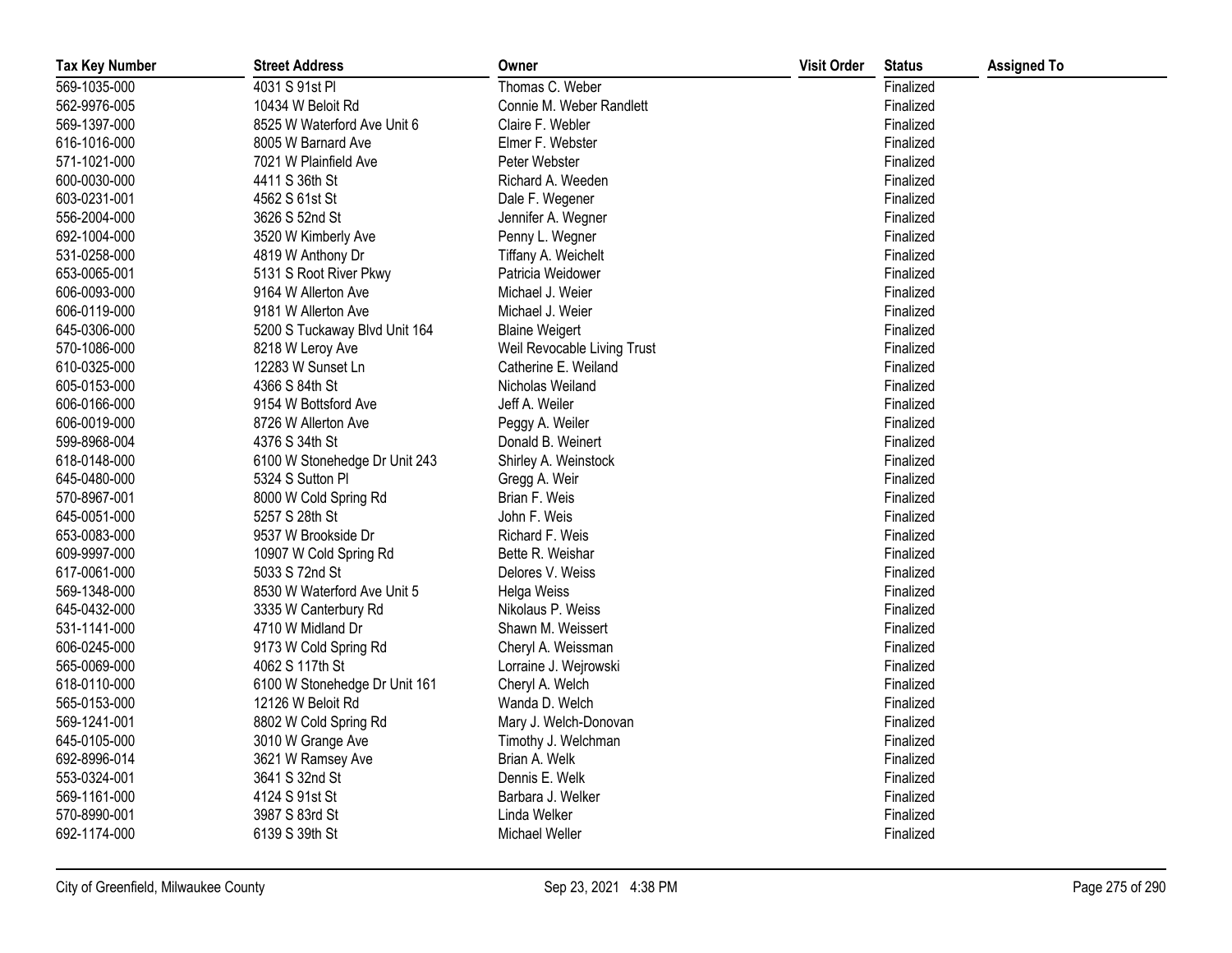| <b>Tax Key Number</b> | <b>Street Address</b>         | Owner                                  | <b>Visit Order</b> | <b>Status</b> | <b>Assigned To</b> |
|-----------------------|-------------------------------|----------------------------------------|--------------------|---------------|--------------------|
| 570-1057-000          | 8244 W Red Oaks Ct            | Weller Jt Revocable Trust              |                    | Finalized     |                    |
| 575-8932-001          | 4028 S 43rd St                | Edward C. Welniak                      |                    | Finalized     |                    |
| 621-9908-002          | 4976 S 40th St                | Edward C. Welniak                      |                    | Finalized     |                    |
| 568-8930-000          | 9222 W Plainfield Ave         | Suzy Welsh                             |                    | Finalized     |                    |
| 606-0126-000          | 8910 W Whitaker Ave           | Mary Weltrowski                        |                    | Finalized     |                    |
| 601-0179-001          | 5004 W Layton Ave             | Rui Liang Wen                          |                    | Finalized     |                    |
| 610-0029-000          | 12214 W Layton Ave            | Wencka Revocable Living Trust          |                    | Finalized     |                    |
| 604-0225-000          | 4521 S Greenridge Cir         | Daniel Wendelborn                      |                    | Finalized     |                    |
| 614-1035-000          | 4814 S Brookdale Dr           | <b>Brian Wendland</b>                  |                    | Finalized     |                    |
| 572-1240-000          | 6143 W Howard Ave Unit 20     | Steven A. Wendlick                     |                    | Finalized     |                    |
| 647-1065-000          | 5301 S 49th St                | Wendorf Living Trust Dated 7/30/07     |                    | Finalized     |                    |
| 647-1119-000          | 5443 S 46th St                | Rebekah Wendricks                      |                    | Finalized     |                    |
| 601-9919-001          | 4321 S 47th St                | Ann M. Wendt                           |                    | Finalized     |                    |
| 646-0200-000          | 5331 S Hidden Dr              | Charles P. Wendt                       |                    | Finalized     |                    |
| 605-0069-000          | 8025 W Cold Spring Rd         | Diane L. Wendt                         |                    | Finalized     |                    |
| 565-0135-000          | 11717 W Waterford Ave         | James R. Wendt                         |                    | Finalized     |                    |
| 564-0010-000          | 12290 W White Oak Dr          | Michael J. Wendt                       |                    | Finalized     |                    |
| 618-0015-002          | 5068 S 67th St                | <b>Thomas Wendt</b>                    |                    | Finalized     |                    |
| 571-8952-002          | 6821 W Plainfield Ave         | <b>Wendt Family Trust</b>              |                    | Finalized     |                    |
| 571-1007-001          | 4207 S 68th St                | <b>Wendt Trust</b>                     |                    | Finalized     |                    |
| 571-1006-001          | 4215 S 68th St                | <b>Wendt Trust</b>                     |                    | Finalized     |                    |
| 604-0244-000          | 4543 S Greenridge Cir         | Wendy J Budzien Revocable Living Trust |                    | Finalized     |                    |
| 605-0026-000          | 7726 W Whitaker Ave           | Richard L. Wene                        |                    | Finalized     |                    |
| 645-0264-000          | 5328 S Woodbridge Ln          | Dean T. Wentz                          |                    | Finalized     |                    |
| 645-0142-000          | 5184 S King Arthurs Ct        | <b>Brian Wenzel</b>                    |                    | Finalized     |                    |
| 603-0260-000          | 4359 S 60th St                | Brian T. Wenzel                        |                    | Finalized     |                    |
| 618-0171-000          | 6100 W Stonehedge Dr Unit 302 | Kathleen J. Wenzel                     |                    | Finalized     |                    |
| 610-0047-000          | 4337 S Todd Dr                | Karrie Wenzler                         |                    | Finalized     |                    |
| 646-9952-002          | 5315 S 42nd St                | David L. Wera                          |                    | Finalized     |                    |
| 647-1181-000          | 4300 W Grange Ave Unit 3      | Lynn Werkowski                         |                    | Finalized     |                    |
| 645-0520-000          | 5310 S Cambridge Ln           | James F. Werling                       |                    | Finalized     |                    |
| 571-8964-002          | 7025 W Forest Home Ave        | Frederick J. Werner                    |                    | Finalized     |                    |
| 645-0114-000          | 3113 W King Arthurs Ct        | George M. Werner                       |                    | Finalized     |                    |
| 604-0183-000          | 4443 S Greenridge Cir         | Valerie A. Werner                      |                    | Finalized     |                    |
| 653-1059-000          | 9300 W Forest Home Ave Unit 6 | Lawrence F. Wernisch                   |                    | Finalized     |                    |
| 616-8983-000          | 4850 S 82nd St                | Cezary Werpachowski                    |                    | Finalized     |                    |
| 607-0023-000          | 4301 S 92nd St                | Cezary Werpachowski                    |                    | Finalized     |                    |
| 607-0024-000          | 4303 S 92nd St                | Cezary Werpachowski                    |                    | Finalized     |                    |
| 572-1092-000          | 6227 W Plainfield Ave         | Kimberly D. Werth                      |                    | Finalized     |                    |
| 562-9929-000          | 10544 W Howard Ave            | Marcia A. Werth                        |                    | Finalized     |                    |
| 574-1059-000          | 4631 W Van Beck Ave           | Rebecca Werthmann                      |                    | Finalized     |                    |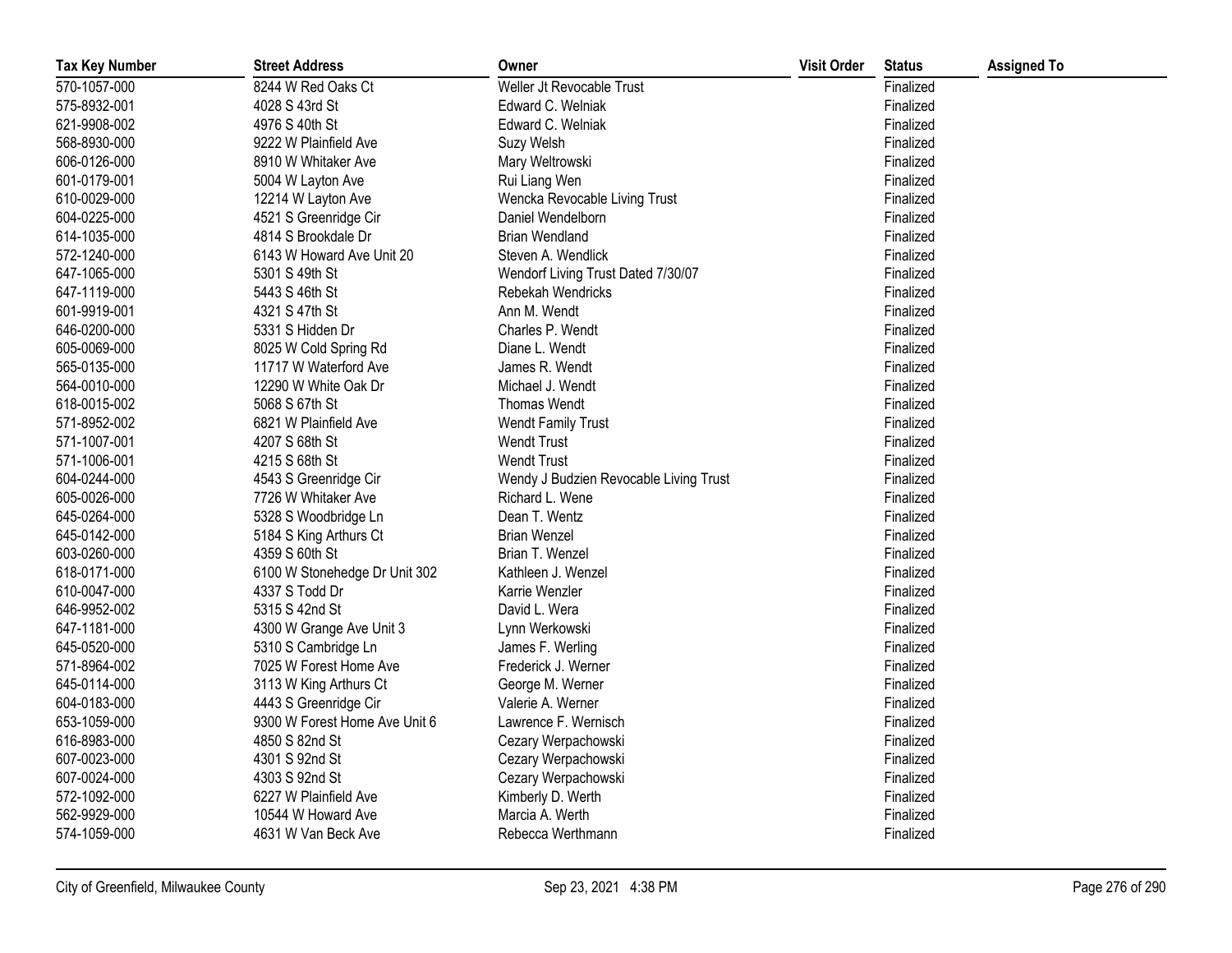| <b>Tax Key Number</b> | <b>Street Address</b>       | Owner                              | <b>Visit Order</b> | <b>Status</b> | <b>Assigned To</b> |
|-----------------------|-----------------------------|------------------------------------|--------------------|---------------|--------------------|
| 666-8913-001          | 5590 S 45th St              | Timothy J. Wertz                   |                    | Finalized     |                    |
| 645-0507-000          | 5409 S Somerset Ln          | Daniel A. Wescott                  |                    | Finalized     |                    |
| 569-1428-000          | 8545 W Waterford Ave Unit 5 | Shane R. Wesener                   |                    | Finalized     |                    |
| 646-0194-000          | 5309 S Hidden Dr            | Barbara T. Wesley                  |                    | Finalized     |                    |
| 570-8983-002          | 4205 S 83rd St              | Jessica M. Wesley                  |                    | Finalized     |                    |
| 604-0025-000          | 4348 S 72nd St              | Michael D. Wesley                  |                    | Finalized     |                    |
| 613-0013-001          | 10505 W Pine Ridge Rd       | Lauren M. Wesolowski               |                    | Finalized     |                    |
| 621-0033-000          | 3717 W Carpenter Ave        | Everett B. Wessel                  |                    | Finalized     |                    |
| 645-0087-000          | 3033 W Abbott Ave           | Kyla M. Wessels                    |                    | Finalized     |                    |
| 604-0082-000          | 6827 W Allerton Ave         | Hugh West Jr                       |                    | Finalized     |                    |
| 601-9887-001          | 4354 S 49th St              | Jamie M. West                      |                    | Finalized     |                    |
| 569-1338-000          | 8520 W Waterford Ave Unit 3 | Julie M. West                      |                    | Finalized     |                    |
| 569-8995-000          | 3965 S 85th St              | <b>William West</b>                |                    | Finalized     |                    |
| 609-9946-003          | 11530 W Layton Ave          | West Layton Assembly Of God Church |                    | Finalized     |                    |
| 599-8966-000          | 3316 W Bottsford Ave        | Kevin J. Westbrook                 |                    | Finalized     |                    |
| 524-8969-000          | 3363 S 100th St             | Westbury Place LLC                 |                    | Finalized     |                    |
| 607-9962-005          | 9202 W Allerton Ave         | <b>Westfield Associates</b>        |                    | Finalized     |                    |
| 564-0076-000          | 12131 W White Oak Dr        | Eric M. Westin                     |                    | Finalized     |                    |
| 610-0257-000          | 12365 W Whitaker Ave        | John W. Westmont                   |                    | Finalized     |                    |
| 647-9954-004          | 4626 W Grange Ave           | John P. Weston                     |                    | Finalized     |                    |
| 568-8999-000          | 3940 S 99th St              | Roger A. Wettberg                  |                    | Finalized     |                    |
| 602-0046-000          | 5710 W Allerton Ave         | Carol M. Wetter                    |                    | Finalized     |                    |
| 571-1029-000          | 7120 W Plainfield Ave       | Craig G. Weyenberg                 |                    | Finalized     |                    |
| 618-0277-000          | 4971 S Imperial Cir         | Weyer Trust                        |                    | Finalized     |                    |
| 611-8983-000          | 12181 W Layton Ave          | <b>Travis Weymier</b>              |                    | Finalized     |                    |
| 617-0014-000          | 7030 W Edgerton Ave         | Robert Wheeler                     |                    | Finalized     |                    |
| 572-8976-000          | 6745 W Forest Home Ave      | Wheels Plus Property, LLC          |                    | Finalized     |                    |
| 610-0038-000          | 12111 W Chapman Ave         | Ann M. Whisler                     |                    | Finalized     |                    |
| 575-8974-000          | 4081 S 40th St              | Alfred L. White                    |                    | Finalized     |                    |
| 667-1051-000          | 3925 W Iona Ter             | Gregory A. White                   |                    | Finalized     |                    |
| 604-9953-001          | 4653 S 72nd St              | Jean M. White                      |                    | Finalized     |                    |
| 603-0099-000          | 4469 S 64th St              | Jerold P. White                    |                    | Finalized     |                    |
| 611-1028-000          | 4930 S 122nd St             | Kyle P. White                      |                    | Finalized     |                    |
| 604-9934-001          | 4631 S 68th St              | Linda S. White                     |                    | Finalized     |                    |
| 621-9985-001          | 3821 W Layton Ave           | Michael A. White                   |                    | Finalized     |                    |
| 569-1079-000          | 4050 S 91st PI              | Michael A. White                   |                    | Finalized     |                    |
| 601-0209-000          | 4657 S 49th St              | Paul K. White                      |                    | Finalized     |                    |
| 611-1063-000          | 12395 W Barnard Ave         | Ira W. Whiteside                   |                    | Finalized     |                    |
| 600-0045-000          | 3623 W Bottsford Ave        | Suzanne M. Whiteside               |                    | Finalized     |                    |
| 613-8979-000          | 10310 W Edgerton Ave        | Michael S. Whiting                 |                    | Finalized     |                    |
| 555-1183-000          | 3602 S 46th PI              | Janice M. Whitlock                 |                    | Finalized     |                    |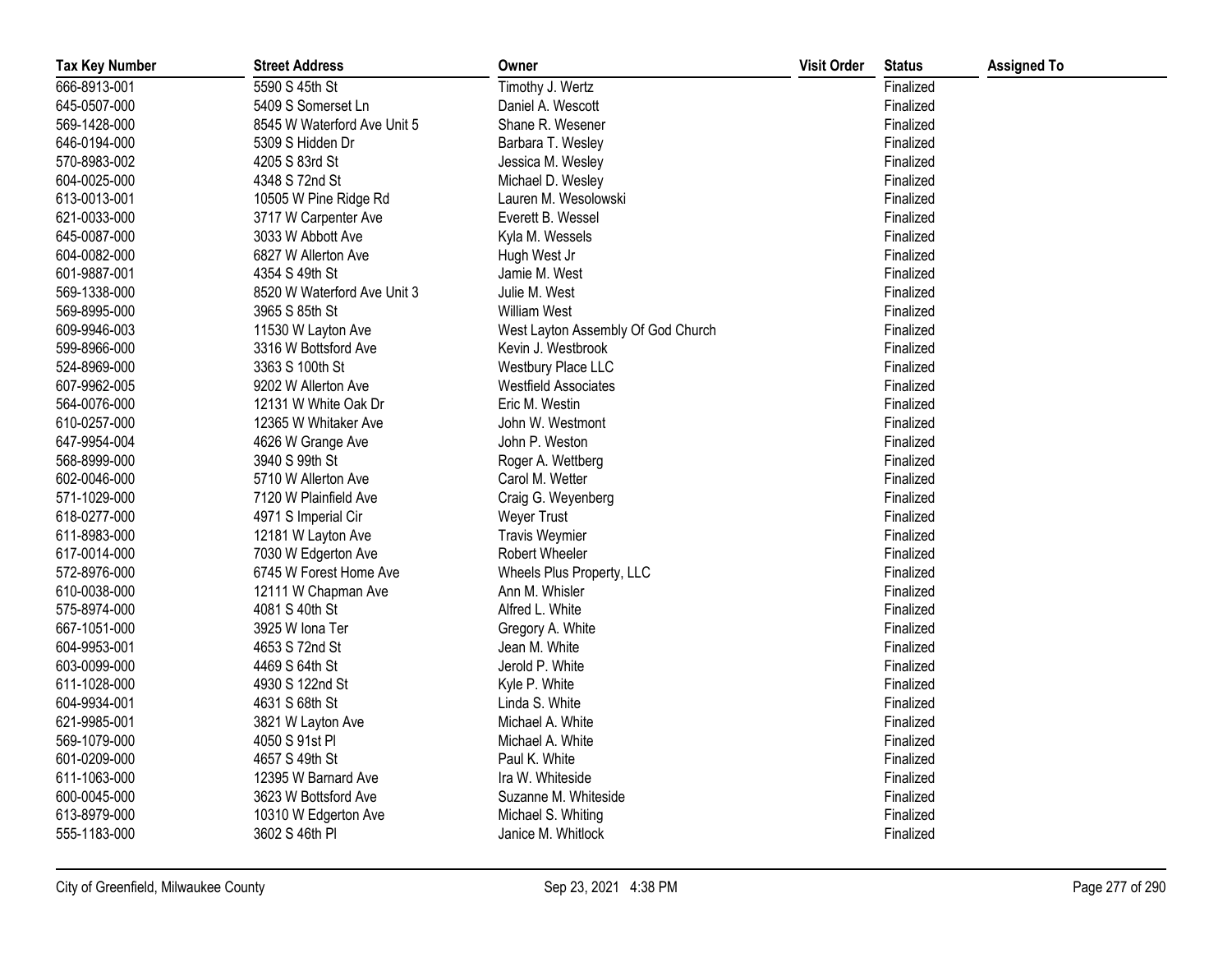| <b>Tax Key Number</b> | <b>Street Address</b>         | Owner                                       | <b>Visit Order</b> | <b>Status</b> | <b>Assigned To</b> |
|-----------------------|-------------------------------|---------------------------------------------|--------------------|---------------|--------------------|
| 567-9996-002          | 10505 W Howard Ave            | Matthew J. Whitlow                          |                    | Finalized     |                    |
| 600-9970-014          | 4120 W Loomis Rd              | Sandi Whitmore                              |                    | Finalized     |                    |
| 612-8978-007          | 5000 S 116th St               | <b>Whitnall School District</b>             |                    | Finalized     |                    |
| 611-8960-009          | 5025 S 116th St               | <b>Whitnall School District</b>             |                    | Finalized     |                    |
| 569-1234-000          | 4253 S 88th St                | Paul A. Whittaker                           |                    | Finalized     |                    |
| 618-0167-000          | 6100 W Stonehedge Dr Unit 270 | Michael S. Whittow                          |                    | Finalized     |                    |
| 524-8974-001          | 10050 W Beloit Rd             | Whytecliffe Apartments LLC                  |                    | Finalized     |                    |
| 668-8995-002          | 3045 W Grange Ave             | WI Telco                                    |                    | Finalized     |                    |
| 622-9980-000          | 2833 W Layton Ave             | WI Wholesale Mortgage LLC                   |                    | Finalized     |                    |
| 645-0094-000          | 5375 S Tuckaway Dr            | Barry K. Wichmann                           |                    | Finalized     |                    |
| 572-1009-000          | 6501 W Plainfield Ave         | Daniel A. Wicker                            |                    | Finalized     |                    |
| 564-0117-000          | 12030 W Wilbur Ave            | Paul S. Wickert                             |                    | Finalized     |                    |
| 618-0238-000          | 4910 S Imperial Cir           | Christopher J. Wickham                      |                    | Finalized     |                    |
| 604-0064-000          | 7140 W Allerton Ave           | Andrew P. Wicklund                          |                    | Finalized     |                    |
| 609-0022-000          | 4460 S 114th St               | Keith M. Wiczek                             |                    | Finalized     |                    |
| 600-0010-000          | 4390 S 36th St                | Mary Jo T Widmann                           |                    | Finalized     |                    |
| 667-8902-000          | 5624 S 43rd St                | Robert A. Widowski                          |                    | Finalized     |                    |
| 567-0084-000          | 4114 S 104th St               | Richard Widuch                              |                    | Finalized     |                    |
| 605-0092-002          | 8129 W Whitaker Ave           | Robb Widuch                                 |                    | Finalized     |                    |
| 668-8991-000          | 3203 W Grange Ave             | Duwayne A. Wieczorek                        |                    | Finalized     |                    |
| 556-8917-000          | 3649 S 56th St                | Gordon T. Wieczorek                         |                    | Finalized     |                    |
| 646-0229-000          | 5314 S Hidden Dr              | Karen M. Wieczorek                          |                    | Finalized     |                    |
| 647-9981-001          | 4731 W Edgerton Ave           | Lillian M. Wiegel                           |                    | Finalized     |                    |
| 604-0286-000          | 4639 S Woodland Dr            | Kenneth O. Wieland                          |                    | Finalized     |                    |
| 666-8958-007          | 5642 S 44th St                | Jerome A. Wielichowski                      |                    | Finalized     |                    |
| 646-0291-000          | 5327 S Butterfield Way        | John J. Wielichowski                        |                    | Finalized     |                    |
| 692-1247-000          | 6095 S 39th St                | Ross P. Wiemer                              |                    | Finalized     |                    |
| 569-1169-000          | 4024 S 91st St                | George L. Wiemers                           |                    | Finalized     |                    |
| 569-1233-002          | 4249 S 88th St                | Joseph S. Wiencek                           |                    | Finalized     |                    |
| 646-9999-003          | 3501 W Edgerton Ave           | James R. Wierzba                            |                    | Finalized     |                    |
| 606-0015-000          | 8600 W Allerton Ave           | Wierzchowski Revocable Trust of August 2017 |                    | Finalized     |                    |
| 574-1391-000          | 4816 W Maple Leaf Cir         | James F. Wierzelewski                       |                    | Finalized     |                    |
| 616-0004-000          | 5000 S 78th St                | Robert C. Wiese                             |                    | Finalized     |                    |
| 645-0016-000          | 5232 S 28th St                | James L. Wiest                              |                    | Finalized     |                    |
| 616-0022-000          | 4869 S 78th St                | Dawn P. Wietfeldt                           |                    | Finalized     |                    |
| 555-1070-000          | 3533 S 44th St                | Blake C. Wieting                            |                    | Finalized     |                    |
| 666-8970-000          | 5745 S 43rd St                | Michael B. Wiken                            |                    | Finalized     |                    |
| 620-9948-000          | 4811 W Loomis Rd              | Zacharie W. Wilcott                         |                    | Finalized     |                    |
| 616-1012-000          | 4936 S 81st St                | Kenneth D. Wilcox                           |                    | Finalized     |                    |
| 692-1011-000          | 5995 S 36th St                | Leon A. Wilcox                              |                    | Finalized     |                    |
| 645-0583-000          | 5128 S Hidden Dr              | Paul M. Wilcox                              |                    | Finalized     |                    |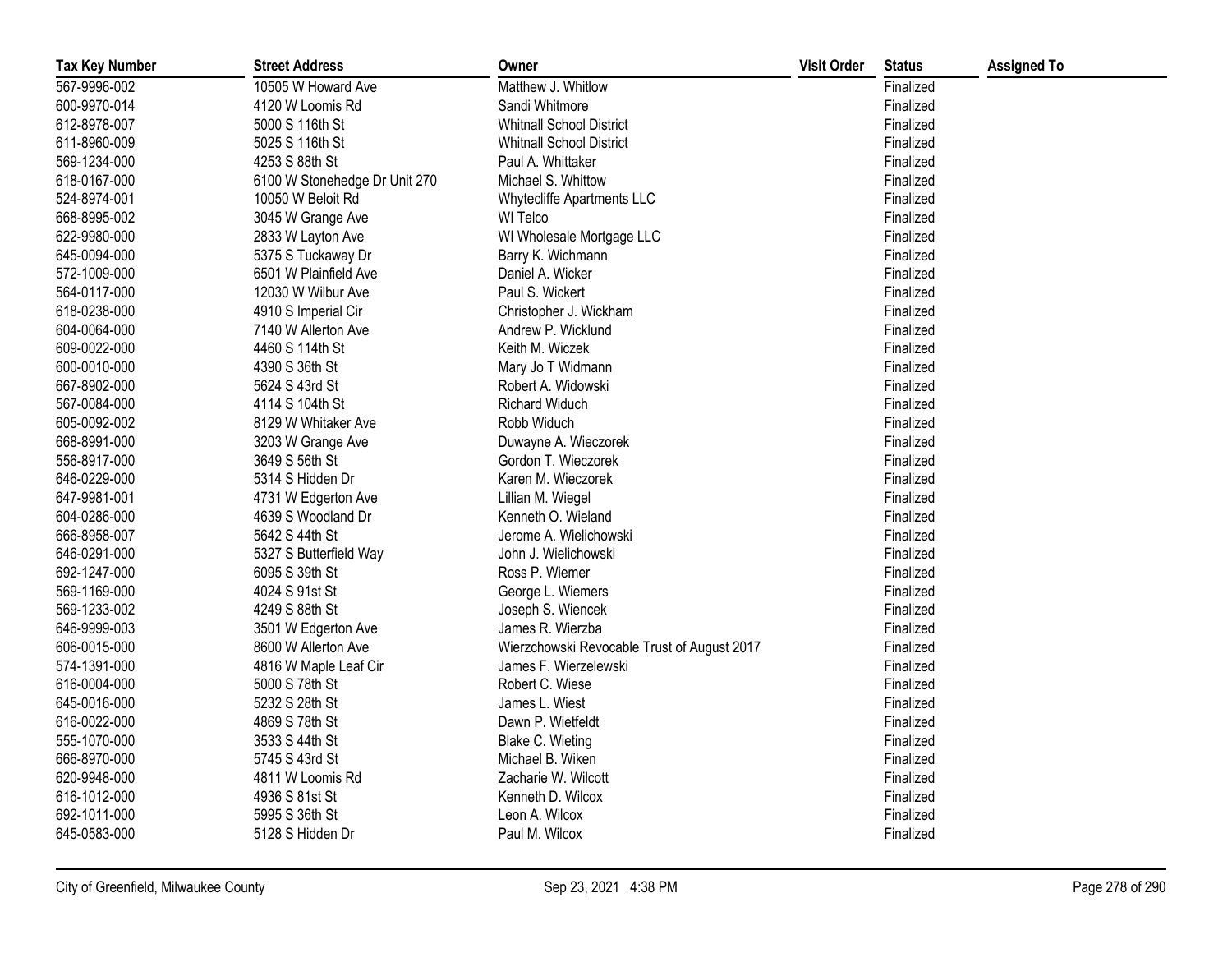| <b>Tax Key Number</b> | <b>Street Address</b>         | Owner                                             | <b>Visit Order</b> | <b>Status</b> | <b>Assigned To</b> |
|-----------------------|-------------------------------|---------------------------------------------------|--------------------|---------------|--------------------|
| 574-1424-000          | 4930 W Maple Leaf Cir         | <b>Tracy Wilcox</b>                               |                    | Finalized     |                    |
| 667-1061-000          | 5511 S Melinda St             | Scott R. Wilde                                    |                    | Finalized     |                    |
| 555-1239-000          | 3633 S 46th PI                | Terry J. Wilde                                    |                    | Finalized     |                    |
| 602-9962-003          | 5233 W Whitaker Ave           | Todd C. Wilde                                     |                    | Finalized     |                    |
| 692-1154-000          | 6220 S 39th St                | Wildt 2014 Revocable Trust                        |                    | Finalized     |                    |
| 620-9922-001          | 4630 W Edgerton Ave           | Mark J. Wilhelm                                   |                    | Finalized     |                    |
| 569-1165-000          | 4052 S 91st St                | Ryan Wilichowski                                  |                    | Finalized     |                    |
| 606-0101-000          | 4437 S 90th St                | Dwayne A. Wilinski                                |                    | Finalized     |                    |
| 645-0241-000          | 5282 S Woodbridge Ln          | Daniel J. Wilke                                   |                    | Finalized     |                    |
| 565-0205-000          | 12300 W Waterford Ave         | Gregg S. Wilke                                    |                    | Finalized     |                    |
| 610-0315-000          | 4465 S Foxwood Blvd           | Jonathan J. Wilke                                 |                    | Finalized     |                    |
| 609-0006-000          | 4662 S 114th St               | Kurt W. Wilke                                     |                    | Finalized     |                    |
| 610-0186-000          | 4585 S River Ridge Blvd       | Marlene M. Wilke                                  |                    | Finalized     |                    |
| 692-8981-001          | 3920 W College Ave            | William T. Wilke                                  |                    | Finalized     |                    |
| 666-8904-001          | 5515 S 45th St                | Wilke Revocable Living Trust                      |                    | Finalized     |                    |
| 610-0190-000          | 4545 S River Ridge Blvd       | Jeffrey A. Wilkens                                |                    | Finalized     |                    |
| 556-9000-009          | 5105 W Morgan Ave             | John F. Wilkins                                   |                    | Finalized     |                    |
| 564-0034-000          | 12294 W Black Oak Dr          | Wilkoski 2015 Joint Revocable Trust               |                    | Finalized     |                    |
| 574-8985-002          | 4003 S 43rd St                | Pamela M. Wilkum                                  |                    | Finalized     |                    |
| 554-1007-000          | 3608 W Howard Ave             | Jason M. Will                                     |                    | Finalized     |                    |
| 691-9894-000          | 5946 S 33rd St                | Tony L. Willbur                                   |                    | Finalized     |                    |
| 646-0296-000          | 5311 S Butterfield Way        | Debra Willey                                      |                    | Finalized     |                    |
| 569-1229-000          | 4217 S 88th St                | William & Theresa Cramer Tr                       |                    | Finalized     |                    |
| 565-0173-002          | 4015 S 120th St               | William A Ross Revocable Trust                    |                    | Finalized     |                    |
| 568-8945-002          | 4212 S 94th St                | William and Mary Smith Living Trust               |                    | Finalized     |                    |
| 648-1046-000          | 5248 S 60th St                | William D. Gierach Revocable Living Trust         |                    | Finalized     |                    |
| 645-0277-000          | 5200 S Tuckaway Blvd Unit 111 | William Fischer Revocable Living Trust            |                    | Finalized     |                    |
| 553-0402-000          | 3400 W Lynndale Ave           | William G. and Mary A. McCluskey Trust            |                    | Finalized     |                    |
| 603-0001-001          | 6508 W Bottsford Ave          | William J & Sandra Kaminski Trust Dtd 8/4/1998    |                    | Finalized     |                    |
| 600-9994-001          | 4385 S 35th St                | William J Wenninger & Linda A Wenninger Revoc Ti  |                    | Finalized     |                    |
| 600-9994-002          | 4385 S 35th St                | William J Wenninger & Linda A Wenninger Revoc Ti  |                    | Finalized     |                    |
| 613-1000-001          | 10020 W Meadow Dr             | William J. Radler Trust                           |                    | Finalized     |                    |
| 605-0076-002          | 8210 W Whitaker Ave           | William Lang & Judith Lang Revoc Tr               |                    | Finalized     |                    |
| 524-8984-009          | 10401 W Oklahoma Ave          | William M & Dorothy K. Klemmer Rev Trust          |                    | Finalized     |                    |
| 564-0023-000          | 3550 S 120th St               | William M. & Dorothy K. Klemmer Revocable Trust   |                    | Finalized     |                    |
| 691-0083-000          | 3207 W Mangold Ave Unit E     | William R Tobias Revocable Trust                  |                    | Finalized     |                    |
| 647-1138-000          | 5324 S 45th St                | William R. Eve and Patricia R. Eve 2006 Rev Trust |                    | Finalized     |                    |
| 604-0163-000          | 4452 S Greenridge Cir         | William Sean Beasley Revocable Trust              |                    | Finalized     |                    |
| 616-0042-000          | 7936 W Barnard Ave            | Brian D. Williams                                 |                    | Finalized     |                    |
| 555-1044-000          | 3520 S 45th St                | Earl D. Williams                                  |                    | Finalized     |                    |
| 648-0160-000          | 5383 W Edgerton Ave           | Gary W. Williams                                  |                    | Finalized     |                    |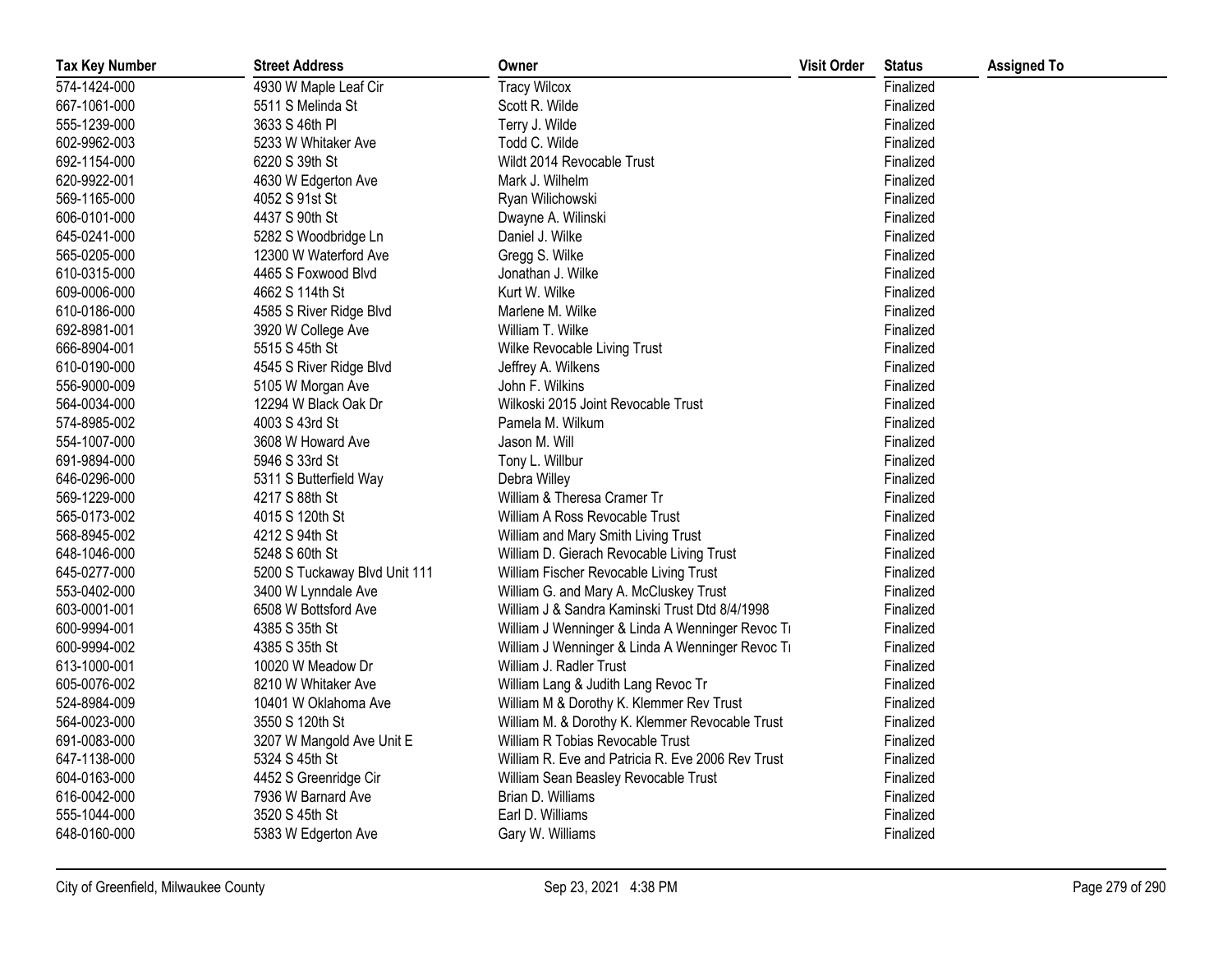| <b>Tax Key Number</b> | <b>Street Address</b>           | Owner                 | <b>Visit Order</b> | <b>Status</b> | <b>Assigned To</b> |
|-----------------------|---------------------------------|-----------------------|--------------------|---------------|--------------------|
| 648-0161-000          | 5385 W Edgerton Ave             | Gary W. Williams      |                    | Finalized     |                    |
| 615-9949-001          | 4933 S Woodlawn Pl              | George Williams Jr    |                    | Finalized     |                    |
| 646-9936-000          | 4020 W Grange Ave               | Henry P. Williams     |                    | Finalized     |                    |
| 567-9990-000          | 10745 W Howard Ave              | John G. Williams      |                    | Finalized     |                    |
| 621-9980-000          | 4776 S 39th St                  | Matthew K. Williams   |                    | Finalized     |                    |
| 602-0076-000          | 5429 W Allerton Ave             | Norman B. Williams    |                    | Finalized     |                    |
| 618-0224-000          | 5028 S Stonehedge Dr            | Shawn R. Williams     |                    | Finalized     |                    |
| 646-0113-000          | 5425 S Tami Ln                  | Laurie R. Williamson  |                    | Finalized     |                    |
| 614-9950-000          | 9245 W Carpenter Ave            | Mark A. Williamson    |                    | Finalized     |                    |
| 609-9999-001          | 4305 S 108th St                 | Williquette #1 LLC    |                    | Finalized     |                    |
| 692-1161-000          | 6164 S 39th St                  | Joy L. Willis         |                    | Finalized     |                    |
| 606-0129-000          | 8907 W Cold Spring Rd           | Jack A. Willison      |                    | Finalized     |                    |
| 599-8971-000          | 4330 S 35th St                  | William J. Willkomm   |                    | Finalized     |                    |
| 606-0242-000          | 9155 W Cold Spring Rd           | John M. Willmering    |                    | Finalized     |                    |
| 647-1166-000          | 4597 W Clayton Crest Ave        | Dale Willms           |                    | Finalized     |                    |
| 531-1147-000          | 3405 S Strothmann Dr            | James M. Willms       |                    | Finalized     |                    |
| 568-1040-000          | 4144 S 99th St                  | Russell A. Willms     |                    | Finalized     |                    |
| 609-0083-000          | 4580 S 116th St                 | <b>Timothy Willms</b> |                    | Finalized     |                    |
| 553-0341-000          | 3727 S 33rd St                  | Virginia R. Willms    |                    | Finalized     |                    |
| 562-0032-000          | 3839 S 102nd St                 | David B. Willoughby   |                    | Finalized     |                    |
| 605-0181-000          | 8050 W Forest Home Ave          | Steve C. Wilsens      |                    | Finalized     |                    |
| 564-1025-000          | 11650 W Glen Way                | Clara B. Wilson       |                    | Finalized     |                    |
| 601-0365-001          | 4616 S 46th St                  | Colin B. Wilson       |                    | Finalized     |                    |
| 691-9837-033          | 3232 W College Ave              | Houston R. Wilson     |                    | Finalized     |                    |
| 645-0586-000          | 5102 S Hidden Dr                | Jean M. Wilson        |                    | Finalized     |                    |
| 574-1388-000          | 4800 W Maple Leaf Cir           | Kathleen L. Wilson    |                    | Finalized     |                    |
| 604-0346-000          | 4615 S Woodland Dr              | Kristin J. Wilson     |                    | Finalized     |                    |
| 610-0130-000          | 4695 S River Ridge Blvd         | Robert W. Wilson II   |                    | Finalized     |                    |
| 601-0244-000          | 4651 S 48th St                  | Stephany R. Wilson    |                    | Finalized     |                    |
| 691-9837-007          | 3200 W College Ave              | Terry R. Wilson       |                    | Finalized     |                    |
| 617-9975-026          | 4889 S 72nd St                  | Timothy J. Wiltzius   |                    | Finalized     |                    |
| 618-0221-000          | 5032 S Stonehedge Dr            | Windler Living Trust  |                    | Finalized     |                    |
| 568-8933-001          | 4224 S 93rd St                  | Frederick E. Windorff |                    | Finalized     |                    |
| 555-1228-000          | 4611 W Wilbur Ave               | Tonya L. Windschanz   |                    | Finalized     |                    |
| 609-9978-017          | 11240 W Whitaker Ave            | Frank C. Windt        |                    | Finalized     |                    |
| 668-9000-006          | 3003 W Grange Ave               | James Lee Wing        |                    | Finalized     |                    |
| 615-1028-000          | 8845 W Melody Ln                | Jeremy R. Wing        |                    | Finalized     |                    |
| 569-1402-000          | 8535 W Waterford Ave Unit 3     | Kevin M. Winiarski    |                    | Finalized     |                    |
| 692-1170-000          | 6179 S 39th St                  | Mark D. Winiarski     |                    | Finalized     |                    |
| 569-1612-000          | 3960 S Prairie Hill Ln Unit 204 | Cynthia A. Winke      |                    | Finalized     |                    |
| 572-1176-000          | 6523 W Leroy Ave                | Julie K. Winkelmann   |                    | Finalized     |                    |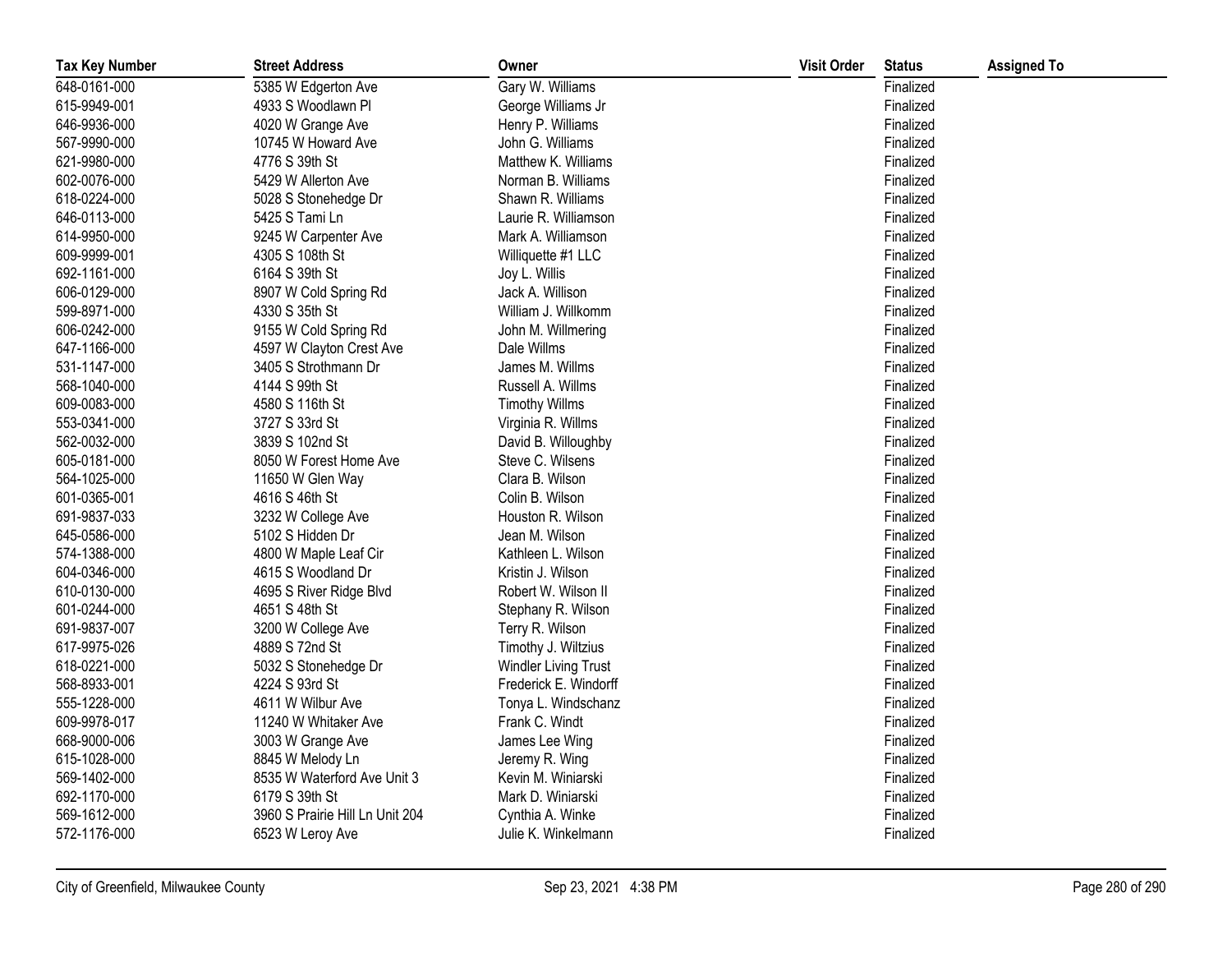| <b>Tax Key Number</b> | <b>Street Address</b> | Owner                                               | <b>Visit Order</b> | <b>Status</b> | <b>Assigned To</b> |
|-----------------------|-----------------------|-----------------------------------------------------|--------------------|---------------|--------------------|
| 604-9963-002          | 7330 W Layton Ave     | <b>Winston Properties LLC</b>                       |                    | Finalized     |                    |
| 604-9962-000          | 7308 W Layton Ave     | Winston Properties, LLC, A Wisconsin Limited Liabil |                    | Finalized     |                    |
| 616-1050-000          | 4760 S 82nd St        | Douglas N. Winter                                   |                    | Finalized     |                    |
| 575-0139-000          | 3723 W Loomis Rd      | Mike Winter                                         |                    | Finalized     |                    |
| 565-0163-000          | 11825 W Howard Ave    | Sandra K. Winter-Coutant                            |                    | Finalized     |                    |
| 555-1045-000          | 3524 S 45th St        | Edwin Wipijewski                                    |                    | Finalized     |                    |
| 613-1020-000          | 10031 W Meadow Dr     | Ruth G. Wirtanen                                    |                    | Finalized     |                    |
| 647-1020-000          | 5234 S 46th St        | <b>Timothy Wirtz</b>                                |                    | Finalized     |                    |
| 691-9841-004          | 6279 S 27th St        | Wisconsin Department of Transportation              |                    | Finalized     |                    |
| 608-9997-001          | W Cold Spring Rd      | Wisconsin Electric Power Company                    |                    | Finalized     |                    |
| 600-9947-000          | 4230 W Layton Ave     | Wisconsin Electric Power Company                    |                    | Finalized     |                    |
| 569-1270-001          | S 88th St             | Wisconsin Electric Power Company                    |                    | Finalized     |                    |
| 569-1162-001          | S 91st St             | Wisconsin Electric Power Company                    |                    | Finalized     |                    |
| 569-1153-001          | S 90th St             | Wisconsin Electric Power Company                    |                    | Finalized     |                    |
| 569-1180-001          | S 89th St             | Wisconsin Electric Power Company                    |                    | Finalized     |                    |
| 569-1067-001          | S 91st St             | Wisconsin Electric Power Company                    |                    | Finalized     |                    |
| 569-1188-001          | S 90th St             | Wisconsin Electric Power Company                    |                    | Finalized     |                    |
| 569-1282-001          | S 89th St             | Wisconsin Electric Power Company                    |                    | Finalized     |                    |
| 650-9000-005          | 5141 S 68th St        | Wisconsin Electric Power Company                    |                    | Finalized     |                    |
| 568-8996-002          | $I-894/43$            | Wisconsin Electric Power Company                    |                    | Finalized     |                    |
| 569-1070-000          | S 91st St             | Wisconsin Electric Power Company                    |                    | Finalized     |                    |
| 569-1076-001          | S 91st Pl             | Wisconsin Electric Power Company                    |                    | Finalized     |                    |
| 570-8986-000          | 4142 S 84th St        | Wisconsin Electric Power Company                    |                    | Finalized     |                    |
| 575-8930-000          | 4161 S 35th St        | Wisconsin Electric Power Company                    |                    | Finalized     |                    |
| 576-9997-001          | 4162 S 35th St        | Wisconsin Electric Power Company                    |                    | Finalized     |                    |
| 576-9997-002          | 4201 S 27th St        | Wisconsin Electric Power Company                    |                    | Finalized     |                    |
| 574-8984-000          | S 43rd St             | Wisconsin Electric Power Company                    |                    | Finalized     |                    |
| 569-8992-000          | 4145 S 84th St        | Wisconsin Electric Power Company                    |                    | Finalized     |                    |
| 607-9976-001          | W Cold Spring Rd      | Wisconsin Electric Power Company                    |                    | Finalized     |                    |
| 569-1047-001          | S 92nd St             | <b>Wisconsin Electric Power Company</b>             |                    | Finalized     |                    |
| 607-9981-002          | W Cold Spring Rd      | Wisconsin Electric Power Company                    |                    | Finalized     |                    |
| 571-8998-000          | 4104 S 76th St        | Wisconsin Electric Power Company                    |                    | Finalized     |                    |
| 607-9981-005          | S 92nd St             | Wisconsin Electric Power Company                    |                    | Finalized     |                    |
| 562-9910-000          | W Howard Ave          | Wisconsin Electric Power Company                    |                    | Finalized     |                    |
| 524-8962-000          | W Beloit Rd           | Wisconsin Electric Power Company                    |                    | Finalized     |                    |
| 572-8998-000          | S 68th St             | Wisconsin Electric Power Company                    |                    | Finalized     |                    |
| 602-9988-000          | S 51st St             | Wisconsin Electric Power Company                    |                    | Finalized     |                    |
| 572-8975-001          | S 68th St             | Wisconsin Electric Power Company                    |                    | Finalized     |                    |
| 613-8982-000          | W Layton Ave          | Wisconsin Electric Power Company                    |                    | Finalized     |                    |
| 569-1039-001          | S 91st Pl             | Wisconsin Electric Power Company                    |                    | Finalized     |                    |
| 645-0234-000          | 5268 S Woodbridge Ln  | Judith A. Wisdom                                    |                    | Finalized     |                    |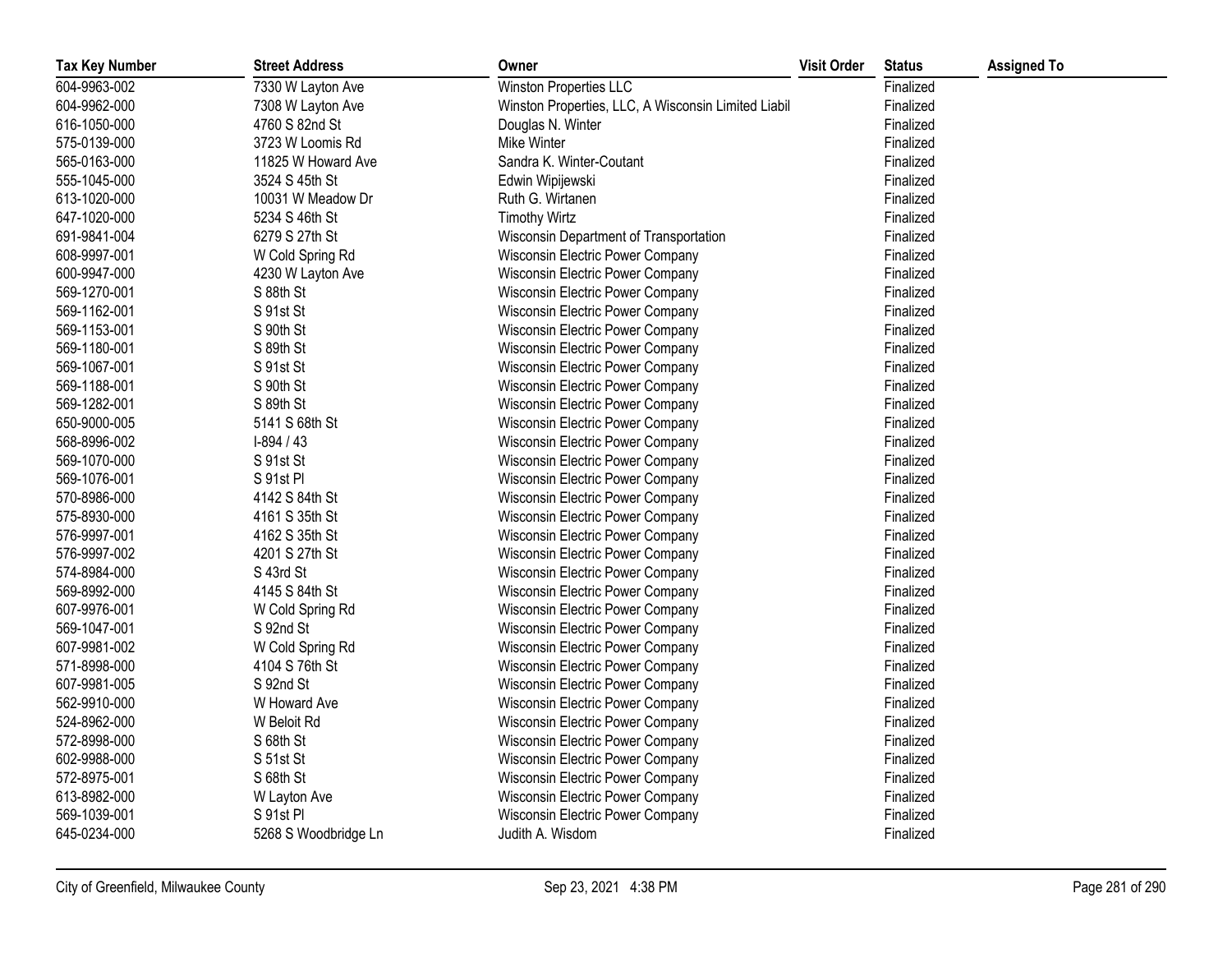| <b>Tax Key Number</b> | <b>Street Address</b>         | Owner                      | <b>Visit Order</b> | <b>Status</b> | <b>Assigned To</b> |
|-----------------------|-------------------------------|----------------------------|--------------------|---------------|--------------------|
| 602-0127-000          | 4381 S Placid Dr              | Peggy M. Wishman           |                    | Finalized     |                    |
| 602-0088-000          | 5405 W Whitaker Ave           | David A. Wishmann          |                    | Finalized     |                    |
| 616-1044-000          | 4845 S 82nd St                | Richard S. Wishowski       |                    | Finalized     |                    |
| 569-8994-010          | 3933 S Prairie Hill Ln        | WISL Investments Inc       |                    | Finalized     |                    |
| 618-0107-000          | 6100 W Stonehedge Dr Unit 150 | Barbara B. Wisniewski      |                    | Finalized     |                    |
| 647-1032-000          | 4425 W Upham Ave              | Dennis R. Wisniewski       |                    | Finalized     |                    |
| 645-0302-000          | 5200 S Tuckaway Blvd Unit 160 | Jeffrey A. Wisniewski      |                    | Finalized     |                    |
| 621-9934-002          | 4880 S 43rd St                | Marc A. Wisniewski         |                    | Finalized     |                    |
| 606-0114-000          | 9091 W Allerton Ave           | Mark Wisniewski            |                    | Finalized     |                    |
| 692-1060-000          | 6109 S 38th St                | Michael J. Wisniewski      |                    | Finalized     |                    |
| 620-0037-000          | 4883 S Waterview Ct           | Richard Wisniewski         |                    | Finalized     |                    |
| 574-1070-000          | 4713 W Van Beck Ave           | Travis Wisniewski          |                    | Finalized     |                    |
| 646-9986-001          | 5164 S Mallard Cir            | Wisniewski Revocable Trust |                    | Finalized     |                    |
| 604-0326-000          | 4628 S Woodland Dr            | Daniel P. Withington       |                    | Finalized     |                    |
| 622-0041-000          | 4957 S 31st St                | Michael A. Withington      |                    | Finalized     |                    |
| 645-0350-000          | 5200 S Tuckaway Blvd Unit 260 | Darlene Witkowiak          |                    | Finalized     |                    |
| 574-1100-000          | 4539 W Tesch Ave              | Kyle L. Witkowiak          |                    | Finalized     |                    |
| 574-1426-000          | 4884 W Maple Leaf Cir         | Susan L. Witon             |                    | Finalized     |                    |
| 604-0121-000          | 7001 W Armour Ave             | Jeffrey A. Witt            |                    | Finalized     |                    |
| 572-1076-000          | 6300 W Leroy Ave              | Robert L. Witt             |                    | Finalized     |                    |
| 612-8980-002          | 11503 W Layton Ave            | Ronald L. Witt             |                    | Finalized     |                    |
| 574-1111-001          | 4326 W Tesch Ave              | Nicholas A. Witthuhn       |                    | Finalized     |                    |
| 603-0136-000          | 4468 S 67th St                | <b>Faith Wittig</b>        |                    | Finalized     |                    |
| 574-1047-000          | 4413 W Norwich Ave            | Lila Wittig-Graser         |                    | Finalized     |                    |
| 603-0175-000          | 6407 W Allerton Ave           | Daniel D. Wittlieff        |                    | Finalized     |                    |
| 567-0040-000          | 4051 S 101st St               | Nicholas A. Wittlieff      |                    | Finalized     |                    |
| 575-8912-000          | 4010 W Cold Spring Rd         | Gregory M. Wiza            |                    | Finalized     |                    |
| 573-0751-000          | 4001 S 55th St                | Randall T. Wiza            |                    | Finalized     |                    |
| 562-9945-005          | 10707 W Beloit Rd             | <b>WJC Properties LLC</b>  |                    | Finalized     |                    |
| 576-9995-004          | 4200 S 35th St                | WOAH LLC                   |                    | Finalized     |                    |
| 604-0029-000          | 7135 W Bottsford Ave          | Philip J. Wocelka          |                    | Finalized     |                    |
| 692-1204-000          | 4206 W Granada St             | Matthew W. Wochinski       |                    | Finalized     |                    |
| 562-0078-000          | 3817 S Oakbrook Dr            | Arthur C. Woeller          |                    | Finalized     |                    |
| 618-0147-000          | 6100 W Stonehedge Dr Unit 242 | Horst H. Wohkittel         |                    | Finalized     |                    |
| 621-9950-005          | 4835 S 42nd St                | James L. Woiak             |                    | Finalized     |                    |
| 621-9946-000          | 4024 W Barnard Ave            | James L. Woiak             |                    | Finalized     |                    |
| 647-1016-000          | 4551 W Abbott Ave             | Scott Woiak                |                    | Finalized     |                    |
| 621-9900-004          | 3641 W Barnard Ave            | Joseph J. Woida            |                    | Finalized     |                    |
| 645-0155-000          | 3133 W Canterbury Rd          | Diane L. Woit              |                    | Finalized     |                    |
| 621-9916-000          | 5009 S 40th St                | Kathleen A. Woitekaitis    |                    | Finalized     |                    |
| 617-0070-002          | 7130 W Carpenter Ave          | Mark A. Wojak              |                    | Finalized     |                    |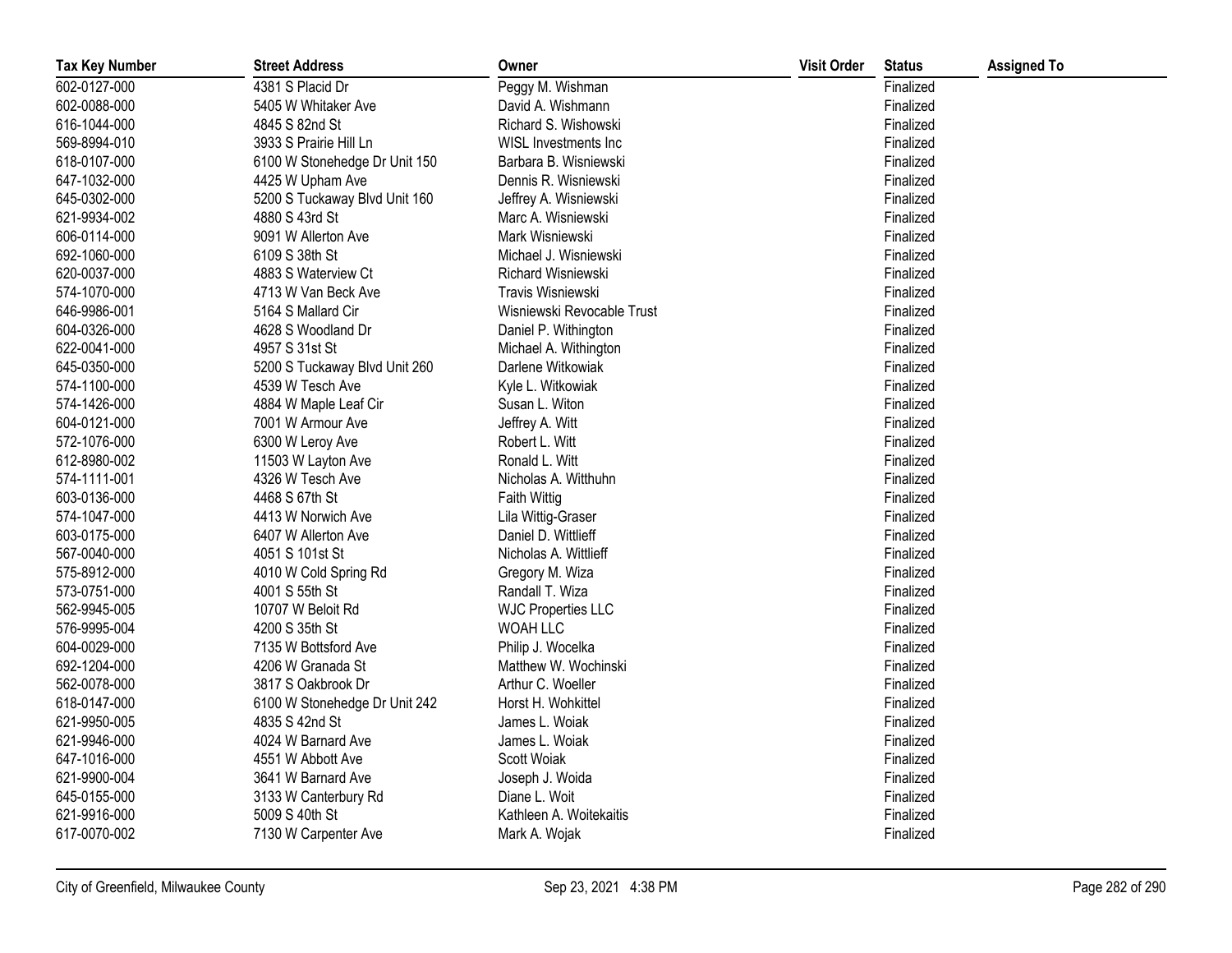| <b>Tax Key Number</b> | <b>Street Address</b>         | Owner                                           | <b>Visit Order</b> | <b>Status</b> | <b>Assigned To</b> |
|-----------------------|-------------------------------|-------------------------------------------------|--------------------|---------------|--------------------|
| 645-0137-000          | 5154 S King Arthurs Ct        | Elizabeth J. Wojcieszak                         |                    | Finalized     |                    |
| 602-9996-002          | 4379 S 51st St                | Michael Wojner                                  |                    | Finalized     |                    |
| 609-9942-005          | 4685 S 111th St               | Henry Wojtczak                                  |                    | Finalized     |                    |
| 622-0062-000          | 5012 S 33rd St                | John S. Wojtecki                                |                    | Finalized     |                    |
| 555-1050-000          | 4325 W Morgan Ave             | <b>Brandon Wolcyk</b>                           |                    | Finalized     |                    |
| 618-0082-000          | 6100 W Stonehedge Dr Unit 109 | Julie Wolf                                      |                    | Finalized     |                    |
| 562-9976-001          | 10465 W St Francis Ave        | Matthew J. Wolf                                 |                    | Finalized     |                    |
| 573-0740-000          | 4077 S 56th St                | Robert H. Wolf                                  |                    | Finalized     |                    |
| 603-0095-000          | 4460 S 65th St                | David M. Wolfe                                  |                    | Finalized     |                    |
| 610-0011-000          | 12100 W Chapman Ave           | Thomas Wolfe                                    |                    | Finalized     |                    |
| 610-0104-000          | 11780 W Armour Ct             | Eric D. Wolff                                   |                    | Finalized     |                    |
| 574-1331-000          | 4965 W Maple Leaf Cir         | Joan E. Wolfgang                                |                    | Finalized     |                    |
| 667-1003-000          | 4028 W Denis Ave              | Brenda L. Wolfgram                              |                    | Finalized     |                    |
| 572-1101-000          | 6048 W Marcy Ln               | Eric A. Wolfgram                                |                    | Finalized     |                    |
| 553-0454-001          | 3351 W Lynndale Ave           | Carol S. Wolfmeyer                              |                    | Finalized     |                    |
| 621-0021-000          | 3783 W Holmes Ave             | <b>Brett Wollerman</b>                          |                    | Finalized     |                    |
| 604-0093-000          | 6924 W Van Norman Ave         | <b>Ginger Wollert</b>                           |                    | Finalized     |                    |
| 620-0036-000          | 4891 S Waterview Ct           | Robert C. Wollner                               |                    | Finalized     |                    |
| 609-9950-007          | 4692 S 113th St               | Robert M. Wolski                                |                    | Finalized     |                    |
| 666-8974-001          | 5717 S 43rd St                | Richard C. Wolter                               |                    | Finalized     |                    |
| 556-8924-004          | 3725 S 56th St                | <b>Ricky Wolter</b>                             |                    | Finalized     |                    |
| 604-9993-000          | 7507 W Cold Spring Rd         | Hope Wolverton                                  |                    | Finalized     |                    |
| 600-0125-000          | 4320 S 38th St                | Jason P. Wondra                                 |                    | Finalized     |                    |
| 609-9965-002          | 4477 S 113th St               | Dickson Woo                                     |                    | Finalized     |                    |
| 575-8962-000          | 3960 S 41st St                | Christian R. Wood                               |                    | Finalized     |                    |
| 653-1065-000          | 9310 W Forest Home Ave Unit 8 | Michael Wood                                    |                    | Finalized     |                    |
| 555-1278-000          | 4916 W Colonial Ct            | Nathan Wood                                     |                    | Finalized     |                    |
| 621-0038-000          | 3774 W Carpenter Ave          | Richard A. Wood                                 |                    | Finalized     |                    |
| 645-0209-000          | 5275 S Woodbridge Ln          | Woodbridge Village Condominium Association, Inc |                    | Finalized     |                    |
| 571-1036-000          | 4185 S 72nd St                | John D. Wooden                                  |                    | Finalized     |                    |
| 602-0128-000          | 4383 S 59th St                | Cheryl R. Woods                                 |                    | Finalized     |                    |
| 603-0171-000          | 6437 W Allerton Ave           | Eric L. Woods                                   |                    | Finalized     |                    |
| 601-9963-001          | 4435 W Cold Spring Rd         | Joseph M. Woods                                 |                    | Finalized     |                    |
| 692-8986-007          | 3950 W College Ave            | Sibyl A. Woods                                  |                    | Finalized     |                    |
| 610-0026-000          | 12304 W Layton Ave            | Gerald T. Woodzicka                             |                    | Finalized     |                    |
| 614-1022-000          | 4807 S 95th St                | Cheryl A. Wooldridge                            |                    | Finalized     |                    |
| 610-0254-000          | 12390 W Crossing Blvd         | Bryon Wooten                                    |                    | Finalized     |                    |
| 621-9950-004          | 4214 W Barnard Ave            | Emmett L. Wooten Sr                             |                    | Finalized     |                    |
| 601-9915-002          | 4368 S 48th St                | Daniel R. Wootton                               |                    | Finalized     |                    |
| 569-1226-000          | 4200 S 90th St                | Adam Woppert                                    |                    | Finalized     |                    |
| 567-0108-000          | 4059 S 106th St               | David J. Woppert                                |                    | Finalized     |                    |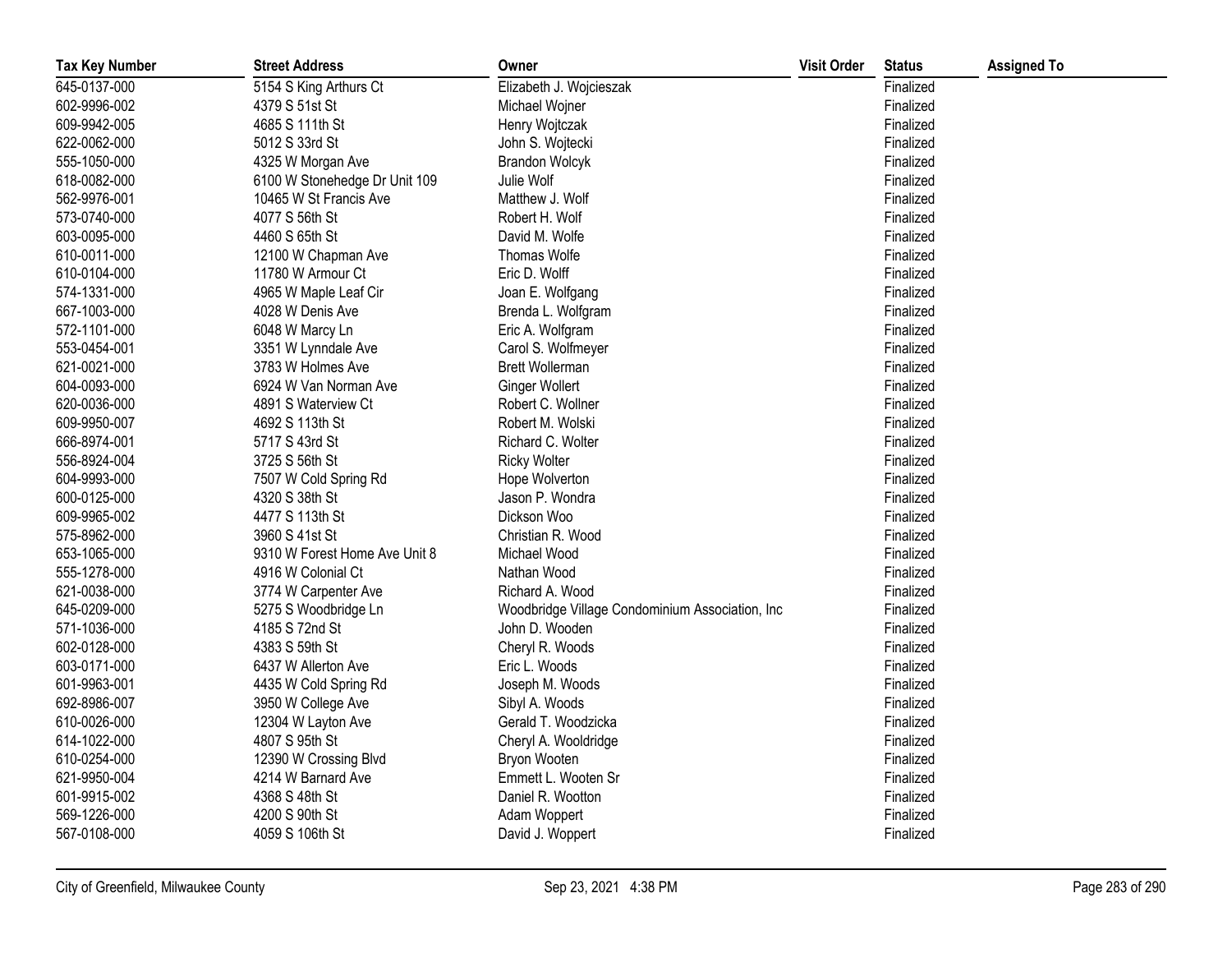| <b>Tax Key Number</b> | <b>Street Address</b>    | Owner                    | <b>Visit Order</b> | <b>Status</b> | <b>Assigned To</b> |
|-----------------------|--------------------------|--------------------------|--------------------|---------------|--------------------|
| 569-1192-000          | 4046 S 90th St           | Timothy J. Worden        |                    | Finalized     |                    |
| 612-8997-006          | 4737 S 108th St          | William Wos              |                    | Finalized     |                    |
| 646-9982-000          | 5141 S Mallard Cir       | Michael Woulfe           |                    | Finalized     |                    |
| 610-0129-000          | 11609 W Chapman Ave      | Matthew Woyak            |                    | Finalized     |                    |
| 617-0126-000          | 7011 W Squire Ave        | Travis P. Wozney         |                    | Finalized     |                    |
| 570-1076-000          | 8217 W Plainfield Ave    | Joseph S. Wrecza         |                    | Finalized     |                    |
| 555-1203-000          | 3625 S 46th St           | Benjamin J. Wright       |                    | Finalized     |                    |
| 555-1280-000          | 4918 W Colonial Ct       | Samaria Wright           |                    | Finalized     |                    |
| 553-0161-000          | 3621 S 33rd St           | Adam Wroblewski          |                    | Finalized     |                    |
| 553-0180-000          | 3624 S 33rd St           | Adam Wroblewski          |                    | Finalized     |                    |
| 606-0228-000          | 8545 W Whitaker Ave      | Gregory E. Wroblewski    |                    | Finalized     |                    |
| 604-0089-000          | 7024 W Van Norman Ave    | Mary E. Wroblewski       |                    | Finalized     |                    |
| 691-9937-000          | 5959 S Phillips St       | Michael Wroblewski       |                    | Finalized     |                    |
| 613-8977-000          | 10000 W Edgerton Ave     | Paul Wroblewski          |                    | Finalized     |                    |
| 621-9961-002          | 4175 W Layton Ave        | Walter Wroczynski        |                    | Finalized     |                    |
| 555-1185-000          | 3616 S 46th PI           | Sarah A. Wronski         |                    | Finalized     |                    |
| 562-9962-000          | 10540 W Beloit Rd        | Michael Wrzeski          |                    | Finalized     |                    |
| 612-8971-005          | 5000 S 110th St          | <b>WTA Holdings LLC</b>  |                    | Finalized     |                    |
| 614-9961-002          | 4761 S 99th St           | Xiaorong Wu              |                    | Finalized     |                    |
| 647-1169-000          | 4555 W Clayton Crest Ave | Kristy L. Wucherer       |                    | Finalized     |                    |
| 606-0154-000          | 9001 W Bottsford Ave     | James A. Wuethrich       |                    | Finalized     |                    |
| 645-0237-000          | 5274 S Woodbridge Ln     | Frances A. Wunrow        |                    | Finalized     |                    |
| 610-0072-000          | 4370 S 118th St          | James R. Wurm            |                    | Finalized     |                    |
| 531-1008-000          | 3263 S 44th St           | Jeffrey J. Wurth         |                    | Finalized     |                    |
| 647-9963-001          | 5366 S 51st St           | Michael A. Wusterbarth   |                    | Finalized     |                    |
| 692-1090-000          | 3720 W Alvina Ct         | Ronald Wycklendt         |                    | Finalized     |                    |
| 610-9983-000          | 12366 W Beloit Rd        | Matthew J. Wyland        |                    | Finalized     |                    |
| 610-0148-000          | 4520 S 119th St          | Brian R. Wyrowski        |                    | Finalized     |                    |
| 573-8991-001          | 5200 W Cold Spring Rd    | Scott A. Wyrowski        |                    | Finalized     |                    |
| 574-1099-000          | 4547 W Tesch Ave         | Charles J. Wyskochil III |                    | Finalized     |                    |
| 609-0037-000          | 4604 S 109th St          | Leroy H. Wysocki         |                    | Finalized     |                    |
| 554-1043-000          | 3802 W Howard Ave        | Steve Wysocki            |                    | Finalized     |                    |
| 570-0320-000          | 8208 W Waterford Ave     | Thomas A. Wyszkowski     |                    | Finalized     |                    |
| 553-0021-000          | 3554 S 32nd St           | Jun Guo Xiao             |                    | Finalized     |                    |
| 599-8936-002          | 4422 S 31st St           | Xingye Property LLC      |                    | Finalized     |                    |
| 603-0018-000          | 4360 S 61st St           | Koua Xiong               |                    | Finalized     |                    |
| 617-0121-000          | 4772 S 69th St           | Mary L. Xiong            |                    | Finalized     |                    |
| 692-1251-000          | 6060 S 40th St           | Sunnen Xiong             |                    | Finalized     |                    |
| 572-1143-000          | 6624 W Leroy Ave         | Thomas Xiong             |                    | Finalized     |                    |
| 600-0003-000          | 4336 S 36th St           | Tom Xiong                |                    | Finalized     |                    |
| 568-8946-001          | 4246 S 94th St           | Tseo Lo J. Xiong         |                    | Finalized     |                    |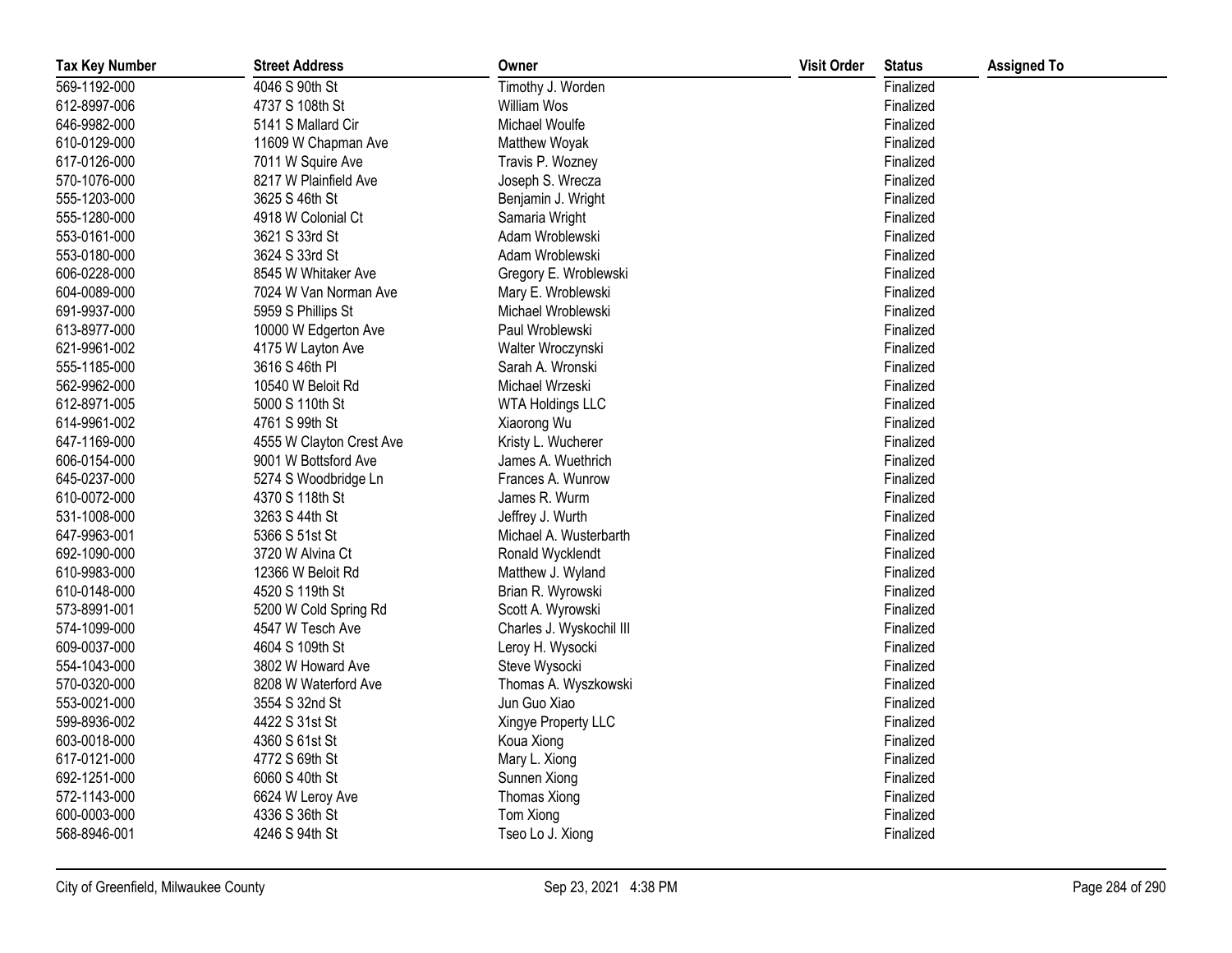| <b>Tax Key Number</b> | <b>Street Address</b>         | Owner                  | <b>Visit Order</b> | <b>Status</b> | <b>Assigned To</b> |
|-----------------------|-------------------------------|------------------------|--------------------|---------------|--------------------|
| 531-1079-000          | 4530 W Anthony Dr             | Peter Yachinich        |                    | Finalized     |                    |
| 570-1121-000          | 8025 W Plainfield Ave         | Maria Josefina Yaconis |                    | Finalized     |                    |
| 553-0340-000          | 3733 S 33rd St                | Christopher Yaeger     |                    | Finalized     |                    |
| 615-9939-003          | 4925 S 84th St                | Robert D. Yahnke       |                    | Finalized     |                    |
| 610-0296-000          | 4575 S 122nd St               | Steven J. Yahnke       |                    | Finalized     |                    |
| 604-0083-000          | 6821 W Allerton Ave           | Betty J. Yakich        |                    | Finalized     |                    |
| 617-0100-000          | 7132 W Squire Ave             | Jenna Yamat            |                    | Finalized     |                    |
| 602-0048-000          | 5640 W Allerton Ave           | Kerry Yamat            |                    | Finalized     |                    |
| 622-9968-000          | 3245 W Layton Ave             | Mharram Yamin          |                    | Finalized     |                    |
| 562-0009-000          | 10243 W Beloit Rd             | Benjamin P. Yang       |                    | Finalized     |                    |
| 600-9936-003          | 4681 S 38th St                | Cain Yang              |                    | Finalized     |                    |
| 692-1138-000          | 6124 S 37th St                | Fue Yang               |                    | Finalized     |                    |
| 618-0185-000          | 6100 W Stonehedge Dr Unit 324 | Geromy Yang            |                    | Finalized     |                    |
| 599-8980-002          | 3201 W Cold Spring Rd         | Herman Yang            |                    | Finalized     |                    |
| 648-1022-000          | 5831 W Upham Ave              | Ki Chin Yang           |                    | Finalized     |                    |
| 610-0070-000          | 4340 S 118th St               | Long C. Yang           |                    | Finalized     |                    |
| 620-0044-000          | 4805 S Waterview Ct           | Min Ho Yang            |                    | Finalized     |                    |
| 570-1060-000          | 8233 W Leroy Ave              | Mong K. Yang           |                    | Finalized     |                    |
| 573-8994-009          | 5301 W Leroy Ave              | Sai Yang               |                    | Finalized     |                    |
| 605-0086-000          | 4331 S 83rd St                | Tang Thao Yang         |                    | Finalized     |                    |
| 556-8982-000          | 5538 W Forest Home Ave        | Thay Yang              |                    | Finalized     |                    |
| 614-1064-000          | 4969 S Brookdale Dr           | Tim Yang               |                    | Finalized     |                    |
| 556-2002-000          | 3580 S 52nd St                | Tou T. Yang            |                    | Finalized     |                    |
| 600-0070-000          | 4418 S 38th St                | Vang Yang              |                    | Finalized     |                    |
| 553-0172-000          | 3611 S 32nd St                | You Cang Yang          |                    | Finalized     |                    |
| 531-0535-000          | 4535 W Midland Dr             | Youa Yang              |                    | Finalized     |                    |
| 613-8984-008          | 10425 W Pine Ridge Rd         | Matthew Yanny          |                    | Finalized     |                    |
| 599-8916-000          | 3226 W Layton Ave             | Samina K. Yasmin       |                    | Finalized     |                    |
| 571-1024-000          | 7000 W Plainfield Ave         | Mohammad Yasrobdoust   |                    | Finalized     |                    |
| 645-0151-000          | 3109 W Canterbury Rd          | <b>BobbieJo Yates</b>  |                    | Finalized     |                    |
| 569-1432-000          | 3915 S 84th St Unit 1         | Walter E. Yates        |                    | Finalized     |                    |
| 613-8994-003          | W Carpenter Ave               | Scott Yauck            |                    | Finalized     |                    |
| 569-1205-000          | 4239 S 89th St                | Syed Yazdani           |                    | Finalized     |                    |
| 572-1245-000          | 6143 W Howard Ave Unit 25     | Richard Ybanez         |                    | Finalized     |                    |
| 645-0213-000          | 5283 S Woodbridge Ln          | Willard A. Yecke       |                    | Finalized     |                    |
| 605-9959-001          | 7920 W Layton Ave             | Frank K. Yee           |                    | Finalized     |                    |
| 570-8989-000          | 4076 S 84th St                | Bruce W. Yeko          |                    | Finalized     |                    |
| 603-9985-000          | 6341 W Cold Spring Rd         | Janice R. Yenter       |                    | Finalized     |                    |
| 620-0020-000          | 4808 S Waterview Ct           | Christine A. Yeomans   |                    | Finalized     |                    |
| 564-0079-000          | 12211 W White Oak Dr          | Stephen Yep            |                    | Finalized     |                    |
| 568-8932-000          | 4204 S 93rd St                | Antonio M. Yera        |                    | Finalized     |                    |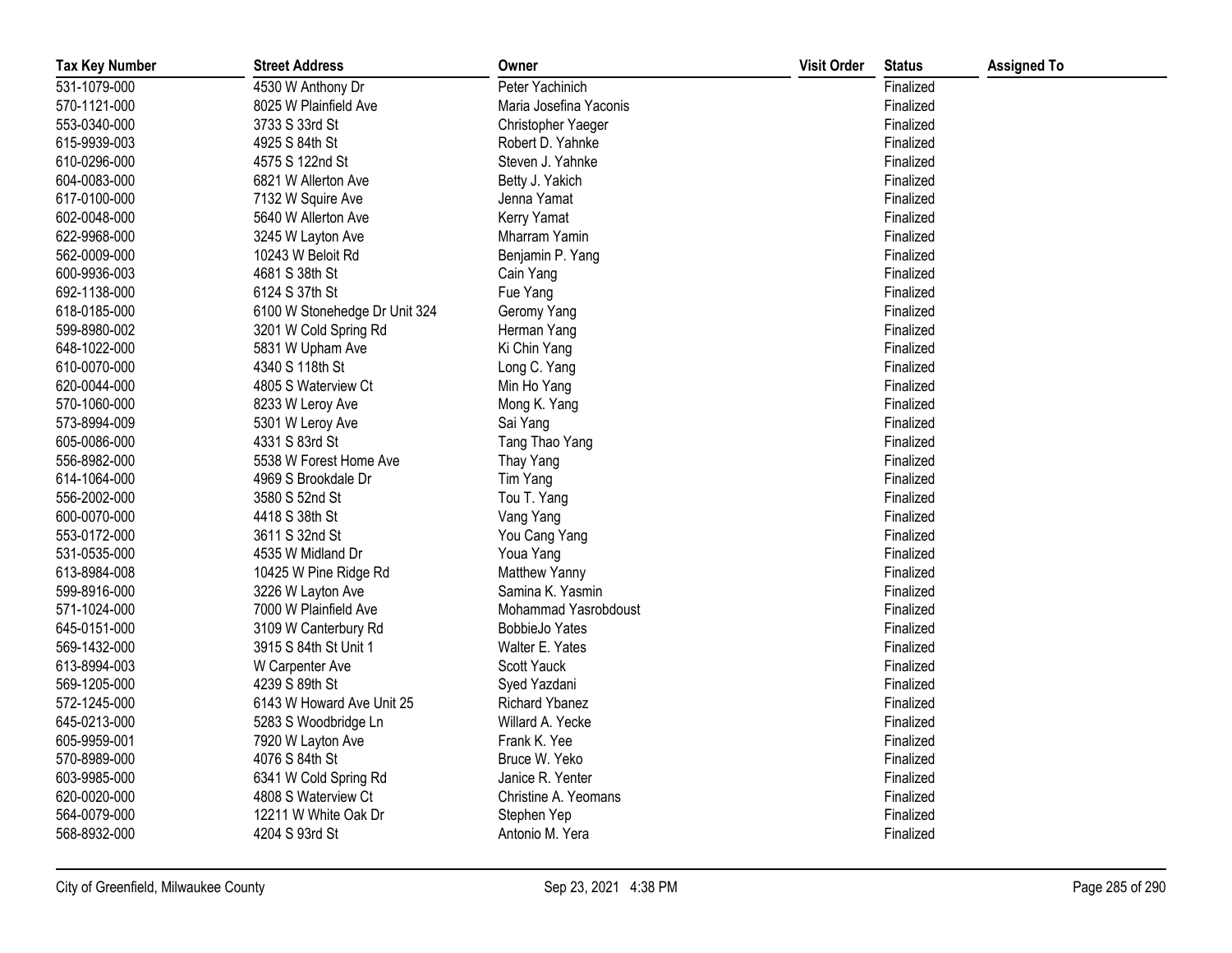| <b>Tax Key Number</b> | <b>Street Address</b>         | Owner                               | <b>Visit Order</b> | <b>Status</b> | <b>Assigned To</b> |
|-----------------------|-------------------------------|-------------------------------------|--------------------|---------------|--------------------|
| 572-8971-000          | 4166 S 68th St                | Christopher Yerke                   |                    | Finalized     |                    |
| 606-9990-001          | 8941 W Cold Spring Rd         | Paul E. Yerke                       |                    | Finalized     |                    |
| 692-1200-000          | 4240 W Alvina Ave             | Robert R. Yeutter                   |                    | Finalized     |                    |
| 606-0235-000          | 9107 W Cold Spring Rd         | Young Yi                            |                    | Finalized     |                    |
| 566-9997-001          | 11311 W Howard Ave            | YMCA of Greater Waukesha County Inc |                    | Finalized     |                    |
| 612-1000-000          | 11301 W Layton Ave            | Yolanda M. Perkin Revocable Trust   |                    | Finalized     |                    |
| 691-0102-000          | 3233 W Mangold Ave Unit H     | Julianne E. Yopps                   |                    | Finalized     |                    |
| 601-0251-000          | 4808 W Layton Ave             | Seyit Yorgancioglu                  |                    | Finalized     |                    |
| 609-9975-001          | 11330 W Whitaker Ave          | David C. York                       |                    | Finalized     |                    |
| 569-1253-000          | 4228 S 89th St                | Jennifer A. York                    |                    | Finalized     |                    |
| 621-9897-002          | 4977 S 36th St                | Amy M. Young                        |                    | Finalized     |                    |
| 563-0005-000          | 10930 W Pallottine Dr         | Benjamin T. Young                   |                    | Finalized     |                    |
| 567-0056-000          | 10134 W Cold Spring Rd        | Danielle Young                      |                    | Finalized     |                    |
| 618-0080-000          | 6100 W Stonehedge Dr Unit 107 | Janis R. Young                      |                    | Finalized     |                    |
| 610-0146-000          | 4540 S 119th St               | John A. Young                       |                    | Finalized     |                    |
| 667-1023-000          | 5632 S 41st St                | Maxine K. Young                     |                    | Finalized     |                    |
| 653-1061-000          | 9300 W Forest Home Ave Unit 8 | Rosanne Young                       |                    | Finalized     |                    |
| 610-9987-000          | 12369 W Cold Spring Rd        | Sandra M. Young                     |                    | Finalized     |                    |
| 618-0204-000          | 6100 W Stonehedge Dr Unit 351 | <b>Terry Young</b>                  |                    | Finalized     |                    |
| 645-0215-000          | 5230 S Woodbridge Ln          | Terryl J. Young                     |                    | Finalized     |                    |
| 647-1139-000          | 5322 S 45th St                | Tina M. Young                       |                    | Finalized     |                    |
| 653-0077-000          | 9411 W Abbott Ave             | William L. Young                    |                    | Finalized     |                    |
| 602-0083-000          | 5407 W Bottsford Ave          | Kenneth Youngblood                  |                    | Finalized     |                    |
| 603-0244-000          | 6285 W Van Norman Ave         | Zachary Younker                     |                    | Finalized     |                    |
| 618-0051-000          | 5096 S 65th St                | Aurora S. Yumang                    |                    | Finalized     |                    |
| 599-8904-000          | 2930 W Layton Ave             | Mohamad Yunis Bin Ezhar Miah        |                    | Finalized     |                    |
| 567-0088-000          | 4121 S 104th St               | Jack C. Yunker Jr                   |                    | Finalized     |                    |
| 531-0533-000          | 4515 W Midland Dr             | Nanci B. Yuzna                      |                    | Finalized     |                    |
| 553-0079-000          | 3531 S 33rd St                | Anthony Yvarra                      |                    | Finalized     |                    |
| 691-9841-009          | 6133 S 27th St                | ZAAE Properties, LLC                |                    | Finalized     |                    |
| 647-1121-000          | 5463 S 46th St                | Frederick J. Zabel                  |                    | Finalized     |                    |
| 646-0309-000          | 5245 S 37th St                | David D. Zabler                     |                    | Finalized     |                    |
| 618-0056-000          | 5036 S 65th St                | Teresa Zaboklicki                   |                    | Finalized     |                    |
| 613-1001-000          | 10034 W Meadow Dr             | Jeffrey L. Zaborowski               |                    | Finalized     |                    |
| 570-1038-000          | 7928 W Plainfield Ave         | Ronald D. Zaborowski                |                    | Finalized     |                    |
| 553-0015-001          | 3575 S 31st St                | Michael G. Zach                     |                    | Finalized     |                    |
| 568-8959-000          | 9428 W Cold Spring Rd         | Michael G. Zach                     |                    | Finalized     |                    |
| 611-8965-001          | W Vogel Ave                   | Michael G. Zach                     |                    | Finalized     |                    |
| 611-8965-002          | W Vogel Ave                   | Michael G. Zach                     |                    | Finalized     |                    |
| 645-0407-000          | 5200 S Tuckaway Blvd Unit 369 | John A. Zachar                      |                    | Finalized     |                    |
| 622-0057-000          | 4919 S 33rd St                | Joseph Zacharias                    |                    | Finalized     |                    |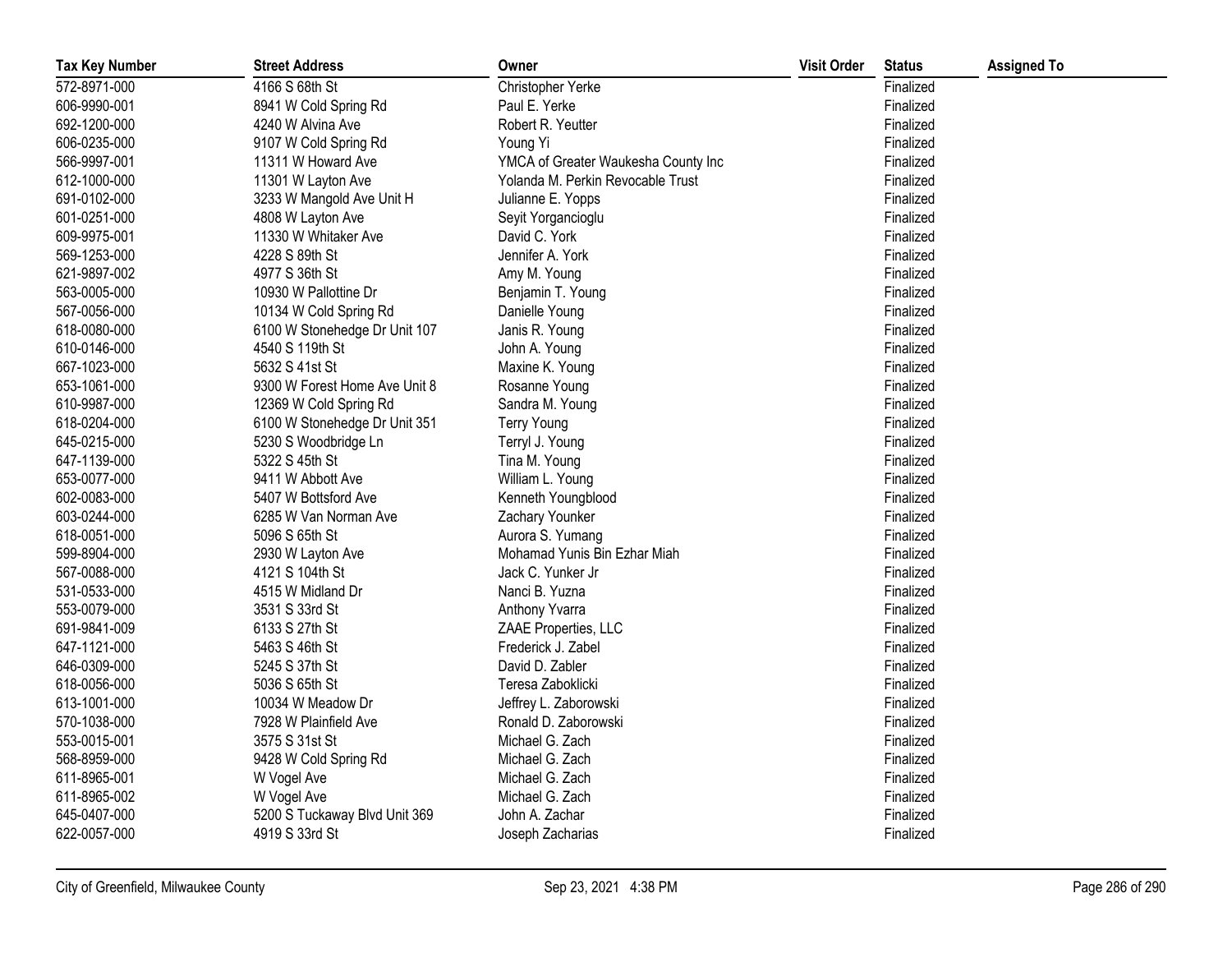| <b>Tax Key Number</b> | <b>Street Address</b>         | Owner                            | <b>Visit Order</b> | <b>Status</b> | <b>Assigned To</b> |
|-----------------------|-------------------------------|----------------------------------|--------------------|---------------|--------------------|
| 692-1128-000          | 5966 S 37th St                | Christopher G. Zacher            |                    | Finalized     |                    |
| 616-8982-000          | 4880 S 82nd St                | John J. Zacher                   |                    | Finalized     |                    |
| 565-9964-000          | 11910 W Cold Spring Rd        | Shirley E. Zaeske                |                    | Finalized     |                    |
| 691-0091-000          | 3215 W Mangold Ave Unit E     | Zarina Zafar                     |                    | Finalized     |                    |
| 645-0382-000          | 5200 S Tuckaway Blvd Unit 328 | Judith A. Zaffke                 |                    | Finalized     |                    |
| 572-1099-000          | 6043 W Plainfield Ave         | Robert J. Zaffrann               |                    | Finalized     |                    |
| 646-0279-000          | 5364 S Butterfield Way        | Lorraine A. Zaharias             |                    | Finalized     |                    |
| 691-0090-000          | 3215 W Mangold Ave Unit D     | Steven A. Zahorik                |                    | Finalized     |                    |
| 610-0043-000          | 12052 W Layton Ave            | Lawrence A. Zalar                |                    | Finalized     |                    |
| 692-1040-000          | 3714 W Bridge St              | Kristin L. Zalewski              |                    | Finalized     |                    |
| 645-0158-000          | 3217 W Canterbury Rd          | Ahmet Zaman                      |                    | Finalized     |                    |
| 602-0119-001          | 5333 W Allerton Ave           | Thos R. Zamiatowski              |                    | Finalized     |                    |
| 646-0051-000          | 3768 W Honey Tree Ln          | Mounir Zammel                    |                    | Finalized     |                    |
| 601-9957-000          | 4329 S 45th St                | Gerardo Zamora                   |                    | Finalized     |                    |
| 606-0112-000          | 9055 W Allerton Ave           | Ewa B. Zaniewski                 |                    | Finalized     |                    |
| 605-0154-000          | 4356 S 84th St                | Paul J. Zaniewski                |                    | Finalized     |                    |
| 691-0038-000          | 3400 W Mangold Ave            | Laura J. Zanoni                  |                    | Finalized     |                    |
| 621-0030-000          | 3716 W Holmes Ave             | Alan J. Zanski                   |                    | Finalized     |                    |
| 614-9985-000          | 9400 W Barnard Ave            | Angela L. Zapata                 |                    | Finalized     |                    |
| 574-1339-000          | 4925 W Maple Leaf Cir         | Carlos Zapata                    |                    | Finalized     |                    |
| 575-8968-000          | 4016 S 41st St                | Jose G. Zapata Ramirez           |                    | Finalized     |                    |
| 621-0068-000          | 4077 W Squire Ave             | Joel Zar                         |                    | Finalized     |                    |
| 554-1033-000          | 3840 S 38th St                | Maria De La Luz Zaragoza-Estrada |                    | Finalized     |                    |
| 605-0063-001          | 7727 W Allerton Ave           | Abelardo O. Zarate               |                    | Finalized     |                    |
| 569-1261-001          | 4011 S 88th St                | David J. Zarate                  |                    | Finalized     |                    |
| 691-0027-000          | 3365 W Kimberly Ave           | Patricia M. Zarek                |                    | Finalized     |                    |
| 691-0068-000          | 3445 W Alvina Ave             | Daniel V. Zarling                |                    | Finalized     |                    |
| 667-8973-001          | 5744 S 42nd St                | Mary E. Zarnik                   |                    | Finalized     |                    |
| 667-1008-000          | 5611 S 41st St                | Mary E. Zarnik                   |                    | Finalized     |                    |
| 565-9956-000          | 11810 W Cold Spring Rd        | Diane L. Zarse                   |                    | Finalized     |                    |
| 613-1028-000          | 10355 W Spring Green Rd       | Jerome J. Zasada                 |                    | Finalized     |                    |
| 531-1029-000          | 3355 S 43rd St                | Alan C. Zastrow                  |                    | Finalized     |                    |
| 568-8967-002          | 4256 S 96th St                | Linda R. Zastrow                 |                    | Finalized     |                    |
| 646-0201-000          | 5327 S Hidden Dr              | Tracy J. Zastrow                 |                    | Finalized     |                    |
| 691-0014-000          | 3412 W Kimberly Ave           | Beth Ann Zatarski                |                    | Finalized     |                    |
| 647-1095-000          | 5353 S 48th St                | Felicia P. Zatarski              |                    | Finalized     |                    |
| 692-1038-000          | 5967 S 37th St                | Andre J. Zauner                  |                    | Finalized     |                    |
| 646-0084-000          | 5407 S Amberwood Ln           | Gregory Zautke                   |                    | Finalized     |                    |
| 531-1083-000          | 3340 S 46th St                | Joel A. Zawada                   |                    | Finalized     |                    |
| 614-1068-000          | 4961 S 92nd St                | George S. Zawadinsky             |                    | Finalized     |                    |
| 667-8894-000          | 5800 S 43rd St                | Dariusz Zawislak                 |                    | Finalized     |                    |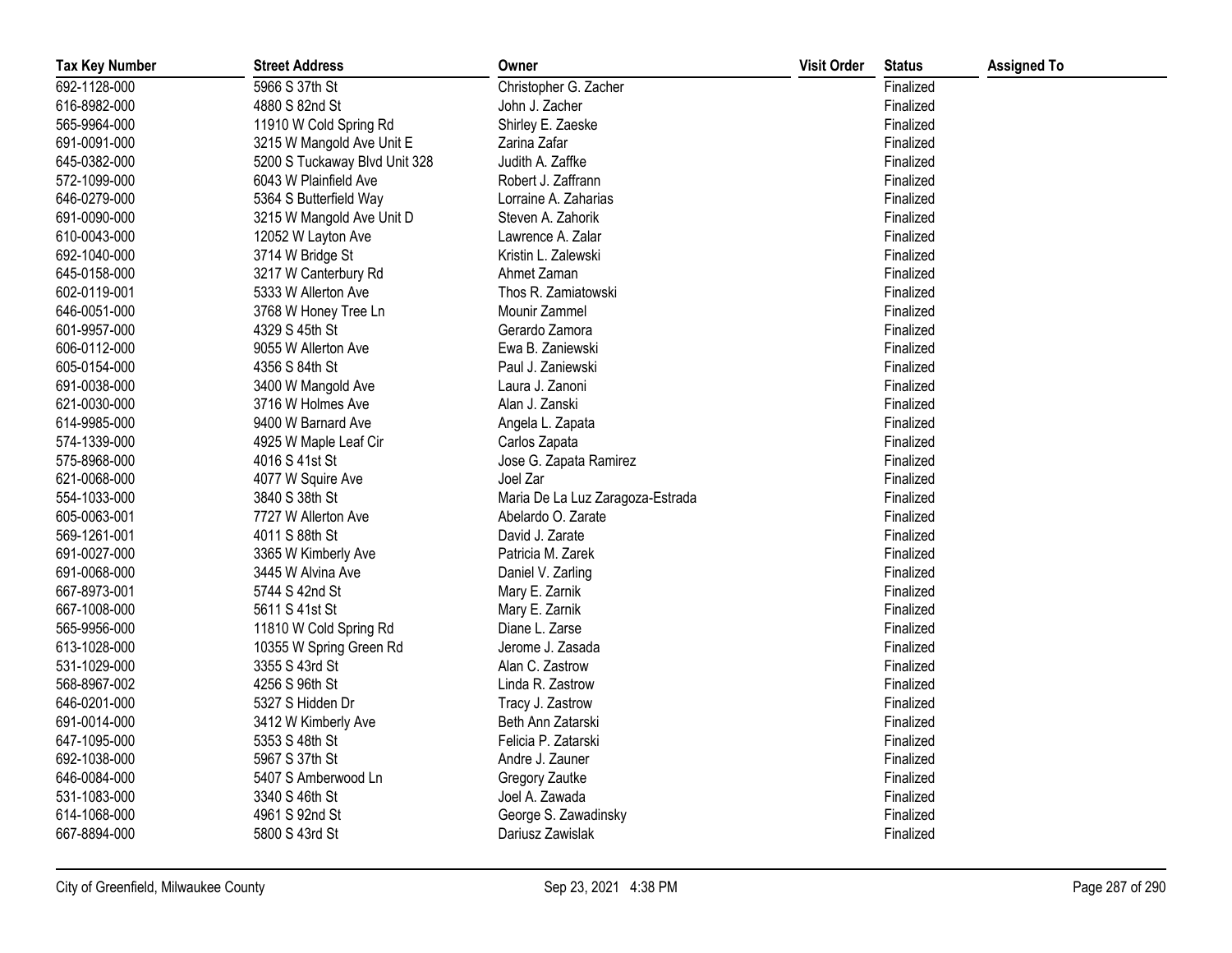| <b>Tax Key Number</b> | <b>Street Address</b>           | Owner                                   | <b>Visit Order</b> | <b>Status</b> | <b>Assigned To</b> |
|-----------------------|---------------------------------|-----------------------------------------|--------------------|---------------|--------------------|
| 601-9934-002          | 4428 S 47th St                  | Kenneth J. Zawistowski                  |                    | Finalized     |                    |
| 568-1021-000          | 4045 S 99th St                  | Steven Zayac                            |                    | Finalized     |                    |
| 692-8979-000          | 3705 W Mangold Ave              | Jeffrey J. Zbichorski                   |                    | Finalized     |                    |
| 575-0123-000          | 4214 S Ridgewood Ln             | Dennis J. Zdroik                        |                    | Finalized     |                    |
| 569-1355-000          | 8540 W Waterford Ave Unit 4     | Snjezana Ana Zecevic                    |                    | Finalized     |                    |
| 648-1061-000          | 5141 S 58th St                  | Karl D. Zeer                            |                    | Finalized     |                    |
| 600-0061-000          | 3727 W Allerton Ave             | Marina D. Zegarra                       |                    | Finalized     |                    |
| 574-1325-000          | 4779 W Maple Leaf Cir           | Zehnpfenning and Caruso Revocable Trust |                    | Finalized     |                    |
| 602-0086-000          | 4434 S Honey Creek Dr           | Patricia A. Zelechowski                 |                    | Finalized     |                    |
| 569-1613-000          | 3960 S Prairie Hill Ln Unit 205 | Patricia A. Zelich                      |                    | Finalized     |                    |
| 618-9963-001          | 6630 W Holmes Ave               | August Zellmer                          |                    | Finalized     |                    |
| 645-0189-000          | 5202 S Woodbridge Ln            | William T. Zellner                      |                    | Finalized     |                    |
| 614-1021-000          | 4833 S 95th St                  | Charles E. Zeman                        |                    | Finalized     |                    |
| 564-9980-002          | 3732 S 124th St                 | David R. Zeman                          |                    | Finalized     |                    |
| 565-0189-000          | 12394 W Waterford Ave           | Debra M. Zeman                          |                    | Finalized     |                    |
| 564-0083-000          | 12291 W White Oak Dr            | Jeffrey A. Zeman                        |                    | Finalized     |                    |
| 601-9903-005          | 4464 S 49th St                  | Sara A. Zeman                           |                    | Finalized     |                    |
| 611-1038-000          | 12315 W Holmes Ave              | Michael A. Zemanovic                    |                    | Finalized     |                    |
| 616-1007-000          | 4774 S 81st St                  | Richard V. Zember                       |                    | Finalized     |                    |
| 555-1300-000          | 4935 W Colonial Ct              | Deana M. Zembinski                      |                    | Finalized     |                    |
| 645-0325-000          | 5200 S Tuckaway Blvd Unit 211   | James M. Zemlyak                        |                    | Finalized     |                    |
| 531-1205-000          | 4636 W Holt Ave                 | Moises Torres Zepeda Sr                 |                    | Finalized     |                    |
| 645-0348-000          | 5200 S Tuckaway Blvd Unit 250   | Magen M. Zettelmeier                    |                    | Finalized     |                    |
| 606-0094-000          | 9146 W Allerton Ave             | Deng D. Zhang                           |                    | Finalized     |                    |
| 555-1298-000          | 4939 W Colonial Ct              | Yunfan Zhang                            |                    | Finalized     |                    |
| 645-0097-000          | 5360 S 31st St                  | Thomas Zhuckkahosee                     |                    | Finalized     |                    |
| 563-0002-000          | 10824 W Pallottine Dr           | Sandra S. Zick                          |                    | Finalized     |                    |
| 553-0415-001          | 3455 W Lynndale Ave             | Jayme C. Zidar                          |                    | Finalized     |                    |
| 555-1020-000          | 4623 W Morgan Ave               | Byron M. Ziebell                        |                    | Finalized     |                    |
| 603-0241-001          | 6220 W Van Norman Ave           | David W. Ziebell                        |                    | Finalized     |                    |
| 555-1263-000          | 5000 W Colonial Ct              | Kathleen Ann Ziebell                    |                    | Finalized     |                    |
| 646-9952-003          | 5318 S 42nd St                  | Mark K. Ziebell                         |                    | Finalized     |                    |
| 575-8998-001          | 4015 W Howard Ave               | Ziebell LLC                             |                    | Finalized     |                    |
| 567-0105-000          | 4050 S 106th St                 | Jeanne M. Ziebka                        |                    | Finalized     |                    |
| 604-0230-000          | 4531 S Greenridge Cir           | Kathleen J. Ziech                       |                    | Finalized     |                    |
| 574-1028-000          | 3919 S 45th St                  | Jared P. Ziegler                        |                    | Finalized     |                    |
| 647-1154-000          | 4547 W Maplewood Dr             | Mark R. Ziegler                         |                    | Finalized     |                    |
| 531-1204-000          | 4721 W Anthony Dr               | Lisa M. Ziehlke                         |                    | Finalized     |                    |
| 616-1017-000          | 4844 S 81st St                  | Donald P. Zielinski                     |                    | Finalized     |                    |
| 572-1034-000          | 4158 S 64th St                  | John E. Zielinski                       |                    | Finalized     |                    |
| 569-1508-000          | 4065 S 84th St Unit 5           | Mary E. Zielinski                       |                    | Finalized     |                    |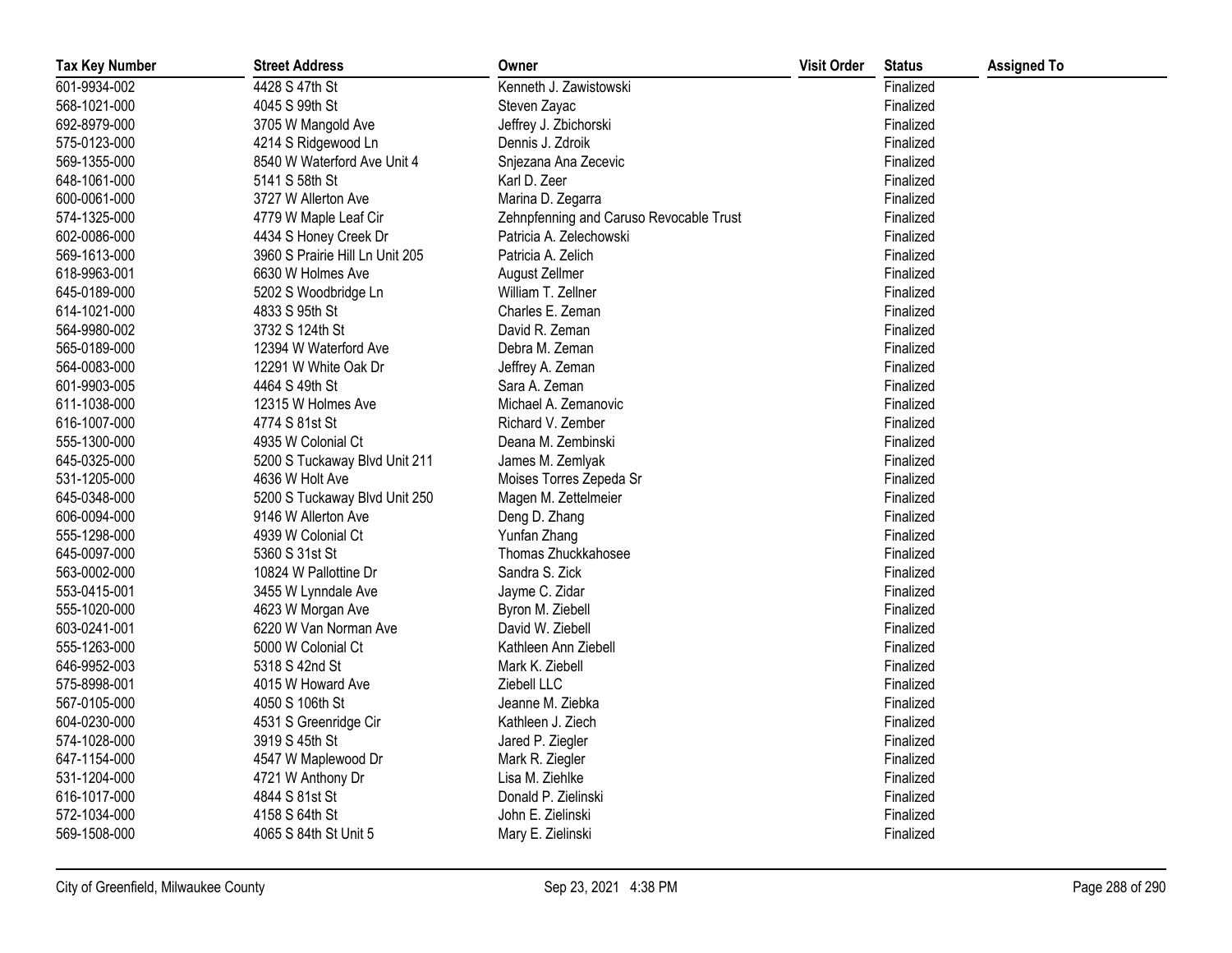| <b>Tax Key Number</b> | <b>Street Address</b>         | Owner                                               | <b>Visit Order</b> | <b>Status</b> | <b>Assigned To</b> |
|-----------------------|-------------------------------|-----------------------------------------------------|--------------------|---------------|--------------------|
| 531-1049-000          | 4433 W Anthony Dr             | Todd M. Zielinski                                   |                    | Finalized     |                    |
| 524-1008-000          | 3504 S 104th St               | Roberta L. Zientara                                 |                    | Finalized     |                    |
| 570-1106-000          | 8244 W Plainfield Ave         | Thomas J. Zientara                                  |                    | Finalized     |                    |
| 610-0209-000          | 4471 S 116th St               | Joseph M. Zientek                                   |                    | Finalized     |                    |
| 645-0253-000          | 5306 S Woodbridge Ln          | Barbara A. Zietlow                                  |                    | Finalized     |                    |
| 610-0306-000          | 12254 W Sunset Ln             | Daniel D. Zigich                                    |                    | Finalized     |                    |
| 556-8996-000          | 3581 S 51st St                | Shannon M. Ziglinski                                |                    | Finalized     |                    |
| 645-0359-000          | 5200 S Tuckaway Blvd Unit 269 | Kevin Zilis                                         |                    | Finalized     |                    |
| 575-0137-000          | 3719 W Loomis Rd              | Jane M. Ziller                                      |                    | Finalized     |                    |
| 601-0252-000          | 4814 W Layton Ave             | <b>Walter Ziller</b>                                |                    | Finalized     |                    |
| 613-8984-004          | 10396 W Pine Ridge Rd         | James F. Zillmer                                    |                    | Finalized     |                    |
| 600-0093-000          | 4646 S 36th St                | Robert A. Zima                                      |                    | Finalized     |                    |
| 691-0004-000          | 3373 W Bridge St              | Donald M. Zimmer Jr                                 |                    | Finalized     |                    |
| 572-1035-000          | 4166 S 64th St                | John T. Zimmer                                      |                    | Finalized     |                    |
| 564-1003-000          | 11750 W Glen Way              | Mark G. Zimmer                                      |                    | Finalized     |                    |
| 531-1107-000          | 3431 S 45th St                | Nathan Zimmer                                       |                    | Finalized     |                    |
| 622-0013-000          | 4901 S 28th St                | Philip J. Zimmer                                    |                    | Finalized     |                    |
| 570-1016-001          | 4236 S 78th St                | Philip M. Zimmer                                    |                    | Finalized     |                    |
| 602-0028-000          | 5610 W Bottsford Ave          | Todd M. Zimmer                                      |                    | Finalized     |                    |
| 565-0183-000          | 11950 W Rebecca Ct            | Veronica Lara Zimmer                                |                    | Finalized     |                    |
| 555-1022-000          | 4609 W Morgan Ave             | Andrew D. Zimmerman                                 |                    | Finalized     |                    |
| 667-8896-000          | 5740 S 43rd St                | Jeffrey D. Zimmerman                                |                    | Finalized     |                    |
| 646-0117-000          | 3562 W Cottonwood Ct          | Mary M. Zimmerman                                   |                    | Finalized     |                    |
| 565-0220-000          | 11688 W Willow Ct             | Randy W. Zimmerman                                  |                    | Finalized     |                    |
| 576-9989-000          | 3228 W Cold Spring Rd         | Robert A. Zimmerman                                 |                    | Finalized     |                    |
| 531-8993-000          | 3127 S 46th St                | Steven C. Zimmermann                                |                    | Finalized     |                    |
| 622-0040-000          | 4945 S 31st St                | Gary E. Zingsheim                                   |                    | Finalized     |                    |
| 645-0180-000          | 5184 S Woodbridge Ln          | Nathan J. Zink                                      |                    | Finalized     |                    |
| 567-0057-000          | 10120 W Cold Spring Rd        | Frederick F. Zinski                                 |                    | Finalized     |                    |
| 618-0045-000          | 4943 S 65th Ct                | Daniel T. Ziolkowski                                |                    | Finalized     |                    |
| 667-8958-000          | 5868 S 42nd St                | Timothy A. Ziolkowski                               |                    | Finalized     |                    |
| 646-0168-000          | 5260 S Acorn Ln               | Mary Ann Zion                                       |                    | Finalized     |                    |
| 604-9938-000          | 4551 S 68th St                | Kevin Bruno Zipp                                    |                    | Finalized     |                    |
| 575-8937-002          | 4007 S 41st St                | Susan M. Zitzke                                     |                    | Finalized     |                    |
| 564-0123-000          | 12035 W Crawford Ct           | Nikola Zivanovic                                    |                    | Finalized     |                    |
| 648-8997-002          | 5150 S 60th St                | Zivota and Danica Stojadinovic Revocable Living Tru |                    | Finalized     |                    |
| 622-0064-000          | 3311 W Holmes Ave             | Christopher R. Zlomaniec                            |                    | Finalized     |                    |
| 692-1054-000          | 3738 W Kimberly Ave           | Robert S. Zolandz                                   |                    | Finalized     |                    |
| 611-8975-013          | 12100 W Carpenter Ave         | James J. Zoltak                                     |                    | Finalized     |                    |
| 621-0052-000          | 4990 S 41st St                | Michael Zoltak                                      |                    | Finalized     |                    |
| 601-0202-000          | 4619 S 49th St                | Viktor Zorc Jr                                      |                    | Finalized     |                    |